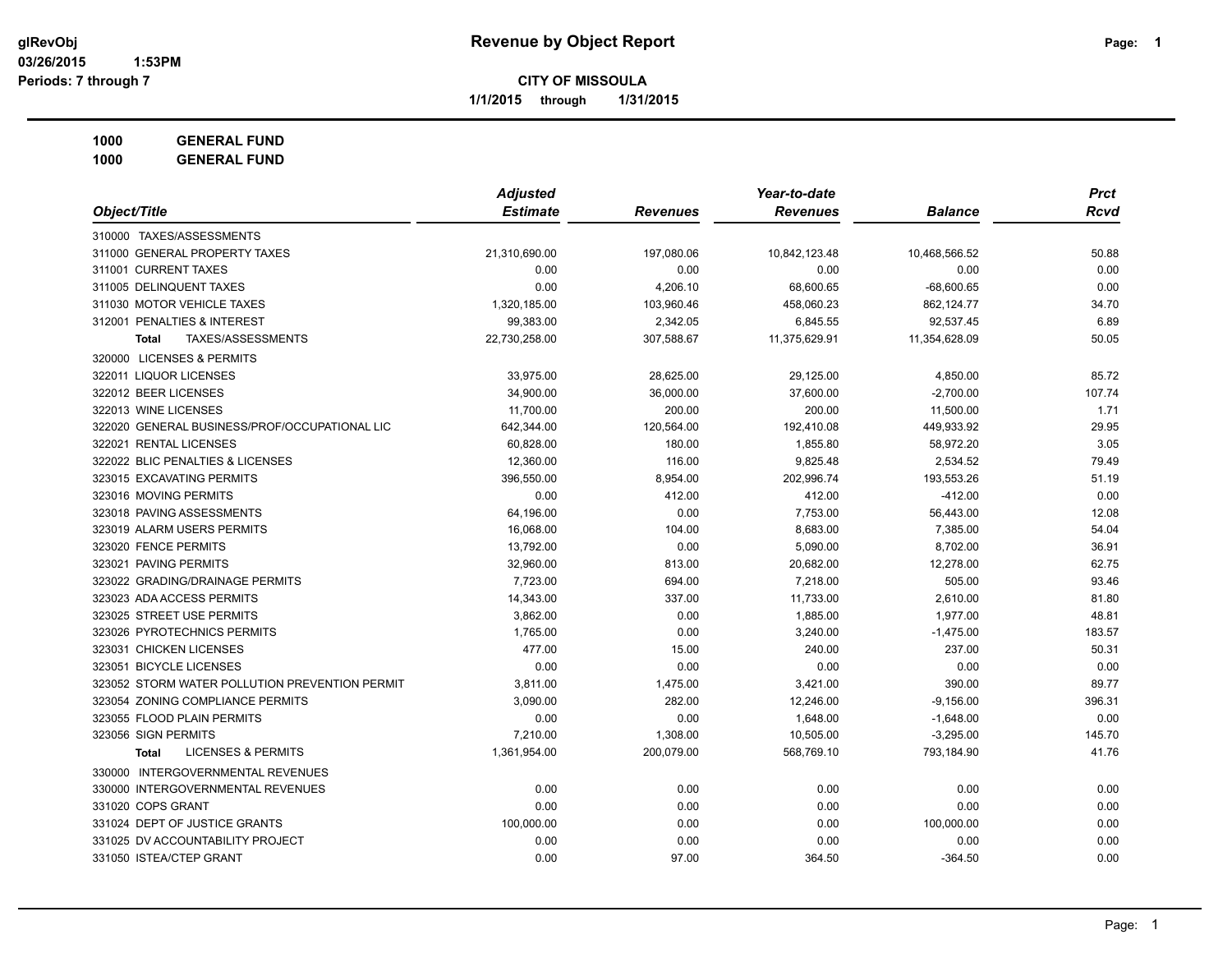**1/1/2015 through 1/31/2015**

**1000 GENERAL FUND 1000 GENERAL FUND**

| Object/Title                                | <b>Adjusted</b> |                 | Year-to-date    |                | <b>Prct</b> |
|---------------------------------------------|-----------------|-----------------|-----------------|----------------|-------------|
|                                             | <b>Estimate</b> | <b>Revenues</b> | <b>Revenues</b> | <b>Balance</b> | Rcvd        |
| 331054 FHWA PL GRANT                        | 0.00            | 0.00            | 102,207.00      | $-102,207.00$  | 0.00        |
| 331055 FTA GRANT                            | 0.00            | 0.00            | 23,720.00       | $-23,720.00$   | 0.00        |
| 331056 MDT FEDERAL CMAQ                     | 0.00            | 0.00            | 35,719.54       | $-35,719.54$   | 0.00        |
| 331057 TRANSIT-MUTD CMAQ                    | 0.00            | 0.00            | 0.00            | 0.00           | 0.00        |
| 331091 US DOT HMEP GRANT                    | 0.00            | 0.00            | 0.00            | 0.00           | 0.00        |
| 331112 SAFER GRANT                          | 0.00            | 0.00            | 0.00            | 0.00           | 0.00        |
| 331113 FEMA GRANT                           | 0.00            | 0.00            | 0.00            | 0.00           | 0.00        |
| 331114 TITLE III GRANT-MSLA CO              | 0.00            | 0.00            | 14,500.00       | $-14,500.00$   | 0.00        |
| 331160 SAFE ROUTES TO SCHOOLS fY08 \$82,500 | 0.00            | 0.00            | 0.00            | 0.00           | 0.00        |
| 331170 HISTORICAL PRESERVATION GRANT        | 0.00            | 0.00            | 5,225.00        | $-5,225.00$    | 0.00        |
| 331178 DUI TASK FORCE                       | 240,000.00      | 0.00            | 0.00            | 240,000.00     | 0.00        |
| 334017 SCHOOL RESOURCE OFFICER              | 0.00            | 0.00            | 248,850.00      | $-248,850.00$  | 0.00        |
| 335075 STATE GAMBLING/VIDEO/KENO/BINGO FEES | 127,650.00      | 1,725.00        | 108,325.00      | 19,325.00      | 84.86       |
| 335076 STATE GAMBLING LICENSE FEES          | 0.00            | 0.00            | 0.00            | 0.00           | 0.00        |
| 335077 STATE KENO/BINGO PROCEEDS TAX        | 0.00            | 0.00            | 0.00            | 0.00           | 0.00        |
| 335210 PERSONAL PROPERTY TAX REIMBURSEMENT  | 428,686.00      | 0.00            | 0.00            | 428,686.00     | 0.00        |
| 335230 HB 124 REVENUE                       | 7,300,985.00    | 0.00            | 3,987,905.34    | 3,313,079.66   | 54.62       |
| 336021 STATE CONTRIB - POLICE RETIREMENT    | 2,180,799.00    | 244,237.26      | 1,263,065.77    | 917,733.23     | 57.92       |
| 336022 STATE CONTRIB. - FIRE RETIREMENT     | 2,262,024.00    | 266,448.78      | 1,289,246.53    | 972,777.47     | 57.00       |
| 336023 STATE CONTRIB. - PERS                | 9.986.00        | 1,128.63        | 7,505.96        | 2,480.04       | 75.16       |
| 336030 COUNTY CONTRIBUTION                  | 9,900.00        | 0.00            | 0.00            | 9,900.00       | 0.00        |
| 337012 LEGAL SERVICES-CONTRACTED/REIMB.     | 0.00            | 1,275.00        | 6,075.00        | $-6,075.00$    | 0.00        |
| 337013 MUTD SIGN MAINTENANCE AGREEMENT      | 3,000.00        | 0.00            | 0.00            | 3,000.00       | 0.00        |
| 338000 LOCAL SHARING OF TAX INCREMENT       | 0.00            | 0.00            | 0.00            | 0.00           | 0.00        |
| 338100 PLANNING MILLS PASSED THRU COUNTY    | 0.00            | 0.00            | 0.00            | 0.00           | 0.00        |
| 339000 PAYMENT IN LIEU OF TAXES             | 34,056.00       | 0.00            | 14,678.00       | 19,378.00      | 43.10       |
| INTERGOVERNMENTAL REVENUES<br><b>Total</b>  | 12,697,086.00   | 514,911.67      | 7,107,387.64    | 5,589,698.36   | 55.98       |
| 340000 CHARGES FOR SERVICES                 |                 |                 |                 |                |             |
| 341009 BLDG ADMIN FEES                      | 245,008.00      | 0.00            | 122,504.00      | 122,504.00     | 50.00       |
| 341010 MISCELLANEOUS COLLECTIONS            | 350.00          | 100.00          | 106.75          | 243.25         | 30.50       |
| 341011 TRANSPORTATION ADMIN FEES            | 24,000.00       | 0.00            | 0.00            | 24,000.00      | 0.00        |
| 341012 MAYORS PROCLAMATION FEES             | 100.00          | 10.00           | 40.00           | 60.00          | 40.00       |
| 341013 AIR FUND FEES                        | 250.00          | 0.00            | 55.00           | 195.00         | 22.00       |
| 341015 SEWER ADMINISTRATION FEES            | 1,173,327.00    | 0.00            | 586,663.50      | 586,663.50     | 50.00       |
| 341016 MRA ADMINISTRATION FEES              | 117,053.00      | 0.00            | 58,526.50       | 58,526.50      | 50.00       |
| 341017 LIGHTING ADMINISTRATION FEES         | 15,002.00       | 0.00            | 0.00            | 15,002.00      | 0.00        |
| 341018 PARKING COMM ADMIN FEES              | 173,680.00      | 0.00            | 86,840.00       | 86,840.00      | 50.00       |
| 341021 SID ADMINISTRATION FEES              | 0.00            | 0.00            | 0.00            | 0.00           | 0.00        |
| 341022 PROJECT ADMIN FEES                   | 0.00            | 0.00            | 0.00            | 0.00           | 0.00        |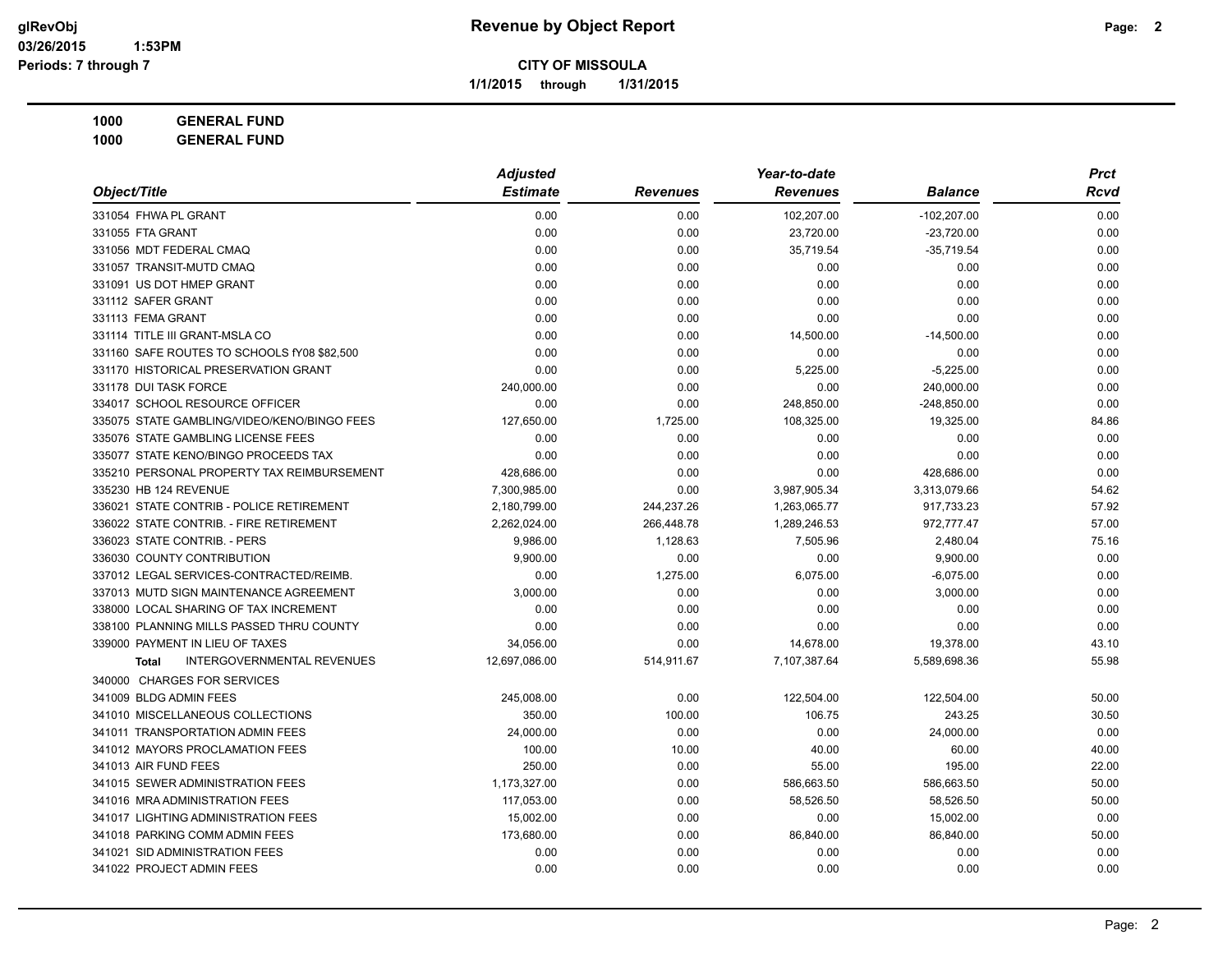**1/1/2015 through 1/31/2015**

**1000 GENERAL FUND 1000 GENERAL FUND**

| Object/Title                             | <b>Adjusted</b> |                 | Year-to-date    |                | <b>Prct</b> |
|------------------------------------------|-----------------|-----------------|-----------------|----------------|-------------|
|                                          | <b>Estimate</b> | <b>Revenues</b> | <b>Revenues</b> | <b>Balance</b> | <b>Rcvd</b> |
| 341023 PLANNING ADMIN FEES               | 24,000.00       | 0.00            | 0.00            | 24,000.00      | 0.00        |
| 341031 STATE REIMB MUNI COURT            | 0.00            | 0.00            | 0.00            | 0.00           | 0.00        |
| 341041 SEWER EXTENSION RECORDING FEES    | 4,500.00        | 0.00            | 1,782.00        | 2,718.00       | 39.60       |
| 341052 MUNICIPAL COURT FILING FEES       | 283,400.00      | 19,397.26       | 169,263.35      | 114,136.65     | 59.73       |
| 341055 CRIME VICTIM SURCHARGE            | 2,500.00        | 123.71          | 855.71          | 1,644.29       | 34.23       |
| 341067 SUBDIVISION EXEMPTION AFFIDAVITS  | 0.00            | 200.00          | 3,000.00        | $-3,000.00$    | 0.00        |
| 341068 SUBDIVISON FEES                   | 5,000.00        | 1,502.00        | 4,155.00        | 845.00         | 83.10       |
| 341069 REZONING FEES                     | 5,000.00        | 0.00            | 0.00            | 5,000.00       | 0.00        |
| 341070 DESIGN REVIEW BOARD               | 15,000.00       | 6,314.61        | 19,593.92       | $-4,593.92$    | 130.63      |
| 341071 BOARD OF ADJUST. ZONING, SIGNS    | 58,400.00       | 0.00            | 0.00            | 58,400.00      | 0.00        |
| 341072 FLOOD PLAIN-0THER FEES            | 0.00            | 0.00            | 0.00            | 0.00           | 0.00        |
| 341073 FIRE PLAN CHECK FEES              | 27,981.00       | 1,249.00        | 17,597.00       | 10,384.00      | 62.89       |
| 341074 FIRE INSPECTION FEES              | 0.00            | 2,751.00        | 33,261.99       | $-33,261.99$   | 0.00        |
| 341076 ENGINEERING PLAN CHECK FEES       | 33,478.00       | 1,481.00        | 25,585.00       | 7,893.00       | 76.42       |
| 341077 ZONING COMPLIANCE INSPECTIONS     | 0.00            | 0.00            | 0.00            | 0.00           | 0.00        |
| 341078 ENGINEERING MAP FEES              | 120.00          | 5.00            | 50.00           | 70.00          | 41.67       |
| 341079 GREASE INTERCEPTOR APPEAL FEES    | 2,000.00        | 0.00            | 608.00          | 1,392.00       | 30.40       |
| 341090 STREET VACATION PETITION FEES     | 0.00            | 0.00            | 1,923.00        | $-1,923.00$    | 0.00        |
| 341091 INSPECTION CODE BOOKS & COPIES    | 0.00            | 0.00            | 0.00            | 0.00           | 0.00        |
| 341100 GRANT ADMINISTRATION SERVICE FEES | 0.00            | 0.00            | 0.00            | 0.00           | 0.00        |
| 342010 POLICE/BID AGREEMENT              | 0.00            | 0.00            | 0.00            | 0.00           | 0.00        |
| 342012 PD REIMBURSABLE SERVICES          | 0.00            | 0.00            | 0.00            | 0.00           | 0.00        |
| 342013 SECURITY INVEST FEES              | 11,000.00       | 519.00          | 6,226.75        | 4,773.25       | 56.61       |
| 342014 POLICE DEPARTMENT SERVICE FEES    | 15,000.00       | 1,650.00        | 10,708.00       | 4,292.00       | 71.39       |
| 342015 POLICE OVERTIME FEES              | 84,000.00       | 2,529.45        | 74,816.62       | 9,183.38       | 89.07       |
| 342016 POLICE TRAINING FEES              | 36,000.00       | 45.00           | 3,969.30        | 32,030.70      | 11.03       |
| 342017 CATERING FEES                     | 7,200.00        | 0.00            | 10,939.56       | $-3,739.56$    | 151.94      |
| 342018 DESK REPORTS                      | 20,000.00       | 2,303.00        | 12,779.00       | 7,221.00       | 63.90       |
| 342019 ABANDONED VEHICLE REVENUE FEES    | 32,500.00       | 0.00            | 9,757.50        | 22,742.50      | 30.02       |
| 342020 FIRE DEPARTMENT FEES              | 100.00          | 84.00           | 231.00          | $-131.00$      | 231.00      |
| 342021 CPR EDUCATION PROGRAM             | 7,435.00        | 175.00          | 5,235.00        | 2,200.00       | 70.41       |
| 342022 OUTSIDE HIRES                     | 524,890.00      | 2,549.41        | 406,630.34      | 118,259.66     | 77.47       |
| 342060 BIKE PROGRAM SALES & FEES         | 2,700.00        | 0.00            | 1,229.37        | 1,470.63       | 45.53       |
| 343000 PW REIMBURSABLE SERVICES          | 31,258.00       | 0.00            | 3,355.00        | 27,903.00      | 10.73       |
| 343001 SIGN FABRICATION & CONTRACTS      | 500.00          | 0.00            | 0.00            | 500.00         | 0.00        |
| 343002 OTHER AGENCIES - VEH MAINT        | 48,000.00       | 315.22          | 18,045.76       | 29,954.24      | 37.60       |
| 343003 STATE PAYMENT - TRAFFIC COUNTS    | 4,450.00        | 0.00            | 0.00            | 4,450.00       | 0.00        |
| 343004 SPECIAL STATE CONTRACTS           | 80,000.00       | 0.00            | 0.00            | 80,000.00      | 0.00        |
| 343006 OTHER GOVT AGENCY-STREET PROJECTS | 98,318.00       | 0.00            | 171,329.85      | $-73,011.85$   | 174.26      |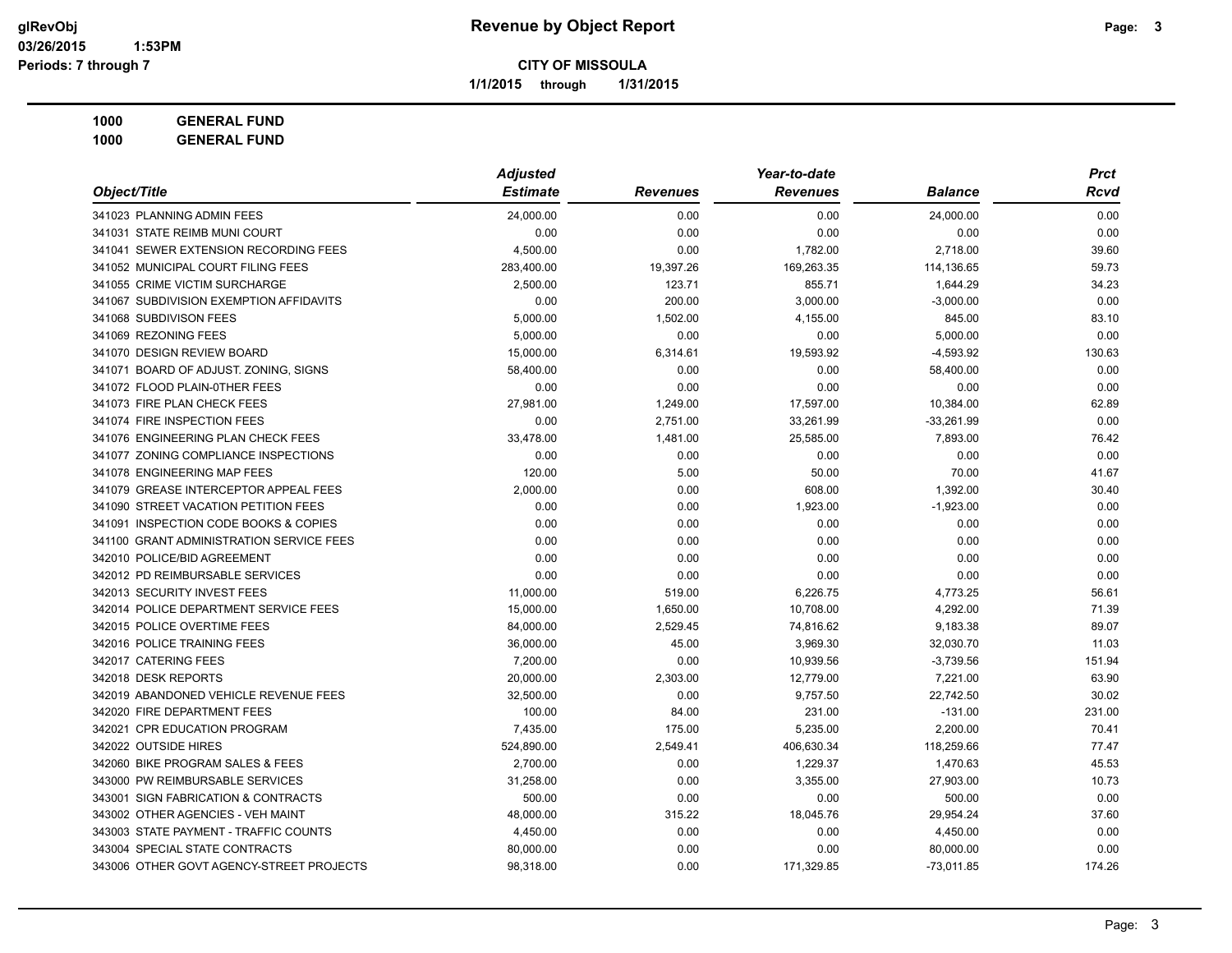**1/1/2015 through 1/31/2015**

| <b>GENERAL FUND</b><br>1000 |
|-----------------------------|
|-----------------------------|

| Object/Title<br><b>Estimate</b><br>0.00<br>343008 PRIVATE COMPANY STREET PAYMENTS<br>343010 STREET DEPT SALES & SERVICES<br>19,195.00<br>343013 SNOW REMOVAL FEES<br>1,500.00<br>343080 STATE MAINTENANCE CONTRACT<br>530,082.00<br>343082 MDT URBAN PROJECTS<br>0.00<br>343083 CONTRACT SEWER APPLICATIONS<br>0.00 | <b>Revenues</b><br>0.00<br>0.00<br>0.00<br>491.35<br>0.00<br>0.00<br>0.00<br>458.00 | <b>Revenues</b><br>0.00<br>0.00<br>684.50<br>170,978.52<br>0.00<br>0.00<br>39,722.64 | <b>Balance</b><br>0.00<br>19,195.00<br>815.50<br>359,103.48<br>0.00<br>0.00 | <b>Rcvd</b><br>0.00<br>0.00<br>45.63<br>32.26<br>0.00 |
|---------------------------------------------------------------------------------------------------------------------------------------------------------------------------------------------------------------------------------------------------------------------------------------------------------------------|-------------------------------------------------------------------------------------|--------------------------------------------------------------------------------------|-----------------------------------------------------------------------------|-------------------------------------------------------|
|                                                                                                                                                                                                                                                                                                                     |                                                                                     |                                                                                      |                                                                             |                                                       |
|                                                                                                                                                                                                                                                                                                                     |                                                                                     |                                                                                      |                                                                             |                                                       |
|                                                                                                                                                                                                                                                                                                                     |                                                                                     |                                                                                      |                                                                             |                                                       |
|                                                                                                                                                                                                                                                                                                                     |                                                                                     |                                                                                      |                                                                             |                                                       |
|                                                                                                                                                                                                                                                                                                                     |                                                                                     |                                                                                      |                                                                             |                                                       |
|                                                                                                                                                                                                                                                                                                                     |                                                                                     |                                                                                      |                                                                             |                                                       |
|                                                                                                                                                                                                                                                                                                                     |                                                                                     |                                                                                      |                                                                             | 0.00                                                  |
| 343084 STREET MAINTENANCE MATERIALS REIMB<br>55,500.00                                                                                                                                                                                                                                                              |                                                                                     |                                                                                      | 15,777.36                                                                   | 71.57                                                 |
| 340,000.00<br>343097 SIDEWALK AND CURB FEES                                                                                                                                                                                                                                                                         |                                                                                     | 178,861.05                                                                           | 161,138.95                                                                  | 52.61                                                 |
| 343311 SALE OF NICHES<br>3,200.00                                                                                                                                                                                                                                                                                   | 0.00                                                                                | 0.00                                                                                 | 3,200.00                                                                    | 0.00                                                  |
| 343320 CEMETERY - SALE OF PLOTS<br>12.870.00                                                                                                                                                                                                                                                                        | 0.00                                                                                | 5,150.00                                                                             | 7,720.00                                                                    | 40.02                                                 |
| 343321 CEMETERY FOUNDATIONS<br>1,570.00                                                                                                                                                                                                                                                                             | 0.00                                                                                | 2,945.00                                                                             | $-1,375.00$                                                                 | 187.58                                                |
| 343322 CEMETERY FLOWER CARE<br>4,250.00                                                                                                                                                                                                                                                                             | 0.00                                                                                | 0.00                                                                                 | 4,250.00                                                                    | 0.00                                                  |
| 343323 CEMETERY - LINER INSTALL FEES<br>5,580.00                                                                                                                                                                                                                                                                    | 1,400.00                                                                            | 7,500.00                                                                             | $-1,920.00$                                                                 | 134.41                                                |
| 343324 OTHER CEMETERY FEES<br>1,500.00                                                                                                                                                                                                                                                                              | 150.00                                                                              | 1,050.00                                                                             | 450.00                                                                      | 70.00                                                 |
| 343325 2ND INTERMENT RIGHT<br>0.00                                                                                                                                                                                                                                                                                  | 0.00                                                                                | 1,600.00                                                                             | $-1,600.00$                                                                 | 0.00                                                  |
| 343340 CEMETERY - OPENINGS & CLOSINGS<br>10,950.00                                                                                                                                                                                                                                                                  | 1,100.00                                                                            | 7,925.00                                                                             | 3,025.00                                                                    | 72.37                                                 |
| 343350 CEMETERY CARE, FEES<br>24,000.00                                                                                                                                                                                                                                                                             | 0.00                                                                                | 0.00                                                                                 | 24,000.00                                                                   | 0.00                                                  |
| 343360 WEED CONTROL<br>3,000.00                                                                                                                                                                                                                                                                                     | 0.00                                                                                | 2,086.00                                                                             | 914.00                                                                      | 69.53                                                 |
| 346029 PARKS PETTY CASH FUND<br>0.00                                                                                                                                                                                                                                                                                | 0.00                                                                                | 0.00                                                                                 | 0.00                                                                        | 0.00                                                  |
| 346031 RECREATION FEES<br>243,088.00                                                                                                                                                                                                                                                                                | 6,420.00                                                                            | 66,030.94                                                                            | 177,057.06                                                                  | 27.16                                                 |
| 346033 PARK FEES/FACILITY RENTALS<br>85,000.00                                                                                                                                                                                                                                                                      | 13,217.39                                                                           | 43.127.72                                                                            | 41,872.28                                                                   | 50.74                                                 |
| 346034 GROUNDS MAINTENANCE CONTRACT<br>85,000.00                                                                                                                                                                                                                                                                    | 0.00                                                                                | 0.00                                                                                 | 85,000.00                                                                   | 0.00                                                  |
| 346036 PARK CONCESSION FEES<br>3,000.00                                                                                                                                                                                                                                                                             | 36.15                                                                               | 643.62                                                                               | 2,356.38                                                                    | 21.45                                                 |
| 346037 YOUTH DRUG COURT CONTRACT<br>11,700.00                                                                                                                                                                                                                                                                       | 0.00                                                                                | 0.00                                                                                 | 11,700.00                                                                   | 0.00                                                  |
| 346050 COUNTY PLAYGROUND CONTRACT<br>3,150.00                                                                                                                                                                                                                                                                       | 0.00                                                                                | 0.00                                                                                 | 3,150.00                                                                    | 0.00                                                  |
| 346051 MONTANA PARKS/REC CONFERENCE 2012<br>4,500.00                                                                                                                                                                                                                                                                | 470.34                                                                              | 470.34                                                                               | 4,029.66                                                                    | 10.45                                                 |
| 346070 RECREATION GENERAL MERCHANDISE<br>0.00                                                                                                                                                                                                                                                                       | 0.00                                                                                | 0.00                                                                                 | 0.00                                                                        | 0.00                                                  |
| <b>CHARGES FOR SERVICES</b><br>4,662,135.00<br><b>Total</b>                                                                                                                                                                                                                                                         | 67,046.89                                                                           | 2,396,439.10                                                                         | 2,265,695.90                                                                | 51.40                                                 |
| 350000 FINES & FORFEITURES                                                                                                                                                                                                                                                                                          |                                                                                     |                                                                                      |                                                                             |                                                       |
| 351022 LAW ENFORCEMENT ACADEMY SURCHARGE #5<br>0.00                                                                                                                                                                                                                                                                 | $-11,417.46$                                                                        | 0.00                                                                                 | 0.00                                                                        | 0.00                                                  |
| 351031 TRAFFIC FINES<br>1,386,857.00                                                                                                                                                                                                                                                                                | 71,692.18                                                                           | 548,168.45                                                                           | 838,688.55                                                                  | 39.53                                                 |
| 351032 SURCHARGE ON FINES<br>129,089.00                                                                                                                                                                                                                                                                             | 7,446.08                                                                            | 48,640.13                                                                            | 80,448.87                                                                   | 37.68                                                 |
| 351034 CELLULAR PHONE FINES<br>62,000.00                                                                                                                                                                                                                                                                            | 5,407.50                                                                            | 62,488.50                                                                            | $-488.50$                                                                   | 100.79                                                |
| 351035 CELL PHONE FINES: EDUCATION<br>0.00                                                                                                                                                                                                                                                                          | 0.00                                                                                | 14,089.50                                                                            | $-14,089.50$                                                                | 0.00                                                  |
| 20,000.00<br>355000 FALSE ALARM PENALTY                                                                                                                                                                                                                                                                             | 364.00                                                                              | 1,248.00                                                                             | 18,752.00                                                                   | 6.24                                                  |
| <b>FINES &amp; FORFEITURES</b><br>1,597,946.00<br>Total                                                                                                                                                                                                                                                             | 73,492.30                                                                           | 674,634.58                                                                           | 923,311.42                                                                  | 42.22                                                 |
| 360000 MISCELLANEOUS REVENUES                                                                                                                                                                                                                                                                                       |                                                                                     |                                                                                      |                                                                             |                                                       |
| 360000 MISCELLANEOUS REVENUES<br>0.00                                                                                                                                                                                                                                                                               | 0.00                                                                                | 0.00                                                                                 | 0.00                                                                        | 0.00                                                  |
| 360001 COPIES<br>2,200.00                                                                                                                                                                                                                                                                                           | 90.75                                                                               | 744.75                                                                               | 1,455.25                                                                    | 33.85                                                 |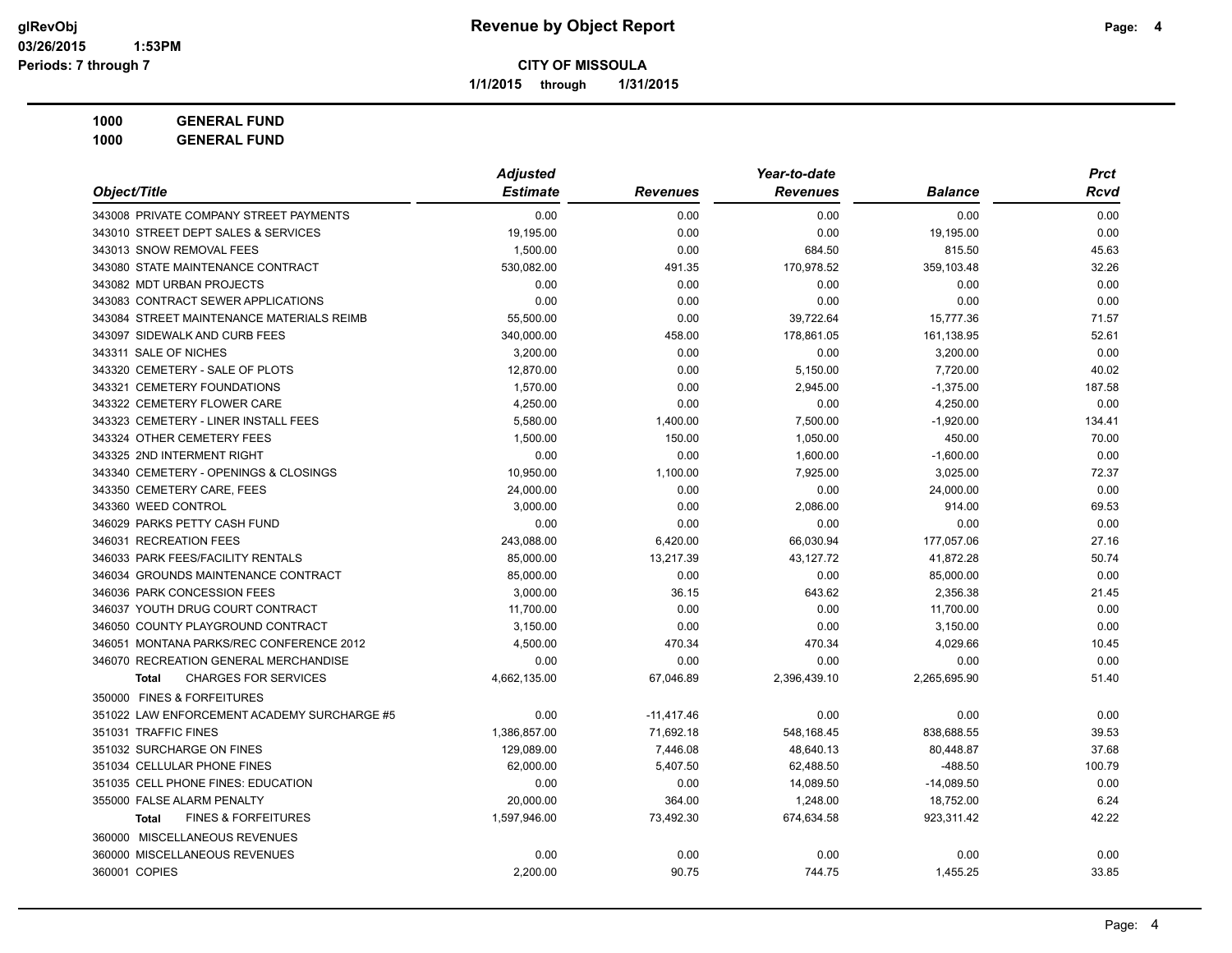**1/1/2015 through 1/31/2015**

**1000 GENERAL FUND 1000 GENERAL FUND**

| Object/Title                                       | <b>Adjusted</b> |                 | Year-to-date    |                | <b>Prct</b> |
|----------------------------------------------------|-----------------|-----------------|-----------------|----------------|-------------|
|                                                    | <b>Estimate</b> | <b>Revenues</b> | <b>Revenues</b> | <b>Balance</b> | Rcvd        |
| 360002 PHONES                                      | 0.00            | 0.00            | 0.00            | 0.00           | 0.00        |
| 360003 MMIA REIMBURSEMENT-ATTORNEY                 | 0.00            | 0.00            | 0.00            | 0.00           | 0.00        |
| 360010 MISCELLANEOUS                               | 15,000.00       | 2,999.50        | $-8,915.84$     | 23,915.84      | $-59.44$    |
| 360011 ENERGY REBATES FOR COMPUTER UPGRADES        | 0.00            | 0.00            | 0.00            | 0.00           | 0.00        |
| 360050 OVER/SHORT                                  | 0.00            | 100.00          | 100.00          | $-100.00$      | 0.00        |
| 360100 REFUNDS                                     | 200.00          | 0.00            | 0.00            | 200.00         | 0.00        |
| 362000 OTHER MISCELLANEOUS REVENUE                 | 8,000.00        | 0.00            | 0.00            | 8,000.00       | 0.00        |
| 362001 MUNICIPAL COURT BAD CHECK CHARGES           | 0.00            | 0.00            | 0.00            | 0.00           | 0.00        |
| 362002 BAD CHECK CHARGES                           | 500.00          | 15.00           | 90.00           | 410.00         | 18.00       |
| 362011 SALE OF UNCLAIMED PROPERTY                  | 0.00            | 0.00            | 0.00            | 0.00           | 0.00        |
| 362012 REC/GREEN TAG PROGRAM                       | 300.00          | 0.00            | 0.00            | 300.00         | 0.00        |
| 364012 SALE OF SURPLUS PROPERTY                    | 40,000.00       | 0.00            | 4,000.00        | 36,000.00      | 10.00       |
| 364040 INSURANCE AND DAMAGE RECOVERY               | 40,000.00       | 587.72          | 17,032.93       | 22,967.07      | 42.58       |
| 364041 WORKERS COMPENSATION REIMBURSEMENT          | 2,500.00        | 0.00            | 0.00            | 2,500.00       | 0.00        |
| 364042 EXPENDITURE REIMBURSEMENTS                  | 1,200.00        | 0.00            | 326.96          | 873.04         | 27.25       |
| 364043 RATTLESNAKE CORRIDOR REIMBURSEMENT          | 10,000.00       | 0.00            | 2,860.00        | 7,140.00       | 28.60       |
| 364044 EMERGENCY RESPONSE REIMBURSEMENT            | 50,000.00       | 0.00            | 0.00            | 50,000.00      | 0.00        |
| 364047 MMIA EXPENDITURE REIMBURSEMENT              | 0.00            | 0.00            | 0.00            | 0.00           | 0.00        |
| 364051 DOT RADAR GRANT                             | 0.00            | 0.00            | 0.00            | 0.00           | 0.00        |
| 364053 EXPENDITURE REIMB-FIRE SERVICES             | 0.00            | 0.00            | 0.00            | 0.00           | 0.00        |
| 364060 REIMB LETTER OF CREDIT-709 PARKVIEW         | 0.00            | 0.00            | $-4,195.00$     | 4,195.00       | 0.00        |
| 364061 REIMB LETTER OF CREDIT-LINNEA LANE          | 0.00            | 0.00            | 0.00            | 0.00           | 0.00        |
| 365000 DONATIONS                                   | 0.00            | 0.00            | 0.00            | 0.00           | 0.00        |
| 365003 DONATIONS - SMOKE ALARMS                    | 0.00            | 0.00            | 0.00            | 0.00           | 0.00        |
| 365004 GRANT CR TRAIL ASSN DONATION                | 0.00            | 0.00            | 0.00            | 0.00           | 0.00        |
| 365015 DONATIONS - COMBAT CHALLENGE                | 0.00            | 0.00            | 0.00            | 0.00           | 0.00        |
| 365016 LOCAL MATCH MDT                             | 0.00            | 0.00            | 725.00          | $-725.00$      | 0.00        |
| 365017 LOCAL MATCH TRANSIT                         | 0.00            | 0.00            | 0.00            | 0.00           | 0.00        |
| 365018 DONATIONS - THERMAL IMAGING                 | 0.00            | 0.00            | 0.00            | 0.00           | 0.00        |
| 365021 COMBAT CHALLENGE DONATIONS                  | 0.00            | 0.00            | 0.00            | 0.00           | 0.00        |
| 365022 NEIGHBORHOOD COUNCIL DONATIONS              | 0.00            | 0.00            | 0.00            | 0.00           | 0.00        |
| 368000 SALE OF COINS                               | 0.00            | 0.00            | 0.00            | 0.00           | 0.00        |
| 368001 SALE OF POLICE PROMOTIONS                   | 0.00            | 0.00            | 0.00            | 0.00           | 0.00        |
| 368002 SALE OF FIRE PROMOTIONS                     | 0.00            | 0.00            | 0.00            | 0.00           | 0.00        |
| <b>MISCELLANEOUS REVENUES</b><br><b>Total</b>      | 169,900.00      | 3,792.97        | 12,768.80       | 157,131.20     | 7.52        |
| 370000 INVESTMENTS & ROYALTY EARNINGS              |                 |                 |                 |                |             |
| 371010 INTEREST ON INVESTMENTS                     | 3,500.00        | 340.28          | 1,230.79        | 2,269.21       | 35.17       |
| 371020 GAIN/LOSS IN MARKET VALUE OF INVESTMENTS    | 0.00            | 0.00            | 0.00            | 0.00           | 0.00        |
| <b>INVESTMENTS &amp; ROYALTY EARNINGS</b><br>Total | 3,500.00        | 340.28          | 1,230.79        | 2,269.21       | 35.17       |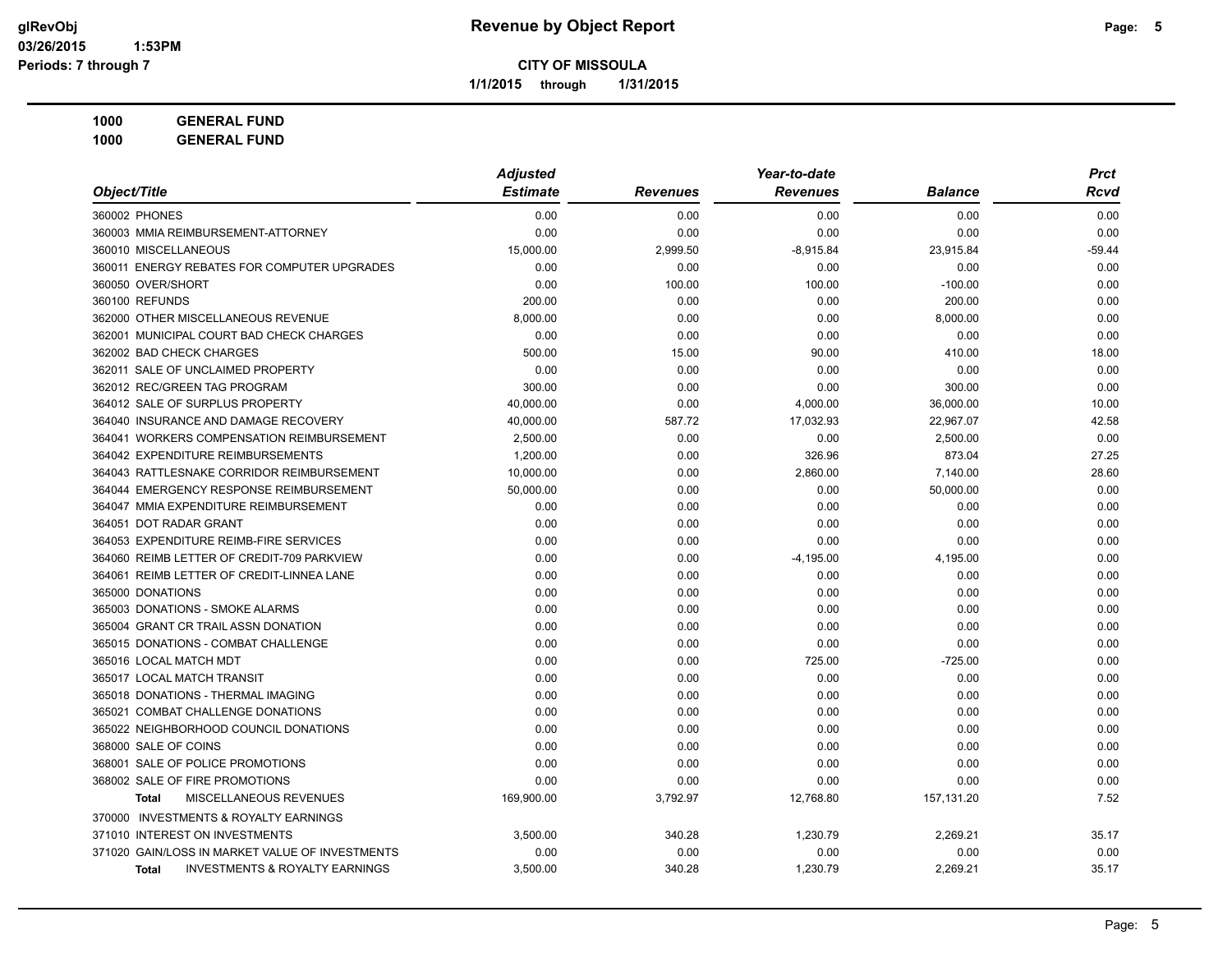**1/1/2015 through 1/31/2015**

**1000 GENERAL FUND 1000 GENERAL FUND**

|                                                | <b>Adjusted</b> |                 | Year-to-date    |                | <b>Prct</b> |
|------------------------------------------------|-----------------|-----------------|-----------------|----------------|-------------|
| Object/Title                                   | <b>Estimate</b> | <b>Revenues</b> | <b>Revenues</b> | <b>Balance</b> | Rcvd        |
| 380000 OTHER FINANCING SOURCES                 |                 |                 |                 |                |             |
| 381070 PROCEEDS FROM NOTES/LOANS/INTERCAP      | 0.00            | 0.00            | 0.00            | 0.00           | 0.00        |
| 381090 PROCEEDS FROM CAPITAL LEASE             | 0.00            | 0.00            | 587,997.00      | -587,997.00    | 0.00        |
| 382010 SALE OF FIXED ASSETS                    | 0.00            | 0.00            | 0.00            | 0.00           | 0.00        |
| 383000 OPERATING TRANSFERS                     | 0.00            | 0.00            | 0.00            | 0.00           | 0.00        |
| 383001 TRANS FR FLUSHING DISTRICT              | 27,281.00       | 0.00            | 13,640.50       | 13,640.50      | 50.00       |
| 383002 TRANS FR GAS TAX                        | 564,000.00      | 0.00            | 282,000.00      | 282,000.00     | 50.00       |
| 383003 TRANS FR COMPREHENSIVE INSURANCE LEVY   | 0.00            | 0.00            | 0.00            | 0.00           | 0.00        |
| 383004 TRANS FR EMPLOYEE HEALTH INSURANCE LEVY | 4,296,467.00    | 0.00            | 2,148,233.50    | 2,148,233.50   | 50.00       |
| 383007 TRANS FR CABLE FRANCHISE                | 244,110.00      | 0.00            | 122,055.00      | 122,055.00     | 50.00       |
| 383008 TRANS FR RUSSELL PARK DISTRICT          | 0.00            | 0.00            | 0.00            | 0.00           | 0.00        |
| 383009 TRANS FR TITLE I                        | 0.00            | 0.00            | 0.00            | 0.00           | 0.00        |
| 383010 TRANS FR CIP                            | 0.00            | 0.00            | 0.00            | 0.00           | 0.00        |
| 383011 TRANS FR SID REVOLVING                  | 100,000.00      | 0.00            | 0.00            | 100,000.00     | 0.00        |
| 383014 TRANS FR MRA                            | 0.00            | 0.00            | 0.00            | 0.00           | 0.00        |
| 383015 TRANS FR MPC                            | 0.00            | 0.00            | 0.00            | 0.00           | 0.00        |
| 383017 TRANS FR BUILDING                       | 0.00            | 0.00            | 0.00            | 0.00           | 0.00        |
| 383018 TRANS FR WILLOWWOOD PARK DISTRICT       | 0.00            | 0.00            | 0.00            | 0.00           | 0.00        |
| 383020 TRANS FR CEMETERY CARE                  | 9,545.00        | 0.00            | 0.00            | 9,545.00       | 0.00        |
| 383021 TRANS FR P&R TRAILS DEVLP               | 50,000.00       | 0.00            | 0.00            | 50,000.00      | 0.00        |
| 383024 TRANS FR SEWER CLEARING                 | 0.00            | 0.00            | 0.00            | 0.00           | 0.00        |
| 383027 TRANS FR URD                            | 0.00            | 0.00            | 0.00            | 0.00           | 0.00        |
| 383028 TRANS FROM GF FOR HEALTH RESERVE        | 0.00            | 0.00            | 0.00            | 0.00           | 0.00        |
| 383046 TRANS FR PARKS MAINTENANCE DIST         | 0.00            | 0.00            | 0.00            | 0.00           | 0.00        |
| 383047 TRANS FR STREET MAINTENANCE DISTRICT    | 0.00            | 0.00            | 0.00            | 0.00           | 0.00        |
| 383050 TRANSFER FROM IMPACT FEES               | 0.00            | 0.00            | 0.00            | 0.00           | 0.00        |
| 383065 TRANSFER FROM WWTF                      | 0.00            | 0.00            | 0.00            | 0.00           | 0.00        |
| OTHER FINANCING SOURCES<br>Total               | 5,291,403.00    | 0.00            | 3,153,926.00    | 2,137,477.00   | 59.60       |
| <b>INTERNAL SERVICES</b><br>390000             |                 |                 |                 |                |             |
| 399999 NEW REQUESTS FUNDING                    | 0.00            | 0.00            | 0.00            | 0.00           | 0.00        |
| <b>INTERNAL SERVICES</b><br><b>Total</b>       | 0.00            | 0.00            | 0.00            | 0.00           | 0.00        |
| <b>GENERAL FUND</b><br>Total                   | 48,514,182.00   | 1,167,251.78    | 25.290.785.92   | 23.223.396.08  | 52.13       |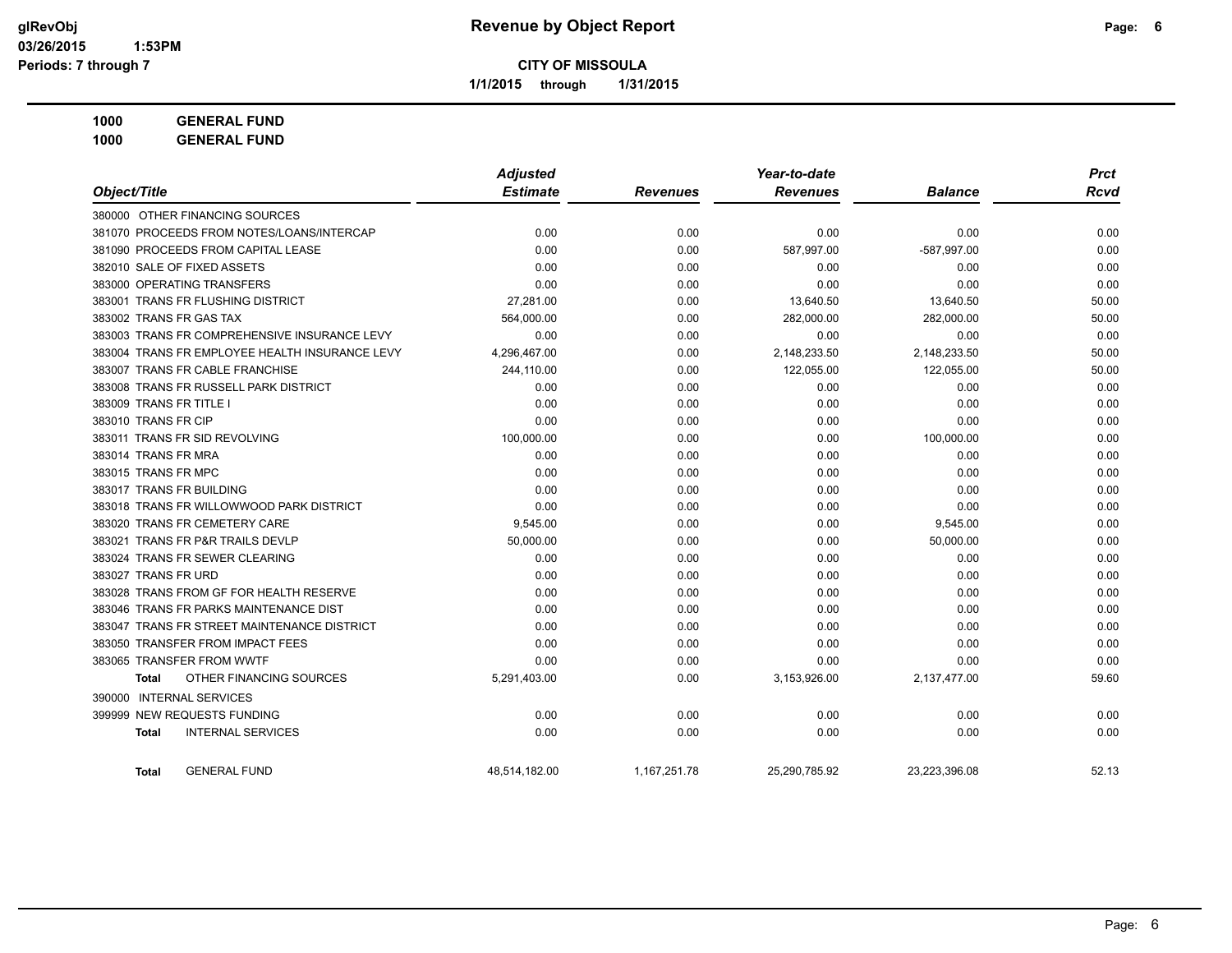**1/1/2015 through 1/31/2015**

| Object/Title                                  | <b>Adjusted</b> | Year-to-date    |                 |                | <b>Prct</b> |
|-----------------------------------------------|-----------------|-----------------|-----------------|----------------|-------------|
|                                               | <b>Estimate</b> | <b>Revenues</b> | <b>Revenues</b> | <b>Balance</b> | <b>Rcvd</b> |
| 310000 TAXES/ASSESSMENTS                      |                 |                 |                 |                |             |
| 311000 GENERAL PROPERTY TAXES                 | 21,310,690.00   | 197,080.06      | 10,842,123.48   | 10,468,566.52  | 50.88       |
| 311001 CURRENT TAXES                          | 0.00            | 0.00            | 0.00            | 0.00           | 0.00        |
| 311005 DELINQUENT TAXES                       | 0.00            | 4,206.10        | 68,600.65       | $-68,600.65$   | 0.00        |
| 311030 MOTOR VEHICLE TAXES                    | 1,320,185.00    | 103,960.46      | 458,060.23      | 862,124.77     | 34.70       |
| 312001 PENALTIES & INTEREST                   | 99,383.00       | 2,342.05        | 6,845.55        | 92,537.45      | 6.89        |
| TAXES/ASSESSMENTS<br><b>Total</b>             | 22,730,258.00   | 307,588.67      | 11,375,629.91   | 11,354,628.09  | 50.05       |
| 320000 LICENSES & PERMITS                     |                 |                 |                 |                |             |
| 322011 LIQUOR LICENSES                        | 33,975.00       | 28,625.00       | 29,125.00       | 4,850.00       | 85.72       |
| 322012 BEER LICENSES                          | 34,900.00       | 36,000.00       | 37,600.00       | $-2,700.00$    | 107.74      |
| 322013 WINE LICENSES                          | 11,700.00       | 200.00          | 200.00          | 11,500.00      | 1.71        |
| 322020 GENERAL BUSINESS/PROF/OCCUPATIONAL LIC | 642,344.00      | 120,564.00      | 192,410.08      | 449,933.92     | 29.95       |
| 322021 RENTAL LICENSES                        | 60,828.00       | 180.00          | 1,855.80        | 58,972.20      | 3.05        |
| 322022 BLIC PENALTIES & LICENSES              | 12,360.00       | 116.00          | 9,825.48        | 2,534.52       | 79.49       |
| 323015 EXCAVATING PERMITS                     | 396,550.00      | 8,954.00        | 202,996.74      | 193,553.26     | 51.19       |
| 323016 MOVING PERMITS                         | 0.00            | 412.00          | 412.00          | $-412.00$      | 0.00        |
| 323018 PAVING ASSESSMENTS                     | 64,196.00       | 0.00            | 7,753.00        | 56,443.00      | 12.08       |
| 323019 ALARM USERS PERMITS                    | 16,068.00       | 104.00          | 8,683.00        | 7,385.00       | 54.04       |
| 323020 FENCE PERMITS                          | 13,792.00       | 0.00            | 5,090.00        | 8,702.00       | 36.91       |
| 323021 PAVING PERMITS                         | 32,960.00       | 813.00          | 20,682.00       | 12,278.00      | 62.75       |
| 323022 GRADING/DRAINAGE PERMITS               | 7,723.00        | 694.00          | 7,218.00        | 505.00         | 93.46       |
| 323023 ADA ACCESS PERMITS                     | 14,343.00       | 337.00          | 11,733.00       | 2,610.00       | 81.80       |
| 323025 STREET USE PERMITS                     | 3,862.00        | 0.00            | 1,885.00        | 1,977.00       | 48.81       |
| 323026 PYROTECHNICS PERMITS                   | 1,765.00        | 0.00            | 3,240.00        | $-1,475.00$    | 183.57      |
| 323031 CHICKEN LICENSES                       | 477.00          | 15.00           | 240.00          | 237.00         | 50.31       |
| 323051 BICYCLE LICENSES                       | 0.00            | 0.00            | 0.00            | 0.00           | 0.00        |
| 323052 STORM WATER POLLUTION PREVENTION PERM  | 3,811.00        | 1,475.00        | 3,421.00        | 390.00         | 89.77       |
| 323054 ZONING COMPLIANCE PERMITS              | 3,090.00        | 282.00          | 12,246.00       | $-9,156.00$    | 396.31      |
| 323055 FLOOD PLAIN PERMITS                    | 0.00            | 0.00            | 1,648.00        | $-1,648.00$    | 0.00        |
| 323056 SIGN PERMITS                           | 7,210.00        | 1,308.00        | 10,505.00       | $-3,295.00$    | 145.70      |
| <b>LICENSES &amp; PERMITS</b><br><b>Total</b> | 1,361,954.00    | 200,079.00      | 568,769.10      | 793,184.90     | 41.76       |
| 330000 INTERGOVERNMENTAL REVENUES             |                 |                 |                 |                |             |
| 330000 INTERGOVERNMENTAL REVENUES             | 0.00            | 0.00            | 0.00            | 0.00           | 0.00        |
| 331020 COPS GRANT                             | 0.00            | 0.00            | 0.00            | 0.00           | 0.00        |
| 331024 DEPT OF JUSTICE GRANTS                 | 100,000.00      | 0.00            | 0.00            | 100,000.00     | 0.00        |
| 331025 DV ACCOUNTABILITY PROJECT              | 0.00            | 0.00            | 0.00            | 0.00           | 0.00        |
| 331050 ISTEA/CTEP GRANT                       | 0.00            | 97.00           | 364.50          | $-364.50$      | 0.00        |
| 331054 FHWA PL GRANT                          | 0.00            | 0.00            | 102,207.00      | $-102,207.00$  | 0.00        |
| 331055 FTA GRANT                              | 0.00            | 0.00            | 23,720.00       | $-23,720.00$   | 0.00        |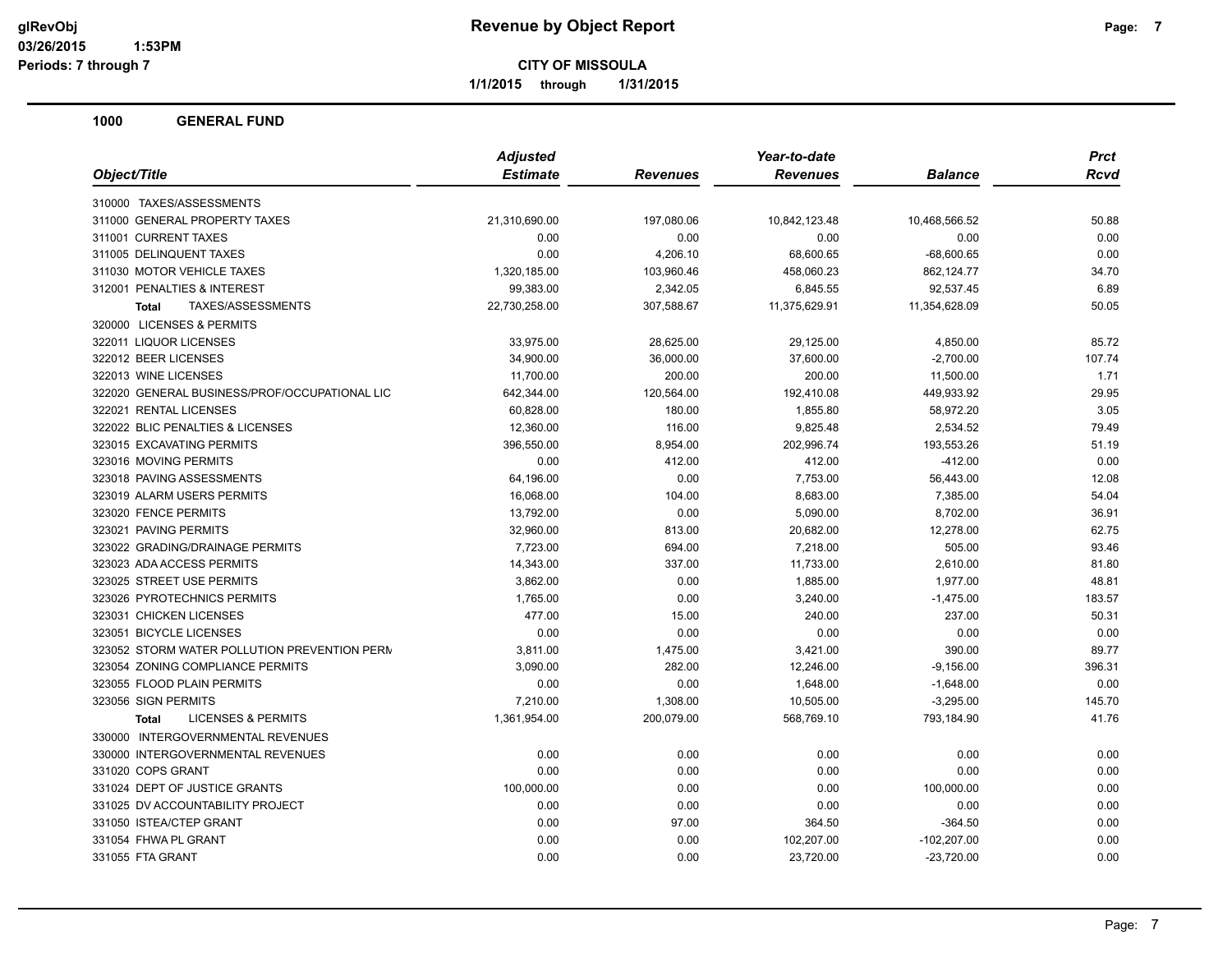**1/1/2015 through 1/31/2015**

| Object/Title                                      | <b>Adjusted</b> |                 | Year-to-date    |                | <b>Prct</b> |
|---------------------------------------------------|-----------------|-----------------|-----------------|----------------|-------------|
|                                                   | <b>Estimate</b> | <b>Revenues</b> | <b>Revenues</b> | <b>Balance</b> | Rcvd        |
| 331056 MDT FEDERAL CMAQ                           | 0.00            | 0.00            | 35,719.54       | $-35,719.54$   | 0.00        |
| 331057 TRANSIT-MUTD CMAQ                          | 0.00            | 0.00            | 0.00            | 0.00           | 0.00        |
| 331091 US DOT HMEP GRANT                          | 0.00            | 0.00            | 0.00            | 0.00           | 0.00        |
| 331112 SAFER GRANT                                | 0.00            | 0.00            | 0.00            | 0.00           | 0.00        |
| 331113 FEMA GRANT                                 | 0.00            | 0.00            | 0.00            | 0.00           | 0.00        |
| 331114 TITLE III GRANT-MSLA CO                    | 0.00            | 0.00            | 14,500.00       | $-14,500.00$   | 0.00        |
| 331160 SAFE ROUTES TO SCHOOLS fY08 \$82,500       | 0.00            | 0.00            | 0.00            | 0.00           | 0.00        |
| 331170 HISTORICAL PRESERVATION GRANT              | 0.00            | 0.00            | 5,225.00        | $-5,225.00$    | 0.00        |
| 331178 DUI TASK FORCE                             | 240,000.00      | 0.00            | 0.00            | 240,000.00     | 0.00        |
| 334017 SCHOOL RESOURCE OFFICER                    | 0.00            | 0.00            | 248,850.00      | $-248,850.00$  | 0.00        |
| 335075 STATE GAMBLING/VIDEO/KENO/BINGO FEES       | 127,650.00      | 1,725.00        | 108,325.00      | 19,325.00      | 84.86       |
| 335076 STATE GAMBLING LICENSE FEES                | 0.00            | 0.00            | 0.00            | 0.00           | 0.00        |
| 335077 STATE KENO/BINGO PROCEEDS TAX              | 0.00            | 0.00            | 0.00            | 0.00           | 0.00        |
| 335210 PERSONAL PROPERTY TAX REIMBURSEMENT        | 428,686.00      | 0.00            | 0.00            | 428,686.00     | 0.00        |
| 335230 HB 124 REVENUE                             | 7,300,985.00    | 0.00            | 3,987,905.34    | 3,313,079.66   | 54.62       |
| 336021 STATE CONTRIB - POLICE RETIREMENT          | 2,180,799.00    | 244,237.26      | 1,263,065.77    | 917,733.23     | 57.92       |
| 336022 STATE CONTRIB. - FIRE RETIREMENT           | 2,262,024.00    | 266,448.78      | 1,289,246.53    | 972,777.47     | 57.00       |
| 336023 STATE CONTRIB. - PERS                      | 9,986.00        | 1,128.63        | 7,505.96        | 2,480.04       | 75.16       |
| 336030 COUNTY CONTRIBUTION                        | 9,900.00        | 0.00            | 0.00            | 9,900.00       | 0.00        |
| 337012 LEGAL SERVICES-CONTRACTED/REIMB.           | 0.00            | 1,275.00        | 6,075.00        | $-6,075.00$    | 0.00        |
| 337013 MUTD SIGN MAINTENANCE AGREEMENT            | 3,000.00        | 0.00            | 0.00            | 3,000.00       | 0.00        |
| 338000 LOCAL SHARING OF TAX INCREMENT             | 0.00            | 0.00            | 0.00            | 0.00           | 0.00        |
| 338100 PLANNING MILLS PASSED THRU COUNTY          | 0.00            | 0.00            | 0.00            | 0.00           | 0.00        |
| 339000 PAYMENT IN LIEU OF TAXES                   | 34,056.00       | 0.00            | 14,678.00       | 19,378.00      | 43.10       |
| <b>INTERGOVERNMENTAL REVENUES</b><br><b>Total</b> | 12,697,086.00   | 514,911.67      | 7,107,387.64    | 5,589,698.36   | 55.98       |
| 340000 CHARGES FOR SERVICES                       |                 |                 |                 |                |             |
| 341009 BLDG ADMIN FEES                            | 245,008.00      | 0.00            | 122,504.00      | 122,504.00     | 50.00       |
| 341010 MISCELLANEOUS COLLECTIONS                  | 350.00          | 100.00          | 106.75          | 243.25         | 30.50       |
| 341011 TRANSPORTATION ADMIN FEES                  | 24,000.00       | 0.00            | 0.00            | 24,000.00      | 0.00        |
| 341012 MAYORS PROCLAMATION FEES                   | 100.00          | 10.00           | 40.00           | 60.00          | 40.00       |
| 341013 AIR FUND FEES                              | 250.00          | 0.00            | 55.00           | 195.00         | 22.00       |
| 341015 SEWER ADMINISTRATION FEES                  | 1,173,327.00    | 0.00            | 586,663.50      | 586,663.50     | 50.00       |
| 341016 MRA ADMINISTRATION FEES                    | 117,053.00      | 0.00            | 58,526.50       | 58,526.50      | 50.00       |
| 341017 LIGHTING ADMINISTRATION FEES               | 15,002.00       | 0.00            | 0.00            | 15,002.00      | 0.00        |
| 341018 PARKING COMM ADMIN FEES                    | 173,680.00      | 0.00            | 86,840.00       | 86,840.00      | 50.00       |
| 341021 SID ADMINISTRATION FEES                    | 0.00            | 0.00            | 0.00            | 0.00           | 0.00        |
| 341022 PROJECT ADMIN FEES                         | 0.00            | 0.00            | 0.00            | 0.00           | 0.00        |
| 341023 PLANNING ADMIN FEES                        | 24,000.00       | 0.00            | 0.00            | 24,000.00      | 0.00        |
| 341031 STATE REIMB MUNI COURT                     | 0.00            | 0.00            | 0.00            | 0.00           | 0.00        |
| 341041 SEWER EXTENSION RECORDING FEES             | 4,500.00        | 0.00            | 1,782.00        | 2,718.00       | 39.60       |
|                                                   |                 |                 |                 |                |             |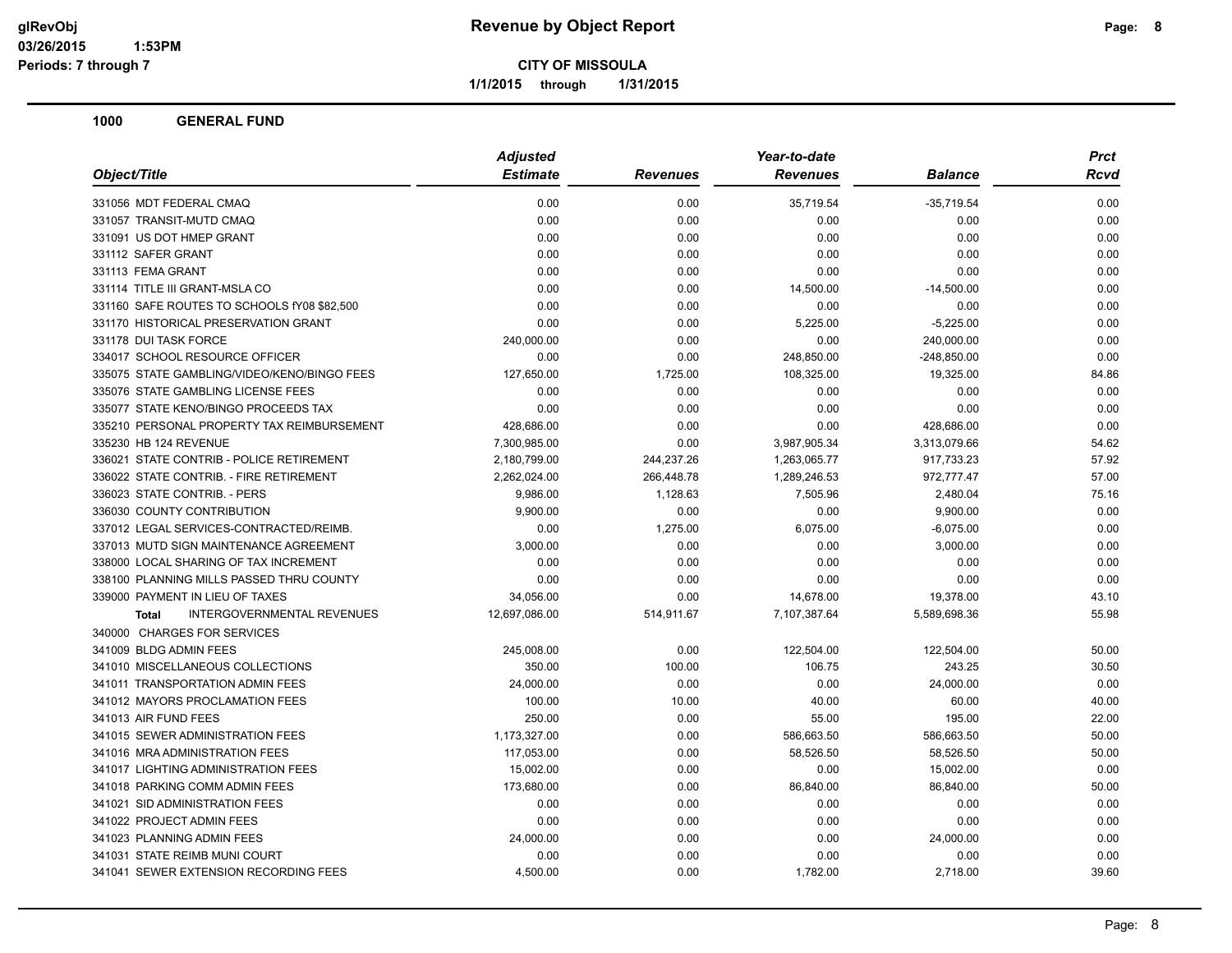**1/1/2015 through 1/31/2015**

| <b>Revenues</b><br>283,400.00<br>19,397.26<br>169,263.35<br>114,136.65<br>341052 MUNICIPAL COURT FILING FEES<br>59.73<br>341055 CRIME VICTIM SURCHARGE<br>2,500.00<br>855.71<br>34.23<br>123.71<br>1,644.29<br>200.00<br>341067 SUBDIVISION EXEMPTION AFFIDAVITS<br>0.00<br>3,000.00<br>$-3,000.00$<br>0.00<br>341068 SUBDIVISON FEES<br>5,000.00<br>845.00<br>1,502.00<br>4,155.00<br>83.10<br>341069 REZONING FEES<br>5,000.00<br>0.00<br>0.00<br>5,000.00<br>0.00<br>341070 DESIGN REVIEW BOARD<br>15,000.00<br>6,314.61<br>19,593.92<br>$-4,593.92$<br>130.63<br>341071 BOARD OF ADJUST. ZONING, SIGNS<br>0.00<br>58,400.00<br>0.00<br>0.00<br>58,400.00<br>0.00<br>0.00<br>341072 FLOOD PLAIN-0THER FEES<br>0.00<br>0.00<br>0.00<br>341073 FIRE PLAN CHECK FEES<br>27,981.00<br>17,597.00<br>10,384.00<br>1,249.00<br>62.89<br>341074 FIRE INSPECTION FEES<br>0.00<br>2,751.00<br>33,261.99<br>$-33,261.99$<br>0.00<br>341076 ENGINEERING PLAN CHECK FEES<br>33,478.00<br>1,481.00<br>25,585.00<br>7,893.00<br>76.42<br>0.00<br>341077 ZONING COMPLIANCE INSPECTIONS<br>0.00<br>0.00<br>0.00<br>0.00<br>341078 ENGINEERING MAP FEES<br>120.00<br>5.00<br>50.00<br>70.00<br>41.67<br>341079 GREASE INTERCEPTOR APPEAL FEES<br>2,000.00<br>0.00<br>608.00<br>1,392.00<br>30.40<br>0.00<br>0.00<br>0.00<br>1,923.00<br>$-1,923.00$<br>341091 INSPECTION CODE BOOKS & COPIES<br>0.00<br>0.00<br>0.00<br>0.00<br>0.00<br>341100 GRANT ADMINISTRATION SERVICE FEES<br>0.00<br>0.00<br>0.00<br>0.00<br>0.00<br>342010 POLICE/BID AGREEMENT<br>0.00<br>0.00<br>0.00<br>0.00<br>0.00<br>0.00<br>0.00<br>0.00<br>0.00<br>0.00<br>342013 SECURITY INVEST FEES<br>11,000.00<br>519.00<br>56.61<br>6,226.75<br>4,773.25<br>342014 POLICE DEPARTMENT SERVICE FEES<br>15,000.00<br>1,650.00<br>10,708.00<br>4,292.00<br>71.39<br>342015 POLICE OVERTIME FEES<br>84,000.00<br>2,529.45<br>74,816.62<br>9,183.38<br>89.07<br>342016 POLICE TRAINING FEES<br>36,000.00<br>45.00<br>3,969.30<br>32,030.70<br>11.03<br>342017 CATERING FEES<br>7,200.00<br>0.00<br>10,939.56<br>$-3,739.56$<br>151.94<br>342018 DESK REPORTS<br>2,303.00<br>12,779.00<br>63.90<br>20,000.00<br>7,221.00<br>342019 ABANDONED VEHICLE REVENUE FEES<br>32,500.00<br>0.00<br>9,757.50<br>22,742.50<br>30.02<br>342020 FIRE DEPARTMENT FEES<br>100.00<br>84.00<br>231.00<br>$-131.00$<br>231.00<br>342021 CPR EDUCATION PROGRAM<br>7,435.00<br>175.00<br>5,235.00<br>2,200.00<br>70.41<br>342022 OUTSIDE HIRES<br>524,890.00<br>2,549.41<br>406,630.34<br>118,259.66<br>77.47<br>342060 BIKE PROGRAM SALES & FEES<br>1,229.37<br>45.53<br>2,700.00<br>0.00<br>1,470.63<br>343000 PW REIMBURSABLE SERVICES<br>31,258.00<br>0.00<br>3,355.00<br>27,903.00<br>10.73<br>0.00<br>0.00<br>343001 SIGN FABRICATION & CONTRACTS<br>500.00<br>0.00<br>500.00<br>343002 OTHER AGENCIES - VEH MAINT<br>48,000.00<br>315.22<br>18,045.76<br>29,954.24<br>37.60<br>343003 STATE PAYMENT - TRAFFIC COUNTS<br>4,450.00<br>0.00<br>0.00<br>4,450.00<br>0.00<br>343004 SPECIAL STATE CONTRACTS<br>0.00<br>0.00<br>0.00<br>80,000.00<br>80,000.00<br>343006 OTHER GOVT AGENCY-STREET PROJECTS<br>98,318.00<br>0.00<br>171,329.85<br>$-73,011.85$<br>174.26<br>343008 PRIVATE COMPANY STREET PAYMENTS<br>0.00<br>0.00<br>0.00<br>0.00<br>0.00<br>343010 STREET DEPT SALES & SERVICES<br>0.00<br>0.00<br>0.00<br>19,195.00<br>19,195.00<br>343013 SNOW REMOVAL FEES<br>1,500.00<br>0.00<br>684.50<br>815.50<br>45.63 | Object/Title                         | <b>Adjusted</b><br><b>Estimate</b> |        | Year-to-date<br><b>Revenues</b> | <b>Balance</b> | <b>Prct</b><br>Rcvd |
|--------------------------------------------------------------------------------------------------------------------------------------------------------------------------------------------------------------------------------------------------------------------------------------------------------------------------------------------------------------------------------------------------------------------------------------------------------------------------------------------------------------------------------------------------------------------------------------------------------------------------------------------------------------------------------------------------------------------------------------------------------------------------------------------------------------------------------------------------------------------------------------------------------------------------------------------------------------------------------------------------------------------------------------------------------------------------------------------------------------------------------------------------------------------------------------------------------------------------------------------------------------------------------------------------------------------------------------------------------------------------------------------------------------------------------------------------------------------------------------------------------------------------------------------------------------------------------------------------------------------------------------------------------------------------------------------------------------------------------------------------------------------------------------------------------------------------------------------------------------------------------------------------------------------------------------------------------------------------------------------------------------------------------------------------------------------------------------------------------------------------------------------------------------------------------------------------------------------------------------------------------------------------------------------------------------------------------------------------------------------------------------------------------------------------------------------------------------------------------------------------------------------------------------------------------------------------------------------------------------------------------------------------------------------------------------------------------------------------------------------------------------------------------------------------------------------------------------------------------------------------------------------------------------------------------------------------------------------------------------------------------------------------------------------------------------------------------------------------------------------------------------------------------------------------------------------------------------------------------------------------------------------------------------------------------------------------------------------------------------------------------------------------------------------------------------------------------------|--------------------------------------|------------------------------------|--------|---------------------------------|----------------|---------------------|
|                                                                                                                                                                                                                                                                                                                                                                                                                                                                                                                                                                                                                                                                                                                                                                                                                                                                                                                                                                                                                                                                                                                                                                                                                                                                                                                                                                                                                                                                                                                                                                                                                                                                                                                                                                                                                                                                                                                                                                                                                                                                                                                                                                                                                                                                                                                                                                                                                                                                                                                                                                                                                                                                                                                                                                                                                                                                                                                                                                                                                                                                                                                                                                                                                                                                                                                                                                                                                                                              |                                      |                                    |        |                                 |                |                     |
|                                                                                                                                                                                                                                                                                                                                                                                                                                                                                                                                                                                                                                                                                                                                                                                                                                                                                                                                                                                                                                                                                                                                                                                                                                                                                                                                                                                                                                                                                                                                                                                                                                                                                                                                                                                                                                                                                                                                                                                                                                                                                                                                                                                                                                                                                                                                                                                                                                                                                                                                                                                                                                                                                                                                                                                                                                                                                                                                                                                                                                                                                                                                                                                                                                                                                                                                                                                                                                                              |                                      |                                    |        |                                 |                |                     |
|                                                                                                                                                                                                                                                                                                                                                                                                                                                                                                                                                                                                                                                                                                                                                                                                                                                                                                                                                                                                                                                                                                                                                                                                                                                                                                                                                                                                                                                                                                                                                                                                                                                                                                                                                                                                                                                                                                                                                                                                                                                                                                                                                                                                                                                                                                                                                                                                                                                                                                                                                                                                                                                                                                                                                                                                                                                                                                                                                                                                                                                                                                                                                                                                                                                                                                                                                                                                                                                              |                                      |                                    |        |                                 |                |                     |
|                                                                                                                                                                                                                                                                                                                                                                                                                                                                                                                                                                                                                                                                                                                                                                                                                                                                                                                                                                                                                                                                                                                                                                                                                                                                                                                                                                                                                                                                                                                                                                                                                                                                                                                                                                                                                                                                                                                                                                                                                                                                                                                                                                                                                                                                                                                                                                                                                                                                                                                                                                                                                                                                                                                                                                                                                                                                                                                                                                                                                                                                                                                                                                                                                                                                                                                                                                                                                                                              |                                      |                                    |        |                                 |                |                     |
|                                                                                                                                                                                                                                                                                                                                                                                                                                                                                                                                                                                                                                                                                                                                                                                                                                                                                                                                                                                                                                                                                                                                                                                                                                                                                                                                                                                                                                                                                                                                                                                                                                                                                                                                                                                                                                                                                                                                                                                                                                                                                                                                                                                                                                                                                                                                                                                                                                                                                                                                                                                                                                                                                                                                                                                                                                                                                                                                                                                                                                                                                                                                                                                                                                                                                                                                                                                                                                                              |                                      |                                    |        |                                 |                |                     |
|                                                                                                                                                                                                                                                                                                                                                                                                                                                                                                                                                                                                                                                                                                                                                                                                                                                                                                                                                                                                                                                                                                                                                                                                                                                                                                                                                                                                                                                                                                                                                                                                                                                                                                                                                                                                                                                                                                                                                                                                                                                                                                                                                                                                                                                                                                                                                                                                                                                                                                                                                                                                                                                                                                                                                                                                                                                                                                                                                                                                                                                                                                                                                                                                                                                                                                                                                                                                                                                              |                                      |                                    |        |                                 |                |                     |
|                                                                                                                                                                                                                                                                                                                                                                                                                                                                                                                                                                                                                                                                                                                                                                                                                                                                                                                                                                                                                                                                                                                                                                                                                                                                                                                                                                                                                                                                                                                                                                                                                                                                                                                                                                                                                                                                                                                                                                                                                                                                                                                                                                                                                                                                                                                                                                                                                                                                                                                                                                                                                                                                                                                                                                                                                                                                                                                                                                                                                                                                                                                                                                                                                                                                                                                                                                                                                                                              |                                      |                                    |        |                                 |                |                     |
|                                                                                                                                                                                                                                                                                                                                                                                                                                                                                                                                                                                                                                                                                                                                                                                                                                                                                                                                                                                                                                                                                                                                                                                                                                                                                                                                                                                                                                                                                                                                                                                                                                                                                                                                                                                                                                                                                                                                                                                                                                                                                                                                                                                                                                                                                                                                                                                                                                                                                                                                                                                                                                                                                                                                                                                                                                                                                                                                                                                                                                                                                                                                                                                                                                                                                                                                                                                                                                                              |                                      |                                    |        |                                 |                |                     |
|                                                                                                                                                                                                                                                                                                                                                                                                                                                                                                                                                                                                                                                                                                                                                                                                                                                                                                                                                                                                                                                                                                                                                                                                                                                                                                                                                                                                                                                                                                                                                                                                                                                                                                                                                                                                                                                                                                                                                                                                                                                                                                                                                                                                                                                                                                                                                                                                                                                                                                                                                                                                                                                                                                                                                                                                                                                                                                                                                                                                                                                                                                                                                                                                                                                                                                                                                                                                                                                              |                                      |                                    |        |                                 |                |                     |
|                                                                                                                                                                                                                                                                                                                                                                                                                                                                                                                                                                                                                                                                                                                                                                                                                                                                                                                                                                                                                                                                                                                                                                                                                                                                                                                                                                                                                                                                                                                                                                                                                                                                                                                                                                                                                                                                                                                                                                                                                                                                                                                                                                                                                                                                                                                                                                                                                                                                                                                                                                                                                                                                                                                                                                                                                                                                                                                                                                                                                                                                                                                                                                                                                                                                                                                                                                                                                                                              |                                      |                                    |        |                                 |                |                     |
|                                                                                                                                                                                                                                                                                                                                                                                                                                                                                                                                                                                                                                                                                                                                                                                                                                                                                                                                                                                                                                                                                                                                                                                                                                                                                                                                                                                                                                                                                                                                                                                                                                                                                                                                                                                                                                                                                                                                                                                                                                                                                                                                                                                                                                                                                                                                                                                                                                                                                                                                                                                                                                                                                                                                                                                                                                                                                                                                                                                                                                                                                                                                                                                                                                                                                                                                                                                                                                                              |                                      |                                    |        |                                 |                |                     |
|                                                                                                                                                                                                                                                                                                                                                                                                                                                                                                                                                                                                                                                                                                                                                                                                                                                                                                                                                                                                                                                                                                                                                                                                                                                                                                                                                                                                                                                                                                                                                                                                                                                                                                                                                                                                                                                                                                                                                                                                                                                                                                                                                                                                                                                                                                                                                                                                                                                                                                                                                                                                                                                                                                                                                                                                                                                                                                                                                                                                                                                                                                                                                                                                                                                                                                                                                                                                                                                              |                                      |                                    |        |                                 |                |                     |
|                                                                                                                                                                                                                                                                                                                                                                                                                                                                                                                                                                                                                                                                                                                                                                                                                                                                                                                                                                                                                                                                                                                                                                                                                                                                                                                                                                                                                                                                                                                                                                                                                                                                                                                                                                                                                                                                                                                                                                                                                                                                                                                                                                                                                                                                                                                                                                                                                                                                                                                                                                                                                                                                                                                                                                                                                                                                                                                                                                                                                                                                                                                                                                                                                                                                                                                                                                                                                                                              |                                      |                                    |        |                                 |                |                     |
|                                                                                                                                                                                                                                                                                                                                                                                                                                                                                                                                                                                                                                                                                                                                                                                                                                                                                                                                                                                                                                                                                                                                                                                                                                                                                                                                                                                                                                                                                                                                                                                                                                                                                                                                                                                                                                                                                                                                                                                                                                                                                                                                                                                                                                                                                                                                                                                                                                                                                                                                                                                                                                                                                                                                                                                                                                                                                                                                                                                                                                                                                                                                                                                                                                                                                                                                                                                                                                                              |                                      |                                    |        |                                 |                |                     |
|                                                                                                                                                                                                                                                                                                                                                                                                                                                                                                                                                                                                                                                                                                                                                                                                                                                                                                                                                                                                                                                                                                                                                                                                                                                                                                                                                                                                                                                                                                                                                                                                                                                                                                                                                                                                                                                                                                                                                                                                                                                                                                                                                                                                                                                                                                                                                                                                                                                                                                                                                                                                                                                                                                                                                                                                                                                                                                                                                                                                                                                                                                                                                                                                                                                                                                                                                                                                                                                              |                                      |                                    |        |                                 |                |                     |
|                                                                                                                                                                                                                                                                                                                                                                                                                                                                                                                                                                                                                                                                                                                                                                                                                                                                                                                                                                                                                                                                                                                                                                                                                                                                                                                                                                                                                                                                                                                                                                                                                                                                                                                                                                                                                                                                                                                                                                                                                                                                                                                                                                                                                                                                                                                                                                                                                                                                                                                                                                                                                                                                                                                                                                                                                                                                                                                                                                                                                                                                                                                                                                                                                                                                                                                                                                                                                                                              | 341090 STREET VACATION PETITION FEES |                                    |        |                                 |                |                     |
|                                                                                                                                                                                                                                                                                                                                                                                                                                                                                                                                                                                                                                                                                                                                                                                                                                                                                                                                                                                                                                                                                                                                                                                                                                                                                                                                                                                                                                                                                                                                                                                                                                                                                                                                                                                                                                                                                                                                                                                                                                                                                                                                                                                                                                                                                                                                                                                                                                                                                                                                                                                                                                                                                                                                                                                                                                                                                                                                                                                                                                                                                                                                                                                                                                                                                                                                                                                                                                                              |                                      |                                    |        |                                 |                |                     |
|                                                                                                                                                                                                                                                                                                                                                                                                                                                                                                                                                                                                                                                                                                                                                                                                                                                                                                                                                                                                                                                                                                                                                                                                                                                                                                                                                                                                                                                                                                                                                                                                                                                                                                                                                                                                                                                                                                                                                                                                                                                                                                                                                                                                                                                                                                                                                                                                                                                                                                                                                                                                                                                                                                                                                                                                                                                                                                                                                                                                                                                                                                                                                                                                                                                                                                                                                                                                                                                              |                                      |                                    |        |                                 |                |                     |
|                                                                                                                                                                                                                                                                                                                                                                                                                                                                                                                                                                                                                                                                                                                                                                                                                                                                                                                                                                                                                                                                                                                                                                                                                                                                                                                                                                                                                                                                                                                                                                                                                                                                                                                                                                                                                                                                                                                                                                                                                                                                                                                                                                                                                                                                                                                                                                                                                                                                                                                                                                                                                                                                                                                                                                                                                                                                                                                                                                                                                                                                                                                                                                                                                                                                                                                                                                                                                                                              |                                      |                                    |        |                                 |                |                     |
|                                                                                                                                                                                                                                                                                                                                                                                                                                                                                                                                                                                                                                                                                                                                                                                                                                                                                                                                                                                                                                                                                                                                                                                                                                                                                                                                                                                                                                                                                                                                                                                                                                                                                                                                                                                                                                                                                                                                                                                                                                                                                                                                                                                                                                                                                                                                                                                                                                                                                                                                                                                                                                                                                                                                                                                                                                                                                                                                                                                                                                                                                                                                                                                                                                                                                                                                                                                                                                                              | 342012 PD REIMBURSABLE SERVICES      |                                    |        |                                 |                |                     |
|                                                                                                                                                                                                                                                                                                                                                                                                                                                                                                                                                                                                                                                                                                                                                                                                                                                                                                                                                                                                                                                                                                                                                                                                                                                                                                                                                                                                                                                                                                                                                                                                                                                                                                                                                                                                                                                                                                                                                                                                                                                                                                                                                                                                                                                                                                                                                                                                                                                                                                                                                                                                                                                                                                                                                                                                                                                                                                                                                                                                                                                                                                                                                                                                                                                                                                                                                                                                                                                              |                                      |                                    |        |                                 |                |                     |
|                                                                                                                                                                                                                                                                                                                                                                                                                                                                                                                                                                                                                                                                                                                                                                                                                                                                                                                                                                                                                                                                                                                                                                                                                                                                                                                                                                                                                                                                                                                                                                                                                                                                                                                                                                                                                                                                                                                                                                                                                                                                                                                                                                                                                                                                                                                                                                                                                                                                                                                                                                                                                                                                                                                                                                                                                                                                                                                                                                                                                                                                                                                                                                                                                                                                                                                                                                                                                                                              |                                      |                                    |        |                                 |                |                     |
|                                                                                                                                                                                                                                                                                                                                                                                                                                                                                                                                                                                                                                                                                                                                                                                                                                                                                                                                                                                                                                                                                                                                                                                                                                                                                                                                                                                                                                                                                                                                                                                                                                                                                                                                                                                                                                                                                                                                                                                                                                                                                                                                                                                                                                                                                                                                                                                                                                                                                                                                                                                                                                                                                                                                                                                                                                                                                                                                                                                                                                                                                                                                                                                                                                                                                                                                                                                                                                                              |                                      |                                    |        |                                 |                |                     |
|                                                                                                                                                                                                                                                                                                                                                                                                                                                                                                                                                                                                                                                                                                                                                                                                                                                                                                                                                                                                                                                                                                                                                                                                                                                                                                                                                                                                                                                                                                                                                                                                                                                                                                                                                                                                                                                                                                                                                                                                                                                                                                                                                                                                                                                                                                                                                                                                                                                                                                                                                                                                                                                                                                                                                                                                                                                                                                                                                                                                                                                                                                                                                                                                                                                                                                                                                                                                                                                              |                                      |                                    |        |                                 |                |                     |
|                                                                                                                                                                                                                                                                                                                                                                                                                                                                                                                                                                                                                                                                                                                                                                                                                                                                                                                                                                                                                                                                                                                                                                                                                                                                                                                                                                                                                                                                                                                                                                                                                                                                                                                                                                                                                                                                                                                                                                                                                                                                                                                                                                                                                                                                                                                                                                                                                                                                                                                                                                                                                                                                                                                                                                                                                                                                                                                                                                                                                                                                                                                                                                                                                                                                                                                                                                                                                                                              |                                      |                                    |        |                                 |                |                     |
|                                                                                                                                                                                                                                                                                                                                                                                                                                                                                                                                                                                                                                                                                                                                                                                                                                                                                                                                                                                                                                                                                                                                                                                                                                                                                                                                                                                                                                                                                                                                                                                                                                                                                                                                                                                                                                                                                                                                                                                                                                                                                                                                                                                                                                                                                                                                                                                                                                                                                                                                                                                                                                                                                                                                                                                                                                                                                                                                                                                                                                                                                                                                                                                                                                                                                                                                                                                                                                                              |                                      |                                    |        |                                 |                |                     |
|                                                                                                                                                                                                                                                                                                                                                                                                                                                                                                                                                                                                                                                                                                                                                                                                                                                                                                                                                                                                                                                                                                                                                                                                                                                                                                                                                                                                                                                                                                                                                                                                                                                                                                                                                                                                                                                                                                                                                                                                                                                                                                                                                                                                                                                                                                                                                                                                                                                                                                                                                                                                                                                                                                                                                                                                                                                                                                                                                                                                                                                                                                                                                                                                                                                                                                                                                                                                                                                              |                                      |                                    |        |                                 |                |                     |
|                                                                                                                                                                                                                                                                                                                                                                                                                                                                                                                                                                                                                                                                                                                                                                                                                                                                                                                                                                                                                                                                                                                                                                                                                                                                                                                                                                                                                                                                                                                                                                                                                                                                                                                                                                                                                                                                                                                                                                                                                                                                                                                                                                                                                                                                                                                                                                                                                                                                                                                                                                                                                                                                                                                                                                                                                                                                                                                                                                                                                                                                                                                                                                                                                                                                                                                                                                                                                                                              |                                      |                                    |        |                                 |                |                     |
|                                                                                                                                                                                                                                                                                                                                                                                                                                                                                                                                                                                                                                                                                                                                                                                                                                                                                                                                                                                                                                                                                                                                                                                                                                                                                                                                                                                                                                                                                                                                                                                                                                                                                                                                                                                                                                                                                                                                                                                                                                                                                                                                                                                                                                                                                                                                                                                                                                                                                                                                                                                                                                                                                                                                                                                                                                                                                                                                                                                                                                                                                                                                                                                                                                                                                                                                                                                                                                                              |                                      |                                    |        |                                 |                |                     |
|                                                                                                                                                                                                                                                                                                                                                                                                                                                                                                                                                                                                                                                                                                                                                                                                                                                                                                                                                                                                                                                                                                                                                                                                                                                                                                                                                                                                                                                                                                                                                                                                                                                                                                                                                                                                                                                                                                                                                                                                                                                                                                                                                                                                                                                                                                                                                                                                                                                                                                                                                                                                                                                                                                                                                                                                                                                                                                                                                                                                                                                                                                                                                                                                                                                                                                                                                                                                                                                              |                                      |                                    |        |                                 |                |                     |
|                                                                                                                                                                                                                                                                                                                                                                                                                                                                                                                                                                                                                                                                                                                                                                                                                                                                                                                                                                                                                                                                                                                                                                                                                                                                                                                                                                                                                                                                                                                                                                                                                                                                                                                                                                                                                                                                                                                                                                                                                                                                                                                                                                                                                                                                                                                                                                                                                                                                                                                                                                                                                                                                                                                                                                                                                                                                                                                                                                                                                                                                                                                                                                                                                                                                                                                                                                                                                                                              |                                      |                                    |        |                                 |                |                     |
|                                                                                                                                                                                                                                                                                                                                                                                                                                                                                                                                                                                                                                                                                                                                                                                                                                                                                                                                                                                                                                                                                                                                                                                                                                                                                                                                                                                                                                                                                                                                                                                                                                                                                                                                                                                                                                                                                                                                                                                                                                                                                                                                                                                                                                                                                                                                                                                                                                                                                                                                                                                                                                                                                                                                                                                                                                                                                                                                                                                                                                                                                                                                                                                                                                                                                                                                                                                                                                                              |                                      |                                    |        |                                 |                |                     |
|                                                                                                                                                                                                                                                                                                                                                                                                                                                                                                                                                                                                                                                                                                                                                                                                                                                                                                                                                                                                                                                                                                                                                                                                                                                                                                                                                                                                                                                                                                                                                                                                                                                                                                                                                                                                                                                                                                                                                                                                                                                                                                                                                                                                                                                                                                                                                                                                                                                                                                                                                                                                                                                                                                                                                                                                                                                                                                                                                                                                                                                                                                                                                                                                                                                                                                                                                                                                                                                              |                                      |                                    |        |                                 |                |                     |
|                                                                                                                                                                                                                                                                                                                                                                                                                                                                                                                                                                                                                                                                                                                                                                                                                                                                                                                                                                                                                                                                                                                                                                                                                                                                                                                                                                                                                                                                                                                                                                                                                                                                                                                                                                                                                                                                                                                                                                                                                                                                                                                                                                                                                                                                                                                                                                                                                                                                                                                                                                                                                                                                                                                                                                                                                                                                                                                                                                                                                                                                                                                                                                                                                                                                                                                                                                                                                                                              |                                      |                                    |        |                                 |                |                     |
|                                                                                                                                                                                                                                                                                                                                                                                                                                                                                                                                                                                                                                                                                                                                                                                                                                                                                                                                                                                                                                                                                                                                                                                                                                                                                                                                                                                                                                                                                                                                                                                                                                                                                                                                                                                                                                                                                                                                                                                                                                                                                                                                                                                                                                                                                                                                                                                                                                                                                                                                                                                                                                                                                                                                                                                                                                                                                                                                                                                                                                                                                                                                                                                                                                                                                                                                                                                                                                                              |                                      |                                    |        |                                 |                |                     |
|                                                                                                                                                                                                                                                                                                                                                                                                                                                                                                                                                                                                                                                                                                                                                                                                                                                                                                                                                                                                                                                                                                                                                                                                                                                                                                                                                                                                                                                                                                                                                                                                                                                                                                                                                                                                                                                                                                                                                                                                                                                                                                                                                                                                                                                                                                                                                                                                                                                                                                                                                                                                                                                                                                                                                                                                                                                                                                                                                                                                                                                                                                                                                                                                                                                                                                                                                                                                                                                              |                                      |                                    |        |                                 |                |                     |
|                                                                                                                                                                                                                                                                                                                                                                                                                                                                                                                                                                                                                                                                                                                                                                                                                                                                                                                                                                                                                                                                                                                                                                                                                                                                                                                                                                                                                                                                                                                                                                                                                                                                                                                                                                                                                                                                                                                                                                                                                                                                                                                                                                                                                                                                                                                                                                                                                                                                                                                                                                                                                                                                                                                                                                                                                                                                                                                                                                                                                                                                                                                                                                                                                                                                                                                                                                                                                                                              |                                      |                                    |        |                                 |                |                     |
|                                                                                                                                                                                                                                                                                                                                                                                                                                                                                                                                                                                                                                                                                                                                                                                                                                                                                                                                                                                                                                                                                                                                                                                                                                                                                                                                                                                                                                                                                                                                                                                                                                                                                                                                                                                                                                                                                                                                                                                                                                                                                                                                                                                                                                                                                                                                                                                                                                                                                                                                                                                                                                                                                                                                                                                                                                                                                                                                                                                                                                                                                                                                                                                                                                                                                                                                                                                                                                                              |                                      |                                    |        |                                 |                |                     |
|                                                                                                                                                                                                                                                                                                                                                                                                                                                                                                                                                                                                                                                                                                                                                                                                                                                                                                                                                                                                                                                                                                                                                                                                                                                                                                                                                                                                                                                                                                                                                                                                                                                                                                                                                                                                                                                                                                                                                                                                                                                                                                                                                                                                                                                                                                                                                                                                                                                                                                                                                                                                                                                                                                                                                                                                                                                                                                                                                                                                                                                                                                                                                                                                                                                                                                                                                                                                                                                              |                                      |                                    |        |                                 |                |                     |
|                                                                                                                                                                                                                                                                                                                                                                                                                                                                                                                                                                                                                                                                                                                                                                                                                                                                                                                                                                                                                                                                                                                                                                                                                                                                                                                                                                                                                                                                                                                                                                                                                                                                                                                                                                                                                                                                                                                                                                                                                                                                                                                                                                                                                                                                                                                                                                                                                                                                                                                                                                                                                                                                                                                                                                                                                                                                                                                                                                                                                                                                                                                                                                                                                                                                                                                                                                                                                                                              |                                      |                                    |        |                                 |                |                     |
|                                                                                                                                                                                                                                                                                                                                                                                                                                                                                                                                                                                                                                                                                                                                                                                                                                                                                                                                                                                                                                                                                                                                                                                                                                                                                                                                                                                                                                                                                                                                                                                                                                                                                                                                                                                                                                                                                                                                                                                                                                                                                                                                                                                                                                                                                                                                                                                                                                                                                                                                                                                                                                                                                                                                                                                                                                                                                                                                                                                                                                                                                                                                                                                                                                                                                                                                                                                                                                                              | 343080 STATE MAINTENANCE CONTRACT    | 530,082.00                         | 491.35 | 170,978.52                      | 359,103.48     | 32.26               |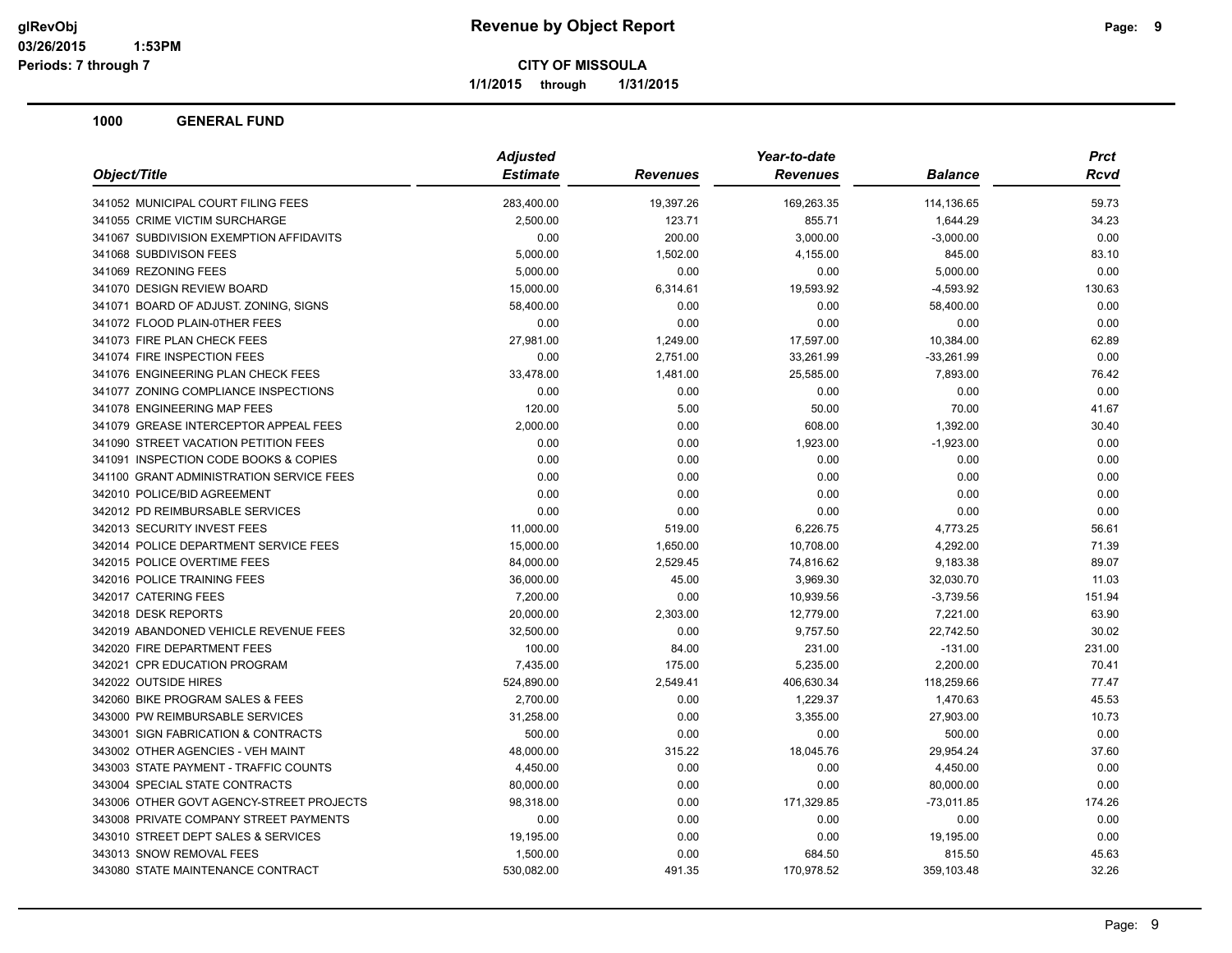**1/1/2015 through 1/31/2015**

| Object/Title                                   | <b>Adjusted</b> |                 | Year-to-date    |                | Prct        |
|------------------------------------------------|-----------------|-----------------|-----------------|----------------|-------------|
|                                                | <b>Estimate</b> | <b>Revenues</b> | <b>Revenues</b> | <b>Balance</b> | <b>Rcvd</b> |
| 343082 MDT URBAN PROJECTS                      | 0.00            | 0.00            | 0.00            | 0.00           | 0.00        |
| 343083 CONTRACT SEWER APPLICATIONS             | 0.00            | 0.00            | 0.00            | 0.00           | 0.00        |
| 343084 STREET MAINTENANCE MATERIALS REIMB      | 55,500.00       | 0.00            | 39,722.64       | 15,777.36      | 71.57       |
| 343097 SIDEWALK AND CURB FEES                  | 340,000.00      | 458.00          | 178,861.05      | 161,138.95     | 52.61       |
| 343311 SALE OF NICHES                          | 3,200.00        | 0.00            | 0.00            | 3,200.00       | 0.00        |
| 343320 CEMETERY - SALE OF PLOTS                | 12,870.00       | 0.00            | 5,150.00        | 7.720.00       | 40.02       |
| 343321 CEMETERY FOUNDATIONS                    | 1,570.00        | 0.00            | 2,945.00        | $-1,375.00$    | 187.58      |
| 343322 CEMETERY FLOWER CARE                    | 4,250.00        | 0.00            | 0.00            | 4,250.00       | 0.00        |
| 343323 CEMETERY - LINER INSTALL FEES           | 5,580.00        | 1,400.00        | 7,500.00        | $-1,920.00$    | 134.41      |
| 343324 OTHER CEMETERY FEES                     | 1,500.00        | 150.00          | 1,050.00        | 450.00         | 70.00       |
| 343325 2ND INTERMENT RIGHT                     | 0.00            | 0.00            | 1,600.00        | $-1,600.00$    | 0.00        |
| 343340 CEMETERY - OPENINGS & CLOSINGS          | 10,950.00       | 1,100.00        | 7,925.00        | 3,025.00       | 72.37       |
| 343350 CEMETERY CARE, FEES                     | 24,000.00       | 0.00            | 0.00            | 24,000.00      | 0.00        |
| 343360 WEED CONTROL                            | 3,000.00        | 0.00            | 2,086.00        | 914.00         | 69.53       |
| 346029 PARKS PETTY CASH FUND                   | 0.00            | 0.00            | 0.00            | 0.00           | 0.00        |
| 346031 RECREATION FEES                         | 243,088.00      | 6,420.00        | 66,030.94       | 177,057.06     | 27.16       |
| 346033 PARK FEES/FACILITY RENTALS              | 85,000.00       | 13,217.39       | 43,127.72       | 41,872.28      | 50.74       |
| 346034 GROUNDS MAINTENANCE CONTRACT            | 85,000.00       | 0.00            | 0.00            | 85,000.00      | 0.00        |
| 346036 PARK CONCESSION FEES                    | 3,000.00        | 36.15           | 643.62          | 2,356.38       | 21.45       |
| 346037 YOUTH DRUG COURT CONTRACT               | 11,700.00       | 0.00            | 0.00            | 11,700.00      | 0.00        |
| 346050 COUNTY PLAYGROUND CONTRACT              | 3,150.00        | 0.00            | 0.00            | 3,150.00       | 0.00        |
| 346051 MONTANA PARKS/REC CONFERENCE 2012       | 4,500.00        | 470.34          | 470.34          | 4,029.66       | 10.45       |
| 346070 RECREATION GENERAL MERCHANDISE          | 0.00            | 0.00            | 0.00            | 0.00           | 0.00        |
| <b>CHARGES FOR SERVICES</b><br><b>Total</b>    | 4,662,135.00    | 67,046.89       | 2,396,439.10    | 2,265,695.90   | 51.40       |
| 350000 FINES & FORFEITURES                     |                 |                 |                 |                |             |
| 351022 LAW ENFORCEMENT ACADEMY SURCHARGE #!    | 0.00            | $-11,417.46$    | 0.00            | 0.00           | 0.00        |
| 351031 TRAFFIC FINES                           | 1,386,857.00    | 71,692.18       | 548,168.45      | 838,688.55     | 39.53       |
| 351032 SURCHARGE ON FINES                      | 129,089.00      | 7,446.08        | 48,640.13       | 80,448.87      | 37.68       |
| 351034 CELLULAR PHONE FINES                    | 62,000.00       | 5,407.50        | 62,488.50       | $-488.50$      | 100.79      |
| 351035 CELL PHONE FINES: EDUCATION             | 0.00            | 0.00            | 14,089.50       | $-14,089.50$   | 0.00        |
| 355000 FALSE ALARM PENALTY                     | 20,000.00       | 364.00          | 1,248.00        | 18,752.00      | 6.24        |
| <b>FINES &amp; FORFEITURES</b><br><b>Total</b> | 1,597,946.00    | 73,492.30       | 674,634.58      | 923,311.42     | 42.22       |
| 360000 MISCELLANEOUS REVENUES                  |                 |                 |                 |                |             |
| 360000 MISCELLANEOUS REVENUES                  | 0.00            | 0.00            | 0.00            | 0.00           | 0.00        |
| 360001 COPIES                                  | 2,200.00        | 90.75           | 744.75          | 1,455.25       | 33.85       |
| 360002 PHONES                                  | 0.00            | 0.00            | 0.00            | 0.00           | 0.00        |
| 360003 MMIA REIMBURSEMENT-ATTORNEY             | 0.00            | 0.00            | 0.00            | 0.00           | 0.00        |
| 360010 MISCELLANEOUS                           | 15,000.00       | 2,999.50        | $-8,915.84$     | 23,915.84      | $-59.44$    |
| 360011 ENERGY REBATES FOR COMPUTER UPGRADES    | 0.00            | 0.00            | 0.00            | 0.00           | 0.00        |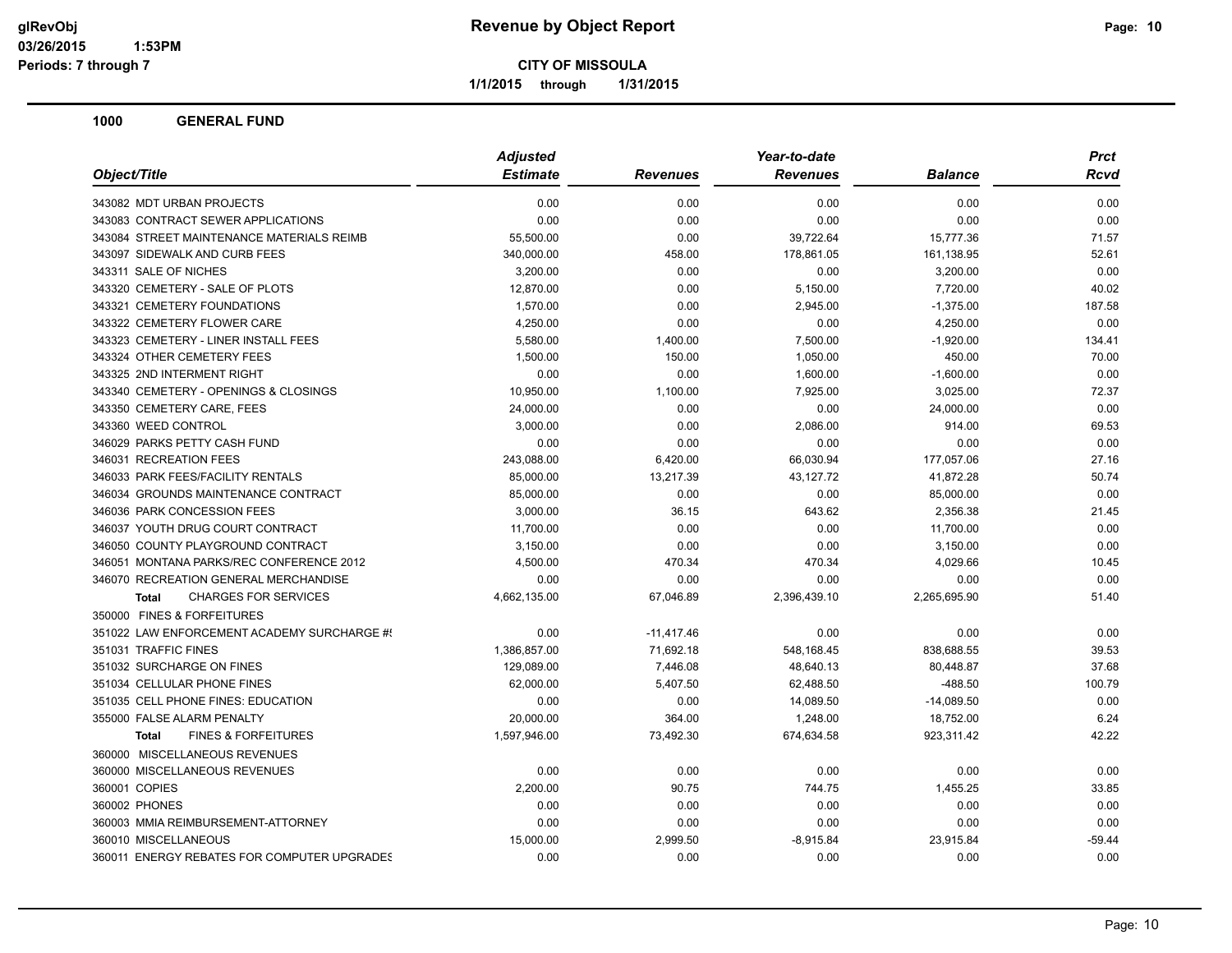**1/1/2015 through 1/31/2015**

| Object/Title                                              | <b>Adjusted</b> | Year-to-date    |                 |             | Prct  |
|-----------------------------------------------------------|-----------------|-----------------|-----------------|-------------|-------|
|                                                           | <b>Estimate</b> | <b>Revenues</b> | <b>Revenues</b> | Balance     | Rcvd  |
| 360050 OVER/SHORT                                         | 0.00            | 100.00          | 100.00          | $-100.00$   | 0.00  |
| 360100 REFUNDS                                            | 200.00          | 0.00            | 0.00            | 200.00      | 0.00  |
| 362000 OTHER MISCELLANEOUS REVENUE                        | 8,000.00        | 0.00            | 0.00            | 8,000.00    | 0.00  |
| 362001 MUNICIPAL COURT BAD CHECK CHARGES                  | 0.00            | 0.00            | 0.00            | 0.00        | 0.00  |
| 362002 BAD CHECK CHARGES                                  | 500.00          | 15.00           | 90.00           | 410.00      | 18.00 |
| 362011 SALE OF UNCLAIMED PROPERTY                         | 0.00            | 0.00            | 0.00            | 0.00        | 0.00  |
| 362012 REC/GREEN TAG PROGRAM                              | 300.00          | 0.00            | 0.00            | 300.00      | 0.00  |
| 364012 SALE OF SURPLUS PROPERTY                           | 40.000.00       | 0.00            | 4,000.00        | 36,000.00   | 10.00 |
| 364040 INSURANCE AND DAMAGE RECOVERY                      | 40,000.00       | 587.72          | 17,032.93       | 22,967.07   | 42.58 |
| 364041 WORKERS COMPENSATION REIMBURSEMENT                 | 2,500.00        | 0.00            | 0.00            | 2,500.00    | 0.00  |
| 364042 EXPENDITURE REIMBURSEMENTS                         | 1.200.00        | 0.00            | 326.96          | 873.04      | 27.25 |
| 364043 RATTLESNAKE CORRIDOR REIMBURSEMENT                 | 10,000.00       | 0.00            | 2,860.00        | 7,140.00    | 28.60 |
| 364044 EMERGENCY RESPONSE REIMBURSEMENT                   | 50,000.00       | 0.00            | 0.00            | 50,000.00   | 0.00  |
| 364047 MMIA EXPENDITURE REIMBURSEMENT                     | 0.00            | 0.00            | 0.00            | 0.00        | 0.00  |
| 364051 DOT RADAR GRANT                                    | 0.00            | 0.00            | 0.00            | 0.00        | 0.00  |
| 364053 EXPENDITURE REIMB-FIRE SERVICES                    | 0.00            | 0.00            | 0.00            | 0.00        | 0.00  |
| 364060 REIMB LETTER OF CREDIT-709 PARKVIEW                | 0.00            | 0.00            | $-4,195.00$     | 4,195.00    | 0.00  |
| 364061 REIMB LETTER OF CREDIT-LINNEA LANE                 | 0.00            | 0.00            | 0.00            | 0.00        | 0.00  |
| 365000 DONATIONS                                          | 0.00            | 0.00            | 0.00            | 0.00        | 0.00  |
| 365003 DONATIONS - SMOKE ALARMS                           | 0.00            | 0.00            | 0.00            | 0.00        | 0.00  |
| 365004 GRANT CR TRAIL ASSN DONATION                       | 0.00            | 0.00            | 0.00            | 0.00        | 0.00  |
| 365015 DONATIONS - COMBAT CHALLENGE                       | 0.00            | 0.00            | 0.00            | 0.00        | 0.00  |
| 365016 LOCAL MATCH MDT                                    | 0.00            | 0.00            | 725.00          | $-725.00$   | 0.00  |
| 365017 LOCAL MATCH TRANSIT                                | 0.00            | 0.00            | 0.00            | 0.00        | 0.00  |
| 365018 DONATIONS - THERMAL IMAGING                        | 0.00            | 0.00            | 0.00            | 0.00        | 0.00  |
| 365021 COMBAT CHALLENGE DONATIONS                         | 0.00            | 0.00            | 0.00            | 0.00        | 0.00  |
| 365022 NEIGHBORHOOD COUNCIL DONATIONS                     | 0.00            | 0.00            | 0.00            | 0.00        | 0.00  |
| 368000 SALE OF COINS                                      | 0.00            | 0.00            | 0.00            | 0.00        | 0.00  |
| 368001 SALE OF POLICE PROMOTIONS                          | 0.00            | 0.00            | 0.00            | 0.00        | 0.00  |
| 368002 SALE OF FIRE PROMOTIONS                            | 0.00            | 0.00            | 0.00            | 0.00        | 0.00  |
| MISCELLANEOUS REVENUES<br><b>Total</b>                    | 169,900.00      | 3,792.97        | 12,768.80       | 157,131.20  | 7.52  |
| 370000 INVESTMENTS & ROYALTY EARNINGS                     |                 |                 |                 |             |       |
| 371010 INTEREST ON INVESTMENTS                            | 3,500.00        | 340.28          | 1,230.79        | 2,269.21    | 35.17 |
| 371020 GAIN/LOSS IN MARKET VALUE OF INVESTMENT            | 0.00            | 0.00            | 0.00            | 0.00        | 0.00  |
| <b>INVESTMENTS &amp; ROYALTY EARNINGS</b><br><b>Total</b> | 3,500.00        | 340.28          | 1,230.79        | 2,269.21    | 35.17 |
| 380000 OTHER FINANCING SOURCES                            |                 |                 |                 |             |       |
| 381070 PROCEEDS FROM NOTES/LOANS/INTERCAP                 | 0.00            | 0.00            | 0.00            | 0.00        | 0.00  |
| 381090 PROCEEDS FROM CAPITAL LEASE                        | 0.00            | 0.00            | 587,997.00      | -587,997.00 | 0.00  |
| 382010 SALE OF FIXED ASSETS                               | 0.00            | 0.00            | 0.00            | 0.00        | 0.00  |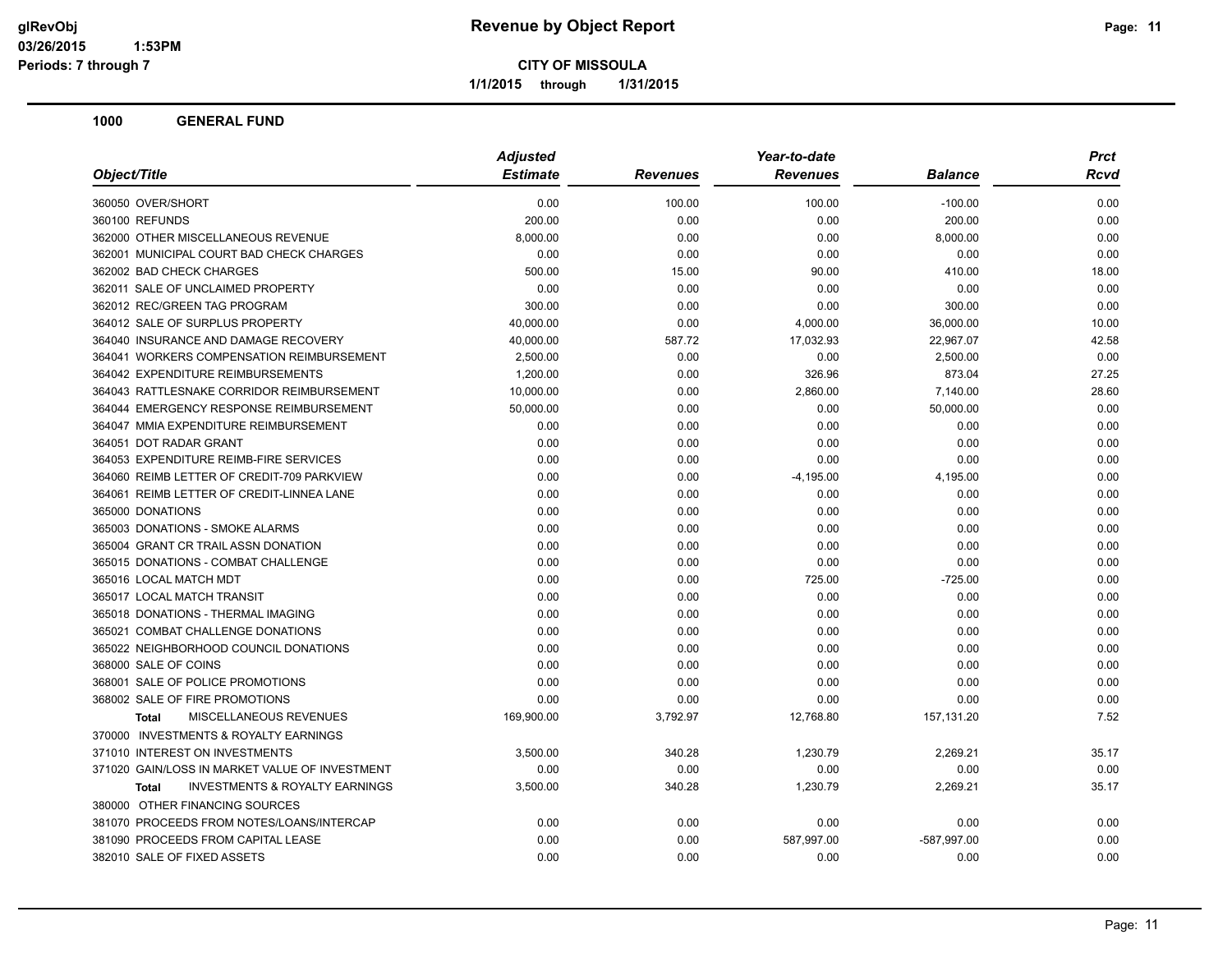**1/1/2015 through 1/31/2015**

|                                               | <b>Adjusted</b> |                 | Year-to-date    |                | <b>Prct</b> |
|-----------------------------------------------|-----------------|-----------------|-----------------|----------------|-------------|
| Object/Title                                  | <b>Estimate</b> | <b>Revenues</b> | <b>Revenues</b> | <b>Balance</b> | <b>Rcvd</b> |
| 383000 OPERATING TRANSFERS                    | 0.00            | 0.00            | 0.00            | 0.00           | 0.00        |
| 383001 TRANS FR FLUSHING DISTRICT             | 27,281.00       | 0.00            | 13,640.50       | 13,640.50      | 50.00       |
| 383002 TRANS FR GAS TAX                       | 564,000.00      | 0.00            | 282,000.00      | 282,000.00     | 50.00       |
| 383003 TRANS FR COMPREHENSIVE INSURANCE LEVY  | 0.00            | 0.00            | 0.00            | 0.00           | 0.00        |
| 383004 TRANS FR EMPLOYEE HEALTH INSURANCE LEV | 4,296,467.00    | 0.00            | 2,148,233.50    | 2,148,233.50   | 50.00       |
| 383007 TRANS FR CABLE FRANCHISE               | 244,110.00      | 0.00            | 122,055.00      | 122,055.00     | 50.00       |
| 383008 TRANS FR RUSSELL PARK DISTRICT         | 0.00            | 0.00            | 0.00            | 0.00           | 0.00        |
| 383009 TRANS FR TITLE I                       | 0.00            | 0.00            | 0.00            | 0.00           | 0.00        |
| 383010 TRANS FR CIP                           | 0.00            | 0.00            | 0.00            | 0.00           | 0.00        |
| 383011 TRANS FR SID REVOLVING                 | 100,000.00      | 0.00            | 0.00            | 100,000.00     | 0.00        |
| 383014 TRANS FR MRA                           | 0.00            | 0.00            | 0.00            | 0.00           | 0.00        |
| 383015 TRANS FR MPC                           | 0.00            | 0.00            | 0.00            | 0.00           | 0.00        |
| 383017 TRANS FR BUILDING                      | 0.00            | 0.00            | 0.00            | 0.00           | 0.00        |
| 383018 TRANS FR WILLOWWOOD PARK DISTRICT      | 0.00            | 0.00            | 0.00            | 0.00           | 0.00        |
| 383020 TRANS FR CEMETERY CARE                 | 9,545.00        | 0.00            | 0.00            | 9,545.00       | 0.00        |
| 383021 TRANS FR P&R TRAILS DEVLP              | 50,000.00       | 0.00            | 0.00            | 50,000.00      | 0.00        |
| 383024 TRANS FR SEWER CLEARING                | 0.00            | 0.00            | 0.00            | 0.00           | 0.00        |
| 383027 TRANS FR URD                           | 0.00            | 0.00            | 0.00            | 0.00           | 0.00        |
| 383028 TRANS FROM GF FOR HEALTH RESERVE       | 0.00            | 0.00            | 0.00            | 0.00           | 0.00        |
| 383046 TRANS FR PARKS MAINTENANCE DIST        | 0.00            | 0.00            | 0.00            | 0.00           | 0.00        |
| 383047 TRANS FR STREET MAINTENANCE DISTRICT   | 0.00            | 0.00            | 0.00            | 0.00           | 0.00        |
| 383050 TRANSFER FROM IMPACT FEES              | 0.00            | 0.00            | 0.00            | 0.00           | 0.00        |
| 383065 TRANSFER FROM WWTF                     | 0.00            | 0.00            | 0.00            | 0.00           | 0.00        |
| OTHER FINANCING SOURCES<br><b>Total</b>       | 5,291,403.00    | 0.00            | 3,153,926.00    | 2,137,477.00   | 59.60       |
| 390000 INTERNAL SERVICES                      |                 |                 |                 |                |             |
| 399999 NEW REQUESTS FUNDING                   | 0.00            | 0.00            | 0.00            | 0.00           | 0.00        |
| <b>INTERNAL SERVICES</b><br><b>Total</b>      | 0.00            | 0.00            | 0.00            | 0.00           | 0.00        |
| <b>GENERAL FUND</b><br><b>Total</b>           | 48,514,182.00   | 1,167,251.78    | 25,290,785.92   | 23,223,396.08  | 52.13       |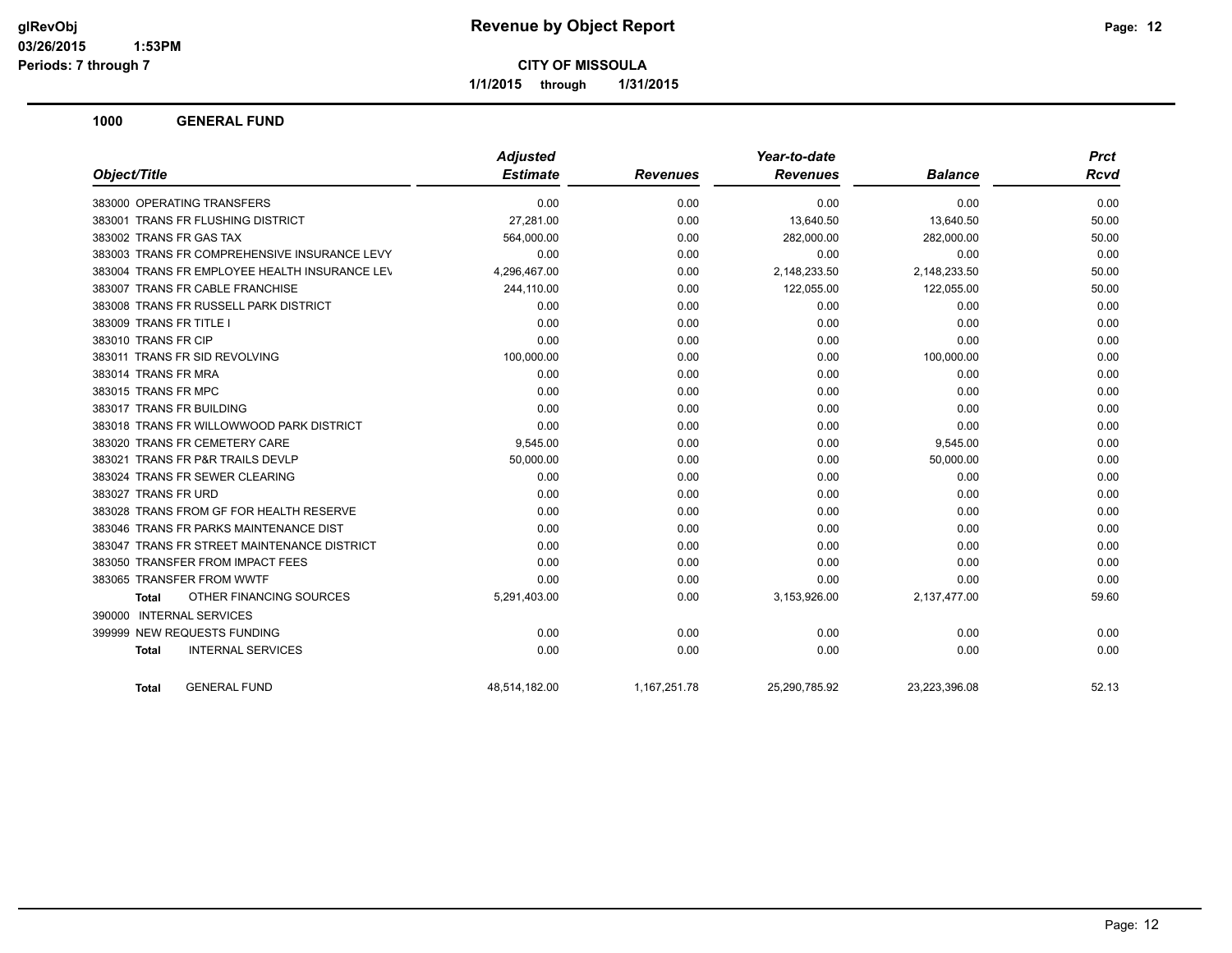**1/1/2015 through 1/31/2015**

## **1211 PARK ACQUISITION & DEVELOPMENT**

#### **1211 PARK ACQUISITION & DEVELOPMENT**

|                                                           | <b>Adjusted</b> |                 | Year-to-date    |                | <b>Prct</b> |
|-----------------------------------------------------------|-----------------|-----------------|-----------------|----------------|-------------|
| Object/Title                                              | <b>Estimate</b> | <b>Revenues</b> | <b>Revenues</b> | <b>Balance</b> | Rcvd        |
| 340000 CHARGES FOR SERVICES                               |                 |                 |                 |                |             |
| 346080 PAYMENT IN LIEU OF PARKS                           | 288,120.00      | 6.654.46        | 6.654.46        | 281,465.54     | 2.31        |
| 346082 HIGH PARK EASEMENT EXCHANGE                        | 0.00            | 0.00            | 0.00            | 0.00           | 0.00        |
| <b>CHARGES FOR SERVICES</b><br><b>Total</b>               | 288,120.00      | 6,654.46        | 6,654.46        | 281,465.54     | 2.31        |
| MISCELLANEOUS REVENUES<br>360000                          |                 |                 |                 |                |             |
| 360010 MISCELLANEOUS                                      | 0.00            | 0.00            | 302.20          | $-302.20$      | 0.00        |
| 360016 LAFRAY PARK DONATIONS                              | 0.00            | 0.00            | 0.00            | 0.00           | 0.00        |
| 360017 PARK PLANS FORFEITURE                              | 0.00            | 0.00            | 20.00           | $-20.00$       | 0.00        |
| 360020 GREENOUGH PARK ENCROACHMENTS                       | 0.00            | 0.00            | 0.00            | 0.00           | 0.00        |
| 365102 RECREATION YOUTH & ADULT SPORTS                    | 0.00            | 0.00            | 0.00            | 0.00           | 0.00        |
| MISCELLANEOUS REVENUES<br><b>Total</b>                    | 0.00            | 0.00            | 322.20          | $-322.20$      | 0.00        |
| <b>INVESTMENTS &amp; ROYALTY EARNINGS</b><br>370000       |                 |                 |                 |                |             |
| 371010 INTEREST ON INVESTMENTS                            | 0.00            | 0.00            | 0.00            | 0.00           | 0.00        |
| 371020 GAIN/LOSS IN MARKET VALUE OF INVESTMENTS           | 0.00            | 0.00            | 0.00            | 0.00           | 0.00        |
| <b>INVESTMENTS &amp; ROYALTY EARNINGS</b><br><b>Total</b> | 0.00            | 0.00            | 0.00            | 0.00           | 0.00        |
| OTHER FINANCING SOURCES<br>380000                         |                 |                 |                 |                |             |
| 383000 OPERATING TRANSFERS                                | 0.00            | 0.00            | 0.00            | 0.00           | 0.00        |
| 383029 TRANS FR GENERAL                                   | 0.00            | 0.00            | 0.00            | 0.00           | 0.00        |
| OTHER FINANCING SOURCES<br><b>Total</b>                   | 0.00            | 0.00            | 0.00            | 0.00           | 0.00        |
| PARK ACQUISITION & DEVELOPMENT<br><b>Total</b>            | 288.120.00      | 6.654.46        | 6.976.66        | 281.143.34     | 2.42        |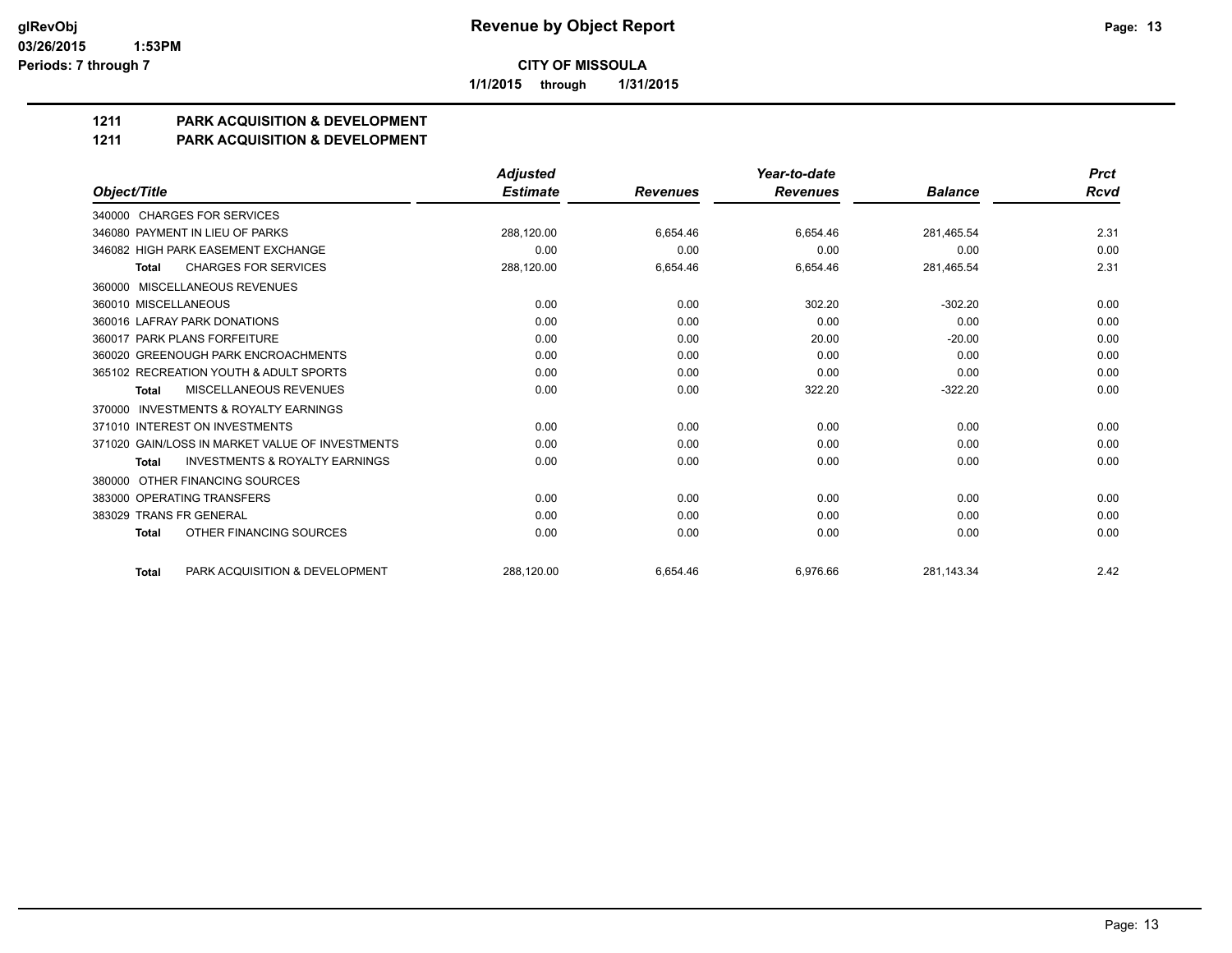**1/1/2015 through 1/31/2015**

## **1211 PARK ACQUISITION & DEVELOPMENT**

|                                                           | <b>Adjusted</b> |                 | Year-to-date    |                | <b>Prct</b> |
|-----------------------------------------------------------|-----------------|-----------------|-----------------|----------------|-------------|
| Object/Title                                              | <b>Estimate</b> | <b>Revenues</b> | <b>Revenues</b> | <b>Balance</b> | Rcvd        |
| 340000 CHARGES FOR SERVICES                               |                 |                 |                 |                |             |
| 346080 PAYMENT IN LIEU OF PARKS                           | 288,120.00      | 6,654.46        | 6,654.46        | 281,465.54     | 2.31        |
| 346082 HIGH PARK EASEMENT EXCHANGE                        | 0.00            | 0.00            | 0.00            | 0.00           | 0.00        |
| <b>CHARGES FOR SERVICES</b><br><b>Total</b>               | 288,120.00      | 6,654.46        | 6,654.46        | 281,465.54     | 2.31        |
| 360000 MISCELLANEOUS REVENUES                             |                 |                 |                 |                |             |
| 360010 MISCELLANEOUS                                      | 0.00            | 0.00            | 302.20          | $-302.20$      | 0.00        |
| 360016 LAFRAY PARK DONATIONS                              | 0.00            | 0.00            | 0.00            | 0.00           | 0.00        |
| 360017 PARK PLANS FORFEITURE                              | 0.00            | 0.00            | 20.00           | $-20.00$       | 0.00        |
| 360020 GREENOUGH PARK ENCROACHMENTS                       | 0.00            | 0.00            | 0.00            | 0.00           | 0.00        |
| 365102 RECREATION YOUTH & ADULT SPORTS                    | 0.00            | 0.00            | 0.00            | 0.00           | 0.00        |
| <b>MISCELLANEOUS REVENUES</b><br><b>Total</b>             | 0.00            | 0.00            | 322.20          | $-322.20$      | 0.00        |
| <b>INVESTMENTS &amp; ROYALTY EARNINGS</b><br>370000       |                 |                 |                 |                |             |
| 371010 INTEREST ON INVESTMENTS                            | 0.00            | 0.00            | 0.00            | 0.00           | 0.00        |
| 371020 GAIN/LOSS IN MARKET VALUE OF INVESTMENT            | 0.00            | 0.00            | 0.00            | 0.00           | 0.00        |
| <b>INVESTMENTS &amp; ROYALTY EARNINGS</b><br><b>Total</b> | 0.00            | 0.00            | 0.00            | 0.00           | 0.00        |
| 380000 OTHER FINANCING SOURCES                            |                 |                 |                 |                |             |
| 383000 OPERATING TRANSFERS                                | 0.00            | 0.00            | 0.00            | 0.00           | 0.00        |
| 383029 TRANS FR GENERAL                                   | 0.00            | 0.00            | 0.00            | 0.00           | 0.00        |
| OTHER FINANCING SOURCES<br><b>Total</b>                   | 0.00            | 0.00            | 0.00            | 0.00           | 0.00        |
| PARK ACQUISITION & DEVELOPMENT<br><b>Total</b>            | 288,120.00      | 6,654.46        | 6,976.66        | 281,143.34     | 2.42        |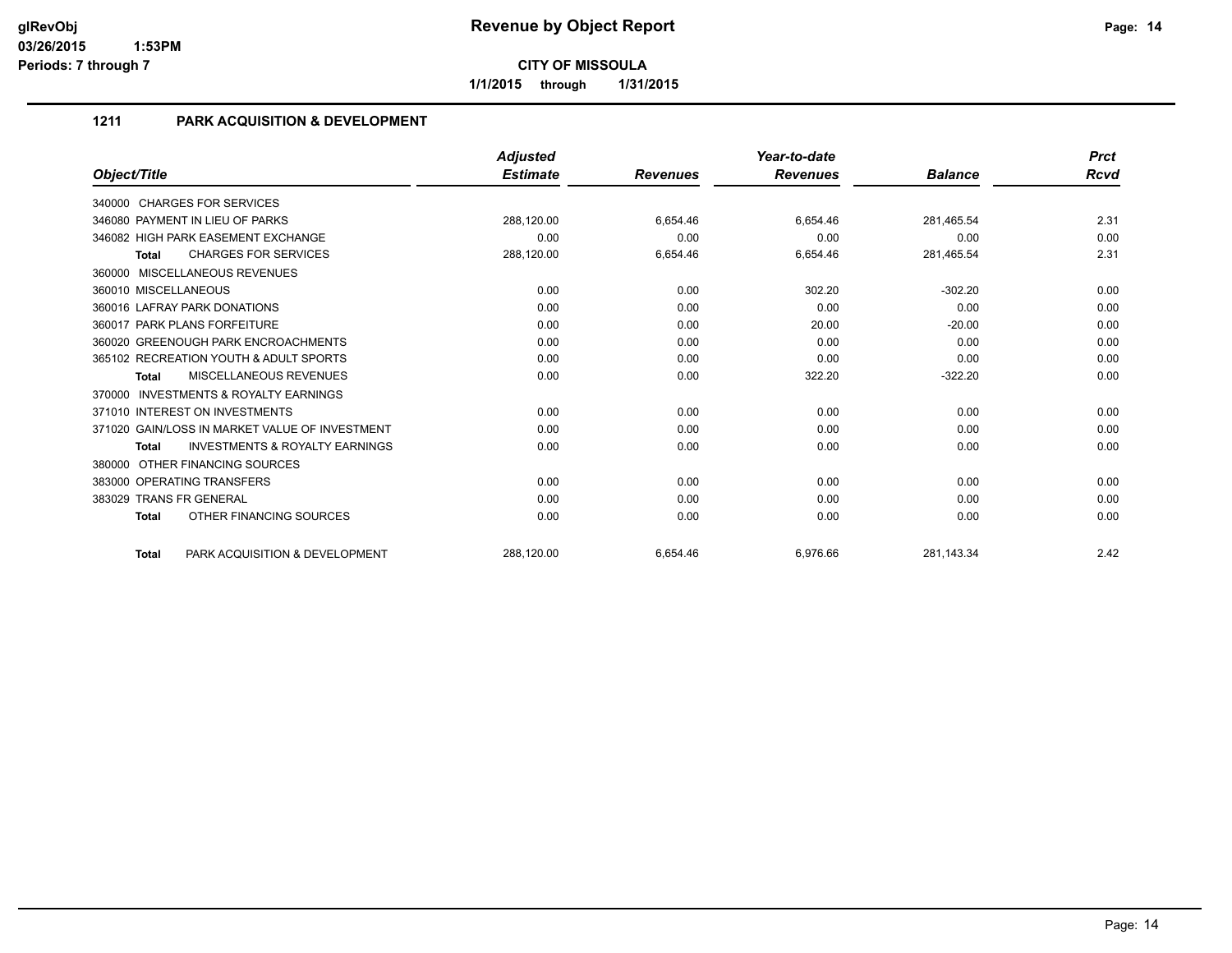**1/1/2015 through 1/31/2015**

**1212 PARK ENTERPRISE FUND**

**1212 PARK ENTERPRISE FUND**

|                                                           | <b>Adjusted</b> |                 | Year-to-date    |                | <b>Prct</b> |
|-----------------------------------------------------------|-----------------|-----------------|-----------------|----------------|-------------|
| Object/Title                                              | <b>Estimate</b> | <b>Revenues</b> | <b>Revenues</b> | <b>Balance</b> | Rcvd        |
| 340000 CHARGES FOR SERVICES                               |                 |                 |                 |                |             |
| 346000 FEES                                               | 220,000.00      | 2,470.07        | 16,364.35       | 203,635.65     | 7.44        |
| 346001 TENNIS FEE                                         | 0.00            | 0.00            | 503.14          | $-503.14$      | 0.00        |
| 346030 SWIMMING POOL FEES                                 | 0.00            | 0.00            | 750.00          | $-750.00$      | 0.00        |
| 346040 MCCORMICK SWIMMING POOL                            | 0.00            | 0.00            | 0.00            | 0.00           | 0.00        |
| 346060 CURRENTS SWIMMING FACILITY                         | 0.00            | 0.00            | 5.00            | $-5.00$        | 0.00        |
| <b>CHARGES FOR SERVICES</b><br><b>Total</b>               | 220,000.00      | 2,470.07        | 17,622.49       | 202,377.51     | 8.01        |
| MISCELLANEOUS REVENUES<br>360000                          |                 |                 |                 |                |             |
| 360010 MISCELLANEOUS                                      | 0.00            | 0.00            | 0.00            | 0.00           | 0.00        |
| <b>MISCELLANEOUS REVENUES</b><br><b>Total</b>             | 0.00            | 0.00            | 0.00            | 0.00           | 0.00        |
| INVESTMENTS & ROYALTY EARNINGS<br>370000                  |                 |                 |                 |                |             |
| 371010 INTEREST ON INVESTMENTS                            | 0.00            | 0.00            | 0.00            | 0.00           | 0.00        |
| 371020 GAIN/LOSS IN MARKET VALUE OF INVESTMENTS           | 0.00            | 0.00            | 0.00            | 0.00           | 0.00        |
| <b>INVESTMENTS &amp; ROYALTY EARNINGS</b><br><b>Total</b> | 0.00            | 0.00            | 0.00            | 0.00           | 0.00        |
| PARK ENTERPRISE FUND<br><b>Total</b>                      | 220,000.00      | 2,470.07        | 17,622.49       | 202,377.51     | 8.01        |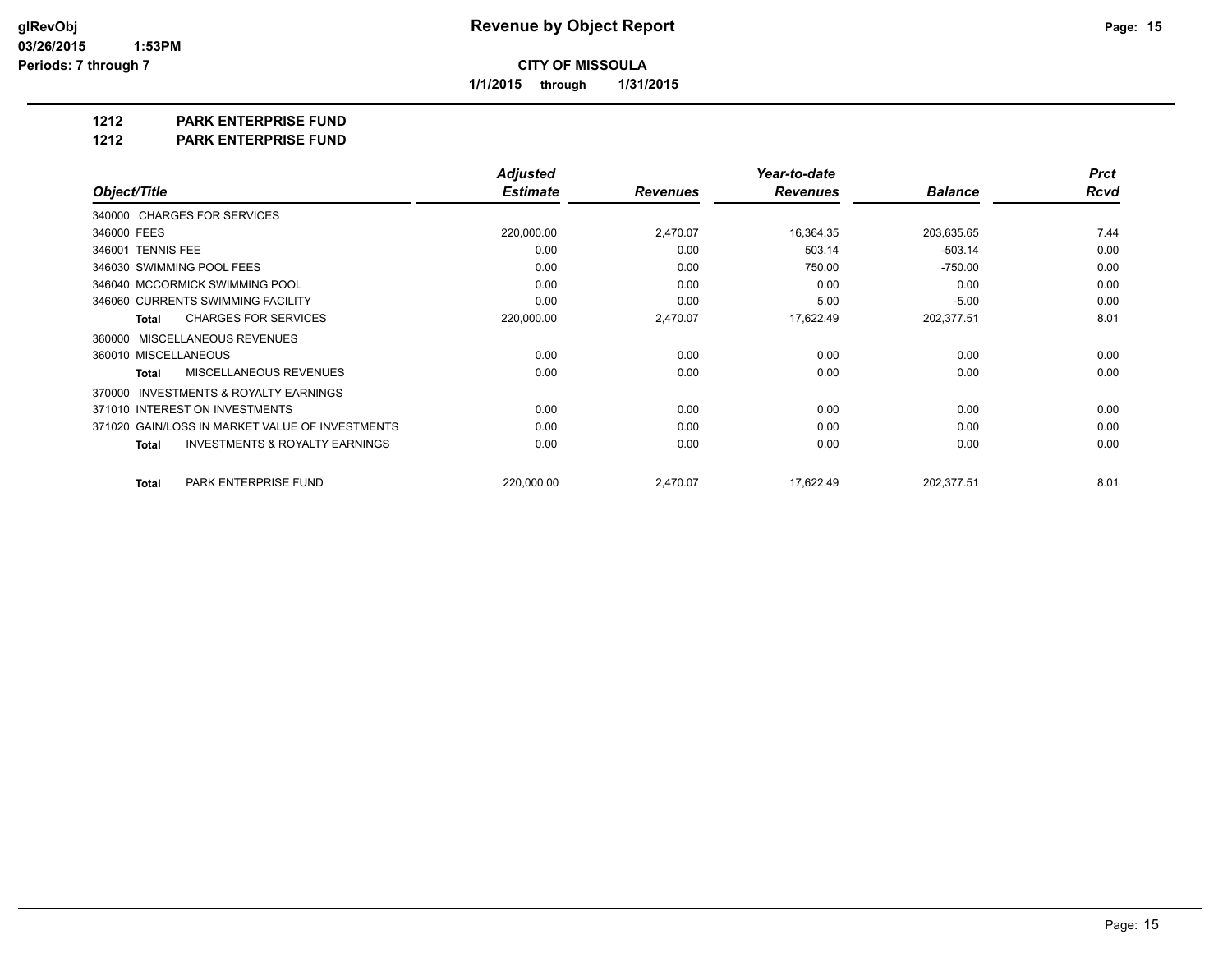**1/1/2015 through 1/31/2015**

#### **1212 PARK ENTERPRISE FUND**

|                                                     | <b>Adjusted</b> |                 | Year-to-date    |                | <b>Prct</b> |
|-----------------------------------------------------|-----------------|-----------------|-----------------|----------------|-------------|
| Object/Title                                        | <b>Estimate</b> | <b>Revenues</b> | <b>Revenues</b> | <b>Balance</b> | Rcvd        |
| 340000 CHARGES FOR SERVICES                         |                 |                 |                 |                |             |
| 346000 FEES                                         | 220,000.00      | 2,470.07        | 16,364.35       | 203,635.65     | 7.44        |
| 346001 TENNIS FEE                                   | 0.00            | 0.00            | 503.14          | $-503.14$      | 0.00        |
| 346030 SWIMMING POOL FEES                           | 0.00            | 0.00            | 750.00          | $-750.00$      | 0.00        |
| 346040 MCCORMICK SWIMMING POOL                      | 0.00            | 0.00            | 0.00            | 0.00           | 0.00        |
| 346060 CURRENTS SWIMMING FACILITY                   | 0.00            | 0.00            | 5.00            | $-5.00$        | 0.00        |
| <b>CHARGES FOR SERVICES</b><br>Total                | 220,000.00      | 2,470.07        | 17,622.49       | 202,377.51     | 8.01        |
| 360000 MISCELLANEOUS REVENUES                       |                 |                 |                 |                |             |
| 360010 MISCELLANEOUS                                | 0.00            | 0.00            | 0.00            | 0.00           | 0.00        |
| MISCELLANEOUS REVENUES<br><b>Total</b>              | 0.00            | 0.00            | 0.00            | 0.00           | 0.00        |
| <b>INVESTMENTS &amp; ROYALTY EARNINGS</b><br>370000 |                 |                 |                 |                |             |
| 371010 INTEREST ON INVESTMENTS                      | 0.00            | 0.00            | 0.00            | 0.00           | 0.00        |
| 371020 GAIN/LOSS IN MARKET VALUE OF INVESTMENT      | 0.00            | 0.00            | 0.00            | 0.00           | 0.00        |
| <b>INVESTMENTS &amp; ROYALTY EARNINGS</b><br>Total  | 0.00            | 0.00            | 0.00            | 0.00           | 0.00        |
| PARK ENTERPRISE FUND<br><b>Total</b>                | 220,000.00      | 2.470.07        | 17,622.49       | 202,377.51     | 8.01        |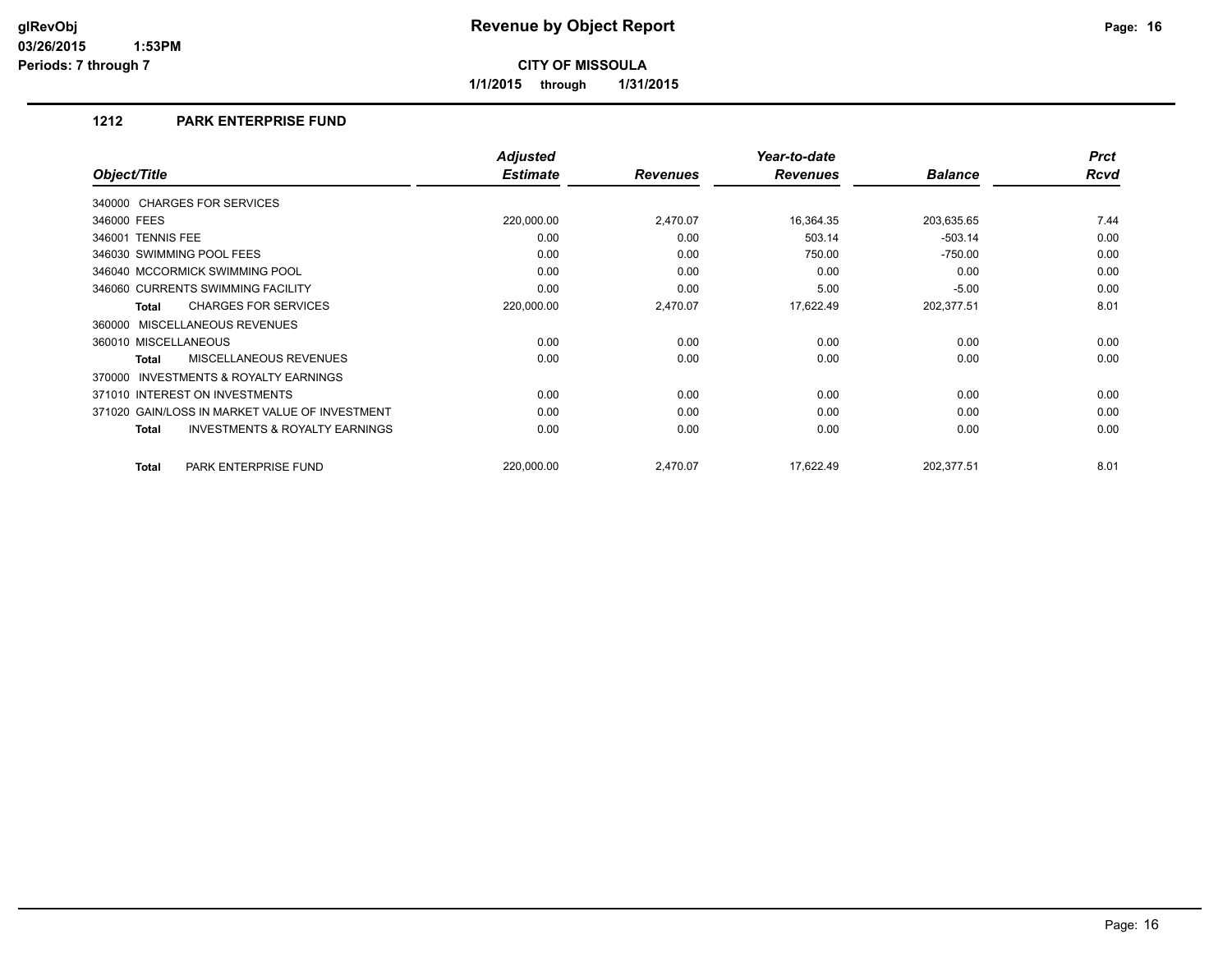**1/1/2015 through 1/31/2015**

| <b>PARKS &amp; REC TRAILS, DEV</b><br>1216 |  |
|--------------------------------------------|--|
|--------------------------------------------|--|

| Object/Title                                      | <b>Adjusted</b> |                 | Year-to-date    |                | <b>Prct</b> |
|---------------------------------------------------|-----------------|-----------------|-----------------|----------------|-------------|
|                                                   | <b>Estimate</b> | <b>Revenues</b> | <b>Revenues</b> | <b>Balance</b> | Rcvd        |
| 330000 INTERGOVERNMENTAL REVENUES                 |                 |                 |                 |                |             |
| 331013 NORTHSIDE PED BRIDGE ARRA GRANT            | 0.00            | 0.00            | 0.00            | 0.00           | 0.00        |
| 331014 WHITE PINE PLAYGROUND-CDBG GRANT           | 0.00            | 0.00            | 0.00            | 0.00           | 0.00        |
| 334025 COUNTY WEED                                | 13,200.00       | 0.00            | 5,998.68        | 7,201.32       | 45.44       |
| 334026 FOREST HEALTH GRANT                        | 0.00            | 0.00            | 0.00            | 0.00           | 0.00        |
| 334028 DEPT OF AG INTERN GRANT                    | 0.00            | 0.00            | 0.00            | 0.00           | 0.00        |
| 334121 DNRC GRANT                                 | 0.00            | 0.00            | $-26,044.18$    | 26,044.18      | 0.00        |
| 334125 FWP GRANT                                  | 15,000.00       | 0.00            | 0.00            | 15,000.00      | 0.00        |
| 336023 STATE CONTRIB. - PERS                      | 0.00            | 0.17            | 3.97            | $-3.97$        | 0.00        |
| <b>INTERGOVERNMENTAL REVENUES</b><br><b>Total</b> | 28,200.00       | 0.17            | $-20,041.53$    | 48,241.53      | $-71.07$    |
| 340000 CHARGES FOR SERVICES                       |                 |                 |                 |                |             |
| 343036 *** Title Not Found ***                    | 0.00            | 0.00            | 0.00            | 0.00           | 0.00        |
| 343302 PARKS SOIL PROJECT                         | 0.00            | 0.00            | 9,200.00        | $-9,200.00$    | 0.00        |
| 346034 GROUNDS MAINTENANCE CONTRACT               | 0.00            | 0.00            | 0.00            | 0.00           | 0.00        |
| 346052 PLAYGROUND SAFETY TRAINING                 | 0.00            | 0.00            | 0.00            | 0.00           | 0.00        |
| 346055 COUNTY PARK SUPPORT                        | 0.00            | 0.00            | 0.00            | 0.00           | 0.00        |
| <b>CHARGES FOR SERVICES</b><br><b>Total</b>       | 0.00            | 0.00            | 9,200.00        | $-9,200.00$    | 0.00        |
| 360000 MISCELLANEOUS REVENUES                     |                 |                 |                 |                |             |
| 360000 MISCELLANEOUS REVENUES                     | 0.00            | 0.00            | 0.00            | 0.00           | 0.00        |
| 360010 MISCELLANEOUS                              | 0.00            | 0.00            | 0.00            | 0.00           | 0.00        |
| 361000 RATTLESNAKE LAND LEASES                    | 0.00            | 100.00          | 100.00          | $-100.00$      | 0.00        |
| 361003 CARAS PARK CONCERT REVENUE                 | 0.00            | 0.00            | 0.00            | 0.00           | 0.00        |
| 364040 INSURANCE AND DAMAGE RECOVERY              | 0.00            | 0.00            | 3,789.19        | $-3,789.19$    | 0.00        |
| 365000 DONATIONS                                  | 0.00            | 0.00            | 0.00            | 0.00           | 0.00        |
| 365001 *** Title Not Found ***                    | 10,000.00       | 0.00            | 10,250.00       | $-250.00$      | 102.50      |
| 365002 OTHER RECREATION DONATIONS                 | 50,000.00       | 2,882.35        | 5,158.18        | 44,841.82      | 10.32       |
| 365003 DONATIONS - SMOKE ALARMS                   | 25,000.00       | 0.00            | 0.00            | 25,000.00      | 0.00        |
| 365004 GRANT CR TRAIL ASSN DONATION               | 0.00            | 0.00            | 0.00            | 0.00           | 0.00        |
| 365005 DONATIONS - ARCO                           | 0.00            | 0.00            | 0.00            | 0.00           | 0.00        |
| 365009 DONATIONS - BASKETBALL/TENNIS COURT        | 65,000.00       | 0.00            | 6,650.58        | 58,349.42      | 10.23       |
| 365019 PARKS DONATIONS                            | 251,100.00      | 3,408.63        | 21,513.48       | 229,586.52     | 8.57        |
| 365020 OPEN SPACE DONATIONS                       | 5,000.00        | 0.00            | 25.00           | 4,975.00       | 0.50        |
| 365100 RECREATION OUTDOOR                         | 25,000.00       | 2,032.80        | 2,332.80        | 22,667.20      | 9.33        |
| 365101 RECREATION SCHOLARSHIP                     | 35,000.00       | 8,965.72        | 12,733.32       | 22,266.68      | 36.38       |
| 365102 RECREATION YOUTH & ADULT SPORTS            | 25,000.00       | 0.00            | 6,765.00        | 18,235.00      | 27.06       |
| 365103 URBAN FORESTRY PROGRAMS                    | 55,000.00       | 1,500.00        | 4,359.17        | 50,640.83      | 7.93        |
| 365109 CONSERVATION LANDS DONATIONS               | 0.00            | 0.00            | 0.00            | 0.00           | 0.00        |
| <b>MISCELLANEOUS REVENUES</b><br><b>Total</b>     | 546,100.00      | 18,889.50       | 73,676.72       | 472,423.28     | 13.49       |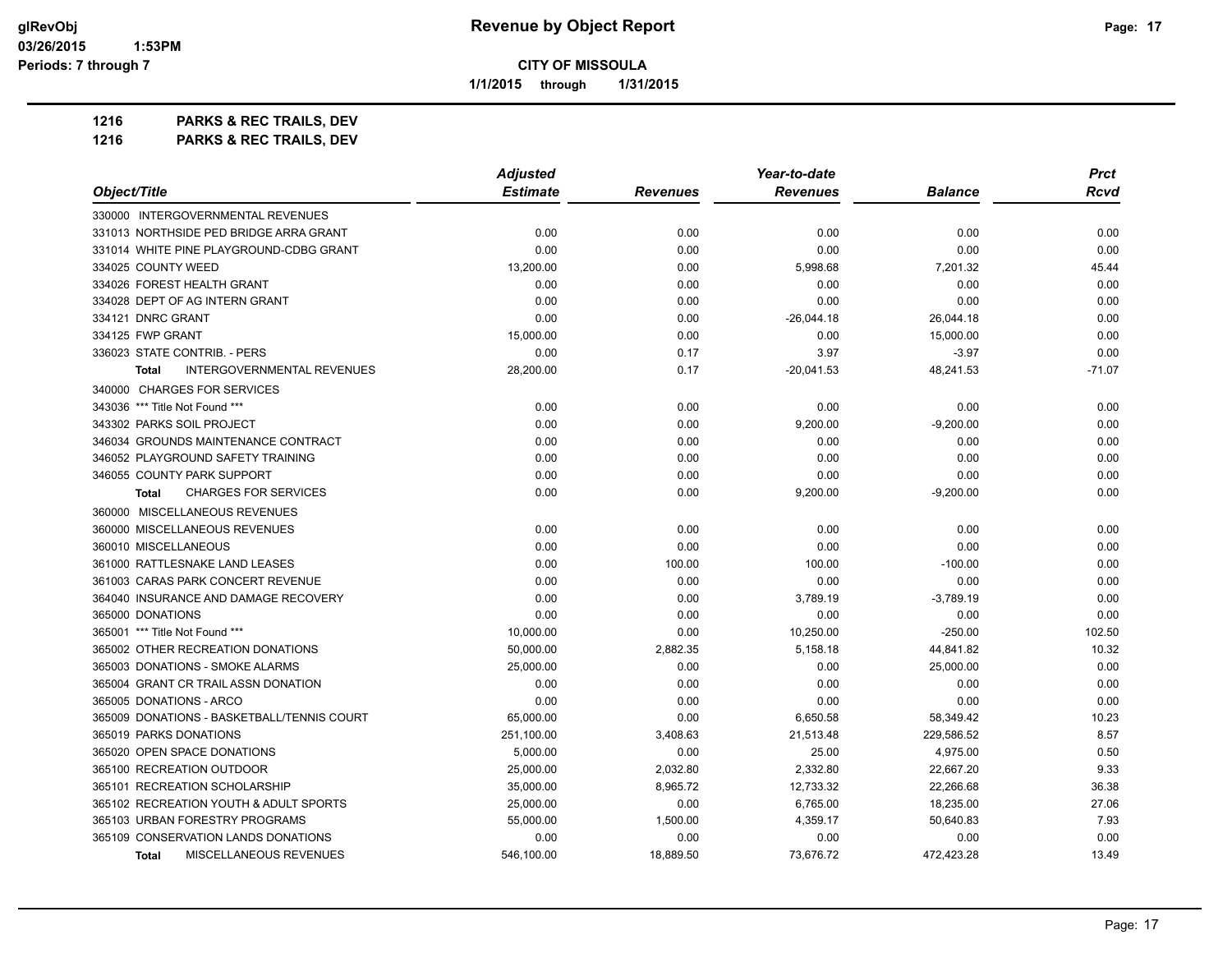**1/1/2015 through 1/31/2015**

**1216 PARKS & REC TRAILS, DEV**

|                                                    | <b>Adjusted</b> |                 | Year-to-date    |                | <b>Prct</b> |
|----------------------------------------------------|-----------------|-----------------|-----------------|----------------|-------------|
| Object/Title                                       | <b>Estimate</b> | <b>Revenues</b> | <b>Revenues</b> | <b>Balance</b> | Rcvd        |
| 370000 INVESTMENTS & ROYALTY EARNINGS              |                 |                 |                 |                |             |
| 371010 INTEREST ON INVESTMENTS                     | 0.00            | 0.00            | 0.00            | 0.00           | 0.00        |
| 371020 GAIN/LOSS IN MARKET VALUE OF INVESTMENTS    | 0.00            | 0.00            | 0.00            | 0.00           | 0.00        |
| <b>INVESTMENTS &amp; ROYALTY EARNINGS</b><br>Total | 0.00            | 0.00            | 0.00            | 0.00           | 0.00        |
| 380000 OTHER FINANCING SOURCES                     |                 |                 |                 |                |             |
| 383000 OPERATING TRANSFERS                         | 335,000.00      | 0.00            | 10.000.00       | 325,000.00     | 2.99        |
| 383001 TRANS FR FLUSHING DISTRICT                  | 0.00            | 0.00            | 0.00            | 0.00           | 0.00        |
| 383026 TRANS FR CDBG                               | 0.00            | 0.00            | 75.000.00       | $-75.000.00$   | 0.00        |
| 383043 TRANSFERS FROM IMPACT FEES                  | 0.00            | 0.00            | 0.00            | 0.00           | 0.00        |
| OTHER FINANCING SOURCES<br>Total                   | 335,000.00      | 0.00            | 85,000.00       | 250,000.00     | 25.37       |
| <b>PARKS &amp; REC TRAILS, DEV</b><br>Total        | 909.300.00      | 18.889.67       | 147.835.19      | 761.464.81     | 16.26       |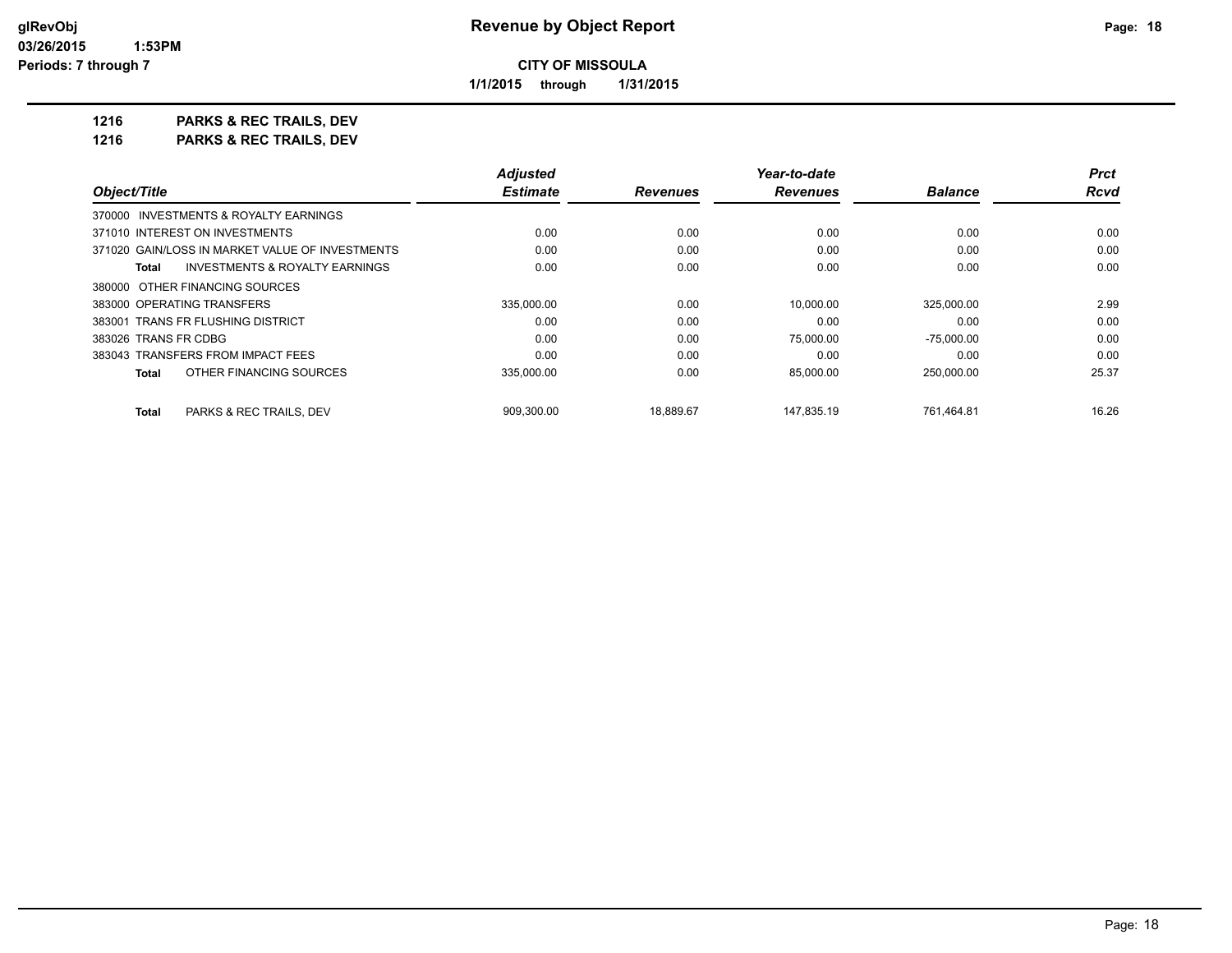**1/1/2015 through 1/31/2015**

| Object/Title                                      | <b>Adjusted</b> | Year-to-date |                 |                | <b>Prct</b> |
|---------------------------------------------------|-----------------|--------------|-----------------|----------------|-------------|
|                                                   | <b>Estimate</b> | Revenues     | <b>Revenues</b> | <b>Balance</b> | <b>Rcvd</b> |
| 330000 INTERGOVERNMENTAL REVENUES                 |                 |              |                 |                |             |
| 331013 NORTHSIDE PED BRIDGE ARRA GRANT            | 0.00            | 0.00         | 0.00            | 0.00           | 0.00        |
| 331014 WHITE PINE PLAYGROUND-CDBG GRANT           | 0.00            | 0.00         | 0.00            | 0.00           | 0.00        |
| 334025 COUNTY WEED                                | 13,200.00       | 0.00         | 5,998.68        | 7,201.32       | 45.44       |
| 334026 FOREST HEALTH GRANT                        | 0.00            | 0.00         | 0.00            | 0.00           | 0.00        |
| 334028 DEPT OF AG INTERN GRANT                    | 0.00            | 0.00         | 0.00            | 0.00           | 0.00        |
| 334121 DNRC GRANT                                 | 0.00            | 0.00         | $-26,044.18$    | 26,044.18      | 0.00        |
| 334125 FWP GRANT                                  | 15,000.00       | 0.00         | 0.00            | 15,000.00      | 0.00        |
| 336023 STATE CONTRIB. - PERS                      | 0.00            | 0.17         | 3.97            | $-3.97$        | 0.00        |
| <b>INTERGOVERNMENTAL REVENUES</b><br><b>Total</b> | 28,200.00       | 0.17         | $-20,041.53$    | 48,241.53      | $-71.07$    |
| 340000 CHARGES FOR SERVICES                       |                 |              |                 |                |             |
| 343036 *** Title Not Found ***                    | 0.00            | 0.00         | 0.00            | 0.00           | 0.00        |
| 343302 PARKS SOIL PROJECT                         | 0.00            | 0.00         | 9,200.00        | $-9,200.00$    | 0.00        |
| 346034 GROUNDS MAINTENANCE CONTRACT               | 0.00            | 0.00         | 0.00            | 0.00           | 0.00        |
| 346052 PLAYGROUND SAFETY TRAINING                 | 0.00            | 0.00         | 0.00            | 0.00           | 0.00        |
| 346055 COUNTY PARK SUPPORT                        | 0.00            | 0.00         | 0.00            | 0.00           | 0.00        |
| <b>CHARGES FOR SERVICES</b><br><b>Total</b>       | 0.00            | 0.00         | 9,200.00        | $-9,200.00$    | 0.00        |
| 360000 MISCELLANEOUS REVENUES                     |                 |              |                 |                |             |
| 360000 MISCELLANEOUS REVENUES                     | 0.00            | 0.00         | 0.00            | 0.00           | 0.00        |
| 360010 MISCELLANEOUS                              | 0.00            | 0.00         | 0.00            | 0.00           | 0.00        |
| 361000 RATTLESNAKE LAND LEASES                    | 0.00            | 100.00       | 100.00          | $-100.00$      | 0.00        |
| 361003 CARAS PARK CONCERT REVENUE                 | 0.00            | 0.00         | 0.00            | 0.00           | 0.00        |
| 364040 INSURANCE AND DAMAGE RECOVERY              | 0.00            | 0.00         | 3,789.19        | $-3,789.19$    | 0.00        |
| 365000 DONATIONS                                  | 0.00            | 0.00         | 0.00            | 0.00           | 0.00        |
| 365001 *** Title Not Found ***                    | 10,000.00       | 0.00         | 10,250.00       | $-250.00$      | 102.50      |
| 365002 OTHER RECREATION DONATIONS                 | 50,000.00       | 2,882.35     | 5,158.18        | 44,841.82      | 10.32       |
| 365003 DONATIONS - SMOKE ALARMS                   | 25,000.00       | 0.00         | 0.00            | 25,000.00      | 0.00        |
| 365004 GRANT CR TRAIL ASSN DONATION               | 0.00            | 0.00         | 0.00            | 0.00           | 0.00        |
| 365005 DONATIONS - ARCO                           | 0.00            | 0.00         | 0.00            | 0.00           | 0.00        |
| 365009 DONATIONS - BASKETBALL/TENNIS COURT        | 65,000.00       | 0.00         | 6,650.58        | 58,349.42      | 10.23       |
| 365019 PARKS DONATIONS                            | 251,100.00      | 3,408.63     | 21,513.48       | 229,586.52     | 8.57        |
| 365020 OPEN SPACE DONATIONS                       | 5,000.00        | 0.00         | 25.00           | 4,975.00       | 0.50        |
| 365100 RECREATION OUTDOOR                         | 25,000.00       | 2,032.80     | 2,332.80        | 22,667.20      | 9.33        |
| 365101 RECREATION SCHOLARSHIP                     | 35,000.00       | 8,965.72     | 12,733.32       | 22,266.68      | 36.38       |
| 365102 RECREATION YOUTH & ADULT SPORTS            | 25,000.00       | 0.00         | 6,765.00        | 18,235.00      | 27.06       |
| 365103 URBAN FORESTRY PROGRAMS                    | 55,000.00       | 1,500.00     | 4,359.17        | 50,640.83      | 7.93        |
| 365109 CONSERVATION LANDS DONATIONS               | 0.00            | 0.00         | 0.00            | 0.00           | 0.00        |
| MISCELLANEOUS REVENUES<br><b>Total</b>            | 546,100.00      | 18,889.50    | 73,676.72       | 472,423.28     | 13.49       |
| 370000 INVESTMENTS & ROYALTY EARNINGS             |                 |              |                 |                |             |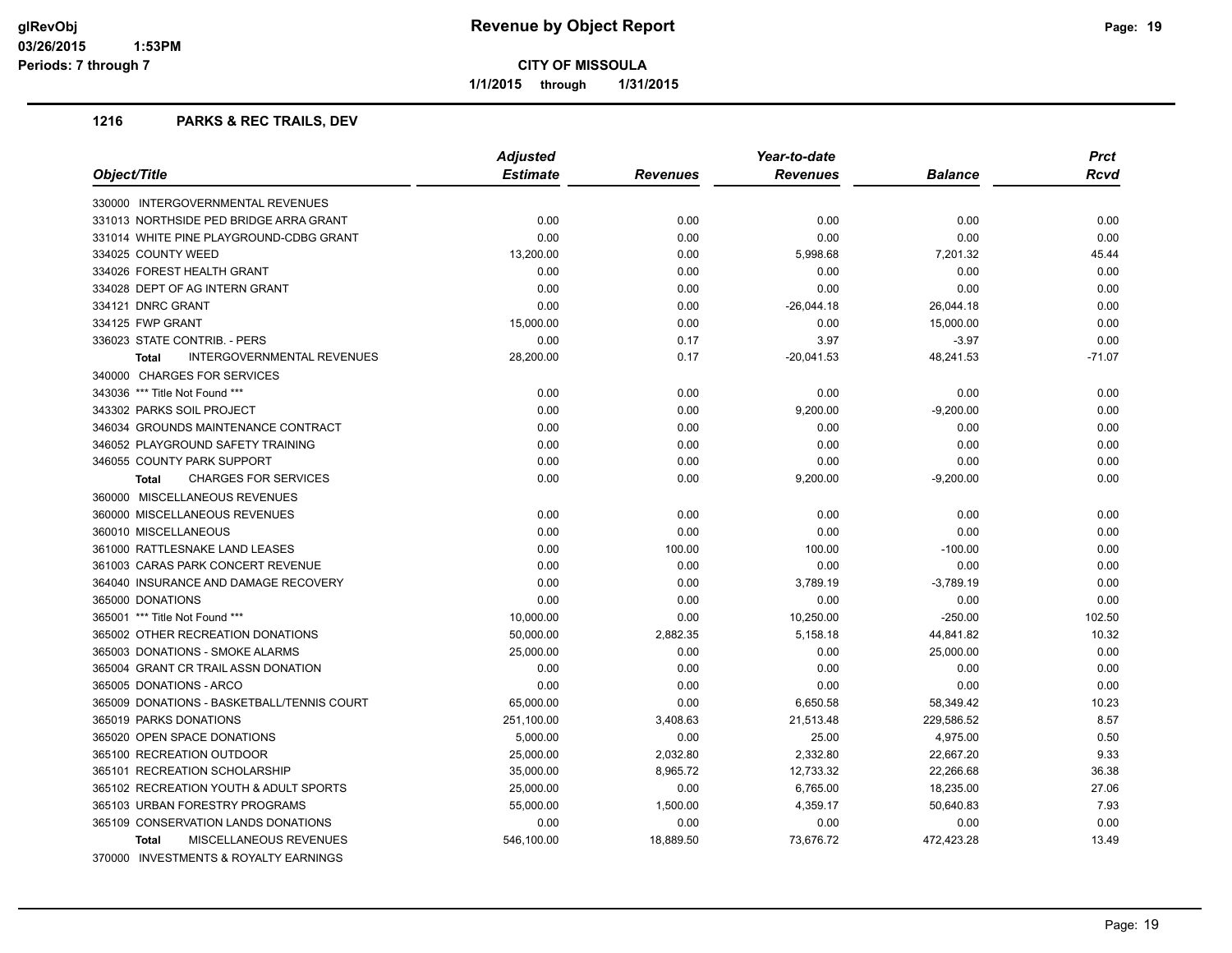**1/1/2015 through 1/31/2015**

|                                                | <b>Adjusted</b> |                 | Year-to-date    |                | <b>Prct</b> |
|------------------------------------------------|-----------------|-----------------|-----------------|----------------|-------------|
| Object/Title                                   | <b>Estimate</b> | <b>Revenues</b> | <b>Revenues</b> | <b>Balance</b> | <b>Rcvd</b> |
| 371010 INTEREST ON INVESTMENTS                 | 0.00            | 0.00            | 0.00            | 0.00           | 0.00        |
| 371020 GAIN/LOSS IN MARKET VALUE OF INVESTMENT | 0.00            | 0.00            | 0.00            | 0.00           | 0.00        |
| INVESTMENTS & ROYALTY EARNINGS<br><b>Total</b> | 0.00            | 0.00            | 0.00            | 0.00           | 0.00        |
| 380000 OTHER FINANCING SOURCES                 |                 |                 |                 |                |             |
| 383000 OPERATING TRANSFERS                     | 335.000.00      | 0.00            | 10.000.00       | 325,000.00     | 2.99        |
| 383001 TRANS FR FLUSHING DISTRICT              | 0.00            | 0.00            | 0.00            | 0.00           | 0.00        |
| 383026 TRANS FR CDBG                           | 0.00            | 0.00            | 75.000.00       | $-75.000.00$   | 0.00        |
| 383043 TRANSFERS FROM IMPACT FEES              | 0.00            | 0.00            | 0.00            | 0.00           | 0.00        |
| OTHER FINANCING SOURCES<br><b>Total</b>        | 335.000.00      | 0.00            | 85.000.00       | 250.000.00     | 25.37       |
|                                                |                 |                 |                 |                |             |
| PARKS & REC TRAILS, DEV<br>Total               | 909.300.00      | 18.889.67       | 147.835.19      | 761.464.81     | 16.26       |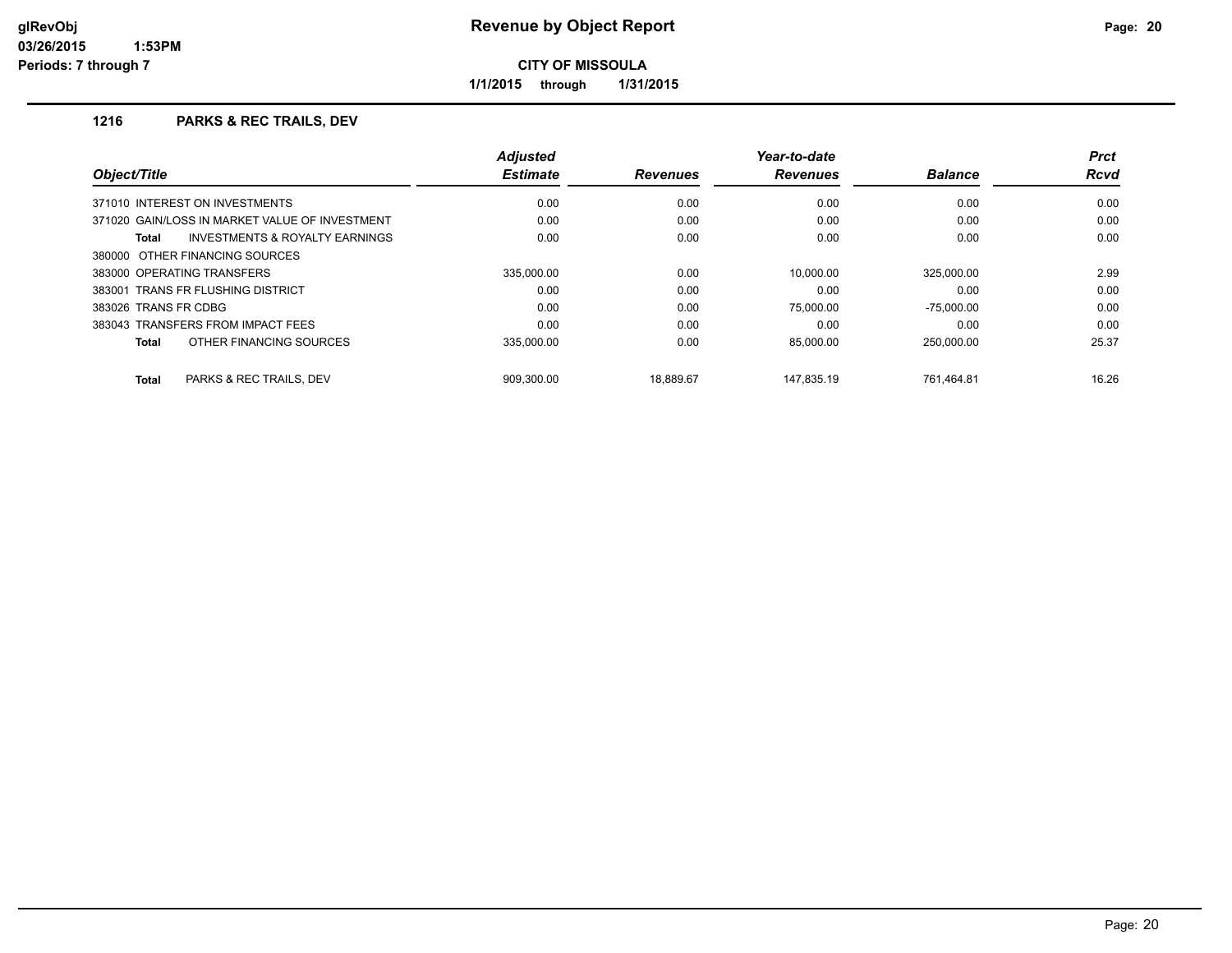**1/1/2015 through 1/31/2015**

#### **1217 PARKS CITY LIFE GYM LEASE**

**1217 PARKS CITY LIFE GYM LEASE**

|                                            | <b>Adjusted</b> |                 | Year-to-date    |                | <b>Prct</b> |
|--------------------------------------------|-----------------|-----------------|-----------------|----------------|-------------|
| Object/Title                               | <b>Estimate</b> | <b>Revenues</b> | <b>Revenues</b> | <b>Balance</b> | <b>Rcvd</b> |
| 330000 INTERGOVERNMENTAL REVENUES          |                 |                 |                 |                |             |
| 336023 STATE CONTRIB. - PERS               | 0.00            | 0.00            | 0.00            | 0.00           | 0.00        |
| INTERGOVERNMENTAL REVENUES<br><b>Total</b> | 0.00            | 0.00            | 0.00            | 0.00           | 0.00        |
| 340000 CHARGES FOR SERVICES                |                 |                 |                 |                |             |
| 346031 RECREATION FEES                     | 30,900.00       | 7.407.00        | 32,177.55       | $-1,277.55$    | 104.13      |
| 346032 PRESCHOOL PROGRAMS                  | 0.00            | 0.00            | 0.00            | 0.00           | 0.00        |
| 346053 CITY LIFE PROGRAMS                  | 12,500.00       | 1,714.00        | 5,569.00        | 6,931.00       | 44.55       |
| <b>CHARGES FOR SERVICES</b><br>Total       | 43,400.00       | 9,121.00        | 37,746.55       | 5,653.45       | 86.97       |
| 360000 MISCELLANEOUS REVENUES              |                 |                 |                 |                |             |
| 365019 PARKS DONATIONS                     | 0.00            | 0.00            | 0.00            | 0.00           | 0.00        |
| MISCELLANEOUS REVENUES<br><b>Total</b>     | 0.00            | 0.00            | 0.00            | 0.00           | 0.00        |
| <b>Total</b><br>PARKS CITY LIFE GYM LEASE  | 43.400.00       | 9,121.00        | 37.746.55       | 5,653.45       | 86.97       |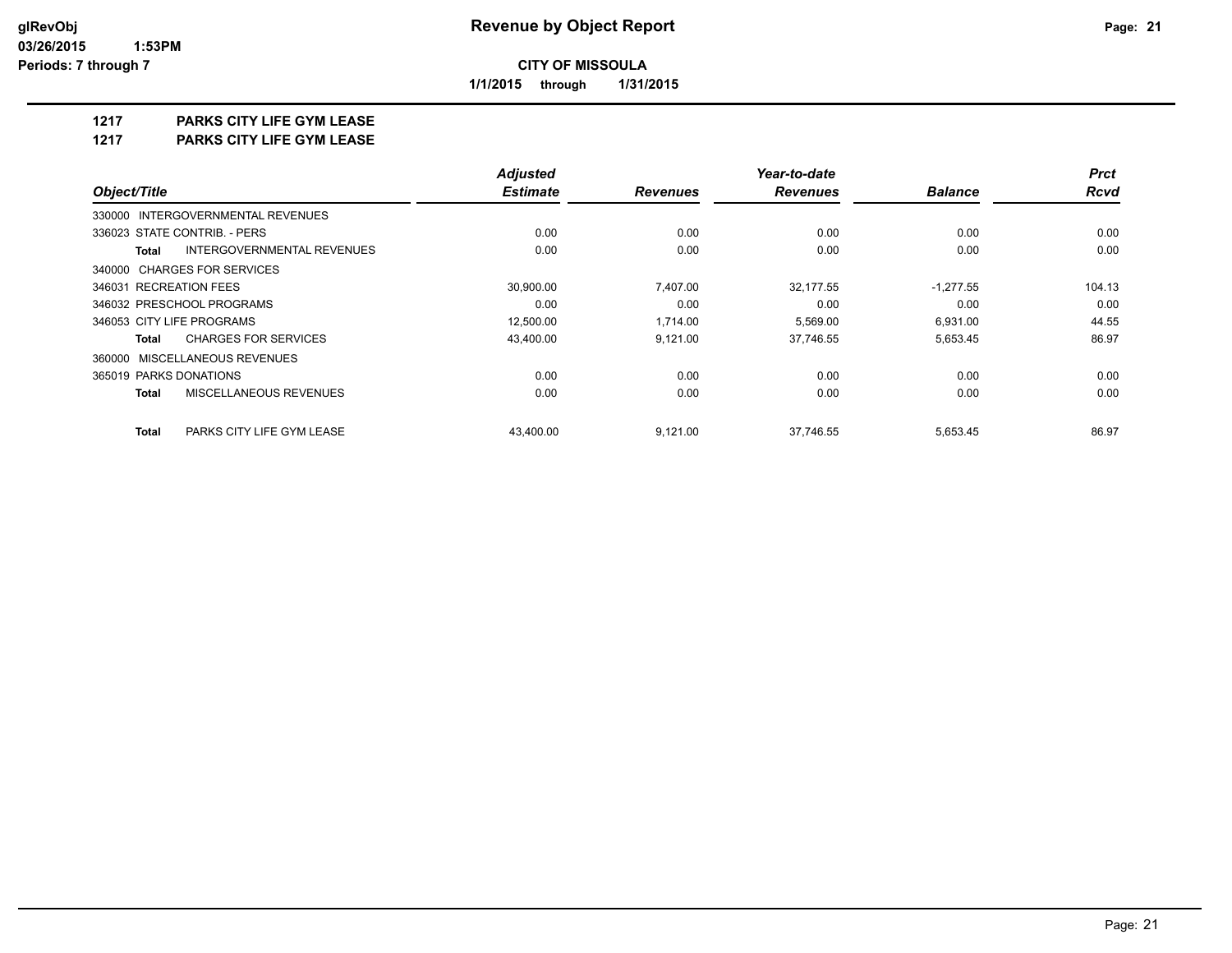**1/1/2015 through 1/31/2015**

## **1217 PARKS CITY LIFE GYM LEASE**

| Object/Title                                | <b>Adjusted</b><br><b>Estimate</b> | <b>Revenues</b> | Year-to-date<br><b>Revenues</b> | <b>Balance</b> | <b>Prct</b><br><b>Rcvd</b> |
|---------------------------------------------|------------------------------------|-----------------|---------------------------------|----------------|----------------------------|
| 330000 INTERGOVERNMENTAL REVENUES           |                                    |                 |                                 |                |                            |
| 336023 STATE CONTRIB. - PERS                | 0.00                               | 0.00            | 0.00                            | 0.00           | 0.00                       |
| INTERGOVERNMENTAL REVENUES<br><b>Total</b>  | 0.00                               | 0.00            | 0.00                            | 0.00           | 0.00                       |
| 340000 CHARGES FOR SERVICES                 |                                    |                 |                                 |                |                            |
| 346031 RECREATION FEES                      | 30.900.00                          | 7.407.00        | 32,177.55                       | $-1,277.55$    | 104.13                     |
| 346032 PRESCHOOL PROGRAMS                   | 0.00                               | 0.00            | 0.00                            | 0.00           | 0.00                       |
| 346053 CITY LIFE PROGRAMS                   | 12,500.00                          | 1.714.00        | 5,569.00                        | 6.931.00       | 44.55                      |
| <b>CHARGES FOR SERVICES</b><br><b>Total</b> | 43.400.00                          | 9,121.00        | 37.746.55                       | 5,653.45       | 86.97                      |
| 360000 MISCELLANEOUS REVENUES               |                                    |                 |                                 |                |                            |
| 365019 PARKS DONATIONS                      | 0.00                               | 0.00            | 0.00                            | 0.00           | 0.00                       |
| MISCELLANEOUS REVENUES<br><b>Total</b>      | 0.00                               | 0.00            | 0.00                            | 0.00           | 0.00                       |
| <b>Total</b><br>PARKS CITY LIFE GYM LEASE   | 43.400.00                          | 9,121.00        | 37.746.55                       | 5,653.45       | 86.97                      |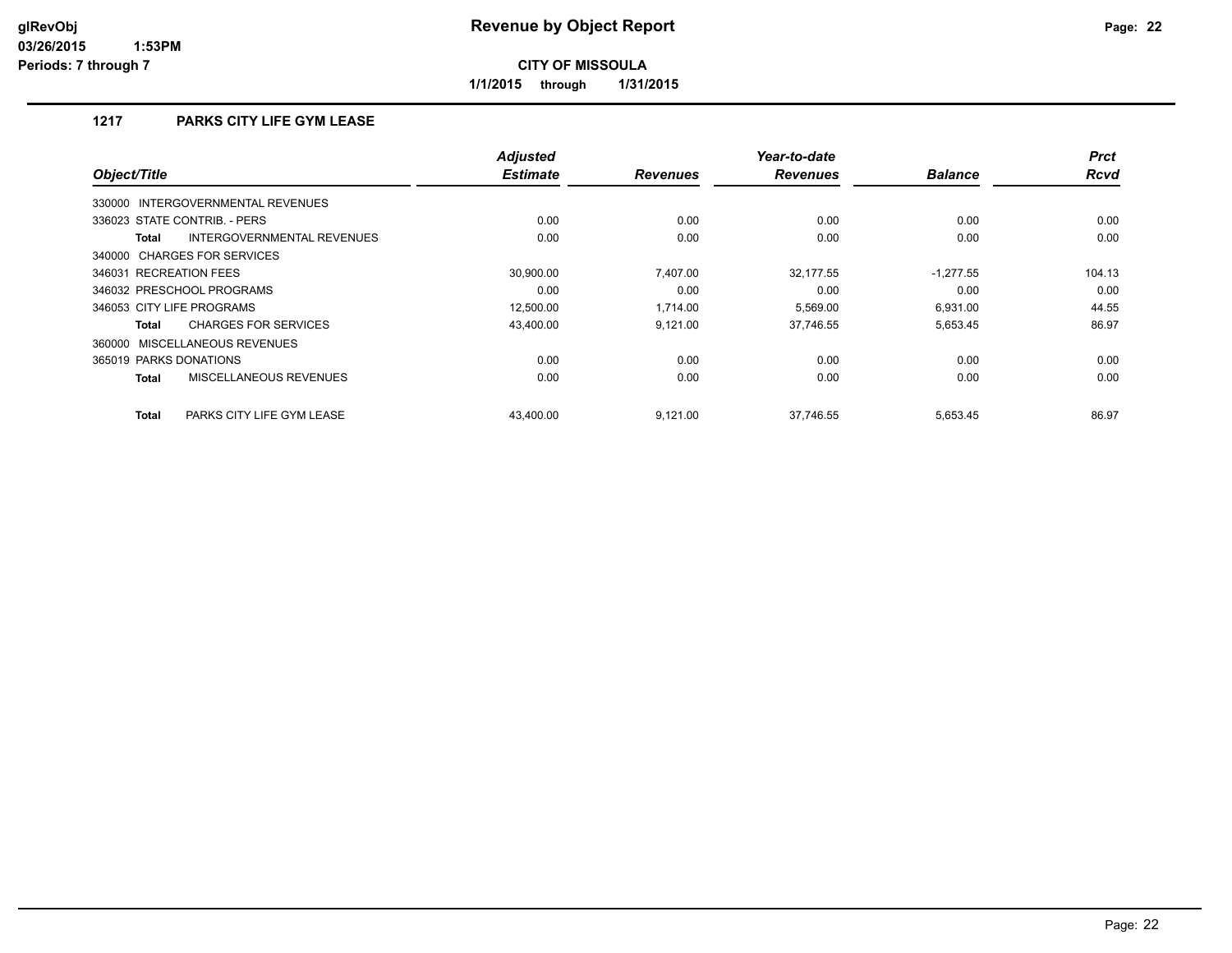**1/1/2015 through 1/31/2015**

#### **1218 ALL ABILITIES PLAYGROUND**

**1218 ALL ABILITIES PLAYGROUND**

|                                        | <b>Adjusted</b> |                 | Year-to-date    |                | <b>Prct</b> |
|----------------------------------------|-----------------|-----------------|-----------------|----------------|-------------|
| Object/Title                           | <b>Estimate</b> | <b>Revenues</b> | <b>Revenues</b> | <b>Balance</b> | <b>Rcvd</b> |
| 360000 MISCELLANEOUS REVENUES          |                 |                 |                 |                |             |
| 365019 PARKS DONATIONS                 | 671.346.00      | 33.000.00       | 136.000.00      | 535.346.00     | 20.26       |
| <b>MISCELLANEOUS REVENUES</b><br>Total | 671,346.00      | 33.000.00       | 136.000.00      | 535,346.00     | 20.26       |
| 380000 OTHER FINANCING SOURCES         |                 |                 |                 |                |             |
| 383010 TRANS FR CIP                    | 0.00            | 0.00            | 0.00            | 0.00           | 0.00        |
| OTHER FINANCING SOURCES<br>Total       | 0.00            | 0.00            | 0.00            | 0.00           | 0.00        |
|                                        |                 |                 |                 |                |             |
| ALL ABILITIES PLAYGROUND<br>Total      | 671.346.00      | 33.000.00       | 136.000.00      | 535.346.00     | 20.26       |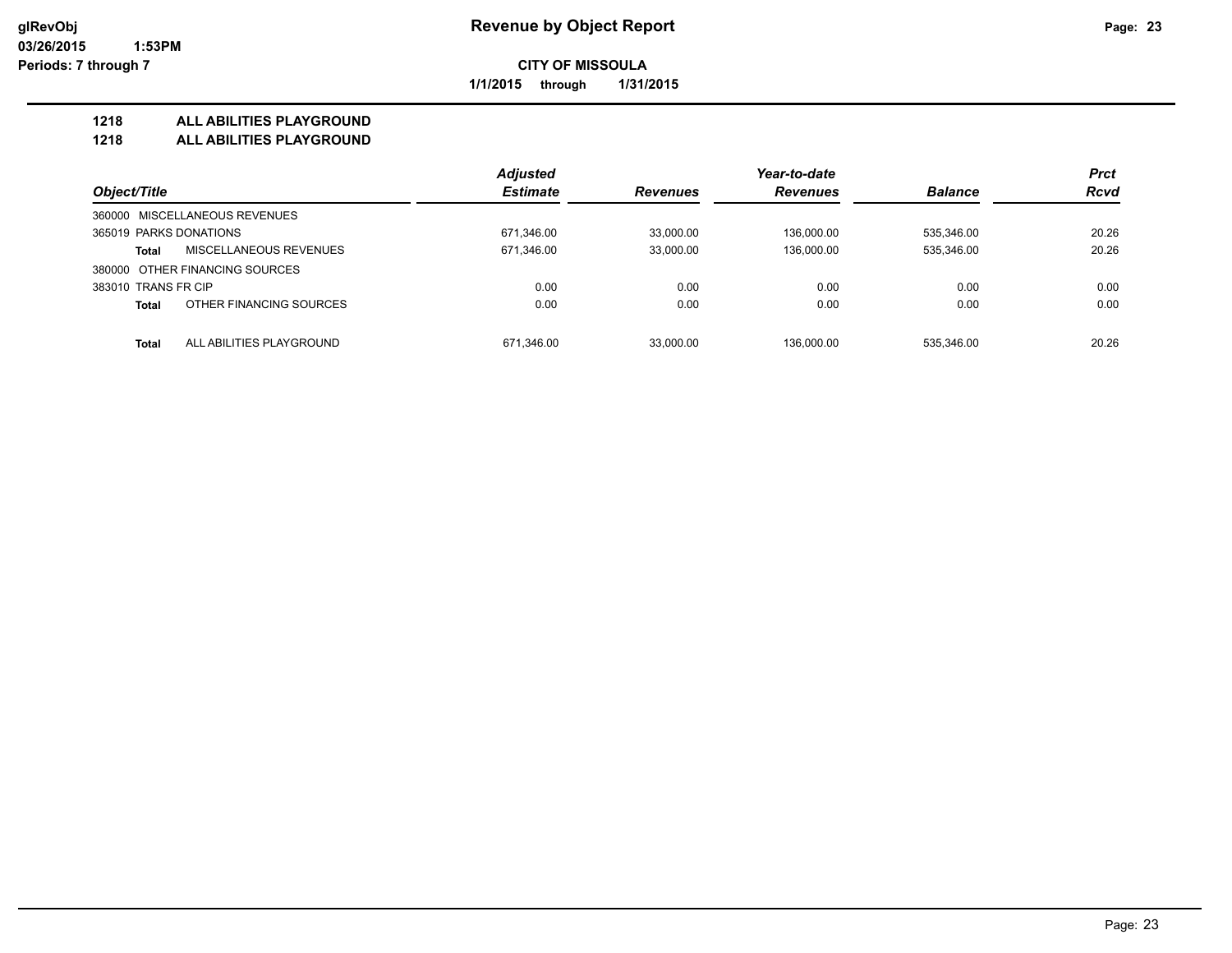**1/1/2015 through 1/31/2015**

## **1218 ALL ABILITIES PLAYGROUND**

|                        |                                | <b>Adjusted</b> |                 | Year-to-date    |                | <b>Prct</b> |
|------------------------|--------------------------------|-----------------|-----------------|-----------------|----------------|-------------|
| Object/Title           |                                | <b>Estimate</b> | <b>Revenues</b> | <b>Revenues</b> | <b>Balance</b> | <b>Rcvd</b> |
|                        | 360000 MISCELLANEOUS REVENUES  |                 |                 |                 |                |             |
| 365019 PARKS DONATIONS |                                | 671,346.00      | 33.000.00       | 136.000.00      | 535,346.00     | 20.26       |
| <b>Total</b>           | MISCELLANEOUS REVENUES         | 671,346.00      | 33.000.00       | 136.000.00      | 535,346.00     | 20.26       |
|                        | 380000 OTHER FINANCING SOURCES |                 |                 |                 |                |             |
| 383010 TRANS FR CIP    |                                | 0.00            | 0.00            | 0.00            | 0.00           | 0.00        |
| <b>Total</b>           | OTHER FINANCING SOURCES        | 0.00            | 0.00            | 0.00            | 0.00           | 0.00        |
| <b>Total</b>           | ALL ABILITIES PLAYGROUND       | 671,346.00      | 33.000.00       | 136.000.00      | 535.346.00     | 20.26       |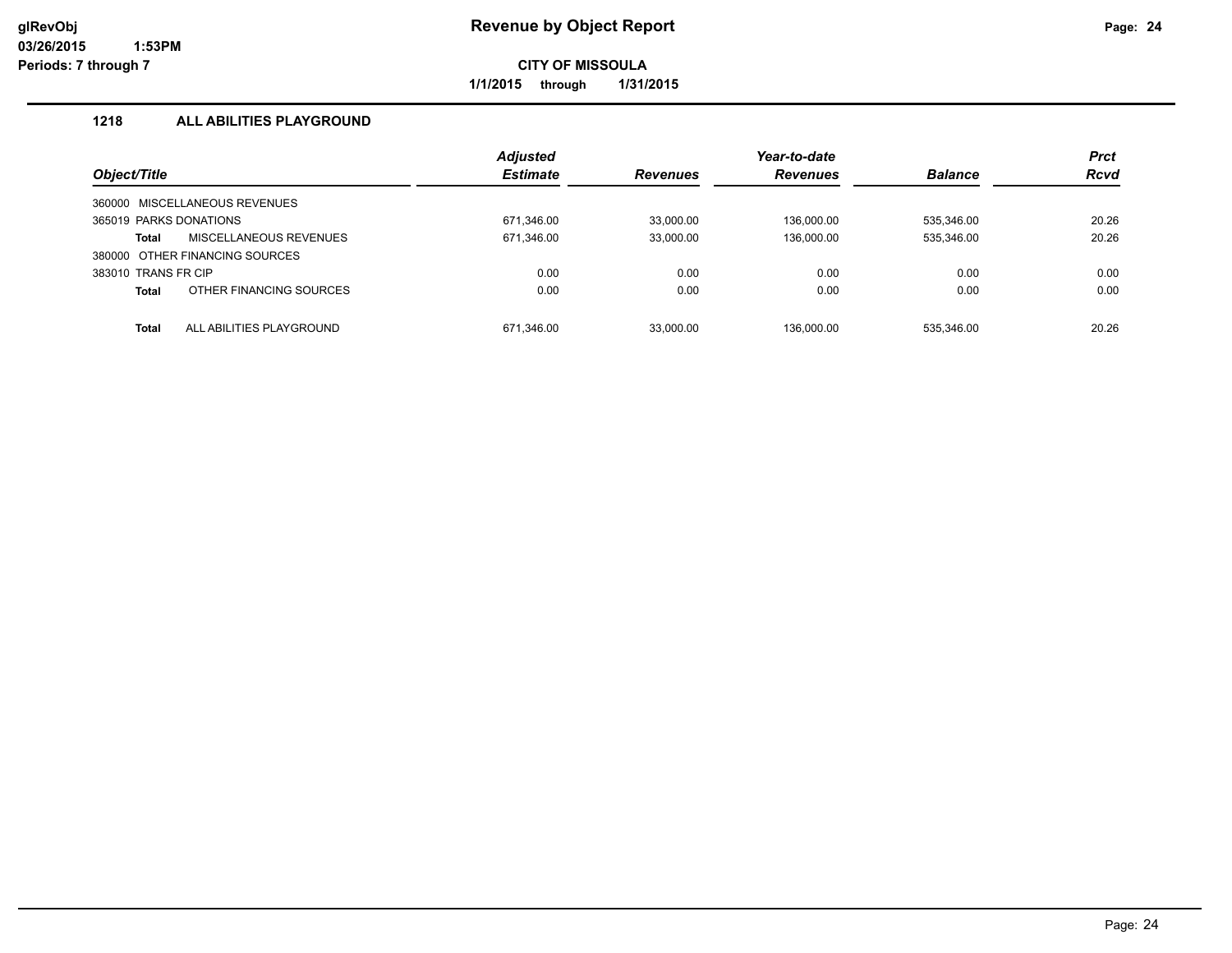**1/1/2015 through 1/31/2015**

**1219 FY14 PARK & TRAIL BOND**

**1219 FY14 PARK & TRAIL BOND**

|                                         | <b>Adjusted</b> |                 | Year-to-date    |                |             |
|-----------------------------------------|-----------------|-----------------|-----------------|----------------|-------------|
| Object/Title                            | <b>Estimate</b> | <b>Revenues</b> | <b>Revenues</b> | <b>Balance</b> | <b>Rcvd</b> |
| 380000 OTHER FINANCING SOURCES          |                 |                 |                 |                |             |
| 381010 BOND PROCEEDS                    | 0.00            | 0.00            | 0.00            | 0.00           | 0.00        |
| 383050 TRANSFER FROM IMPACT FEES        | 0.00            | 0.00            | 0.00            | 0.00           | 0.00        |
| OTHER FINANCING SOURCES<br><b>Total</b> | 0.00            | 0.00            | 0.00            | 0.00           | 0.00        |
| <b>Total</b><br>FY14 PARK & TRAIL BOND  | 0.00            | 0.00            | 0.00            | 0.00           | 0.00        |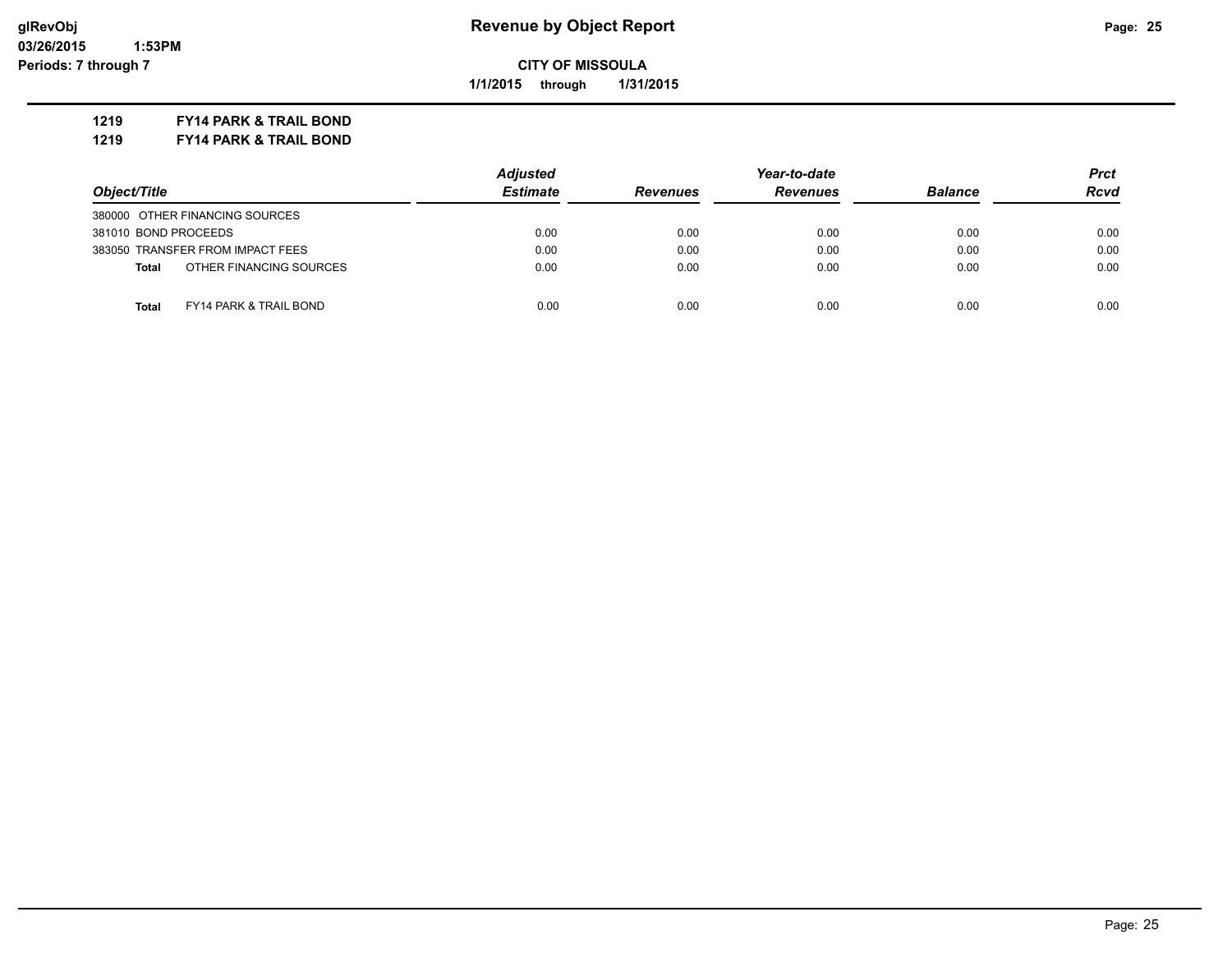## **glRevObj Revenue by Object Report Page: 26**

**CITY OF MISSOULA**

**1/1/2015 through 1/31/2015**

## **1219 FY14 PARK & TRAIL BOND**

| Object/Title         |                                   | <b>Adjusted</b><br><b>Estimate</b> | <b>Revenues</b> | Year-to-date<br><b>Revenues</b> | <b>Balance</b> | <b>Prct</b><br><b>Rcvd</b> |
|----------------------|-----------------------------------|------------------------------------|-----------------|---------------------------------|----------------|----------------------------|
|                      | 380000 OTHER FINANCING SOURCES    |                                    |                 |                                 |                |                            |
| 381010 BOND PROCEEDS |                                   | 0.00                               | 0.00            | 0.00                            | 0.00           | 0.00                       |
|                      | 383050 TRANSFER FROM IMPACT FEES  | 0.00                               | 0.00            | 0.00                            | 0.00           | 0.00                       |
| <b>Total</b>         | OTHER FINANCING SOURCES           | 0.00                               | 0.00            | 0.00                            | 0.00           | 0.00                       |
|                      |                                   |                                    |                 |                                 |                |                            |
| <b>Total</b>         | <b>FY14 PARK &amp; TRAIL BOND</b> | 0.00                               | 0.00            | 0.00                            | 0.00           | 0.00                       |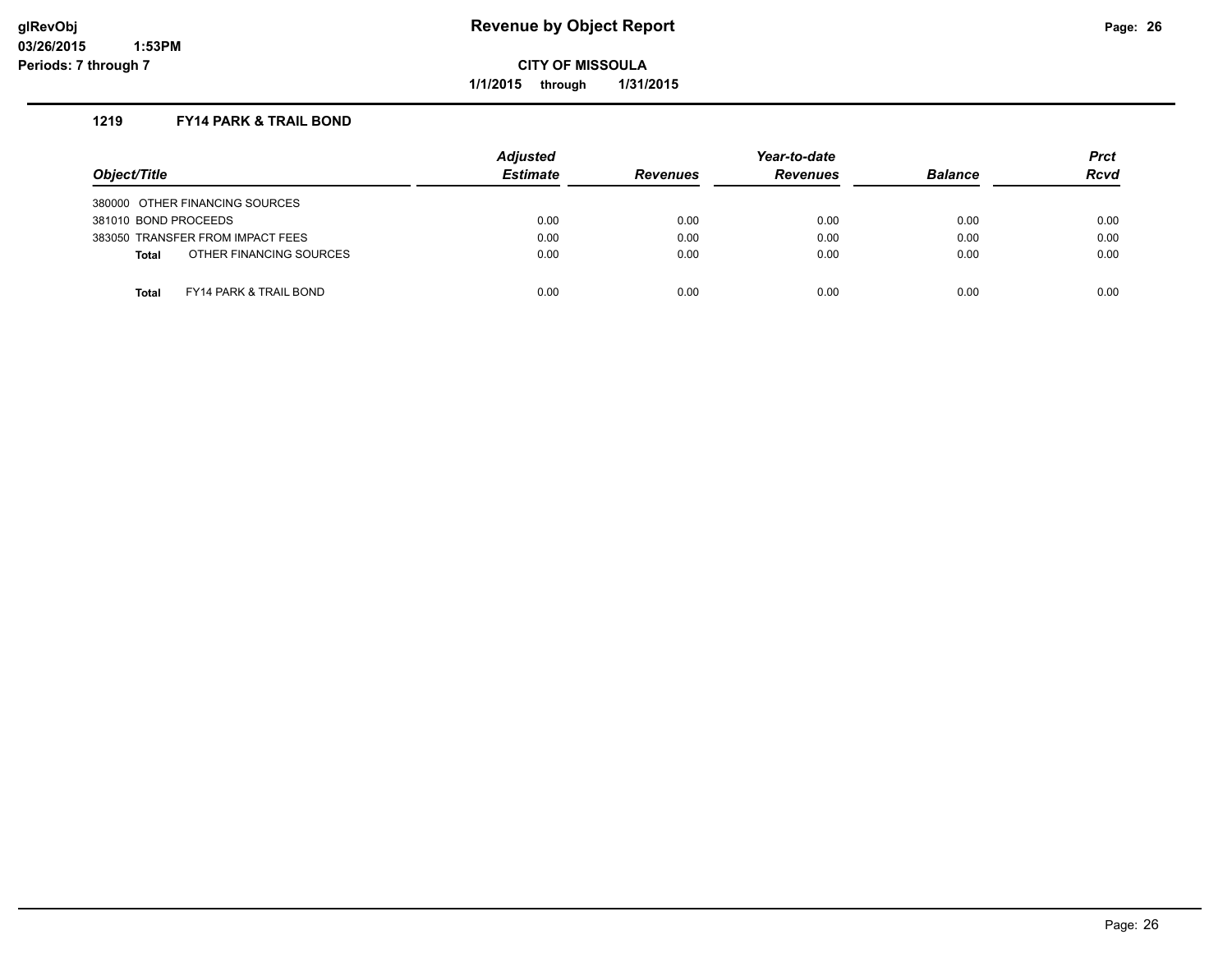**1/1/2015 through 1/31/2015**

# **1241 CREMAIN WALL & CEMETERY DONATIONS FUND**

## **1241 CREMAIN WALL & CEMETERY DONATIONS FUND**

|                                                                | <b>Adjusted</b> |                 | Year-to-date    |                | <b>Prct</b> |
|----------------------------------------------------------------|-----------------|-----------------|-----------------|----------------|-------------|
| Object/Title                                                   | <b>Estimate</b> | <b>Revenues</b> | <b>Revenues</b> | <b>Balance</b> | <b>Rcvd</b> |
| 340000 CHARGES FOR SERVICES                                    |                 |                 |                 |                |             |
| 343310 SALE OF NICHE NAMEPLATES & VASES                        | 0.00            | 0.00            | 7,800.00        | $-7,800.00$    | 0.00        |
| 343311 SALE OF NICHES                                          | 0.00            | 0.00            | 0.00            | 0.00           | 0.00        |
| <b>CHARGES FOR SERVICES</b><br>Total                           | 0.00            | 0.00            | 7,800.00        | $-7,800.00$    | 0.00        |
| MISCELLANEOUS REVENUES<br>360000                               |                 |                 |                 |                |             |
| 360010 MISCELLANEOUS                                           | 0.00            | 0.00            | 0.00            | 0.00           | 0.00        |
| 365000 DONATIONS                                               | 0.00            | 0.00            | 0.00            | 0.00           | 0.00        |
| MISCELLANEOUS REVENUES<br>Total                                | 0.00            | 0.00            | 0.00            | 0.00           | 0.00        |
| <b>INVESTMENTS &amp; ROYALTY EARNINGS</b><br>370000            |                 |                 |                 |                |             |
| 371010 INTEREST ON INVESTMENTS                                 | 0.00            | 0.00            | 0.00            | 0.00           | 0.00        |
| 371020 GAIN/LOSS IN MARKET VALUE OF INVESTMENTS                | 0.00            | 0.00            | 0.00            | 0.00           | 0.00        |
| <b>INVESTMENTS &amp; ROYALTY EARNINGS</b><br><b>Total</b>      | 0.00            | 0.00            | 0.00            | 0.00           | 0.00        |
| <b>CREMAIN WALL &amp; CEMETERY DONATIONS F</b><br><b>Total</b> | 0.00            | 0.00            | 7.800.00        | $-7,800.00$    | 0.00        |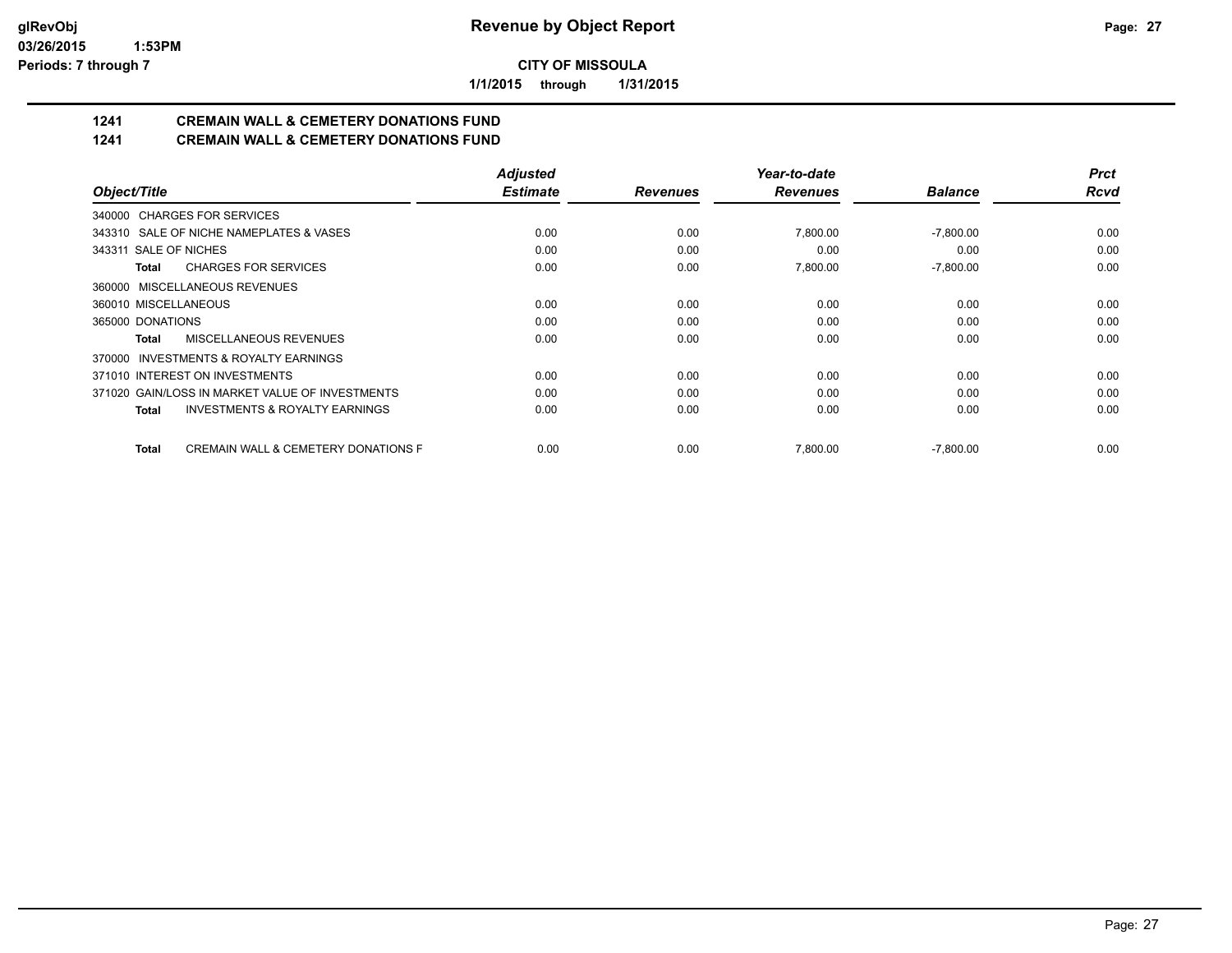**1/1/2015 through 1/31/2015**

## **1241 CREMAIN WALL & CEMETERY DONATIONS FUND**

|                                                         | <b>Adjusted</b> |                 | Year-to-date    |                | <b>Prct</b> |
|---------------------------------------------------------|-----------------|-----------------|-----------------|----------------|-------------|
| Object/Title                                            | <b>Estimate</b> | <b>Revenues</b> | <b>Revenues</b> | <b>Balance</b> | <b>Rcvd</b> |
| 340000 CHARGES FOR SERVICES                             |                 |                 |                 |                |             |
| 343310 SALE OF NICHE NAMEPLATES & VASES                 | 0.00            | 0.00            | 7,800.00        | $-7,800.00$    | 0.00        |
| 343311 SALE OF NICHES                                   | 0.00            | 0.00            | 0.00            | 0.00           | 0.00        |
| <b>CHARGES FOR SERVICES</b><br>Total                    | 0.00            | 0.00            | 7,800.00        | $-7,800.00$    | 0.00        |
| 360000 MISCELLANEOUS REVENUES                           |                 |                 |                 |                |             |
| 360010 MISCELLANEOUS                                    | 0.00            | 0.00            | 0.00            | 0.00           | 0.00        |
| 365000 DONATIONS                                        | 0.00            | 0.00            | 0.00            | 0.00           | 0.00        |
| MISCELLANEOUS REVENUES<br>Total                         | 0.00            | 0.00            | 0.00            | 0.00           | 0.00        |
| <b>INVESTMENTS &amp; ROYALTY EARNINGS</b><br>370000     |                 |                 |                 |                |             |
| 371010 INTEREST ON INVESTMENTS                          | 0.00            | 0.00            | 0.00            | 0.00           | 0.00        |
| 371020 GAIN/LOSS IN MARKET VALUE OF INVESTMENT          | 0.00            | 0.00            | 0.00            | 0.00           | 0.00        |
| <b>INVESTMENTS &amp; ROYALTY EARNINGS</b><br>Total      | 0.00            | 0.00            | 0.00            | 0.00           | 0.00        |
|                                                         |                 |                 |                 |                |             |
| <b>CREMAIN WALL &amp; CEMETERY DONATIONS F</b><br>Total | 0.00            | 0.00            | 7,800.00        | $-7,800.00$    | 0.00        |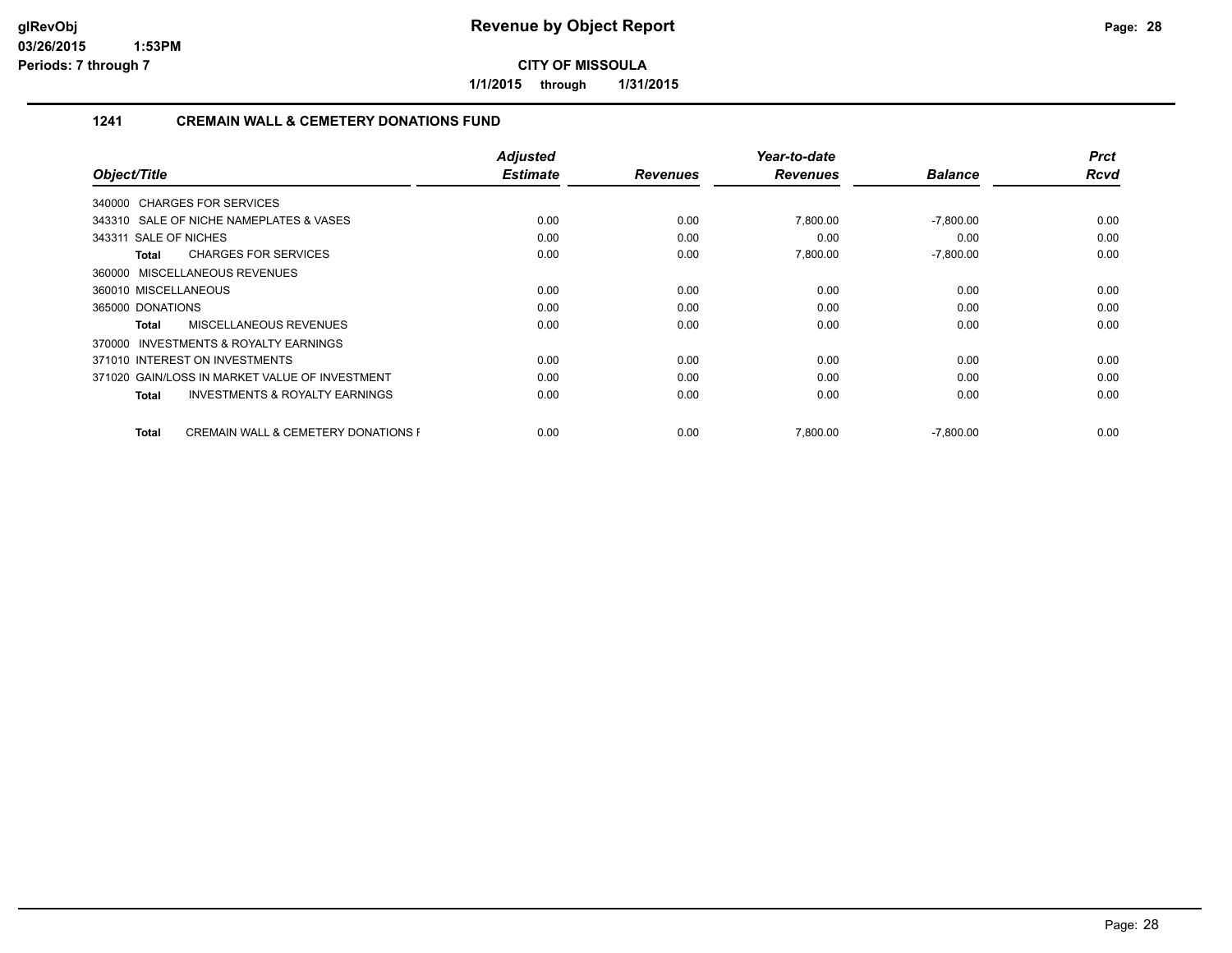**1/1/2015 through 1/31/2015**

## **1242 CEMETERY CARE FUND**

**1242 CEMETERY CARE FUND**

|                                                     | <b>Adjusted</b> |                 | Year-to-date    |                | <b>Prct</b> |
|-----------------------------------------------------|-----------------|-----------------|-----------------|----------------|-------------|
| Object/Title                                        | <b>Estimate</b> | <b>Revenues</b> | <b>Revenues</b> | <b>Balance</b> | Rcvd        |
| 340000 CHARGES FOR SERVICES                         |                 |                 |                 |                |             |
| 343320 CEMETERY - SALE OF PLOTS                     | 0.00            | 0.00            | 5,150.00        | $-5,150.00$    | 0.00        |
| 343321 CEMETERY FOUNDATIONS                         | 0.00            | 0.00            | 2,945.00        | $-2.945.00$    | 0.00        |
| 343322 CEMETERY FLOWER CARE                         | 0.00            | 0.00            | 0.00            | 0.00           | 0.00        |
| 343323 CEMETERY - LINER INSTALL FEES                | 0.00            | 1,400.00        | 7,500.00        | $-7,500.00$    | 0.00        |
| 343324 OTHER CEMETERY FEES                          | 0.00            | 150.00          | 1.050.00        | $-1,050.00$    | 0.00        |
| 343325 2ND INTERMENT RIGHT                          | 0.00            | 0.00            | 1.600.00        | $-1,600.00$    | 0.00        |
| 343340 CEMETERY - OPENINGS & CLOSINGS               | 0.00            | 1,100.00        | 7,925.00        | $-7,925.00$    | 0.00        |
| 343350 CEMETERY CARE, FEES                          | 75,000.00       | 0.00            | 0.00            | 75,000.00      | 0.00        |
| <b>CHARGES FOR SERVICES</b><br><b>Total</b>         | 75,000.00       | 2,650.00        | 26,170.00       | 48,830.00      | 34.89       |
| MISCELLANEOUS REVENUES<br>360000                    |                 |                 |                 |                |             |
| 360010 MISCELLANEOUS                                | 0.00            | 0.00            | 0.00            | 0.00           | 0.00        |
| MISCELLANEOUS REVENUES<br><b>Total</b>              | 0.00            | 0.00            | 0.00            | 0.00           | 0.00        |
| <b>INVESTMENTS &amp; ROYALTY EARNINGS</b><br>370000 |                 |                 |                 |                |             |
| 371010 INTEREST ON INVESTMENTS                      | 0.00            | 0.00            | 0.00            | 0.00           | 0.00        |
| 371020 GAIN/LOSS IN MARKET VALUE OF INVESTMENTS     | 0.00            | 0.00            | 0.00            | 0.00           | 0.00        |
| <b>INVESTMENTS &amp; ROYALTY EARNINGS</b><br>Total  | 0.00            | 0.00            | 0.00            | 0.00           | 0.00        |
| 380000 OTHER FINANCING SOURCES                      |                 |                 |                 |                |             |
| 382010 SALE OF FIXED ASSETS                         | 0.00            | 0.00            | 0.00            | 0.00           | 0.00        |
| OTHER FINANCING SOURCES<br><b>Total</b>             | 0.00            | 0.00            | 0.00            | 0.00           | 0.00        |
| <b>CEMETERY CARE FUND</b><br><b>Total</b>           | 75.000.00       | 2,650.00        | 26.170.00       | 48.830.00      | 34.89       |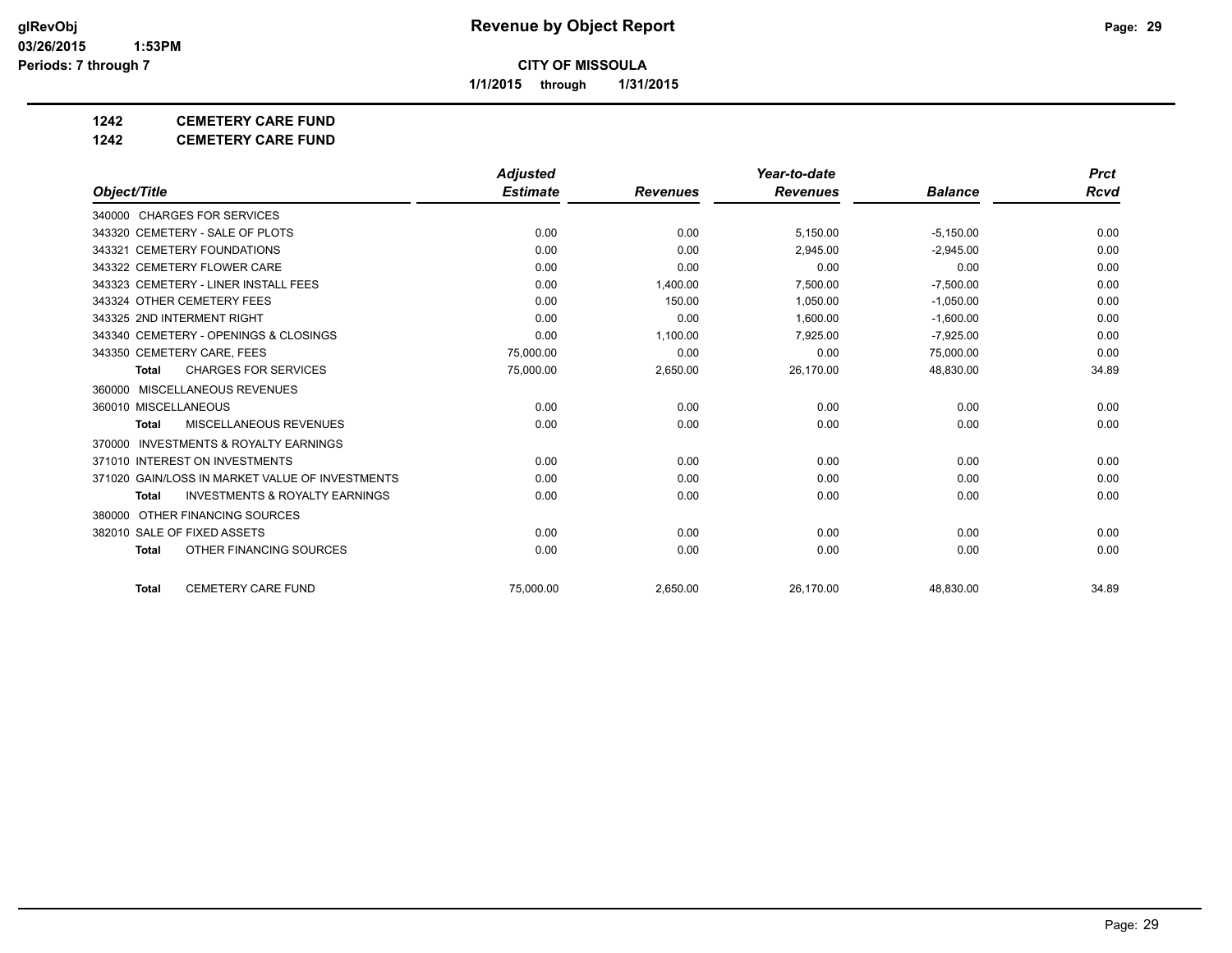**1/1/2015 through 1/31/2015**

#### **1242 CEMETERY CARE FUND**

|                                                    | <b>Adjusted</b> |                 | Year-to-date    |                | <b>Prct</b> |
|----------------------------------------------------|-----------------|-----------------|-----------------|----------------|-------------|
| Object/Title                                       | <b>Estimate</b> | <b>Revenues</b> | <b>Revenues</b> | <b>Balance</b> | <b>Rcvd</b> |
| 340000 CHARGES FOR SERVICES                        |                 |                 |                 |                |             |
| 343320 CEMETERY - SALE OF PLOTS                    | 0.00            | 0.00            | 5,150.00        | $-5,150.00$    | 0.00        |
| 343321 CEMETERY FOUNDATIONS                        | 0.00            | 0.00            | 2,945.00        | $-2,945.00$    | 0.00        |
| 343322 CEMETERY FLOWER CARE                        | 0.00            | 0.00            | 0.00            | 0.00           | 0.00        |
| 343323 CEMETERY - LINER INSTALL FEES               | 0.00            | 1,400.00        | 7,500.00        | $-7,500.00$    | 0.00        |
| 343324 OTHER CEMETERY FEES                         | 0.00            | 150.00          | 1.050.00        | $-1,050.00$    | 0.00        |
| 343325 2ND INTERMENT RIGHT                         | 0.00            | 0.00            | 1,600.00        | $-1,600.00$    | 0.00        |
| 343340 CEMETERY - OPENINGS & CLOSINGS              | 0.00            | 1,100.00        | 7,925.00        | $-7,925.00$    | 0.00        |
| 343350 CEMETERY CARE, FEES                         | 75,000.00       | 0.00            | 0.00            | 75,000.00      | 0.00        |
| <b>CHARGES FOR SERVICES</b><br><b>Total</b>        | 75,000.00       | 2,650.00        | 26,170.00       | 48,830.00      | 34.89       |
| 360000 MISCELLANEOUS REVENUES                      |                 |                 |                 |                |             |
| 360010 MISCELLANEOUS                               | 0.00            | 0.00            | 0.00            | 0.00           | 0.00        |
| <b>MISCELLANEOUS REVENUES</b><br><b>Total</b>      | 0.00            | 0.00            | 0.00            | 0.00           | 0.00        |
| 370000 INVESTMENTS & ROYALTY EARNINGS              |                 |                 |                 |                |             |
| 371010 INTEREST ON INVESTMENTS                     | 0.00            | 0.00            | 0.00            | 0.00           | 0.00        |
| 371020 GAIN/LOSS IN MARKET VALUE OF INVESTMENT     | 0.00            | 0.00            | 0.00            | 0.00           | 0.00        |
| <b>INVESTMENTS &amp; ROYALTY EARNINGS</b><br>Total | 0.00            | 0.00            | 0.00            | 0.00           | 0.00        |
| 380000 OTHER FINANCING SOURCES                     |                 |                 |                 |                |             |
| 382010 SALE OF FIXED ASSETS                        | 0.00            | 0.00            | 0.00            | 0.00           | 0.00        |
| OTHER FINANCING SOURCES<br><b>Total</b>            | 0.00            | 0.00            | 0.00            | 0.00           | 0.00        |
| <b>CEMETERY CARE FUND</b><br><b>Total</b>          | 75.000.00       | 2,650.00        | 26.170.00       | 48,830.00      | 34.89       |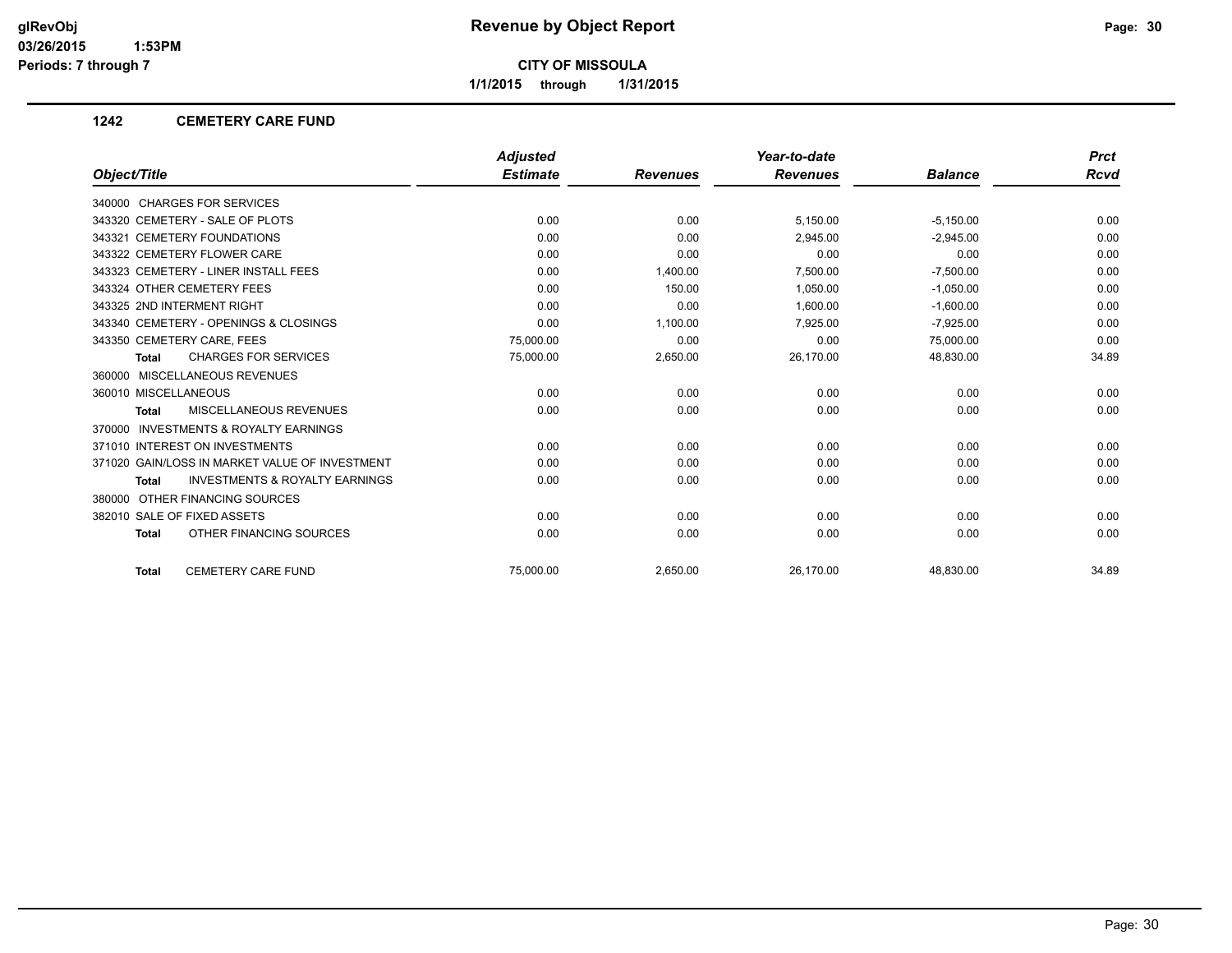**1/1/2015 through 1/31/2015**

## **1243 CEMETERY MEMORIAL FUND**

**1243 CEMETERY MEMORIAL FUND**

|                                                 |                                           | <b>Adjusted</b> |                 | Year-to-date    |                | <b>Prct</b> |
|-------------------------------------------------|-------------------------------------------|-----------------|-----------------|-----------------|----------------|-------------|
| Object/Title                                    |                                           | <b>Estimate</b> | <b>Revenues</b> | <b>Revenues</b> | <b>Balance</b> | <b>Rcvd</b> |
| 360000 MISCELLANEOUS REVENUES                   |                                           |                 |                 |                 |                |             |
| 360010 MISCELLANEOUS                            |                                           | 0.00            | 0.00            | 0.00            | 0.00           | 0.00        |
| 365000 DONATIONS                                |                                           | 1.500.00        | 0.00            | 951.48          | 548.52         | 63.43       |
| Total                                           | MISCELLANEOUS REVENUES                    | 1.500.00        | 0.00            | 951.48          | 548.52         | 63.43       |
| 370000 INVESTMENTS & ROYALTY EARNINGS           |                                           |                 |                 |                 |                |             |
| 371010 INTEREST ON INVESTMENTS                  |                                           | 0.00            | 0.00            | 0.00            | 0.00           | 0.00        |
| 371020 GAIN/LOSS IN MARKET VALUE OF INVESTMENTS |                                           | 0.00            | 0.00            | 0.00            | 0.00           | 0.00        |
| Total                                           | <b>INVESTMENTS &amp; ROYALTY EARNINGS</b> | 0.00            | 0.00            | 0.00            | 0.00           | 0.00        |
| Total                                           | <b>CEMETERY MEMORIAL FUND</b>             | 1.500.00        | 0.00            | 951.48          | 548.52         | 63.43       |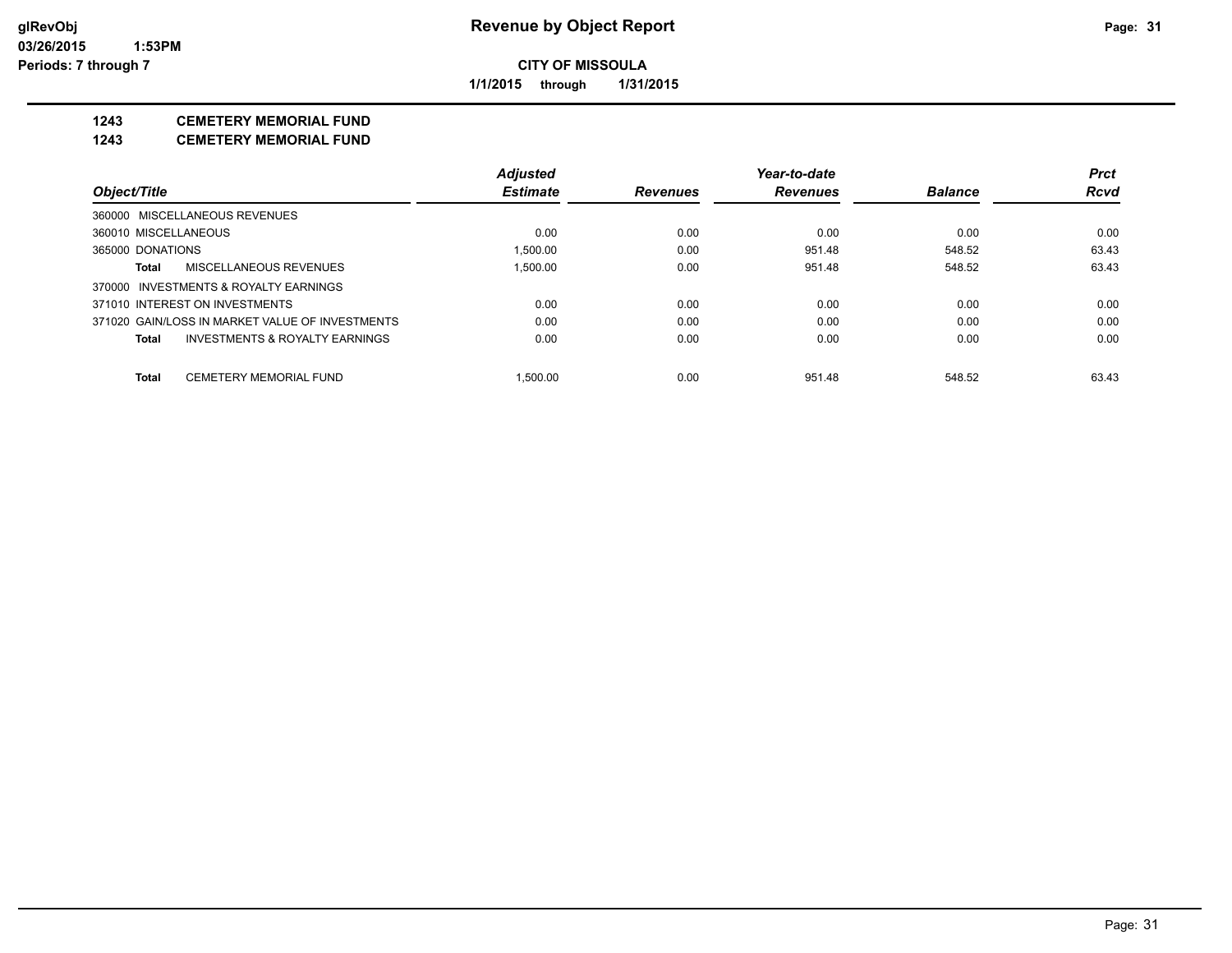**1/1/2015 through 1/31/2015**

## **1243 CEMETERY MEMORIAL FUND**

|                                                    | <b>Adjusted</b> |                 | Year-to-date    |                | <b>Prct</b> |
|----------------------------------------------------|-----------------|-----------------|-----------------|----------------|-------------|
| <b>Object/Title</b>                                | <b>Estimate</b> | <b>Revenues</b> | <b>Revenues</b> | <b>Balance</b> | <b>Rcvd</b> |
| 360000 MISCELLANEOUS REVENUES                      |                 |                 |                 |                |             |
| 360010 MISCELLANEOUS                               | 0.00            | 0.00            | 0.00            | 0.00           | 0.00        |
| 365000 DONATIONS                                   | 1.500.00        | 0.00            | 951.48          | 548.52         | 63.43       |
| MISCELLANEOUS REVENUES<br>Total                    | 1.500.00        | 0.00            | 951.48          | 548.52         | 63.43       |
| 370000 INVESTMENTS & ROYALTY EARNINGS              |                 |                 |                 |                |             |
| 371010 INTEREST ON INVESTMENTS                     | 0.00            | 0.00            | 0.00            | 0.00           | 0.00        |
| 371020 GAIN/LOSS IN MARKET VALUE OF INVESTMENT     | 0.00            | 0.00            | 0.00            | 0.00           | 0.00        |
| <b>INVESTMENTS &amp; ROYALTY EARNINGS</b><br>Total | 0.00            | 0.00            | 0.00            | 0.00           | 0.00        |
| CEMETERY MEMORIAL FUND<br><b>Total</b>             | .500.00         | 0.00            | 951.48          | 548.52         | 63.43       |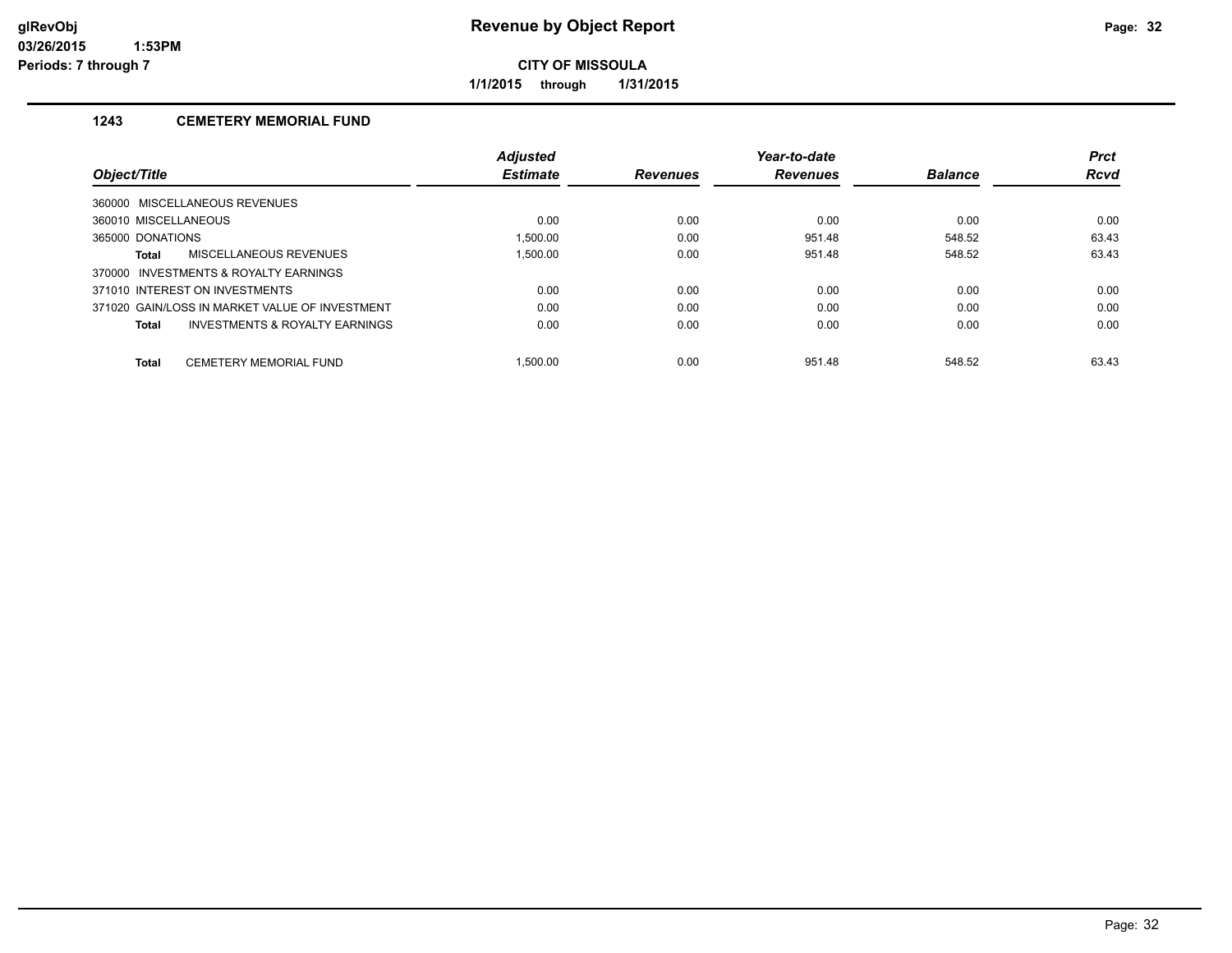**1/1/2015 through 1/31/2015**

**1265 TITLE 1 PROJECTS FUND**

**1265 TITLE 1 PROJECTS FUND**

|                                |                                           | <b>Adjusted</b> |                 | Year-to-date    |                | <b>Prct</b> |
|--------------------------------|-------------------------------------------|-----------------|-----------------|-----------------|----------------|-------------|
| Object/Title                   |                                           | <b>Estimate</b> | <b>Revenues</b> | <b>Revenues</b> | <b>Balance</b> | Rcvd        |
| 360000 MISCELLANEOUS REVENUES  |                                           |                 |                 |                 |                |             |
| 360010 MISCELLANEOUS           |                                           | 0.00            | 0.00            | 0.00            | 0.00           | 0.00        |
| Total                          | MISCELLANEOUS REVENUES                    | 0.00            | 0.00            | 0.00            | 0.00           | 0.00        |
|                                | 370000 INVESTMENTS & ROYALTY EARNINGS     |                 |                 |                 |                |             |
| 371010 INTEREST ON INVESTMENTS |                                           | 0.00            | 0.00            | 0.00            | 0.00           | 0.00        |
|                                | 373002 LOAN REPAYMENT - FAMILY SERVICES   | 20,000.00       | 0.00            | 0.00            | 20.000.00      | 0.00        |
| 373006 BURNS ST COMMONS        |                                           | 0.00            | 0.00            | 40.000.00       | $-40.000.00$   | 0.00        |
| Total                          | <b>INVESTMENTS &amp; ROYALTY EARNINGS</b> | 20,000.00       | 0.00            | 40.000.00       | $-20.000.00$   | 200.00      |
| Total                          | TITLE 1 PROJECTS FUND                     | 20.000.00       | 0.00            | 40.000.00       | $-20.000.00$   | 200.00      |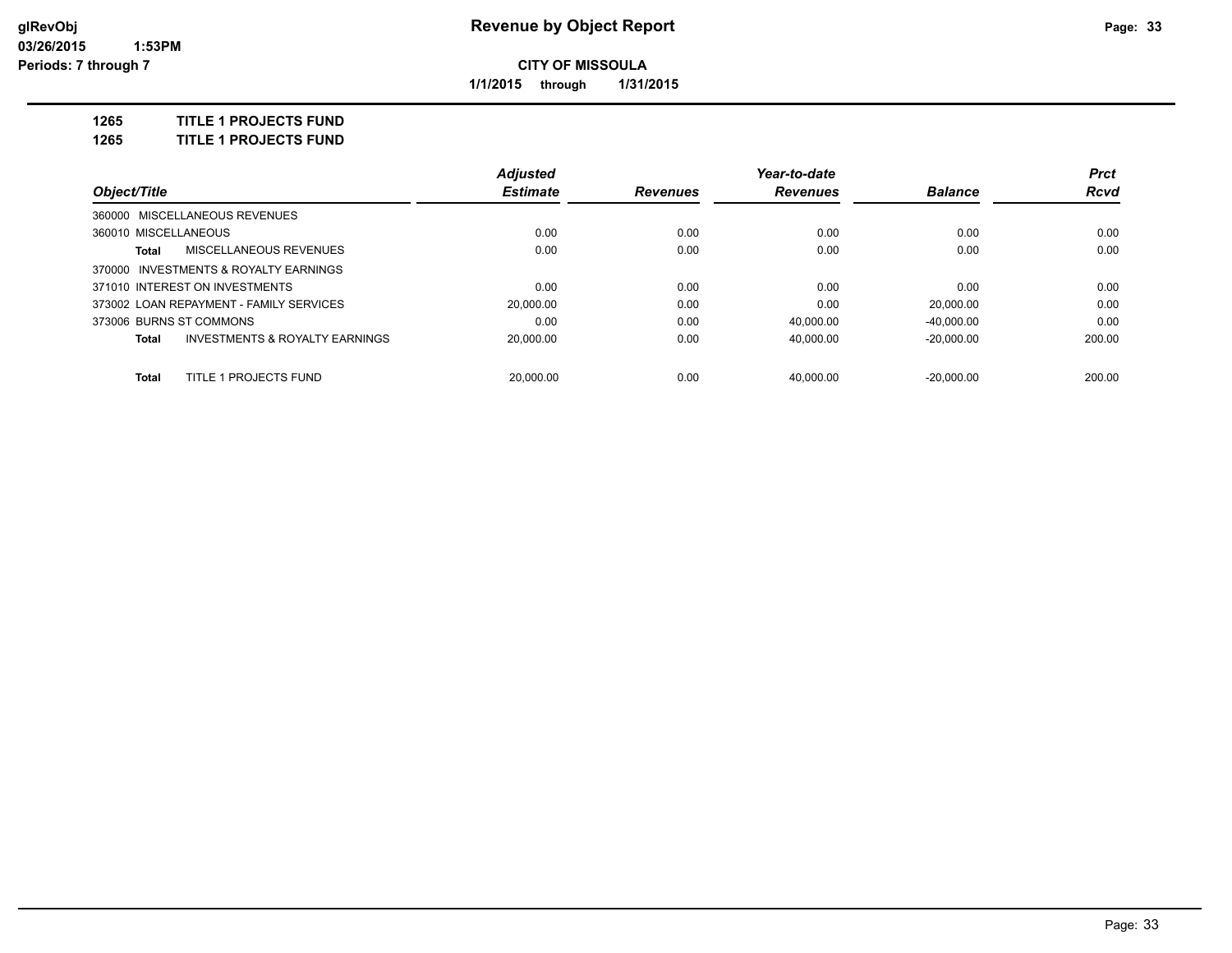**1/1/2015 through 1/31/2015**

## **1265 TITLE 1 PROJECTS FUND**

|                                                | <b>Adjusted</b> |                 | Year-to-date    |                | <b>Prct</b> |
|------------------------------------------------|-----------------|-----------------|-----------------|----------------|-------------|
| Object/Title                                   | <b>Estimate</b> | <b>Revenues</b> | <b>Revenues</b> | <b>Balance</b> | <b>Rcvd</b> |
| 360000 MISCELLANEOUS REVENUES                  |                 |                 |                 |                |             |
| 360010 MISCELLANEOUS                           | 0.00            | 0.00            | 0.00            | 0.00           | 0.00        |
| <b>MISCELLANEOUS REVENUES</b><br><b>Total</b>  | 0.00            | 0.00            | 0.00            | 0.00           | 0.00        |
| 370000 INVESTMENTS & ROYALTY EARNINGS          |                 |                 |                 |                |             |
| 371010 INTEREST ON INVESTMENTS                 | 0.00            | 0.00            | 0.00            | 0.00           | 0.00        |
| 373002 LOAN REPAYMENT - FAMILY SERVICES        | 20,000.00       | 0.00            | 0.00            | 20.000.00      | 0.00        |
| 373006 BURNS ST COMMONS                        | 0.00            | 0.00            | 40.000.00       | $-40.000.00$   | 0.00        |
| INVESTMENTS & ROYALTY EARNINGS<br><b>Total</b> | 20.000.00       | 0.00            | 40.000.00       | $-20,000.00$   | 200.00      |
| TITLE 1 PROJECTS FUND<br><b>Total</b>          | 20.000.00       | 0.00            | 40.000.00       | $-20.000.00$   | 200.00      |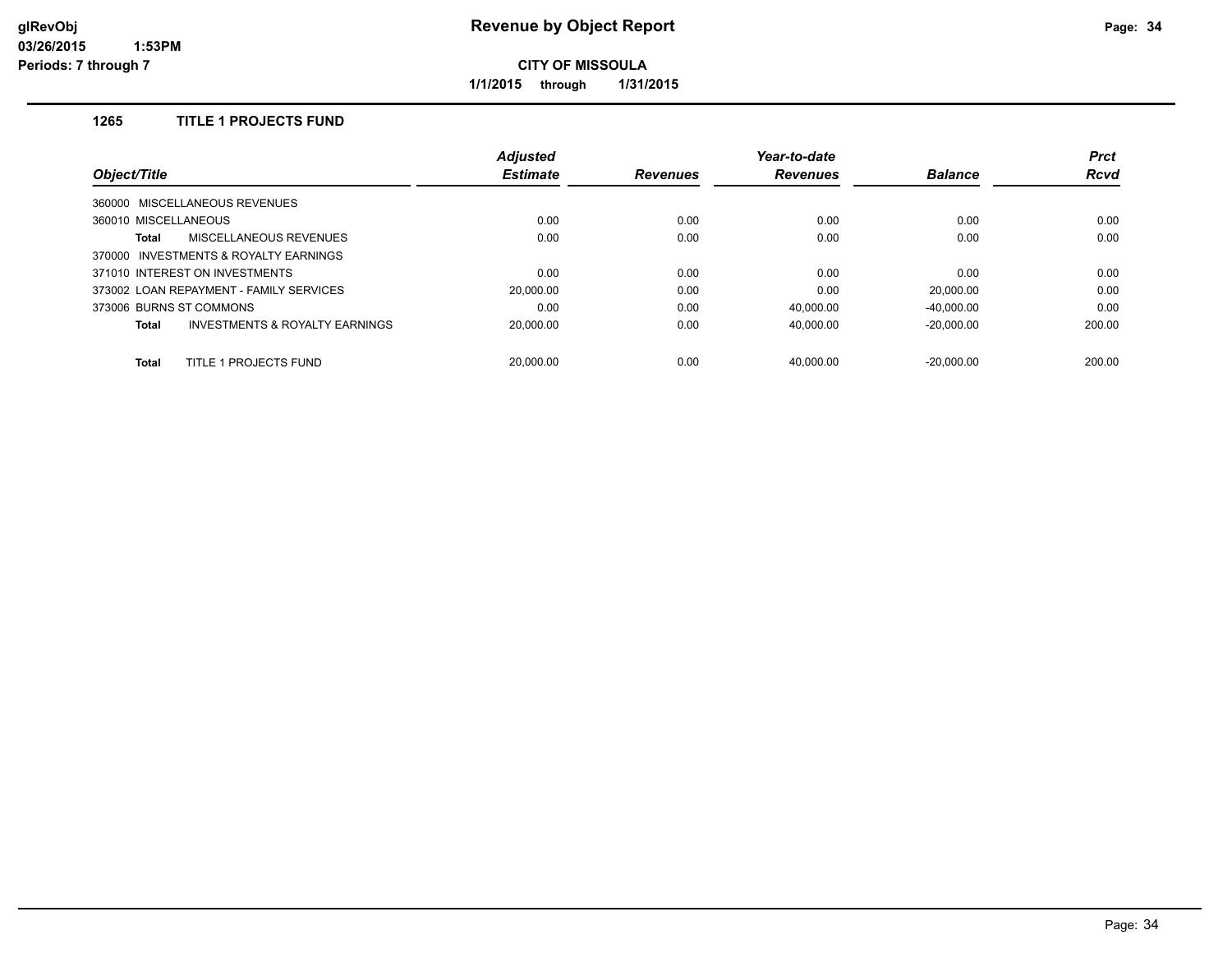**1/1/2015 through 1/31/2015**

#### **1396 PROGRAM INCOME REVOLVING LOAN PROGRAM 1396 PROGRAM INCOME REVOLVING LOAN PROGRAM**

| Object/Title                                              | Adjusted<br><b>Estimate</b> |                 | Year-to-date<br><b>Revenues</b> | <b>Balance</b> | <b>Prct</b><br>Rcvd |
|-----------------------------------------------------------|-----------------------------|-----------------|---------------------------------|----------------|---------------------|
|                                                           |                             | <b>Revenues</b> |                                 |                |                     |
| 330000 INTERGOVERNMENTAL REVENUES                         |                             |                 |                                 |                |                     |
| 331010 ENTITLEMENT - CDBG                                 | 0.00                        | 0.00            | 0.00                            | 0.00           | 0.00                |
| 331037 ELOCAL.COM LOAN REPAYMENT                          | 0.00                        | 0.00            | 0.00                            | 0.00           | 0.00                |
| <b>INTERGOVERNMENTAL REVENUES</b><br>Total                | 0.00                        | 0.00            | 0.00                            | 0.00           | 0.00                |
| 360000 MISCELLANEOUS REVENUES                             |                             |                 |                                 |                |                     |
| 360005 LOAN REPAYMENTS                                    | 0.00                        | 0.00            | 0.00                            | 0.00           | 0.00                |
| 360010 MISCELLANEOUS                                      | 0.00                        | 0.00            | 0.00                            | 0.00           | 0.00                |
| 360013 REPAYMENT OF SEWER GRANT                           | 7,000.00                    | 0.00            | 2,060.00                        | 4,940.00       | 29.43               |
| 360014 REPAYMENT OF LOAN/MHA                              | 0.00                        | 0.00            | 0.00                            | 0.00           | 0.00                |
| 361013 CLOSED GRANT REPAYMENTS                            | 0.00                        | 0.00            | 0.00                            | 0.00           | 0.00                |
| <b>MISCELLANEOUS REVENUES</b><br><b>Total</b>             | 7,000.00                    | 0.00            | 2,060.00                        | 4,940.00       | 29.43               |
| <b>INVESTMENTS &amp; ROYALTY EARNINGS</b><br>370000       |                             |                 |                                 |                |                     |
| 371010 INTEREST ON INVESTMENTS                            | 0.00                        | 0.00            | 0.00                            | 0.00           | 0.00                |
| 371020 GAIN/LOSS IN MARKET VALUE OF INVESTMENTS           | 0.00                        | 0.00            | 0.00                            | 0.00           | 0.00                |
| <b>INVESTMENTS &amp; ROYALTY EARNINGS</b><br><b>Total</b> | 0.00                        | 0.00            | 0.00                            | 0.00           | 0.00                |
| OTHER FINANCING SOURCES<br>380000                         |                             |                 |                                 |                |                     |
| 383026 TRANS FR CDBG                                      | 0.00                        | 0.00            | 0.00                            | 0.00           | 0.00                |
| OTHER FINANCING SOURCES<br><b>Total</b>                   | 0.00                        | 0.00            | 0.00                            | 0.00           | 0.00                |
| PROGRAM INCOME REVOLVING LOAN PRO<br><b>Total</b>         | 7.000.00                    | 0.00            | 2,060.00                        | 4,940.00       | 29.43               |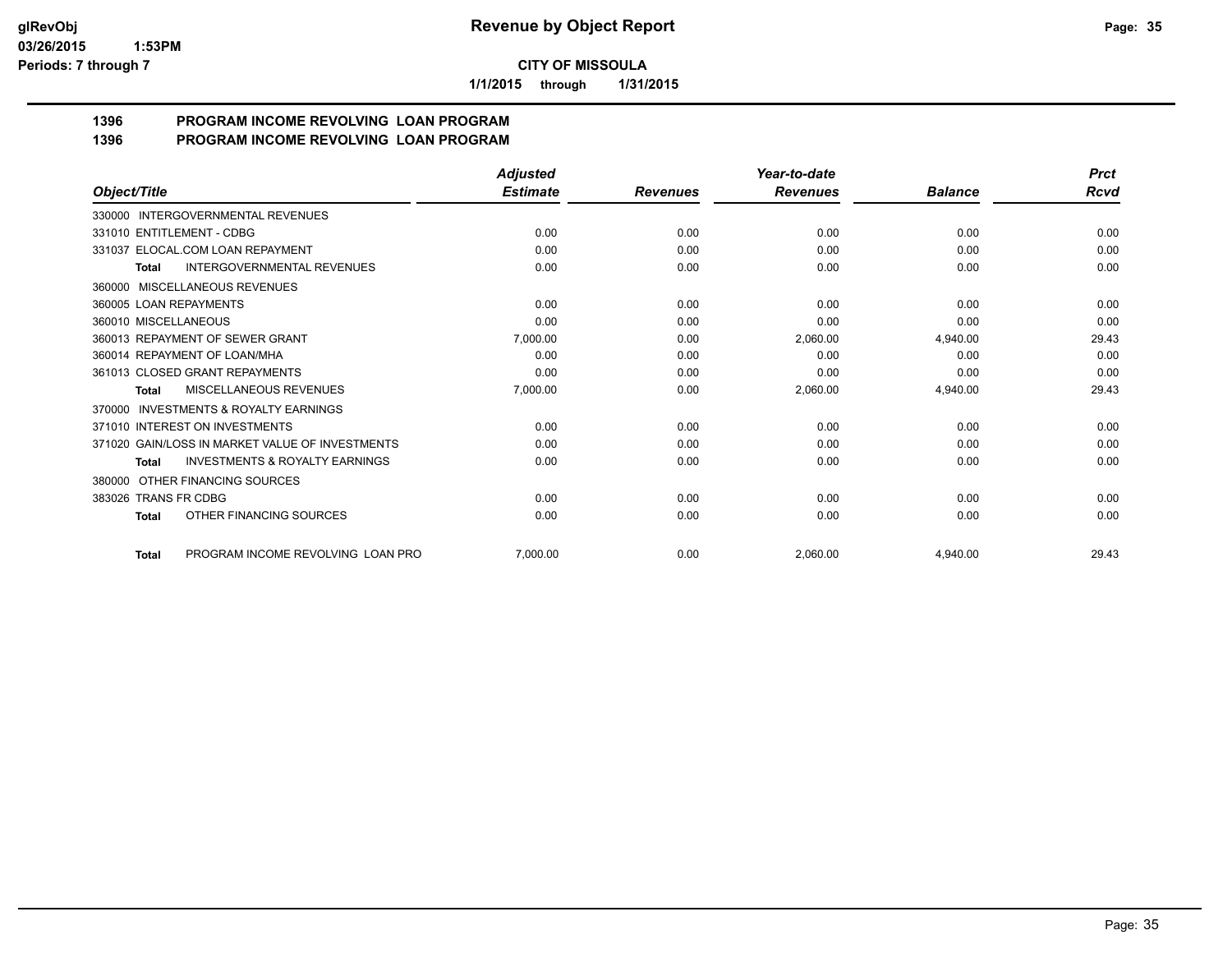**1/1/2015 through 1/31/2015**

## **1396 PROGRAM INCOME REVOLVING LOAN PROGRAM**

| Object/Title                                              | <b>Adjusted</b> |                 | Year-to-date<br><b>Revenues</b> | <b>Balance</b> | <b>Prct</b><br>Rcvd |
|-----------------------------------------------------------|-----------------|-----------------|---------------------------------|----------------|---------------------|
|                                                           | <b>Estimate</b> | <b>Revenues</b> |                                 |                |                     |
| <b>INTERGOVERNMENTAL REVENUES</b><br>330000               |                 |                 |                                 |                |                     |
| 331010 ENTITLEMENT - CDBG                                 | 0.00            | 0.00            | 0.00                            | 0.00           | 0.00                |
| 331037 ELOCAL.COM LOAN REPAYMENT                          | 0.00            | 0.00            | 0.00                            | 0.00           | 0.00                |
| <b>INTERGOVERNMENTAL REVENUES</b><br>Total                | 0.00            | 0.00            | 0.00                            | 0.00           | 0.00                |
| MISCELLANEOUS REVENUES<br>360000                          |                 |                 |                                 |                |                     |
| 360005 LOAN REPAYMENTS                                    | 0.00            | 0.00            | 0.00                            | 0.00           | 0.00                |
| 360010 MISCELLANEOUS                                      | 0.00            | 0.00            | 0.00                            | 0.00           | 0.00                |
| 360013 REPAYMENT OF SEWER GRANT                           | 7,000.00        | 0.00            | 2,060.00                        | 4,940.00       | 29.43               |
| 360014 REPAYMENT OF LOAN/MHA                              | 0.00            | 0.00            | 0.00                            | 0.00           | 0.00                |
| 361013 CLOSED GRANT REPAYMENTS                            | 0.00            | 0.00            | 0.00                            | 0.00           | 0.00                |
| MISCELLANEOUS REVENUES<br>Total                           | 7,000.00        | 0.00            | 2,060.00                        | 4,940.00       | 29.43               |
| <b>INVESTMENTS &amp; ROYALTY EARNINGS</b><br>370000       |                 |                 |                                 |                |                     |
| 371010 INTEREST ON INVESTMENTS                            | 0.00            | 0.00            | 0.00                            | 0.00           | 0.00                |
| 371020 GAIN/LOSS IN MARKET VALUE OF INVESTMENT            | 0.00            | 0.00            | 0.00                            | 0.00           | 0.00                |
| <b>INVESTMENTS &amp; ROYALTY EARNINGS</b><br><b>Total</b> | 0.00            | 0.00            | 0.00                            | 0.00           | 0.00                |
| OTHER FINANCING SOURCES<br>380000                         |                 |                 |                                 |                |                     |
| 383026 TRANS FR CDBG                                      | 0.00            | 0.00            | 0.00                            | 0.00           | 0.00                |
| OTHER FINANCING SOURCES<br><b>Total</b>                   | 0.00            | 0.00            | 0.00                            | 0.00           | 0.00                |
| PROGRAM INCOME REVOLVING LOAN PRC<br><b>Total</b>         | 7.000.00        | 0.00            | 2.060.00                        | 4.940.00       | 29.43               |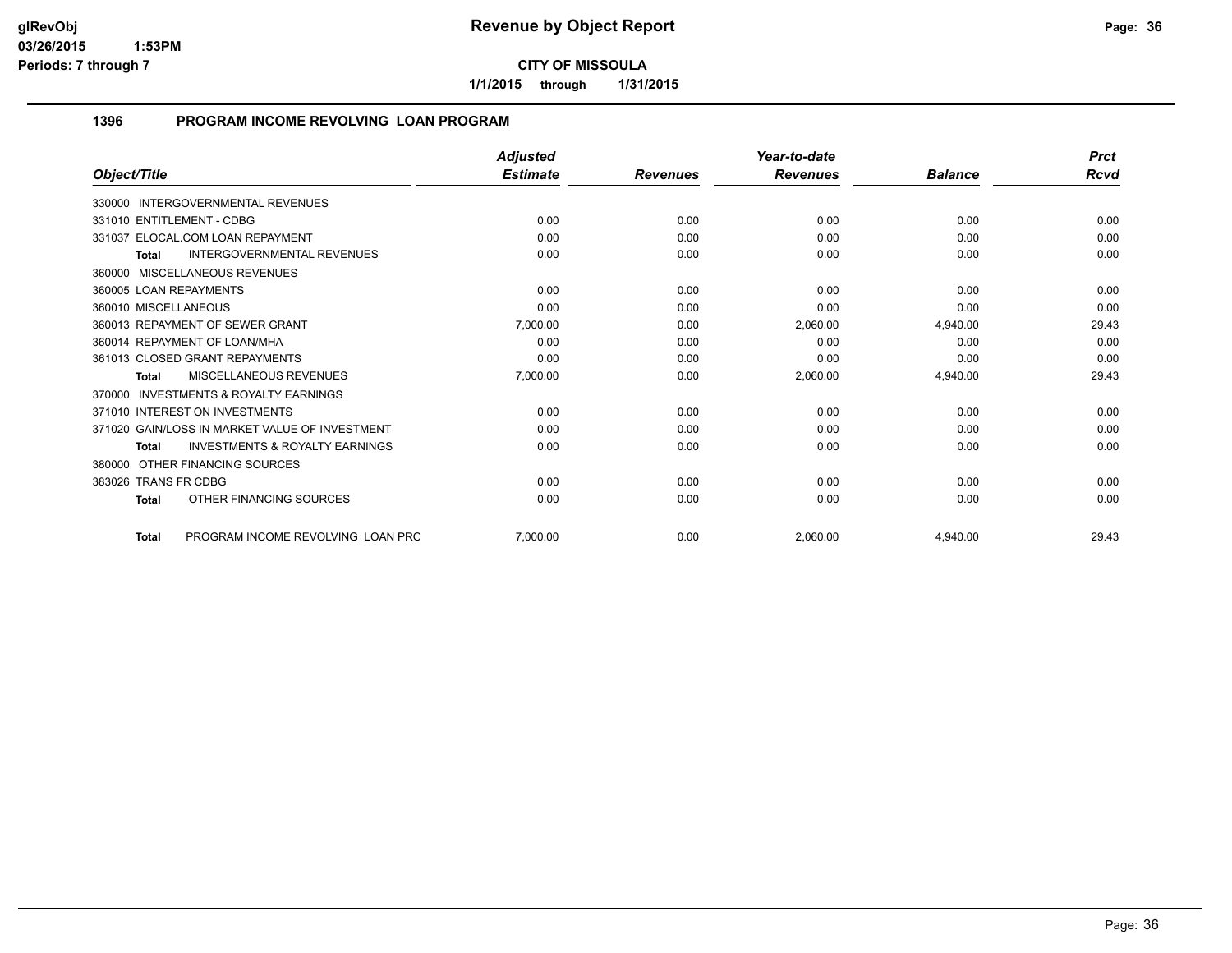**1/1/2015 through 1/31/2015**

#### **1397 STATE HOME PROGRAM INCOME**

**1397 STATE HOME PROGRAM INCOME**

|                                                           | <b>Adjusted</b> |                 | Year-to-date    |                | <b>Prct</b> |
|-----------------------------------------------------------|-----------------|-----------------|-----------------|----------------|-------------|
| Object/Title                                              | <b>Estimate</b> | <b>Revenues</b> | <b>Revenues</b> | <b>Balance</b> | <b>Rcvd</b> |
| 330000 INTERGOVERNMENTAL REVENUES                         |                 |                 |                 |                |             |
| 331003 STATE HOME PROGRAM INCOME                          | 186.489.00      | 0.00            | 0.00            | 186.489.00     | 0.00        |
| INTERGOVERNMENTAL REVENUES<br><b>Total</b>                | 186.489.00      | 0.00            | 0.00            | 186.489.00     | 0.00        |
| 370000 INVESTMENTS & ROYALTY EARNINGS                     |                 |                 |                 |                |             |
| 371010 INTEREST ON INVESTMENTS                            | 0.00            | 0.00            | 0.00            | 0.00           | 0.00        |
| <b>INVESTMENTS &amp; ROYALTY EARNINGS</b><br><b>Total</b> | 0.00            | 0.00            | 0.00            | 0.00           | 0.00        |
|                                                           |                 |                 |                 |                |             |
| STATE HOME PROGRAM INCOME<br><b>Total</b>                 | 186.489.00      | 0.00            | 0.00            | 186.489.00     | 0.00        |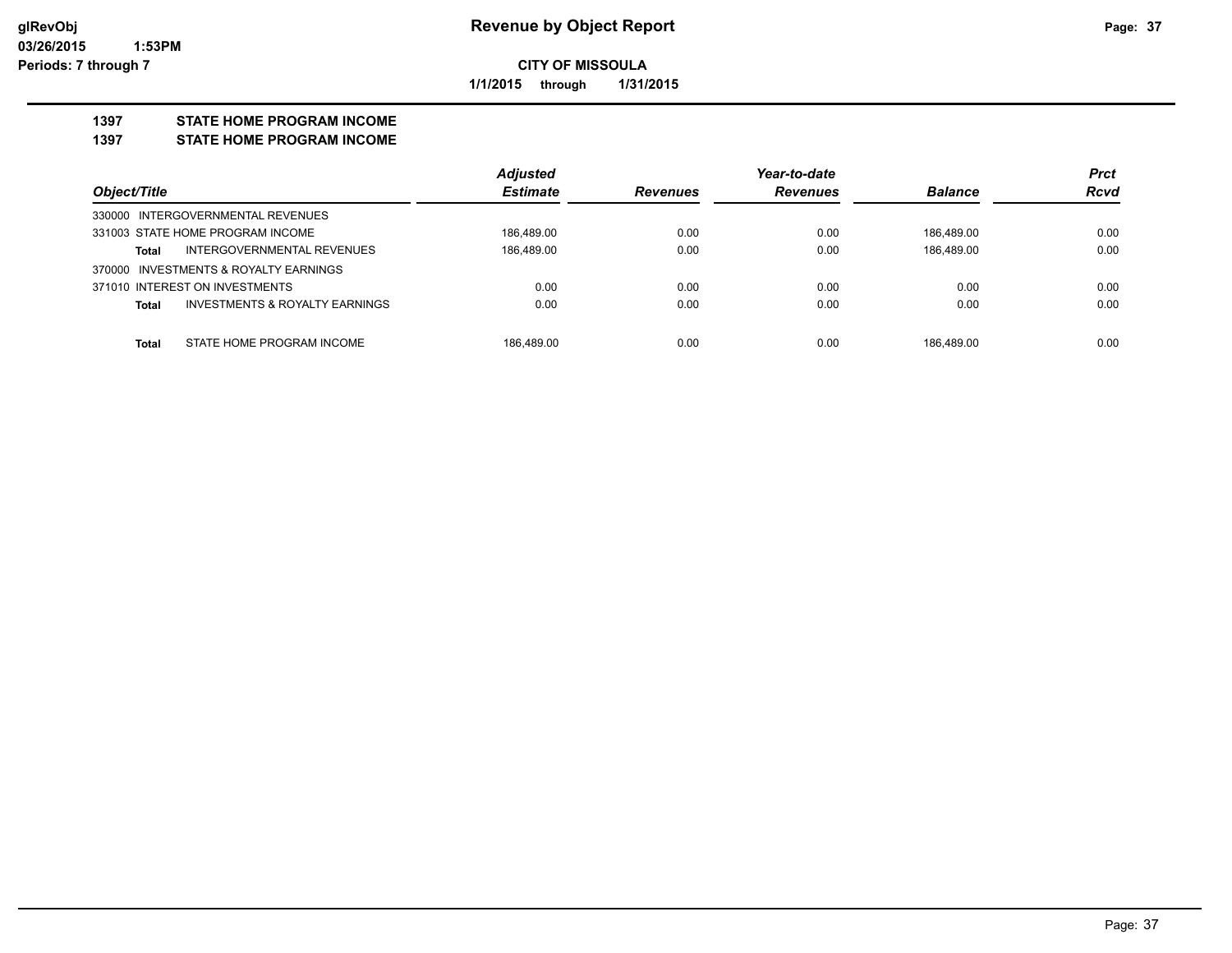**1/1/2015 through 1/31/2015**

# **1397 STATE HOME PROGRAM INCOME**

| Object/Title                                              | <b>Adjusted</b><br><b>Estimate</b> | <b>Revenues</b> | Year-to-date<br><b>Revenues</b> | <b>Balance</b> | <b>Prct</b><br><b>Rcvd</b> |
|-----------------------------------------------------------|------------------------------------|-----------------|---------------------------------|----------------|----------------------------|
| 330000 INTERGOVERNMENTAL REVENUES                         |                                    |                 |                                 |                |                            |
| 331003 STATE HOME PROGRAM INCOME                          | 186.489.00                         | 0.00            | 0.00                            | 186.489.00     | 0.00                       |
| INTERGOVERNMENTAL REVENUES<br>Total                       | 186,489.00                         | 0.00            | 0.00                            | 186,489.00     | 0.00                       |
| 370000 INVESTMENTS & ROYALTY EARNINGS                     |                                    |                 |                                 |                |                            |
| 371010 INTEREST ON INVESTMENTS                            | 0.00                               | 0.00            | 0.00                            | 0.00           | 0.00                       |
| <b>INVESTMENTS &amp; ROYALTY EARNINGS</b><br><b>Total</b> | 0.00                               | 0.00            | 0.00                            | 0.00           | 0.00                       |
|                                                           |                                    |                 |                                 |                |                            |
| STATE HOME PROGRAM INCOME<br><b>Total</b>                 | 186.489.00                         | 0.00            | 0.00                            | 186.489.00     | 0.00                       |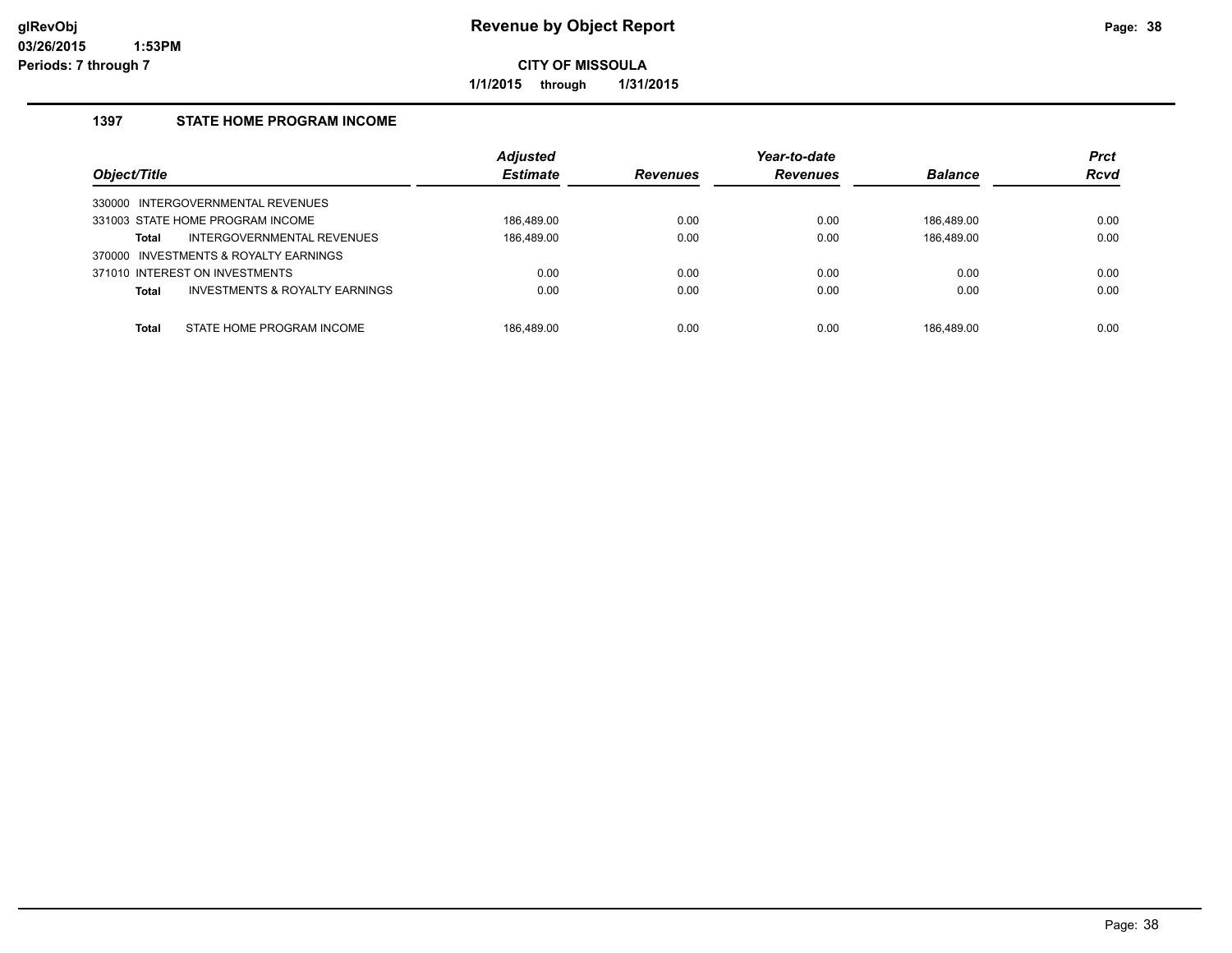**1/1/2015 through 1/31/2015**

**2250 PLANNING FUND**

**2250 PLANNING FUND**

|                                                     | <b>Adjusted</b> |                 | Year-to-date    |                | <b>Prct</b> |
|-----------------------------------------------------|-----------------|-----------------|-----------------|----------------|-------------|
| Object/Title                                        | <b>Estimate</b> | <b>Revenues</b> | <b>Revenues</b> | <b>Balance</b> | <b>Rcvd</b> |
| 330000 INTERGOVERNMENTAL REVENUES                   |                 |                 |                 |                |             |
| 331054 FHWA PL GRANT                                | 0.00            | 0.00            | 0.00            | 0.00           | 0.00        |
| 331055 FTA GRANT                                    | 0.00            | 0.00            | 0.00            | 0.00           | 0.00        |
| 331056 MDT FEDERAL CMAQ                             | 0.00            | 0.00            | 0.00            | 0.00           | 0.00        |
| 331057 TRANSIT-MUTD CMAQ                            | 0.00            | 0.00            | 0.00            | 0.00           | 0.00        |
| 331170 HISTORICAL PRESERVATION GRANT                | 5,500.00        | 0.00            | 0.00            | 5,500.00       | 0.00        |
| 336023 STATE CONTRIB. - PERS                        | 0.00            | 95.96           | 117.56          | $-117.56$      | 0.00        |
| 336030 COUNTY CONTRIBUTION                          | 0.00            | 0.00            | 0.00            | 0.00           | 0.00        |
| 338100 PLANNING MILLS PASSED THRU COUNTY            | 329,157.00      | 0.00            | 0.00            | 329,157.00     | 0.00        |
| <b>INTERGOVERNMENTAL REVENUES</b><br><b>Total</b>   | 334,657.00      | 95.96           | 117.56          | 334,539.44     | 0.04        |
| <b>MISCELLANEOUS REVENUES</b><br>360000             |                 |                 |                 |                |             |
| 365016 LOCAL MATCH MDT                              | 0.00            | 0.00            | 0.00            | 0.00           | 0.00        |
| 365017 LOCAL MATCH TRANSIT                          | 0.00            | 0.00            | 0.00            | 0.00           | 0.00        |
| MISCELLANEOUS REVENUES<br><b>Total</b>              | 0.00            | 0.00            | 0.00            | 0.00           | 0.00        |
| <b>INVESTMENTS &amp; ROYALTY EARNINGS</b><br>370000 |                 |                 |                 |                |             |
| 371010 INTEREST ON INVESTMENTS                      | 0.00            | 0.00            | 0.00            | 0.00           | 0.00        |
| <b>INVESTMENTS &amp; ROYALTY EARNINGS</b><br>Total  | 0.00            | 0.00            | 0.00            | 0.00           | 0.00        |
| OTHER FINANCING SOURCES<br>380000                   |                 |                 |                 |                |             |
| 383000 OPERATING TRANSFERS                          | 0.00            | 0.00            | 0.00            | 0.00           | 0.00        |
| 383029 TRANS FR GENERAL                             | 80,128.00       | 0.00            | 0.00            | 80,128.00      | 0.00        |
| OTHER FINANCING SOURCES<br><b>Total</b>             | 80,128.00       | 0.00            | 0.00            | 80,128.00      | 0.00        |
| <b>PLANNING FUND</b><br><b>Total</b>                | 414,785.00      | 95.96           | 117.56          | 414,667.44     | 0.03        |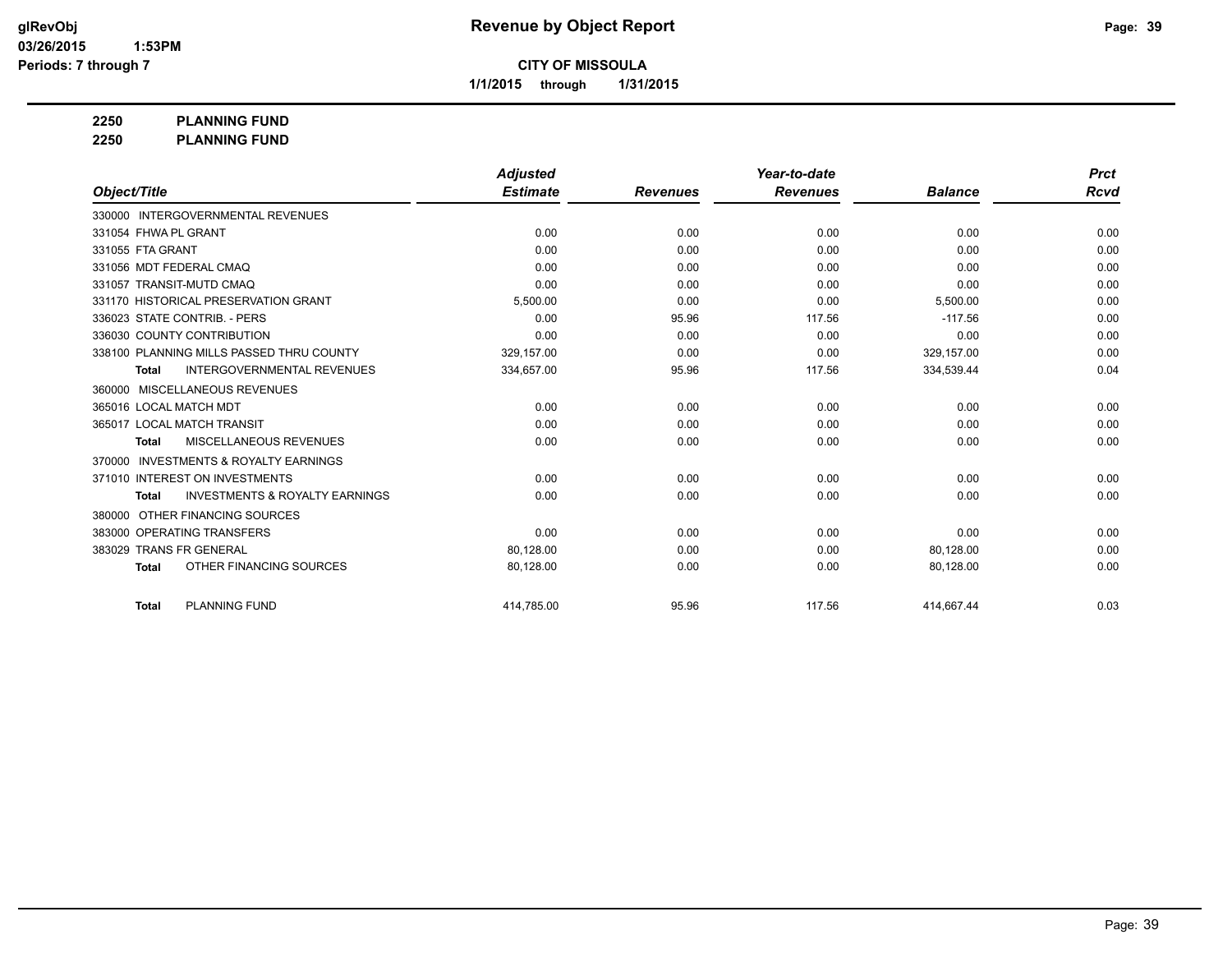**1/1/2015 through 1/31/2015**

#### **2250 PLANNING FUND**

|                                                     | <b>Adjusted</b> |                 | Year-to-date    |                | <b>Prct</b> |
|-----------------------------------------------------|-----------------|-----------------|-----------------|----------------|-------------|
| Object/Title                                        | <b>Estimate</b> | <b>Revenues</b> | <b>Revenues</b> | <b>Balance</b> | Rcvd        |
| 330000 INTERGOVERNMENTAL REVENUES                   |                 |                 |                 |                |             |
| 331054 FHWA PL GRANT                                | 0.00            | 0.00            | 0.00            | 0.00           | 0.00        |
| 331055 FTA GRANT                                    | 0.00            | 0.00            | 0.00            | 0.00           | 0.00        |
| 331056 MDT FEDERAL CMAQ                             | 0.00            | 0.00            | 0.00            | 0.00           | 0.00        |
| 331057 TRANSIT-MUTD CMAO                            | 0.00            | 0.00            | 0.00            | 0.00           | 0.00        |
| 331170 HISTORICAL PRESERVATION GRANT                | 5,500.00        | 0.00            | 0.00            | 5,500.00       | 0.00        |
| 336023 STATE CONTRIB. - PERS                        | 0.00            | 95.96           | 117.56          | $-117.56$      | 0.00        |
| 336030 COUNTY CONTRIBUTION                          | 0.00            | 0.00            | 0.00            | 0.00           | 0.00        |
| 338100 PLANNING MILLS PASSED THRU COUNTY            | 329,157.00      | 0.00            | 0.00            | 329,157.00     | 0.00        |
| <b>INTERGOVERNMENTAL REVENUES</b><br><b>Total</b>   | 334,657.00      | 95.96           | 117.56          | 334,539.44     | 0.04        |
| 360000 MISCELLANEOUS REVENUES                       |                 |                 |                 |                |             |
| 365016 LOCAL MATCH MDT                              | 0.00            | 0.00            | 0.00            | 0.00           | 0.00        |
| 365017 LOCAL MATCH TRANSIT                          | 0.00            | 0.00            | 0.00            | 0.00           | 0.00        |
| MISCELLANEOUS REVENUES<br><b>Total</b>              | 0.00            | 0.00            | 0.00            | 0.00           | 0.00        |
| <b>INVESTMENTS &amp; ROYALTY EARNINGS</b><br>370000 |                 |                 |                 |                |             |
| 371010 INTEREST ON INVESTMENTS                      | 0.00            | 0.00            | 0.00            | 0.00           | 0.00        |
| <b>INVESTMENTS &amp; ROYALTY EARNINGS</b><br>Total  | 0.00            | 0.00            | 0.00            | 0.00           | 0.00        |
| 380000 OTHER FINANCING SOURCES                      |                 |                 |                 |                |             |
| 383000 OPERATING TRANSFERS                          | 0.00            | 0.00            | 0.00            | 0.00           | 0.00        |
| 383029 TRANS FR GENERAL                             | 80,128.00       | 0.00            | 0.00            | 80,128.00      | 0.00        |
| OTHER FINANCING SOURCES<br><b>Total</b>             | 80,128.00       | 0.00            | 0.00            | 80,128.00      | 0.00        |
| <b>PLANNING FUND</b><br><b>Total</b>                | 414.785.00      | 95.96           | 117.56          | 414.667.44     | 0.03        |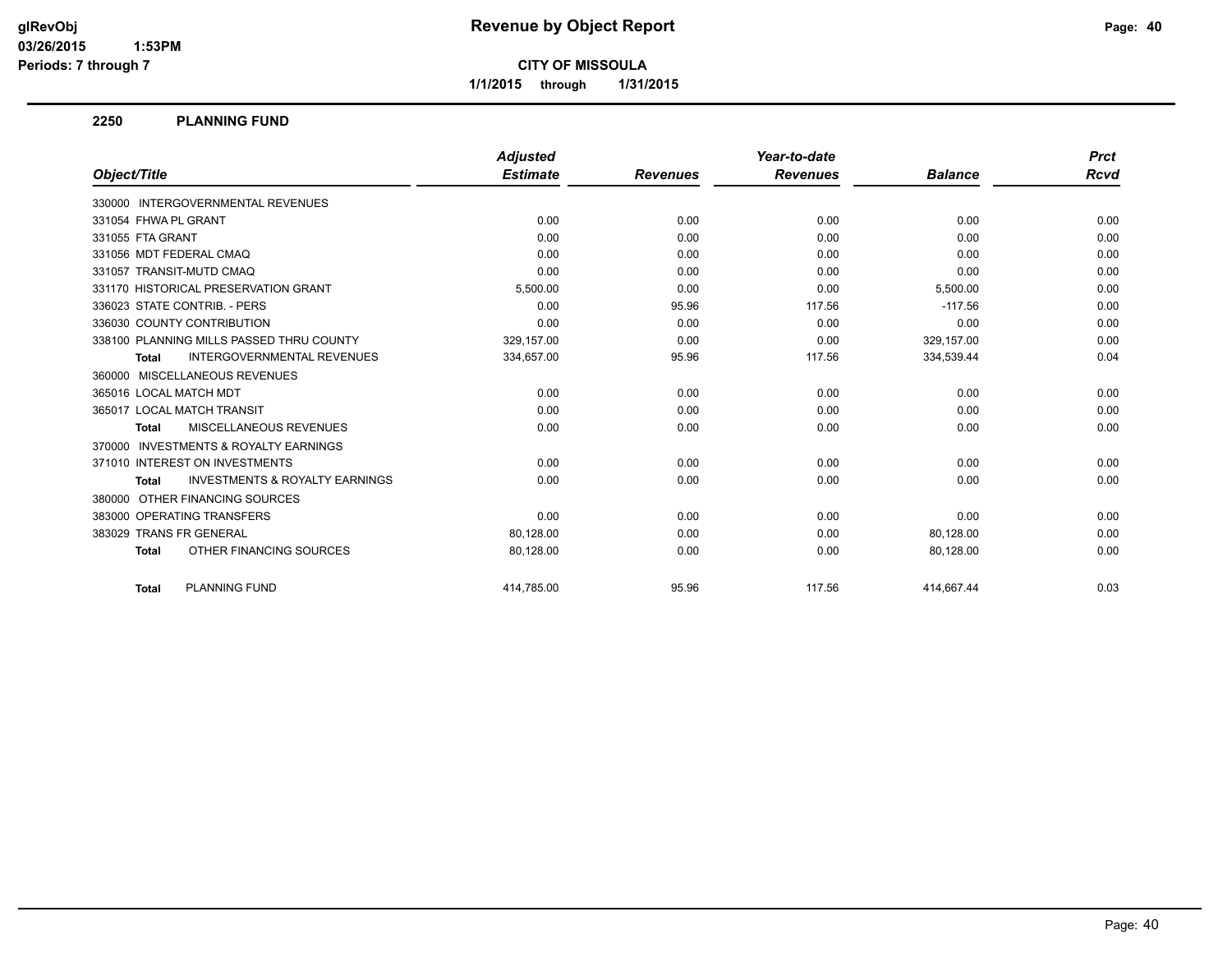**1/1/2015 through 1/31/2015**

#### **2310 PUBLIC SAFETY INFORMATION SYSTEMS 2310 PUBLIC SAFETY INFORMATION SYSTEMS**

|                                |                                   | <b>Adjusted</b> |                 | Year-to-date    |                | <b>Prct</b> |
|--------------------------------|-----------------------------------|-----------------|-----------------|-----------------|----------------|-------------|
| Object/Title                   |                                   | <b>Estimate</b> | <b>Revenues</b> | <b>Revenues</b> | <b>Balance</b> | <b>Rcvd</b> |
|                                | 330000 INTERGOVERNMENTAL REVENUES |                 |                 |                 |                |             |
|                                | 330000 INTERGOVERNMENTAL REVENUES | 12.000.00       | 0.00            | 18.000.00       | $-6.000.00$    | 150.00      |
| Total                          | <b>INTERGOVERNMENTAL REVENUES</b> | 12,000.00       | 0.00            | 18.000.00       | $-6.000.00$    | 150.00      |
| 360000 MISCELLANEOUS REVENUES  |                                   |                 |                 |                 |                |             |
| 363000 ASSESSMENTS PAID        |                                   | 0.00            | 0.00            | 0.00            | 0.00           | 0.00        |
| Total                          | MISCELLANEOUS REVENUES            | 0.00            | 0.00            | 0.00            | 0.00           | 0.00        |
| 380000 OTHER FINANCING SOURCES |                                   |                 |                 |                 |                |             |
| 383029 TRANS FR GENERAL        |                                   | 12.000.00       | 0.00            | 0.00            | 12.000.00      | 0.00        |
| Total                          | OTHER FINANCING SOURCES           | 12.000.00       | 0.00            | 0.00            | 12.000.00      | 0.00        |
| <b>Total</b>                   | PUBLIC SAFETY INFORMATION SYSTEMS | 24.000.00       | 0.00            | 18.000.00       | 6.000.00       | 75.00       |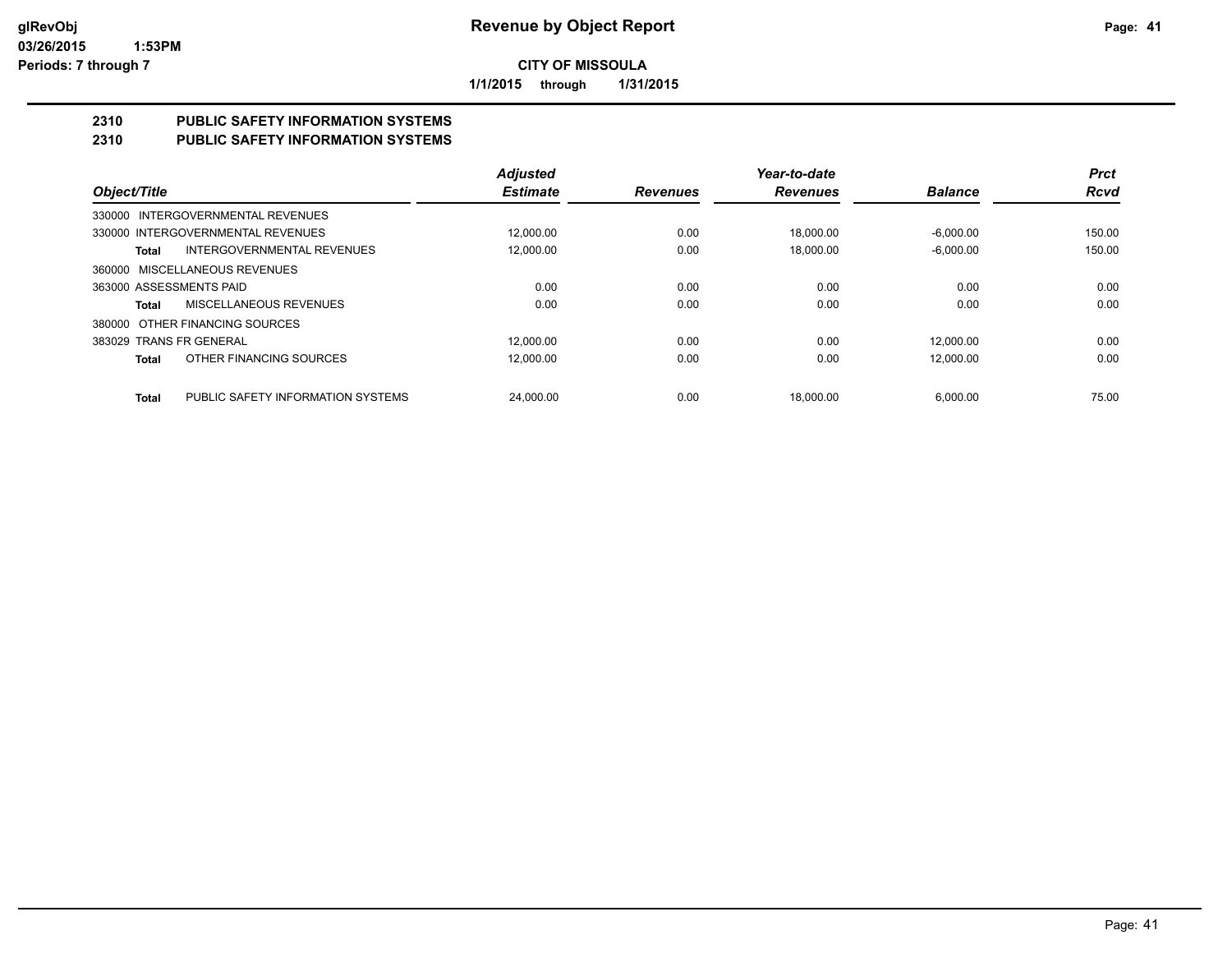**1/1/2015 through 1/31/2015**

# **2310 PUBLIC SAFETY INFORMATION SYSTEMS**

| Object/Title            |                                   | <b>Adjusted</b><br><b>Estimate</b> | <b>Revenues</b> | Year-to-date<br><b>Revenues</b> | <b>Balance</b> | <b>Prct</b><br><b>Rcvd</b> |
|-------------------------|-----------------------------------|------------------------------------|-----------------|---------------------------------|----------------|----------------------------|
|                         | 330000 INTERGOVERNMENTAL REVENUES |                                    |                 |                                 |                |                            |
|                         | 330000 INTERGOVERNMENTAL REVENUES | 12.000.00                          | 0.00            | 18.000.00                       | $-6.000.00$    | 150.00                     |
| Total                   | INTERGOVERNMENTAL REVENUES        | 12.000.00                          | 0.00            | 18.000.00                       | $-6.000.00$    | 150.00                     |
|                         | 360000 MISCELLANEOUS REVENUES     |                                    |                 |                                 |                |                            |
| 363000 ASSESSMENTS PAID |                                   | 0.00                               | 0.00            | 0.00                            | 0.00           | 0.00                       |
| Total                   | <b>MISCELLANEOUS REVENUES</b>     | 0.00                               | 0.00            | 0.00                            | 0.00           | 0.00                       |
|                         | 380000 OTHER FINANCING SOURCES    |                                    |                 |                                 |                |                            |
| 383029 TRANS FR GENERAL |                                   | 12.000.00                          | 0.00            | 0.00                            | 12.000.00      | 0.00                       |
| <b>Total</b>            | OTHER FINANCING SOURCES           | 12.000.00                          | 0.00            | 0.00                            | 12.000.00      | 0.00                       |
| Total                   | PUBLIC SAFETY INFORMATION SYSTEMS | 24.000.00                          | 0.00            | 18.000.00                       | 6.000.00       | 75.00                      |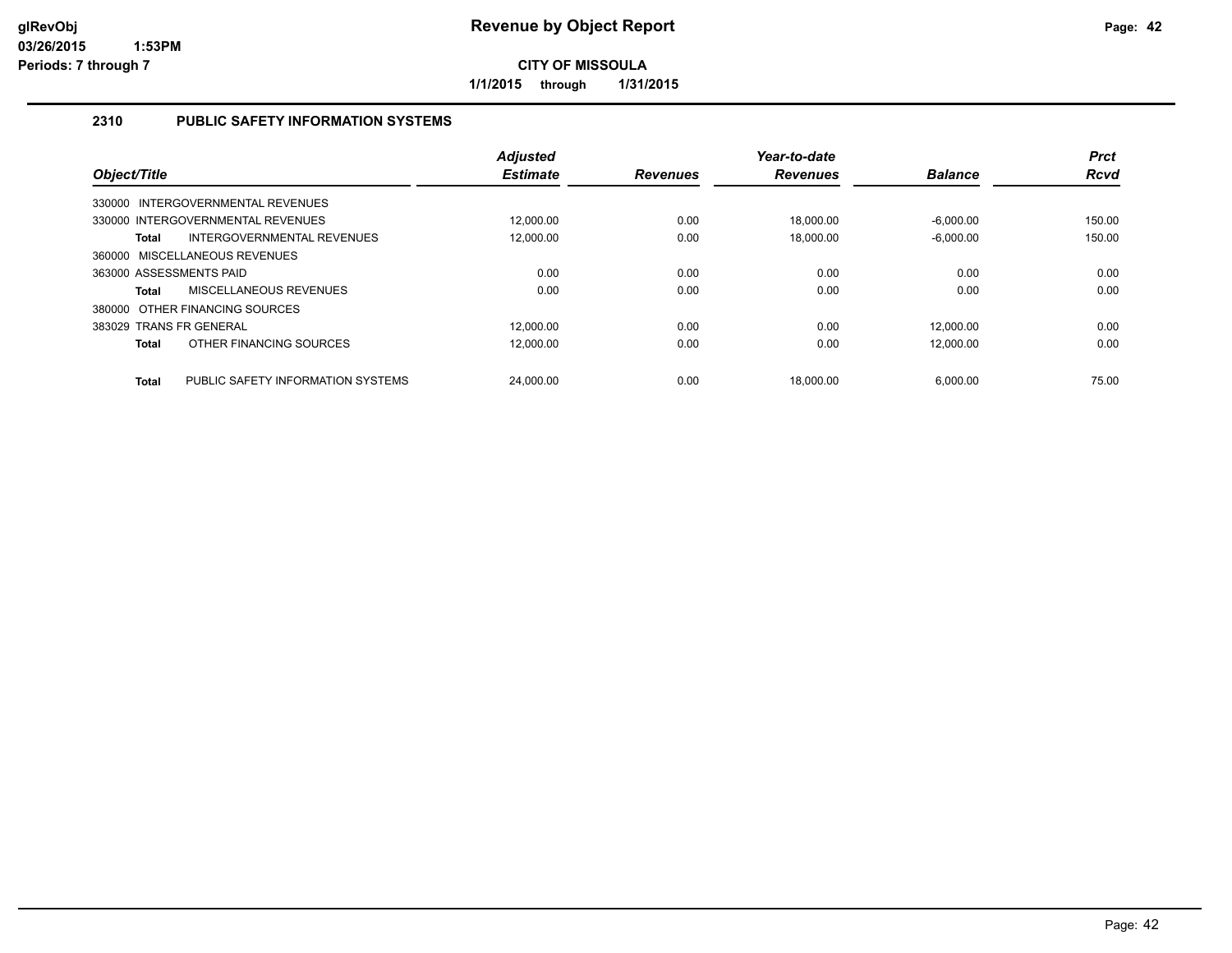**1/1/2015 through 1/31/2015**

**2321 IMPACT FEE FUND**

**2321 IMPACT FEE FUND**

|                                                           | <b>Adjusted</b> |                 | Year-to-date    |                | <b>Prct</b> |
|-----------------------------------------------------------|-----------------|-----------------|-----------------|----------------|-------------|
| Object/Title                                              | <b>Estimate</b> | <b>Revenues</b> | <b>Revenues</b> | <b>Balance</b> | Rcvd        |
| 340000 CHARGES FOR SERVICES                               |                 |                 |                 |                |             |
| 341032 IMPACT FEE CLEARING ACCOUNT                        | 900,000.00      | 28.254.80       | 612.577.09      | 287.422.91     | 68.06       |
| 341033 IMPACT FEES-PARKS SHARE                            | 0.00            | 0.00            | 0.00            | 0.00           | 0.00        |
| 341034 IMPACT FEES-FIRE SHARE                             | 0.00            | 0.00            | 0.00            | 0.00           | 0.00        |
| 341035 IMPACT FEES-POLICE SHARE                           | 0.00            | 0.00            | 0.00            | 0.00           | 0.00        |
| 341036 IMPACT FEES-COMMUNITY SERVICE SHARE                | 0.00            | 0.00            | 0.00            | 0.00           | 0.00        |
| 341037 IMPACT FEE-ROAD SHARE                              | 0.00            | 0.00            | 0.00            | 0.00           | 0.00        |
| <b>CHARGES FOR SERVICES</b><br>Total                      | 900,000.00      | 28,254.80       | 612,577.09      | 287.422.91     | 68.06       |
| 370000 INVESTMENTS & ROYALTY EARNINGS                     |                 |                 |                 |                |             |
| 371010 INTEREST ON INVESTMENTS                            | 0.00            | 0.00            | 0.00            | 0.00           | 0.00        |
| <b>INVESTMENTS &amp; ROYALTY EARNINGS</b><br><b>Total</b> | 0.00            | 0.00            | 0.00            | 0.00           | 0.00        |
| <b>IMPACT FEE FUND</b><br><b>Total</b>                    | 900.000.00      | 28.254.80       | 612.577.09      | 287.422.91     | 68.06       |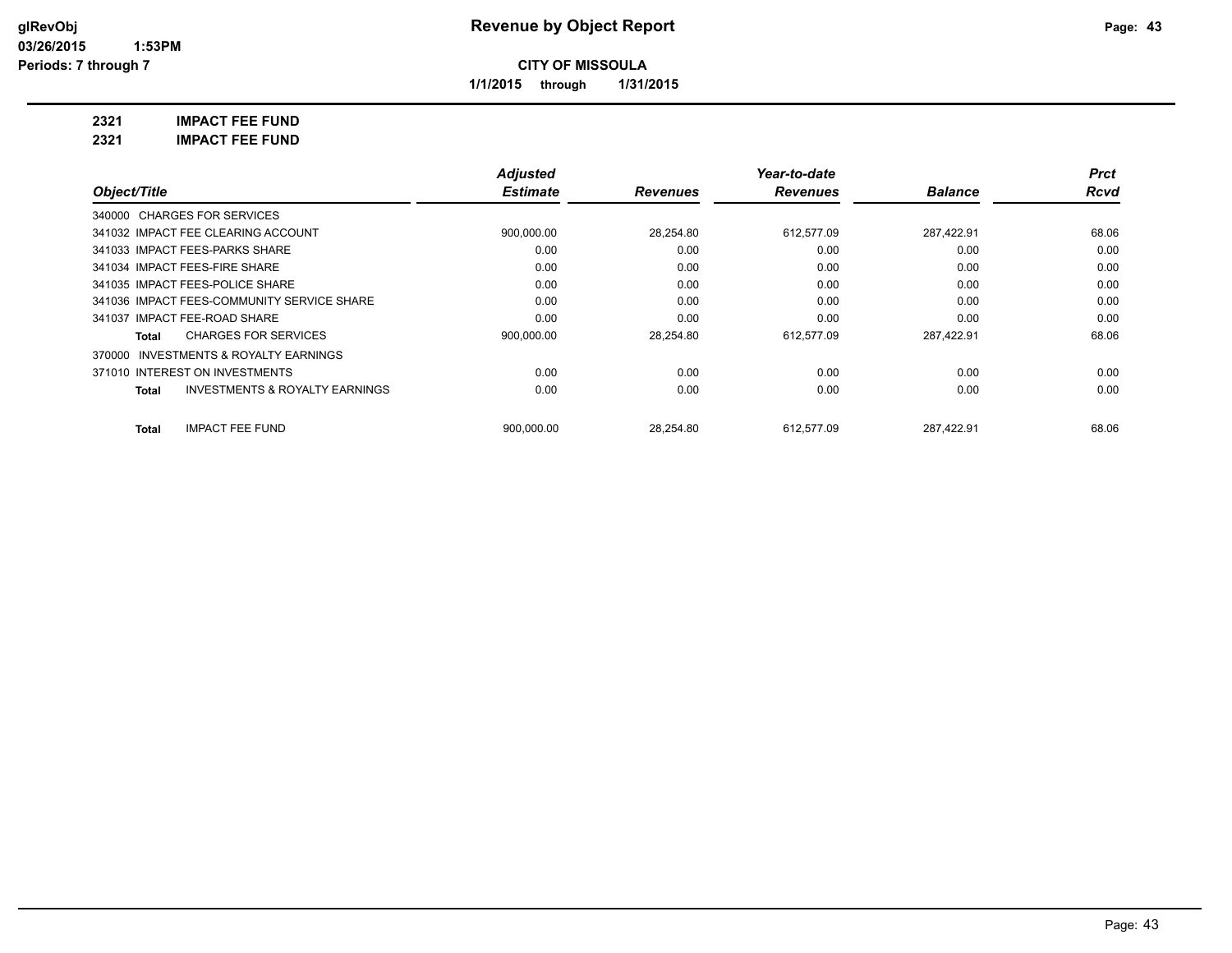**1/1/2015 through 1/31/2015**

#### **2321 IMPACT FEE FUND**

|              |                                            | <b>Adjusted</b> |                 | Year-to-date    |                | <b>Prct</b> |
|--------------|--------------------------------------------|-----------------|-----------------|-----------------|----------------|-------------|
| Object/Title |                                            | <b>Estimate</b> | <b>Revenues</b> | <b>Revenues</b> | <b>Balance</b> | <b>Rcvd</b> |
|              | 340000 CHARGES FOR SERVICES                |                 |                 |                 |                |             |
|              | 341032 IMPACT FEE CLEARING ACCOUNT         | 900,000.00      | 28,254.80       | 612,577.09      | 287.422.91     | 68.06       |
|              | 341033 IMPACT FEES-PARKS SHARE             | 0.00            | 0.00            | 0.00            | 0.00           | 0.00        |
|              | 341034 IMPACT FEES-FIRE SHARE              | 0.00            | 0.00            | 0.00            | 0.00           | 0.00        |
|              | 341035 IMPACT FEES-POLICE SHARE            | 0.00            | 0.00            | 0.00            | 0.00           | 0.00        |
|              | 341036 IMPACT FEES-COMMUNITY SERVICE SHARE | 0.00            | 0.00            | 0.00            | 0.00           | 0.00        |
|              | 341037 IMPACT FEE-ROAD SHARE               | 0.00            | 0.00            | 0.00            | 0.00           | 0.00        |
| Total        | <b>CHARGES FOR SERVICES</b>                | 900.000.00      | 28.254.80       | 612,577.09      | 287.422.91     | 68.06       |
| 370000       | <b>INVESTMENTS &amp; ROYALTY EARNINGS</b>  |                 |                 |                 |                |             |
|              | 371010 INTEREST ON INVESTMENTS             | 0.00            | 0.00            | 0.00            | 0.00           | 0.00        |
| Total        | <b>INVESTMENTS &amp; ROYALTY EARNINGS</b>  | 0.00            | 0.00            | 0.00            | 0.00           | 0.00        |
| <b>Total</b> | <b>IMPACT FEE FUND</b>                     | 900.000.00      | 28.254.80       | 612.577.09      | 287.422.91     | 68.06       |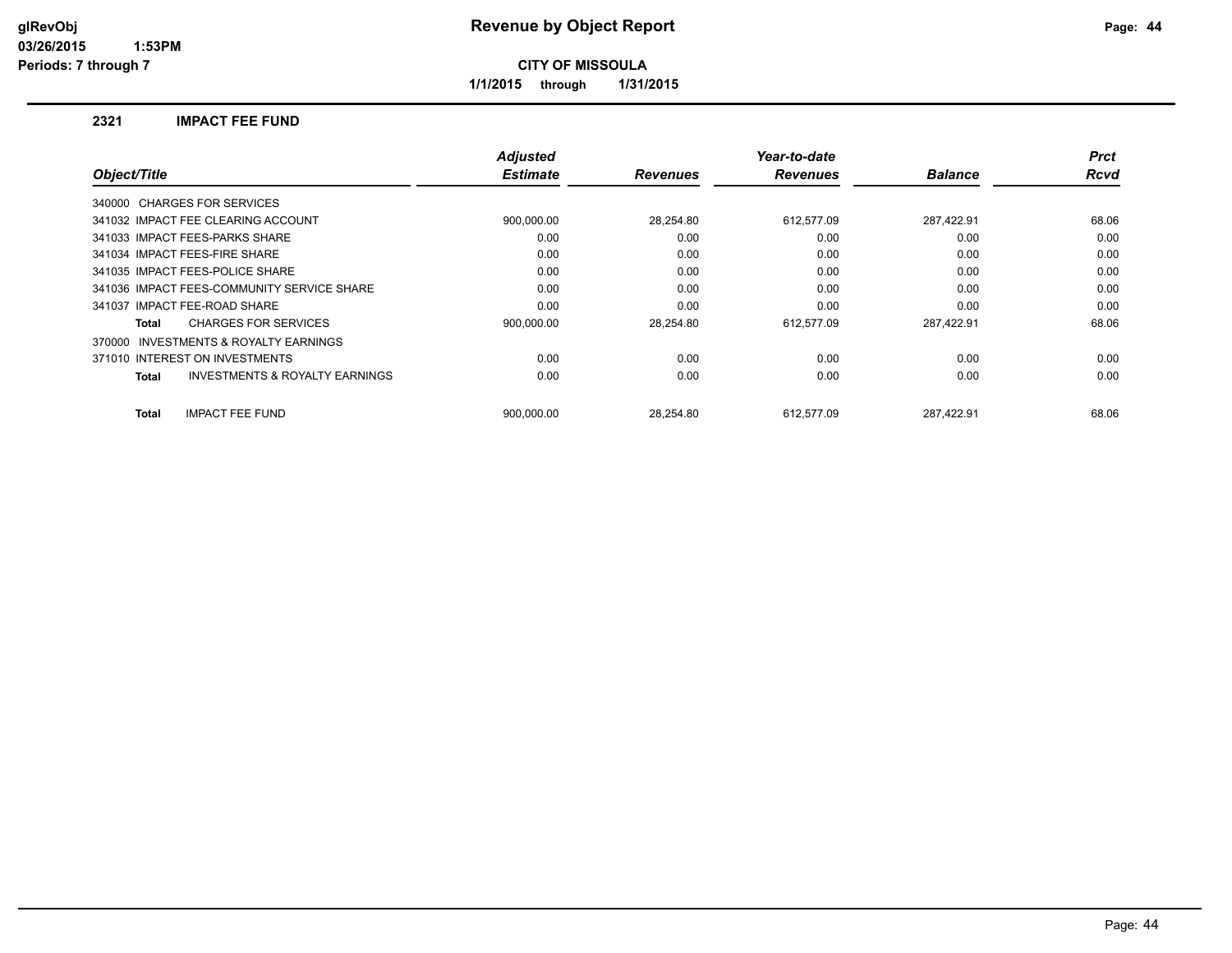**1/1/2015 through 1/31/2015**

# **2322 GEORGE ELMER/CATTLE DR INTERSECTION**

# **2322 GEORGE ELMER/CATTLE DR INTERSECTION**

|                                                            | <b>Adjusted</b> |                 | Year-to-date    |                | <b>Prct</b> |
|------------------------------------------------------------|-----------------|-----------------|-----------------|----------------|-------------|
| Object/Title                                               | <b>Estimate</b> | <b>Revenues</b> | <b>Revenues</b> | <b>Balance</b> | <b>Rcvd</b> |
| TAXES/ASSESSMENTS<br>310000                                |                 |                 |                 |                |             |
| 312001 PENALTIES & INTEREST                                | 0.00            | 0.00            | 0.00            | 0.00           | 0.00        |
| TAXES/ASSESSMENTS<br>Total                                 | 0.00            | 0.00            | 0.00            | 0.00           | 0.00        |
| 360000 MISCELLANEOUS REVENUES                              |                 |                 |                 |                |             |
| 365000 DEVELOPER CONRIBUTIONS                              | 15,000.00       | 0.00            | 0.00            | 15,000.00      | 0.00        |
| MISCELLANEOUS REVENUES<br><b>Total</b>                     | 15.000.00       | 0.00            | 0.00            | 15.000.00      | 0.00        |
| 370000 INVESTMENTS & ROYALTY EARNINGS                      |                 |                 |                 |                |             |
| 371010 INTEREST ON INVESTMENTS                             | 0.00            | 0.00            | 0.00            | 0.00           | 0.00        |
| 371020 GAIN/LOSS IN MARKET VALUE OF INVESTMENTS            | 0.00            | 0.00            | 0.00            | 0.00           | 0.00        |
| <b>INVESTMENTS &amp; ROYALTY EARNINGS</b><br><b>Total</b>  | 0.00            | 0.00            | 0.00            | 0.00           | 0.00        |
| <b>GEORGE ELMER/CATTLE DR INTERSECTION</b><br><b>Total</b> | 15.000.00       | 0.00            | 0.00            | 15.000.00      | 0.00        |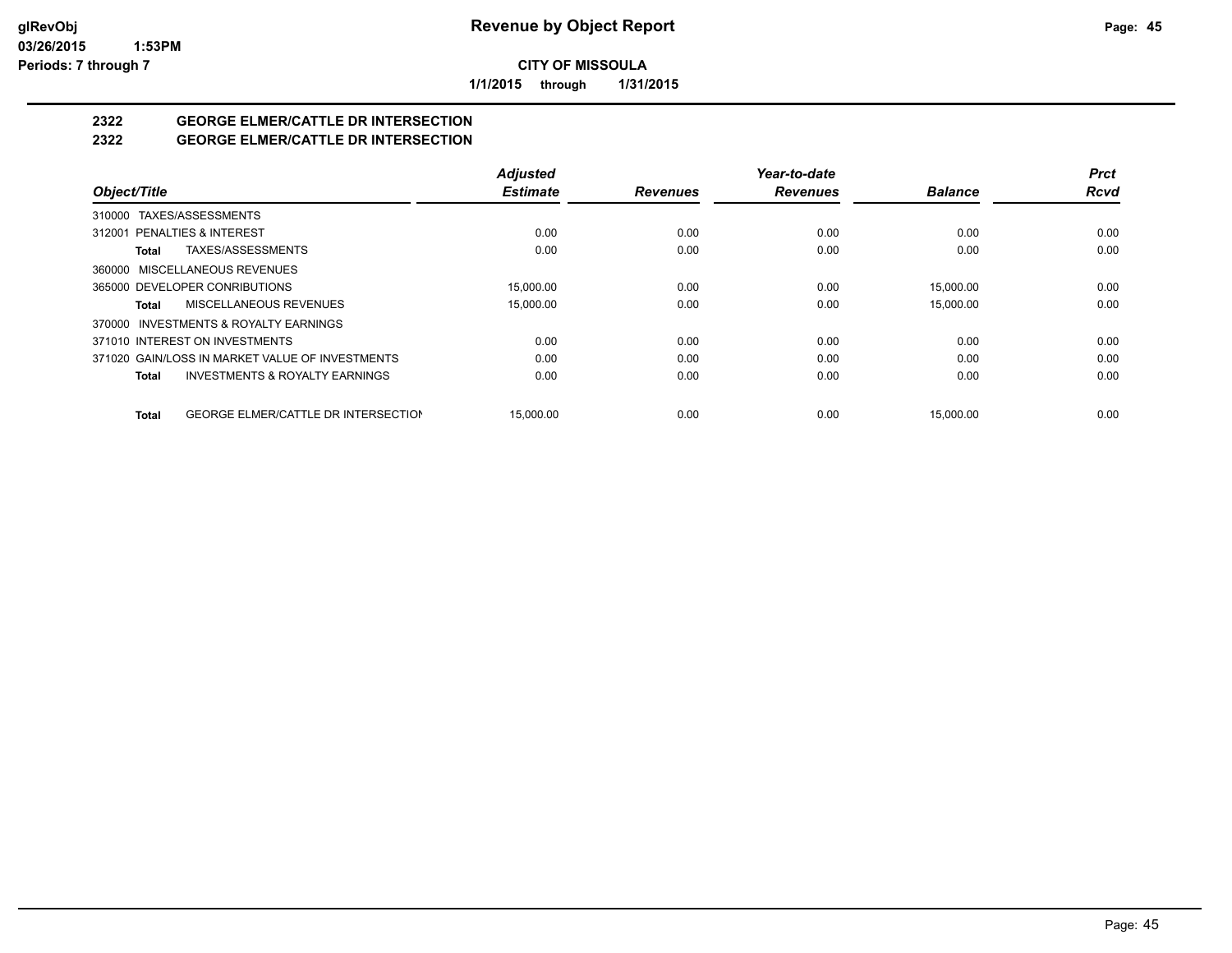**1/1/2015 through 1/31/2015**

# **2322 GEORGE ELMER/CATTLE DR INTERSECTION**

| Object/Title                |                                                | <b>Adjusted</b><br><b>Estimate</b> | <b>Revenues</b> | Year-to-date<br><b>Revenues</b> | <b>Balance</b> | <b>Prct</b><br><b>Rcvd</b> |
|-----------------------------|------------------------------------------------|------------------------------------|-----------------|---------------------------------|----------------|----------------------------|
|                             |                                                |                                    |                 |                                 |                |                            |
| 310000                      | TAXES/ASSESSMENTS                              |                                    |                 |                                 |                |                            |
| 312001 PENALTIES & INTEREST |                                                | 0.00                               | 0.00            | 0.00                            | 0.00           | 0.00                       |
| Total                       | TAXES/ASSESSMENTS                              | 0.00                               | 0.00            | 0.00                            | 0.00           | 0.00                       |
|                             | 360000 MISCELLANEOUS REVENUES                  |                                    |                 |                                 |                |                            |
|                             | 365000 DEVELOPER CONRIBUTIONS                  | 15,000.00                          | 0.00            | 0.00                            | 15.000.00      | 0.00                       |
| Total                       | MISCELLANEOUS REVENUES                         | 15,000.00                          | 0.00            | 0.00                            | 15,000.00      | 0.00                       |
|                             | 370000 INVESTMENTS & ROYALTY EARNINGS          |                                    |                 |                                 |                |                            |
|                             | 371010 INTEREST ON INVESTMENTS                 | 0.00                               | 0.00            | 0.00                            | 0.00           | 0.00                       |
|                             | 371020 GAIN/LOSS IN MARKET VALUE OF INVESTMENT | 0.00                               | 0.00            | 0.00                            | 0.00           | 0.00                       |
| Total                       | <b>INVESTMENTS &amp; ROYALTY EARNINGS</b>      | 0.00                               | 0.00            | 0.00                            | 0.00           | 0.00                       |
|                             |                                                |                                    |                 |                                 |                |                            |
| <b>Total</b>                | <b>GEORGE ELMER/CATTLE DR INTERSECTIOL</b>     | 15.000.00                          | 0.00            | 0.00                            | 15.000.00      | 0.00                       |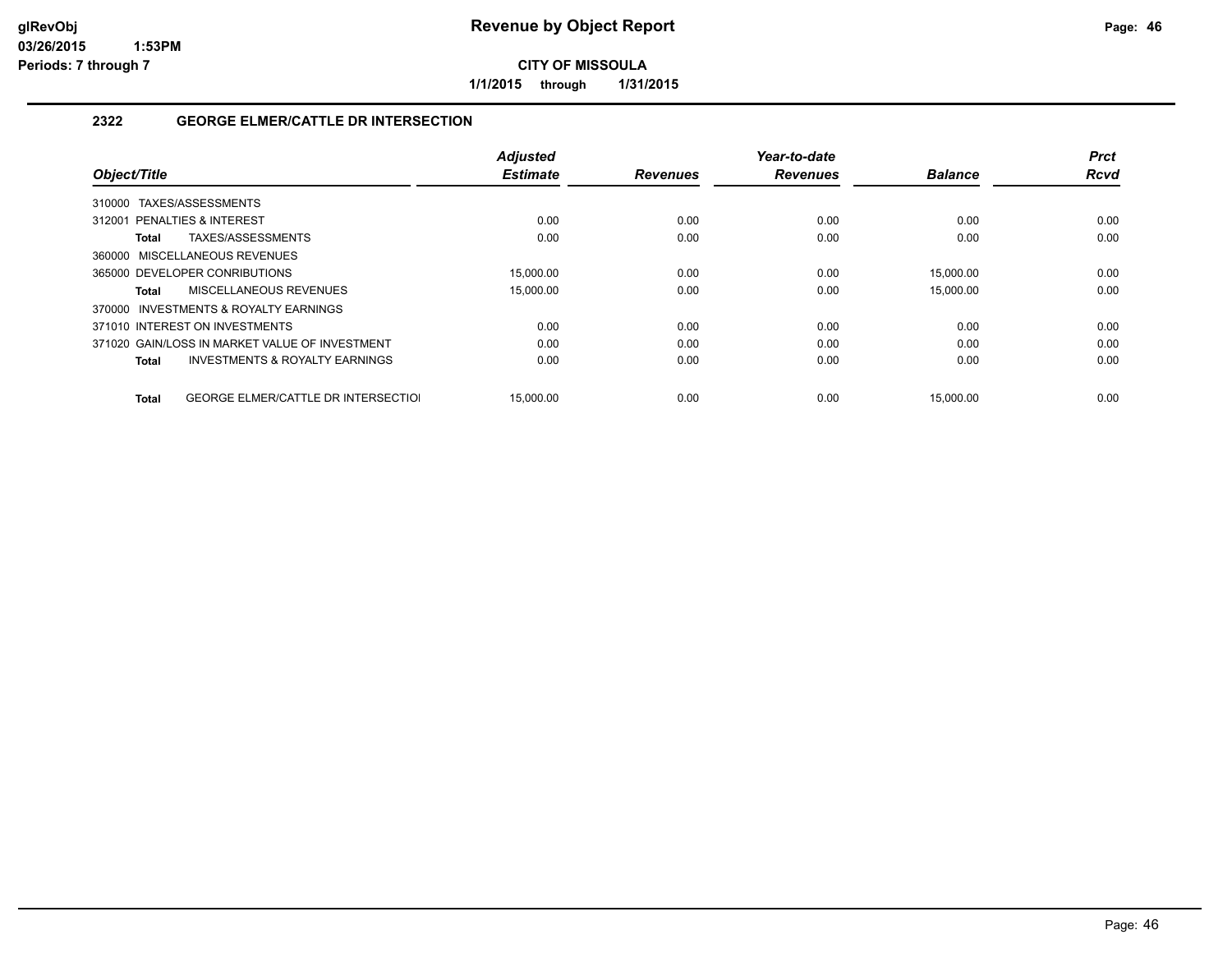**1/1/2015 through 1/31/2015**

**2365 PUBLIC ART FUND**

**2365 PUBLIC ART FUND**

|                                                           | <b>Adjusted</b> |                 | Year-to-date    |                | <b>Prct</b> |
|-----------------------------------------------------------|-----------------|-----------------|-----------------|----------------|-------------|
| Object/Title                                              | <b>Estimate</b> | <b>Revenues</b> | <b>Revenues</b> | <b>Balance</b> | <b>Rcvd</b> |
| 330000 INTERGOVERNMENTAL REVENUES                         |                 |                 |                 |                |             |
| 337000 LOCAL GRANTS                                       | 0.00            | 0.00            | 0.00            | 0.00           | 0.00        |
| 337002 MRA GRANT                                          | 0.00            | 15,000.00       | 15.000.00       | $-15.000.00$   | 0.00        |
| INTERGOVERNMENTAL REVENUES<br>Total                       | 0.00            | 15,000.00       | 15,000.00       | $-15,000.00$   | 0.00        |
| 360000 MISCELLANEOUS REVENUES                             |                 |                 |                 |                |             |
| 360010 MISCELLANEOUS                                      | 0.00            | 18.000.00       | 18.000.00       | $-18.000.00$   | 0.00        |
| 364040 INSURANCE AND DAMAGE RECOVERY                      | 0.00            | 0.00            | 0.00            | 0.00           | 0.00        |
| 365000 DONATIONS                                          | 0.00            | 0.00            | 7,500.00        | $-7,500.00$    | 0.00        |
| 368010 SALE OF T-SHIRTS                                   | 0.00            | 0.00            | 0.00            | 0.00           | 0.00        |
| MISCELLANEOUS REVENUES<br><b>Total</b>                    | 0.00            | 18,000.00       | 25,500.00       | $-25,500.00$   | 0.00        |
| <b>INVESTMENTS &amp; ROYALTY EARNINGS</b><br>370000       |                 |                 |                 |                |             |
| 371010 INTEREST ON INVESTMENTS                            | 0.00            | 0.00            | 0.00            | 0.00           | 0.00        |
| 371020 GAIN/LOSS IN MARKET VALUE OF INVESTMENTS           | 0.00            | 0.00            | 0.00            | 0.00           | 0.00        |
| <b>INVESTMENTS &amp; ROYALTY EARNINGS</b><br><b>Total</b> | 0.00            | 0.00            | 0.00            | 0.00           | 0.00        |
| OTHER FINANCING SOURCES<br>380000                         |                 |                 |                 |                |             |
| 383000 OPERATING TRANSFERS                                | 0.00            | 0.00            | 0.00            | 0.00           | 0.00        |
| 383029 TRANS FR GENERAL                                   | 0.00            | 0.00            | 0.00            | 0.00           | 0.00        |
| OTHER FINANCING SOURCES<br><b>Total</b>                   | 0.00            | 0.00            | 0.00            | 0.00           | 0.00        |
| PUBLIC ART FUND<br><b>Total</b>                           | 0.00            | 33,000.00       | 40,500.00       | $-40,500.00$   | 0.00        |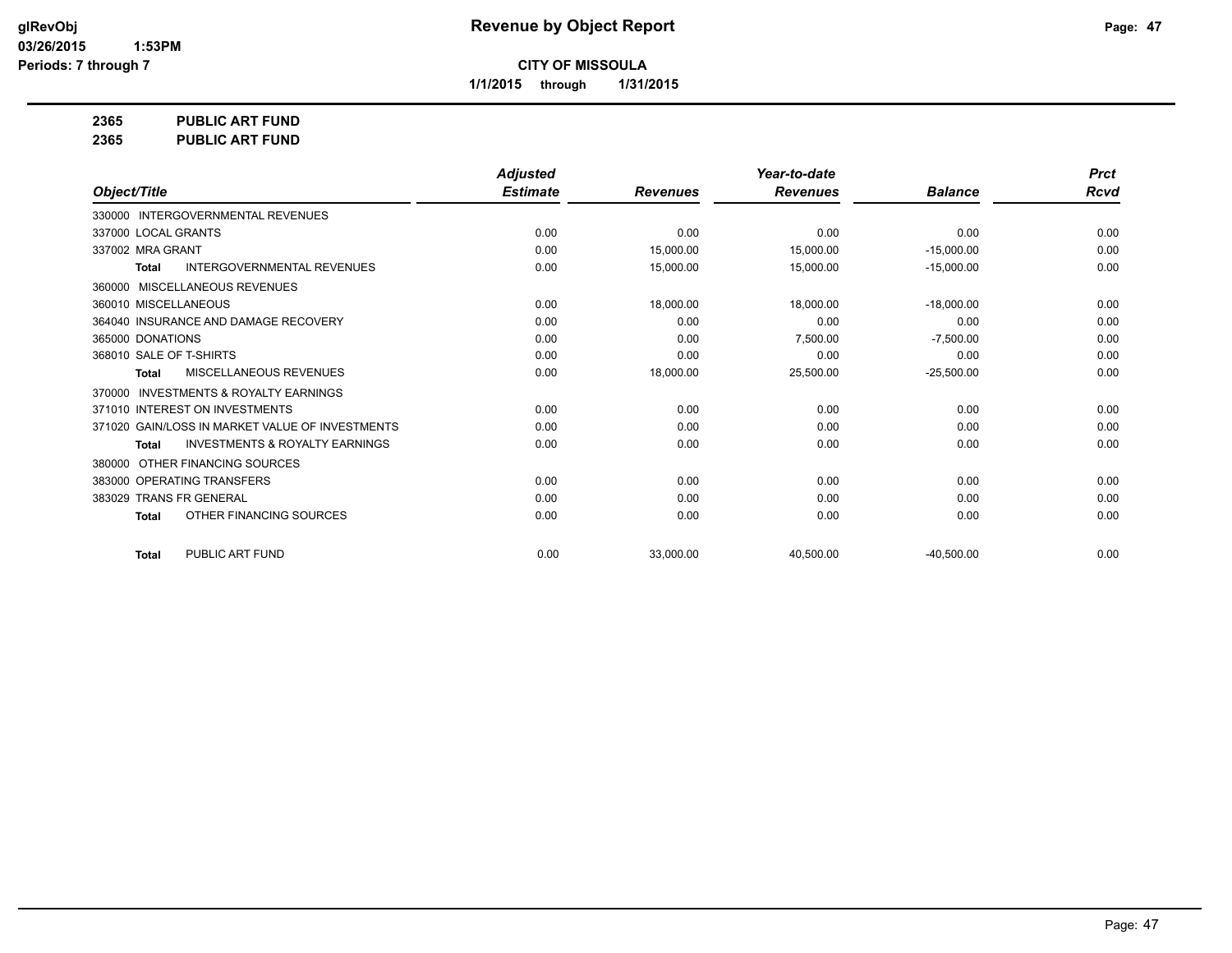**1/1/2015 through 1/31/2015**

#### **2365 PUBLIC ART FUND**

|                                                     | <b>Adjusted</b> |                 | Year-to-date    |                | <b>Prct</b> |
|-----------------------------------------------------|-----------------|-----------------|-----------------|----------------|-------------|
| Object/Title                                        | <b>Estimate</b> | <b>Revenues</b> | <b>Revenues</b> | <b>Balance</b> | Rcvd        |
| 330000 INTERGOVERNMENTAL REVENUES                   |                 |                 |                 |                |             |
| 337000 LOCAL GRANTS                                 | 0.00            | 0.00            | 0.00            | 0.00           | 0.00        |
| 337002 MRA GRANT                                    | 0.00            | 15.000.00       | 15.000.00       | $-15.000.00$   | 0.00        |
| <b>INTERGOVERNMENTAL REVENUES</b><br><b>Total</b>   | 0.00            | 15,000.00       | 15,000.00       | $-15,000.00$   | 0.00        |
| MISCELLANEOUS REVENUES<br>360000                    |                 |                 |                 |                |             |
| 360010 MISCELLANEOUS                                | 0.00            | 18,000.00       | 18,000.00       | $-18,000.00$   | 0.00        |
| 364040 INSURANCE AND DAMAGE RECOVERY                | 0.00            | 0.00            | 0.00            | 0.00           | 0.00        |
| 365000 DONATIONS                                    | 0.00            | 0.00            | 7,500.00        | $-7,500.00$    | 0.00        |
| 368010 SALE OF T-SHIRTS                             | 0.00            | 0.00            | 0.00            | 0.00           | 0.00        |
| <b>MISCELLANEOUS REVENUES</b><br><b>Total</b>       | 0.00            | 18,000.00       | 25,500.00       | $-25,500.00$   | 0.00        |
| <b>INVESTMENTS &amp; ROYALTY EARNINGS</b><br>370000 |                 |                 |                 |                |             |
| 371010 INTEREST ON INVESTMENTS                      | 0.00            | 0.00            | 0.00            | 0.00           | 0.00        |
| 371020 GAIN/LOSS IN MARKET VALUE OF INVESTMENT      | 0.00            | 0.00            | 0.00            | 0.00           | 0.00        |
| <b>INVESTMENTS &amp; ROYALTY EARNINGS</b><br>Total  | 0.00            | 0.00            | 0.00            | 0.00           | 0.00        |
| OTHER FINANCING SOURCES<br>380000                   |                 |                 |                 |                |             |
| 383000 OPERATING TRANSFERS                          | 0.00            | 0.00            | 0.00            | 0.00           | 0.00        |
| 383029 TRANS FR GENERAL                             | 0.00            | 0.00            | 0.00            | 0.00           | 0.00        |
| OTHER FINANCING SOURCES<br><b>Total</b>             | 0.00            | 0.00            | 0.00            | 0.00           | 0.00        |
| PUBLIC ART FUND<br><b>Total</b>                     | 0.00            | 33,000.00       | 40,500.00       | $-40,500.00$   | 0.00        |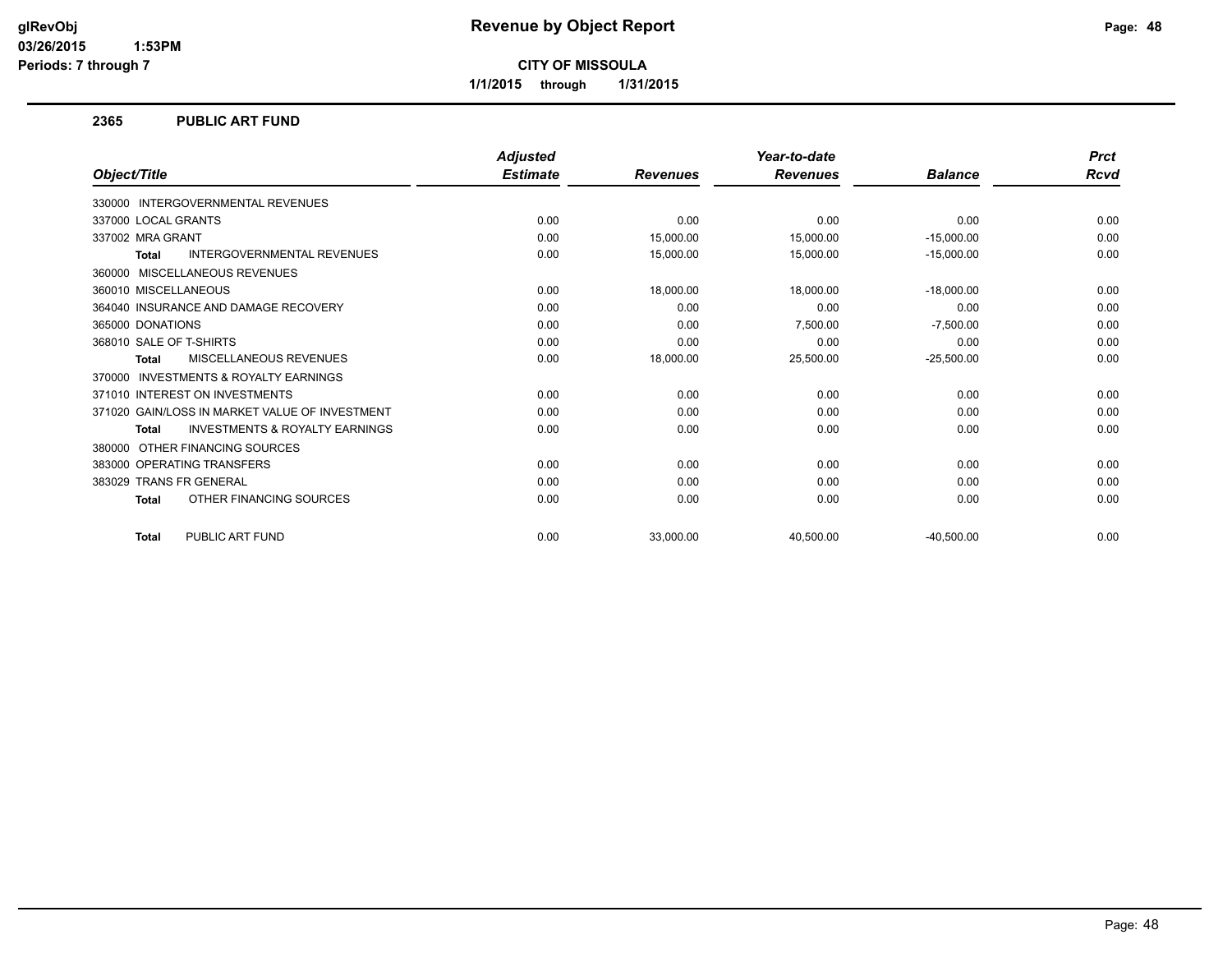**1/1/2015 through 1/31/2015**

# **2371 EMPLOYEE HEALTH INSURANCE LEVY FUND**

**2371 EMPLOYEE HEALTH INSURANCE LEVY FUND**

|                                                           | <b>Adjusted</b> |                 | Year-to-date    |                | <b>Prct</b> |
|-----------------------------------------------------------|-----------------|-----------------|-----------------|----------------|-------------|
| Object/Title                                              | <b>Estimate</b> | <b>Revenues</b> | <b>Revenues</b> | <b>Balance</b> | Rcvd        |
| 310000 TAXES/ASSESSMENTS                                  |                 |                 |                 |                |             |
| 311000 GENERAL PROPERTY TAXES                             | 1.324.945.00    | 9.508.08        | 514.735.55      | 810,209.45     | 38.85       |
| 311030 MOTOR VEHICLE TAXES                                | 0.00            | 0.00            | 0.00            | 0.00           | 0.00        |
| 312001 PENALTIES & INTEREST                               | 0.00            | 111.96          | 330.11          | $-330.11$      | 0.00        |
| <b>TAXES/ASSESSMENTS</b><br>Total                         | 1,324,945.00    | 9,620.04        | 515,065.66      | 809,879.34     | 38.87       |
| <b>INTERGOVERNMENTAL REVENUES</b><br>330000               |                 |                 |                 |                |             |
| 334055 BANK CORP. LIC. TAX (CURRENT)                      | 0.00            | 0.00            | 0.00            | 0.00           | 0.00        |
| 335210 PERSONAL PROPERTY TAX REIMBURSEMENT                | 0.00            | 0.00            | 0.00            | 0.00           | 0.00        |
| 335230 HB 124 REVENUE                                     | 0.00            | 0.00            | 0.00            | 0.00           | 0.00        |
| 335250 STATE REIMB - SB #184                              | 0.00            | 0.00            | 0.00            | 0.00           | 0.00        |
| <b>INTERGOVERNMENTAL REVENUES</b><br>Total                | 0.00            | 0.00            | 0.00            | 0.00           | 0.00        |
| MISCELLANEOUS REVENUES<br>360000                          |                 |                 |                 |                |             |
| 360010 MISCELLANEOUS                                      | 0.00            | 0.00            | 0.00            | 0.00           | 0.00        |
| <b>MISCELLANEOUS REVENUES</b><br><b>Total</b>             | 0.00            | 0.00            | 0.00            | 0.00           | 0.00        |
| INVESTMENTS & ROYALTY EARNINGS<br>370000                  |                 |                 |                 |                |             |
| 371010 INTEREST ON INVESTMENTS                            | 0.00            | 0.00            | 0.00            | 0.00           | 0.00        |
| 371020 GAIN/LOSS IN MARKET VALUE OF INVESTMENTS           | 0.00            | 0.00            | 0.00            | 0.00           | 0.00        |
| <b>INVESTMENTS &amp; ROYALTY EARNINGS</b><br><b>Total</b> | 0.00            | 0.00            | 0.00            | 0.00           | 0.00        |
| EMPLOYEE HEALTH INSURANCE LEVY FUNI<br><b>Total</b>       | 1,324,945.00    | 9,620.04        | 515,065.66      | 809,879.34     | 38.87       |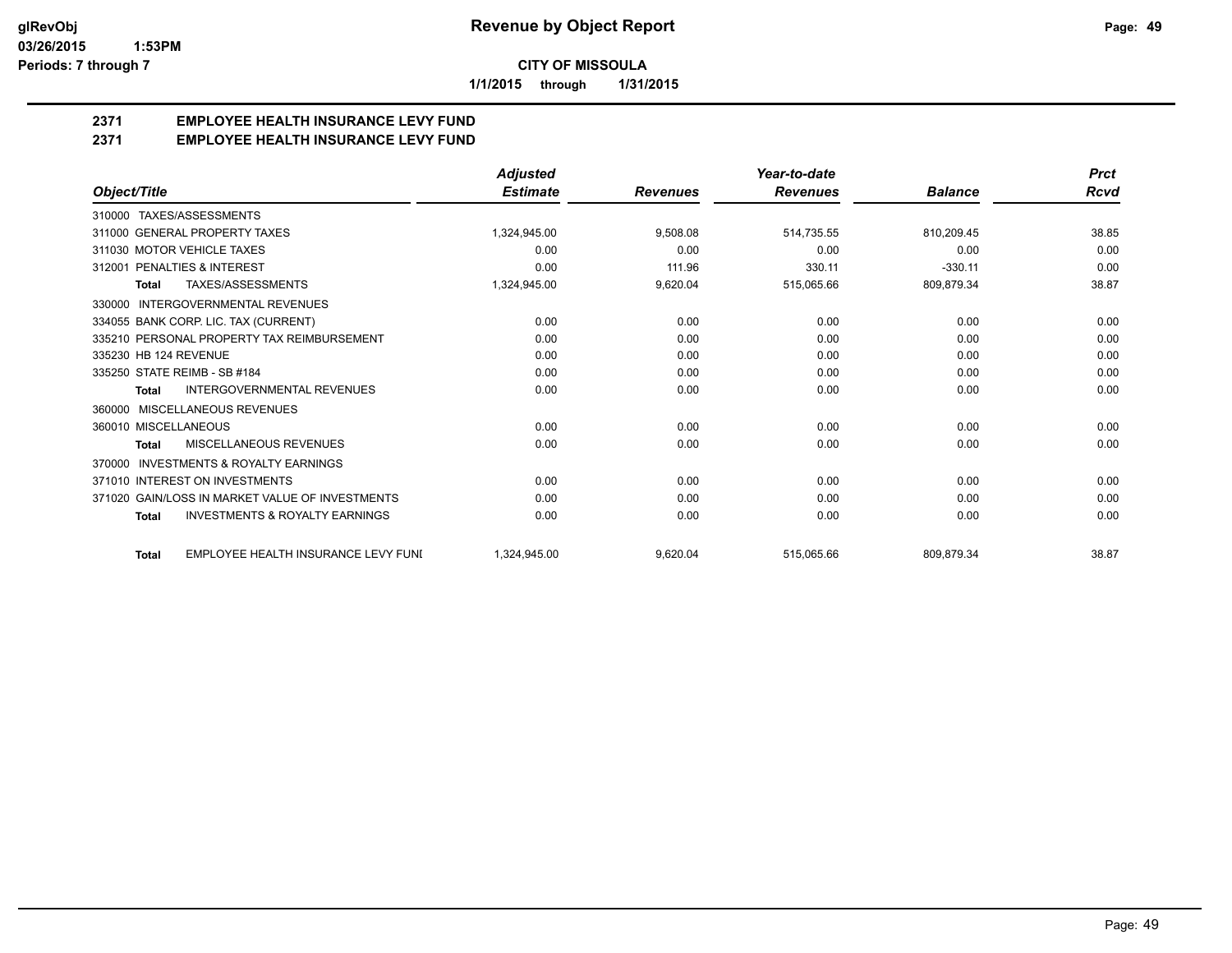**1/1/2015 through 1/31/2015**

# **2371 EMPLOYEE HEALTH INSURANCE LEVY FUND**

|                                                    | <b>Adjusted</b> |                 | Year-to-date    |                | <b>Prct</b> |
|----------------------------------------------------|-----------------|-----------------|-----------------|----------------|-------------|
| Object/Title                                       | <b>Estimate</b> | <b>Revenues</b> | <b>Revenues</b> | <b>Balance</b> | <b>Rcvd</b> |
| TAXES/ASSESSMENTS<br>310000                        |                 |                 |                 |                |             |
| 311000 GENERAL PROPERTY TAXES                      | 1.324.945.00    | 9,508.08        | 514,735.55      | 810,209.45     | 38.85       |
| 311030 MOTOR VEHICLE TAXES                         | 0.00            | 0.00            | 0.00            | 0.00           | 0.00        |
| <b>PENALTIES &amp; INTEREST</b><br>312001          | 0.00            | 111.96          | 330.11          | $-330.11$      | 0.00        |
| TAXES/ASSESSMENTS<br>Total                         | 1,324,945.00    | 9,620.04        | 515,065.66      | 809,879.34     | 38.87       |
| <b>INTERGOVERNMENTAL REVENUES</b><br>330000        |                 |                 |                 |                |             |
| 334055 BANK CORP. LIC. TAX (CURRENT)               | 0.00            | 0.00            | 0.00            | 0.00           | 0.00        |
| 335210 PERSONAL PROPERTY TAX REIMBURSEMENT         | 0.00            | 0.00            | 0.00            | 0.00           | 0.00        |
| 335230 HB 124 REVENUE                              | 0.00            | 0.00            | 0.00            | 0.00           | 0.00        |
| 335250 STATE REIMB - SB #184                       | 0.00            | 0.00            | 0.00            | 0.00           | 0.00        |
| <b>INTERGOVERNMENTAL REVENUES</b><br>Total         | 0.00            | 0.00            | 0.00            | 0.00           | 0.00        |
| MISCELLANEOUS REVENUES<br>360000                   |                 |                 |                 |                |             |
| 360010 MISCELLANEOUS                               | 0.00            | 0.00            | 0.00            | 0.00           | 0.00        |
| MISCELLANEOUS REVENUES<br>Total                    | 0.00            | 0.00            | 0.00            | 0.00           | 0.00        |
| INVESTMENTS & ROYALTY EARNINGS<br>370000           |                 |                 |                 |                |             |
| 371010 INTEREST ON INVESTMENTS                     | 0.00            | 0.00            | 0.00            | 0.00           | 0.00        |
| 371020 GAIN/LOSS IN MARKET VALUE OF INVESTMENT     | 0.00            | 0.00            | 0.00            | 0.00           | 0.00        |
| <b>INVESTMENTS &amp; ROYALTY EARNINGS</b><br>Total | 0.00            | 0.00            | 0.00            | 0.00           | 0.00        |
| EMPLOYEE HEALTH INSURANCE LEVY FUN<br><b>Total</b> | 1.324.945.00    | 9,620.04        | 515,065.66      | 809,879.34     | 38.87       |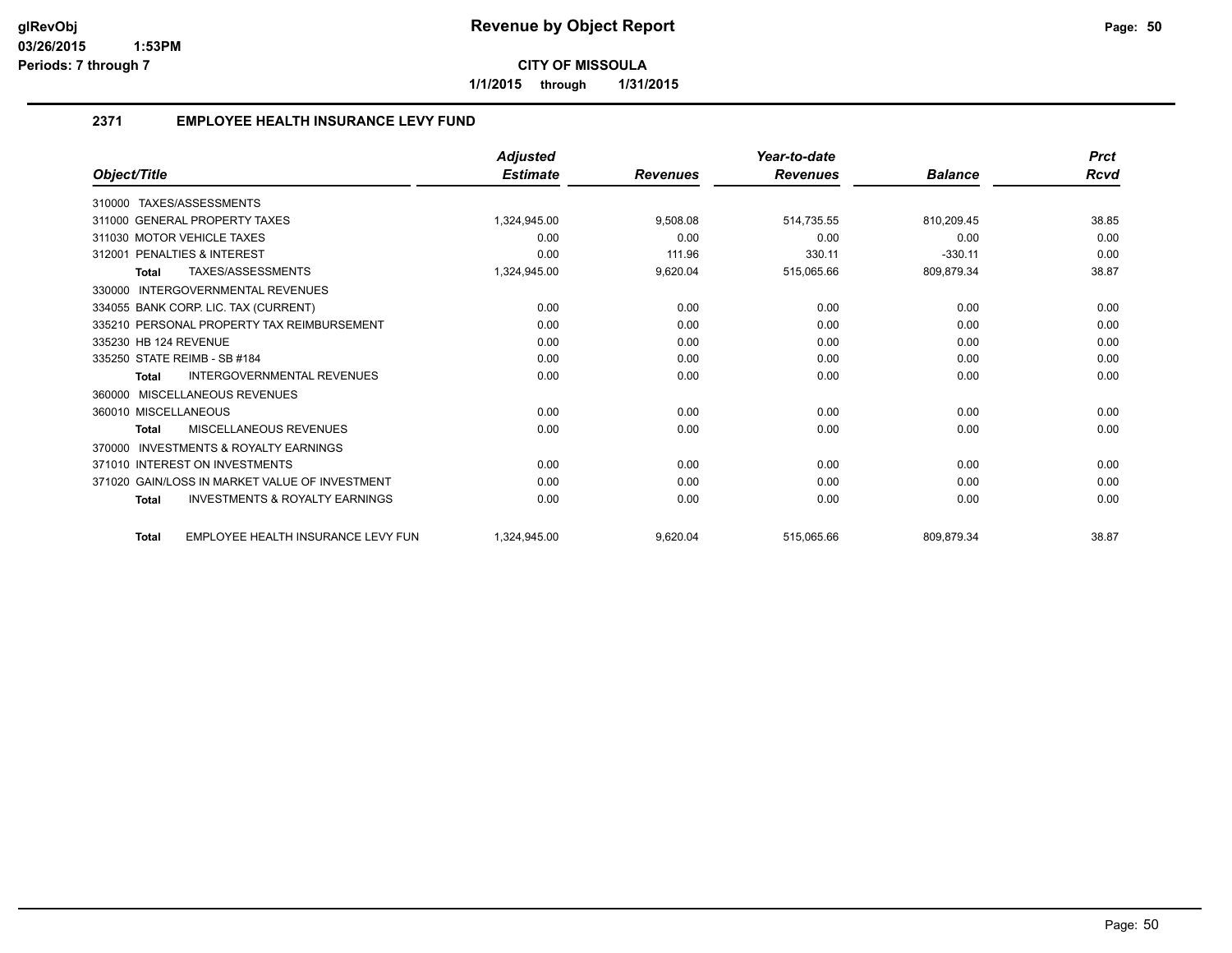**1/1/2015 through 1/31/2015**

**2372 PERMISSIVE MEDICAL LEVY**

**2372 PERMISSIVE MEDICAL LEVY**

|                                                     | <b>Adjusted</b> |                 | Year-to-date    |                | <b>Prct</b> |
|-----------------------------------------------------|-----------------|-----------------|-----------------|----------------|-------------|
| Object/Title                                        | <b>Estimate</b> | <b>Revenues</b> | <b>Revenues</b> | <b>Balance</b> | Rcvd        |
| 310000 TAXES/ASSESSMENTS                            |                 |                 |                 |                |             |
| 311000 GENERAL PROPERTY TAXES                       | 2,971,522.00    | 31,499.58       | 1,704,931.47    | 1,266,590.53   | 57.38       |
| 311030 MOTOR VEHICLE TAXES                          | 0.00            | 0.00            | 0.00            | 0.00           | 0.00        |
| 312001 PENALTIES & INTEREST                         | 0.00            | 361.60          | 936.93          | $-936.93$      | 0.00        |
| TAXES/ASSESSMENTS<br><b>Total</b>                   | 2,971,522.00    | 31,861.18       | 1,705,868.40    | 1,265,653.60   | 57.41       |
| INTERGOVERNMENTAL REVENUES<br>330000                |                 |                 |                 |                |             |
| 334055 BANK CORP. LIC. TAX (CURRENT)                | 0.00            | 0.00            | 0.00            | 0.00           | 0.00        |
| 335210 PERSONAL PROPERTY TAX REIMBURSEMENT          | 0.00            | 0.00            | 0.00            | 0.00           | 0.00        |
| 335230 HB 124 REVENUE                               | 0.00            | 0.00            | 0.00            | 0.00           | 0.00        |
| 335250 STATE REIMB - SB #184                        | 0.00            | 0.00            | 0.00            | 0.00           | 0.00        |
| <b>INTERGOVERNMENTAL REVENUES</b><br>Total          | 0.00            | 0.00            | 0.00            | 0.00           | 0.00        |
| <b>INVESTMENTS &amp; ROYALTY EARNINGS</b><br>370000 |                 |                 |                 |                |             |
| 371010 INTEREST ON INVESTMENTS                      | 0.00            | 0.00            | 0.00            | 0.00           | 0.00        |
| 371020 GAIN/LOSS IN MARKET VALUE OF INVESTMENTS     | 0.00            | 0.00            | 0.00            | 0.00           | 0.00        |
| <b>INVESTMENTS &amp; ROYALTY EARNINGS</b><br>Total  | 0.00            | 0.00            | 0.00            | 0.00           | 0.00        |
| PERMISSIVE MEDICAL LEVY<br><b>Total</b>             | 2,971,522.00    | 31,861.18       | 1,705,868.40    | 1,265,653.60   | 57.41       |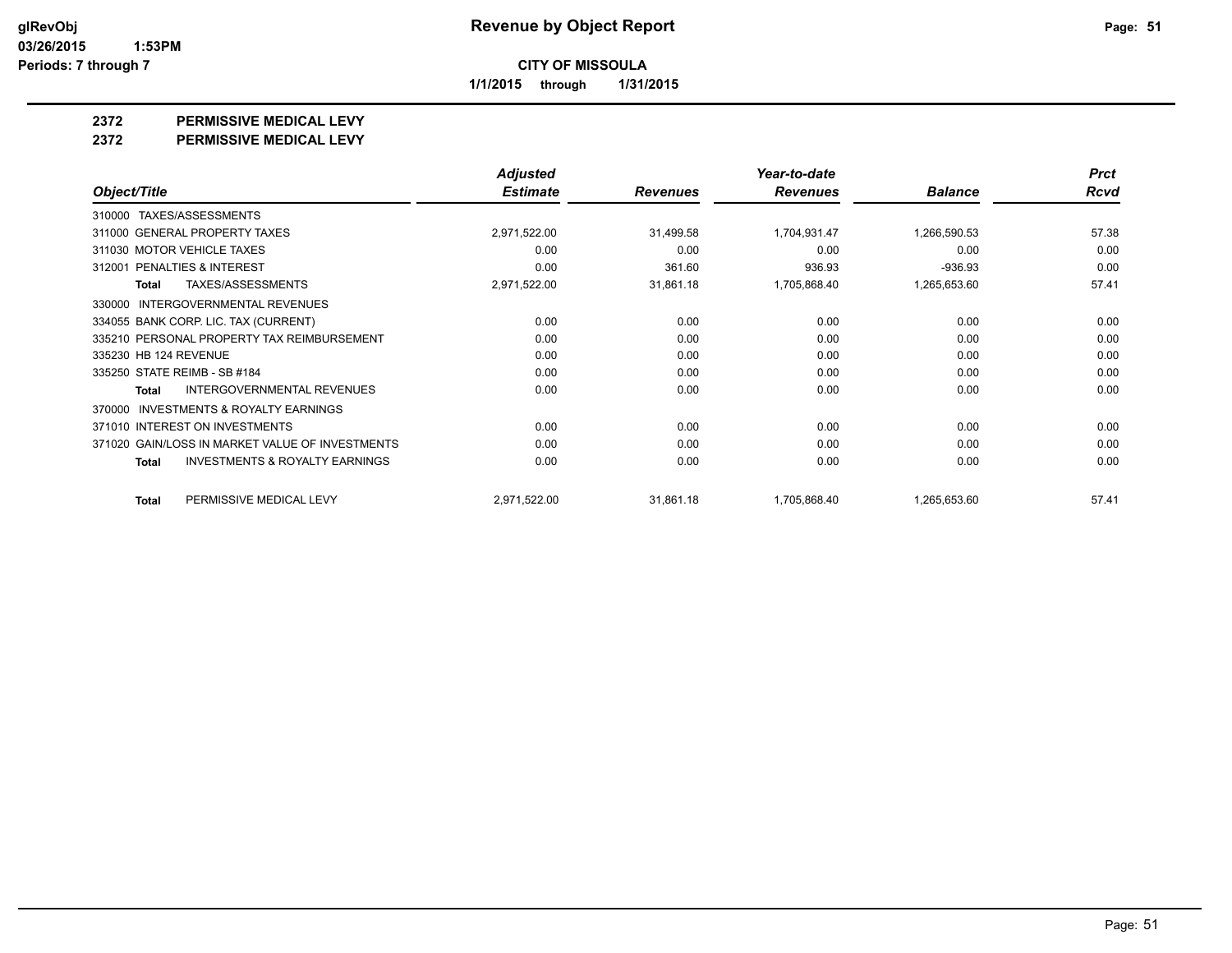**1/1/2015 through 1/31/2015**

# **2372 PERMISSIVE MEDICAL LEVY**

|                                                           | <b>Adjusted</b> |                 | Year-to-date    |                | <b>Prct</b> |
|-----------------------------------------------------------|-----------------|-----------------|-----------------|----------------|-------------|
| Object/Title                                              | <b>Estimate</b> | <b>Revenues</b> | <b>Revenues</b> | <b>Balance</b> | <b>Rcvd</b> |
| TAXES/ASSESSMENTS<br>310000                               |                 |                 |                 |                |             |
| 311000 GENERAL PROPERTY TAXES                             | 2,971,522.00    | 31,499.58       | 1,704,931.47    | 1,266,590.53   | 57.38       |
| 311030 MOTOR VEHICLE TAXES                                | 0.00            | 0.00            | 0.00            | 0.00           | 0.00        |
| 312001 PENALTIES & INTEREST                               | 0.00            | 361.60          | 936.93          | $-936.93$      | 0.00        |
| TAXES/ASSESSMENTS<br><b>Total</b>                         | 2,971,522.00    | 31,861.18       | 1,705,868.40    | 1,265,653.60   | 57.41       |
| INTERGOVERNMENTAL REVENUES<br>330000                      |                 |                 |                 |                |             |
| 334055 BANK CORP. LIC. TAX (CURRENT)                      | 0.00            | 0.00            | 0.00            | 0.00           | 0.00        |
| 335210 PERSONAL PROPERTY TAX REIMBURSEMENT                | 0.00            | 0.00            | 0.00            | 0.00           | 0.00        |
| 335230 HB 124 REVENUE                                     | 0.00            | 0.00            | 0.00            | 0.00           | 0.00        |
| 335250 STATE REIMB - SB #184                              | 0.00            | 0.00            | 0.00            | 0.00           | 0.00        |
| INTERGOVERNMENTAL REVENUES<br>Total                       | 0.00            | 0.00            | 0.00            | 0.00           | 0.00        |
| <b>INVESTMENTS &amp; ROYALTY EARNINGS</b><br>370000       |                 |                 |                 |                |             |
| 371010 INTEREST ON INVESTMENTS                            | 0.00            | 0.00            | 0.00            | 0.00           | 0.00        |
| 371020 GAIN/LOSS IN MARKET VALUE OF INVESTMENT            | 0.00            | 0.00            | 0.00            | 0.00           | 0.00        |
| <b>INVESTMENTS &amp; ROYALTY EARNINGS</b><br><b>Total</b> | 0.00            | 0.00            | 0.00            | 0.00           | 0.00        |
| PERMISSIVE MEDICAL LEVY<br><b>Total</b>                   | 2,971,522.00    | 31,861.18       | 1,705,868.40    | 1,265,653.60   | 57.41       |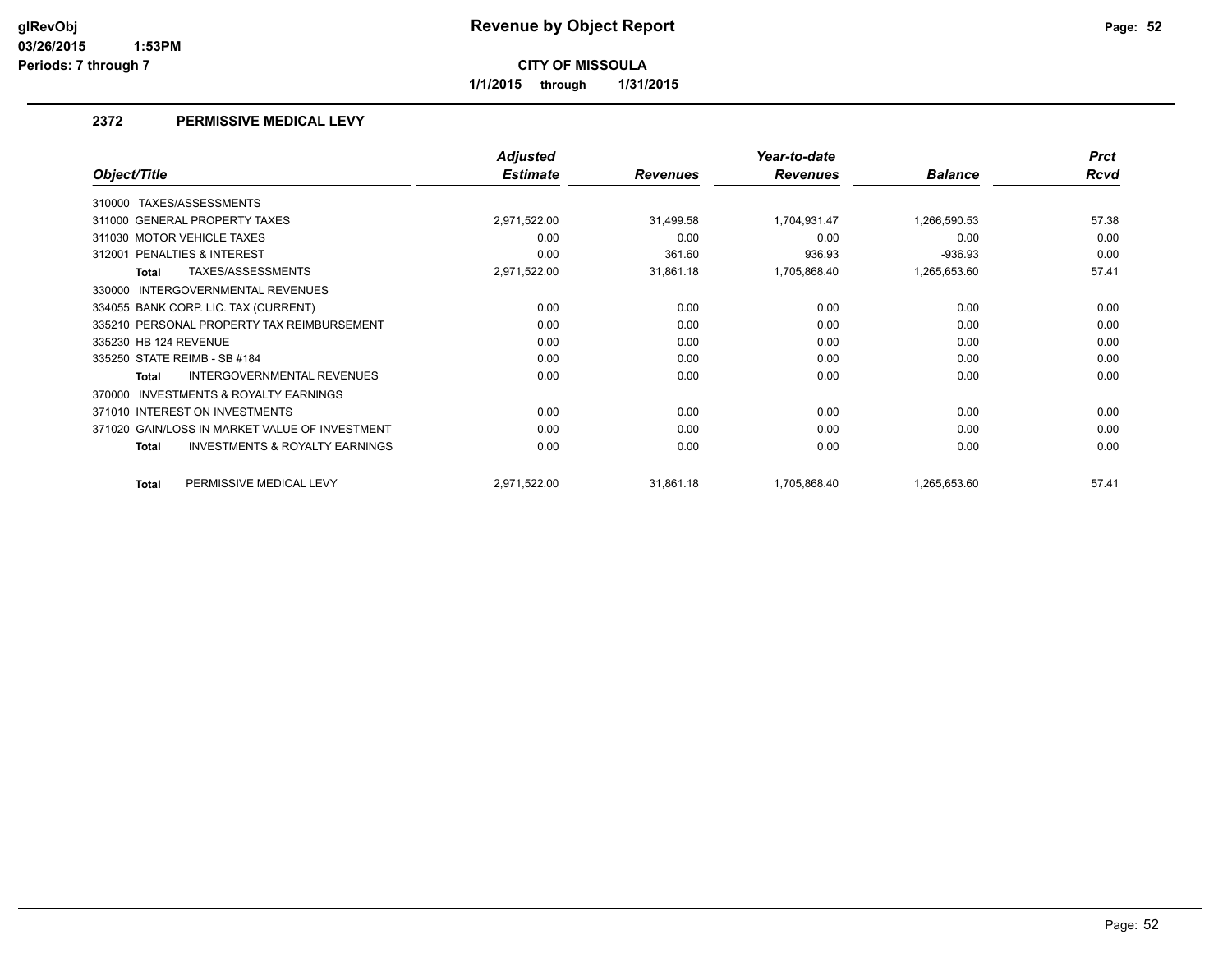**1/1/2015 through 1/31/2015**

# **2389 CABLE TELEVISION FRANCHISE FUND**

#### **2389 CABLE TELEVISION FRANCHISE FUND**

|                                                           | <b>Adjusted</b> |                 | Year-to-date    |                | <b>Prct</b> |
|-----------------------------------------------------------|-----------------|-----------------|-----------------|----------------|-------------|
| Object/Title                                              | <b>Estimate</b> | <b>Revenues</b> | <b>Revenues</b> | <b>Balance</b> | Rcvd        |
| 320000 LICENSES & PERMITS                                 |                 |                 |                 |                |             |
| 322030 FRANCHISE FEES                                     | 0.00            | 0.00            | 0.00            | 0.00           | 0.00        |
| 322031 FRANCHISE FEE - AT&T                               | 680,000.00      | 0.00            | 327,747.86      | 352,252.14     | 48.20       |
| 322032 FRANCHISE FEE - FIBERVISION                        | 0.00            | 0.00            | 0.00            | 0.00           | 0.00        |
| 322033 FRANCHISE FEE - MASADA                             | 0.00            | 0.00            | 0.00            | 0.00           | 0.00        |
| 322034 PEG ACCESS                                         | 56,000.00       | 0.00            | 21,397.65       | 34,602.35      | 38.21       |
| LICENSES & PERMITS<br>Total                               | 736,000.00      | 0.00            | 349,145.51      | 386,854.49     | 47.44       |
| MISCELLANEOUS REVENUES<br>360000                          |                 |                 |                 |                |             |
| 360010 MISCELLANEOUS                                      | 0.00            | 0.00            | 0.00            | 0.00           | 0.00        |
| 365000 DONATIONS                                          | 0.00            | 0.00            | 0.00            | 0.00           | 0.00        |
| MISCELLANEOUS REVENUES<br><b>Total</b>                    | 0.00            | 0.00            | 0.00            | 0.00           | 0.00        |
| <b>INVESTMENTS &amp; ROYALTY EARNINGS</b><br>370000       |                 |                 |                 |                |             |
| 371010 INTEREST ON INVESTMENTS                            | 0.00            | 0.00            | 0.00            | 0.00           | 0.00        |
| 371020 GAIN/LOSS IN MARKET VALUE OF INVESTMENTS           | 0.00            | 0.00            | 0.00            | 0.00           | 0.00        |
| <b>INVESTMENTS &amp; ROYALTY EARNINGS</b><br><b>Total</b> | 0.00            | 0.00            | 0.00            | 0.00           | 0.00        |
| CABLE TELEVISION FRANCHISE FUND<br><b>Total</b>           | 736,000.00      | 0.00            | 349,145.51      | 386,854.49     | 47.44       |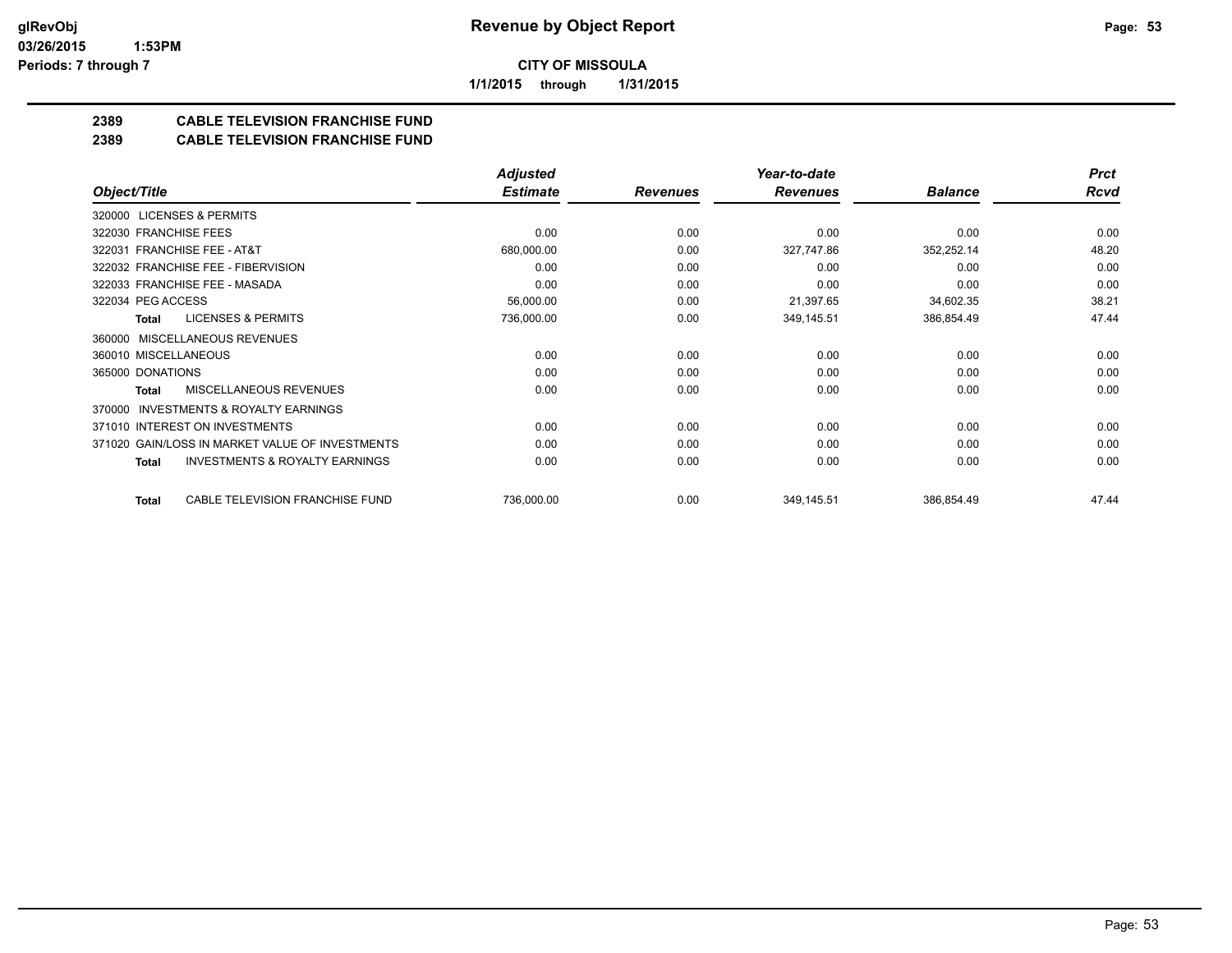**1/1/2015 through 1/31/2015**

# **2389 CABLE TELEVISION FRANCHISE FUND**

|                                                           | <b>Adjusted</b> |                 | Year-to-date    |                | <b>Prct</b> |
|-----------------------------------------------------------|-----------------|-----------------|-----------------|----------------|-------------|
| Object/Title                                              | <b>Estimate</b> | <b>Revenues</b> | <b>Revenues</b> | <b>Balance</b> | <b>Rcvd</b> |
| <b>LICENSES &amp; PERMITS</b><br>320000                   |                 |                 |                 |                |             |
| 322030 FRANCHISE FEES                                     | 0.00            | 0.00            | 0.00            | 0.00           | 0.00        |
| 322031 FRANCHISE FEE - AT&T                               | 680,000.00      | 0.00            | 327,747.86      | 352,252.14     | 48.20       |
| 322032 FRANCHISE FEE - FIBERVISION                        | 0.00            | 0.00            | 0.00            | 0.00           | 0.00        |
| 322033 FRANCHISE FEE - MASADA                             | 0.00            | 0.00            | 0.00            | 0.00           | 0.00        |
| 322034 PEG ACCESS                                         | 56,000.00       | 0.00            | 21,397.65       | 34,602.35      | 38.21       |
| <b>LICENSES &amp; PERMITS</b><br><b>Total</b>             | 736,000.00      | 0.00            | 349,145.51      | 386,854.49     | 47.44       |
| MISCELLANEOUS REVENUES<br>360000                          |                 |                 |                 |                |             |
| 360010 MISCELLANEOUS                                      | 0.00            | 0.00            | 0.00            | 0.00           | 0.00        |
| 365000 DONATIONS                                          | 0.00            | 0.00            | 0.00            | 0.00           | 0.00        |
| <b>MISCELLANEOUS REVENUES</b><br>Total                    | 0.00            | 0.00            | 0.00            | 0.00           | 0.00        |
| <b>INVESTMENTS &amp; ROYALTY EARNINGS</b><br>370000       |                 |                 |                 |                |             |
| 371010 INTEREST ON INVESTMENTS                            | 0.00            | 0.00            | 0.00            | 0.00           | 0.00        |
| 371020 GAIN/LOSS IN MARKET VALUE OF INVESTMENT            | 0.00            | 0.00            | 0.00            | 0.00           | 0.00        |
| <b>INVESTMENTS &amp; ROYALTY EARNINGS</b><br><b>Total</b> | 0.00            | 0.00            | 0.00            | 0.00           | 0.00        |
| CABLE TELEVISION FRANCHISE FUND<br><b>Total</b>           | 736,000.00      | 0.00            | 349,145.51      | 386,854.49     | 47.44       |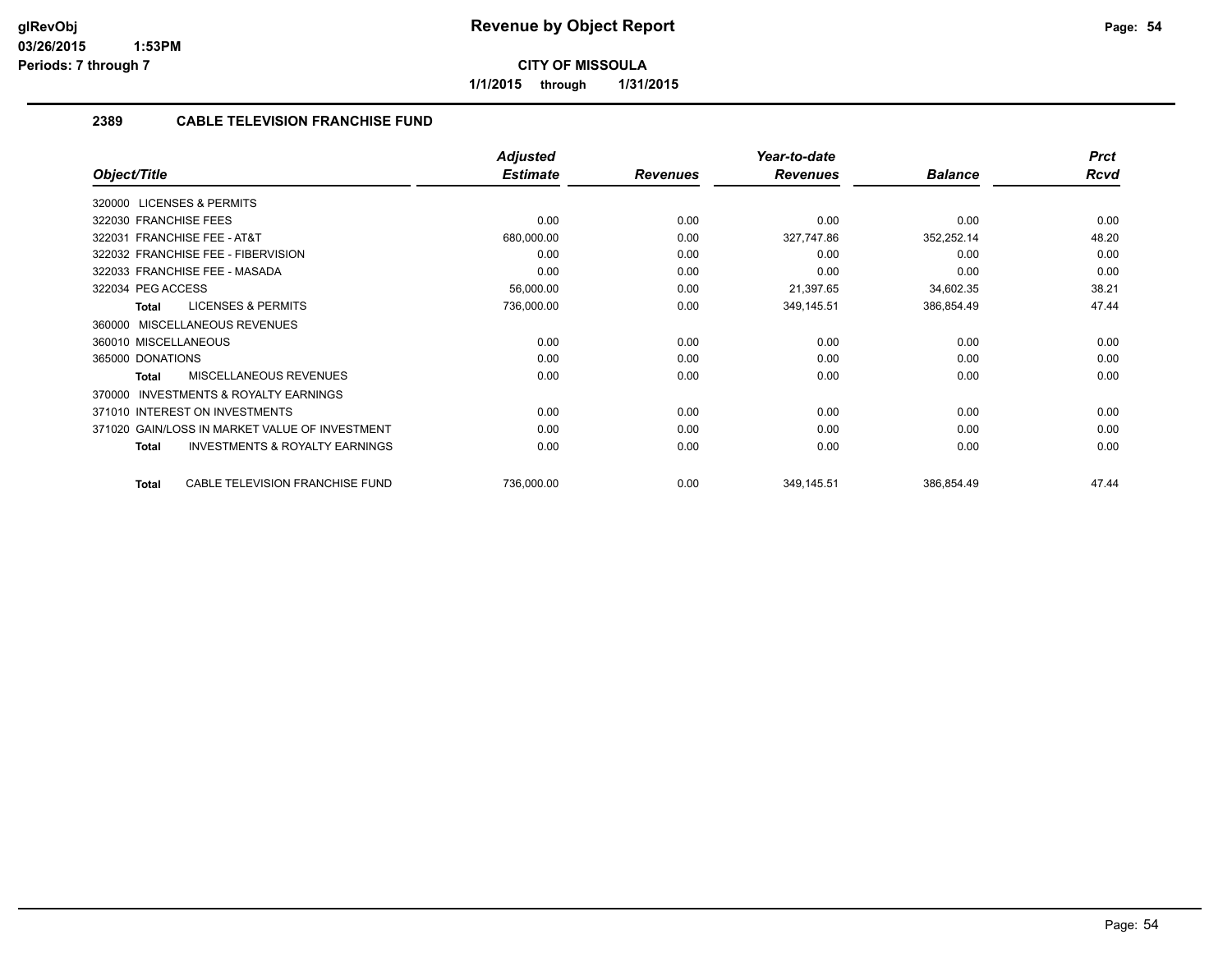**1/1/2015 through 1/31/2015**

#### **2390 DRUG FORFEITURE FUND**

**2390 DRUG FORFEITURE FUND**

|                                                           | <b>Adjusted</b> |                 | Year-to-date    |                | <b>Prct</b> |
|-----------------------------------------------------------|-----------------|-----------------|-----------------|----------------|-------------|
| Object/Title                                              | <b>Estimate</b> | <b>Revenues</b> | <b>Revenues</b> | <b>Balance</b> | <b>Rcvd</b> |
| 350000 FINES & FORFEITURES                                |                 |                 |                 |                |             |
| 351013 DRUG FORFEITURES                                   | 16,800.00       | 758.68          | 7,426.93        | 9,373.07       | 44.21       |
| <b>FINES &amp; FORFEITURES</b><br><b>Total</b>            | 16,800.00       | 758.68          | 7,426.93        | 9,373.07       | 44.21       |
| 360000 MISCELLANEOUS REVENUES                             |                 |                 |                 |                |             |
| 360010 MISCELLANEOUS                                      | 0.00            | 0.00            | 0.00            | 0.00           | 0.00        |
| 364012 SALE OF SURPLUS PROPERTY                           | 0.00            | 0.00            | 0.00            | 0.00           | 0.00        |
| <b>MISCELLANEOUS REVENUES</b><br><b>Total</b>             | 0.00            | 0.00            | 0.00            | 0.00           | 0.00        |
| 370000 INVESTMENTS & ROYALTY EARNINGS                     |                 |                 |                 |                |             |
| 371010 INTEREST ON INVESTMENTS                            | 0.00            | 0.00            | 0.00            | 0.00           | 0.00        |
| 371020 GAIN/LOSS IN MARKET VALUE OF INVESTMENTS           | 0.00            | 0.00            | 0.00            | 0.00           | 0.00        |
| <b>INVESTMENTS &amp; ROYALTY EARNINGS</b><br><b>Total</b> | 0.00            | 0.00            | 0.00            | 0.00           | 0.00        |
| OTHER FINANCING SOURCES<br>380000                         |                 |                 |                 |                |             |
| 382010 SALE OF FIXED ASSETS                               | 0.00            | 0.00            | 0.00            | 0.00           | 0.00        |
| OTHER FINANCING SOURCES<br><b>Total</b>                   | 0.00            | 0.00            | 0.00            | 0.00           | 0.00        |
| DRUG FORFEITURE FUND<br><b>Total</b>                      | 16,800.00       | 758.68          | 7,426.93        | 9,373.07       | 44.21       |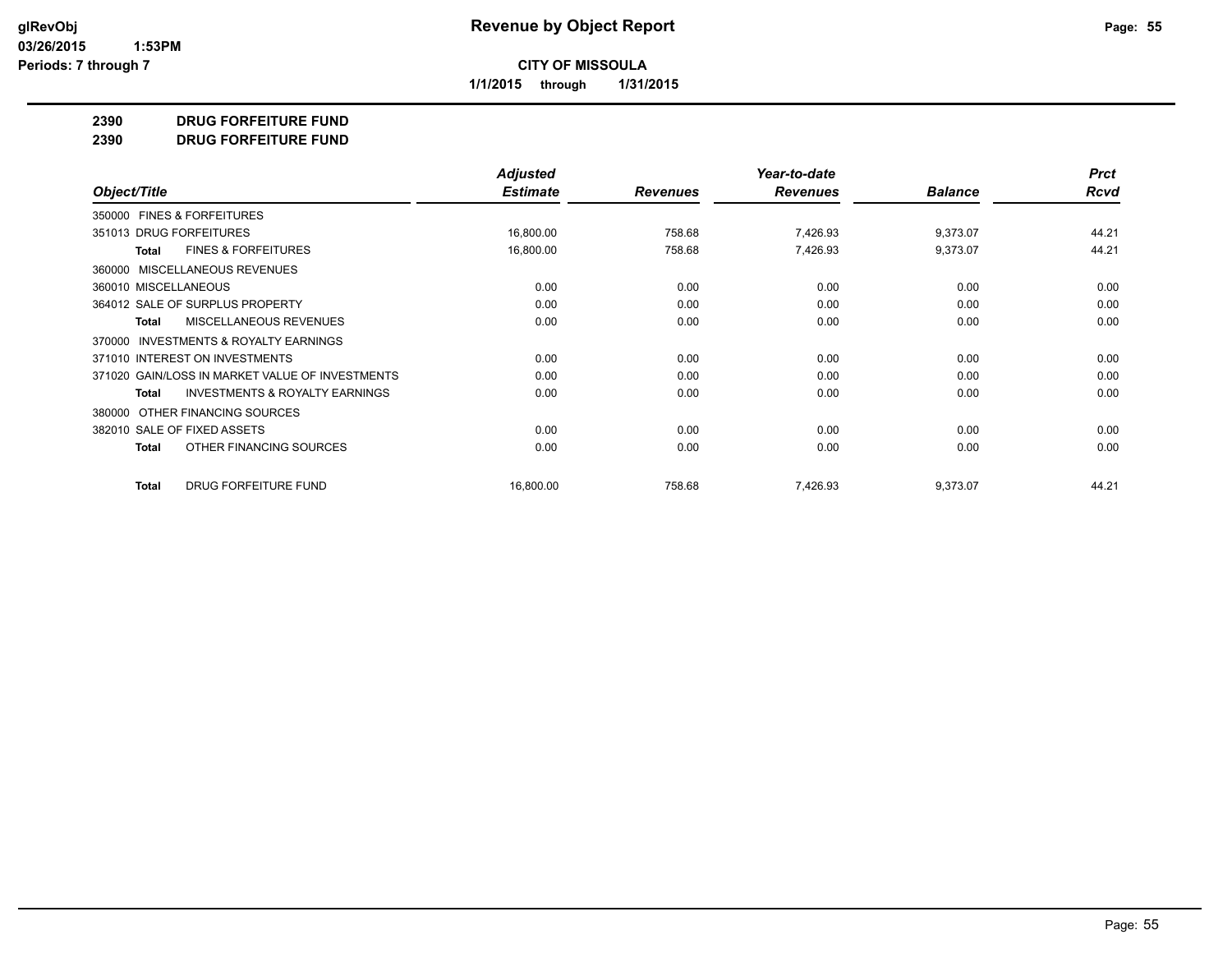**1/1/2015 through 1/31/2015**

### **2390 DRUG FORFEITURE FUND**

|                                                           | <b>Adjusted</b> |                 | Year-to-date    |                | <b>Prct</b> |
|-----------------------------------------------------------|-----------------|-----------------|-----------------|----------------|-------------|
| Object/Title                                              | <b>Estimate</b> | <b>Revenues</b> | <b>Revenues</b> | <b>Balance</b> | Rcvd        |
| 350000 FINES & FORFEITURES                                |                 |                 |                 |                |             |
| 351013 DRUG FORFEITURES                                   | 16,800.00       | 758.68          | 7,426.93        | 9,373.07       | 44.21       |
| <b>FINES &amp; FORFEITURES</b><br><b>Total</b>            | 16,800.00       | 758.68          | 7,426.93        | 9,373.07       | 44.21       |
| 360000 MISCELLANEOUS REVENUES                             |                 |                 |                 |                |             |
| 360010 MISCELLANEOUS                                      | 0.00            | 0.00            | 0.00            | 0.00           | 0.00        |
| 364012 SALE OF SURPLUS PROPERTY                           | 0.00            | 0.00            | 0.00            | 0.00           | 0.00        |
| <b>MISCELLANEOUS REVENUES</b><br><b>Total</b>             | 0.00            | 0.00            | 0.00            | 0.00           | 0.00        |
| <b>INVESTMENTS &amp; ROYALTY EARNINGS</b><br>370000       |                 |                 |                 |                |             |
| 371010 INTEREST ON INVESTMENTS                            | 0.00            | 0.00            | 0.00            | 0.00           | 0.00        |
| 371020 GAIN/LOSS IN MARKET VALUE OF INVESTMENT            | 0.00            | 0.00            | 0.00            | 0.00           | 0.00        |
| <b>INVESTMENTS &amp; ROYALTY EARNINGS</b><br><b>Total</b> | 0.00            | 0.00            | 0.00            | 0.00           | 0.00        |
| OTHER FINANCING SOURCES<br>380000                         |                 |                 |                 |                |             |
| 382010 SALE OF FIXED ASSETS                               | 0.00            | 0.00            | 0.00            | 0.00           | 0.00        |
| OTHER FINANCING SOURCES<br><b>Total</b>                   | 0.00            | 0.00            | 0.00            | 0.00           | 0.00        |
| DRUG FORFEITURE FUND<br><b>Total</b>                      | 16,800.00       | 758.68          | 7.426.93        | 9,373.07       | 44.21       |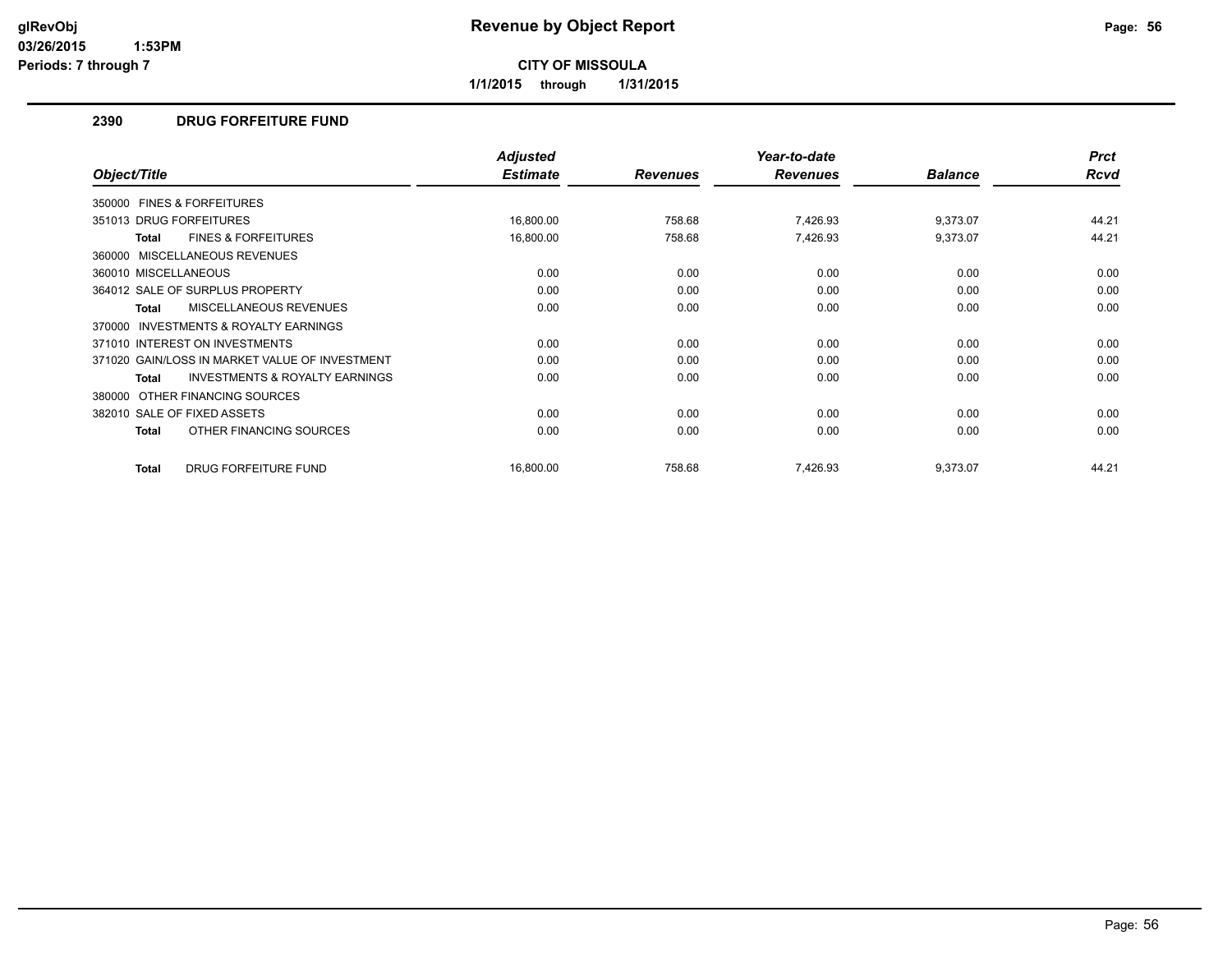**1/1/2015 through 1/31/2015**

#### **2394 BUILDING INSPECTION FUND**

#### **2394 BUILDING INSPECTION FUND**

|                                                           | <b>Adjusted</b> |                 | Year-to-date    |                | <b>Prct</b> |
|-----------------------------------------------------------|-----------------|-----------------|-----------------|----------------|-------------|
| Object/Title                                              | <b>Estimate</b> | <b>Revenues</b> | <b>Revenues</b> | <b>Balance</b> | Rcvd        |
| 320000 LICENSES & PERMITS                                 |                 |                 |                 |                |             |
| 323011 BUILDING PERMITS                                   | 671,560.00      | 54,628.07       | 519,110.74      | 152,449.26     | 77.30       |
| 323012 ELECTRICAL PERMITS                                 | 193,640.00      | 8,288.22        | 126,187.92      | 67,452.08      | 65.17       |
| 323013 PLUMBING PERMITS                                   | 111,240.00      | 6,235.00        | 73,990.00       | 37,250.00      | 66.51       |
| 323014 BLDG PERMIT REVIEW FEE                             | 0.00            | 0.00            | 0.00            | 0.00           | 0.00        |
| 323016 MOVING PERMITS                                     | 6,644.00        | $-412.00$       | 0.00            | 6,644.00       | 0.00        |
| 323017 MECHANICAL PERMITS                                 | 81,370.00       | 5,517.00        | 57,989.80       | 23,380.20      | 71.27       |
| <b>LICENSES &amp; PERMITS</b><br>Total                    | 1,064,454.00    | 74,256.29       | 777,278.46      | 287, 175.54    | 73.02       |
| 330000 INTERGOVERNMENTAL REVENUES                         |                 |                 |                 |                |             |
| 336023 STATE CONTRIB. - PERS                              | 0.00            | 13.32           | 241.38          | $-241.38$      | 0.00        |
| <b>INTERGOVERNMENTAL REVENUES</b><br><b>Total</b>         | 0.00            | 13.32           | 241.38          | $-241.38$      | 0.00        |
| 340000 CHARGES FOR SERVICES                               |                 |                 |                 |                |             |
| 341091 INSPECTION CODE BOOKS & COPIES                     | 515.00          | 85.00           | 466.00          | 49.00          | 90.49       |
| <b>CHARGES FOR SERVICES</b><br>Total                      | 515.00          | 85.00           | 466.00          | 49.00          | 90.49       |
| 360000 MISCELLANEOUS REVENUES                             |                 |                 |                 |                |             |
| 360010 MISCELLANEOUS                                      | 0.00            | 0.00            | 0.00            | 0.00           | 0.00        |
| 360015 CONFERENCE REVENUES - BUILDING                     | 0.00            | 0.00            | 0.00            | 0.00           | 0.00        |
| MISCELLANEOUS REVENUES<br><b>Total</b>                    | 0.00            | 0.00            | 0.00            | 0.00           | 0.00        |
| 370000 INVESTMENTS & ROYALTY EARNINGS                     |                 |                 |                 |                |             |
| 371010 INTEREST ON INVESTMENTS                            | 0.00            | 0.00            | 0.00            | 0.00           | 0.00        |
| 371020 GAIN/LOSS IN MARKET VALUE OF INVESTMENTS           | 0.00            | 0.00            | 0.00            | 0.00           | 0.00        |
| <b>INVESTMENTS &amp; ROYALTY EARNINGS</b><br><b>Total</b> | 0.00            | 0.00            | 0.00            | 0.00           | 0.00        |
| 380000 OTHER FINANCING SOURCES                            |                 |                 |                 |                |             |
| 382010 SALE OF FIXED ASSETS                               | 0.00            | 0.00            | 0.00            | 0.00           | 0.00        |
| 383000 OPERATING TRANSFERS                                | 0.00            | 0.00            | 0.00            | 0.00           | 0.00        |
| OTHER FINANCING SOURCES<br><b>Total</b>                   | 0.00            | 0.00            | 0.00            | 0.00           | 0.00        |
| <b>BUILDING INSPECTION FUND</b><br><b>Total</b>           | 1,064,969.00    | 74,354.61       | 777,985.84      | 286,983.16     | 73.05       |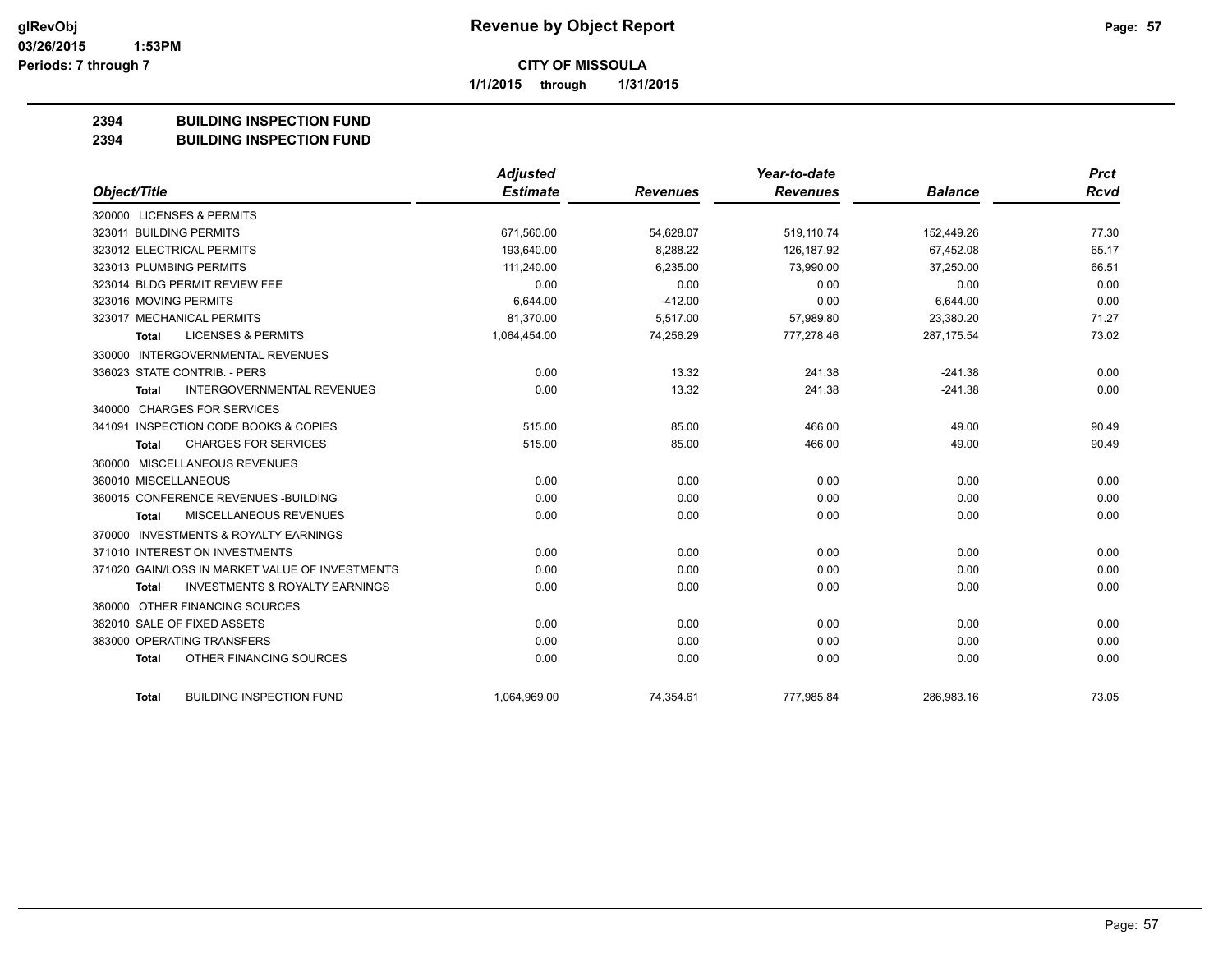**1/1/2015 through 1/31/2015**

# **2394 BUILDING INSPECTION FUND**

| Object/Title                                              | <b>Adjusted</b><br><b>Estimate</b> | <b>Revenues</b> | Year-to-date<br><b>Revenues</b> | <b>Balance</b> | <b>Prct</b><br><b>Rcvd</b> |
|-----------------------------------------------------------|------------------------------------|-----------------|---------------------------------|----------------|----------------------------|
|                                                           |                                    |                 |                                 |                |                            |
| 320000 LICENSES & PERMITS                                 |                                    |                 |                                 |                |                            |
| 323011 BUILDING PERMITS                                   | 671,560.00                         | 54,628.07       | 519,110.74                      | 152,449.26     | 77.30                      |
| 323012 ELECTRICAL PERMITS                                 | 193.640.00                         | 8.288.22        | 126.187.92                      | 67.452.08      | 65.17                      |
| 323013 PLUMBING PERMITS                                   | 111,240.00                         | 6,235.00        | 73,990.00                       | 37,250.00      | 66.51                      |
| 323014 BLDG PERMIT REVIEW FEE                             | 0.00                               | 0.00            | 0.00                            | 0.00           | 0.00                       |
| 323016 MOVING PERMITS                                     | 6,644.00                           | $-412.00$       | 0.00                            | 6.644.00       | 0.00                       |
| 323017 MECHANICAL PERMITS                                 | 81,370.00                          | 5,517.00        | 57,989.80                       | 23,380.20      | 71.27                      |
| <b>LICENSES &amp; PERMITS</b><br><b>Total</b>             | 1,064,454.00                       | 74,256.29       | 777,278.46                      | 287,175.54     | 73.02                      |
| 330000 INTERGOVERNMENTAL REVENUES                         |                                    |                 |                                 |                |                            |
| 336023 STATE CONTRIB. - PERS                              | 0.00                               | 13.32           | 241.38                          | $-241.38$      | 0.00                       |
| <b>INTERGOVERNMENTAL REVENUES</b><br><b>Total</b>         | 0.00                               | 13.32           | 241.38                          | $-241.38$      | 0.00                       |
| 340000 CHARGES FOR SERVICES                               |                                    |                 |                                 |                |                            |
| 341091 INSPECTION CODE BOOKS & COPIES                     | 515.00                             | 85.00           | 466.00                          | 49.00          | 90.49                      |
| <b>CHARGES FOR SERVICES</b><br><b>Total</b>               | 515.00                             | 85.00           | 466.00                          | 49.00          | 90.49                      |
| 360000 MISCELLANEOUS REVENUES                             |                                    |                 |                                 |                |                            |
| 360010 MISCELLANEOUS                                      | 0.00                               | 0.00            | 0.00                            | 0.00           | 0.00                       |
| 360015 CONFERENCE REVENUES - BUILDING                     | 0.00                               | 0.00            | 0.00                            | 0.00           | 0.00                       |
| MISCELLANEOUS REVENUES<br><b>Total</b>                    | 0.00                               | 0.00            | 0.00                            | 0.00           | 0.00                       |
| 370000 INVESTMENTS & ROYALTY EARNINGS                     |                                    |                 |                                 |                |                            |
| 371010 INTEREST ON INVESTMENTS                            | 0.00                               | 0.00            | 0.00                            | 0.00           | 0.00                       |
| 371020 GAIN/LOSS IN MARKET VALUE OF INVESTMENT            | 0.00                               | 0.00            | 0.00                            | 0.00           | 0.00                       |
| <b>INVESTMENTS &amp; ROYALTY EARNINGS</b><br><b>Total</b> | 0.00                               | 0.00            | 0.00                            | 0.00           | 0.00                       |
| 380000 OTHER FINANCING SOURCES                            |                                    |                 |                                 |                |                            |
| 382010 SALE OF FIXED ASSETS                               | 0.00                               | 0.00            | 0.00                            | 0.00           | 0.00                       |
| 383000 OPERATING TRANSFERS                                | 0.00                               | 0.00            | 0.00                            | 0.00           | 0.00                       |
| OTHER FINANCING SOURCES<br><b>Total</b>                   | 0.00                               | 0.00            | 0.00                            | 0.00           | 0.00                       |
| <b>BUILDING INSPECTION FUND</b><br><b>Total</b>           | 1,064,969.00                       | 74,354.61       | 777,985.84                      | 286,983.16     | 73.05                      |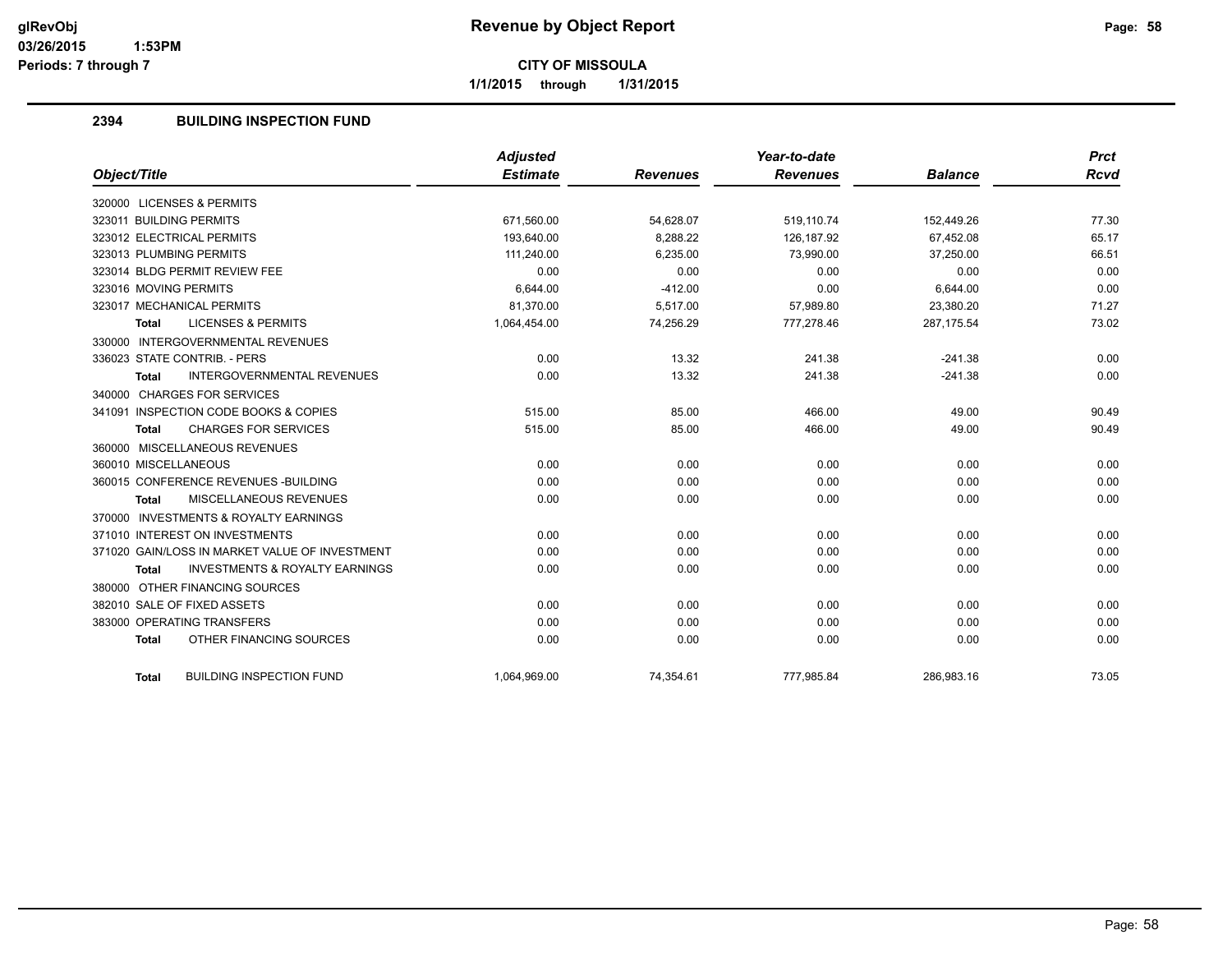**1/1/2015 through 1/31/2015**

# **2395 CITY GRANTS & PROGRAM INCOME FUND**

# **2395 CITY GRANTS & PROGRAM INCOME FUND**

|                                                           | <b>Adjusted</b> |                 | Year-to-date    |                | <b>Prct</b> |
|-----------------------------------------------------------|-----------------|-----------------|-----------------|----------------|-------------|
| Object/Title                                              | <b>Estimate</b> | <b>Revenues</b> | <b>Revenues</b> | <b>Balance</b> | <b>Rcvd</b> |
| 330000 INTERGOVERNMENTAL REVENUES                         |                 |                 |                 |                |             |
| 331010 ENTITLEMENT - CDBG                                 | 0.00            | 0.00            | 0.00            | 0.00           | 0.00        |
| 331037 ELOCAL.COM LOAN REPAYMENT                          | 0.00            | 0.00            | 0.00            | 0.00           | 0.00        |
| <b>INTERGOVERNMENTAL REVENUES</b><br>Total                | 0.00            | 0.00            | 0.00            | 0.00           | 0.00        |
| MISCELLANEOUS REVENUES<br>360000                          |                 |                 |                 |                |             |
| 360005 LOAN REPAYMENTS                                    | 0.00            | 0.00            | 0.00            | 0.00           | 0.00        |
| 360010 MISCELLANEOUS                                      | 0.00            | 0.00            | 0.00            | 0.00           | 0.00        |
| 360013 REPAYMENT OF SEWER GRANT                           | 0.00            | 0.00            | 0.00            | 0.00           | 0.00        |
| 360014 REPAYMENT OF LOAN/MHA                              | 0.00            | 0.00            | 0.00            | 0.00           | 0.00        |
| 362000 OTHER MISCELLANEOUS REVENUE                        | 0.00            | 0.00            | 0.00            | 0.00           | 0.00        |
| MISCELLANEOUS REVENUES<br><b>Total</b>                    | 0.00            | 0.00            | 0.00            | 0.00           | 0.00        |
| <b>INVESTMENTS &amp; ROYALTY EARNINGS</b><br>370000       |                 |                 |                 |                |             |
| 371010 INTEREST ON INVESTMENTS                            | 0.00            | 0.00            | 0.00            | 0.00           | 0.00        |
| 371020 GAIN/LOSS IN MARKET VALUE OF INVESTMENTS           | 0.00            | 0.00            | 0.00            | 0.00           | 0.00        |
| <b>INVESTMENTS &amp; ROYALTY EARNINGS</b><br><b>Total</b> | 0.00            | 0.00            | 0.00            | 0.00           | 0.00        |
| OTHER FINANCING SOURCES<br>380000                         |                 |                 |                 |                |             |
| 383026 TRANS FR CDBG                                      | 0.00            | 0.00            | 0.00            | 0.00           | 0.00        |
| OTHER FINANCING SOURCES<br><b>Total</b>                   | 0.00            | 0.00            | 0.00            | 0.00           | 0.00        |
| CITY GRANTS & PROGRAM INCOME FUND<br><b>Total</b>         | 0.00            | 0.00            | 0.00            | 0.00           | 0.00        |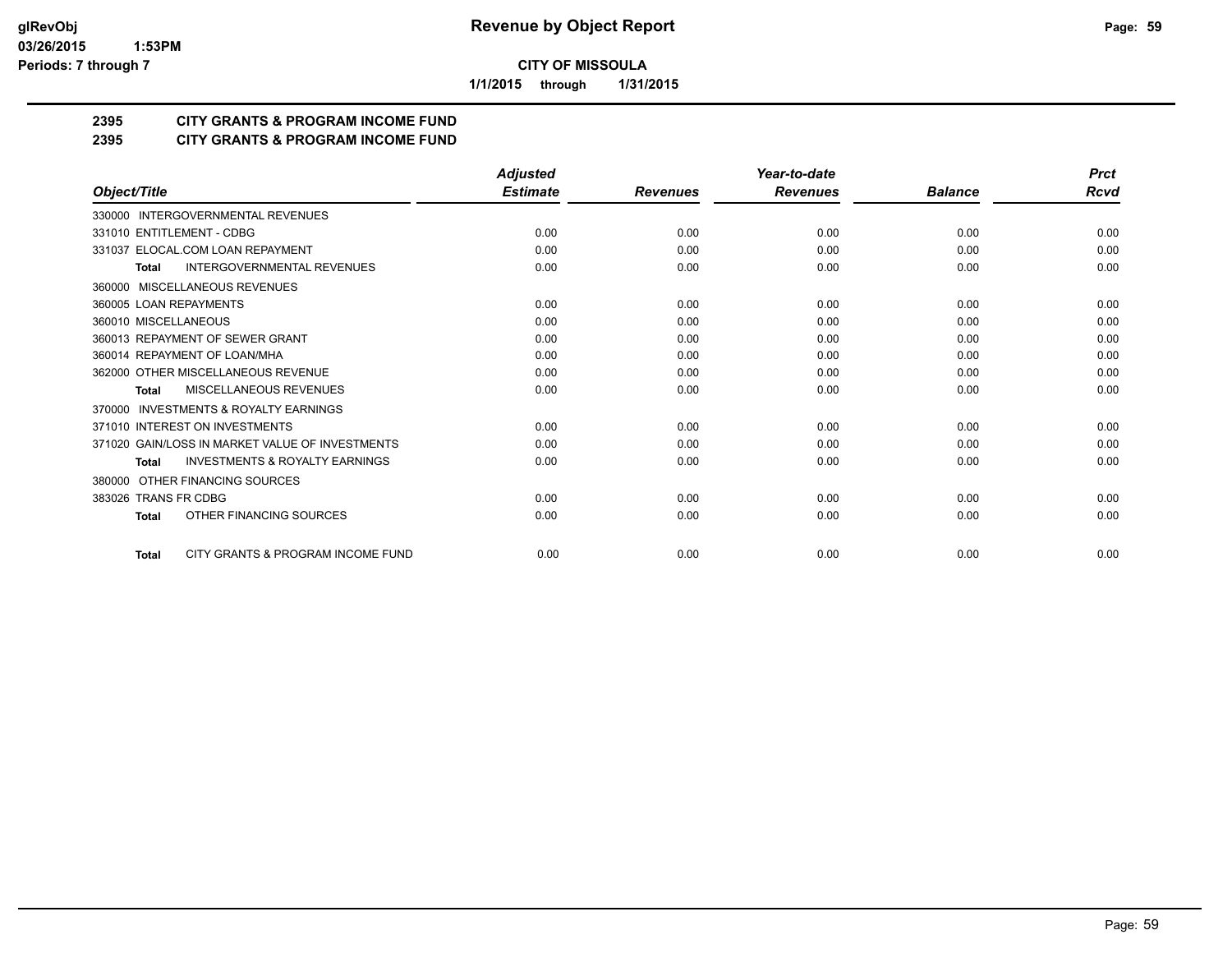**1/1/2015 through 1/31/2015**

# **2395 CITY GRANTS & PROGRAM INCOME FUND**

|                                                           | <b>Adjusted</b> |                 | Year-to-date    |                | <b>Prct</b> |
|-----------------------------------------------------------|-----------------|-----------------|-----------------|----------------|-------------|
| Object/Title                                              | <b>Estimate</b> | <b>Revenues</b> | <b>Revenues</b> | <b>Balance</b> | Rcvd        |
| 330000 INTERGOVERNMENTAL REVENUES                         |                 |                 |                 |                |             |
| 331010 ENTITLEMENT - CDBG                                 | 0.00            | 0.00            | 0.00            | 0.00           | 0.00        |
| 331037 ELOCAL.COM LOAN REPAYMENT                          | 0.00            | 0.00            | 0.00            | 0.00           | 0.00        |
| <b>INTERGOVERNMENTAL REVENUES</b><br><b>Total</b>         | 0.00            | 0.00            | 0.00            | 0.00           | 0.00        |
| 360000 MISCELLANEOUS REVENUES                             |                 |                 |                 |                |             |
| 360005 LOAN REPAYMENTS                                    | 0.00            | 0.00            | 0.00            | 0.00           | 0.00        |
| 360010 MISCELLANEOUS                                      | 0.00            | 0.00            | 0.00            | 0.00           | 0.00        |
| 360013 REPAYMENT OF SEWER GRANT                           | 0.00            | 0.00            | 0.00            | 0.00           | 0.00        |
| 360014 REPAYMENT OF LOAN/MHA                              | 0.00            | 0.00            | 0.00            | 0.00           | 0.00        |
| 362000 OTHER MISCELLANEOUS REVENUE                        | 0.00            | 0.00            | 0.00            | 0.00           | 0.00        |
| <b>MISCELLANEOUS REVENUES</b><br><b>Total</b>             | 0.00            | 0.00            | 0.00            | 0.00           | 0.00        |
| <b>INVESTMENTS &amp; ROYALTY EARNINGS</b><br>370000       |                 |                 |                 |                |             |
| 371010 INTEREST ON INVESTMENTS                            | 0.00            | 0.00            | 0.00            | 0.00           | 0.00        |
| 371020 GAIN/LOSS IN MARKET VALUE OF INVESTMENT            | 0.00            | 0.00            | 0.00            | 0.00           | 0.00        |
| <b>INVESTMENTS &amp; ROYALTY EARNINGS</b><br><b>Total</b> | 0.00            | 0.00            | 0.00            | 0.00           | 0.00        |
| OTHER FINANCING SOURCES<br>380000                         |                 |                 |                 |                |             |
| 383026 TRANS FR CDBG                                      | 0.00            | 0.00            | 0.00            | 0.00           | 0.00        |
| OTHER FINANCING SOURCES<br><b>Total</b>                   | 0.00            | 0.00            | 0.00            | 0.00           | 0.00        |
| CITY GRANTS & PROGRAM INCOME FUND<br><b>Total</b>         | 0.00            | 0.00            | 0.00            | 0.00           | 0.00        |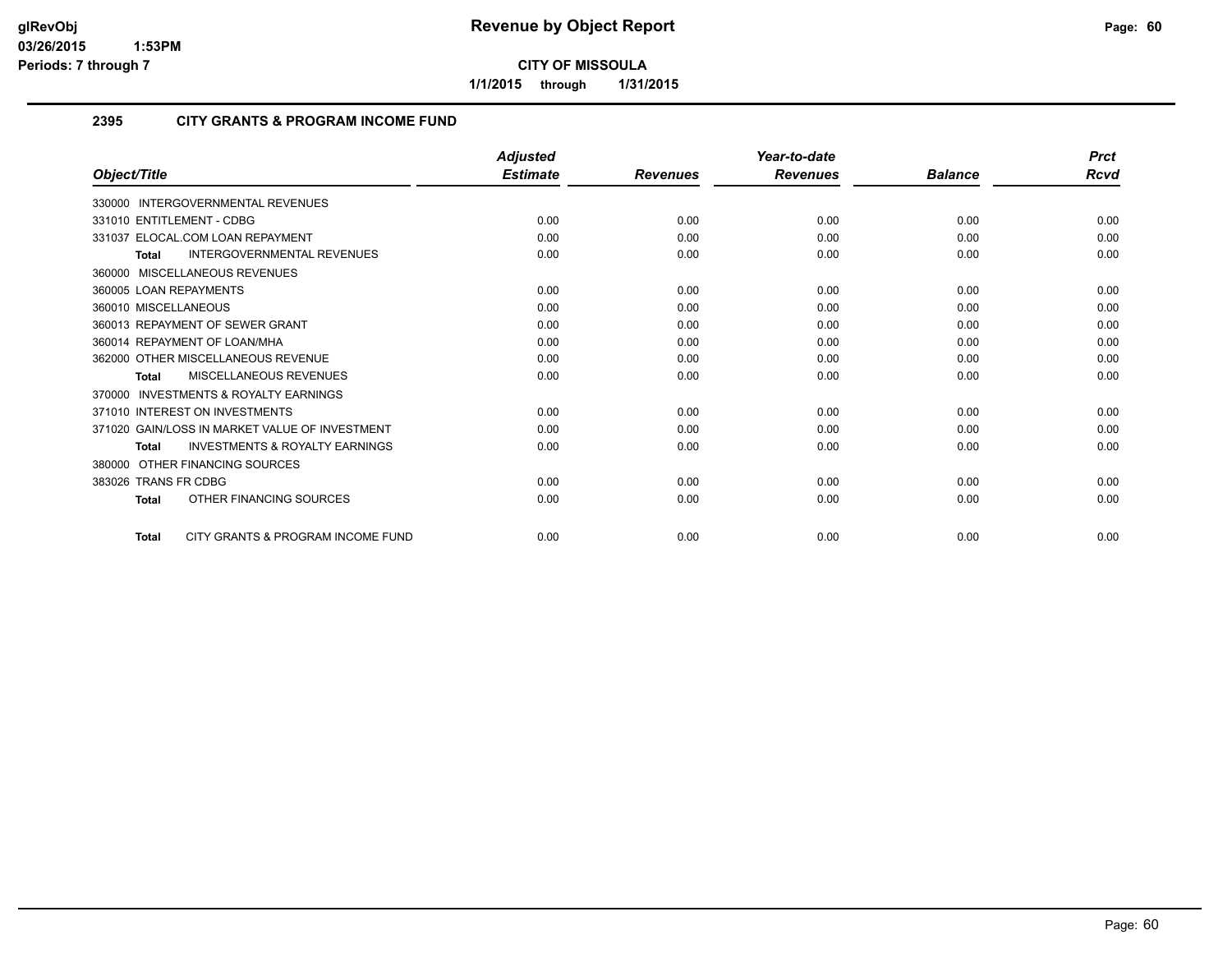**1/1/2015 through 1/31/2015**

#### **2396 ENERGY EFFICIENCY REVOLVING LOAN FUND 2396 ENERGY EFFICIENCY REVOLVING LOAN FUND**

|                                               | <b>Adjusted</b> |                 | Year-to-date    |                | <b>Prct</b> |
|-----------------------------------------------|-----------------|-----------------|-----------------|----------------|-------------|
| Object/Title                                  | <b>Estimate</b> | <b>Revenues</b> | <b>Revenues</b> | <b>Balance</b> | <b>Rcvd</b> |
| 330000 INTERGOVERNMENTAL REVENUES             |                 |                 |                 |                |             |
| 331031 EECBG REVOLVING LOAN                   | 0.00            | 0.00            | 0.00            | 0.00           | 0.00        |
| INTERGOVERNMENTAL REVENUES<br>Total           | 0.00            | 0.00            | 0.00            | 0.00           | 0.00        |
| 370000 INVESTMENTS & ROYALTY EARNINGS         |                 |                 |                 |                |             |
| 371010 INTEREST ON INVESTMENTS                | 0.00            | 0.00            | 0.00            | 0.00           | 0.00        |
| INVESTMENTS & ROYALTY EARNINGS<br>Total       | 0.00            | 0.00            | 0.00            | 0.00           | 0.00        |
|                                               |                 |                 |                 |                |             |
| ENERGY EFFICIENCY REVOLVING LOAN FUI<br>Total | 0.00            | 0.00            | 0.00            | 0.00           | 0.00        |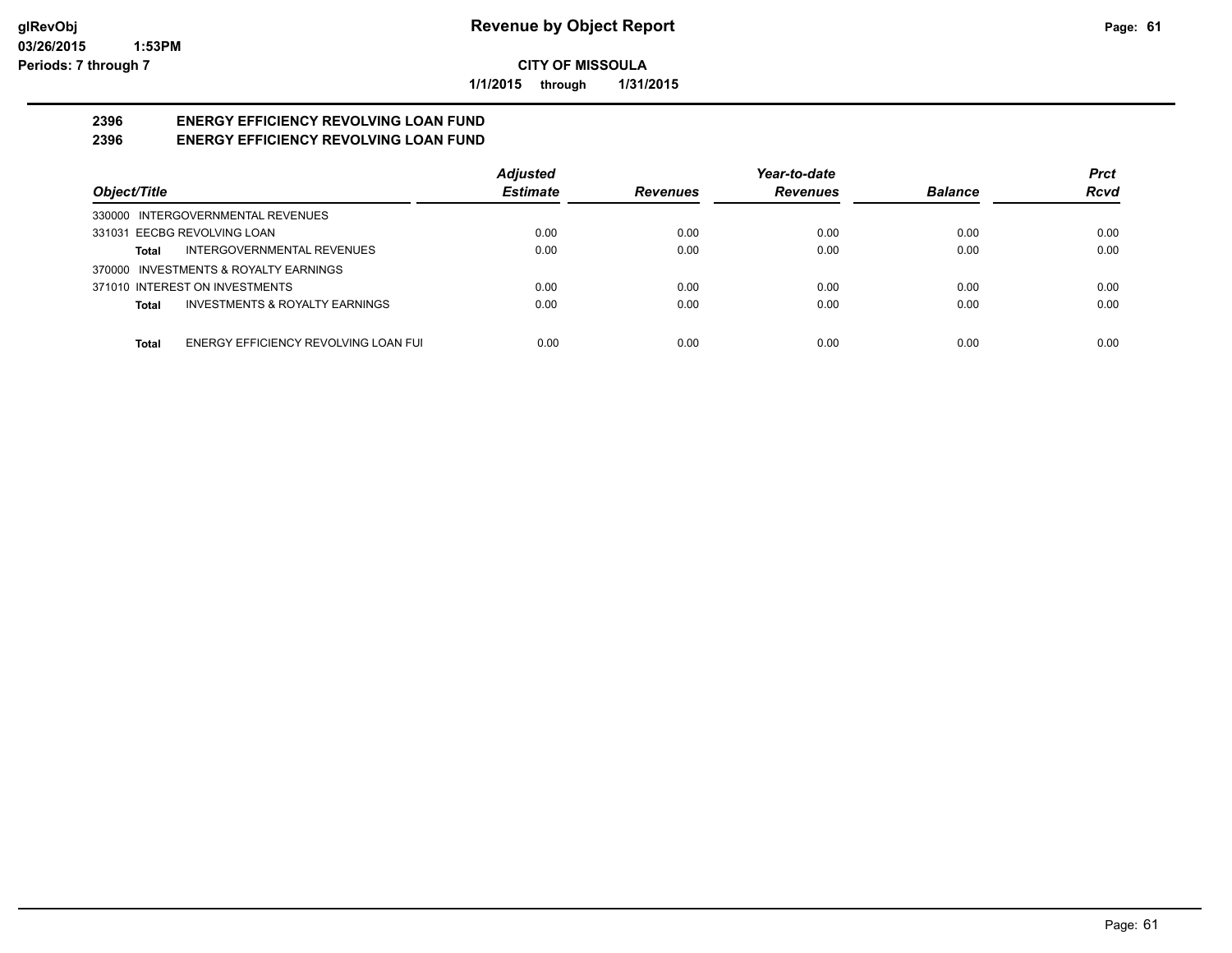**1/1/2015 through 1/31/2015**

# **2396 ENERGY EFFICIENCY REVOLVING LOAN FUND**

| Object/Title                                              | <b>Adjusted</b><br><b>Estimate</b> | <b>Revenues</b> | Year-to-date<br><b>Revenues</b> | <b>Balance</b> | <b>Prct</b><br><b>Rcvd</b> |
|-----------------------------------------------------------|------------------------------------|-----------------|---------------------------------|----------------|----------------------------|
| 330000 INTERGOVERNMENTAL REVENUES                         |                                    |                 |                                 |                |                            |
| 331031 EECBG REVOLVING LOAN                               | 0.00                               | 0.00            | 0.00                            | 0.00           | 0.00                       |
| INTERGOVERNMENTAL REVENUES<br>Total                       | 0.00                               | 0.00            | 0.00                            | 0.00           | 0.00                       |
| 370000 INVESTMENTS & ROYALTY EARNINGS                     |                                    |                 |                                 |                |                            |
| 371010 INTEREST ON INVESTMENTS                            | 0.00                               | 0.00            | 0.00                            | 0.00           | 0.00                       |
| <b>INVESTMENTS &amp; ROYALTY EARNINGS</b><br><b>Total</b> | 0.00                               | 0.00            | 0.00                            | 0.00           | 0.00                       |
|                                                           |                                    |                 |                                 |                |                            |
| ENERGY EFFICIENCY REVOLVING LOAN FU<br>Total              | 0.00                               | 0.00            | 0.00                            | 0.00           | 0.00                       |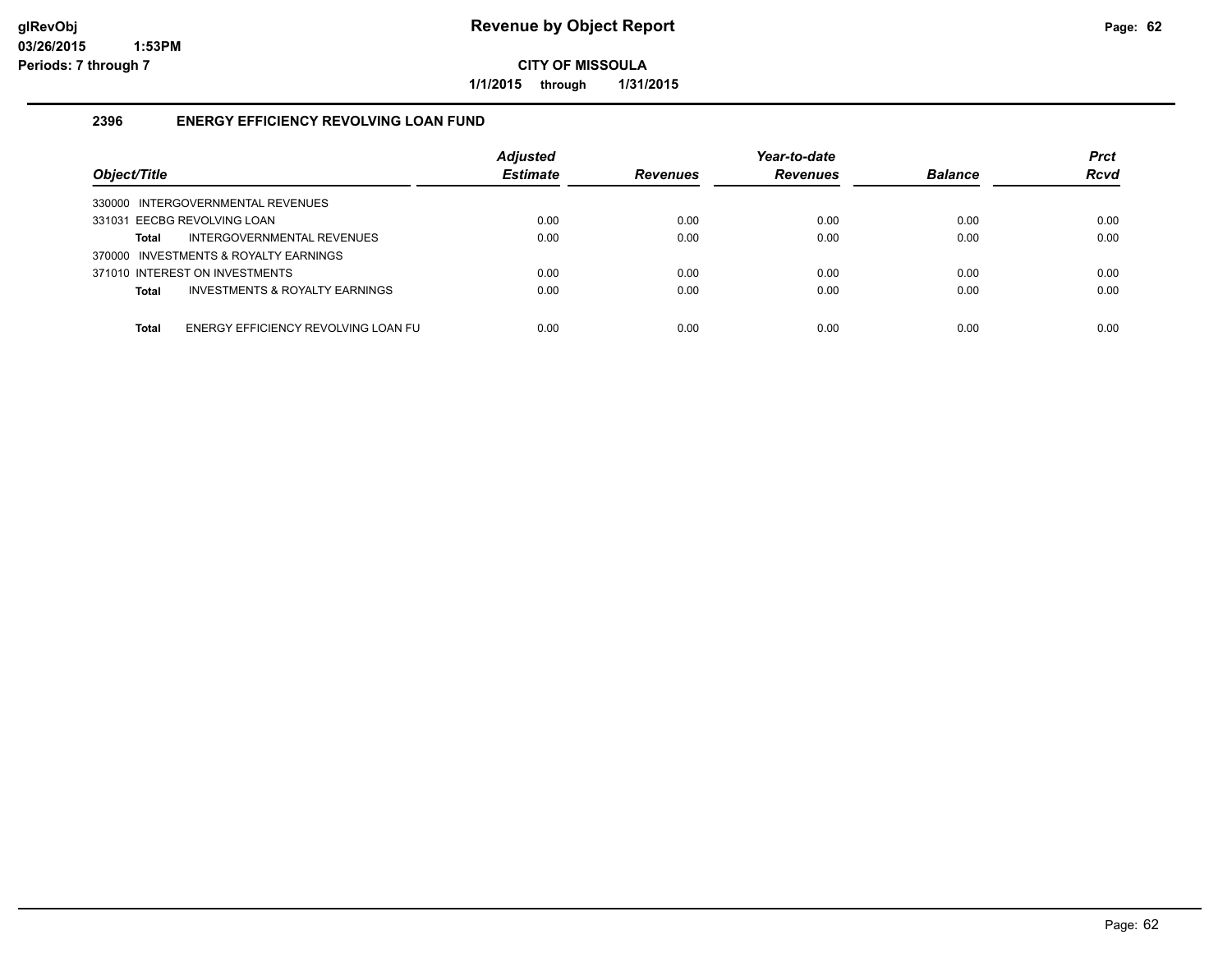**1/1/2015 through 1/31/2015**

#### **2399 DANGEROUS BUILDING DEMOLITION & REPAIR F 2399 DANGEROUS BUILDING DEMOLITION & REPAIR F**

|                         |                                      | <b>Adjusted</b> |                 | Year-to-date    |                | Prct |
|-------------------------|--------------------------------------|-----------------|-----------------|-----------------|----------------|------|
| Object/Title            |                                      | <b>Estimate</b> | <b>Revenues</b> | <b>Revenues</b> | <b>Balance</b> | Rcvd |
|                         | 360000 MISCELLANEOUS REVENUES        |                 |                 |                 |                |      |
| 363000 ASSESSMENTS PAID |                                      | 15.000.00       | 0.00            | 0.00            | 15.000.00      | 0.00 |
| Total                   | MISCELLANEOUS REVENUES               | 15.000.00       | 0.00            | 0.00            | 15.000.00      | 0.00 |
| Total                   | DANGEROUS BUILDING DEMOLITION & REP. | 15.000.00       | 0.00            | 0.00            | 15.000.00      | 0.00 |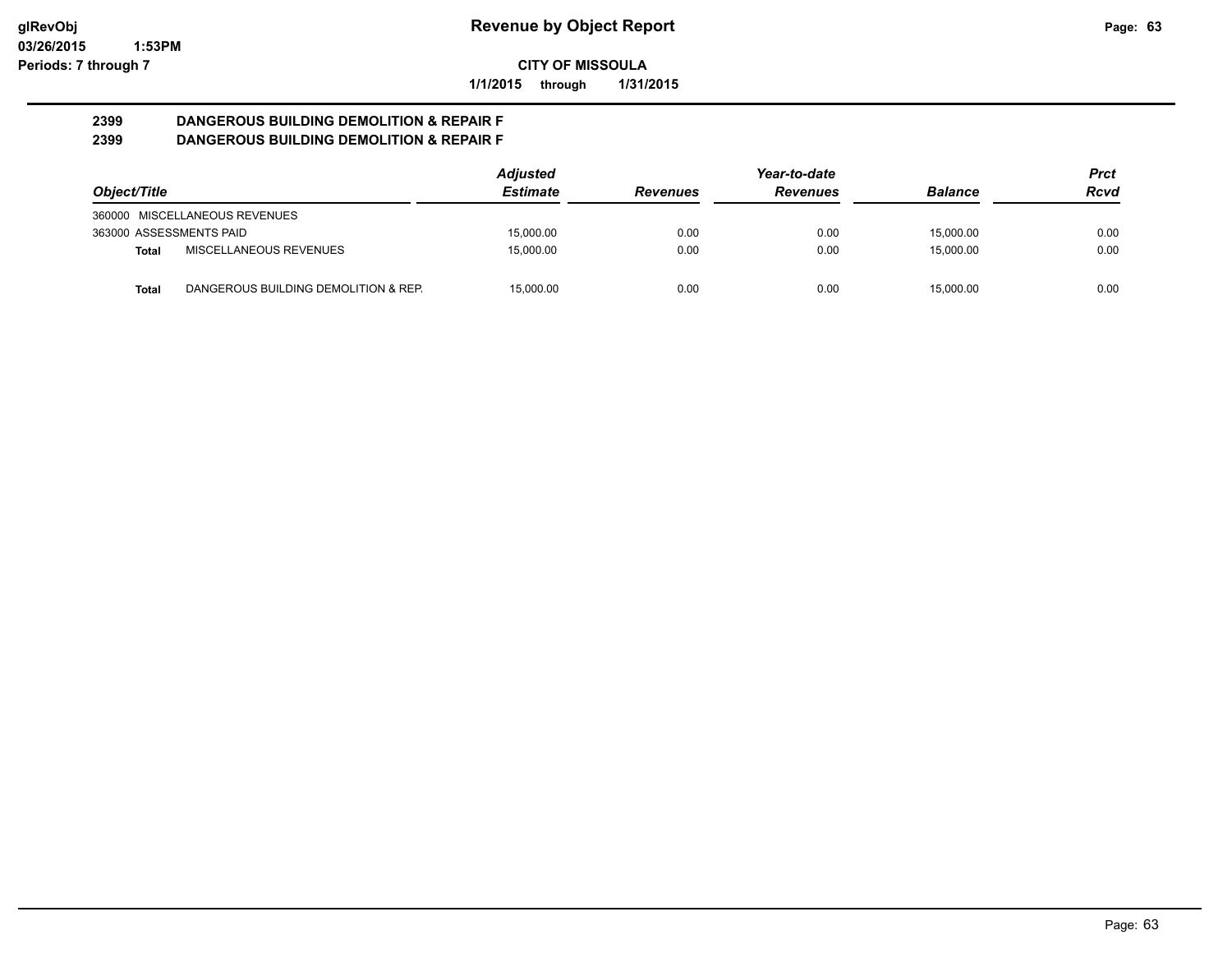**1/1/2015 through 1/31/2015**

### **2399 DANGEROUS BUILDING DEMOLITION & REPAIR F**

| Object/Title            |                                     | <b>Adjusted</b><br><b>Estimate</b> | <b>Revenues</b> | Year-to-date<br><b>Revenues</b> | <b>Balance</b> | <b>Prct</b><br><b>Rcvd</b> |
|-------------------------|-------------------------------------|------------------------------------|-----------------|---------------------------------|----------------|----------------------------|
|                         |                                     |                                    |                 |                                 |                |                            |
|                         | 360000 MISCELLANEOUS REVENUES       |                                    |                 |                                 |                |                            |
| 363000 ASSESSMENTS PAID |                                     | 15.000.00                          | 0.00            | 0.00                            | 15.000.00      | 0.00                       |
| <b>Total</b>            | MISCELLANEOUS REVENUES              | 15.000.00                          | 0.00            | 0.00                            | 15.000.00      | 0.00                       |
| <b>Total</b>            | DANGEROUS BUILDING DEMOLITION & REF | 15.000.00                          | 0.00            | 0.00                            | 15.000.00      | 0.00                       |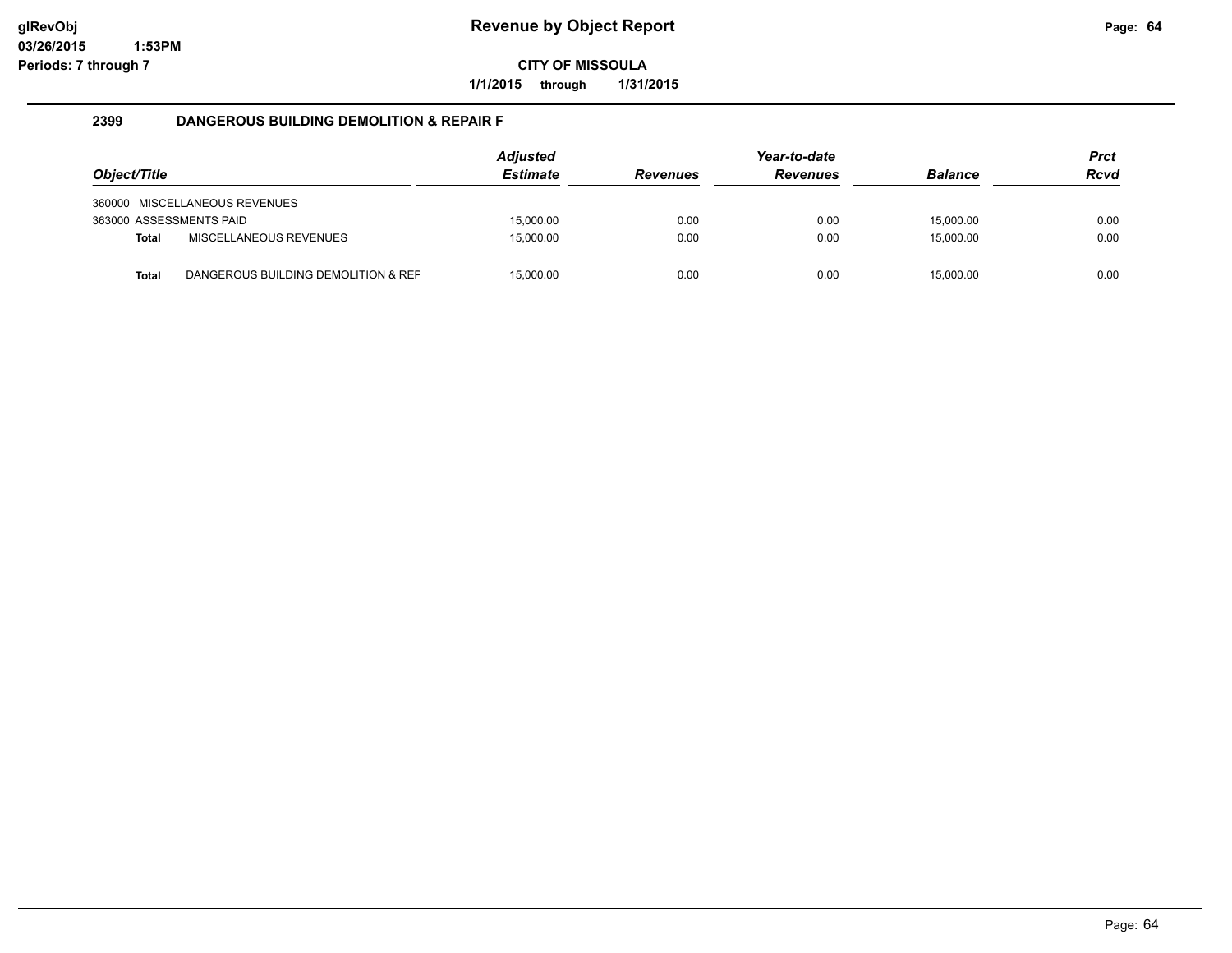**1/1/2015 through 1/31/2015**

#### **2400 STREET LIGHTING ASSESSMENTS FUND 2400 STREET LIGHTING ASSESSMENTS FUND**

|                                                    | <b>Adjusted</b> |                 | Year-to-date    |                | <b>Prct</b> |
|----------------------------------------------------|-----------------|-----------------|-----------------|----------------|-------------|
| Object/Title                                       | <b>Estimate</b> | <b>Revenues</b> | <b>Revenues</b> | <b>Balance</b> | <b>Rcvd</b> |
| 360000 MISCELLANEOUS REVENUES                      |                 |                 |                 |                |             |
| 360010 MISCELLANEOUS                               | 0.00            | 0.00            | 0.00            | 0.00           | 0.00        |
| 363010 LIGHTING ASSESSMENTS                        | 345.357.00      | 4.646.80        | 302.648.93      | 42.708.07      | 87.63       |
| 363040 PENALTY AND INTEREST                        | 0.00            | 82.62           | 176.69          | $-176.69$      | 0.00        |
| MISCELLANEOUS REVENUES<br>Total                    | 345.357.00      | 4.729.42        | 302.825.62      | 42.531.38      | 87.68       |
| INVESTMENTS & ROYALTY EARNINGS<br>370000           |                 |                 |                 |                |             |
| 371010 INTEREST ON INVESTMENTS                     | 0.00            | 0.00            | 0.00            | 0.00           | 0.00        |
| 371020 GAIN/LOSS IN MARKET VALUE OF INVESTMENTS    | 0.00            | 0.00            | 0.00            | 0.00           | 0.00        |
| <b>INVESTMENTS &amp; ROYALTY EARNINGS</b><br>Total | 0.00            | 0.00            | 0.00            | 0.00           | 0.00        |
| STREET LIGHTING ASSESSMENTS FUND<br>Total          | 345.357.00      | 4.729.42        | 302.825.62      | 42.531.38      | 87.68       |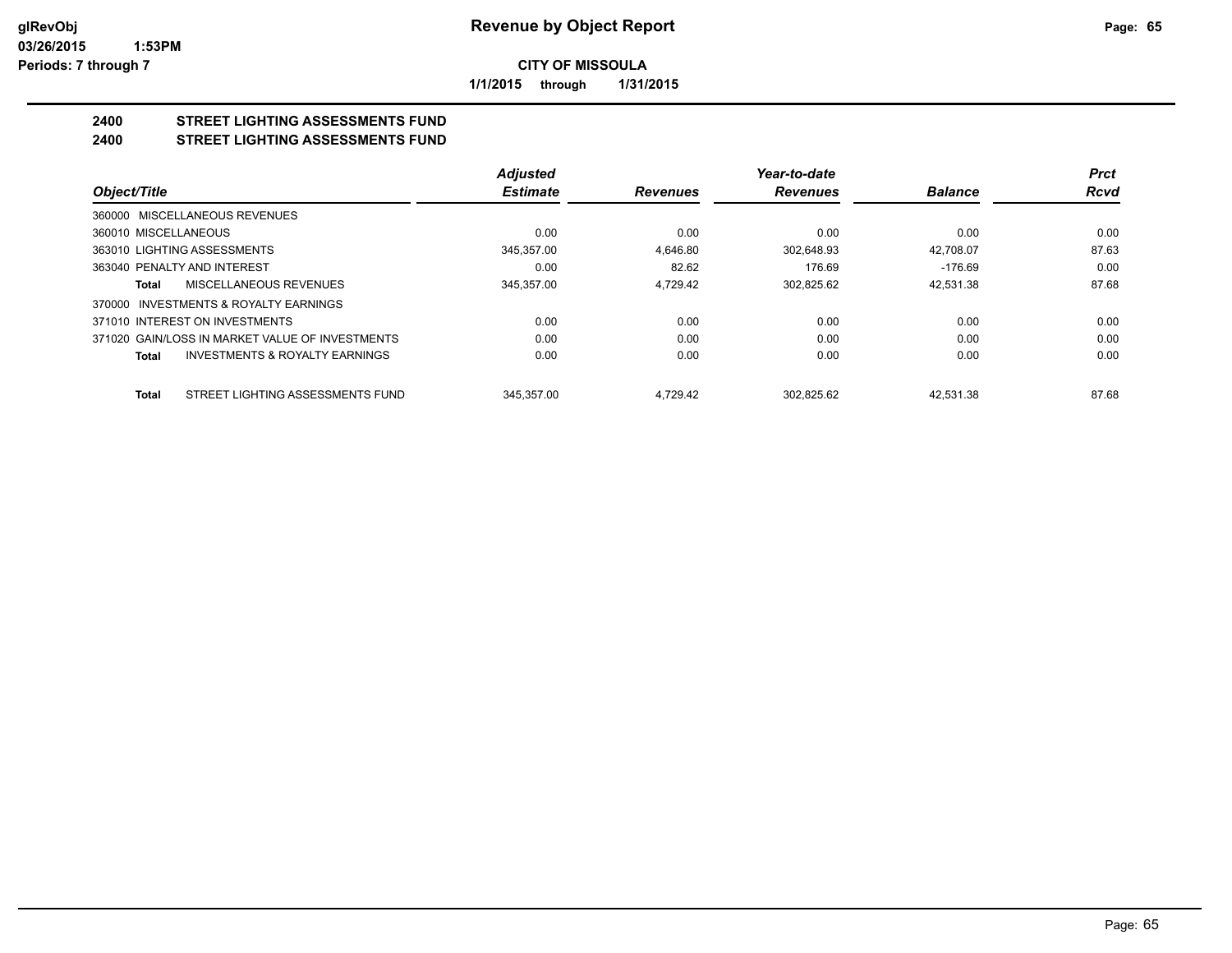**1/1/2015 through 1/31/2015**

# **2400 STREET LIGHTING ASSESSMENTS FUND**

| Object/Title                                   | <b>Adjusted</b><br><b>Estimate</b> | <b>Revenues</b> | Year-to-date<br><b>Revenues</b> | <b>Balance</b> | <b>Prct</b><br><b>Rcvd</b> |
|------------------------------------------------|------------------------------------|-----------------|---------------------------------|----------------|----------------------------|
| 360000 MISCELLANEOUS REVENUES                  |                                    |                 |                                 |                |                            |
| 360010 MISCELLANEOUS                           | 0.00                               | 0.00            | 0.00                            | 0.00           | 0.00                       |
| 363010 LIGHTING ASSESSMENTS                    | 345,357.00                         | 4.646.80        | 302.648.93                      | 42.708.07      | 87.63                      |
| 363040 PENALTY AND INTEREST                    | 0.00                               | 82.62           | 176.69                          | $-176.69$      | 0.00                       |
| MISCELLANEOUS REVENUES<br>Total                | 345,357.00                         | 4,729.42        | 302,825.62                      | 42,531.38      | 87.68                      |
| INVESTMENTS & ROYALTY EARNINGS<br>370000       |                                    |                 |                                 |                |                            |
| 371010 INTEREST ON INVESTMENTS                 | 0.00                               | 0.00            | 0.00                            | 0.00           | 0.00                       |
| 371020 GAIN/LOSS IN MARKET VALUE OF INVESTMENT | 0.00                               | 0.00            | 0.00                            | 0.00           | 0.00                       |
| INVESTMENTS & ROYALTY EARNINGS<br>Total        | 0.00                               | 0.00            | 0.00                            | 0.00           | 0.00                       |
| STREET LIGHTING ASSESSMENTS FUND<br>Total      | 345.357.00                         | 4.729.42        | 302.825.62                      | 42.531.38      | 87.68                      |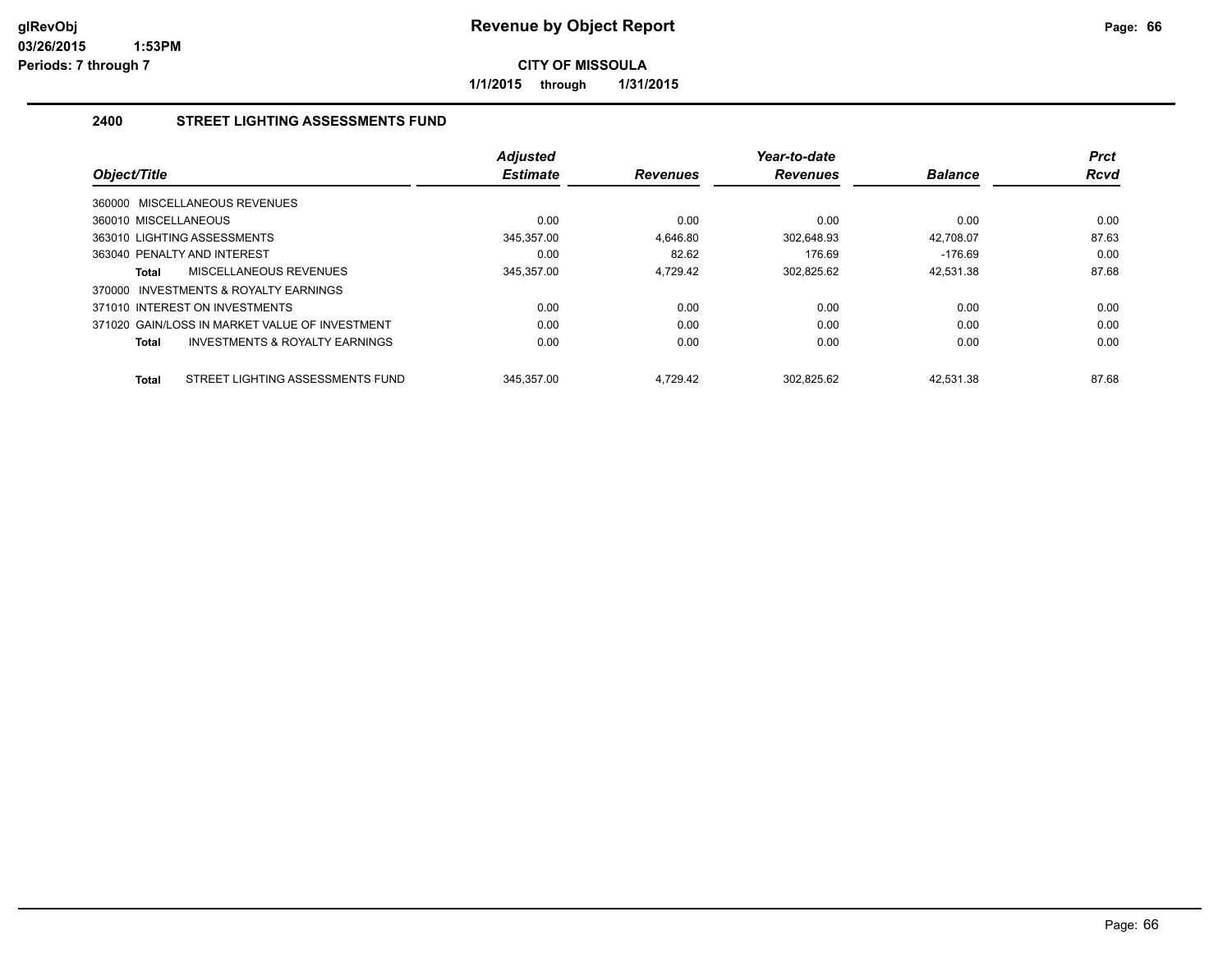**1/1/2015 through 1/31/2015**

# **2500 STREET MAINTENANCE ASSESSMENT FUND**

# **2500 STREET MAINTENANCE ASSESSMENT FUND**

|                                                    | <b>Adjusted</b> |                 | Year-to-date    |                | <b>Prct</b> |
|----------------------------------------------------|-----------------|-----------------|-----------------|----------------|-------------|
| Object/Title                                       | <b>Estimate</b> | <b>Revenues</b> | <b>Revenues</b> | <b>Balance</b> | <b>Rcvd</b> |
| 360000 MISCELLANEOUS REVENUES                      |                 |                 |                 |                |             |
| 363010 LIGHTING ASSESSMENTS                        | 59,295.00       | 1.237.58        | 34,889.34       | 24,405.66      | 58.84       |
| 363040 PENALTY AND INTEREST                        | 0.00            | 10.33           | 226.34          | $-226.34$      | 0.00        |
| <b>MISCELLANEOUS REVENUES</b><br>Total             | 59,295.00       | 1,247.91        | 35,115.68       | 24,179.32      | 59.22       |
| 370000 INVESTMENTS & ROYALTY EARNINGS              |                 |                 |                 |                |             |
| 371010 INTEREST ON INVESTMENTS                     | 0.00            | 0.00            | 0.00            | 0.00           | 0.00        |
| 371020 GAIN/LOSS IN MARKET VALUE OF INVESTMENTS    | 0.00            | 0.00            | 0.00            | 0.00           | 0.00        |
| <b>INVESTMENTS &amp; ROYALTY EARNINGS</b><br>Total | 0.00            | 0.00            | 0.00            | 0.00           | 0.00        |
| OTHER FINANCING SOURCES<br>380000                  |                 |                 |                 |                |             |
| 383000 OPERATING TRANSFERS                         | 0.00            | 0.00            | 0.00            | 0.00           | 0.00        |
| OTHER FINANCING SOURCES<br><b>Total</b>            | 0.00            | 0.00            | 0.00            | 0.00           | 0.00        |
| STREET MAINTENANCE ASSESSMENT FUNI<br><b>Total</b> | 59.295.00       | 1.247.91        | 35.115.68       | 24.179.32      | 59.22       |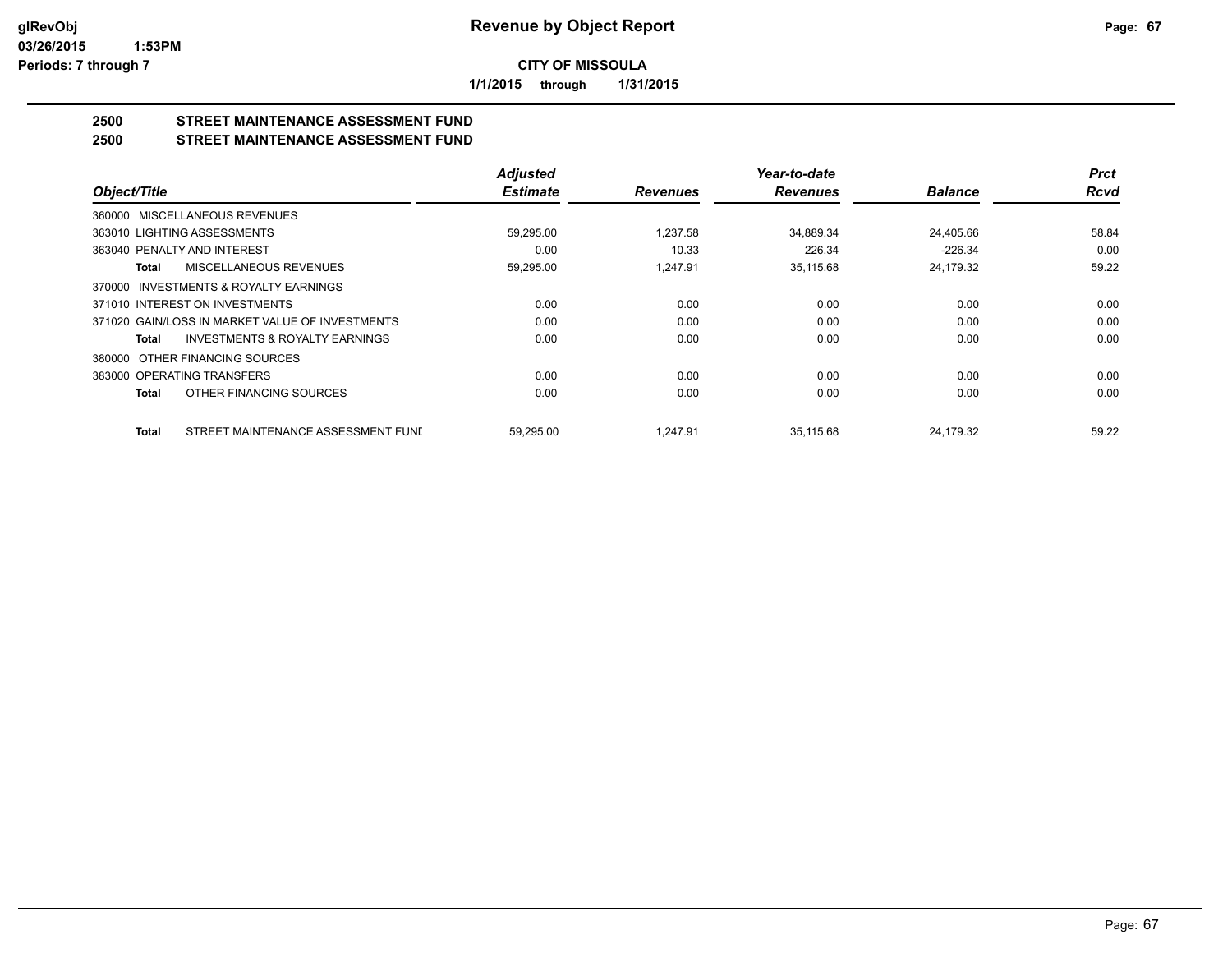**1/1/2015 through 1/31/2015**

# **2500 STREET MAINTENANCE ASSESSMENT FUND**

| Object/Title                                       | <b>Adjusted</b><br><b>Estimate</b> | <b>Revenues</b> | Year-to-date<br><b>Revenues</b> | <b>Balance</b> | <b>Prct</b><br><b>Rcvd</b> |
|----------------------------------------------------|------------------------------------|-----------------|---------------------------------|----------------|----------------------------|
| 360000 MISCELLANEOUS REVENUES                      |                                    |                 |                                 |                |                            |
| 363010 LIGHTING ASSESSMENTS                        | 59,295.00                          | 1.237.58        | 34,889.34                       | 24,405.66      | 58.84                      |
| 363040 PENALTY AND INTEREST                        | 0.00                               | 10.33           | 226.34                          | $-226.34$      | 0.00                       |
| MISCELLANEOUS REVENUES<br>Total                    | 59,295.00                          | 1.247.91        | 35,115.68                       | 24.179.32      | 59.22                      |
| 370000 INVESTMENTS & ROYALTY EARNINGS              |                                    |                 |                                 |                |                            |
| 371010 INTEREST ON INVESTMENTS                     | 0.00                               | 0.00            | 0.00                            | 0.00           | 0.00                       |
| 371020 GAIN/LOSS IN MARKET VALUE OF INVESTMENT     | 0.00                               | 0.00            | 0.00                            | 0.00           | 0.00                       |
| <b>INVESTMENTS &amp; ROYALTY EARNINGS</b><br>Total | 0.00                               | 0.00            | 0.00                            | 0.00           | 0.00                       |
| 380000 OTHER FINANCING SOURCES                     |                                    |                 |                                 |                |                            |
| 383000 OPERATING TRANSFERS                         | 0.00                               | 0.00            | 0.00                            | 0.00           | 0.00                       |
| OTHER FINANCING SOURCES<br>Total                   | 0.00                               | 0.00            | 0.00                            | 0.00           | 0.00                       |
| STREET MAINTENANCE ASSESSMENT FUNI<br>Total        | 59,295.00                          | 1,247.91        | 35,115.68                       | 24,179.32      | 59.22                      |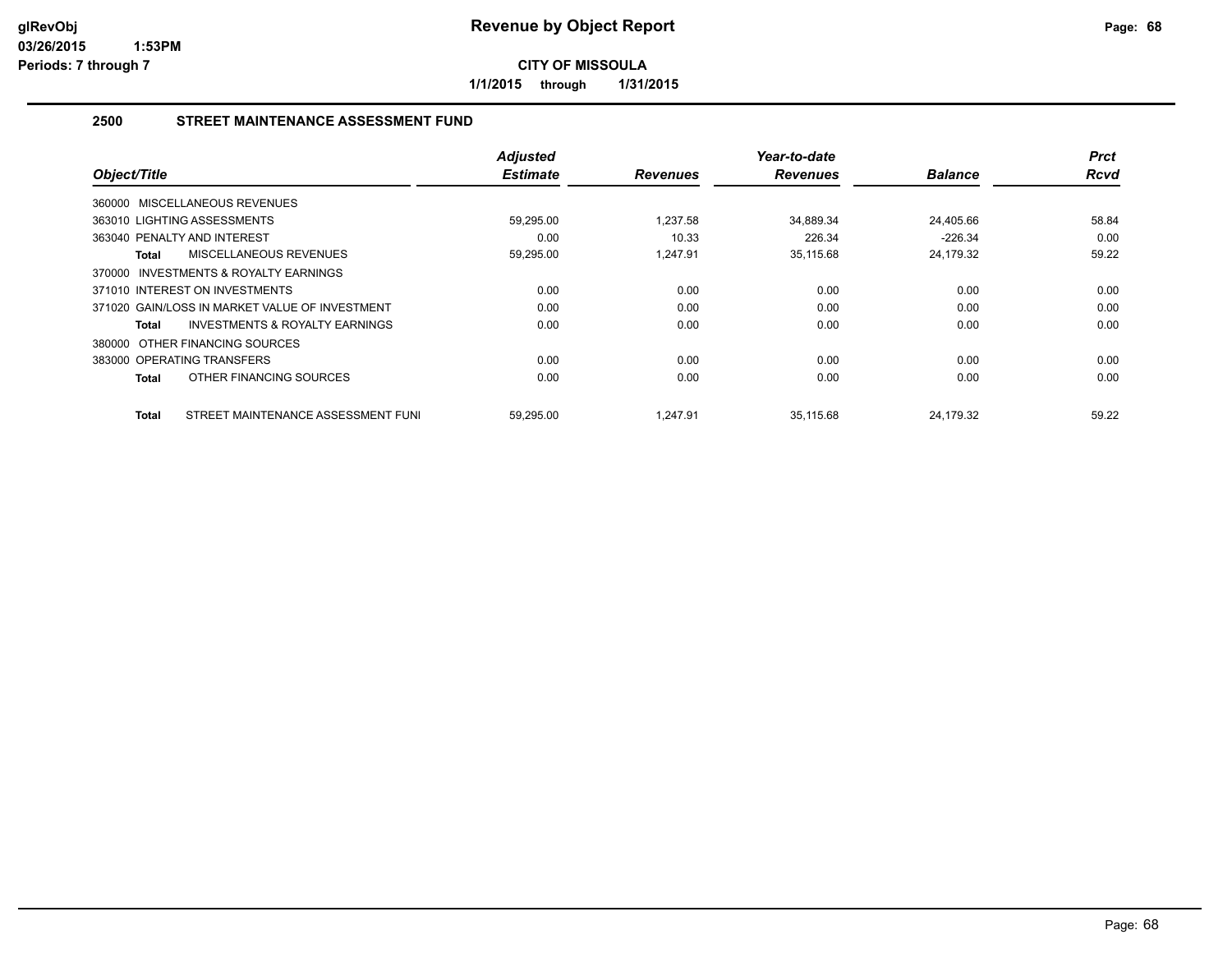**1/1/2015 through 1/31/2015**

# **2510 RUSSELL PARK MAINTENANCE ASSESSMENT FUND**

| 2510 | <b>RUSSELL PARK MAINTENANCE ASSESSMENT FUND</b> |  |
|------|-------------------------------------------------|--|
|      |                                                 |  |

|                                                    | <b>Adjusted</b> |                 | Year-to-date    |                | <b>Prct</b> |
|----------------------------------------------------|-----------------|-----------------|-----------------|----------------|-------------|
| Object/Title                                       | <b>Estimate</b> | <b>Revenues</b> | <b>Revenues</b> | <b>Balance</b> | <b>Rcvd</b> |
| 360000 MISCELLANEOUS REVENUES                      |                 |                 |                 |                |             |
| 360010 MISCELLANEOUS                               | 0.00            | 0.00            | 0.00            | 0.00           | 0.00        |
| 363010 LIGHTING ASSESSMENTS                        | 0.00            | 0.00            | 0.00            | 0.00           | 0.00        |
| 363020 PROPERTY ASSESSMENTS                        | 0.00            | 0.00            | 0.00            | 0.00           | 0.00        |
| 363040 PENALTY AND INTEREST                        | 0.00            | 0.00            | 0.00            | 0.00           | 0.00        |
| <b>MISCELLANEOUS REVENUES</b><br>Total             | 0.00            | 0.00            | 0.00            | 0.00           | 0.00        |
| INVESTMENTS & ROYALTY EARNINGS<br>370000           |                 |                 |                 |                |             |
| 371010 INTEREST ON INVESTMENTS                     | 0.00            | 0.00            | 0.00            | 0.00           | 0.00        |
| 371020 GAIN/LOSS IN MARKET VALUE OF INVESTMENTS    | 0.00            | 0.00            | 0.00            | 0.00           | 0.00        |
| <b>INVESTMENTS &amp; ROYALTY EARNINGS</b><br>Total | 0.00            | 0.00            | 0.00            | 0.00           | 0.00        |
| OTHER FINANCING SOURCES<br>380000                  |                 |                 |                 |                |             |
| 383000 OPERATING TRANSFERS                         | 0.00            | 0.00            | 0.00            | 0.00           | 0.00        |
| OTHER FINANCING SOURCES<br>Total                   | 0.00            | 0.00            | 0.00            | 0.00           | 0.00        |
|                                                    |                 |                 |                 |                |             |
| RUSSELL PARK MAINTENANCE ASSESSMEN<br><b>Total</b> | 0.00            | 0.00            | 0.00            | 0.00           | 0.00        |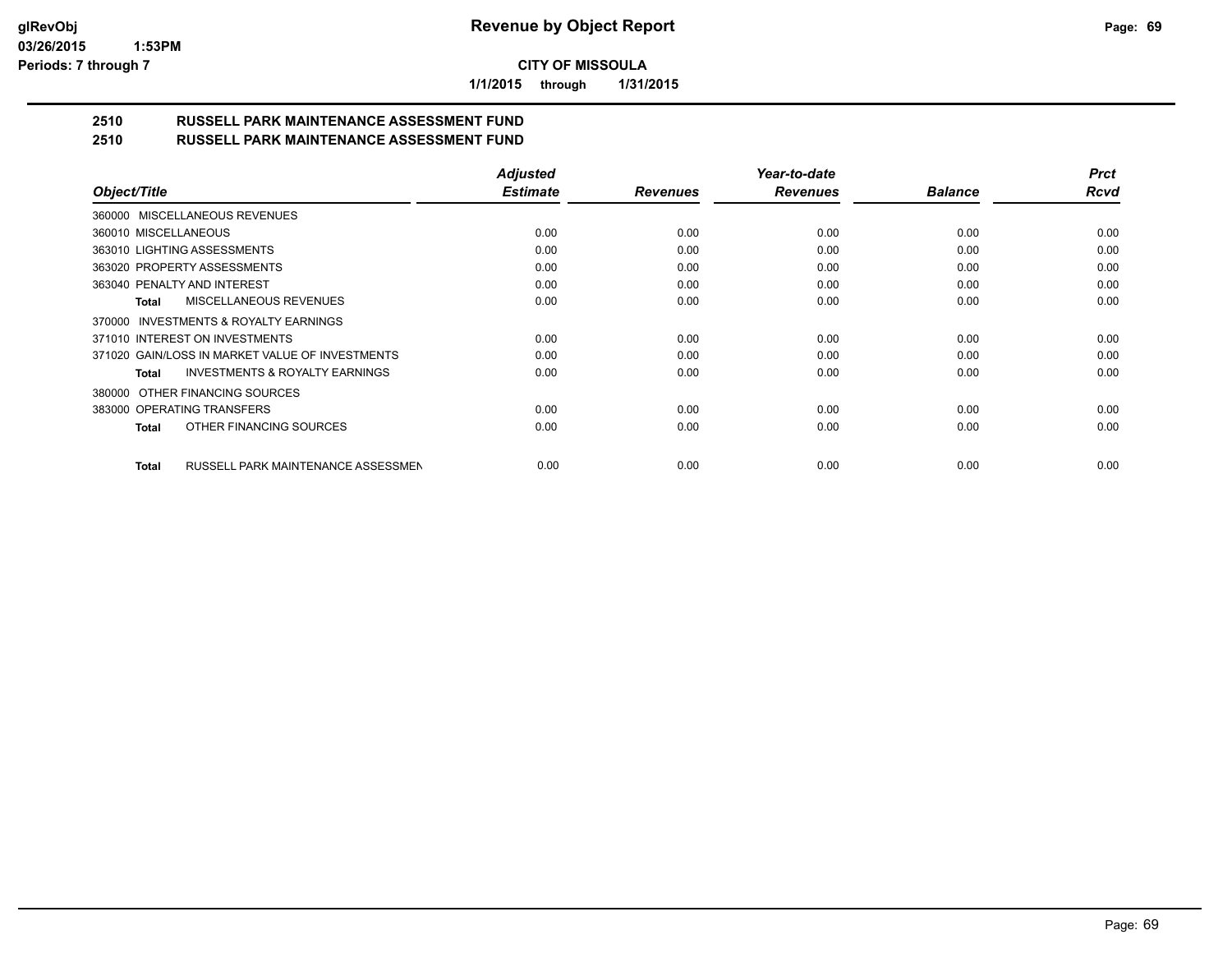**1/1/2015 through 1/31/2015**

# **2510 RUSSELL PARK MAINTENANCE ASSESSMENT FUND**

| Object/Title                                              | Adjusted<br><b>Estimate</b> | <b>Revenues</b> | Year-to-date<br><b>Revenues</b> | <b>Balance</b> | <b>Prct</b><br><b>Rcvd</b> |
|-----------------------------------------------------------|-----------------------------|-----------------|---------------------------------|----------------|----------------------------|
| 360000 MISCELLANEOUS REVENUES                             |                             |                 |                                 |                |                            |
| 360010 MISCELLANEOUS                                      | 0.00                        | 0.00            | 0.00                            | 0.00           | 0.00                       |
| 363010 LIGHTING ASSESSMENTS                               | 0.00                        | 0.00            | 0.00                            | 0.00           | 0.00                       |
| 363020 PROPERTY ASSESSMENTS                               | 0.00                        | 0.00            | 0.00                            | 0.00           | 0.00                       |
| 363040 PENALTY AND INTEREST                               | 0.00                        | 0.00            | 0.00                            | 0.00           | 0.00                       |
| <b>MISCELLANEOUS REVENUES</b><br>Total                    | 0.00                        | 0.00            | 0.00                            | 0.00           | 0.00                       |
| <b>INVESTMENTS &amp; ROYALTY EARNINGS</b><br>370000       |                             |                 |                                 |                |                            |
| 371010 INTEREST ON INVESTMENTS                            | 0.00                        | 0.00            | 0.00                            | 0.00           | 0.00                       |
| 371020 GAIN/LOSS IN MARKET VALUE OF INVESTMENT            | 0.00                        | 0.00            | 0.00                            | 0.00           | 0.00                       |
| <b>INVESTMENTS &amp; ROYALTY EARNINGS</b><br>Total        | 0.00                        | 0.00            | 0.00                            | 0.00           | 0.00                       |
| 380000 OTHER FINANCING SOURCES                            |                             |                 |                                 |                |                            |
| 383000 OPERATING TRANSFERS                                | 0.00                        | 0.00            | 0.00                            | 0.00           | 0.00                       |
| OTHER FINANCING SOURCES<br><b>Total</b>                   | 0.00                        | 0.00            | 0.00                            | 0.00           | 0.00                       |
| <b>RUSSELL PARK MAINTENANCE ASSESSMEN</b><br><b>Total</b> | 0.00                        | 0.00            | 0.00                            | 0.00           | 0.00                       |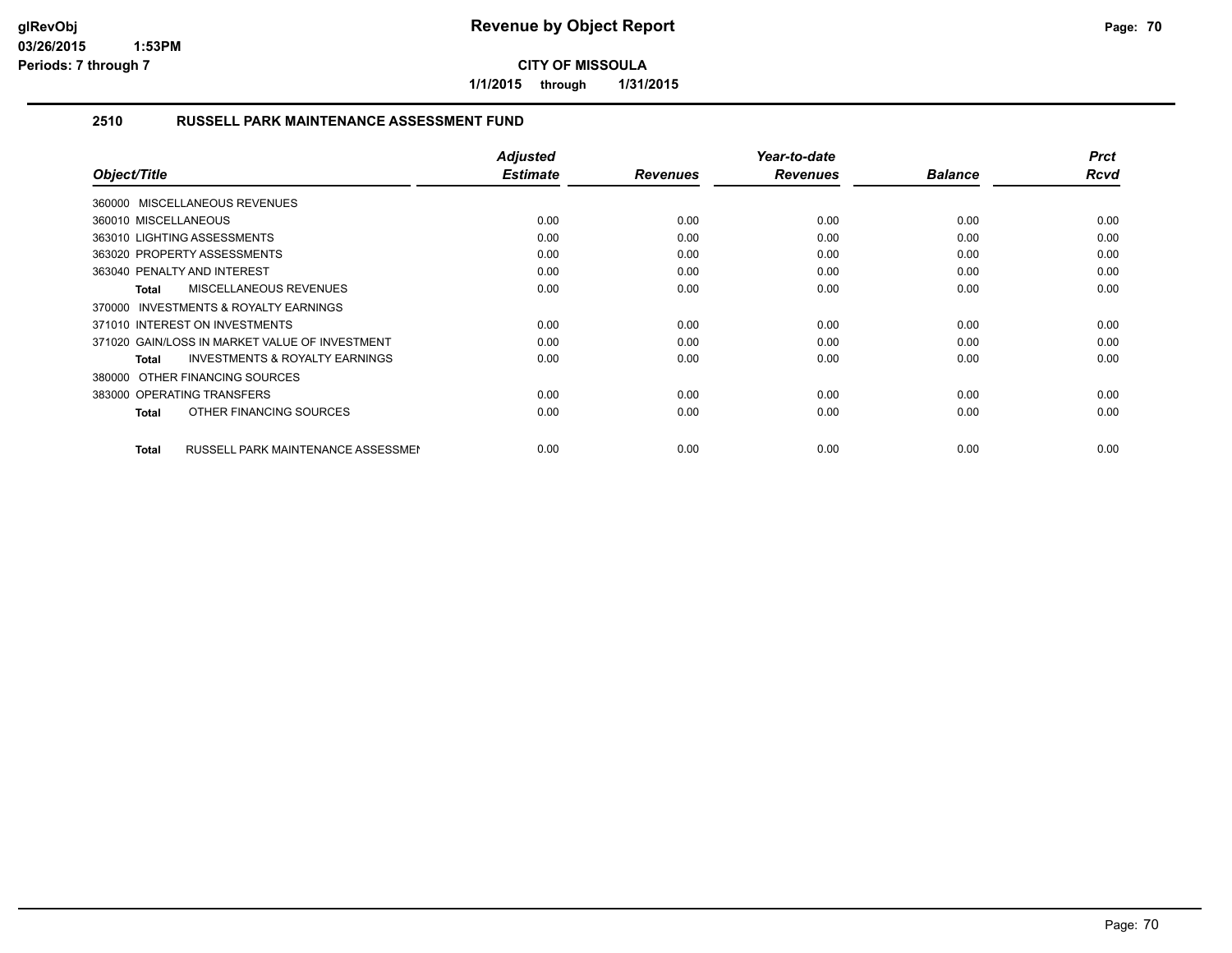**1/1/2015 through 1/31/2015**

# **2511 WILLOWWOOD PARK MAINTENANCE ASSESSMENT F**

| 2511 | <b>WILLOWWOOD PARK MAINTENANCE ASSESSMENT F</b> |
|------|-------------------------------------------------|
|      |                                                 |

|                                                           | <b>Adjusted</b> |                 | Year-to-date<br><b>Revenues</b> | <b>Balance</b> | <b>Prct</b><br>Rcvd |
|-----------------------------------------------------------|-----------------|-----------------|---------------------------------|----------------|---------------------|
| Object/Title                                              | <b>Estimate</b> | <b>Revenues</b> |                                 |                |                     |
| 360000 MISCELLANEOUS REVENUES                             |                 |                 |                                 |                |                     |
| 360010 MISCELLANEOUS                                      | 0.00            | 0.00            | 0.00                            | 0.00           | 0.00                |
| 363010 LIGHTING ASSESSMENTS                               | 0.00            | 0.00            | 0.00                            | 0.00           | 0.00                |
| 363020 PROPERTY ASSESSMENTS                               | 0.00            | 0.00            | 0.00                            | 0.00           | 0.00                |
| 363040 PENALTY AND INTEREST                               | 0.00            | 0.00            | 0.00                            | 0.00           | 0.00                |
| MISCELLANEOUS REVENUES<br>Total                           | 0.00            | 0.00            | 0.00                            | 0.00           | 0.00                |
| 370000 INVESTMENTS & ROYALTY EARNINGS                     |                 |                 |                                 |                |                     |
| 371010 INTEREST ON INVESTMENTS                            | 0.00            | 0.00            | 0.00                            | 0.00           | 0.00                |
| 371020 GAIN/LOSS IN MARKET VALUE OF INVESTMENTS           | 0.00            | 0.00            | 0.00                            | 0.00           | 0.00                |
| <b>INVESTMENTS &amp; ROYALTY EARNINGS</b><br><b>Total</b> | 0.00            | 0.00            | 0.00                            | 0.00           | 0.00                |
| WILLOWWOOD PARK MAINTENANCE ASSES<br><b>Total</b>         | 0.00            | 0.00            | 0.00                            | 0.00           | 0.00                |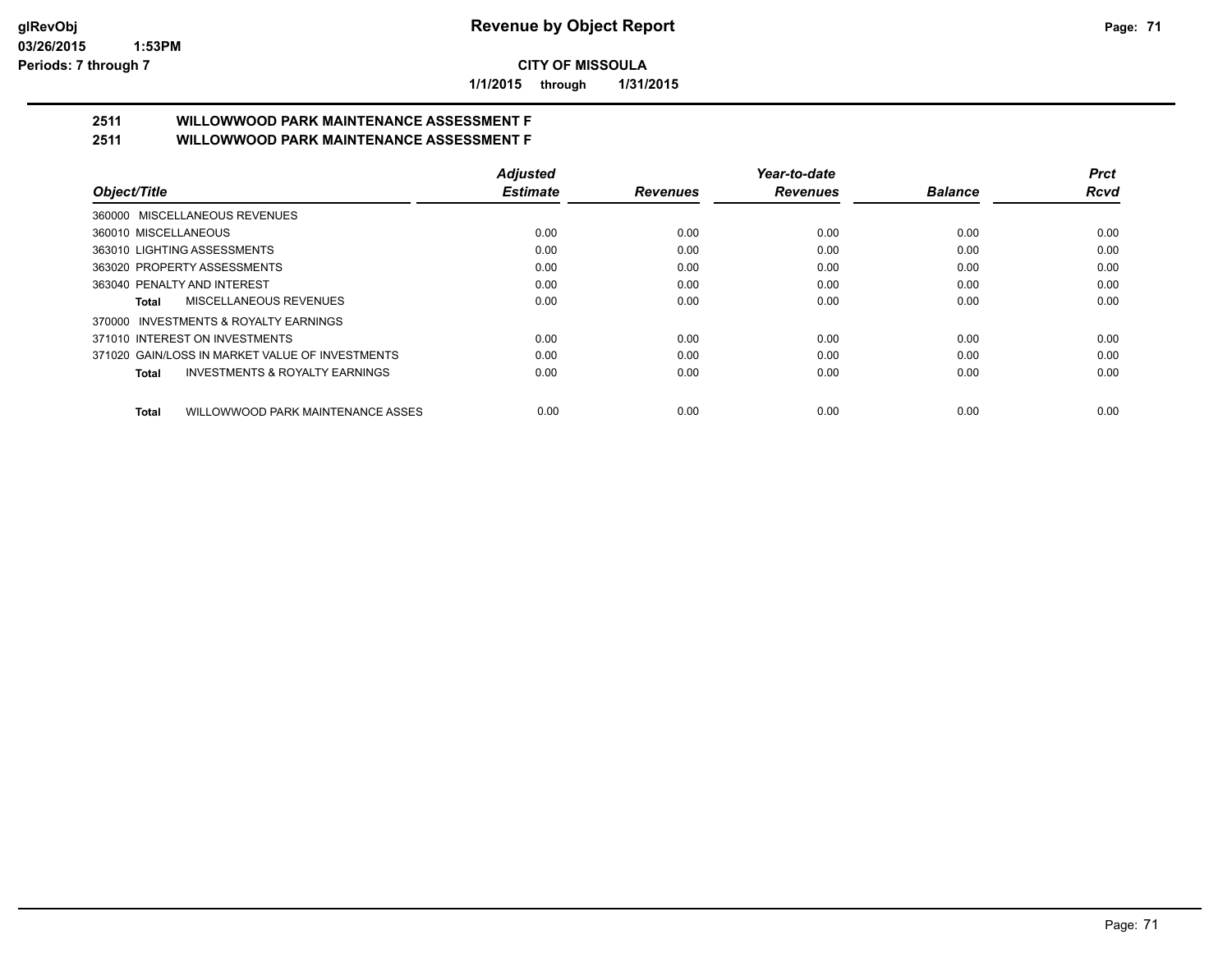**1/1/2015 through 1/31/2015**

### **2511 WILLOWWOOD PARK MAINTENANCE ASSESSMENT F**

| Object/Title                                       | <b>Adjusted</b><br><b>Estimate</b> | <b>Revenues</b> | Year-to-date<br><b>Revenues</b> | <b>Balance</b> | <b>Prct</b><br><b>Rcvd</b> |
|----------------------------------------------------|------------------------------------|-----------------|---------------------------------|----------------|----------------------------|
|                                                    |                                    |                 |                                 |                |                            |
| 360000 MISCELLANEOUS REVENUES                      |                                    |                 |                                 |                |                            |
| 360010 MISCELLANEOUS                               | 0.00                               | 0.00            | 0.00                            | 0.00           | 0.00                       |
| 363010 LIGHTING ASSESSMENTS                        | 0.00                               | 0.00            | 0.00                            | 0.00           | 0.00                       |
| 363020 PROPERTY ASSESSMENTS                        | 0.00                               | 0.00            | 0.00                            | 0.00           | 0.00                       |
| 363040 PENALTY AND INTEREST                        | 0.00                               | 0.00            | 0.00                            | 0.00           | 0.00                       |
| <b>MISCELLANEOUS REVENUES</b><br>Total             | 0.00                               | 0.00            | 0.00                            | 0.00           | 0.00                       |
| 370000 INVESTMENTS & ROYALTY EARNINGS              |                                    |                 |                                 |                |                            |
| 371010 INTEREST ON INVESTMENTS                     | 0.00                               | 0.00            | 0.00                            | 0.00           | 0.00                       |
| 371020 GAIN/LOSS IN MARKET VALUE OF INVESTMENT     | 0.00                               | 0.00            | 0.00                            | 0.00           | 0.00                       |
| <b>INVESTMENTS &amp; ROYALTY EARNINGS</b><br>Total | 0.00                               | 0.00            | 0.00                            | 0.00           | 0.00                       |
|                                                    |                                    |                 |                                 |                |                            |
| WILLOWWOOD PARK MAINTENANCE ASSES<br><b>Total</b>  | 0.00                               | 0.00            | 0.00                            | 0.00           | 0.00                       |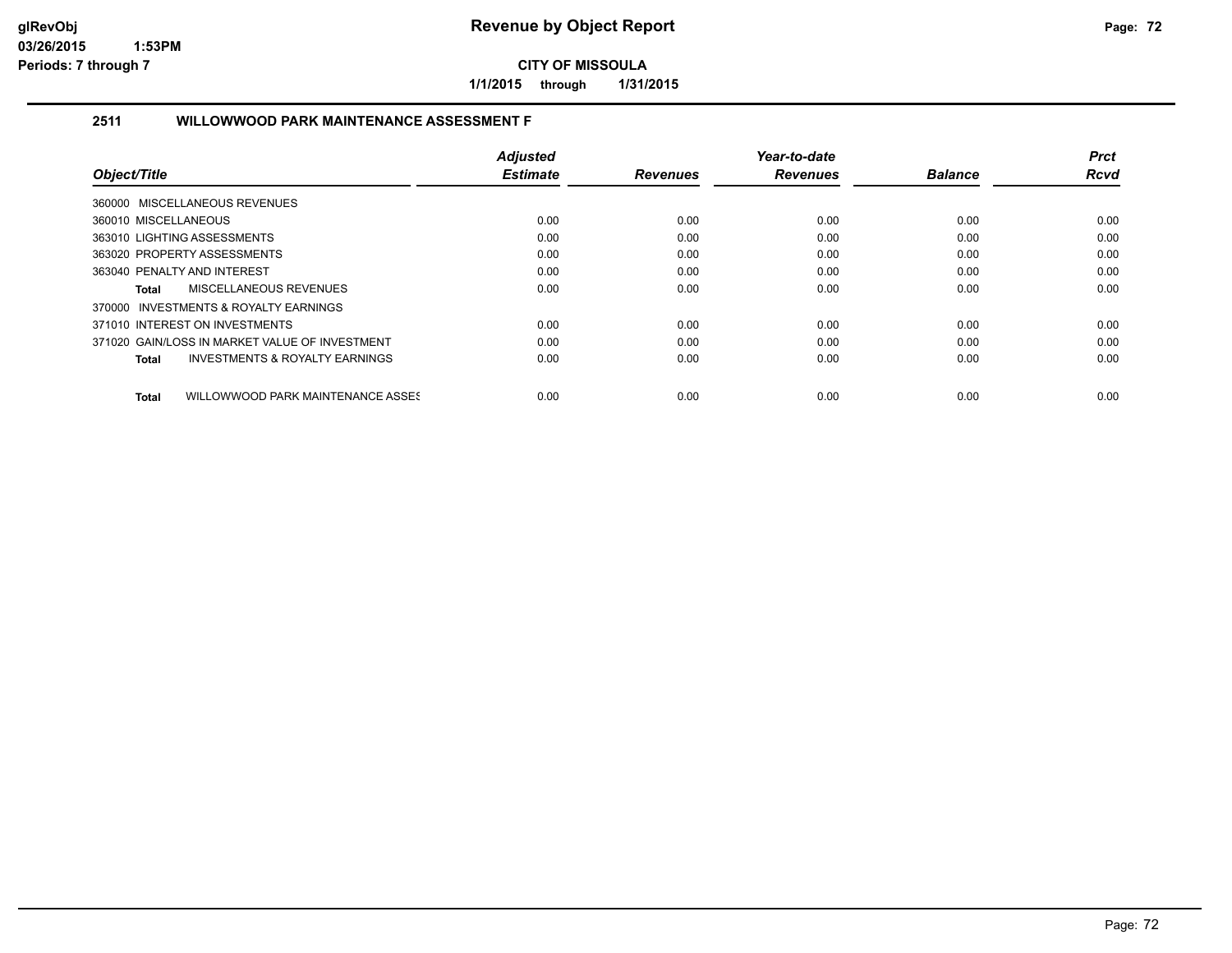**1/1/2015 through 1/31/2015**

**2512 ROAD DISTRICT #1**

**2512 ROAD DISTRICT #1**

|                                                    | <b>Adjusted</b> |                 | Year-to-date    |                | <b>Prct</b> |
|----------------------------------------------------|-----------------|-----------------|-----------------|----------------|-------------|
| Object/Title                                       | <b>Estimate</b> | <b>Revenues</b> | <b>Revenues</b> | <b>Balance</b> | <b>Rcvd</b> |
| 330000 INTERGOVERNMENTAL REVENUES                  |                 |                 |                 |                |             |
| 336023 STATE CONTRIB. - PERS                       | 0.00            | 0.00            | 0.00            | 0.00           | 0.00        |
| <b>INTERGOVERNMENTAL REVENUES</b><br>Total         | 0.00            | 0.00            | 0.00            | 0.00           | 0.00        |
| 360000 MISCELLANEOUS REVENUES                      |                 |                 |                 |                |             |
| 363020 PROPERTY ASSESSMENTS                        | 1,272,302.00    | 13,569.00       | 668,928.58      | 603,373.42     | 52.58       |
| 363040 PENALTY AND INTEREST                        | 0.00            | 155.35          | 350.51          | $-350.51$      | 0.00        |
| MISCELLANEOUS REVENUES<br><b>Total</b>             | 1,272,302.00    | 13,724.35       | 669,279.09      | 603,022.91     | 52.60       |
| INVESTMENTS & ROYALTY EARNINGS<br>370000           |                 |                 |                 |                |             |
| 371010 INTEREST ON INVESTMENTS                     | 0.00            | 0.00            | 0.00            | 0.00           | 0.00        |
| <b>INVESTMENTS &amp; ROYALTY EARNINGS</b><br>Total | 0.00            | 0.00            | 0.00            | 0.00           | 0.00        |
| OTHER FINANCING SOURCES<br>380000                  |                 |                 |                 |                |             |
| 381090 PROCEEDS FROM CAPITAL LEASE                 | 0.00            | 0.00            | 820,841.00      | $-820, 841.00$ | 0.00        |
| OTHER FINANCING SOURCES<br>Total                   | 0.00            | 0.00            | 820,841.00      | $-820, 841.00$ | 0.00        |
| ROAD DISTRICT #1<br><b>Total</b>                   | 1,272,302.00    | 13,724.35       | 1,490,120.09    | $-217,818.09$  | 117.12      |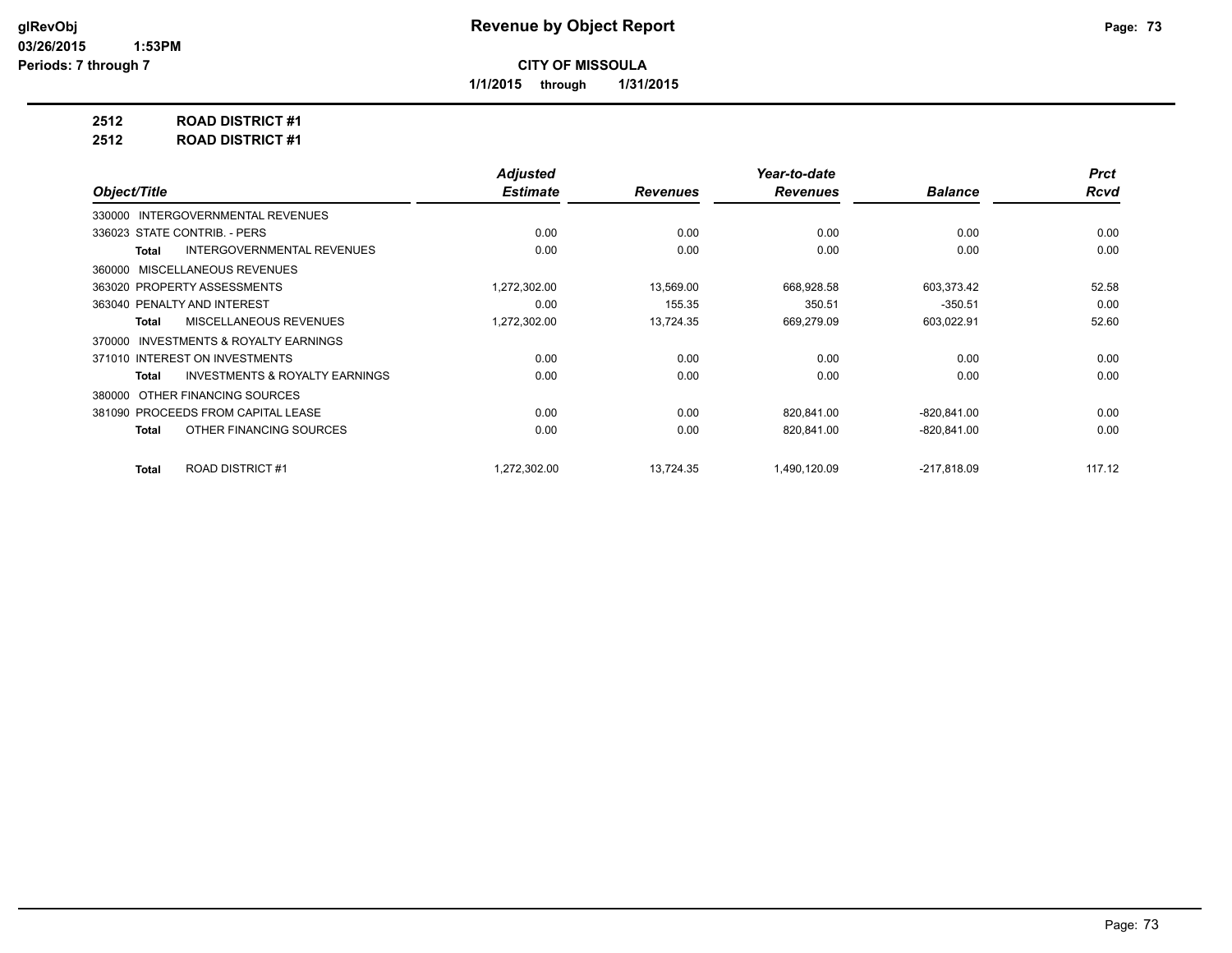**1/1/2015 through 1/31/2015**

## **2512 ROAD DISTRICT #1**

| Object/Title                                              | <b>Adjusted</b><br><b>Estimate</b> | <b>Revenues</b> | Year-to-date<br><b>Revenues</b> | <b>Balance</b> | <b>Prct</b><br><b>Rcvd</b> |
|-----------------------------------------------------------|------------------------------------|-----------------|---------------------------------|----------------|----------------------------|
|                                                           |                                    |                 |                                 |                |                            |
| 330000 INTERGOVERNMENTAL REVENUES                         |                                    |                 |                                 |                |                            |
| 336023 STATE CONTRIB. - PERS                              | 0.00                               | 0.00            | 0.00                            | 0.00           | 0.00                       |
| <b>INTERGOVERNMENTAL REVENUES</b><br><b>Total</b>         | 0.00                               | 0.00            | 0.00                            | 0.00           | 0.00                       |
| MISCELLANEOUS REVENUES<br>360000                          |                                    |                 |                                 |                |                            |
| 363020 PROPERTY ASSESSMENTS                               | 1,272,302.00                       | 13,569.00       | 668,928.58                      | 603,373.42     | 52.58                      |
| 363040 PENALTY AND INTEREST                               | 0.00                               | 155.35          | 350.51                          | $-350.51$      | 0.00                       |
| <b>MISCELLANEOUS REVENUES</b><br>Total                    | 1,272,302.00                       | 13,724.35       | 669,279.09                      | 603,022.91     | 52.60                      |
| <b>INVESTMENTS &amp; ROYALTY EARNINGS</b><br>370000       |                                    |                 |                                 |                |                            |
| 371010 INTEREST ON INVESTMENTS                            | 0.00                               | 0.00            | 0.00                            | 0.00           | 0.00                       |
| <b>INVESTMENTS &amp; ROYALTY EARNINGS</b><br><b>Total</b> | 0.00                               | 0.00            | 0.00                            | 0.00           | 0.00                       |
| 380000 OTHER FINANCING SOURCES                            |                                    |                 |                                 |                |                            |
| 381090 PROCEEDS FROM CAPITAL LEASE                        | 0.00                               | 0.00            | 820,841.00                      | $-820, 841.00$ | 0.00                       |
| OTHER FINANCING SOURCES<br><b>Total</b>                   | 0.00                               | 0.00            | 820,841.00                      | $-820, 841.00$ | 0.00                       |
|                                                           |                                    |                 |                                 |                |                            |
| <b>ROAD DISTRICT #1</b><br>Total                          | 272,302.00                         | 13,724.35       | 1,490,120.09                    | $-217,818.09$  | 117.12                     |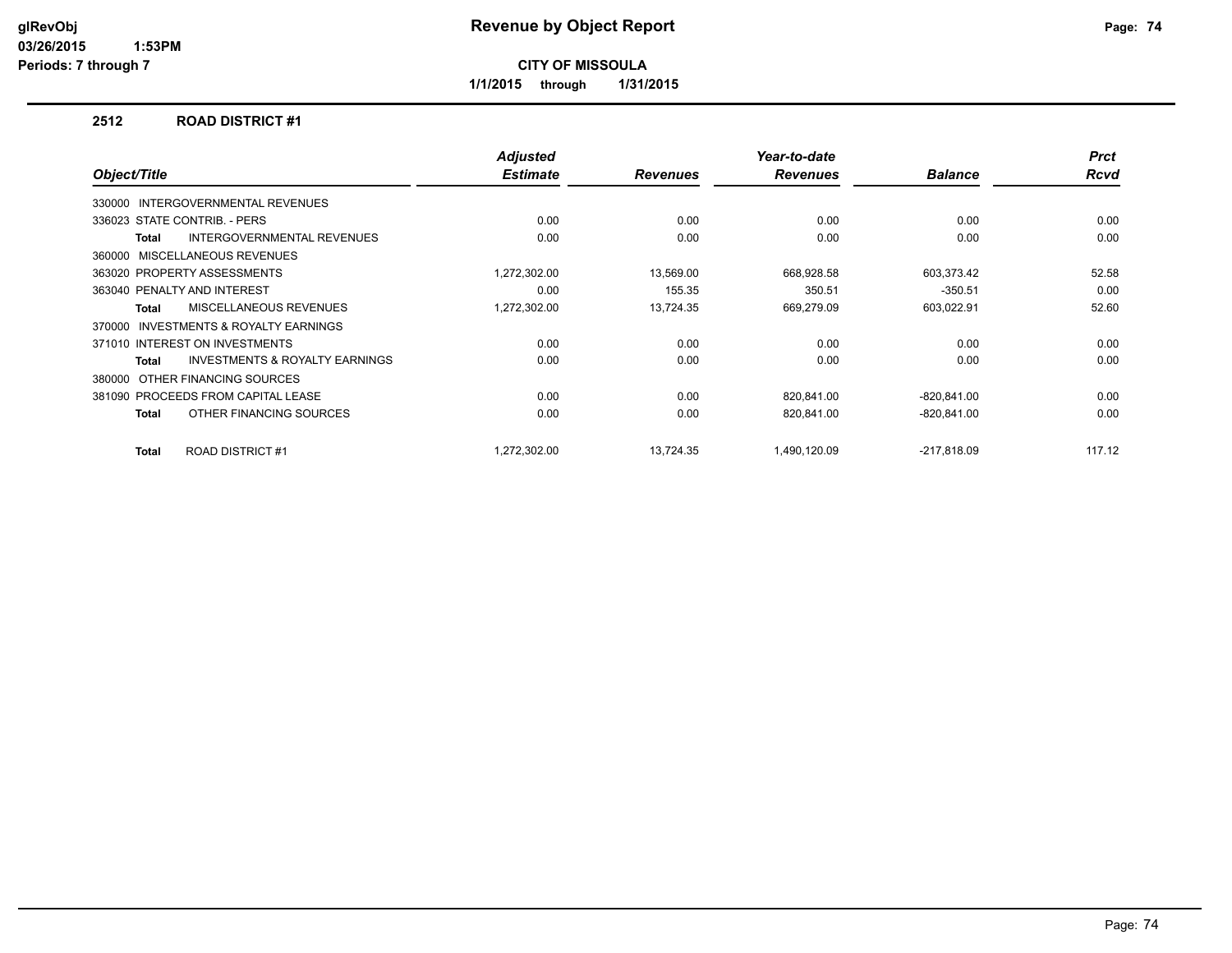**1/1/2015 through 1/31/2015**

**2513 PARK DISTRICT #1**

**2513 PARK DISTRICT #1**

|                                                    | <b>Adjusted</b> |                 | Year-to-date    |                | <b>Prct</b> |
|----------------------------------------------------|-----------------|-----------------|-----------------|----------------|-------------|
| Object/Title                                       | <b>Estimate</b> | <b>Revenues</b> | <b>Revenues</b> | <b>Balance</b> | <b>Rcvd</b> |
| 330000 INTERGOVERNMENTAL REVENUES                  |                 |                 |                 |                |             |
| 336023 STATE CONTRIB. - PERS                       | 0.00            | 3.44            | 23.51           | $-23.51$       | 0.00        |
| <b>INTERGOVERNMENTAL REVENUES</b><br>Total         | 0.00            | 3.44            | 23.51           | $-23.51$       | 0.00        |
| 360000 MISCELLANEOUS REVENUES                      |                 |                 |                 |                |             |
| 363020 PROPERTY ASSESSMENTS                        | 634.457.00      | 6,830.00        | 336,846.68      | 297,610.32     | 53.09       |
| 363040 PENALTY AND INTEREST                        | 0.00            | 81.04           | 210.08          | $-210.08$      | 0.00        |
| MISCELLANEOUS REVENUES<br>Total                    | 634,457.00      | 6,911.04        | 337,056.76      | 297,400.24     | 53.13       |
| 370000 INVESTMENTS & ROYALTY EARNINGS              |                 |                 |                 |                |             |
| 371010 INTEREST ON INVESTMENTS                     | 0.00            | 0.00            | 0.00            | 0.00           | 0.00        |
| <b>INVESTMENTS &amp; ROYALTY EARNINGS</b><br>Total | 0.00            | 0.00            | 0.00            | 0.00           | 0.00        |
| 380000 OTHER FINANCING SOURCES                     |                 |                 |                 |                |             |
| 381090 PROCEEDS FROM CAPITAL LEASE                 | 0.00            | 0.00            | 216,209.00      | $-216,209.00$  | 0.00        |
| OTHER FINANCING SOURCES<br>Total                   | 0.00            | 0.00            | 216,209.00      | $-216,209.00$  | 0.00        |
| <b>PARK DISTRICT #1</b><br><b>Total</b>            | 634.457.00      | 6,914.48        | 553,289.27      | 81,167.73      | 87.21       |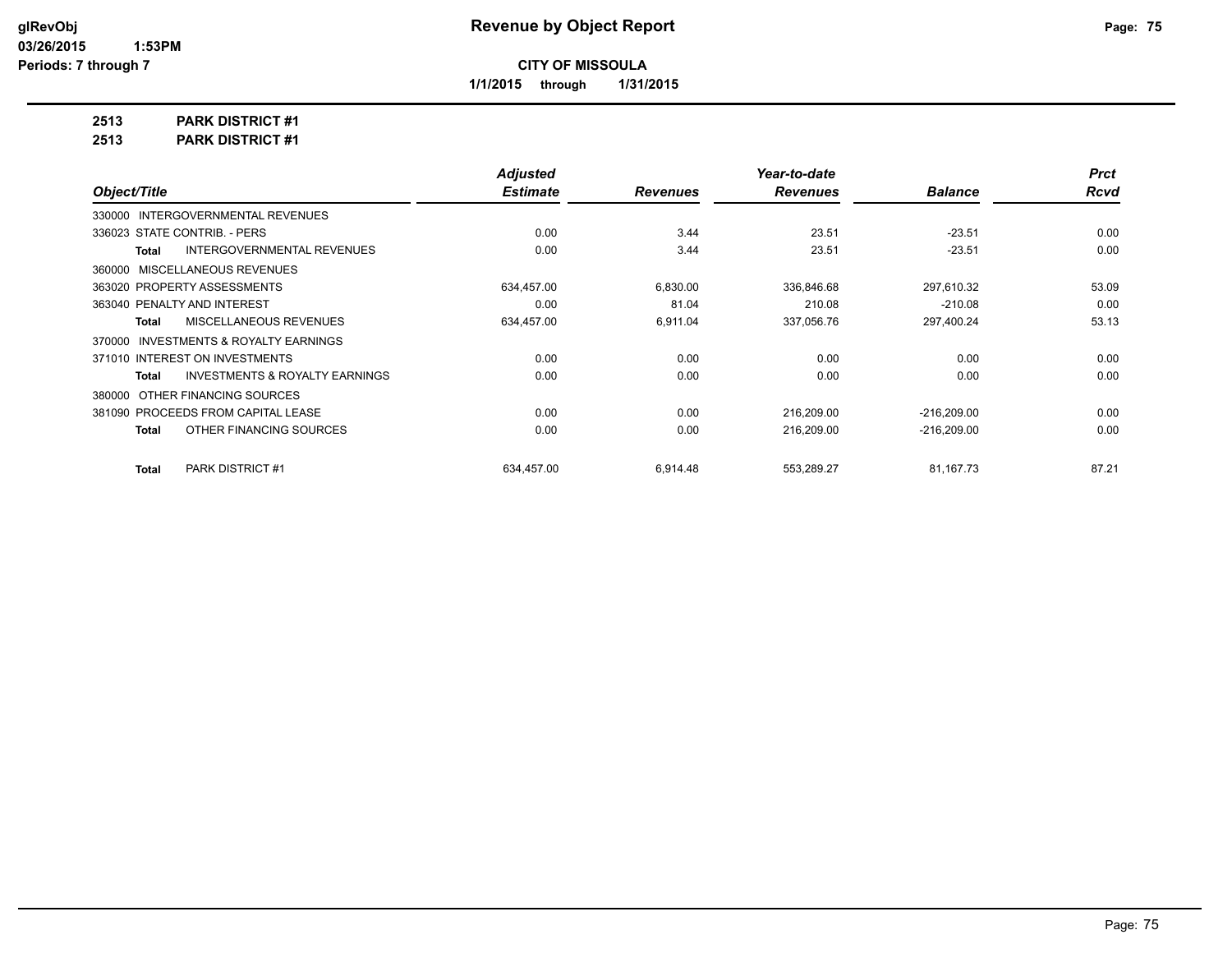**1/1/2015 through 1/31/2015**

## **2513 PARK DISTRICT #1**

| Object/Title |                                           | <b>Adjusted</b><br><b>Estimate</b> | <b>Revenues</b> | Year-to-date<br><b>Revenues</b> | <b>Balance</b> | <b>Prct</b><br><b>Rcvd</b> |
|--------------|-------------------------------------------|------------------------------------|-----------------|---------------------------------|----------------|----------------------------|
| 330000       | <b>INTERGOVERNMENTAL REVENUES</b>         |                                    |                 |                                 |                |                            |
|              |                                           |                                    |                 |                                 |                |                            |
|              | 336023 STATE CONTRIB. - PERS              | 0.00                               | 3.44            | 23.51                           | $-23.51$       | 0.00                       |
| Total        | <b>INTERGOVERNMENTAL REVENUES</b>         | 0.00                               | 3.44            | 23.51                           | $-23.51$       | 0.00                       |
|              | 360000 MISCELLANEOUS REVENUES             |                                    |                 |                                 |                |                            |
|              | 363020 PROPERTY ASSESSMENTS               | 634,457.00                         | 6,830.00        | 336,846.68                      | 297,610.32     | 53.09                      |
|              | 363040 PENALTY AND INTEREST               | 0.00                               | 81.04           | 210.08                          | $-210.08$      | 0.00                       |
| <b>Total</b> | MISCELLANEOUS REVENUES                    | 634,457.00                         | 6,911.04        | 337,056.76                      | 297,400.24     | 53.13                      |
| 370000       | <b>INVESTMENTS &amp; ROYALTY EARNINGS</b> |                                    |                 |                                 |                |                            |
|              | 371010 INTEREST ON INVESTMENTS            | 0.00                               | 0.00            | 0.00                            | 0.00           | 0.00                       |
| Total        | <b>INVESTMENTS &amp; ROYALTY EARNINGS</b> | 0.00                               | 0.00            | 0.00                            | 0.00           | 0.00                       |
| 380000       | OTHER FINANCING SOURCES                   |                                    |                 |                                 |                |                            |
|              | 381090 PROCEEDS FROM CAPITAL LEASE        | 0.00                               | 0.00            | 216,209.00                      | $-216,209.00$  | 0.00                       |
| Total        | OTHER FINANCING SOURCES                   | 0.00                               | 0.00            | 216,209.00                      | $-216,209.00$  | 0.00                       |
| Total        | <b>PARK DISTRICT #1</b>                   | 634.457.00                         | 6,914.48        | 553.289.27                      | 81,167.73      | 87.21                      |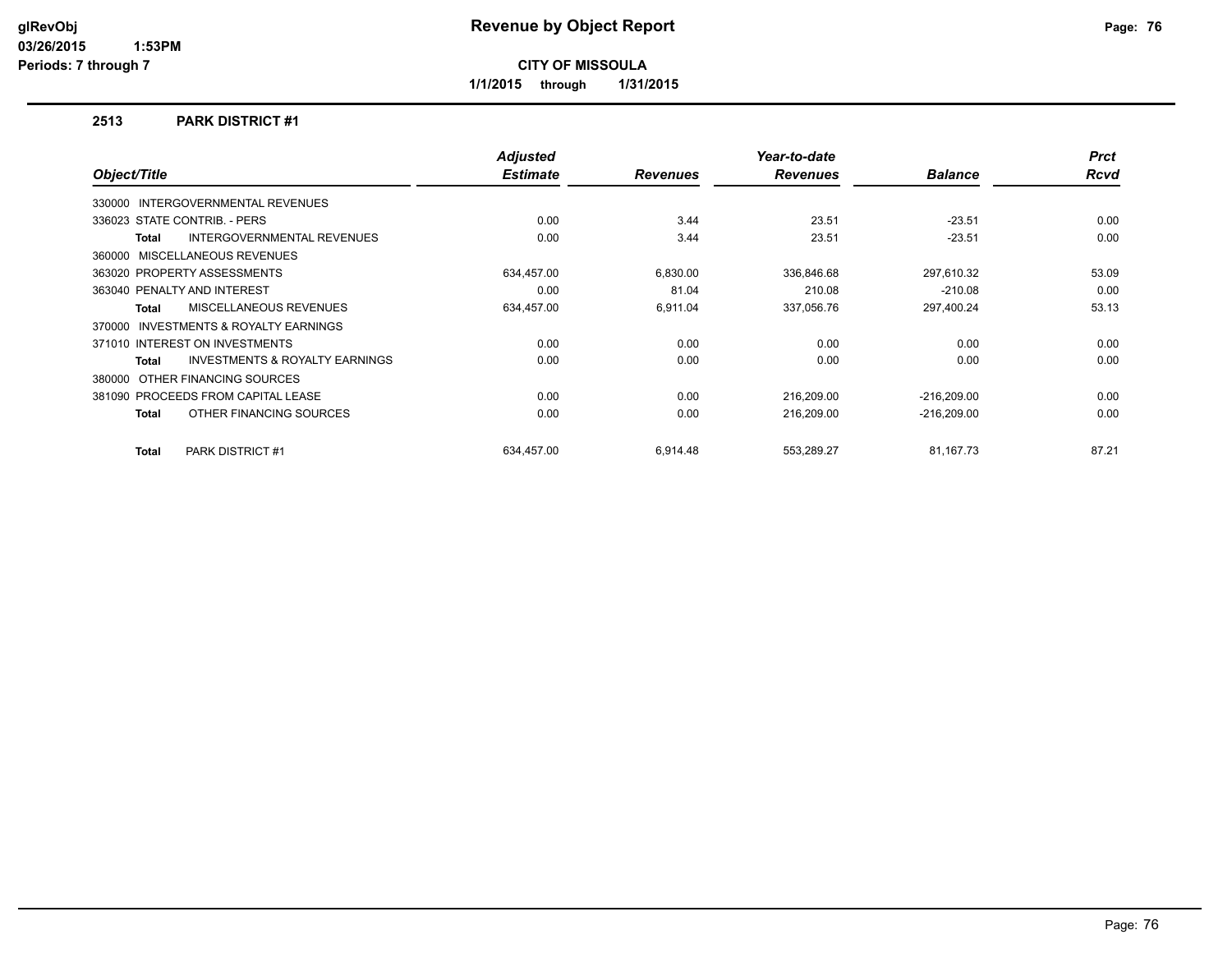**1/1/2015 through 1/31/2015**

# **2820 STATE GAS TAX FUND**

**2820 STATE GAS TAX FUND**

|                                     | <b>Adjusted</b> |                 | Year-to-date    |                | <b>Prct</b> |
|-------------------------------------|-----------------|-----------------|-----------------|----------------|-------------|
| Object/Title                        | <b>Estimate</b> | <b>Revenues</b> | <b>Revenues</b> | <b>Balance</b> | Rcvd        |
| 330000 INTERGOVERNMENTAL REVENUES   |                 |                 |                 |                |             |
| 331052 MDT CMAQ STRIPING GRANT      | 0.00            | 0.00            | 0.00            | 0.00           | 0.00        |
| 334040 GAS TAX APPORTIONMENT        | 982.213.00      | 89.963.30       | 629.743.15      | 352.469.85     | 64.11       |
| INTERGOVERNMENTAL REVENUES<br>Total | 982.213.00      | 89.963.30       | 629,743.15      | 352.469.85     | 64.11       |
| 380000 OTHER FINANCING SOURCES      |                 |                 |                 |                |             |
| 383000 OPERATING TRANSFERS          | 0.00            | 0.00            | 0.00            | 0.00           | 0.00        |
| OTHER FINANCING SOURCES<br>Total    | 0.00            | 0.00            | 0.00            | 0.00           | 0.00        |
| STATE GAS TAX FUND<br>Total         | 982.213.00      | 89.963.30       | 629.743.15      | 352.469.85     | 64.11       |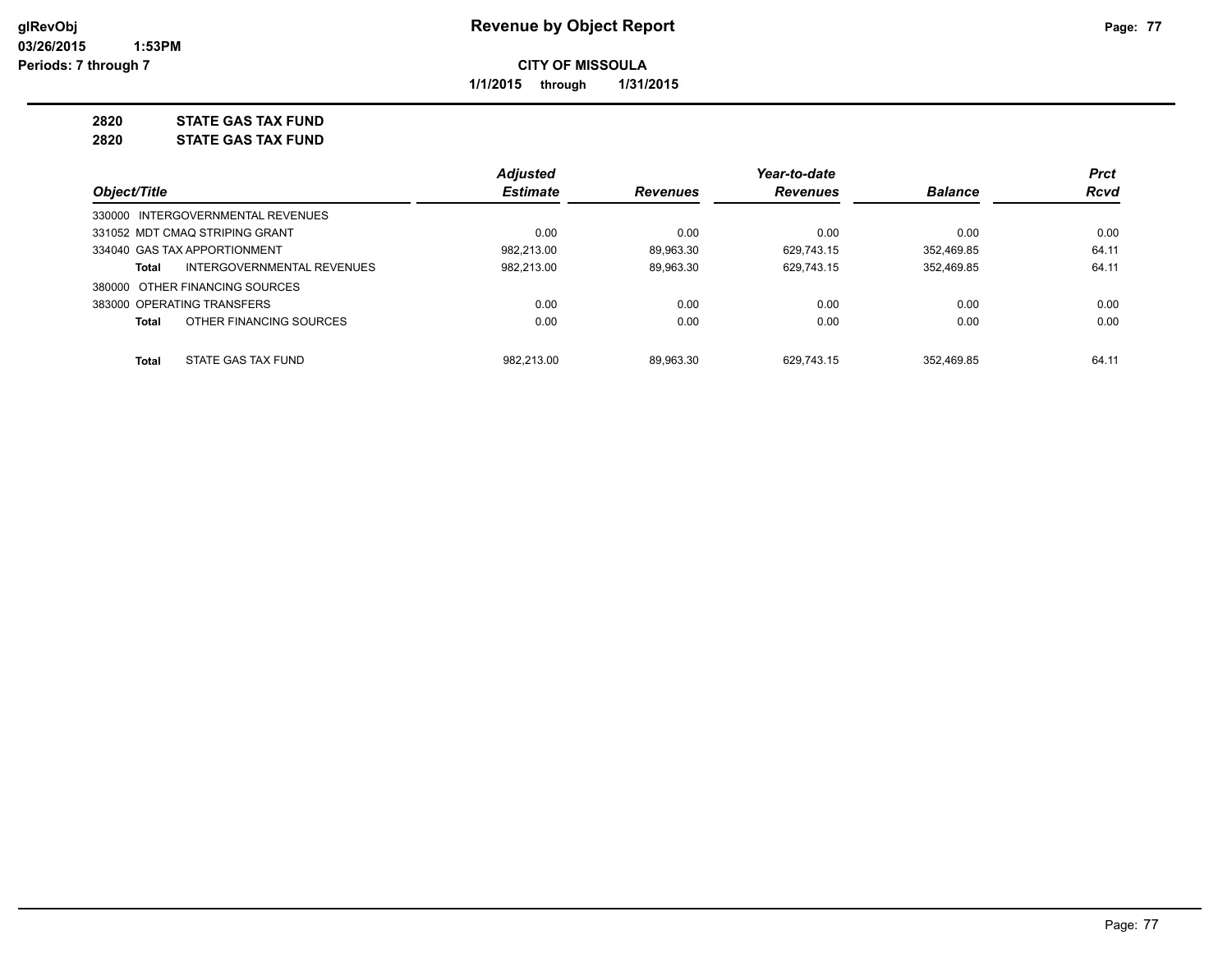**1/1/2015 through 1/31/2015**

## **2820 STATE GAS TAX FUND**

|              |                                   | <b>Adjusted</b> |                 | Year-to-date    |                | <b>Prct</b> |
|--------------|-----------------------------------|-----------------|-----------------|-----------------|----------------|-------------|
| Object/Title |                                   | <b>Estimate</b> | <b>Revenues</b> | <b>Revenues</b> | <b>Balance</b> | <b>Rcvd</b> |
|              | 330000 INTERGOVERNMENTAL REVENUES |                 |                 |                 |                |             |
|              | 331052 MDT CMAQ STRIPING GRANT    | 0.00            | 0.00            | 0.00            | 0.00           | 0.00        |
|              | 334040 GAS TAX APPORTIONMENT      | 982.213.00      | 89.963.30       | 629.743.15      | 352.469.85     | 64.11       |
| Total        | INTERGOVERNMENTAL REVENUES        | 982.213.00      | 89,963.30       | 629.743.15      | 352.469.85     | 64.11       |
|              | 380000 OTHER FINANCING SOURCES    |                 |                 |                 |                |             |
|              | 383000 OPERATING TRANSFERS        | 0.00            | 0.00            | 0.00            | 0.00           | 0.00        |
| <b>Total</b> | OTHER FINANCING SOURCES           | 0.00            | 0.00            | 0.00            | 0.00           | 0.00        |
| <b>Total</b> | STATE GAS TAX FUND                | 982.213.00      | 89.963.30       | 629.743.15      | 352.469.85     | 64.11       |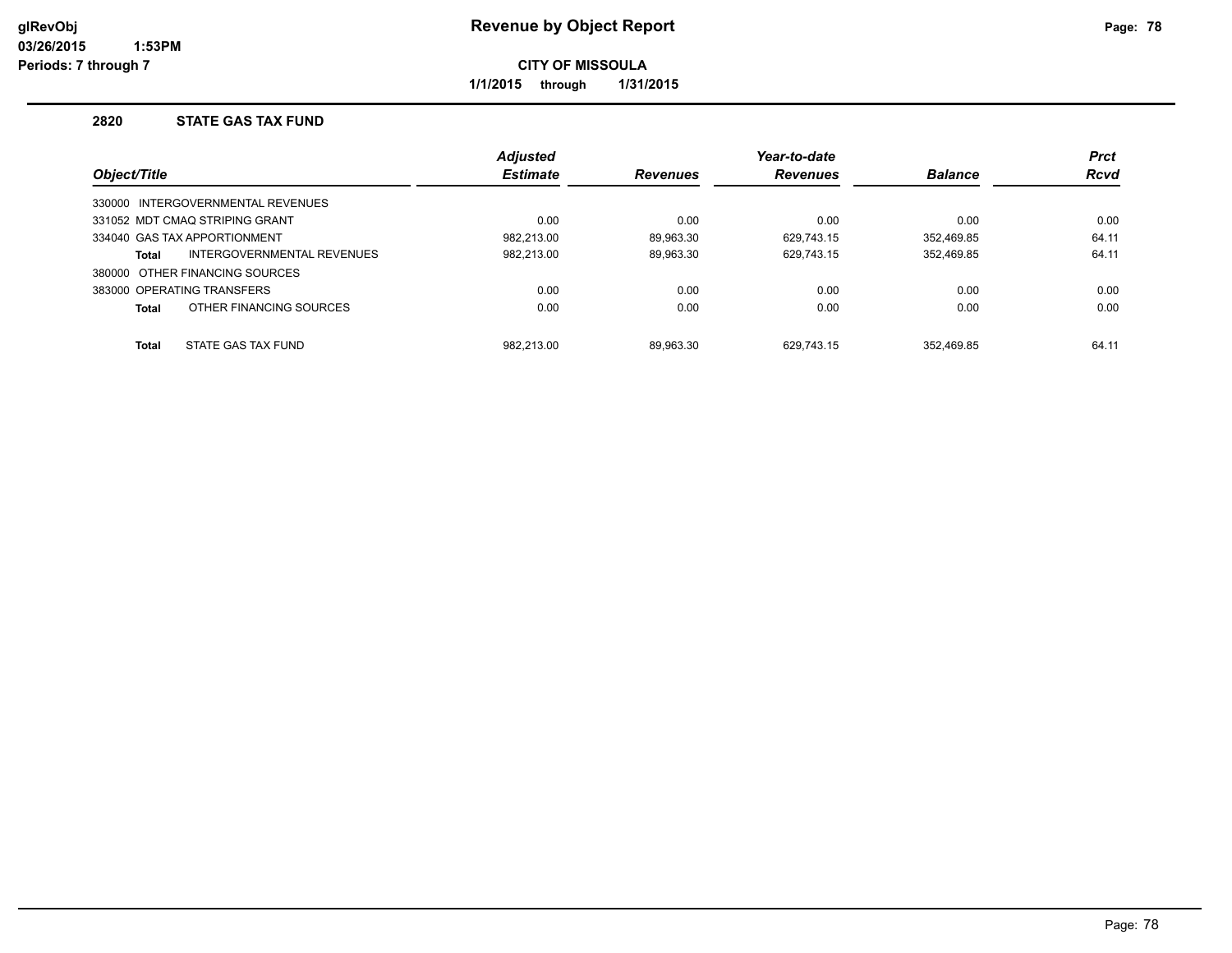**1/1/2015 through 1/31/2015**

#### **2917 CRIME VICTIM SURCHARGE**

**2917 CRIME VICTIM SURCHARGE**

|                                                 | <b>Adjusted</b> |                 | Year-to-date    |                | <b>Prct</b> |
|-------------------------------------------------|-----------------|-----------------|-----------------|----------------|-------------|
| Object/Title                                    | <b>Estimate</b> | <b>Revenues</b> | <b>Revenues</b> | <b>Balance</b> | <b>Rcvd</b> |
| 350000 FINES & FORFEITURES                      |                 |                 |                 |                |             |
| 351032 SURCHARGE ON FINES                       | 0.00            | $-15.816.69$    | 0.00            | 0.00           | 0.00        |
| <b>FINES &amp; FORFEITURES</b><br>Total         | 0.00            | $-15.816.69$    | 0.00            | 0.00           | 0.00        |
| 370000 INVESTMENTS & ROYALTY EARNINGS           |                 |                 |                 |                |             |
| 371010 INTEREST ON INVESTMENTS                  | 0.00            | 0.00            | 0.00            | 0.00           | 0.00        |
| 371020 GAIN/LOSS IN MARKET VALUE OF INVESTMENTS | 0.00            | 0.00            | 0.00            | 0.00           | 0.00        |
| INVESTMENTS & ROYALTY EARNINGS<br>Total         | 0.00            | 0.00            | 0.00            | 0.00           | 0.00        |
| Total<br><b>CRIME VICTIM SURCHARGE</b>          | 0.00            | $-15.816.69$    | 0.00            | 0.00           | 0.00        |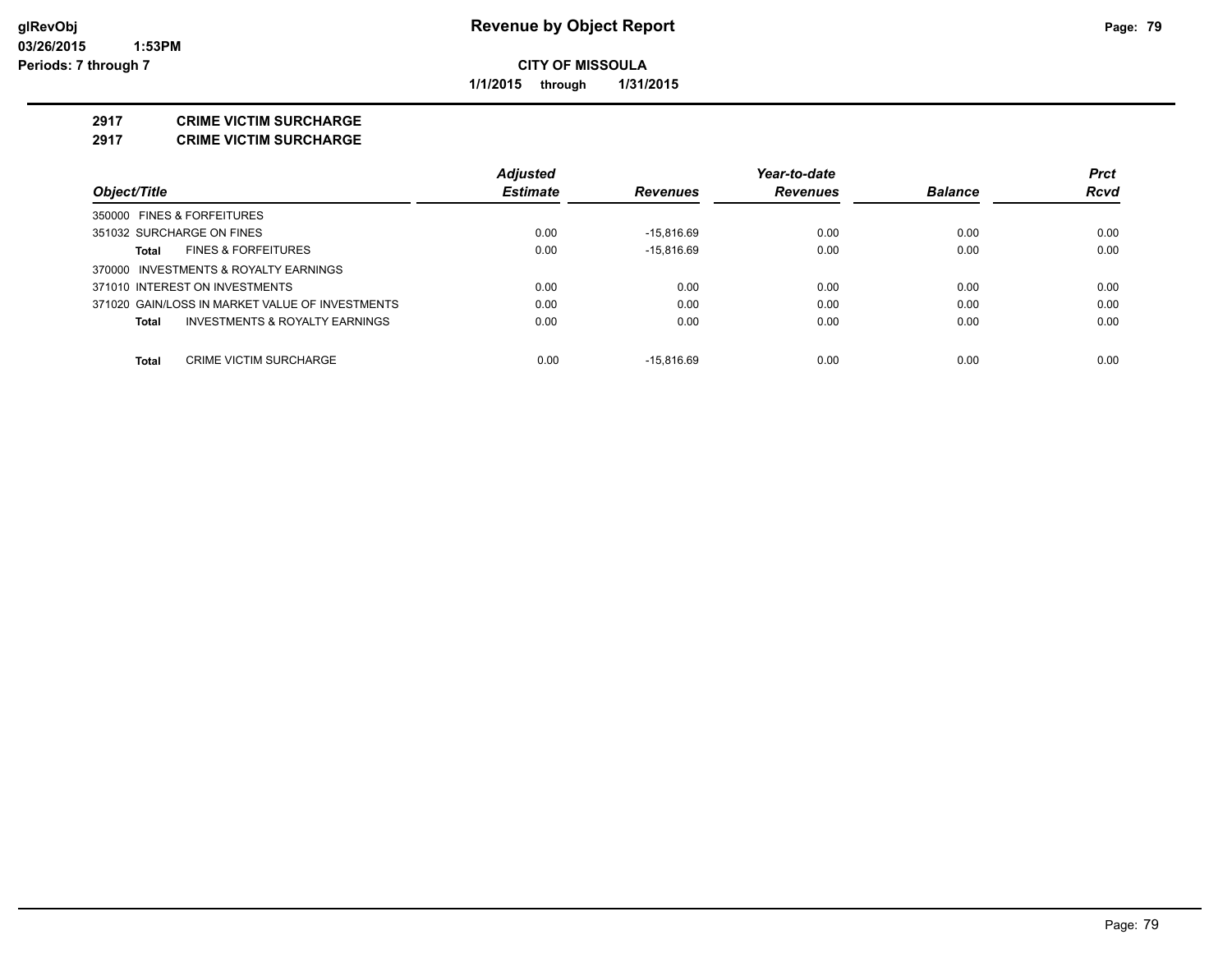**1/1/2015 through 1/31/2015**

## **2917 CRIME VICTIM SURCHARGE**

| Object/Title                                   | <b>Adjusted</b><br><b>Estimate</b> | <b>Revenues</b> | Year-to-date<br><b>Revenues</b> | <b>Balance</b> | <b>Prct</b><br><b>Rcvd</b> |
|------------------------------------------------|------------------------------------|-----------------|---------------------------------|----------------|----------------------------|
|                                                |                                    |                 |                                 |                |                            |
| 350000 FINES & FORFEITURES                     |                                    |                 |                                 |                |                            |
| 351032 SURCHARGE ON FINES                      | 0.00                               | $-15.816.69$    | 0.00                            | 0.00           | 0.00                       |
| <b>FINES &amp; FORFEITURES</b><br>Total        | 0.00                               | $-15,816.69$    | 0.00                            | 0.00           | 0.00                       |
| 370000 INVESTMENTS & ROYALTY EARNINGS          |                                    |                 |                                 |                |                            |
| 371010 INTEREST ON INVESTMENTS                 | 0.00                               | 0.00            | 0.00                            | 0.00           | 0.00                       |
| 371020 GAIN/LOSS IN MARKET VALUE OF INVESTMENT | 0.00                               | 0.00            | 0.00                            | 0.00           | 0.00                       |
| INVESTMENTS & ROYALTY EARNINGS<br>Total        | 0.00                               | 0.00            | 0.00                            | 0.00           | 0.00                       |
|                                                |                                    |                 |                                 |                |                            |
| CRIME VICTIM SURCHARGE<br><b>Total</b>         | 0.00                               | $-15.816.69$    | 0.00                            | 0.00           | 0.00                       |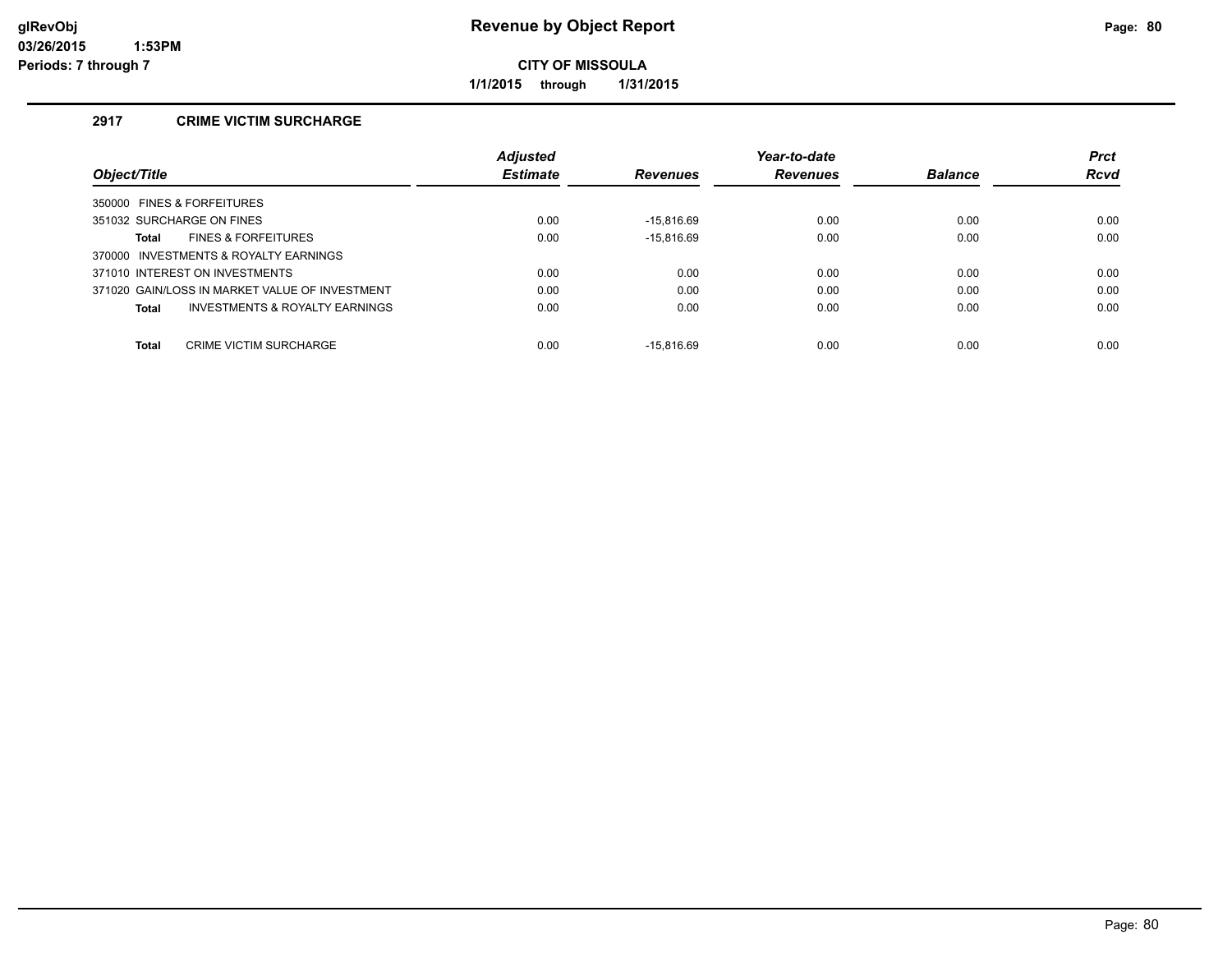**1/1/2015 through 1/31/2015**

# **2918 LAW ENFORCEMENT BLOCK GRANT FUND**

**2918 LAW ENFORCEMENT BLOCK GRANT FUND**

|                                 |                                                 | <b>Adjusted</b> |                 | Year-to-date    |                | <b>Prct</b> |
|---------------------------------|-------------------------------------------------|-----------------|-----------------|-----------------|----------------|-------------|
| Object/Title                    |                                                 | <b>Estimate</b> | <b>Revenues</b> | <b>Revenues</b> | <b>Balance</b> | <b>Rcvd</b> |
|                                 | 330000 INTERGOVERNMENTAL REVENUES               |                 |                 |                 |                |             |
| 331000 FEDERAL GRANTS           |                                                 | 83,166.00       | 0.00            | 0.00            | 83,166.00      | 0.00        |
| 331001 BYRNE DISCRETIONARY      |                                                 | 0.00            | 0.00            | 0.00            | 0.00           | 0.00        |
| 331022 SMART POLICING GRANT     |                                                 | 0.00            | 0.00            | 0.00            | 0.00           | 0.00        |
| 331023 COPS HIRING GRANT 2011   |                                                 | 55,000.00       | 15,927.06       | 33,515.80       | 21,484.20      | 60.94       |
| 331024 DEPT OF JUSTICE GRANTS   |                                                 | 43,000.00       | 0.00            | 0.00            | 43.000.00      | 0.00        |
| 331026 ICAC GRANT               |                                                 | 0.00            | 0.00            | 6.553.77        | $-6.553.77$    | 0.00        |
| 331027 JAG GRANTS REVENUE       |                                                 | 0.00            | 18,895.58       | 22,542.48       | $-22,542.48$   | 0.00        |
| 331028 JAG VII                  |                                                 | 0.00            | 0.00            | 0.00            | 0.00           | 0.00        |
|                                 | 336021 STATE CONTRIB - POLICE RETIREMENT        | 0.00            | 2,025.85        | 10,253.06       | $-10,253.06$   | 0.00        |
| Total                           | <b>INTERGOVERNMENTAL REVENUES</b>               | 181,166.00      | 36,848.49       | 72,865.11       | 108,300.89     | 40.22       |
| 340000 CHARGES FOR SERVICES     |                                                 |                 |                 |                 |                |             |
| 342010 POLICE/BID AGREEMENT     |                                                 | 0.00            | 0.00            | 0.00            | 0.00           | 0.00        |
| <b>Total</b>                    | <b>CHARGES FOR SERVICES</b>                     | 0.00            | 0.00            | 0.00            | 0.00           | 0.00        |
| 360000                          | MISCELLANEOUS REVENUES                          |                 |                 |                 |                |             |
| 360010 MISCELLANEOUS            |                                                 | 0.00            | 0.00            | 0.00            | 0.00           | 0.00        |
| <b>Total</b>                    | <b>MISCELLANEOUS REVENUES</b>                   | 0.00            | 0.00            | 0.00            | 0.00           | 0.00        |
| 370000                          | <b>INVESTMENTS &amp; ROYALTY EARNINGS</b>       |                 |                 |                 |                |             |
| 371010 INTEREST ON INVESTMENTS  |                                                 | 0.00            | 0.00            | 0.00            | 0.00           | 0.00        |
|                                 | 371020 GAIN/LOSS IN MARKET VALUE OF INVESTMENTS | 0.00            | 0.00            | 0.00            | 0.00           | 0.00        |
| <b>Total</b>                    | <b>INVESTMENTS &amp; ROYALTY EARNINGS</b>       | 0.00            | 0.00            | 0.00            | 0.00           | 0.00        |
| 380000                          | OTHER FINANCING SOURCES                         |                 |                 |                 |                |             |
| 383023 TRANS FR DRUG FORFEITURE |                                                 | 0.00            | 0.00            | 0.00            | 0.00           | 0.00        |
| 383036 TRANSFER - GRANT         |                                                 | 0.00            | 0.00            | 0.00            | 0.00           | 0.00        |
| <b>Total</b>                    | OTHER FINANCING SOURCES                         | 0.00            | 0.00            | 0.00            | 0.00           | 0.00        |
| <b>Total</b>                    | LAW ENFORCEMENT BLOCK GRANT FUND                | 181,166.00      | 36.848.49       | 72,865.11       | 108,300.89     | 40.22       |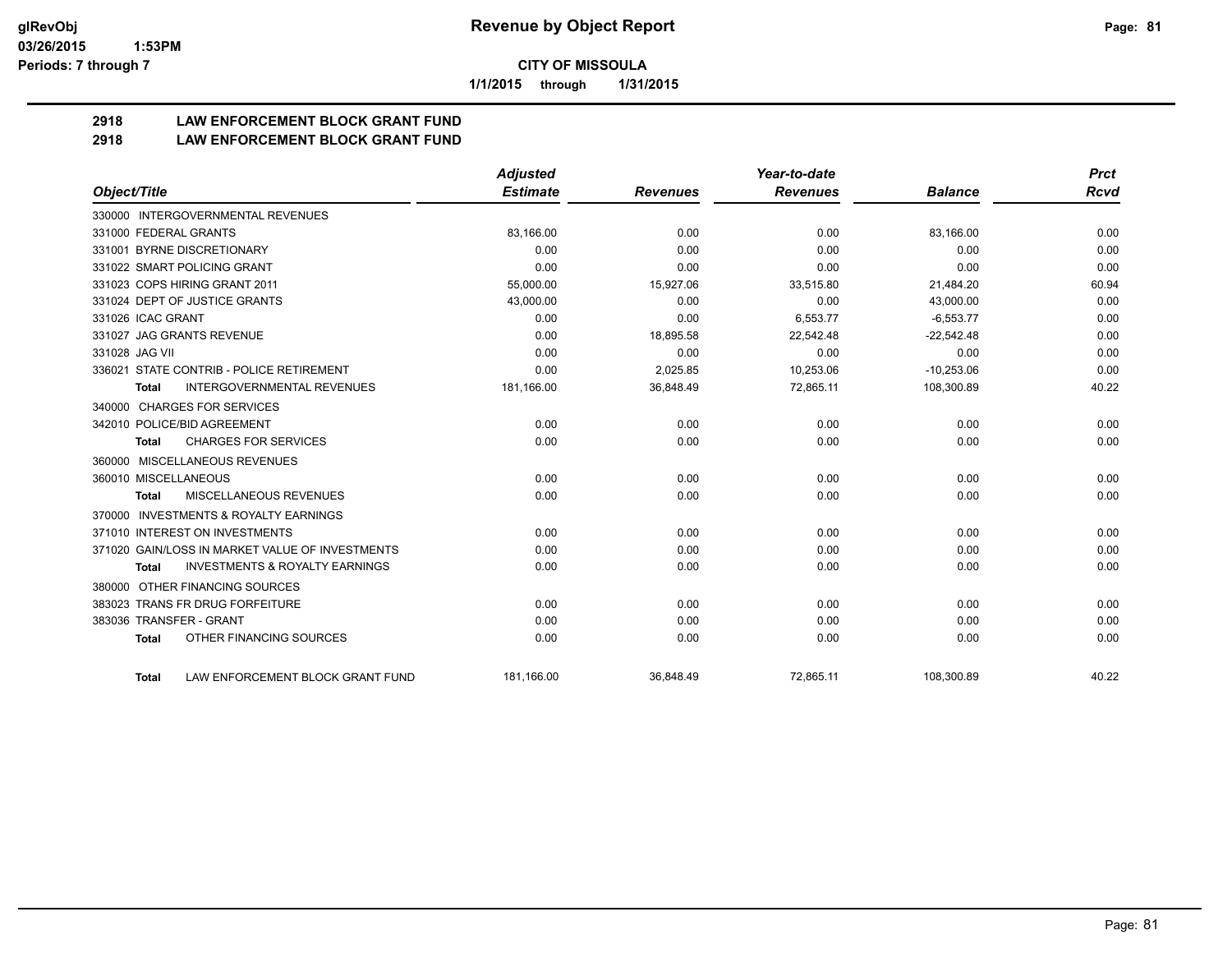**1/1/2015 through 1/31/2015**

# **2918 LAW ENFORCEMENT BLOCK GRANT FUND**

| Object/Title                                              | <b>Adjusted</b><br><b>Estimate</b> | <b>Revenues</b> | Year-to-date<br><b>Revenues</b> | <b>Balance</b> | <b>Prct</b><br>Rcvd |
|-----------------------------------------------------------|------------------------------------|-----------------|---------------------------------|----------------|---------------------|
|                                                           |                                    |                 |                                 |                |                     |
| 330000 INTERGOVERNMENTAL REVENUES                         |                                    |                 |                                 |                |                     |
| 331000 FEDERAL GRANTS                                     | 83,166.00                          | 0.00            | 0.00                            | 83.166.00      | 0.00                |
| 331001 BYRNE DISCRETIONARY                                | 0.00                               | 0.00            | 0.00                            | 0.00           | 0.00                |
| 331022 SMART POLICING GRANT                               | 0.00                               | 0.00            | 0.00                            | 0.00           | 0.00                |
| 331023 COPS HIRING GRANT 2011                             | 55,000.00                          | 15,927.06       | 33,515.80                       | 21,484.20      | 60.94               |
| 331024 DEPT OF JUSTICE GRANTS                             | 43,000.00                          | 0.00            | 0.00                            | 43,000.00      | 0.00                |
| 331026 ICAC GRANT                                         | 0.00                               | 0.00            | 6,553.77                        | $-6,553.77$    | 0.00                |
| 331027 JAG GRANTS REVENUE                                 | 0.00                               | 18,895.58       | 22,542.48                       | $-22,542.48$   | 0.00                |
| 331028 JAG VII                                            | 0.00                               | 0.00            | 0.00                            | 0.00           | 0.00                |
| 336021 STATE CONTRIB - POLICE RETIREMENT                  | 0.00                               | 2,025.85        | 10,253.06                       | $-10,253.06$   | 0.00                |
| <b>INTERGOVERNMENTAL REVENUES</b><br>Total                | 181,166.00                         | 36,848.49       | 72,865.11                       | 108,300.89     | 40.22               |
| 340000 CHARGES FOR SERVICES                               |                                    |                 |                                 |                |                     |
| 342010 POLICE/BID AGREEMENT                               | 0.00                               | 0.00            | 0.00                            | 0.00           | 0.00                |
| <b>CHARGES FOR SERVICES</b><br><b>Total</b>               | 0.00                               | 0.00            | 0.00                            | 0.00           | 0.00                |
| 360000 MISCELLANEOUS REVENUES                             |                                    |                 |                                 |                |                     |
| 360010 MISCELLANEOUS                                      | 0.00                               | 0.00            | 0.00                            | 0.00           | 0.00                |
| MISCELLANEOUS REVENUES<br><b>Total</b>                    | 0.00                               | 0.00            | 0.00                            | 0.00           | 0.00                |
| 370000 INVESTMENTS & ROYALTY EARNINGS                     |                                    |                 |                                 |                |                     |
| 371010 INTEREST ON INVESTMENTS                            | 0.00                               | 0.00            | 0.00                            | 0.00           | 0.00                |
| 371020 GAIN/LOSS IN MARKET VALUE OF INVESTMENT            | 0.00                               | 0.00            | 0.00                            | 0.00           | 0.00                |
| <b>INVESTMENTS &amp; ROYALTY EARNINGS</b><br><b>Total</b> | 0.00                               | 0.00            | 0.00                            | 0.00           | 0.00                |
| 380000 OTHER FINANCING SOURCES                            |                                    |                 |                                 |                |                     |
| 383023 TRANS FR DRUG FORFEITURE                           | 0.00                               | 0.00            | 0.00                            | 0.00           | 0.00                |
| 383036 TRANSFER - GRANT                                   | 0.00                               | 0.00            | 0.00                            | 0.00           | 0.00                |
| OTHER FINANCING SOURCES<br><b>Total</b>                   | 0.00                               | 0.00            | 0.00                            | 0.00           | 0.00                |
| LAW ENFORCEMENT BLOCK GRANT FUND<br>Total                 | 181.166.00                         | 36.848.49       | 72,865.11                       | 108.300.89     | 40.22               |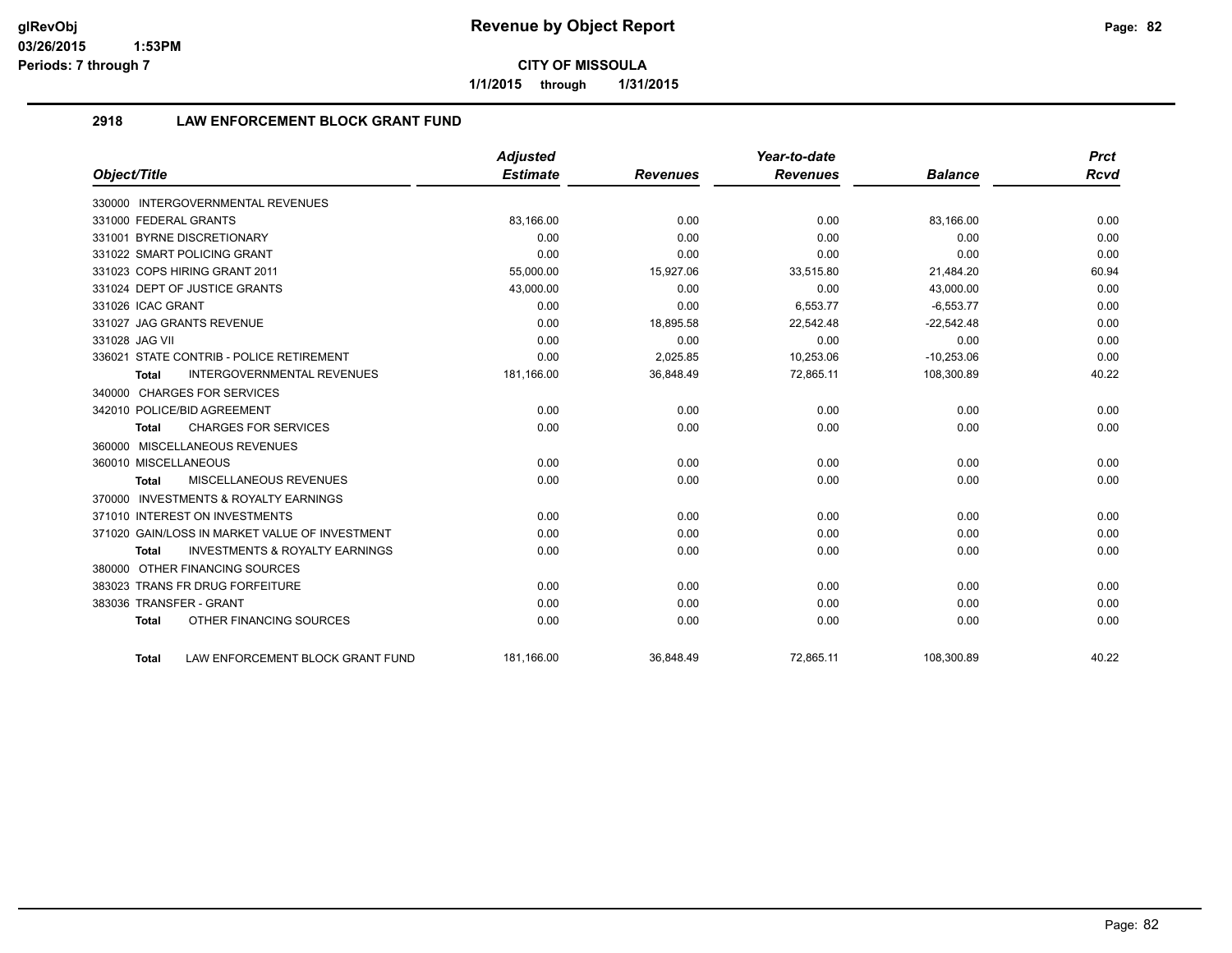**1/1/2015 through 1/31/2015**

# **2919 HIDTA FUND**

**2919 HIDTA FUND**

|                                        | <b>Adjusted</b> |                 | Year-to-date    |                | <b>Prct</b> |
|----------------------------------------|-----------------|-----------------|-----------------|----------------|-------------|
| Object/Title                           | <b>Estimate</b> | <b>Revenues</b> | <b>Revenues</b> | <b>Balance</b> | <b>Rcvd</b> |
| 340000 CHARGES FOR SERVICES            |                 |                 |                 |                |             |
| 342013 SECURITY INVEST FEES            | 50,000.00       | 476.50          | 48.856.13       | 1.143.87       | 97.71       |
| 342014 POLICE DEPARTMENT SERVICE FEES  | 142.300.00      | 4.50            | 44.592.84       | 97.707.16      | 31.34       |
| <b>CHARGES FOR SERVICES</b><br>Total   | 192.300.00      | 481.00          | 93,448.97       | 98.851.03      | 48.60       |
| 360000 MISCELLANEOUS REVENUES          |                 |                 |                 |                |             |
| 360010 MISCELLANEOUS                   | 0.00            | 0.00            | 0.00            | 0.00           | 0.00        |
| MISCELLANEOUS REVENUES<br><b>Total</b> | 0.00            | 0.00            | 0.00            | 0.00           | 0.00        |
|                                        |                 |                 |                 |                |             |
| <b>HIDTA FUND</b><br><b>Total</b>      | 192.300.00      | 481.00          | 93.448.97       | 98.851.03      | 48.60       |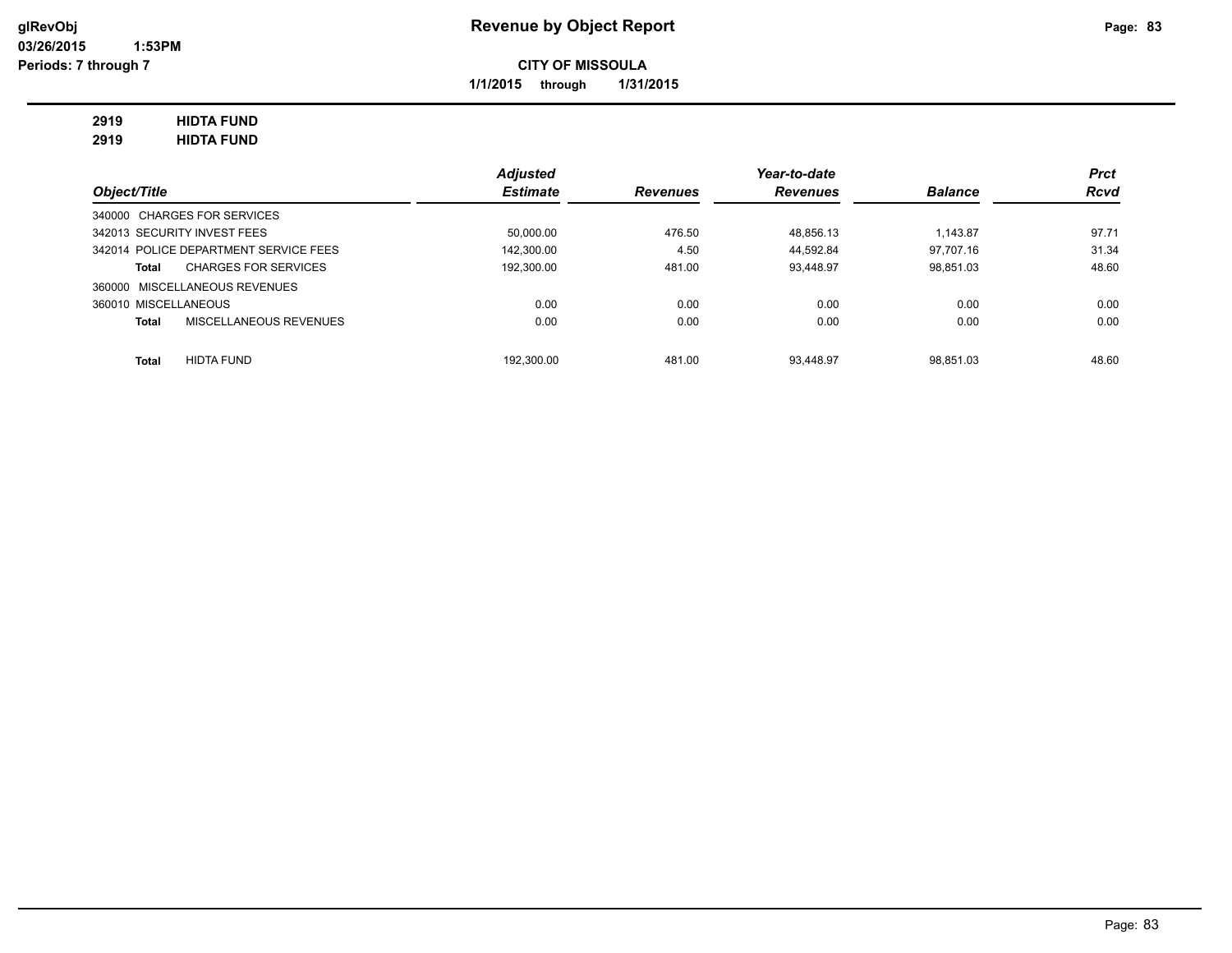# **glRevObj Revenue by Object Report Page: 84**

**CITY OF MISSOULA**

**1/1/2015 through 1/31/2015**

## **2919 HIDTA FUND**

|                                       | <b>Adjusted</b> |                 | Year-to-date    |                | <b>Prct</b> |
|---------------------------------------|-----------------|-----------------|-----------------|----------------|-------------|
| Object/Title                          | <b>Estimate</b> | <b>Revenues</b> | <b>Revenues</b> | <b>Balance</b> | <b>Rcvd</b> |
| 340000 CHARGES FOR SERVICES           |                 |                 |                 |                |             |
| 342013 SECURITY INVEST FEES           | 50.000.00       | 476.50          | 48.856.13       | 1.143.87       | 97.71       |
| 342014 POLICE DEPARTMENT SERVICE FEES | 142.300.00      | 4.50            | 44.592.84       | 97.707.16      | 31.34       |
| <b>CHARGES FOR SERVICES</b><br>Total  | 192.300.00      | 481.00          | 93.448.97       | 98.851.03      | 48.60       |
| 360000 MISCELLANEOUS REVENUES         |                 |                 |                 |                |             |
| 360010 MISCELLANEOUS                  | 0.00            | 0.00            | 0.00            | 0.00           | 0.00        |
| MISCELLANEOUS REVENUES<br>Total       | 0.00            | 0.00            | 0.00            | 0.00           | 0.00        |
| <b>HIDTA FUND</b><br><b>Total</b>     | 192.300.00      | 481.00          | 93.448.97       | 98.851.03      | 48.60       |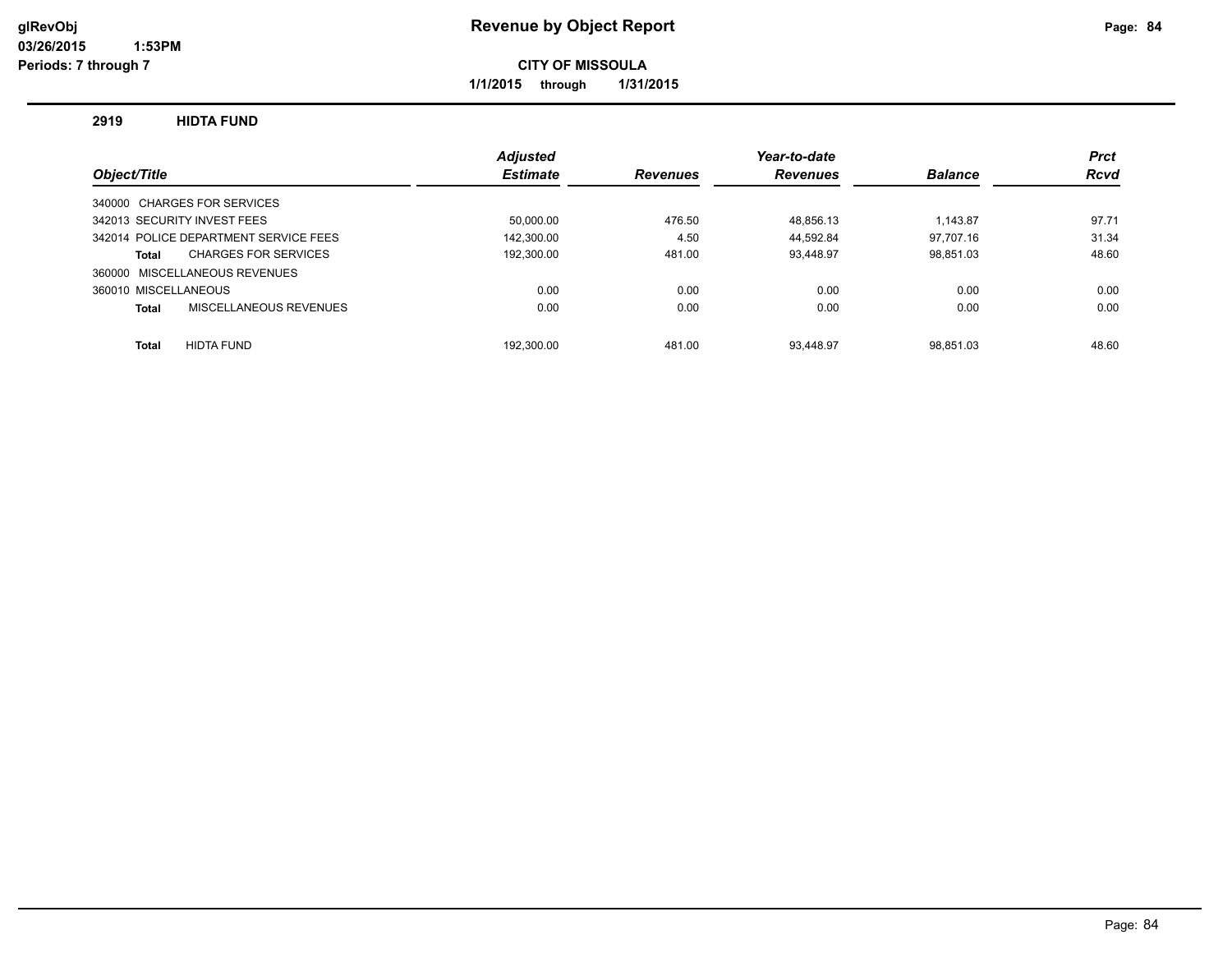**1/1/2015 through 1/31/2015**

# **2939 CDBG PROGRAM INCOME ACCOUNT**

**2939 CDBG PROGRAM INCOME ACCOUNT**

|                                                           | <b>Adjusted</b> |                 | Year-to-date    |                | <b>Prct</b> |
|-----------------------------------------------------------|-----------------|-----------------|-----------------|----------------|-------------|
| Object/Title                                              | <b>Estimate</b> | <b>Revenues</b> | <b>Revenues</b> | <b>Balance</b> | <b>Rcvd</b> |
| INTERGOVERNMENTAL REVENUES<br>330000                      |                 |                 |                 |                |             |
| 331000 FEDERAL GRANTS                                     | 14,383.00       | 1,300.00        | 14,383.00       | 0.00           | 100.00      |
| <b>INTERGOVERNMENTAL REVENUES</b><br><b>Total</b>         | 14,383.00       | 1,300.00        | 14,383.00       | 0.00           | 100.00      |
| MISCELLANEOUS REVENUES<br>360000                          |                 |                 |                 |                |             |
| 360010 MISCELLANEOUS                                      | 0.00            | 0.00            | 0.00            | 0.00           | 0.00        |
| MISCELLANEOUS REVENUES<br>Total                           | 0.00            | 0.00            | 0.00            | 0.00           | 0.00        |
| <b>INVESTMENTS &amp; ROYALTY EARNINGS</b><br>370000       |                 |                 |                 |                |             |
| 371010 INTEREST ON INVESTMENTS                            | 0.00            | 0.00            | 0.00            | 0.00           | 0.00        |
| 371020 GAIN/LOSS IN MARKET VALUE OF INVESTMENTS           | 0.00            | 0.00            | 0.00            | 0.00           | 0.00        |
| <b>INVESTMENTS &amp; ROYALTY EARNINGS</b><br><b>Total</b> | 0.00            | 0.00            | 0.00            | 0.00           | 0.00        |
| OTHER FINANCING SOURCES<br>380000                         |                 |                 |                 |                |             |
| 383000 OPERATING TRANSFERS                                | 0.00            | 0.00            | 0.00            | 0.00           | 0.00        |
| 383009 TRANS FR TITLE I                                   | 0.00            | 0.00            | 0.00            | 0.00           | 0.00        |
| OTHER FINANCING SOURCES<br><b>Total</b>                   | 0.00            | 0.00            | 0.00            | 0.00           | 0.00        |
| CDBG PROGRAM INCOME ACCOUNT<br><b>Total</b>               | 14,383.00       | 1,300.00        | 14,383.00       | 0.00           | 100.00      |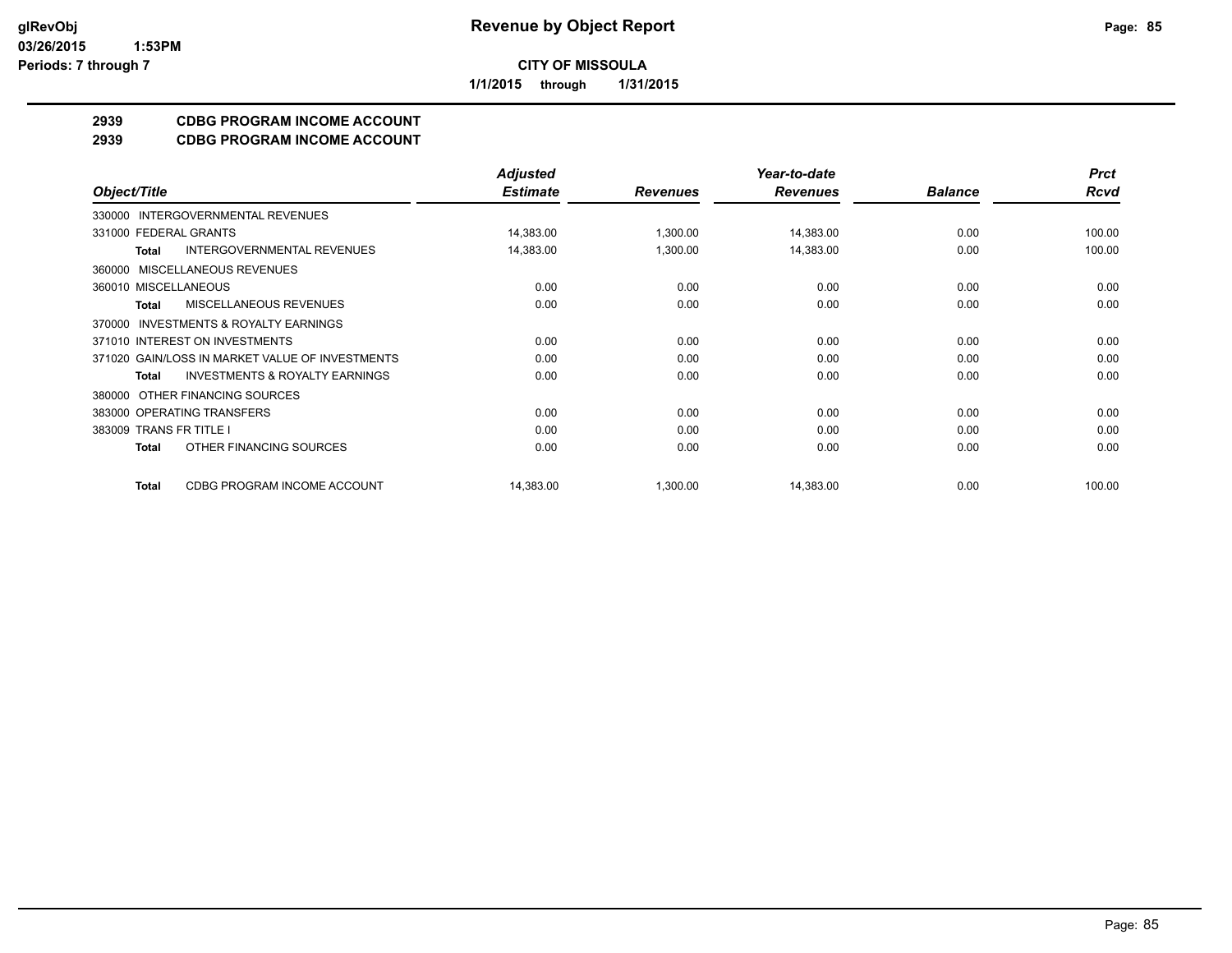**1/1/2015 through 1/31/2015**

# **2939 CDBG PROGRAM INCOME ACCOUNT**

|                                                           | <b>Adjusted</b> |                 | Year-to-date    |                | <b>Prct</b> |
|-----------------------------------------------------------|-----------------|-----------------|-----------------|----------------|-------------|
| Object/Title                                              | <b>Estimate</b> | <b>Revenues</b> | <b>Revenues</b> | <b>Balance</b> | <b>Rcvd</b> |
| 330000 INTERGOVERNMENTAL REVENUES                         |                 |                 |                 |                |             |
| 331000 FEDERAL GRANTS                                     | 14,383.00       | 1,300.00        | 14,383.00       | 0.00           | 100.00      |
| <b>INTERGOVERNMENTAL REVENUES</b><br><b>Total</b>         | 14,383.00       | 1,300.00        | 14,383.00       | 0.00           | 100.00      |
| 360000 MISCELLANEOUS REVENUES                             |                 |                 |                 |                |             |
| 360010 MISCELLANEOUS                                      | 0.00            | 0.00            | 0.00            | 0.00           | 0.00        |
| MISCELLANEOUS REVENUES<br><b>Total</b>                    | 0.00            | 0.00            | 0.00            | 0.00           | 0.00        |
| <b>INVESTMENTS &amp; ROYALTY EARNINGS</b><br>370000       |                 |                 |                 |                |             |
| 371010 INTEREST ON INVESTMENTS                            | 0.00            | 0.00            | 0.00            | 0.00           | 0.00        |
| 371020 GAIN/LOSS IN MARKET VALUE OF INVESTMENT            | 0.00            | 0.00            | 0.00            | 0.00           | 0.00        |
| <b>INVESTMENTS &amp; ROYALTY EARNINGS</b><br><b>Total</b> | 0.00            | 0.00            | 0.00            | 0.00           | 0.00        |
| OTHER FINANCING SOURCES<br>380000                         |                 |                 |                 |                |             |
| 383000 OPERATING TRANSFERS                                | 0.00            | 0.00            | 0.00            | 0.00           | 0.00        |
| 383009 TRANS FR TITLE I                                   | 0.00            | 0.00            | 0.00            | 0.00           | 0.00        |
| OTHER FINANCING SOURCES<br><b>Total</b>                   | 0.00            | 0.00            | 0.00            | 0.00           | 0.00        |
| CDBG PROGRAM INCOME ACCOUNT<br><b>Total</b>               | 14,383.00       | 1,300.00        | 14,383.00       | 0.00           | 100.00      |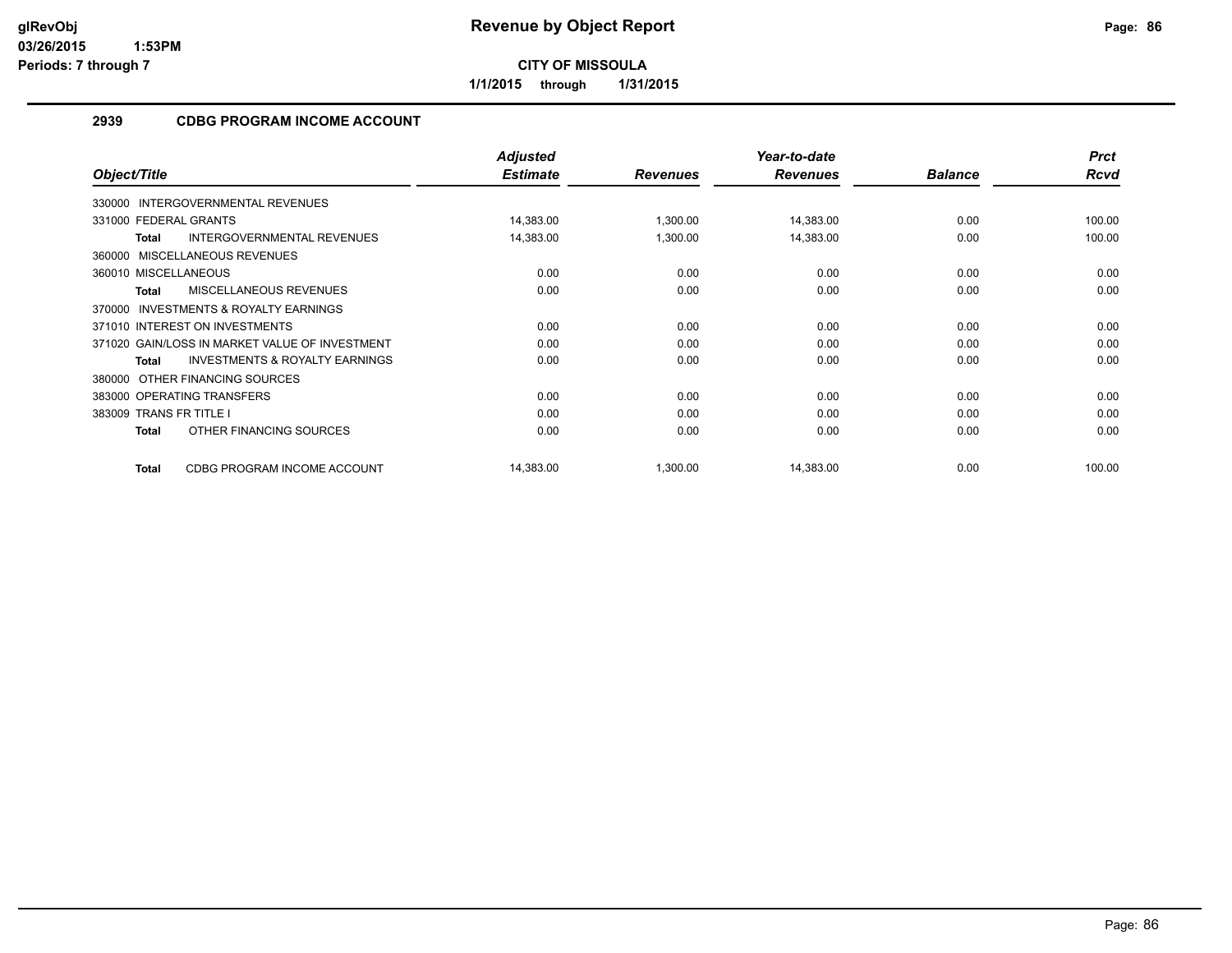**1/1/2015 through 1/31/2015**

# **2940 CDBG FUND**

**2940 CDBG FUND**

|                                                     | <b>Adjusted</b> |                 | Year-to-date    |                | <b>Prct</b> |
|-----------------------------------------------------|-----------------|-----------------|-----------------|----------------|-------------|
| Object/Title                                        | <b>Estimate</b> | <b>Revenues</b> | <b>Revenues</b> | <b>Balance</b> | Rcvd        |
| 330000 INTERGOVERNMENTAL REVENUES                   |                 |                 |                 |                |             |
| 331010 ENTITLEMENT - CDBG                           | 620,073.00      | 84,011.80       | 311,837.10      | 308,235.90     | 50.29       |
| 331012 ARRA/CDBG STIMULUS REVENUE                   | 0.00            | 0.00            | 0.00            | 0.00           | 0.00        |
| 331036 RIVER HOUSE GRANT                            | 0.00            | 0.00            | 0.00            | 0.00           | 0.00        |
| 331037 ELOCAL.COM LOAN REPAYMENT                    | 0.00            | 0.00            | 0.00            | 0.00           | 0.00        |
| <b>INTERGOVERNMENTAL REVENUES</b><br><b>Total</b>   | 620,073.00      | 84,011.80       | 311,837.10      | 308,235.90     | 50.29       |
| MISCELLANEOUS REVENUES<br>360000                    |                 |                 |                 |                |             |
| 360005 LOAN REPAYMENTS                              | 0.00            | 0.00            | 0.00            | 0.00           | 0.00        |
| 360010 MISCELLANEOUS                                | 0.00            | 0.00            | 0.00            | 0.00           | 0.00        |
| 360012 SEWER GRANT REPAYMENTS                       | 0.00            | 0.00            | 0.00            | 0.00           | 0.00        |
| 362000 OTHER MISCELLANEOUS REVENUE                  | 0.00            | 0.00            | 0.00            | 0.00           | 0.00        |
| MISCELLANEOUS REVENUES<br><b>Total</b>              | 0.00            | 0.00            | 0.00            | 0.00           | 0.00        |
| <b>INVESTMENTS &amp; ROYALTY EARNINGS</b><br>370000 |                 |                 |                 |                |             |
| 371010 INTEREST ON INVESTMENTS                      | 0.00            | 0.00            | 0.00            | 0.00           | 0.00        |
| 371020 GAIN/LOSS IN MARKET VALUE OF INVESTMENTS     | 0.00            | 0.00            | 0.00            | 0.00           | 0.00        |
| <b>INVESTMENTS &amp; ROYALTY EARNINGS</b><br>Total  | 0.00            | 0.00            | 0.00            | 0.00           | 0.00        |
| OTHER FINANCING SOURCES<br>380000                   |                 |                 |                 |                |             |
| 383000 OPERATING TRANSFERS                          | 0.00            | 0.00            | 13,083.00       | $-13,083.00$   | 0.00        |
| 383009 TRANS FR TITLE I                             | 0.00            | 0.00            | 0.00            | 0.00           | 0.00        |
| OTHER FINANCING SOURCES<br><b>Total</b>             | 0.00            | 0.00            | 13,083.00       | $-13,083.00$   | 0.00        |
| <b>CDBG FUND</b><br><b>Total</b>                    | 620.073.00      | 84,011.80       | 324,920.10      | 295.152.90     | 52.40       |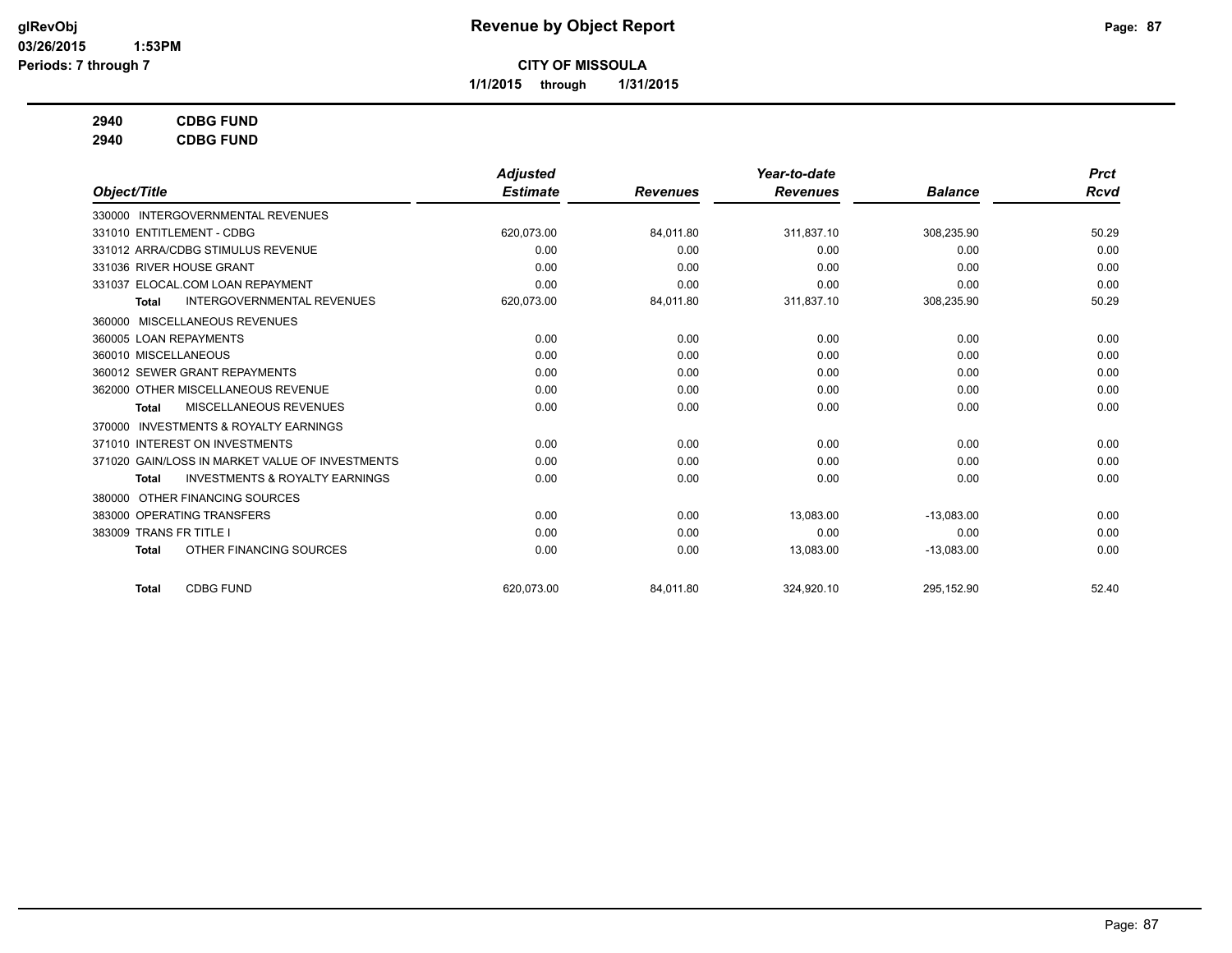**1/1/2015 through 1/31/2015**

**2940 CDBG FUND**

|                                                           | <b>Adjusted</b> |                 | Year-to-date    |                | <b>Prct</b> |
|-----------------------------------------------------------|-----------------|-----------------|-----------------|----------------|-------------|
| Object/Title                                              | <b>Estimate</b> | <b>Revenues</b> | <b>Revenues</b> | <b>Balance</b> | <b>Rcvd</b> |
| 330000 INTERGOVERNMENTAL REVENUES                         |                 |                 |                 |                |             |
| 331010 ENTITLEMENT - CDBG                                 | 620,073.00      | 84,011.80       | 311,837.10      | 308,235.90     | 50.29       |
| 331012 ARRA/CDBG STIMULUS REVENUE                         | 0.00            | 0.00            | 0.00            | 0.00           | 0.00        |
| 331036 RIVER HOUSE GRANT                                  | 0.00            | 0.00            | 0.00            | 0.00           | 0.00        |
| 331037 ELOCAL.COM LOAN REPAYMENT                          | 0.00            | 0.00            | 0.00            | 0.00           | 0.00        |
| <b>INTERGOVERNMENTAL REVENUES</b><br><b>Total</b>         | 620,073.00      | 84,011.80       | 311,837.10      | 308,235.90     | 50.29       |
| 360000 MISCELLANEOUS REVENUES                             |                 |                 |                 |                |             |
| 360005 LOAN REPAYMENTS                                    | 0.00            | 0.00            | 0.00            | 0.00           | 0.00        |
| 360010 MISCELLANEOUS                                      | 0.00            | 0.00            | 0.00            | 0.00           | 0.00        |
| 360012 SEWER GRANT REPAYMENTS                             | 0.00            | 0.00            | 0.00            | 0.00           | 0.00        |
| 362000 OTHER MISCELLANEOUS REVENUE                        | 0.00            | 0.00            | 0.00            | 0.00           | 0.00        |
| MISCELLANEOUS REVENUES<br><b>Total</b>                    | 0.00            | 0.00            | 0.00            | 0.00           | 0.00        |
| INVESTMENTS & ROYALTY EARNINGS<br>370000                  |                 |                 |                 |                |             |
| 371010 INTEREST ON INVESTMENTS                            | 0.00            | 0.00            | 0.00            | 0.00           | 0.00        |
| 371020 GAIN/LOSS IN MARKET VALUE OF INVESTMENT            | 0.00            | 0.00            | 0.00            | 0.00           | 0.00        |
| <b>INVESTMENTS &amp; ROYALTY EARNINGS</b><br><b>Total</b> | 0.00            | 0.00            | 0.00            | 0.00           | 0.00        |
| OTHER FINANCING SOURCES<br>380000                         |                 |                 |                 |                |             |
| 383000 OPERATING TRANSFERS                                | 0.00            | 0.00            | 13,083.00       | $-13,083.00$   | 0.00        |
| 383009 TRANS FR TITLE I                                   | 0.00            | 0.00            | 0.00            | 0.00           | 0.00        |
| OTHER FINANCING SOURCES<br><b>Total</b>                   | 0.00            | 0.00            | 13,083.00       | $-13,083.00$   | 0.00        |
| <b>CDBG FUND</b><br><b>Total</b>                          | 620.073.00      | 84,011.80       | 324,920.10      | 295,152.90     | 52.40       |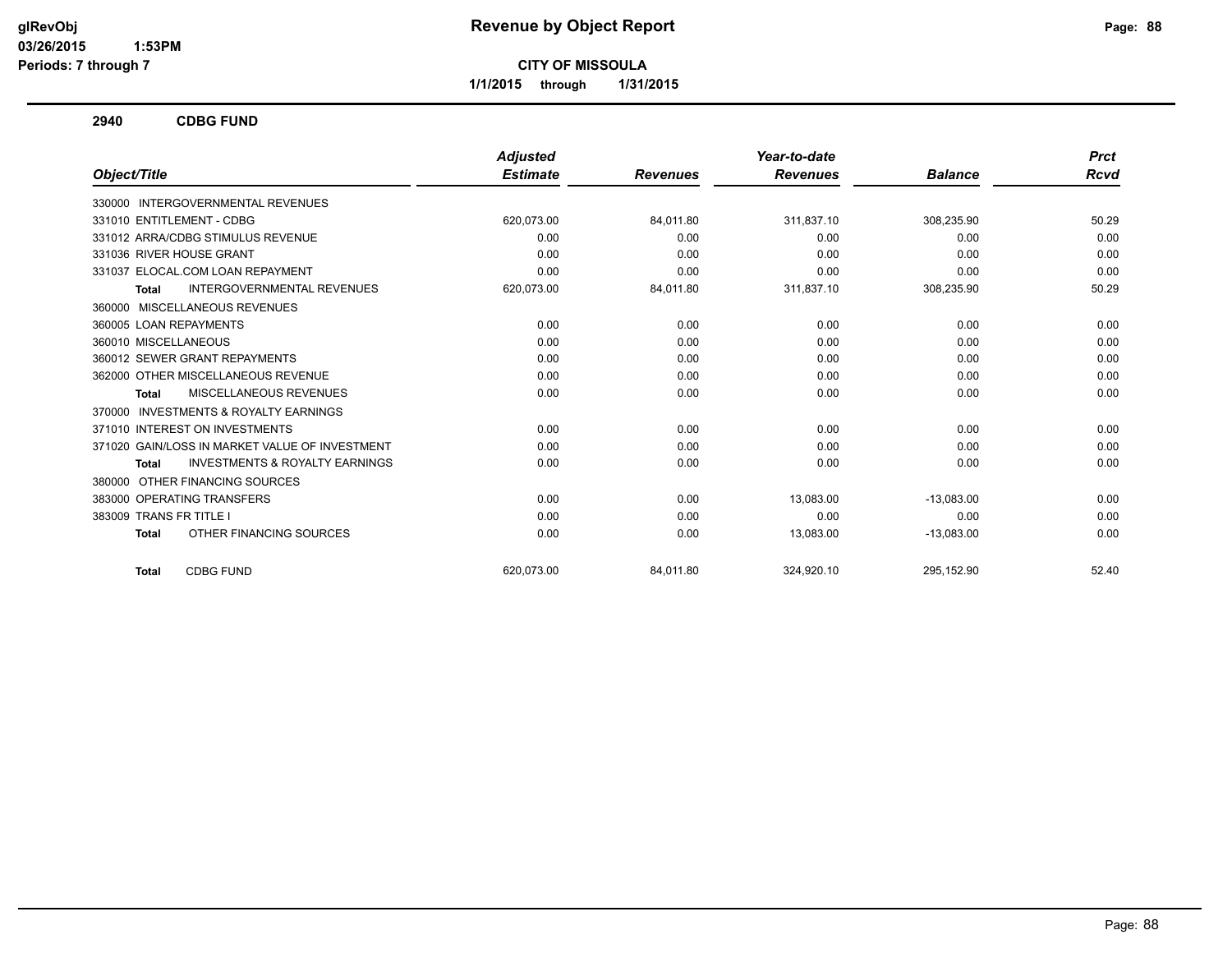**1/1/2015 through 1/31/2015**

## **2941 HOME FUND**

**2941 HOME FUND**

|                                                           | <b>Adjusted</b> |                 | Year-to-date    |                | <b>Prct</b> |
|-----------------------------------------------------------|-----------------|-----------------|-----------------|----------------|-------------|
| Object/Title                                              | <b>Estimate</b> | <b>Revenues</b> | <b>Revenues</b> | <b>Balance</b> | <b>Rcvd</b> |
| 330000 INTERGOVERNMENTAL REVENUES                         |                 |                 |                 |                |             |
| 330000 INTERGOVERNMENTAL REVENUES                         | 52,009.00       | 12,289.97       | 116,701.44      | $-64,692.44$   | 224.39      |
| 331016 HOMEWORD 1800 PHILLIPS                             | 0.00            | 0.00            | 0.00            | 0.00           | 0.00        |
| 331033 WORD                                               | 0.00            | 0.00            | 17.410.00       | $-17,410.00$   | 0.00        |
| 334145 WESTERN MT MENTAL HEALTH CTR                       | 0.00            | 0.00            | 365,761.53      | $-365,761.53$  | 0.00        |
| 334149 MISSOULA HOMEOWNERSHIP PROGRAM                     | 300,000.00      | 0.00            | 0.00            | 300,000.00     | 0.00        |
| 334153 FY14 DISTRICT XI HRC TBRA                          | 0.00            | 0.00            | 1,995.02        | $-1,995.02$    | 0.00        |
| 334154 FY08 homeWORD                                      | 0.00            | 0.00            | 0.00            | 0.00           | 0.00        |
| 334155 FY08 NMCDC                                         | 0.00            | 0.00            | 0.00            | 0.00           | 0.00        |
| 334156 HOME PROGRAM INCOME                                | 0.00            | 0.00            | 0.00            | 0.00           | 0.00        |
| 334157 FY09 MHA                                           | 0.00            | 0.00            | 0.00            | 0.00           | 0.00        |
| 334159 FY09 HOMEWORD                                      | 0.00            | 0.00            | 0.00            | 0.00           | 0.00        |
| 334160 FY09 NMCDC                                         | 0.00            | 0.00            | 0.00            | 0.00           | 0.00        |
| 334161 FY10 DISTRICT XI HRC                               | 0.00            | 0.00            | 0.00            | 0.00           | 0.00        |
| 334163 FY10 homeWORD/SOLSTICE APT                         | 0.00            | 0.00            | 0.00            | 0.00           | 0.00        |
| <b>INTERGOVERNMENTAL REVENUES</b><br><b>Total</b>         | 352,009.00      | 12,289.97       | 501,867.99      | $-149,858.99$  | 142.57      |
| 340000 CHARGES FOR SERVICES                               |                 |                 |                 |                |             |
| 341450 *** Title Not Found ***                            | 0.00            | 0.00            | 0.00            | 0.00           | 0.00        |
| <b>CHARGES FOR SERVICES</b><br><b>Total</b>               | 0.00            | 0.00            | 0.00            | 0.00           | 0.00        |
| 360000 MISCELLANEOUS REVENUES                             |                 |                 |                 |                |             |
| 360010 MISCELLANEOUS                                      | 0.00            | 0.00            | 0.00            | 0.00           | 0.00        |
| MISCELLANEOUS REVENUES<br><b>Total</b>                    | 0.00            | 0.00            | 0.00            | 0.00           | 0.00        |
| <b>INVESTMENTS &amp; ROYALTY EARNINGS</b><br>370000       |                 |                 |                 |                |             |
| 371020 GAIN/LOSS IN MARKET VALUE OF INVESTMENTS           | 0.00            | 0.00            | 0.00            | 0.00           | 0.00        |
| <b>INVESTMENTS &amp; ROYALTY EARNINGS</b><br><b>Total</b> | 0.00            | 0.00            | 0.00            | 0.00           | 0.00        |
| <b>HOME FUND</b><br><b>Total</b>                          | 352,009.00      | 12,289.97       | 501,867.99      | -149,858.99    | 142.57      |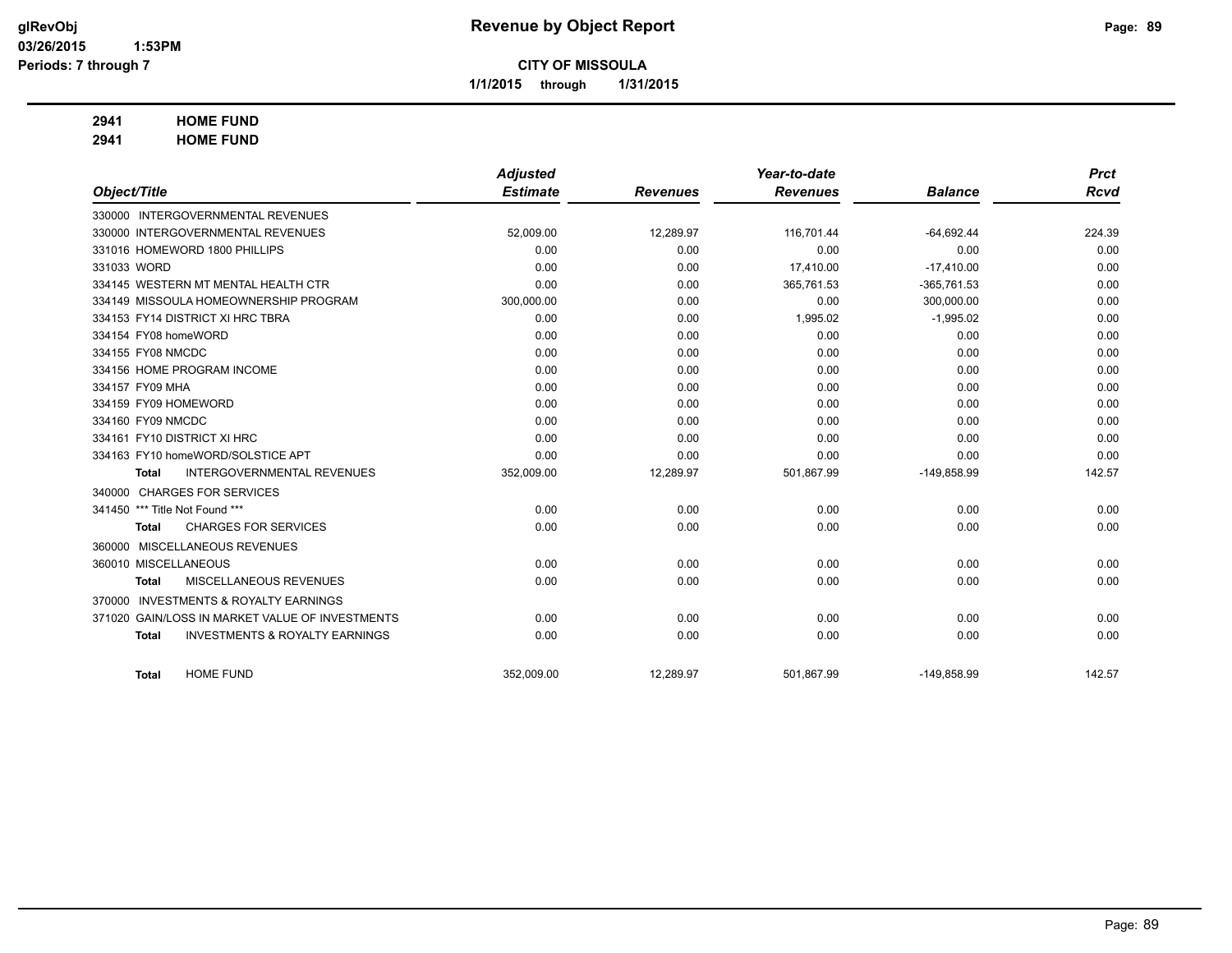**1/1/2015 through 1/31/2015**

**2941 HOME FUND**

|                                                           | <b>Adjusted</b> |                 | Year-to-date    |                | <b>Prct</b> |
|-----------------------------------------------------------|-----------------|-----------------|-----------------|----------------|-------------|
| Object/Title                                              | <b>Estimate</b> | <b>Revenues</b> | <b>Revenues</b> | <b>Balance</b> | Rcvd        |
| 330000 INTERGOVERNMENTAL REVENUES                         |                 |                 |                 |                |             |
| 330000 INTERGOVERNMENTAL REVENUES                         | 52,009.00       | 12,289.97       | 116.701.44      | $-64,692.44$   | 224.39      |
| 331016 HOMEWORD 1800 PHILLIPS                             | 0.00            | 0.00            | 0.00            | 0.00           | 0.00        |
| 331033 WORD                                               | 0.00            | 0.00            | 17,410.00       | $-17,410.00$   | 0.00        |
| 334145 WESTERN MT MENTAL HEALTH CTR                       | 0.00            | 0.00            | 365,761.53      | $-365,761.53$  | 0.00        |
| 334149 MISSOULA HOMEOWNERSHIP PROGRAM                     | 300,000.00      | 0.00            | 0.00            | 300,000.00     | 0.00        |
| 334153 FY14 DISTRICT XI HRC TBRA                          | 0.00            | 0.00            | 1,995.02        | $-1,995.02$    | 0.00        |
| 334154 FY08 homeWORD                                      | 0.00            | 0.00            | 0.00            | 0.00           | 0.00        |
| 334155 FY08 NMCDC                                         | 0.00            | 0.00            | 0.00            | 0.00           | 0.00        |
| 334156 HOME PROGRAM INCOME                                | 0.00            | 0.00            | 0.00            | 0.00           | 0.00        |
| 334157 FY09 MHA                                           | 0.00            | 0.00            | 0.00            | 0.00           | 0.00        |
| 334159 FY09 HOMEWORD                                      | 0.00            | 0.00            | 0.00            | 0.00           | 0.00        |
| 334160 FY09 NMCDC                                         | 0.00            | 0.00            | 0.00            | 0.00           | 0.00        |
| 334161 FY10 DISTRICT XI HRC                               | 0.00            | 0.00            | 0.00            | 0.00           | 0.00        |
| 334163 FY10 homeWORD/SOLSTICE APT                         | 0.00            | 0.00            | 0.00            | 0.00           | 0.00        |
| <b>INTERGOVERNMENTAL REVENUES</b><br><b>Total</b>         | 352,009.00      | 12,289.97       | 501,867.99      | $-149,858.99$  | 142.57      |
| 340000 CHARGES FOR SERVICES                               |                 |                 |                 |                |             |
| 341450 *** Title Not Found ***                            | 0.00            | 0.00            | 0.00            | 0.00           | 0.00        |
| <b>CHARGES FOR SERVICES</b><br>Total                      | 0.00            | 0.00            | 0.00            | 0.00           | 0.00        |
| 360000 MISCELLANEOUS REVENUES                             |                 |                 |                 |                |             |
| 360010 MISCELLANEOUS                                      | 0.00            | 0.00            | 0.00            | 0.00           | 0.00        |
| MISCELLANEOUS REVENUES<br><b>Total</b>                    | 0.00            | 0.00            | 0.00            | 0.00           | 0.00        |
| 370000 INVESTMENTS & ROYALTY EARNINGS                     |                 |                 |                 |                |             |
| 371020 GAIN/LOSS IN MARKET VALUE OF INVESTMENT            | 0.00            | 0.00            | 0.00            | 0.00           | 0.00        |
| <b>INVESTMENTS &amp; ROYALTY EARNINGS</b><br><b>Total</b> | 0.00            | 0.00            | 0.00            | 0.00           | 0.00        |
| <b>HOME FUND</b><br><b>Total</b>                          | 352,009.00      | 12,289.97       | 501,867.99      | $-149,858.99$  | 142.57      |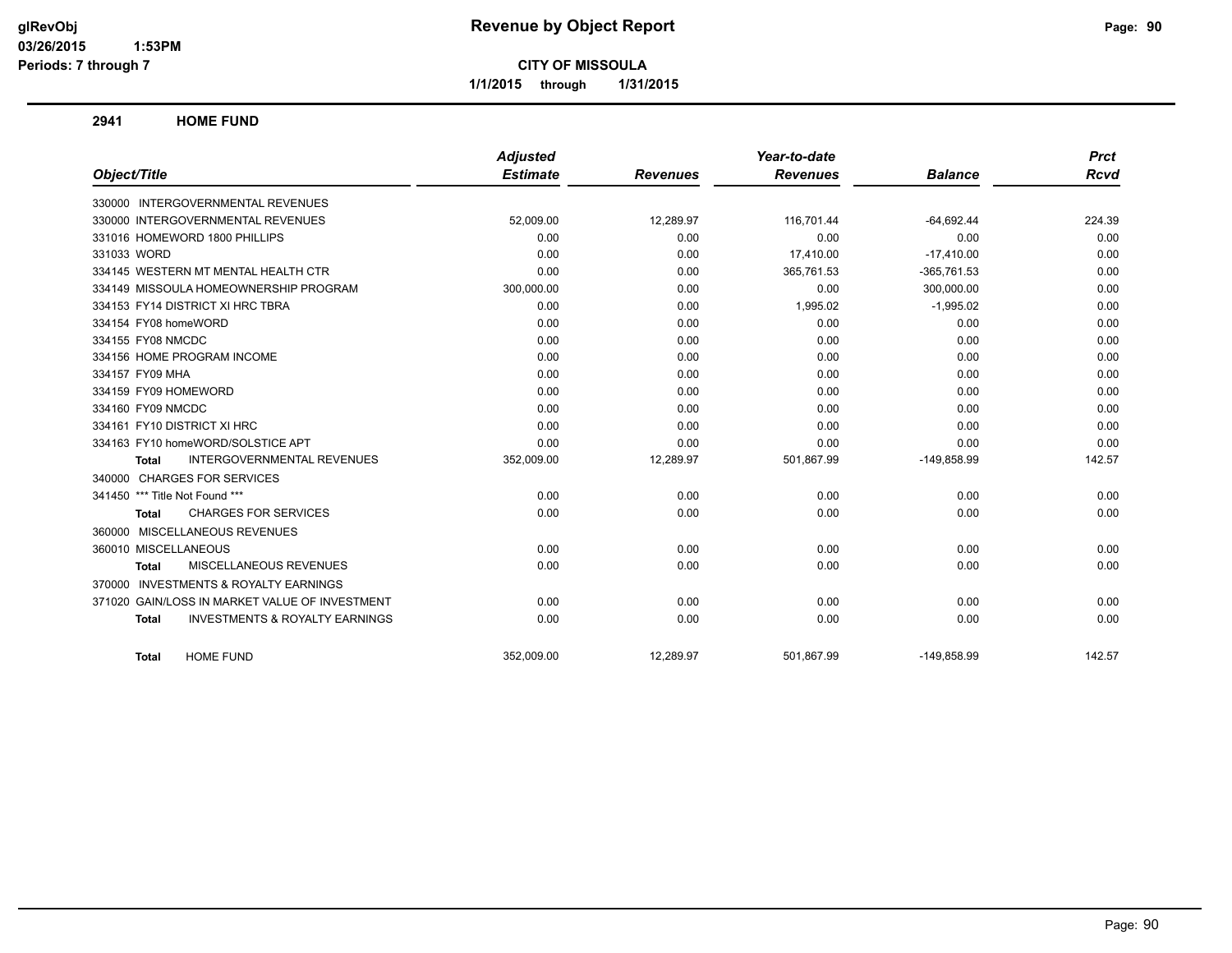**1/1/2015 through 1/31/2015**

**2942 ADDI PROGRAM**

**2942 ADDI PROGRAM**

|                                                    | <b>Adjusted</b> |                 | Year-to-date    |                | <b>Prct</b> |
|----------------------------------------------------|-----------------|-----------------|-----------------|----------------|-------------|
| Object/Title                                       | <b>Estimate</b> | <b>Revenues</b> | <b>Revenues</b> | <b>Balance</b> | <b>Rcvd</b> |
| 330000 INTERGOVERNMENTAL REVENUES                  |                 |                 |                 |                |             |
| 330000 INTERGOVERNMENTAL REVENUES                  | 0.00            | 0.00            | 0.00            | 0.00           | 0.00        |
| 334146 ADDI FUNDS-1ST TIME HOMEBUYERS              | 12.243.00       | 0.00            | 0.00            | 12.243.00      | 0.00        |
| INTERGOVERNMENTAL REVENUES<br>Total                | 12.243.00       | 0.00            | 0.00            | 12.243.00      | 0.00        |
| 370000 INVESTMENTS & ROYALTY EARNINGS              |                 |                 |                 |                |             |
| 371010 INTEREST ON INVESTMENTS                     | 0.00            | 0.00            | 0.00            | 0.00           | 0.00        |
| 371020 GAIN/LOSS IN MARKET VALUE OF INVESTMENTS    | 0.00            | 0.00            | 0.00            | 0.00           | 0.00        |
| <b>INVESTMENTS &amp; ROYALTY EARNINGS</b><br>Total | 0.00            | 0.00            | 0.00            | 0.00           | 0.00        |
|                                                    |                 |                 |                 |                |             |
| <b>ADDI PROGRAM</b><br>Total                       | 12.243.00       | 0.00            | 0.00            | 12.243.00      | 0.00        |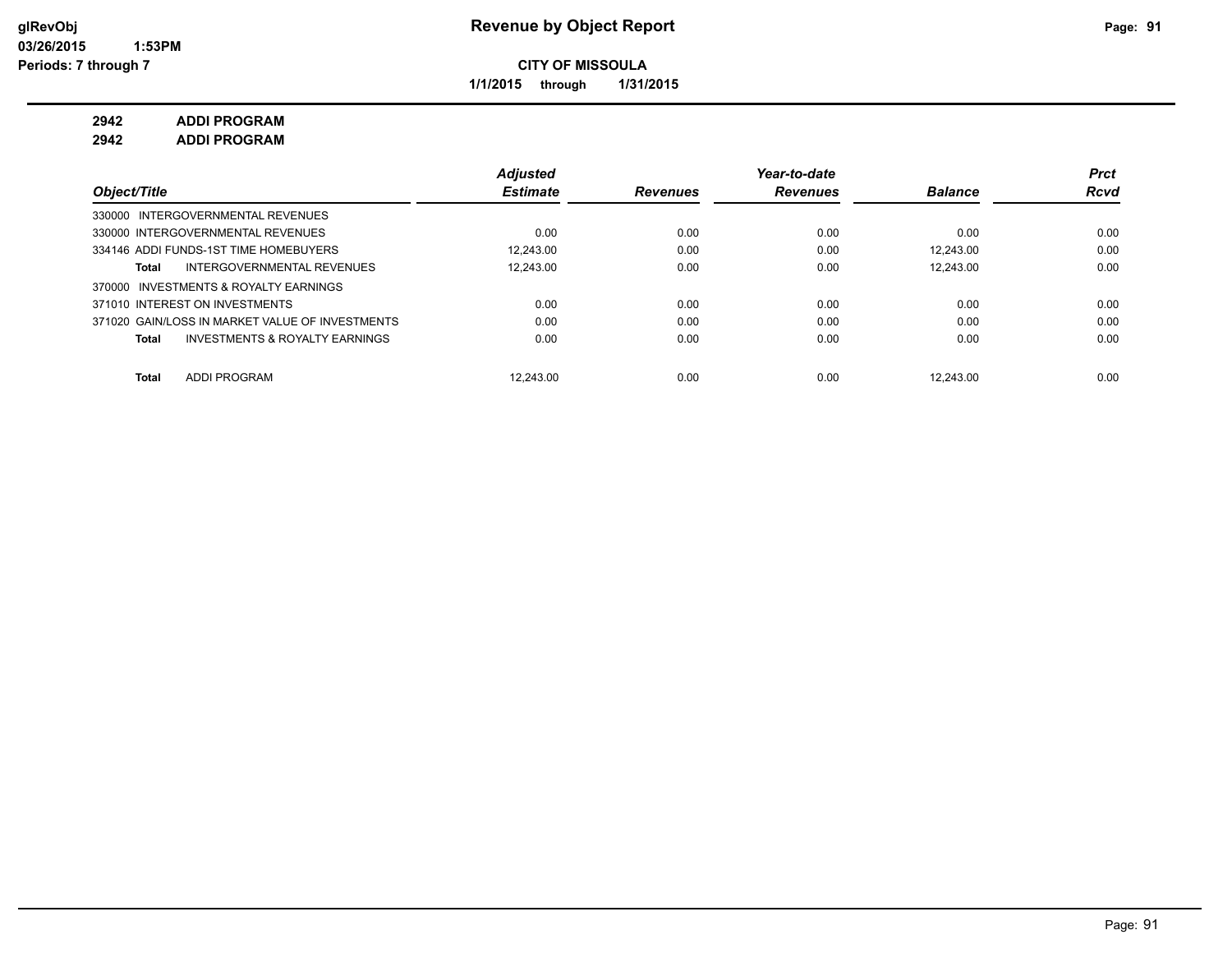# **glRevObj Revenue by Object Report Page: 92**

**CITY OF MISSOULA**

**1/1/2015 through 1/31/2015**

## **2942 ADDI PROGRAM**

|                                                | <b>Adiusted</b> |                 | Year-to-date    |                | <b>Prct</b> |
|------------------------------------------------|-----------------|-----------------|-----------------|----------------|-------------|
| Object/Title                                   | <b>Estimate</b> | <b>Revenues</b> | <b>Revenues</b> | <b>Balance</b> | <b>Rcvd</b> |
| 330000 INTERGOVERNMENTAL REVENUES              |                 |                 |                 |                |             |
| 330000 INTERGOVERNMENTAL REVENUES              | 0.00            | 0.00            | 0.00            | 0.00           | 0.00        |
| 334146 ADDI FUNDS-1ST TIME HOMEBUYERS          | 12.243.00       | 0.00            | 0.00            | 12.243.00      | 0.00        |
| INTERGOVERNMENTAL REVENUES<br>Total            | 12.243.00       | 0.00            | 0.00            | 12.243.00      | 0.00        |
| 370000 INVESTMENTS & ROYALTY EARNINGS          |                 |                 |                 |                |             |
| 371010 INTEREST ON INVESTMENTS                 | 0.00            | 0.00            | 0.00            | 0.00           | 0.00        |
| 371020 GAIN/LOSS IN MARKET VALUE OF INVESTMENT | 0.00            | 0.00            | 0.00            | 0.00           | 0.00        |
| INVESTMENTS & ROYALTY EARNINGS<br>Total        | 0.00            | 0.00            | 0.00            | 0.00           | 0.00        |
|                                                |                 |                 |                 |                |             |
| <b>ADDI PROGRAM</b><br><b>Total</b>            | 12.243.00       | 0.00            | 0.00            | 12.243.00      | 0.00        |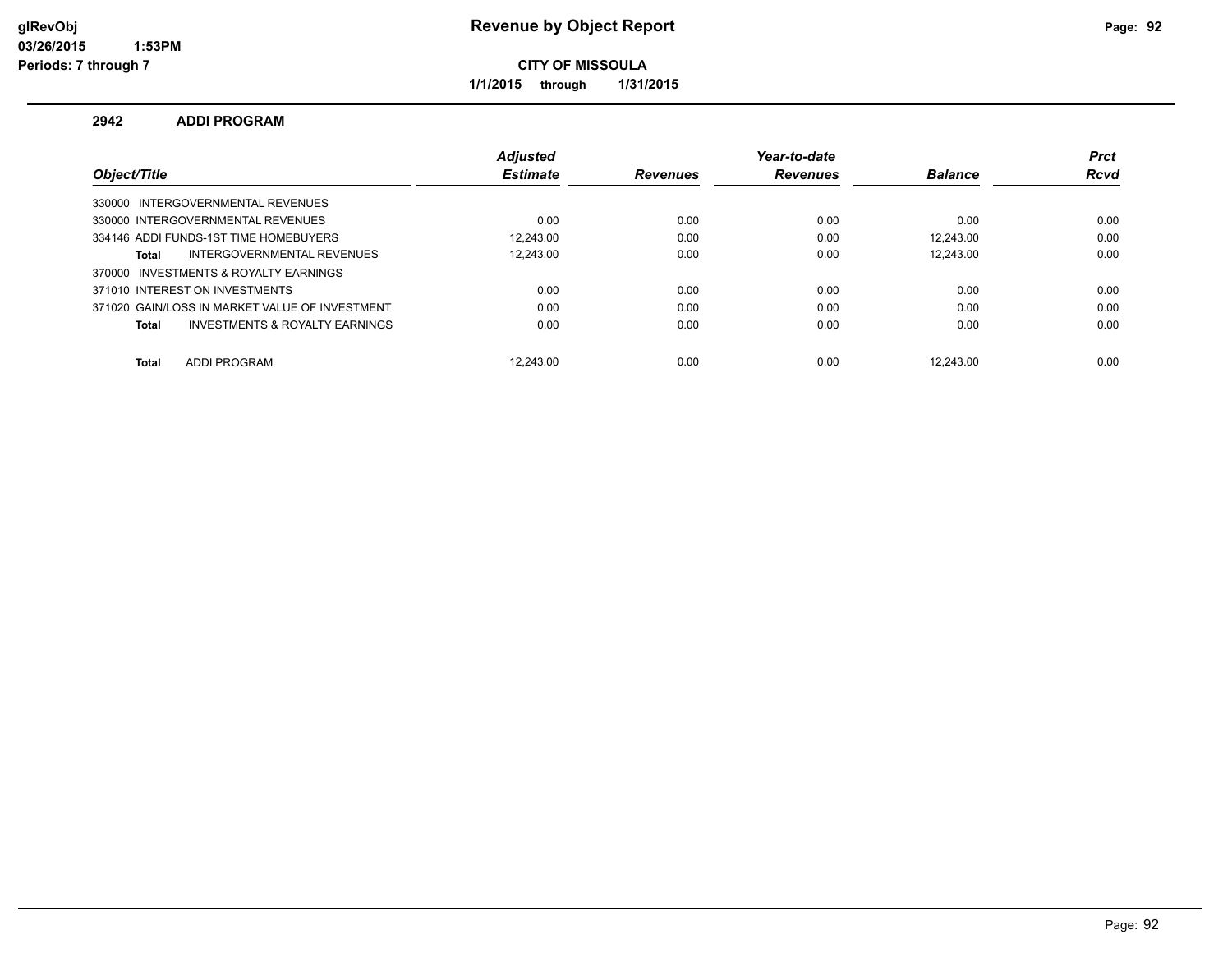**1/1/2015 through 1/31/2015**

#### **2943 CITY HOME PROGRAM INCOME**

#### **2943 CITY HOME PROGRAM INCOME**

|                                     | <b>Adjusted</b> |                 | Year-to-date    |                | <b>Prct</b> |
|-------------------------------------|-----------------|-----------------|-----------------|----------------|-------------|
| Object/Title                        | <b>Estimate</b> | <b>Revenues</b> | <b>Revenues</b> | <b>Balance</b> | <b>Rcvd</b> |
| 330000 INTERGOVERNMENTAL REVENUES   |                 |                 |                 |                |             |
| 334156 *** Title Not Found ***      | 35,500.00       | 0.00            | 0.00            | 35,500.00      | 0.00        |
| INTERGOVERNMENTAL REVENUES<br>Total | 35,500.00       | 0.00            | 0.00            | 35,500.00      | 0.00        |
| 360000 MISCELLANEOUS REVENUES       |                 |                 |                 |                |             |
| 360010 MISCELLANEOUS                | 0.00            | 0.00            | 200.01          | $-200.01$      | 0.00        |
| MISCELLANEOUS REVENUES<br>Total     | 0.00            | 0.00            | 200.01          | $-200.01$      | 0.00        |
| 380000 OTHER FINANCING SOURCES      |                 |                 |                 |                |             |
| 383000 OPERATING TRANSFERS          | 0.00            | 66.67           | 266.68          | $-266.68$      | 0.00        |
| OTHER FINANCING SOURCES<br>Total    | 0.00            | 66.67           | 266.68          | $-266.68$      | 0.00        |
| CITY HOME PROGRAM INCOME<br>Total   | 35.500.00       | 66.67           | 466.69          | 35.033.31      | 1.31        |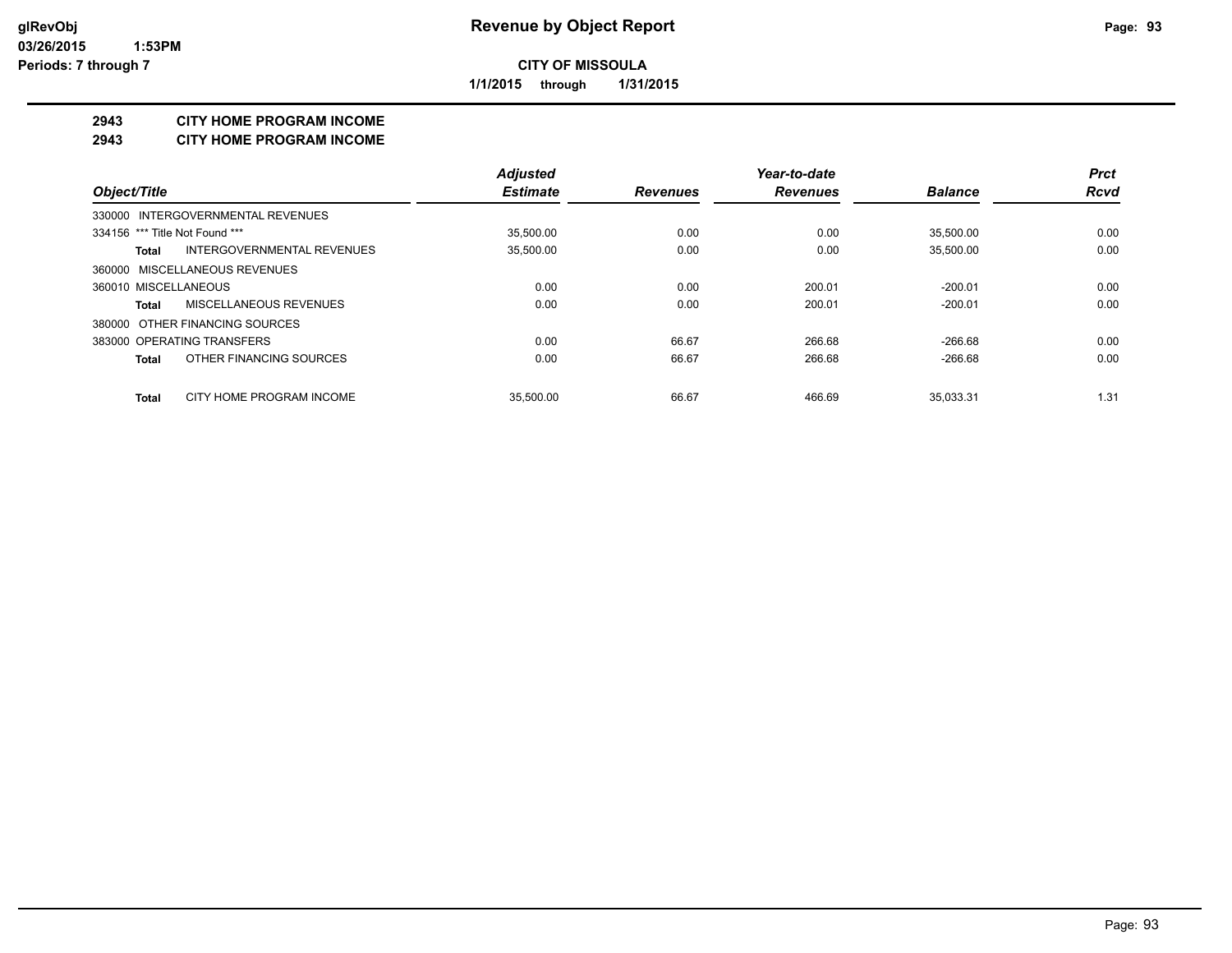**1/1/2015 through 1/31/2015**

# **2943 CITY HOME PROGRAM INCOME**

|                                            | <b>Adjusted</b> |                 | Year-to-date    |                | <b>Prct</b> |
|--------------------------------------------|-----------------|-----------------|-----------------|----------------|-------------|
| Object/Title                               | <b>Estimate</b> | <b>Revenues</b> | <b>Revenues</b> | <b>Balance</b> | <b>Rcvd</b> |
| 330000 INTERGOVERNMENTAL REVENUES          |                 |                 |                 |                |             |
| 334156 *** Title Not Found ***             | 35.500.00       | 0.00            | 0.00            | 35.500.00      | 0.00        |
| INTERGOVERNMENTAL REVENUES<br><b>Total</b> | 35,500.00       | 0.00            | 0.00            | 35,500.00      | 0.00        |
| MISCELLANEOUS REVENUES<br>360000           |                 |                 |                 |                |             |
| 360010 MISCELLANEOUS                       | 0.00            | 0.00            | 200.01          | $-200.01$      | 0.00        |
| MISCELLANEOUS REVENUES<br>Total            | 0.00            | 0.00            | 200.01          | $-200.01$      | 0.00        |
| 380000 OTHER FINANCING SOURCES             |                 |                 |                 |                |             |
| 383000 OPERATING TRANSFERS                 | 0.00            | 66.67           | 266.68          | $-266.68$      | 0.00        |
| OTHER FINANCING SOURCES<br><b>Total</b>    | 0.00            | 66.67           | 266.68          | $-266.68$      | 0.00        |
| CITY HOME PROGRAM INCOME<br><b>Total</b>   | 35.500.00       | 66.67           | 466.69          | 35.033.31      | 1.31        |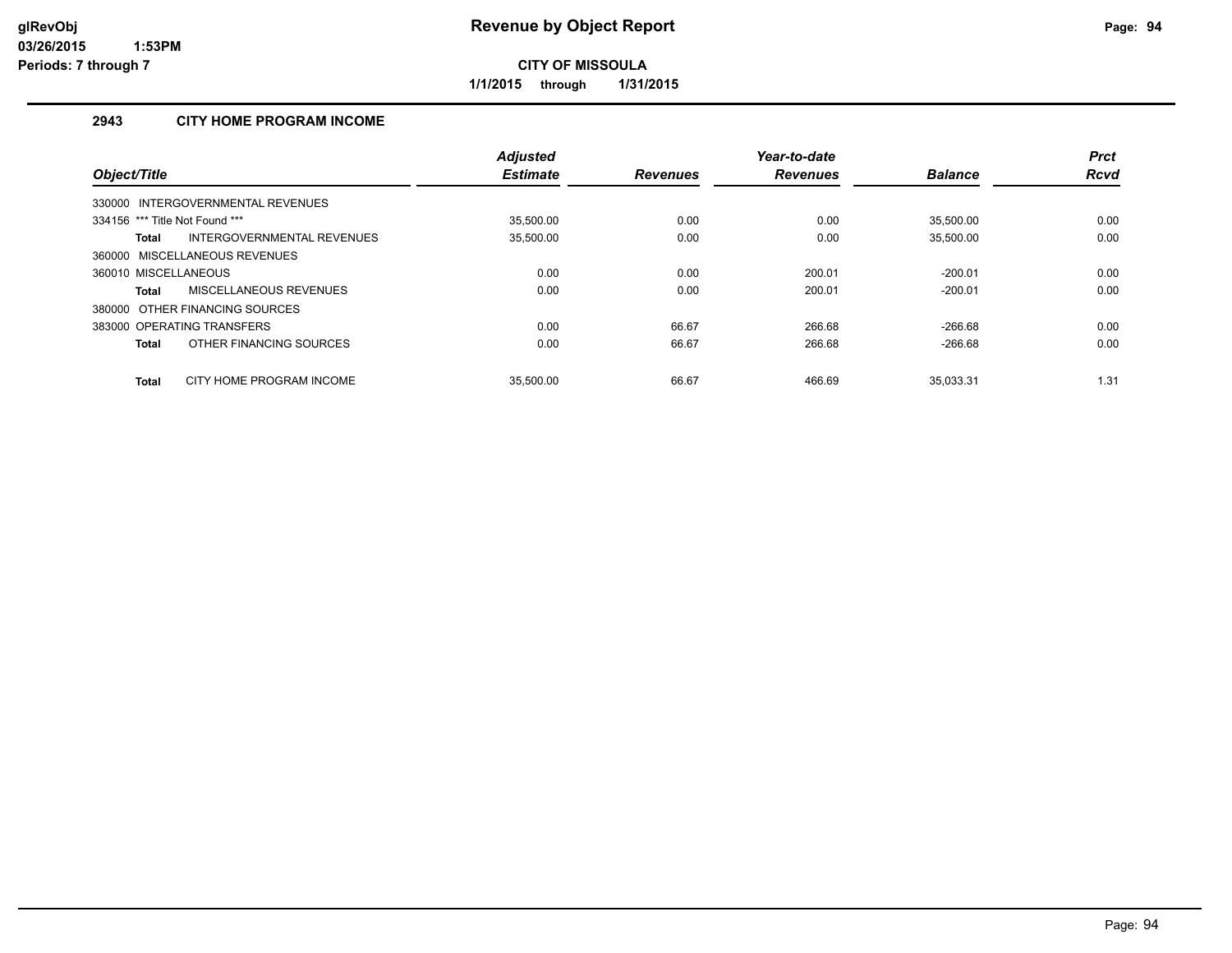**1/1/2015 through 1/31/2015**

# **2944 NEIGHBORHOOD STABILIZATION PROGRAM**

# **2944 NEIGHBORHOOD STABILIZATION PROGRAM**

|                                                    | <b>Adjusted</b> |                 | Year-to-date    |                | <b>Prct</b> |
|----------------------------------------------------|-----------------|-----------------|-----------------|----------------|-------------|
| Object/Title                                       | <b>Estimate</b> | <b>Revenues</b> | <b>Revenues</b> | <b>Balance</b> | Rcvd        |
| 330000 INTERGOVERNMENTAL REVENUES                  |                 |                 |                 |                |             |
| 331011 NSP GRANT/SILVERTIP PROJECT                 | 0.00            | 0.00            | 0.00            | 0.00           | 0.00        |
| 331017 HUD 6.7M/SILVERTIP APTS                     | 0.00            | 0.00            | 0.00            | 0.00           | 0.00        |
| 331018 MHA 1M/SILVERTIP APTS                       | 0.00            | 0.00            | 0.00            | 0.00           | 0.00        |
| <b>INTERGOVERNMENTAL REVENUES</b><br>Total         | 0.00            | 0.00            | 0.00            | 0.00           | 0.00        |
|                                                    |                 |                 |                 |                |             |
| NEIGHBORHOOD STABILIZATION PROGRAM<br><b>Total</b> | 0.00            | 0.00            | 0.00            | 0.00           | 0.00        |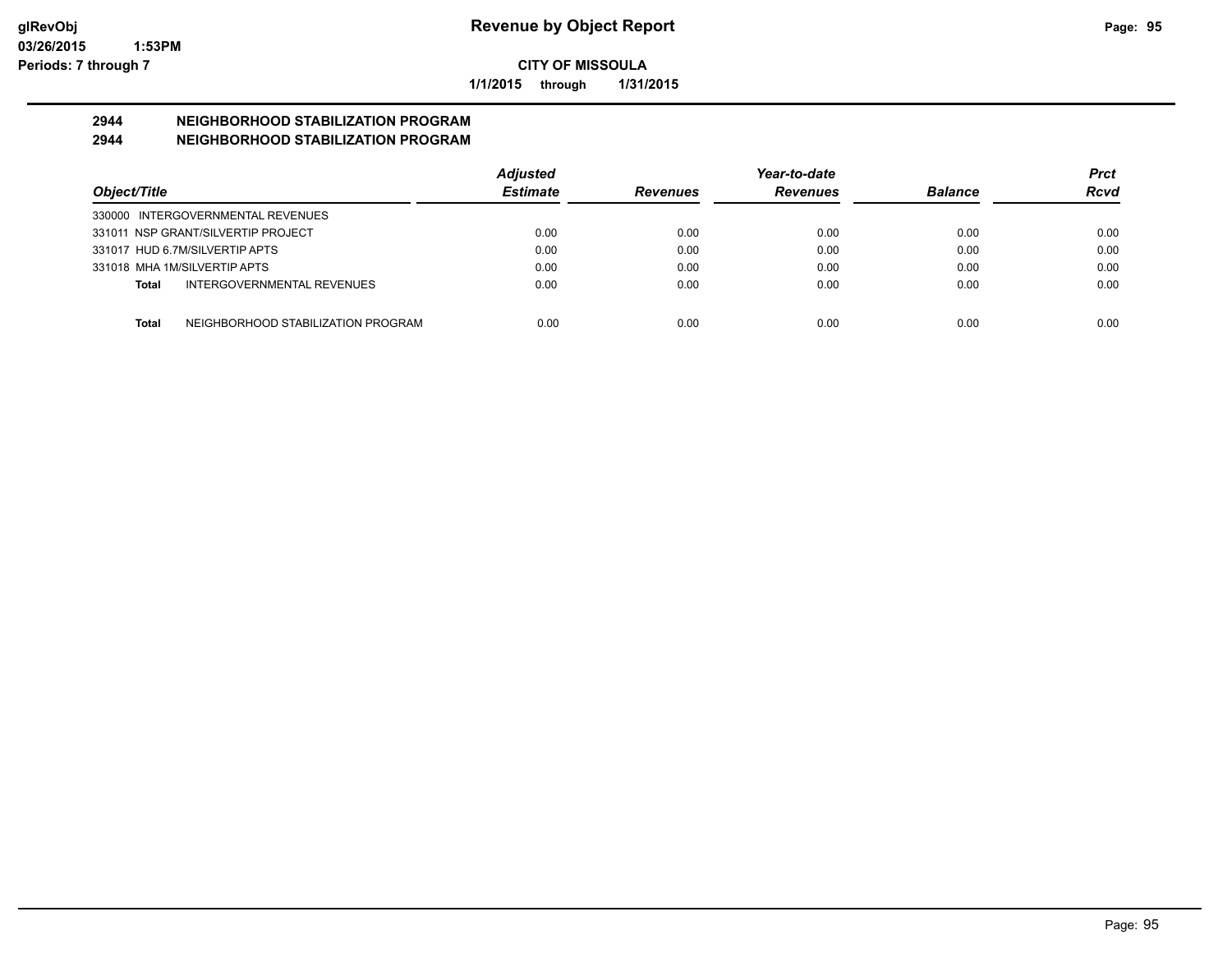**1/1/2015 through 1/31/2015**

## **2944 NEIGHBORHOOD STABILIZATION PROGRAM**

| Object/Title                                | <b>Adiusted</b><br><b>Estimate</b> | <b>Revenues</b> | Year-to-date<br><b>Revenues</b> | <b>Balance</b> | <b>Prct</b><br><b>Rcvd</b> |
|---------------------------------------------|------------------------------------|-----------------|---------------------------------|----------------|----------------------------|
| 330000 INTERGOVERNMENTAL REVENUES           |                                    |                 |                                 |                |                            |
| 331011 NSP GRANT/SILVERTIP PROJECT          | 0.00                               | 0.00            | 0.00                            | 0.00           | 0.00                       |
| 331017 HUD 6.7M/SILVERTIP APTS              | 0.00                               | 0.00            | 0.00                            | 0.00           | 0.00                       |
| 331018 MHA 1M/SILVERTIP APTS                | 0.00                               | 0.00            | 0.00                            | 0.00           | 0.00                       |
| INTERGOVERNMENTAL REVENUES<br>Total         | 0.00                               | 0.00            | 0.00                            | 0.00           | 0.00                       |
|                                             |                                    |                 |                                 |                |                            |
| NEIGHBORHOOD STABILIZATION PROGRAM<br>Total | 0.00                               | 0.00            | 0.00                            | 0.00           | 0.00                       |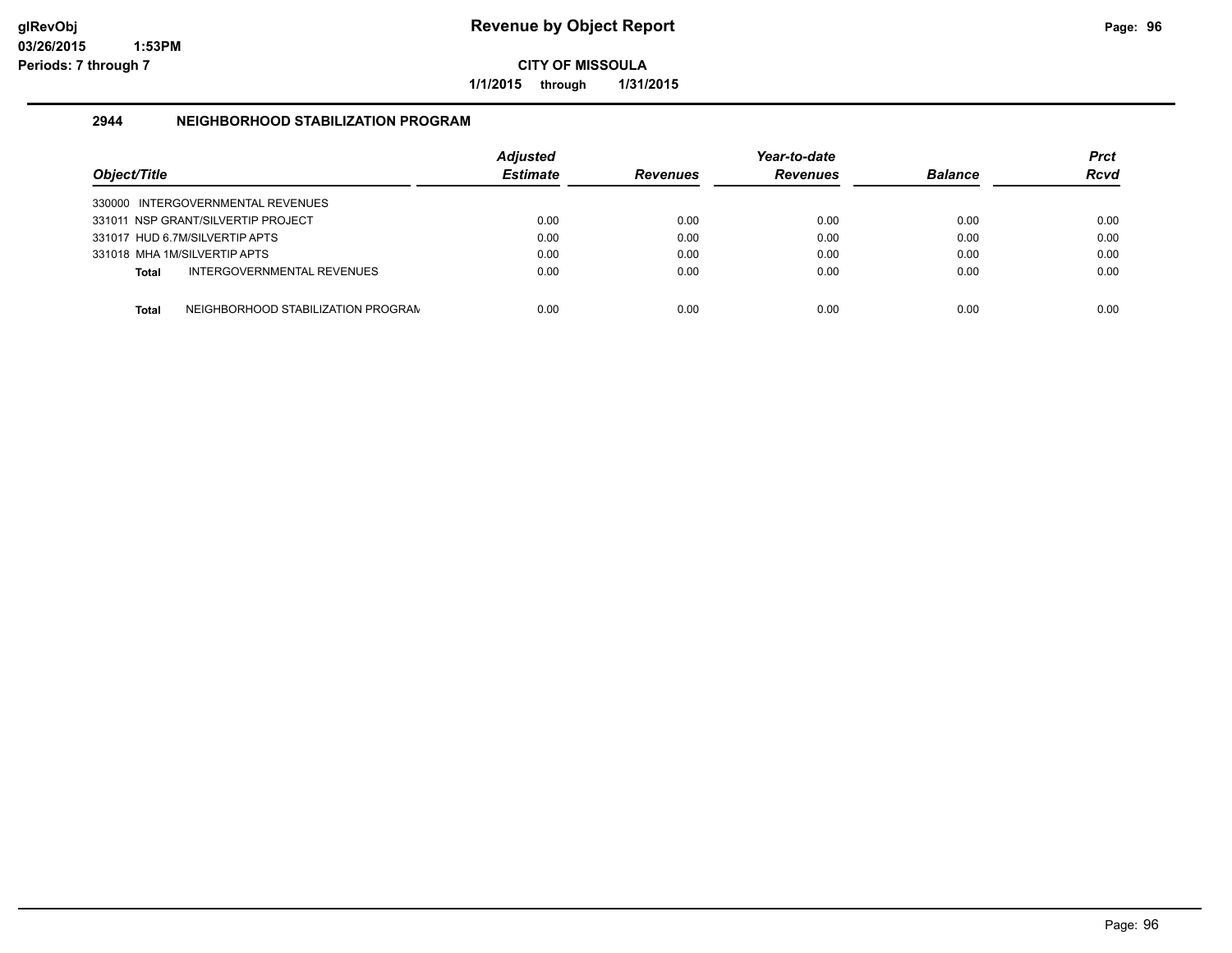**1/1/2015 through 1/31/2015**

**2955 TRANSPORTATION**

**2955 TRANSPORTATION**

|                                                           | <b>Adjusted</b> |                 | Year-to-date    |                | <b>Prct</b> |
|-----------------------------------------------------------|-----------------|-----------------|-----------------|----------------|-------------|
| Object/Title                                              | <b>Estimate</b> | <b>Revenues</b> | <b>Revenues</b> | <b>Balance</b> | Rcvd        |
| 330000 INTERGOVERNMENTAL REVENUES                         |                 |                 |                 |                |             |
| 331054 FHWA PL GRANT                                      | 602,667.00      | 0.00            | 0.00            | 602,667.00     | 0.00        |
| 331055 FTA GRANT                                          | 17.744.00       | 0.00            | 0.00            | 17.744.00      | 0.00        |
| 331056 MDT FEDERAL CMAQ                                   | 381,084.00      | 78.00           | 78.00           | 381,006.00     | 0.02        |
| 331057 TRANSIT-MUTD CMAQ                                  | 151,515.00      | 0.00            | 0.00            | 151,515.00     | 0.00        |
| 336023 STATE CONTRIB. - PERS                              | 0.00            | 79.40           | 254.98          | $-254.98$      | 0.00        |
| 336030 COUNTY CONTRIBUTION                                | 9,900.00        | 0.00            | 0.00            | 9,900.00       | 0.00        |
| <b>INTERGOVERNMENTAL REVENUES</b><br><b>Total</b>         | 1,162,910.00    | 157.40          | 332.98          | 1,162,577.02   | 0.03        |
| 360000 MISCELLANEOUS REVENUES                             |                 |                 |                 |                |             |
| 362000 OTHER MISCELLANEOUS REVENUE                        | 0.00            | 0.00            | 1,623.12        | $-1,623.12$    | 0.00        |
| 365016 LOCAL MATCH MDT                                    | 13,585.00       | 0.00            | 0.00            | 13,585.00      | 0.00        |
| 365017 LOCAL MATCH TRANSIT                                | 9.559.00        | 0.00            | 0.00            | 9,559.00       | 0.00        |
| <b>MISCELLANEOUS REVENUES</b><br><b>Total</b>             | 23,144.00       | 0.00            | 1,623.12        | 21,520.88      | 7.01        |
| INVESTMENTS & ROYALTY EARNINGS<br>370000                  |                 |                 |                 |                |             |
| 371010 INTEREST ON INVESTMENTS                            | 0.00            | 0.00            | 0.00            | 0.00           | 0.00        |
| <b>INVESTMENTS &amp; ROYALTY EARNINGS</b><br><b>Total</b> | 0.00            | 0.00            | 0.00            | 0.00           | 0.00        |
| OTHER FINANCING SOURCES<br>380000                         |                 |                 |                 |                |             |
| 383000 OPERATING TRANSFERS                                | 9.900.00        | 0.00            | 0.00            | 9,900.00       | 0.00        |
| 383029 TRANS FR GENERAL                                   | 74.718.00       | 0.00            | 0.00            | 74.718.00      | 0.00        |
| OTHER FINANCING SOURCES<br><b>Total</b>                   | 84,618.00       | 0.00            | 0.00            | 84,618.00      | 0.00        |
| <b>TRANSPORTATION</b><br><b>Total</b>                     | 1.270.672.00    | 157.40          | 1,956.10        | 1,268,715.90   | 0.15        |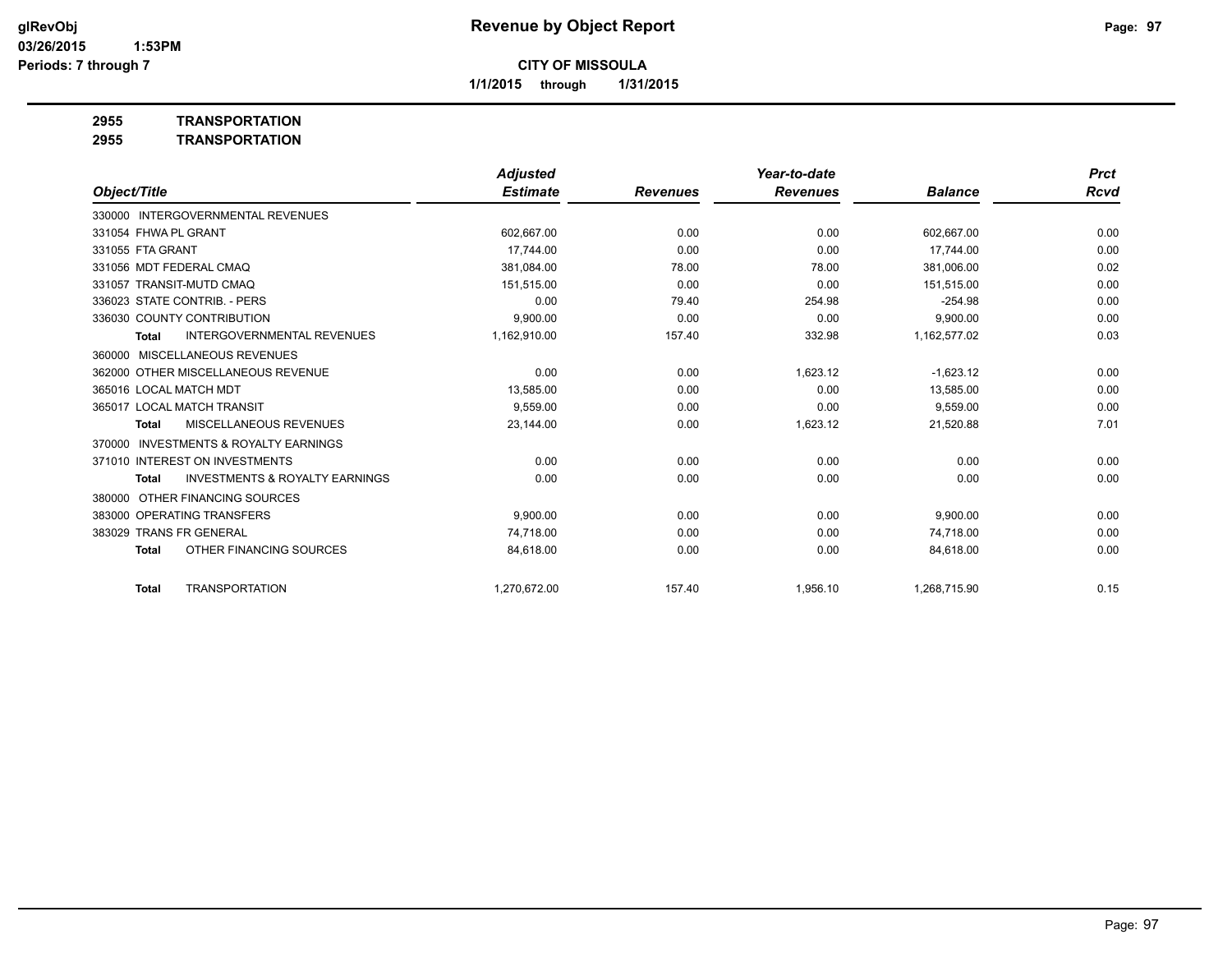**1/1/2015 through 1/31/2015**

## **2955 TRANSPORTATION**

|                         |                                           | <b>Adjusted</b> |                 | Year-to-date    |                | <b>Prct</b> |
|-------------------------|-------------------------------------------|-----------------|-----------------|-----------------|----------------|-------------|
| Object/Title            |                                           | <b>Estimate</b> | <b>Revenues</b> | <b>Revenues</b> | <b>Balance</b> | <b>Rcvd</b> |
|                         | 330000 INTERGOVERNMENTAL REVENUES         |                 |                 |                 |                |             |
| 331054 FHWA PL GRANT    |                                           | 602,667.00      | 0.00            | 0.00            | 602,667.00     | 0.00        |
| 331055 FTA GRANT        |                                           | 17,744.00       | 0.00            | 0.00            | 17,744.00      | 0.00        |
|                         | 331056 MDT FEDERAL CMAQ                   | 381,084.00      | 78.00           | 78.00           | 381,006.00     | 0.02        |
|                         | 331057 TRANSIT-MUTD CMAQ                  | 151,515.00      | 0.00            | 0.00            | 151,515.00     | 0.00        |
|                         | 336023 STATE CONTRIB. - PERS              | 0.00            | 79.40           | 254.98          | $-254.98$      | 0.00        |
|                         | 336030 COUNTY CONTRIBUTION                | 9,900.00        | 0.00            | 0.00            | 9,900.00       | 0.00        |
| <b>Total</b>            | <b>INTERGOVERNMENTAL REVENUES</b>         | 1,162,910.00    | 157.40          | 332.98          | 1,162,577.02   | 0.03        |
|                         | 360000 MISCELLANEOUS REVENUES             |                 |                 |                 |                |             |
|                         | 362000 OTHER MISCELLANEOUS REVENUE        | 0.00            | 0.00            | 1,623.12        | $-1,623.12$    | 0.00        |
| 365016 LOCAL MATCH MDT  |                                           | 13,585.00       | 0.00            | 0.00            | 13,585.00      | 0.00        |
|                         | 365017 LOCAL MATCH TRANSIT                | 9,559.00        | 0.00            | 0.00            | 9,559.00       | 0.00        |
| <b>Total</b>            | MISCELLANEOUS REVENUES                    | 23,144.00       | 0.00            | 1,623.12        | 21,520.88      | 7.01        |
|                         | 370000 INVESTMENTS & ROYALTY EARNINGS     |                 |                 |                 |                |             |
|                         | 371010 INTEREST ON INVESTMENTS            | 0.00            | 0.00            | 0.00            | 0.00           | 0.00        |
| <b>Total</b>            | <b>INVESTMENTS &amp; ROYALTY EARNINGS</b> | 0.00            | 0.00            | 0.00            | 0.00           | 0.00        |
| 380000                  | OTHER FINANCING SOURCES                   |                 |                 |                 |                |             |
|                         | 383000 OPERATING TRANSFERS                | 9,900.00        | 0.00            | 0.00            | 9,900.00       | 0.00        |
| 383029 TRANS FR GENERAL |                                           | 74.718.00       | 0.00            | 0.00            | 74.718.00      | 0.00        |
| <b>Total</b>            | OTHER FINANCING SOURCES                   | 84,618.00       | 0.00            | 0.00            | 84,618.00      | 0.00        |
| <b>Total</b>            | <b>TRANSPORTATION</b>                     | 1.270.672.00    | 157.40          | 1,956.10        | 1,268,715.90   | 0.15        |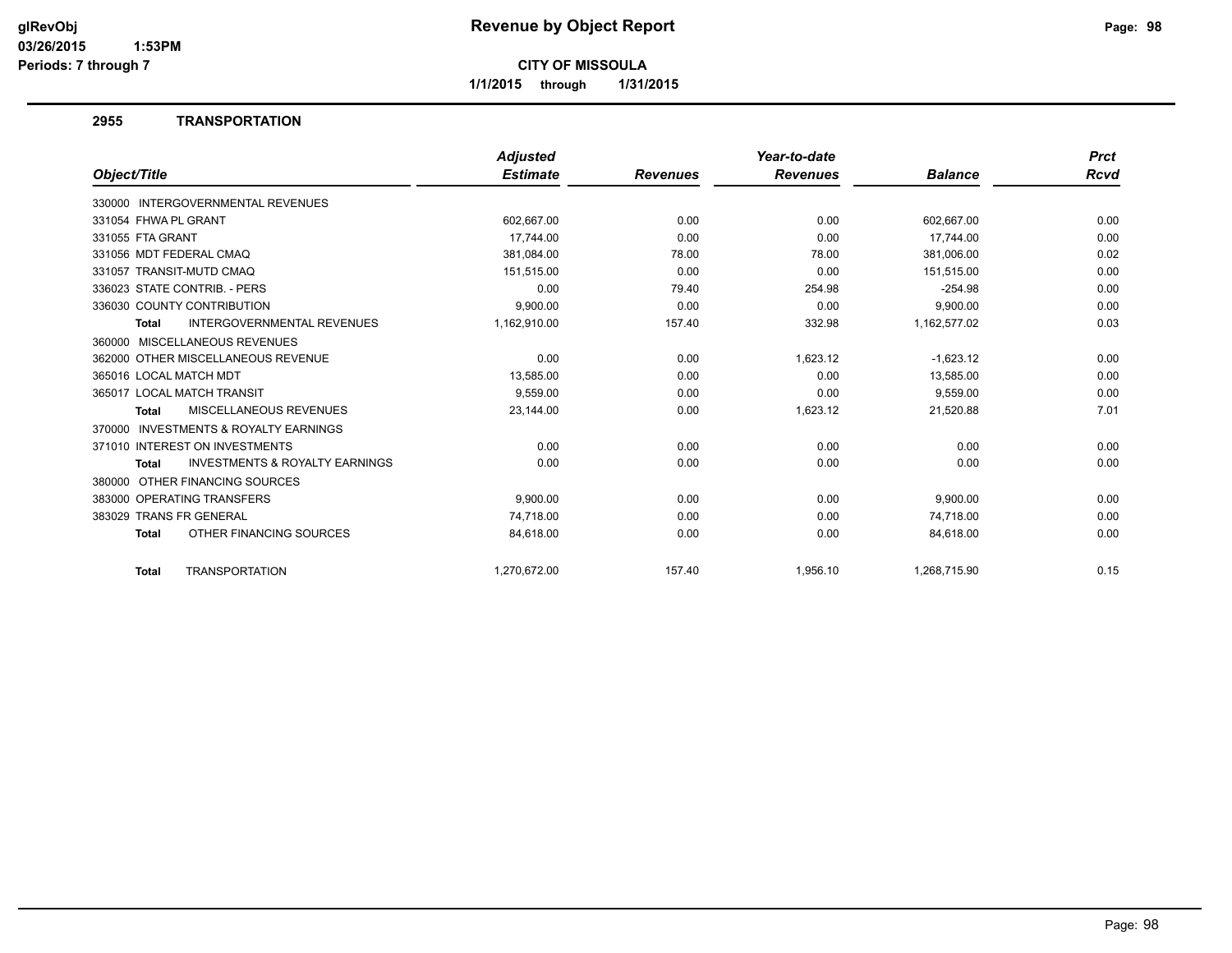**1/1/2015 through 1/31/2015**

**2987 FEDERAL TRANSPORTATION FUND**

|                                                    | <b>Adjusted</b> | Year-to-date    |                 |                | <b>Prct</b> |
|----------------------------------------------------|-----------------|-----------------|-----------------|----------------|-------------|
| Object/Title                                       | <b>Estimate</b> | <b>Revenues</b> | <b>Revenues</b> | <b>Balance</b> | Rcvd        |
| 310000 TAXES/ASSESSMENTS                           |                 |                 |                 |                |             |
| 311011 TAX INCREMENT                               | 0.00            | 0.00            | 0.00            | 0.00           | 0.00        |
| TAXES/ASSESSMENTS<br><b>Total</b>                  | 0.00            | 0.00            | 0.00            | 0.00           | 0.00        |
| 330000 INTERGOVERNMENTAL REVENUES                  |                 |                 |                 |                |             |
| 331050 ISTEA/CTEP GRANT                            | 0.00            | 0.00            | 0.00            | 0.00           | 0.00        |
| 331051 ISTEA/CTEP-HIGGINS HILL/BECKWITH            | 0.00            | 0.00            | 0.00            | 0.00           | 0.00        |
| 331052 MDT CMAQ STRIPING GRANT                     | 0.00            | 0.00            | 0.00            | 0.00           | 0.00        |
| 331053 CTEP PLAYFAIR                               | 0.00            | 0.00            | 0.00            | 0.00           | 0.00        |
| 331153 RUSSELL S 3RD IMPROVEMENTS                  | 0.00            | 0.00            | 0.00            | 0.00           | 0.00        |
| 331154 CTEP-MILWAUKEE RR TRAIL                     | 0.00            | 0.00            | 0.00            | 0.00           | 0.00        |
| 331155 CTEP/GRANT CREEK TRAIL BCN                  | 0.00            | 196,845.99      | 640,425.98      | $-640,425.98$  | 0.00        |
| 331156 CTEP GRANT - S HILLS TRAILS SYSTEM          | 870,129.00      | 0.00            | 0.00            | 870,129.00     | 0.00        |
| 331159 CTEP-U OF M CROSSWALK PROJECT               | 0.00            | 0.00            | 0.00            | 0.00           | 0.00        |
| 331161 CTEP-LOLO ST/BRIDGE TO DUNCAN S/C           | 0.00            | 0.00            | 0.00            | 0.00           | 0.00        |
| 331180 LIBRARY LITERACY GRANT                      | 0.00            | 0.00            | 0.00            | 0.00           | 0.00        |
| 331181 CTEP/CMAQ MADISON ST TO U CONNECTOR         | 0.00            | 0.00            | 0.00            | 0.00           | 0.00        |
| 334045 MONTANA DEPARTMENT TRANSPORTATION           | 0.00            | 0.00            | 0.00            | 0.00           | 0.00        |
| 336023 STATE CONTRIB. - PERS                       | 0.00            | 0.00            | 2.44            | $-2.44$        | 0.00        |
| <b>INTERGOVERNMENTAL REVENUES</b><br>Total         | 870,129.00      | 196,845.99      | 640,428.42      | 229,700.58     | 73.60       |
| 340000 CHARGES FOR SERVICES                        |                 |                 |                 |                |             |
| 343011 STREET AND ROADWAY REPAIR CHARGES           | 0.00            | 0.00            | 0.00            | 0.00           | 0.00        |
| <b>CHARGES FOR SERVICES</b><br><b>Total</b>        | 0.00            | 0.00            | 0.00            | 0.00           | 0.00        |
| 360000 MISCELLANEOUS REVENUES                      |                 |                 |                 |                |             |
| 360010 MISCELLANEOUS                               | 0.00            | 0.00            | 0.00            | 0.00           | 0.00        |
| 363020 PROPERTY ASSESSMENTS                        | 0.00            | 0.00            | 0.00            | 0.00           | 0.00        |
| 365000 DONATIONS                                   | 762,189.00      | 0.00            | 0.00            | 762,189.00     | 0.00        |
| 365004 GRANT CR TRAIL ASSN DONATION                | 0.00            | 0.00            | 0.00            | 0.00           | 0.00        |
| MISCELLANEOUS REVENUES<br>Total                    | 762,189.00      | 0.00            | 0.00            | 762,189.00     | 0.00        |
| 370000 INVESTMENTS & ROYALTY EARNINGS              |                 |                 |                 |                |             |
| 371010 INTEREST ON INVESTMENTS                     | 0.00            | 0.00            | 0.00            | 0.00           | 0.00        |
| 371020 GAIN/LOSS IN MARKET VALUE OF INVESTMENTS    | 0.00            | 0.00            | 0.00            | 0.00           | 0.00        |
| <b>INVESTMENTS &amp; ROYALTY EARNINGS</b><br>Total | 0.00            | 0.00            | 0.00            | 0.00           | 0.00        |
| 380000 OTHER FINANCING SOURCES                     |                 |                 |                 |                |             |
| 381009 TRANSFERS IN-OPEN SPACE BOND                | 0.00            | 0.00            | 0.00            | 0.00           | 0.00        |
| 381010 BOND PROCEEDS                               | 0.00            | 0.00            | 0.00            | 0.00           | 0.00        |
| 381011 OPEN SPACE REVENUE                          | 0.00            | 0.00            | 0.00            | 0.00           | 0.00        |
| 383000 OPERATING TRANSFERS                         | 0.00            | 0.00            | 0.00            | 0.00           | 0.00        |
| 383002 TRANS FR GAS TAX                            | 0.00            | 0.00            | 0.00            | 0.00           | 0.00        |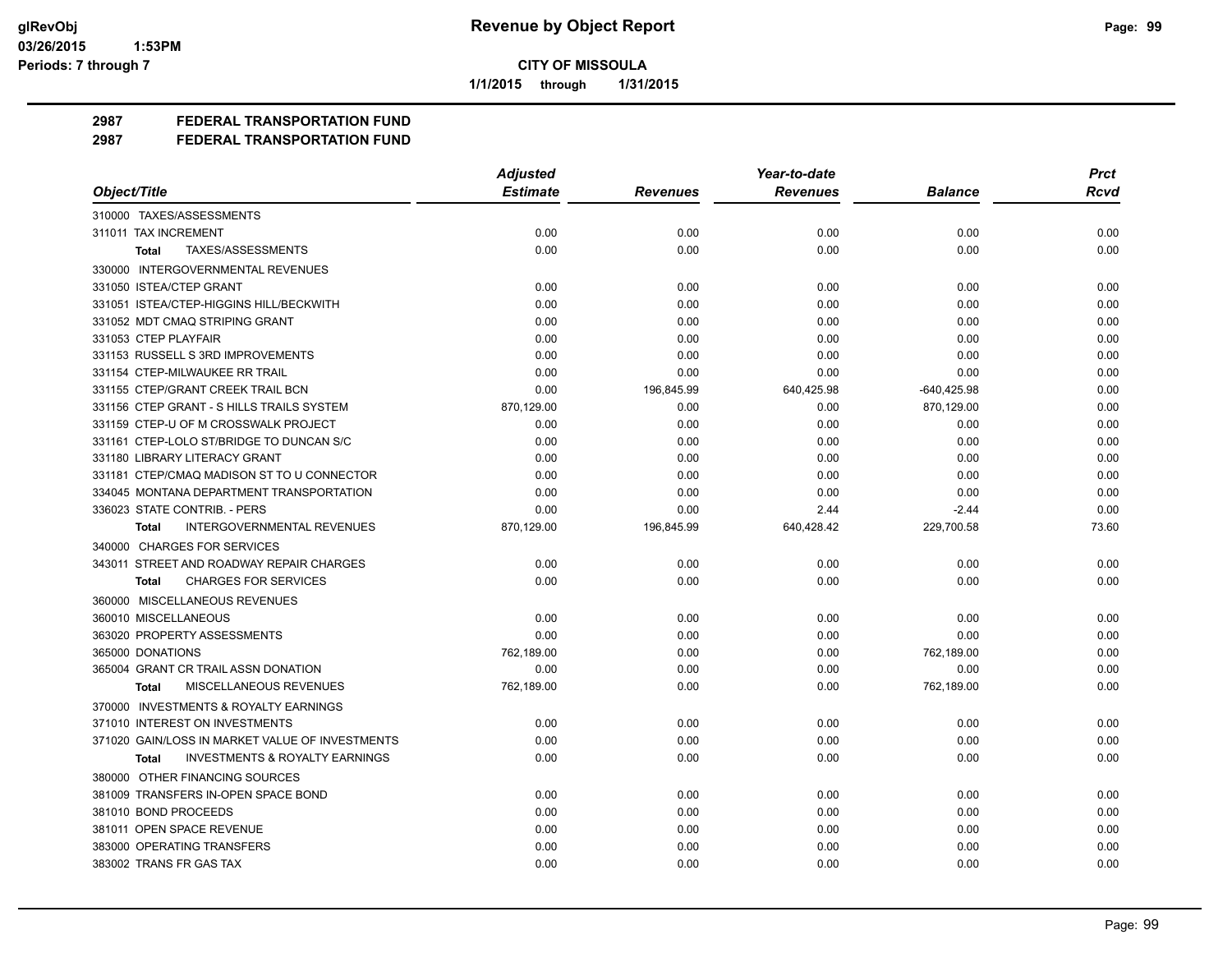**1/1/2015 through 1/31/2015**

# **2987 FEDERAL TRANSPORTATION FUND**

|                                      | <b>Adjusted</b> |                 | Year-to-date    |                | Prct  |
|--------------------------------------|-----------------|-----------------|-----------------|----------------|-------|
| Object/Title                         | <b>Estimate</b> | <b>Revenues</b> | <b>Revenues</b> | <b>Balance</b> | Rcvd  |
| 383010 TRANS FR CIP                  | 0.00            | 0.00            | 0.00            | 0.00           | 0.00  |
| 383014 TRANS FR MRA                  | 0.00            | 0.00            | 0.00            | 0.00           | 0.00  |
| 383021 TRANS FR P&R TRAILS DEVLP     | 0.00            | 0.00            | 0.00            | 0.00           | 0.00  |
| 383043 TRANSFERS FROM IMPACT FEES    | 0.00            | 0.00            | 0.00            | 0.00           | 0.00  |
| OTHER FINANCING SOURCES<br>Total     | 0.00            | 0.00            | 0.00            | 0.00           | 0.00  |
| FEDERAL TRANSPORTATION FUND<br>Total | 1.632.318.00    | 196.845.99      | 640.428.42      | 991.889.58     | 39.23 |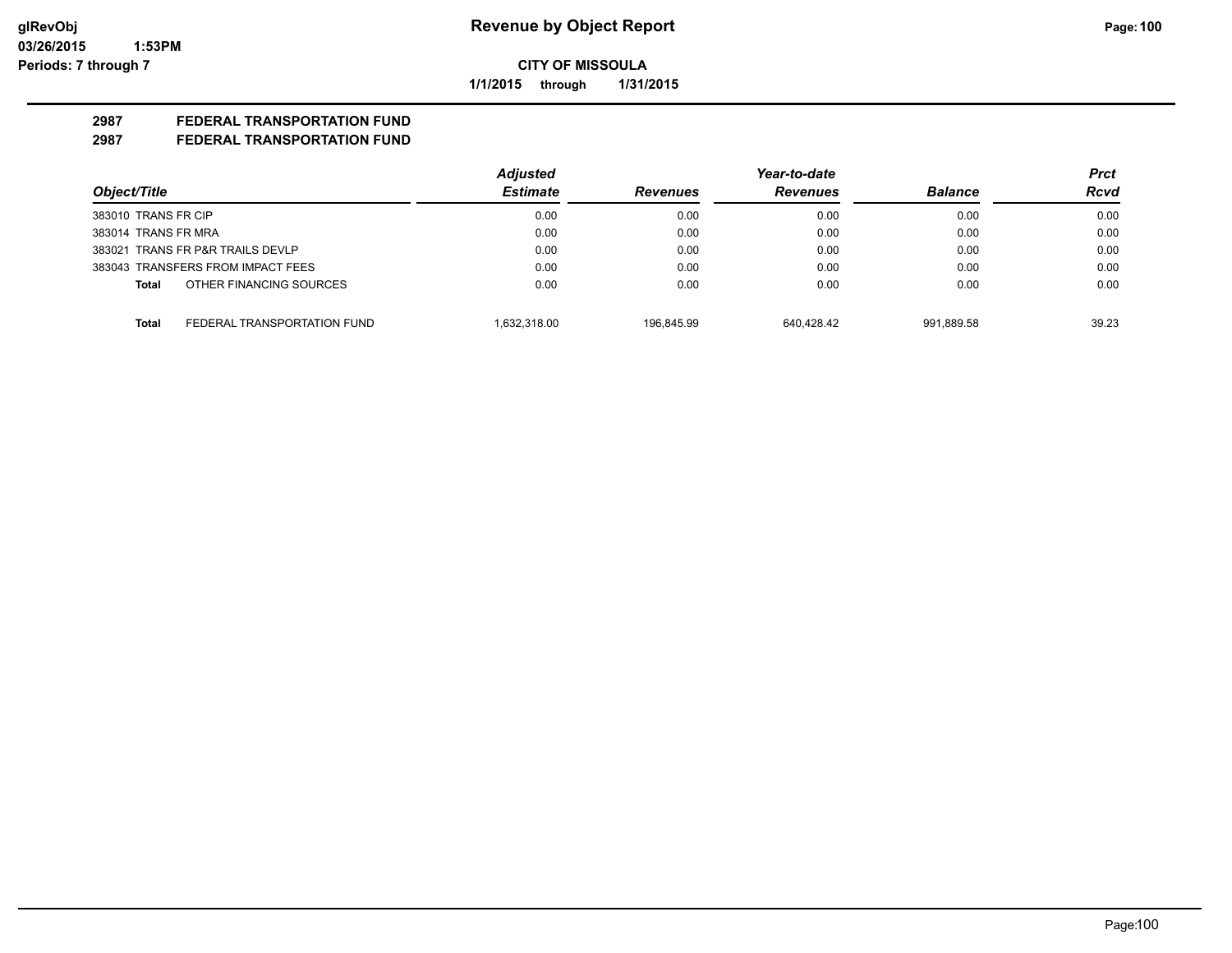**1/1/2015 through 1/31/2015**

|                                                    | <b>Adjusted</b> |                 | Year-to-date    |                | <b>Prct</b> |
|----------------------------------------------------|-----------------|-----------------|-----------------|----------------|-------------|
| Object/Title                                       | <b>Estimate</b> | <b>Revenues</b> | <b>Revenues</b> | <b>Balance</b> | Rcvd        |
| 310000 TAXES/ASSESSMENTS                           |                 |                 |                 |                |             |
| 311011 TAX INCREMENT                               | 0.00            | 0.00            | 0.00            | 0.00           | 0.00        |
| TAXES/ASSESSMENTS<br><b>Total</b>                  | 0.00            | 0.00            | 0.00            | 0.00           | 0.00        |
| 330000 INTERGOVERNMENTAL REVENUES                  |                 |                 |                 |                |             |
| 331050 ISTEA/CTEP GRANT                            | 0.00            | 0.00            | 0.00            | 0.00           | 0.00        |
| 331051 ISTEA/CTEP-HIGGINS HILL/BECKWITH            | 0.00            | 0.00            | 0.00            | 0.00           | 0.00        |
| 331052 MDT CMAQ STRIPING GRANT                     | 0.00            | 0.00            | 0.00            | 0.00           | 0.00        |
| 331053 CTEP PLAYFAIR                               | 0.00            | 0.00            | 0.00            | 0.00           | 0.00        |
| 331153 RUSSELL S 3RD IMPROVEMENTS                  | 0.00            | 0.00            | 0.00            | 0.00           | 0.00        |
| 331154 CTEP-MILWAUKEE RR TRAIL                     | 0.00            | 0.00            | 0.00            | 0.00           | 0.00        |
| 331155 CTEP/GRANT CREEK TRAIL BCN                  | 0.00            | 196,845.99      | 640,425.98      | $-640,425.98$  | 0.00        |
| 331156 CTEP GRANT - S HILLS TRAILS SYSTEM          | 870,129.00      | 0.00            | 0.00            | 870,129.00     | 0.00        |
| 331159 CTEP-U OF M CROSSWALK PROJECT               | 0.00            | 0.00            | 0.00            | 0.00           | 0.00        |
| 331161 CTEP-LOLO ST/BRIDGE TO DUNCAN S/C           | 0.00            | 0.00            | 0.00            | 0.00           | 0.00        |
| 331180 LIBRARY LITERACY GRANT                      | 0.00            | 0.00            | 0.00            | 0.00           | 0.00        |
| 331181 CTEP/CMAQ MADISON ST TO U CONNECTOR         | 0.00            | 0.00            | 0.00            | 0.00           | 0.00        |
| 334045 MONTANA DEPARTMENT TRANSPORTATION           | 0.00            | 0.00            | 0.00            | 0.00           | 0.00        |
| 336023 STATE CONTRIB. - PERS                       | 0.00            | 0.00            | 2.44            | $-2.44$        | 0.00        |
| <b>INTERGOVERNMENTAL REVENUES</b><br><b>Total</b>  | 870,129.00      | 196,845.99      | 640,428.42      | 229,700.58     | 73.60       |
| 340000 CHARGES FOR SERVICES                        |                 |                 |                 |                |             |
| 343011 STREET AND ROADWAY REPAIR CHARGES           | 0.00            | 0.00            | 0.00            | 0.00           | 0.00        |
| <b>CHARGES FOR SERVICES</b><br><b>Total</b>        | 0.00            | 0.00            | 0.00            | 0.00           | 0.00        |
| 360000 MISCELLANEOUS REVENUES                      |                 |                 |                 |                |             |
| 360010 MISCELLANEOUS                               | 0.00            | 0.00            | 0.00            | 0.00           | 0.00        |
| 363020 PROPERTY ASSESSMENTS                        | 0.00            | 0.00            | 0.00            | 0.00           | 0.00        |
| 365000 DONATIONS                                   | 762,189.00      | 0.00            | 0.00            | 762,189.00     | 0.00        |
| 365004 GRANT CR TRAIL ASSN DONATION                | 0.00            | 0.00            | 0.00            | 0.00           | 0.00        |
| MISCELLANEOUS REVENUES<br><b>Total</b>             | 762,189.00      | 0.00            | 0.00            | 762,189.00     | 0.00        |
| 370000 INVESTMENTS & ROYALTY EARNINGS              |                 |                 |                 |                |             |
| 371010 INTEREST ON INVESTMENTS                     | 0.00            | 0.00            | 0.00            | 0.00           | 0.00        |
| 371020 GAIN/LOSS IN MARKET VALUE OF INVESTMENT     | 0.00            | 0.00            | 0.00            | 0.00           | 0.00        |
| <b>INVESTMENTS &amp; ROYALTY EARNINGS</b><br>Total | 0.00            | 0.00            | 0.00            | 0.00           | 0.00        |
| 380000 OTHER FINANCING SOURCES                     |                 |                 |                 |                |             |
| 381009 TRANSFERS IN-OPEN SPACE BOND                | 0.00            | 0.00            | 0.00            | 0.00           | 0.00        |
| 381010 BOND PROCEEDS                               | 0.00            | 0.00            | 0.00            | 0.00           | 0.00        |
| 381011 OPEN SPACE REVENUE                          | 0.00            | 0.00            | 0.00            | 0.00           | 0.00        |
| 383000 OPERATING TRANSFERS                         | 0.00            | 0.00            | 0.00            | 0.00           | 0.00        |
| 383002 TRANS FR GAS TAX                            | 0.00            | 0.00            | 0.00            | 0.00           | 0.00        |
| 383010 TRANS FR CIP                                | 0.00            | 0.00            | 0.00            | 0.00           | 0.00        |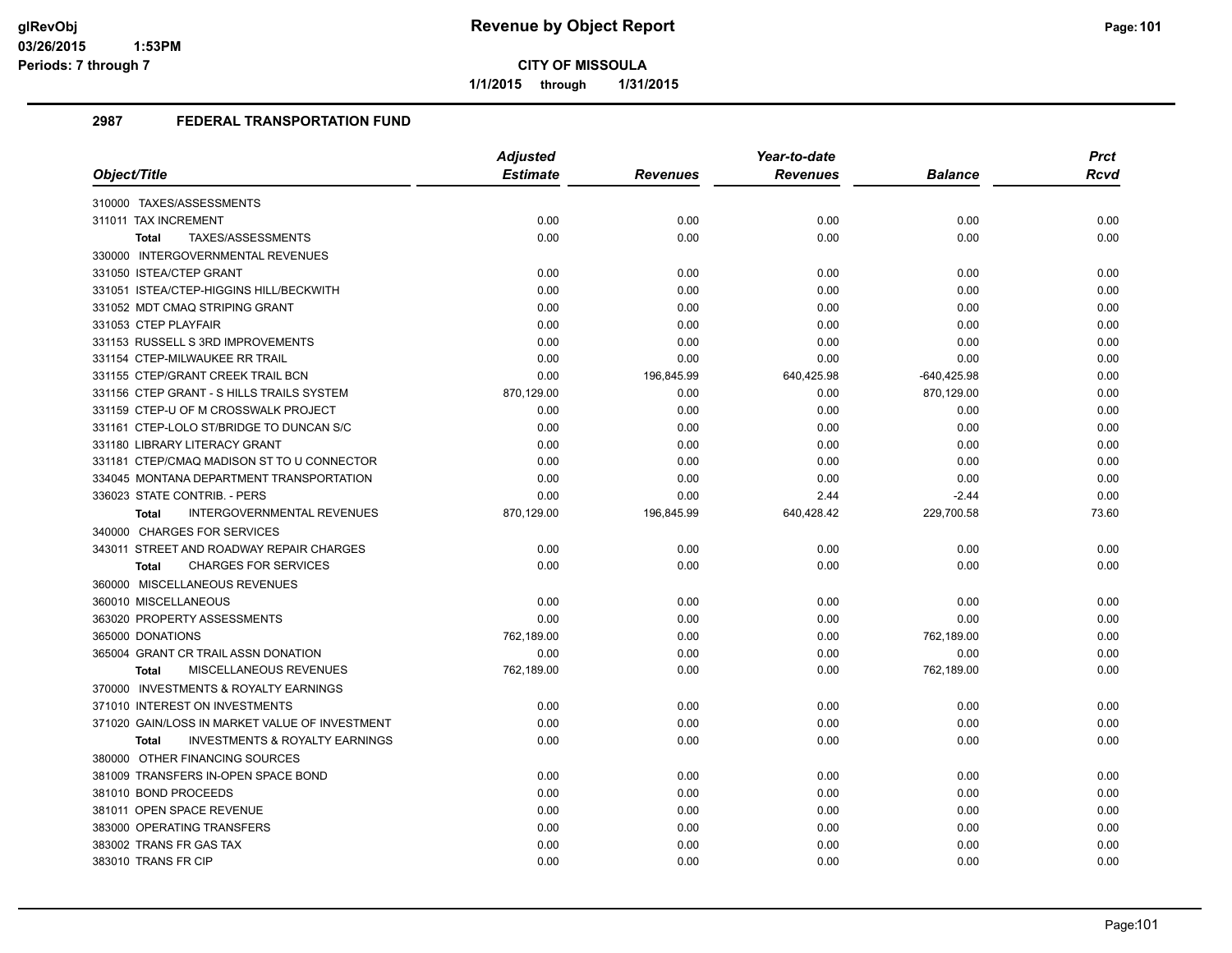**1/1/2015 through 1/31/2015**

| Object/Title        |                                   | <b>Adjusted</b><br><b>Estimate</b> | <b>Revenues</b> | Year-to-date<br><b>Revenues</b> | <b>Balance</b> | <b>Prct</b><br><b>Rcvd</b> |
|---------------------|-----------------------------------|------------------------------------|-----------------|---------------------------------|----------------|----------------------------|
| 383014 TRANS FR MRA |                                   | 0.00                               | 0.00            | 0.00                            | 0.00           | 0.00                       |
|                     | 383021 TRANS FR P&R TRAILS DEVLP  | 0.00                               | 0.00            | 0.00                            | 0.00           | 0.00                       |
|                     | 383043 TRANSFERS FROM IMPACT FEES | 0.00                               | 0.00            | 0.00                            | 0.00           | 0.00                       |
| <b>Total</b>        | OTHER FINANCING SOURCES           | 0.00                               | 0.00            | 0.00                            | 0.00           | 0.00                       |
| <b>Total</b>        | FEDERAL TRANSPORTATION FUND       | 1.632.318.00                       | 196.845.99      | 640.428.42                      | 991.889.58     | 39.23                      |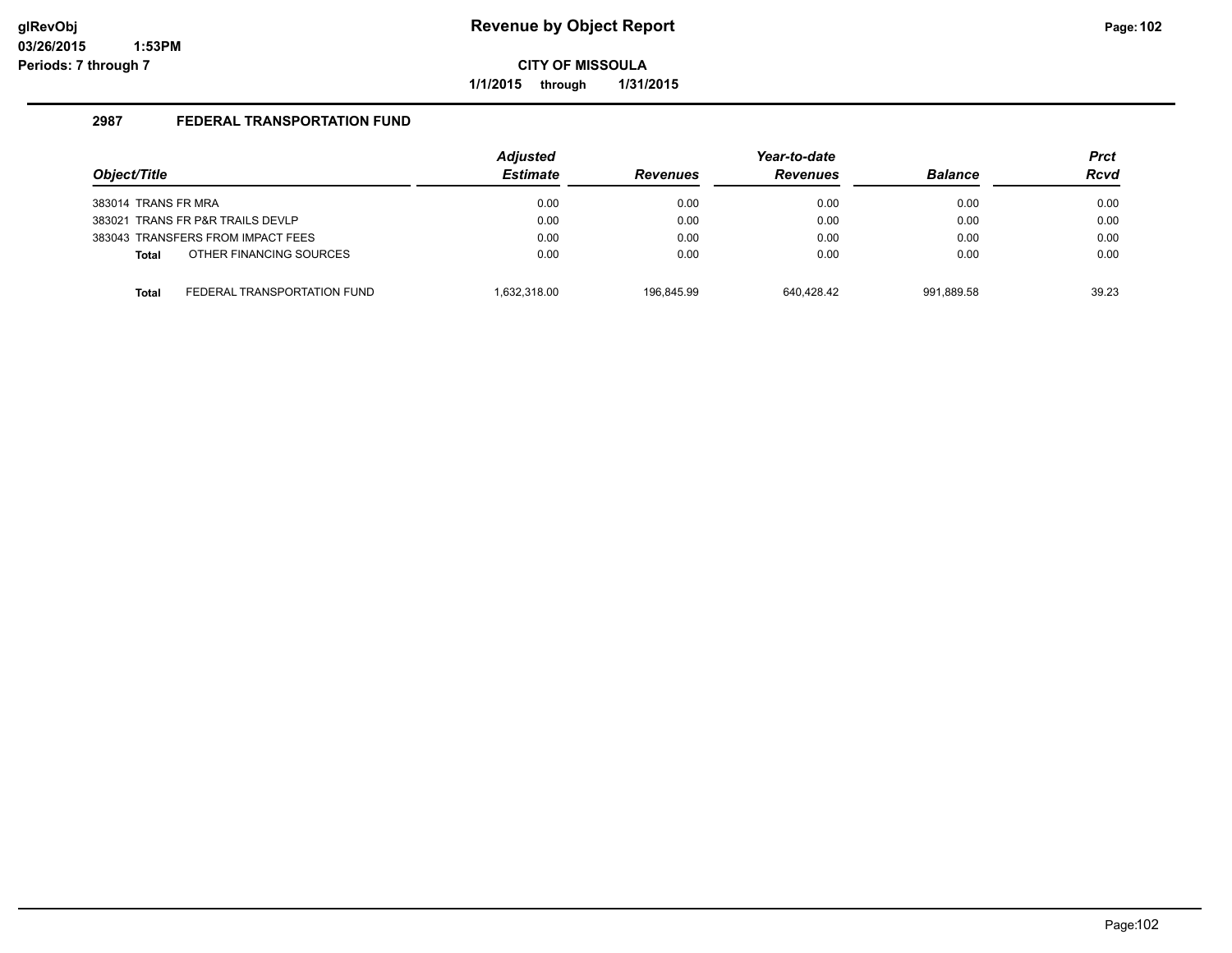**1/1/2015 through 1/31/2015**

**2988 GRANTS & DONATIONS FUND**

|                                                   | <b>Adjusted</b> |                 | Year-to-date    |                |             |
|---------------------------------------------------|-----------------|-----------------|-----------------|----------------|-------------|
| Object/Title                                      | <b>Estimate</b> | <b>Revenues</b> | <b>Revenues</b> | <b>Balance</b> | <b>Rcvd</b> |
| 330000 INTERGOVERNMENTAL REVENUES                 |                 |                 |                 |                |             |
| 331013 NORTHSIDE PED BRIDGE/ARRA-CDBG GRANT       | 0.00            | 0.00            | 0.00            | 0.00           | 0.00        |
| 331014 EECBG GRANT                                | 0.00            | 0.00            | 0.00            | 0.00           | 0.00        |
| 331025 DV ACCOUNTABILITY PROJECT                  | 63,831.00       | 9,044.52        | 19,894.51       | 43,936.49      | 31.17       |
| 331026 FY09 POLICE ICAC FEDERAL GRANT             | 102,698.00      | 0.00            | 7,225.77        | 95,472.23      | 7.04        |
| 331028 DUI-COPS IN SHOPS                          | 5,000.00        | 0.00            | 0.00            | 5,000.00       | 0.00        |
| 331029 CHRP GRANT                                 | 0.00            | 0.00            | 0.00            | 0.00           | 0.00        |
| 331030 COMMUNITY RESOURCE OFFICER/MCPS            | 0.00            | 0.00            | 0.00            | 0.00           | 0.00        |
| 331038 EPA BROWNSFIELD GRANT                      | 0.00            | 0.00            | 0.00            | 0.00           | 0.00        |
| 331039 EPA BROWNSFIELD ARRA                       | 0.00            | 0.00            | 0.00            | 0.00           | 0.00        |
| 331081 GRANTS/DONATIONS - FORT MISSOULA           | 0.00            | 0.00            | 0.00            | 0.00           | 0.00        |
| 331090 EPA GRANT                                  | 433,065.00      | 0.00            | 0.00            | 433,065.00     | 0.00        |
| 331178 DUI TASK FORCE GRANT                       | 10,000.00       | 0.00            | 429.60          | 9,570.40       | 4.30        |
| 331181 GRANTS/DONATIONS - FORT MISSOULA           | 0.00            | 0.00            | 0.00            | 0.00           | 0.00        |
| 334013 STATE GRANT - OT SEATBELT                  | 35,000.00       | 0.00            | 15,725.03       | 19,274.97      | 44.93       |
| 334014 MISSOULA COUNTY-GRANT CREEK TRAIL          | 0.00            | 0.00            | 0.00            | 0.00           | 0.00        |
| 334015 COPS TECHNOLOGY GRANT                      | 322,299.00      | 0.00            | 30,751.58       | 291,547.42     | 9.54        |
| 334016 BULLETPROOF VEST GRANT                     | 10,500.00       | 0.00            | 0.00            | 10,500.00      | 0.00        |
| 334018 STATE GRANT - CAPITAL                      | 0.00            | 0.00            | 0.00            | 0.00           | 0.00        |
| 334020 UNDERAGE DRINKING GRANT                    | 0.00            | 0.00            | 3,293.98        | $-3,293.98$    | 0.00        |
| 334025 COUNTY WEED                                | 0.00            | 0.00            | 0.00            | 0.00           | 0.00        |
| 334028 DEPT OF AG INTERN GRANT                    | 0.00            | 0.00            | 0.00            | 0.00           | 0.00        |
| 334076 BIG SKY TRUST FUND GRANTS                  | 30,000.00       | 0.00            | 90,000.00       | $-60,000.00$   | 300.00      |
| 334121 DNRC-EPA AREA WIDE ASSESSMENT GRANT        | 0.00            | 0.00            | 0.00            | 0.00           | 0.00        |
| 336021 STATE CONTRIB - POLICE RETIREMENT          | 0.00            | 2,383.92        | 12,078.51       | $-12,078.51$   | 0.00        |
| 336023 STATE CONTRIB. - PERS                      | 0.00            | 3.38            | 20.18           | $-20.18$       | 0.00        |
| <b>INTERGOVERNMENTAL REVENUES</b><br><b>Total</b> | 1,012,393.00    | 11,431.82       | 179,419.16      | 832,973.84     | 17.72       |
| 340000 CHARGES FOR SERVICES                       |                 |                 |                 |                |             |
| 342000 ANTI-GRAFFITI PROJECT                      | 5,000.00        | 0.00            | 1,000.00        | 4,000.00       | 20.00       |
| 342013 SECURITY INVEST FEES                       | 0.00            | 0.00            | 0.00            | 0.00           | 0.00        |
| <b>CHARGES FOR SERVICES</b><br><b>Total</b>       | 5.000.00        | 0.00            | 1,000.00        | 4,000.00       | 20.00       |
| 360000 MISCELLANEOUS REVENUES                     |                 |                 |                 |                |             |
| 360010 MISCELLANEOUS                              | 0.00            | 0.00            | 0.00            | 0.00           | 0.00        |
| 365000 DONATIONS                                  | 40,000.00       | $-20.00$        | 40.00           | 39,960.00      | 0.10        |
| 365015 GREEN BLOCK PILOT PROJECT                  | 0.00            | 0.00            | 0.00            | 0.00           | 0.00        |
| 365021 COMBAT CHALLENGE DONATIONS                 | 0.00            | 0.00            | 0.00            | 0.00           | 0.00        |
| MISCELLANEOUS REVENUES<br>Total                   | 40,000.00       | $-20.00$        | 40.00           | 39,960.00      | 0.10        |
| 380000 OTHER FINANCING SOURCES                    |                 |                 |                 |                |             |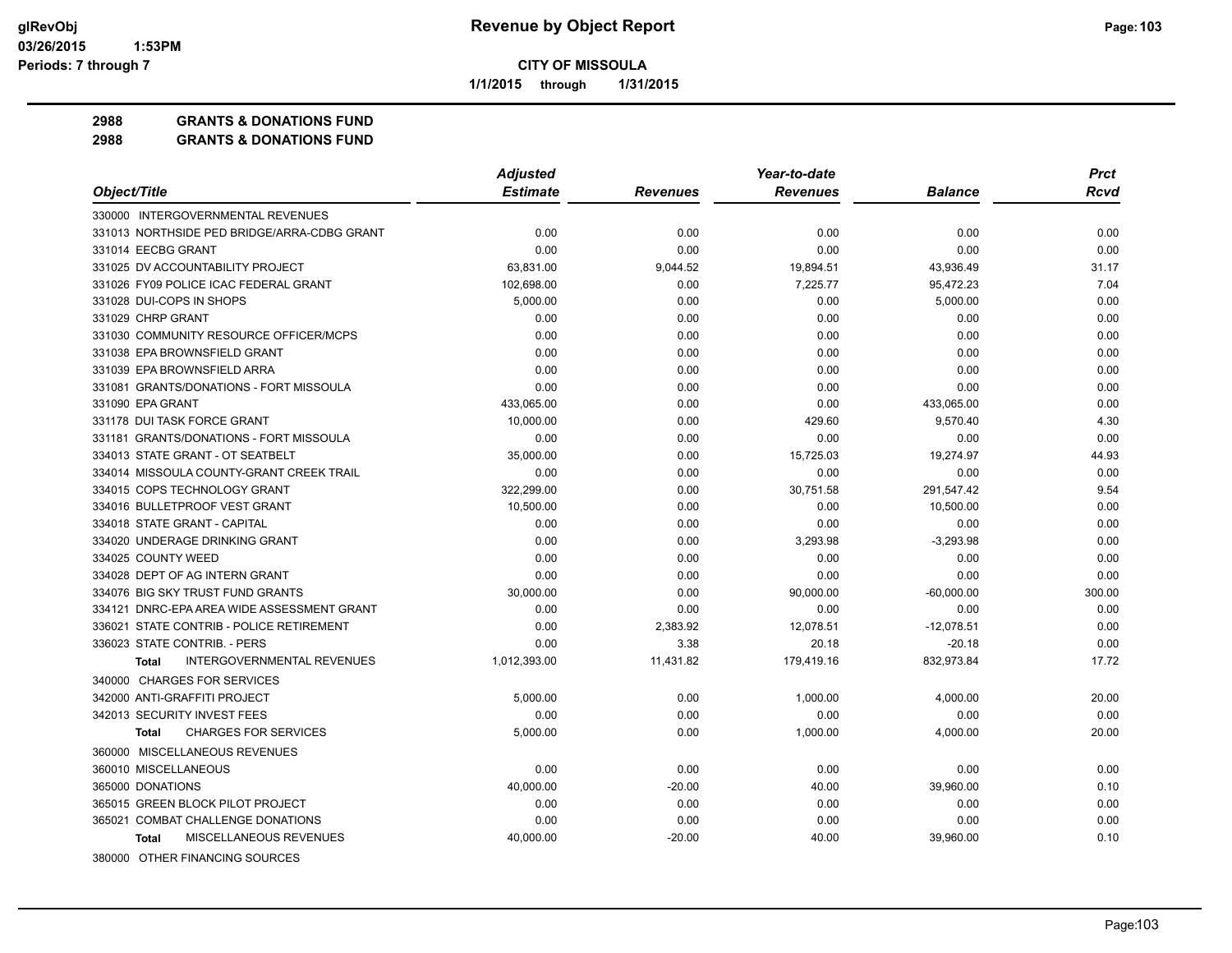# **glRevObj Revenue by Object Report Page:104**

# **CITY OF MISSOULA**

**1/1/2015 through 1/31/2015**

## **2988 GRANTS & DONATIONS FUND**

|                                               | <b>Adjusted</b> |                 | Year-to-date    |                | Prct  |
|-----------------------------------------------|-----------------|-----------------|-----------------|----------------|-------|
| Object/Title                                  | <b>Estimate</b> | <b>Revenues</b> | <b>Revenues</b> | <b>Balance</b> | Rcvd  |
| 381023 DOMESTIC VIOLENCE ACCOUNTABILITY GRANT | 0.00            | 0.00            | 0.00            | 0.00           | 0.00  |
| 383002 TRANS FR GAS TAX                       | 0.00            | 0.00            | 0.00            | 0.00           | 0.00  |
| 383022 TRANS FR OPEN SPACE BOND               | 0.00            | 0.00            | 0.00            | 0.00           | 0.00  |
| 383042 TRANSFERS FROM OTHER FUNDS             | 0.00            | 0.00            | 0.00            | 0.00           | 0.00  |
| OTHER FINANCING SOURCES<br><b>Total</b>       | 0.00            | 0.00            | 0.00            | 0.00           | 0.00  |
| <b>GRANTS &amp; DONATIONS FUND</b><br>Total   | 1.057.393.00    | 11.411.82       | 180.459.16      | 876.933.84     | 17.07 |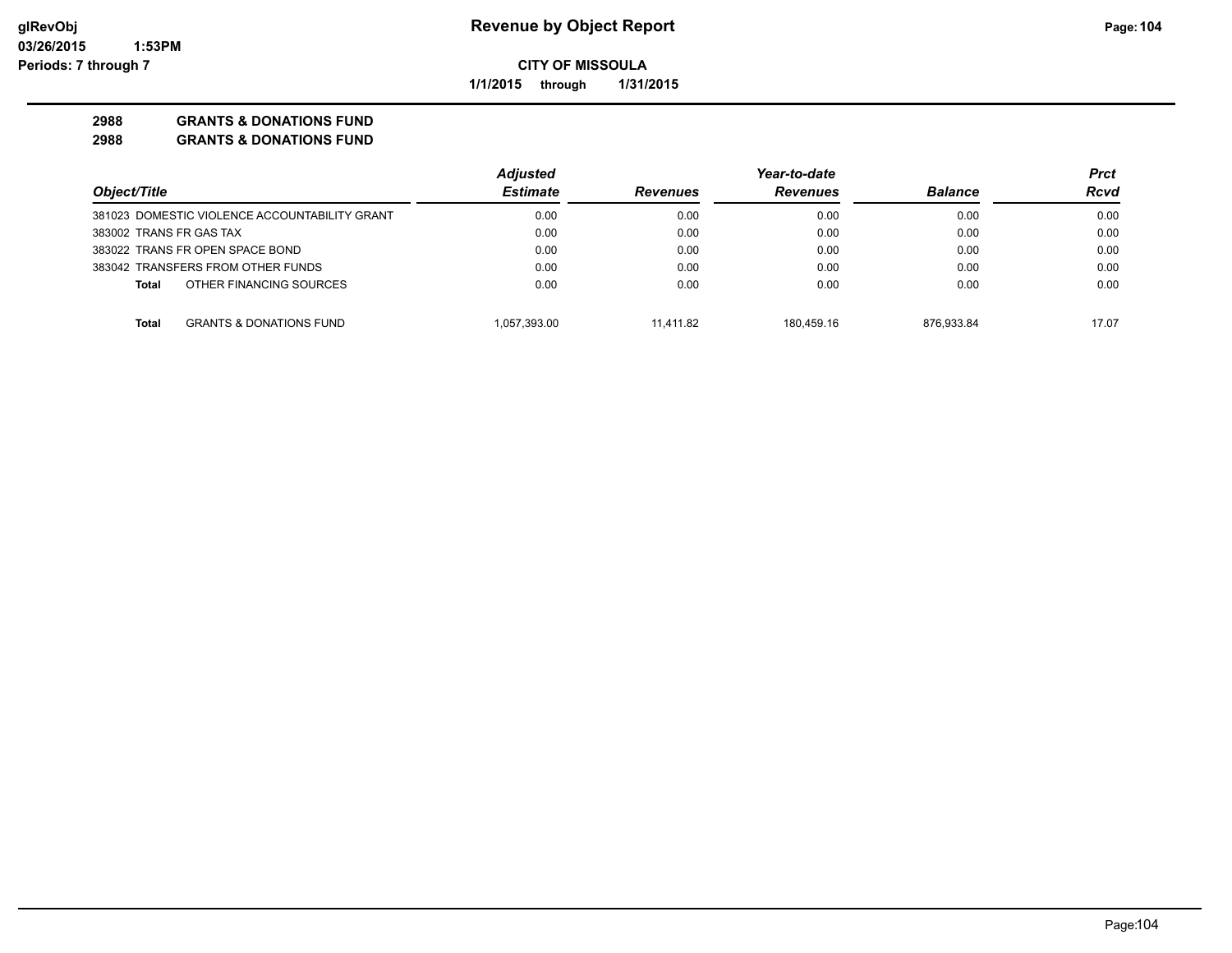**1/1/2015 through 1/31/2015**

|                                                   | <b>Adjusted</b> |                 | Year-to-date    |                | <b>Prct</b> |
|---------------------------------------------------|-----------------|-----------------|-----------------|----------------|-------------|
| Object/Title                                      | <b>Estimate</b> | <b>Revenues</b> | <b>Revenues</b> | <b>Balance</b> | Rcvd        |
| 330000 INTERGOVERNMENTAL REVENUES                 |                 |                 |                 |                |             |
| 331013 NORTHSIDE PED BRIDGE/ARRA-CDBG GRANT       | 0.00            | 0.00            | 0.00            | 0.00           | 0.00        |
| 331014 EECBG GRANT                                | 0.00            | 0.00            | 0.00            | 0.00           | 0.00        |
| 331025 DV ACCOUNTABILITY PROJECT                  | 63.831.00       | 9,044.52        | 19,894.51       | 43,936.49      | 31.17       |
| 331026 FY09 POLICE ICAC FEDERAL GRANT             | 102.698.00      | 0.00            | 7,225.77        | 95,472.23      | 7.04        |
| 331028 DUI-COPS IN SHOPS                          | 5,000.00        | 0.00            | 0.00            | 5,000.00       | 0.00        |
| 331029 CHRP GRANT                                 | 0.00            | 0.00            | 0.00            | 0.00           | 0.00        |
| 331030 COMMUNITY RESOURCE OFFICER/MCPS            | 0.00            | 0.00            | 0.00            | 0.00           | 0.00        |
| 331038 EPA BROWNSFIELD GRANT                      | 0.00            | 0.00            | 0.00            | 0.00           | 0.00        |
| 331039 EPA BROWNSFIELD ARRA                       | 0.00            | 0.00            | 0.00            | 0.00           | 0.00        |
| 331081 GRANTS/DONATIONS - FORT MISSOULA           | 0.00            | 0.00            | 0.00            | 0.00           | 0.00        |
| 331090 EPA GRANT                                  | 433,065.00      | 0.00            | 0.00            | 433,065.00     | 0.00        |
| 331178 DUI TASK FORCE GRANT                       | 10,000.00       | 0.00            | 429.60          | 9,570.40       | 4.30        |
| 331181 GRANTS/DONATIONS - FORT MISSOULA           | 0.00            | 0.00            | 0.00            | 0.00           | 0.00        |
| 334013 STATE GRANT - OT SEATBELT                  | 35,000.00       | 0.00            | 15,725.03       | 19,274.97      | 44.93       |
| 334014 MISSOULA COUNTY-GRANT CREEK TRAIL          | 0.00            | 0.00            | 0.00            | 0.00           | 0.00        |
| 334015 COPS TECHNOLOGY GRANT                      | 322,299.00      | 0.00            | 30,751.58       | 291,547.42     | 9.54        |
| 334016 BULLETPROOF VEST GRANT                     | 10,500.00       | 0.00            | 0.00            | 10,500.00      | 0.00        |
| 334018 STATE GRANT - CAPITAL                      | 0.00            | 0.00            | 0.00            | 0.00           | 0.00        |
| 334020 UNDERAGE DRINKING GRANT                    | 0.00            | 0.00            | 3,293.98        | $-3,293.98$    | 0.00        |
| 334025 COUNTY WEED                                | 0.00            | 0.00            | 0.00            | 0.00           | 0.00        |
| 334028 DEPT OF AG INTERN GRANT                    | 0.00            | 0.00            | 0.00            | 0.00           | 0.00        |
| 334076 BIG SKY TRUST FUND GRANTS                  | 30,000.00       | 0.00            | 90,000.00       | $-60,000.00$   | 300.00      |
| 334121 DNRC-EPA AREA WIDE ASSESSMENT GRANT        | 0.00            | 0.00            | 0.00            | 0.00           | 0.00        |
| 336021 STATE CONTRIB - POLICE RETIREMENT          | 0.00            | 2.383.92        | 12.078.51       | $-12.078.51$   | 0.00        |
| 336023 STATE CONTRIB. - PERS                      | 0.00            | 3.38            | 20.18           | $-20.18$       | 0.00        |
| <b>INTERGOVERNMENTAL REVENUES</b><br><b>Total</b> | 1,012,393.00    | 11,431.82       | 179,419.16      | 832,973.84     | 17.72       |
| 340000 CHARGES FOR SERVICES                       |                 |                 |                 |                |             |
| 342000 ANTI-GRAFFITI PROJECT                      | 5,000.00        | 0.00            | 1,000.00        | 4,000.00       | 20.00       |
| 342013 SECURITY INVEST FEES                       | 0.00            | 0.00            | 0.00            | 0.00           | 0.00        |
| <b>CHARGES FOR SERVICES</b><br><b>Total</b>       | 5,000.00        | 0.00            | 1,000.00        | 4,000.00       | 20.00       |
| 360000 MISCELLANEOUS REVENUES                     |                 |                 |                 |                |             |
| 360010 MISCELLANEOUS                              | 0.00            | 0.00            | 0.00            | 0.00           | 0.00        |
| 365000 DONATIONS                                  | 40,000.00       | $-20.00$        | 40.00           | 39,960.00      | 0.10        |
| 365015 GREEN BLOCK PILOT PROJECT                  | 0.00            | 0.00            | 0.00            | 0.00           | 0.00        |
| 365021 COMBAT CHALLENGE DONATIONS                 | 0.00            | 0.00            | 0.00            | 0.00           | 0.00        |
| MISCELLANEOUS REVENUES<br><b>Total</b>            | 40,000.00       | $-20.00$        | 40.00           | 39,960.00      | 0.10        |
| 380000 OTHER FINANCING SOURCES                    |                 |                 |                 |                |             |
| 381023 DOMESTIC VIOLENCE ACCOUNTABILITY GRANT     | 0.00            | 0.00            | 0.00            | 0.00           | 0.00        |
|                                                   |                 |                 |                 |                |             |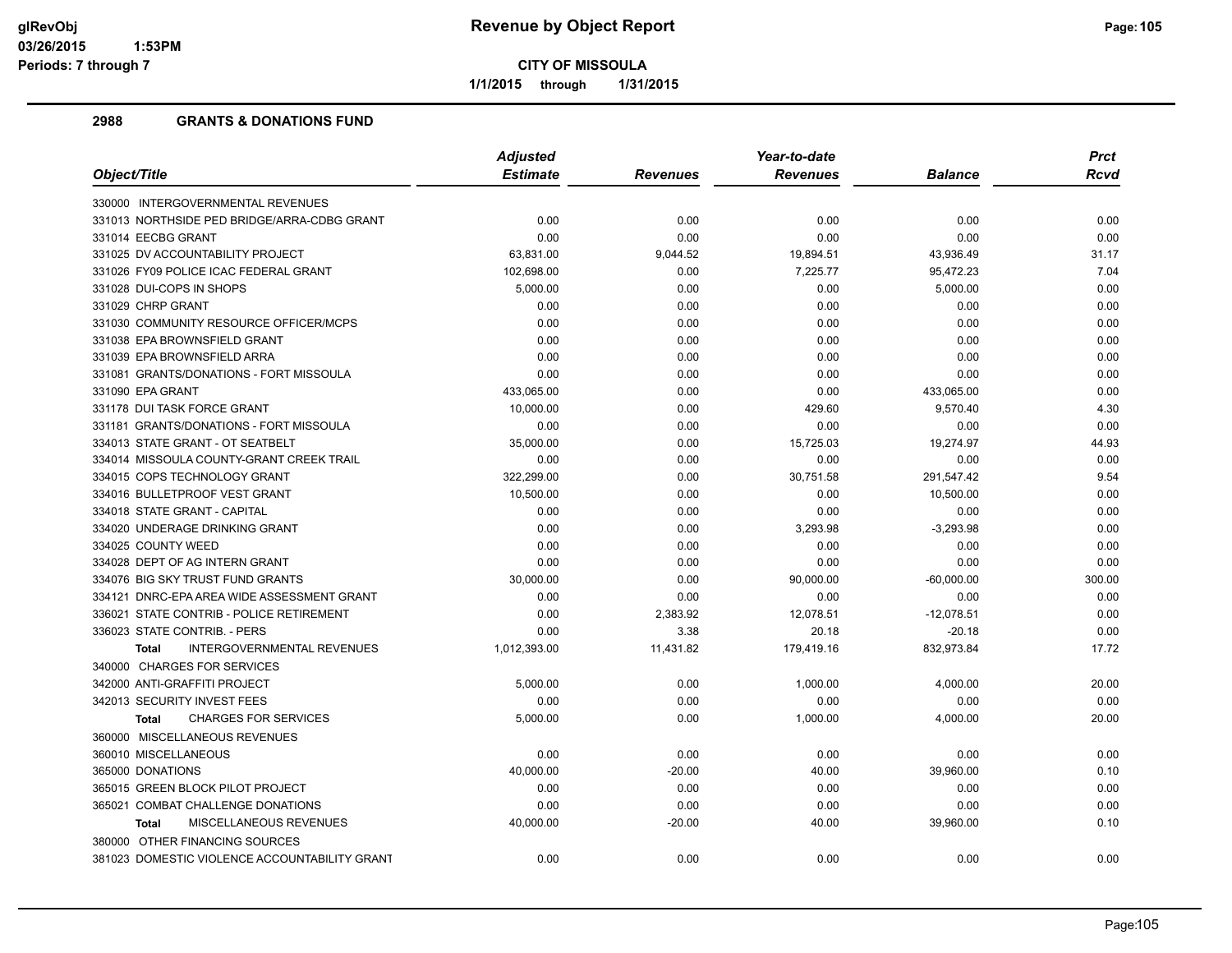# **glRevObj Revenue by Object Report Page:106**

**CITY OF MISSOULA**

**1/1/2015 through 1/31/2015**

| Object/Title                                       | <b>Adjusted</b><br><b>Estimate</b> | <b>Revenues</b> | Year-to-date<br><b>Revenues</b> | <b>Balance</b> | <b>Prct</b><br><b>Rcvd</b> |
|----------------------------------------------------|------------------------------------|-----------------|---------------------------------|----------------|----------------------------|
| 383002 TRANS FR GAS TAX                            | 0.00                               | 0.00            | 0.00                            | 0.00           | 0.00                       |
| 383022 TRANS FR OPEN SPACE BOND                    | 0.00                               | 0.00            | 0.00                            | 0.00           | 0.00                       |
| 383042 TRANSFERS FROM OTHER FUNDS                  | 0.00                               | 0.00            | 0.00                            | 0.00           | 0.00                       |
| OTHER FINANCING SOURCES<br><b>Total</b>            | 0.00                               | 0.00            | 0.00                            | 0.00           | 0.00                       |
| <b>GRANTS &amp; DONATIONS FUND</b><br><b>Total</b> | 1.057.393.00                       | 11.411.82       | 180.459.16                      | 876.933.84     | 17.07                      |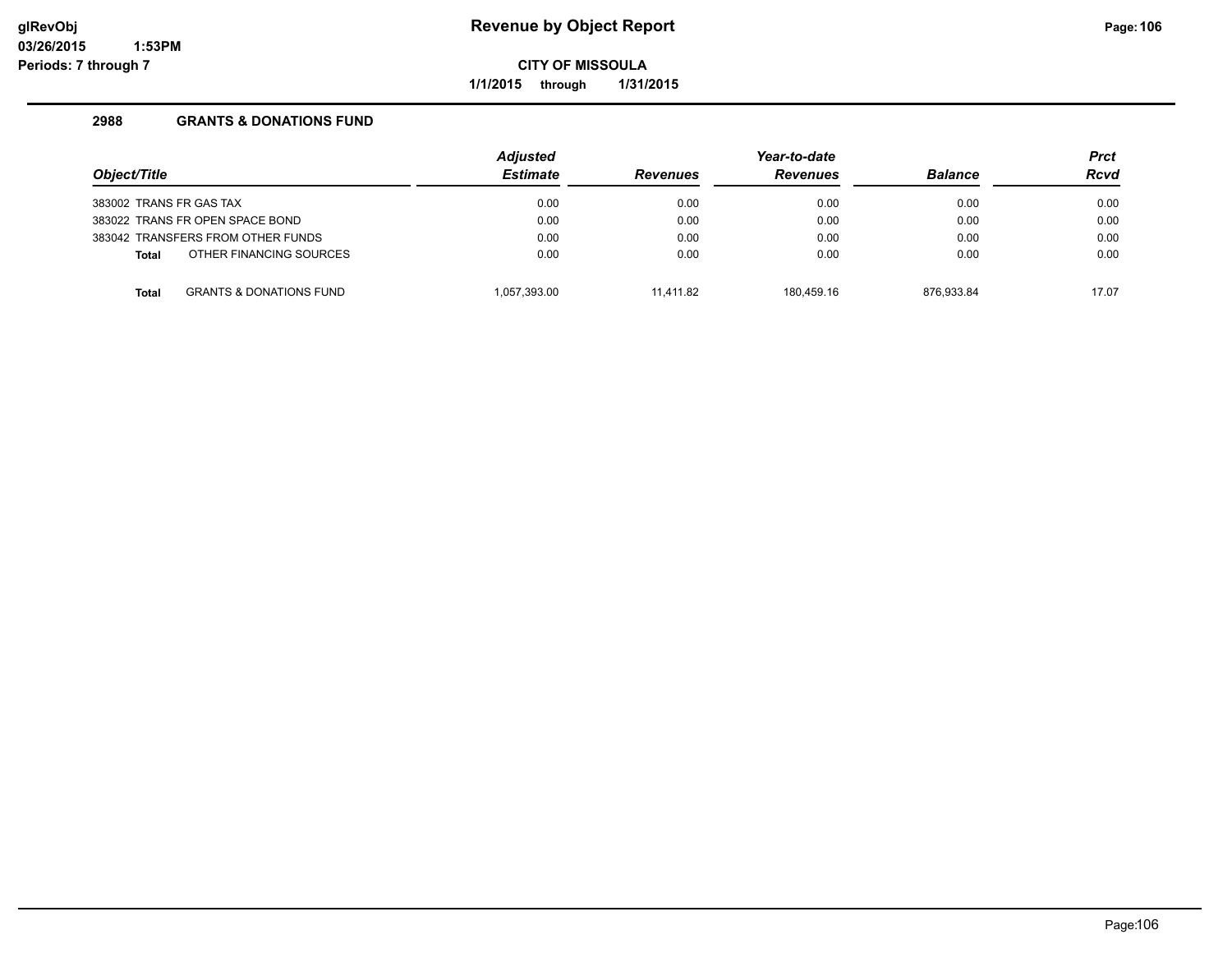**1/1/2015 through 1/31/2015**

**3000 SID REVOLVING FUND**

**3000 SID REVOLVING FUND**

|                                                     | <b>Adjusted</b> |                 | Year-to-date    |                | <b>Prct</b> |
|-----------------------------------------------------|-----------------|-----------------|-----------------|----------------|-------------|
| Object/Title                                        | <b>Estimate</b> | <b>Revenues</b> | <b>Revenues</b> | <b>Balance</b> | <b>Rcvd</b> |
| 360000 MISCELLANEOUS REVENUES                       |                 |                 |                 |                |             |
| 360000 MISCELLANEOUS REVENUES                       | 0.00            | 0.00            | 0.00            | 0.00           | 0.00        |
| 360010 MISCELLANEOUS                                | 0.00            | 0.00            | 0.00            | 0.00           | 0.00        |
| 362000 OTHER MISCELLANEOUS REVENUE                  | 0.00            | 0.00            | 0.00            | 0.00           | 0.00        |
| MISCELLANEOUS REVENUES<br>Total                     | 0.00            | 0.00            | 0.00            | 0.00           | 0.00        |
| <b>INVESTMENTS &amp; ROYALTY EARNINGS</b><br>370000 |                 |                 |                 |                |             |
| 371010 INTEREST ON INVESTMENTS                      | 0.00            | 0.00            | 0.00            | 0.00           | 0.00        |
| 371020 GAIN/LOSS IN MARKET VALUE OF INVESTMENTS     | 0.00            | 0.00            | 0.00            | 0.00           | 0.00        |
| <b>INVESTMENTS &amp; ROYALTY EARNINGS</b><br>Total  | 0.00            | 0.00            | 0.00            | 0.00           | 0.00        |
| OTHER FINANCING SOURCES<br>380000                   |                 |                 |                 |                |             |
| 380000 OTHER FINANCING SOURCES                      | 0.00            | 0.00            | 0.00            | 0.00           | 0.00        |
| 381002 SRF LOAN                                     | 0.00            | 0.00            | 0.00            | 0.00           | 0.00        |
| 381009 TRANSFERS IN                                 | 0.00            | 0.00            | 0.00            | 0.00           | 0.00        |
| 381030 SID BONDS PROCEEDS                           | 0.00            | 0.00            | 0.00            | 0.00           | 0.00        |
| 383000 OPERATING TRANSFERS                          | 0.00            | 0.00            | 0.00            | 0.00           | 0.00        |
| 383039 FROM SID TRANSFERS                           | 0.00            | 0.00            | 0.00            | 0.00           | 0.00        |
| OTHER FINANCING SOURCES<br><b>Total</b>             | 0.00            | 0.00            | 0.00            | 0.00           | 0.00        |
| SID REVOLVING FUND<br><b>Total</b>                  | 0.00            | 0.00            | 0.00            | 0.00           | 0.00        |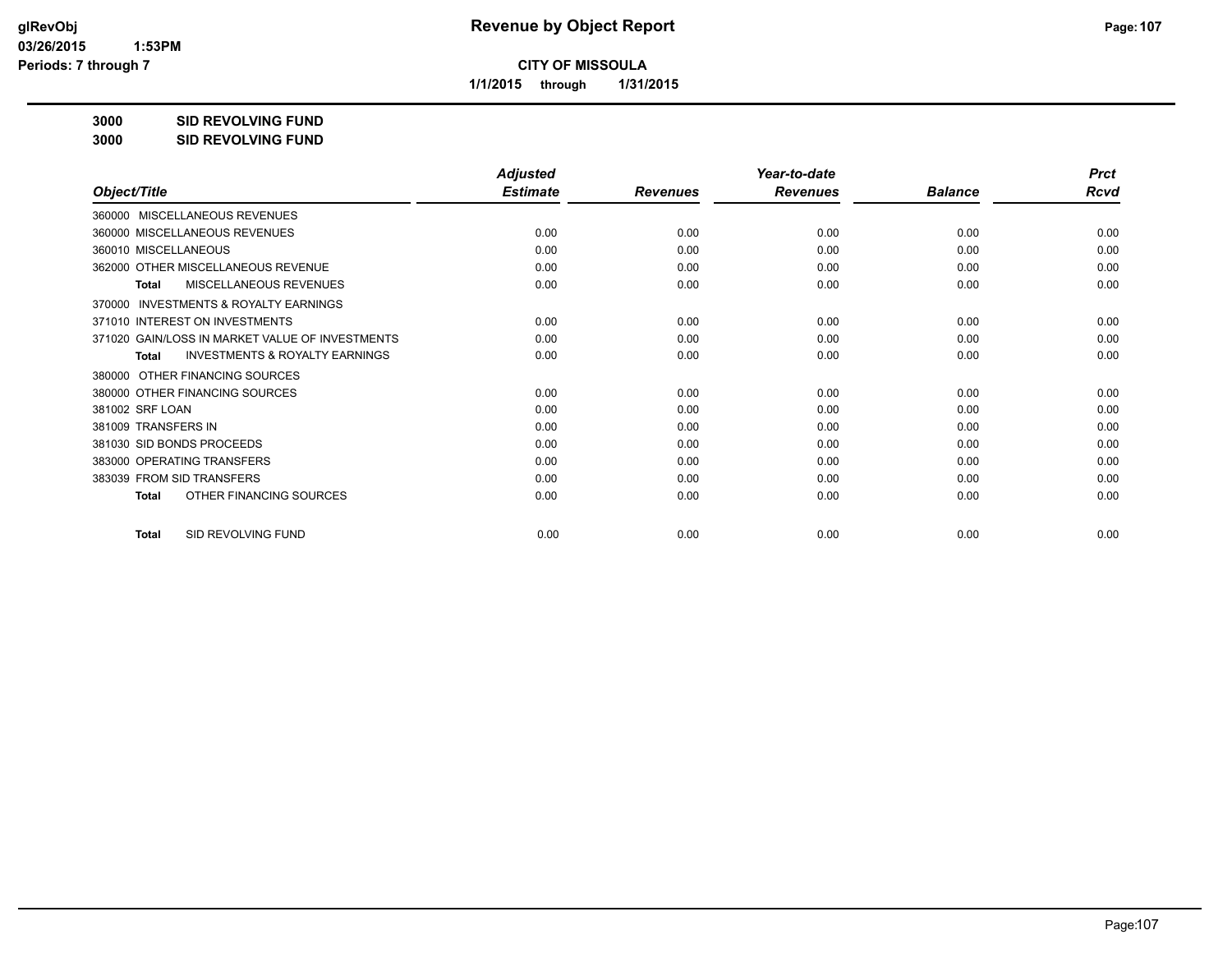**1/1/2015 through 1/31/2015**

## **3000 SID REVOLVING FUND**

|                                                     | <b>Adjusted</b> |                 | Year-to-date    |                | <b>Prct</b> |
|-----------------------------------------------------|-----------------|-----------------|-----------------|----------------|-------------|
| Object/Title                                        | <b>Estimate</b> | <b>Revenues</b> | <b>Revenues</b> | <b>Balance</b> | Rcvd        |
| 360000 MISCELLANEOUS REVENUES                       |                 |                 |                 |                |             |
| 360000 MISCELLANEOUS REVENUES                       | 0.00            | 0.00            | 0.00            | 0.00           | 0.00        |
| 360010 MISCELLANEOUS                                | 0.00            | 0.00            | 0.00            | 0.00           | 0.00        |
| 362000 OTHER MISCELLANEOUS REVENUE                  | 0.00            | 0.00            | 0.00            | 0.00           | 0.00        |
| MISCELLANEOUS REVENUES<br>Total                     | 0.00            | 0.00            | 0.00            | 0.00           | 0.00        |
| <b>INVESTMENTS &amp; ROYALTY EARNINGS</b><br>370000 |                 |                 |                 |                |             |
| 371010 INTEREST ON INVESTMENTS                      | 0.00            | 0.00            | 0.00            | 0.00           | 0.00        |
| 371020 GAIN/LOSS IN MARKET VALUE OF INVESTMENT      | 0.00            | 0.00            | 0.00            | 0.00           | 0.00        |
| <b>INVESTMENTS &amp; ROYALTY EARNINGS</b><br>Total  | 0.00            | 0.00            | 0.00            | 0.00           | 0.00        |
| 380000 OTHER FINANCING SOURCES                      |                 |                 |                 |                |             |
| 380000 OTHER FINANCING SOURCES                      | 0.00            | 0.00            | 0.00            | 0.00           | 0.00        |
| 381002 SRF LOAN                                     | 0.00            | 0.00            | 0.00            | 0.00           | 0.00        |
| 381009 TRANSFERS IN                                 | 0.00            | 0.00            | 0.00            | 0.00           | 0.00        |
| 381030 SID BONDS PROCEEDS                           | 0.00            | 0.00            | 0.00            | 0.00           | 0.00        |
| 383000 OPERATING TRANSFERS                          | 0.00            | 0.00            | 0.00            | 0.00           | 0.00        |
| 383039 FROM SID TRANSFERS                           | 0.00            | 0.00            | 0.00            | 0.00           | 0.00        |
| OTHER FINANCING SOURCES<br><b>Total</b>             | 0.00            | 0.00            | 0.00            | 0.00           | 0.00        |
| SID REVOLVING FUND<br><b>Total</b>                  | 0.00            | 0.00            | 0.00            | 0.00           | 0.00        |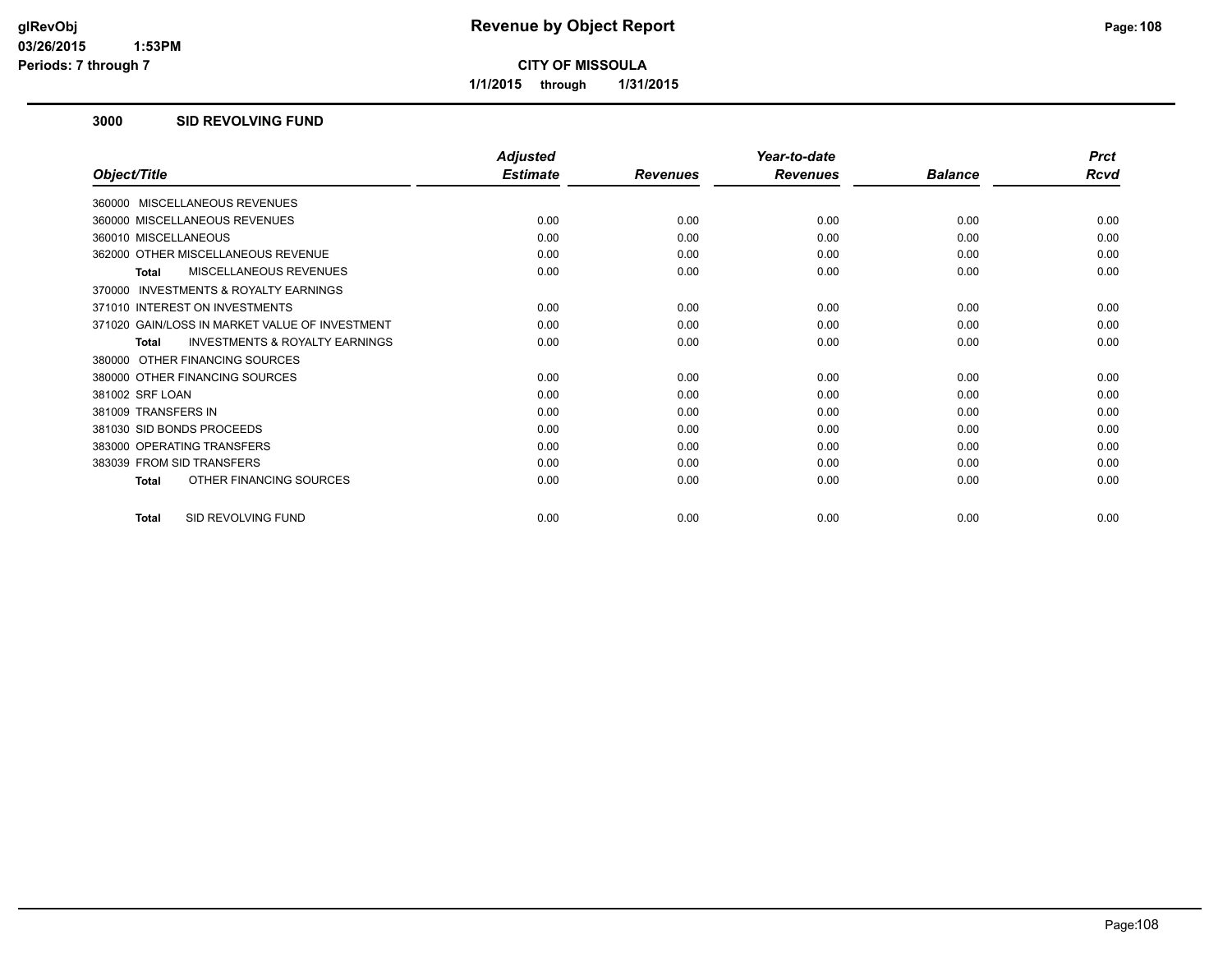**1/1/2015 through 1/31/2015**

## **3065 1998 PUBLIC SAFETY G O BONDS FUND**

**3065 1998 PUBLIC SAFETY G O BONDS FUND**

|                                                     | <b>Adjusted</b> |                 | Year-to-date    |                | <b>Prct</b> |
|-----------------------------------------------------|-----------------|-----------------|-----------------|----------------|-------------|
| Object/Title                                        | <b>Estimate</b> | <b>Revenues</b> | <b>Revenues</b> | <b>Balance</b> | Rcvd        |
| 310000 TAXES/ASSESSMENTS                            |                 |                 |                 |                |             |
| 310000 TAXES/ASSESSMENTS                            | 0.00            | 0.00            | 0.00            | 0.00           | 0.00        |
| 311000 GENERAL PROPERTY TAXES                       | 0.00            | 0.00            | 122.04          | $-122.04$      | 0.00        |
| 311001 CURRENT TAXES                                | 0.00            | 0.00            | 0.00            | 0.00           | 0.00        |
| 311030 MOTOR VEHICLE TAXES                          | 0.00            | 0.00            | 0.00            | 0.00           | 0.00        |
| 312000 PENALTIES & INTEREST - DELINQUENT TAXES      | 0.00            | 0.00            | 0.00            | 0.00           | 0.00        |
| 312001 PENALTIES & INTEREST                         | 0.00            | 0.00            | 0.00            | 0.00           | 0.00        |
| 314000 PROP TAX - OTHER THAN ASSESSED VAL           | 0.00            | 0.00            | 0.00            | 0.00           | 0.00        |
| 314001 LIGHT VEHICLE TAX                            | 0.00            | 0.00            | 0.00            | 0.00           | 0.00        |
| TAXES/ASSESSMENTS<br>Total                          | 0.00            | 0.00            | 122.04          | $-122.04$      | 0.00        |
| 330000 INTERGOVERNMENTAL REVENUES                   |                 |                 |                 |                |             |
| 334056 BANK CORP. LIC. TAX - (PREVIOUS YEARS)       | 0.00            | 0.00            | 0.00            | 0.00           | 0.00        |
| 335210 PERSONAL PROPERTY TAX REIMBURSEMENT          | 0.00            | 0.00            | 0.00            | 0.00           | 0.00        |
| 335230 HB 124 REVENUE                               | 0.00            | 0.00            | 0.00            | 0.00           | 0.00        |
| 335250 STATE REIMB - SB #184                        | 0.00            | 0.00            | 0.00            | 0.00           | 0.00        |
| <b>INTERGOVERNMENTAL REVENUES</b><br><b>Total</b>   | 0.00            | 0.00            | 0.00            | 0.00           | 0.00        |
| 360000 MISCELLANEOUS REVENUES                       |                 |                 |                 |                |             |
| 360010 MISCELLANEOUS                                | 0.00            | 0.00            | 0.00            | 0.00           | 0.00        |
| <b>MISCELLANEOUS REVENUES</b><br>Total              | 0.00            | 0.00            | 0.00            | 0.00           | 0.00        |
| <b>INVESTMENTS &amp; ROYALTY EARNINGS</b><br>370000 |                 |                 |                 |                |             |
| 371010 INTEREST ON INVESTMENTS                      | 0.00            | 0.00            | 0.00            | 0.00           | 0.00        |
| 371020 GAIN/LOSS IN MARKET VALUE OF INVESTMENTS     | 0.00            | 0.00            | 0.00            | 0.00           | 0.00        |
| <b>INVESTMENTS &amp; ROYALTY EARNINGS</b><br>Total  | 0.00            | 0.00            | 0.00            | 0.00           | 0.00        |
| 380000 OTHER FINANCING SOURCES                      |                 |                 |                 |                |             |
| 381010 BOND PROCEEDS                                | 0.00            | 0.00            | 0.00            | 0.00           | 0.00        |
| 383042 TRANSFERS FROM OTHER FUNDS                   | 0.00            | 0.00            | 0.00            | 0.00           | 0.00        |
| OTHER FINANCING SOURCES<br><b>Total</b>             | 0.00            | 0.00            | 0.00            | 0.00           | 0.00        |
| 1998 PUBLIC SAFETY G O BONDS FUND<br>Total          | 0.00            | 0.00            | 122.04          | $-122.04$      | 0.00        |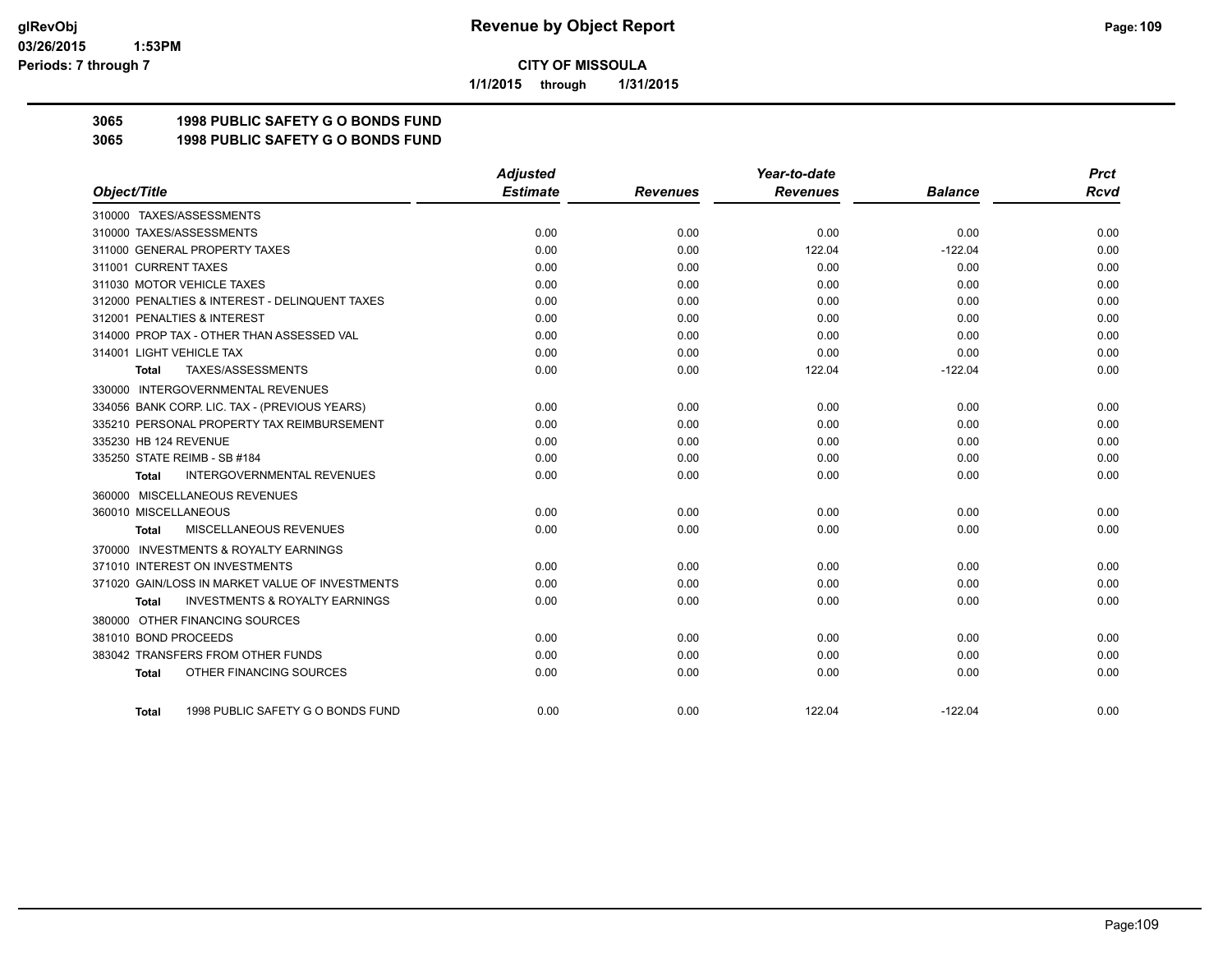**1/1/2015 through 1/31/2015**

## **3065 1998 PUBLIC SAFETY G O BONDS FUND**

|                                                    | <b>Adjusted</b> |                 | Year-to-date    |                | <b>Prct</b> |
|----------------------------------------------------|-----------------|-----------------|-----------------|----------------|-------------|
| Object/Title                                       | <b>Estimate</b> | <b>Revenues</b> | <b>Revenues</b> | <b>Balance</b> | <b>Rcvd</b> |
| 310000 TAXES/ASSESSMENTS                           |                 |                 |                 |                |             |
| 310000 TAXES/ASSESSMENTS                           | 0.00            | 0.00            | 0.00            | 0.00           | 0.00        |
| 311000 GENERAL PROPERTY TAXES                      | 0.00            | 0.00            | 122.04          | $-122.04$      | 0.00        |
| 311001 CURRENT TAXES                               | 0.00            | 0.00            | 0.00            | 0.00           | 0.00        |
| 311030 MOTOR VEHICLE TAXES                         | 0.00            | 0.00            | 0.00            | 0.00           | 0.00        |
| 312000 PENALTIES & INTEREST - DELINQUENT TAXES     | 0.00            | 0.00            | 0.00            | 0.00           | 0.00        |
| 312001 PENALTIES & INTEREST                        | 0.00            | 0.00            | 0.00            | 0.00           | 0.00        |
| 314000 PROP TAX - OTHER THAN ASSESSED VAL          | 0.00            | 0.00            | 0.00            | 0.00           | 0.00        |
| 314001 LIGHT VEHICLE TAX                           | 0.00            | 0.00            | 0.00            | 0.00           | 0.00        |
| TAXES/ASSESSMENTS<br>Total                         | 0.00            | 0.00            | 122.04          | $-122.04$      | 0.00        |
| 330000 INTERGOVERNMENTAL REVENUES                  |                 |                 |                 |                |             |
| 334056 BANK CORP. LIC. TAX - (PREVIOUS YEARS)      | 0.00            | 0.00            | 0.00            | 0.00           | 0.00        |
| 335210 PERSONAL PROPERTY TAX REIMBURSEMENT         | 0.00            | 0.00            | 0.00            | 0.00           | 0.00        |
| 335230 HB 124 REVENUE                              | 0.00            | 0.00            | 0.00            | 0.00           | 0.00        |
| 335250 STATE REIMB - SB #184                       | 0.00            | 0.00            | 0.00            | 0.00           | 0.00        |
| INTERGOVERNMENTAL REVENUES<br><b>Total</b>         | 0.00            | 0.00            | 0.00            | 0.00           | 0.00        |
| 360000 MISCELLANEOUS REVENUES                      |                 |                 |                 |                |             |
| 360010 MISCELLANEOUS                               | 0.00            | 0.00            | 0.00            | 0.00           | 0.00        |
| <b>MISCELLANEOUS REVENUES</b><br>Total             | 0.00            | 0.00            | 0.00            | 0.00           | 0.00        |
| 370000 INVESTMENTS & ROYALTY EARNINGS              |                 |                 |                 |                |             |
| 371010 INTEREST ON INVESTMENTS                     | 0.00            | 0.00            | 0.00            | 0.00           | 0.00        |
| 371020 GAIN/LOSS IN MARKET VALUE OF INVESTMENT     | 0.00            | 0.00            | 0.00            | 0.00           | 0.00        |
| <b>INVESTMENTS &amp; ROYALTY EARNINGS</b><br>Total | 0.00            | 0.00            | 0.00            | 0.00           | 0.00        |
| 380000 OTHER FINANCING SOURCES                     |                 |                 |                 |                |             |
| 381010 BOND PROCEEDS                               | 0.00            | 0.00            | 0.00            | 0.00           | 0.00        |
| 383042 TRANSFERS FROM OTHER FUNDS                  | 0.00            | 0.00            | 0.00            | 0.00           | 0.00        |
| OTHER FINANCING SOURCES<br><b>Total</b>            | 0.00            | 0.00            | 0.00            | 0.00           | 0.00        |
| 1998 PUBLIC SAFETY G O BONDS FUND<br>Total         | 0.00            | 0.00            | 122.04          | $-122.04$      | 0.00        |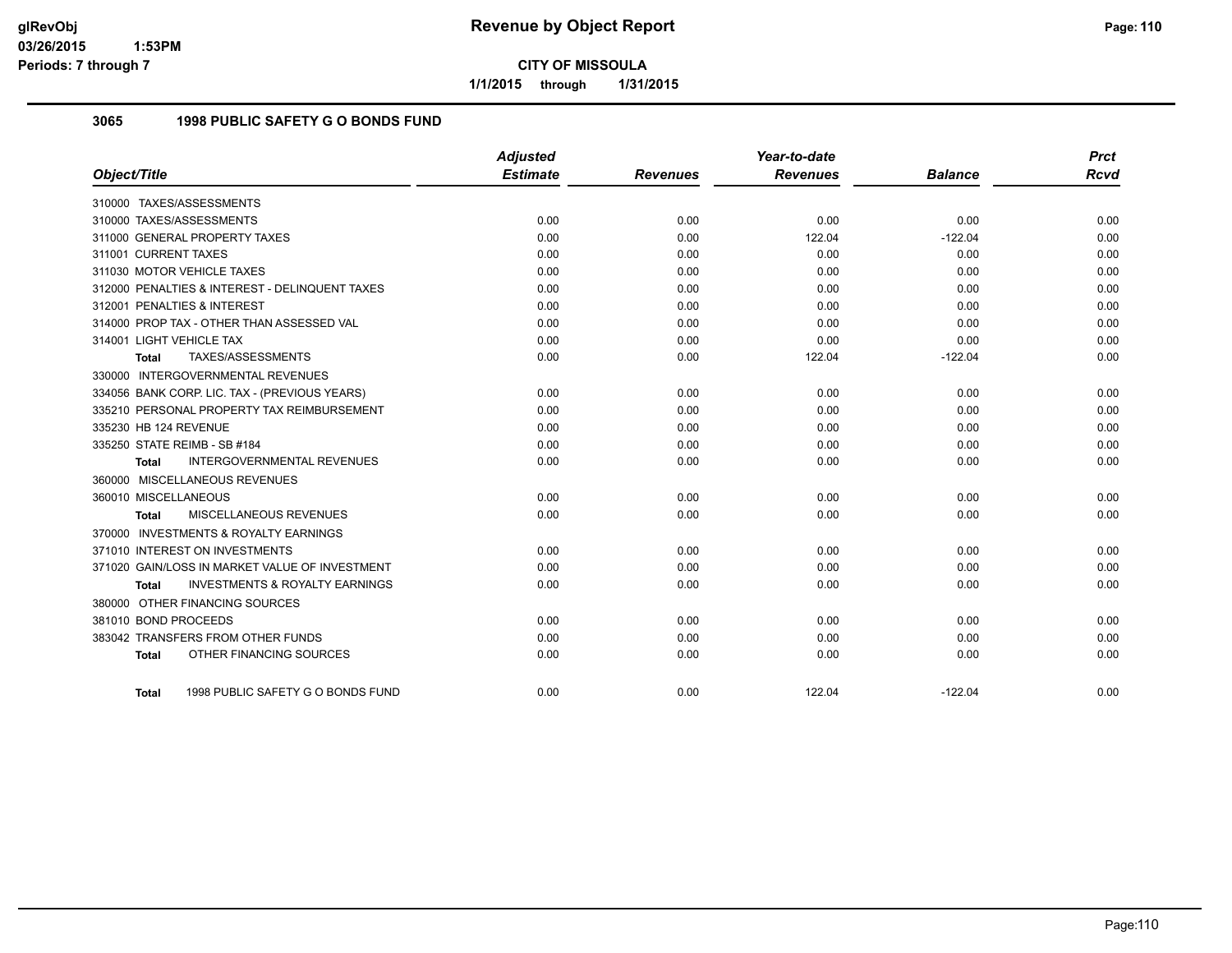**1/1/2015 through 1/31/2015**

**3070 1996 OPEN SPACE GO BONDS**

**3070 1996 OPEN SPACE GO BONDS**

|                                                           | <b>Adjusted</b> |                 | Year-to-date    |                | <b>Prct</b> |
|-----------------------------------------------------------|-----------------|-----------------|-----------------|----------------|-------------|
| Object/Title                                              | <b>Estimate</b> | <b>Revenues</b> | <b>Revenues</b> | <b>Balance</b> | <b>Rcvd</b> |
| 310000 TAXES/ASSESSMENTS                                  |                 |                 |                 |                |             |
| 310000 TAXES/ASSESSMENTS                                  | 0.00            | 0.00            | 0.00            | 0.00           | 0.00        |
| 311000 GENERAL PROPERTY TAXES                             | 0.00            | 0.00            | 0.00            | 0.00           | 0.00        |
| 311030 MOTOR VEHICLE TAXES                                | 0.00            | 0.00            | 0.00            | 0.00           | 0.00        |
| 312000 PENALTIES & INTEREST - DELINQUENT TAXES            | 0.00            | 0.00            | 0.00            | 0.00           | 0.00        |
| 312001 PENALTIES & INTEREST                               | 0.00            | 0.00            | 0.00            | 0.00           | 0.00        |
| 314000 PROP TAX - OTHER THAN ASSESSED VAL                 | 0.00            | 0.00            | 0.00            | 0.00           | 0.00        |
| 314001 LIGHT VEHICLE TAX                                  | 0.00            | 0.00            | 0.00            | 0.00           | 0.00        |
| TAXES/ASSESSMENTS<br><b>Total</b>                         | 0.00            | 0.00            | 0.00            | 0.00           | 0.00        |
| 330000 INTERGOVERNMENTAL REVENUES                         |                 |                 |                 |                |             |
| 334056 BANK CORP. LIC. TAX - (PREVIOUS YEARS)             | 0.00            | 0.00            | 0.00            | 0.00           | 0.00        |
| 335210 PERSONAL PROPERTY TAX REIMBURSEMENT                | 0.00            | 0.00            | 0.00            | 0.00           | 0.00        |
| 335230 HB 124 REVENUE                                     | 0.00            | 0.00            | 0.00            | 0.00           | 0.00        |
| 335250 STATE REIMB - SB #184                              | 0.00            | 0.00            | 0.00            | 0.00           | 0.00        |
| <b>INTERGOVERNMENTAL REVENUES</b><br><b>Total</b>         | 0.00            | 0.00            | 0.00            | 0.00           | 0.00        |
| <b>INVESTMENTS &amp; ROYALTY EARNINGS</b><br>370000       |                 |                 |                 |                |             |
| 371010 INTEREST ON INVESTMENTS                            | 0.00            | 0.00            | 0.00            | 0.00           | 0.00        |
| 371020 GAIN/LOSS IN MARKET VALUE OF INVESTMENTS           | 0.00            | 0.00            | 0.00            | 0.00           | 0.00        |
| <b>INVESTMENTS &amp; ROYALTY EARNINGS</b><br><b>Total</b> | 0.00            | 0.00            | 0.00            | 0.00           | 0.00        |
| OTHER FINANCING SOURCES<br>380000                         |                 |                 |                 |                |             |
| 381010 BOND PROCEEDS                                      | 0.00            | 0.00            | 0.00            | 0.00           | 0.00        |
| OTHER FINANCING SOURCES<br><b>Total</b>                   | 0.00            | 0.00            | 0.00            | 0.00           | 0.00        |
| 1996 OPEN SPACE GO BONDS<br><b>Total</b>                  | 0.00            | 0.00            | 0.00            | 0.00           | 0.00        |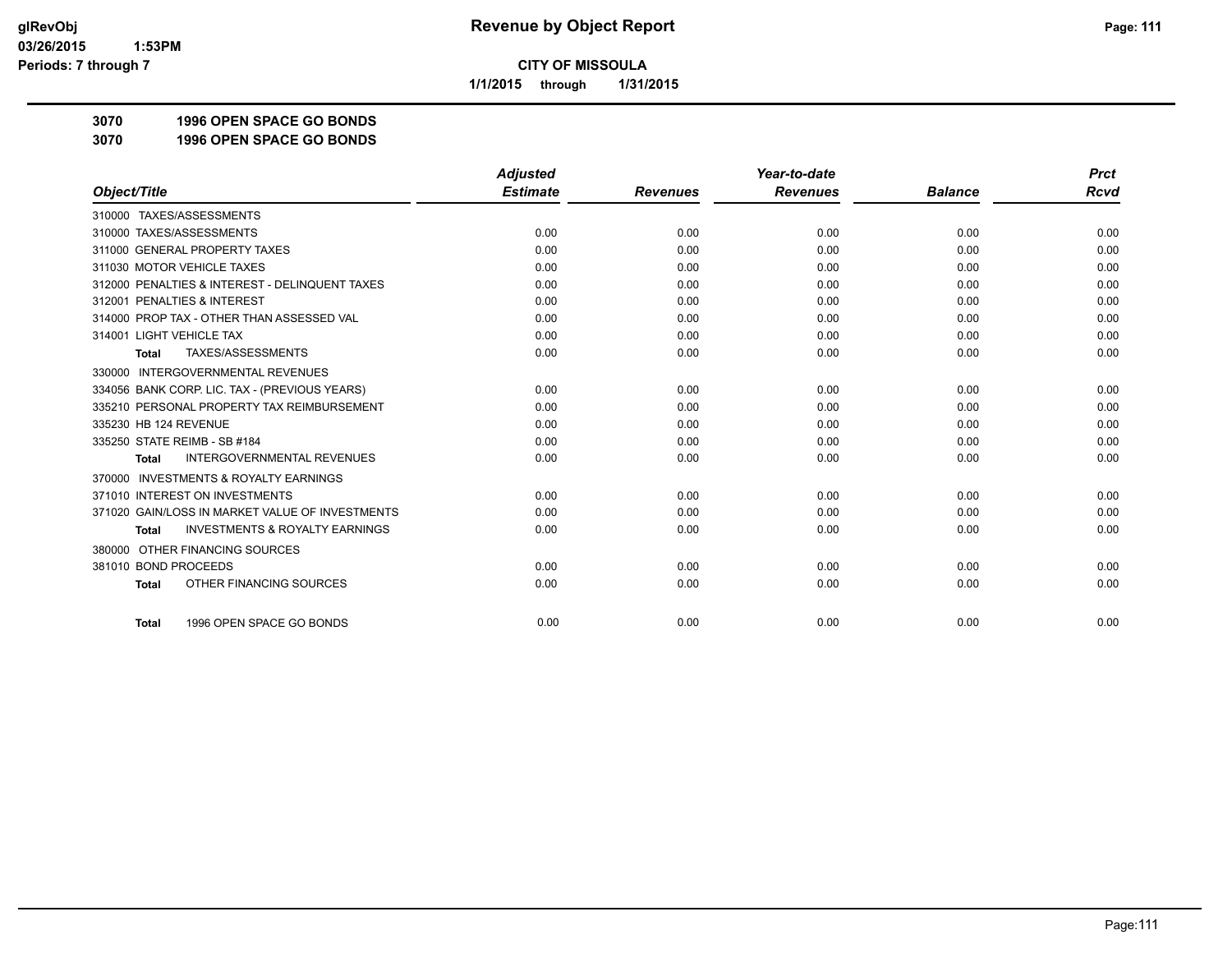**1/1/2015 through 1/31/2015**

## **3070 1996 OPEN SPACE GO BONDS**

|                                                           | <b>Adjusted</b> |                 | Year-to-date    |                | <b>Prct</b> |
|-----------------------------------------------------------|-----------------|-----------------|-----------------|----------------|-------------|
| Object/Title                                              | <b>Estimate</b> | <b>Revenues</b> | <b>Revenues</b> | <b>Balance</b> | <b>Rcvd</b> |
| 310000 TAXES/ASSESSMENTS                                  |                 |                 |                 |                |             |
| 310000 TAXES/ASSESSMENTS                                  | 0.00            | 0.00            | 0.00            | 0.00           | 0.00        |
| 311000 GENERAL PROPERTY TAXES                             | 0.00            | 0.00            | 0.00            | 0.00           | 0.00        |
| 311030 MOTOR VEHICLE TAXES                                | 0.00            | 0.00            | 0.00            | 0.00           | 0.00        |
| 312000 PENALTIES & INTEREST - DELINQUENT TAXES            | 0.00            | 0.00            | 0.00            | 0.00           | 0.00        |
| 312001 PENALTIES & INTEREST                               | 0.00            | 0.00            | 0.00            | 0.00           | 0.00        |
| 314000 PROP TAX - OTHER THAN ASSESSED VAL                 | 0.00            | 0.00            | 0.00            | 0.00           | 0.00        |
| 314001 LIGHT VEHICLE TAX                                  | 0.00            | 0.00            | 0.00            | 0.00           | 0.00        |
| TAXES/ASSESSMENTS<br>Total                                | 0.00            | 0.00            | 0.00            | 0.00           | 0.00        |
| 330000 INTERGOVERNMENTAL REVENUES                         |                 |                 |                 |                |             |
| 334056 BANK CORP. LIC. TAX - (PREVIOUS YEARS)             | 0.00            | 0.00            | 0.00            | 0.00           | 0.00        |
| 335210 PERSONAL PROPERTY TAX REIMBURSEMENT                | 0.00            | 0.00            | 0.00            | 0.00           | 0.00        |
| 335230 HB 124 REVENUE                                     | 0.00            | 0.00            | 0.00            | 0.00           | 0.00        |
| 335250 STATE REIMB - SB #184                              | 0.00            | 0.00            | 0.00            | 0.00           | 0.00        |
| <b>INTERGOVERNMENTAL REVENUES</b><br><b>Total</b>         | 0.00            | 0.00            | 0.00            | 0.00           | 0.00        |
| 370000 INVESTMENTS & ROYALTY EARNINGS                     |                 |                 |                 |                |             |
| 371010 INTEREST ON INVESTMENTS                            | 0.00            | 0.00            | 0.00            | 0.00           | 0.00        |
| 371020 GAIN/LOSS IN MARKET VALUE OF INVESTMENT            | 0.00            | 0.00            | 0.00            | 0.00           | 0.00        |
| <b>INVESTMENTS &amp; ROYALTY EARNINGS</b><br><b>Total</b> | 0.00            | 0.00            | 0.00            | 0.00           | 0.00        |
| 380000 OTHER FINANCING SOURCES                            |                 |                 |                 |                |             |
| 381010 BOND PROCEEDS                                      | 0.00            | 0.00            | 0.00            | 0.00           | 0.00        |
| OTHER FINANCING SOURCES<br><b>Total</b>                   | 0.00            | 0.00            | 0.00            | 0.00           | 0.00        |
|                                                           |                 |                 |                 |                |             |
| 1996 OPEN SPACE GO BONDS<br><b>Total</b>                  | 0.00            | 0.00            | 0.00            | 0.00           | 0.00        |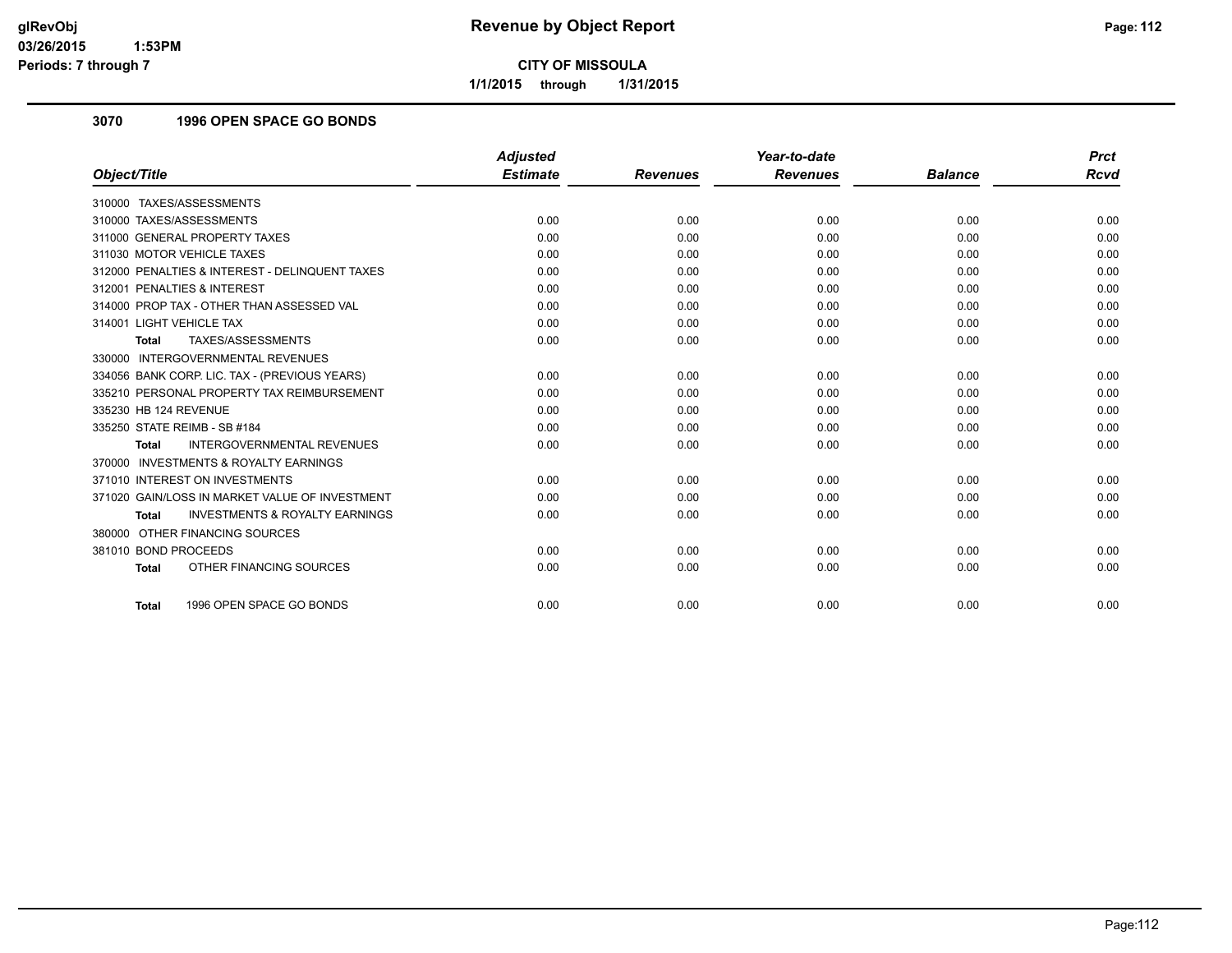**1/1/2015 through 1/31/2015**

## **3075 1997 OPEN SPACE G O BOND FUND**

**3075 1997 OPEN SPACE G O BOND FUND**

|                                                           | <b>Adjusted</b> |                 | Year-to-date    |                | <b>Prct</b> |
|-----------------------------------------------------------|-----------------|-----------------|-----------------|----------------|-------------|
| Object/Title                                              | <b>Estimate</b> | <b>Revenues</b> | <b>Revenues</b> | <b>Balance</b> | Rcvd        |
| 310000 TAXES/ASSESSMENTS                                  |                 |                 |                 |                |             |
| 310000 TAXES/ASSESSMENTS                                  | 0.00            | 0.00            | 0.00            | 0.00           | 0.00        |
| 311000 GENERAL PROPERTY TAXES                             | 0.00            | 0.00            | 0.00            | 0.00           | 0.00        |
| 311030 MOTOR VEHICLE TAXES                                | 0.00            | 0.00            | 0.00            | 0.00           | 0.00        |
| 312000 PENALTIES & INTEREST - DELINQUENT TAXES            | 0.00            | 0.00            | 0.00            | 0.00           | 0.00        |
| 312001 PENALTIES & INTEREST                               | 0.00            | 0.00            | 0.00            | 0.00           | 0.00        |
| 314000 PROP TAX - OTHER THAN ASSESSED VAL                 | 0.00            | 0.00            | 0.00            | 0.00           | 0.00        |
| 314001 LIGHT VEHICLE TAX                                  | 0.00            | 0.00            | 0.00            | 0.00           | 0.00        |
| TAXES/ASSESSMENTS<br>Total                                | 0.00            | 0.00            | 0.00            | 0.00           | 0.00        |
| 330000 INTERGOVERNMENTAL REVENUES                         |                 |                 |                 |                |             |
| 334056 BANK CORP. LIC. TAX - (PREVIOUS YEARS)             | 0.00            | 0.00            | 0.00            | 0.00           | 0.00        |
| 335210 PERSONAL PROPERTY TAX REIMBURSEMENT                | 0.00            | 0.00            | 0.00            | 0.00           | 0.00        |
| 335230 HB 124 REVENUE                                     | 0.00            | 0.00            | 0.00            | 0.00           | 0.00        |
| 335250 STATE REIMB - SB #184                              | 0.00            | 0.00            | 0.00            | 0.00           | 0.00        |
| <b>INTERGOVERNMENTAL REVENUES</b><br>Total                | 0.00            | 0.00            | 0.00            | 0.00           | 0.00        |
| 360000 MISCELLANEOUS REVENUES                             |                 |                 |                 |                |             |
| 360010 MISCELLANEOUS                                      | 0.00            | 0.00            | 0.00            | 0.00           | 0.00        |
| MISCELLANEOUS REVENUES<br><b>Total</b>                    | 0.00            | 0.00            | 0.00            | 0.00           | 0.00        |
| 370000 INVESTMENTS & ROYALTY EARNINGS                     |                 |                 |                 |                |             |
| 371010 INTEREST ON INVESTMENTS                            | 0.00            | 0.00            | 0.00            | 0.00           | 0.00        |
| 371020 GAIN/LOSS IN MARKET VALUE OF INVESTMENTS           | 0.00            | 0.00            | 0.00            | 0.00           | 0.00        |
| <b>INVESTMENTS &amp; ROYALTY EARNINGS</b><br><b>Total</b> | 0.00            | 0.00            | 0.00            | 0.00           | 0.00        |
| 380000 OTHER FINANCING SOURCES                            |                 |                 |                 |                |             |
| 380000 OTHER FINANCING SOURCES                            | 0.00            | 0.00            | 0.00            | 0.00           | 0.00        |
| 381010 BOND PROCEEDS                                      | 0.00            | 0.00            | 0.00            | 0.00           | 0.00        |
| OTHER FINANCING SOURCES<br><b>Total</b>                   | 0.00            | 0.00            | 0.00            | 0.00           | 0.00        |
|                                                           |                 |                 |                 |                |             |
| 1997 OPEN SPACE G O BOND FUND<br>Total                    | 0.00            | 0.00            | 0.00            | 0.00           | 0.00        |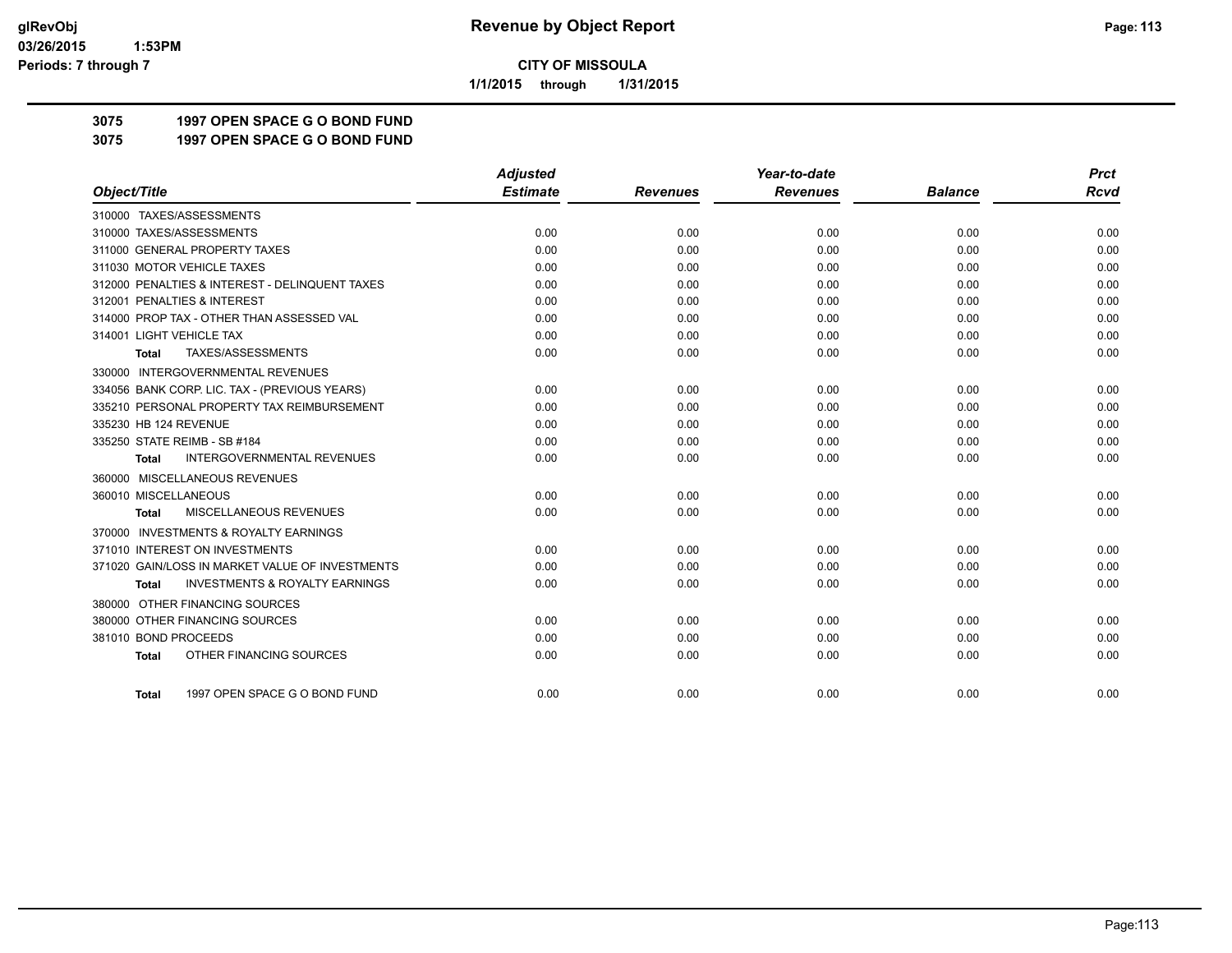**1/1/2015 through 1/31/2015**

## **3075 1997 OPEN SPACE G O BOND FUND**

|                                                           | <b>Adjusted</b> |                 | Year-to-date    |                | <b>Prct</b> |
|-----------------------------------------------------------|-----------------|-----------------|-----------------|----------------|-------------|
| Object/Title                                              | <b>Estimate</b> | <b>Revenues</b> | <b>Revenues</b> | <b>Balance</b> | <b>Rcvd</b> |
| 310000 TAXES/ASSESSMENTS                                  |                 |                 |                 |                |             |
| 310000 TAXES/ASSESSMENTS                                  | 0.00            | 0.00            | 0.00            | 0.00           | 0.00        |
| 311000 GENERAL PROPERTY TAXES                             | 0.00            | 0.00            | 0.00            | 0.00           | 0.00        |
| 311030 MOTOR VEHICLE TAXES                                | 0.00            | 0.00            | 0.00            | 0.00           | 0.00        |
| 312000 PENALTIES & INTEREST - DELINQUENT TAXES            | 0.00            | 0.00            | 0.00            | 0.00           | 0.00        |
| 312001 PENALTIES & INTEREST                               | 0.00            | 0.00            | 0.00            | 0.00           | 0.00        |
| 314000 PROP TAX - OTHER THAN ASSESSED VAL                 | 0.00            | 0.00            | 0.00            | 0.00           | 0.00        |
| 314001 LIGHT VEHICLE TAX                                  | 0.00            | 0.00            | 0.00            | 0.00           | 0.00        |
| TAXES/ASSESSMENTS<br><b>Total</b>                         | 0.00            | 0.00            | 0.00            | 0.00           | 0.00        |
| 330000 INTERGOVERNMENTAL REVENUES                         |                 |                 |                 |                |             |
| 334056 BANK CORP. LIC. TAX - (PREVIOUS YEARS)             | 0.00            | 0.00            | 0.00            | 0.00           | 0.00        |
| 335210 PERSONAL PROPERTY TAX REIMBURSEMENT                | 0.00            | 0.00            | 0.00            | 0.00           | 0.00        |
| 335230 HB 124 REVENUE                                     | 0.00            | 0.00            | 0.00            | 0.00           | 0.00        |
| 335250 STATE REIMB - SB #184                              | 0.00            | 0.00            | 0.00            | 0.00           | 0.00        |
| <b>INTERGOVERNMENTAL REVENUES</b><br><b>Total</b>         | 0.00            | 0.00            | 0.00            | 0.00           | 0.00        |
| 360000 MISCELLANEOUS REVENUES                             |                 |                 |                 |                |             |
| 360010 MISCELLANEOUS                                      | 0.00            | 0.00            | 0.00            | 0.00           | 0.00        |
| <b>MISCELLANEOUS REVENUES</b><br>Total                    | 0.00            | 0.00            | 0.00            | 0.00           | 0.00        |
| 370000 INVESTMENTS & ROYALTY EARNINGS                     |                 |                 |                 |                |             |
| 371010 INTEREST ON INVESTMENTS                            | 0.00            | 0.00            | 0.00            | 0.00           | 0.00        |
| 371020 GAIN/LOSS IN MARKET VALUE OF INVESTMENT            | 0.00            | 0.00            | 0.00            | 0.00           | 0.00        |
| <b>INVESTMENTS &amp; ROYALTY EARNINGS</b><br><b>Total</b> | 0.00            | 0.00            | 0.00            | 0.00           | 0.00        |
| 380000 OTHER FINANCING SOURCES                            |                 |                 |                 |                |             |
| 380000 OTHER FINANCING SOURCES                            | 0.00            | 0.00            | 0.00            | 0.00           | 0.00        |
| 381010 BOND PROCEEDS                                      | 0.00            | 0.00            | 0.00            | 0.00           | 0.00        |
| OTHER FINANCING SOURCES<br><b>Total</b>                   | 0.00            | 0.00            | 0.00            | 0.00           | 0.00        |
|                                                           |                 |                 |                 |                |             |
| 1997 OPEN SPACE G O BOND FUND<br><b>Total</b>             | 0.00            | 0.00            | 0.00            | 0.00           | 0.00        |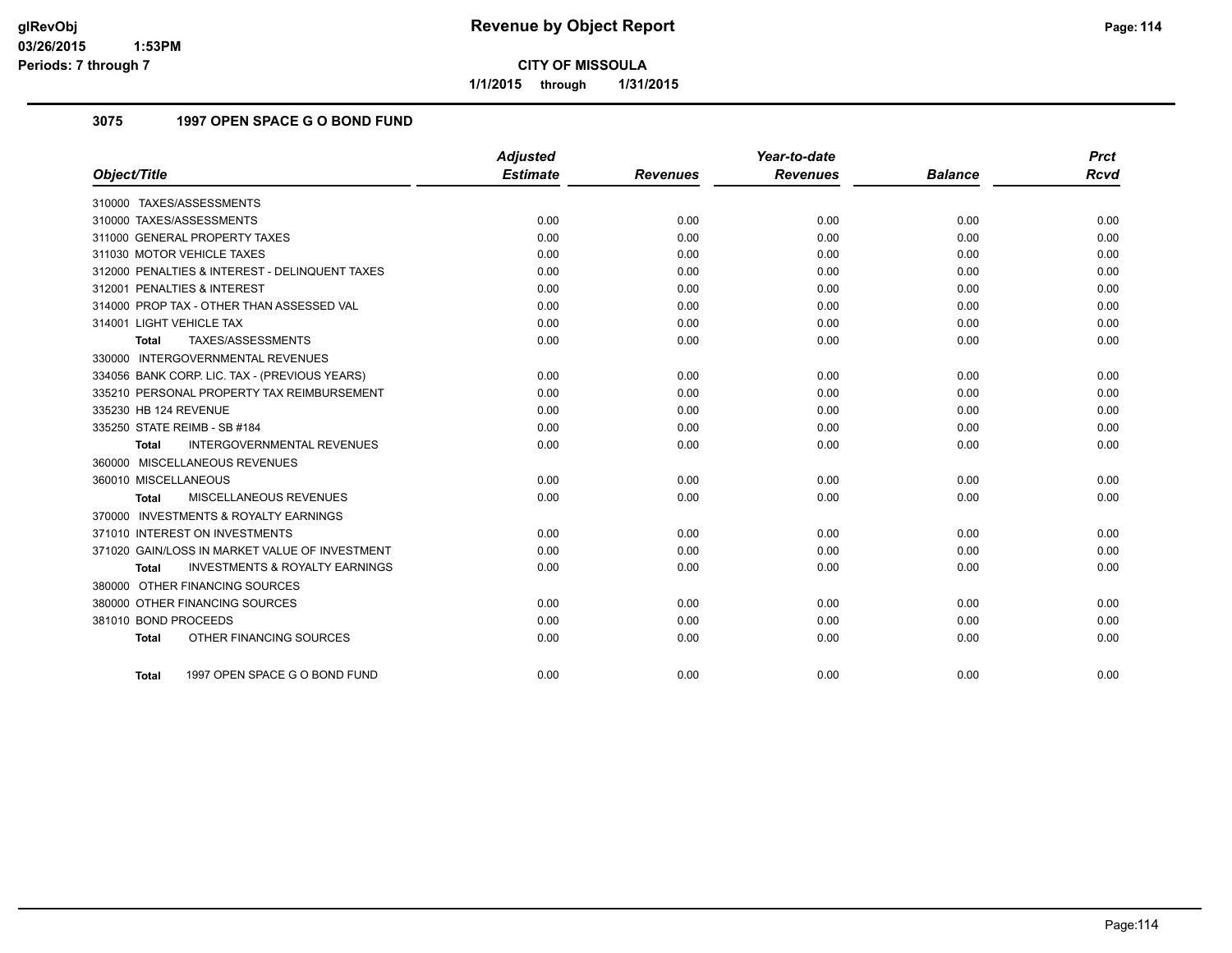#### **03/26/2015 1:53PM Periods: 7 through 7**

**CITY OF MISSOULA**

**1/1/2015 through 1/31/2015**

## **3080 1994 FIRE EQUIP/CITY HALLS REFUND BOND F**

**3080 1994 FIRE EQUIP/CITY HALLS REFUND BOND F**

|                                                           | <b>Adjusted</b> |                 | Year-to-date    |                | <b>Prct</b> |
|-----------------------------------------------------------|-----------------|-----------------|-----------------|----------------|-------------|
| Object/Title                                              | <b>Estimate</b> | <b>Revenues</b> | <b>Revenues</b> | <b>Balance</b> | <b>Rcvd</b> |
| 310000 TAXES/ASSESSMENTS                                  |                 |                 |                 |                |             |
| 310000 TAXES/ASSESSMENTS                                  | 0.00            | 0.00            | 0.00            | 0.00           | 0.00        |
| 311000 GENERAL PROPERTY TAXES                             | 0.00            | 0.00            | 0.00            | 0.00           | 0.00        |
| 311030 MOTOR VEHICLE TAXES                                | 0.00            | 0.00            | 0.00            | 0.00           | 0.00        |
| 312000 PENALTIES & INTEREST - DELINQUENT TAXES            | 0.00            | 0.00            | 0.00            | 0.00           | 0.00        |
| 312001 PENALTIES & INTEREST                               | 0.00            | 0.00            | 0.00            | 0.00           | 0.00        |
| 314000 PROP TAX - OTHER THAN ASSESSED VAL                 | 0.00            | 0.00            | 0.00            | 0.00           | 0.00        |
| 314001 LIGHT VEHICLE TAX                                  | 0.00            | 0.00            | 0.00            | 0.00           | 0.00        |
| TAXES/ASSESSMENTS<br>Total                                | 0.00            | 0.00            | 0.00            | 0.00           | 0.00        |
| 330000 INTERGOVERNMENTAL REVENUES                         |                 |                 |                 |                |             |
| 334056 BANK CORP. LIC. TAX - (PREVIOUS YEARS)             | 0.00            | 0.00            | 0.00            | 0.00           | 0.00        |
| 335210 PERSONAL PROPERTY TAX REIMBURSEMENT                | 0.00            | 0.00            | 0.00            | 0.00           | 0.00        |
| 335230 HB 124 REVENUE                                     | 0.00            | 0.00            | 0.00            | 0.00           | 0.00        |
| 335250 STATE REIMB - SB #184                              | 0.00            | 0.00            | 0.00            | 0.00           | 0.00        |
| <b>INTERGOVERNMENTAL REVENUES</b><br>Total                | 0.00            | 0.00            | 0.00            | 0.00           | 0.00        |
| 360000 MISCELLANEOUS REVENUES                             |                 |                 |                 |                |             |
| 360010 MISCELLANEOUS                                      | 0.00            | 0.00            | 0.00            | 0.00           | 0.00        |
| MISCELLANEOUS REVENUES<br><b>Total</b>                    | 0.00            | 0.00            | 0.00            | 0.00           | 0.00        |
| <b>INVESTMENTS &amp; ROYALTY EARNINGS</b><br>370000       |                 |                 |                 |                |             |
| 371010 INTEREST ON INVESTMENTS                            | 0.00            | 0.00            | 0.00            | 0.00           | 0.00        |
| 371020 GAIN/LOSS IN MARKET VALUE OF INVESTMENTS           | 0.00            | 0.00            | 0.00            | 0.00           | 0.00        |
| <b>INVESTMENTS &amp; ROYALTY EARNINGS</b><br><b>Total</b> | 0.00            | 0.00            | 0.00            | 0.00           | 0.00        |
| 380000 OTHER FINANCING SOURCES                            |                 |                 |                 |                |             |
| 380000 OTHER FINANCING SOURCES                            | 0.00            | 0.00            | 0.00            | 0.00           | 0.00        |
| 381010 BOND PROCEEDS                                      | 0.00            | 0.00            | 0.00            | 0.00           | 0.00        |
| OTHER FINANCING SOURCES<br><b>Total</b>                   | 0.00            | 0.00            | 0.00            | 0.00           | 0.00        |
|                                                           |                 |                 |                 |                |             |
| 1994 FIRE EQUIP/CITY HALLS REFUND BONI<br>Total           | 0.00            | 0.00            | 0.00            | 0.00           | 0.00        |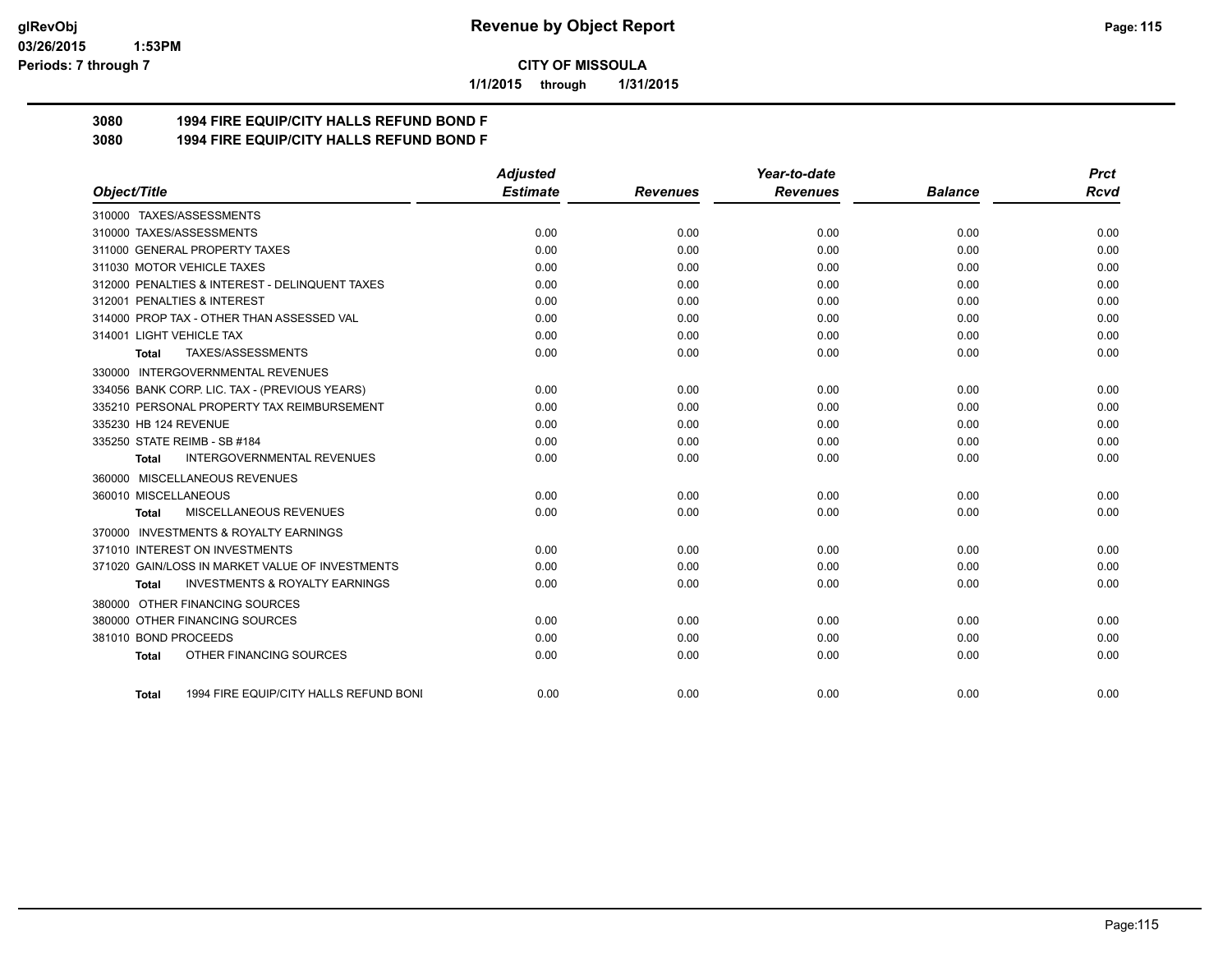**1/1/2015 through 1/31/2015**

#### **3080 1994 FIRE EQUIP/CITY HALLS REFUND BOND F**

|                                |                                                | <b>Adjusted</b> |                 | Year-to-date    |                | <b>Prct</b> |
|--------------------------------|------------------------------------------------|-----------------|-----------------|-----------------|----------------|-------------|
| Object/Title                   |                                                | <b>Estimate</b> | <b>Revenues</b> | <b>Revenues</b> | <b>Balance</b> | <b>Rcvd</b> |
| 310000 TAXES/ASSESSMENTS       |                                                |                 |                 |                 |                |             |
| 310000 TAXES/ASSESSMENTS       |                                                | 0.00            | 0.00            | 0.00            | 0.00           | 0.00        |
| 311000 GENERAL PROPERTY TAXES  |                                                | 0.00            | 0.00            | 0.00            | 0.00           | 0.00        |
| 311030 MOTOR VEHICLE TAXES     |                                                | 0.00            | 0.00            | 0.00            | 0.00           | 0.00        |
|                                | 312000 PENALTIES & INTEREST - DELINQUENT TAXES | 0.00            | 0.00            | 0.00            | 0.00           | 0.00        |
| 312001 PENALTIES & INTEREST    |                                                | 0.00            | 0.00            | 0.00            | 0.00           | 0.00        |
|                                | 314000 PROP TAX - OTHER THAN ASSESSED VAL      | 0.00            | 0.00            | 0.00            | 0.00           | 0.00        |
| 314001 LIGHT VEHICLE TAX       |                                                | 0.00            | 0.00            | 0.00            | 0.00           | 0.00        |
| Total                          | TAXES/ASSESSMENTS                              | 0.00            | 0.00            | 0.00            | 0.00           | 0.00        |
|                                | 330000 INTERGOVERNMENTAL REVENUES              |                 |                 |                 |                |             |
|                                | 334056 BANK CORP. LIC. TAX - (PREVIOUS YEARS)  | 0.00            | 0.00            | 0.00            | 0.00           | 0.00        |
|                                | 335210 PERSONAL PROPERTY TAX REIMBURSEMENT     | 0.00            | 0.00            | 0.00            | 0.00           | 0.00        |
| 335230 HB 124 REVENUE          |                                                | 0.00            | 0.00            | 0.00            | 0.00           | 0.00        |
| 335250 STATE REIMB - SB #184   |                                                | 0.00            | 0.00            | 0.00            | 0.00           | 0.00        |
| <b>Total</b>                   | <b>INTERGOVERNMENTAL REVENUES</b>              | 0.00            | 0.00            | 0.00            | 0.00           | 0.00        |
| 360000 MISCELLANEOUS REVENUES  |                                                |                 |                 |                 |                |             |
| 360010 MISCELLANEOUS           |                                                | 0.00            | 0.00            | 0.00            | 0.00           | 0.00        |
| Total                          | MISCELLANEOUS REVENUES                         | 0.00            | 0.00            | 0.00            | 0.00           | 0.00        |
|                                | 370000 INVESTMENTS & ROYALTY EARNINGS          |                 |                 |                 |                |             |
| 371010 INTEREST ON INVESTMENTS |                                                | 0.00            | 0.00            | 0.00            | 0.00           | 0.00        |
|                                | 371020 GAIN/LOSS IN MARKET VALUE OF INVESTMENT | 0.00            | 0.00            | 0.00            | 0.00           | 0.00        |
| Total                          | <b>INVESTMENTS &amp; ROYALTY EARNINGS</b>      | 0.00            | 0.00            | 0.00            | 0.00           | 0.00        |
| 380000 OTHER FINANCING SOURCES |                                                |                 |                 |                 |                |             |
| 380000 OTHER FINANCING SOURCES |                                                | 0.00            | 0.00            | 0.00            | 0.00           | 0.00        |
| 381010 BOND PROCEEDS           |                                                | 0.00            | 0.00            | 0.00            | 0.00           | 0.00        |
| <b>Total</b>                   | OTHER FINANCING SOURCES                        | 0.00            | 0.00            | 0.00            | 0.00           | 0.00        |
|                                |                                                |                 |                 |                 |                |             |
| Total                          | 1994 FIRE EQUIP/CITY HALLS REFUND BON          | 0.00            | 0.00            | 0.00            | 0.00           | 0.00        |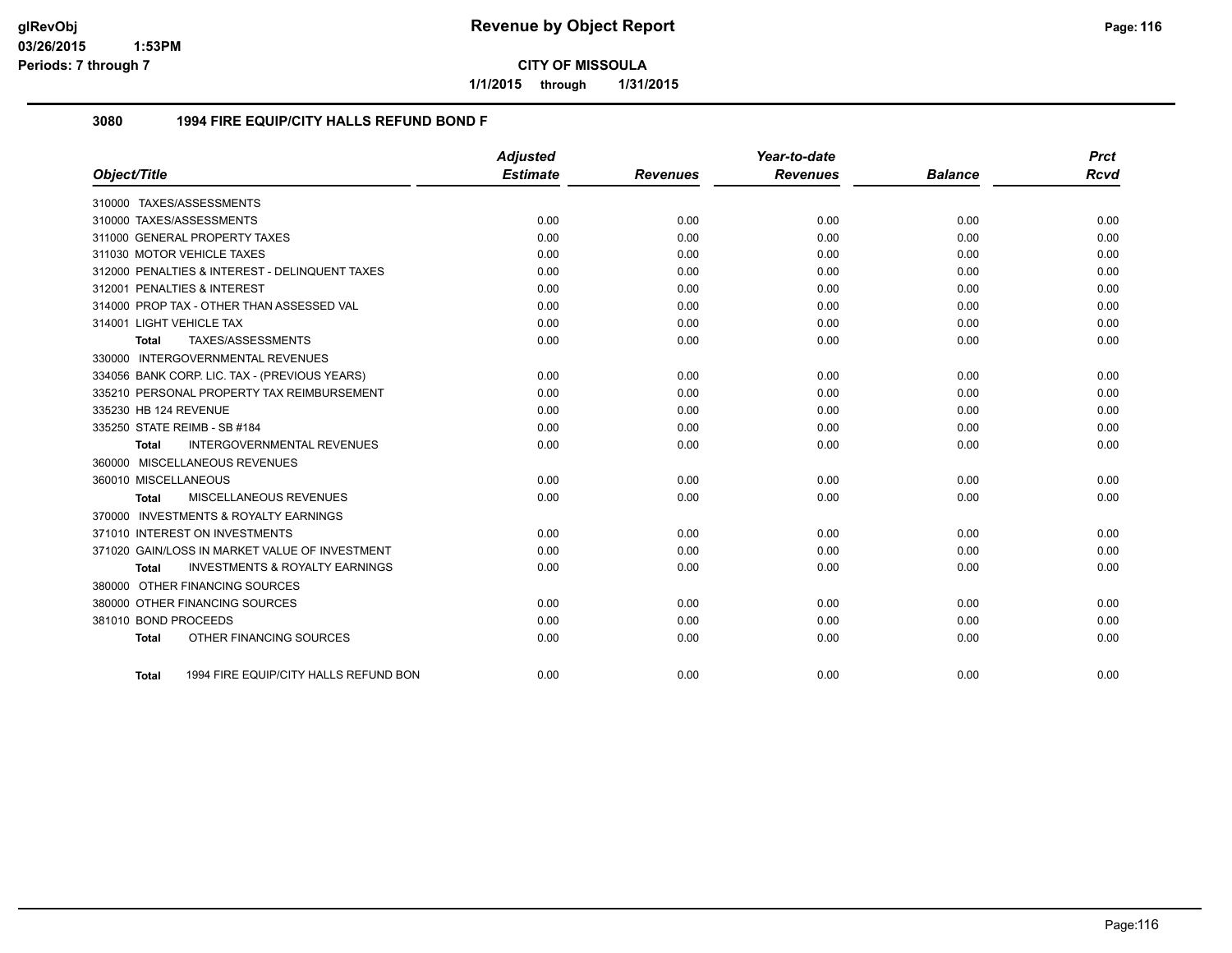**1/1/2015 through 1/31/2015**

## **3085 1993 FIRE STATION G O BOND FUND**

**3085 1993 FIRE STATION G O BOND FUND**

|                                                           | <b>Adjusted</b> |                 | Year-to-date    |                | <b>Prct</b> |
|-----------------------------------------------------------|-----------------|-----------------|-----------------|----------------|-------------|
| Object/Title                                              | <b>Estimate</b> | <b>Revenues</b> | <b>Revenues</b> | <b>Balance</b> | <b>Rcvd</b> |
| 310000 TAXES/ASSESSMENTS                                  |                 |                 |                 |                |             |
| 310000 TAXES/ASSESSMENTS                                  | 0.00            | 0.00            | 0.00            | 0.00           | 0.00        |
| 311000 GENERAL PROPERTY TAXES                             | 0.00            | 0.00            | 0.00            | 0.00           | 0.00        |
| 311030 MOTOR VEHICLE TAXES                                | 0.00            | 0.00            | 0.00            | 0.00           | 0.00        |
| 312000 PENALTIES & INTEREST - DELINQUENT TAXES            | 0.00            | 0.00            | 0.00            | 0.00           | 0.00        |
| 312001 PENALTIES & INTEREST                               | 0.00            | 0.00            | 0.00            | 0.00           | 0.00        |
| 314000 PROP TAX - OTHER THAN ASSESSED VAL                 | 0.00            | 0.00            | 0.00            | 0.00           | 0.00        |
| 314001 LIGHT VEHICLE TAX                                  | 0.00            | 0.00            | 0.00            | 0.00           | 0.00        |
| TAXES/ASSESSMENTS<br><b>Total</b>                         | 0.00            | 0.00            | 0.00            | 0.00           | 0.00        |
| <b>INTERGOVERNMENTAL REVENUES</b><br>330000               |                 |                 |                 |                |             |
| 334056 BANK CORP. LIC. TAX - (PREVIOUS YEARS)             | 0.00            | 0.00            | 0.00            | 0.00           | 0.00        |
| 335210 PERSONAL PROPERTY TAX REIMBURSEMENT                | 0.00            | 0.00            | 0.00            | 0.00           | 0.00        |
| 335230 HB 124 REVENUE                                     | 0.00            | 0.00            | 0.00            | 0.00           | 0.00        |
| 335250 STATE REIMB - SB #184                              | 0.00            | 0.00            | 0.00            | 0.00           | 0.00        |
| <b>INTERGOVERNMENTAL REVENUES</b><br><b>Total</b>         | 0.00            | 0.00            | 0.00            | 0.00           | 0.00        |
| MISCELLANEOUS REVENUES<br>360000                          |                 |                 |                 |                |             |
| 360010 MISCELLANEOUS                                      | 0.00            | 0.00            | 0.00            | 0.00           | 0.00        |
| MISCELLANEOUS REVENUES<br><b>Total</b>                    | 0.00            | 0.00            | 0.00            | 0.00           | 0.00        |
| <b>INVESTMENTS &amp; ROYALTY EARNINGS</b><br>370000       |                 |                 |                 |                |             |
| 371010 INTEREST ON INVESTMENTS                            | 0.00            | 0.00            | 0.00            | 0.00           | 0.00        |
| 371020 GAIN/LOSS IN MARKET VALUE OF INVESTMENTS           | 0.00            | 0.00            | 0.00            | 0.00           | 0.00        |
| <b>INVESTMENTS &amp; ROYALTY EARNINGS</b><br><b>Total</b> | 0.00            | 0.00            | 0.00            | 0.00           | 0.00        |
| 1993 FIRE STATION G O BOND FUND<br><b>Total</b>           | 0.00            | 0.00            | 0.00            | 0.00           | 0.00        |
|                                                           |                 |                 |                 |                |             |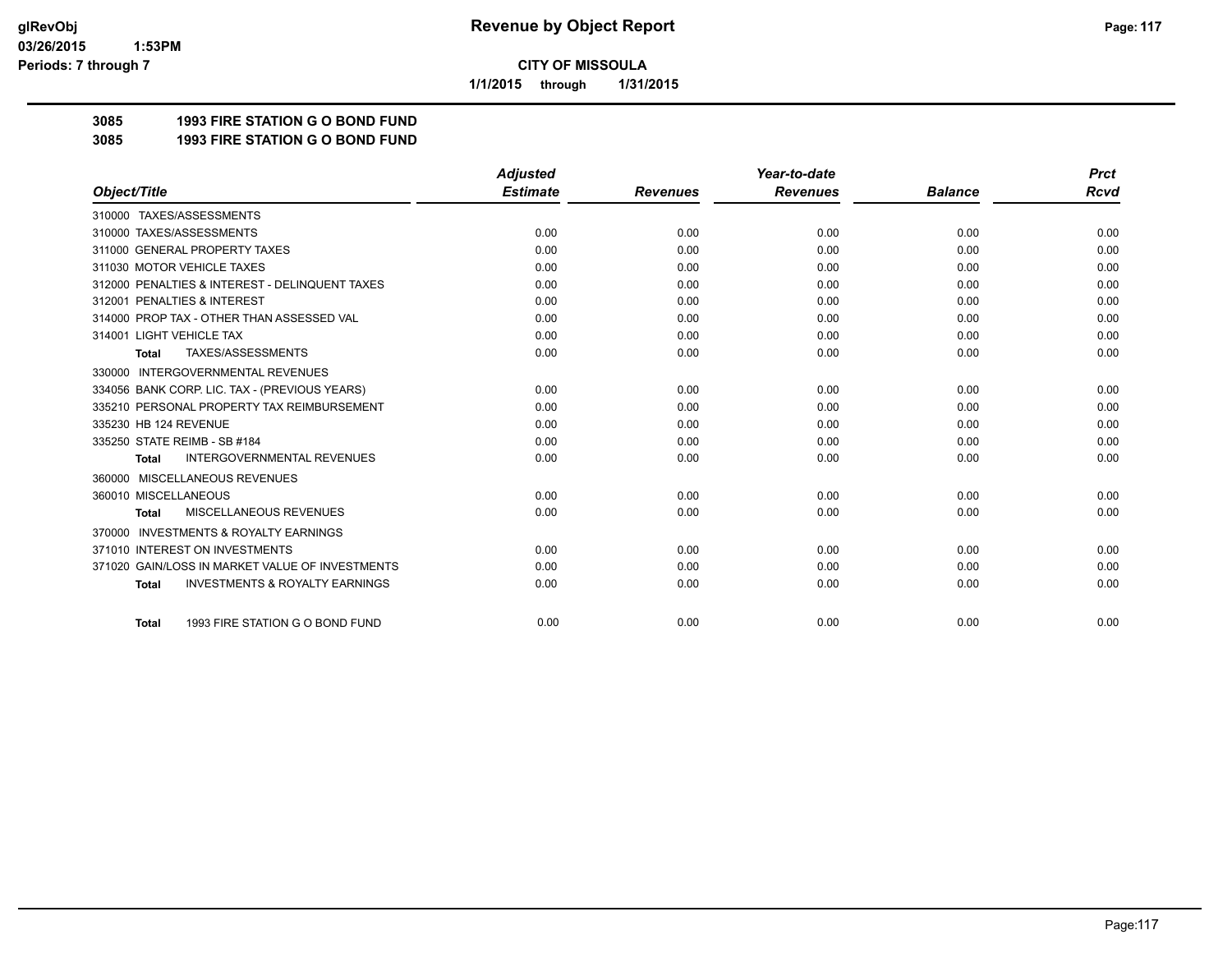**1/1/2015 through 1/31/2015**

## **3085 1993 FIRE STATION G O BOND FUND**

|                                                           | <b>Adjusted</b> |                 | Year-to-date    |                | <b>Prct</b> |
|-----------------------------------------------------------|-----------------|-----------------|-----------------|----------------|-------------|
| Object/Title                                              | <b>Estimate</b> | <b>Revenues</b> | <b>Revenues</b> | <b>Balance</b> | Rcvd        |
| 310000 TAXES/ASSESSMENTS                                  |                 |                 |                 |                |             |
| 310000 TAXES/ASSESSMENTS                                  | 0.00            | 0.00            | 0.00            | 0.00           | 0.00        |
| 311000 GENERAL PROPERTY TAXES                             | 0.00            | 0.00            | 0.00            | 0.00           | 0.00        |
| 311030 MOTOR VEHICLE TAXES                                | 0.00            | 0.00            | 0.00            | 0.00           | 0.00        |
| 312000 PENALTIES & INTEREST - DELINQUENT TAXES            | 0.00            | 0.00            | 0.00            | 0.00           | 0.00        |
| 312001 PENALTIES & INTEREST                               | 0.00            | 0.00            | 0.00            | 0.00           | 0.00        |
| 314000 PROP TAX - OTHER THAN ASSESSED VAL                 | 0.00            | 0.00            | 0.00            | 0.00           | 0.00        |
| 314001 LIGHT VEHICLE TAX                                  | 0.00            | 0.00            | 0.00            | 0.00           | 0.00        |
| TAXES/ASSESSMENTS<br><b>Total</b>                         | 0.00            | 0.00            | 0.00            | 0.00           | 0.00        |
| 330000 INTERGOVERNMENTAL REVENUES                         |                 |                 |                 |                |             |
| 334056 BANK CORP. LIC. TAX - (PREVIOUS YEARS)             | 0.00            | 0.00            | 0.00            | 0.00           | 0.00        |
| 335210 PERSONAL PROPERTY TAX REIMBURSEMENT                | 0.00            | 0.00            | 0.00            | 0.00           | 0.00        |
| 335230 HB 124 REVENUE                                     | 0.00            | 0.00            | 0.00            | 0.00           | 0.00        |
| 335250 STATE REIMB - SB #184                              | 0.00            | 0.00            | 0.00            | 0.00           | 0.00        |
| <b>INTERGOVERNMENTAL REVENUES</b><br><b>Total</b>         | 0.00            | 0.00            | 0.00            | 0.00           | 0.00        |
| 360000 MISCELLANEOUS REVENUES                             |                 |                 |                 |                |             |
| 360010 MISCELLANEOUS                                      | 0.00            | 0.00            | 0.00            | 0.00           | 0.00        |
| <b>MISCELLANEOUS REVENUES</b><br><b>Total</b>             | 0.00            | 0.00            | 0.00            | 0.00           | 0.00        |
| 370000 INVESTMENTS & ROYALTY EARNINGS                     |                 |                 |                 |                |             |
| 371010 INTEREST ON INVESTMENTS                            | 0.00            | 0.00            | 0.00            | 0.00           | 0.00        |
| 371020 GAIN/LOSS IN MARKET VALUE OF INVESTMENT            | 0.00            | 0.00            | 0.00            | 0.00           | 0.00        |
| <b>INVESTMENTS &amp; ROYALTY EARNINGS</b><br><b>Total</b> | 0.00            | 0.00            | 0.00            | 0.00           | 0.00        |
| 1993 FIRE STATION G O BOND FUND<br><b>Total</b>           | 0.00            | 0.00            | 0.00            | 0.00           | 0.00        |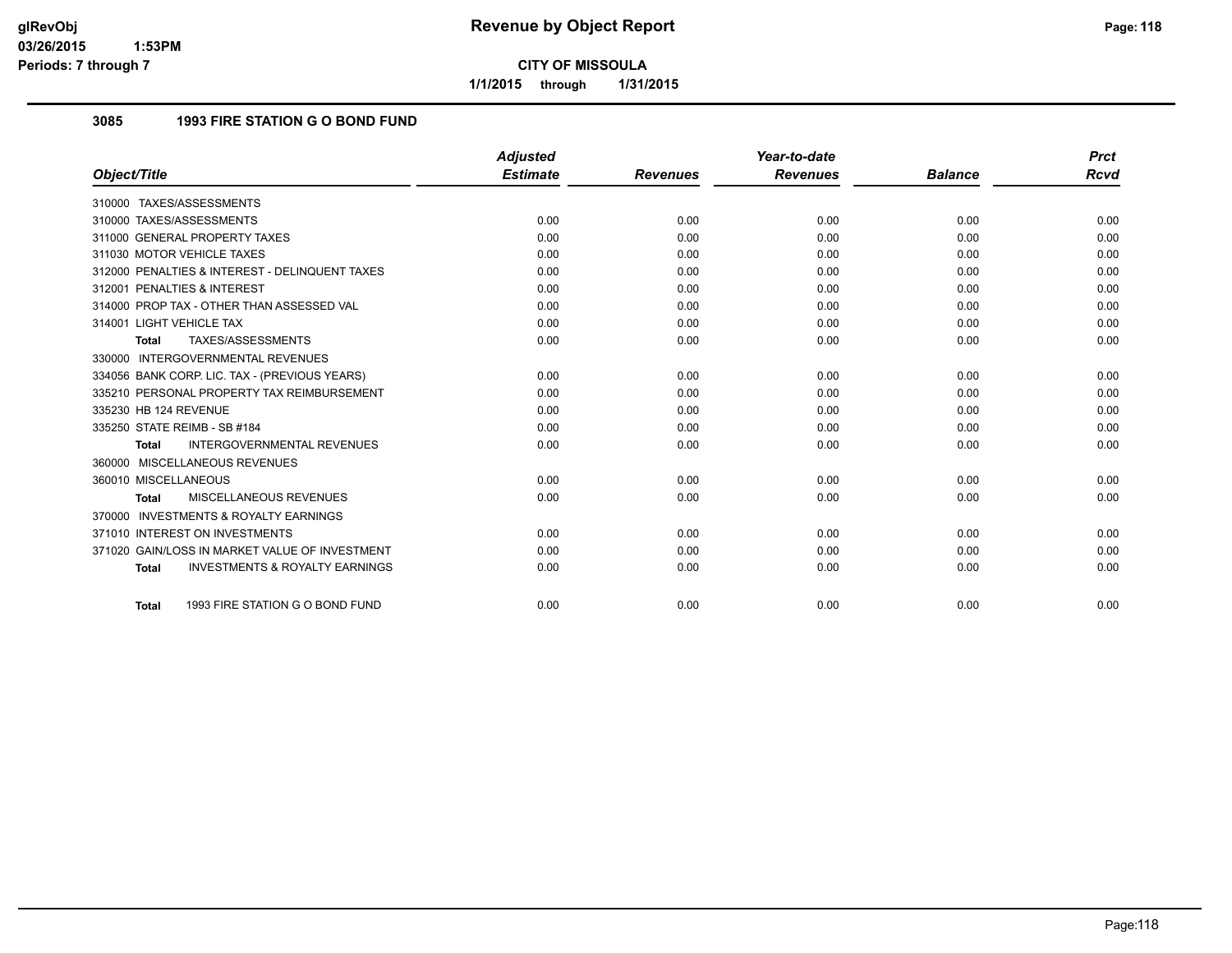**1/1/2015 through 1/31/2015**

**3090 2004 AQUATICS BOND**

**3090 2004 AQUATICS BOND**

|                                                     | <b>Adjusted</b> |                 | Year-to-date    |                | <b>Prct</b> |
|-----------------------------------------------------|-----------------|-----------------|-----------------|----------------|-------------|
| Object/Title                                        | <b>Estimate</b> | <b>Revenues</b> | <b>Revenues</b> | <b>Balance</b> | <b>Rcvd</b> |
| 310000 TAXES/ASSESSMENTS                            |                 |                 |                 |                |             |
| 310000 TAXES/ASSESSMENTS                            | 0.00            | 0.00            | 0.00            | 0.00           | 0.00        |
| 311000 GENERAL PROPERTY TAXES                       | 0.00            | 0.00            | 0.00            | 0.00           | 0.00        |
| 311030 MOTOR VEHICLE TAXES                          | 0.00            | 0.00            | 0.00            | 0.00           | 0.00        |
| 312000 PENALTIES & INTEREST - DELINQUENT TAXES      | 0.00            | 0.00            | 0.00            | 0.00           | 0.00        |
| 312001 PENALTIES & INTEREST                         | 0.00            | 0.00            | 0.00            | 0.00           | 0.00        |
| 314000 PROP TAX - OTHER THAN ASSESSED VAL           | 0.00            | 0.00            | 0.00            | 0.00           | 0.00        |
| 314001 LIGHT VEHICLE TAX                            | 0.00            | 0.00            | 0.00            | 0.00           | 0.00        |
| TAXES/ASSESSMENTS<br>Total                          | 0.00            | 0.00            | 0.00            | 0.00           | 0.00        |
| INTERGOVERNMENTAL REVENUES<br>330000                |                 |                 |                 |                |             |
| 334056 BANK CORP. LIC. TAX - (PREVIOUS YEARS)       | 0.00            | 0.00            | 0.00            | 0.00           | 0.00        |
| 335210 PERSONAL PROPERTY TAX REIMBURSEMENT          | 0.00            | 0.00            | 0.00            | 0.00           | 0.00        |
| 335230 HB 124 REVENUE                               | 0.00            | 0.00            | 0.00            | 0.00           | 0.00        |
| 335250 STATE REIMB - SB #184                        | 0.00            | 0.00            | 0.00            | 0.00           | 0.00        |
| <b>INTERGOVERNMENTAL REVENUES</b><br><b>Total</b>   | 0.00            | 0.00            | 0.00            | 0.00           | 0.00        |
| 360000 MISCELLANEOUS REVENUES                       |                 |                 |                 |                |             |
| 360010 MISCELLANEOUS                                | 0.00            | 0.00            | 0.00            | 0.00           | 0.00        |
| <b>MISCELLANEOUS REVENUES</b><br>Total              | 0.00            | 0.00            | 0.00            | 0.00           | 0.00        |
| <b>INVESTMENTS &amp; ROYALTY EARNINGS</b><br>370000 |                 |                 |                 |                |             |
| 371010 INTEREST ON INVESTMENTS                      | 0.00            | 0.00            | 0.00            | 0.00           | 0.00        |
| 371020 GAIN/LOSS IN MARKET VALUE OF INVESTMENTS     | 0.00            | 0.00            | 0.00            | 0.00           | 0.00        |
| <b>INVESTMENTS &amp; ROYALTY EARNINGS</b><br>Total  | 0.00            | 0.00            | 0.00            | 0.00           | 0.00        |
| OTHER FINANCING SOURCES<br>380000                   |                 |                 |                 |                |             |
| 383043 TRANSFERS FROM IMPACT FEES                   | 0.00            | 0.00            | 0.00            | 0.00           | 0.00        |
| OTHER FINANCING SOURCES<br>Total                    | 0.00            | 0.00            | 0.00            | 0.00           | 0.00        |
|                                                     |                 |                 |                 |                |             |
| 2004 AQUATICS BOND<br><b>Total</b>                  | 0.00            | 0.00            | 0.00            | 0.00           | 0.00        |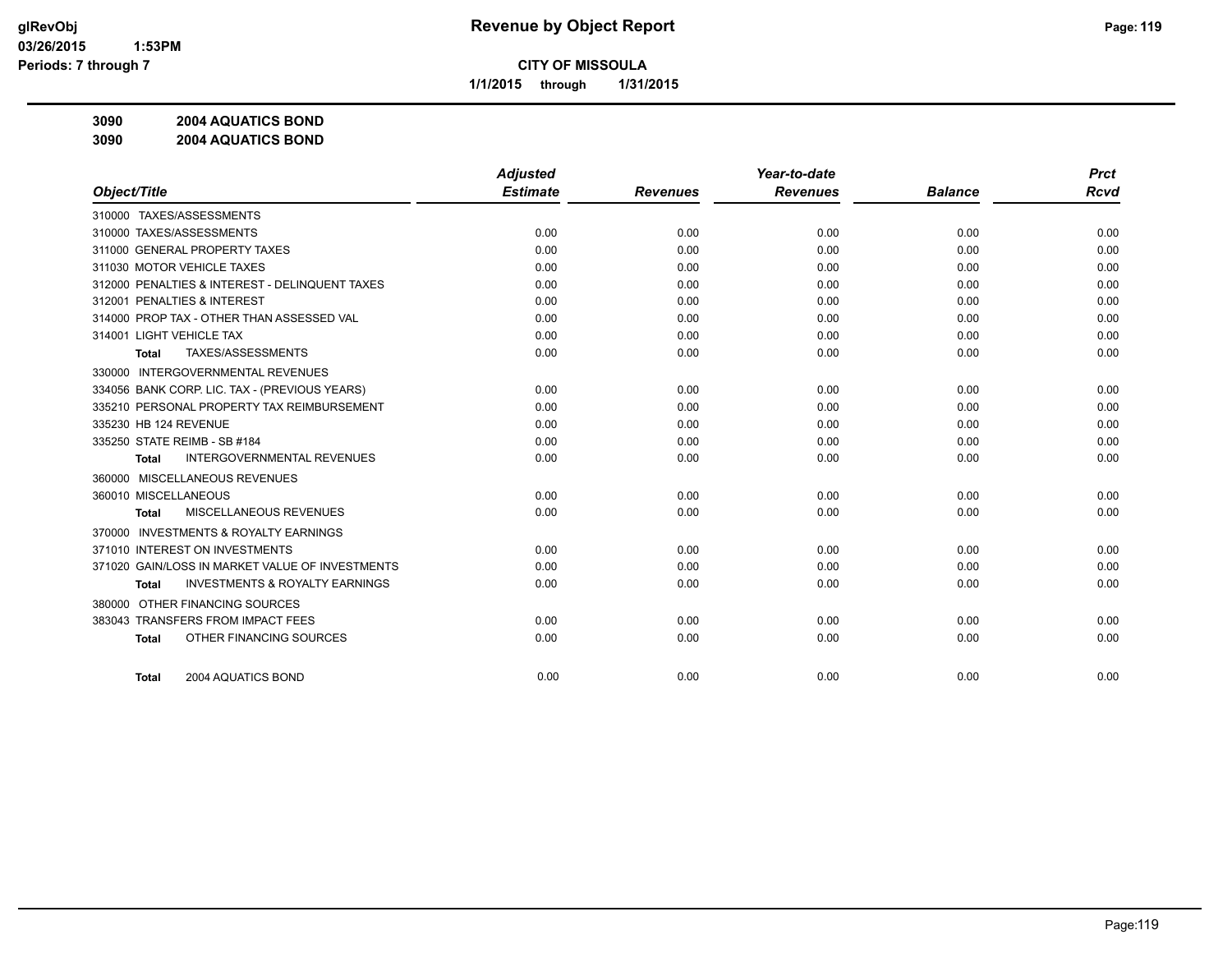**1/1/2015 through 1/31/2015**

#### **3090 2004 AQUATICS BOND**

|                                                    | <b>Adjusted</b> |                 | Year-to-date    |                | <b>Prct</b> |
|----------------------------------------------------|-----------------|-----------------|-----------------|----------------|-------------|
| Object/Title                                       | <b>Estimate</b> | <b>Revenues</b> | <b>Revenues</b> | <b>Balance</b> | <b>Rcvd</b> |
| 310000 TAXES/ASSESSMENTS                           |                 |                 |                 |                |             |
| 310000 TAXES/ASSESSMENTS                           | 0.00            | 0.00            | 0.00            | 0.00           | 0.00        |
| 311000 GENERAL PROPERTY TAXES                      | 0.00            | 0.00            | 0.00            | 0.00           | 0.00        |
| 311030 MOTOR VEHICLE TAXES                         | 0.00            | 0.00            | 0.00            | 0.00           | 0.00        |
| 312000 PENALTIES & INTEREST - DELINQUENT TAXES     | 0.00            | 0.00            | 0.00            | 0.00           | 0.00        |
| 312001 PENALTIES & INTEREST                        | 0.00            | 0.00            | 0.00            | 0.00           | 0.00        |
| 314000 PROP TAX - OTHER THAN ASSESSED VAL          | 0.00            | 0.00            | 0.00            | 0.00           | 0.00        |
| 314001 LIGHT VEHICLE TAX                           | 0.00            | 0.00            | 0.00            | 0.00           | 0.00        |
| TAXES/ASSESSMENTS<br><b>Total</b>                  | 0.00            | 0.00            | 0.00            | 0.00           | 0.00        |
| 330000 INTERGOVERNMENTAL REVENUES                  |                 |                 |                 |                |             |
| 334056 BANK CORP. LIC. TAX - (PREVIOUS YEARS)      | 0.00            | 0.00            | 0.00            | 0.00           | 0.00        |
| 335210 PERSONAL PROPERTY TAX REIMBURSEMENT         | 0.00            | 0.00            | 0.00            | 0.00           | 0.00        |
| 335230 HB 124 REVENUE                              | 0.00            | 0.00            | 0.00            | 0.00           | 0.00        |
| 335250 STATE REIMB - SB #184                       | 0.00            | 0.00            | 0.00            | 0.00           | 0.00        |
| <b>INTERGOVERNMENTAL REVENUES</b><br><b>Total</b>  | 0.00            | 0.00            | 0.00            | 0.00           | 0.00        |
| 360000 MISCELLANEOUS REVENUES                      |                 |                 |                 |                |             |
| 360010 MISCELLANEOUS                               | 0.00            | 0.00            | 0.00            | 0.00           | 0.00        |
| MISCELLANEOUS REVENUES<br>Total                    | 0.00            | 0.00            | 0.00            | 0.00           | 0.00        |
| 370000 INVESTMENTS & ROYALTY EARNINGS              |                 |                 |                 |                |             |
| 371010 INTEREST ON INVESTMENTS                     | 0.00            | 0.00            | 0.00            | 0.00           | 0.00        |
| 371020 GAIN/LOSS IN MARKET VALUE OF INVESTMENT     | 0.00            | 0.00            | 0.00            | 0.00           | 0.00        |
| <b>INVESTMENTS &amp; ROYALTY EARNINGS</b><br>Total | 0.00            | 0.00            | 0.00            | 0.00           | 0.00        |
| 380000 OTHER FINANCING SOURCES                     |                 |                 |                 |                |             |
| 383043 TRANSFERS FROM IMPACT FEES                  | 0.00            | 0.00            | 0.00            | 0.00           | 0.00        |
| OTHER FINANCING SOURCES<br><b>Total</b>            | 0.00            | 0.00            | 0.00            | 0.00           | 0.00        |
| 2004 AQUATICS BOND<br>Total                        | 0.00            | 0.00            | 0.00            | 0.00           | 0.00        |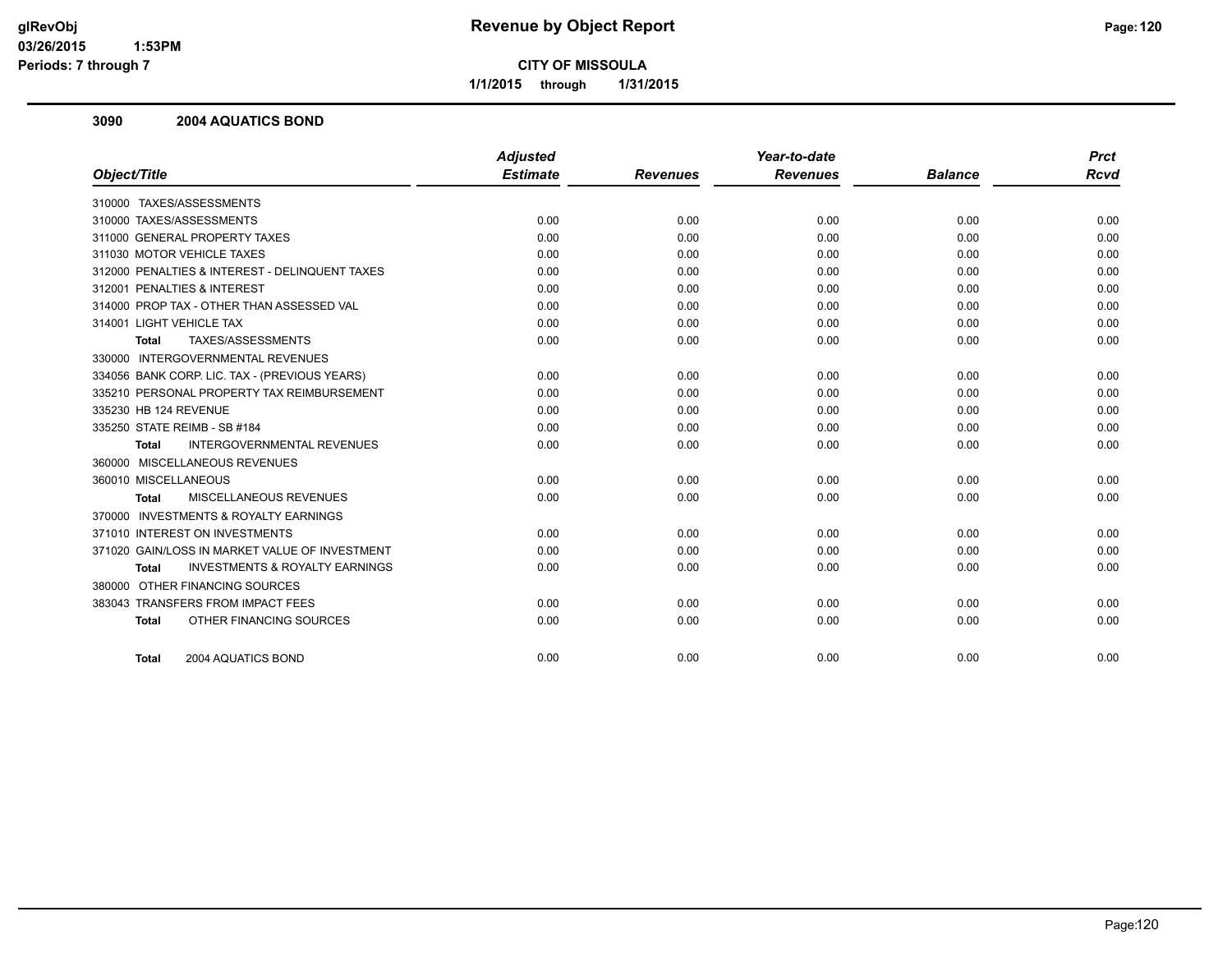**1/1/2015 through 1/31/2015**

# **3091 SERIES 2012A AQUATICS REFUNDING BOND**

**3091 SERIES 2012A AQUATICS REFUNDING BOND**

|                                                    | <b>Adjusted</b> |                 | Year-to-date    |                | <b>Prct</b> |
|----------------------------------------------------|-----------------|-----------------|-----------------|----------------|-------------|
| Object/Title                                       | <b>Estimate</b> | <b>Revenues</b> | <b>Revenues</b> | <b>Balance</b> | Rcvd        |
| 310000 TAXES/ASSESSMENTS                           |                 |                 |                 |                |             |
| 310000 TAXES/ASSESSMENTS                           | 0.00            | 0.00            | 0.00            | 0.00           | 0.00        |
| 311000 GENERAL PROPERTY TAXES                      | 538,698.00      | 5,083.27        | 278,026.51      | 260,671.49     | 51.61       |
| 312000 PENALTIES & INTEREST - DELINQUENT TAXES     | 0.00            | 0.00            | 0.00            | 0.00           | 0.00        |
| 312001 PENALTIES & INTEREST                        | 0.00            | 56.46           | 133.26          | $-133.26$      | 0.00        |
| 314000 PROP TAX - OTHER THAN ASSESSED VAL          | 0.00            | 0.00            | 0.00            | 0.00           | 0.00        |
| <b>TAXES/ASSESSMENTS</b><br>Total                  | 538,698.00      | 5,139.73        | 278,159.77      | 260,538.23     | 51.64       |
| 360000 MISCELLANEOUS REVENUES                      |                 |                 |                 |                |             |
| 360010 MISCELLANEOUS                               | 0.00            | 0.00            | 0.06            | $-0.06$        | 0.00        |
| MISCELLANEOUS REVENUES<br>Total                    | 0.00            | 0.00            | 0.06            | $-0.06$        | 0.00        |
| INVESTMENTS & ROYALTY EARNINGS<br>370000           |                 |                 |                 |                |             |
| 371010 INTEREST ON INVESTMENTS                     | 0.00            | 0.00            | 0.00            | 0.00           | 0.00        |
| 371020 GAIN/LOSS IN MARKET VALUE OF INVESTMENTS    | 0.00            | 0.00            | 0.00            | 0.00           | 0.00        |
| <b>INVESTMENTS &amp; ROYALTY EARNINGS</b><br>Total | 0.00            | 0.00            | 0.00            | 0.00           | 0.00        |
| OTHER FINANCING SOURCES<br>380000                  |                 |                 |                 |                |             |
| 381010 BOND PROCEEDS                               | 0.00            | 0.00            | 0.00            | 0.00           | 0.00        |
| OTHER FINANCING SOURCES<br>Total                   | 0.00            | 0.00            | 0.00            | 0.00           | 0.00        |
| SERIES 2012A AQUATICS REFUNDING BONI<br>Total      | 538,698.00      | 5,139.73        | 278,159.83      | 260,538.17     | 51.64       |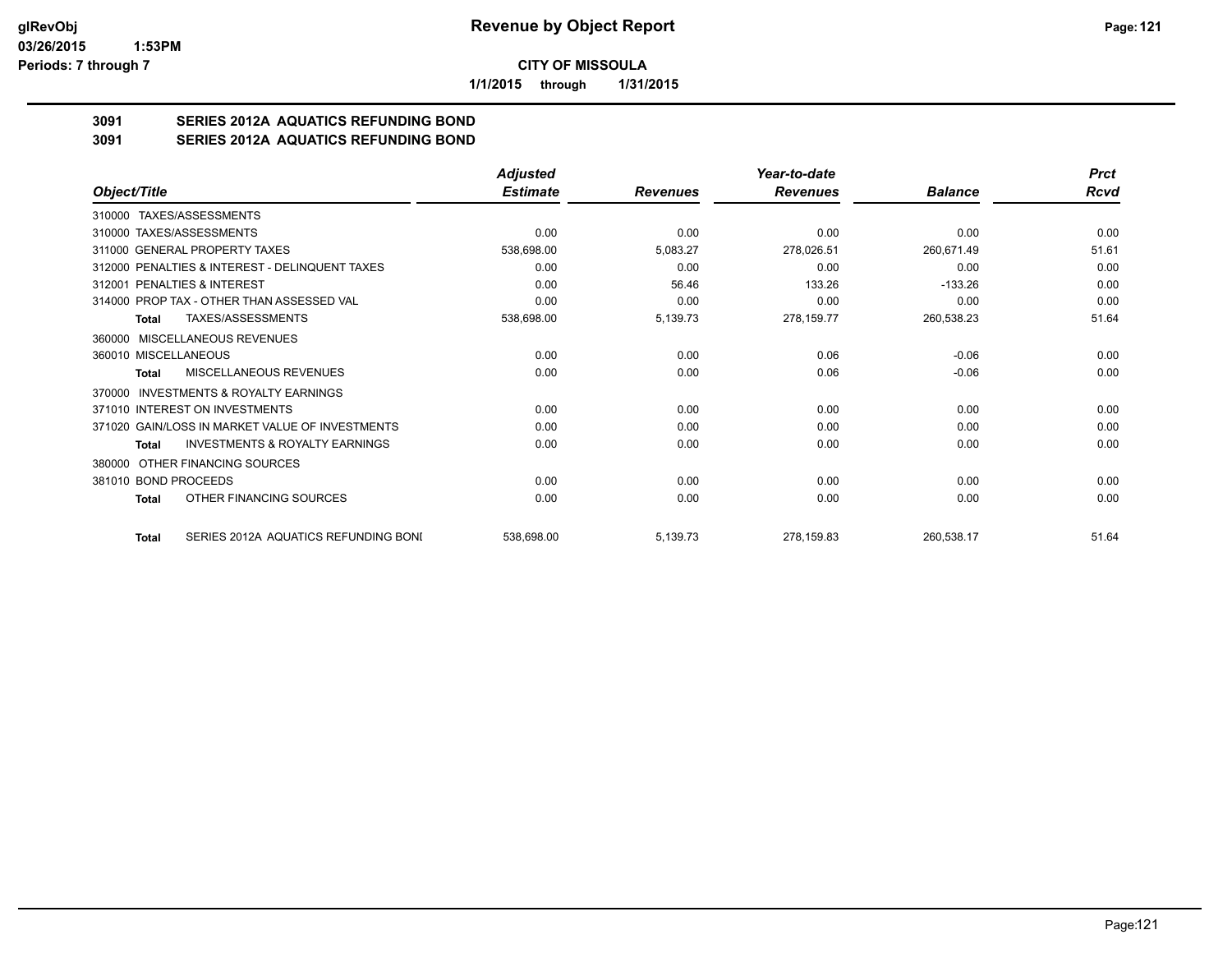**1/1/2015 through 1/31/2015**

## **3091 SERIES 2012A AQUATICS REFUNDING BOND**

|                                                           | <b>Adjusted</b> |                 | Year-to-date    |                | <b>Prct</b> |
|-----------------------------------------------------------|-----------------|-----------------|-----------------|----------------|-------------|
| Object/Title                                              | <b>Estimate</b> | <b>Revenues</b> | <b>Revenues</b> | <b>Balance</b> | Rcvd        |
| TAXES/ASSESSMENTS<br>310000                               |                 |                 |                 |                |             |
| 310000 TAXES/ASSESSMENTS                                  | 0.00            | 0.00            | 0.00            | 0.00           | 0.00        |
| 311000 GENERAL PROPERTY TAXES                             | 538,698.00      | 5,083.27        | 278,026.51      | 260,671.49     | 51.61       |
| 312000 PENALTIES & INTEREST - DELINQUENT TAXES            | 0.00            | 0.00            | 0.00            | 0.00           | 0.00        |
| 312001 PENALTIES & INTEREST                               | 0.00            | 56.46           | 133.26          | $-133.26$      | 0.00        |
| 314000 PROP TAX - OTHER THAN ASSESSED VAL                 | 0.00            | 0.00            | 0.00            | 0.00           | 0.00        |
| TAXES/ASSESSMENTS<br><b>Total</b>                         | 538,698.00      | 5,139.73        | 278,159.77      | 260,538.23     | 51.64       |
| MISCELLANEOUS REVENUES<br>360000                          |                 |                 |                 |                |             |
| 360010 MISCELLANEOUS                                      | 0.00            | 0.00            | 0.06            | $-0.06$        | 0.00        |
| MISCELLANEOUS REVENUES<br><b>Total</b>                    | 0.00            | 0.00            | 0.06            | $-0.06$        | 0.00        |
| <b>INVESTMENTS &amp; ROYALTY EARNINGS</b><br>370000       |                 |                 |                 |                |             |
| 371010 INTEREST ON INVESTMENTS                            | 0.00            | 0.00            | 0.00            | 0.00           | 0.00        |
| 371020 GAIN/LOSS IN MARKET VALUE OF INVESTMENT            | 0.00            | 0.00            | 0.00            | 0.00           | 0.00        |
| <b>INVESTMENTS &amp; ROYALTY EARNINGS</b><br><b>Total</b> | 0.00            | 0.00            | 0.00            | 0.00           | 0.00        |
| OTHER FINANCING SOURCES<br>380000                         |                 |                 |                 |                |             |
| 381010 BOND PROCEEDS                                      | 0.00            | 0.00            | 0.00            | 0.00           | 0.00        |
| OTHER FINANCING SOURCES<br><b>Total</b>                   | 0.00            | 0.00            | 0.00            | 0.00           | 0.00        |
| SERIES 2012A AQUATICS REFUNDING BON<br><b>Total</b>       | 538,698.00      | 5,139.73        | 278,159.83      | 260,538.17     | 51.64       |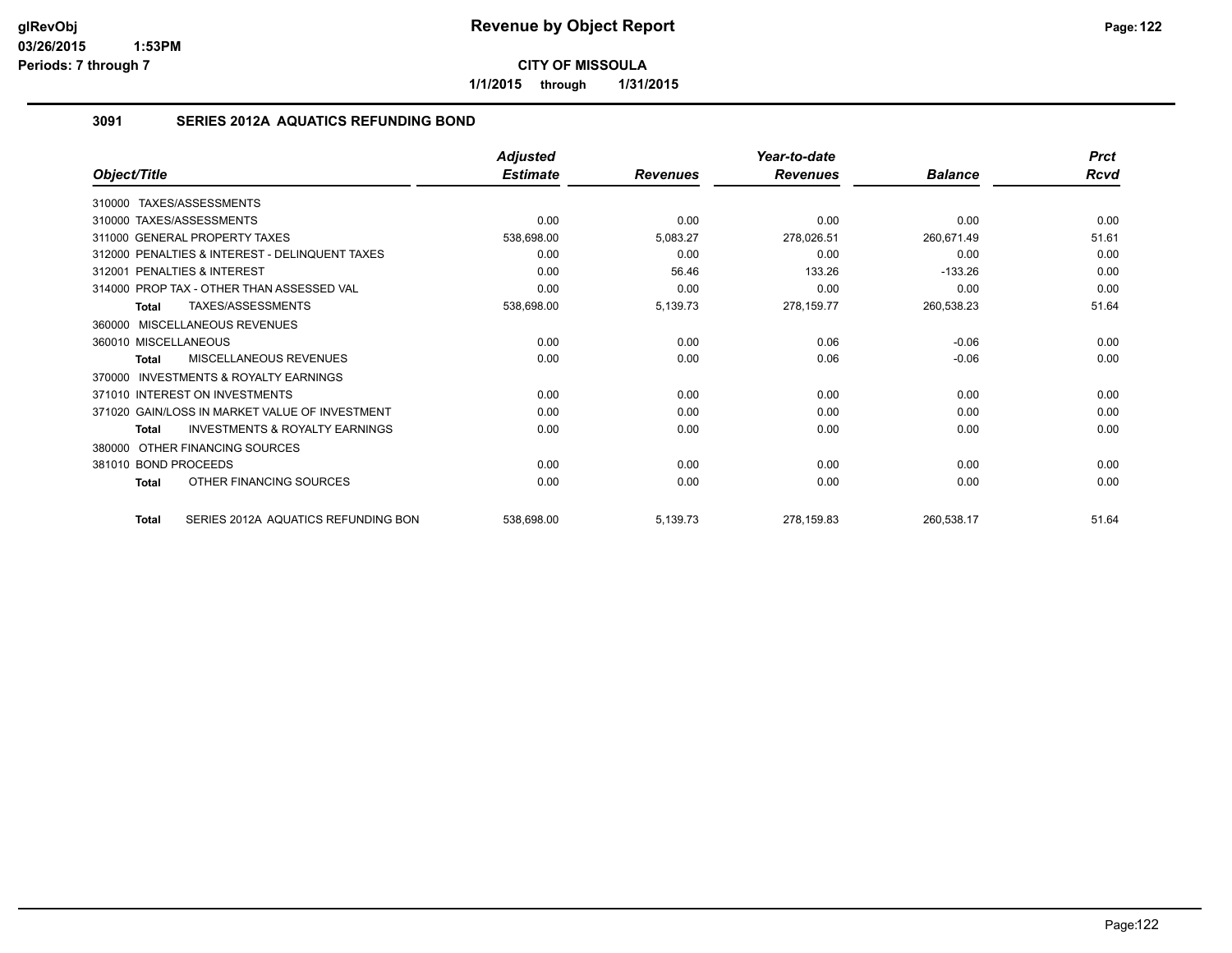**1/1/2015 through 1/31/2015**

## **3092 Series 2013A GO REFUNDING BONDS**

**3092 Series 2013A GO REFUNDING BONDS**

|                                                     | <b>Adjusted</b> |                 | Year-to-date    |                | <b>Prct</b> |
|-----------------------------------------------------|-----------------|-----------------|-----------------|----------------|-------------|
| Object/Title                                        | <b>Estimate</b> | <b>Revenues</b> | <b>Revenues</b> | <b>Balance</b> | <b>Rcvd</b> |
| 310000 TAXES/ASSESSMENTS                            |                 |                 |                 |                |             |
| 310000 TAXES/ASSESSMENTS                            | 0.00            | 0.00            | 0.00            | 0.00           | 0.00        |
| 311000 GENERAL PROPERTY TAXES                       | 691,800.00      | 6,576.94        | 357,039.69      | 334,760.31     | 51.61       |
| 312000 PENALTIES & INTEREST - DELINQUENT TAXES      | 0.00            | 0.00            | 0.00            | 0.00           | 0.00        |
| 312001 PENALTIES & INTEREST                         | 0.00            | 74.94           | 188.97          | $-188.97$      | 0.00        |
| TAXES/ASSESSMENTS<br>Total                          | 691,800.00      | 6,651.88        | 357,228.66      | 334,571.34     | 51.64       |
| <b>INVESTMENTS &amp; ROYALTY EARNINGS</b><br>370000 |                 |                 |                 |                |             |
| 371010 INTEREST ON INVESTMENTS                      | 0.00            | 0.00            | 0.00            | 0.00           | 0.00        |
| 371020 GAIN/LOSS IN MARKET VALUE OF INVESTMENTS     | 0.00            | 0.00            | 0.00            | 0.00           | 0.00        |
| <b>INVESTMENTS &amp; ROYALTY EARNINGS</b><br>Total  | 0.00            | 0.00            | 0.00            | 0.00           | 0.00        |
| OTHER FINANCING SOURCES<br>380000                   |                 |                 |                 |                |             |
| 381010 BOND PROCEEDS                                | 0.00            | 0.00            | 0.00            | 0.00           | 0.00        |
| OTHER FINANCING SOURCES<br>Total                    | 0.00            | 0.00            | 0.00            | 0.00           | 0.00        |
| Series 2013A GO REFUNDING BONDS<br><b>Total</b>     | 691,800.00      | 6,651.88        | 357,228.66      | 334,571.34     | 51.64       |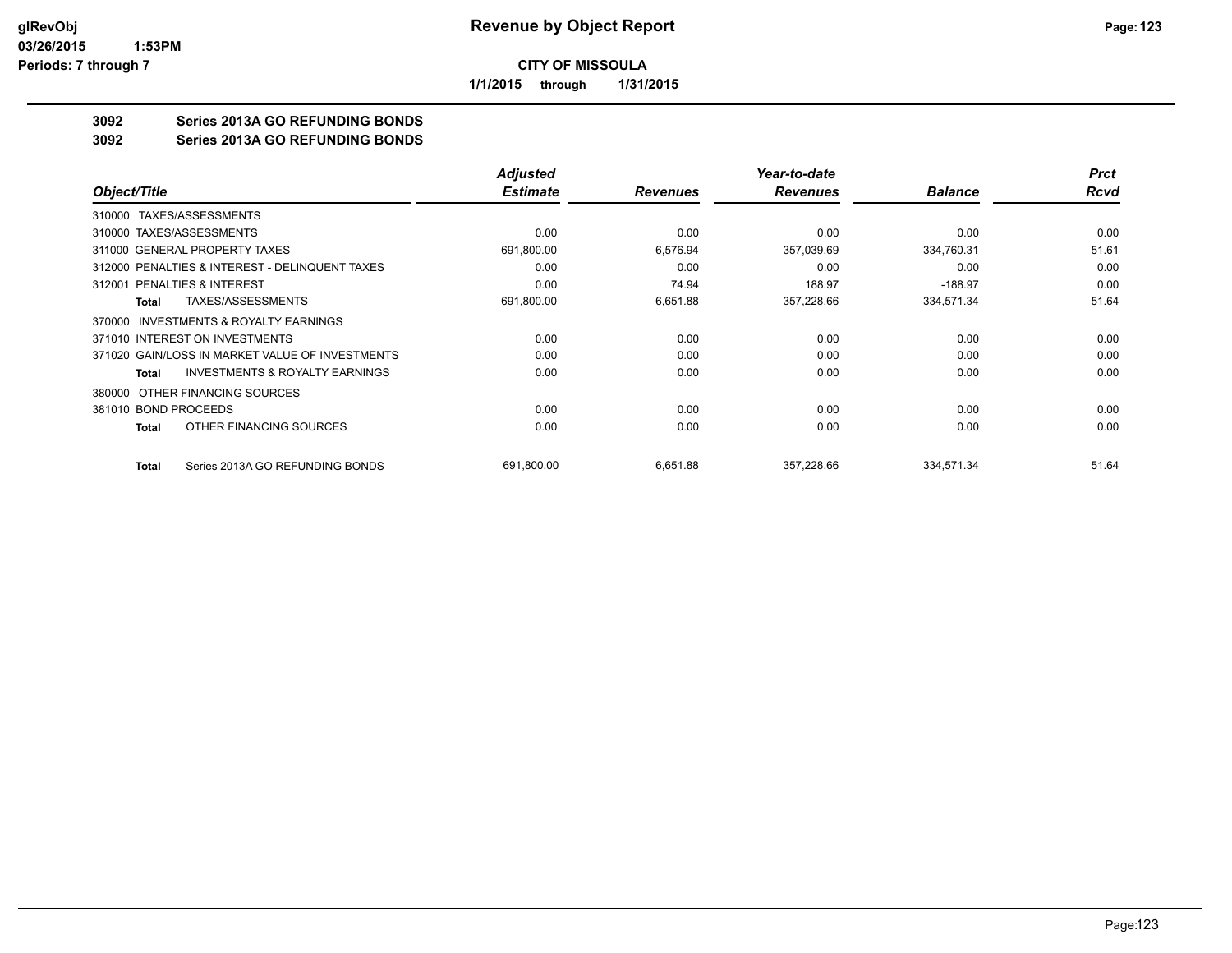**1/1/2015 through 1/31/2015**

## **3092 Series 2013A GO REFUNDING BONDS**

| Object/Title                                        | <b>Adjusted</b><br><b>Estimate</b> | <b>Revenues</b> | Year-to-date<br><b>Revenues</b> | <b>Balance</b> | <b>Prct</b><br><b>Rcvd</b> |
|-----------------------------------------------------|------------------------------------|-----------------|---------------------------------|----------------|----------------------------|
| TAXES/ASSESSMENTS<br>310000                         |                                    |                 |                                 |                |                            |
| 310000 TAXES/ASSESSMENTS                            | 0.00                               | 0.00            | 0.00                            | 0.00           | 0.00                       |
| 311000 GENERAL PROPERTY TAXES                       | 691,800.00                         | 6,576.94        | 357,039.69                      | 334,760.31     | 51.61                      |
| 312000 PENALTIES & INTEREST - DELINQUENT TAXES      | 0.00                               | 0.00            | 0.00                            | 0.00           | 0.00                       |
| PENALTIES & INTEREST<br>312001                      | 0.00                               | 74.94           | 188.97                          | $-188.97$      | 0.00                       |
| TAXES/ASSESSMENTS<br>Total                          | 691,800.00                         | 6,651.88        | 357,228.66                      | 334,571.34     | 51.64                      |
| <b>INVESTMENTS &amp; ROYALTY EARNINGS</b><br>370000 |                                    |                 |                                 |                |                            |
| 371010 INTEREST ON INVESTMENTS                      | 0.00                               | 0.00            | 0.00                            | 0.00           | 0.00                       |
| 371020 GAIN/LOSS IN MARKET VALUE OF INVESTMENT      | 0.00                               | 0.00            | 0.00                            | 0.00           | 0.00                       |
| <b>INVESTMENTS &amp; ROYALTY EARNINGS</b><br>Total  | 0.00                               | 0.00            | 0.00                            | 0.00           | 0.00                       |
| 380000 OTHER FINANCING SOURCES                      |                                    |                 |                                 |                |                            |
| 381010 BOND PROCEEDS                                | 0.00                               | 0.00            | 0.00                            | 0.00           | 0.00                       |
| OTHER FINANCING SOURCES<br>Total                    | 0.00                               | 0.00            | 0.00                            | 0.00           | 0.00                       |
| Series 2013A GO REFUNDING BONDS<br>Total            | 691,800.00                         | 6,651.88        | 357,228.66                      | 334.571.34     | 51.64                      |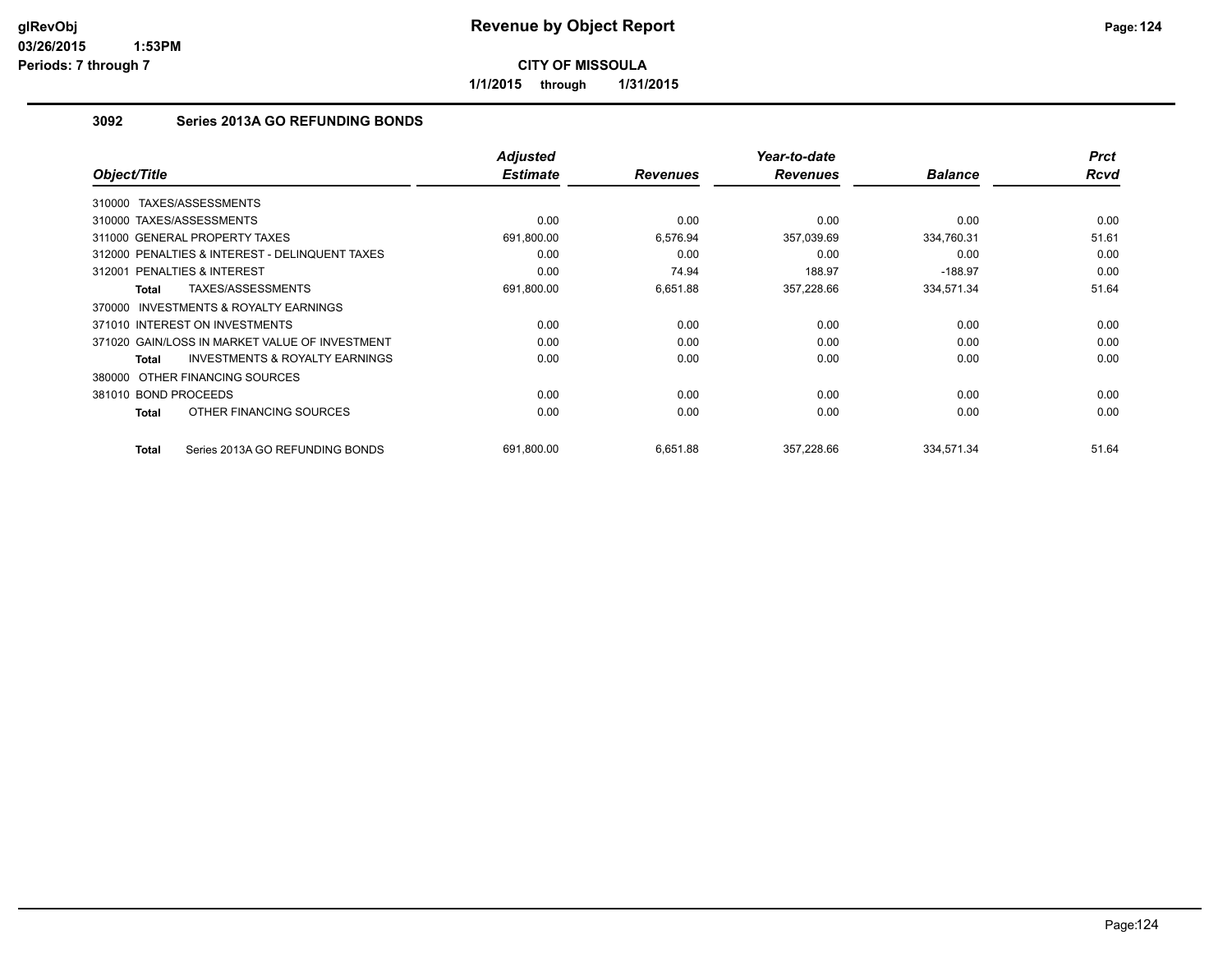**1/1/2015 through 1/31/2015**

# **3095 2004 REFUNDING BONDS DEBT SERVICE**

#### **3095 2004 REFUNDING BONDS DEBT SERVICE**

|                                                           | <b>Adjusted</b> |                 | Year-to-date    |                | <b>Prct</b> |
|-----------------------------------------------------------|-----------------|-----------------|-----------------|----------------|-------------|
| Object/Title                                              | <b>Estimate</b> | <b>Revenues</b> | <b>Revenues</b> | <b>Balance</b> | Rcvd        |
| 310000 TAXES/ASSESSMENTS                                  |                 |                 |                 |                |             |
| 310000 TAXES/ASSESSMENTS                                  | 0.00            | 0.00            | 0.00            | 0.00           | 0.00        |
| 311000 GENERAL PROPERTY TAXES                             | 0.00            | 3.11            | 1,584.48        | $-1,584.48$    | 0.00        |
| 311030 MOTOR VEHICLE TAXES                                | 0.00            | 0.00            | 0.00            | 0.00           | 0.00        |
| 312000 PENALTIES & INTEREST - DELINQUENT TAXES            | 0.00            | 0.00            | 0.00            | 0.00           | 0.00        |
| 312001 PENALTIES & INTEREST                               | 0.00            | 0.00            | 5.65            | $-5.65$        | 0.00        |
| 314000 PROP TAX - OTHER THAN ASSESSED VAL                 | 0.00            | 0.00            | 0.00            | 0.00           | 0.00        |
| 314001 LIGHT VEHICLE TAX                                  | 0.00            | 0.00            | 0.00            | 0.00           | 0.00        |
| TAXES/ASSESSMENTS<br>Total                                | 0.00            | 3.11            | 1,590.13        | $-1,590.13$    | 0.00        |
| 330000 INTERGOVERNMENTAL REVENUES                         |                 |                 |                 |                |             |
| 334056 BANK CORP. LIC. TAX - (PREVIOUS YEARS)             | 0.00            | 0.00            | 0.00            | 0.00           | 0.00        |
| 335210 PERSONAL PROPERTY TAX REIMBURSEMENT                | 0.00            | 0.00            | 0.00            | 0.00           | 0.00        |
| 335230 HB 124 REVENUE                                     | 0.00            | 0.00            | 0.00            | 0.00           | 0.00        |
| 335250 STATE REIMB - SB #184                              | 0.00            | 0.00            | 0.00            | 0.00           | 0.00        |
| <b>INTERGOVERNMENTAL REVENUES</b><br>Total                | 0.00            | 0.00            | 0.00            | 0.00           | 0.00        |
| 360000 MISCELLANEOUS REVENUES                             |                 |                 |                 |                |             |
| 360010 MISCELLANEOUS                                      | 0.00            | 0.00            | 0.00            | 0.00           | 0.00        |
| MISCELLANEOUS REVENUES<br><b>Total</b>                    | 0.00            | 0.00            | 0.00            | 0.00           | 0.00        |
| 370000 INVESTMENTS & ROYALTY EARNINGS                     |                 |                 |                 |                |             |
| 371010 INTEREST ON INVESTMENTS                            | 0.00            | 0.00            | 0.00            | 0.00           | 0.00        |
| 371020 GAIN/LOSS IN MARKET VALUE OF INVESTMENTS           | 0.00            | 0.00            | 0.00            | 0.00           | 0.00        |
| <b>INVESTMENTS &amp; ROYALTY EARNINGS</b><br><b>Total</b> | 0.00            | 0.00            | 0.00            | 0.00           | 0.00        |
| 380000 OTHER FINANCING SOURCES                            |                 |                 |                 |                |             |
| 380000 OTHER FINANCING SOURCES                            | 0.00            | 0.00            | 0.00            | 0.00           | 0.00        |
| 381009 TRANSFERS IN                                       | 0.00            | 0.00            | 0.00            | 0.00           | 0.00        |
| 381010 BOND PROCEEDS                                      | 0.00            | 0.00            | 0.00            | 0.00           | 0.00        |
| 383043 TRANSFERS FROM IMPACT FEES                         | 0.00            | 0.00            | 0.00            | 0.00           | 0.00        |
| OTHER FINANCING SOURCES<br><b>Total</b>                   | 0.00            | 0.00            | 0.00            | 0.00           | 0.00        |
| 2004 REFUNDING BONDS DEBT SERVICE<br>Total                | 0.00            | 3.11            | 1.590.13        | $-1.590.13$    | 0.00        |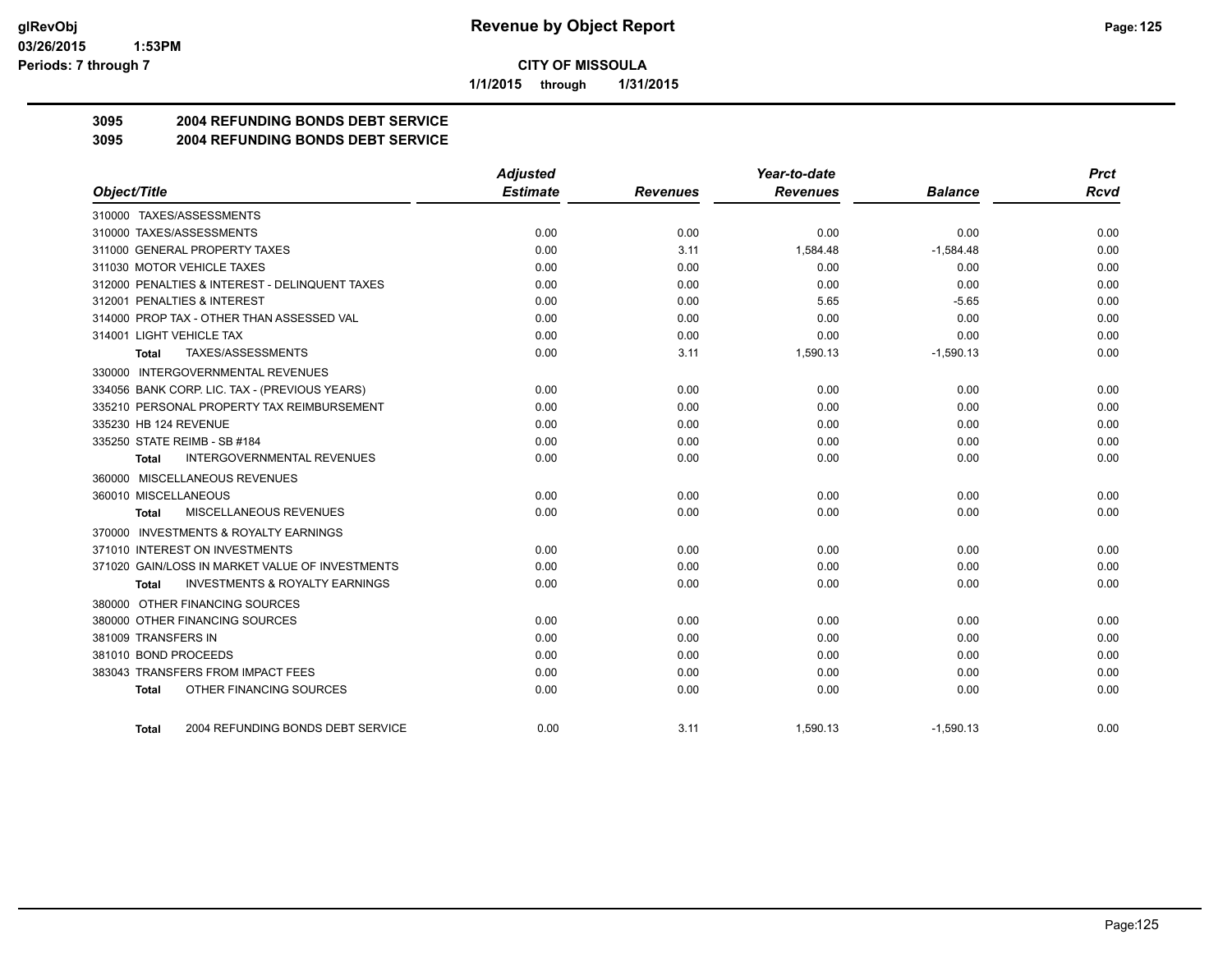**1/1/2015 through 1/31/2015**

## **3095 2004 REFUNDING BONDS DEBT SERVICE**

|                                                    | <b>Adjusted</b> |                 | Year-to-date    |                | <b>Prct</b> |
|----------------------------------------------------|-----------------|-----------------|-----------------|----------------|-------------|
| Object/Title                                       | <b>Estimate</b> | <b>Revenues</b> | <b>Revenues</b> | <b>Balance</b> | <b>Rcvd</b> |
| 310000 TAXES/ASSESSMENTS                           |                 |                 |                 |                |             |
| 310000 TAXES/ASSESSMENTS                           | 0.00            | 0.00            | 0.00            | 0.00           | 0.00        |
| 311000 GENERAL PROPERTY TAXES                      | 0.00            | 3.11            | 1,584.48        | $-1,584.48$    | 0.00        |
| 311030 MOTOR VEHICLE TAXES                         | 0.00            | 0.00            | 0.00            | 0.00           | 0.00        |
| 312000 PENALTIES & INTEREST - DELINQUENT TAXES     | 0.00            | 0.00            | 0.00            | 0.00           | 0.00        |
| 312001 PENALTIES & INTEREST                        | 0.00            | 0.00            | 5.65            | $-5.65$        | 0.00        |
| 314000 PROP TAX - OTHER THAN ASSESSED VAL          | 0.00            | 0.00            | 0.00            | 0.00           | 0.00        |
| 314001 LIGHT VEHICLE TAX                           | 0.00            | 0.00            | 0.00            | 0.00           | 0.00        |
| TAXES/ASSESSMENTS<br>Total                         | 0.00            | 3.11            | 1,590.13        | $-1,590.13$    | 0.00        |
| 330000 INTERGOVERNMENTAL REVENUES                  |                 |                 |                 |                |             |
| 334056 BANK CORP. LIC. TAX - (PREVIOUS YEARS)      | 0.00            | 0.00            | 0.00            | 0.00           | 0.00        |
| 335210 PERSONAL PROPERTY TAX REIMBURSEMENT         | 0.00            | 0.00            | 0.00            | 0.00           | 0.00        |
| 335230 HB 124 REVENUE                              | 0.00            | 0.00            | 0.00            | 0.00           | 0.00        |
| 335250 STATE REIMB - SB #184                       | 0.00            | 0.00            | 0.00            | 0.00           | 0.00        |
| <b>INTERGOVERNMENTAL REVENUES</b><br>Total         | 0.00            | 0.00            | 0.00            | 0.00           | 0.00        |
| 360000 MISCELLANEOUS REVENUES                      |                 |                 |                 |                |             |
| 360010 MISCELLANEOUS                               | 0.00            | 0.00            | 0.00            | 0.00           | 0.00        |
| MISCELLANEOUS REVENUES<br>Total                    | 0.00            | 0.00            | 0.00            | 0.00           | 0.00        |
| 370000 INVESTMENTS & ROYALTY EARNINGS              |                 |                 |                 |                |             |
| 371010 INTEREST ON INVESTMENTS                     | 0.00            | 0.00            | 0.00            | 0.00           | 0.00        |
| 371020 GAIN/LOSS IN MARKET VALUE OF INVESTMENT     | 0.00            | 0.00            | 0.00            | 0.00           | 0.00        |
| <b>INVESTMENTS &amp; ROYALTY EARNINGS</b><br>Total | 0.00            | 0.00            | 0.00            | 0.00           | 0.00        |
| 380000 OTHER FINANCING SOURCES                     |                 |                 |                 |                |             |
| 380000 OTHER FINANCING SOURCES                     | 0.00            | 0.00            | 0.00            | 0.00           | 0.00        |
| 381009 TRANSFERS IN                                | 0.00            | 0.00            | 0.00            | 0.00           | 0.00        |
| 381010 BOND PROCEEDS                               | 0.00            | 0.00            | 0.00            | 0.00           | 0.00        |
| 383043 TRANSFERS FROM IMPACT FEES                  | 0.00            | 0.00            | 0.00            | 0.00           | 0.00        |
| OTHER FINANCING SOURCES<br><b>Total</b>            | 0.00            | 0.00            | 0.00            | 0.00           | 0.00        |
| 2004 REFUNDING BONDS DEBT SERVICE<br><b>Total</b>  | 0.00            | 3.11            | 1,590.13        | $-1,590.13$    | 0.00        |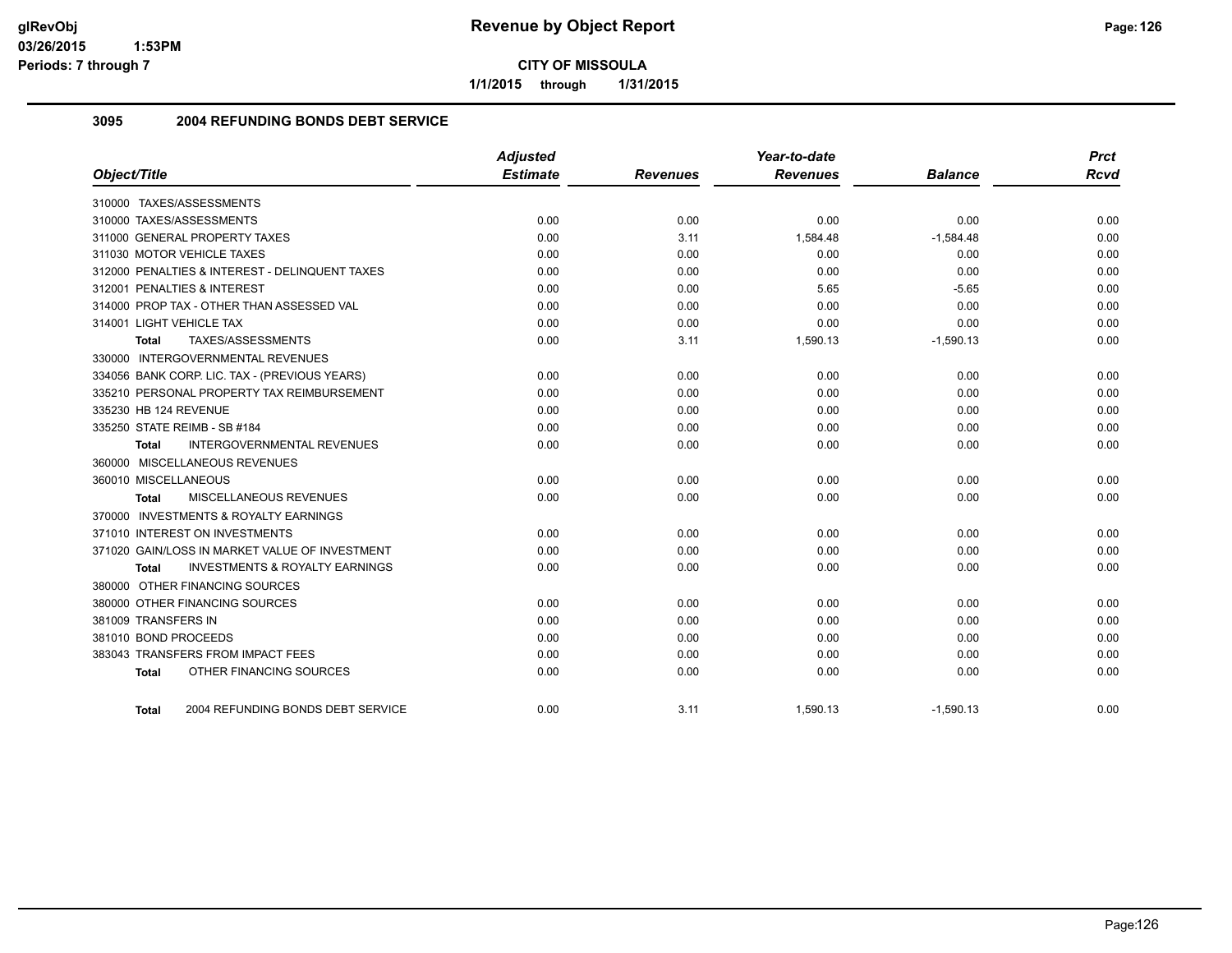**1/1/2015 through 1/31/2015**

#### **3096 NEW FIRE STATION GO BOND**

#### **3096 NEW FIRE STATION GO BOND**

|                                                     | <b>Adjusted</b> |                 | Year-to-date    |                | <b>Prct</b> |
|-----------------------------------------------------|-----------------|-----------------|-----------------|----------------|-------------|
| Object/Title                                        | <b>Estimate</b> | <b>Revenues</b> | <b>Revenues</b> | <b>Balance</b> | <b>Rcvd</b> |
| TAXES/ASSESSMENTS<br>310000                         |                 |                 |                 |                |             |
| 310000 TAXES/ASSESSMENTS                            | 0.00            | 0.00            | 0.00            | 0.00           | 0.00        |
| 311000 GENERAL PROPERTY TAXES                       | 0.00            | 83.73           | 3,960.19        | $-3,960.19$    | 0.00        |
| 311030 MOTOR VEHICLE TAXES                          | 0.00            | 0.00            | 0.00            | 0.00           | 0.00        |
| 312001 PENALTIES & INTEREST                         | 0.00            | 3.70            | 44.67           | $-44.67$       | 0.00        |
| TAXES/ASSESSMENTS<br>Total                          | 0.00            | 87.43           | 4,004.86        | $-4,004.86$    | 0.00        |
| <b>INVESTMENTS &amp; ROYALTY EARNINGS</b><br>370000 |                 |                 |                 |                |             |
| 371010 INTEREST ON INVESTMENTS                      | 0.00            | 0.00            | 0.00            | 0.00           | 0.00        |
| 371020 GAIN/LOSS IN MARKET VALUE OF INVESTMENTS     | 0.00            | 0.00            | 0.00            | 0.00           | 0.00        |
| <b>INVESTMENTS &amp; ROYALTY EARNINGS</b><br>Total  | 0.00            | 0.00            | 0.00            | 0.00           | 0.00        |
| OTHER FINANCING SOURCES<br>380000                   |                 |                 |                 |                |             |
| 383000 OPERATING TRANSFERS                          | 0.00            | 0.00            | 0.00            | 0.00           | 0.00        |
| OTHER FINANCING SOURCES<br>Total                    | 0.00            | 0.00            | 0.00            | 0.00           | 0.00        |
| NEW FIRE STATION GO BOND<br>Total                   | 0.00            | 87.43           | 4,004.86        | $-4,004.86$    | 0.00        |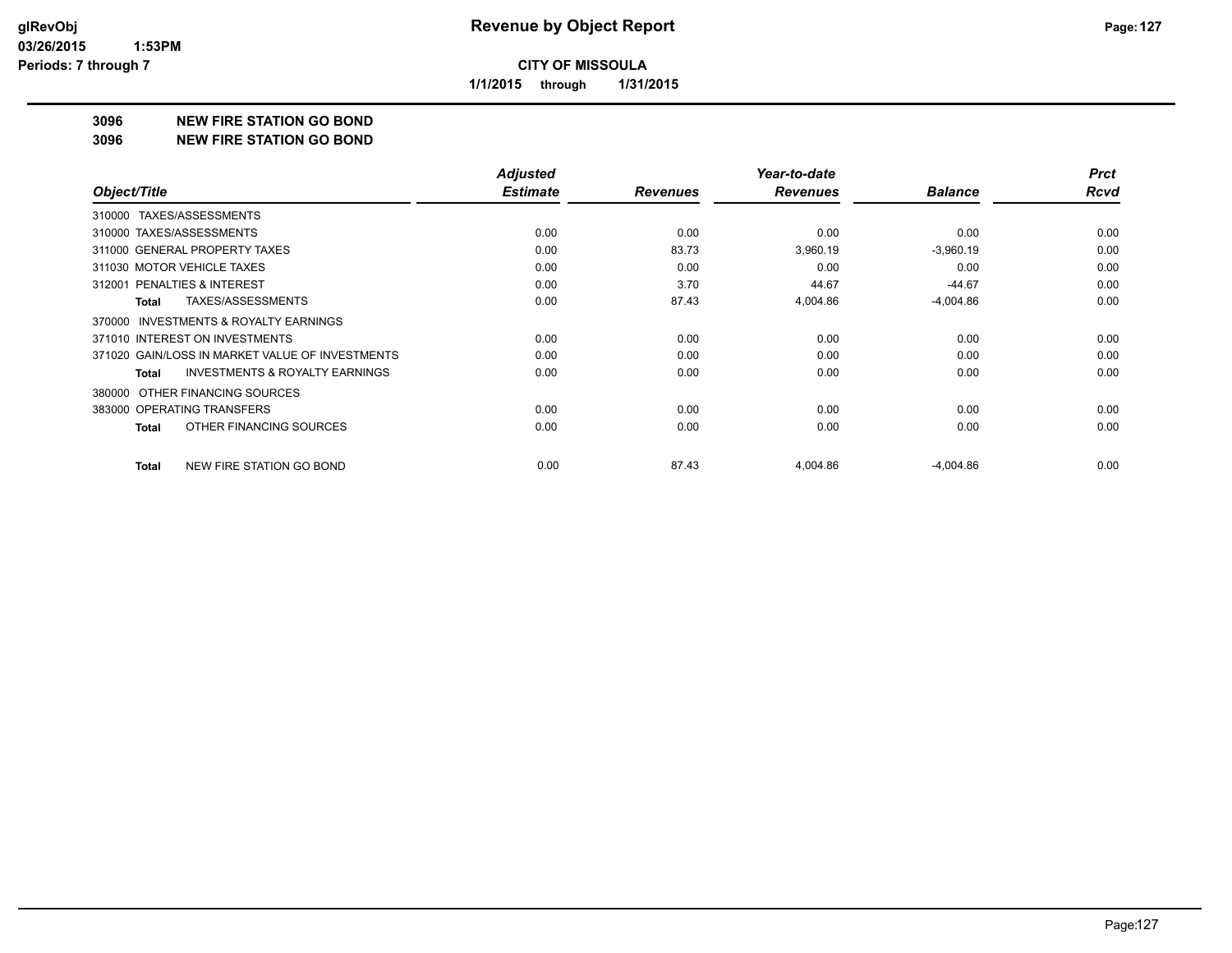**1/1/2015 through 1/31/2015**

## **3096 NEW FIRE STATION GO BOND**

| Object/Title                                        | <b>Adjusted</b><br><b>Estimate</b> | <b>Revenues</b> | Year-to-date<br><b>Revenues</b> | <b>Balance</b> | <b>Prct</b><br><b>Rcvd</b> |
|-----------------------------------------------------|------------------------------------|-----------------|---------------------------------|----------------|----------------------------|
|                                                     |                                    |                 |                                 |                |                            |
| TAXES/ASSESSMENTS<br>310000                         |                                    |                 |                                 |                |                            |
| 310000 TAXES/ASSESSMENTS                            | 0.00                               | 0.00            | 0.00                            | 0.00           | 0.00                       |
| 311000 GENERAL PROPERTY TAXES                       | 0.00                               | 83.73           | 3,960.19                        | $-3,960.19$    | 0.00                       |
| 311030 MOTOR VEHICLE TAXES                          | 0.00                               | 0.00            | 0.00                            | 0.00           | 0.00                       |
| <b>PENALTIES &amp; INTEREST</b><br>312001           | 0.00                               | 3.70            | 44.67                           | $-44.67$       | 0.00                       |
| <b>TAXES/ASSESSMENTS</b><br>Total                   | 0.00                               | 87.43           | 4,004.86                        | $-4,004.86$    | 0.00                       |
| <b>INVESTMENTS &amp; ROYALTY EARNINGS</b><br>370000 |                                    |                 |                                 |                |                            |
| 371010 INTEREST ON INVESTMENTS                      | 0.00                               | 0.00            | 0.00                            | 0.00           | 0.00                       |
| 371020 GAIN/LOSS IN MARKET VALUE OF INVESTMENT      | 0.00                               | 0.00            | 0.00                            | 0.00           | 0.00                       |
| <b>INVESTMENTS &amp; ROYALTY EARNINGS</b><br>Total  | 0.00                               | 0.00            | 0.00                            | 0.00           | 0.00                       |
| 380000 OTHER FINANCING SOURCES                      |                                    |                 |                                 |                |                            |
| 383000 OPERATING TRANSFERS                          | 0.00                               | 0.00            | 0.00                            | 0.00           | 0.00                       |
| OTHER FINANCING SOURCES<br><b>Total</b>             | 0.00                               | 0.00            | 0.00                            | 0.00           | 0.00                       |
| NEW FIRE STATION GO BOND<br><b>Total</b>            | 0.00                               | 87.43           | 4,004.86                        | $-4,004.86$    | 0.00                       |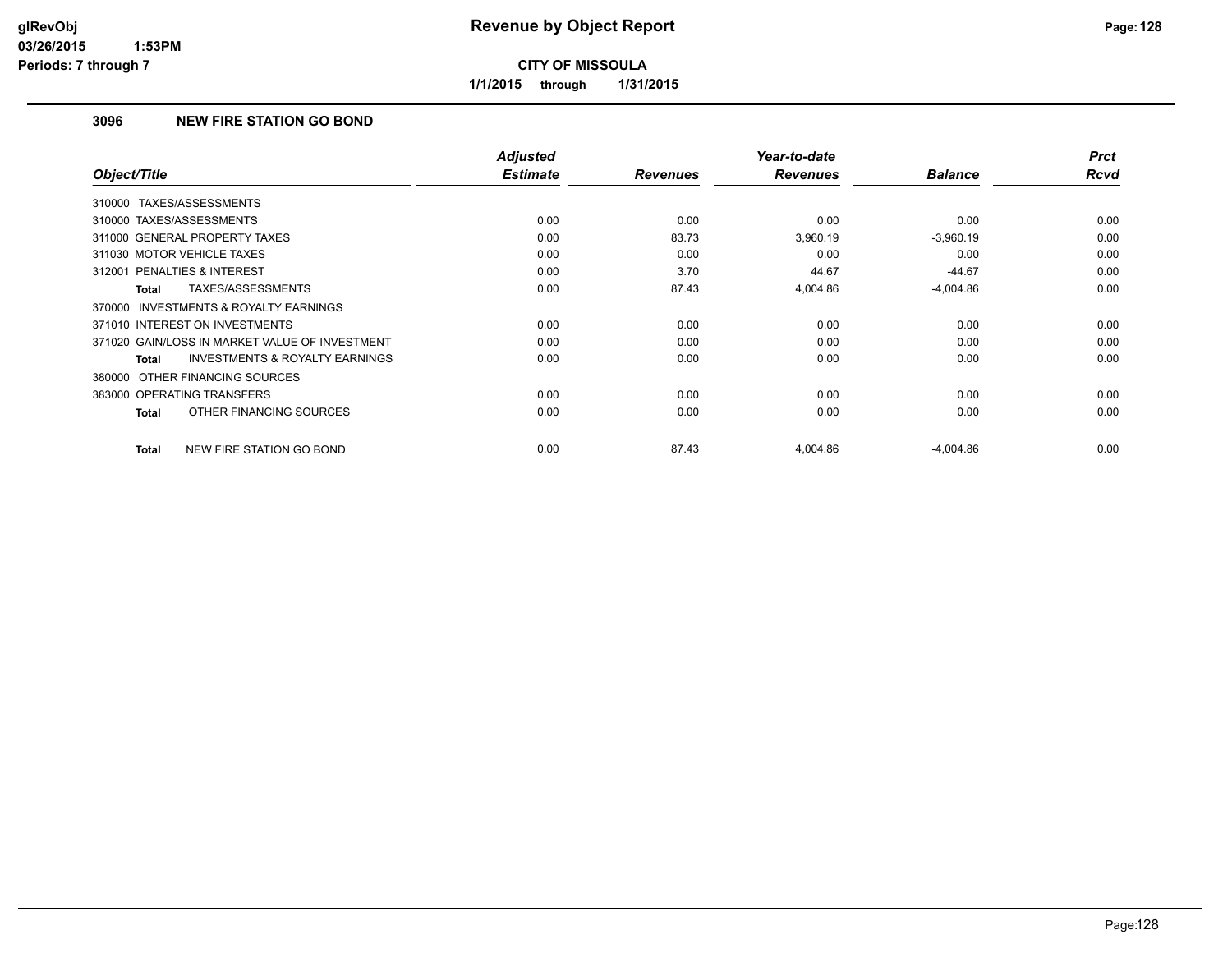**1/1/2015 through 1/31/2015**

#### **3097 2007 REFUNDING BONDS**

**3097 2007 REFUNDING BONDS**

|                                                     | <b>Adjusted</b> |                 | Year-to-date    |                | <b>Prct</b> |
|-----------------------------------------------------|-----------------|-----------------|-----------------|----------------|-------------|
| Object/Title                                        | <b>Estimate</b> | <b>Revenues</b> | <b>Revenues</b> | <b>Balance</b> | <b>Rcvd</b> |
| 310000 TAXES/ASSESSMENTS                            |                 |                 |                 |                |             |
| 310000 TAXES/ASSESSMENTS                            | 0.00            | 0.00            | 0.00            | 0.00           | 0.00        |
| 311000 GENERAL PROPERTY TAXES                       | 0.00            | 0.00            | 0.00            | 0.00           | 0.00        |
| 311030 MOTOR VEHICLE TAXES                          | 0.00            | 0.00            | 0.00            | 0.00           | 0.00        |
| 312001 PENALTIES & INTEREST                         | 0.00            | 0.00            | 0.00            | 0.00           | 0.00        |
| <b>TAXES/ASSESSMENTS</b><br><b>Total</b>            | 0.00            | 0.00            | 0.00            | 0.00           | 0.00        |
| <b>INVESTMENTS &amp; ROYALTY EARNINGS</b><br>370000 |                 |                 |                 |                |             |
| 371010 INTEREST ON INVESTMENTS                      | 0.00            | 0.00            | 0.00            | 0.00           | 0.00        |
| 371020 GAIN/LOSS IN MARKET VALUE OF INVESTMENTS     | 0.00            | 0.00            | 0.00            | 0.00           | 0.00        |
| <b>INVESTMENTS &amp; ROYALTY EARNINGS</b><br>Total  | 0.00            | 0.00            | 0.00            | 0.00           | 0.00        |
| OTHER FINANCING SOURCES<br>380000                   |                 |                 |                 |                |             |
| 381010 BOND PROCEEDS                                | 0.00            | 0.00            | 0.00            | 0.00           | 0.00        |
| 383042 TRANSFERS FROM OTHER FUNDS                   | 0.00            | 0.00            | 0.00            | 0.00           | 0.00        |
| 383043 TRANSFERS FROM IMPACT FEES                   | 0.00            | 0.00            | 0.00            | 0.00           | 0.00        |
| OTHER FINANCING SOURCES<br><b>Total</b>             | 0.00            | 0.00            | 0.00            | 0.00           | 0.00        |
| 2007 REFUNDING BONDS<br><b>Total</b>                | 0.00            | 0.00            | 0.00            | 0.00           | 0.00        |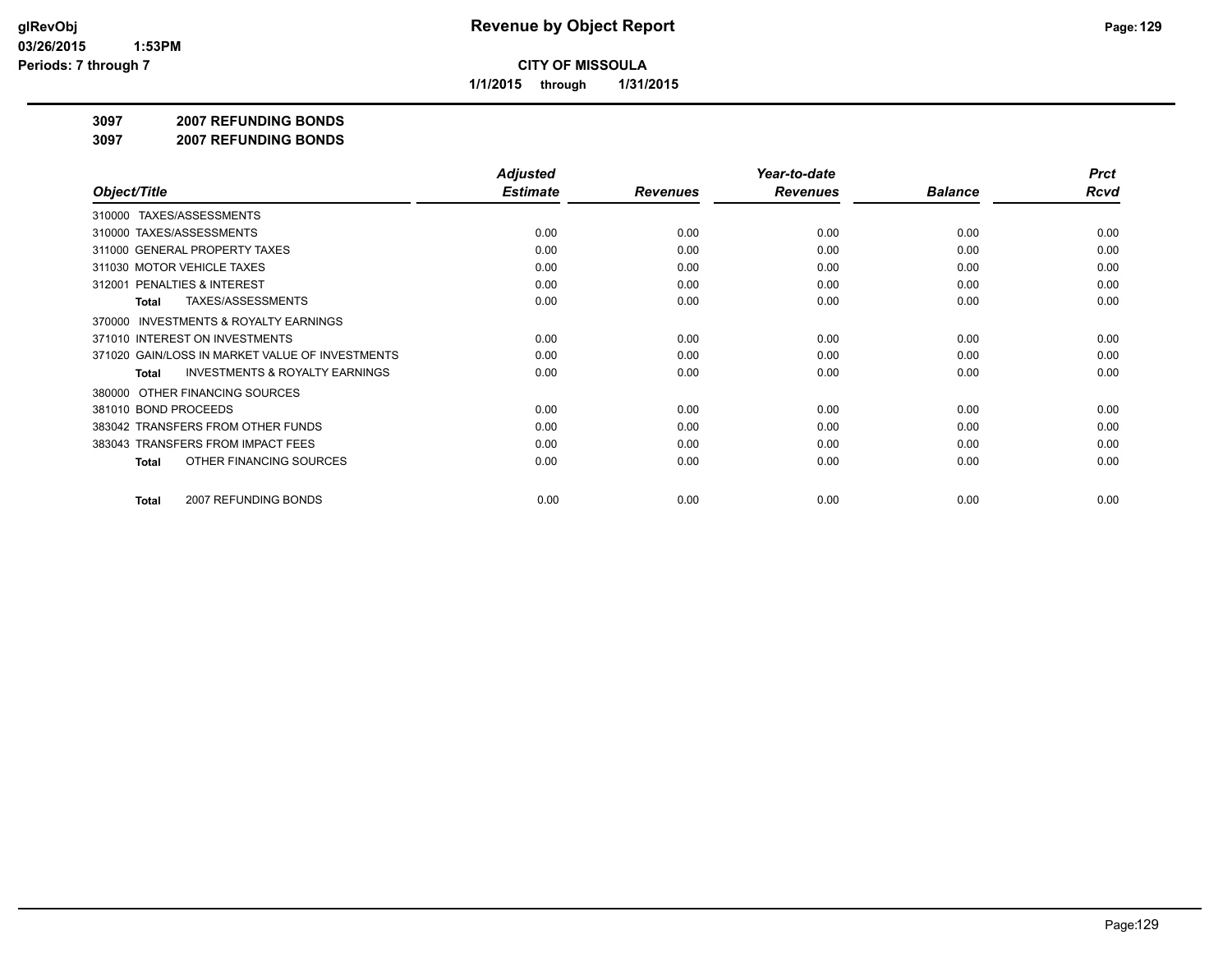**1/1/2015 through 1/31/2015**

#### **3097 2007 REFUNDING BONDS**

|                                                    | <b>Adjusted</b> |                 | Year-to-date    |                | <b>Prct</b> |
|----------------------------------------------------|-----------------|-----------------|-----------------|----------------|-------------|
| Object/Title                                       | <b>Estimate</b> | <b>Revenues</b> | <b>Revenues</b> | <b>Balance</b> | <b>Rcvd</b> |
| 310000 TAXES/ASSESSMENTS                           |                 |                 |                 |                |             |
| 310000 TAXES/ASSESSMENTS                           | 0.00            | 0.00            | 0.00            | 0.00           | 0.00        |
| 311000 GENERAL PROPERTY TAXES                      | 0.00            | 0.00            | 0.00            | 0.00           | 0.00        |
| 311030 MOTOR VEHICLE TAXES                         | 0.00            | 0.00            | 0.00            | 0.00           | 0.00        |
| PENALTIES & INTEREST<br>312001                     | 0.00            | 0.00            | 0.00            | 0.00           | 0.00        |
| TAXES/ASSESSMENTS<br><b>Total</b>                  | 0.00            | 0.00            | 0.00            | 0.00           | 0.00        |
| 370000 INVESTMENTS & ROYALTY EARNINGS              |                 |                 |                 |                |             |
| 371010 INTEREST ON INVESTMENTS                     | 0.00            | 0.00            | 0.00            | 0.00           | 0.00        |
| 371020 GAIN/LOSS IN MARKET VALUE OF INVESTMENT     | 0.00            | 0.00            | 0.00            | 0.00           | 0.00        |
| <b>INVESTMENTS &amp; ROYALTY EARNINGS</b><br>Total | 0.00            | 0.00            | 0.00            | 0.00           | 0.00        |
| 380000 OTHER FINANCING SOURCES                     |                 |                 |                 |                |             |
| 381010 BOND PROCEEDS                               | 0.00            | 0.00            | 0.00            | 0.00           | 0.00        |
| 383042 TRANSFERS FROM OTHER FUNDS                  | 0.00            | 0.00            | 0.00            | 0.00           | 0.00        |
| 383043 TRANSFERS FROM IMPACT FEES                  | 0.00            | 0.00            | 0.00            | 0.00           | 0.00        |
| OTHER FINANCING SOURCES<br><b>Total</b>            | 0.00            | 0.00            | 0.00            | 0.00           | 0.00        |
|                                                    |                 |                 |                 |                |             |
| 2007 REFUNDING BONDS<br><b>Total</b>               | 0.00            | 0.00            | 0.00            | 0.00           | 0.00        |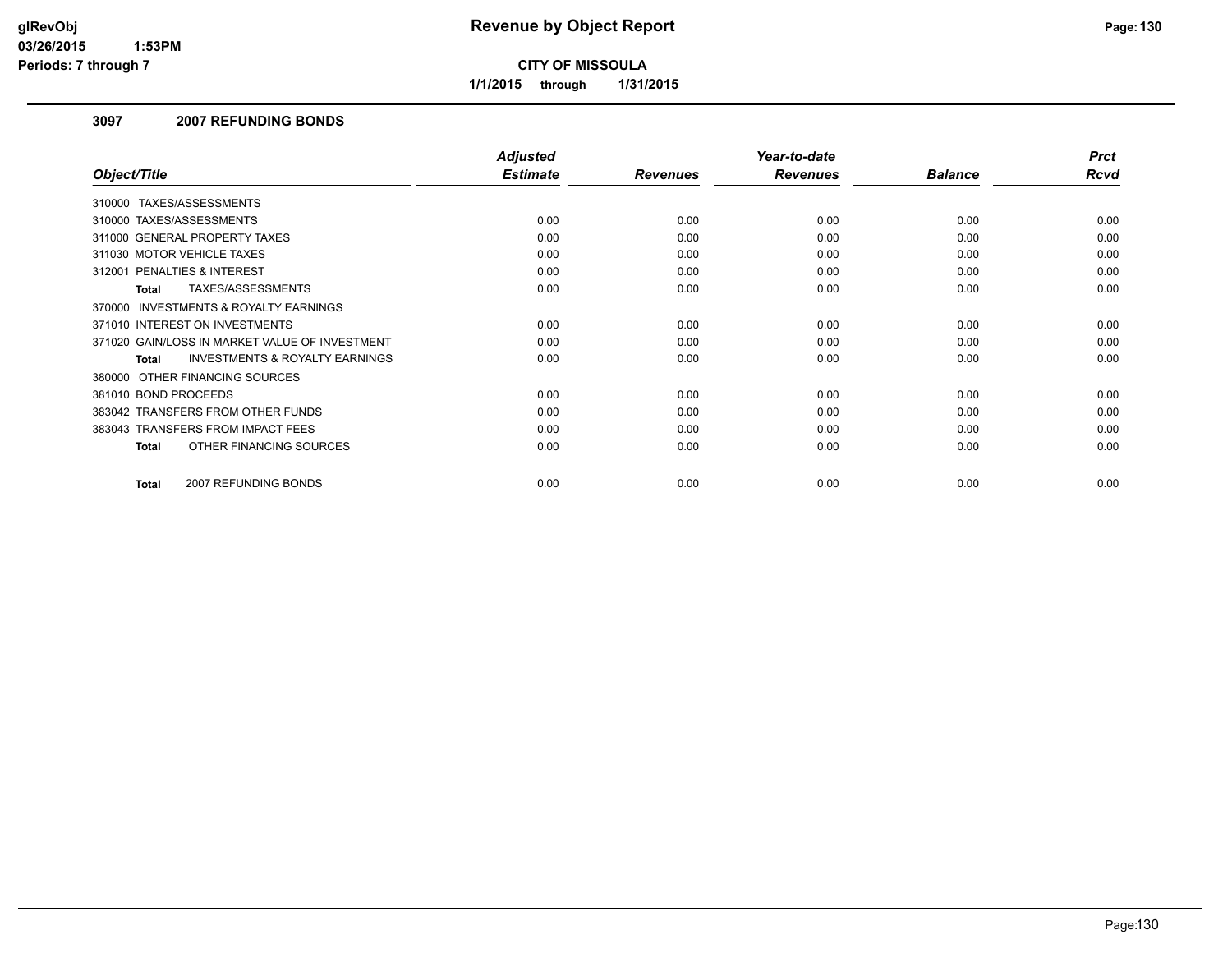**1/1/2015 through 1/31/2015**

## **3100 SIDEWALK & CURB WARRANTS FUND**

#### **3100 SIDEWALK & CURB WARRANTS FUND**

|                                                           | <b>Adjusted</b> |                 | Year-to-date    |                | <b>Prct</b> |
|-----------------------------------------------------------|-----------------|-----------------|-----------------|----------------|-------------|
| Object/Title                                              | <b>Estimate</b> | <b>Revenues</b> | <b>Revenues</b> | <b>Balance</b> | <b>Rcvd</b> |
| TAXES/ASSESSMENTS<br>310000                               |                 |                 |                 |                |             |
| PENALTIES & INTEREST<br>312001                            | 0.00            | 0.00            | 0.00            | 0.00           | 0.00        |
| TAXES/ASSESSMENTS<br><b>Total</b>                         | 0.00            | 0.00            | 0.00            | 0.00           | 0.00        |
| MISCELLANEOUS REVENUES<br>360000                          |                 |                 |                 |                |             |
| 360010 MISCELLANEOUS                                      | 0.00            | 0.00            | 0.00            | 0.00           | 0.00        |
| 363020 PROPERTY ASSESSMENTS                               | 0.00            | 0.00            | 0.00            | 0.00           | 0.00        |
| 363021 PAYOFF PRINCIPAL ASSESSMENTS                       | 0.00            | 0.00            | 0.00            | 0.00           | 0.00        |
| 363022 BOND INTEREST ASSESSMENTS                          | 0.00            | 0.00            | 0.00            | 0.00           | 0.00        |
| 363030 SIDEWALK AND CURB ASSESSMENTS                      | 0.00            | 0.00            | 0.00            | 0.00           | 0.00        |
| 363040 PENALTY AND INTEREST                               | 0.00            | 0.00            | 0.00            | 0.00           | 0.00        |
| MISCELLANEOUS REVENUES<br><b>Total</b>                    | 0.00            | 0.00            | 0.00            | 0.00           | 0.00        |
| <b>INVESTMENTS &amp; ROYALTY EARNINGS</b><br>370000       |                 |                 |                 |                |             |
| 371010 INTEREST ON INVESTMENTS                            | 0.00            | 0.00            | 0.00            | 0.00           | 0.00        |
| 371020 GAIN/LOSS IN MARKET VALUE OF INVESTMENTS           | 0.00            | 0.00            | 0.00            | 0.00           | 0.00        |
| <b>INVESTMENTS &amp; ROYALTY EARNINGS</b><br><b>Total</b> | 0.00            | 0.00            | 0.00            | 0.00           | 0.00        |
| OTHER FINANCING SOURCES<br>380000                         |                 |                 |                 |                |             |
| 383042 TRANSFERS FROM OTHER FUNDS                         | 0.00            | 0.00            | 0.00            | 0.00           | 0.00        |
| OTHER FINANCING SOURCES<br><b>Total</b>                   | 0.00            | 0.00            | 0.00            | 0.00           | 0.00        |
| SIDEWALK & CURB WARRANTS FUND<br><b>Total</b>             | 0.00            | 0.00            | 0.00            | 0.00           | 0.00        |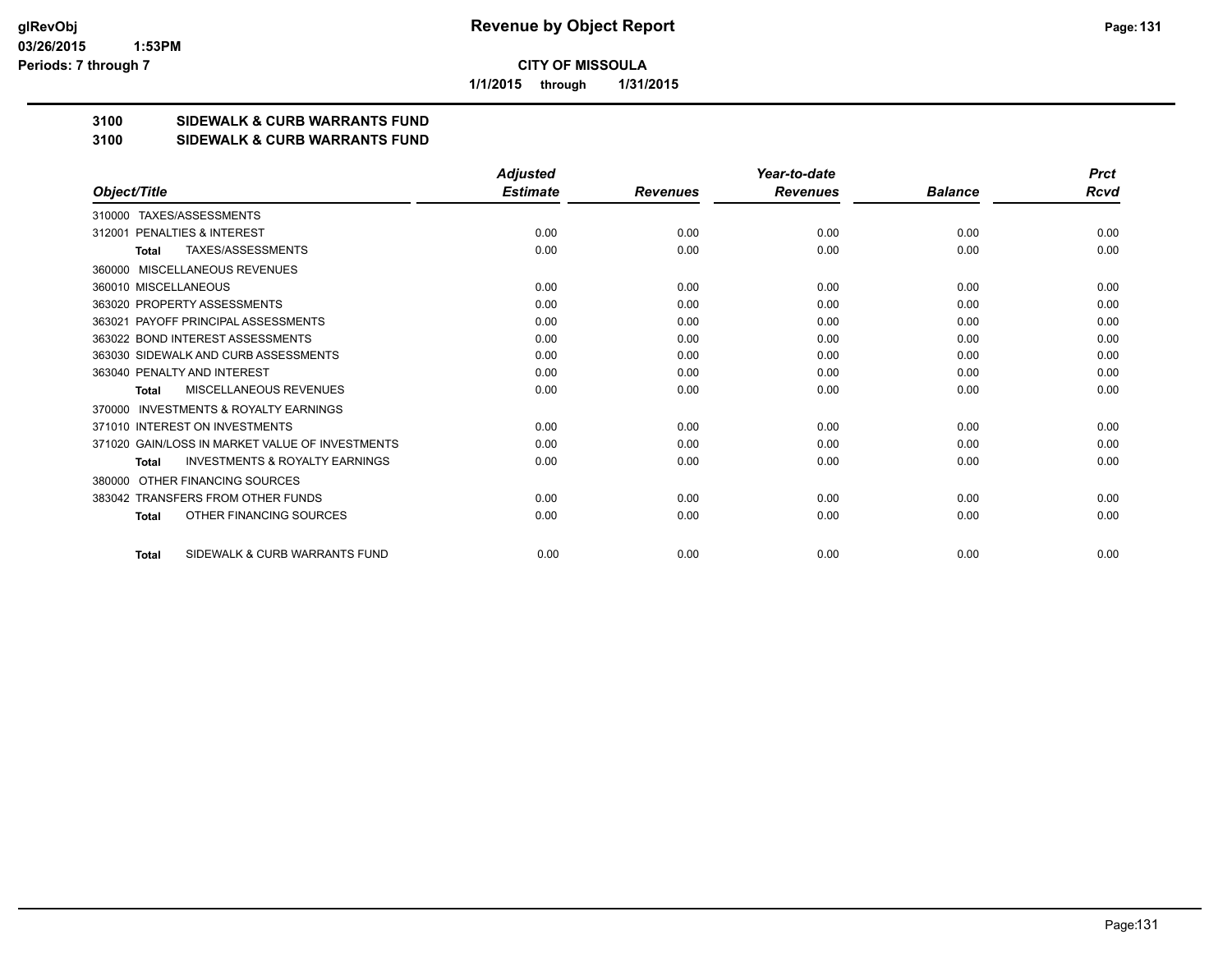**1/1/2015 through 1/31/2015**

## **3100 SIDEWALK & CURB WARRANTS FUND**

|                                                     | <b>Adjusted</b> |                 | Year-to-date    |                | <b>Prct</b> |
|-----------------------------------------------------|-----------------|-----------------|-----------------|----------------|-------------|
| Object/Title                                        | <b>Estimate</b> | <b>Revenues</b> | <b>Revenues</b> | <b>Balance</b> | Rcvd        |
| TAXES/ASSESSMENTS<br>310000                         |                 |                 |                 |                |             |
| PENALTIES & INTEREST<br>312001                      | 0.00            | 0.00            | 0.00            | 0.00           | 0.00        |
| TAXES/ASSESSMENTS<br>Total                          | 0.00            | 0.00            | 0.00            | 0.00           | 0.00        |
| 360000 MISCELLANEOUS REVENUES                       |                 |                 |                 |                |             |
| 360010 MISCELLANEOUS                                | 0.00            | 0.00            | 0.00            | 0.00           | 0.00        |
| 363020 PROPERTY ASSESSMENTS                         | 0.00            | 0.00            | 0.00            | 0.00           | 0.00        |
| 363021 PAYOFF PRINCIPAL ASSESSMENTS                 | 0.00            | 0.00            | 0.00            | 0.00           | 0.00        |
| 363022 BOND INTEREST ASSESSMENTS                    | 0.00            | 0.00            | 0.00            | 0.00           | 0.00        |
| 363030 SIDEWALK AND CURB ASSESSMENTS                | 0.00            | 0.00            | 0.00            | 0.00           | 0.00        |
| 363040 PENALTY AND INTEREST                         | 0.00            | 0.00            | 0.00            | 0.00           | 0.00        |
| MISCELLANEOUS REVENUES<br>Total                     | 0.00            | 0.00            | 0.00            | 0.00           | 0.00        |
| <b>INVESTMENTS &amp; ROYALTY EARNINGS</b><br>370000 |                 |                 |                 |                |             |
| 371010 INTEREST ON INVESTMENTS                      | 0.00            | 0.00            | 0.00            | 0.00           | 0.00        |
| 371020 GAIN/LOSS IN MARKET VALUE OF INVESTMENT      | 0.00            | 0.00            | 0.00            | 0.00           | 0.00        |
| <b>INVESTMENTS &amp; ROYALTY EARNINGS</b><br>Total  | 0.00            | 0.00            | 0.00            | 0.00           | 0.00        |
| OTHER FINANCING SOURCES<br>380000                   |                 |                 |                 |                |             |
| 383042 TRANSFERS FROM OTHER FUNDS                   | 0.00            | 0.00            | 0.00            | 0.00           | 0.00        |
| OTHER FINANCING SOURCES<br><b>Total</b>             | 0.00            | 0.00            | 0.00            | 0.00           | 0.00        |
| SIDEWALK & CURB WARRANTS FUND<br><b>Total</b>       | 0.00            | 0.00            | 0.00            | 0.00           | 0.00        |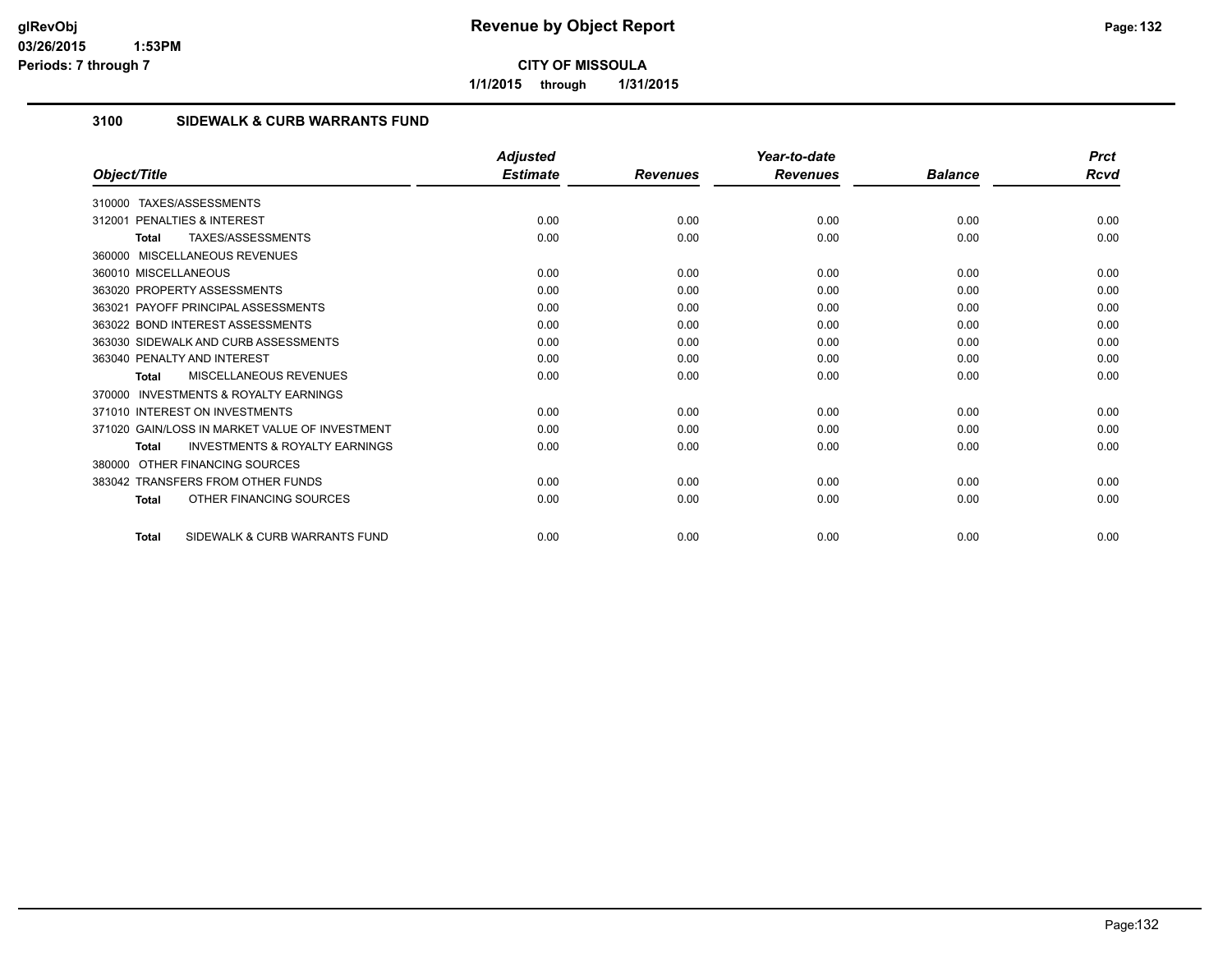#### **03/26/2015 1:53PM Periods: 7 through 7**

**CITY OF MISSOULA**

**1/1/2015 through 1/31/2015**

# **3200 FY99 SIDEWALK & CURB DEBT SERVICE FUND**

**3200 FY99 SIDEWALK & CURB DEBT SERVICE FUND**

|                                                                  | <b>Adjusted</b> |                 | Year-to-date    |                | <b>Prct</b> |
|------------------------------------------------------------------|-----------------|-----------------|-----------------|----------------|-------------|
| Object/Title                                                     | <b>Estimate</b> | <b>Revenues</b> | <b>Revenues</b> | <b>Balance</b> | <b>Rcvd</b> |
| TAXES/ASSESSMENTS<br>310000                                      |                 |                 |                 |                |             |
| PENALTIES & INTEREST<br>312001                                   | 0.00            | 0.00            | 0.00            | 0.00           | 0.00        |
| TAXES/ASSESSMENTS<br>Total                                       | 0.00            | 0.00            | 0.00            | 0.00           | 0.00        |
| <b>MISCELLANEOUS REVENUES</b><br>360000                          |                 |                 |                 |                |             |
| 363020 PROPERTY ASSESSMENTS                                      | 0.00            | 0.00            | 0.00            | 0.00           | 0.00        |
| 363021 PAYOFF PRINCIPAL ASSESSMENTS                              | 0.00            | 0.00            | 0.00            | 0.00           | 0.00        |
| 363022 BOND INTEREST ASSESSMENTS                                 | 0.00            | 0.00            | 0.00            | 0.00           | 0.00        |
| 363040 PENALTY AND INTEREST                                      | 0.00            | 0.00            | 0.00            | 0.00           | 0.00        |
| MISCELLANEOUS REVENUES<br>Total                                  | 0.00            | 0.00            | 0.00            | 0.00           | 0.00        |
| <b>INVESTMENTS &amp; ROYALTY EARNINGS</b><br>370000              |                 |                 |                 |                |             |
| 371010 INTEREST ON INVESTMENTS                                   | 0.00            | 0.00            | 0.00            | 0.00           | 0.00        |
| 371020 GAIN/LOSS IN MARKET VALUE OF INVESTMENTS                  | 0.00            | 0.00            | 0.00            | 0.00           | 0.00        |
| <b>INVESTMENTS &amp; ROYALTY EARNINGS</b><br><b>Total</b>        | 0.00            | 0.00            | 0.00            | 0.00           | 0.00        |
| OTHER FINANCING SOURCES<br>380000                                |                 |                 |                 |                |             |
| 381009 TRANSFERS IN                                              | 0.00            | 0.00            | 0.00            | 0.00           | 0.00        |
| OTHER FINANCING SOURCES<br><b>Total</b>                          | 0.00            | 0.00            | 0.00            | 0.00           | 0.00        |
| <b>FY99 SIDEWALK &amp; CURB DEBT SERVICE FUI</b><br><b>Total</b> | 0.00            | 0.00            | 0.00            | 0.00           | 0.00        |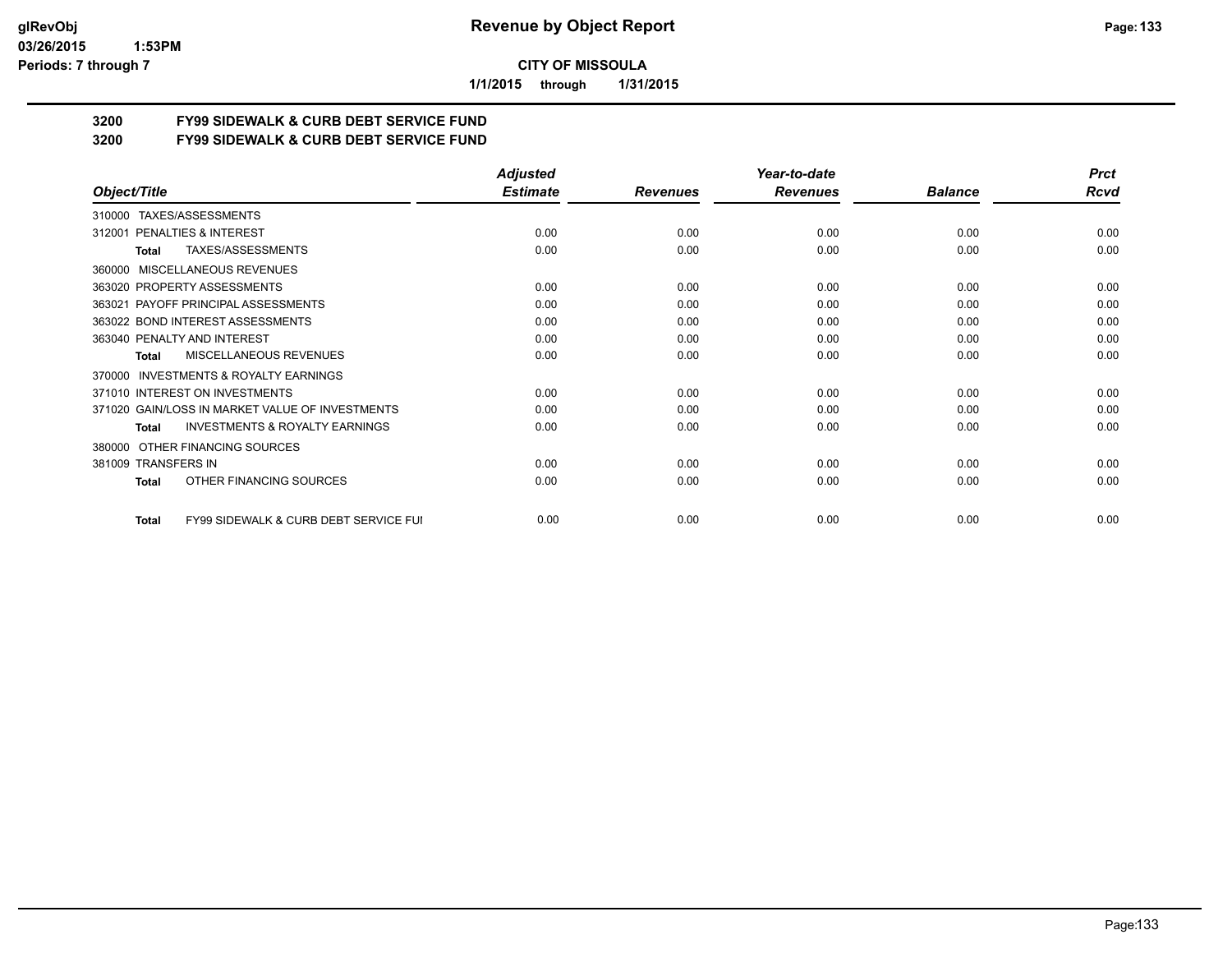**1/1/2015 through 1/31/2015**

## **3200 FY99 SIDEWALK & CURB DEBT SERVICE FUND**

|                                                                 | <b>Adjusted</b> |                 | Year-to-date    |                | <b>Prct</b> |
|-----------------------------------------------------------------|-----------------|-----------------|-----------------|----------------|-------------|
| Object/Title                                                    | <b>Estimate</b> | <b>Revenues</b> | <b>Revenues</b> | <b>Balance</b> | <b>Rcvd</b> |
| TAXES/ASSESSMENTS<br>310000                                     |                 |                 |                 |                |             |
| <b>PENALTIES &amp; INTEREST</b><br>312001                       | 0.00            | 0.00            | 0.00            | 0.00           | 0.00        |
| TAXES/ASSESSMENTS<br>Total                                      | 0.00            | 0.00            | 0.00            | 0.00           | 0.00        |
| <b>MISCELLANEOUS REVENUES</b><br>360000                         |                 |                 |                 |                |             |
| 363020 PROPERTY ASSESSMENTS                                     | 0.00            | 0.00            | 0.00            | 0.00           | 0.00        |
| PAYOFF PRINCIPAL ASSESSMENTS<br>363021                          | 0.00            | 0.00            | 0.00            | 0.00           | 0.00        |
| 363022 BOND INTEREST ASSESSMENTS                                | 0.00            | 0.00            | 0.00            | 0.00           | 0.00        |
| 363040 PENALTY AND INTEREST                                     | 0.00            | 0.00            | 0.00            | 0.00           | 0.00        |
| MISCELLANEOUS REVENUES<br><b>Total</b>                          | 0.00            | 0.00            | 0.00            | 0.00           | 0.00        |
| <b>INVESTMENTS &amp; ROYALTY EARNINGS</b><br>370000             |                 |                 |                 |                |             |
| 371010 INTEREST ON INVESTMENTS                                  | 0.00            | 0.00            | 0.00            | 0.00           | 0.00        |
| 371020 GAIN/LOSS IN MARKET VALUE OF INVESTMENT                  | 0.00            | 0.00            | 0.00            | 0.00           | 0.00        |
| <b>INVESTMENTS &amp; ROYALTY EARNINGS</b><br><b>Total</b>       | 0.00            | 0.00            | 0.00            | 0.00           | 0.00        |
| OTHER FINANCING SOURCES<br>380000                               |                 |                 |                 |                |             |
| 381009 TRANSFERS IN                                             | 0.00            | 0.00            | 0.00            | 0.00           | 0.00        |
| OTHER FINANCING SOURCES<br><b>Total</b>                         | 0.00            | 0.00            | 0.00            | 0.00           | 0.00        |
| <b>FY99 SIDEWALK &amp; CURB DEBT SERVICE FU</b><br><b>Total</b> | 0.00            | 0.00            | 0.00            | 0.00           | 0.00        |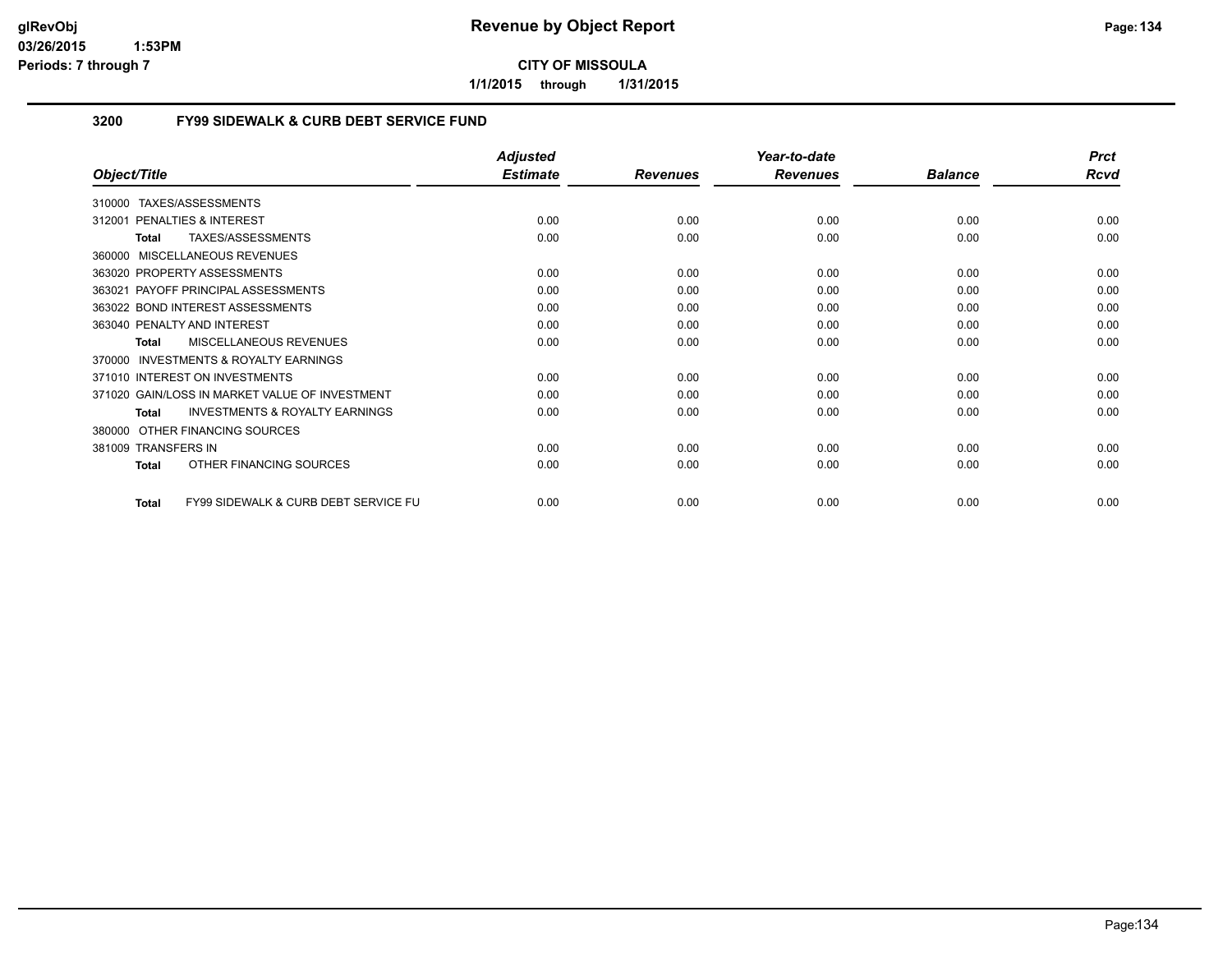**1/1/2015 through 1/31/2015**

# **3300 FY00 SIDEWALK & CURB DEBT SERVICE FUND**

**3300 FY00 SIDEWALK & CURB DEBT SERVICE FUND**

|                                                           | <b>Adjusted</b> |                 | Year-to-date    |                | <b>Prct</b> |
|-----------------------------------------------------------|-----------------|-----------------|-----------------|----------------|-------------|
| Object/Title                                              | <b>Estimate</b> | <b>Revenues</b> | <b>Revenues</b> | <b>Balance</b> | Rcvd        |
| 360000 MISCELLANEOUS REVENUES                             |                 |                 |                 |                |             |
| 363020 PROPERTY ASSESSMENTS                               | 0.00            | 0.00            | 0.00            | 0.00           | 0.00        |
| 363021 PAYOFF PRINCIPAL ASSESSMENTS                       | 0.00            | 0.00            | 0.00            | 0.00           | 0.00        |
| 363022 BOND INTEREST ASSESSMENTS                          | 0.00            | 0.00            | 0.00            | 0.00           | 0.00        |
| 363040 PENALTY AND INTEREST                               | 0.00            | 0.00            | 0.00            | 0.00           | 0.00        |
| MISCELLANEOUS REVENUES<br>Total                           | 0.00            | 0.00            | 0.00            | 0.00           | 0.00        |
| INVESTMENTS & ROYALTY EARNINGS<br>370000                  |                 |                 |                 |                |             |
| 371010 INTEREST ON INVESTMENTS                            | 0.00            | 0.00            | 0.00            | 0.00           | 0.00        |
| 371020 GAIN/LOSS IN MARKET VALUE OF INVESTMENTS           | 0.00            | 0.00            | 0.00            | 0.00           | 0.00        |
| <b>INVESTMENTS &amp; ROYALTY EARNINGS</b><br><b>Total</b> | 0.00            | 0.00            | 0.00            | 0.00           | 0.00        |
| FY00 SIDEWALK & CURB DEBT SERVICE FUI<br><b>Total</b>     | 0.00            | 0.00            | 0.00            | 0.00           | 0.00        |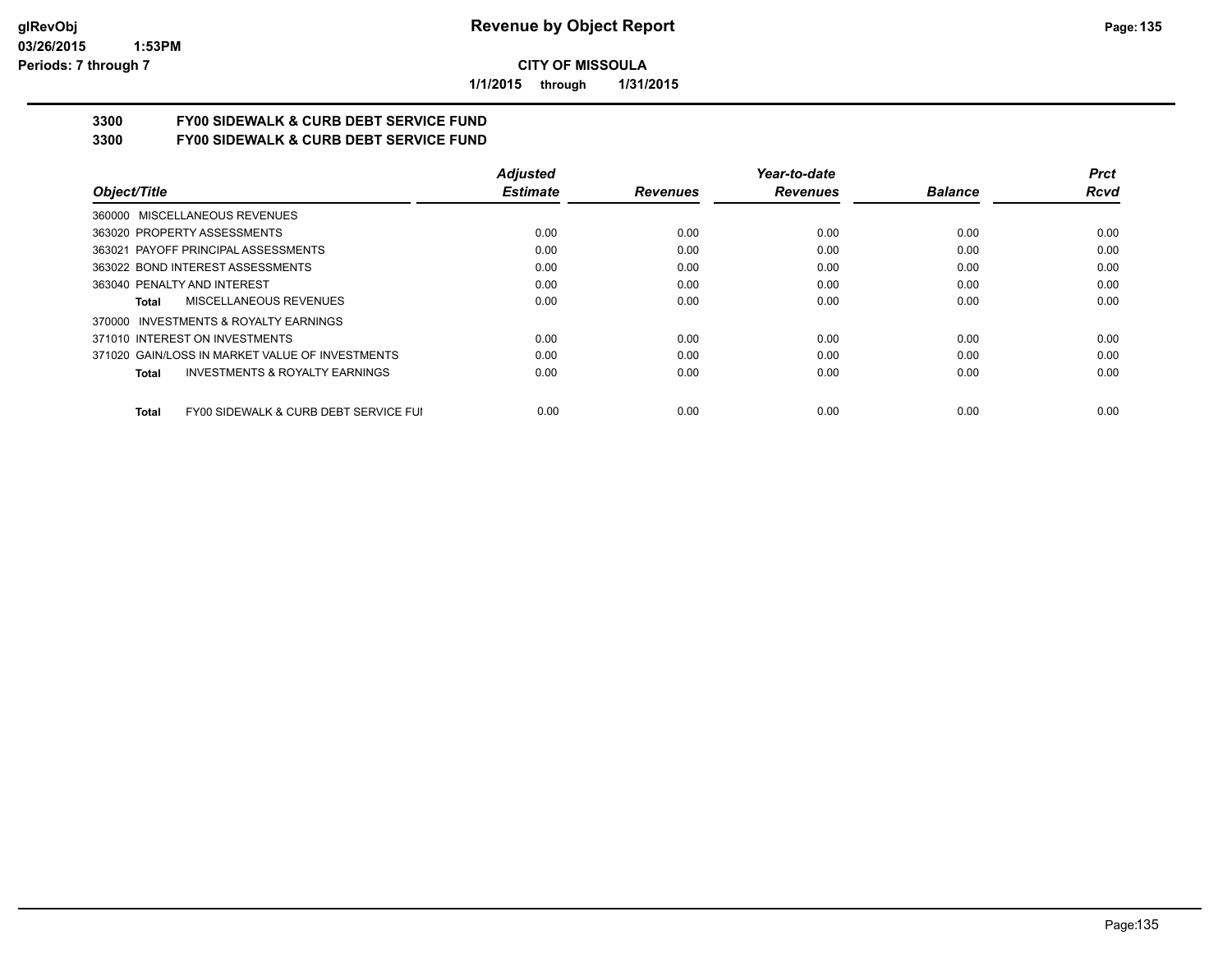**1/1/2015 through 1/31/2015**

## **3300 FY00 SIDEWALK & CURB DEBT SERVICE FUND**

|                                                      | <b>Adjusted</b> |                 | Year-to-date    |                | Prct        |
|------------------------------------------------------|-----------------|-----------------|-----------------|----------------|-------------|
| Object/Title                                         | <b>Estimate</b> | <b>Revenues</b> | <b>Revenues</b> | <b>Balance</b> | <b>Rcvd</b> |
| 360000 MISCELLANEOUS REVENUES                        |                 |                 |                 |                |             |
| 363020 PROPERTY ASSESSMENTS                          | 0.00            | 0.00            | 0.00            | 0.00           | 0.00        |
| 363021 PAYOFF PRINCIPAL ASSESSMENTS                  | 0.00            | 0.00            | 0.00            | 0.00           | 0.00        |
| 363022 BOND INTEREST ASSESSMENTS                     | 0.00            | 0.00            | 0.00            | 0.00           | 0.00        |
| 363040 PENALTY AND INTEREST                          | 0.00            | 0.00            | 0.00            | 0.00           | 0.00        |
| MISCELLANEOUS REVENUES<br>Total                      | 0.00            | 0.00            | 0.00            | 0.00           | 0.00        |
| 370000 INVESTMENTS & ROYALTY EARNINGS                |                 |                 |                 |                |             |
| 371010 INTEREST ON INVESTMENTS                       | 0.00            | 0.00            | 0.00            | 0.00           | 0.00        |
| 371020 GAIN/LOSS IN MARKET VALUE OF INVESTMENT       | 0.00            | 0.00            | 0.00            | 0.00           | 0.00        |
| <b>INVESTMENTS &amp; ROYALTY EARNINGS</b><br>Total   | 0.00            | 0.00            | 0.00            | 0.00           | 0.00        |
| FY00 SIDEWALK & CURB DEBT SERVICE FU<br><b>Total</b> | 0.00            | 0.00            | 0.00            | 0.00           | 0.00        |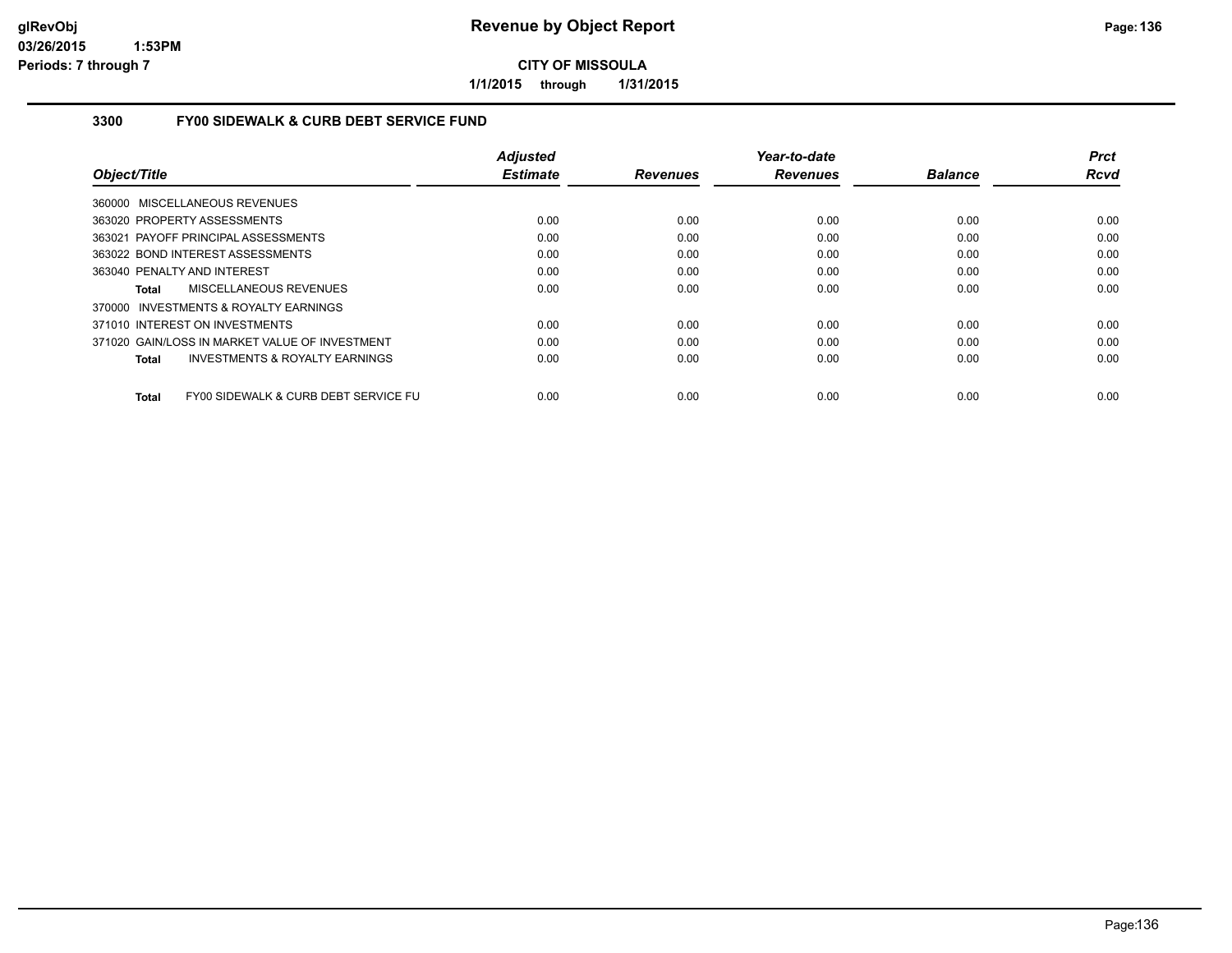**1/1/2015 through 1/31/2015**

**3305 JUDGMENT LEVIES 3305 JUDGMENT LEVIES**

|                               |                        | <b>Adjusted</b> |                 | Year-to-date    |                | <b>Prct</b> |
|-------------------------------|------------------------|-----------------|-----------------|-----------------|----------------|-------------|
| Object/Title                  |                        | <b>Estimate</b> | <b>Revenues</b> | <b>Revenues</b> | <b>Balance</b> | <b>Rcvd</b> |
| 310000 TAXES/ASSESSMENTS      |                        |                 |                 |                 |                |             |
| 311000 GENERAL PROPERTY TAXES |                        | 0.00            | 751.67          | 40.952.50       | -40.952.50     | 0.00        |
| 312001 PENALTIES & INTEREST   |                        | 0.00            | 8.16            | 15.35           | $-15.35$       | 0.00        |
| Total                         | TAXES/ASSESSMENTS      | 0.00            | 759.83          | 40.967.85       | -40.967.85     | 0.00        |
|                               |                        |                 |                 |                 |                |             |
| Total                         | <b>JUDGMENT LEVIES</b> | 0.00            | 759.83          | 40.967.85       | $-40.967.85$   | 0.00        |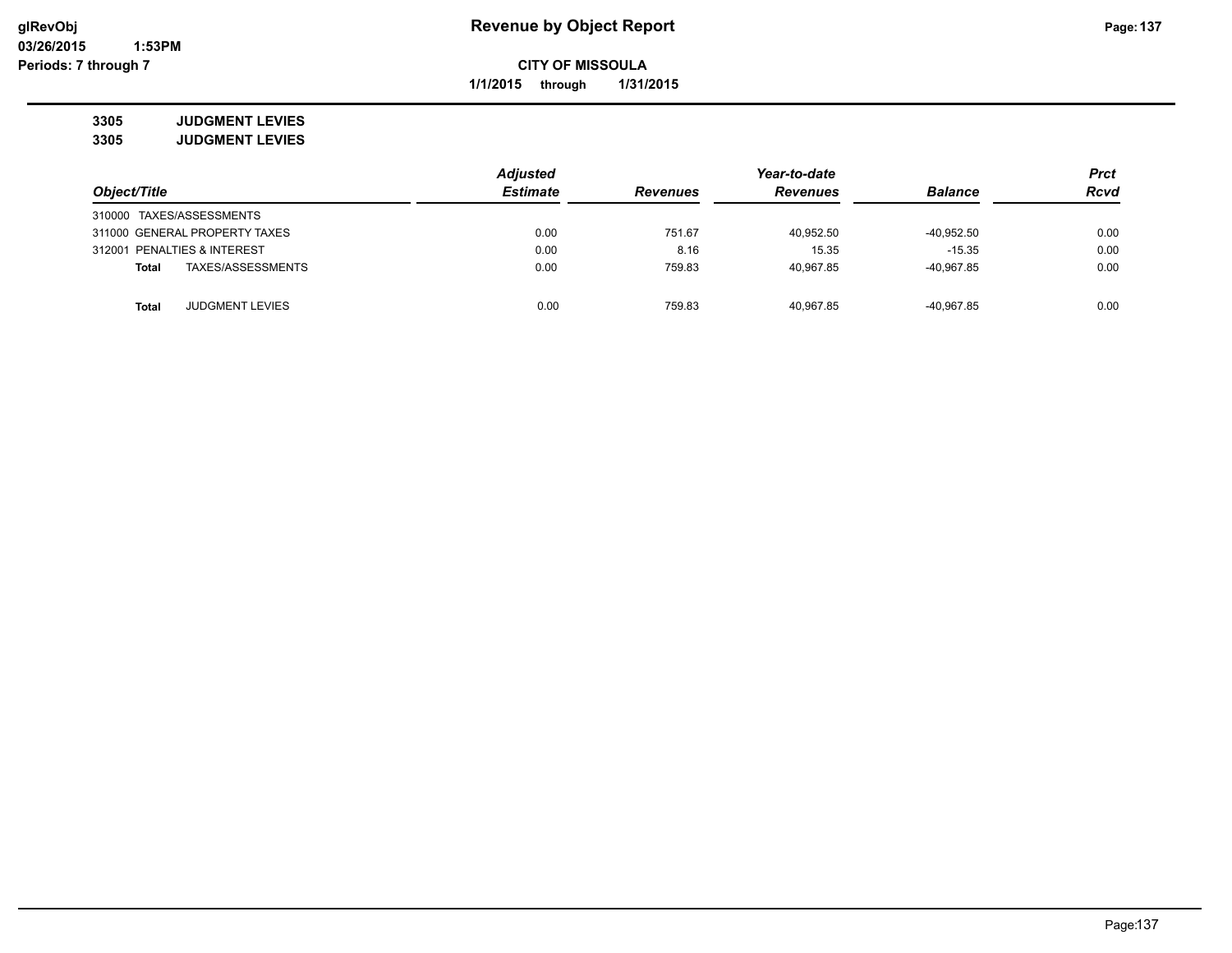## **glRevObj Revenue by Object Report Page:138**

**CITY OF MISSOULA**

**1/1/2015 through 1/31/2015**

#### **3305 JUDGMENT LEVIES**

| Object/Title                           | <b>Adjusted</b><br><b>Estimate</b> | <b>Revenues</b> | Year-to-date<br><b>Revenues</b> | <b>Balance</b> | <b>Prct</b><br><b>Rcvd</b> |
|----------------------------------------|------------------------------------|-----------------|---------------------------------|----------------|----------------------------|
| 310000 TAXES/ASSESSMENTS               |                                    |                 |                                 |                |                            |
| 311000 GENERAL PROPERTY TAXES          | 0.00                               | 751.67          | 40.952.50                       | $-40.952.50$   | 0.00                       |
| 312001 PENALTIES & INTEREST            | 0.00                               | 8.16            | 15.35                           | $-15.35$       | 0.00                       |
| TAXES/ASSESSMENTS<br><b>Total</b>      | 0.00                               | 759.83          | 40.967.85                       | $-40.967.85$   | 0.00                       |
|                                        |                                    |                 |                                 |                |                            |
| <b>JUDGMENT LEVIES</b><br><b>Total</b> | 0.00                               | 759.83          | 40.967.85                       | $-40.967.85$   | 0.00                       |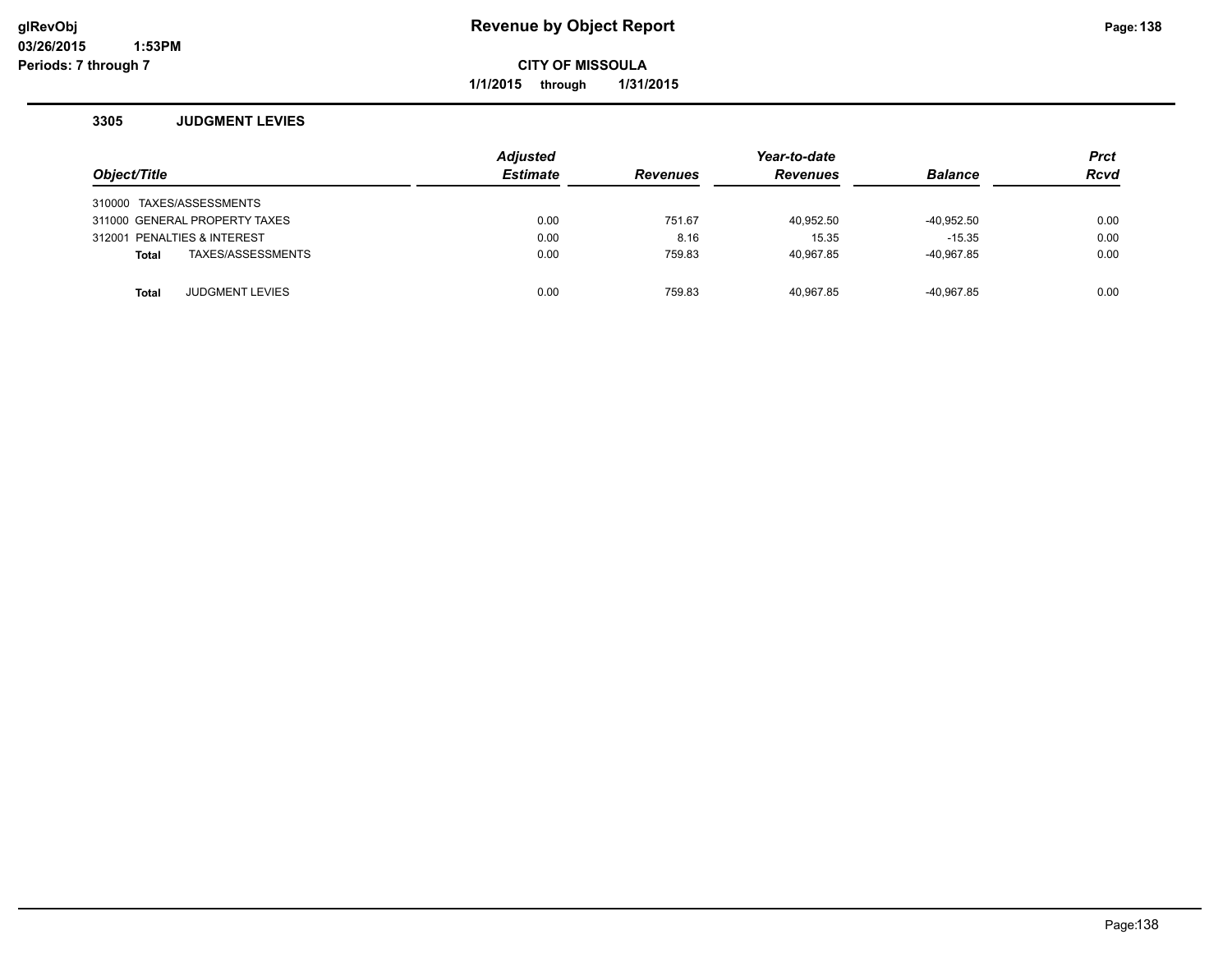#### **03/26/2015 1:53PM Periods: 7 through 7**

**CITY OF MISSOULA**

**1/1/2015 through 1/31/2015**

# **3400 FY01 SIDEWALK & CURB DEBT SERVICE FUND**

**3400 FY01 SIDEWALK & CURB DEBT SERVICE FUND**

|                                                           | <b>Adjusted</b> |                 | Year-to-date    |                | <b>Prct</b> |
|-----------------------------------------------------------|-----------------|-----------------|-----------------|----------------|-------------|
| Object/Title                                              | <b>Estimate</b> | <b>Revenues</b> | <b>Revenues</b> | <b>Balance</b> | Rcvd        |
| TAXES/ASSESSMENTS<br>310000                               |                 |                 |                 |                |             |
| 312001 PENALTIES & INTEREST                               | 0.00            | 0.00            | 0.00            | 0.00           | 0.00        |
| TAXES/ASSESSMENTS<br>Total                                | 0.00            | 0.00            | 0.00            | 0.00           | 0.00        |
| MISCELLANEOUS REVENUES<br>360000                          |                 |                 |                 |                |             |
| 360010 MISCELLANEOUS                                      | 0.00            | 0.00            | 0.00            | 0.00           | 0.00        |
| 363020 PROPERTY ASSESSMENTS                               | 0.00            | 0.00            | 0.00            | 0.00           | 0.00        |
| 363021 PAYOFF PRINCIPAL ASSESSMENTS                       | 0.00            | 0.00            | 0.00            | 0.00           | 0.00        |
| 363022 BOND INTEREST ASSESSMENTS                          | 0.00            | 0.00            | 0.00            | 0.00           | 0.00        |
| 363040 PENALTY AND INTEREST                               | 0.00            | 0.00            | 0.00            | 0.00           | 0.00        |
| MISCELLANEOUS REVENUES<br>Total                           | 0.00            | 0.00            | 0.00            | 0.00           | 0.00        |
| <b>INVESTMENTS &amp; ROYALTY EARNINGS</b><br>370000       |                 |                 |                 |                |             |
| 371010 INTEREST ON INVESTMENTS                            | 0.00            | 0.00            | 0.00            | 0.00           | 0.00        |
| 371020 GAIN/LOSS IN MARKET VALUE OF INVESTMENTS           | 0.00            | 0.00            | 0.00            | 0.00           | 0.00        |
| <b>INVESTMENTS &amp; ROYALTY EARNINGS</b><br><b>Total</b> | 0.00            | 0.00            | 0.00            | 0.00           | 0.00        |
| <b>FY01 SIDEWALK &amp; CURB DEBT SERVICE FUI</b><br>Total | 0.00            | 0.00            | 0.00            | 0.00           | 0.00        |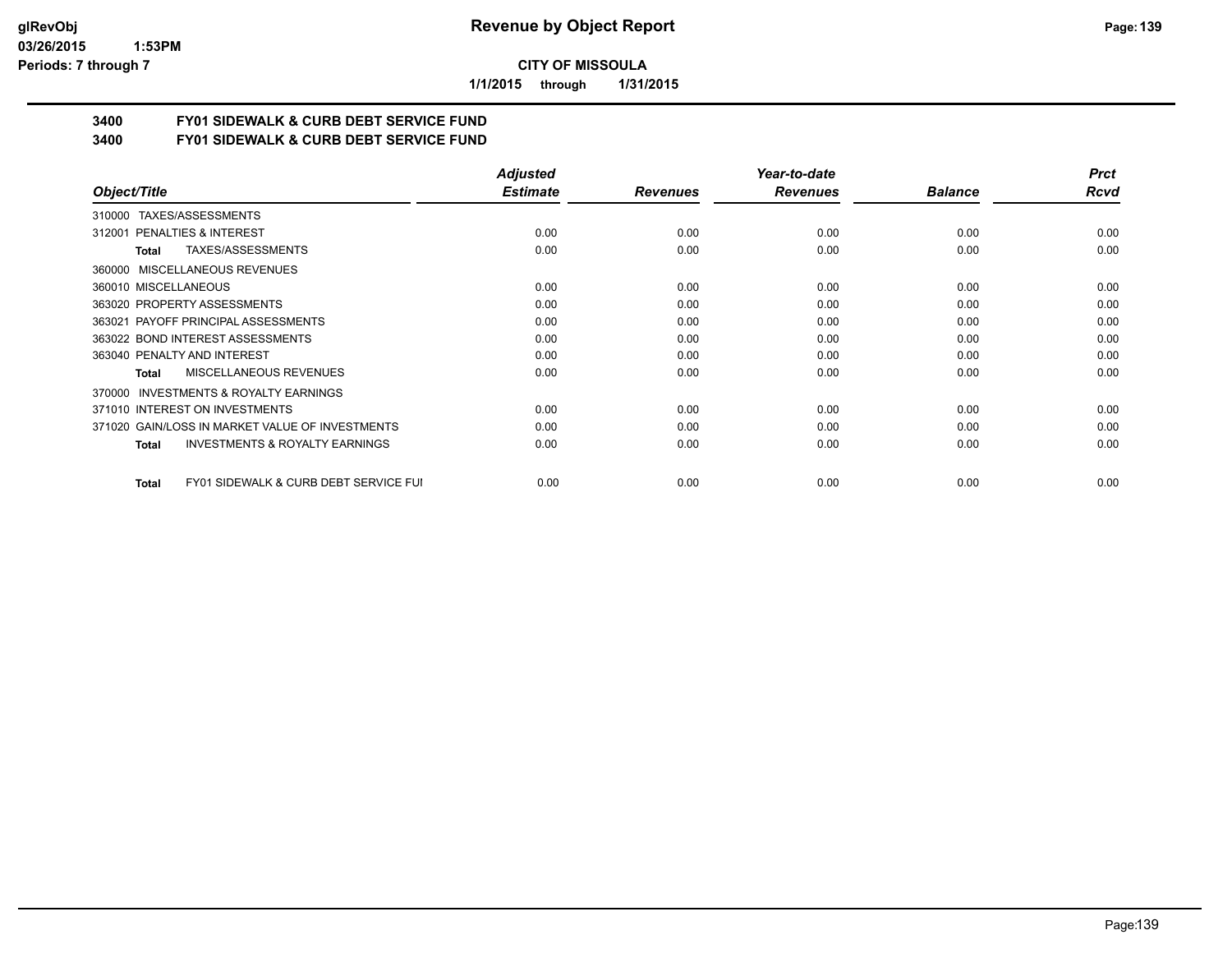**1/1/2015 through 1/31/2015**

## **3400 FY01 SIDEWALK & CURB DEBT SERVICE FUND**

| Object/Title                                                    | <b>Adjusted</b><br><b>Estimate</b> | <b>Revenues</b> | Year-to-date<br><b>Revenues</b> | <b>Balance</b> | <b>Prct</b><br>Rcvd |
|-----------------------------------------------------------------|------------------------------------|-----------------|---------------------------------|----------------|---------------------|
|                                                                 |                                    |                 |                                 |                |                     |
| TAXES/ASSESSMENTS<br>310000                                     |                                    |                 |                                 |                |                     |
| 312001 PENALTIES & INTEREST                                     | 0.00                               | 0.00            | 0.00                            | 0.00           | 0.00                |
| TAXES/ASSESSMENTS<br><b>Total</b>                               | 0.00                               | 0.00            | 0.00                            | 0.00           | 0.00                |
| MISCELLANEOUS REVENUES<br>360000                                |                                    |                 |                                 |                |                     |
| 360010 MISCELLANEOUS                                            | 0.00                               | 0.00            | 0.00                            | 0.00           | 0.00                |
| 363020 PROPERTY ASSESSMENTS                                     | 0.00                               | 0.00            | 0.00                            | 0.00           | 0.00                |
| 363021 PAYOFF PRINCIPAL ASSESSMENTS                             | 0.00                               | 0.00            | 0.00                            | 0.00           | 0.00                |
| 363022 BOND INTEREST ASSESSMENTS                                | 0.00                               | 0.00            | 0.00                            | 0.00           | 0.00                |
| 363040 PENALTY AND INTEREST                                     | 0.00                               | 0.00            | 0.00                            | 0.00           | 0.00                |
| MISCELLANEOUS REVENUES<br><b>Total</b>                          | 0.00                               | 0.00            | 0.00                            | 0.00           | 0.00                |
| INVESTMENTS & ROYALTY EARNINGS<br>370000                        |                                    |                 |                                 |                |                     |
| 371010 INTEREST ON INVESTMENTS                                  | 0.00                               | 0.00            | 0.00                            | 0.00           | 0.00                |
| 371020 GAIN/LOSS IN MARKET VALUE OF INVESTMENT                  | 0.00                               | 0.00            | 0.00                            | 0.00           | 0.00                |
| <b>INVESTMENTS &amp; ROYALTY EARNINGS</b><br><b>Total</b>       | 0.00                               | 0.00            | 0.00                            | 0.00           | 0.00                |
|                                                                 |                                    |                 |                                 |                |                     |
| <b>FY01 SIDEWALK &amp; CURB DEBT SERVICE FU</b><br><b>Total</b> | 0.00                               | 0.00            | 0.00                            | 0.00           | 0.00                |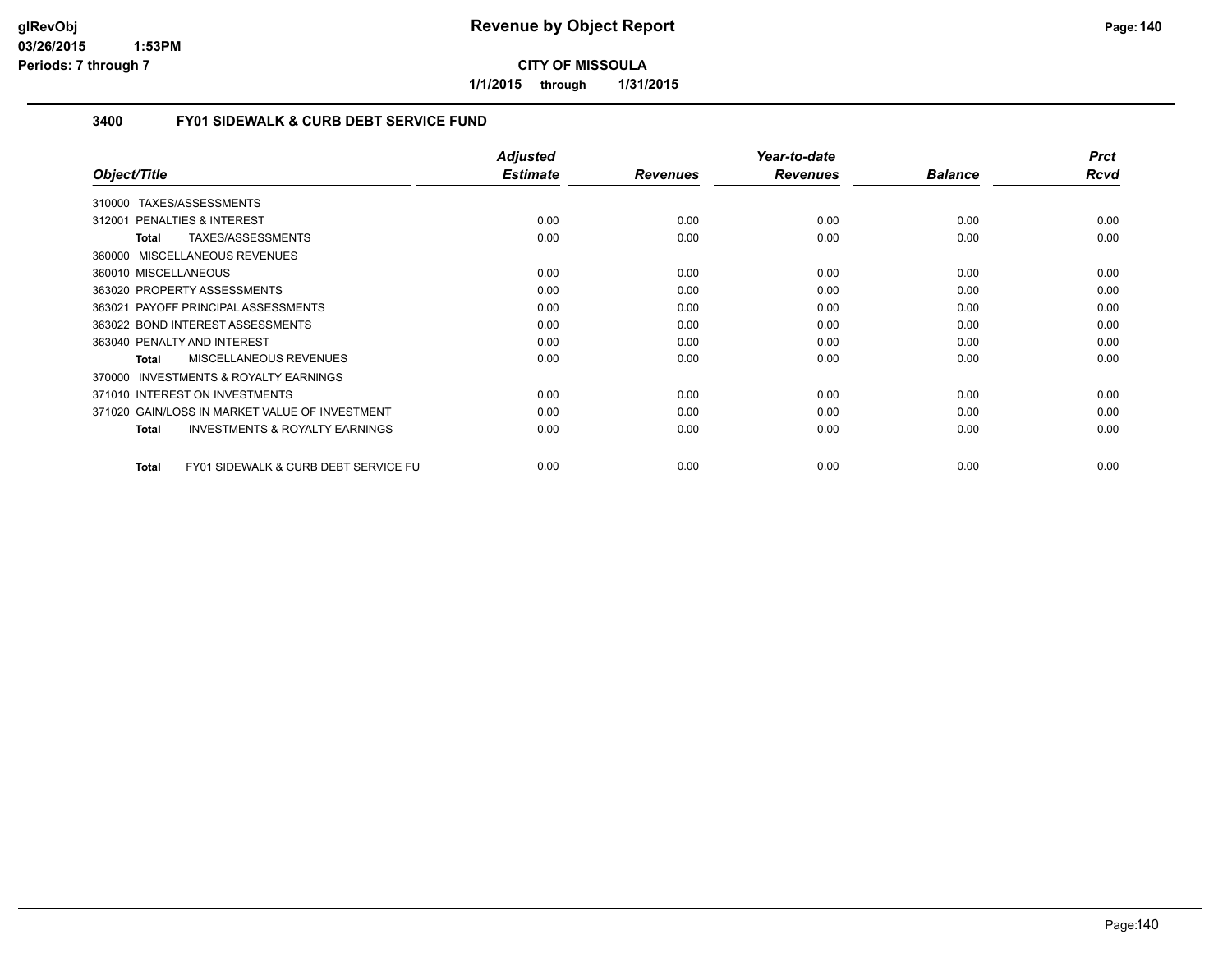**1/1/2015 through 1/31/2015**

# **3410 FY02 SIDEWALK & CURB DEBT SERVICE FUND**

**3410 FY02 SIDEWALK & CURB DEBT SERVICE FUND**

|                                                                  | <b>Adjusted</b> |                 | Year-to-date    |                | <b>Prct</b> |
|------------------------------------------------------------------|-----------------|-----------------|-----------------|----------------|-------------|
| Object/Title                                                     | <b>Estimate</b> | <b>Revenues</b> | <b>Revenues</b> | <b>Balance</b> | Rcvd        |
| 360000 MISCELLANEOUS REVENUES                                    |                 |                 |                 |                |             |
| 363020 PROPERTY ASSESSMENTS                                      | 0.00            | 0.00            | 0.00            | 0.00           | 0.00        |
| 363021 PAYOFF PRINCIPAL ASSESSMENTS                              | 0.00            | 0.00            | 0.00            | 0.00           | 0.00        |
| 363022 BOND INTEREST ASSESSMENTS                                 | 0.00            | 0.00            | 0.00            | 0.00           | 0.00        |
| 363040 PENALTY AND INTEREST                                      | 0.00            | 0.00            | 0.00            | 0.00           | 0.00        |
| MISCELLANEOUS REVENUES<br>Total                                  | 0.00            | 0.00            | 0.00            | 0.00           | 0.00        |
| 370000 INVESTMENTS & ROYALTY EARNINGS                            |                 |                 |                 |                |             |
| 371010 INTEREST ON INVESTMENTS                                   | 0.00            | 0.00            | 0.00            | 0.00           | 0.00        |
| 371020 GAIN/LOSS IN MARKET VALUE OF INVESTMENTS                  | 0.00            | 0.00            | 0.00            | 0.00           | 0.00        |
| <b>INVESTMENTS &amp; ROYALTY EARNINGS</b><br>Total               | 0.00            | 0.00            | 0.00            | 0.00           | 0.00        |
| <b>FY02 SIDEWALK &amp; CURB DEBT SERVICE FUI</b><br><b>Total</b> | 0.00            | 0.00            | 0.00            | 0.00           | 0.00        |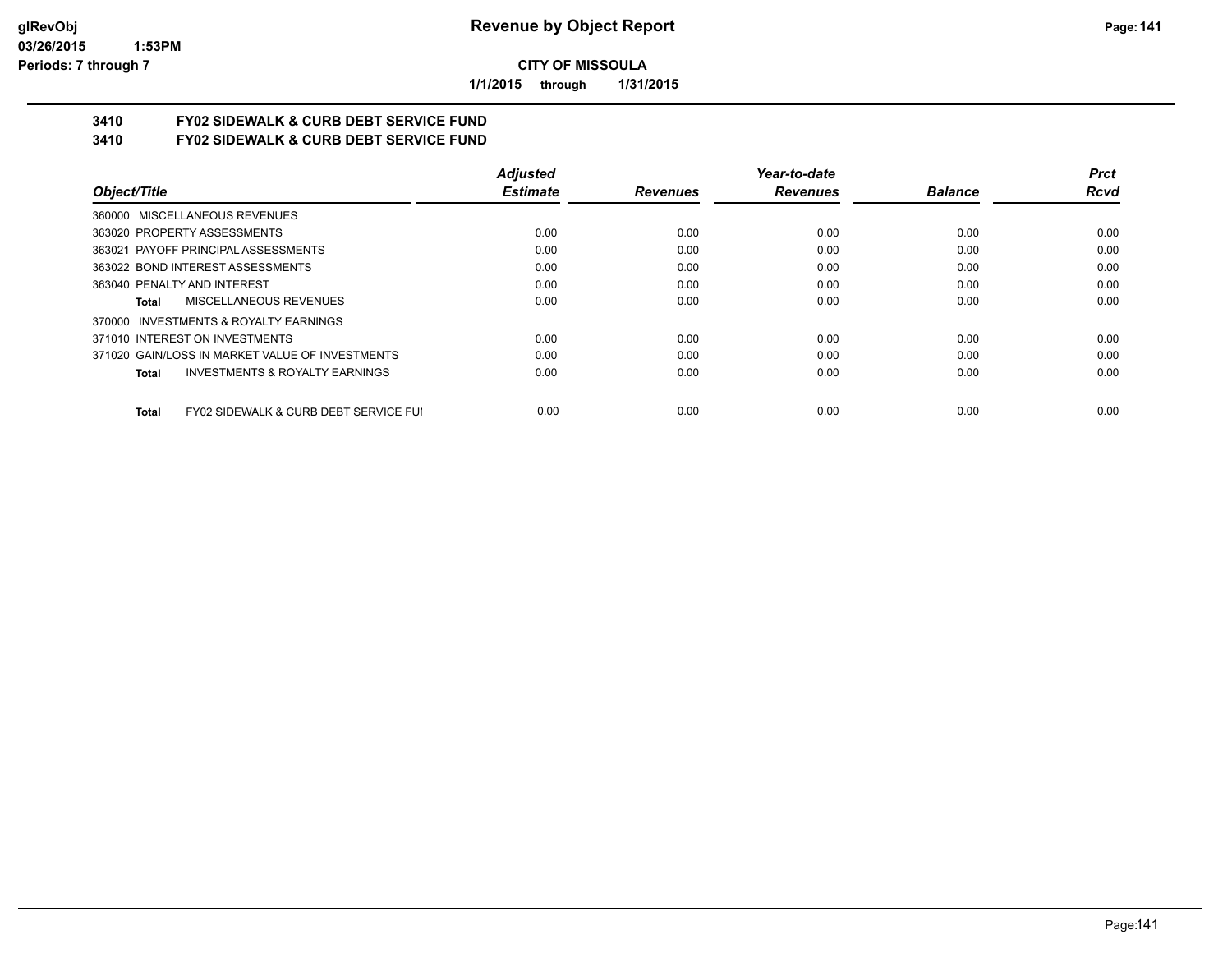**1/1/2015 through 1/31/2015**

## **3410 FY02 SIDEWALK & CURB DEBT SERVICE FUND**

|                                                      | <b>Adjusted</b> |                 | Year-to-date    |                | <b>Prct</b> |
|------------------------------------------------------|-----------------|-----------------|-----------------|----------------|-------------|
| Object/Title                                         | <b>Estimate</b> | <b>Revenues</b> | <b>Revenues</b> | <b>Balance</b> | <b>Rcvd</b> |
| 360000 MISCELLANEOUS REVENUES                        |                 |                 |                 |                |             |
| 363020 PROPERTY ASSESSMENTS                          | 0.00            | 0.00            | 0.00            | 0.00           | 0.00        |
| 363021 PAYOFF PRINCIPAL ASSESSMENTS                  | 0.00            | 0.00            | 0.00            | 0.00           | 0.00        |
| 363022 BOND INTEREST ASSESSMENTS                     | 0.00            | 0.00            | 0.00            | 0.00           | 0.00        |
| 363040 PENALTY AND INTEREST                          | 0.00            | 0.00            | 0.00            | 0.00           | 0.00        |
| MISCELLANEOUS REVENUES<br>Total                      | 0.00            | 0.00            | 0.00            | 0.00           | 0.00        |
| 370000 INVESTMENTS & ROYALTY EARNINGS                |                 |                 |                 |                |             |
| 371010 INTEREST ON INVESTMENTS                       | 0.00            | 0.00            | 0.00            | 0.00           | 0.00        |
| 371020 GAIN/LOSS IN MARKET VALUE OF INVESTMENT       | 0.00            | 0.00            | 0.00            | 0.00           | 0.00        |
| <b>INVESTMENTS &amp; ROYALTY EARNINGS</b><br>Total   | 0.00            | 0.00            | 0.00            | 0.00           | 0.00        |
| FY02 SIDEWALK & CURB DEBT SERVICE FU<br><b>Total</b> | 0.00            | 0.00            | 0.00            | 0.00           | 0.00        |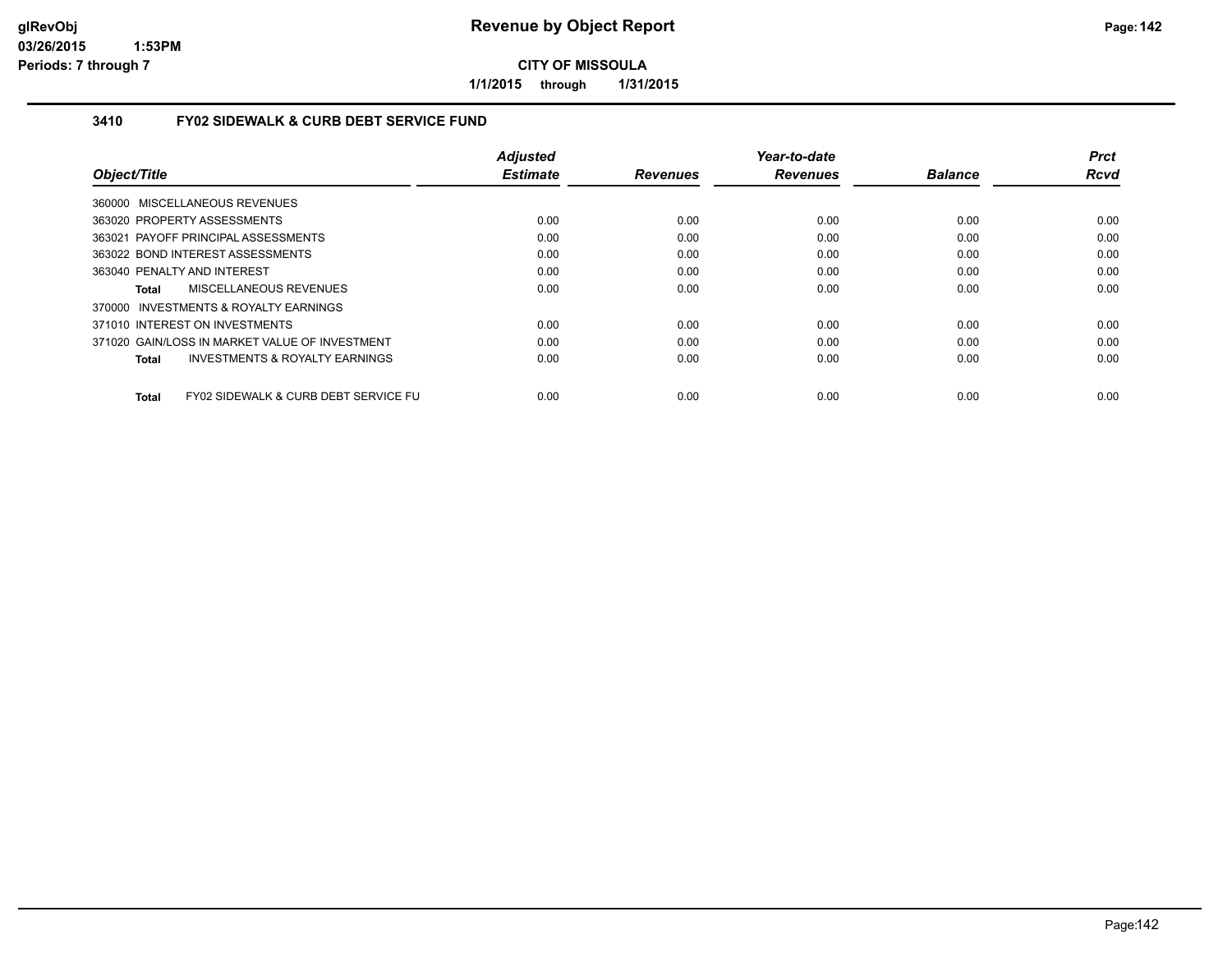**1/1/2015 through 1/31/2015**

# **3420 FY03 SIDEWALK & CURB DEBT SERVICE**

**3420 FY03 SIDEWALK & CURB DEBT SERVICE**

|                                                              | <b>Adjusted</b> |                 | Year-to-date    |                | <b>Prct</b> |
|--------------------------------------------------------------|-----------------|-----------------|-----------------|----------------|-------------|
| Object/Title                                                 | <b>Estimate</b> | <b>Revenues</b> | <b>Revenues</b> | <b>Balance</b> | Rcvd        |
| 360000 MISCELLANEOUS REVENUES                                |                 |                 |                 |                |             |
| 363020 PROPERTY ASSESSMENTS                                  | 26,300.00       | 0.00            | 10,541.18       | 15,758.82      | 40.08       |
| 363021 PAYOFF PRINCIPAL ASSESSMENTS                          | 0.00            | 0.00            | 0.00            | 0.00           | 0.00        |
| 363022 BOND INTEREST ASSESSMENTS                             | 0.00            | 0.00            | 0.00            | 0.00           | 0.00        |
| 363040 PENALTY AND INTEREST                                  | 0.00            | 0.00            | 0.00            | 0.00           | 0.00        |
| MISCELLANEOUS REVENUES<br>Total                              | 26,300.00       | 0.00            | 10,541.18       | 15,758.82      | 40.08       |
| 370000 INVESTMENTS & ROYALTY EARNINGS                        |                 |                 |                 |                |             |
| 371010 INTEREST ON INVESTMENTS                               | 0.00            | 0.00            | 0.00            | 0.00           | 0.00        |
| 371020 GAIN/LOSS IN MARKET VALUE OF INVESTMENTS              | 0.00            | 0.00            | 0.00            | 0.00           | 0.00        |
| <b>INVESTMENTS &amp; ROYALTY EARNINGS</b><br>Total           | 0.00            | 0.00            | 0.00            | 0.00           | 0.00        |
| OTHER FINANCING SOURCES<br>380000                            |                 |                 |                 |                |             |
| 381009 TRANSFERS IN                                          | 0.00            | 0.00            | 0.00            | 0.00           | 0.00        |
| OTHER FINANCING SOURCES<br>Total                             | 0.00            | 0.00            | 0.00            | 0.00           | 0.00        |
| <b>FY03 SIDEWALK &amp; CURB DEBT SERVICE</b><br><b>Total</b> | 26,300.00       | 0.00            | 10,541.18       | 15,758.82      | 40.08       |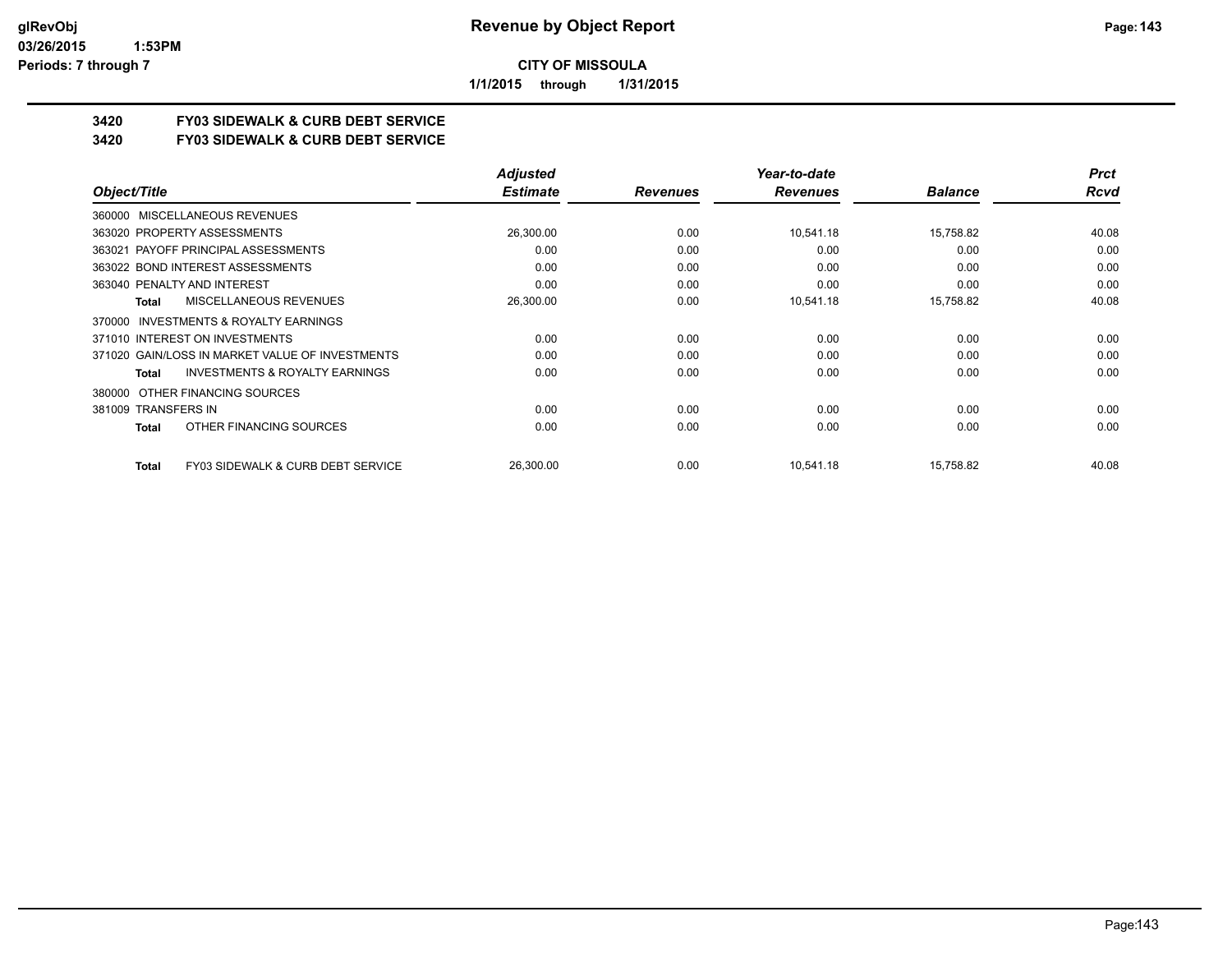**1/1/2015 through 1/31/2015**

## **3420 FY03 SIDEWALK & CURB DEBT SERVICE**

|                                                    | <b>Adjusted</b> |                 | Year-to-date    |                | <b>Prct</b> |
|----------------------------------------------------|-----------------|-----------------|-----------------|----------------|-------------|
| Object/Title                                       | <b>Estimate</b> | <b>Revenues</b> | <b>Revenues</b> | <b>Balance</b> | <b>Rcvd</b> |
| 360000 MISCELLANEOUS REVENUES                      |                 |                 |                 |                |             |
| 363020 PROPERTY ASSESSMENTS                        | 26,300.00       | 0.00            | 10.541.18       | 15,758.82      | 40.08       |
| 363021 PAYOFF PRINCIPAL ASSESSMENTS                | 0.00            | 0.00            | 0.00            | 0.00           | 0.00        |
| 363022 BOND INTEREST ASSESSMENTS                   | 0.00            | 0.00            | 0.00            | 0.00           | 0.00        |
| 363040 PENALTY AND INTEREST                        | 0.00            | 0.00            | 0.00            | 0.00           | 0.00        |
| MISCELLANEOUS REVENUES<br>Total                    | 26,300.00       | 0.00            | 10,541.18       | 15,758.82      | 40.08       |
| 370000 INVESTMENTS & ROYALTY EARNINGS              |                 |                 |                 |                |             |
| 371010 INTEREST ON INVESTMENTS                     | 0.00            | 0.00            | 0.00            | 0.00           | 0.00        |
| 371020 GAIN/LOSS IN MARKET VALUE OF INVESTMENT     | 0.00            | 0.00            | 0.00            | 0.00           | 0.00        |
| <b>INVESTMENTS &amp; ROYALTY EARNINGS</b><br>Total | 0.00            | 0.00            | 0.00            | 0.00           | 0.00        |
| 380000 OTHER FINANCING SOURCES                     |                 |                 |                 |                |             |
| 381009 TRANSFERS IN                                | 0.00            | 0.00            | 0.00            | 0.00           | 0.00        |
| OTHER FINANCING SOURCES<br><b>Total</b>            | 0.00            | 0.00            | 0.00            | 0.00           | 0.00        |
| FY03 SIDEWALK & CURB DEBT SERVICE<br><b>Total</b>  | 26.300.00       | 0.00            | 10,541.18       | 15,758.82      | 40.08       |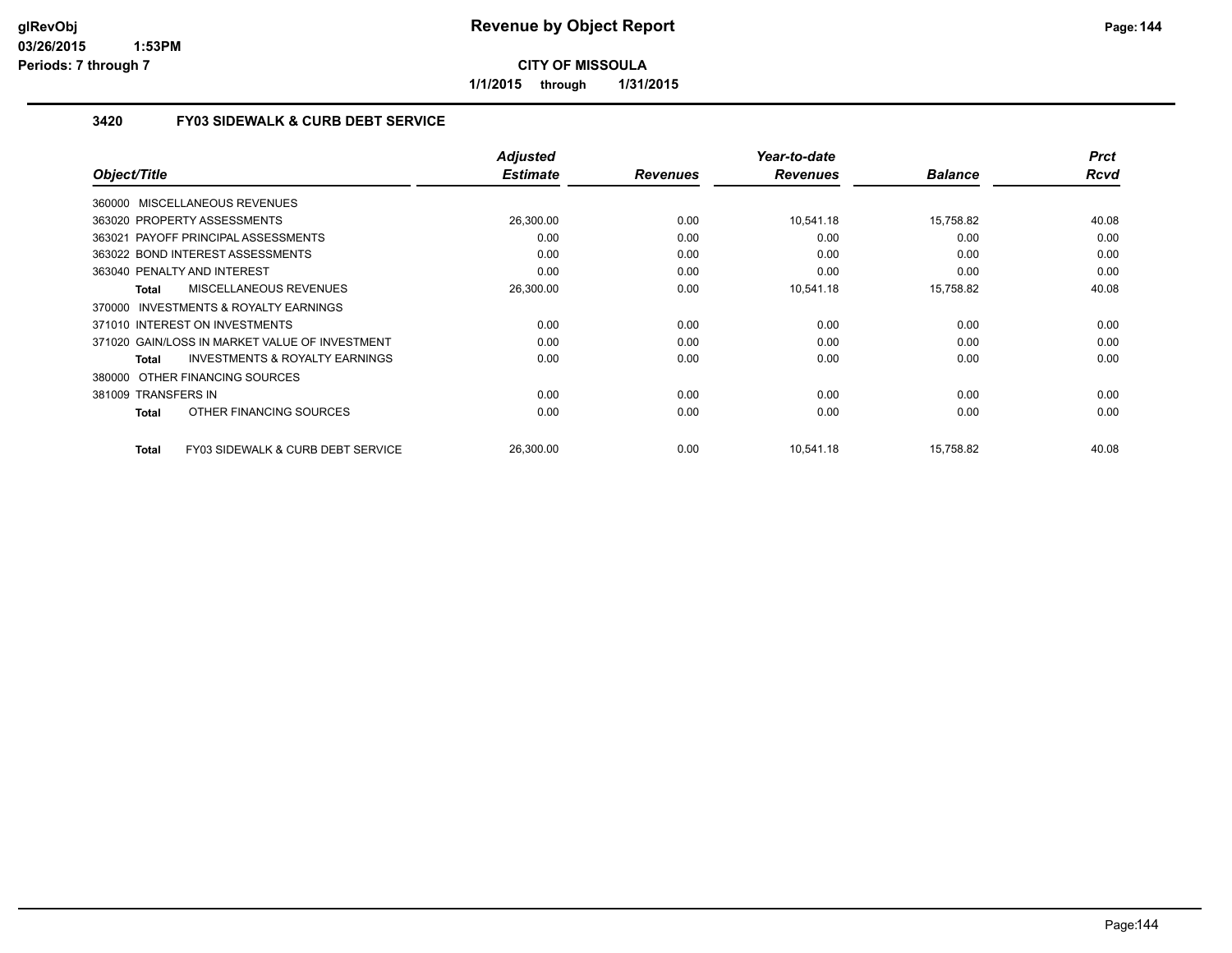**1/1/2015 through 1/31/2015**

# **3430 FY04 SIDEWALK CURB DEBT SERVICE**

#### **3430 FY04 SIDEWALK CURB DEBT SERVICE**

|                                                           | <b>Adjusted</b> |                 | Year-to-date    |                | <b>Prct</b> |
|-----------------------------------------------------------|-----------------|-----------------|-----------------|----------------|-------------|
| Object/Title                                              | <b>Estimate</b> | <b>Revenues</b> | <b>Revenues</b> | <b>Balance</b> | <b>Rcvd</b> |
| MISCELLANEOUS REVENUES<br>360000                          |                 |                 |                 |                |             |
| 363020 PROPERTY ASSESSMENTS                               | 11,295.00       | 0.00            | 6,996.92        | 4,298.08       | 61.95       |
| 363021 PAYOFF PRINCIPAL ASSESSMENTS                       | 0.00            | 0.00            | 0.00            | 0.00           | 0.00        |
| 363022 BOND INTEREST ASSESSMENTS                          | 0.00            | 0.00            | 0.00            | 0.00           | 0.00        |
| 363040 PENALTY AND INTEREST                               | 0.00            | 0.00            | 0.00            | 0.00           | 0.00        |
| MISCELLANEOUS REVENUES<br><b>Total</b>                    | 11,295.00       | 0.00            | 6,996.92        | 4,298.08       | 61.95       |
| <b>INVESTMENTS &amp; ROYALTY EARNINGS</b><br>370000       |                 |                 |                 |                |             |
| 371010 INTEREST ON INVESTMENTS                            | 0.00            | 0.00            | 0.00            | 0.00           | 0.00        |
| 371020 GAIN/LOSS IN MARKET VALUE OF INVESTMENTS           | 0.00            | 0.00            | 0.00            | 0.00           | 0.00        |
| <b>INVESTMENTS &amp; ROYALTY EARNINGS</b><br><b>Total</b> | 0.00            | 0.00            | 0.00            | 0.00           | 0.00        |
| OTHER FINANCING SOURCES<br>380000                         |                 |                 |                 |                |             |
| 381030 SID BOND PROCEEDS                                  | 0.00            | 0.00            | 0.00            | 0.00           | 0.00        |
| OTHER FINANCING SOURCES<br><b>Total</b>                   | 0.00            | 0.00            | 0.00            | 0.00           | 0.00        |
| <b>FY04 SIDEWALK CURB DEBT SERVICE</b><br><b>Total</b>    | 11,295.00       | 0.00            | 6,996.92        | 4,298.08       | 61.95       |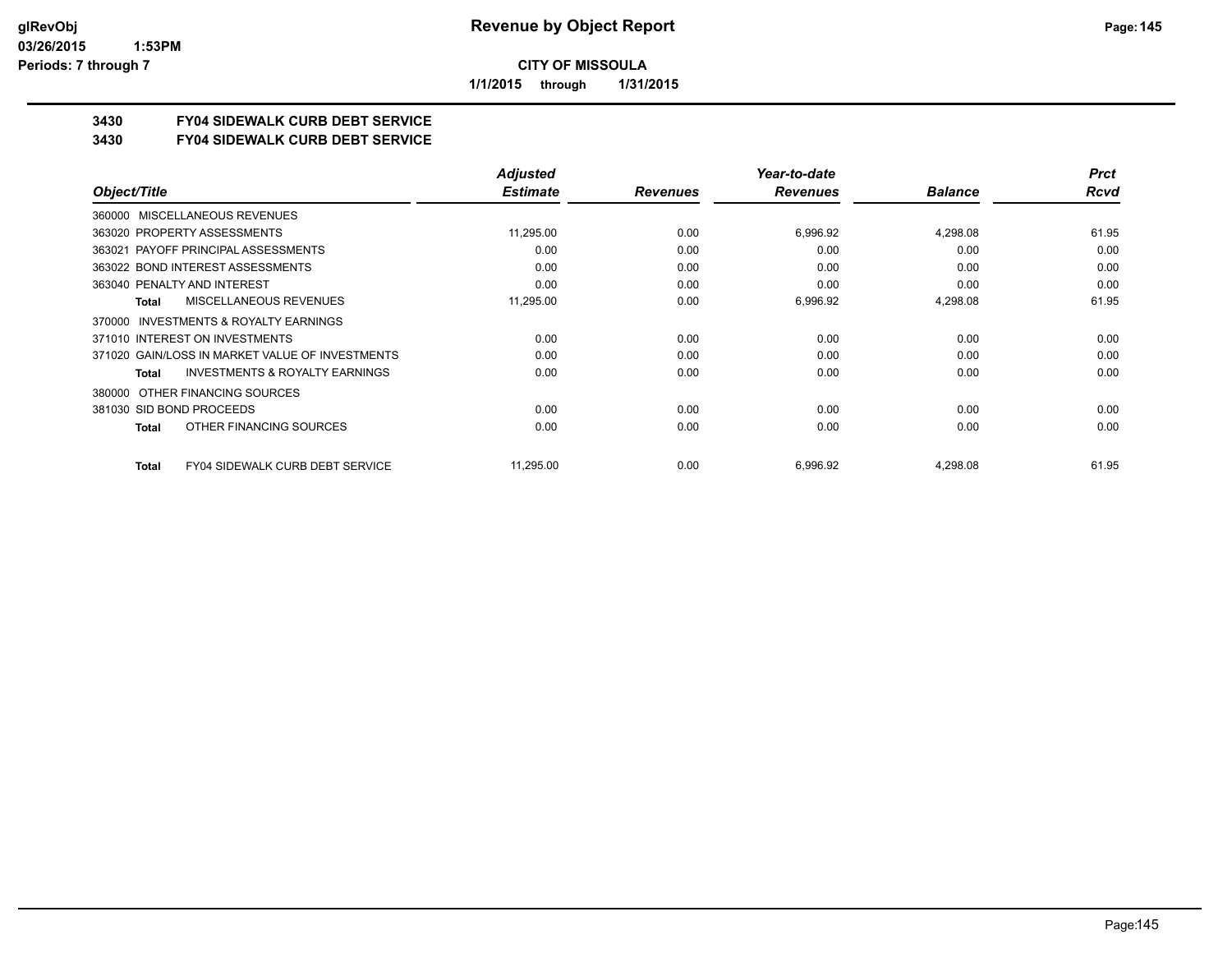**1/1/2015 through 1/31/2015**

# **3430 FY04 SIDEWALK CURB DEBT SERVICE**

|                                                    | <b>Adjusted</b> |                 | Year-to-date    |                | <b>Prct</b> |
|----------------------------------------------------|-----------------|-----------------|-----------------|----------------|-------------|
| Object/Title                                       | <b>Estimate</b> | <b>Revenues</b> | <b>Revenues</b> | <b>Balance</b> | <b>Rcvd</b> |
| 360000 MISCELLANEOUS REVENUES                      |                 |                 |                 |                |             |
| 363020 PROPERTY ASSESSMENTS                        | 11,295.00       | 0.00            | 6,996.92        | 4,298.08       | 61.95       |
| 363021 PAYOFF PRINCIPAL ASSESSMENTS                | 0.00            | 0.00            | 0.00            | 0.00           | 0.00        |
| 363022 BOND INTEREST ASSESSMENTS                   | 0.00            | 0.00            | 0.00            | 0.00           | 0.00        |
| 363040 PENALTY AND INTEREST                        | 0.00            | 0.00            | 0.00            | 0.00           | 0.00        |
| MISCELLANEOUS REVENUES<br>Total                    | 11,295.00       | 0.00            | 6,996.92        | 4,298.08       | 61.95       |
| 370000 INVESTMENTS & ROYALTY EARNINGS              |                 |                 |                 |                |             |
| 371010 INTEREST ON INVESTMENTS                     | 0.00            | 0.00            | 0.00            | 0.00           | 0.00        |
| 371020 GAIN/LOSS IN MARKET VALUE OF INVESTMENT     | 0.00            | 0.00            | 0.00            | 0.00           | 0.00        |
| <b>INVESTMENTS &amp; ROYALTY EARNINGS</b><br>Total | 0.00            | 0.00            | 0.00            | 0.00           | 0.00        |
| 380000 OTHER FINANCING SOURCES                     |                 |                 |                 |                |             |
| 381030 SID BOND PROCEEDS                           | 0.00            | 0.00            | 0.00            | 0.00           | 0.00        |
| OTHER FINANCING SOURCES<br>Total                   | 0.00            | 0.00            | 0.00            | 0.00           | 0.00        |
|                                                    |                 |                 |                 |                |             |
| FY04 SIDEWALK CURB DEBT SERVICE<br><b>Total</b>    | 11,295.00       | 0.00            | 6,996.92        | 4,298.08       | 61.95       |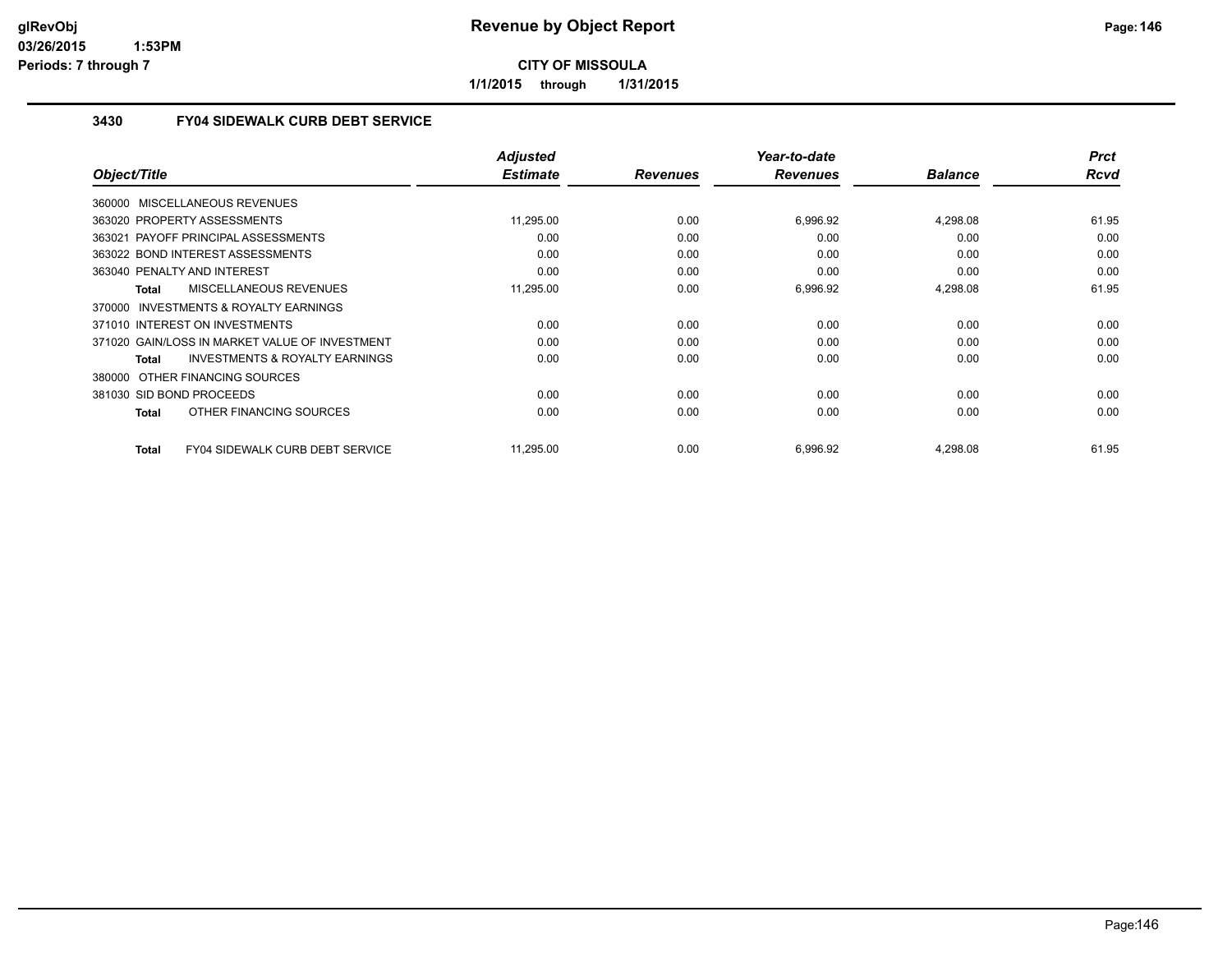**1/1/2015 through 1/31/2015**

**3433 SID 433 DEBT SERVICE**

**3433 SID 433 DEBT SERVICE**

|                                                    | <b>Adjusted</b> |                 | Year-to-date    |                | <b>Prct</b> |
|----------------------------------------------------|-----------------|-----------------|-----------------|----------------|-------------|
| Object/Title                                       | <b>Estimate</b> | <b>Revenues</b> | <b>Revenues</b> | <b>Balance</b> | <b>Rcvd</b> |
| 360000 MISCELLANEOUS REVENUES                      |                 |                 |                 |                |             |
| 363020 PROPERTY ASSESSMENTS                        | 0.00            | 0.00            | 0.00            | 0.00           | 0.00        |
| 363021 PAYOFF PRINCIPAL ASSESSMENTS                | 0.00            | 0.00            | 0.00            | 0.00           | 0.00        |
| 363022 BOND INTEREST ASSESSMENTS                   | 0.00            | 0.00            | 0.00            | 0.00           | 0.00        |
| 363040 PENALTY AND INTEREST                        | 0.00            | 0.00            | 0.00            | 0.00           | 0.00        |
| MISCELLANEOUS REVENUES<br>Total                    | 0.00            | 0.00            | 0.00            | 0.00           | 0.00        |
| INVESTMENTS & ROYALTY EARNINGS<br>370000           |                 |                 |                 |                |             |
| 371010 INTEREST ON INVESTMENTS                     | 0.00            | 0.00            | 0.00            | 0.00           | 0.00        |
| 371020 GAIN/LOSS IN MARKET VALUE OF INVESTMENTS    | 0.00            | 0.00            | 0.00            | 0.00           | 0.00        |
| <b>INVESTMENTS &amp; ROYALTY EARNINGS</b><br>Total | 0.00            | 0.00            | 0.00            | 0.00           | 0.00        |
| SID 433 DEBT SERVICE<br><b>Total</b>               | 0.00            | 0.00            | 0.00            | 0.00           | 0.00        |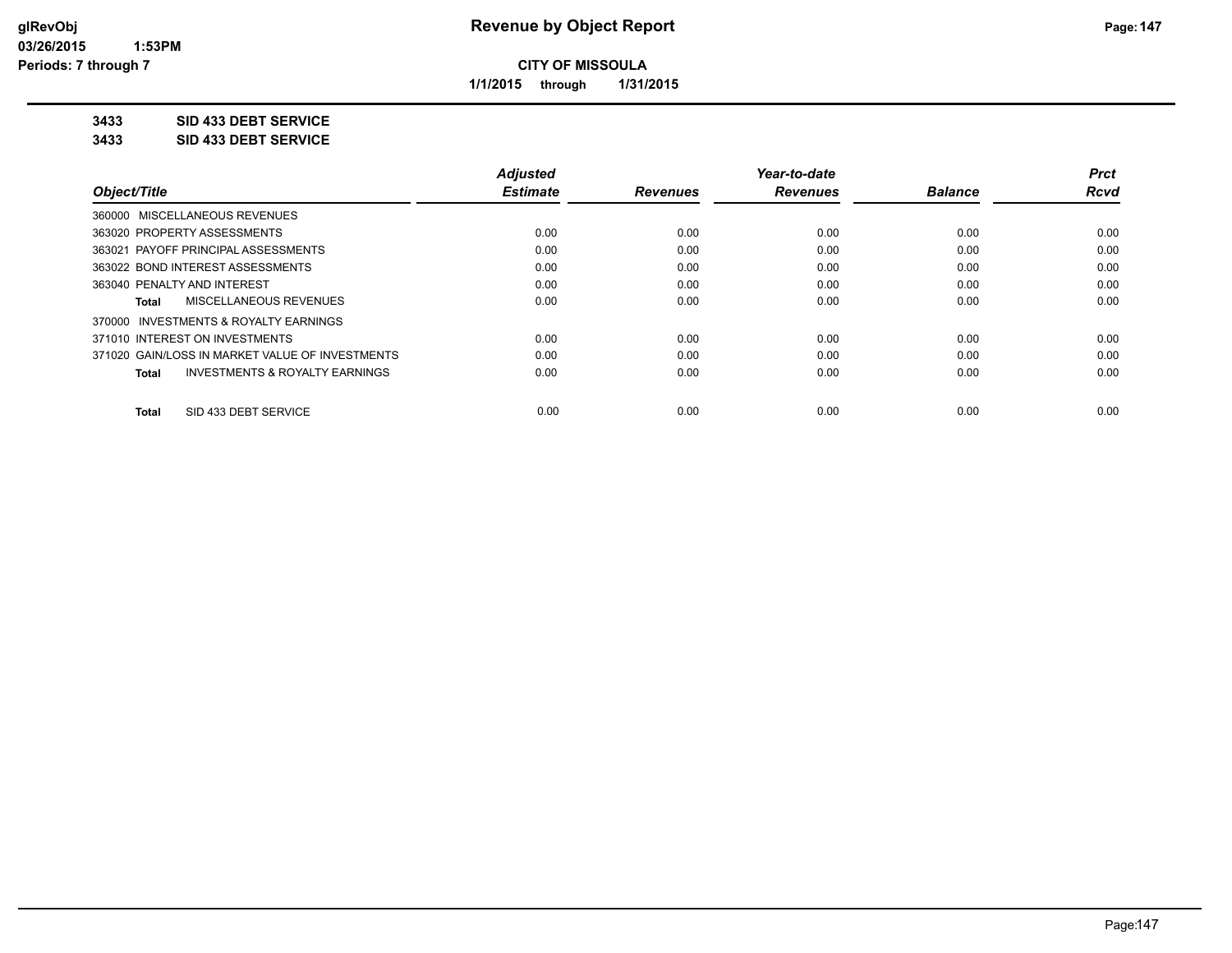**1/1/2015 through 1/31/2015**

#### **3433 SID 433 DEBT SERVICE**

|                                                    | <b>Adjusted</b> |                 | Year-to-date    |                | <b>Prct</b> |
|----------------------------------------------------|-----------------|-----------------|-----------------|----------------|-------------|
| Object/Title                                       | <b>Estimate</b> | <b>Revenues</b> | <b>Revenues</b> | <b>Balance</b> | <b>Rcvd</b> |
| 360000 MISCELLANEOUS REVENUES                      |                 |                 |                 |                |             |
| 363020 PROPERTY ASSESSMENTS                        | 0.00            | 0.00            | 0.00            | 0.00           | 0.00        |
| 363021 PAYOFF PRINCIPAL ASSESSMENTS                | 0.00            | 0.00            | 0.00            | 0.00           | 0.00        |
| 363022 BOND INTEREST ASSESSMENTS                   | 0.00            | 0.00            | 0.00            | 0.00           | 0.00        |
| 363040 PENALTY AND INTEREST                        | 0.00            | 0.00            | 0.00            | 0.00           | 0.00        |
| MISCELLANEOUS REVENUES<br>Total                    | 0.00            | 0.00            | 0.00            | 0.00           | 0.00        |
| 370000 INVESTMENTS & ROYALTY EARNINGS              |                 |                 |                 |                |             |
| 371010 INTEREST ON INVESTMENTS                     | 0.00            | 0.00            | 0.00            | 0.00           | 0.00        |
| 371020 GAIN/LOSS IN MARKET VALUE OF INVESTMENT     | 0.00            | 0.00            | 0.00            | 0.00           | 0.00        |
| <b>INVESTMENTS &amp; ROYALTY EARNINGS</b><br>Total | 0.00            | 0.00            | 0.00            | 0.00           | 0.00        |
|                                                    |                 |                 |                 |                |             |
| SID 433 DEBT SERVICE<br>Total                      | 0.00            | 0.00            | 0.00            | 0.00           | 0.00        |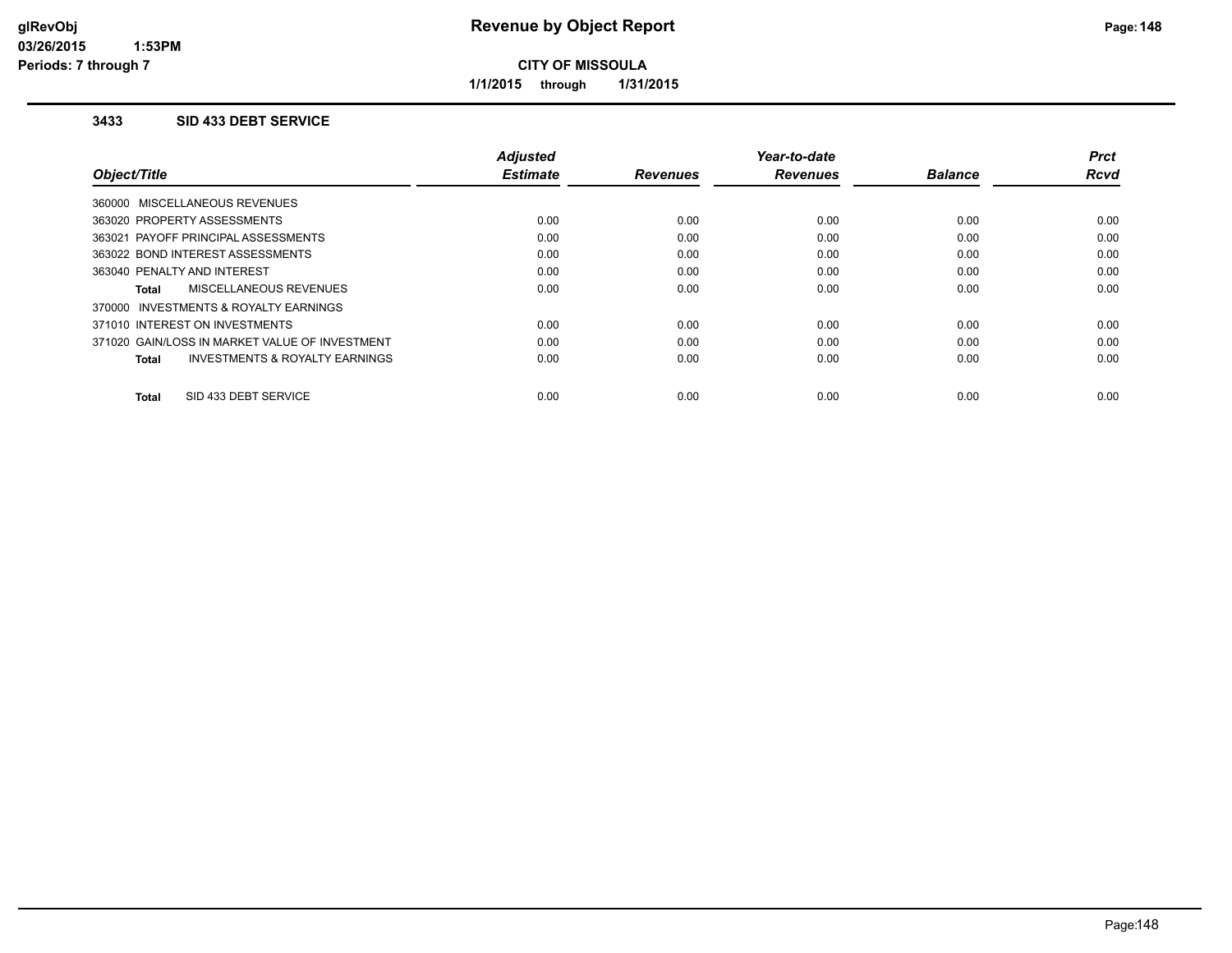**1/1/2015 through 1/31/2015**

# **3440 FY 05 SIDEWALK AND CURB**

**3440 FY 05 SIDEWALK AND CURB**

|                                                           | <b>Adjusted</b> |                 | Year-to-date    |                | <b>Prct</b> |
|-----------------------------------------------------------|-----------------|-----------------|-----------------|----------------|-------------|
| Object/Title                                              | <b>Estimate</b> | <b>Revenues</b> | <b>Revenues</b> | <b>Balance</b> | Rcvd        |
| MISCELLANEOUS REVENUES<br>360000                          |                 |                 |                 |                |             |
| 363020 PROPERTY ASSESSMENTS                               | 40,163.00       | 0.00            | 14,676.98       | 25,486.02      | 36.54       |
| 363021 PAYOFF PRINCIPAL ASSESSMENTS                       | 0.00            | 0.00            | 0.00            | 0.00           | 0.00        |
| 363022 BOND INTEREST ASSESSMENTS                          | 0.00            | 0.00            | 0.00            | 0.00           | 0.00        |
| 363040 PENALTY AND INTEREST                               | 0.00            | 0.00            | 2.87            | $-2.87$        | 0.00        |
| <b>MISCELLANEOUS REVENUES</b><br><b>Total</b>             | 40,163.00       | 0.00            | 14,679.85       | 25,483.15      | 36.55       |
| INVESTMENTS & ROYALTY EARNINGS<br>370000                  |                 |                 |                 |                |             |
| 371010 INTEREST ON INVESTMENTS                            | 0.00            | 0.00            | 0.00            | 0.00           | 0.00        |
| 371020 GAIN/LOSS IN MARKET VALUE OF INVESTMENTS           | 0.00            | 0.00            | 0.00            | 0.00           | 0.00        |
| 371500 INTEREST ON INTERFUND LOAN                         | 0.00            | 0.00            | 0.00            | 0.00           | 0.00        |
| <b>INVESTMENTS &amp; ROYALTY EARNINGS</b><br><b>Total</b> | 0.00            | 0.00            | 0.00            | 0.00           | 0.00        |
| OTHER FINANCING SOURCES<br>380000                         |                 |                 |                 |                |             |
| 381030 SID BONDS PROCEEDS                                 | 0.00            | 0.00            | 0.00            | 0.00           | 0.00        |
| OTHER FINANCING SOURCES<br>Total                          | 0.00            | 0.00            | 0.00            | 0.00           | 0.00        |
| FY 05 SIDEWALK AND CURB<br><b>Total</b>                   | 40,163.00       | 0.00            | 14,679.85       | 25,483.15      | 36.55       |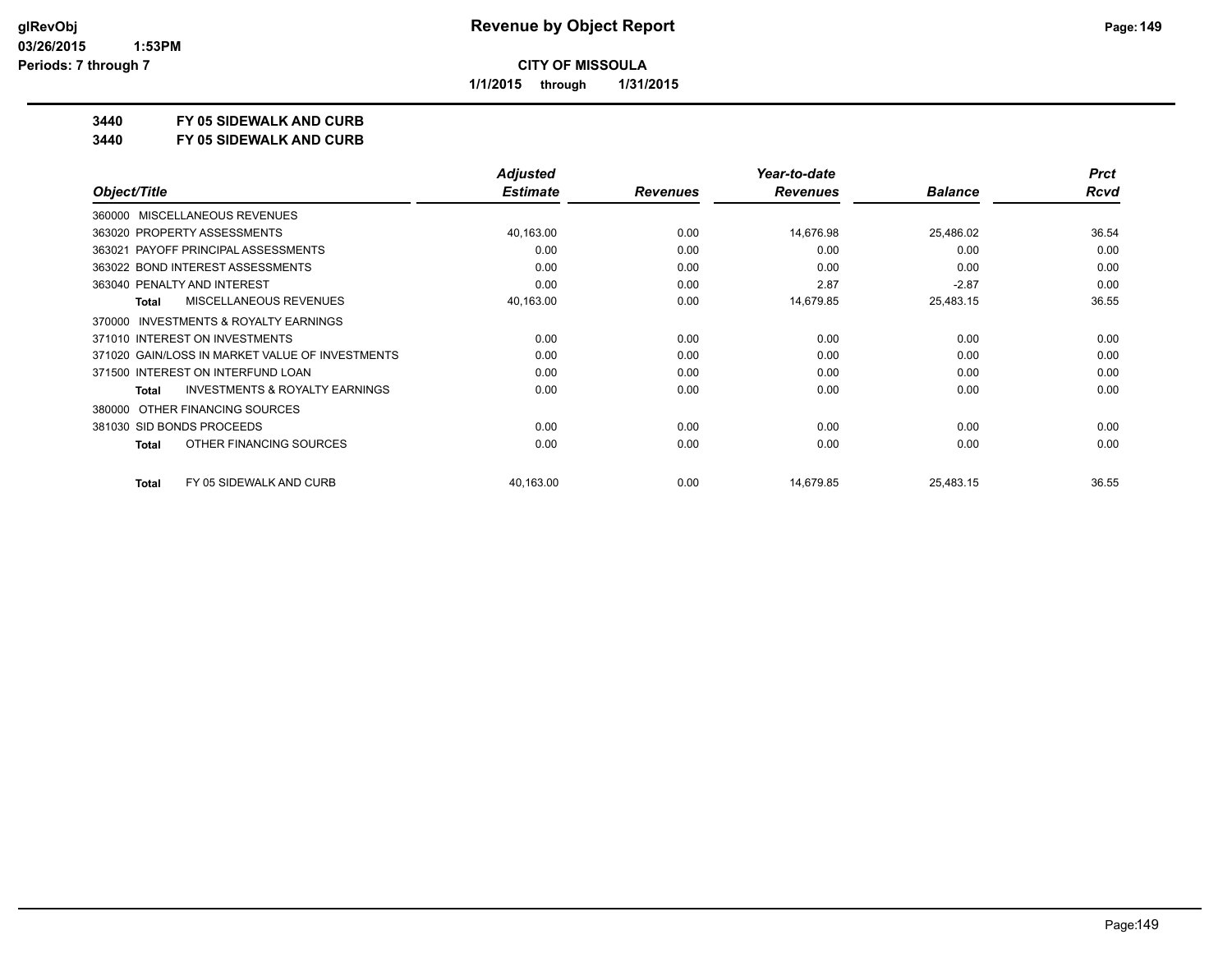**1/1/2015 through 1/31/2015**

### **3440 FY 05 SIDEWALK AND CURB**

|                                                           | <b>Adjusted</b> |                 | Year-to-date    |                | <b>Prct</b> |
|-----------------------------------------------------------|-----------------|-----------------|-----------------|----------------|-------------|
| Object/Title                                              | <b>Estimate</b> | <b>Revenues</b> | <b>Revenues</b> | <b>Balance</b> | <b>Rcvd</b> |
| 360000 MISCELLANEOUS REVENUES                             |                 |                 |                 |                |             |
| 363020 PROPERTY ASSESSMENTS                               | 40,163.00       | 0.00            | 14,676.98       | 25,486.02      | 36.54       |
| 363021 PAYOFF PRINCIPAL ASSESSMENTS                       | 0.00            | 0.00            | 0.00            | 0.00           | 0.00        |
| 363022 BOND INTEREST ASSESSMENTS                          | 0.00            | 0.00            | 0.00            | 0.00           | 0.00        |
| 363040 PENALTY AND INTEREST                               | 0.00            | 0.00            | 2.87            | $-2.87$        | 0.00        |
| MISCELLANEOUS REVENUES<br><b>Total</b>                    | 40,163.00       | 0.00            | 14,679.85       | 25,483.15      | 36.55       |
| 370000 INVESTMENTS & ROYALTY EARNINGS                     |                 |                 |                 |                |             |
| 371010 INTEREST ON INVESTMENTS                            | 0.00            | 0.00            | 0.00            | 0.00           | 0.00        |
| 371020 GAIN/LOSS IN MARKET VALUE OF INVESTMENT            | 0.00            | 0.00            | 0.00            | 0.00           | 0.00        |
| 371500 INTEREST ON INTERFUND LOAN                         | 0.00            | 0.00            | 0.00            | 0.00           | 0.00        |
| <b>INVESTMENTS &amp; ROYALTY EARNINGS</b><br><b>Total</b> | 0.00            | 0.00            | 0.00            | 0.00           | 0.00        |
| 380000 OTHER FINANCING SOURCES                            |                 |                 |                 |                |             |
| 381030 SID BONDS PROCEEDS                                 | 0.00            | 0.00            | 0.00            | 0.00           | 0.00        |
| OTHER FINANCING SOURCES<br><b>Total</b>                   | 0.00            | 0.00            | 0.00            | 0.00           | 0.00        |
| <b>Total</b><br>FY 05 SIDEWALK AND CURB                   | 40,163.00       | 0.00            | 14,679.85       | 25,483.15      | 36.55       |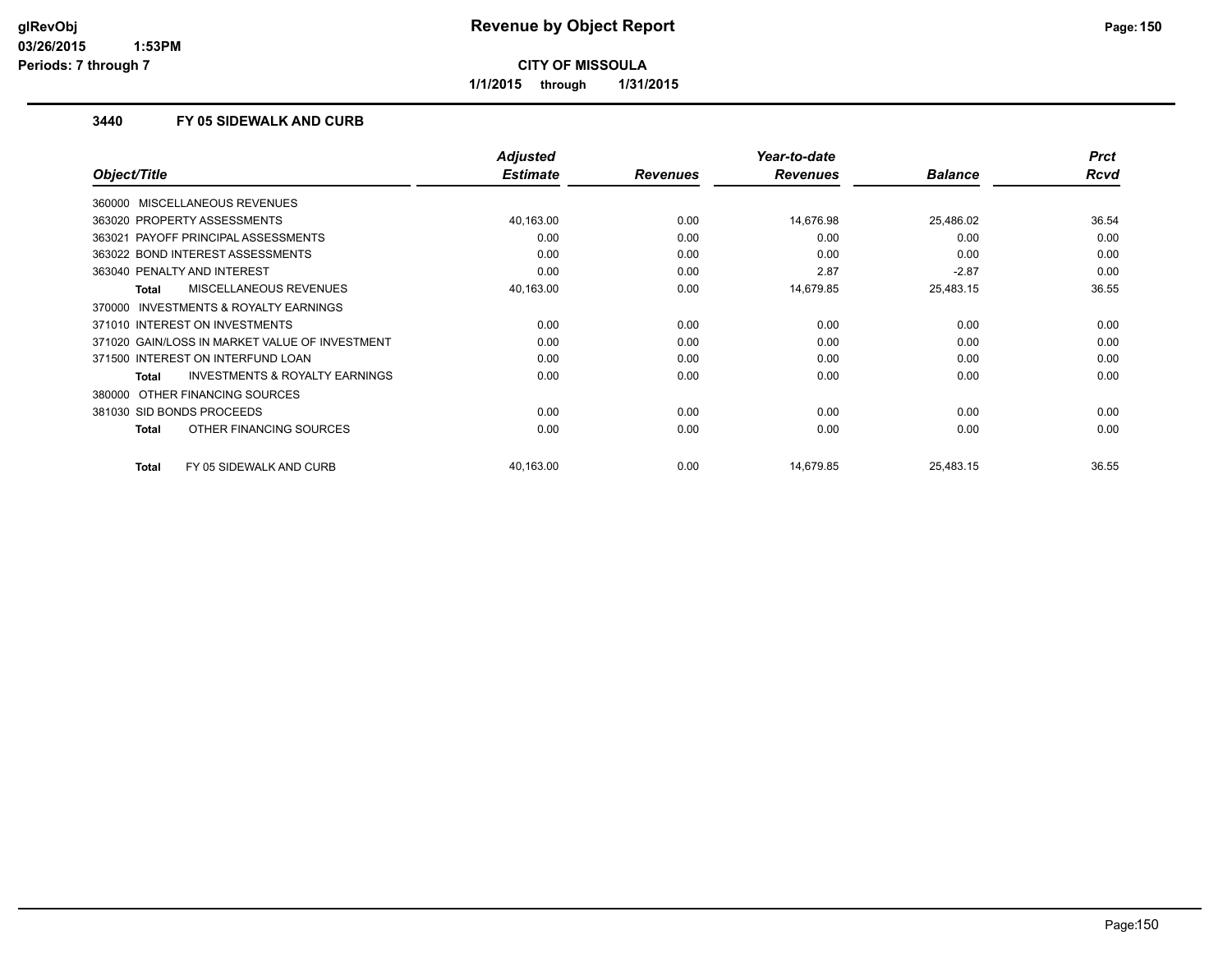**1/1/2015 through 1/31/2015**

# **3441 FY 06 SIDEWALK & CURB DEBT**

**3441 FY 06 SIDEWALK & CURB DEBT**

|                                                 | <b>Adjusted</b> |                 | Year-to-date    |                | <b>Prct</b> |
|-------------------------------------------------|-----------------|-----------------|-----------------|----------------|-------------|
| Object/Title                                    | <b>Estimate</b> | <b>Revenues</b> | <b>Revenues</b> | <b>Balance</b> | <b>Rcvd</b> |
| 360000 MISCELLANEOUS REVENUES                   |                 |                 |                 |                |             |
| 363020 PROPERTY ASSESSMENTS                     | 0.00            | 0.00            | 0.00            | 0.00           | 0.00        |
| MISCELLANEOUS REVENUES<br>Total                 | 0.00            | 0.00            | 0.00            | 0.00           | 0.00        |
| 370000 INVESTMENTS & ROYALTY EARNINGS           |                 |                 |                 |                |             |
| 371010 INTEREST ON INVESTMENTS                  | 0.00            | 0.00            | 0.00            | 0.00           | 0.00        |
| 371020 GAIN/LOSS IN MARKET VALUE OF INVESTMENTS | 0.00            | 0.00            | 0.00            | 0.00           | 0.00        |
| INVESTMENTS & ROYALTY EARNINGS<br>Total         | 0.00            | 0.00            | 0.00            | 0.00           | 0.00        |
| FY 06 SIDEWALK & CURB DEBT<br><b>Total</b>      | 0.00            | 0.00            | 0.00            | 0.00           | 0.00        |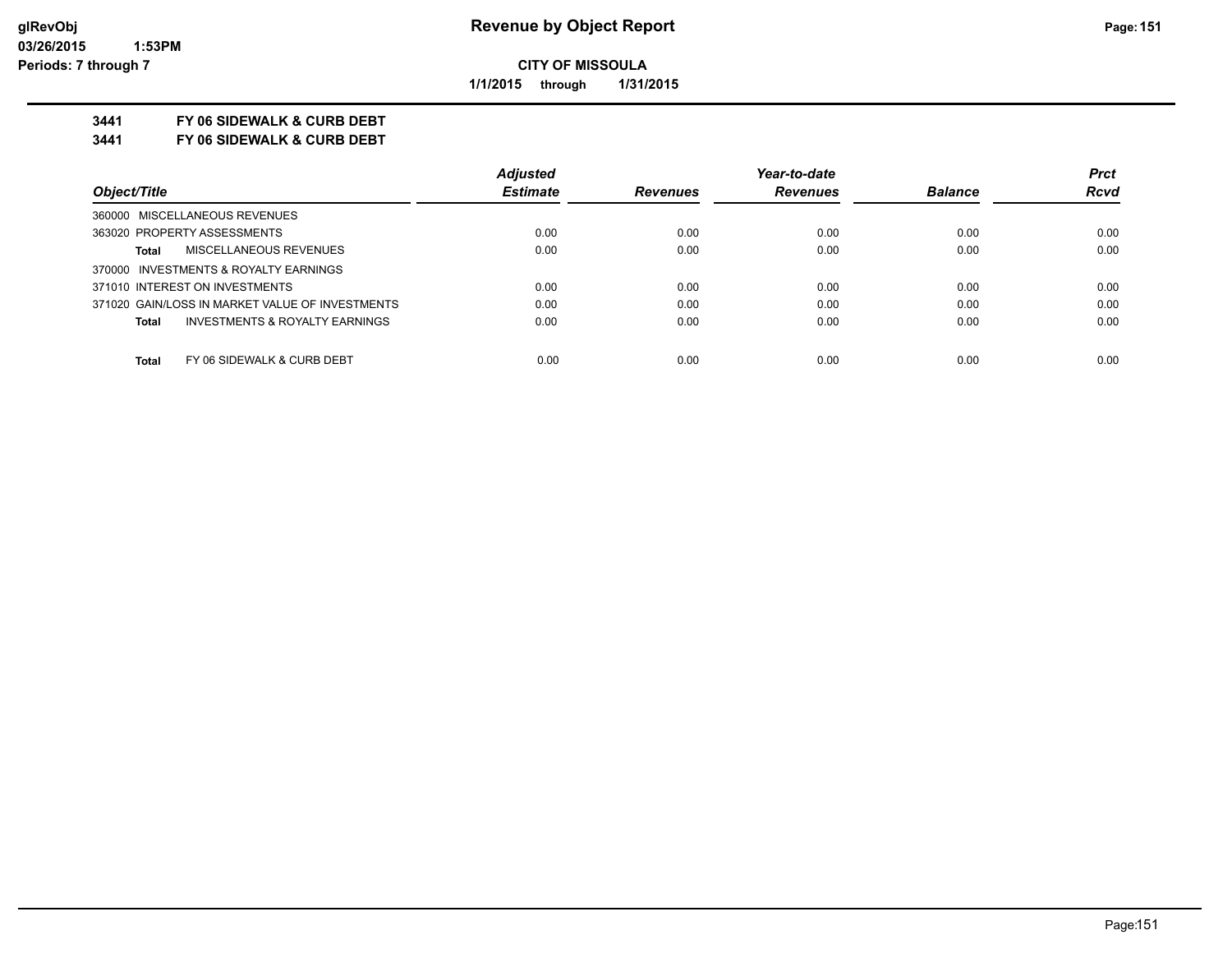**1/1/2015 through 1/31/2015**

# **3441 FY 06 SIDEWALK & CURB DEBT**

|                                                | <b>Adjusted</b> |                 | Year-to-date    |                | <b>Prct</b> |
|------------------------------------------------|-----------------|-----------------|-----------------|----------------|-------------|
| Object/Title                                   | <b>Estimate</b> | <b>Revenues</b> | <b>Revenues</b> | <b>Balance</b> | <b>Rcvd</b> |
| 360000 MISCELLANEOUS REVENUES                  |                 |                 |                 |                |             |
| 363020 PROPERTY ASSESSMENTS                    | 0.00            | 0.00            | 0.00            | 0.00           | 0.00        |
| MISCELLANEOUS REVENUES<br>Total                | 0.00            | 0.00            | 0.00            | 0.00           | 0.00        |
| 370000 INVESTMENTS & ROYALTY EARNINGS          |                 |                 |                 |                |             |
| 371010 INTEREST ON INVESTMENTS                 | 0.00            | 0.00            | 0.00            | 0.00           | 0.00        |
| 371020 GAIN/LOSS IN MARKET VALUE OF INVESTMENT | 0.00            | 0.00            | 0.00            | 0.00           | 0.00        |
| INVESTMENTS & ROYALTY EARNINGS<br>Total        | 0.00            | 0.00            | 0.00            | 0.00           | 0.00        |
|                                                |                 |                 |                 |                |             |
| Total<br>FY 06 SIDEWALK & CURB DEBT            | 0.00            | 0.00            | 0.00            | 0.00           | 0.00        |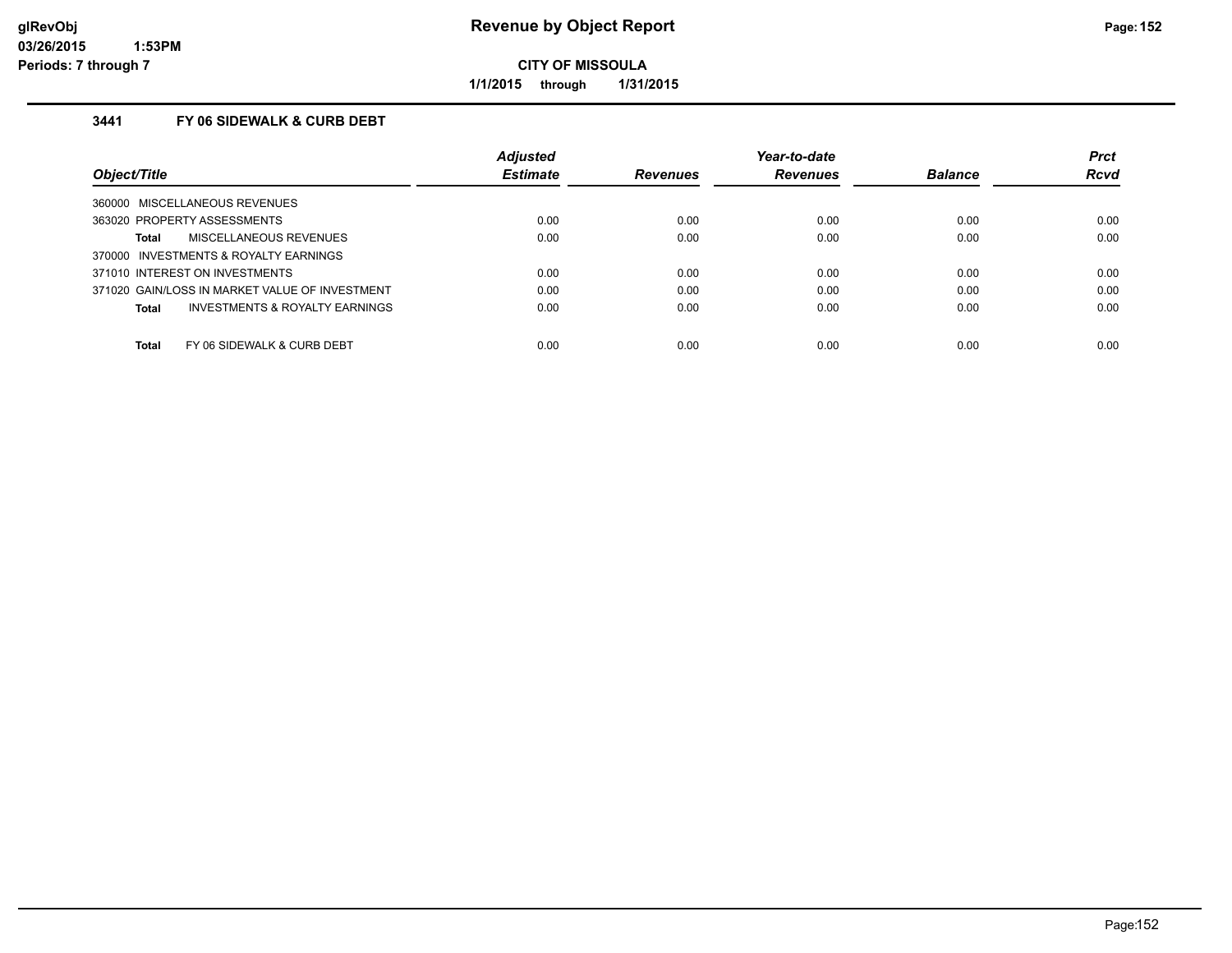**1/1/2015 through 1/31/2015**

**3449 SID 449 DEBT SERVICE**

**3449 SID 449 DEBT SERVICE**

|                                                    | <b>Adjusted</b> |                 | Year-to-date    |                | <b>Prct</b> |
|----------------------------------------------------|-----------------|-----------------|-----------------|----------------|-------------|
| Object/Title                                       | <b>Estimate</b> | <b>Revenues</b> | <b>Revenues</b> | <b>Balance</b> | Rcvd        |
| 360000 MISCELLANEOUS REVENUES                      |                 |                 |                 |                |             |
| 363020 PROPERTY ASSESSMENTS                        | 0.00            | 0.00            | 0.00            | 0.00           | 0.00        |
| 363021 PAYOFF PRINCIPAL ASSESSMENTS                | 0.00            | 0.00            | 0.00            | 0.00           | 0.00        |
| 363022 BOND INTEREST ASSESSMENTS                   | 0.00            | 0.00            | 0.00            | 0.00           | 0.00        |
| 363040 PENALTY AND INTEREST                        | 0.00            | 0.00            | 0.00            | 0.00           | 0.00        |
| MISCELLANEOUS REVENUES<br>Total                    | 0.00            | 0.00            | 0.00            | 0.00           | 0.00        |
| 370000 INVESTMENTS & ROYALTY EARNINGS              |                 |                 |                 |                |             |
| 371010 INTEREST ON INVESTMENTS                     | 0.00            | 0.00            | 0.00            | 0.00           | 0.00        |
| 371020 GAIN/LOSS IN MARKET VALUE OF INVESTMENTS    | 0.00            | 0.00            | 0.00            | 0.00           | 0.00        |
| <b>INVESTMENTS &amp; ROYALTY EARNINGS</b><br>Total | 0.00            | 0.00            | 0.00            | 0.00           | 0.00        |
| SID 449 DEBT SERVICE<br>Total                      | 0.00            | 0.00            | 0.00            | 0.00           | 0.00        |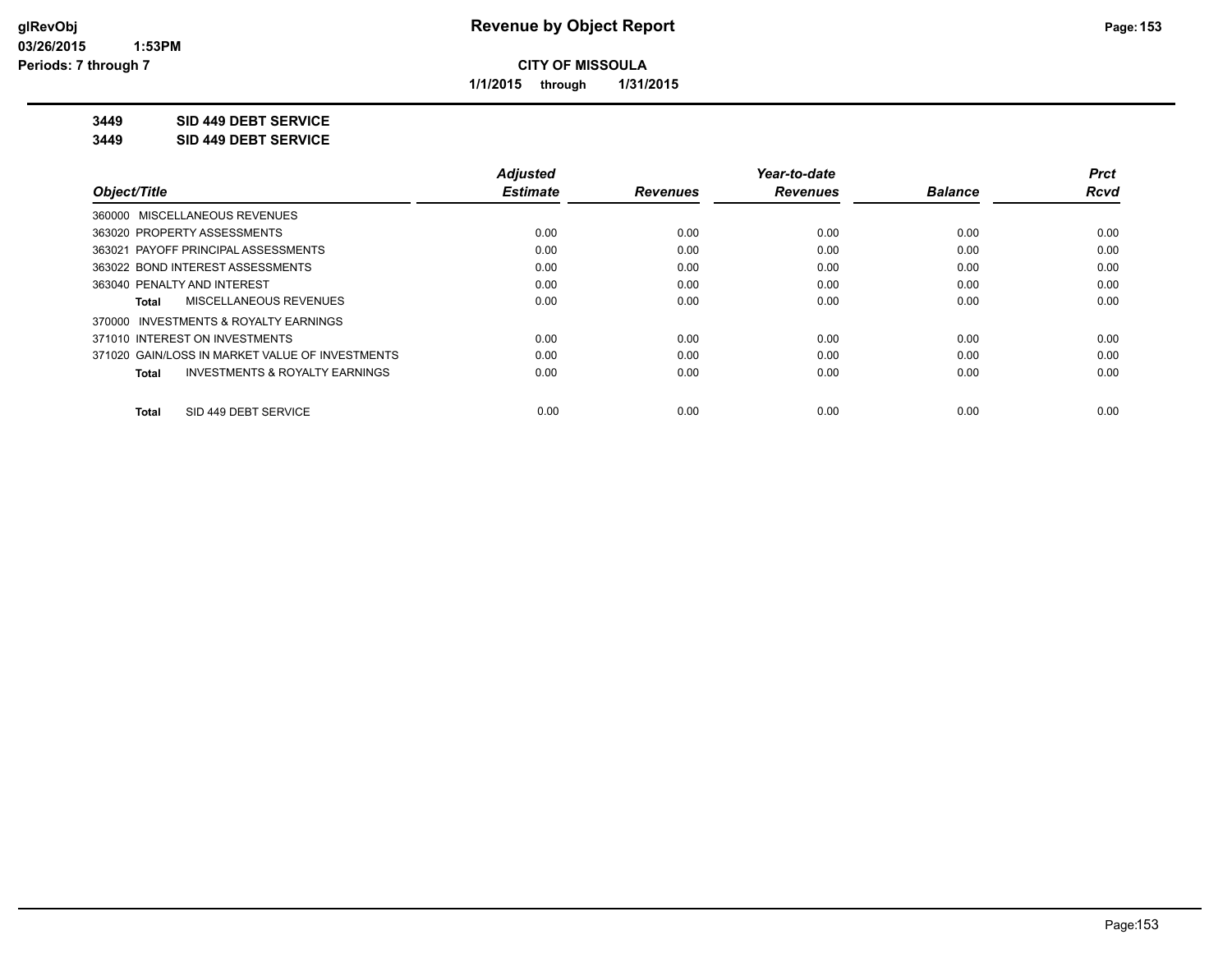**1/1/2015 through 1/31/2015**

#### **3449 SID 449 DEBT SERVICE**

|                                                    | <b>Adjusted</b> |                 | Year-to-date    |                | <b>Prct</b> |
|----------------------------------------------------|-----------------|-----------------|-----------------|----------------|-------------|
| Object/Title                                       | <b>Estimate</b> | <b>Revenues</b> | <b>Revenues</b> | <b>Balance</b> | <b>Rcvd</b> |
| 360000 MISCELLANEOUS REVENUES                      |                 |                 |                 |                |             |
| 363020 PROPERTY ASSESSMENTS                        | 0.00            | 0.00            | 0.00            | 0.00           | 0.00        |
| 363021 PAYOFF PRINCIPAL ASSESSMENTS                | 0.00            | 0.00            | 0.00            | 0.00           | 0.00        |
| 363022 BOND INTEREST ASSESSMENTS                   | 0.00            | 0.00            | 0.00            | 0.00           | 0.00        |
| 363040 PENALTY AND INTEREST                        | 0.00            | 0.00            | 0.00            | 0.00           | 0.00        |
| MISCELLANEOUS REVENUES<br>Total                    | 0.00            | 0.00            | 0.00            | 0.00           | 0.00        |
| 370000 INVESTMENTS & ROYALTY EARNINGS              |                 |                 |                 |                |             |
| 371010 INTEREST ON INVESTMENTS                     | 0.00            | 0.00            | 0.00            | 0.00           | 0.00        |
| 371020 GAIN/LOSS IN MARKET VALUE OF INVESTMENT     | 0.00            | 0.00            | 0.00            | 0.00           | 0.00        |
| <b>INVESTMENTS &amp; ROYALTY EARNINGS</b><br>Total | 0.00            | 0.00            | 0.00            | 0.00           | 0.00        |
|                                                    |                 |                 |                 |                |             |
| SID 449 DEBT SERVICE<br><b>Total</b>               | 0.00            | 0.00            | 0.00            | 0.00           | 0.00        |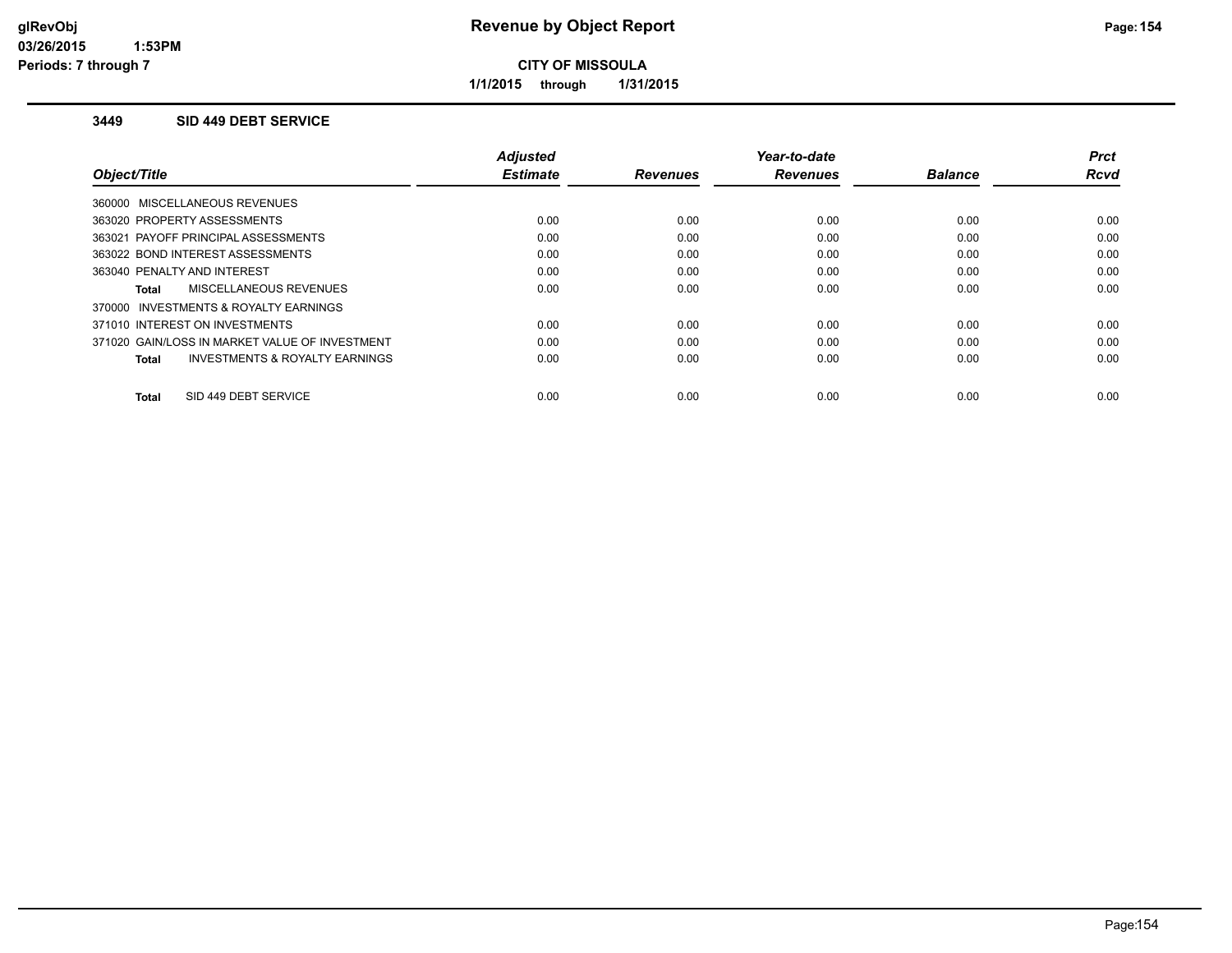**1/1/2015 through 1/31/2015**

**3450 FY 06 SIDEWALK AND CURB**

**3450 FY 06 SIDEWALK AND CURB**

|                                                     | <b>Adjusted</b> |                 | Year-to-date    |                | <b>Prct</b> |
|-----------------------------------------------------|-----------------|-----------------|-----------------|----------------|-------------|
| Object/Title                                        | <b>Estimate</b> | <b>Revenues</b> | <b>Revenues</b> | <b>Balance</b> | <b>Rcvd</b> |
| <b>MISCELLANEOUS REVENUES</b><br>360000             |                 |                 |                 |                |             |
| 363020 PROPERTY ASSESSMENTS                         | 29,569.00       | 0.00            | 16,168.09       | 13,400.91      | 54.68       |
| 363021 PAYOFF PRINCIPAL ASSESSMENTS                 | 0.00            | 0.00            | 0.00            | 0.00           | 0.00        |
| 363022 BOND INTEREST ASSESSMENTS                    | 0.00            | 0.00            | 0.00            | 0.00           | 0.00        |
| 363040 PENALTY AND INTEREST                         | 0.00            | 0.00            | 76.51           | $-76.51$       | 0.00        |
| MISCELLANEOUS REVENUES<br>Total                     | 29,569.00       | 0.00            | 16,244.60       | 13,324.40      | 54.94       |
| <b>INVESTMENTS &amp; ROYALTY EARNINGS</b><br>370000 |                 |                 |                 |                |             |
| 371010 INTEREST ON INVESTMENTS                      | 0.00            | 0.00            | 0.00            | 0.00           | 0.00        |
| 371020 GAIN/LOSS IN MARKET VALUE OF INVESTMENTS     | 0.00            | 0.00            | 0.00            | 0.00           | 0.00        |
| 371500 INTEREST ON INTERFUND LOAN                   | 0.00            | 0.00            | 0.00            | 0.00           | 0.00        |
| <b>INVESTMENTS &amp; ROYALTY EARNINGS</b><br>Total  | 0.00            | 0.00            | 0.00            | 0.00           | 0.00        |
| OTHER FINANCING SOURCES<br>380000                   |                 |                 |                 |                |             |
| 381030 SID BONDS PROCEEDS                           | 0.00            | 0.00            | 0.00            | 0.00           | 0.00        |
| 383042 TRANSFERS FROM OTHER FUNDS                   | 0.00            | 0.00            | 0.00            | 0.00           | 0.00        |
| OTHER FINANCING SOURCES<br><b>Total</b>             | 0.00            | 0.00            | 0.00            | 0.00           | 0.00        |
| FY 06 SIDEWALK AND CURB<br>Total                    | 29,569.00       | 0.00            | 16,244.60       | 13,324.40      | 54.94       |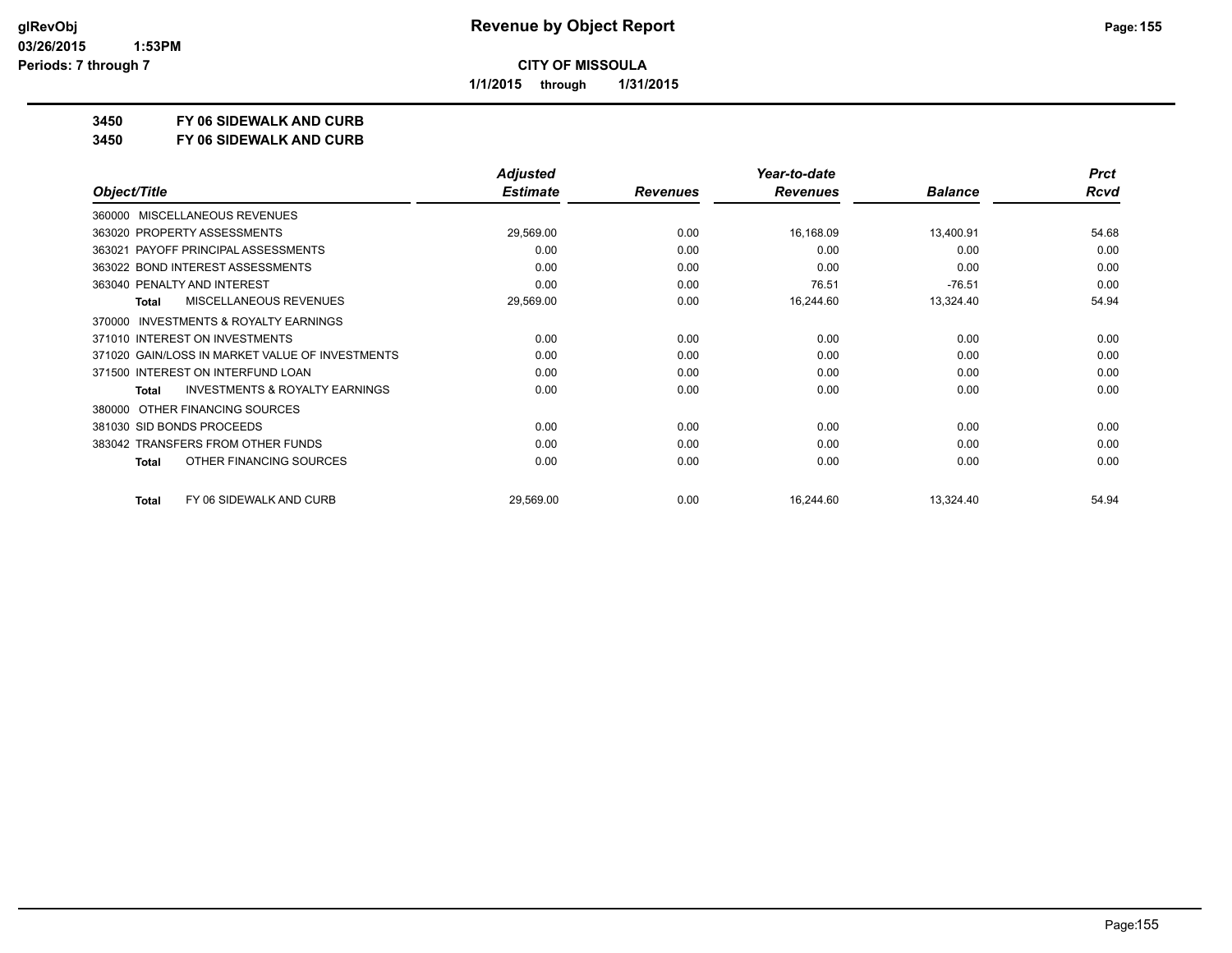**1/1/2015 through 1/31/2015**

### **3450 FY 06 SIDEWALK AND CURB**

|                                                           | <b>Adjusted</b> |                 | Year-to-date    |                | <b>Prct</b> |
|-----------------------------------------------------------|-----------------|-----------------|-----------------|----------------|-------------|
| Object/Title                                              | <b>Estimate</b> | <b>Revenues</b> | <b>Revenues</b> | <b>Balance</b> | <b>Rcvd</b> |
| MISCELLANEOUS REVENUES<br>360000                          |                 |                 |                 |                |             |
| 363020 PROPERTY ASSESSMENTS                               | 29,569.00       | 0.00            | 16,168.09       | 13,400.91      | 54.68       |
| 363021 PAYOFF PRINCIPAL ASSESSMENTS                       | 0.00            | 0.00            | 0.00            | 0.00           | 0.00        |
| 363022 BOND INTEREST ASSESSMENTS                          | 0.00            | 0.00            | 0.00            | 0.00           | 0.00        |
| 363040 PENALTY AND INTEREST                               | 0.00            | 0.00            | 76.51           | $-76.51$       | 0.00        |
| <b>MISCELLANEOUS REVENUES</b><br><b>Total</b>             | 29,569.00       | 0.00            | 16,244.60       | 13,324.40      | 54.94       |
| INVESTMENTS & ROYALTY EARNINGS<br>370000                  |                 |                 |                 |                |             |
| 371010 INTEREST ON INVESTMENTS                            | 0.00            | 0.00            | 0.00            | 0.00           | 0.00        |
| 371020 GAIN/LOSS IN MARKET VALUE OF INVESTMENT            | 0.00            | 0.00            | 0.00            | 0.00           | 0.00        |
| 371500 INTEREST ON INTERFUND LOAN                         | 0.00            | 0.00            | 0.00            | 0.00           | 0.00        |
| <b>INVESTMENTS &amp; ROYALTY EARNINGS</b><br><b>Total</b> | 0.00            | 0.00            | 0.00            | 0.00           | 0.00        |
| OTHER FINANCING SOURCES<br>380000                         |                 |                 |                 |                |             |
| 381030 SID BONDS PROCEEDS                                 | 0.00            | 0.00            | 0.00            | 0.00           | 0.00        |
| 383042 TRANSFERS FROM OTHER FUNDS                         | 0.00            | 0.00            | 0.00            | 0.00           | 0.00        |
| OTHER FINANCING SOURCES<br><b>Total</b>                   | 0.00            | 0.00            | 0.00            | 0.00           | 0.00        |
| FY 06 SIDEWALK AND CURB<br><b>Total</b>                   | 29,569.00       | 0.00            | 16,244.60       | 13,324.40      | 54.94       |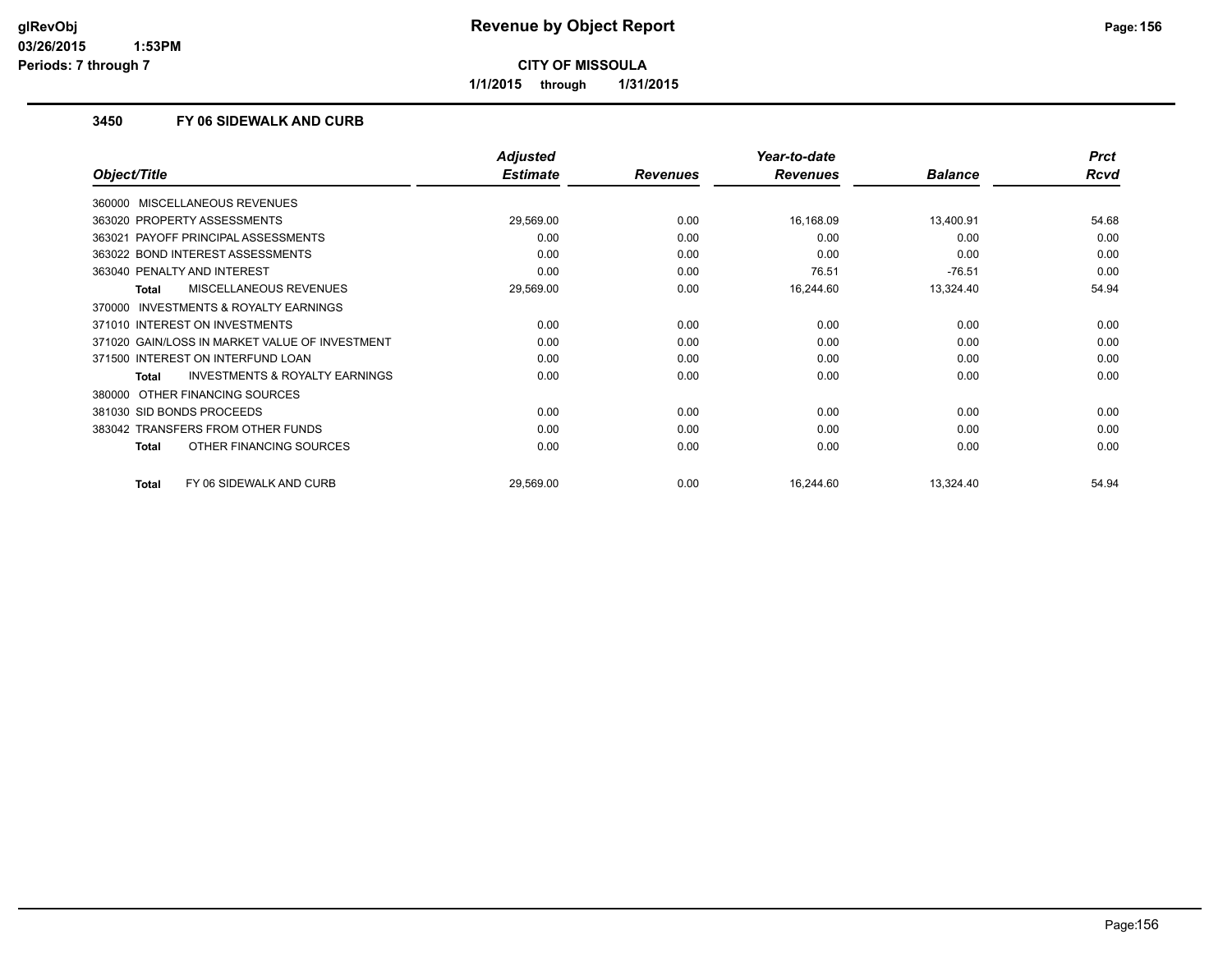**1/1/2015 through 1/31/2015**

# **3460 FY07 SIDEWALK AND CURB DEBT**

#### **3460 FY07 SIDEWALK AND CURB DEBT**

|                                                           | <b>Adjusted</b> |                 | Year-to-date    |                | <b>Prct</b> |
|-----------------------------------------------------------|-----------------|-----------------|-----------------|----------------|-------------|
| Object/Title                                              | <b>Estimate</b> | <b>Revenues</b> | <b>Revenues</b> | <b>Balance</b> | <b>Rcvd</b> |
| <b>MISCELLANEOUS REVENUES</b><br>360000                   |                 |                 |                 |                |             |
| 363020 PROPERTY ASSESSMENTS                               | 92,110.00       | 1,767.61        | 38,884.09       | 53,225.91      | 42.21       |
| 363021 PAYOFF PRINCIPAL ASSESSMENTS                       | 0.00            | 0.00            | 9,478.66        | $-9,478.66$    | 0.00        |
| 363022 BOND INTEREST ASSESSMENTS                          | 0.00            | 0.00            | 0.00            | 0.00           | 0.00        |
| 363040 PENALTY AND INTEREST                               | 0.00            | 37.97           | 38.88           | $-38.88$       | 0.00        |
| <b>MISCELLANEOUS REVENUES</b><br><b>Total</b>             | 92,110.00       | 1,805.58        | 48,401.63       | 43,708.37      | 52.55       |
| <b>INVESTMENTS &amp; ROYALTY EARNINGS</b><br>370000       |                 |                 |                 |                |             |
| 371010 INTEREST ON INVESTMENTS                            | 0.00            | 0.00            | 0.00            | 0.00           | 0.00        |
| 371020 GAIN/LOSS IN MARKET VALUE OF INVESTMENTS           | 0.00            | 0.00            | 0.00            | 0.00           | 0.00        |
| 371500 INTEREST ON INTERFUND LOAN                         | 0.00            | 0.00            | 0.00            | 0.00           | 0.00        |
| <b>INVESTMENTS &amp; ROYALTY EARNINGS</b><br><b>Total</b> | 0.00            | 0.00            | 0.00            | 0.00           | 0.00        |
| OTHER FINANCING SOURCES<br>380000                         |                 |                 |                 |                |             |
| 381030 SID BONDS PROCEEDS                                 | 0.00            | 0.00            | 0.00            | 0.00           | 0.00        |
| 383042 TRANSFERS FROM OTHER FUNDS                         | 0.00            | 0.00            | 0.00            | 0.00           | 0.00        |
| OTHER FINANCING SOURCES<br><b>Total</b>                   | 0.00            | 0.00            | 0.00            | 0.00           | 0.00        |
| <b>FY07 SIDEWALK AND CURB DEBT</b><br>Total               | 92,110.00       | 1,805.58        | 48,401.63       | 43,708.37      | 52.55       |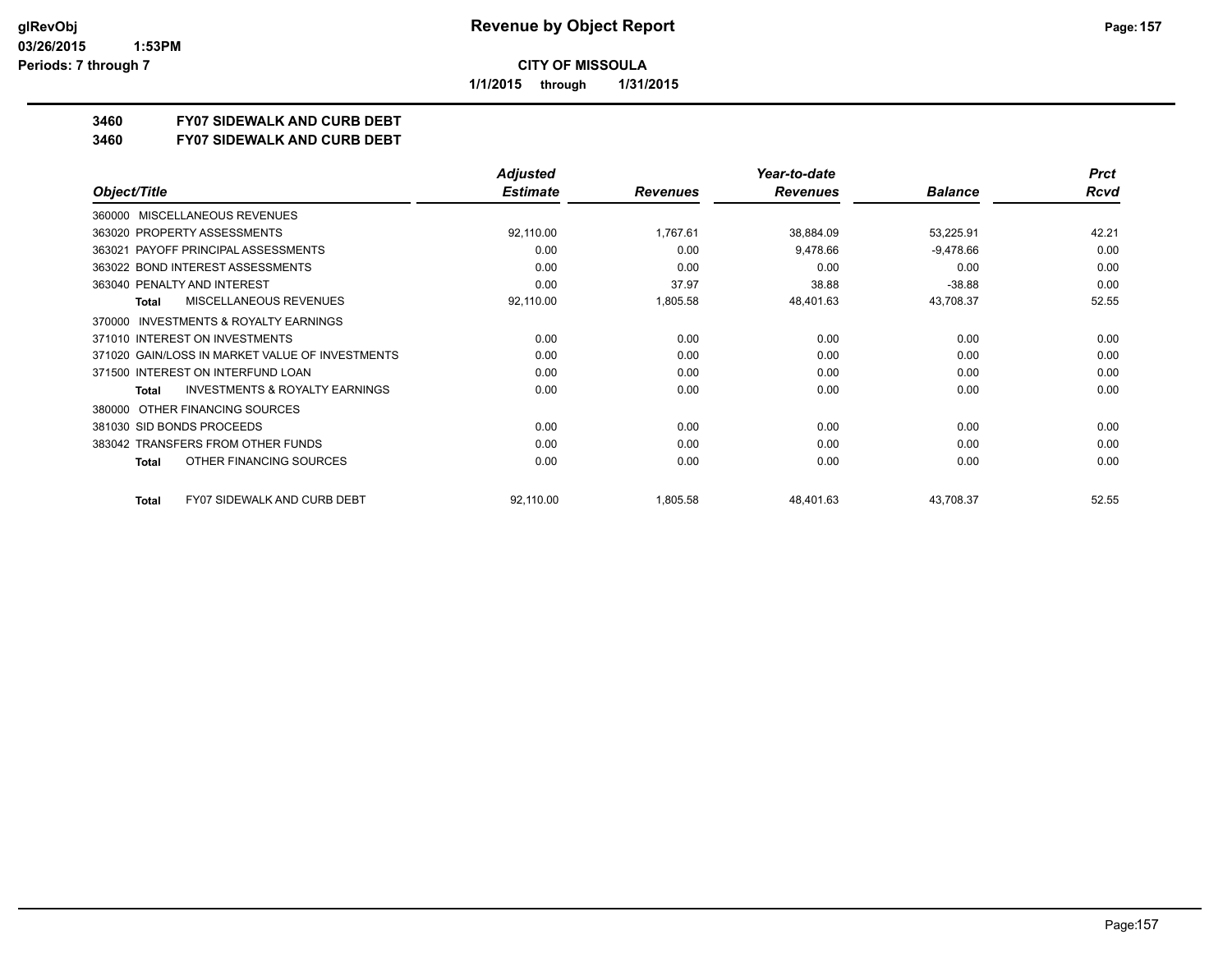**1/1/2015 through 1/31/2015**

# **3460 FY07 SIDEWALK AND CURB DEBT**

|                                                    | <b>Adjusted</b> |                 | Year-to-date    |                | <b>Prct</b> |
|----------------------------------------------------|-----------------|-----------------|-----------------|----------------|-------------|
| Object/Title                                       | <b>Estimate</b> | <b>Revenues</b> | <b>Revenues</b> | <b>Balance</b> | <b>Rcvd</b> |
| 360000 MISCELLANEOUS REVENUES                      |                 |                 |                 |                |             |
| 363020 PROPERTY ASSESSMENTS                        | 92,110.00       | 1,767.61        | 38,884.09       | 53,225.91      | 42.21       |
| PAYOFF PRINCIPAL ASSESSMENTS<br>363021             | 0.00            | 0.00            | 9,478.66        | $-9,478.66$    | 0.00        |
| 363022 BOND INTEREST ASSESSMENTS                   | 0.00            | 0.00            | 0.00            | 0.00           | 0.00        |
| 363040 PENALTY AND INTEREST                        | 0.00            | 37.97           | 38.88           | $-38.88$       | 0.00        |
| <b>MISCELLANEOUS REVENUES</b><br>Total             | 92,110.00       | 1,805.58        | 48,401.63       | 43,708.37      | 52.55       |
| 370000 INVESTMENTS & ROYALTY EARNINGS              |                 |                 |                 |                |             |
| 371010 INTEREST ON INVESTMENTS                     | 0.00            | 0.00            | 0.00            | 0.00           | 0.00        |
| 371020 GAIN/LOSS IN MARKET VALUE OF INVESTMENT     | 0.00            | 0.00            | 0.00            | 0.00           | 0.00        |
| 371500 INTEREST ON INTERFUND LOAN                  | 0.00            | 0.00            | 0.00            | 0.00           | 0.00        |
| <b>INVESTMENTS &amp; ROYALTY EARNINGS</b><br>Total | 0.00            | 0.00            | 0.00            | 0.00           | 0.00        |
| 380000 OTHER FINANCING SOURCES                     |                 |                 |                 |                |             |
| 381030 SID BONDS PROCEEDS                          | 0.00            | 0.00            | 0.00            | 0.00           | 0.00        |
| 383042 TRANSFERS FROM OTHER FUNDS                  | 0.00            | 0.00            | 0.00            | 0.00           | 0.00        |
| OTHER FINANCING SOURCES<br>Total                   | 0.00            | 0.00            | 0.00            | 0.00           | 0.00        |
| <b>FY07 SIDEWALK AND CURB DEBT</b><br><b>Total</b> | 92,110.00       | 1,805.58        | 48,401.63       | 43,708.37      | 52.55       |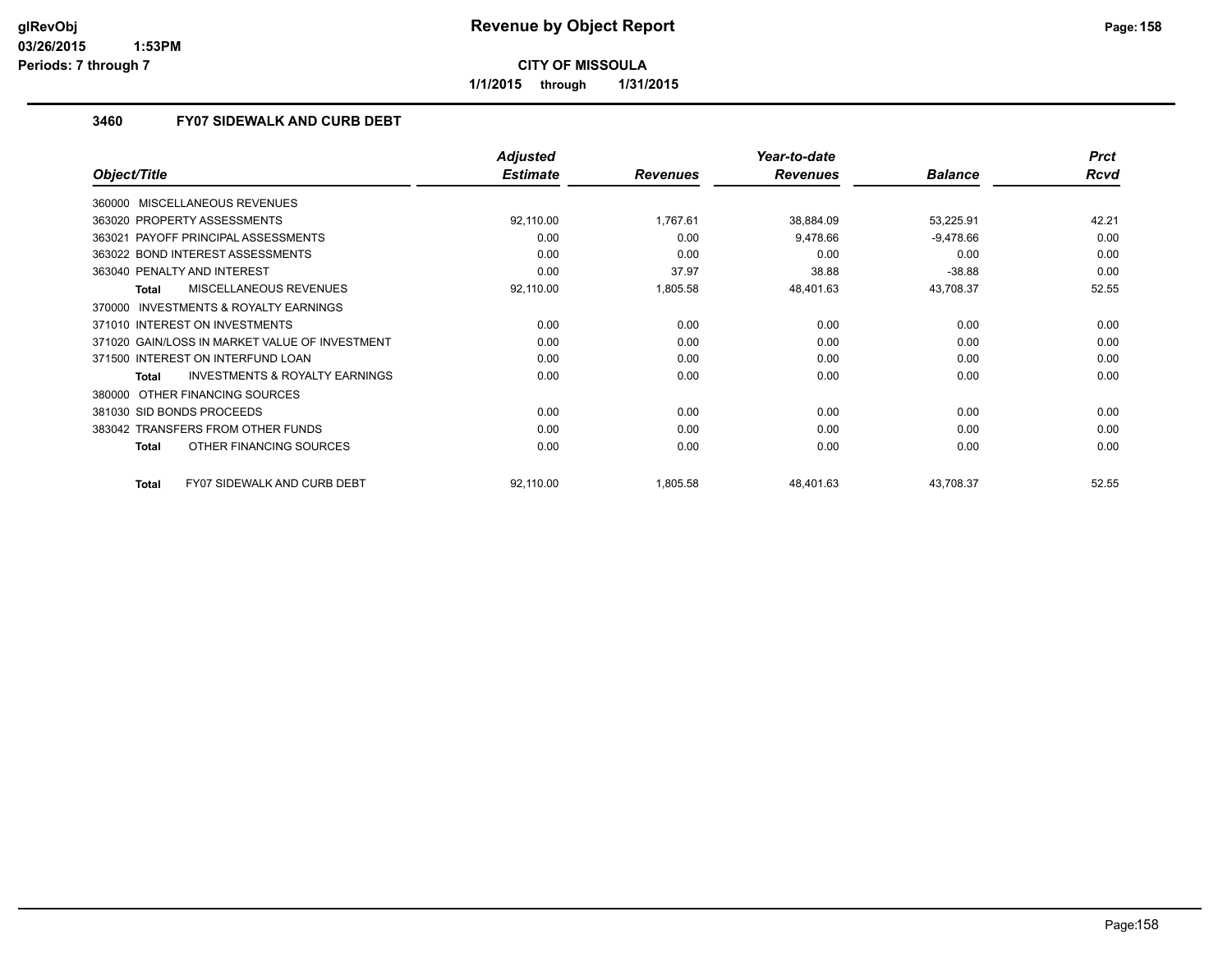**1/1/2015 through 1/31/2015**

# **3461 SERIES 2008A SIDEWALK AND CURB**

**3461 SERIES 2008A SIDEWALK AND CURB**

|                                                    | <b>Adjusted</b> |                 | Year-to-date    |                | <b>Prct</b> |
|----------------------------------------------------|-----------------|-----------------|-----------------|----------------|-------------|
| Object/Title                                       | <b>Estimate</b> | <b>Revenues</b> | <b>Revenues</b> | <b>Balance</b> | Rcvd        |
| MISCELLANEOUS REVENUES<br>360000                   |                 |                 |                 |                |             |
| 363020 PROPERTY ASSESSMENTS                        | 62,213.00       | 395.62          | 22,876.30       | 39,336.70      | 36.77       |
| 363021 PAYOFF PRINCIPAL ASSESSMENTS                | 0.00            | 0.00            | 0.00            | 0.00           | 0.00        |
| 363022 BOND INTEREST ASSESSMENTS                   | 0.00            | 0.00            | 0.00            | 0.00           | 0.00        |
| 363040 PENALTY AND INTEREST                        | 0.00            | 2.31            | 2.31            | $-2.31$        | 0.00        |
| MISCELLANEOUS REVENUES<br><b>Total</b>             | 62,213.00       | 397.93          | 22,878.61       | 39,334.39      | 36.77       |
| INVESTMENTS & ROYALTY EARNINGS<br>370000           |                 |                 |                 |                |             |
| 371010 INTEREST ON INVESTMENTS                     | 0.00            | 0.00            | 0.00            | 0.00           | 0.00        |
| 371020 GAIN/LOSS IN MARKET VALUE OF INVESTMENTS    | 0.00            | 0.00            | 0.00            | 0.00           | 0.00        |
| <b>INVESTMENTS &amp; ROYALTY EARNINGS</b><br>Total | 0.00            | 0.00            | 0.00            | 0.00           | 0.00        |
| OTHER FINANCING SOURCES<br>380000                  |                 |                 |                 |                |             |
| 381030 SID BONDS PROCEEDS                          | 0.00            | 0.00            | 0.00            | 0.00           | 0.00        |
| OTHER FINANCING SOURCES<br><b>Total</b>            | 0.00            | 0.00            | 0.00            | 0.00           | 0.00        |
| SERIES 2008A SIDEWALK AND CURB<br><b>Total</b>     | 62,213.00       | 397.93          | 22,878.61       | 39,334.39      | 36.77       |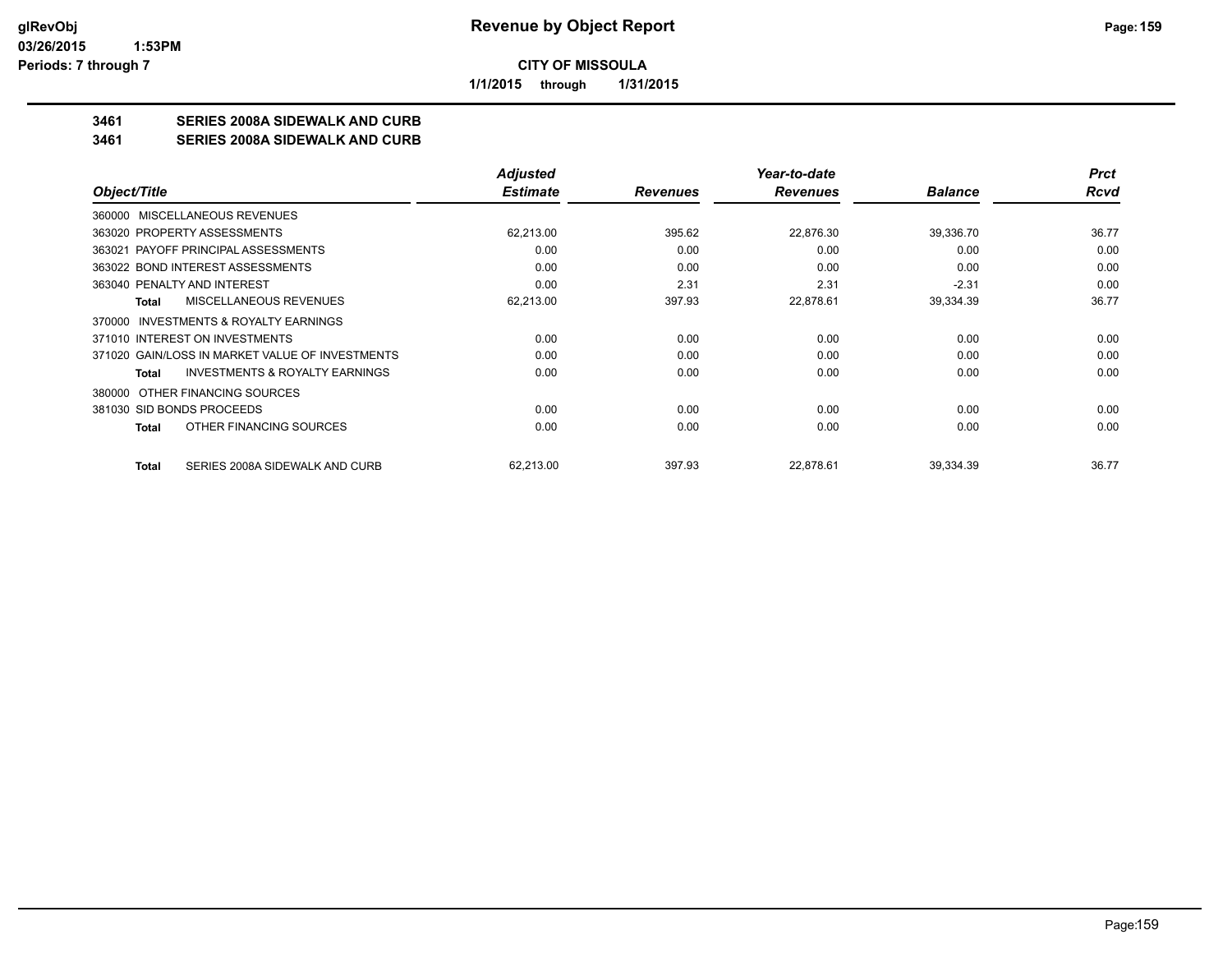**1/1/2015 through 1/31/2015**

# **3461 SERIES 2008A SIDEWALK AND CURB**

|              |                                                | <b>Adjusted</b> |                 | Year-to-date    |                | <b>Prct</b> |
|--------------|------------------------------------------------|-----------------|-----------------|-----------------|----------------|-------------|
| Object/Title |                                                | <b>Estimate</b> | <b>Revenues</b> | <b>Revenues</b> | <b>Balance</b> | Rcvd        |
|              | 360000 MISCELLANEOUS REVENUES                  |                 |                 |                 |                |             |
|              | 363020 PROPERTY ASSESSMENTS                    | 62.213.00       | 395.62          | 22,876.30       | 39,336.70      | 36.77       |
|              | 363021 PAYOFF PRINCIPAL ASSESSMENTS            | 0.00            | 0.00            | 0.00            | 0.00           | 0.00        |
|              | 363022 BOND INTEREST ASSESSMENTS               | 0.00            | 0.00            | 0.00            | 0.00           | 0.00        |
|              | 363040 PENALTY AND INTEREST                    | 0.00            | 2.31            | 2.31            | $-2.31$        | 0.00        |
| Total        | <b>MISCELLANEOUS REVENUES</b>                  | 62,213.00       | 397.93          | 22,878.61       | 39,334.39      | 36.77       |
| 370000       | <b>INVESTMENTS &amp; ROYALTY EARNINGS</b>      |                 |                 |                 |                |             |
|              | 371010 INTEREST ON INVESTMENTS                 | 0.00            | 0.00            | 0.00            | 0.00           | 0.00        |
|              | 371020 GAIN/LOSS IN MARKET VALUE OF INVESTMENT | 0.00            | 0.00            | 0.00            | 0.00           | 0.00        |
| Total        | <b>INVESTMENTS &amp; ROYALTY EARNINGS</b>      | 0.00            | 0.00            | 0.00            | 0.00           | 0.00        |
|              | 380000 OTHER FINANCING SOURCES                 |                 |                 |                 |                |             |
|              | 381030 SID BONDS PROCEEDS                      | 0.00            | 0.00            | 0.00            | 0.00           | 0.00        |
| Total        | OTHER FINANCING SOURCES                        | 0.00            | 0.00            | 0.00            | 0.00           | 0.00        |
| Total        | SERIES 2008A SIDEWALK AND CURB                 | 62,213.00       | 397.93          | 22,878.61       | 39,334.39      | 36.77       |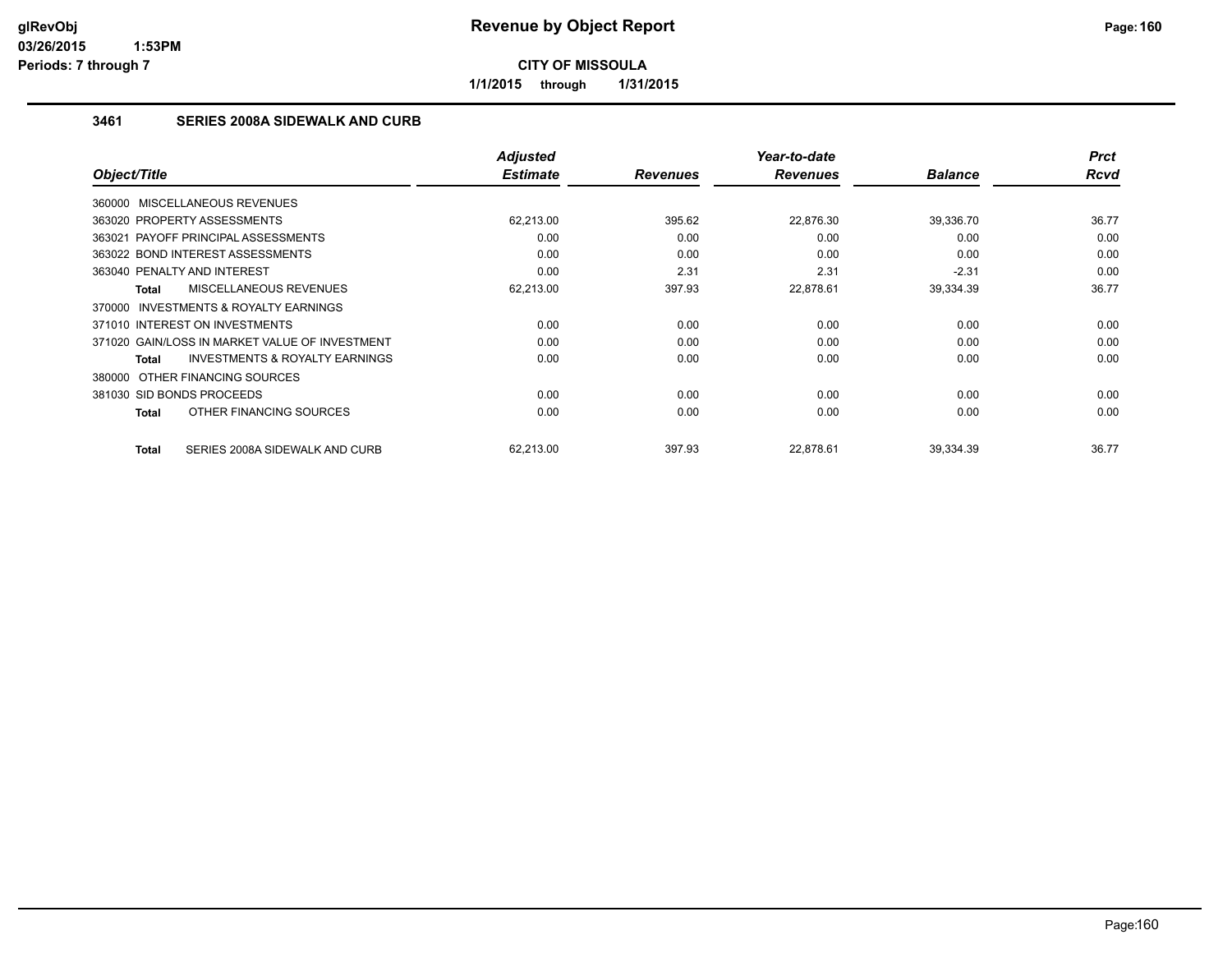**1/1/2015 through 1/31/2015**

# **3462 SERIES 2009 SIDEWALK AND CURB**

#### **3462 SERIES 2009 SIDEWALK AND CURB**

|                                                    | <b>Adjusted</b> |                 | Year-to-date    |                | <b>Prct</b> |
|----------------------------------------------------|-----------------|-----------------|-----------------|----------------|-------------|
| Object/Title                                       | <b>Estimate</b> | <b>Revenues</b> | <b>Revenues</b> | <b>Balance</b> | Rcvd        |
| MISCELLANEOUS REVENUES<br>360000                   |                 |                 |                 |                |             |
| 363020 PROPERTY ASSESSMENTS                        | 67,143.00       | 0.00            | 31,593.87       | 35,549.13      | 47.05       |
| 363021 PAYOFF PRINCIPAL ASSESSMENTS                | 0.00            | 0.00            | 9,086.62        | $-9,086.62$    | 0.00        |
| 363022 BOND INTEREST ASSESSMENTS                   | 0.00            | 0.00            | 0.00            | 0.00           | 0.00        |
| 363040 PENALTY AND INTEREST                        | 0.00            | 0.00            | 88.43           | $-88.43$       | 0.00        |
| MISCELLANEOUS REVENUES<br>Total                    | 67,143.00       | 0.00            | 40,768.92       | 26,374.08      | 60.72       |
| INVESTMENTS & ROYALTY EARNINGS<br>370000           |                 |                 |                 |                |             |
| 371010 INTEREST ON INVESTMENTS                     | 0.00            | 0.00            | 0.00            | 0.00           | 0.00        |
| 371020 GAIN/LOSS IN MARKET VALUE OF INVESTMENTS    | 0.00            | 0.00            | 0.00            | 0.00           | 0.00        |
| <b>INVESTMENTS &amp; ROYALTY EARNINGS</b><br>Total | 0.00            | 0.00            | 0.00            | 0.00           | 0.00        |
| 380000 OTHER FINANCING SOURCES                     |                 |                 |                 |                |             |
| 381030 SID BONDS PROCEEDS                          | 0.00            | 0.00            | 0.00            | 0.00           | 0.00        |
| 383042 TRANSFERS FROM OTHER FUNDS                  | 0.00            | 0.00            | 0.00            | 0.00           | 0.00        |
| OTHER FINANCING SOURCES<br>Total                   | 0.00            | 0.00            | 0.00            | 0.00           | 0.00        |
| SERIES 2009 SIDEWALK AND CURB<br>Total             | 67,143.00       | 0.00            | 40,768.92       | 26,374.08      | 60.72       |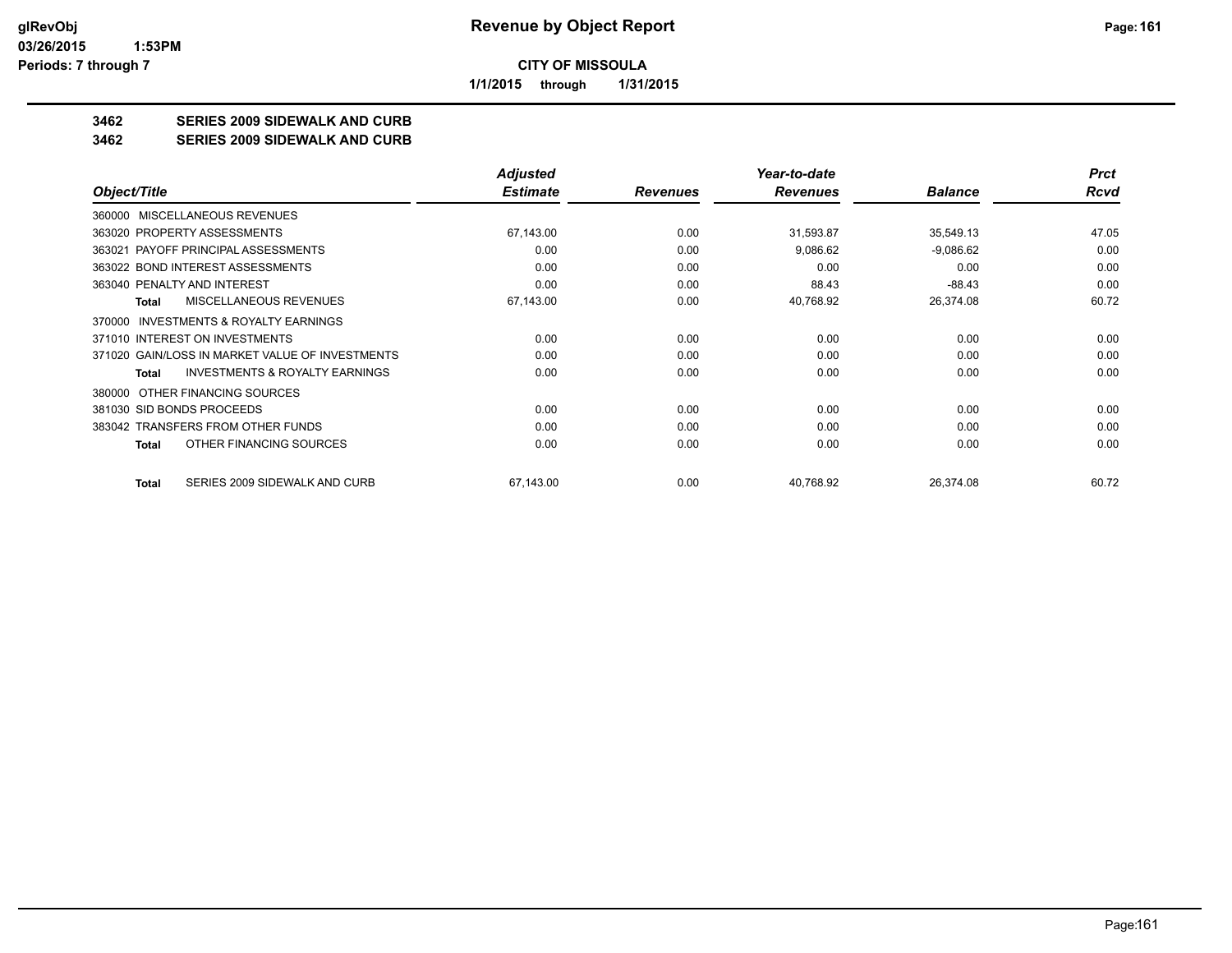**1/1/2015 through 1/31/2015**

# **3462 SERIES 2009 SIDEWALK AND CURB**

|                                                           | <b>Adjusted</b> |                 | Year-to-date    |                | <b>Prct</b> |
|-----------------------------------------------------------|-----------------|-----------------|-----------------|----------------|-------------|
| Object/Title                                              | <b>Estimate</b> | <b>Revenues</b> | <b>Revenues</b> | <b>Balance</b> | <b>Rcvd</b> |
| 360000 MISCELLANEOUS REVENUES                             |                 |                 |                 |                |             |
| 363020 PROPERTY ASSESSMENTS                               | 67,143.00       | 0.00            | 31,593.87       | 35,549.13      | 47.05       |
| 363021 PAYOFF PRINCIPAL ASSESSMENTS                       | 0.00            | 0.00            | 9,086.62        | $-9,086.62$    | 0.00        |
| 363022 BOND INTEREST ASSESSMENTS                          | 0.00            | 0.00            | 0.00            | 0.00           | 0.00        |
| 363040 PENALTY AND INTEREST                               | 0.00            | 0.00            | 88.43           | $-88.43$       | 0.00        |
| <b>MISCELLANEOUS REVENUES</b><br><b>Total</b>             | 67,143.00       | 0.00            | 40,768.92       | 26,374.08      | 60.72       |
| <b>INVESTMENTS &amp; ROYALTY EARNINGS</b><br>370000       |                 |                 |                 |                |             |
| 371010 INTEREST ON INVESTMENTS                            | 0.00            | 0.00            | 0.00            | 0.00           | 0.00        |
| 371020 GAIN/LOSS IN MARKET VALUE OF INVESTMENT            | 0.00            | 0.00            | 0.00            | 0.00           | 0.00        |
| <b>INVESTMENTS &amp; ROYALTY EARNINGS</b><br><b>Total</b> | 0.00            | 0.00            | 0.00            | 0.00           | 0.00        |
| 380000 OTHER FINANCING SOURCES                            |                 |                 |                 |                |             |
| 381030 SID BONDS PROCEEDS                                 | 0.00            | 0.00            | 0.00            | 0.00           | 0.00        |
| 383042 TRANSFERS FROM OTHER FUNDS                         | 0.00            | 0.00            | 0.00            | 0.00           | 0.00        |
| OTHER FINANCING SOURCES<br><b>Total</b>                   | 0.00            | 0.00            | 0.00            | 0.00           | 0.00        |
| <b>Total</b><br>SERIES 2009 SIDEWALK AND CURB             | 67,143.00       | 0.00            | 40,768.92       | 26,374.08      | 60.72       |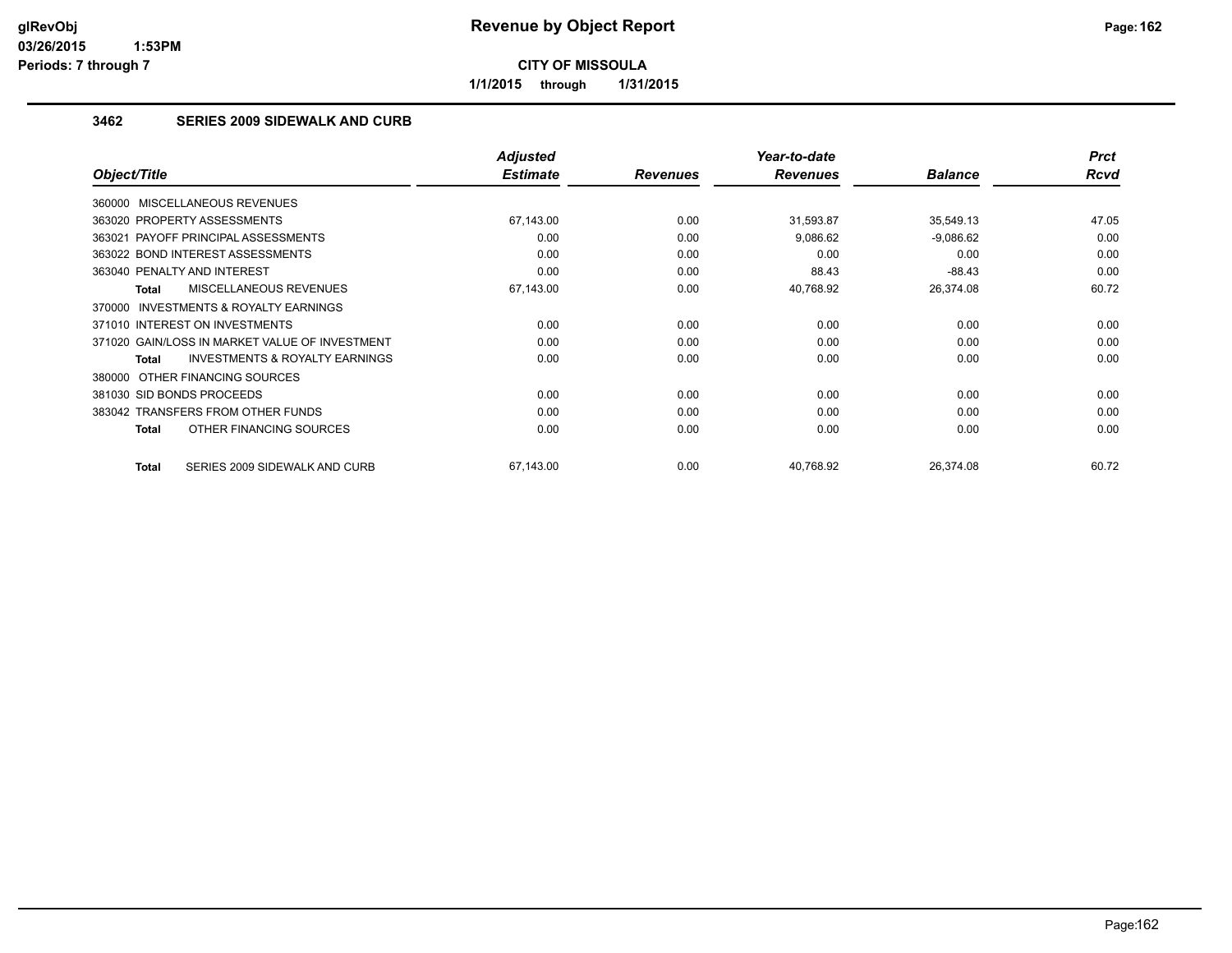**1/1/2015 through 1/31/2015**

# **3463 SERIES 2010 SIDEWALK AND CURB**

**3463 SERIES 2010 SIDEWALK AND CURB**

|                                                     | <b>Adjusted</b> |                 | Year-to-date    |                | <b>Prct</b> |
|-----------------------------------------------------|-----------------|-----------------|-----------------|----------------|-------------|
| Object/Title                                        | <b>Estimate</b> | <b>Revenues</b> | <b>Revenues</b> | <b>Balance</b> | Rcvd        |
| MISCELLANEOUS REVENUES<br>360000                    |                 |                 |                 |                |             |
| 363020 PROPERTY ASSESSMENTS                         | 103,038.00      | 1,629.48        | 45,999.91       | 57,038.09      | 44.64       |
| 363021 PAYOFF PRINCIPAL ASSESSMENTS                 | 0.00            | 0.00            | 11,387.01       | $-11,387.01$   | 0.00        |
| 363022 BOND INTEREST ASSESSMENTS                    | 0.00            | 0.00            | 0.00            | 0.00           | 0.00        |
| 363040 PENALTY AND INTEREST                         | 0.00            | 35.08           | 59.50           | $-59.50$       | 0.00        |
| MISCELLANEOUS REVENUES<br><b>Total</b>              | 103,038.00      | 1,664.56        | 57,446.42       | 45,591.58      | 55.75       |
| <b>INVESTMENTS &amp; ROYALTY EARNINGS</b><br>370000 |                 |                 |                 |                |             |
| 371010 INTEREST ON INVESTMENTS                      | 0.00            | 0.00            | 0.00            | 0.00           | 0.00        |
| 371020 GAIN/LOSS IN MARKET VALUE OF INVESTMENTS     | 0.00            | 0.00            | 0.00            | 0.00           | 0.00        |
| INVESTMENTS & ROYALTY EARNINGS<br>Total             | 0.00            | 0.00            | 0.00            | 0.00           | 0.00        |
| OTHER FINANCING SOURCES<br>380000                   |                 |                 |                 |                |             |
| 381030 SID BONDS PROCEEDS                           | 0.00            | 0.00            | 0.00            | 0.00           | 0.00        |
| 383042 TRANSFERS FROM OTHER FUNDS                   | 0.00            | 0.00            | 0.00            | 0.00           | 0.00        |
| OTHER FINANCING SOURCES<br>Total                    | 0.00            | 0.00            | 0.00            | 0.00           | 0.00        |
| SERIES 2010 SIDEWALK AND CURB<br>Total              | 103,038.00      | 1,664.56        | 57,446.42       | 45,591.58      | 55.75       |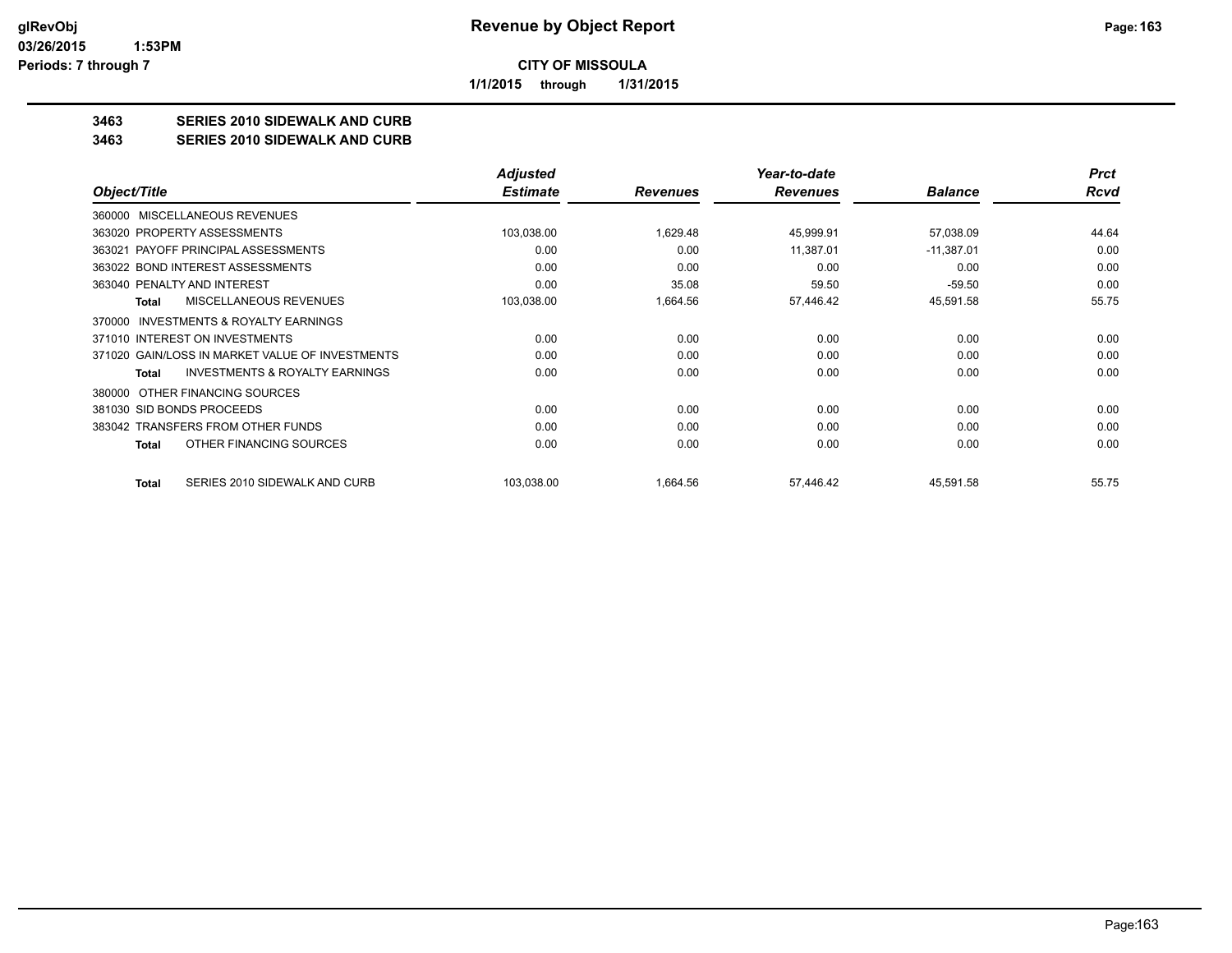**1/1/2015 through 1/31/2015**

# **3463 SERIES 2010 SIDEWALK AND CURB**

|                                                     | <b>Adjusted</b> |                 | Year-to-date    |                | <b>Prct</b> |
|-----------------------------------------------------|-----------------|-----------------|-----------------|----------------|-------------|
| Object/Title                                        | <b>Estimate</b> | <b>Revenues</b> | <b>Revenues</b> | <b>Balance</b> | <b>Rcvd</b> |
| 360000 MISCELLANEOUS REVENUES                       |                 |                 |                 |                |             |
| 363020 PROPERTY ASSESSMENTS                         | 103,038.00      | 1,629.48        | 45,999.91       | 57,038.09      | 44.64       |
| 363021 PAYOFF PRINCIPAL ASSESSMENTS                 | 0.00            | 0.00            | 11,387.01       | $-11,387.01$   | 0.00        |
| 363022 BOND INTEREST ASSESSMENTS                    | 0.00            | 0.00            | 0.00            | 0.00           | 0.00        |
| 363040 PENALTY AND INTEREST                         | 0.00            | 35.08           | 59.50           | $-59.50$       | 0.00        |
| <b>MISCELLANEOUS REVENUES</b><br>Total              | 103,038.00      | 1,664.56        | 57,446.42       | 45,591.58      | 55.75       |
| <b>INVESTMENTS &amp; ROYALTY EARNINGS</b><br>370000 |                 |                 |                 |                |             |
| 371010 INTEREST ON INVESTMENTS                      | 0.00            | 0.00            | 0.00            | 0.00           | 0.00        |
| 371020 GAIN/LOSS IN MARKET VALUE OF INVESTMENT      | 0.00            | 0.00            | 0.00            | 0.00           | 0.00        |
| <b>INVESTMENTS &amp; ROYALTY EARNINGS</b><br>Total  | 0.00            | 0.00            | 0.00            | 0.00           | 0.00        |
| OTHER FINANCING SOURCES<br>380000                   |                 |                 |                 |                |             |
| 381030 SID BONDS PROCEEDS                           | 0.00            | 0.00            | 0.00            | 0.00           | 0.00        |
| 383042 TRANSFERS FROM OTHER FUNDS                   | 0.00            | 0.00            | 0.00            | 0.00           | 0.00        |
| OTHER FINANCING SOURCES<br>Total                    | 0.00            | 0.00            | 0.00            | 0.00           | 0.00        |
| SERIES 2010 SIDEWALK AND CURB<br><b>Total</b>       | 103,038.00      | 1,664.56        | 57,446.42       | 45,591.58      | 55.75       |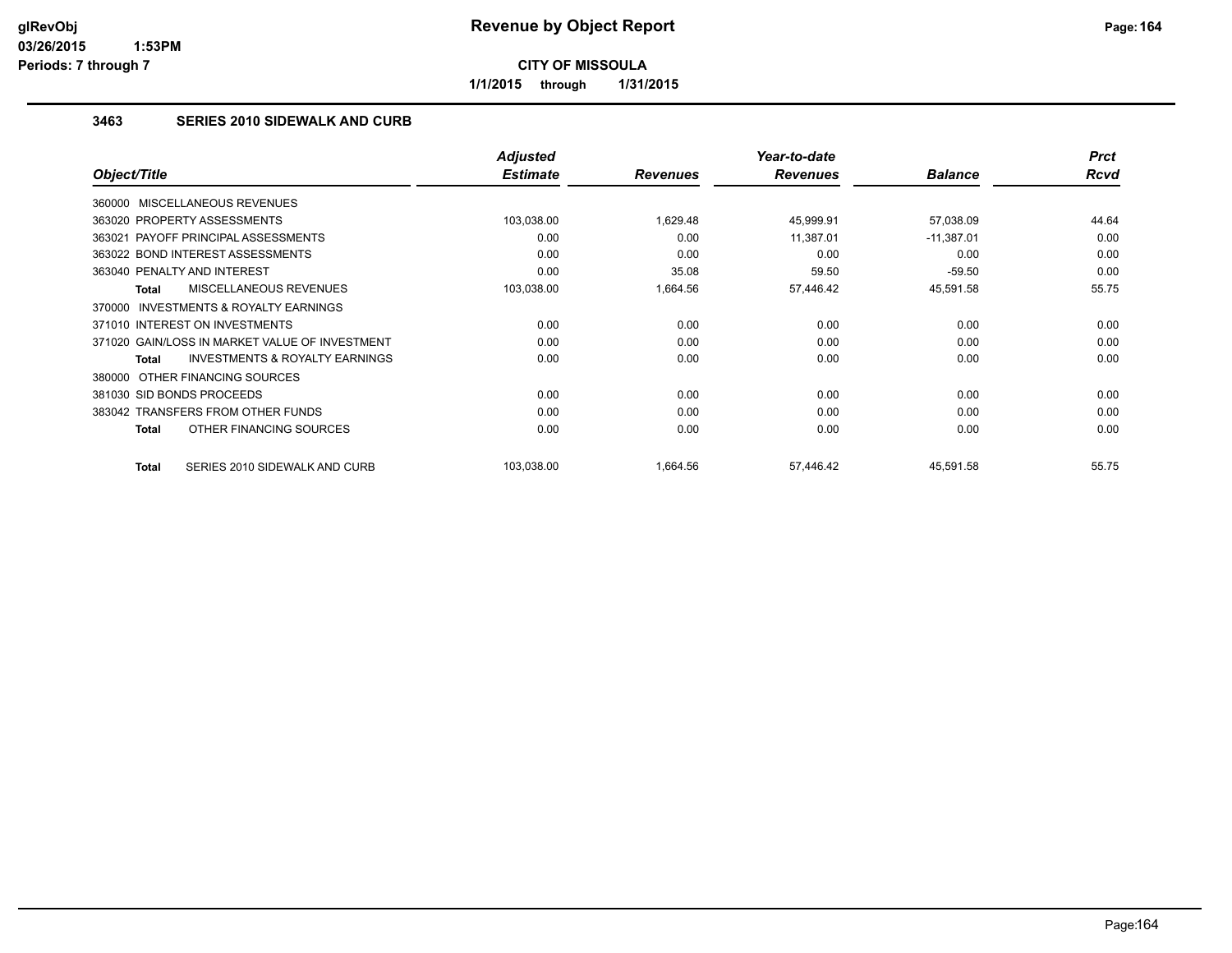**1/1/2015 through 1/31/2015**

**3464 FY12 S/C DEBT SERVICE**

**3464 FY12 S/C DEBT SERVICE**

|                                                    | <b>Adjusted</b> |                 | Year-to-date    |                | <b>Prct</b> |
|----------------------------------------------------|-----------------|-----------------|-----------------|----------------|-------------|
| Object/Title                                       | <b>Estimate</b> | <b>Revenues</b> | <b>Revenues</b> | <b>Balance</b> | <b>Rcvd</b> |
| MISCELLANEOUS REVENUES<br>360000                   |                 |                 |                 |                |             |
| 363020 PROPERTY ASSESSMENTS                        | 72,560.00       | 291.39          | 38,666.76       | 33,893.24      | 53.29       |
| 363021 PAYOFF PRINCIPAL ASSESSMENTS                | 0.00            | 0.00            | 10,112.27       | $-10, 112.27$  | 0.00        |
| 363022 BOND INTEREST ASSESSMENTS                   | 0.00            | 0.00            | 0.00            | 0.00           | 0.00        |
| 363040 PENALTY AND INTEREST                        | 0.00            | 5.00            | 5.20            | $-5.20$        | 0.00        |
| MISCELLANEOUS REVENUES<br>Total                    | 72,560.00       | 296.39          | 48,784.23       | 23,775.77      | 67.23       |
| INVESTMENTS & ROYALTY EARNINGS<br>370000           |                 |                 |                 |                |             |
| 371010 INTEREST ON INVESTMENTS                     | 0.00            | 0.00            | 0.00            | 0.00           | 0.00        |
| 371020 GAIN/LOSS IN MARKET VALUE OF INVESTMENTS    | 0.00            | 0.00            | 0.00            | 0.00           | 0.00        |
| <b>INVESTMENTS &amp; ROYALTY EARNINGS</b><br>Total | 0.00            | 0.00            | 0.00            | 0.00           | 0.00        |
| OTHER FINANCING SOURCES<br>380000                  |                 |                 |                 |                |             |
| 381030 SID BONDS PROCEEDS                          | 0.00            | 0.00            | 0.00            | 0.00           | 0.00        |
| 383042 TRANSFERS FROM OTHER FUNDS                  | 0.00            | 0.00            | 0.00            | 0.00           | 0.00        |
| OTHER FINANCING SOURCES<br>Total                   | 0.00            | 0.00            | 0.00            | 0.00           | 0.00        |
| FY12 S/C DEBT SERVICE<br><b>Total</b>              | 72,560.00       | 296.39          | 48,784.23       | 23,775.77      | 67.23       |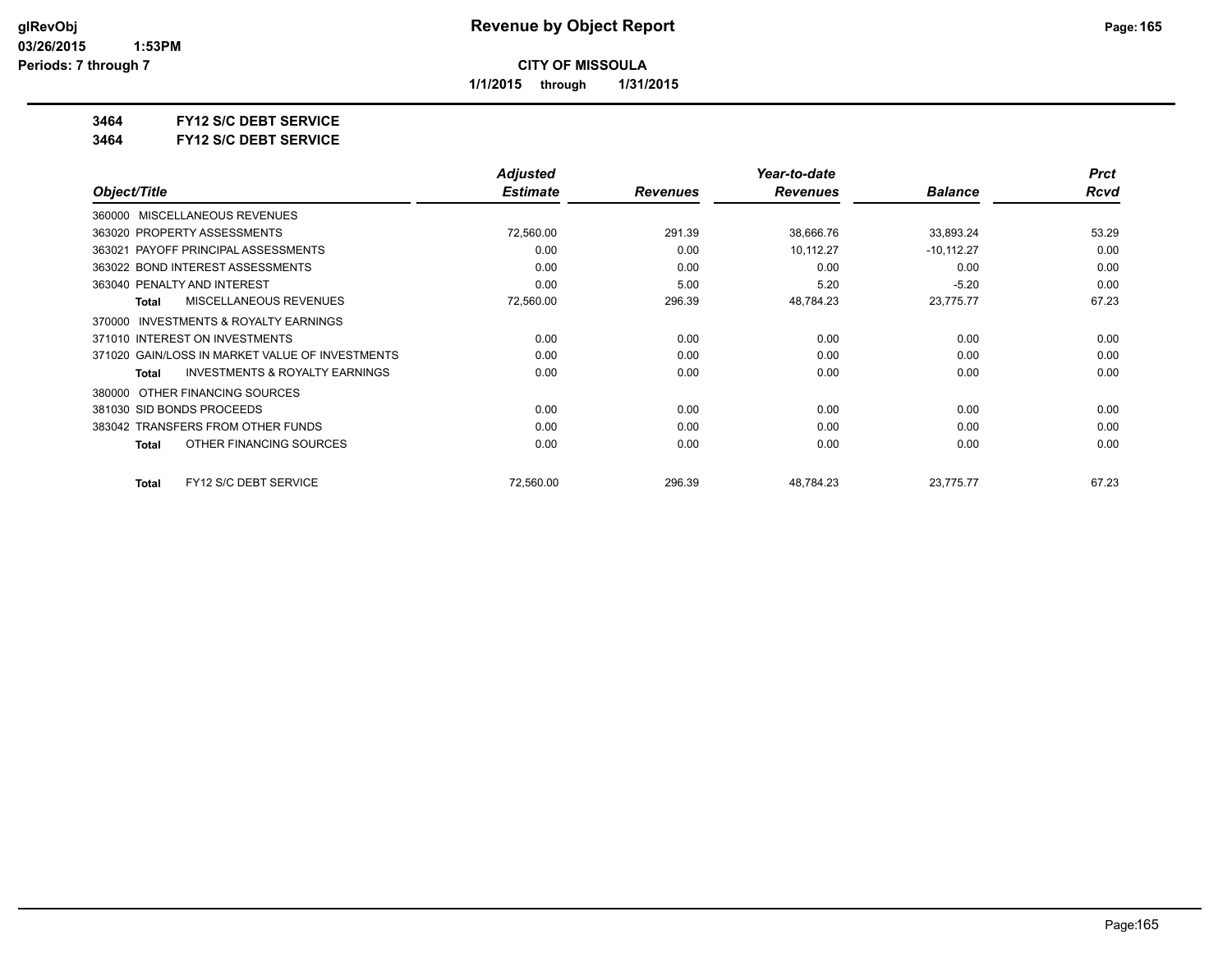**1/1/2015 through 1/31/2015**

### **3464 FY12 S/C DEBT SERVICE**

|                                                           | <b>Adjusted</b> |                 | Year-to-date    |                | <b>Prct</b> |
|-----------------------------------------------------------|-----------------|-----------------|-----------------|----------------|-------------|
| Object/Title                                              | <b>Estimate</b> | <b>Revenues</b> | <b>Revenues</b> | <b>Balance</b> | Rcvd        |
| 360000 MISCELLANEOUS REVENUES                             |                 |                 |                 |                |             |
| 363020 PROPERTY ASSESSMENTS                               | 72,560.00       | 291.39          | 38,666.76       | 33,893.24      | 53.29       |
| 363021 PAYOFF PRINCIPAL ASSESSMENTS                       | 0.00            | 0.00            | 10,112.27       | $-10,112.27$   | 0.00        |
| 363022 BOND INTEREST ASSESSMENTS                          | 0.00            | 0.00            | 0.00            | 0.00           | 0.00        |
| 363040 PENALTY AND INTEREST                               | 0.00            | 5.00            | 5.20            | $-5.20$        | 0.00        |
| <b>MISCELLANEOUS REVENUES</b><br><b>Total</b>             | 72,560.00       | 296.39          | 48,784.23       | 23,775.77      | 67.23       |
| INVESTMENTS & ROYALTY EARNINGS<br>370000                  |                 |                 |                 |                |             |
| 371010 INTEREST ON INVESTMENTS                            | 0.00            | 0.00            | 0.00            | 0.00           | 0.00        |
| 371020 GAIN/LOSS IN MARKET VALUE OF INVESTMENT            | 0.00            | 0.00            | 0.00            | 0.00           | 0.00        |
| <b>INVESTMENTS &amp; ROYALTY EARNINGS</b><br><b>Total</b> | 0.00            | 0.00            | 0.00            | 0.00           | 0.00        |
| 380000 OTHER FINANCING SOURCES                            |                 |                 |                 |                |             |
| 381030 SID BONDS PROCEEDS                                 | 0.00            | 0.00            | 0.00            | 0.00           | 0.00        |
| 383042 TRANSFERS FROM OTHER FUNDS                         | 0.00            | 0.00            | 0.00            | 0.00           | 0.00        |
| OTHER FINANCING SOURCES<br>Total                          | 0.00            | 0.00            | 0.00            | 0.00           | 0.00        |
| FY12 S/C DEBT SERVICE<br><b>Total</b>                     | 72,560.00       | 296.39          | 48,784.23       | 23,775.77      | 67.23       |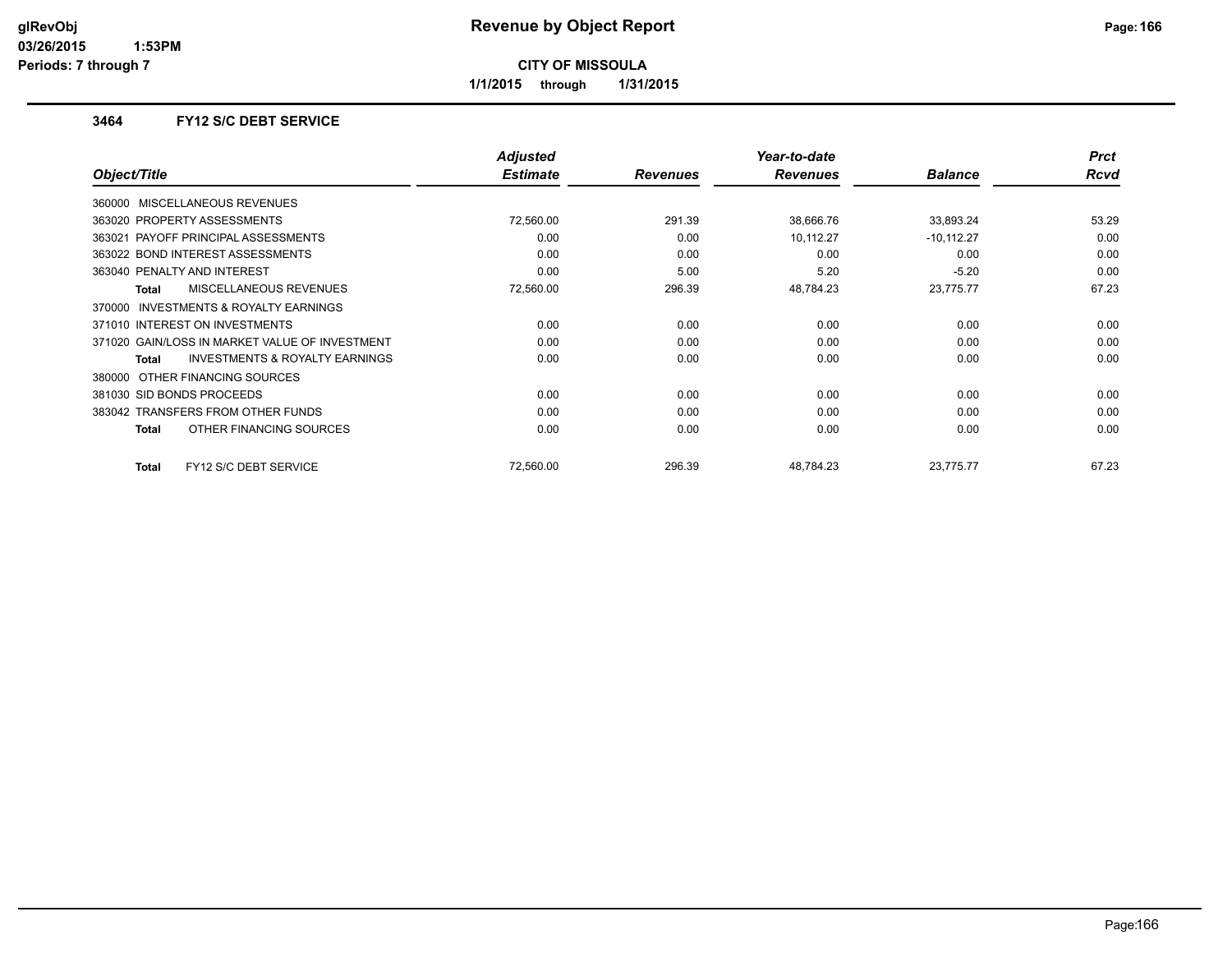**1/1/2015 through 1/31/2015**

# **3465 FY13 SIDEWALK/CURB DEBT SERVICE**

#### **3465 FY13 SIDEWALK/CURB DEBT SERVICE**

|                                                    | <b>Adjusted</b> |                 | Year-to-date    |                | <b>Prct</b> |
|----------------------------------------------------|-----------------|-----------------|-----------------|----------------|-------------|
| Object/Title                                       | <b>Estimate</b> | <b>Revenues</b> | <b>Revenues</b> | <b>Balance</b> | Rcvd        |
| MISCELLANEOUS REVENUES<br>360000                   |                 |                 |                 |                |             |
| 363020 PROPERTY ASSESSMENTS                        | 40,976.00       | $-13,208.21$    | 15,018.73       | 25,957.27      | 36.65       |
| 363021 PAYOFF PRINCIPAL ASSESSMENTS                | 0.00            | 0.00            | 1,876.69        | $-1,876.69$    | 0.00        |
| 363022 BOND INTEREST ASSESSMENTS                   | 0.00            | 0.00            | 0.00            | 0.00           | 0.00        |
| 363040 PENALTY AND INTEREST                        | 0.00            | 0.00            | 0.74            | $-0.74$        | 0.00        |
| <b>MISCELLANEOUS REVENUES</b><br>Total             | 40,976.00       | $-13,208.21$    | 16,896.16       | 24,079.84      | 41.23       |
| INVESTMENTS & ROYALTY EARNINGS<br>370000           |                 |                 |                 |                |             |
| 371010 INTEREST ON INVESTMENTS                     | 0.00            | 0.00            | 0.00            | 0.00           | 0.00        |
| 371020 GAIN/LOSS IN MARKET VALUE OF INVESTMENTS    | 0.00            | 0.00            | 0.00            | 0.00           | 0.00        |
| <b>INVESTMENTS &amp; ROYALTY EARNINGS</b><br>Total | 0.00            | 0.00            | 0.00            | 0.00           | 0.00        |
| 380000 OTHER FINANCING SOURCES                     |                 |                 |                 |                |             |
| 381030 SID BONDS PROCEEDS                          | 0.00            | 0.00            | 0.00            | 0.00           | 0.00        |
| 383042 TRANSFERS FROM OTHER FUNDS                  | 0.00            | 0.00            | 0.00            | 0.00           | 0.00        |
| OTHER FINANCING SOURCES<br>Total                   | 0.00            | 0.00            | 0.00            | 0.00           | 0.00        |
| FY13 SIDEWALK/CURB DEBT SERVICE<br>Total           | 40,976.00       | $-13,208.21$    | 16,896.16       | 24,079.84      | 41.23       |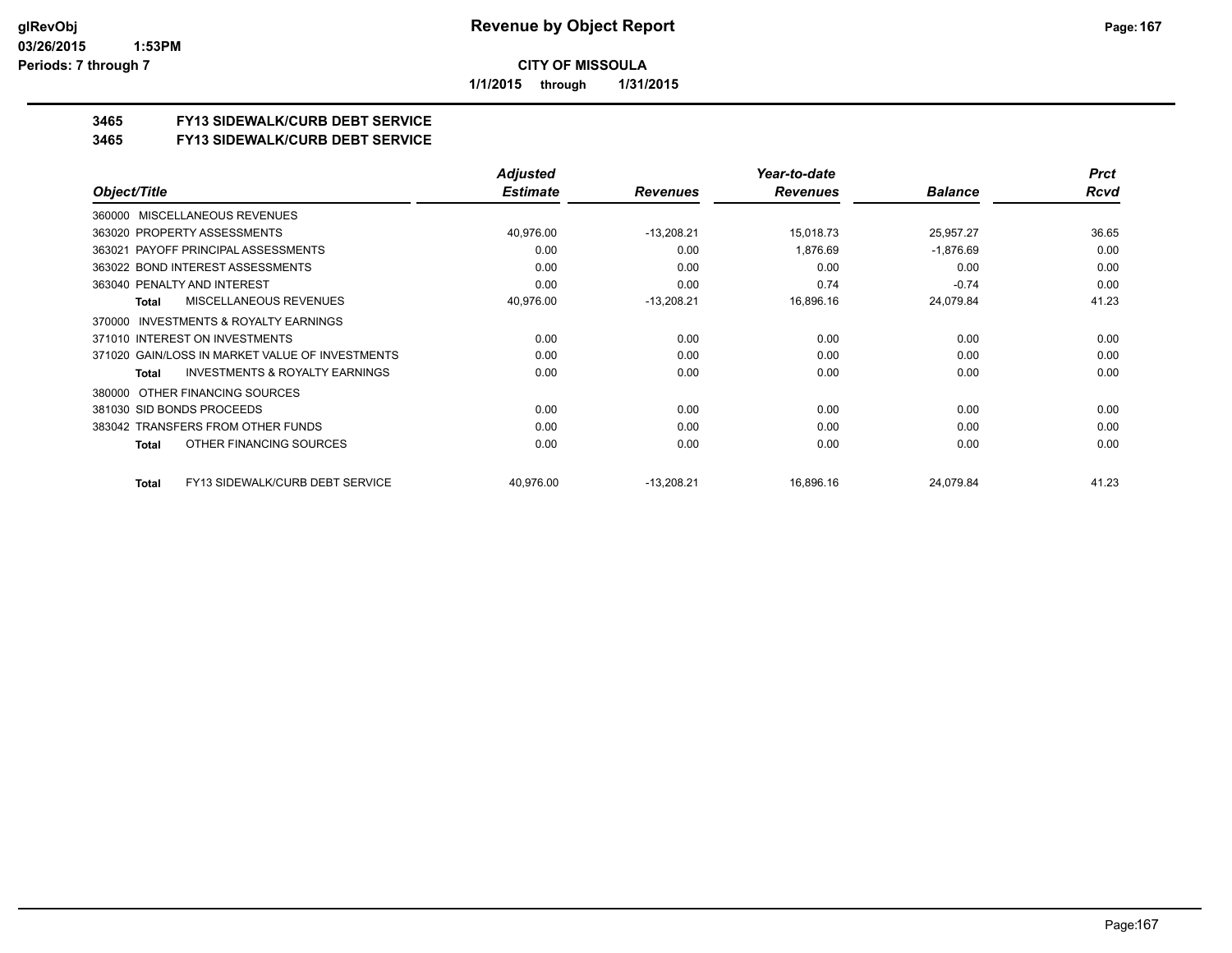**1/1/2015 through 1/31/2015**

# **3465 FY13 SIDEWALK/CURB DEBT SERVICE**

|                                                           | <b>Adjusted</b> |                 | Year-to-date    |                | <b>Prct</b> |
|-----------------------------------------------------------|-----------------|-----------------|-----------------|----------------|-------------|
| Object/Title                                              | <b>Estimate</b> | <b>Revenues</b> | <b>Revenues</b> | <b>Balance</b> | Rcvd        |
| 360000 MISCELLANEOUS REVENUES                             |                 |                 |                 |                |             |
| 363020 PROPERTY ASSESSMENTS                               | 40,976.00       | $-13,208.21$    | 15,018.73       | 25,957.27      | 36.65       |
| 363021 PAYOFF PRINCIPAL ASSESSMENTS                       | 0.00            | 0.00            | 1,876.69        | $-1,876.69$    | 0.00        |
| 363022 BOND INTEREST ASSESSMENTS                          | 0.00            | 0.00            | 0.00            | 0.00           | 0.00        |
| 363040 PENALTY AND INTEREST                               | 0.00            | 0.00            | 0.74            | $-0.74$        | 0.00        |
| MISCELLANEOUS REVENUES<br>Total                           | 40,976.00       | $-13,208.21$    | 16,896.16       | 24,079.84      | 41.23       |
| INVESTMENTS & ROYALTY EARNINGS<br>370000                  |                 |                 |                 |                |             |
| 371010 INTEREST ON INVESTMENTS                            | 0.00            | 0.00            | 0.00            | 0.00           | 0.00        |
| 371020 GAIN/LOSS IN MARKET VALUE OF INVESTMENT            | 0.00            | 0.00            | 0.00            | 0.00           | 0.00        |
| <b>INVESTMENTS &amp; ROYALTY EARNINGS</b><br><b>Total</b> | 0.00            | 0.00            | 0.00            | 0.00           | 0.00        |
| OTHER FINANCING SOURCES<br>380000                         |                 |                 |                 |                |             |
| 381030 SID BONDS PROCEEDS                                 | 0.00            | 0.00            | 0.00            | 0.00           | 0.00        |
| 383042 TRANSFERS FROM OTHER FUNDS                         | 0.00            | 0.00            | 0.00            | 0.00           | 0.00        |
| OTHER FINANCING SOURCES<br><b>Total</b>                   | 0.00            | 0.00            | 0.00            | 0.00           | 0.00        |
| FY13 SIDEWALK/CURB DEBT SERVICE<br>Total                  | 40.976.00       | $-13,208.21$    | 16,896.16       | 24,079.84      | 41.23       |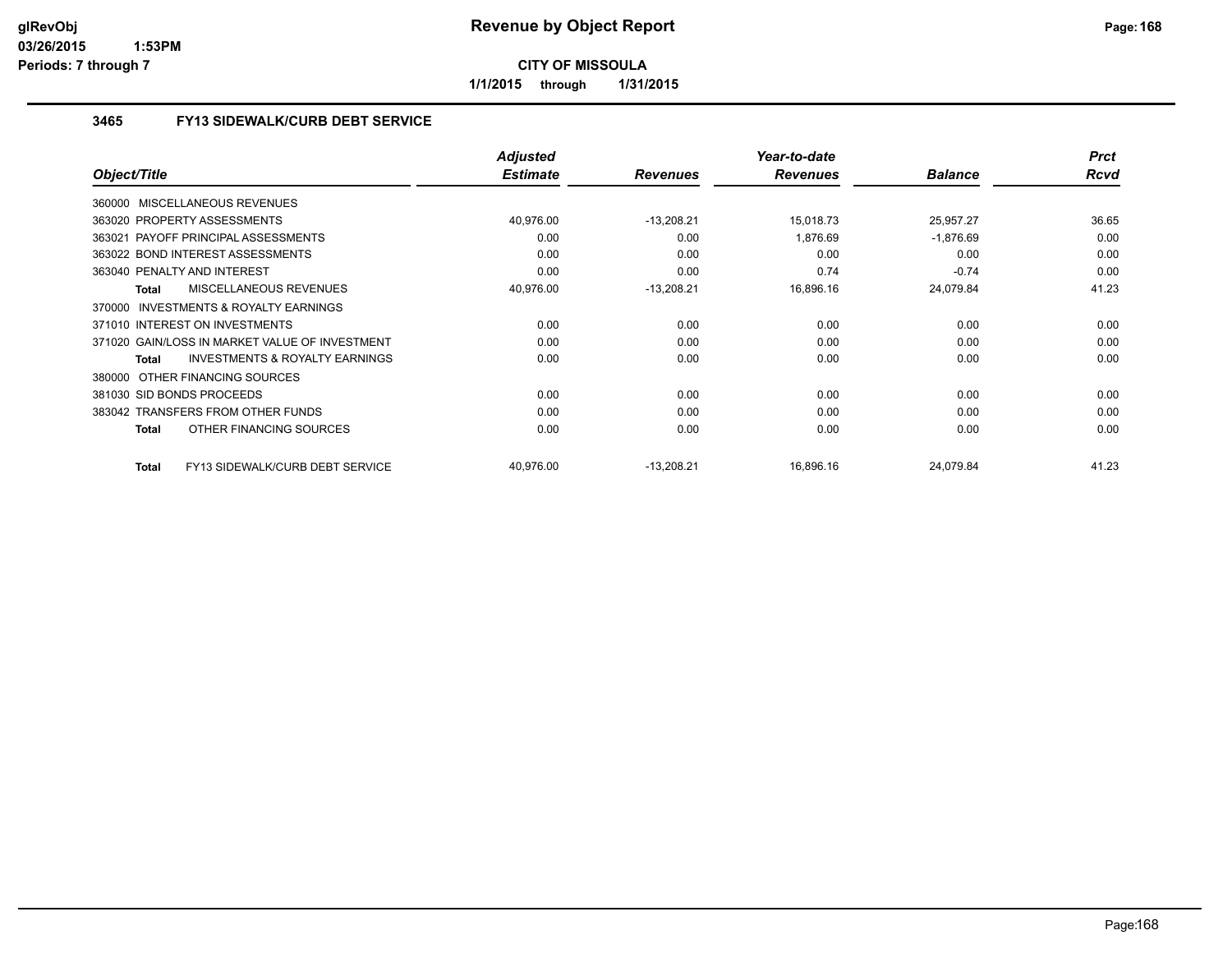**1/1/2015 through 1/31/2015**

**3470 SID 470 DEBT SERVICE FUND**

**3470 SID 470 DEBT SERVICE FUND**

|                                                           | <b>Adjusted</b> |                 | Year-to-date    |                | <b>Prct</b> |
|-----------------------------------------------------------|-----------------|-----------------|-----------------|----------------|-------------|
| Object/Title                                              | <b>Estimate</b> | <b>Revenues</b> | <b>Revenues</b> | <b>Balance</b> | <b>Rcvd</b> |
| TAXES/ASSESSMENTS<br>310000                               |                 |                 |                 |                |             |
| PENALTIES & INTEREST<br>312001                            | 0.00            | 0.00            | 0.00            | 0.00           | 0.00        |
| TAXES/ASSESSMENTS<br>Total                                | 0.00            | 0.00            | 0.00            | 0.00           | 0.00        |
| MISCELLANEOUS REVENUES<br>360000                          |                 |                 |                 |                |             |
| 363020 PROPERTY ASSESSMENTS                               | 0.00            | 0.00            | 0.00            | 0.00           | 0.00        |
| PAYOFF PRINCIPAL ASSESSMENTS<br>363021                    | 0.00            | 0.00            | 0.00            | 0.00           | 0.00        |
| 363022 BOND INTEREST ASSESSMENTS                          | 0.00            | 0.00            | 0.00            | 0.00           | 0.00        |
| 363040 PENALTY AND INTEREST                               | 0.00            | 0.00            | 0.00            | 0.00           | 0.00        |
| MISCELLANEOUS REVENUES<br>Total                           | 0.00            | 0.00            | 0.00            | 0.00           | 0.00        |
| <b>INVESTMENTS &amp; ROYALTY EARNINGS</b><br>370000       |                 |                 |                 |                |             |
| 371010 INTEREST ON INVESTMENTS                            | 0.00            | 0.00            | 0.00            | 0.00           | 0.00        |
| 371020 GAIN/LOSS IN MARKET VALUE OF INVESTMENTS           | 0.00            | 0.00            | 0.00            | 0.00           | 0.00        |
| <b>INVESTMENTS &amp; ROYALTY EARNINGS</b><br><b>Total</b> | 0.00            | 0.00            | 0.00            | 0.00           | 0.00        |
| OTHER FINANCING SOURCES<br>380000                         |                 |                 |                 |                |             |
| 381009 TRANSFERS IN                                       | 0.00            | 0.00            | 0.00            | 0.00           | 0.00        |
| OTHER FINANCING SOURCES<br><b>Total</b>                   | 0.00            | 0.00            | 0.00            | 0.00           | 0.00        |
| SID 470 DEBT SERVICE FUND<br><b>Total</b>                 | 0.00            | 0.00            | 0.00            | 0.00           | 0.00        |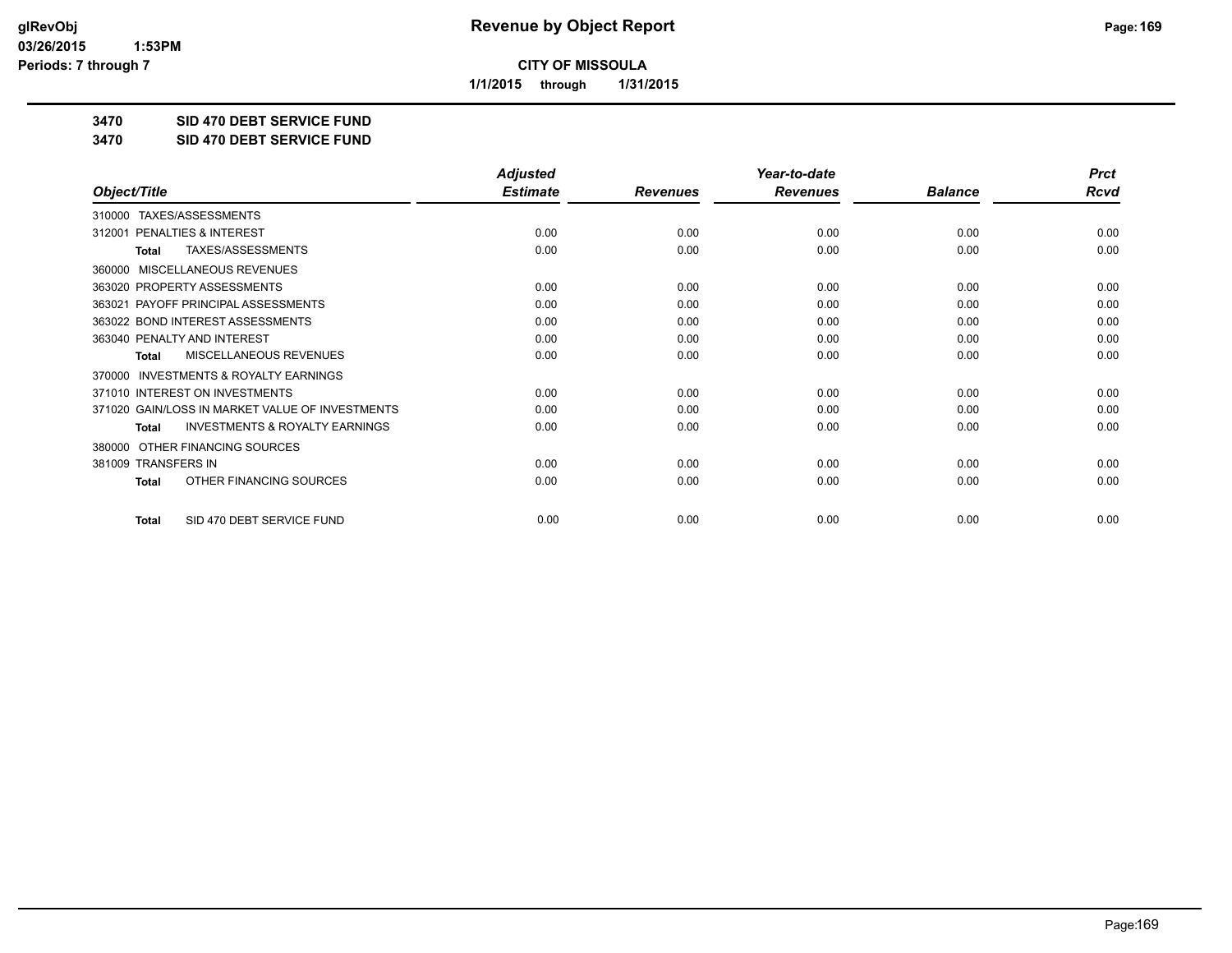**1/1/2015 through 1/31/2015**

# **3470 SID 470 DEBT SERVICE FUND**

|                                                           | <b>Adjusted</b> |                 | Year-to-date    |                | <b>Prct</b> |
|-----------------------------------------------------------|-----------------|-----------------|-----------------|----------------|-------------|
| Object/Title                                              | <b>Estimate</b> | <b>Revenues</b> | <b>Revenues</b> | <b>Balance</b> | <b>Rcvd</b> |
| TAXES/ASSESSMENTS<br>310000                               |                 |                 |                 |                |             |
| <b>PENALTIES &amp; INTEREST</b><br>312001                 | 0.00            | 0.00            | 0.00            | 0.00           | 0.00        |
| TAXES/ASSESSMENTS<br><b>Total</b>                         | 0.00            | 0.00            | 0.00            | 0.00           | 0.00        |
| MISCELLANEOUS REVENUES<br>360000                          |                 |                 |                 |                |             |
| 363020 PROPERTY ASSESSMENTS                               | 0.00            | 0.00            | 0.00            | 0.00           | 0.00        |
| 363021 PAYOFF PRINCIPAL ASSESSMENTS                       | 0.00            | 0.00            | 0.00            | 0.00           | 0.00        |
| 363022 BOND INTEREST ASSESSMENTS                          | 0.00            | 0.00            | 0.00            | 0.00           | 0.00        |
| 363040 PENALTY AND INTEREST                               | 0.00            | 0.00            | 0.00            | 0.00           | 0.00        |
| <b>MISCELLANEOUS REVENUES</b><br><b>Total</b>             | 0.00            | 0.00            | 0.00            | 0.00           | 0.00        |
| <b>INVESTMENTS &amp; ROYALTY EARNINGS</b><br>370000       |                 |                 |                 |                |             |
| 371010 INTEREST ON INVESTMENTS                            | 0.00            | 0.00            | 0.00            | 0.00           | 0.00        |
| 371020 GAIN/LOSS IN MARKET VALUE OF INVESTMENT            | 0.00            | 0.00            | 0.00            | 0.00           | 0.00        |
| <b>INVESTMENTS &amp; ROYALTY EARNINGS</b><br><b>Total</b> | 0.00            | 0.00            | 0.00            | 0.00           | 0.00        |
| OTHER FINANCING SOURCES<br>380000                         |                 |                 |                 |                |             |
| 381009 TRANSFERS IN                                       | 0.00            | 0.00            | 0.00            | 0.00           | 0.00        |
| OTHER FINANCING SOURCES<br><b>Total</b>                   | 0.00            | 0.00            | 0.00            | 0.00           | 0.00        |
| SID 470 DEBT SERVICE FUND<br>Total                        | 0.00            | 0.00            | 0.00            | 0.00           | 0.00        |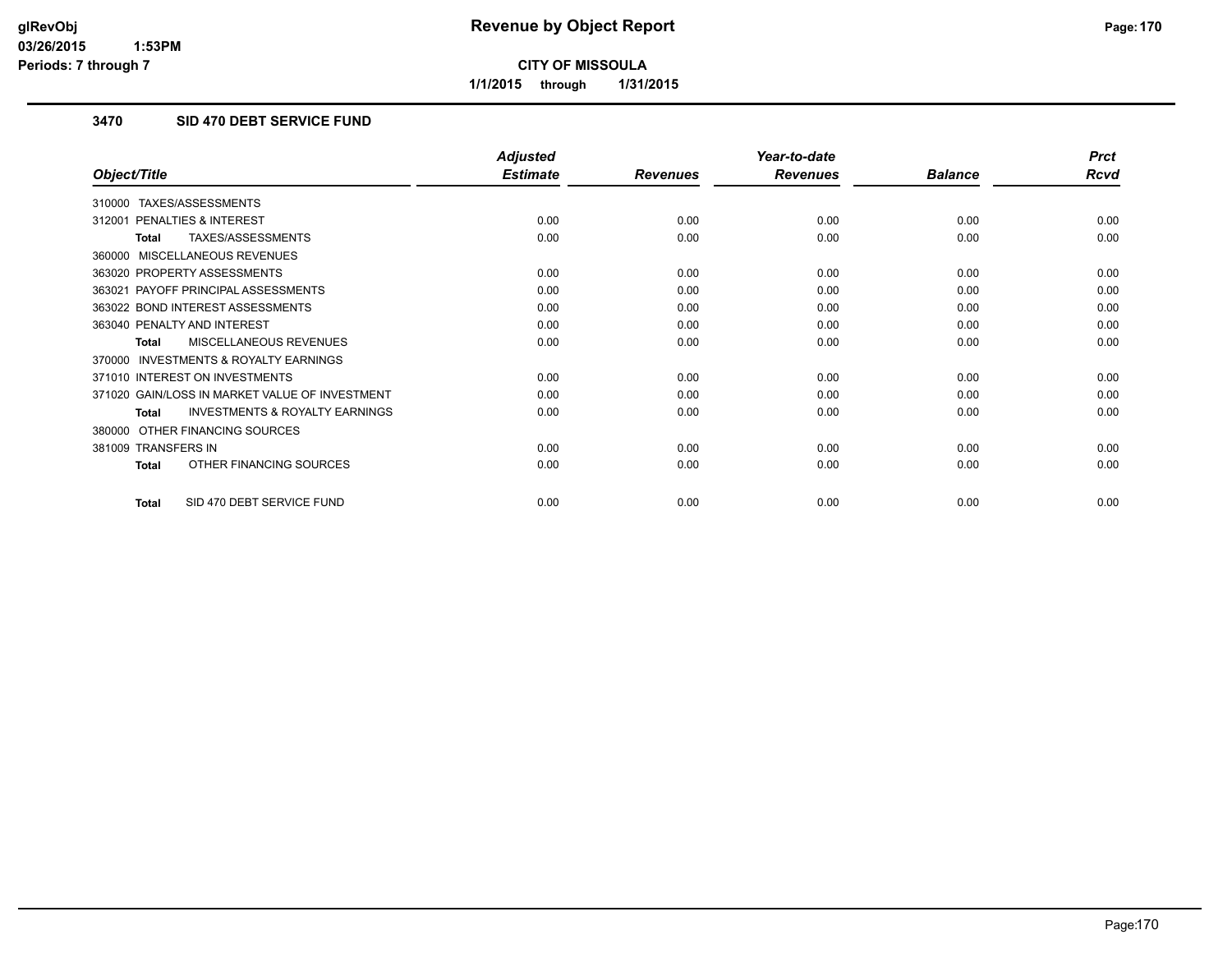**1/1/2015 through 1/31/2015**

**3491 SID 491 DEBT SERVICE FUND**

**3491 SID 491 DEBT SERVICE FUND**

|                                                     | <b>Adjusted</b> |                 | Year-to-date    |                | <b>Prct</b> |
|-----------------------------------------------------|-----------------|-----------------|-----------------|----------------|-------------|
| Object/Title                                        | <b>Estimate</b> | <b>Revenues</b> | <b>Revenues</b> | <b>Balance</b> | <b>Rcvd</b> |
| 310000 TAXES/ASSESSMENTS                            |                 |                 |                 |                |             |
| 312001 PENALTIES & INTEREST                         | 0.00            | 0.00            | 0.00            | 0.00           | 0.00        |
| TAXES/ASSESSMENTS<br><b>Total</b>                   | 0.00            | 0.00            | 0.00            | 0.00           | 0.00        |
| <b>MISCELLANEOUS REVENUES</b><br>360000             |                 |                 |                 |                |             |
| 360010 MISCELLANEOUS                                | 0.00            | 0.00            | 0.00            | 0.00           | 0.00        |
| 363020 PROPERTY ASSESSMENTS                         | 0.00            | 0.00            | 0.00            | 0.00           | 0.00        |
| 363021 PAYOFF PRINCIPAL ASSESSMENTS                 | 0.00            | 0.00            | 0.00            | 0.00           | 0.00        |
| 363022 BOND INTEREST ASSESSMENTS                    | 0.00            | 0.00            | 0.00            | 0.00           | 0.00        |
| 363040 PENALTY AND INTEREST                         | 0.00            | 0.00            | 0.00            | 0.00           | 0.00        |
| MISCELLANEOUS REVENUES<br><b>Total</b>              | 0.00            | 0.00            | 0.00            | 0.00           | 0.00        |
| <b>INVESTMENTS &amp; ROYALTY EARNINGS</b><br>370000 |                 |                 |                 |                |             |
| 371010 INTEREST ON INVESTMENTS                      | 0.00            | 0.00            | 0.00            | 0.00           | 0.00        |
| 371020 GAIN/LOSS IN MARKET VALUE OF INVESTMENTS     | 0.00            | 0.00            | 0.00            | 0.00           | 0.00        |
| <b>INVESTMENTS &amp; ROYALTY EARNINGS</b><br>Total  | 0.00            | 0.00            | 0.00            | 0.00           | 0.00        |
| OTHER FINANCING SOURCES<br>380000                   |                 |                 |                 |                |             |
| 381009 TRANSFERS IN                                 | 0.00            | 0.00            | 0.00            | 0.00           | 0.00        |
| OTHER FINANCING SOURCES<br>Total                    | 0.00            | 0.00            | 0.00            | 0.00           | 0.00        |
| SID 491 DEBT SERVICE FUND<br><b>Total</b>           | 0.00            | 0.00            | 0.00            | 0.00           | 0.00        |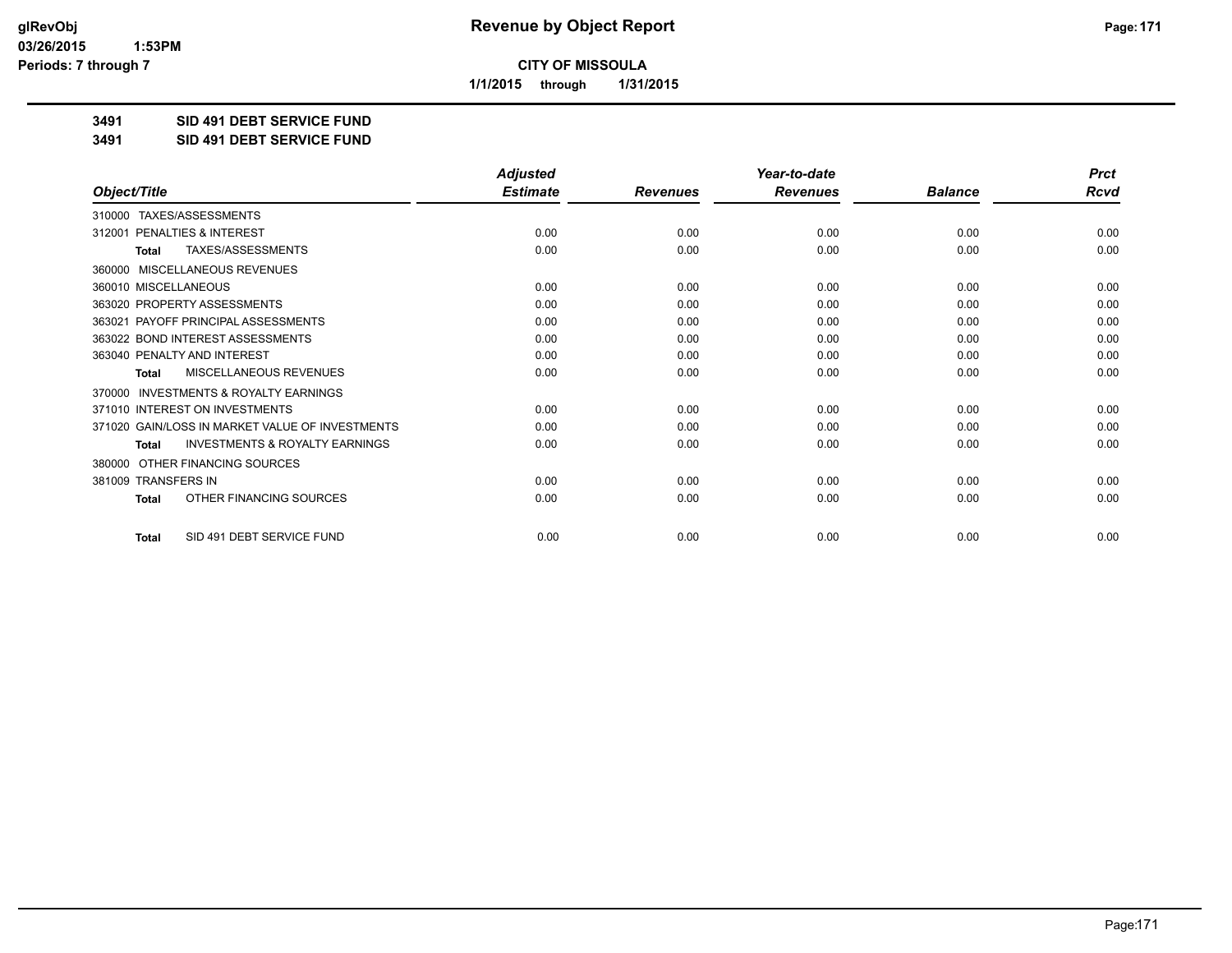**1/1/2015 through 1/31/2015**

# **3491 SID 491 DEBT SERVICE FUND**

|                                                           | <b>Adjusted</b> |                 | Year-to-date    |                | <b>Prct</b> |
|-----------------------------------------------------------|-----------------|-----------------|-----------------|----------------|-------------|
| Object/Title                                              | <b>Estimate</b> | <b>Revenues</b> | <b>Revenues</b> | <b>Balance</b> | <b>Rcvd</b> |
| 310000 TAXES/ASSESSMENTS                                  |                 |                 |                 |                |             |
| PENALTIES & INTEREST<br>312001                            | 0.00            | 0.00            | 0.00            | 0.00           | 0.00        |
| TAXES/ASSESSMENTS<br><b>Total</b>                         | 0.00            | 0.00            | 0.00            | 0.00           | 0.00        |
| 360000 MISCELLANEOUS REVENUES                             |                 |                 |                 |                |             |
| 360010 MISCELLANEOUS                                      | 0.00            | 0.00            | 0.00            | 0.00           | 0.00        |
| 363020 PROPERTY ASSESSMENTS                               | 0.00            | 0.00            | 0.00            | 0.00           | 0.00        |
| 363021 PAYOFF PRINCIPAL ASSESSMENTS                       | 0.00            | 0.00            | 0.00            | 0.00           | 0.00        |
| 363022 BOND INTEREST ASSESSMENTS                          | 0.00            | 0.00            | 0.00            | 0.00           | 0.00        |
| 363040 PENALTY AND INTEREST                               | 0.00            | 0.00            | 0.00            | 0.00           | 0.00        |
| <b>MISCELLANEOUS REVENUES</b><br><b>Total</b>             | 0.00            | 0.00            | 0.00            | 0.00           | 0.00        |
| <b>INVESTMENTS &amp; ROYALTY EARNINGS</b><br>370000       |                 |                 |                 |                |             |
| 371010 INTEREST ON INVESTMENTS                            | 0.00            | 0.00            | 0.00            | 0.00           | 0.00        |
| 371020 GAIN/LOSS IN MARKET VALUE OF INVESTMENT            | 0.00            | 0.00            | 0.00            | 0.00           | 0.00        |
| <b>INVESTMENTS &amp; ROYALTY EARNINGS</b><br><b>Total</b> | 0.00            | 0.00            | 0.00            | 0.00           | 0.00        |
| OTHER FINANCING SOURCES<br>380000                         |                 |                 |                 |                |             |
| 381009 TRANSFERS IN                                       | 0.00            | 0.00            | 0.00            | 0.00           | 0.00        |
| OTHER FINANCING SOURCES<br><b>Total</b>                   | 0.00            | 0.00            | 0.00            | 0.00           | 0.00        |
| SID 491 DEBT SERVICE FUND<br><b>Total</b>                 | 0.00            | 0.00            | 0.00            | 0.00           | 0.00        |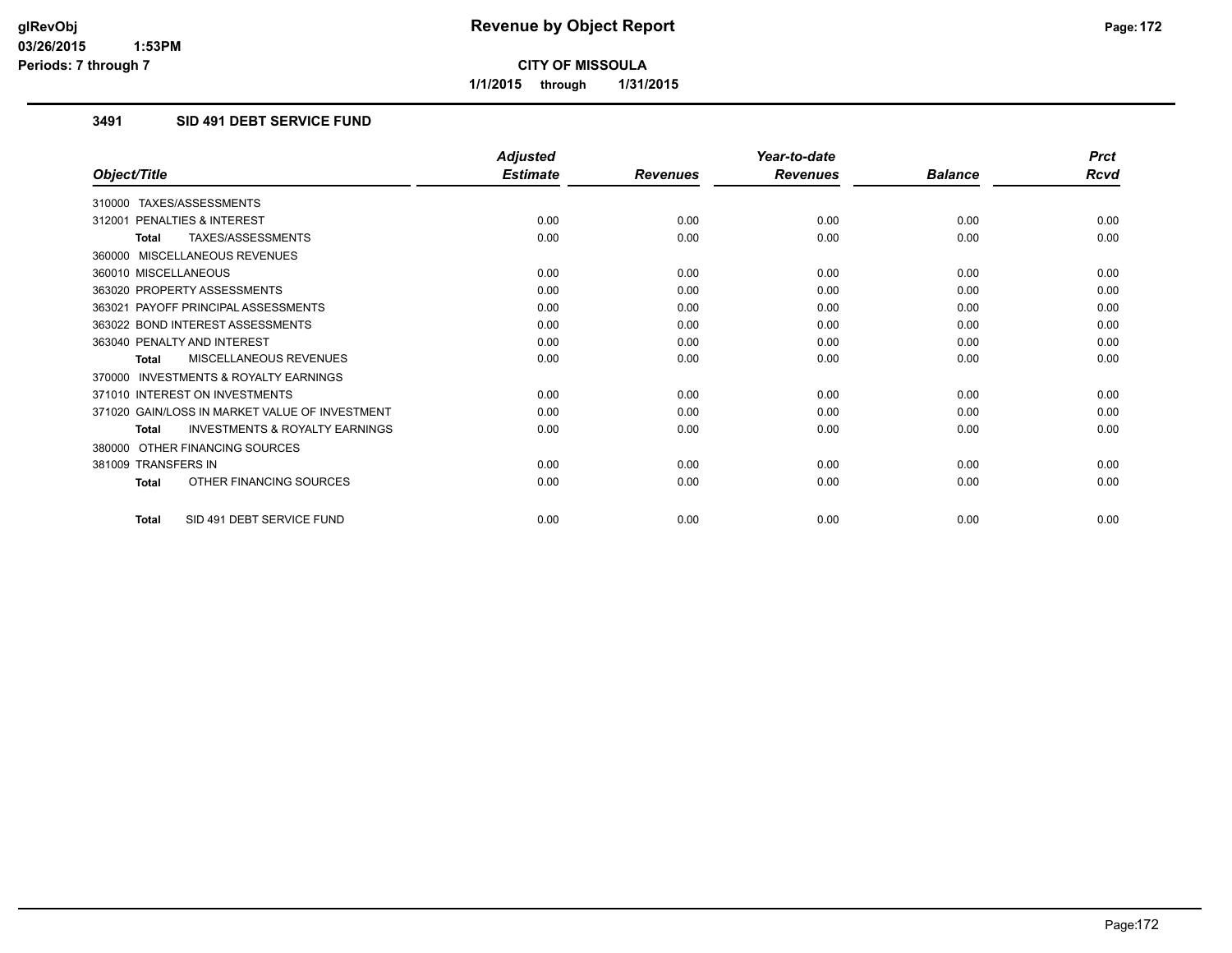**1/1/2015 through 1/31/2015**

# **3492 SID 492/499 DEBT SERVICE FUND**

**3492 SID 492/499 DEBT SERVICE FUND**

|                                                    | <b>Adjusted</b> |                 | Year-to-date    |                | <b>Prct</b> |
|----------------------------------------------------|-----------------|-----------------|-----------------|----------------|-------------|
| Object/Title                                       | <b>Estimate</b> | <b>Revenues</b> | <b>Revenues</b> | <b>Balance</b> | <b>Rcvd</b> |
| 360000 MISCELLANEOUS REVENUES                      |                 |                 |                 |                |             |
| 360010 MISCELLANEOUS                               | 0.00            | 0.00            | 0.00            | 0.00           | 0.00        |
| 363040 PENALTY AND INTEREST                        | 0.00            | 0.00            | 0.00            | 0.00           | 0.00        |
| <b>MISCELLANEOUS REVENUES</b><br>Total             | 0.00            | 0.00            | 0.00            | 0.00           | 0.00        |
| 370000 INVESTMENTS & ROYALTY EARNINGS              |                 |                 |                 |                |             |
| 371010 INTEREST ON INVESTMENTS                     | 0.00            | 0.00            | 0.00            | 0.00           | 0.00        |
| 371020 GAIN/LOSS IN MARKET VALUE OF INVESTMENTS    | 0.00            | 0.00            | 0.00            | 0.00           | 0.00        |
| <b>INVESTMENTS &amp; ROYALTY EARNINGS</b><br>Total | 0.00            | 0.00            | 0.00            | 0.00           | 0.00        |
| 380000 OTHER FINANCING SOURCES                     |                 |                 |                 |                |             |
| 381009 TRANSFERS IN                                | 0.00            | 0.00            | 0.00            | 0.00           | 0.00        |
| OTHER FINANCING SOURCES<br>Total                   | 0.00            | 0.00            | 0.00            | 0.00           | 0.00        |
| SID 492/499 DEBT SERVICE FUND<br>Total             | 0.00            | 0.00            | 0.00            | 0.00           | 0.00        |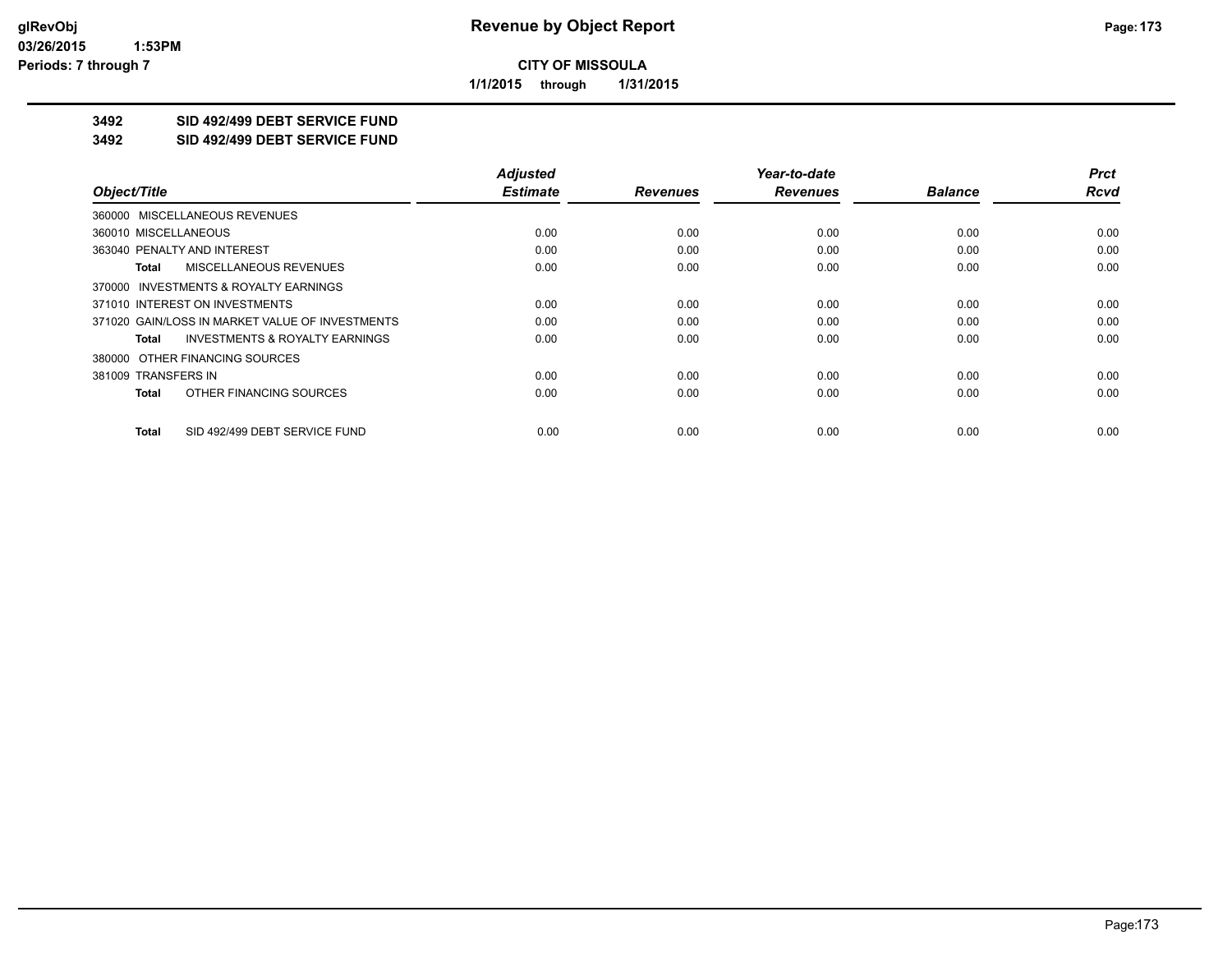**1/1/2015 through 1/31/2015**

# **3492 SID 492/499 DEBT SERVICE FUND**

| Object/Title                                              | <b>Adjusted</b><br><b>Estimate</b> | <b>Revenues</b> | Year-to-date<br><b>Revenues</b> | <b>Balance</b> | <b>Prct</b><br><b>Rcvd</b> |
|-----------------------------------------------------------|------------------------------------|-----------------|---------------------------------|----------------|----------------------------|
| 360000 MISCELLANEOUS REVENUES                             |                                    |                 |                                 |                |                            |
| 360010 MISCELLANEOUS                                      | 0.00                               | 0.00            | 0.00                            | 0.00           | 0.00                       |
| 363040 PENALTY AND INTEREST                               | 0.00                               | 0.00            | 0.00                            | 0.00           | 0.00                       |
| MISCELLANEOUS REVENUES<br>Total                           | 0.00                               | 0.00            | 0.00                            | 0.00           | 0.00                       |
| 370000 INVESTMENTS & ROYALTY EARNINGS                     |                                    |                 |                                 |                |                            |
| 371010 INTEREST ON INVESTMENTS                            | 0.00                               | 0.00            | 0.00                            | 0.00           | 0.00                       |
| 371020 GAIN/LOSS IN MARKET VALUE OF INVESTMENT            | 0.00                               | 0.00            | 0.00                            | 0.00           | 0.00                       |
| <b>INVESTMENTS &amp; ROYALTY EARNINGS</b><br><b>Total</b> | 0.00                               | 0.00            | 0.00                            | 0.00           | 0.00                       |
| 380000 OTHER FINANCING SOURCES                            |                                    |                 |                                 |                |                            |
| 381009 TRANSFERS IN                                       | 0.00                               | 0.00            | 0.00                            | 0.00           | 0.00                       |
| OTHER FINANCING SOURCES<br><b>Total</b>                   | 0.00                               | 0.00            | 0.00                            | 0.00           | 0.00                       |
| SID 492/499 DEBT SERVICE FUND<br><b>Total</b>             | 0.00                               | 0.00            | 0.00                            | 0.00           | 0.00                       |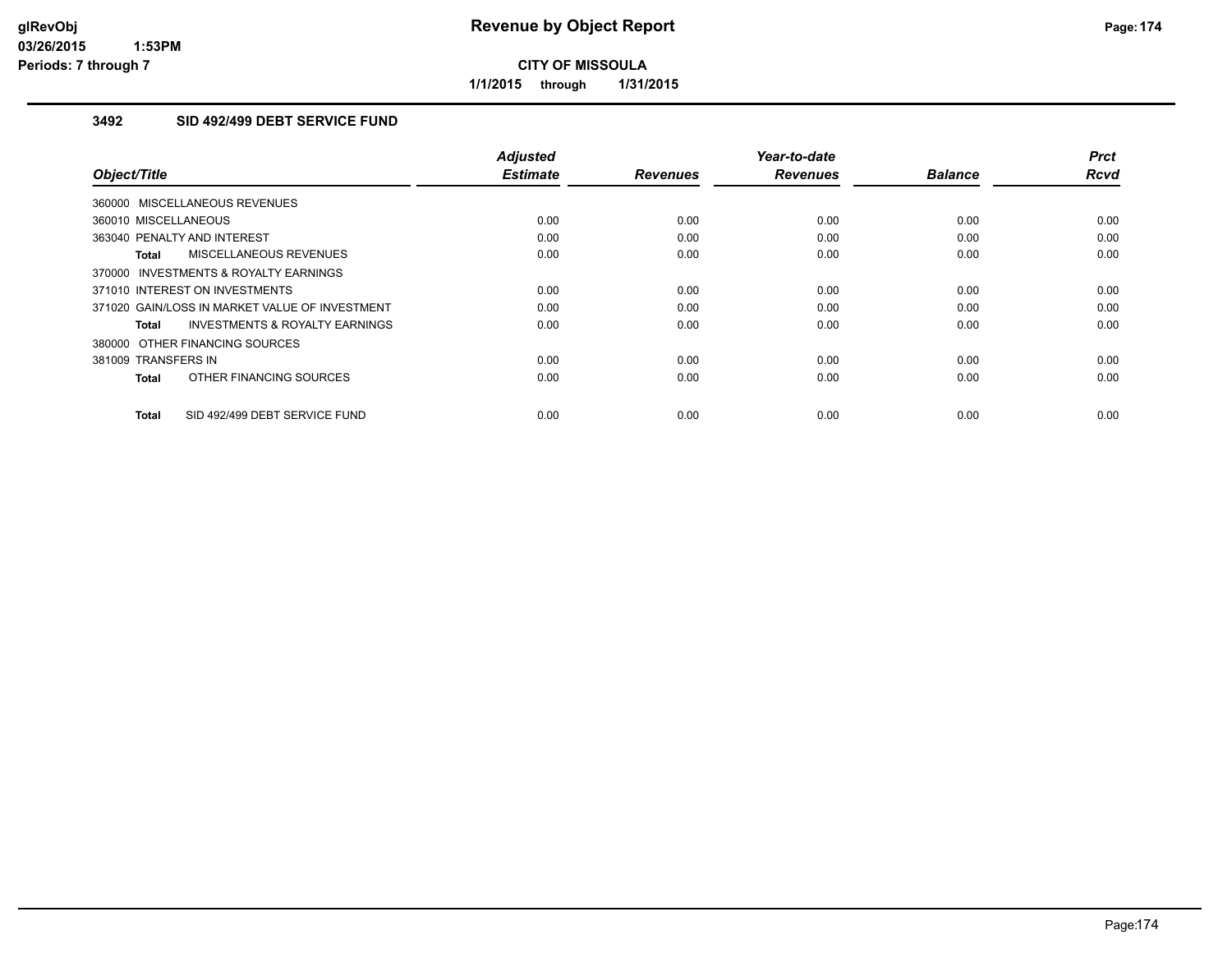**1/1/2015 through 1/31/2015**

**3494 SID 494 DEBT SERVICE**

**3494 SID 494 DEBT SERVICE**

|                                                     | <b>Adjusted</b> |                 | Year-to-date    |                | <b>Prct</b> |
|-----------------------------------------------------|-----------------|-----------------|-----------------|----------------|-------------|
| Object/Title                                        | <b>Estimate</b> | <b>Revenues</b> | <b>Revenues</b> | <b>Balance</b> | <b>Rcvd</b> |
| 310000 TAXES/ASSESSMENTS                            |                 |                 |                 |                |             |
| 312001 PENALTIES & INTEREST                         | 0.00            | 0.00            | 0.00            | 0.00           | 0.00        |
| TAXES/ASSESSMENTS<br><b>Total</b>                   | 0.00            | 0.00            | 0.00            | 0.00           | 0.00        |
| MISCELLANEOUS REVENUES<br>360000                    |                 |                 |                 |                |             |
| 360010 MISCELLANEOUS                                | 0.00            | 0.00            | 0.00            | 0.00           | 0.00        |
| 363020 PROPERTY ASSESSMENTS                         | 0.00            | 0.00            | 0.00            | 0.00           | 0.00        |
| 363021 PAYOFF PRINCIPAL ASSESSMENTS                 | 0.00            | 0.00            | 0.00            | 0.00           | 0.00        |
| 363022 BOND INTEREST ASSESSMENTS                    | 0.00            | 0.00            | 0.00            | 0.00           | 0.00        |
| 363040 PENALTY AND INTEREST                         | 0.00            | 0.00            | 0.00            | 0.00           | 0.00        |
| MISCELLANEOUS REVENUES<br><b>Total</b>              | 0.00            | 0.00            | 0.00            | 0.00           | 0.00        |
| <b>INVESTMENTS &amp; ROYALTY EARNINGS</b><br>370000 |                 |                 |                 |                |             |
| 371010 INTEREST ON INVESTMENTS                      | 0.00            | 0.00            | 0.00            | 0.00           | 0.00        |
| 371020 GAIN/LOSS IN MARKET VALUE OF INVESTMENTS     | 0.00            | 0.00            | 0.00            | 0.00           | 0.00        |
| <b>INVESTMENTS &amp; ROYALTY EARNINGS</b><br>Total  | 0.00            | 0.00            | 0.00            | 0.00           | 0.00        |
| OTHER FINANCING SOURCES<br>380000                   |                 |                 |                 |                |             |
| 381009 TRANSFERS IN                                 | 0.00            | 0.00            | 0.00            | 0.00           | 0.00        |
| OTHER FINANCING SOURCES<br><b>Total</b>             | 0.00            | 0.00            | 0.00            | 0.00           | 0.00        |
| SID 494 DEBT SERVICE<br><b>Total</b>                | 0.00            | 0.00            | 0.00            | 0.00           | 0.00        |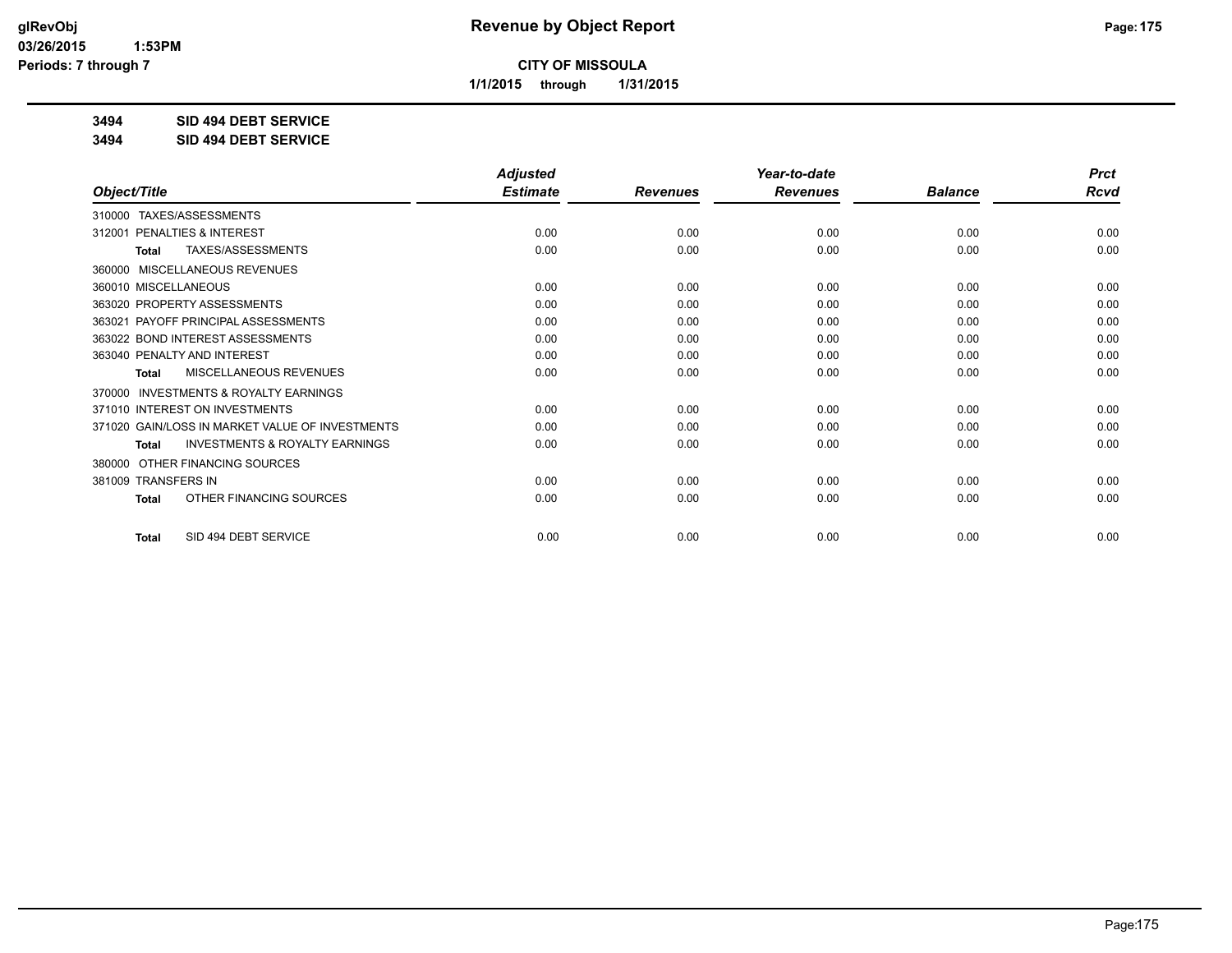**1/1/2015 through 1/31/2015**

### **3494 SID 494 DEBT SERVICE**

|                                                           | <b>Adjusted</b> |                 | Year-to-date    |                | <b>Prct</b> |
|-----------------------------------------------------------|-----------------|-----------------|-----------------|----------------|-------------|
| Object/Title                                              | <b>Estimate</b> | <b>Revenues</b> | <b>Revenues</b> | <b>Balance</b> | <b>Rcvd</b> |
| 310000 TAXES/ASSESSMENTS                                  |                 |                 |                 |                |             |
| PENALTIES & INTEREST<br>312001                            | 0.00            | 0.00            | 0.00            | 0.00           | 0.00        |
| TAXES/ASSESSMENTS<br>Total                                | 0.00            | 0.00            | 0.00            | 0.00           | 0.00        |
| 360000 MISCELLANEOUS REVENUES                             |                 |                 |                 |                |             |
| 360010 MISCELLANEOUS                                      | 0.00            | 0.00            | 0.00            | 0.00           | 0.00        |
| 363020 PROPERTY ASSESSMENTS                               | 0.00            | 0.00            | 0.00            | 0.00           | 0.00        |
| 363021 PAYOFF PRINCIPAL ASSESSMENTS                       | 0.00            | 0.00            | 0.00            | 0.00           | 0.00        |
| 363022 BOND INTEREST ASSESSMENTS                          | 0.00            | 0.00            | 0.00            | 0.00           | 0.00        |
| 363040 PENALTY AND INTEREST                               | 0.00            | 0.00            | 0.00            | 0.00           | 0.00        |
| MISCELLANEOUS REVENUES<br>Total                           | 0.00            | 0.00            | 0.00            | 0.00           | 0.00        |
| 370000 INVESTMENTS & ROYALTY EARNINGS                     |                 |                 |                 |                |             |
| 371010 INTEREST ON INVESTMENTS                            | 0.00            | 0.00            | 0.00            | 0.00           | 0.00        |
| 371020 GAIN/LOSS IN MARKET VALUE OF INVESTMENT            | 0.00            | 0.00            | 0.00            | 0.00           | 0.00        |
| <b>INVESTMENTS &amp; ROYALTY EARNINGS</b><br><b>Total</b> | 0.00            | 0.00            | 0.00            | 0.00           | 0.00        |
| 380000 OTHER FINANCING SOURCES                            |                 |                 |                 |                |             |
| 381009 TRANSFERS IN                                       | 0.00            | 0.00            | 0.00            | 0.00           | 0.00        |
| OTHER FINANCING SOURCES<br>Total                          | 0.00            | 0.00            | 0.00            | 0.00           | 0.00        |
|                                                           |                 |                 |                 |                |             |
| SID 494 DEBT SERVICE<br><b>Total</b>                      | 0.00            | 0.00            | 0.00            | 0.00           | 0.00        |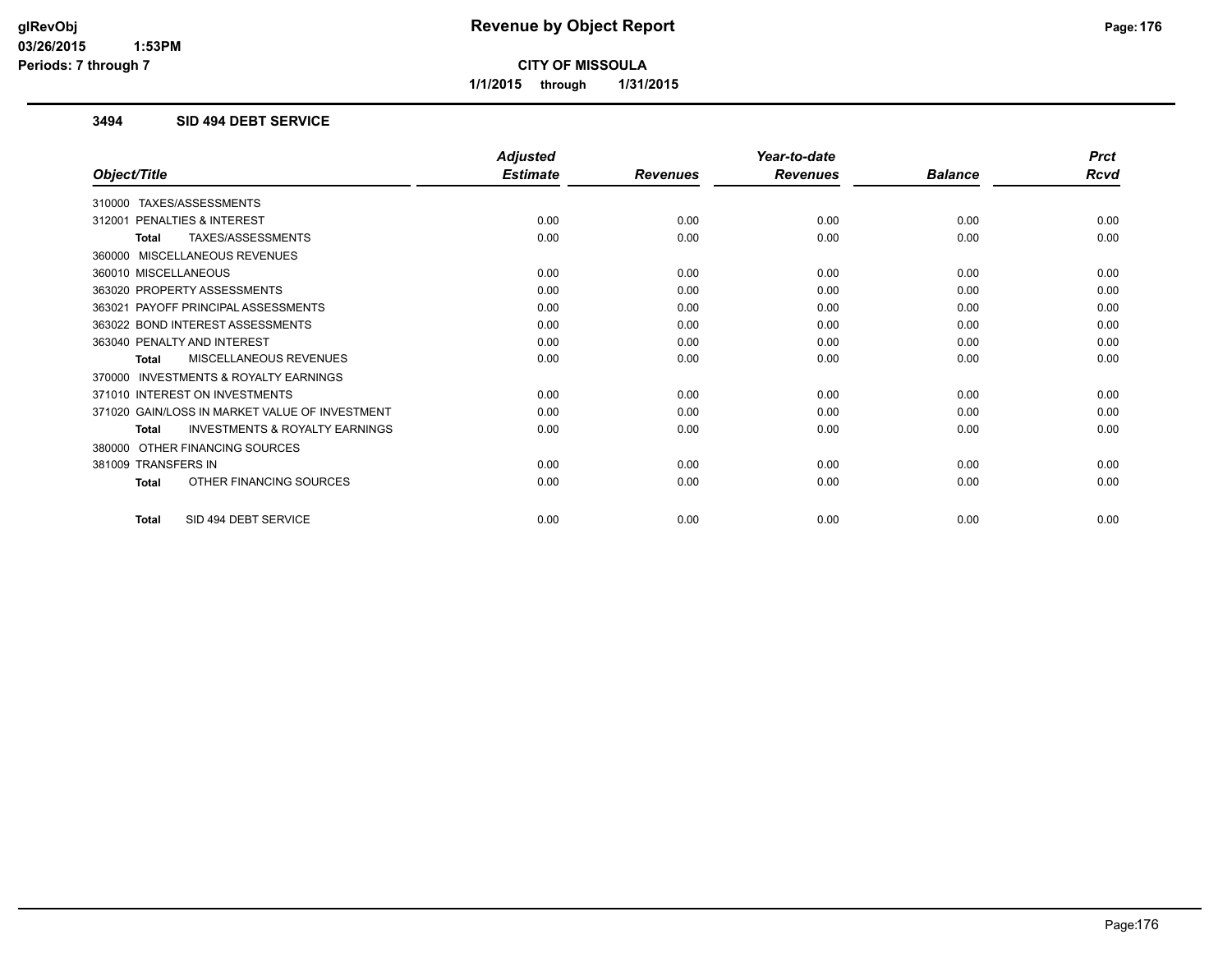**1/1/2015 through 1/31/2015**

**3495 SID 495 DEBT SERVICE FUND**

**3495 SID 495 DEBT SERVICE FUND**

|                                                     | <b>Adjusted</b> |                 | Year-to-date    |                | <b>Prct</b> |
|-----------------------------------------------------|-----------------|-----------------|-----------------|----------------|-------------|
| Object/Title                                        | <b>Estimate</b> | <b>Revenues</b> | <b>Revenues</b> | <b>Balance</b> | <b>Rcvd</b> |
| 310000 TAXES/ASSESSMENTS                            |                 |                 |                 |                |             |
| 312001 PENALTIES & INTEREST                         | 0.00            | 0.00            | 0.00            | 0.00           | 0.00        |
| TAXES/ASSESSMENTS<br><b>Total</b>                   | 0.00            | 0.00            | 0.00            | 0.00           | 0.00        |
| <b>MISCELLANEOUS REVENUES</b><br>360000             |                 |                 |                 |                |             |
| 360010 MISCELLANEOUS                                | 0.00            | 0.00            | 0.00            | 0.00           | 0.00        |
| 363020 PROPERTY ASSESSMENTS                         | 0.00            | 0.00            | 0.00            | 0.00           | 0.00        |
| 363021 PAYOFF PRINCIPAL ASSESSMENTS                 | 0.00            | 0.00            | 0.00            | 0.00           | 0.00        |
| 363022 BOND INTEREST ASSESSMENTS                    | 0.00            | 0.00            | 0.00            | 0.00           | 0.00        |
| 363040 PENALTY AND INTEREST                         | 0.00            | 0.00            | 0.00            | 0.00           | 0.00        |
| MISCELLANEOUS REVENUES<br><b>Total</b>              | 0.00            | 0.00            | 0.00            | 0.00           | 0.00        |
| <b>INVESTMENTS &amp; ROYALTY EARNINGS</b><br>370000 |                 |                 |                 |                |             |
| 371010 INTEREST ON INVESTMENTS                      | 0.00            | 0.00            | 0.00            | 0.00           | 0.00        |
| 371020 GAIN/LOSS IN MARKET VALUE OF INVESTMENTS     | 0.00            | 0.00            | 0.00            | 0.00           | 0.00        |
| <b>INVESTMENTS &amp; ROYALTY EARNINGS</b><br>Total  | 0.00            | 0.00            | 0.00            | 0.00           | 0.00        |
| OTHER FINANCING SOURCES<br>380000                   |                 |                 |                 |                |             |
| 381009 TRANSFERS IN                                 | 0.00            | 0.00            | 0.00            | 0.00           | 0.00        |
| OTHER FINANCING SOURCES<br>Total                    | 0.00            | 0.00            | 0.00            | 0.00           | 0.00        |
| SID 495 DEBT SERVICE FUND<br><b>Total</b>           | 0.00            | 0.00            | 0.00            | 0.00           | 0.00        |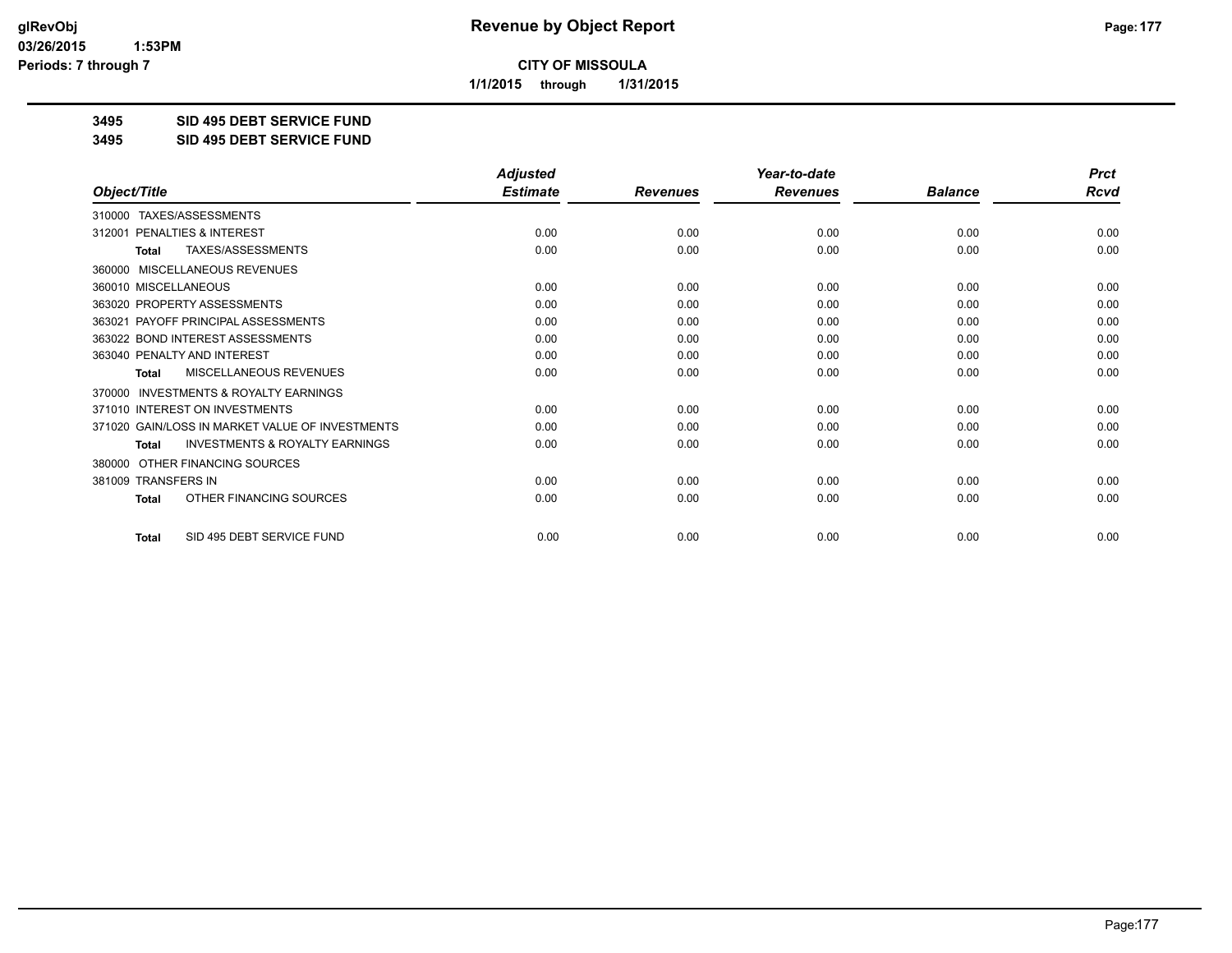**1/1/2015 through 1/31/2015**

# **3495 SID 495 DEBT SERVICE FUND**

|                                                           | <b>Adjusted</b> |                 | Year-to-date    |                | <b>Prct</b> |
|-----------------------------------------------------------|-----------------|-----------------|-----------------|----------------|-------------|
| Object/Title                                              | <b>Estimate</b> | <b>Revenues</b> | <b>Revenues</b> | <b>Balance</b> | <b>Rcvd</b> |
| 310000 TAXES/ASSESSMENTS                                  |                 |                 |                 |                |             |
| PENALTIES & INTEREST<br>312001                            | 0.00            | 0.00            | 0.00            | 0.00           | 0.00        |
| TAXES/ASSESSMENTS<br><b>Total</b>                         | 0.00            | 0.00            | 0.00            | 0.00           | 0.00        |
| 360000 MISCELLANEOUS REVENUES                             |                 |                 |                 |                |             |
| 360010 MISCELLANEOUS                                      | 0.00            | 0.00            | 0.00            | 0.00           | 0.00        |
| 363020 PROPERTY ASSESSMENTS                               | 0.00            | 0.00            | 0.00            | 0.00           | 0.00        |
| 363021 PAYOFF PRINCIPAL ASSESSMENTS                       | 0.00            | 0.00            | 0.00            | 0.00           | 0.00        |
| 363022 BOND INTEREST ASSESSMENTS                          | 0.00            | 0.00            | 0.00            | 0.00           | 0.00        |
| 363040 PENALTY AND INTEREST                               | 0.00            | 0.00            | 0.00            | 0.00           | 0.00        |
| <b>MISCELLANEOUS REVENUES</b><br><b>Total</b>             | 0.00            | 0.00            | 0.00            | 0.00           | 0.00        |
| <b>INVESTMENTS &amp; ROYALTY EARNINGS</b><br>370000       |                 |                 |                 |                |             |
| 371010 INTEREST ON INVESTMENTS                            | 0.00            | 0.00            | 0.00            | 0.00           | 0.00        |
| 371020 GAIN/LOSS IN MARKET VALUE OF INVESTMENT            | 0.00            | 0.00            | 0.00            | 0.00           | 0.00        |
| <b>INVESTMENTS &amp; ROYALTY EARNINGS</b><br><b>Total</b> | 0.00            | 0.00            | 0.00            | 0.00           | 0.00        |
| OTHER FINANCING SOURCES<br>380000                         |                 |                 |                 |                |             |
| 381009 TRANSFERS IN                                       | 0.00            | 0.00            | 0.00            | 0.00           | 0.00        |
| OTHER FINANCING SOURCES<br><b>Total</b>                   | 0.00            | 0.00            | 0.00            | 0.00           | 0.00        |
| SID 495 DEBT SERVICE FUND<br><b>Total</b>                 | 0.00            | 0.00            | 0.00            | 0.00           | 0.00        |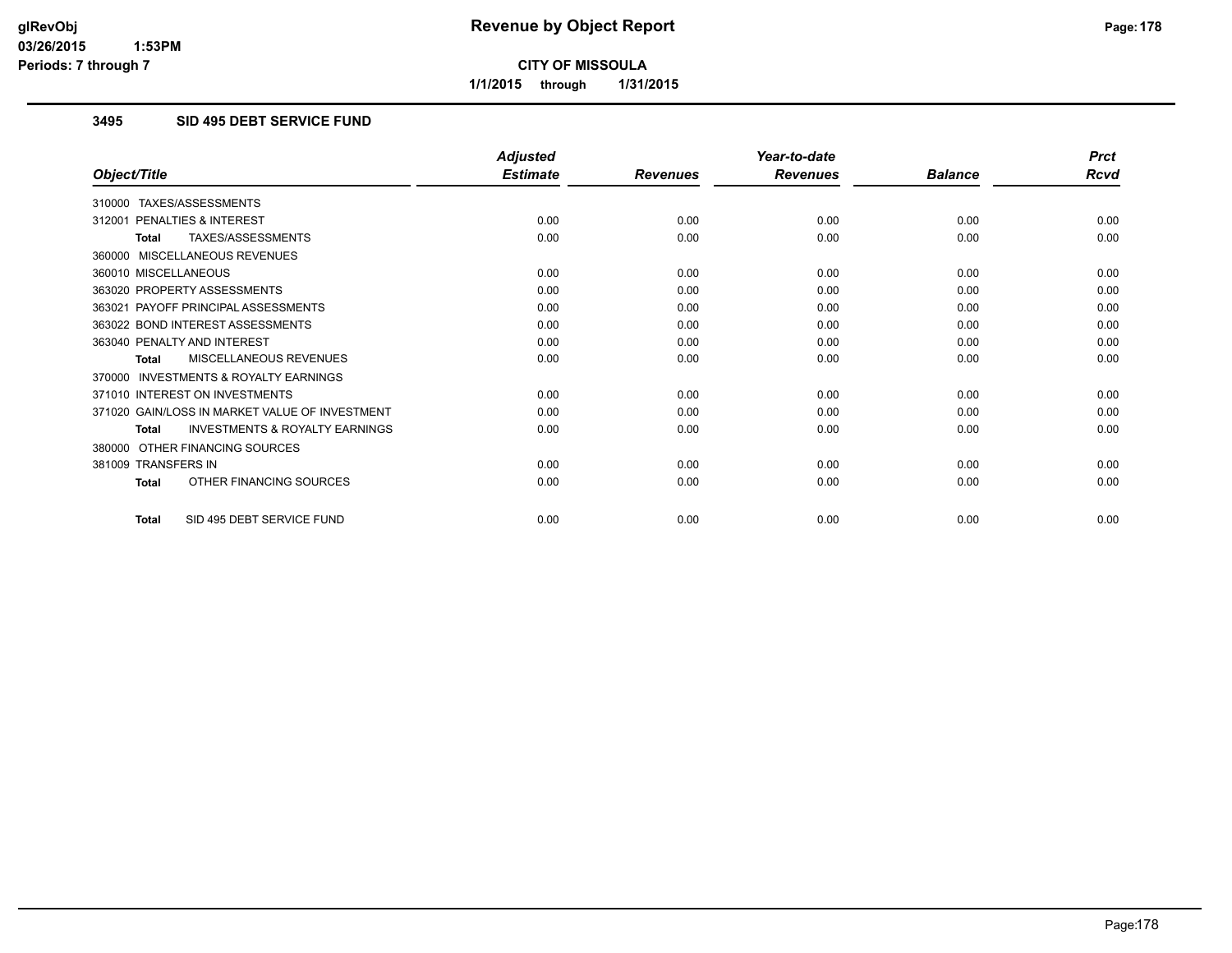**1/1/2015 through 1/31/2015**

**3496 SID 496 DEBT SERVICE FUND**

**3496 SID 496 DEBT SERVICE FUND**

|                                                           | <b>Adjusted</b> |                 | Year-to-date    |                | <b>Prct</b> |
|-----------------------------------------------------------|-----------------|-----------------|-----------------|----------------|-------------|
| Object/Title                                              | <b>Estimate</b> | <b>Revenues</b> | <b>Revenues</b> | <b>Balance</b> | <b>Rcvd</b> |
| 310000 TAXES/ASSESSMENTS                                  |                 |                 |                 |                |             |
| PENALTIES & INTEREST<br>312001                            | 0.00            | 0.00            | 0.00            | 0.00           | 0.00        |
| TAXES/ASSESSMENTS<br><b>Total</b>                         | 0.00            | 0.00            | 0.00            | 0.00           | 0.00        |
| MISCELLANEOUS REVENUES<br>360000                          |                 |                 |                 |                |             |
| 360010 MISCELLANEOUS                                      | 0.00            | 0.00            | 0.00            | 0.00           | 0.00        |
| 363020 PROPERTY ASSESSMENTS                               | 0.00            | 0.00            | 0.00            | 0.00           | 0.00        |
| 363021 PAYOFF PRINCIPAL ASSESSMENTS                       | 0.00            | 0.00            | 0.00            | 0.00           | 0.00        |
| 363022 BOND INTEREST ASSESSMENTS                          | 0.00            | 0.00            | 0.00            | 0.00           | 0.00        |
| 363040 PENALTY AND INTEREST                               | 0.00            | 0.00            | 0.00            | 0.00           | 0.00        |
| MISCELLANEOUS REVENUES<br>Total                           | 0.00            | 0.00            | 0.00            | 0.00           | 0.00        |
| <b>INVESTMENTS &amp; ROYALTY EARNINGS</b><br>370000       |                 |                 |                 |                |             |
| 371010 INTEREST ON INVESTMENTS                            | 0.00            | 0.00            | 0.00            | 0.00           | 0.00        |
| 371020 GAIN/LOSS IN MARKET VALUE OF INVESTMENTS           | 0.00            | 0.00            | 0.00            | 0.00           | 0.00        |
| <b>INVESTMENTS &amp; ROYALTY EARNINGS</b><br><b>Total</b> | 0.00            | 0.00            | 0.00            | 0.00           | 0.00        |
| OTHER FINANCING SOURCES<br>380000                         |                 |                 |                 |                |             |
| 381009 TRANSFERS IN                                       | 0.00            | 0.00            | 0.00            | 0.00           | 0.00        |
| OTHER FINANCING SOURCES<br><b>Total</b>                   | 0.00            | 0.00            | 0.00            | 0.00           | 0.00        |
| SID 496 DEBT SERVICE FUND<br><b>Total</b>                 | 0.00            | 0.00            | 0.00            | 0.00           | 0.00        |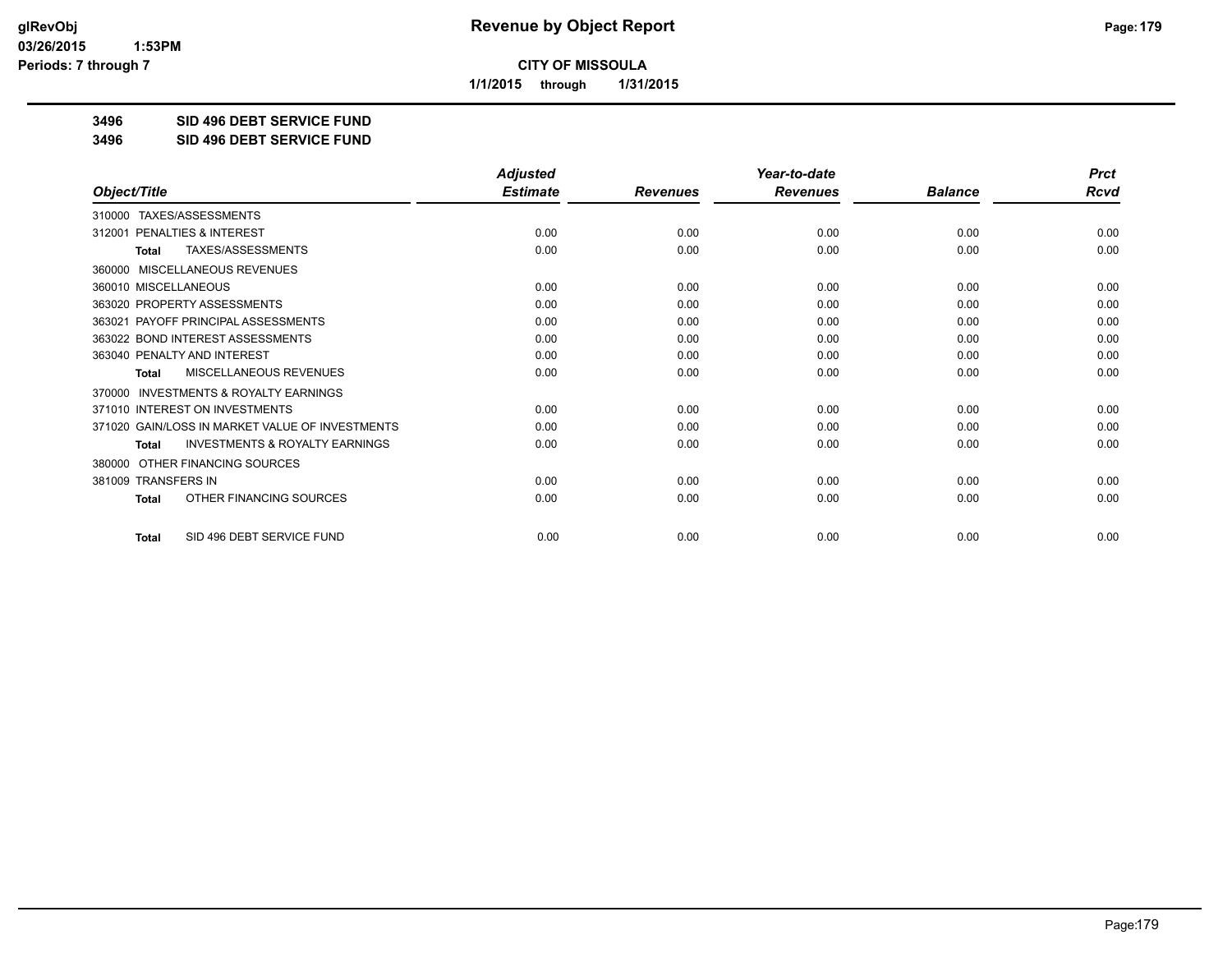**1/1/2015 through 1/31/2015**

# **3496 SID 496 DEBT SERVICE FUND**

|                                                           | <b>Adjusted</b> |                 | Year-to-date    |                | <b>Prct</b> |
|-----------------------------------------------------------|-----------------|-----------------|-----------------|----------------|-------------|
| Object/Title                                              | <b>Estimate</b> | <b>Revenues</b> | <b>Revenues</b> | <b>Balance</b> | <b>Rcvd</b> |
| 310000 TAXES/ASSESSMENTS                                  |                 |                 |                 |                |             |
| PENALTIES & INTEREST<br>312001                            | 0.00            | 0.00            | 0.00            | 0.00           | 0.00        |
| TAXES/ASSESSMENTS<br><b>Total</b>                         | 0.00            | 0.00            | 0.00            | 0.00           | 0.00        |
| 360000 MISCELLANEOUS REVENUES                             |                 |                 |                 |                |             |
| 360010 MISCELLANEOUS                                      | 0.00            | 0.00            | 0.00            | 0.00           | 0.00        |
| 363020 PROPERTY ASSESSMENTS                               | 0.00            | 0.00            | 0.00            | 0.00           | 0.00        |
| 363021 PAYOFF PRINCIPAL ASSESSMENTS                       | 0.00            | 0.00            | 0.00            | 0.00           | 0.00        |
| 363022 BOND INTEREST ASSESSMENTS                          | 0.00            | 0.00            | 0.00            | 0.00           | 0.00        |
| 363040 PENALTY AND INTEREST                               | 0.00            | 0.00            | 0.00            | 0.00           | 0.00        |
| <b>MISCELLANEOUS REVENUES</b><br><b>Total</b>             | 0.00            | 0.00            | 0.00            | 0.00           | 0.00        |
| <b>INVESTMENTS &amp; ROYALTY EARNINGS</b><br>370000       |                 |                 |                 |                |             |
| 371010 INTEREST ON INVESTMENTS                            | 0.00            | 0.00            | 0.00            | 0.00           | 0.00        |
| 371020 GAIN/LOSS IN MARKET VALUE OF INVESTMENT            | 0.00            | 0.00            | 0.00            | 0.00           | 0.00        |
| <b>INVESTMENTS &amp; ROYALTY EARNINGS</b><br><b>Total</b> | 0.00            | 0.00            | 0.00            | 0.00           | 0.00        |
| OTHER FINANCING SOURCES<br>380000                         |                 |                 |                 |                |             |
| 381009 TRANSFERS IN                                       | 0.00            | 0.00            | 0.00            | 0.00           | 0.00        |
| OTHER FINANCING SOURCES<br><b>Total</b>                   | 0.00            | 0.00            | 0.00            | 0.00           | 0.00        |
| SID 496 DEBT SERVICE FUND<br><b>Total</b>                 | 0.00            | 0.00            | 0.00            | 0.00           | 0.00        |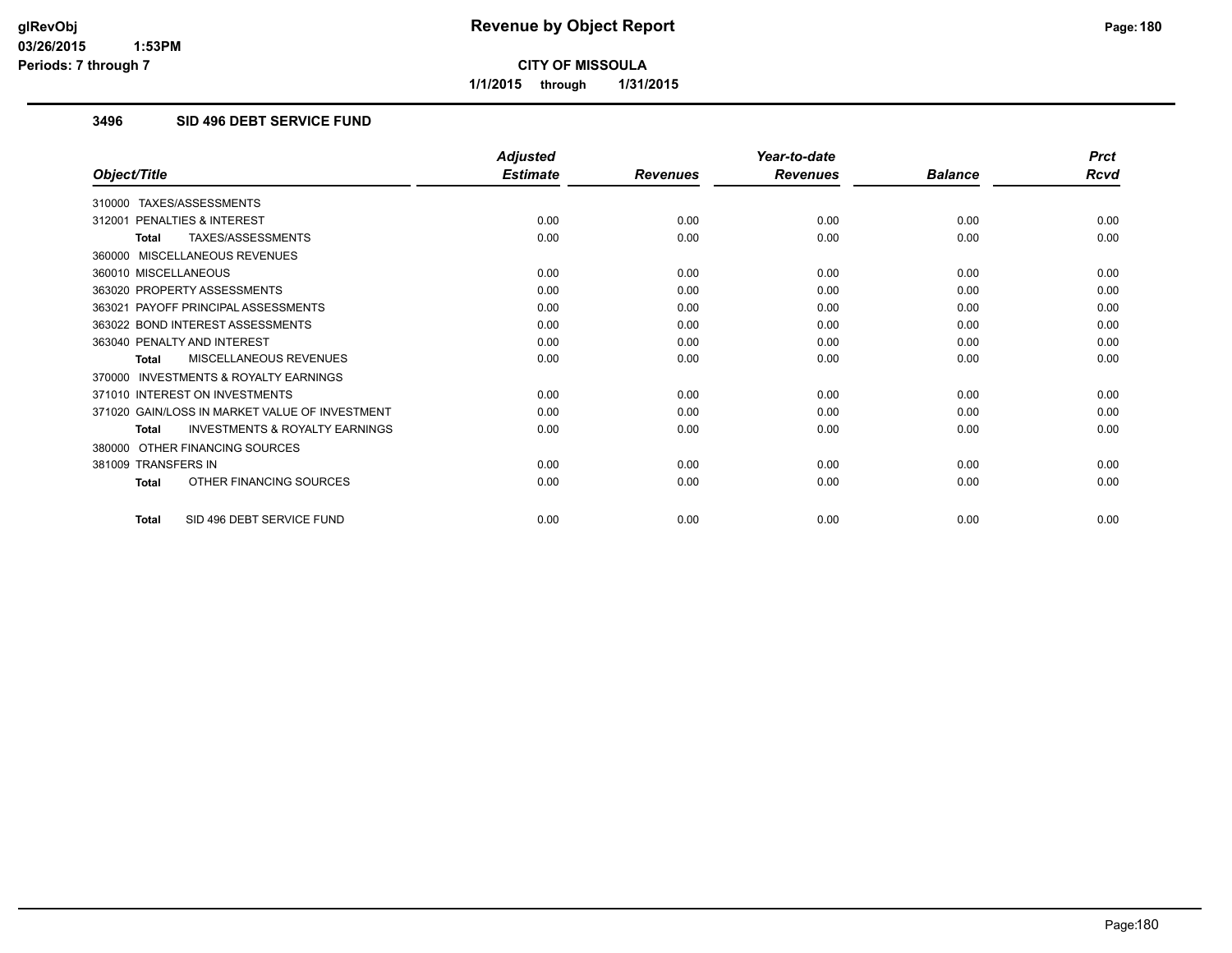**1/1/2015 through 1/31/2015**

**3497 SID 497 DEBT SERVICE FUND**

**3497 SID 497 DEBT SERVICE FUND**

|                                                     | <b>Adjusted</b> |                 | Year-to-date    |                | <b>Prct</b> |
|-----------------------------------------------------|-----------------|-----------------|-----------------|----------------|-------------|
| Object/Title                                        | <b>Estimate</b> | <b>Revenues</b> | <b>Revenues</b> | <b>Balance</b> | Rcvd        |
| TAXES/ASSESSMENTS<br>310000                         |                 |                 |                 |                |             |
| <b>PENALTIES &amp; INTEREST</b><br>312001           | 0.00            | 0.00            | 0.00            | 0.00           | 0.00        |
| TAXES/ASSESSMENTS<br>Total                          | 0.00            | 0.00            | 0.00            | 0.00           | 0.00        |
| 360000 MISCELLANEOUS REVENUES                       |                 |                 |                 |                |             |
| 360010 MISCELLANEOUS                                | 0.00            | 0.00            | 0.00            | 0.00           | 0.00        |
| 363020 PROPERTY ASSESSMENTS                         | 0.00            | 0.00            | 0.00            | 0.00           | 0.00        |
| 363021 PAYOFF PRINCIPAL ASSESSMENTS                 | 0.00            | 0.00            | 0.00            | 0.00           | 0.00        |
| 363022 BOND INTEREST ASSESSMENTS                    | 0.00            | 0.00            | 0.00            | 0.00           | 0.00        |
| 363040 PENALTY AND INTEREST                         | 0.00            | 0.00            | 0.00            | 0.00           | 0.00        |
| <b>MISCELLANEOUS REVENUES</b><br>Total              | 0.00            | 0.00            | 0.00            | 0.00           | 0.00        |
| <b>INVESTMENTS &amp; ROYALTY EARNINGS</b><br>370000 |                 |                 |                 |                |             |
| 371010 INTEREST ON INVESTMENTS                      | 0.00            | 0.00            | 0.00            | 0.00           | 0.00        |
| 371020 GAIN/LOSS IN MARKET VALUE OF INVESTMENTS     | 0.00            | 0.00            | 0.00            | 0.00           | 0.00        |
| <b>INVESTMENTS &amp; ROYALTY EARNINGS</b><br>Total  | 0.00            | 0.00            | 0.00            | 0.00           | 0.00        |
| SID 497 DEBT SERVICE FUND<br><b>Total</b>           | 0.00            | 0.00            | 0.00            | 0.00           | 0.00        |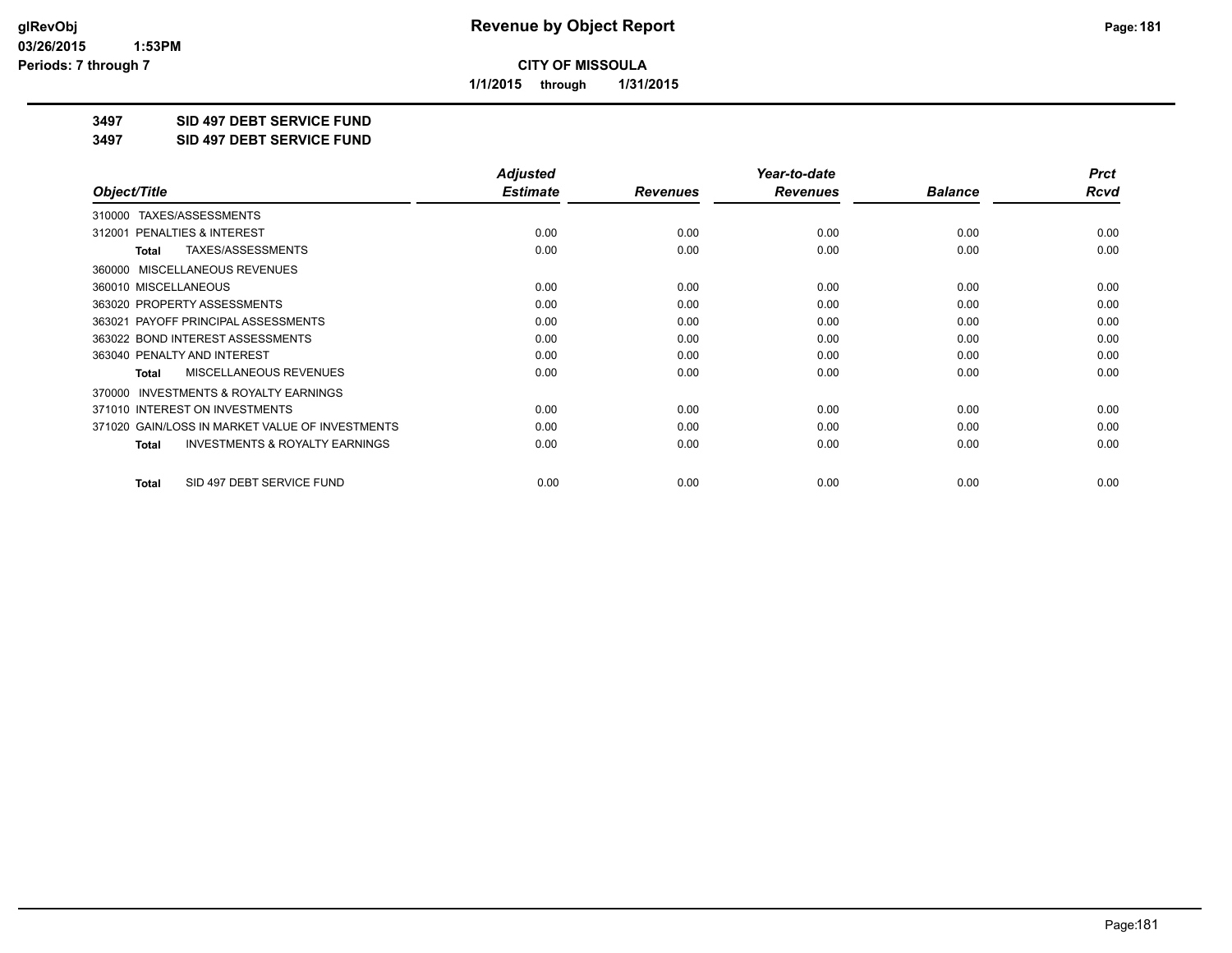**1/1/2015 through 1/31/2015**

# **3497 SID 497 DEBT SERVICE FUND**

|                                                           | <b>Adjusted</b> |                 | Year-to-date    |                | <b>Prct</b> |
|-----------------------------------------------------------|-----------------|-----------------|-----------------|----------------|-------------|
| Object/Title                                              | <b>Estimate</b> | <b>Revenues</b> | <b>Revenues</b> | <b>Balance</b> | <b>Rcvd</b> |
| 310000 TAXES/ASSESSMENTS                                  |                 |                 |                 |                |             |
| 312001 PENALTIES & INTEREST                               | 0.00            | 0.00            | 0.00            | 0.00           | 0.00        |
| TAXES/ASSESSMENTS<br><b>Total</b>                         | 0.00            | 0.00            | 0.00            | 0.00           | 0.00        |
| 360000 MISCELLANEOUS REVENUES                             |                 |                 |                 |                |             |
| 360010 MISCELLANEOUS                                      | 0.00            | 0.00            | 0.00            | 0.00           | 0.00        |
| 363020 PROPERTY ASSESSMENTS                               | 0.00            | 0.00            | 0.00            | 0.00           | 0.00        |
| 363021 PAYOFF PRINCIPAL ASSESSMENTS                       | 0.00            | 0.00            | 0.00            | 0.00           | 0.00        |
| 363022 BOND INTEREST ASSESSMENTS                          | 0.00            | 0.00            | 0.00            | 0.00           | 0.00        |
| 363040 PENALTY AND INTEREST                               | 0.00            | 0.00            | 0.00            | 0.00           | 0.00        |
| <b>MISCELLANEOUS REVENUES</b><br><b>Total</b>             | 0.00            | 0.00            | 0.00            | 0.00           | 0.00        |
| <b>INVESTMENTS &amp; ROYALTY EARNINGS</b><br>370000       |                 |                 |                 |                |             |
| 371010 INTEREST ON INVESTMENTS                            | 0.00            | 0.00            | 0.00            | 0.00           | 0.00        |
| 371020 GAIN/LOSS IN MARKET VALUE OF INVESTMENT            | 0.00            | 0.00            | 0.00            | 0.00           | 0.00        |
| <b>INVESTMENTS &amp; ROYALTY EARNINGS</b><br><b>Total</b> | 0.00            | 0.00            | 0.00            | 0.00           | 0.00        |
| SID 497 DEBT SERVICE FUND<br><b>Total</b>                 | 0.00            | 0.00            | 0.00            | 0.00           | 0.00        |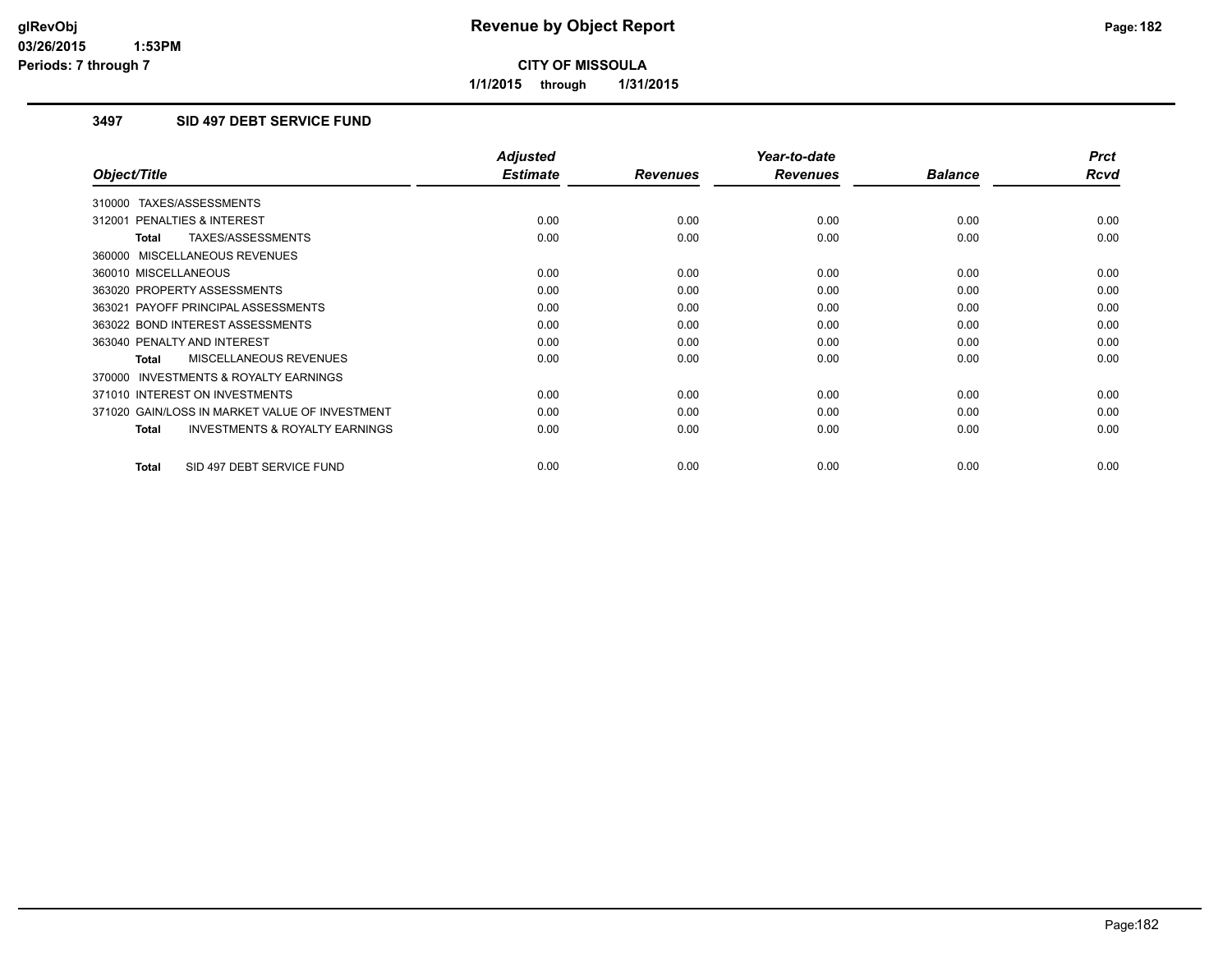**1/1/2015 through 1/31/2015**

**3498 SID 498 DEBT SERVICE FUND**

**3498 SID 498 DEBT SERVICE FUND**

|                                                           | <b>Adjusted</b> |                 | Year-to-date    |                | <b>Prct</b> |
|-----------------------------------------------------------|-----------------|-----------------|-----------------|----------------|-------------|
| Object/Title                                              | <b>Estimate</b> | <b>Revenues</b> | <b>Revenues</b> | <b>Balance</b> | Rcvd        |
| 310000 TAXES/ASSESSMENTS                                  |                 |                 |                 |                |             |
| PENALTIES & INTEREST<br>312001                            | 0.00            | 0.00            | 0.00            | 0.00           | 0.00        |
| TAXES/ASSESSMENTS<br><b>Total</b>                         | 0.00            | 0.00            | 0.00            | 0.00           | 0.00        |
| MISCELLANEOUS REVENUES<br>360000                          |                 |                 |                 |                |             |
| 360010 MISCELLANEOUS                                      | 0.00            | 0.00            | 0.00            | 0.00           | 0.00        |
| 363020 PROPERTY ASSESSMENTS                               | 0.00            | 0.00            | 0.00            | 0.00           | 0.00        |
| 363021 PAYOFF PRINCIPAL ASSESSMENTS                       | 0.00            | 0.00            | 0.00            | 0.00           | 0.00        |
| 363022 BOND INTEREST ASSESSMENTS                          | 0.00            | 0.00            | 0.00            | 0.00           | 0.00        |
| 363040 PENALTY AND INTEREST                               | 0.00            | 0.00            | 0.00            | 0.00           | 0.00        |
| MISCELLANEOUS REVENUES<br><b>Total</b>                    | 0.00            | 0.00            | 0.00            | 0.00           | 0.00        |
| INVESTMENTS & ROYALTY EARNINGS<br>370000                  |                 |                 |                 |                |             |
| 371010 INTEREST ON INVESTMENTS                            | 0.00            | 0.00            | 0.00            | 0.00           | 0.00        |
| 371020 GAIN/LOSS IN MARKET VALUE OF INVESTMENTS           | 0.00            | 0.00            | 0.00            | 0.00           | 0.00        |
| 371500 INTEREST ON INTERFUND LOAN                         | 0.00            | 0.00            | 0.00            | 0.00           | 0.00        |
| <b>INVESTMENTS &amp; ROYALTY EARNINGS</b><br><b>Total</b> | 0.00            | 0.00            | 0.00            | 0.00           | 0.00        |
| OTHER FINANCING SOURCES<br>380000                         |                 |                 |                 |                |             |
| 381009 TRANSFERS IN                                       | 0.00            | 0.00            | 0.00            | 0.00           | 0.00        |
| OTHER FINANCING SOURCES<br><b>Total</b>                   | 0.00            | 0.00            | 0.00            | 0.00           | 0.00        |
| SID 498 DEBT SERVICE FUND<br><b>Total</b>                 | 0.00            | 0.00            | 0.00            | 0.00           | 0.00        |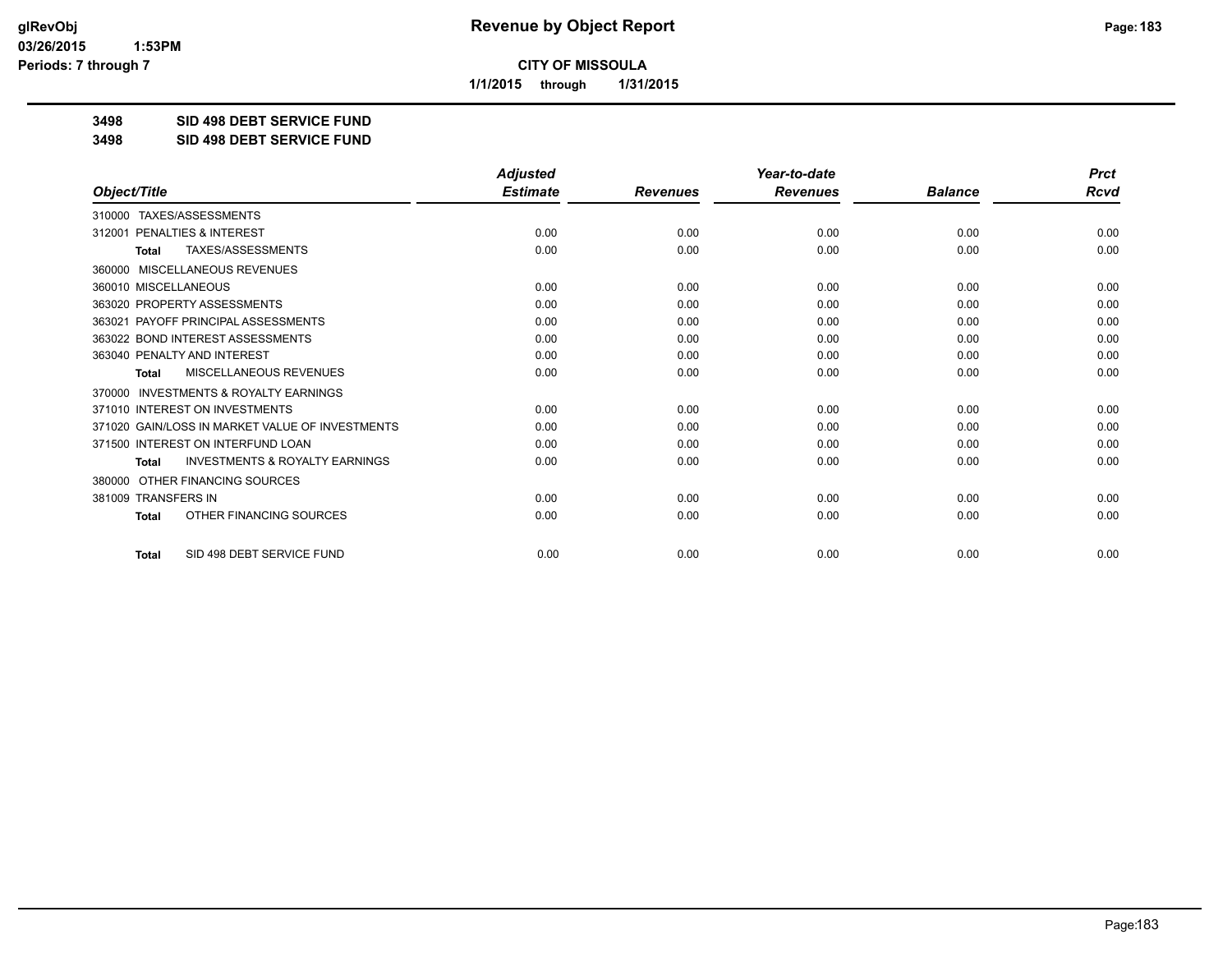**1/1/2015 through 1/31/2015**

# **3498 SID 498 DEBT SERVICE FUND**

|                                                           | <b>Adjusted</b> |                 | Year-to-date    |                | <b>Prct</b> |
|-----------------------------------------------------------|-----------------|-----------------|-----------------|----------------|-------------|
| Object/Title                                              | <b>Estimate</b> | <b>Revenues</b> | <b>Revenues</b> | <b>Balance</b> | <b>Rcvd</b> |
| TAXES/ASSESSMENTS<br>310000                               |                 |                 |                 |                |             |
| 312001 PENALTIES & INTEREST                               | 0.00            | 0.00            | 0.00            | 0.00           | 0.00        |
| TAXES/ASSESSMENTS<br>Total                                | 0.00            | 0.00            | 0.00            | 0.00           | 0.00        |
| 360000 MISCELLANEOUS REVENUES                             |                 |                 |                 |                |             |
| 360010 MISCELLANEOUS                                      | 0.00            | 0.00            | 0.00            | 0.00           | 0.00        |
| 363020 PROPERTY ASSESSMENTS                               | 0.00            | 0.00            | 0.00            | 0.00           | 0.00        |
| 363021 PAYOFF PRINCIPAL ASSESSMENTS                       | 0.00            | 0.00            | 0.00            | 0.00           | 0.00        |
| 363022 BOND INTEREST ASSESSMENTS                          | 0.00            | 0.00            | 0.00            | 0.00           | 0.00        |
| 363040 PENALTY AND INTEREST                               | 0.00            | 0.00            | 0.00            | 0.00           | 0.00        |
| MISCELLANEOUS REVENUES<br><b>Total</b>                    | 0.00            | 0.00            | 0.00            | 0.00           | 0.00        |
| <b>INVESTMENTS &amp; ROYALTY EARNINGS</b><br>370000       |                 |                 |                 |                |             |
| 371010 INTEREST ON INVESTMENTS                            | 0.00            | 0.00            | 0.00            | 0.00           | 0.00        |
| 371020 GAIN/LOSS IN MARKET VALUE OF INVESTMENT            | 0.00            | 0.00            | 0.00            | 0.00           | 0.00        |
| 371500 INTEREST ON INTERFUND LOAN                         | 0.00            | 0.00            | 0.00            | 0.00           | 0.00        |
| <b>INVESTMENTS &amp; ROYALTY EARNINGS</b><br><b>Total</b> | 0.00            | 0.00            | 0.00            | 0.00           | 0.00        |
| OTHER FINANCING SOURCES<br>380000                         |                 |                 |                 |                |             |
| 381009 TRANSFERS IN                                       | 0.00            | 0.00            | 0.00            | 0.00           | 0.00        |
| OTHER FINANCING SOURCES<br><b>Total</b>                   | 0.00            | 0.00            | 0.00            | 0.00           | 0.00        |
| SID 498 DEBT SERVICE FUND<br>Total                        | 0.00            | 0.00            | 0.00            | 0.00           | 0.00        |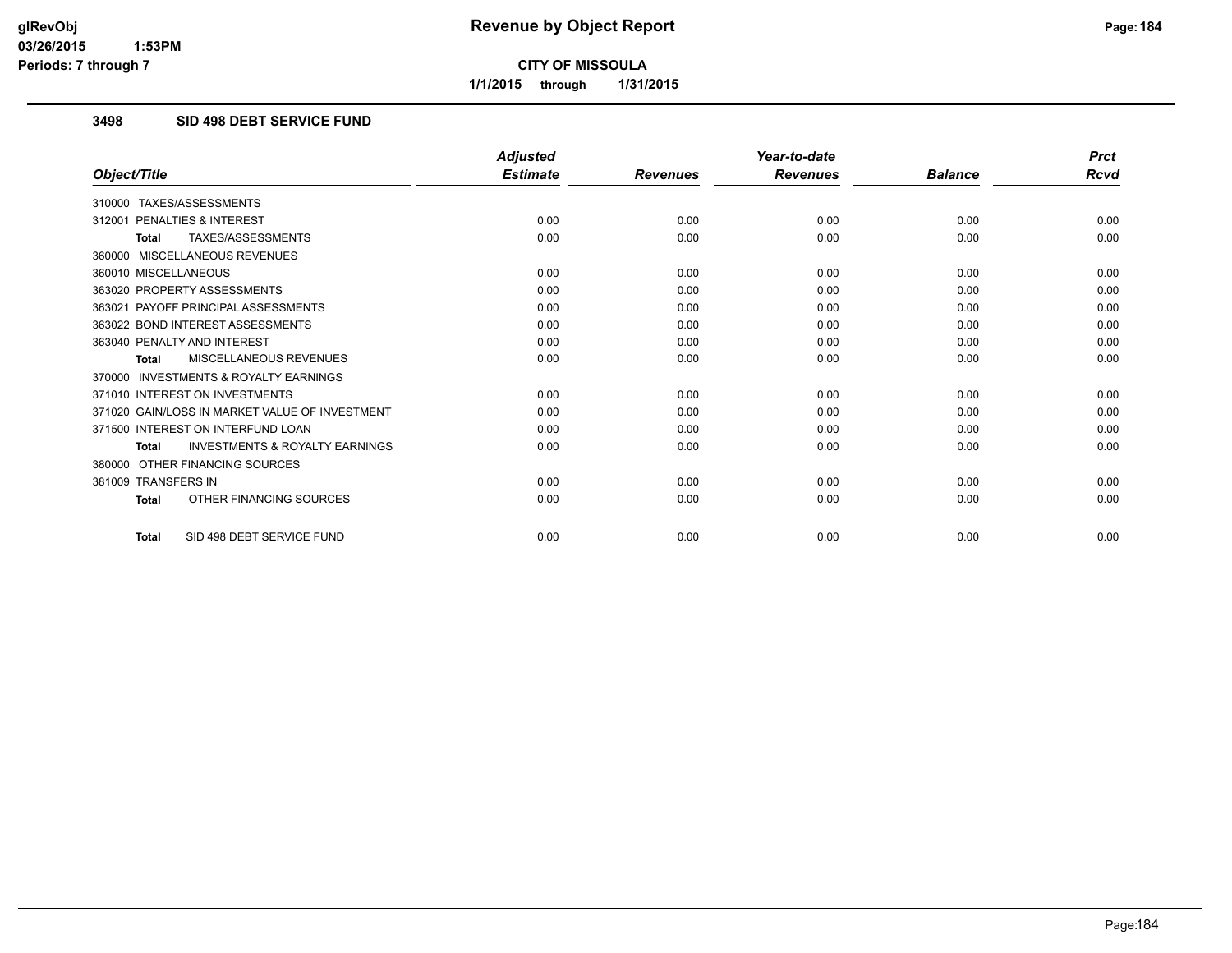**1/1/2015 through 1/31/2015**

**3500 SID 500 DEBT SERVICE FUND**

**3500 SID 500 DEBT SERVICE FUND**

|                                                           | <b>Adjusted</b> |                 | Year-to-date    |                | <b>Prct</b> |
|-----------------------------------------------------------|-----------------|-----------------|-----------------|----------------|-------------|
| Object/Title                                              | <b>Estimate</b> | <b>Revenues</b> | <b>Revenues</b> | <b>Balance</b> | Rcvd        |
| TAXES/ASSESSMENTS<br>310000                               |                 |                 |                 |                |             |
| 312001 PENALTIES & INTEREST                               | 0.00            | 0.00            | 0.00            | 0.00           | 0.00        |
| TAXES/ASSESSMENTS<br><b>Total</b>                         | 0.00            | 0.00            | 0.00            | 0.00           | 0.00        |
| MISCELLANEOUS REVENUES<br>360000                          |                 |                 |                 |                |             |
| 360010 MISCELLANEOUS                                      | 0.00            | 0.00            | 0.00            | 0.00           | 0.00        |
| 363020 PROPERTY ASSESSMENTS                               | 0.00            | 0.00            | 0.00            | 0.00           | 0.00        |
| 363021 PAYOFF PRINCIPAL ASSESSMENTS                       | 0.00            | 0.00            | 0.00            | 0.00           | 0.00        |
| 363022 BOND INTEREST ASSESSMENTS                          | 0.00            | 0.00            | 0.00            | 0.00           | 0.00        |
| 363040 PENALTY AND INTEREST                               | 0.00            | 0.00            | 0.00            | 0.00           | 0.00        |
| MISCELLANEOUS REVENUES<br><b>Total</b>                    | 0.00            | 0.00            | 0.00            | 0.00           | 0.00        |
| <b>INVESTMENTS &amp; ROYALTY EARNINGS</b><br>370000       |                 |                 |                 |                |             |
| 371010 INTEREST ON INVESTMENTS                            | 0.00            | 0.00            | 0.00            | 0.00           | 0.00        |
| 371020 GAIN/LOSS IN MARKET VALUE OF INVESTMENTS           | 0.00            | 0.00            | 0.00            | 0.00           | 0.00        |
| <b>INVESTMENTS &amp; ROYALTY EARNINGS</b><br><b>Total</b> | 0.00            | 0.00            | 0.00            | 0.00           | 0.00        |
| SID 500 DEBT SERVICE FUND<br><b>Total</b>                 | 0.00            | 0.00            | 0.00            | 0.00           | 0.00        |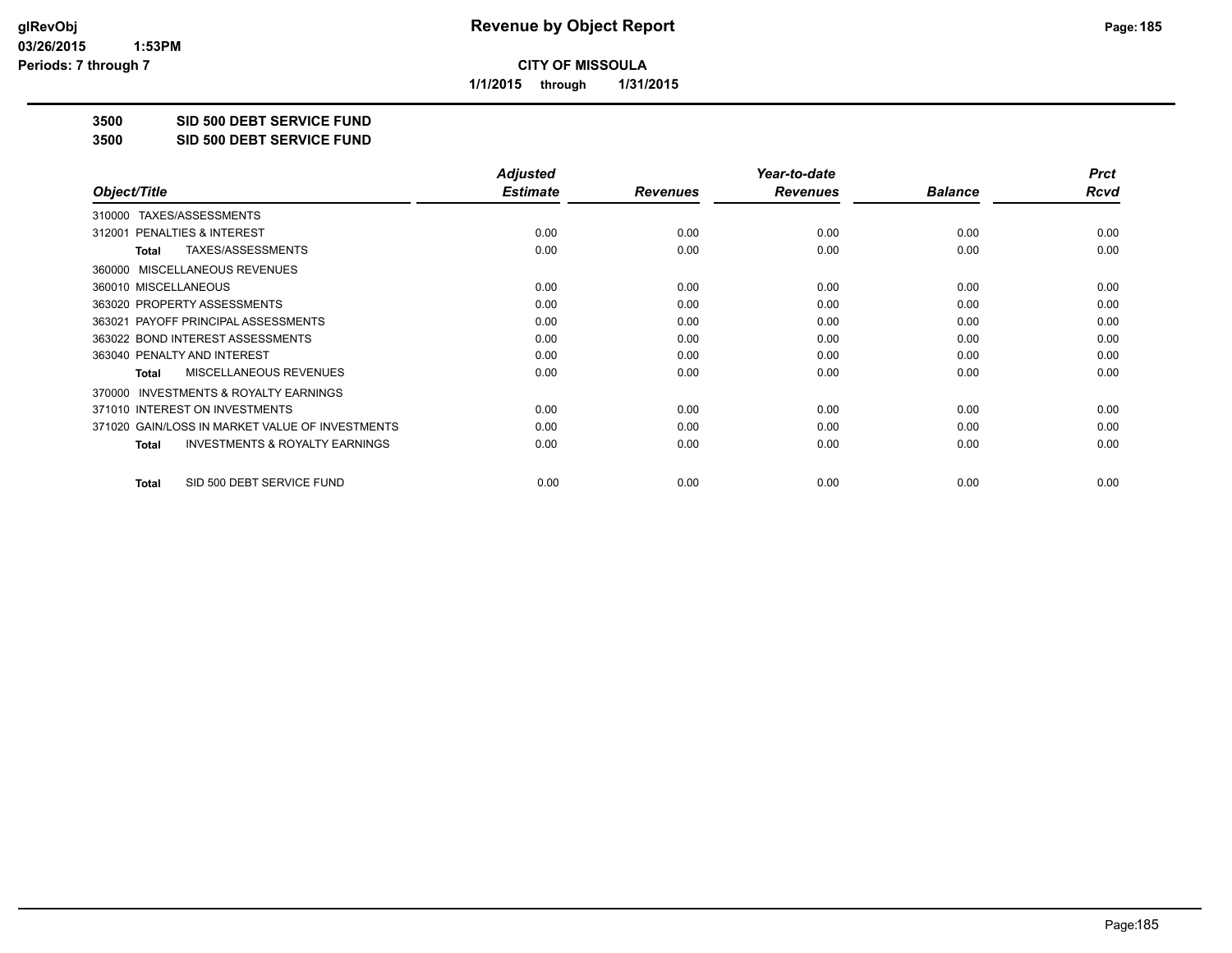**1/1/2015 through 1/31/2015**

# **3500 SID 500 DEBT SERVICE FUND**

|                                                     | <b>Adjusted</b> |                 | Year-to-date    |                | <b>Prct</b> |
|-----------------------------------------------------|-----------------|-----------------|-----------------|----------------|-------------|
| Object/Title                                        | <b>Estimate</b> | <b>Revenues</b> | <b>Revenues</b> | <b>Balance</b> | <b>Rcvd</b> |
| 310000 TAXES/ASSESSMENTS                            |                 |                 |                 |                |             |
| 312001 PENALTIES & INTEREST                         | 0.00            | 0.00            | 0.00            | 0.00           | 0.00        |
| TAXES/ASSESSMENTS<br><b>Total</b>                   | 0.00            | 0.00            | 0.00            | 0.00           | 0.00        |
| 360000 MISCELLANEOUS REVENUES                       |                 |                 |                 |                |             |
| 360010 MISCELLANEOUS                                | 0.00            | 0.00            | 0.00            | 0.00           | 0.00        |
| 363020 PROPERTY ASSESSMENTS                         | 0.00            | 0.00            | 0.00            | 0.00           | 0.00        |
| 363021 PAYOFF PRINCIPAL ASSESSMENTS                 | 0.00            | 0.00            | 0.00            | 0.00           | 0.00        |
| 363022 BOND INTEREST ASSESSMENTS                    | 0.00            | 0.00            | 0.00            | 0.00           | 0.00        |
| 363040 PENALTY AND INTEREST                         | 0.00            | 0.00            | 0.00            | 0.00           | 0.00        |
| <b>MISCELLANEOUS REVENUES</b><br>Total              | 0.00            | 0.00            | 0.00            | 0.00           | 0.00        |
| <b>INVESTMENTS &amp; ROYALTY EARNINGS</b><br>370000 |                 |                 |                 |                |             |
| 371010 INTEREST ON INVESTMENTS                      | 0.00            | 0.00            | 0.00            | 0.00           | 0.00        |
| 371020 GAIN/LOSS IN MARKET VALUE OF INVESTMENT      | 0.00            | 0.00            | 0.00            | 0.00           | 0.00        |
| <b>INVESTMENTS &amp; ROYALTY EARNINGS</b><br>Total  | 0.00            | 0.00            | 0.00            | 0.00           | 0.00        |
| SID 500 DEBT SERVICE FUND<br><b>Total</b>           | 0.00            | 0.00            | 0.00            | 0.00           | 0.00        |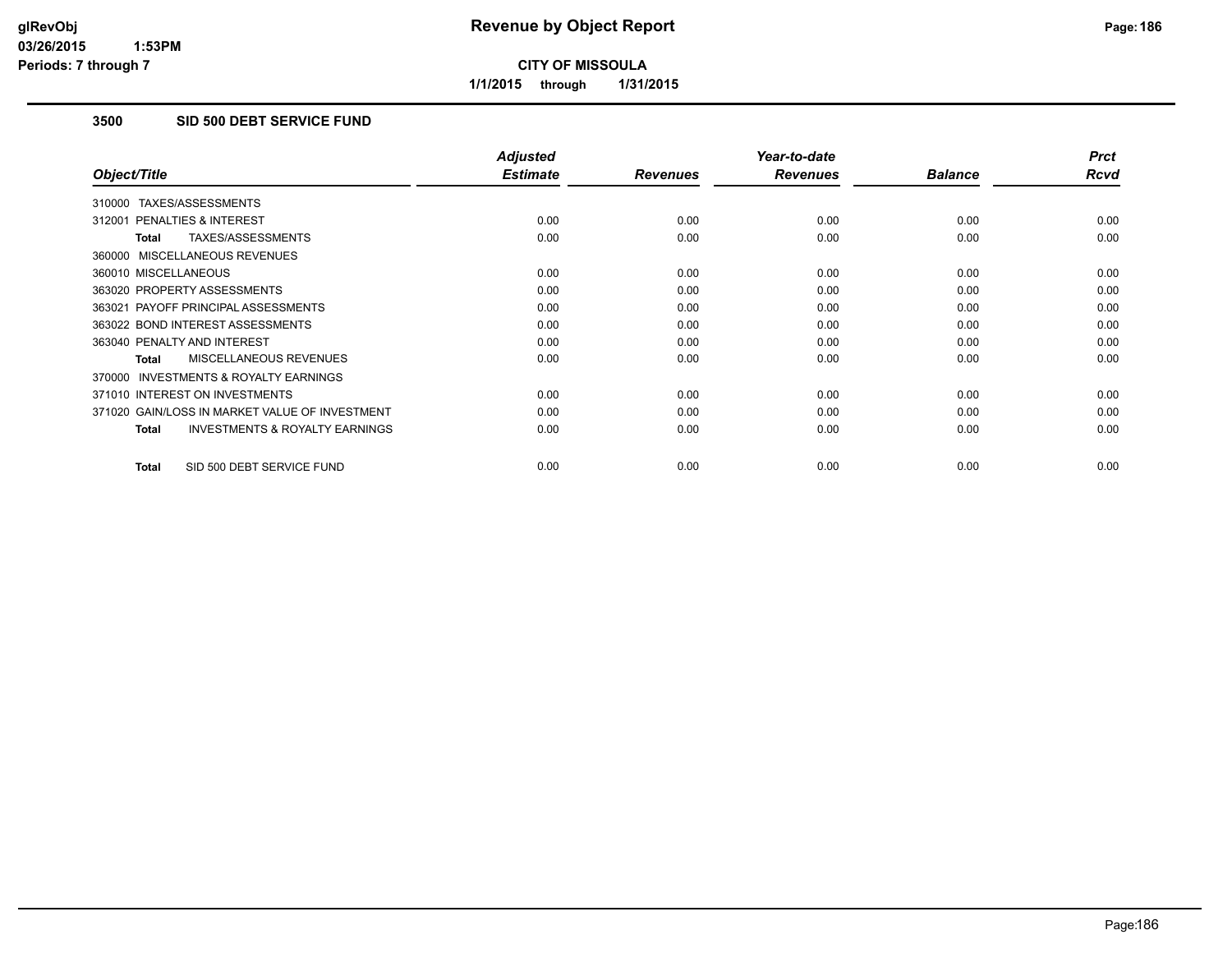**1/1/2015 through 1/31/2015**

**3501 SID 501 DEBT SERVICE FUND**

**3501 SID 501 DEBT SERVICE FUND**

|                                                           | <b>Adjusted</b> |                 | Year-to-date    |                | <b>Prct</b> |
|-----------------------------------------------------------|-----------------|-----------------|-----------------|----------------|-------------|
| Object/Title                                              | <b>Estimate</b> | <b>Revenues</b> | <b>Revenues</b> | <b>Balance</b> | Rcvd        |
| TAXES/ASSESSMENTS<br>310000                               |                 |                 |                 |                |             |
| 312001 PENALTIES & INTEREST                               | 0.00            | 0.00            | 0.00            | 0.00           | 0.00        |
| TAXES/ASSESSMENTS<br><b>Total</b>                         | 0.00            | 0.00            | 0.00            | 0.00           | 0.00        |
| MISCELLANEOUS REVENUES<br>360000                          |                 |                 |                 |                |             |
| 360010 MISCELLANEOUS                                      | 0.00            | 0.00            | 0.00            | 0.00           | 0.00        |
| 363020 PROPERTY ASSESSMENTS                               | 0.00            | 0.00            | 0.00            | 0.00           | 0.00        |
| 363021 PAYOFF PRINCIPAL ASSESSMENTS                       | 0.00            | 0.00            | 0.00            | 0.00           | 0.00        |
| 363022 BOND INTEREST ASSESSMENTS                          | 0.00            | 0.00            | 0.00            | 0.00           | 0.00        |
| 363040 PENALTY AND INTEREST                               | 0.00            | 0.00            | 0.00            | 0.00           | 0.00        |
| <b>MISCELLANEOUS REVENUES</b><br><b>Total</b>             | 0.00            | 0.00            | 0.00            | 0.00           | 0.00        |
| 370000 INVESTMENTS & ROYALTY EARNINGS                     |                 |                 |                 |                |             |
| 371010 INTEREST ON INVESTMENTS                            | 0.00            | 0.00            | 0.00            | 0.00           | 0.00        |
| 371020 GAIN/LOSS IN MARKET VALUE OF INVESTMENTS           | 0.00            | 0.00            | 0.00            | 0.00           | 0.00        |
| <b>INVESTMENTS &amp; ROYALTY EARNINGS</b><br><b>Total</b> | 0.00            | 0.00            | 0.00            | 0.00           | 0.00        |
|                                                           |                 |                 |                 |                |             |
| SID 501 DEBT SERVICE FUND<br><b>Total</b>                 | 0.00            | 0.00            | 0.00            | 0.00           | 0.00        |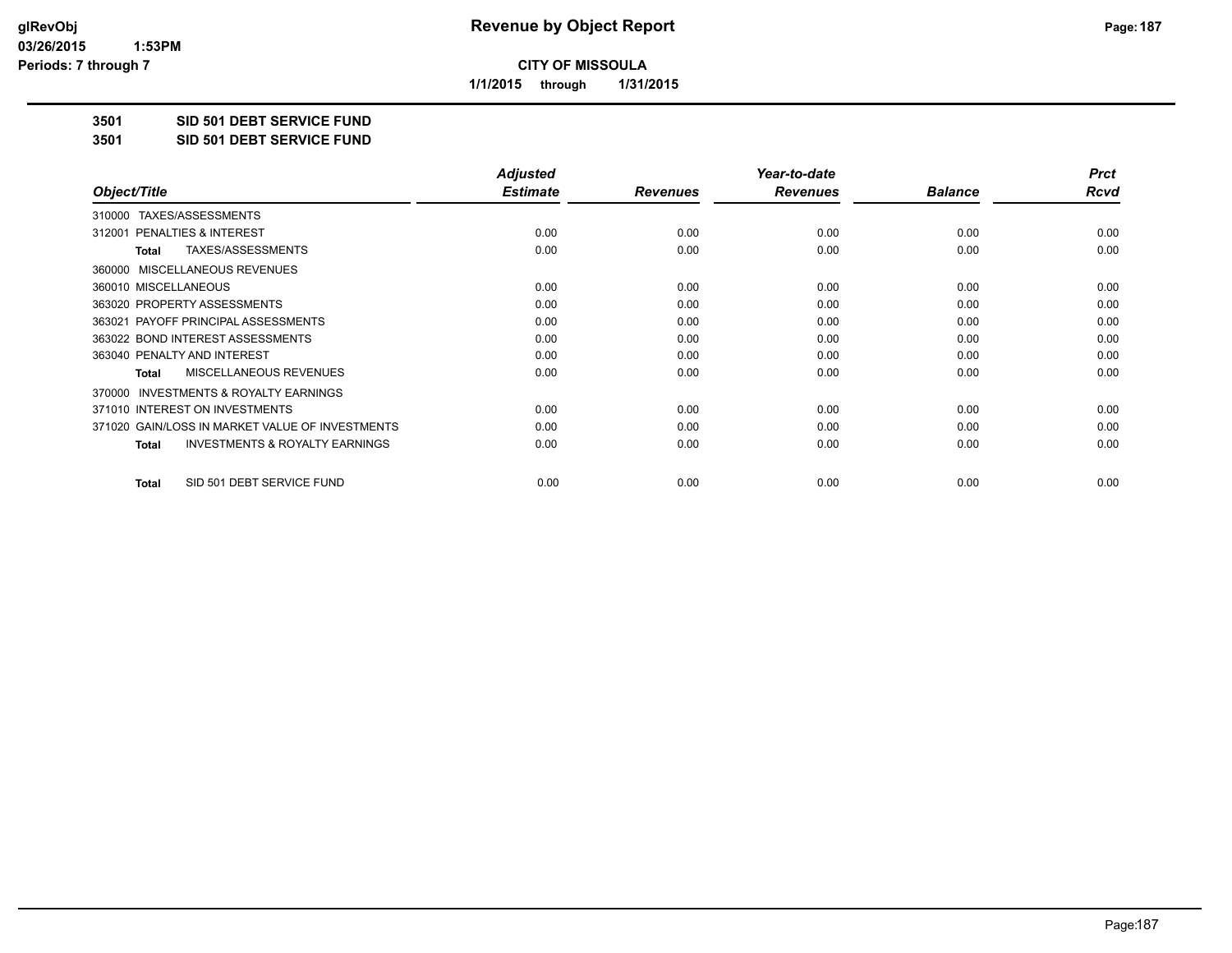**1/1/2015 through 1/31/2015**

# **3501 SID 501 DEBT SERVICE FUND**

|                                                           | <b>Adjusted</b> |                 | Year-to-date    |                | <b>Prct</b> |
|-----------------------------------------------------------|-----------------|-----------------|-----------------|----------------|-------------|
| Object/Title                                              | <b>Estimate</b> | <b>Revenues</b> | <b>Revenues</b> | <b>Balance</b> | <b>Rcvd</b> |
| 310000 TAXES/ASSESSMENTS                                  |                 |                 |                 |                |             |
| 312001 PENALTIES & INTEREST                               | 0.00            | 0.00            | 0.00            | 0.00           | 0.00        |
| TAXES/ASSESSMENTS<br><b>Total</b>                         | 0.00            | 0.00            | 0.00            | 0.00           | 0.00        |
| 360000 MISCELLANEOUS REVENUES                             |                 |                 |                 |                |             |
| 360010 MISCELLANEOUS                                      | 0.00            | 0.00            | 0.00            | 0.00           | 0.00        |
| 363020 PROPERTY ASSESSMENTS                               | 0.00            | 0.00            | 0.00            | 0.00           | 0.00        |
| 363021 PAYOFF PRINCIPAL ASSESSMENTS                       | 0.00            | 0.00            | 0.00            | 0.00           | 0.00        |
| 363022 BOND INTEREST ASSESSMENTS                          | 0.00            | 0.00            | 0.00            | 0.00           | 0.00        |
| 363040 PENALTY AND INTEREST                               | 0.00            | 0.00            | 0.00            | 0.00           | 0.00        |
| <b>MISCELLANEOUS REVENUES</b><br><b>Total</b>             | 0.00            | 0.00            | 0.00            | 0.00           | 0.00        |
| <b>INVESTMENTS &amp; ROYALTY EARNINGS</b><br>370000       |                 |                 |                 |                |             |
| 371010 INTEREST ON INVESTMENTS                            | 0.00            | 0.00            | 0.00            | 0.00           | 0.00        |
| 371020 GAIN/LOSS IN MARKET VALUE OF INVESTMENT            | 0.00            | 0.00            | 0.00            | 0.00           | 0.00        |
| <b>INVESTMENTS &amp; ROYALTY EARNINGS</b><br><b>Total</b> | 0.00            | 0.00            | 0.00            | 0.00           | 0.00        |
| SID 501 DEBT SERVICE FUND<br><b>Total</b>                 | 0.00            | 0.00            | 0.00            | 0.00           | 0.00        |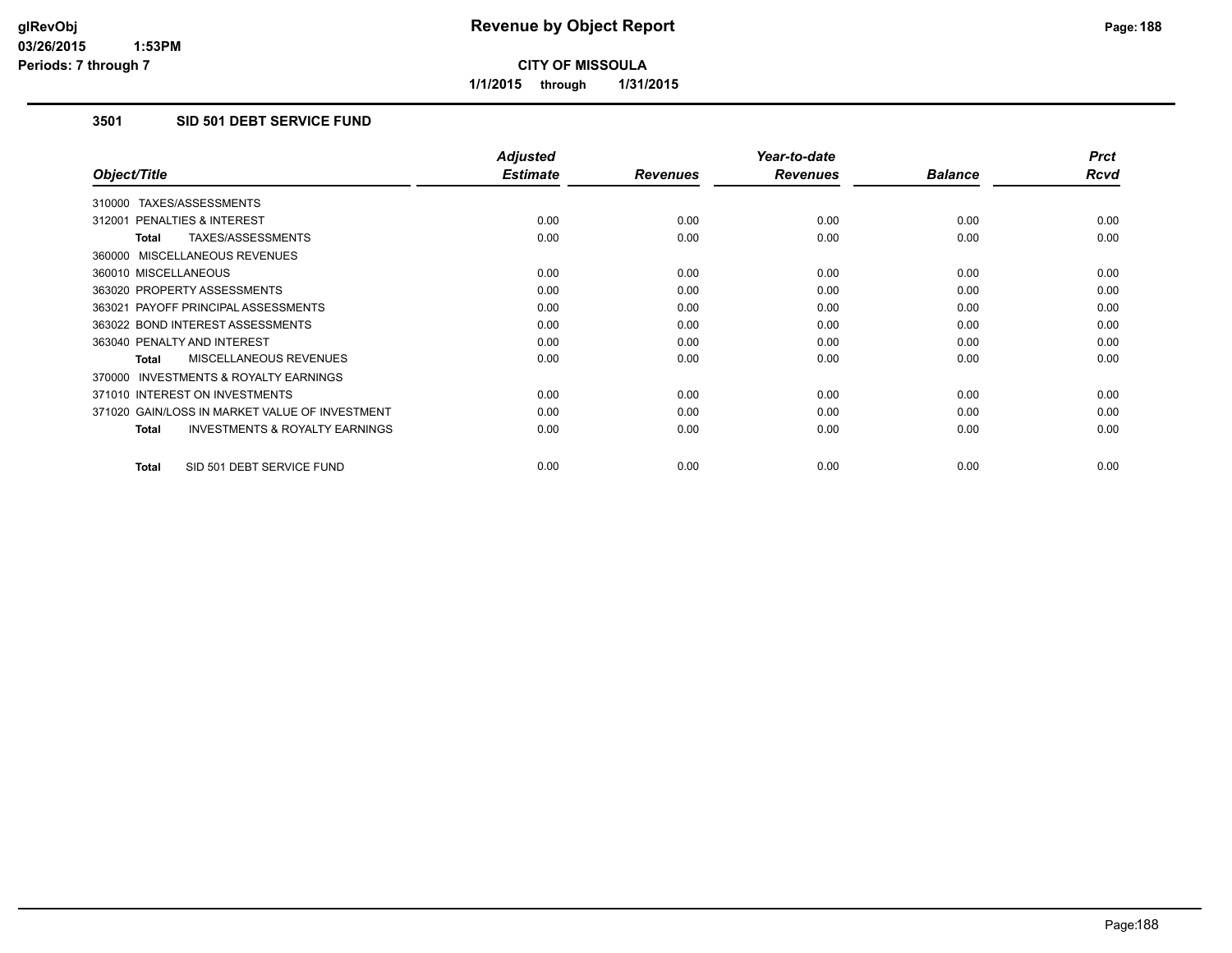**1/1/2015 through 1/31/2015**

**3502 SID 502 DEBT SERVICE FUND**

**3502 SID 502 DEBT SERVICE FUND**

|                                                           | <b>Adjusted</b> |                 | Year-to-date    |                | <b>Prct</b> |
|-----------------------------------------------------------|-----------------|-----------------|-----------------|----------------|-------------|
| Object/Title                                              | <b>Estimate</b> | <b>Revenues</b> | <b>Revenues</b> | <b>Balance</b> | Rcvd        |
| TAXES/ASSESSMENTS<br>310000                               |                 |                 |                 |                |             |
| 312001 PENALTIES & INTEREST                               | 0.00            | 0.00            | 0.00            | 0.00           | 0.00        |
| TAXES/ASSESSMENTS<br>Total                                | 0.00            | 0.00            | 0.00            | 0.00           | 0.00        |
| MISCELLANEOUS REVENUES<br>360000                          |                 |                 |                 |                |             |
| 360010 MISCELLANEOUS                                      | 0.00            | 0.00            | 0.00            | 0.00           | 0.00        |
| 363020 PROPERTY ASSESSMENTS                               | 0.00            | 0.00            | 0.00            | 0.00           | 0.00        |
| 363021 PAYOFF PRINCIPAL ASSESSMENTS                       | 0.00            | 0.00            | 0.00            | 0.00           | 0.00        |
| 363022 BOND INTEREST ASSESSMENTS                          | 0.00            | 0.00            | 0.00            | 0.00           | 0.00        |
| 363040 PENALTY AND INTEREST                               | 0.00            | 0.00            | 0.00            | 0.00           | 0.00        |
| <b>MISCELLANEOUS REVENUES</b><br><b>Total</b>             | 0.00            | 0.00            | 0.00            | 0.00           | 0.00        |
| 370000 INVESTMENTS & ROYALTY EARNINGS                     |                 |                 |                 |                |             |
| 371010 INTEREST ON INVESTMENTS                            | 0.00            | 0.00            | 0.00            | 0.00           | 0.00        |
| 371020 GAIN/LOSS IN MARKET VALUE OF INVESTMENTS           | 0.00            | 0.00            | 0.00            | 0.00           | 0.00        |
| <b>INVESTMENTS &amp; ROYALTY EARNINGS</b><br><b>Total</b> | 0.00            | 0.00            | 0.00            | 0.00           | 0.00        |
| SID 502 DEBT SERVICE FUND<br><b>Total</b>                 | 0.00            | 0.00            | 0.00            | 0.00           | 0.00        |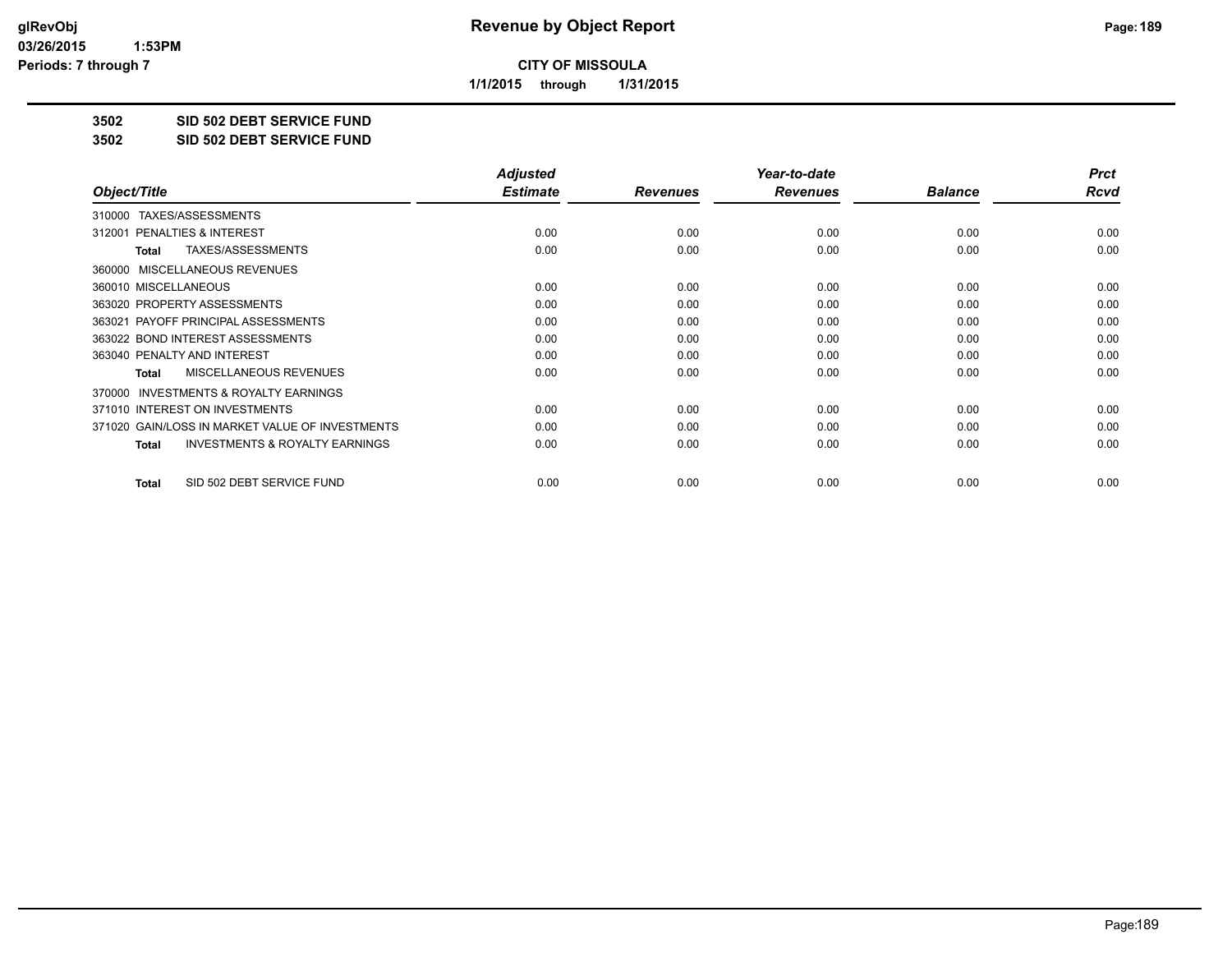**1/1/2015 through 1/31/2015**

# **3502 SID 502 DEBT SERVICE FUND**

|                                                           | <b>Adjusted</b> |                 | Year-to-date    |                | <b>Prct</b> |
|-----------------------------------------------------------|-----------------|-----------------|-----------------|----------------|-------------|
| Object/Title                                              | <b>Estimate</b> | <b>Revenues</b> | <b>Revenues</b> | <b>Balance</b> | <b>Rcvd</b> |
| 310000 TAXES/ASSESSMENTS                                  |                 |                 |                 |                |             |
| 312001 PENALTIES & INTEREST                               | 0.00            | 0.00            | 0.00            | 0.00           | 0.00        |
| TAXES/ASSESSMENTS<br><b>Total</b>                         | 0.00            | 0.00            | 0.00            | 0.00           | 0.00        |
| 360000 MISCELLANEOUS REVENUES                             |                 |                 |                 |                |             |
| 360010 MISCELLANEOUS                                      | 0.00            | 0.00            | 0.00            | 0.00           | 0.00        |
| 363020 PROPERTY ASSESSMENTS                               | 0.00            | 0.00            | 0.00            | 0.00           | 0.00        |
| 363021 PAYOFF PRINCIPAL ASSESSMENTS                       | 0.00            | 0.00            | 0.00            | 0.00           | 0.00        |
| 363022 BOND INTEREST ASSESSMENTS                          | 0.00            | 0.00            | 0.00            | 0.00           | 0.00        |
| 363040 PENALTY AND INTEREST                               | 0.00            | 0.00            | 0.00            | 0.00           | 0.00        |
| MISCELLANEOUS REVENUES<br>Total                           | 0.00            | 0.00            | 0.00            | 0.00           | 0.00        |
| <b>INVESTMENTS &amp; ROYALTY EARNINGS</b><br>370000       |                 |                 |                 |                |             |
| 371010 INTEREST ON INVESTMENTS                            | 0.00            | 0.00            | 0.00            | 0.00           | 0.00        |
| 371020 GAIN/LOSS IN MARKET VALUE OF INVESTMENT            | 0.00            | 0.00            | 0.00            | 0.00           | 0.00        |
| <b>INVESTMENTS &amp; ROYALTY EARNINGS</b><br><b>Total</b> | 0.00            | 0.00            | 0.00            | 0.00           | 0.00        |
|                                                           |                 |                 |                 |                |             |
| SID 502 DEBT SERVICE FUND<br><b>Total</b>                 | 0.00            | 0.00            | 0.00            | 0.00           | 0.00        |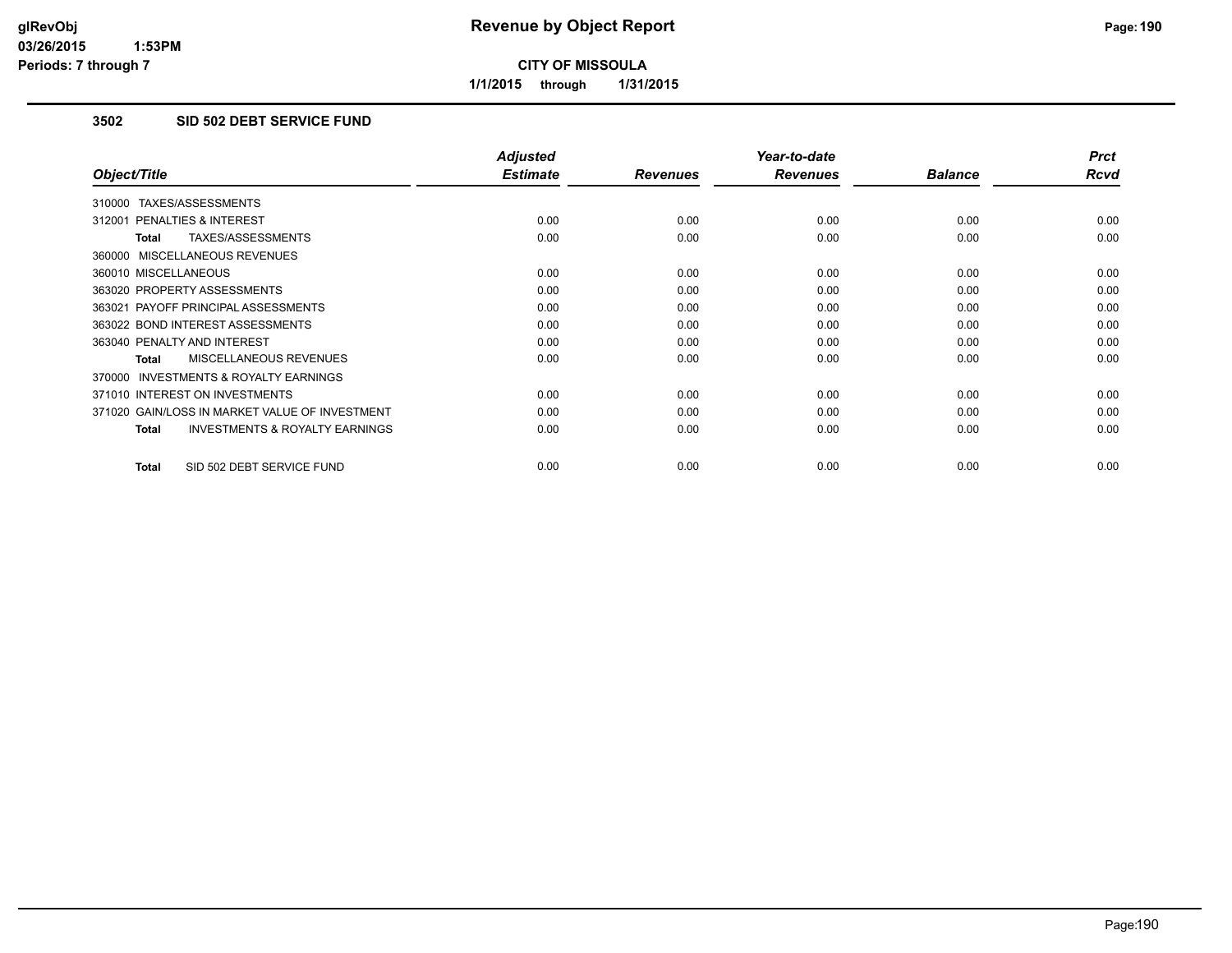**1/1/2015 through 1/31/2015**

**3503 SID 503 DEBT SERVICE FUND**

**3503 SID 503 DEBT SERVICE FUND**

|                                                           | <b>Adjusted</b> |                 | Year-to-date    |                | <b>Prct</b> |
|-----------------------------------------------------------|-----------------|-----------------|-----------------|----------------|-------------|
| Object/Title                                              | <b>Estimate</b> | <b>Revenues</b> | <b>Revenues</b> | <b>Balance</b> | Rcvd        |
| TAXES/ASSESSMENTS<br>310000                               |                 |                 |                 |                |             |
| 312001 PENALTIES & INTEREST                               | 0.00            | 0.00            | 0.00            | 0.00           | 0.00        |
| TAXES/ASSESSMENTS<br>Total                                | 0.00            | 0.00            | 0.00            | 0.00           | 0.00        |
| MISCELLANEOUS REVENUES<br>360000                          |                 |                 |                 |                |             |
| 360010 MISCELLANEOUS                                      | 0.00            | 0.00            | 0.00            | 0.00           | 0.00        |
| 363020 PROPERTY ASSESSMENTS                               | 0.00            | 0.00            | 0.00            | 0.00           | 0.00        |
| 363021 PAYOFF PRINCIPAL ASSESSMENTS                       | 0.00            | 0.00            | 0.00            | 0.00           | 0.00        |
| 363022 BOND INTEREST ASSESSMENTS                          | 0.00            | 0.00            | 0.00            | 0.00           | 0.00        |
| 363040 PENALTY AND INTEREST                               | 0.00            | 0.00            | 0.00            | 0.00           | 0.00        |
| <b>MISCELLANEOUS REVENUES</b><br><b>Total</b>             | 0.00            | 0.00            | 0.00            | 0.00           | 0.00        |
| 370000 INVESTMENTS & ROYALTY EARNINGS                     |                 |                 |                 |                |             |
| 371010 INTEREST ON INVESTMENTS                            | 0.00            | 0.00            | 0.00            | 0.00           | 0.00        |
| 371020 GAIN/LOSS IN MARKET VALUE OF INVESTMENTS           | 0.00            | 0.00            | 0.00            | 0.00           | 0.00        |
| <b>INVESTMENTS &amp; ROYALTY EARNINGS</b><br><b>Total</b> | 0.00            | 0.00            | 0.00            | 0.00           | 0.00        |
| SID 503 DEBT SERVICE FUND<br><b>Total</b>                 | 0.00            | 0.00            | 0.00            | 0.00           | 0.00        |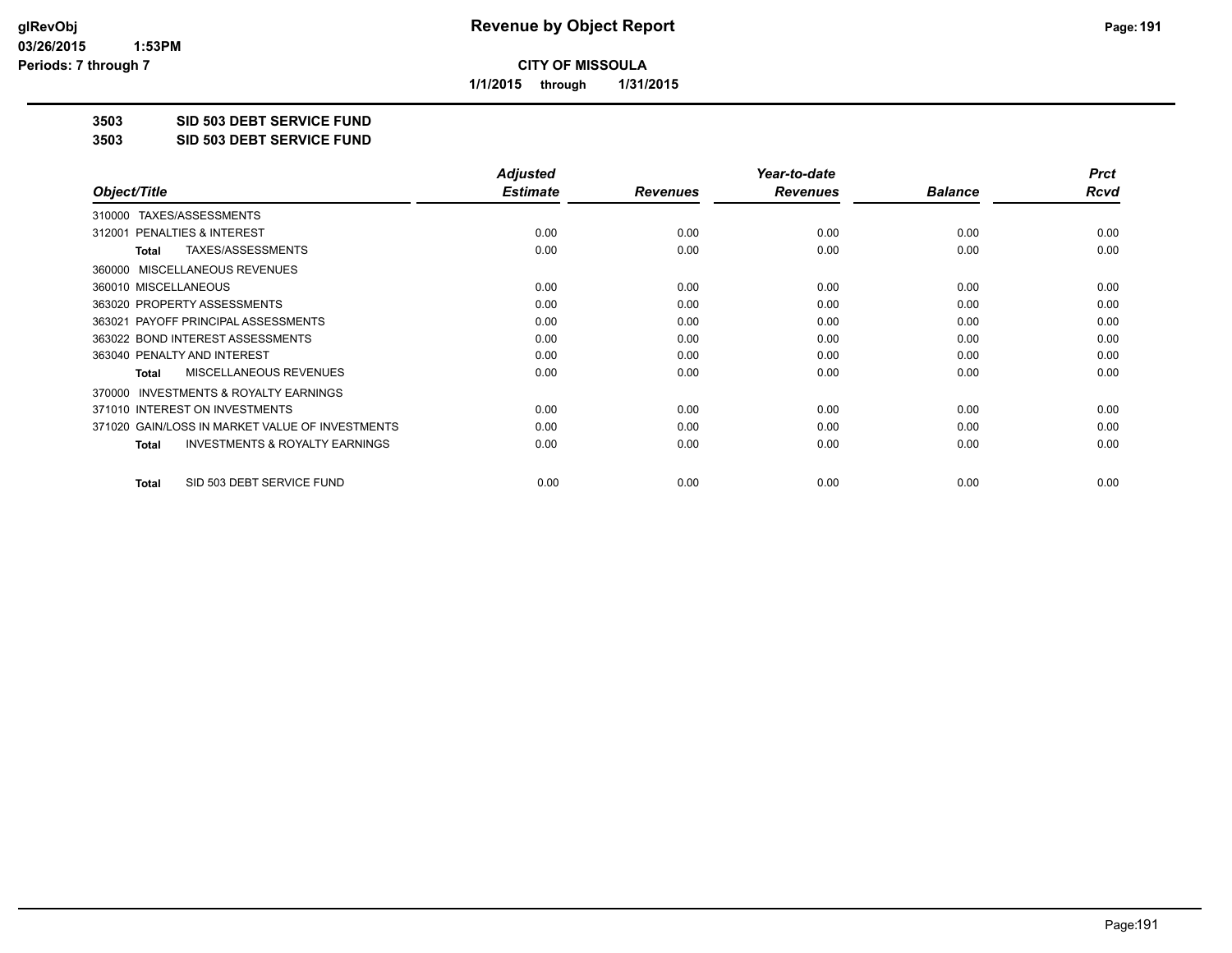**1/1/2015 through 1/31/2015**

# **3503 SID 503 DEBT SERVICE FUND**

|                                                           | <b>Adjusted</b> |                 | Year-to-date    |                | <b>Prct</b> |
|-----------------------------------------------------------|-----------------|-----------------|-----------------|----------------|-------------|
| Object/Title                                              | <b>Estimate</b> | <b>Revenues</b> | <b>Revenues</b> | <b>Balance</b> | <b>Rcvd</b> |
| 310000 TAXES/ASSESSMENTS                                  |                 |                 |                 |                |             |
| 312001 PENALTIES & INTEREST                               | 0.00            | 0.00            | 0.00            | 0.00           | 0.00        |
| TAXES/ASSESSMENTS<br><b>Total</b>                         | 0.00            | 0.00            | 0.00            | 0.00           | 0.00        |
| 360000 MISCELLANEOUS REVENUES                             |                 |                 |                 |                |             |
| 360010 MISCELLANEOUS                                      | 0.00            | 0.00            | 0.00            | 0.00           | 0.00        |
| 363020 PROPERTY ASSESSMENTS                               | 0.00            | 0.00            | 0.00            | 0.00           | 0.00        |
| 363021 PAYOFF PRINCIPAL ASSESSMENTS                       | 0.00            | 0.00            | 0.00            | 0.00           | 0.00        |
| 363022 BOND INTEREST ASSESSMENTS                          | 0.00            | 0.00            | 0.00            | 0.00           | 0.00        |
| 363040 PENALTY AND INTEREST                               | 0.00            | 0.00            | 0.00            | 0.00           | 0.00        |
| <b>MISCELLANEOUS REVENUES</b><br><b>Total</b>             | 0.00            | 0.00            | 0.00            | 0.00           | 0.00        |
| <b>INVESTMENTS &amp; ROYALTY EARNINGS</b><br>370000       |                 |                 |                 |                |             |
| 371010 INTEREST ON INVESTMENTS                            | 0.00            | 0.00            | 0.00            | 0.00           | 0.00        |
| 371020 GAIN/LOSS IN MARKET VALUE OF INVESTMENT            | 0.00            | 0.00            | 0.00            | 0.00           | 0.00        |
| <b>INVESTMENTS &amp; ROYALTY EARNINGS</b><br><b>Total</b> | 0.00            | 0.00            | 0.00            | 0.00           | 0.00        |
| SID 503 DEBT SERVICE FUND<br><b>Total</b>                 | 0.00            | 0.00            | 0.00            | 0.00           | 0.00        |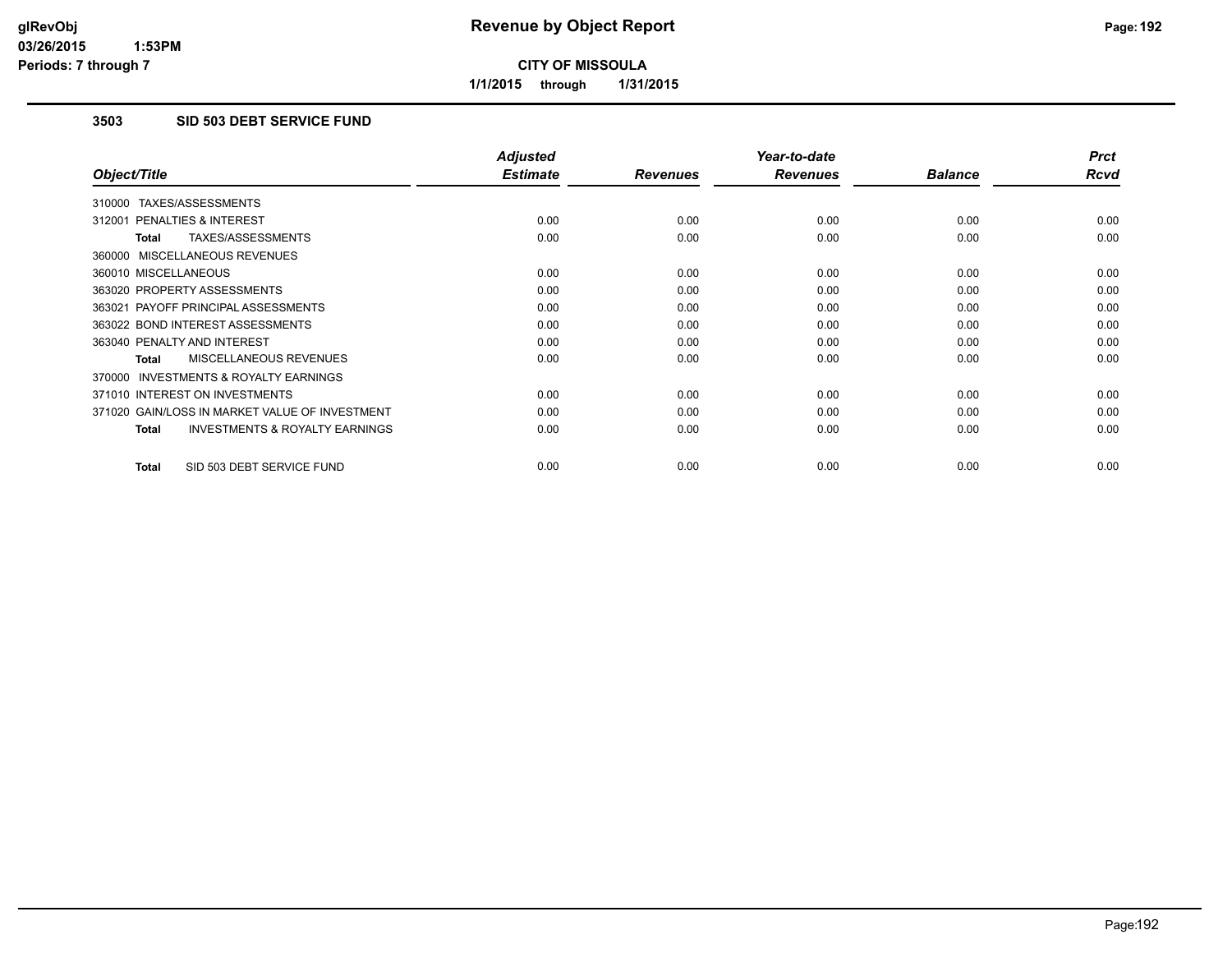**1/1/2015 through 1/31/2015**

**3504 SID 504 DEBT SERVICE FUND**

**3504 SID 504 DEBT SERVICE FUND**

|                                                           | <b>Adjusted</b> |                 | Year-to-date    |                | <b>Prct</b> |
|-----------------------------------------------------------|-----------------|-----------------|-----------------|----------------|-------------|
| Object/Title                                              | <b>Estimate</b> | <b>Revenues</b> | <b>Revenues</b> | <b>Balance</b> | <b>Rcvd</b> |
| 310000 TAXES/ASSESSMENTS                                  |                 |                 |                 |                |             |
| PENALTIES & INTEREST<br>312001                            | 0.00            | 0.00            | 0.00            | 0.00           | 0.00        |
| <b>TAXES/ASSESSMENTS</b><br><b>Total</b>                  | 0.00            | 0.00            | 0.00            | 0.00           | 0.00        |
| <b>MISCELLANEOUS REVENUES</b><br>360000                   |                 |                 |                 |                |             |
| 360010 MISCELLANEOUS                                      | 0.00            | 0.00            | 0.00            | 0.00           | 0.00        |
| 363020 PROPERTY ASSESSMENTS                               | 0.00            | 0.00            | 0.00            | 0.00           | 0.00        |
| 363021 PAYOFF PRINCIPAL ASSESSMENTS                       | 0.00            | 0.00            | 0.00            | 0.00           | 0.00        |
| 363022 BOND INTEREST ASSESSMENTS                          | 0.00            | 0.00            | 0.00            | 0.00           | 0.00        |
| 363040 PENALTY AND INTEREST                               | 0.00            | 0.00            | 0.00            | 0.00           | 0.00        |
| MISCELLANEOUS REVENUES<br>Total                           | 0.00            | 0.00            | 0.00            | 0.00           | 0.00        |
| <b>INVESTMENTS &amp; ROYALTY EARNINGS</b><br>370000       |                 |                 |                 |                |             |
| 371010 INTEREST ON INVESTMENTS                            | 0.00            | 0.00            | 0.00            | 0.00           | 0.00        |
| 371020 GAIN/LOSS IN MARKET VALUE OF INVESTMENTS           | 0.00            | 0.00            | 0.00            | 0.00           | 0.00        |
| <b>INVESTMENTS &amp; ROYALTY EARNINGS</b><br><b>Total</b> | 0.00            | 0.00            | 0.00            | 0.00           | 0.00        |
| OTHER FINANCING SOURCES<br>380000                         |                 |                 |                 |                |             |
| 381009 TRANSFERS IN                                       | 0.00            | 0.00            | 0.00            | 0.00           | 0.00        |
| OTHER FINANCING SOURCES<br><b>Total</b>                   | 0.00            | 0.00            | 0.00            | 0.00           | 0.00        |
| SID 504 DEBT SERVICE FUND<br><b>Total</b>                 | 0.00            | 0.00            | 0.00            | 0.00           | 0.00        |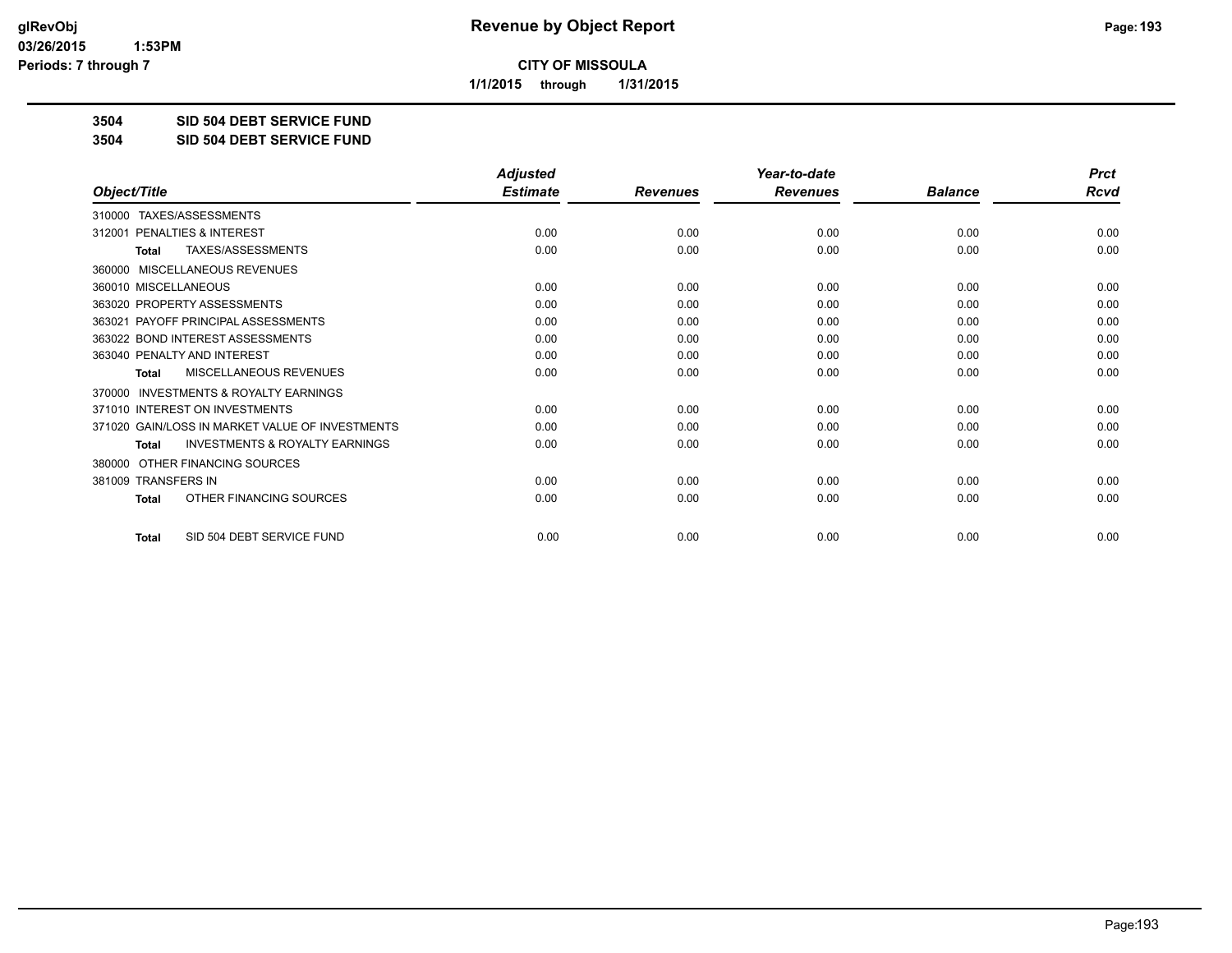**1/1/2015 through 1/31/2015**

# **3504 SID 504 DEBT SERVICE FUND**

|                                                           | <b>Adjusted</b> |                 | Year-to-date    |                | <b>Prct</b> |
|-----------------------------------------------------------|-----------------|-----------------|-----------------|----------------|-------------|
| Object/Title                                              | <b>Estimate</b> | <b>Revenues</b> | <b>Revenues</b> | <b>Balance</b> | <b>Rcvd</b> |
| 310000 TAXES/ASSESSMENTS                                  |                 |                 |                 |                |             |
| PENALTIES & INTEREST<br>312001                            | 0.00            | 0.00            | 0.00            | 0.00           | 0.00        |
| TAXES/ASSESSMENTS<br><b>Total</b>                         | 0.00            | 0.00            | 0.00            | 0.00           | 0.00        |
| 360000 MISCELLANEOUS REVENUES                             |                 |                 |                 |                |             |
| 360010 MISCELLANEOUS                                      | 0.00            | 0.00            | 0.00            | 0.00           | 0.00        |
| 363020 PROPERTY ASSESSMENTS                               | 0.00            | 0.00            | 0.00            | 0.00           | 0.00        |
| 363021 PAYOFF PRINCIPAL ASSESSMENTS                       | 0.00            | 0.00            | 0.00            | 0.00           | 0.00        |
| 363022 BOND INTEREST ASSESSMENTS                          | 0.00            | 0.00            | 0.00            | 0.00           | 0.00        |
| 363040 PENALTY AND INTEREST                               | 0.00            | 0.00            | 0.00            | 0.00           | 0.00        |
| <b>MISCELLANEOUS REVENUES</b><br><b>Total</b>             | 0.00            | 0.00            | 0.00            | 0.00           | 0.00        |
| <b>INVESTMENTS &amp; ROYALTY EARNINGS</b><br>370000       |                 |                 |                 |                |             |
| 371010 INTEREST ON INVESTMENTS                            | 0.00            | 0.00            | 0.00            | 0.00           | 0.00        |
| 371020 GAIN/LOSS IN MARKET VALUE OF INVESTMENT            | 0.00            | 0.00            | 0.00            | 0.00           | 0.00        |
| <b>INVESTMENTS &amp; ROYALTY EARNINGS</b><br><b>Total</b> | 0.00            | 0.00            | 0.00            | 0.00           | 0.00        |
| OTHER FINANCING SOURCES<br>380000                         |                 |                 |                 |                |             |
| 381009 TRANSFERS IN                                       | 0.00            | 0.00            | 0.00            | 0.00           | 0.00        |
| OTHER FINANCING SOURCES<br><b>Total</b>                   | 0.00            | 0.00            | 0.00            | 0.00           | 0.00        |
| SID 504 DEBT SERVICE FUND<br><b>Total</b>                 | 0.00            | 0.00            | 0.00            | 0.00           | 0.00        |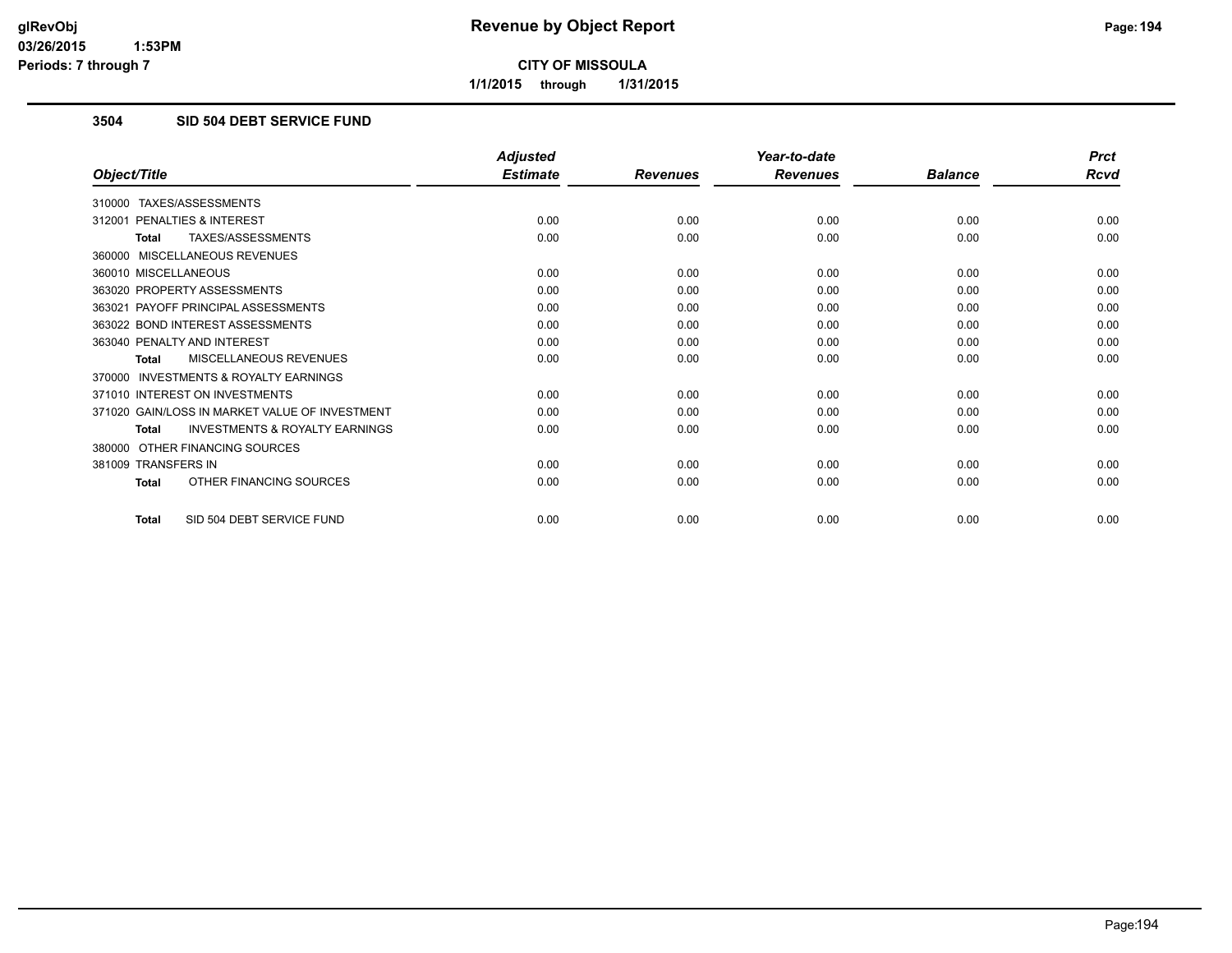**1/1/2015 through 1/31/2015**

**3505 SID 505 DEBT SERVICE FUND**

**3505 SID 505 DEBT SERVICE FUND**

|                                                           | <b>Adjusted</b> |                 | Year-to-date    |                | <b>Prct</b> |
|-----------------------------------------------------------|-----------------|-----------------|-----------------|----------------|-------------|
| Object/Title                                              | <b>Estimate</b> | <b>Revenues</b> | <b>Revenues</b> | <b>Balance</b> | Rcvd        |
| TAXES/ASSESSMENTS<br>310000                               |                 |                 |                 |                |             |
| 312001 PENALTIES & INTEREST                               | 0.00            | 0.00            | 0.00            | 0.00           | 0.00        |
| TAXES/ASSESSMENTS<br><b>Total</b>                         | 0.00            | 0.00            | 0.00            | 0.00           | 0.00        |
| MISCELLANEOUS REVENUES<br>360000                          |                 |                 |                 |                |             |
| 360010 MISCELLANEOUS                                      | 0.00            | 0.00            | 0.00            | 0.00           | 0.00        |
| 363020 PROPERTY ASSESSMENTS                               | 0.00            | 0.00            | 0.00            | 0.00           | 0.00        |
| 363021 PAYOFF PRINCIPAL ASSESSMENTS                       | 0.00            | 0.00            | 0.00            | 0.00           | 0.00        |
| 363022 BOND INTEREST ASSESSMENTS                          | 0.00            | 0.00            | 0.00            | 0.00           | 0.00        |
| 363040 PENALTY AND INTEREST                               | 0.00            | 0.00            | 0.00            | 0.00           | 0.00        |
| <b>MISCELLANEOUS REVENUES</b><br><b>Total</b>             | 0.00            | 0.00            | 0.00            | 0.00           | 0.00        |
| 370000 INVESTMENTS & ROYALTY EARNINGS                     |                 |                 |                 |                |             |
| 371010 INTEREST ON INVESTMENTS                            | 0.00            | 0.00            | 0.00            | 0.00           | 0.00        |
| 371020 GAIN/LOSS IN MARKET VALUE OF INVESTMENTS           | 0.00            | 0.00            | 0.00            | 0.00           | 0.00        |
| <b>INVESTMENTS &amp; ROYALTY EARNINGS</b><br><b>Total</b> | 0.00            | 0.00            | 0.00            | 0.00           | 0.00        |
| SID 505 DEBT SERVICE FUND<br><b>Total</b>                 | 0.00            | 0.00            | 0.00            | 0.00           | 0.00        |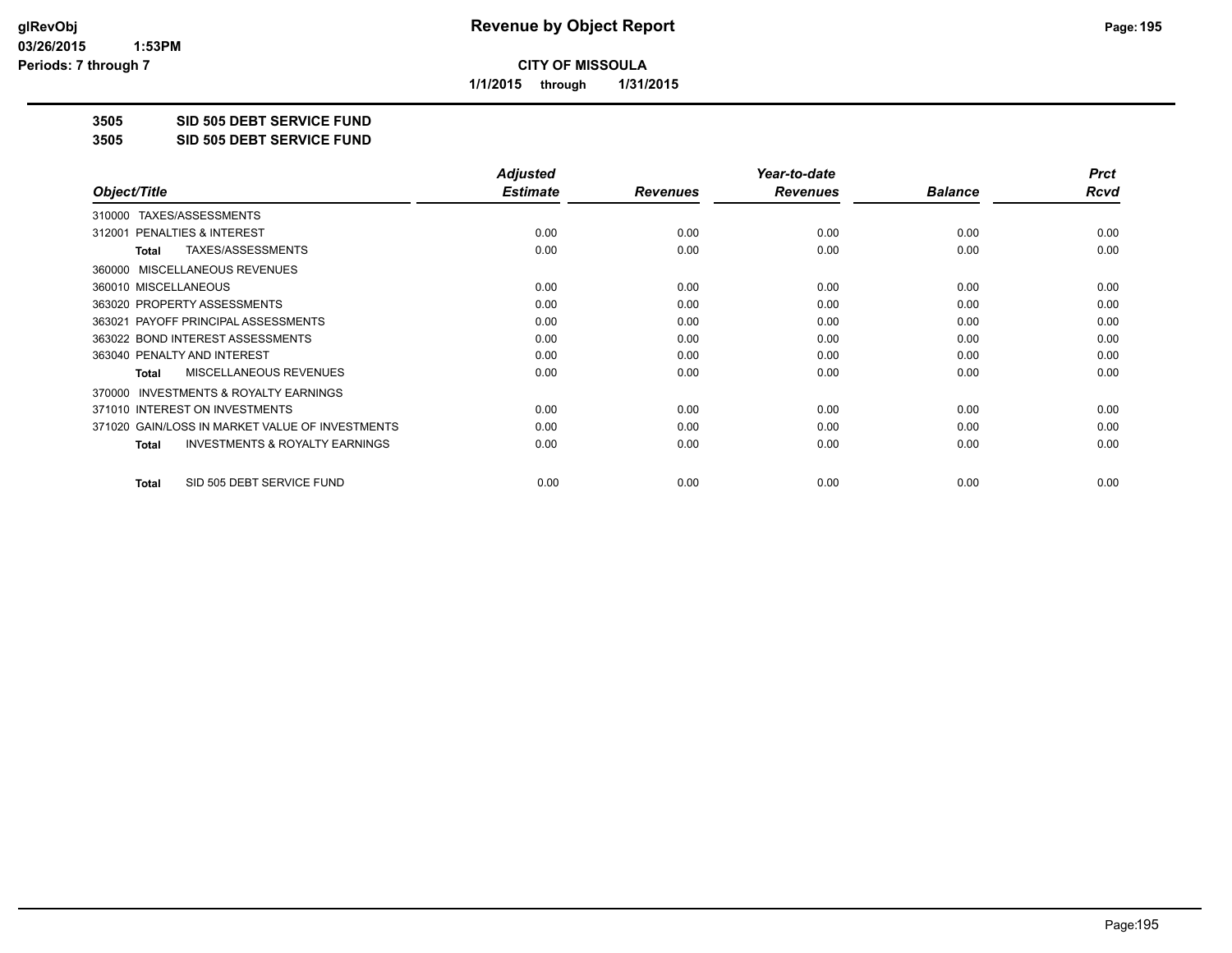**1/1/2015 through 1/31/2015**

# **3505 SID 505 DEBT SERVICE FUND**

|                                                           | <b>Adjusted</b> |                 | Year-to-date    |                | <b>Prct</b> |
|-----------------------------------------------------------|-----------------|-----------------|-----------------|----------------|-------------|
| Object/Title                                              | <b>Estimate</b> | <b>Revenues</b> | <b>Revenues</b> | <b>Balance</b> | <b>Rcvd</b> |
| 310000 TAXES/ASSESSMENTS                                  |                 |                 |                 |                |             |
| 312001 PENALTIES & INTEREST                               | 0.00            | 0.00            | 0.00            | 0.00           | 0.00        |
| TAXES/ASSESSMENTS<br><b>Total</b>                         | 0.00            | 0.00            | 0.00            | 0.00           | 0.00        |
| 360000 MISCELLANEOUS REVENUES                             |                 |                 |                 |                |             |
| 360010 MISCELLANEOUS                                      | 0.00            | 0.00            | 0.00            | 0.00           | 0.00        |
| 363020 PROPERTY ASSESSMENTS                               | 0.00            | 0.00            | 0.00            | 0.00           | 0.00        |
| 363021 PAYOFF PRINCIPAL ASSESSMENTS                       | 0.00            | 0.00            | 0.00            | 0.00           | 0.00        |
| 363022 BOND INTEREST ASSESSMENTS                          | 0.00            | 0.00            | 0.00            | 0.00           | 0.00        |
| 363040 PENALTY AND INTEREST                               | 0.00            | 0.00            | 0.00            | 0.00           | 0.00        |
| <b>MISCELLANEOUS REVENUES</b><br><b>Total</b>             | 0.00            | 0.00            | 0.00            | 0.00           | 0.00        |
| <b>INVESTMENTS &amp; ROYALTY EARNINGS</b><br>370000       |                 |                 |                 |                |             |
| 371010 INTEREST ON INVESTMENTS                            | 0.00            | 0.00            | 0.00            | 0.00           | 0.00        |
| 371020 GAIN/LOSS IN MARKET VALUE OF INVESTMENT            | 0.00            | 0.00            | 0.00            | 0.00           | 0.00        |
| <b>INVESTMENTS &amp; ROYALTY EARNINGS</b><br><b>Total</b> | 0.00            | 0.00            | 0.00            | 0.00           | 0.00        |
| SID 505 DEBT SERVICE FUND<br><b>Total</b>                 | 0.00            | 0.00            | 0.00            | 0.00           | 0.00        |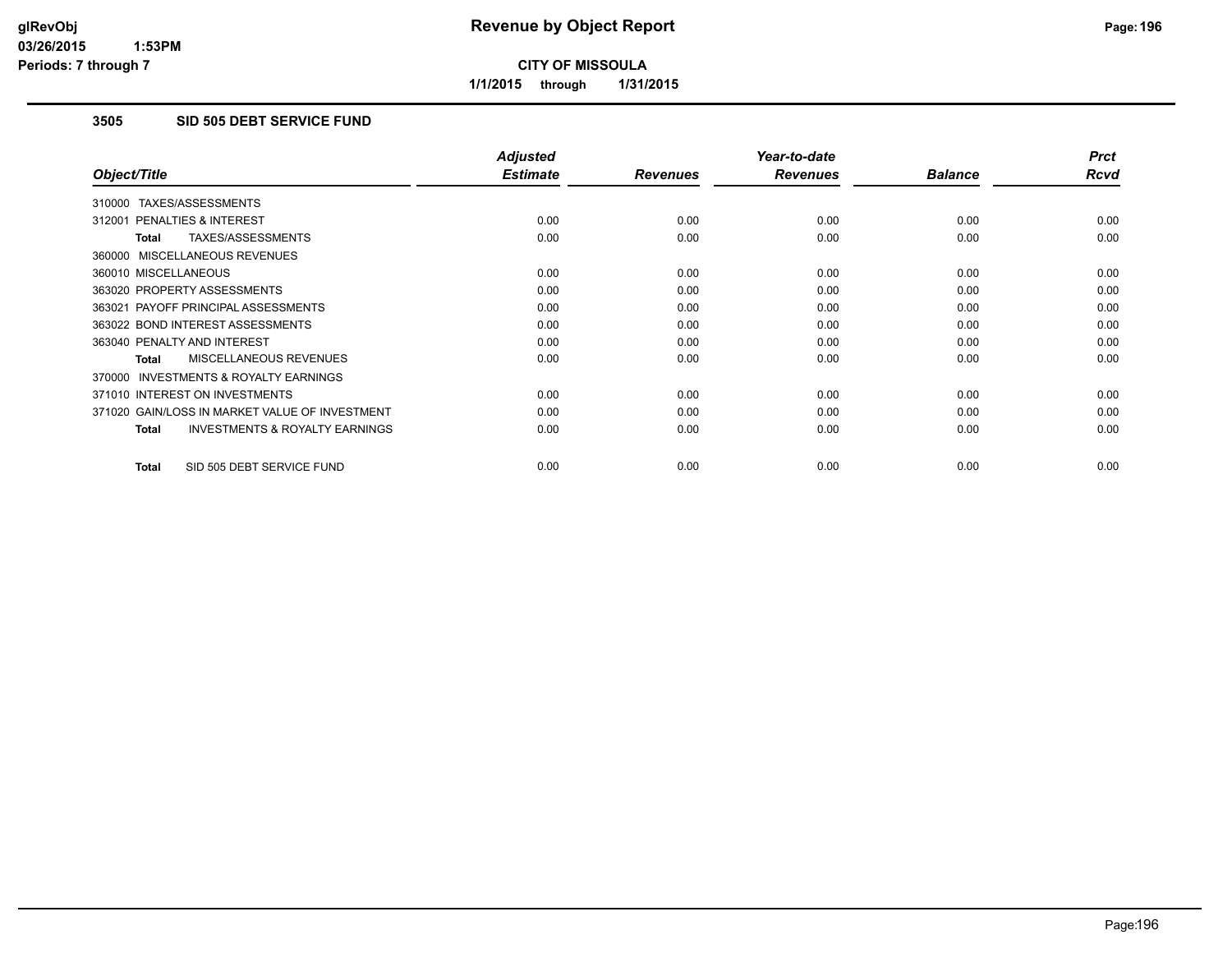**1/1/2015 through 1/31/2015**

**3506 SID 506 DEBT SERVICE FUND**

**3506 SID 506 DEBT SERVICE FUND**

|                                                           | <b>Adjusted</b> |                 | Year-to-date    |                | <b>Prct</b> |
|-----------------------------------------------------------|-----------------|-----------------|-----------------|----------------|-------------|
| Object/Title                                              | <b>Estimate</b> | <b>Revenues</b> | <b>Revenues</b> | <b>Balance</b> | <b>Rcvd</b> |
| TAXES/ASSESSMENTS<br>310000                               |                 |                 |                 |                |             |
| 312001 PENALTIES & INTEREST                               | 0.00            | 0.00            | 0.00            | 0.00           | 0.00        |
| TAXES/ASSESSMENTS<br><b>Total</b>                         | 0.00            | 0.00            | 0.00            | 0.00           | 0.00        |
| MISCELLANEOUS REVENUES<br>360000                          |                 |                 |                 |                |             |
| 360010 MISCELLANEOUS                                      | 0.00            | 0.00            | 0.00            | 0.00           | 0.00        |
| 363020 PROPERTY ASSESSMENTS                               | 0.00            | 0.00            | 0.00            | 0.00           | 0.00        |
| 363021 PAYOFF PRINCIPAL ASSESSMENTS                       | 0.00            | 0.00            | 0.00            | 0.00           | 0.00        |
| 363022 BOND INTEREST ASSESSMENTS                          | 0.00            | 0.00            | 0.00            | 0.00           | 0.00        |
| 363040 PENALTY AND INTEREST                               | 0.00            | 0.00            | 0.00            | 0.00           | 0.00        |
| <b>MISCELLANEOUS REVENUES</b><br><b>Total</b>             | 0.00            | 0.00            | 0.00            | 0.00           | 0.00        |
| <b>INVESTMENTS &amp; ROYALTY EARNINGS</b><br>370000       |                 |                 |                 |                |             |
| 371010 INTEREST ON INVESTMENTS                            | 0.00            | 0.00            | 0.00            | 0.00           | 0.00        |
| 371020 GAIN/LOSS IN MARKET VALUE OF INVESTMENTS           | 0.00            | 0.00            | 0.00            | 0.00           | 0.00        |
| <b>INVESTMENTS &amp; ROYALTY EARNINGS</b><br><b>Total</b> | 0.00            | 0.00            | 0.00            | 0.00           | 0.00        |
| OTHER FINANCING SOURCES<br>380000                         |                 |                 |                 |                |             |
| 381009 TRANSFERS IN                                       | 0.00            | 0.00            | 0.00            | 0.00           | 0.00        |
| OTHER FINANCING SOURCES<br><b>Total</b>                   | 0.00            | 0.00            | 0.00            | 0.00           | 0.00        |
| SID 506 DEBT SERVICE FUND<br><b>Total</b>                 | 0.00            | 0.00            | 0.00            | 0.00           | 0.00        |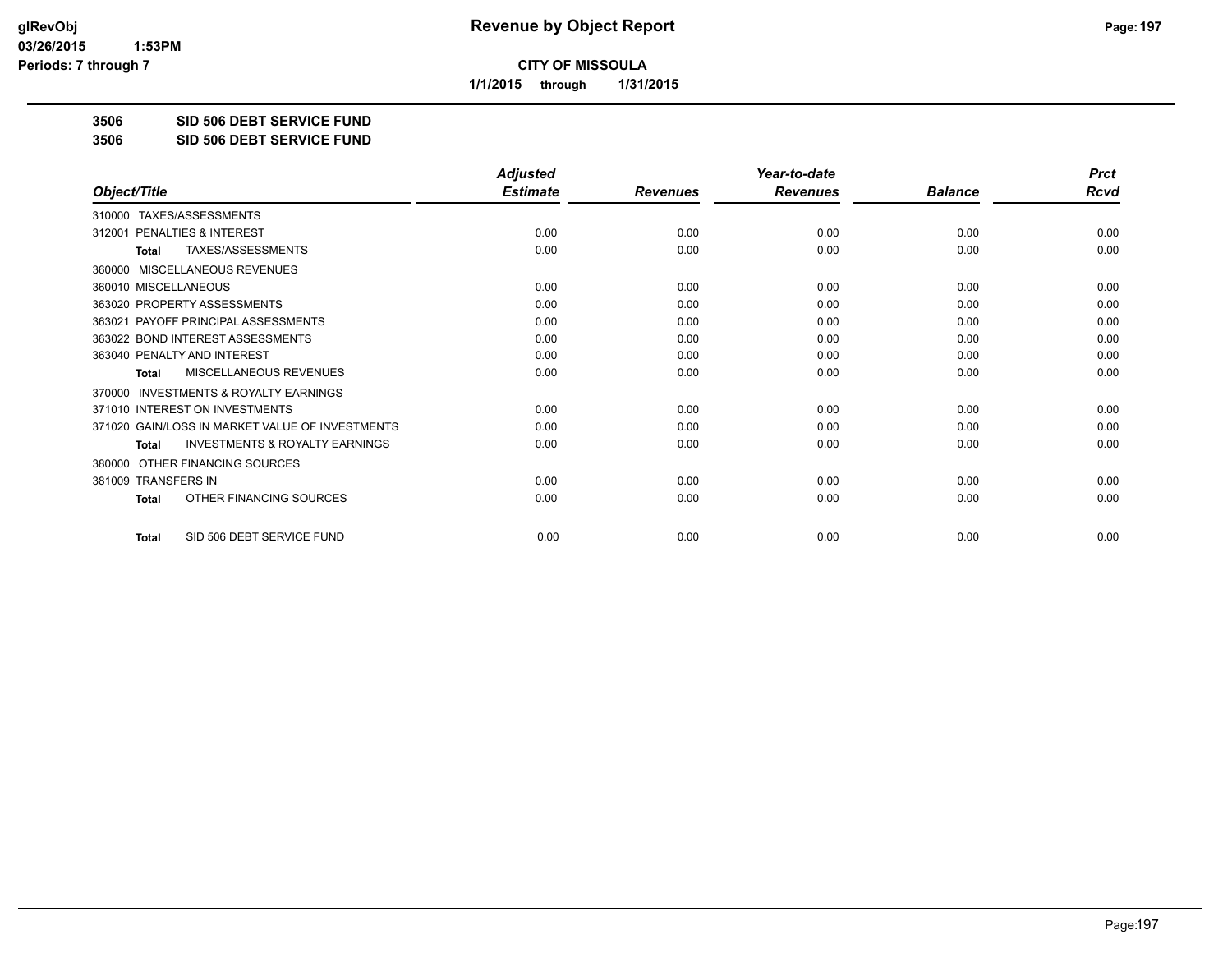**1/1/2015 through 1/31/2015**

# **3506 SID 506 DEBT SERVICE FUND**

|                                                           | <b>Adjusted</b> |                 | Year-to-date    |                | <b>Prct</b> |
|-----------------------------------------------------------|-----------------|-----------------|-----------------|----------------|-------------|
| Object/Title                                              | <b>Estimate</b> | <b>Revenues</b> | <b>Revenues</b> | <b>Balance</b> | <b>Rcvd</b> |
| 310000 TAXES/ASSESSMENTS                                  |                 |                 |                 |                |             |
| 312001 PENALTIES & INTEREST                               | 0.00            | 0.00            | 0.00            | 0.00           | 0.00        |
| TAXES/ASSESSMENTS<br><b>Total</b>                         | 0.00            | 0.00            | 0.00            | 0.00           | 0.00        |
| 360000 MISCELLANEOUS REVENUES                             |                 |                 |                 |                |             |
| 360010 MISCELLANEOUS                                      | 0.00            | 0.00            | 0.00            | 0.00           | 0.00        |
| 363020 PROPERTY ASSESSMENTS                               | 0.00            | 0.00            | 0.00            | 0.00           | 0.00        |
| 363021 PAYOFF PRINCIPAL ASSESSMENTS                       | 0.00            | 0.00            | 0.00            | 0.00           | 0.00        |
| 363022 BOND INTEREST ASSESSMENTS                          | 0.00            | 0.00            | 0.00            | 0.00           | 0.00        |
| 363040 PENALTY AND INTEREST                               | 0.00            | 0.00            | 0.00            | 0.00           | 0.00        |
| MISCELLANEOUS REVENUES<br><b>Total</b>                    | 0.00            | 0.00            | 0.00            | 0.00           | 0.00        |
| <b>INVESTMENTS &amp; ROYALTY EARNINGS</b><br>370000       |                 |                 |                 |                |             |
| 371010 INTEREST ON INVESTMENTS                            | 0.00            | 0.00            | 0.00            | 0.00           | 0.00        |
| 371020 GAIN/LOSS IN MARKET VALUE OF INVESTMENT            | 0.00            | 0.00            | 0.00            | 0.00           | 0.00        |
| <b>INVESTMENTS &amp; ROYALTY EARNINGS</b><br><b>Total</b> | 0.00            | 0.00            | 0.00            | 0.00           | 0.00        |
| 380000 OTHER FINANCING SOURCES                            |                 |                 |                 |                |             |
| 381009 TRANSFERS IN                                       | 0.00            | 0.00            | 0.00            | 0.00           | 0.00        |
| OTHER FINANCING SOURCES<br><b>Total</b>                   | 0.00            | 0.00            | 0.00            | 0.00           | 0.00        |
| SID 506 DEBT SERVICE FUND<br>Total                        | 0.00            | 0.00            | 0.00            | 0.00           | 0.00        |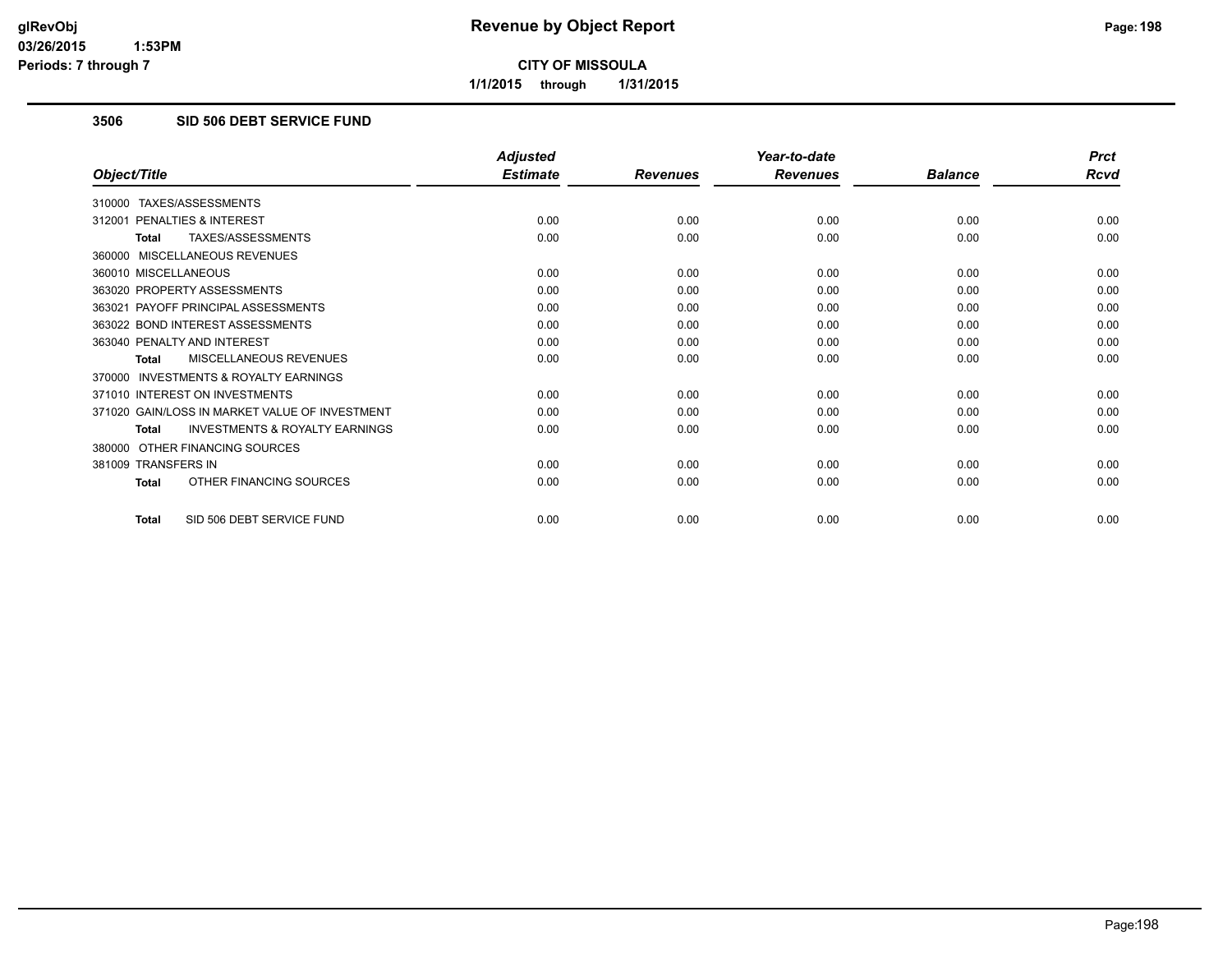**1/1/2015 through 1/31/2015**

**3507 SID 507 DEBT SERVICE FUND**

**3507 SID 507 DEBT SERVICE FUND**

|                                                           | <b>Adjusted</b> |                 | Year-to-date    |                | <b>Prct</b> |
|-----------------------------------------------------------|-----------------|-----------------|-----------------|----------------|-------------|
| Object/Title                                              | <b>Estimate</b> | <b>Revenues</b> | <b>Revenues</b> | <b>Balance</b> | <b>Rcvd</b> |
| TAXES/ASSESSMENTS<br>310000                               |                 |                 |                 |                |             |
| 312001 PENALTIES & INTEREST                               | 0.00            | 0.00            | 0.00            | 0.00           | 0.00        |
| TAXES/ASSESSMENTS<br><b>Total</b>                         | 0.00            | 0.00            | 0.00            | 0.00           | 0.00        |
| MISCELLANEOUS REVENUES<br>360000                          |                 |                 |                 |                |             |
| 360010 MISCELLANEOUS                                      | 0.00            | 0.00            | 0.00            | 0.00           | 0.00        |
| 363020 PROPERTY ASSESSMENTS                               | 0.00            | 0.00            | 0.00            | 0.00           | 0.00        |
| 363021 PAYOFF PRINCIPAL ASSESSMENTS                       | 0.00            | 0.00            | 0.00            | 0.00           | 0.00        |
| 363022 BOND INTEREST ASSESSMENTS                          | 0.00            | 0.00            | 0.00            | 0.00           | 0.00        |
| 363040 PENALTY AND INTEREST                               | 0.00            | 0.00            | 0.00            | 0.00           | 0.00        |
| <b>MISCELLANEOUS REVENUES</b><br><b>Total</b>             | 0.00            | 0.00            | 0.00            | 0.00           | 0.00        |
| <b>INVESTMENTS &amp; ROYALTY EARNINGS</b><br>370000       |                 |                 |                 |                |             |
| 371010 INTEREST ON INVESTMENTS                            | 0.00            | 0.00            | 0.00            | 0.00           | 0.00        |
| 371020 GAIN/LOSS IN MARKET VALUE OF INVESTMENTS           | 0.00            | 0.00            | 0.00            | 0.00           | 0.00        |
| <b>INVESTMENTS &amp; ROYALTY EARNINGS</b><br><b>Total</b> | 0.00            | 0.00            | 0.00            | 0.00           | 0.00        |
| OTHER FINANCING SOURCES<br>380000                         |                 |                 |                 |                |             |
| 381009 TRANSFERS IN                                       | 0.00            | 0.00            | 0.00            | 0.00           | 0.00        |
| OTHER FINANCING SOURCES<br>Total                          | 0.00            | 0.00            | 0.00            | 0.00           | 0.00        |
| SID 507 DEBT SERVICE FUND<br><b>Total</b>                 | 0.00            | 0.00            | 0.00            | 0.00           | 0.00        |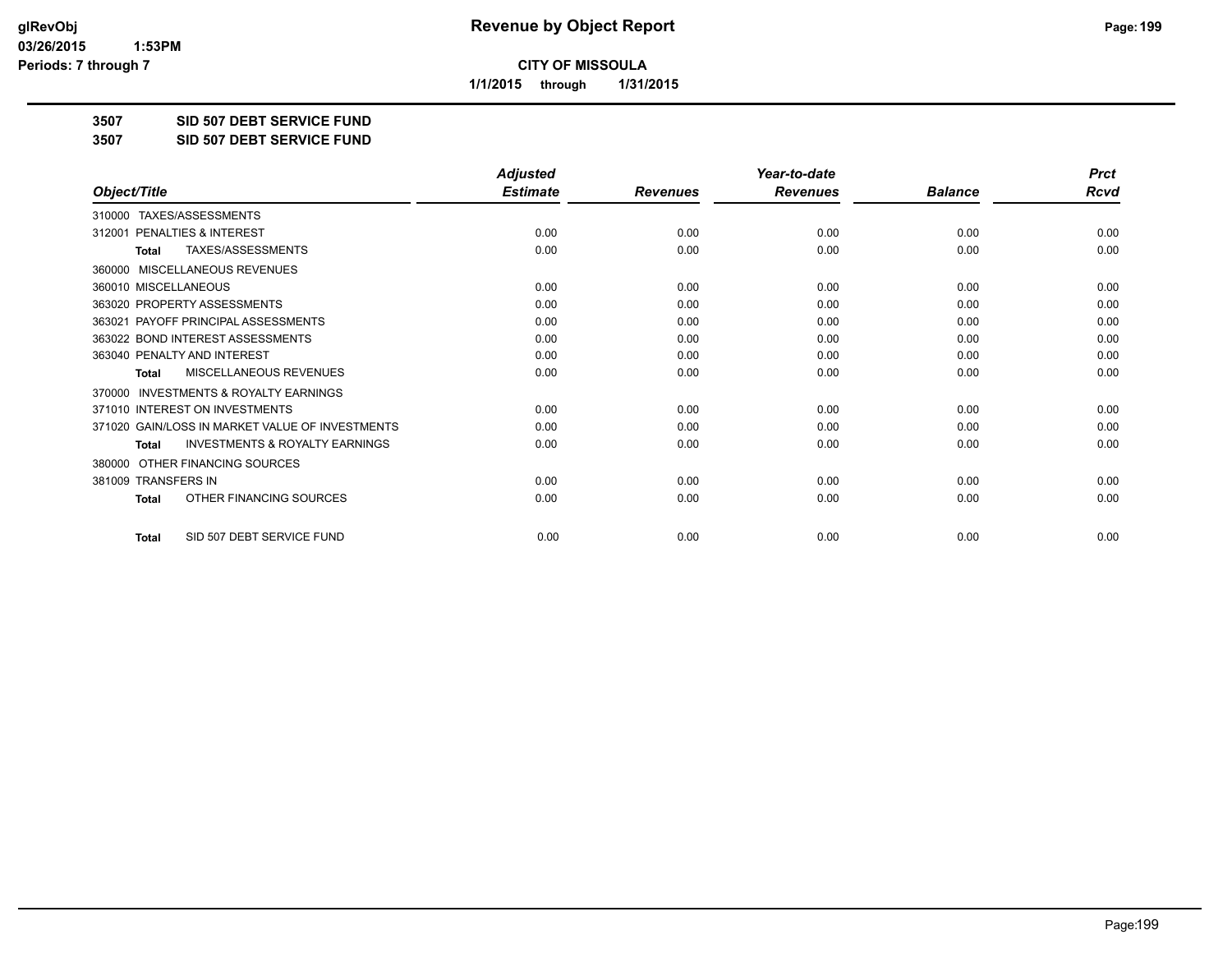**1/1/2015 through 1/31/2015**

# **3507 SID 507 DEBT SERVICE FUND**

|                                                           | <b>Adjusted</b> |                 | Year-to-date    |                | <b>Prct</b> |
|-----------------------------------------------------------|-----------------|-----------------|-----------------|----------------|-------------|
| Object/Title                                              | <b>Estimate</b> | <b>Revenues</b> | <b>Revenues</b> | <b>Balance</b> | <b>Rcvd</b> |
| 310000 TAXES/ASSESSMENTS                                  |                 |                 |                 |                |             |
| 312001 PENALTIES & INTEREST                               | 0.00            | 0.00            | 0.00            | 0.00           | 0.00        |
| TAXES/ASSESSMENTS<br><b>Total</b>                         | 0.00            | 0.00            | 0.00            | 0.00           | 0.00        |
| 360000 MISCELLANEOUS REVENUES                             |                 |                 |                 |                |             |
| 360010 MISCELLANEOUS                                      | 0.00            | 0.00            | 0.00            | 0.00           | 0.00        |
| 363020 PROPERTY ASSESSMENTS                               | 0.00            | 0.00            | 0.00            | 0.00           | 0.00        |
| 363021 PAYOFF PRINCIPAL ASSESSMENTS                       | 0.00            | 0.00            | 0.00            | 0.00           | 0.00        |
| 363022 BOND INTEREST ASSESSMENTS                          | 0.00            | 0.00            | 0.00            | 0.00           | 0.00        |
| 363040 PENALTY AND INTEREST                               | 0.00            | 0.00            | 0.00            | 0.00           | 0.00        |
| MISCELLANEOUS REVENUES<br><b>Total</b>                    | 0.00            | 0.00            | 0.00            | 0.00           | 0.00        |
| <b>INVESTMENTS &amp; ROYALTY EARNINGS</b><br>370000       |                 |                 |                 |                |             |
| 371010 INTEREST ON INVESTMENTS                            | 0.00            | 0.00            | 0.00            | 0.00           | 0.00        |
| 371020 GAIN/LOSS IN MARKET VALUE OF INVESTMENT            | 0.00            | 0.00            | 0.00            | 0.00           | 0.00        |
| <b>INVESTMENTS &amp; ROYALTY EARNINGS</b><br><b>Total</b> | 0.00            | 0.00            | 0.00            | 0.00           | 0.00        |
| 380000 OTHER FINANCING SOURCES                            |                 |                 |                 |                |             |
| 381009 TRANSFERS IN                                       | 0.00            | 0.00            | 0.00            | 0.00           | 0.00        |
| OTHER FINANCING SOURCES<br>Total                          | 0.00            | 0.00            | 0.00            | 0.00           | 0.00        |
| SID 507 DEBT SERVICE FUND<br><b>Total</b>                 | 0.00            | 0.00            | 0.00            | 0.00           | 0.00        |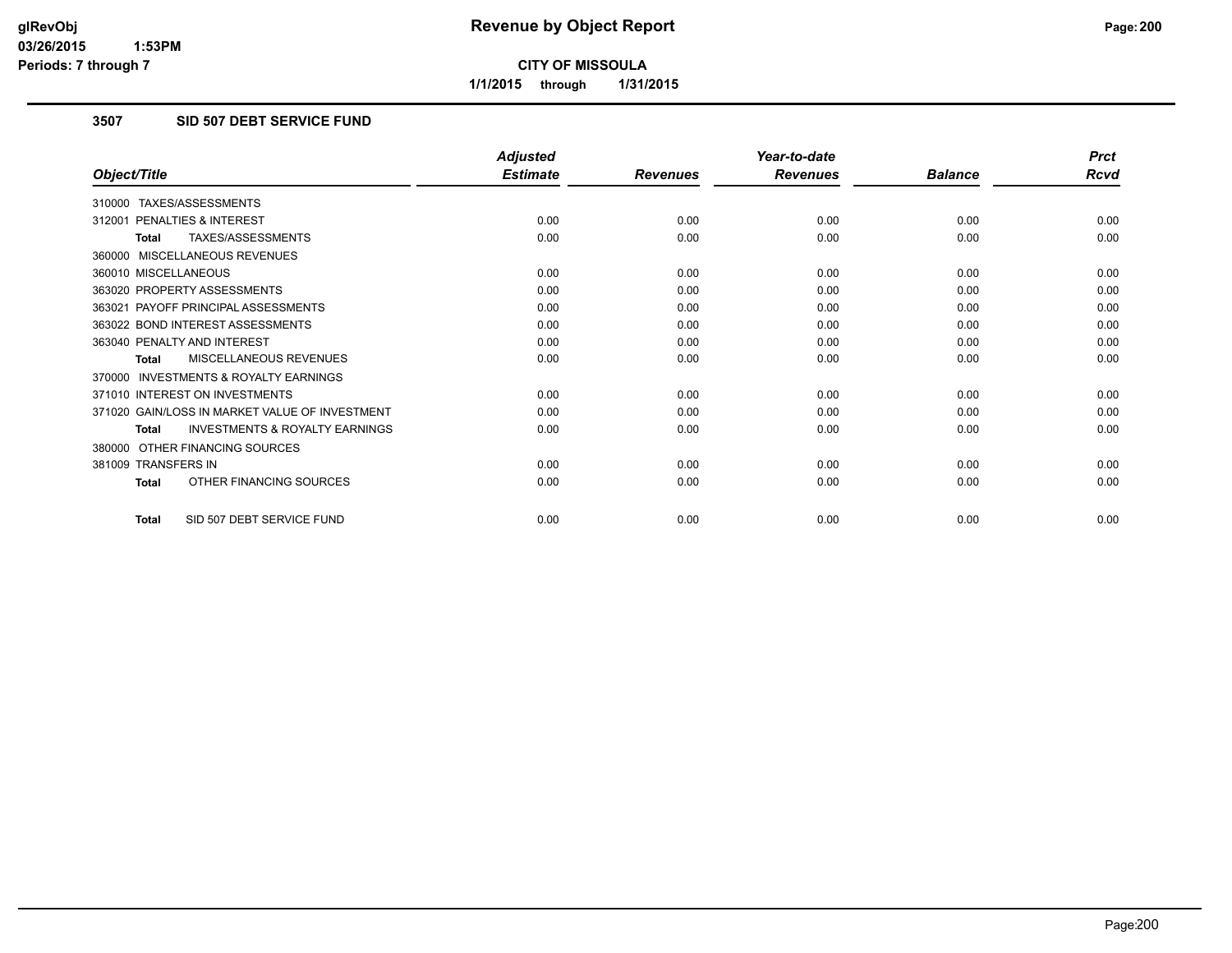**1/1/2015 through 1/31/2015**

**3508 SID 508 DEBT SERVICE FUND**

**3508 SID 508 DEBT SERVICE FUND**

|                                                           | <b>Adjusted</b> |                 | Year-to-date    |                | <b>Prct</b> |
|-----------------------------------------------------------|-----------------|-----------------|-----------------|----------------|-------------|
| Object/Title                                              | <b>Estimate</b> | <b>Revenues</b> | <b>Revenues</b> | <b>Balance</b> | <b>Rcvd</b> |
| TAXES/ASSESSMENTS<br>310000                               |                 |                 |                 |                |             |
| 312001 PENALTIES & INTEREST                               | 0.00            | 0.00            | 0.00            | 0.00           | 0.00        |
| TAXES/ASSESSMENTS<br><b>Total</b>                         | 0.00            | 0.00            | 0.00            | 0.00           | 0.00        |
| MISCELLANEOUS REVENUES<br>360000                          |                 |                 |                 |                |             |
| 360010 MISCELLANEOUS                                      | 0.00            | 0.00            | 0.00            | 0.00           | 0.00        |
| 363020 PROPERTY ASSESSMENTS                               | 0.00            | 0.00            | 0.00            | 0.00           | 0.00        |
| 363021 PAYOFF PRINCIPAL ASSESSMENTS                       | 0.00            | 0.00            | 0.00            | 0.00           | 0.00        |
| 363022 BOND INTEREST ASSESSMENTS                          | 0.00            | 0.00            | 0.00            | 0.00           | 0.00        |
| 363040 PENALTY AND INTEREST                               | 0.00            | 0.00            | 0.00            | 0.00           | 0.00        |
| <b>MISCELLANEOUS REVENUES</b><br><b>Total</b>             | 0.00            | 0.00            | 0.00            | 0.00           | 0.00        |
| <b>INVESTMENTS &amp; ROYALTY EARNINGS</b><br>370000       |                 |                 |                 |                |             |
| 371010 INTEREST ON INVESTMENTS                            | 0.00            | 0.00            | 0.00            | 0.00           | 0.00        |
| 371020 GAIN/LOSS IN MARKET VALUE OF INVESTMENTS           | 0.00            | 0.00            | 0.00            | 0.00           | 0.00        |
| <b>INVESTMENTS &amp; ROYALTY EARNINGS</b><br><b>Total</b> | 0.00            | 0.00            | 0.00            | 0.00           | 0.00        |
| OTHER FINANCING SOURCES<br>380000                         |                 |                 |                 |                |             |
| 381009 TRANSFERS IN                                       | 0.00            | 0.00            | 0.00            | 0.00           | 0.00        |
| OTHER FINANCING SOURCES<br>Total                          | 0.00            | 0.00            | 0.00            | 0.00           | 0.00        |
| SID 508 DEBT SERVICE FUND<br><b>Total</b>                 | 0.00            | 0.00            | 0.00            | 0.00           | 0.00        |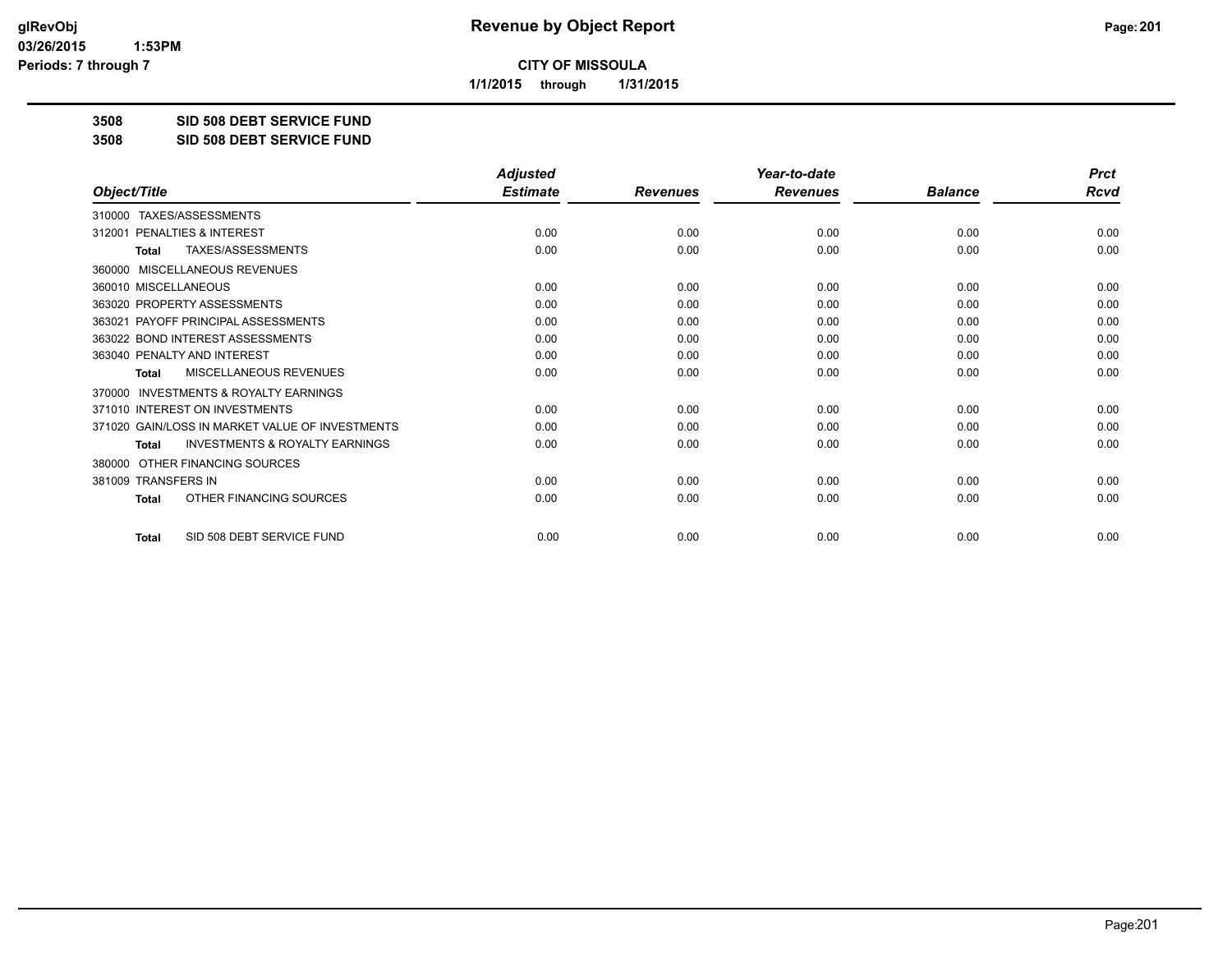**1/1/2015 through 1/31/2015**

# **3508 SID 508 DEBT SERVICE FUND**

|                                                           | <b>Adjusted</b> |                 | Year-to-date    |                | <b>Prct</b> |
|-----------------------------------------------------------|-----------------|-----------------|-----------------|----------------|-------------|
| Object/Title                                              | <b>Estimate</b> | <b>Revenues</b> | <b>Revenues</b> | <b>Balance</b> | <b>Rcvd</b> |
| 310000 TAXES/ASSESSMENTS                                  |                 |                 |                 |                |             |
| PENALTIES & INTEREST<br>312001                            | 0.00            | 0.00            | 0.00            | 0.00           | 0.00        |
| TAXES/ASSESSMENTS<br><b>Total</b>                         | 0.00            | 0.00            | 0.00            | 0.00           | 0.00        |
| 360000 MISCELLANEOUS REVENUES                             |                 |                 |                 |                |             |
| 360010 MISCELLANEOUS                                      | 0.00            | 0.00            | 0.00            | 0.00           | 0.00        |
| 363020 PROPERTY ASSESSMENTS                               | 0.00            | 0.00            | 0.00            | 0.00           | 0.00        |
| 363021 PAYOFF PRINCIPAL ASSESSMENTS                       | 0.00            | 0.00            | 0.00            | 0.00           | 0.00        |
| 363022 BOND INTEREST ASSESSMENTS                          | 0.00            | 0.00            | 0.00            | 0.00           | 0.00        |
| 363040 PENALTY AND INTEREST                               | 0.00            | 0.00            | 0.00            | 0.00           | 0.00        |
| <b>MISCELLANEOUS REVENUES</b><br><b>Total</b>             | 0.00            | 0.00            | 0.00            | 0.00           | 0.00        |
| <b>INVESTMENTS &amp; ROYALTY EARNINGS</b><br>370000       |                 |                 |                 |                |             |
| 371010 INTEREST ON INVESTMENTS                            | 0.00            | 0.00            | 0.00            | 0.00           | 0.00        |
| 371020 GAIN/LOSS IN MARKET VALUE OF INVESTMENT            | 0.00            | 0.00            | 0.00            | 0.00           | 0.00        |
| <b>INVESTMENTS &amp; ROYALTY EARNINGS</b><br><b>Total</b> | 0.00            | 0.00            | 0.00            | 0.00           | 0.00        |
| OTHER FINANCING SOURCES<br>380000                         |                 |                 |                 |                |             |
| 381009 TRANSFERS IN                                       | 0.00            | 0.00            | 0.00            | 0.00           | 0.00        |
| OTHER FINANCING SOURCES<br><b>Total</b>                   | 0.00            | 0.00            | 0.00            | 0.00           | 0.00        |
| SID 508 DEBT SERVICE FUND<br><b>Total</b>                 | 0.00            | 0.00            | 0.00            | 0.00           | 0.00        |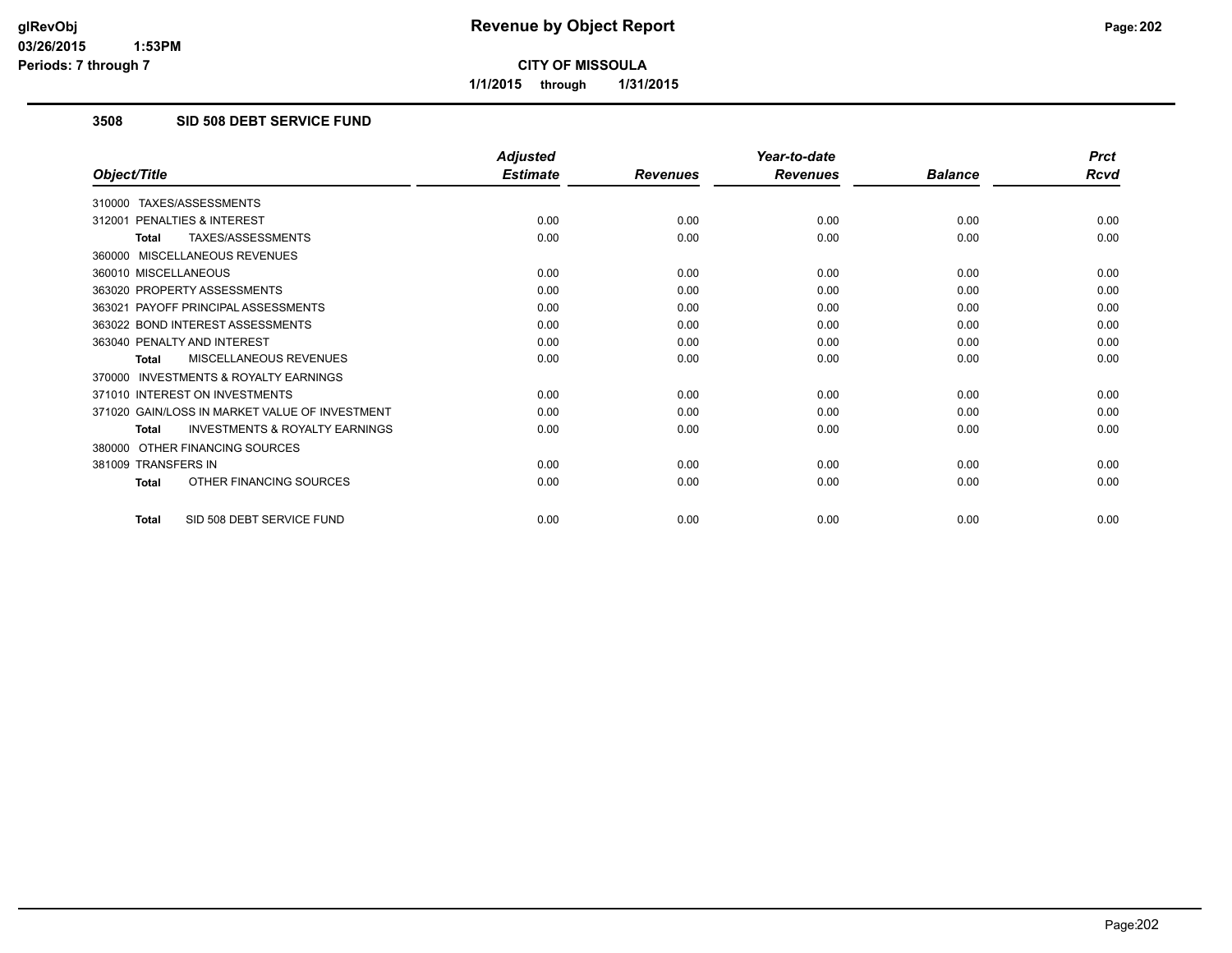**1/1/2015 through 1/31/2015**

**3510 SID 510 DEBT SERVICE FUND**

**3510 SID 510 DEBT SERVICE FUND**

|                                                           | <b>Adjusted</b> |                 | Year-to-date    |                | <b>Prct</b> |
|-----------------------------------------------------------|-----------------|-----------------|-----------------|----------------|-------------|
| Object/Title                                              | <b>Estimate</b> | <b>Revenues</b> | <b>Revenues</b> | <b>Balance</b> | <b>Rcvd</b> |
| 310000 TAXES/ASSESSMENTS                                  |                 |                 |                 |                |             |
| <b>PENALTIES &amp; INTEREST</b><br>312001                 | 0.00            | 0.00            | 0.00            | 0.00           | 0.00        |
| TAXES/ASSESSMENTS<br><b>Total</b>                         | 0.00            | 0.00            | 0.00            | 0.00           | 0.00        |
| MISCELLANEOUS REVENUES<br>360000                          |                 |                 |                 |                |             |
| 360010 MISCELLANEOUS                                      | 0.00            | 0.00            | 0.00            | 0.00           | 0.00        |
| 363020 PROPERTY ASSESSMENTS                               | 0.00            | 0.00            | 0.00            | 0.00           | 0.00        |
| 363021 PAYOFF PRINCIPAL ASSESSMENTS                       | 0.00            | 0.00            | 0.00            | 0.00           | 0.00        |
| 363022 BOND INTEREST ASSESSMENTS                          | 0.00            | 0.00            | 0.00            | 0.00           | 0.00        |
| 363040 PENALTY AND INTEREST                               | 0.00            | 0.00            | 0.00            | 0.00           | 0.00        |
| <b>MISCELLANEOUS REVENUES</b><br><b>Total</b>             | 0.00            | 0.00            | 0.00            | 0.00           | 0.00        |
| <b>INVESTMENTS &amp; ROYALTY EARNINGS</b><br>370000       |                 |                 |                 |                |             |
| 371010 INTEREST ON INVESTMENTS                            | 0.00            | 0.00            | 0.00            | 0.00           | 0.00        |
| 371020 GAIN/LOSS IN MARKET VALUE OF INVESTMENTS           | 0.00            | 0.00            | 0.00            | 0.00           | 0.00        |
| 371500 INTEREST ON INTERFUND LOAN                         | 0.00            | 0.00            | 0.00            | 0.00           | 0.00        |
| <b>INVESTMENTS &amp; ROYALTY EARNINGS</b><br><b>Total</b> | 0.00            | 0.00            | 0.00            | 0.00           | 0.00        |
| SID 510 DEBT SERVICE FUND<br><b>Total</b>                 | 0.00            | 0.00            | 0.00            | 0.00           | 0.00        |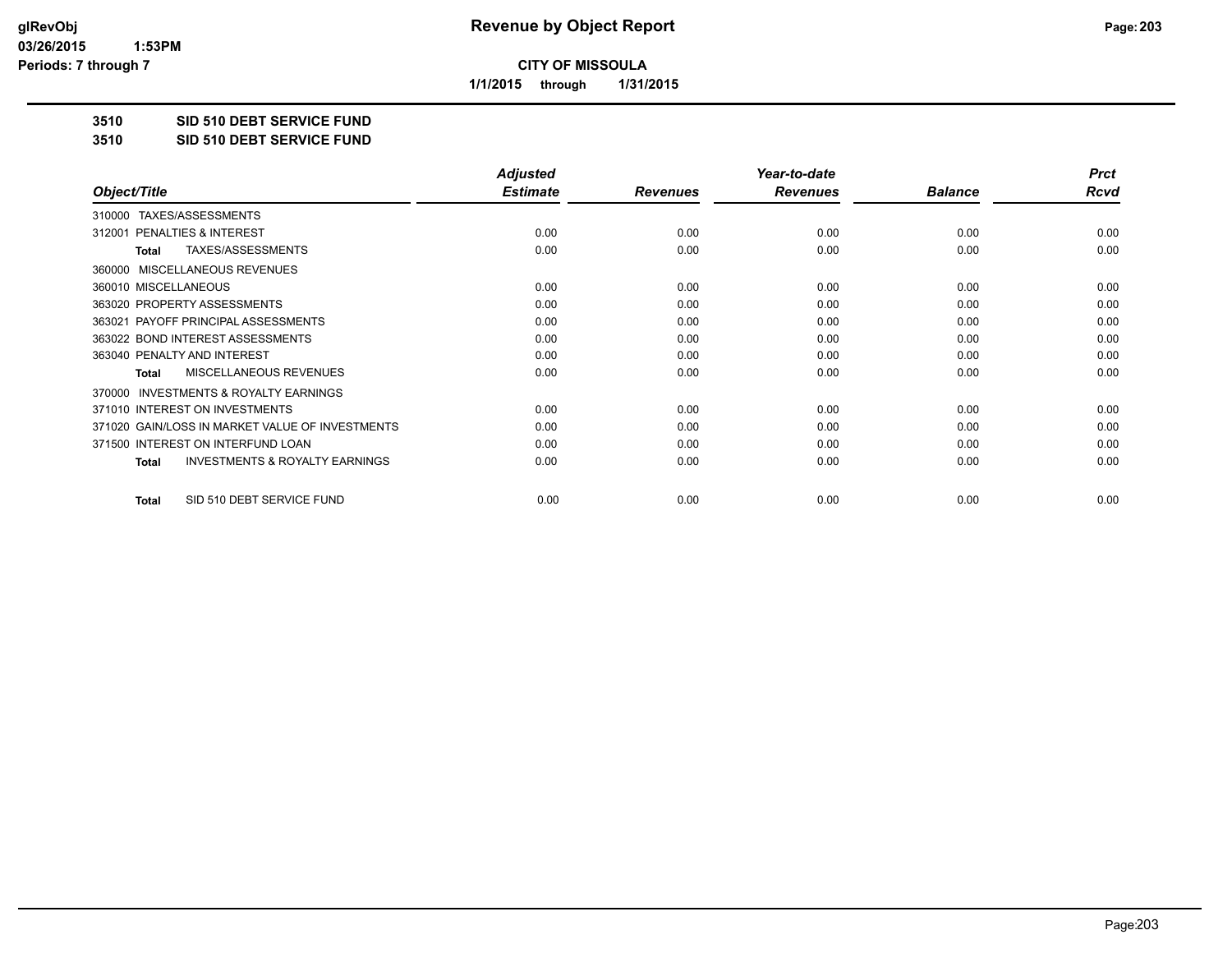**1/1/2015 through 1/31/2015**

# **3510 SID 510 DEBT SERVICE FUND**

|                                                           | <b>Adjusted</b> |                 | Year-to-date    |                | <b>Prct</b> |
|-----------------------------------------------------------|-----------------|-----------------|-----------------|----------------|-------------|
| Object/Title                                              | <b>Estimate</b> | <b>Revenues</b> | <b>Revenues</b> | <b>Balance</b> | Rcvd        |
| TAXES/ASSESSMENTS<br>310000                               |                 |                 |                 |                |             |
| <b>PENALTIES &amp; INTEREST</b><br>312001                 | 0.00            | 0.00            | 0.00            | 0.00           | 0.00        |
| TAXES/ASSESSMENTS<br><b>Total</b>                         | 0.00            | 0.00            | 0.00            | 0.00           | 0.00        |
| 360000 MISCELLANEOUS REVENUES                             |                 |                 |                 |                |             |
| 360010 MISCELLANEOUS                                      | 0.00            | 0.00            | 0.00            | 0.00           | 0.00        |
| 363020 PROPERTY ASSESSMENTS                               | 0.00            | 0.00            | 0.00            | 0.00           | 0.00        |
| 363021 PAYOFF PRINCIPAL ASSESSMENTS                       | 0.00            | 0.00            | 0.00            | 0.00           | 0.00        |
| 363022 BOND INTEREST ASSESSMENTS                          | 0.00            | 0.00            | 0.00            | 0.00           | 0.00        |
| 363040 PENALTY AND INTEREST                               | 0.00            | 0.00            | 0.00            | 0.00           | 0.00        |
| <b>MISCELLANEOUS REVENUES</b><br><b>Total</b>             | 0.00            | 0.00            | 0.00            | 0.00           | 0.00        |
| <b>INVESTMENTS &amp; ROYALTY EARNINGS</b><br>370000       |                 |                 |                 |                |             |
| 371010 INTEREST ON INVESTMENTS                            | 0.00            | 0.00            | 0.00            | 0.00           | 0.00        |
| 371020 GAIN/LOSS IN MARKET VALUE OF INVESTMENT            | 0.00            | 0.00            | 0.00            | 0.00           | 0.00        |
| 371500 INTEREST ON INTERFUND LOAN                         | 0.00            | 0.00            | 0.00            | 0.00           | 0.00        |
| <b>INVESTMENTS &amp; ROYALTY EARNINGS</b><br><b>Total</b> | 0.00            | 0.00            | 0.00            | 0.00           | 0.00        |
| SID 510 DEBT SERVICE FUND<br><b>Total</b>                 | 0.00            | 0.00            | 0.00            | 0.00           | 0.00        |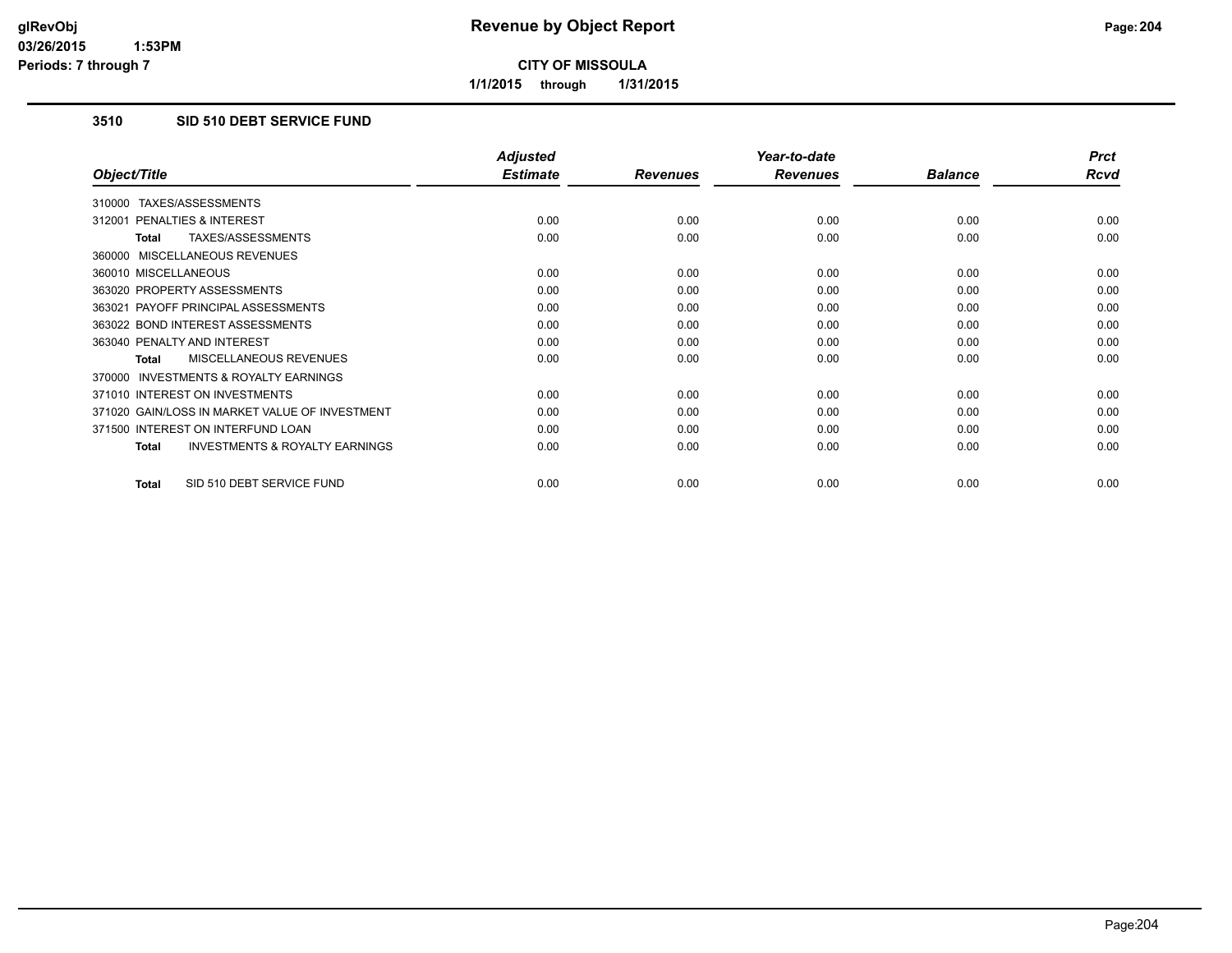**1/1/2015 through 1/31/2015**

**3511 SID 511 DEBT SERVICE FUND**

**3511 SID 511 DEBT SERVICE FUND**

|                                                           | <b>Adjusted</b> |                 | Year-to-date    |                | <b>Prct</b> |
|-----------------------------------------------------------|-----------------|-----------------|-----------------|----------------|-------------|
| Object/Title                                              | <b>Estimate</b> | <b>Revenues</b> | <b>Revenues</b> | <b>Balance</b> | Rcvd        |
| TAXES/ASSESSMENTS<br>310000                               |                 |                 |                 |                |             |
| 312001 PENALTIES & INTEREST                               | 0.00            | 0.00            | 0.00            | 0.00           | 0.00        |
| TAXES/ASSESSMENTS<br>Total                                | 0.00            | 0.00            | 0.00            | 0.00           | 0.00        |
| MISCELLANEOUS REVENUES<br>360000                          |                 |                 |                 |                |             |
| 360010 MISCELLANEOUS                                      | 0.00            | 0.00            | 0.00            | 0.00           | 0.00        |
| 363020 PROPERTY ASSESSMENTS                               | 0.00            | 0.00            | 0.00            | 0.00           | 0.00        |
| 363021 PAYOFF PRINCIPAL ASSESSMENTS                       | 0.00            | 0.00            | 0.00            | 0.00           | 0.00        |
| 363022 BOND INTEREST ASSESSMENTS                          | 0.00            | 0.00            | 0.00            | 0.00           | 0.00        |
| 363040 PENALTY AND INTEREST                               | 0.00            | 0.00            | 0.00            | 0.00           | 0.00        |
| MISCELLANEOUS REVENUES<br><b>Total</b>                    | 0.00            | 0.00            | 0.00            | 0.00           | 0.00        |
| <b>INVESTMENTS &amp; ROYALTY EARNINGS</b><br>370000       |                 |                 |                 |                |             |
| 371010 INTEREST ON INVESTMENTS                            | 0.00            | 0.00            | 0.00            | 0.00           | 0.00        |
| 371020 GAIN/LOSS IN MARKET VALUE OF INVESTMENTS           | 0.00            | 0.00            | 0.00            | 0.00           | 0.00        |
| <b>INVESTMENTS &amp; ROYALTY EARNINGS</b><br><b>Total</b> | 0.00            | 0.00            | 0.00            | 0.00           | 0.00        |
| SID 511 DEBT SERVICE FUND<br>Total                        | 0.00            | 0.00            | 0.00            | 0.00           | 0.00        |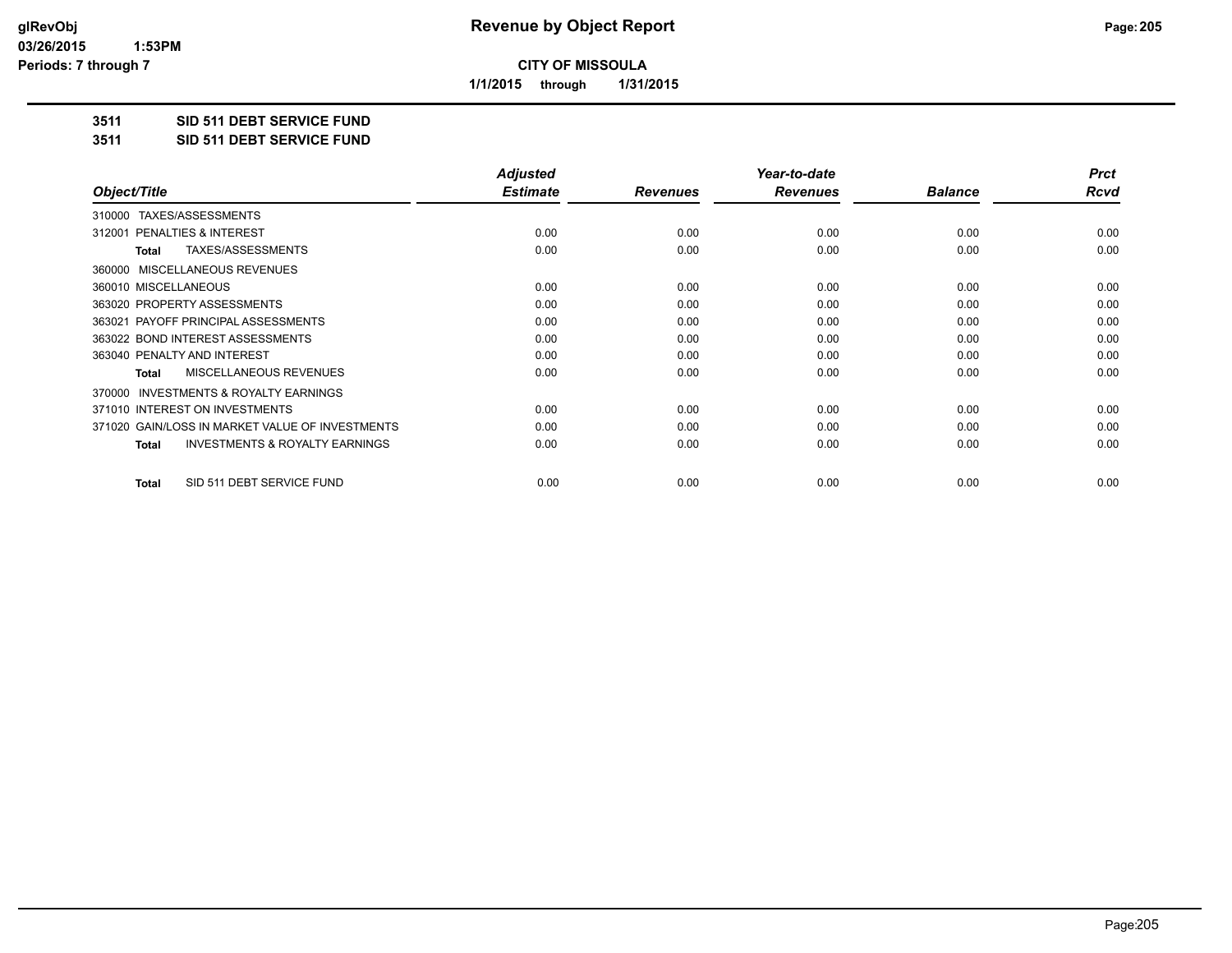**1/1/2015 through 1/31/2015**

# **3511 SID 511 DEBT SERVICE FUND**

|                                                           | <b>Adjusted</b> |                 | Year-to-date    |                | <b>Prct</b> |
|-----------------------------------------------------------|-----------------|-----------------|-----------------|----------------|-------------|
| Object/Title                                              | <b>Estimate</b> | <b>Revenues</b> | <b>Revenues</b> | <b>Balance</b> | <b>Rcvd</b> |
| 310000 TAXES/ASSESSMENTS                                  |                 |                 |                 |                |             |
| 312001 PENALTIES & INTEREST                               | 0.00            | 0.00            | 0.00            | 0.00           | 0.00        |
| TAXES/ASSESSMENTS<br><b>Total</b>                         | 0.00            | 0.00            | 0.00            | 0.00           | 0.00        |
| 360000 MISCELLANEOUS REVENUES                             |                 |                 |                 |                |             |
| 360010 MISCELLANEOUS                                      | 0.00            | 0.00            | 0.00            | 0.00           | 0.00        |
| 363020 PROPERTY ASSESSMENTS                               | 0.00            | 0.00            | 0.00            | 0.00           | 0.00        |
| 363021 PAYOFF PRINCIPAL ASSESSMENTS                       | 0.00            | 0.00            | 0.00            | 0.00           | 0.00        |
| 363022 BOND INTEREST ASSESSMENTS                          | 0.00            | 0.00            | 0.00            | 0.00           | 0.00        |
| 363040 PENALTY AND INTEREST                               | 0.00            | 0.00            | 0.00            | 0.00           | 0.00        |
| <b>MISCELLANEOUS REVENUES</b><br><b>Total</b>             | 0.00            | 0.00            | 0.00            | 0.00           | 0.00        |
| <b>INVESTMENTS &amp; ROYALTY EARNINGS</b><br>370000       |                 |                 |                 |                |             |
| 371010 INTEREST ON INVESTMENTS                            | 0.00            | 0.00            | 0.00            | 0.00           | 0.00        |
| 371020 GAIN/LOSS IN MARKET VALUE OF INVESTMENT            | 0.00            | 0.00            | 0.00            | 0.00           | 0.00        |
| <b>INVESTMENTS &amp; ROYALTY EARNINGS</b><br><b>Total</b> | 0.00            | 0.00            | 0.00            | 0.00           | 0.00        |
| SID 511 DEBT SERVICE FUND<br><b>Total</b>                 | 0.00            | 0.00            | 0.00            | 0.00           | 0.00        |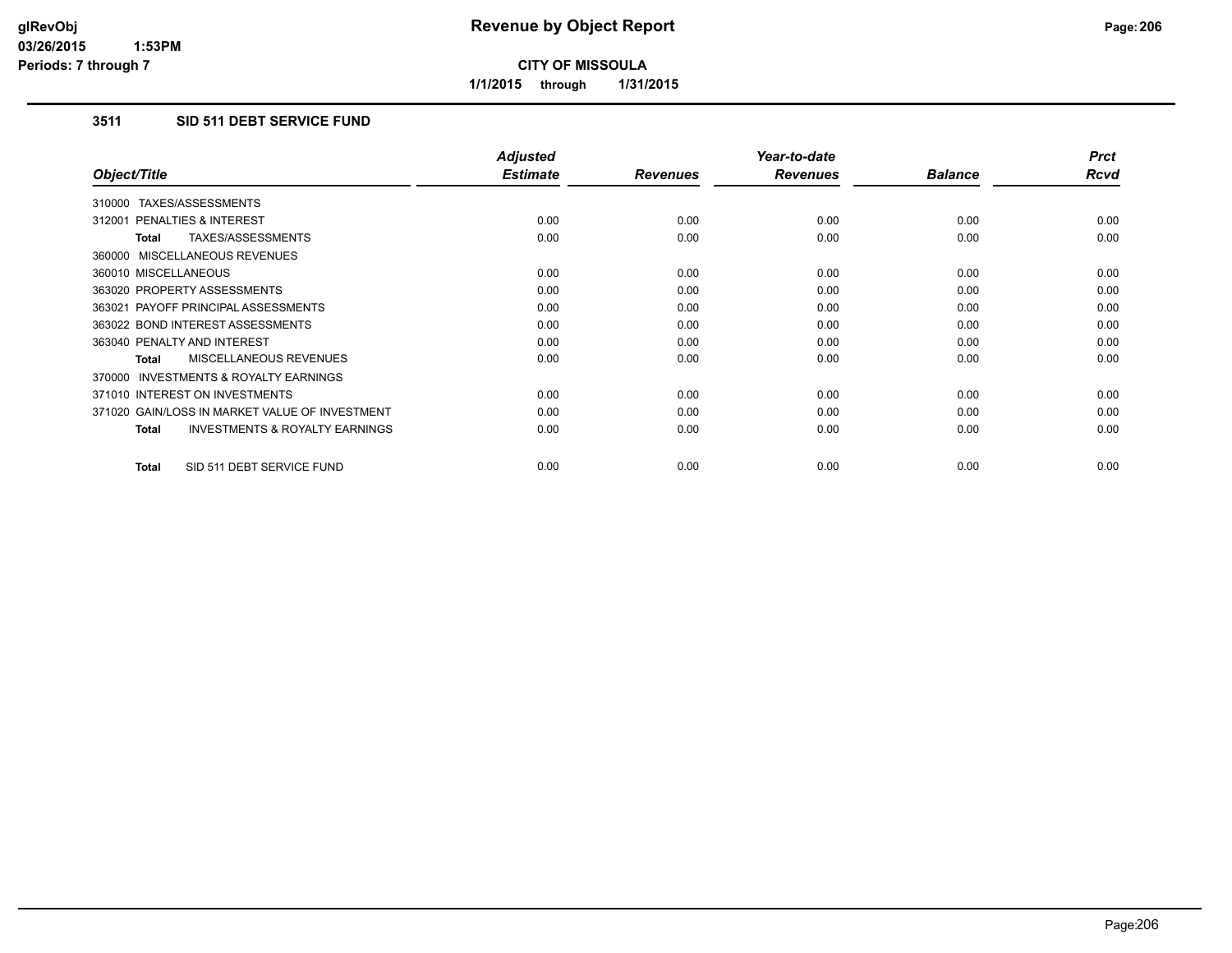**1/1/2015 through 1/31/2015**

#### **3512 SID 512 DEBT SERVICE FUND**

**3512 SID 512 DEBT SERVICE FUND**

|                                                           | <b>Adjusted</b> |                 | Year-to-date    |                | <b>Prct</b> |
|-----------------------------------------------------------|-----------------|-----------------|-----------------|----------------|-------------|
| Object/Title                                              | <b>Estimate</b> | <b>Revenues</b> | <b>Revenues</b> | <b>Balance</b> | Rcvd        |
| TAXES/ASSESSMENTS<br>310000                               |                 |                 |                 |                |             |
| <b>PENALTIES &amp; INTEREST</b><br>312001                 | 0.00            | 0.00            | 0.00            | 0.00           | 0.00        |
| TAXES/ASSESSMENTS<br><b>Total</b>                         | 0.00            | 0.00            | 0.00            | 0.00           | 0.00        |
| MISCELLANEOUS REVENUES<br>360000                          |                 |                 |                 |                |             |
| 360010 MISCELLANEOUS                                      | 0.00            | 0.00            | 0.00            | 0.00           | 0.00        |
| 363020 PROPERTY ASSESSMENTS                               | 81,293.00       | 1,619.27        | 47,389.53       | 33,903.47      | 58.29       |
| 363021 PAYOFF PRINCIPAL ASSESSMENTS                       | 0.00            | 0.00            | 0.00            | 0.00           | 0.00        |
| 363022 BOND INTEREST ASSESSMENTS                          | 0.00            | 0.00            | 0.00            | 0.00           | 0.00        |
| 363040 PENALTY AND INTEREST                               | 0.00            | 36.52           | 44.76           | $-44.76$       | 0.00        |
| <b>MISCELLANEOUS REVENUES</b><br><b>Total</b>             | 81,293.00       | 1,655.79        | 47,434.29       | 33,858.71      | 58.35       |
| <b>INVESTMENTS &amp; ROYALTY EARNINGS</b><br>370000       |                 |                 |                 |                |             |
| 371010 INTEREST ON INVESTMENTS                            | 0.00            | 0.00            | 0.00            | 0.00           | 0.00        |
| 371020 GAIN/LOSS IN MARKET VALUE OF INVESTMENTS           | 0.00            | 0.00            | 0.00            | 0.00           | 0.00        |
| 371500 INTEREST ON INTERFUND LOAN                         | 0.00            | 0.00            | 0.00            | 0.00           | 0.00        |
| <b>INVESTMENTS &amp; ROYALTY EARNINGS</b><br><b>Total</b> | 0.00            | 0.00            | 0.00            | 0.00           | 0.00        |
| SID 512 DEBT SERVICE FUND<br><b>Total</b>                 | 81,293.00       | 1,655.79        | 47,434.29       | 33,858.71      | 58.35       |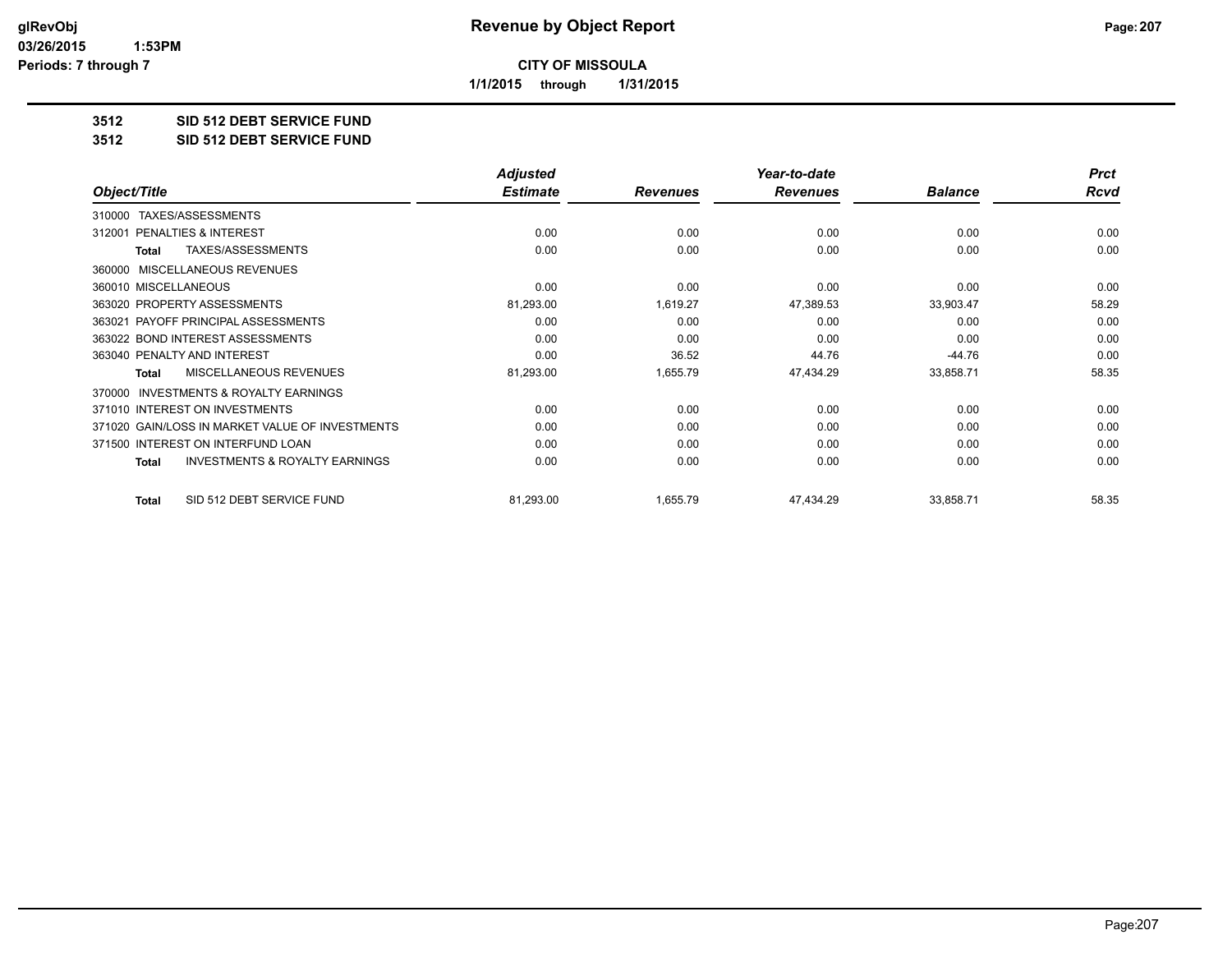**1/1/2015 through 1/31/2015**

# **3512 SID 512 DEBT SERVICE FUND**

|                                                           | <b>Adjusted</b> |                 | Year-to-date    |                | <b>Prct</b> |
|-----------------------------------------------------------|-----------------|-----------------|-----------------|----------------|-------------|
| Object/Title                                              | <b>Estimate</b> | <b>Revenues</b> | <b>Revenues</b> | <b>Balance</b> | Rcvd        |
| TAXES/ASSESSMENTS<br>310000                               |                 |                 |                 |                |             |
| 312001 PENALTIES & INTEREST                               | 0.00            | 0.00            | 0.00            | 0.00           | 0.00        |
| TAXES/ASSESSMENTS<br>Total                                | 0.00            | 0.00            | 0.00            | 0.00           | 0.00        |
| 360000 MISCELLANEOUS REVENUES                             |                 |                 |                 |                |             |
| 360010 MISCELLANEOUS                                      | 0.00            | 0.00            | 0.00            | 0.00           | 0.00        |
| 363020 PROPERTY ASSESSMENTS                               | 81,293.00       | 1,619.27        | 47,389.53       | 33,903.47      | 58.29       |
| 363021 PAYOFF PRINCIPAL ASSESSMENTS                       | 0.00            | 0.00            | 0.00            | 0.00           | 0.00        |
| 363022 BOND INTEREST ASSESSMENTS                          | 0.00            | 0.00            | 0.00            | 0.00           | 0.00        |
| 363040 PENALTY AND INTEREST                               | 0.00            | 36.52           | 44.76           | $-44.76$       | 0.00        |
| MISCELLANEOUS REVENUES<br>Total                           | 81,293.00       | 1,655.79        | 47,434.29       | 33,858.71      | 58.35       |
| <b>INVESTMENTS &amp; ROYALTY EARNINGS</b><br>370000       |                 |                 |                 |                |             |
| 371010 INTEREST ON INVESTMENTS                            | 0.00            | 0.00            | 0.00            | 0.00           | 0.00        |
| 371020 GAIN/LOSS IN MARKET VALUE OF INVESTMENT            | 0.00            | 0.00            | 0.00            | 0.00           | 0.00        |
| 371500 INTEREST ON INTERFUND LOAN                         | 0.00            | 0.00            | 0.00            | 0.00           | 0.00        |
| <b>INVESTMENTS &amp; ROYALTY EARNINGS</b><br><b>Total</b> | 0.00            | 0.00            | 0.00            | 0.00           | 0.00        |
| SID 512 DEBT SERVICE FUND<br><b>Total</b>                 | 81,293.00       | 1,655.79        | 47,434.29       | 33,858.71      | 58.35       |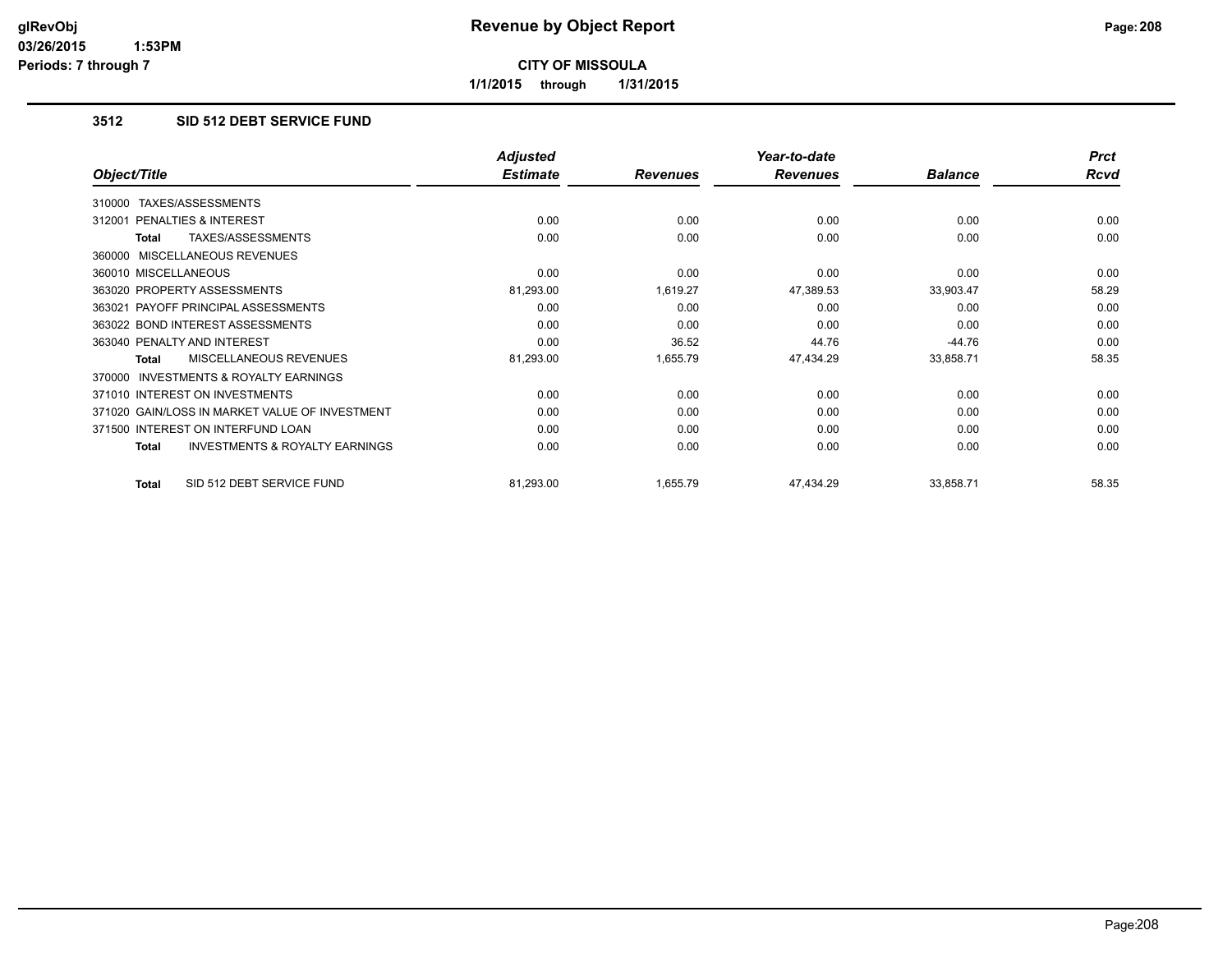**1/1/2015 through 1/31/2015**

**3513 SID 513 DEBT SERVICE FUND**

**3513 SID 513 DEBT SERVICE FUND**

|                                                           | <b>Adjusted</b> |                 | Year-to-date    |                | <b>Prct</b> |
|-----------------------------------------------------------|-----------------|-----------------|-----------------|----------------|-------------|
| Object/Title                                              | <b>Estimate</b> | <b>Revenues</b> | <b>Revenues</b> | <b>Balance</b> | <b>Rcvd</b> |
| TAXES/ASSESSMENTS<br>310000                               |                 |                 |                 |                |             |
| 312001 PENALTIES & INTEREST                               | 0.00            | 0.00            | 0.00            | 0.00           | 0.00        |
| TAXES/ASSESSMENTS<br><b>Total</b>                         | 0.00            | 0.00            | 0.00            | 0.00           | 0.00        |
| MISCELLANEOUS REVENUES<br>360000                          |                 |                 |                 |                |             |
| 360010 MISCELLANEOUS                                      | 0.00            | 0.00            | 0.00            | 0.00           | 0.00        |
| 363020 PROPERTY ASSESSMENTS                               | 0.00            | 0.00            | 0.00            | 0.00           | 0.00        |
| 363021 PAYOFF PRINCIPAL ASSESSMENTS                       | 0.00            | 0.00            | 0.00            | 0.00           | 0.00        |
| 363022 BOND INTEREST ASSESSMENTS                          | 0.00            | 0.00            | 0.00            | 0.00           | 0.00        |
| 363040 PENALTY AND INTEREST                               | 0.00            | 0.00            | 0.00            | 0.00           | 0.00        |
| <b>MISCELLANEOUS REVENUES</b><br><b>Total</b>             | 0.00            | 0.00            | 0.00            | 0.00           | 0.00        |
| <b>INVESTMENTS &amp; ROYALTY EARNINGS</b><br>370000       |                 |                 |                 |                |             |
| 371010 INTEREST ON INVESTMENTS                            | 0.00            | 0.00            | 0.00            | 0.00           | 0.00        |
| 371020 GAIN/LOSS IN MARKET VALUE OF INVESTMENTS           | 0.00            | 0.00            | 0.00            | 0.00           | 0.00        |
| <b>INVESTMENTS &amp; ROYALTY EARNINGS</b><br><b>Total</b> | 0.00            | 0.00            | 0.00            | 0.00           | 0.00        |
| OTHER FINANCING SOURCES<br>380000                         |                 |                 |                 |                |             |
| 381009 TRANSFERS IN                                       | 0.00            | 0.00            | 0.00            | 0.00           | 0.00        |
| OTHER FINANCING SOURCES<br>Total                          | 0.00            | 0.00            | 0.00            | 0.00           | 0.00        |
| SID 513 DEBT SERVICE FUND<br><b>Total</b>                 | 0.00            | 0.00            | 0.00            | 0.00           | 0.00        |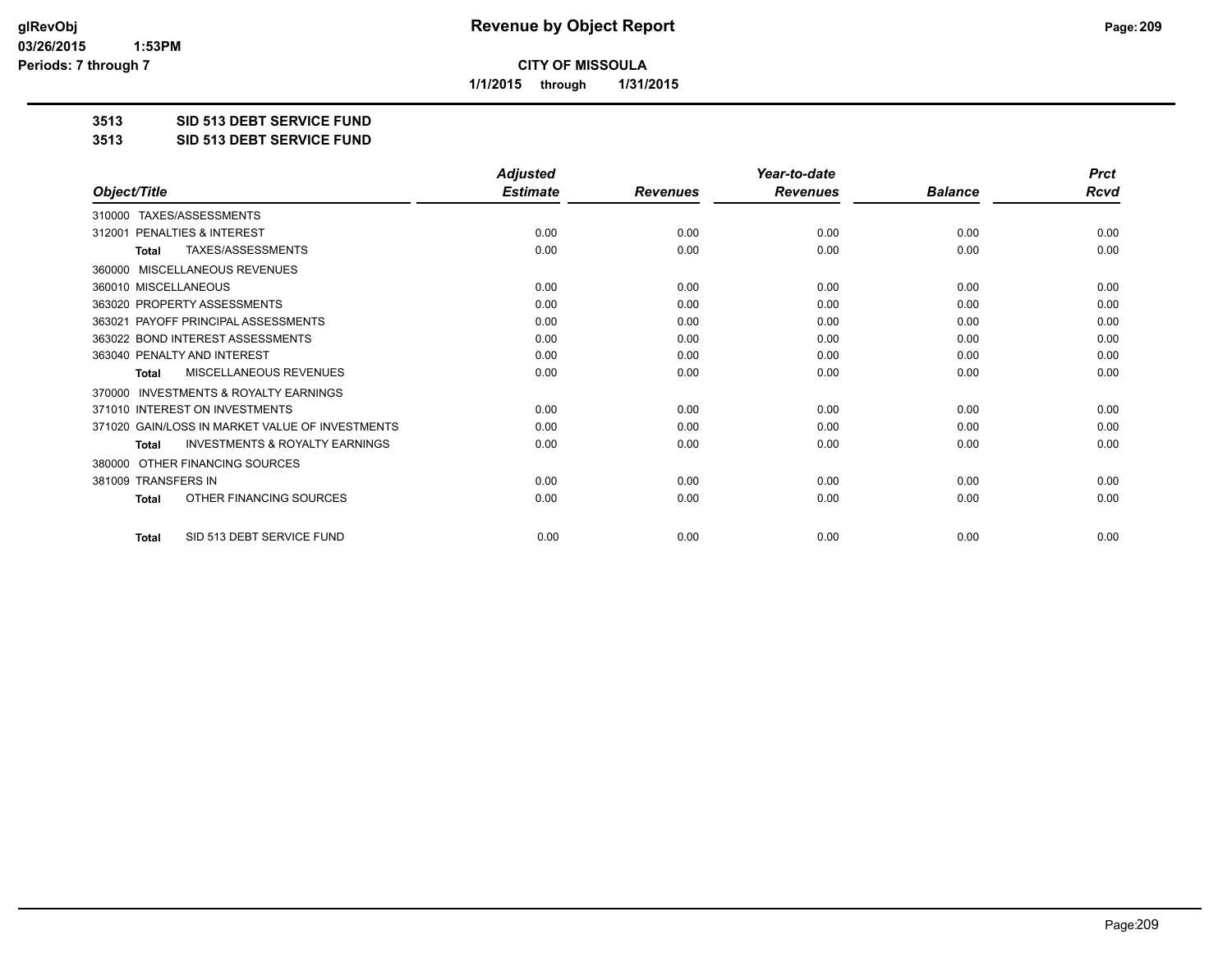**1/1/2015 through 1/31/2015**

# **3513 SID 513 DEBT SERVICE FUND**

|                                                           | <b>Adjusted</b> |                 | Year-to-date    |                | <b>Prct</b> |
|-----------------------------------------------------------|-----------------|-----------------|-----------------|----------------|-------------|
| Object/Title                                              | <b>Estimate</b> | <b>Revenues</b> | <b>Revenues</b> | <b>Balance</b> | <b>Rcvd</b> |
| 310000 TAXES/ASSESSMENTS                                  |                 |                 |                 |                |             |
| 312001 PENALTIES & INTEREST                               | 0.00            | 0.00            | 0.00            | 0.00           | 0.00        |
| TAXES/ASSESSMENTS<br><b>Total</b>                         | 0.00            | 0.00            | 0.00            | 0.00           | 0.00        |
| 360000 MISCELLANEOUS REVENUES                             |                 |                 |                 |                |             |
| 360010 MISCELLANEOUS                                      | 0.00            | 0.00            | 0.00            | 0.00           | 0.00        |
| 363020 PROPERTY ASSESSMENTS                               | 0.00            | 0.00            | 0.00            | 0.00           | 0.00        |
| 363021 PAYOFF PRINCIPAL ASSESSMENTS                       | 0.00            | 0.00            | 0.00            | 0.00           | 0.00        |
| 363022 BOND INTEREST ASSESSMENTS                          | 0.00            | 0.00            | 0.00            | 0.00           | 0.00        |
| 363040 PENALTY AND INTEREST                               | 0.00            | 0.00            | 0.00            | 0.00           | 0.00        |
| MISCELLANEOUS REVENUES<br><b>Total</b>                    | 0.00            | 0.00            | 0.00            | 0.00           | 0.00        |
| <b>INVESTMENTS &amp; ROYALTY EARNINGS</b><br>370000       |                 |                 |                 |                |             |
| 371010 INTEREST ON INVESTMENTS                            | 0.00            | 0.00            | 0.00            | 0.00           | 0.00        |
| 371020 GAIN/LOSS IN MARKET VALUE OF INVESTMENT            | 0.00            | 0.00            | 0.00            | 0.00           | 0.00        |
| <b>INVESTMENTS &amp; ROYALTY EARNINGS</b><br><b>Total</b> | 0.00            | 0.00            | 0.00            | 0.00           | 0.00        |
| 380000 OTHER FINANCING SOURCES                            |                 |                 |                 |                |             |
| 381009 TRANSFERS IN                                       | 0.00            | 0.00            | 0.00            | 0.00           | 0.00        |
| OTHER FINANCING SOURCES<br><b>Total</b>                   | 0.00            | 0.00            | 0.00            | 0.00           | 0.00        |
| SID 513 DEBT SERVICE FUND<br>Total                        | 0.00            | 0.00            | 0.00            | 0.00           | 0.00        |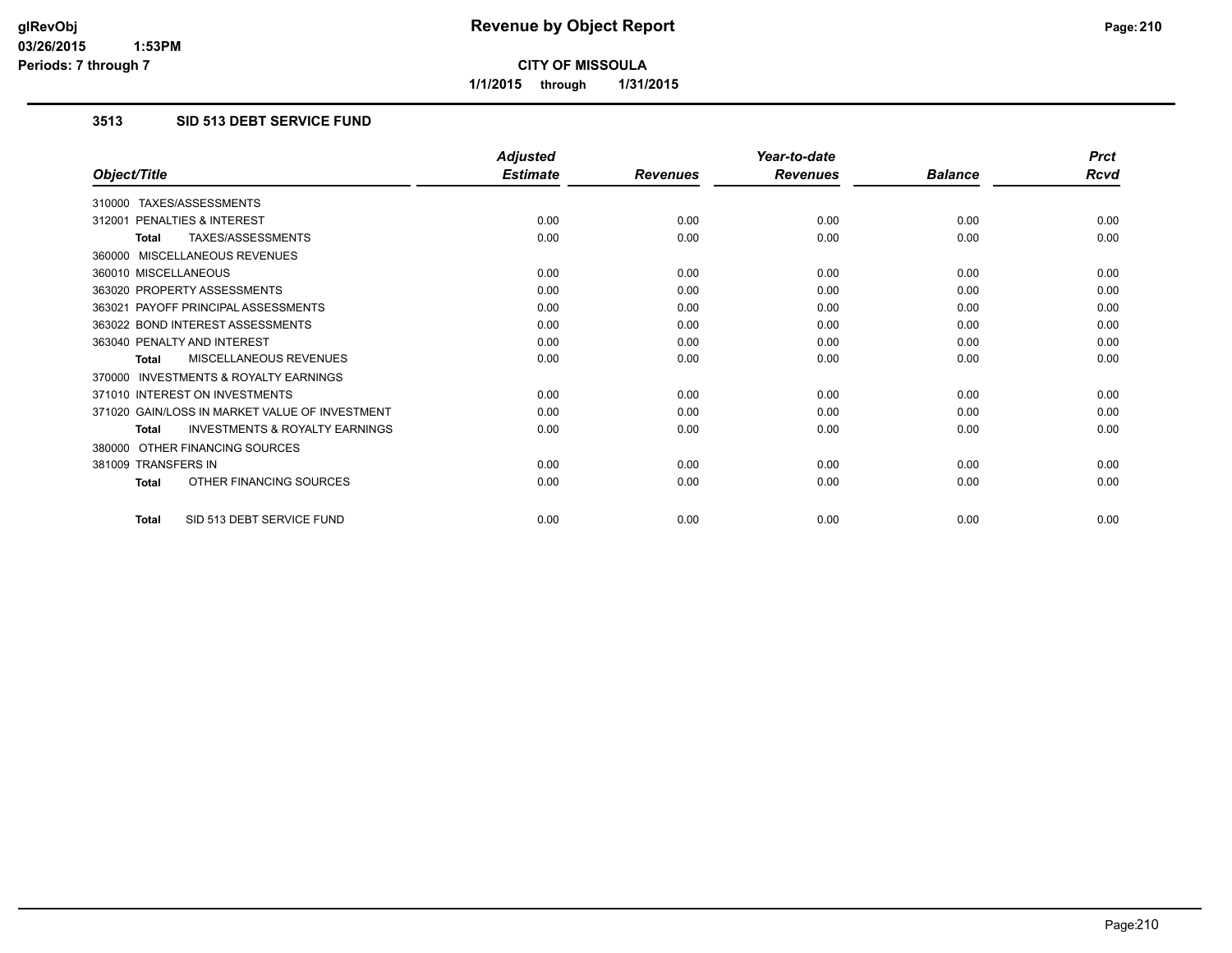**1/1/2015 through 1/31/2015**

**3514 SID 514 DEBT SERVICE FUND**

**3514 SID 514 DEBT SERVICE FUND**

|                                                     | <b>Adjusted</b> |                 | Year-to-date    |                | <b>Prct</b> |
|-----------------------------------------------------|-----------------|-----------------|-----------------|----------------|-------------|
| Object/Title                                        | <b>Estimate</b> | <b>Revenues</b> | <b>Revenues</b> | <b>Balance</b> | <b>Rcvd</b> |
| 310000 TAXES/ASSESSMENTS                            |                 |                 |                 |                |             |
| <b>PENALTIES &amp; INTEREST</b><br>312001           | 0.00            | 0.00            | 0.00            | 0.00           | 0.00        |
| TAXES/ASSESSMENTS<br><b>Total</b>                   | 0.00            | 0.00            | 0.00            | 0.00           | 0.00        |
| MISCELLANEOUS REVENUES<br>360000                    |                 |                 |                 |                |             |
| 360010 MISCELLANEOUS                                | 0.00            | 0.00            | 0.00            | 0.00           | 0.00        |
| 363020 PROPERTY ASSESSMENTS                         | 0.00            | 0.00            | 0.00            | 0.00           | 0.00        |
| 363021 PAYOFF PRINCIPAL ASSESSMENTS                 | 0.00            | 0.00            | 0.00            | 0.00           | 0.00        |
| 363022 BOND INTEREST ASSESSMENTS                    | 0.00            | 0.00            | 0.00            | 0.00           | 0.00        |
| 363040 PENALTY AND INTEREST                         | 0.00            | 0.00            | 0.00            | 0.00           | 0.00        |
| MISCELLANEOUS REVENUES<br><b>Total</b>              | 0.00            | 0.00            | 0.00            | 0.00           | 0.00        |
| <b>INVESTMENTS &amp; ROYALTY EARNINGS</b><br>370000 |                 |                 |                 |                |             |
| 371010 INTEREST ON INVESTMENTS                      | 0.00            | 0.00            | 0.00            | 0.00           | 0.00        |
| 371020 GAIN/LOSS IN MARKET VALUE OF INVESTMENTS     | 0.00            | 0.00            | 0.00            | 0.00           | 0.00        |
| <b>INVESTMENTS &amp; ROYALTY EARNINGS</b><br>Total  | 0.00            | 0.00            | 0.00            | 0.00           | 0.00        |
| OTHER FINANCING SOURCES<br>380000                   |                 |                 |                 |                |             |
| 383042 TRANSFERS FROM OTHER FUNDS                   | 0.00            | 0.00            | 0.00            | 0.00           | 0.00        |
| OTHER FINANCING SOURCES<br>Total                    | 0.00            | 0.00            | 0.00            | 0.00           | 0.00        |
| SID 514 DEBT SERVICE FUND<br><b>Total</b>           | 0.00            | 0.00            | 0.00            | 0.00           | 0.00        |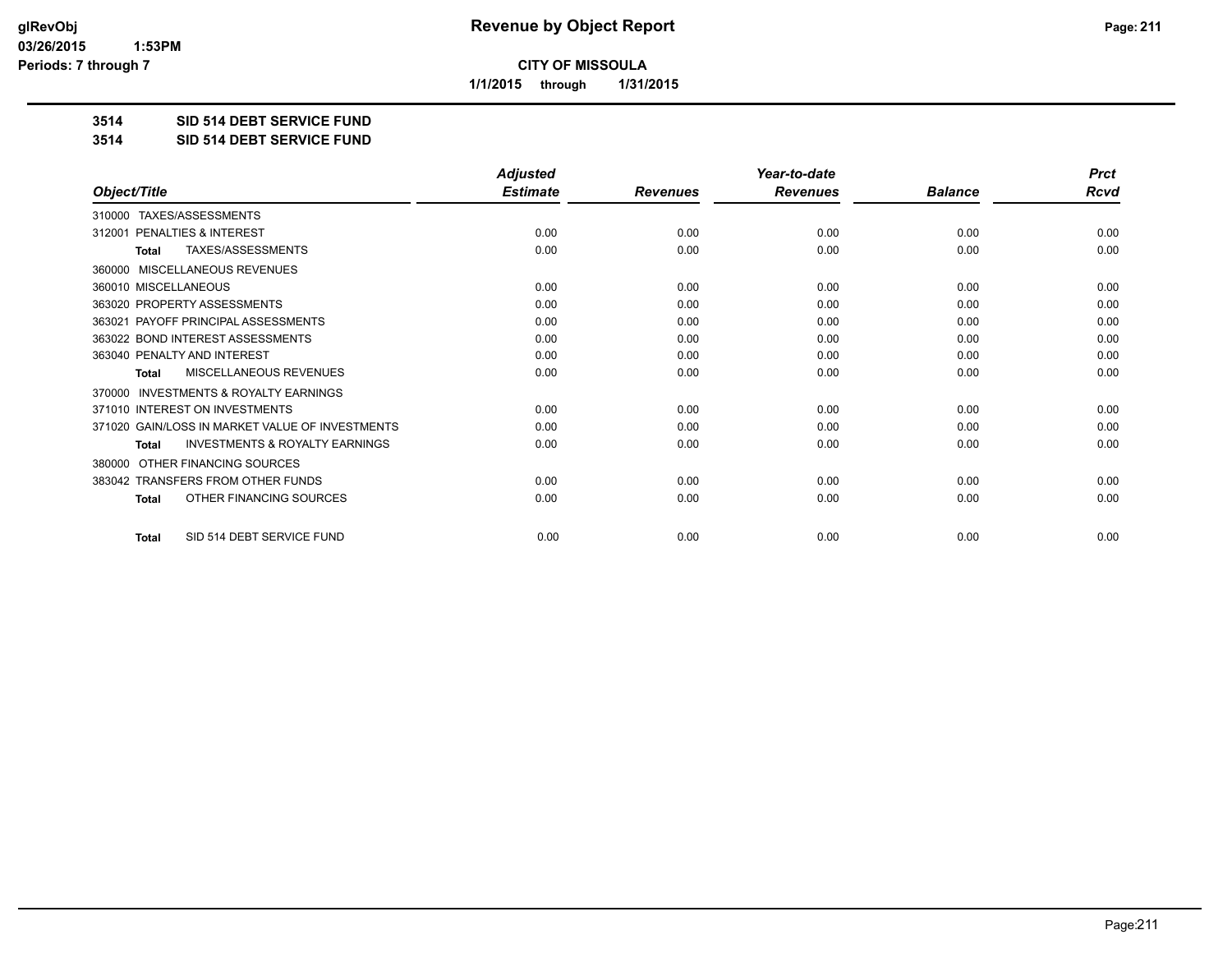**1/1/2015 through 1/31/2015**

# **3514 SID 514 DEBT SERVICE FUND**

|                                                           | <b>Adjusted</b> |                 | Year-to-date    |                | <b>Prct</b> |
|-----------------------------------------------------------|-----------------|-----------------|-----------------|----------------|-------------|
| Object/Title                                              | <b>Estimate</b> | <b>Revenues</b> | <b>Revenues</b> | <b>Balance</b> | Rcvd        |
| 310000 TAXES/ASSESSMENTS                                  |                 |                 |                 |                |             |
| PENALTIES & INTEREST<br>312001                            | 0.00            | 0.00            | 0.00            | 0.00           | 0.00        |
| TAXES/ASSESSMENTS<br><b>Total</b>                         | 0.00            | 0.00            | 0.00            | 0.00           | 0.00        |
| 360000 MISCELLANEOUS REVENUES                             |                 |                 |                 |                |             |
| 360010 MISCELLANEOUS                                      | 0.00            | 0.00            | 0.00            | 0.00           | 0.00        |
| 363020 PROPERTY ASSESSMENTS                               | 0.00            | 0.00            | 0.00            | 0.00           | 0.00        |
| 363021 PAYOFF PRINCIPAL ASSESSMENTS                       | 0.00            | 0.00            | 0.00            | 0.00           | 0.00        |
| 363022 BOND INTEREST ASSESSMENTS                          | 0.00            | 0.00            | 0.00            | 0.00           | 0.00        |
| 363040 PENALTY AND INTEREST                               | 0.00            | 0.00            | 0.00            | 0.00           | 0.00        |
| <b>MISCELLANEOUS REVENUES</b><br><b>Total</b>             | 0.00            | 0.00            | 0.00            | 0.00           | 0.00        |
| <b>INVESTMENTS &amp; ROYALTY EARNINGS</b><br>370000       |                 |                 |                 |                |             |
| 371010 INTEREST ON INVESTMENTS                            | 0.00            | 0.00            | 0.00            | 0.00           | 0.00        |
| 371020 GAIN/LOSS IN MARKET VALUE OF INVESTMENT            | 0.00            | 0.00            | 0.00            | 0.00           | 0.00        |
| <b>INVESTMENTS &amp; ROYALTY EARNINGS</b><br><b>Total</b> | 0.00            | 0.00            | 0.00            | 0.00           | 0.00        |
| OTHER FINANCING SOURCES<br>380000                         |                 |                 |                 |                |             |
| 383042 TRANSFERS FROM OTHER FUNDS                         | 0.00            | 0.00            | 0.00            | 0.00           | 0.00        |
| OTHER FINANCING SOURCES<br><b>Total</b>                   | 0.00            | 0.00            | 0.00            | 0.00           | 0.00        |
| SID 514 DEBT SERVICE FUND<br><b>Total</b>                 | 0.00            | 0.00            | 0.00            | 0.00           | 0.00        |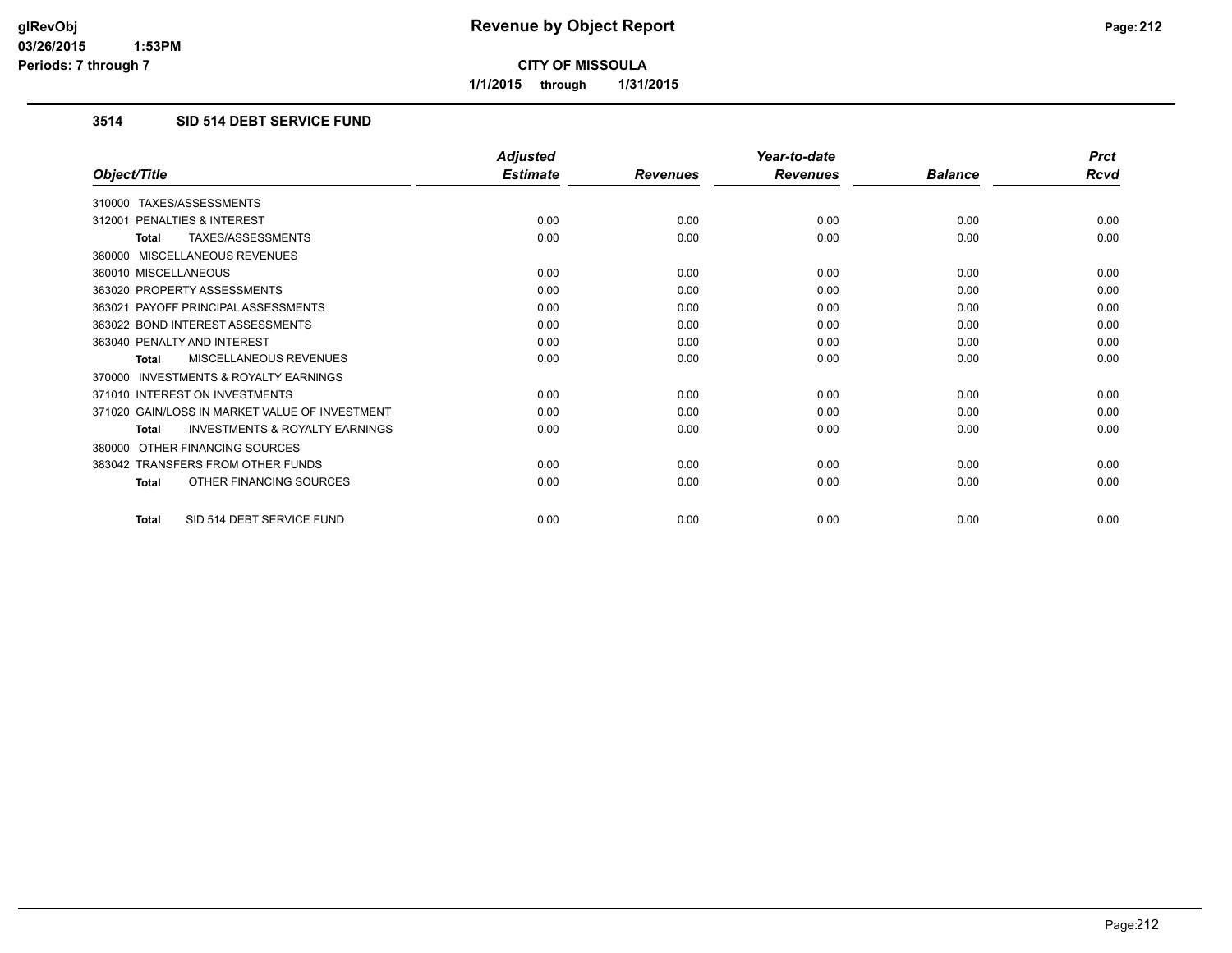**1/1/2015 through 1/31/2015**

**3515 SID 515 DEBT SERVICE FUND**

**3515 SID 515 DEBT SERVICE FUND**

|                                                           | <b>Adjusted</b> |                 | Year-to-date    | <b>Prct</b>    |             |
|-----------------------------------------------------------|-----------------|-----------------|-----------------|----------------|-------------|
| Object/Title                                              | <b>Estimate</b> | <b>Revenues</b> | <b>Revenues</b> | <b>Balance</b> | <b>Rcvd</b> |
| TAXES/ASSESSMENTS<br>310000                               |                 |                 |                 |                |             |
| PENALTIES & INTEREST<br>312001                            | 0.00            | 0.00            | 0.00            | 0.00           | 0.00        |
| TAXES/ASSESSMENTS<br>Total                                | 0.00            | 0.00            | 0.00            | 0.00           | 0.00        |
| MISCELLANEOUS REVENUES<br>360000                          |                 |                 |                 |                |             |
| 363020 PROPERTY ASSESSMENTS                               | 0.00            | 0.00            | 0.00            | 0.00           | 0.00        |
| PAYOFF PRINCIPAL ASSESSMENTS<br>363021                    | 0.00            | 0.00            | 0.00            | 0.00           | 0.00        |
| 363022 BOND INTEREST ASSESSMENTS                          | 0.00            | 0.00            | 0.00            | 0.00           | 0.00        |
| 363040 PENALTY AND INTEREST                               | 0.00            | 0.00            | 0.00            | 0.00           | 0.00        |
| <b>MISCELLANEOUS REVENUES</b><br>Total                    | 0.00            | 0.00            | 0.00            | 0.00           | 0.00        |
| <b>INVESTMENTS &amp; ROYALTY EARNINGS</b><br>370000       |                 |                 |                 |                |             |
| 371010 INTEREST ON INVESTMENTS                            | 0.00            | 0.00            | 0.00            | 0.00           | 0.00        |
| 371020 GAIN/LOSS IN MARKET VALUE OF INVESTMENTS           | 0.00            | 0.00            | 0.00            | 0.00           | 0.00        |
| <b>INVESTMENTS &amp; ROYALTY EARNINGS</b><br><b>Total</b> | 0.00            | 0.00            | 0.00            | 0.00           | 0.00        |
| OTHER FINANCING SOURCES<br>380000                         |                 |                 |                 |                |             |
| 383042 TRANSFERS FROM OTHER FUNDS                         | 0.00            | 0.00            | 0.00            | 0.00           | 0.00        |
| OTHER FINANCING SOURCES<br><b>Total</b>                   | 0.00            | 0.00            | 0.00            | 0.00           | 0.00        |
| SID 515 DEBT SERVICE FUND<br><b>Total</b>                 | 0.00            | 0.00            | 0.00            | 0.00           | 0.00        |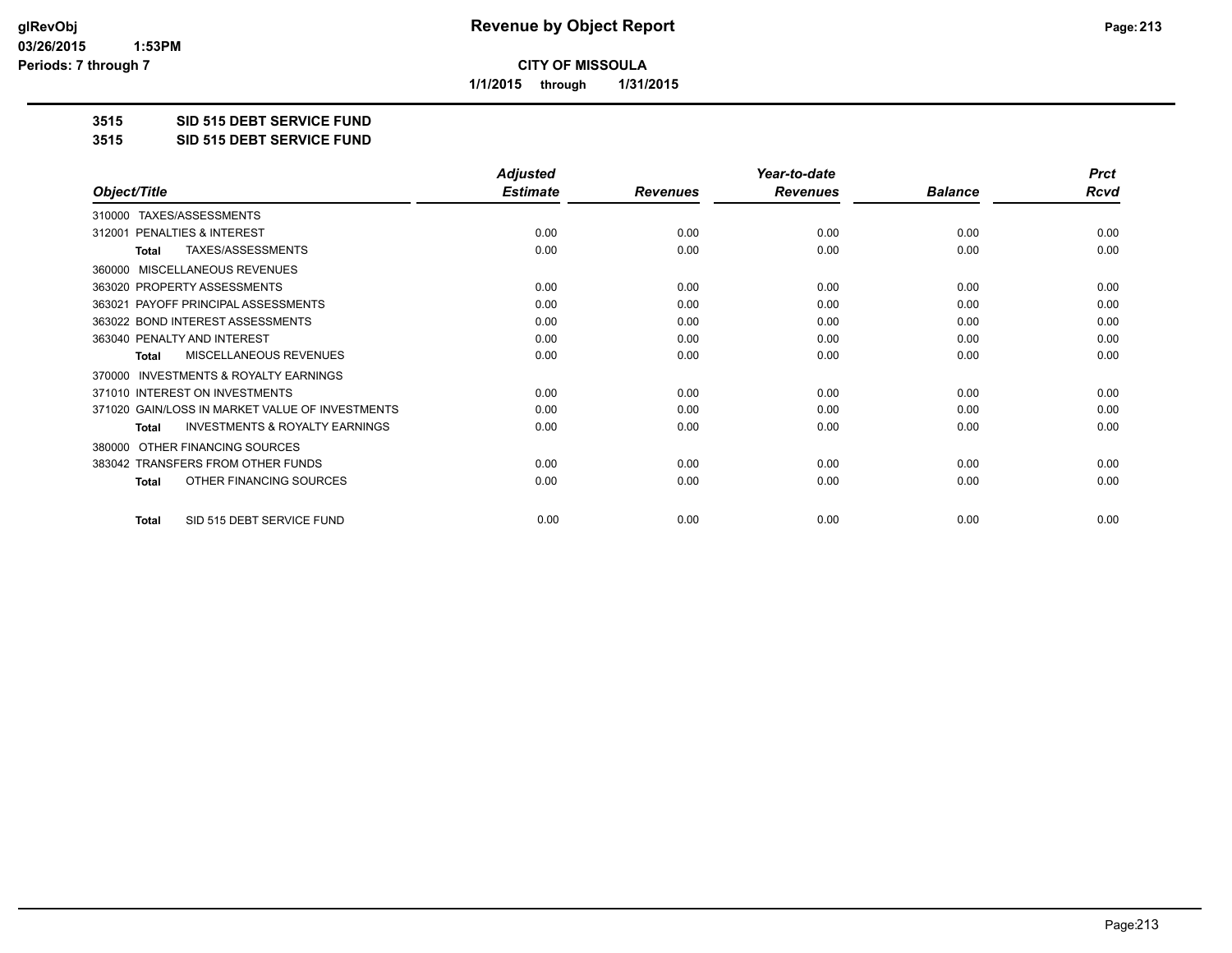**1/1/2015 through 1/31/2015**

# **3515 SID 515 DEBT SERVICE FUND**

|                                                           | <b>Adjusted</b> |                 | Year-to-date    |                | <b>Prct</b> |
|-----------------------------------------------------------|-----------------|-----------------|-----------------|----------------|-------------|
| Object/Title                                              | <b>Estimate</b> | <b>Revenues</b> | <b>Revenues</b> | <b>Balance</b> | <b>Rcvd</b> |
| TAXES/ASSESSMENTS<br>310000                               |                 |                 |                 |                |             |
| 312001 PENALTIES & INTEREST                               | 0.00            | 0.00            | 0.00            | 0.00           | 0.00        |
| TAXES/ASSESSMENTS<br><b>Total</b>                         | 0.00            | 0.00            | 0.00            | 0.00           | 0.00        |
| MISCELLANEOUS REVENUES<br>360000                          |                 |                 |                 |                |             |
| 363020 PROPERTY ASSESSMENTS                               | 0.00            | 0.00            | 0.00            | 0.00           | 0.00        |
| 363021 PAYOFF PRINCIPAL ASSESSMENTS                       | 0.00            | 0.00            | 0.00            | 0.00           | 0.00        |
| 363022 BOND INTEREST ASSESSMENTS                          | 0.00            | 0.00            | 0.00            | 0.00           | 0.00        |
| 363040 PENALTY AND INTEREST                               | 0.00            | 0.00            | 0.00            | 0.00           | 0.00        |
| MISCELLANEOUS REVENUES<br><b>Total</b>                    | 0.00            | 0.00            | 0.00            | 0.00           | 0.00        |
| <b>INVESTMENTS &amp; ROYALTY EARNINGS</b><br>370000       |                 |                 |                 |                |             |
| 371010 INTEREST ON INVESTMENTS                            | 0.00            | 0.00            | 0.00            | 0.00           | 0.00        |
| 371020 GAIN/LOSS IN MARKET VALUE OF INVESTMENT            | 0.00            | 0.00            | 0.00            | 0.00           | 0.00        |
| <b>INVESTMENTS &amp; ROYALTY EARNINGS</b><br><b>Total</b> | 0.00            | 0.00            | 0.00            | 0.00           | 0.00        |
| OTHER FINANCING SOURCES<br>380000                         |                 |                 |                 |                |             |
| 383042 TRANSFERS FROM OTHER FUNDS                         | 0.00            | 0.00            | 0.00            | 0.00           | 0.00        |
| OTHER FINANCING SOURCES<br><b>Total</b>                   | 0.00            | 0.00            | 0.00            | 0.00           | 0.00        |
| SID 515 DEBT SERVICE FUND<br><b>Total</b>                 | 0.00            | 0.00            | 0.00            | 0.00           | 0.00        |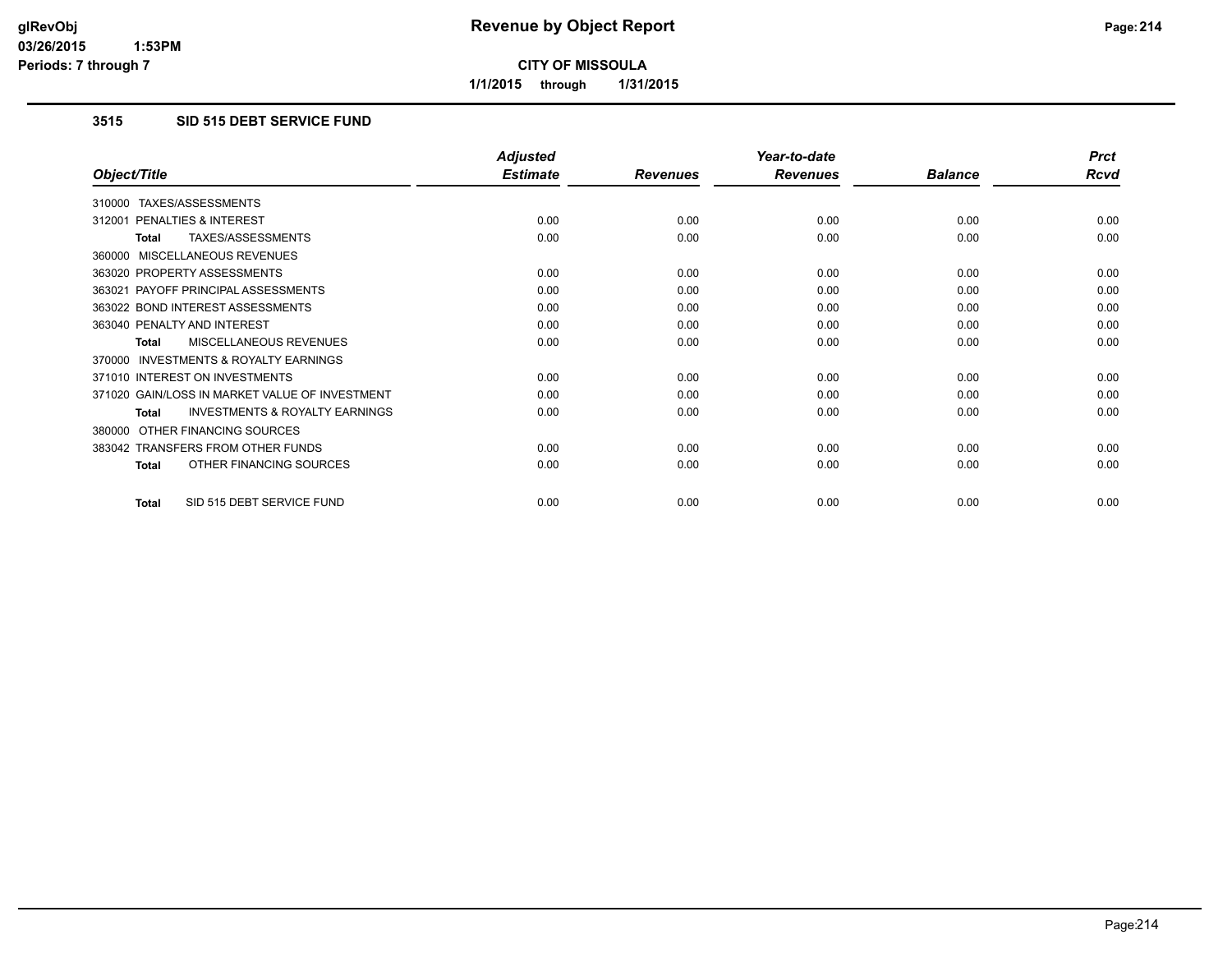**1/1/2015 through 1/31/2015**

**3517 SID 517 DEBT SERVICE FUND**

**3517 SID 517 DEBT SERVICE FUND**

|                                                           | <b>Adjusted</b> |                 | Year-to-date    |                | <b>Prct</b> |
|-----------------------------------------------------------|-----------------|-----------------|-----------------|----------------|-------------|
| Object/Title                                              | <b>Estimate</b> | <b>Revenues</b> | <b>Revenues</b> | <b>Balance</b> | <b>Rcvd</b> |
| TAXES/ASSESSMENTS<br>310000                               |                 |                 |                 |                |             |
| 312001 PENALTIES & INTEREST                               | 0.00            | 0.00            | 0.00            | 0.00           | 0.00        |
| TAXES/ASSESSMENTS<br><b>Total</b>                         | 0.00            | 0.00            | 0.00            | 0.00           | 0.00        |
| MISCELLANEOUS REVENUES<br>360000                          |                 |                 |                 |                |             |
| 360010 MISCELLANEOUS                                      | 0.00            | 0.00            | 0.00            | 0.00           | 0.00        |
| 363020 PROPERTY ASSESSMENTS                               | 0.00            | 0.00            | 0.00            | 0.00           | 0.00        |
| 363021 PAYOFF PRINCIPAL ASSESSMENTS                       | 0.00            | 0.00            | 0.00            | 0.00           | 0.00        |
| 363022 BOND INTEREST ASSESSMENTS                          | 0.00            | 0.00            | 0.00            | 0.00           | 0.00        |
| 363040 PENALTY AND INTEREST                               | 0.00            | 0.00            | 0.00            | 0.00           | 0.00        |
| MISCELLANEOUS REVENUES<br><b>Total</b>                    | 0.00            | 0.00            | 0.00            | 0.00           | 0.00        |
| <b>INVESTMENTS &amp; ROYALTY EARNINGS</b><br>370000       |                 |                 |                 |                |             |
| 371010 INTEREST ON INVESTMENTS                            | 0.00            | 0.00            | 0.00            | 0.00           | 0.00        |
| 371020 GAIN/LOSS IN MARKET VALUE OF INVESTMENTS           | 0.00            | 0.00            | 0.00            | 0.00           | 0.00        |
| <b>INVESTMENTS &amp; ROYALTY EARNINGS</b><br><b>Total</b> | 0.00            | 0.00            | 0.00            | 0.00           | 0.00        |
| OTHER FINANCING SOURCES<br>380000                         |                 |                 |                 |                |             |
| 381009 TRANSFERS IN                                       | 0.00            | 0.00            | 0.00            | 0.00           | 0.00        |
| OTHER FINANCING SOURCES<br><b>Total</b>                   | 0.00            | 0.00            | 0.00            | 0.00           | 0.00        |
| SID 517 DEBT SERVICE FUND<br><b>Total</b>                 | 0.00            | 0.00            | 0.00            | 0.00           | 0.00        |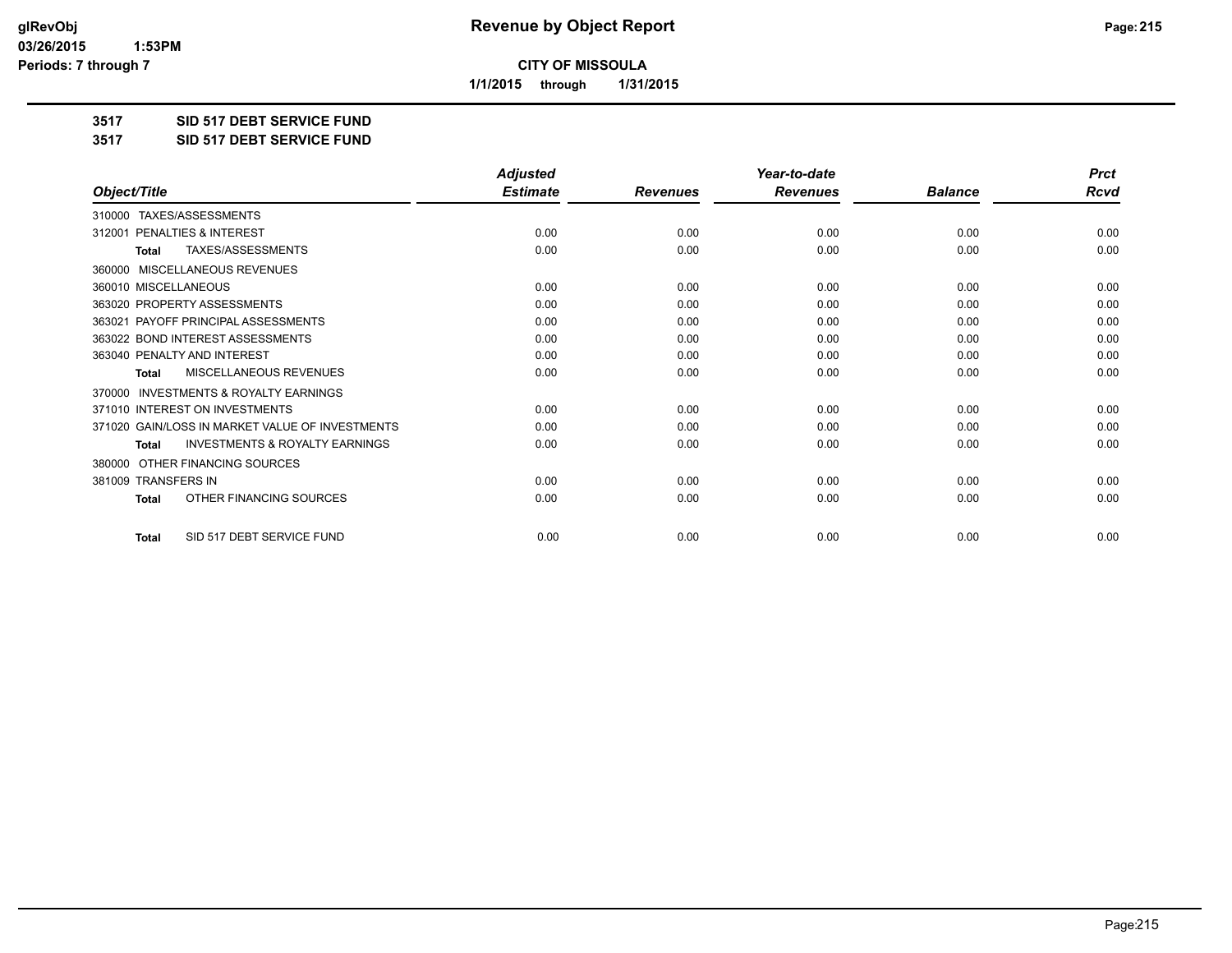**1/1/2015 through 1/31/2015**

# **3517 SID 517 DEBT SERVICE FUND**

|                                                           | <b>Adjusted</b> |                 | Year-to-date    |                | <b>Prct</b> |
|-----------------------------------------------------------|-----------------|-----------------|-----------------|----------------|-------------|
| Object/Title                                              | <b>Estimate</b> | <b>Revenues</b> | <b>Revenues</b> | <b>Balance</b> | <b>Rcvd</b> |
| 310000 TAXES/ASSESSMENTS                                  |                 |                 |                 |                |             |
| 312001 PENALTIES & INTEREST                               | 0.00            | 0.00            | 0.00            | 0.00           | 0.00        |
| TAXES/ASSESSMENTS<br><b>Total</b>                         | 0.00            | 0.00            | 0.00            | 0.00           | 0.00        |
| 360000 MISCELLANEOUS REVENUES                             |                 |                 |                 |                |             |
| 360010 MISCELLANEOUS                                      | 0.00            | 0.00            | 0.00            | 0.00           | 0.00        |
| 363020 PROPERTY ASSESSMENTS                               | 0.00            | 0.00            | 0.00            | 0.00           | 0.00        |
| 363021 PAYOFF PRINCIPAL ASSESSMENTS                       | 0.00            | 0.00            | 0.00            | 0.00           | 0.00        |
| 363022 BOND INTEREST ASSESSMENTS                          | 0.00            | 0.00            | 0.00            | 0.00           | 0.00        |
| 363040 PENALTY AND INTEREST                               | 0.00            | 0.00            | 0.00            | 0.00           | 0.00        |
| MISCELLANEOUS REVENUES<br><b>Total</b>                    | 0.00            | 0.00            | 0.00            | 0.00           | 0.00        |
| <b>INVESTMENTS &amp; ROYALTY EARNINGS</b><br>370000       |                 |                 |                 |                |             |
| 371010 INTEREST ON INVESTMENTS                            | 0.00            | 0.00            | 0.00            | 0.00           | 0.00        |
| 371020 GAIN/LOSS IN MARKET VALUE OF INVESTMENT            | 0.00            | 0.00            | 0.00            | 0.00           | 0.00        |
| <b>INVESTMENTS &amp; ROYALTY EARNINGS</b><br><b>Total</b> | 0.00            | 0.00            | 0.00            | 0.00           | 0.00        |
| 380000 OTHER FINANCING SOURCES                            |                 |                 |                 |                |             |
| 381009 TRANSFERS IN                                       | 0.00            | 0.00            | 0.00            | 0.00           | 0.00        |
| OTHER FINANCING SOURCES<br><b>Total</b>                   | 0.00            | 0.00            | 0.00            | 0.00           | 0.00        |
| SID 517 DEBT SERVICE FUND<br><b>Total</b>                 | 0.00            | 0.00            | 0.00            | 0.00           | 0.00        |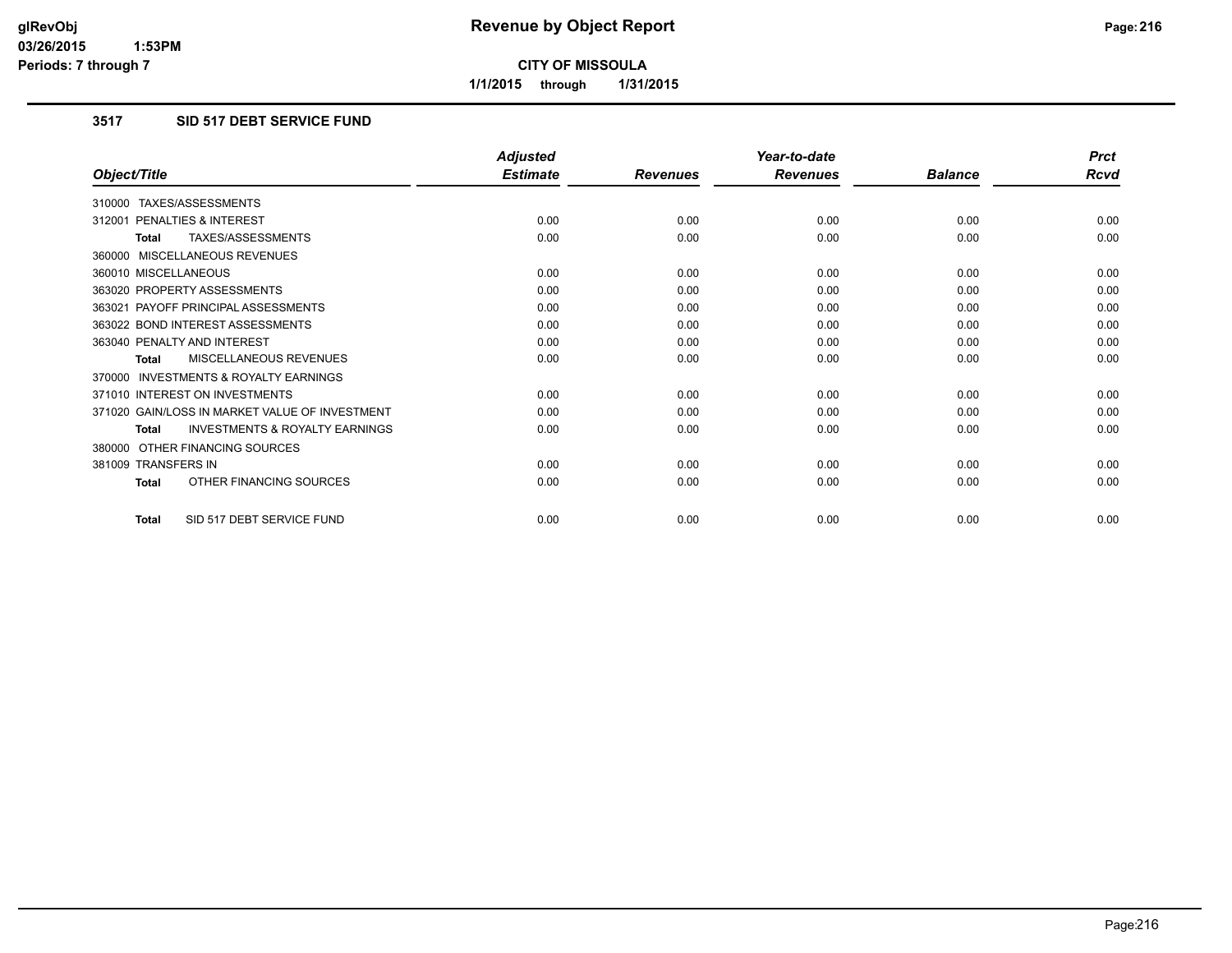**1/1/2015 through 1/31/2015**

**3518 SID 518 DEBT SERVICE FUND**

**3518 SID 518 DEBT SERVICE FUND**

|                                                           | <b>Adjusted</b> |                 | Year-to-date    |                | <b>Prct</b> |
|-----------------------------------------------------------|-----------------|-----------------|-----------------|----------------|-------------|
| Object/Title                                              | <b>Estimate</b> | <b>Revenues</b> | <b>Revenues</b> | <b>Balance</b> | <b>Rcvd</b> |
| 310000 TAXES/ASSESSMENTS                                  |                 |                 |                 |                |             |
| PENALTIES & INTEREST<br>312001                            | 0.00            | 0.00            | 0.00            | 0.00           | 0.00        |
| TAXES/ASSESSMENTS<br><b>Total</b>                         | 0.00            | 0.00            | 0.00            | 0.00           | 0.00        |
| <b>MISCELLANEOUS REVENUES</b><br>360000                   |                 |                 |                 |                |             |
| 363020 PROPERTY ASSESSMENTS                               | 0.00            | 0.00            | 0.00            | 0.00           | 0.00        |
| 363021 PAYOFF PRINCIPAL ASSESSMENTS                       | 0.00            | 0.00            | 0.00            | 0.00           | 0.00        |
| 363022 BOND INTEREST ASSESSMENTS                          | 0.00            | 0.00            | 0.00            | 0.00           | 0.00        |
| 363040 PENALTY AND INTEREST                               | 0.00            | 0.00            | 0.00            | 0.00           | 0.00        |
| MISCELLANEOUS REVENUES<br><b>Total</b>                    | 0.00            | 0.00            | 0.00            | 0.00           | 0.00        |
| <b>INVESTMENTS &amp; ROYALTY EARNINGS</b><br>370000       |                 |                 |                 |                |             |
| 371010 INTEREST ON INVESTMENTS                            | 0.00            | 0.00            | 0.00            | 0.00           | 0.00        |
| 371020 GAIN/LOSS IN MARKET VALUE OF INVESTMENTS           | 0.00            | 0.00            | 0.00            | 0.00           | 0.00        |
| <b>INVESTMENTS &amp; ROYALTY EARNINGS</b><br><b>Total</b> | 0.00            | 0.00            | 0.00            | 0.00           | 0.00        |
| OTHER FINANCING SOURCES<br>380000                         |                 |                 |                 |                |             |
| 381009 TRANSFERS IN                                       | 0.00            | 0.00            | 0.00            | 0.00           | 0.00        |
| 383000 OPERATING TRANSFERS                                | 0.00            | 0.00            | 0.00            | 0.00           | 0.00        |
| OTHER FINANCING SOURCES<br><b>Total</b>                   | 0.00            | 0.00            | 0.00            | 0.00           | 0.00        |
| SID 518 DEBT SERVICE FUND<br><b>Total</b>                 | 0.00            | 0.00            | 0.00            | 0.00           | 0.00        |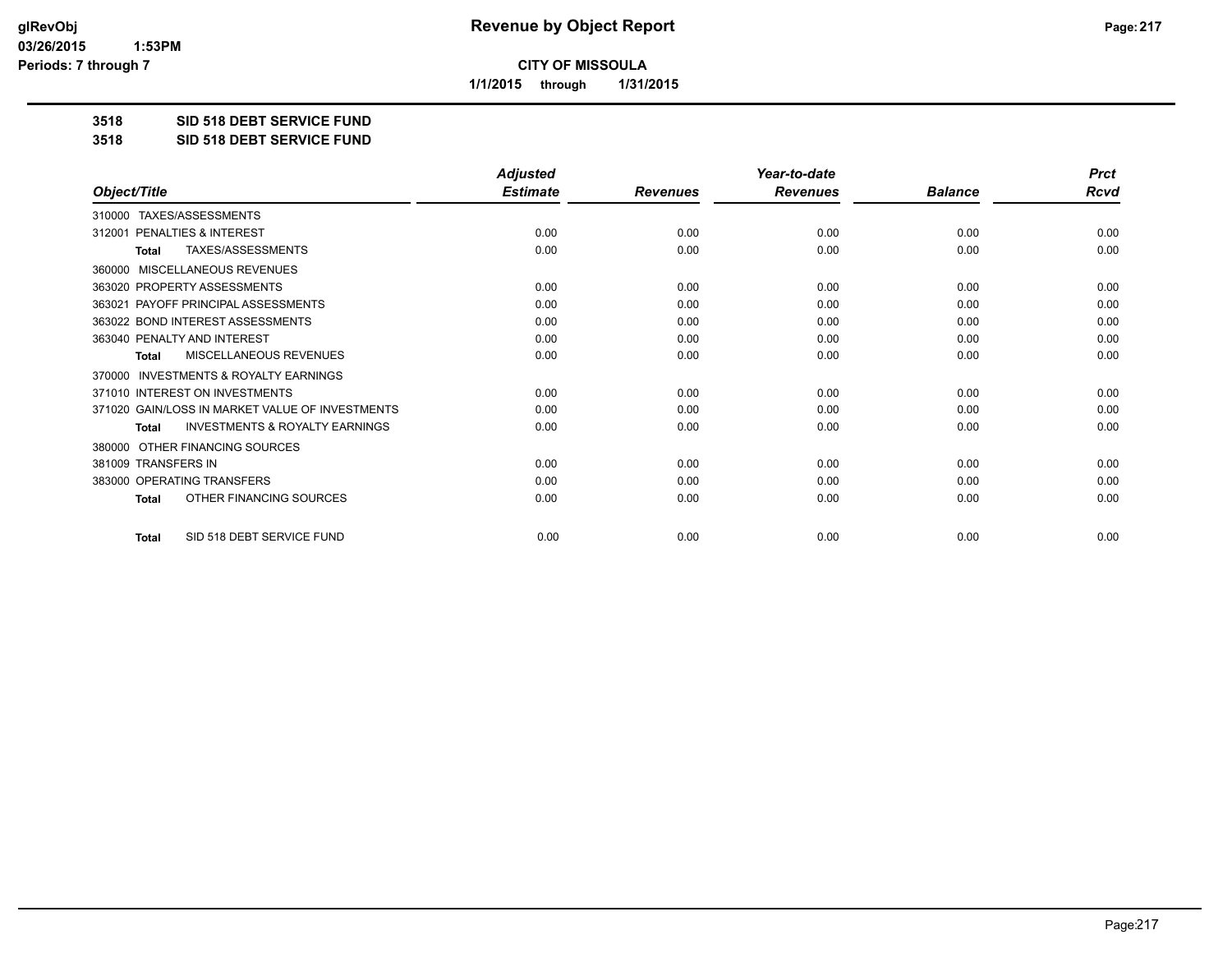**1/1/2015 through 1/31/2015**

# **3518 SID 518 DEBT SERVICE FUND**

|                                                           | <b>Adjusted</b> |                 | Year-to-date    |                | <b>Prct</b> |
|-----------------------------------------------------------|-----------------|-----------------|-----------------|----------------|-------------|
| Object/Title                                              | <b>Estimate</b> | <b>Revenues</b> | <b>Revenues</b> | <b>Balance</b> | <b>Rcvd</b> |
| 310000 TAXES/ASSESSMENTS                                  |                 |                 |                 |                |             |
| PENALTIES & INTEREST<br>312001                            | 0.00            | 0.00            | 0.00            | 0.00           | 0.00        |
| TAXES/ASSESSMENTS<br><b>Total</b>                         | 0.00            | 0.00            | 0.00            | 0.00           | 0.00        |
| 360000 MISCELLANEOUS REVENUES                             |                 |                 |                 |                |             |
| 363020 PROPERTY ASSESSMENTS                               | 0.00            | 0.00            | 0.00            | 0.00           | 0.00        |
| 363021 PAYOFF PRINCIPAL ASSESSMENTS                       | 0.00            | 0.00            | 0.00            | 0.00           | 0.00        |
| 363022 BOND INTEREST ASSESSMENTS                          | 0.00            | 0.00            | 0.00            | 0.00           | 0.00        |
| 363040 PENALTY AND INTEREST                               | 0.00            | 0.00            | 0.00            | 0.00           | 0.00        |
| MISCELLANEOUS REVENUES<br><b>Total</b>                    | 0.00            | 0.00            | 0.00            | 0.00           | 0.00        |
| <b>INVESTMENTS &amp; ROYALTY EARNINGS</b><br>370000       |                 |                 |                 |                |             |
| 371010 INTEREST ON INVESTMENTS                            | 0.00            | 0.00            | 0.00            | 0.00           | 0.00        |
| 371020 GAIN/LOSS IN MARKET VALUE OF INVESTMENT            | 0.00            | 0.00            | 0.00            | 0.00           | 0.00        |
| <b>INVESTMENTS &amp; ROYALTY EARNINGS</b><br><b>Total</b> | 0.00            | 0.00            | 0.00            | 0.00           | 0.00        |
| 380000 OTHER FINANCING SOURCES                            |                 |                 |                 |                |             |
| 381009 TRANSFERS IN                                       | 0.00            | 0.00            | 0.00            | 0.00           | 0.00        |
| 383000 OPERATING TRANSFERS                                | 0.00            | 0.00            | 0.00            | 0.00           | 0.00        |
| OTHER FINANCING SOURCES<br><b>Total</b>                   | 0.00            | 0.00            | 0.00            | 0.00           | 0.00        |
| SID 518 DEBT SERVICE FUND<br><b>Total</b>                 | 0.00            | 0.00            | 0.00            | 0.00           | 0.00        |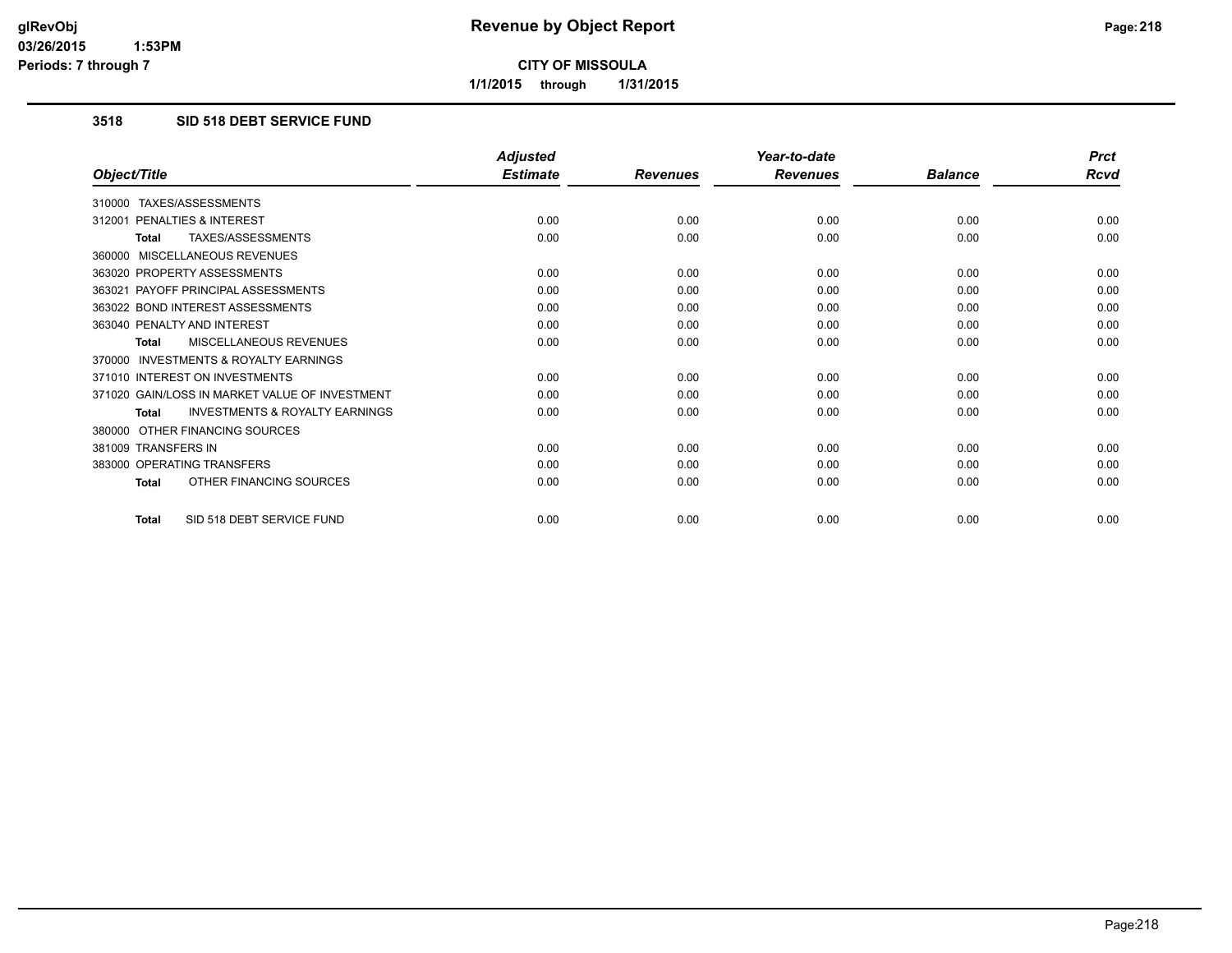**1/1/2015 through 1/31/2015**

**3519 SID 519 DEBT SERVICE FUND**

**3519 SID 519 DEBT SERVICE FUND**

|                                                           | <b>Adjusted</b> |                 | Year-to-date    |                | <b>Prct</b> |
|-----------------------------------------------------------|-----------------|-----------------|-----------------|----------------|-------------|
| Object/Title                                              | <b>Estimate</b> | <b>Revenues</b> | <b>Revenues</b> | <b>Balance</b> | <b>Rcvd</b> |
| TAXES/ASSESSMENTS<br>310000                               |                 |                 |                 |                |             |
| 312001 PENALTIES & INTEREST                               | 0.00            | 0.00            | 0.00            | 0.00           | 0.00        |
| TAXES/ASSESSMENTS<br><b>Total</b>                         | 0.00            | 0.00            | 0.00            | 0.00           | 0.00        |
| MISCELLANEOUS REVENUES<br>360000                          |                 |                 |                 |                |             |
| 360010 MISCELLANEOUS                                      | 0.00            | 0.00            | 0.00            | 0.00           | 0.00        |
| 363020 PROPERTY ASSESSMENTS                               | 0.00            | 0.00            | 0.00            | 0.00           | 0.00        |
| 363021 PAYOFF PRINCIPAL ASSESSMENTS                       | 0.00            | 0.00            | 0.00            | 0.00           | 0.00        |
| 363022 BOND INTEREST ASSESSMENTS                          | 0.00            | 0.00            | 0.00            | 0.00           | 0.00        |
| 363040 PENALTY AND INTEREST                               | 0.00            | 0.00            | 0.00            | 0.00           | 0.00        |
| <b>MISCELLANEOUS REVENUES</b><br><b>Total</b>             | 0.00            | 0.00            | 0.00            | 0.00           | 0.00        |
| <b>INVESTMENTS &amp; ROYALTY EARNINGS</b><br>370000       |                 |                 |                 |                |             |
| 371010 INTEREST ON INVESTMENTS                            | 0.00            | 0.00            | 0.00            | 0.00           | 0.00        |
| 371020 GAIN/LOSS IN MARKET VALUE OF INVESTMENTS           | 0.00            | 0.00            | 0.00            | 0.00           | 0.00        |
| <b>INVESTMENTS &amp; ROYALTY EARNINGS</b><br><b>Total</b> | 0.00            | 0.00            | 0.00            | 0.00           | 0.00        |
| OTHER FINANCING SOURCES<br>380000                         |                 |                 |                 |                |             |
| 381009 TRANSFERS IN                                       | 0.00            | 0.00            | 0.00            | 0.00           | 0.00        |
| OTHER FINANCING SOURCES<br>Total                          | 0.00            | 0.00            | 0.00            | 0.00           | 0.00        |
| SID 519 DEBT SERVICE FUND<br><b>Total</b>                 | 0.00            | 0.00            | 0.00            | 0.00           | 0.00        |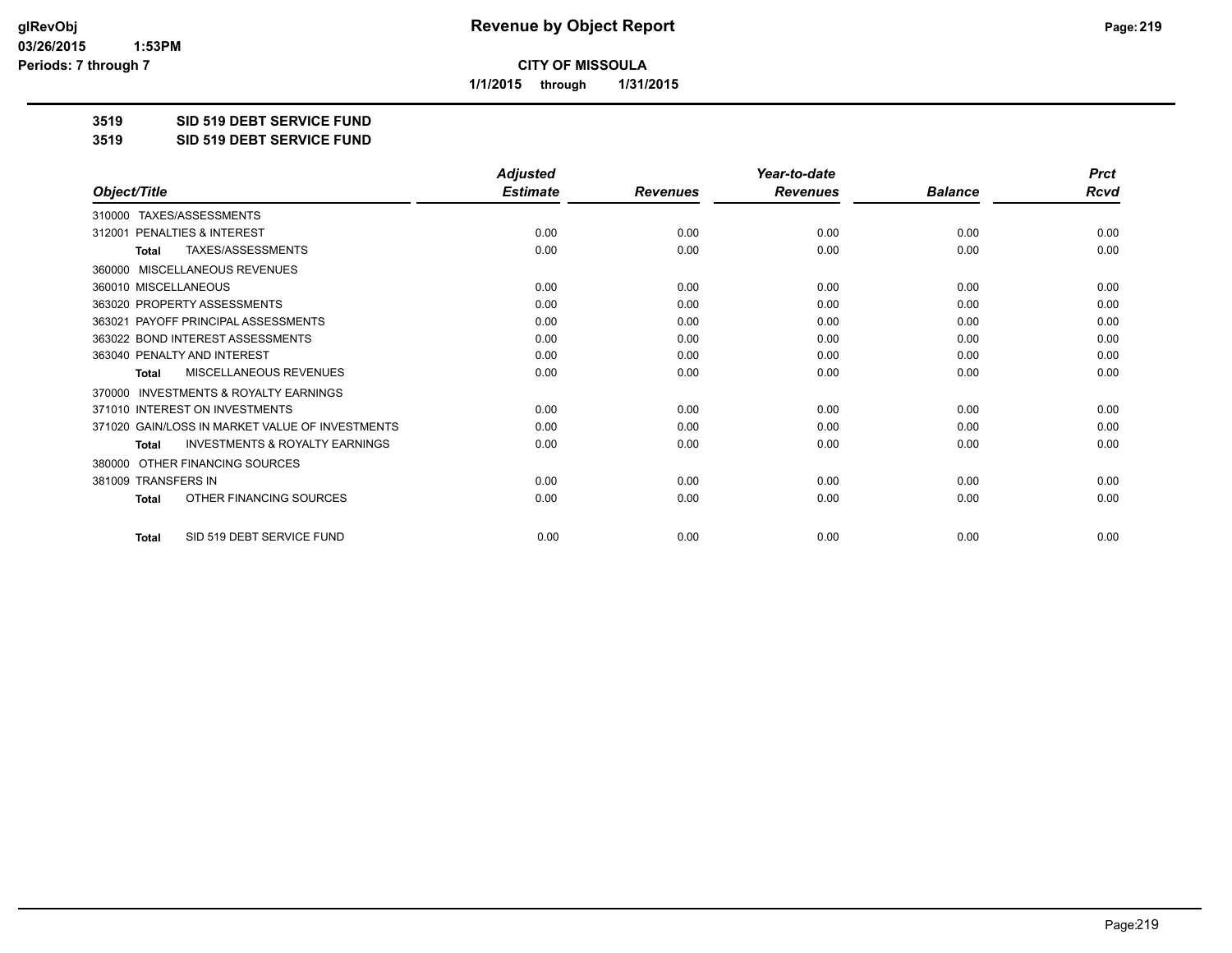**1/1/2015 through 1/31/2015**

# **3519 SID 519 DEBT SERVICE FUND**

|                                                           | <b>Adjusted</b> |                 | Year-to-date    |                | <b>Prct</b> |
|-----------------------------------------------------------|-----------------|-----------------|-----------------|----------------|-------------|
| Object/Title                                              | <b>Estimate</b> | <b>Revenues</b> | <b>Revenues</b> | <b>Balance</b> | <b>Rcvd</b> |
| 310000 TAXES/ASSESSMENTS                                  |                 |                 |                 |                |             |
| 312001 PENALTIES & INTEREST                               | 0.00            | 0.00            | 0.00            | 0.00           | 0.00        |
| TAXES/ASSESSMENTS<br><b>Total</b>                         | 0.00            | 0.00            | 0.00            | 0.00           | 0.00        |
| 360000 MISCELLANEOUS REVENUES                             |                 |                 |                 |                |             |
| 360010 MISCELLANEOUS                                      | 0.00            | 0.00            | 0.00            | 0.00           | 0.00        |
| 363020 PROPERTY ASSESSMENTS                               | 0.00            | 0.00            | 0.00            | 0.00           | 0.00        |
| 363021 PAYOFF PRINCIPAL ASSESSMENTS                       | 0.00            | 0.00            | 0.00            | 0.00           | 0.00        |
| 363022 BOND INTEREST ASSESSMENTS                          | 0.00            | 0.00            | 0.00            | 0.00           | 0.00        |
| 363040 PENALTY AND INTEREST                               | 0.00            | 0.00            | 0.00            | 0.00           | 0.00        |
| MISCELLANEOUS REVENUES<br><b>Total</b>                    | 0.00            | 0.00            | 0.00            | 0.00           | 0.00        |
| <b>INVESTMENTS &amp; ROYALTY EARNINGS</b><br>370000       |                 |                 |                 |                |             |
| 371010 INTEREST ON INVESTMENTS                            | 0.00            | 0.00            | 0.00            | 0.00           | 0.00        |
| 371020 GAIN/LOSS IN MARKET VALUE OF INVESTMENT            | 0.00            | 0.00            | 0.00            | 0.00           | 0.00        |
| <b>INVESTMENTS &amp; ROYALTY EARNINGS</b><br><b>Total</b> | 0.00            | 0.00            | 0.00            | 0.00           | 0.00        |
| 380000 OTHER FINANCING SOURCES                            |                 |                 |                 |                |             |
| 381009 TRANSFERS IN                                       | 0.00            | 0.00            | 0.00            | 0.00           | 0.00        |
| OTHER FINANCING SOURCES<br><b>Total</b>                   | 0.00            | 0.00            | 0.00            | 0.00           | 0.00        |
| SID 519 DEBT SERVICE FUND<br>Total                        | 0.00            | 0.00            | 0.00            | 0.00           | 0.00        |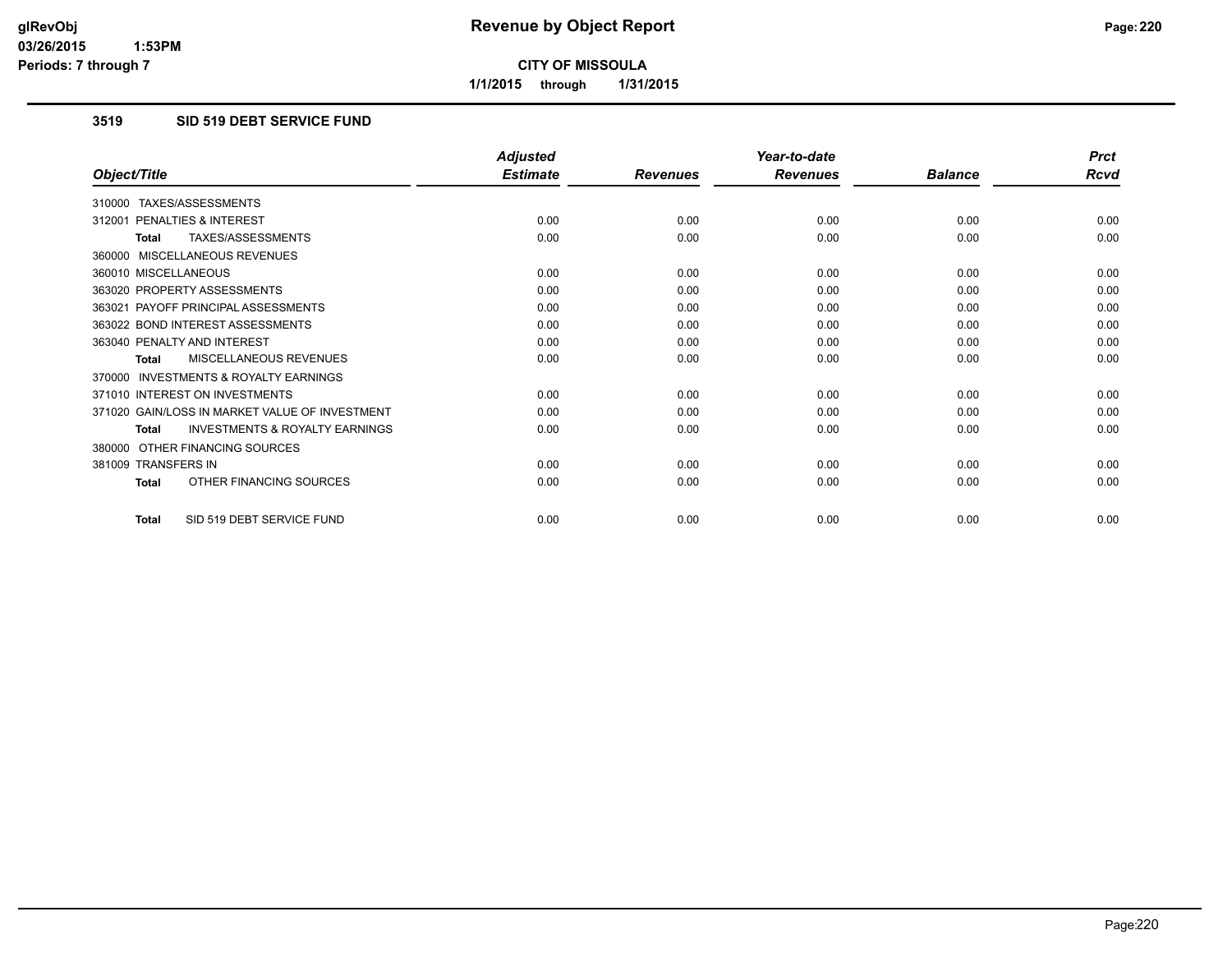**1/1/2015 through 1/31/2015**

**3520 SID 520 DEBT SERVICE FUND**

**3520 SID 520 DEBT SERVICE FUND**

|                                                           | <b>Adjusted</b> |                 | Year-to-date    |                | <b>Prct</b> |
|-----------------------------------------------------------|-----------------|-----------------|-----------------|----------------|-------------|
| Object/Title                                              | <b>Estimate</b> | <b>Revenues</b> | <b>Revenues</b> | <b>Balance</b> | <b>Rcvd</b> |
| TAXES/ASSESSMENTS<br>310000                               |                 |                 |                 |                |             |
| PENALTIES & INTEREST<br>312001                            | 0.00            | 0.00            | 0.00            | 0.00           | 0.00        |
| <b>TAXES/ASSESSMENTS</b><br><b>Total</b>                  | 0.00            | 0.00            | 0.00            | 0.00           | 0.00        |
| <b>MISCELLANEOUS REVENUES</b><br>360000                   |                 |                 |                 |                |             |
| 360010 MISCELLANEOUS                                      | 0.00            | 0.00            | 0.00            | 0.00           | 0.00        |
| 363020 PROPERTY ASSESSMENTS                               | 160,280.00      | 1,202.82        | 74,151.48       | 86,128.52      | 46.26       |
| 363021 PAYOFF PRINCIPAL ASSESSMENTS                       | 0.00            | 0.00            | 5,033.26        | $-5,033.26$    | 0.00        |
| 363022 BOND INTEREST ASSESSMENTS                          | 0.00            | 0.00            | 0.00            | 0.00           | 0.00        |
| 363040 PENALTY AND INTEREST                               | 0.00            | 21.53           | 88.08           | $-88.08$       | 0.00        |
| MISCELLANEOUS REVENUES<br>Total                           | 160,280.00      | 1,224.35        | 79,272.82       | 81,007.18      | 49.46       |
| INVESTMENTS & ROYALTY EARNINGS<br>370000                  |                 |                 |                 |                |             |
| 371010 INTEREST ON INVESTMENTS                            | 0.00            | 0.00            | 0.00            | 0.00           | 0.00        |
| 371020 GAIN/LOSS IN MARKET VALUE OF INVESTMENTS           | 0.00            | 0.00            | 0.00            | 0.00           | 0.00        |
| <b>INVESTMENTS &amp; ROYALTY EARNINGS</b><br><b>Total</b> | 0.00            | 0.00            | 0.00            | 0.00           | 0.00        |
| OTHER FINANCING SOURCES<br>380000                         |                 |                 |                 |                |             |
| 383000 OPERATING TRANSFERS                                | 0.00            | 0.00            | 0.00            | 0.00           | 0.00        |
| OTHER FINANCING SOURCES<br><b>Total</b>                   | 0.00            | 0.00            | 0.00            | 0.00           | 0.00        |
| SID 520 DEBT SERVICE FUND<br><b>Total</b>                 | 160,280.00      | 1,224.35        | 79,272.82       | 81,007.18      | 49.46       |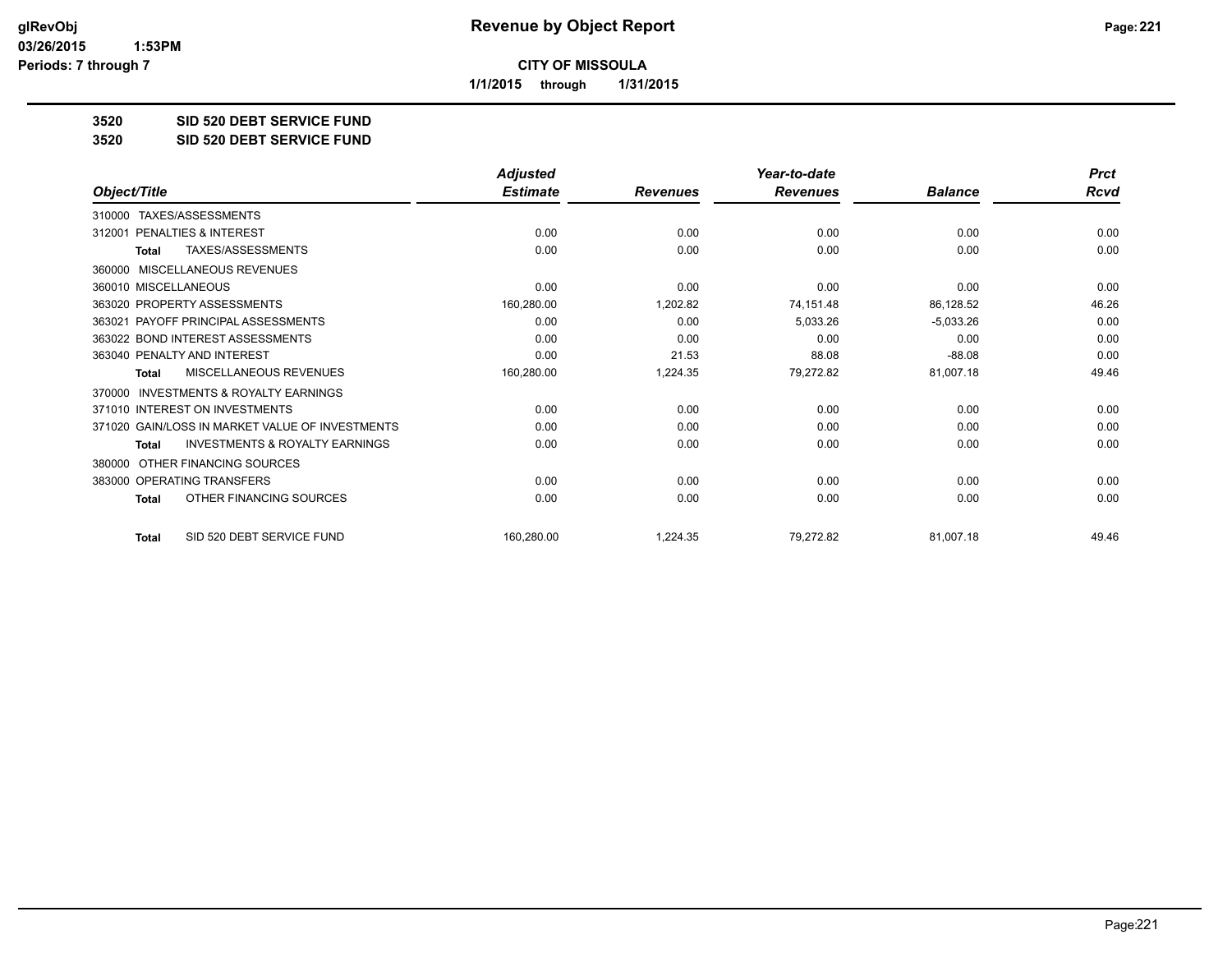**1/1/2015 through 1/31/2015**

# **3520 SID 520 DEBT SERVICE FUND**

|                                                    | <b>Adjusted</b> |                 | Year-to-date    |                | <b>Prct</b> |
|----------------------------------------------------|-----------------|-----------------|-----------------|----------------|-------------|
| Object/Title                                       | <b>Estimate</b> | <b>Revenues</b> | <b>Revenues</b> | <b>Balance</b> | Rcvd        |
| 310000 TAXES/ASSESSMENTS                           |                 |                 |                 |                |             |
| PENALTIES & INTEREST<br>312001                     | 0.00            | 0.00            | 0.00            | 0.00           | 0.00        |
| TAXES/ASSESSMENTS<br><b>Total</b>                  | 0.00            | 0.00            | 0.00            | 0.00           | 0.00        |
| 360000 MISCELLANEOUS REVENUES                      |                 |                 |                 |                |             |
| 360010 MISCELLANEOUS                               | 0.00            | 0.00            | 0.00            | 0.00           | 0.00        |
| 363020 PROPERTY ASSESSMENTS                        | 160,280.00      | 1,202.82        | 74,151.48       | 86,128.52      | 46.26       |
| 363021 PAYOFF PRINCIPAL ASSESSMENTS                | 0.00            | 0.00            | 5,033.26        | $-5,033.26$    | 0.00        |
| 363022 BOND INTEREST ASSESSMENTS                   | 0.00            | 0.00            | 0.00            | 0.00           | 0.00        |
| 363040 PENALTY AND INTEREST                        | 0.00            | 21.53           | 88.08           | $-88.08$       | 0.00        |
| MISCELLANEOUS REVENUES<br><b>Total</b>             | 160,280.00      | 1,224.35        | 79,272.82       | 81,007.18      | 49.46       |
| 370000 INVESTMENTS & ROYALTY EARNINGS              |                 |                 |                 |                |             |
| 371010 INTEREST ON INVESTMENTS                     | 0.00            | 0.00            | 0.00            | 0.00           | 0.00        |
| 371020 GAIN/LOSS IN MARKET VALUE OF INVESTMENT     | 0.00            | 0.00            | 0.00            | 0.00           | 0.00        |
| <b>INVESTMENTS &amp; ROYALTY EARNINGS</b><br>Total | 0.00            | 0.00            | 0.00            | 0.00           | 0.00        |
| 380000 OTHER FINANCING SOURCES                     |                 |                 |                 |                |             |
| 383000 OPERATING TRANSFERS                         | 0.00            | 0.00            | 0.00            | 0.00           | 0.00        |
| OTHER FINANCING SOURCES<br>Total                   | 0.00            | 0.00            | 0.00            | 0.00           | 0.00        |
| SID 520 DEBT SERVICE FUND<br><b>Total</b>          | 160,280.00      | 1,224.35        | 79,272.82       | 81,007.18      | 49.46       |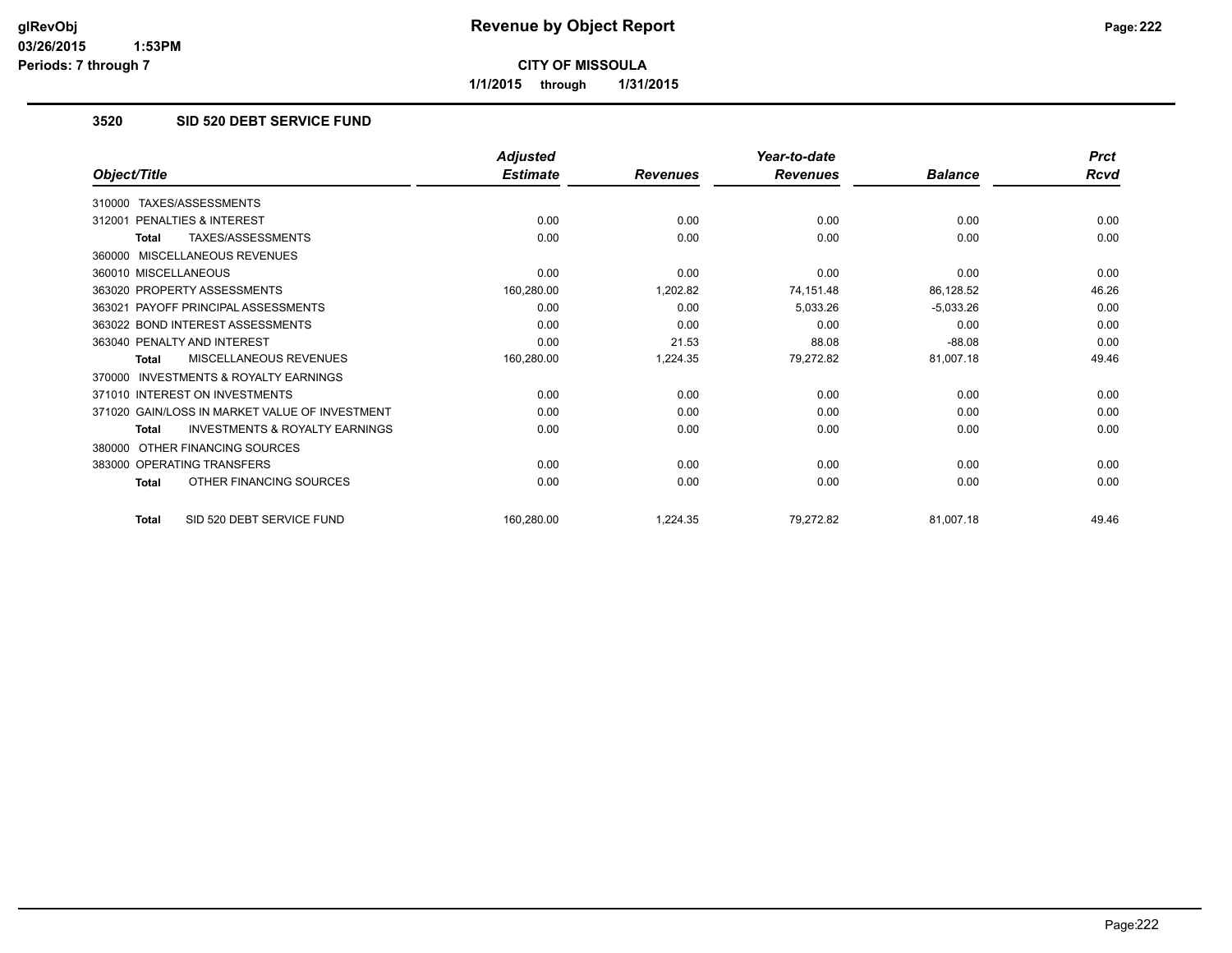**1/1/2015 through 1/31/2015**

**3521 SID 521 DEBT SERVICE FUND**

**3521 SID 521 DEBT SERVICE FUND**

|                                                           | <b>Adjusted</b> |                 | Year-to-date    |                | <b>Prct</b> |
|-----------------------------------------------------------|-----------------|-----------------|-----------------|----------------|-------------|
| Object/Title                                              | <b>Estimate</b> | <b>Revenues</b> | <b>Revenues</b> | <b>Balance</b> | <b>Rcvd</b> |
| TAXES/ASSESSMENTS<br>310000                               |                 |                 |                 |                |             |
| 312001 PENALTIES & INTEREST                               | 0.00            | 0.00            | 0.00            | 0.00           | 0.00        |
| TAXES/ASSESSMENTS<br><b>Total</b>                         | 0.00            | 0.00            | 0.00            | 0.00           | 0.00        |
| MISCELLANEOUS REVENUES<br>360000                          |                 |                 |                 |                |             |
| 360010 MISCELLANEOUS                                      | 0.00            | 0.00            | 0.00            | 0.00           | 0.00        |
| 363020 PROPERTY ASSESSMENTS                               | 720.00          | 0.00            | 0.00            | 720.00         | 0.00        |
| 363021 PAYOFF PRINCIPAL ASSESSMENTS                       | 0.00            | 0.00            | 0.00            | 0.00           | 0.00        |
| 363022 BOND INTEREST ASSESSMENTS                          | 0.00            | 0.00            | 0.00            | 0.00           | 0.00        |
| 363040 PENALTY AND INTEREST                               | 0.00            | 0.00            | 0.00            | 0.00           | 0.00        |
| <b>MISCELLANEOUS REVENUES</b><br><b>Total</b>             | 720.00          | 0.00            | 0.00            | 720.00         | 0.00        |
| <b>INVESTMENTS &amp; ROYALTY EARNINGS</b><br>370000       |                 |                 |                 |                |             |
| 371010 INTEREST ON INVESTMENTS                            | 0.00            | 0.00            | 0.00            | 0.00           | 0.00        |
| 371020 GAIN/LOSS IN MARKET VALUE OF INVESTMENTS           | 0.00            | 0.00            | 0.00            | 0.00           | 0.00        |
| <b>INVESTMENTS &amp; ROYALTY EARNINGS</b><br><b>Total</b> | 0.00            | 0.00            | 0.00            | 0.00           | 0.00        |
| OTHER FINANCING SOURCES<br>380000                         |                 |                 |                 |                |             |
| 381009 TRANSFERS IN                                       | 0.00            | 0.00            | 0.00            | 0.00           | 0.00        |
| OTHER FINANCING SOURCES<br><b>Total</b>                   | 0.00            | 0.00            | 0.00            | 0.00           | 0.00        |
| SID 521 DEBT SERVICE FUND<br><b>Total</b>                 | 720.00          | 0.00            | 0.00            | 720.00         | 0.00        |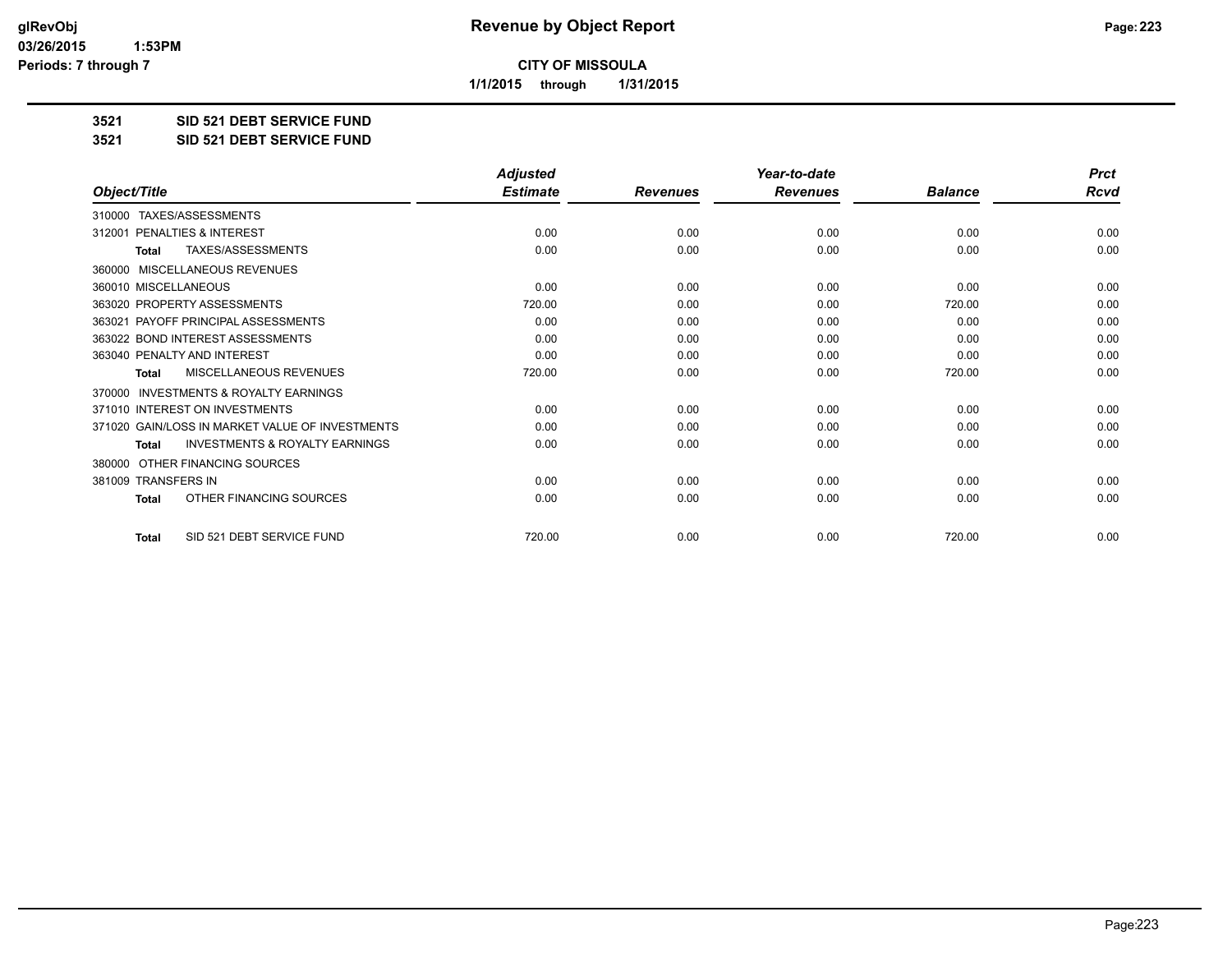**1/1/2015 through 1/31/2015**

# **3521 SID 521 DEBT SERVICE FUND**

|                                                           | <b>Adjusted</b> |                 | Year-to-date    |                | <b>Prct</b> |
|-----------------------------------------------------------|-----------------|-----------------|-----------------|----------------|-------------|
| Object/Title                                              | <b>Estimate</b> | <b>Revenues</b> | <b>Revenues</b> | <b>Balance</b> | Rcvd        |
| 310000 TAXES/ASSESSMENTS                                  |                 |                 |                 |                |             |
| 312001 PENALTIES & INTEREST                               | 0.00            | 0.00            | 0.00            | 0.00           | 0.00        |
| <b>TAXES/ASSESSMENTS</b><br><b>Total</b>                  | 0.00            | 0.00            | 0.00            | 0.00           | 0.00        |
| 360000 MISCELLANEOUS REVENUES                             |                 |                 |                 |                |             |
| 360010 MISCELLANEOUS                                      | 0.00            | 0.00            | 0.00            | 0.00           | 0.00        |
| 363020 PROPERTY ASSESSMENTS                               | 720.00          | 0.00            | 0.00            | 720.00         | 0.00        |
| 363021 PAYOFF PRINCIPAL ASSESSMENTS                       | 0.00            | 0.00            | 0.00            | 0.00           | 0.00        |
| 363022 BOND INTEREST ASSESSMENTS                          | 0.00            | 0.00            | 0.00            | 0.00           | 0.00        |
| 363040 PENALTY AND INTEREST                               | 0.00            | 0.00            | 0.00            | 0.00           | 0.00        |
| <b>MISCELLANEOUS REVENUES</b><br><b>Total</b>             | 720.00          | 0.00            | 0.00            | 720.00         | 0.00        |
| <b>INVESTMENTS &amp; ROYALTY EARNINGS</b><br>370000       |                 |                 |                 |                |             |
| 371010 INTEREST ON INVESTMENTS                            | 0.00            | 0.00            | 0.00            | 0.00           | 0.00        |
| 371020 GAIN/LOSS IN MARKET VALUE OF INVESTMENT            | 0.00            | 0.00            | 0.00            | 0.00           | 0.00        |
| <b>INVESTMENTS &amp; ROYALTY EARNINGS</b><br><b>Total</b> | 0.00            | 0.00            | 0.00            | 0.00           | 0.00        |
| 380000 OTHER FINANCING SOURCES                            |                 |                 |                 |                |             |
| 381009 TRANSFERS IN                                       | 0.00            | 0.00            | 0.00            | 0.00           | 0.00        |
| OTHER FINANCING SOURCES<br><b>Total</b>                   | 0.00            | 0.00            | 0.00            | 0.00           | 0.00        |
| SID 521 DEBT SERVICE FUND<br>Total                        | 720.00          | 0.00            | 0.00            | 720.00         | 0.00        |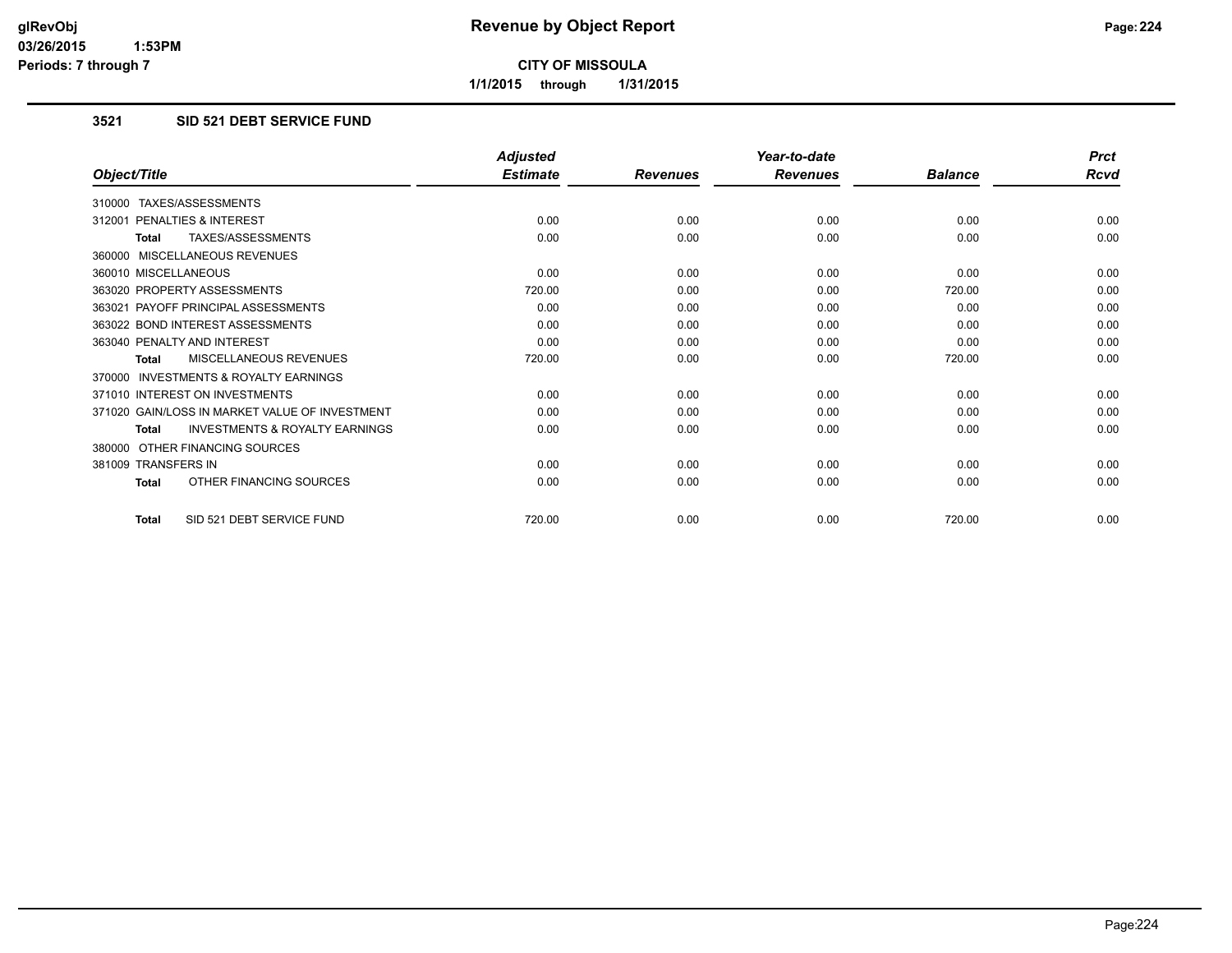**1/1/2015 through 1/31/2015**

## **3522 SID 522 DEBT SERVICE FUND**

**3522 SID 522 DEBT SERVICE FUND**

|                                                    | <b>Adjusted</b> |                 | Year-to-date    |                | <b>Prct</b> |
|----------------------------------------------------|-----------------|-----------------|-----------------|----------------|-------------|
| Object/Title                                       | <b>Estimate</b> | <b>Revenues</b> | <b>Revenues</b> | <b>Balance</b> | Rcvd        |
| TAXES/ASSESSMENTS<br>310000                        |                 |                 |                 |                |             |
| PENALTIES & INTEREST<br>312001                     | 0.00            | 0.00            | 0.00            | 0.00           | 0.00        |
| TAXES/ASSESSMENTS<br>Total                         | 0.00            | 0.00            | 0.00            | 0.00           | 0.00        |
| 360000 MISCELLANEOUS REVENUES                      |                 |                 |                 |                |             |
| 360010 MISCELLANEOUS                               | 0.00            | 0.00            | 0.00            | 0.00           | 0.00        |
| 363020 PROPERTY ASSESSMENTS                        | 534.00          | 0.00            | 0.00            | 534.00         | 0.00        |
| 363021 PAYOFF PRINCIPAL ASSESSMENTS                | 0.00            | 0.00            | 0.00            | 0.00           | 0.00        |
| 363022 BOND INTEREST ASSESSMENTS                   | 0.00            | 0.00            | 0.00            | 0.00           | 0.00        |
| 363040 PENALTY AND INTEREST                        | 0.00            | 0.00            | 0.00            | 0.00           | 0.00        |
| MISCELLANEOUS REVENUES<br>Total                    | 534.00          | 0.00            | 0.00            | 534.00         | 0.00        |
| 370000 INVESTMENTS & ROYALTY EARNINGS              |                 |                 |                 |                |             |
| 371010 INTEREST ON INVESTMENTS                     | 0.00            | 0.00            | 0.00            | 0.00           | 0.00        |
| 371020 GAIN/LOSS IN MARKET VALUE OF INVESTMENTS    | 0.00            | 0.00            | 0.00            | 0.00           | 0.00        |
| <b>INVESTMENTS &amp; ROYALTY EARNINGS</b><br>Total | 0.00            | 0.00            | 0.00            | 0.00           | 0.00        |
| SID 522 DEBT SERVICE FUND<br>Total                 | 534.00          | 0.00            | 0.00            | 534.00         | 0.00        |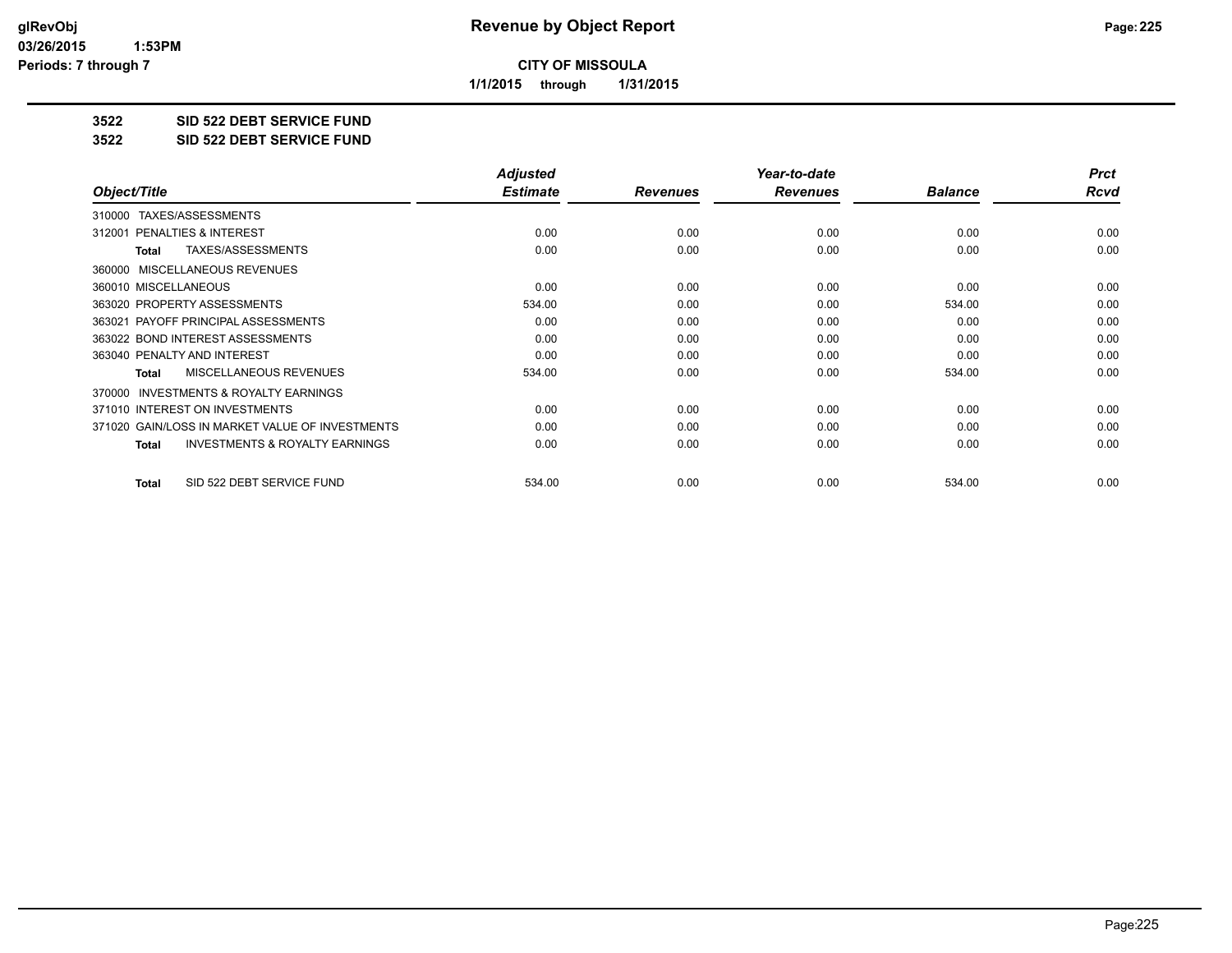**1/1/2015 through 1/31/2015**

# **3522 SID 522 DEBT SERVICE FUND**

|                                                           | <b>Adjusted</b> |                 | Year-to-date    |                | <b>Prct</b> |
|-----------------------------------------------------------|-----------------|-----------------|-----------------|----------------|-------------|
| Object/Title                                              | <b>Estimate</b> | <b>Revenues</b> | <b>Revenues</b> | <b>Balance</b> | <b>Rcvd</b> |
| 310000 TAXES/ASSESSMENTS                                  |                 |                 |                 |                |             |
| 312001 PENALTIES & INTEREST                               | 0.00            | 0.00            | 0.00            | 0.00           | 0.00        |
| TAXES/ASSESSMENTS<br><b>Total</b>                         | 0.00            | 0.00            | 0.00            | 0.00           | 0.00        |
| 360000 MISCELLANEOUS REVENUES                             |                 |                 |                 |                |             |
| 360010 MISCELLANEOUS                                      | 0.00            | 0.00            | 0.00            | 0.00           | 0.00        |
| 363020 PROPERTY ASSESSMENTS                               | 534.00          | 0.00            | 0.00            | 534.00         | 0.00        |
| 363021 PAYOFF PRINCIPAL ASSESSMENTS                       | 0.00            | 0.00            | 0.00            | 0.00           | 0.00        |
| 363022 BOND INTEREST ASSESSMENTS                          | 0.00            | 0.00            | 0.00            | 0.00           | 0.00        |
| 363040 PENALTY AND INTEREST                               | 0.00            | 0.00            | 0.00            | 0.00           | 0.00        |
| MISCELLANEOUS REVENUES<br><b>Total</b>                    | 534.00          | 0.00            | 0.00            | 534.00         | 0.00        |
| <b>INVESTMENTS &amp; ROYALTY EARNINGS</b><br>370000       |                 |                 |                 |                |             |
| 371010 INTEREST ON INVESTMENTS                            | 0.00            | 0.00            | 0.00            | 0.00           | 0.00        |
| 371020 GAIN/LOSS IN MARKET VALUE OF INVESTMENT            | 0.00            | 0.00            | 0.00            | 0.00           | 0.00        |
| <b>INVESTMENTS &amp; ROYALTY EARNINGS</b><br><b>Total</b> | 0.00            | 0.00            | 0.00            | 0.00           | 0.00        |
| SID 522 DEBT SERVICE FUND<br><b>Total</b>                 | 534.00          | 0.00            | 0.00            | 534.00         | 0.00        |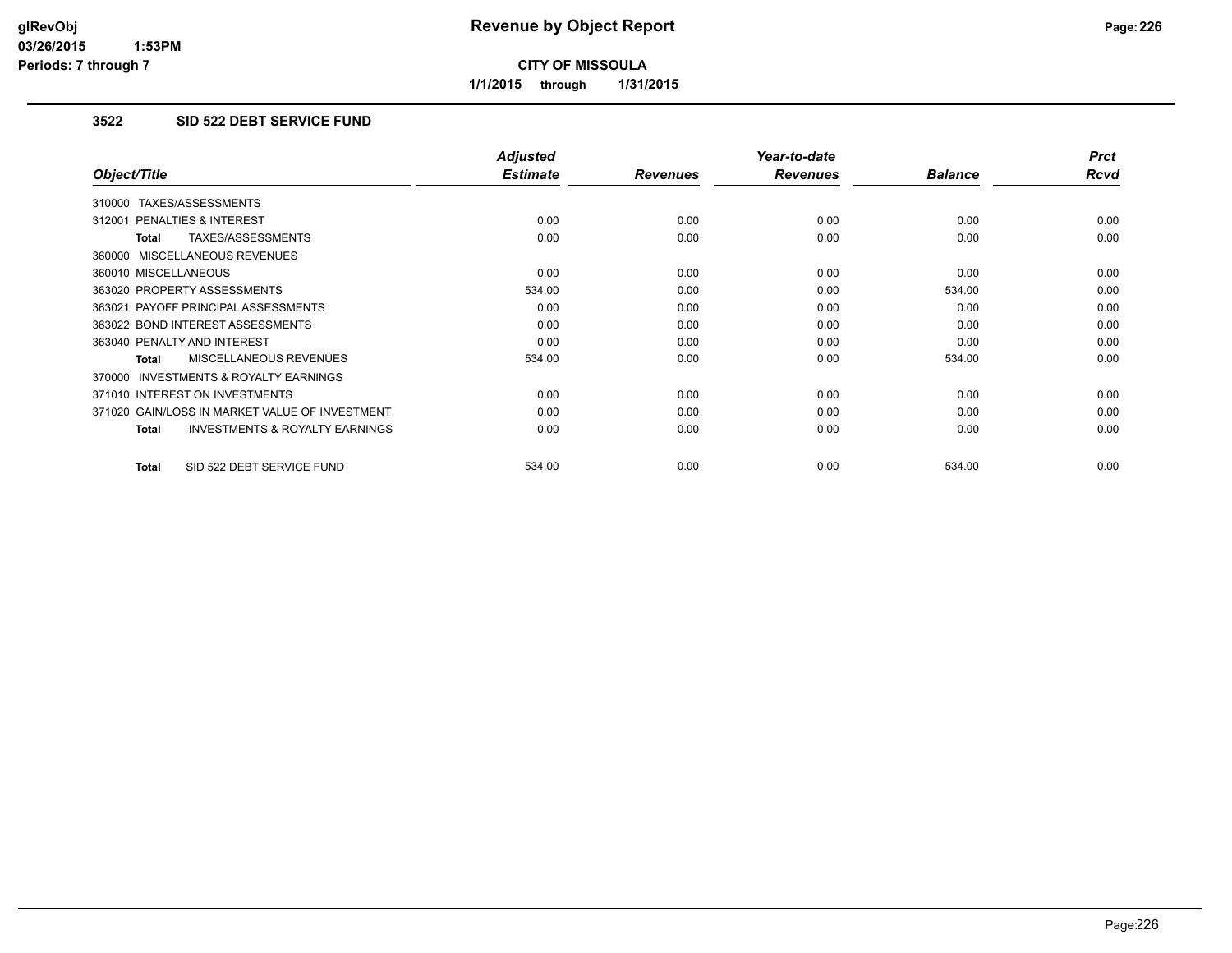**1/1/2015 through 1/31/2015**

### **3524 SID 524 DEBT SERVICE FUND**

**3524 SID 524 DEBT SERVICE FUND**

|                                                     | <b>Adjusted</b> |                 | Year-to-date    |                | <b>Prct</b> |
|-----------------------------------------------------|-----------------|-----------------|-----------------|----------------|-------------|
| Object/Title                                        | <b>Estimate</b> | <b>Revenues</b> | <b>Revenues</b> | <b>Balance</b> | Rcvd        |
| TAXES/ASSESSMENTS<br>310000                         |                 |                 |                 |                |             |
| <b>PENALTIES &amp; INTEREST</b><br>312001           | 0.00            | 0.00            | 0.00            | 0.00           | 0.00        |
| TAXES/ASSESSMENTS<br>Total                          | 0.00            | 0.00            | 0.00            | 0.00           | 0.00        |
| 360000 MISCELLANEOUS REVENUES                       |                 |                 |                 |                |             |
| 363020 PROPERTY ASSESSMENTS                         | 306,400.00      | 2,785.33        | 139,728.25      | 166,671.75     | 45.60       |
| 363021 PAYOFF PRINCIPAL ASSESSMENTS                 | 0.00            | 1,026.88        | 7,209.49        | $-7,209.49$    | 0.00        |
| 363022 BOND INTEREST ASSESSMENTS                    | 0.00            | 0.00            | 0.00            | 0.00           | 0.00        |
| 363040 PENALTY AND INTEREST                         | 0.00            | 27.05           | 63.31           | $-63.31$       | 0.00        |
| <b>MISCELLANEOUS REVENUES</b><br>Total              | 306,400.00      | 3,839.26        | 147,001.05      | 159,398.95     | 47.98       |
| <b>INVESTMENTS &amp; ROYALTY EARNINGS</b><br>370000 |                 |                 |                 |                |             |
| 371010 INTEREST ON INVESTMENTS                      | 0.00            | 0.00            | 0.00            | 0.00           | 0.00        |
| 371020 GAIN/LOSS IN MARKET VALUE OF INVESTMENTS     | 0.00            | 0.00            | 0.00            | 0.00           | 0.00        |
| 371500 INTEREST ON INTERFUND LOAN                   | 0.00            | 0.00            | 0.00            | 0.00           | 0.00        |
| <b>INVESTMENTS &amp; ROYALTY EARNINGS</b><br>Total  | 0.00            | 0.00            | 0.00            | 0.00           | 0.00        |
| SID 524 DEBT SERVICE FUND<br><b>Total</b>           | 306,400.00      | 3,839.26        | 147,001.05      | 159,398.95     | 47.98       |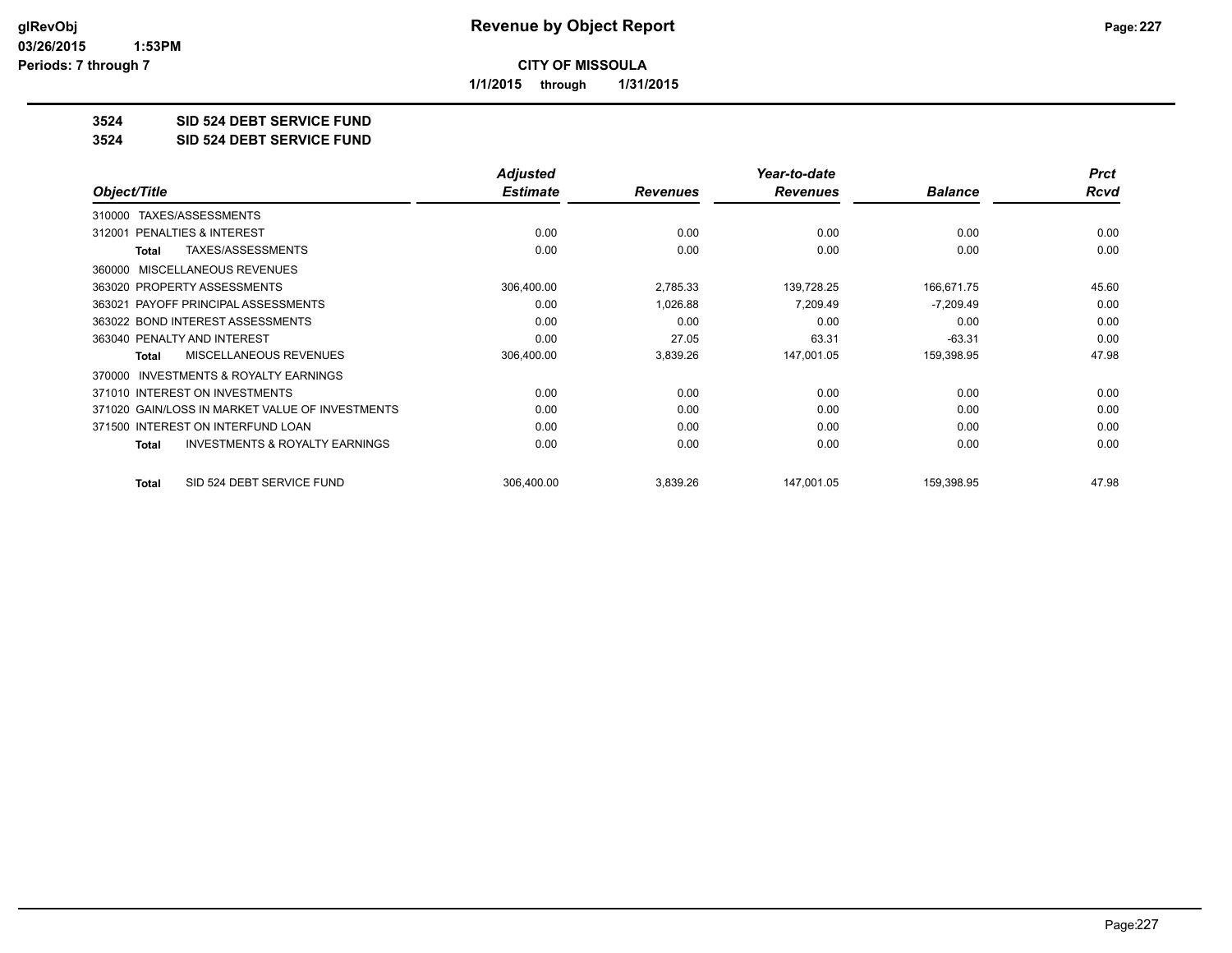**1/1/2015 through 1/31/2015**

# **3524 SID 524 DEBT SERVICE FUND**

|                                                     | <b>Adjusted</b> |                 | Year-to-date    |                | <b>Prct</b> |
|-----------------------------------------------------|-----------------|-----------------|-----------------|----------------|-------------|
| Object/Title                                        | <b>Estimate</b> | <b>Revenues</b> | <b>Revenues</b> | <b>Balance</b> | <b>Rcvd</b> |
| TAXES/ASSESSMENTS<br>310000                         |                 |                 |                 |                |             |
| 312001 PENALTIES & INTEREST                         | 0.00            | 0.00            | 0.00            | 0.00           | 0.00        |
| TAXES/ASSESSMENTS<br>Total                          | 0.00            | 0.00            | 0.00            | 0.00           | 0.00        |
| 360000 MISCELLANEOUS REVENUES                       |                 |                 |                 |                |             |
| 363020 PROPERTY ASSESSMENTS                         | 306,400.00      | 2,785.33        | 139,728.25      | 166,671.75     | 45.60       |
| 363021 PAYOFF PRINCIPAL ASSESSMENTS                 | 0.00            | 1,026.88        | 7,209.49        | $-7,209.49$    | 0.00        |
| 363022 BOND INTEREST ASSESSMENTS                    | 0.00            | 0.00            | 0.00            | 0.00           | 0.00        |
| 363040 PENALTY AND INTEREST                         | 0.00            | 27.05           | 63.31           | $-63.31$       | 0.00        |
| <b>MISCELLANEOUS REVENUES</b><br><b>Total</b>       | 306,400.00      | 3,839.26        | 147,001.05      | 159,398.95     | 47.98       |
| <b>INVESTMENTS &amp; ROYALTY EARNINGS</b><br>370000 |                 |                 |                 |                |             |
| 371010 INTEREST ON INVESTMENTS                      | 0.00            | 0.00            | 0.00            | 0.00           | 0.00        |
| 371020 GAIN/LOSS IN MARKET VALUE OF INVESTMENT      | 0.00            | 0.00            | 0.00            | 0.00           | 0.00        |
| 371500 INTEREST ON INTERFUND LOAN                   | 0.00            | 0.00            | 0.00            | 0.00           | 0.00        |
| <b>INVESTMENTS &amp; ROYALTY EARNINGS</b><br>Total  | 0.00            | 0.00            | 0.00            | 0.00           | 0.00        |
| SID 524 DEBT SERVICE FUND<br>Total                  | 306.400.00      | 3,839.26        | 147,001.05      | 159,398.95     | 47.98       |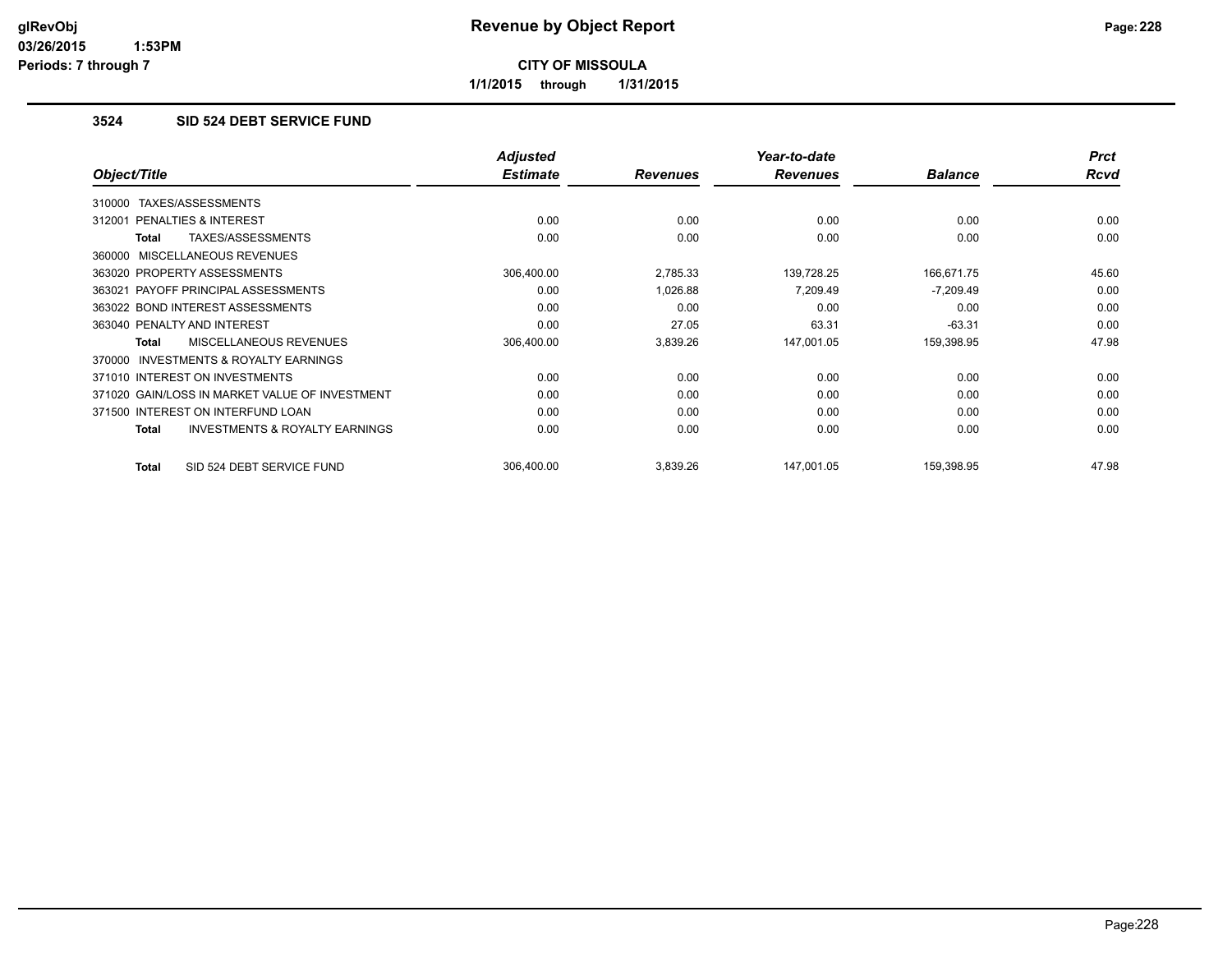**1/1/2015 through 1/31/2015**

### **3525 SID 525 DEBT SERVICE FUND**

**3525 SID 525 DEBT SERVICE FUND**

|                                                           | <b>Adjusted</b> |                 | Year-to-date    |                | <b>Prct</b> |
|-----------------------------------------------------------|-----------------|-----------------|-----------------|----------------|-------------|
| Object/Title                                              | <b>Estimate</b> | <b>Revenues</b> | <b>Revenues</b> | <b>Balance</b> | Rcvd        |
| TAXES/ASSESSMENTS<br>310000                               |                 |                 |                 |                |             |
| PENALTIES & INTEREST<br>312001                            | 0.00            | 0.00            | 0.00            | 0.00           | 0.00        |
| TAXES/ASSESSMENTS<br><b>Total</b>                         | 0.00            | 0.00            | 0.00            | 0.00           | 0.00        |
| MISCELLANEOUS REVENUES<br>360000                          |                 |                 |                 |                |             |
| 360010 MISCELLANEOUS                                      | 0.00            | 0.00            | 0.00            | 0.00           | 0.00        |
| 363020 PROPERTY ASSESSMENTS                               | 31,500.00       | 896.16          | 18,165.79       | 13,334.21      | 57.67       |
| 363021 PAYOFF PRINCIPAL ASSESSMENTS                       | 0.00            | 0.00            | 0.00            | 0.00           | 0.00        |
| 363022 BOND INTEREST ASSESSMENTS                          | 0.00            | 0.00            | 0.00            | 0.00           | 0.00        |
| 363040 PENALTY AND INTEREST                               | 0.00            | 11.48           | 19.98           | $-19.98$       | 0.00        |
| <b>MISCELLANEOUS REVENUES</b><br><b>Total</b>             | 31,500.00       | 907.64          | 18,185.77       | 13,314.23      | 57.73       |
| <b>INVESTMENTS &amp; ROYALTY EARNINGS</b><br>370000       |                 |                 |                 |                |             |
| 371010 INTEREST ON INVESTMENTS                            | 0.00            | 0.00            | 0.00            | 0.00           | 0.00        |
| 371020 GAIN/LOSS IN MARKET VALUE OF INVESTMENTS           | 0.00            | 0.00            | 0.00            | 0.00           | 0.00        |
| 371500 INTEREST ON INTERFUND LOAN                         | 0.00            | 0.00            | 0.00            | 0.00           | 0.00        |
| <b>INVESTMENTS &amp; ROYALTY EARNINGS</b><br><b>Total</b> | 0.00            | 0.00            | 0.00            | 0.00           | 0.00        |
| SID 525 DEBT SERVICE FUND<br><b>Total</b>                 | 31,500.00       | 907.64          | 18,185.77       | 13,314.23      | 57.73       |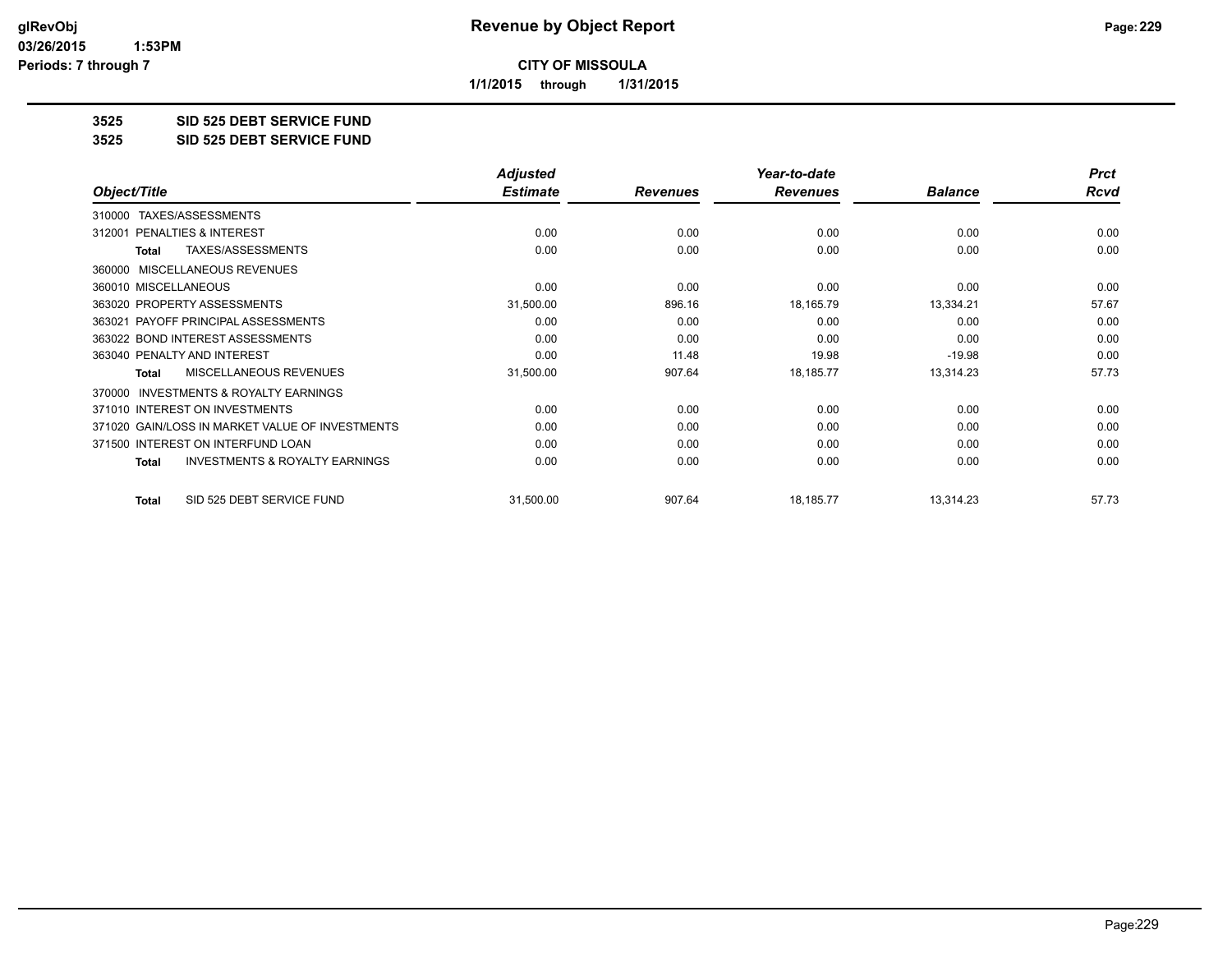**1/1/2015 through 1/31/2015**

# **3525 SID 525 DEBT SERVICE FUND**

|                                                           | <b>Adjusted</b> |                 | Year-to-date    |                | <b>Prct</b> |
|-----------------------------------------------------------|-----------------|-----------------|-----------------|----------------|-------------|
| Object/Title                                              | <b>Estimate</b> | <b>Revenues</b> | <b>Revenues</b> | <b>Balance</b> | <b>Rcvd</b> |
| TAXES/ASSESSMENTS<br>310000                               |                 |                 |                 |                |             |
| PENALTIES & INTEREST<br>312001                            | 0.00            | 0.00            | 0.00            | 0.00           | 0.00        |
| TAXES/ASSESSMENTS<br><b>Total</b>                         | 0.00            | 0.00            | 0.00            | 0.00           | 0.00        |
| 360000 MISCELLANEOUS REVENUES                             |                 |                 |                 |                |             |
| 360010 MISCELLANEOUS                                      | 0.00            | 0.00            | 0.00            | 0.00           | 0.00        |
| 363020 PROPERTY ASSESSMENTS                               | 31,500.00       | 896.16          | 18,165.79       | 13,334.21      | 57.67       |
| 363021 PAYOFF PRINCIPAL ASSESSMENTS                       | 0.00            | 0.00            | 0.00            | 0.00           | 0.00        |
| 363022 BOND INTEREST ASSESSMENTS                          | 0.00            | 0.00            | 0.00            | 0.00           | 0.00        |
| 363040 PENALTY AND INTEREST                               | 0.00            | 11.48           | 19.98           | $-19.98$       | 0.00        |
| <b>MISCELLANEOUS REVENUES</b><br>Total                    | 31,500.00       | 907.64          | 18,185.77       | 13,314.23      | 57.73       |
| <b>INVESTMENTS &amp; ROYALTY EARNINGS</b><br>370000       |                 |                 |                 |                |             |
| 371010 INTEREST ON INVESTMENTS                            | 0.00            | 0.00            | 0.00            | 0.00           | 0.00        |
| 371020 GAIN/LOSS IN MARKET VALUE OF INVESTMENT            | 0.00            | 0.00            | 0.00            | 0.00           | 0.00        |
| 371500 INTEREST ON INTERFUND LOAN                         | 0.00            | 0.00            | 0.00            | 0.00           | 0.00        |
| <b>INVESTMENTS &amp; ROYALTY EARNINGS</b><br><b>Total</b> | 0.00            | 0.00            | 0.00            | 0.00           | 0.00        |
| SID 525 DEBT SERVICE FUND<br>Total                        | 31,500.00       | 907.64          | 18,185.77       | 13,314.23      | 57.73       |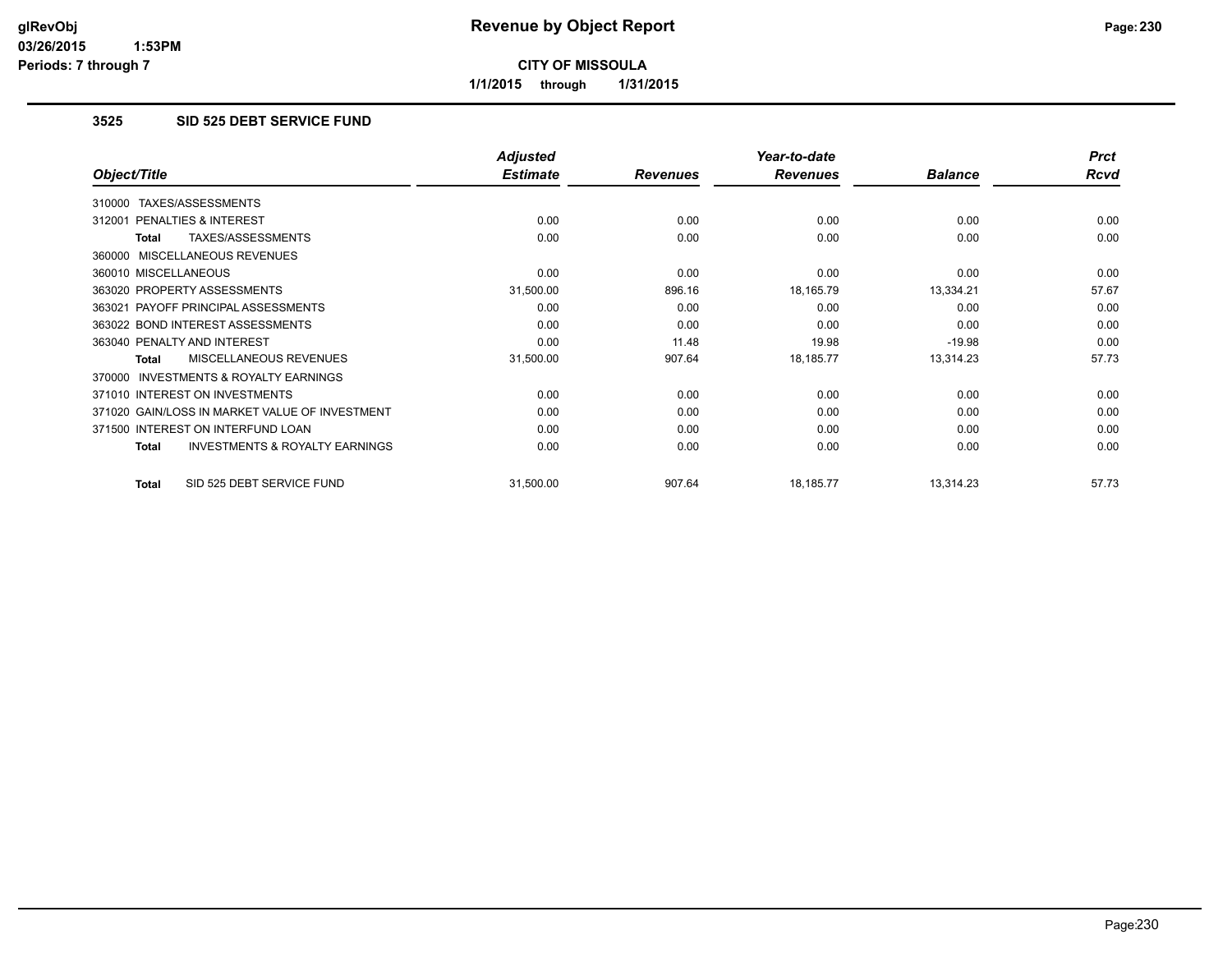**1/1/2015 through 1/31/2015**

### **3526 SID 526 DEBT SERVICE FUND**

**3526 SID 526 DEBT SERVICE FUND**

|                                                     | <b>Adjusted</b> |                 | Year-to-date    |                | <b>Prct</b> |
|-----------------------------------------------------|-----------------|-----------------|-----------------|----------------|-------------|
| Object/Title                                        | <b>Estimate</b> | <b>Revenues</b> | <b>Revenues</b> | <b>Balance</b> | <b>Rcvd</b> |
| TAXES/ASSESSMENTS<br>310000                         |                 |                 |                 |                |             |
| PENALTIES & INTEREST<br>312001                      | 0.00            | 0.00            | 0.00            | 0.00           | 0.00        |
| TAXES/ASSESSMENTS<br>Total                          | 0.00            | 0.00            | 0.00            | 0.00           | 0.00        |
| <b>MISCELLANEOUS REVENUES</b><br>360000             |                 |                 |                 |                |             |
| 360010 MISCELLANEOUS                                | 0.00            | 0.00            | 0.00            | 0.00           | 0.00        |
| 363020 PROPERTY ASSESSMENTS                         | 193,300.00      | 3,781.65        | 70,395.17       | 122,904.83     | 36.42       |
| 363021 PAYOFF PRINCIPAL ASSESSMENTS                 | 0.00            | 0.00            | 9,481.83        | $-9,481.83$    | 0.00        |
| 363022 BOND INTEREST ASSESSMENTS                    | 0.00            | 0.00            | 0.00            | 0.00           | 0.00        |
| 363040 PENALTY AND INTEREST                         | 0.00            | 16.98           | 165.06          | $-165.06$      | 0.00        |
| MISCELLANEOUS REVENUES<br>Total                     | 193,300.00      | 3,798.63        | 80,042.06       | 113,257.94     | 41.41       |
| <b>INVESTMENTS &amp; ROYALTY EARNINGS</b><br>370000 |                 |                 |                 |                |             |
| 371010 INTEREST ON INVESTMENTS                      | 0.00            | 0.00            | 0.00            | 0.00           | 0.00        |
| 371020 GAIN/LOSS IN MARKET VALUE OF INVESTMENTS     | 0.00            | 0.00            | 0.00            | 0.00           | 0.00        |
| 371500 INTEREST ON INTERFUND LOAN                   | 0.00            | 0.00            | 0.00            | 0.00           | 0.00        |
| <b>INVESTMENTS &amp; ROYALTY EARNINGS</b><br>Total  | 0.00            | 0.00            | 0.00            | 0.00           | 0.00        |
| SID 526 DEBT SERVICE FUND<br><b>Total</b>           | 193,300.00      | 3,798.63        | 80,042.06       | 113,257.94     | 41.41       |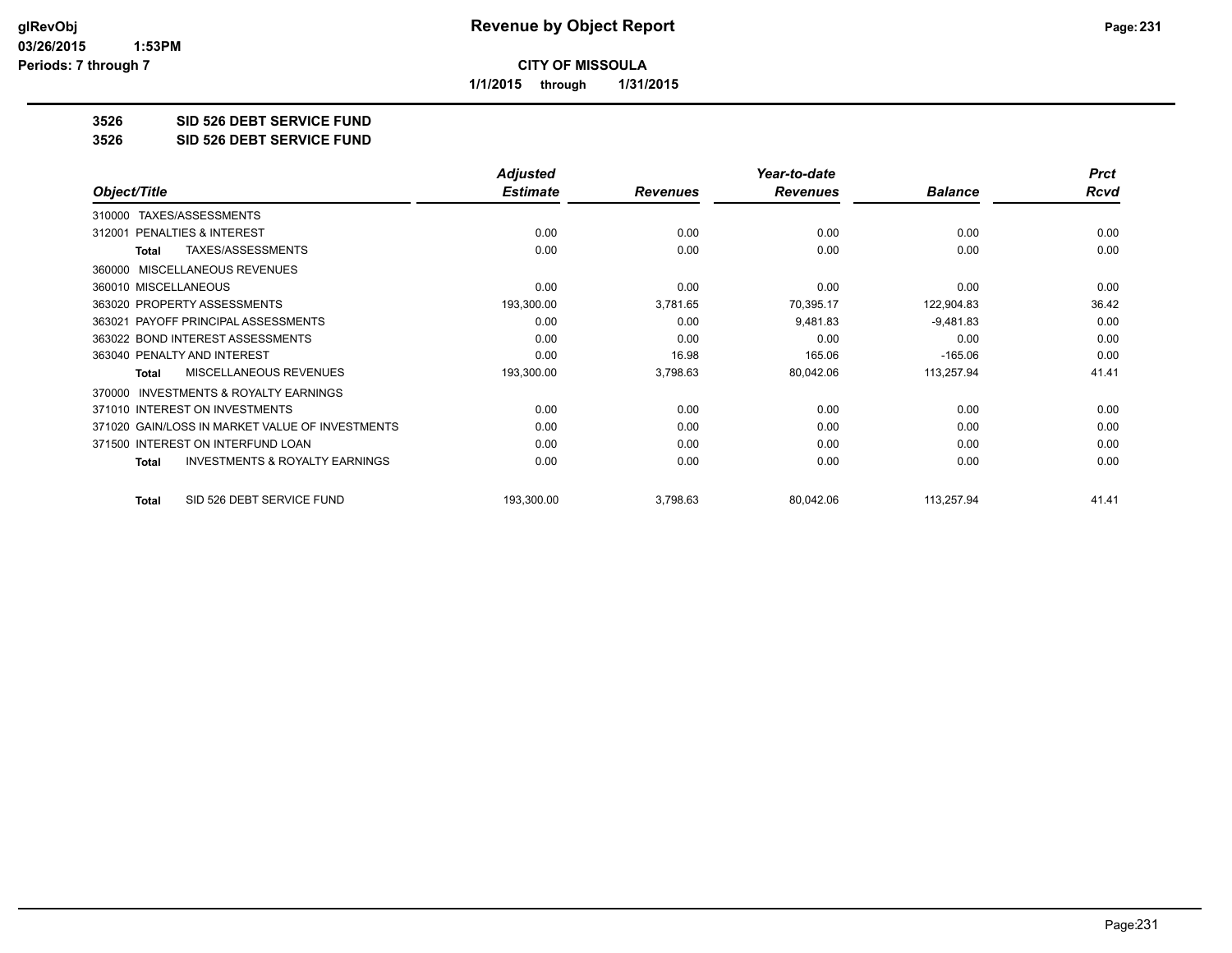**1/1/2015 through 1/31/2015**

# **3526 SID 526 DEBT SERVICE FUND**

|                                                           | <b>Adjusted</b> |                 | Year-to-date    |                | <b>Prct</b> |
|-----------------------------------------------------------|-----------------|-----------------|-----------------|----------------|-------------|
| Object/Title                                              | <b>Estimate</b> | <b>Revenues</b> | <b>Revenues</b> | <b>Balance</b> | <b>Rcvd</b> |
| TAXES/ASSESSMENTS<br>310000                               |                 |                 |                 |                |             |
| <b>PENALTIES &amp; INTEREST</b><br>312001                 | 0.00            | 0.00            | 0.00            | 0.00           | 0.00        |
| TAXES/ASSESSMENTS<br><b>Total</b>                         | 0.00            | 0.00            | 0.00            | 0.00           | 0.00        |
| 360000 MISCELLANEOUS REVENUES                             |                 |                 |                 |                |             |
| 360010 MISCELLANEOUS                                      | 0.00            | 0.00            | 0.00            | 0.00           | 0.00        |
| 363020 PROPERTY ASSESSMENTS                               | 193,300.00      | 3,781.65        | 70,395.17       | 122,904.83     | 36.42       |
| 363021 PAYOFF PRINCIPAL ASSESSMENTS                       | 0.00            | 0.00            | 9,481.83        | $-9,481.83$    | 0.00        |
| 363022 BOND INTEREST ASSESSMENTS                          | 0.00            | 0.00            | 0.00            | 0.00           | 0.00        |
| 363040 PENALTY AND INTEREST                               | 0.00            | 16.98           | 165.06          | $-165.06$      | 0.00        |
| <b>MISCELLANEOUS REVENUES</b><br>Total                    | 193,300.00      | 3,798.63        | 80,042.06       | 113,257.94     | 41.41       |
| <b>INVESTMENTS &amp; ROYALTY EARNINGS</b><br>370000       |                 |                 |                 |                |             |
| 371010 INTEREST ON INVESTMENTS                            | 0.00            | 0.00            | 0.00            | 0.00           | 0.00        |
| 371020 GAIN/LOSS IN MARKET VALUE OF INVESTMENT            | 0.00            | 0.00            | 0.00            | 0.00           | 0.00        |
| 371500 INTEREST ON INTERFUND LOAN                         | 0.00            | 0.00            | 0.00            | 0.00           | 0.00        |
| <b>INVESTMENTS &amp; ROYALTY EARNINGS</b><br><b>Total</b> | 0.00            | 0.00            | 0.00            | 0.00           | 0.00        |
| SID 526 DEBT SERVICE FUND<br>Total                        | 193,300.00      | 3,798.63        | 80,042.06       | 113,257.94     | 41.41       |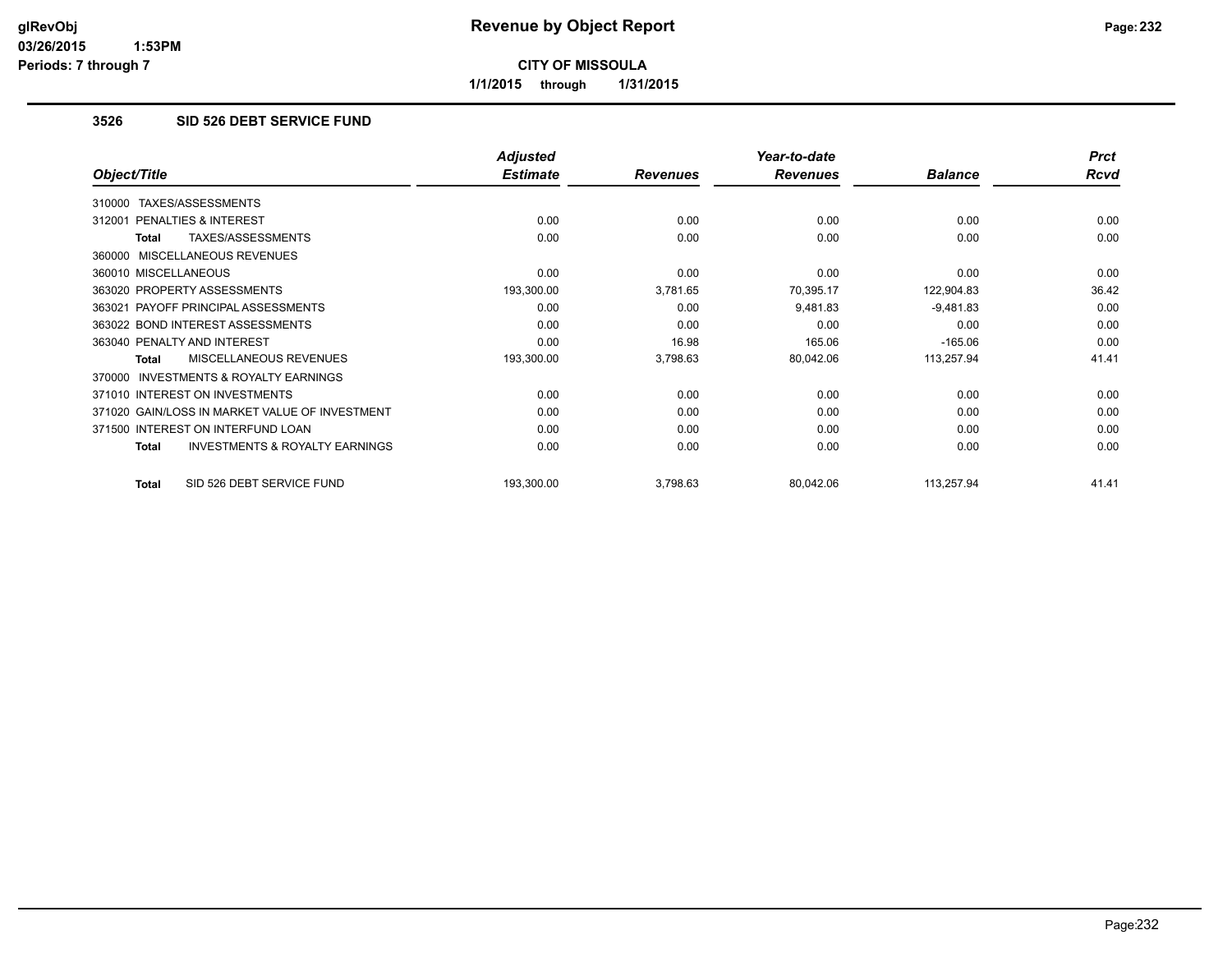**1/1/2015 through 1/31/2015**

**3527 SID 527 DEBT SERVICE FUND**

**3527 SID 527 DEBT SERVICE FUND**

|                                                           | <b>Adjusted</b> |                 | Year-to-date    |                | <b>Prct</b> |
|-----------------------------------------------------------|-----------------|-----------------|-----------------|----------------|-------------|
| Object/Title                                              | <b>Estimate</b> | <b>Revenues</b> | <b>Revenues</b> | <b>Balance</b> | <b>Rcvd</b> |
| TAXES/ASSESSMENTS<br>310000                               |                 |                 |                 |                |             |
| 312001 PENALTIES & INTEREST                               | 0.00            | 0.00            | 0.00            | 0.00           | 0.00        |
| TAXES/ASSESSMENTS<br><b>Total</b>                         | 0.00            | 0.00            | 0.00            | 0.00           | 0.00        |
| MISCELLANEOUS REVENUES<br>360000                          |                 |                 |                 |                |             |
| 360010 MISCELLANEOUS                                      | 0.00            | 0.00            | 0.00            | 0.00           | 0.00        |
| 363020 PROPERTY ASSESSMENTS                               | 0.00            | 0.00            | 0.00            | 0.00           | 0.00        |
| 363021 PAYOFF PRINCIPAL ASSESSMENTS                       | 0.00            | 0.00            | 0.00            | 0.00           | 0.00        |
| 363022 BOND INTEREST ASSESSMENTS                          | 0.00            | 0.00            | 0.00            | 0.00           | 0.00        |
| 363040 PENALTY AND INTEREST                               | 0.00            | 0.00            | 0.00            | 0.00           | 0.00        |
| <b>MISCELLANEOUS REVENUES</b><br><b>Total</b>             | 0.00            | 0.00            | 0.00            | 0.00           | 0.00        |
| <b>INVESTMENTS &amp; ROYALTY EARNINGS</b><br>370000       |                 |                 |                 |                |             |
| 371010 INTEREST ON INVESTMENTS                            | 0.00            | 0.00            | 0.00            | 0.00           | 0.00        |
| 371020 GAIN/LOSS IN MARKET VALUE OF INVESTMENTS           | 0.00            | 0.00            | 0.00            | 0.00           | 0.00        |
| <b>INVESTMENTS &amp; ROYALTY EARNINGS</b><br><b>Total</b> | 0.00            | 0.00            | 0.00            | 0.00           | 0.00        |
| OTHER FINANCING SOURCES<br>380000                         |                 |                 |                 |                |             |
| 381030 SID BONDS PROCEEDS                                 | 0.00            | 0.00            | 0.00            | 0.00           | 0.00        |
| OTHER FINANCING SOURCES<br><b>Total</b>                   | 0.00            | 0.00            | 0.00            | 0.00           | 0.00        |
| SID 527 DEBT SERVICE FUND<br><b>Total</b>                 | 0.00            | 0.00            | 0.00            | 0.00           | 0.00        |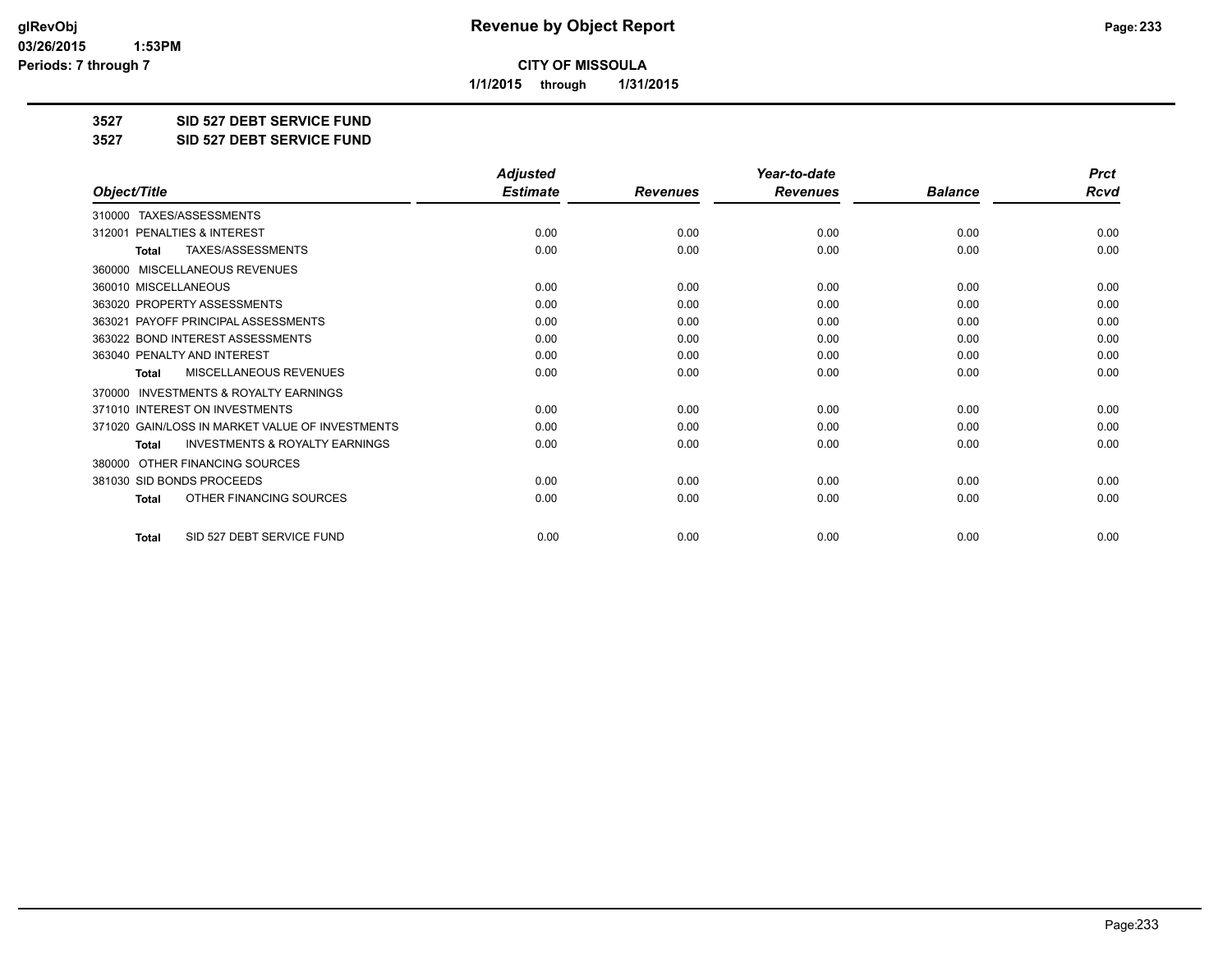**1/1/2015 through 1/31/2015**

# **3527 SID 527 DEBT SERVICE FUND**

|                                                           | <b>Adjusted</b> |                 | Year-to-date    |                | <b>Prct</b> |
|-----------------------------------------------------------|-----------------|-----------------|-----------------|----------------|-------------|
| Object/Title                                              | <b>Estimate</b> | <b>Revenues</b> | <b>Revenues</b> | <b>Balance</b> | Rcvd        |
| 310000 TAXES/ASSESSMENTS                                  |                 |                 |                 |                |             |
| 312001 PENALTIES & INTEREST                               | 0.00            | 0.00            | 0.00            | 0.00           | 0.00        |
| <b>TAXES/ASSESSMENTS</b><br><b>Total</b>                  | 0.00            | 0.00            | 0.00            | 0.00           | 0.00        |
| 360000 MISCELLANEOUS REVENUES                             |                 |                 |                 |                |             |
| 360010 MISCELLANEOUS                                      | 0.00            | 0.00            | 0.00            | 0.00           | 0.00        |
| 363020 PROPERTY ASSESSMENTS                               | 0.00            | 0.00            | 0.00            | 0.00           | 0.00        |
| 363021 PAYOFF PRINCIPAL ASSESSMENTS                       | 0.00            | 0.00            | 0.00            | 0.00           | 0.00        |
| 363022 BOND INTEREST ASSESSMENTS                          | 0.00            | 0.00            | 0.00            | 0.00           | 0.00        |
| 363040 PENALTY AND INTEREST                               | 0.00            | 0.00            | 0.00            | 0.00           | 0.00        |
| <b>MISCELLANEOUS REVENUES</b><br><b>Total</b>             | 0.00            | 0.00            | 0.00            | 0.00           | 0.00        |
| <b>INVESTMENTS &amp; ROYALTY EARNINGS</b><br>370000       |                 |                 |                 |                |             |
| 371010 INTEREST ON INVESTMENTS                            | 0.00            | 0.00            | 0.00            | 0.00           | 0.00        |
| 371020 GAIN/LOSS IN MARKET VALUE OF INVESTMENT            | 0.00            | 0.00            | 0.00            | 0.00           | 0.00        |
| <b>INVESTMENTS &amp; ROYALTY EARNINGS</b><br><b>Total</b> | 0.00            | 0.00            | 0.00            | 0.00           | 0.00        |
| 380000 OTHER FINANCING SOURCES                            |                 |                 |                 |                |             |
| 381030 SID BONDS PROCEEDS                                 | 0.00            | 0.00            | 0.00            | 0.00           | 0.00        |
| OTHER FINANCING SOURCES<br><b>Total</b>                   | 0.00            | 0.00            | 0.00            | 0.00           | 0.00        |
| SID 527 DEBT SERVICE FUND<br>Total                        | 0.00            | 0.00            | 0.00            | 0.00           | 0.00        |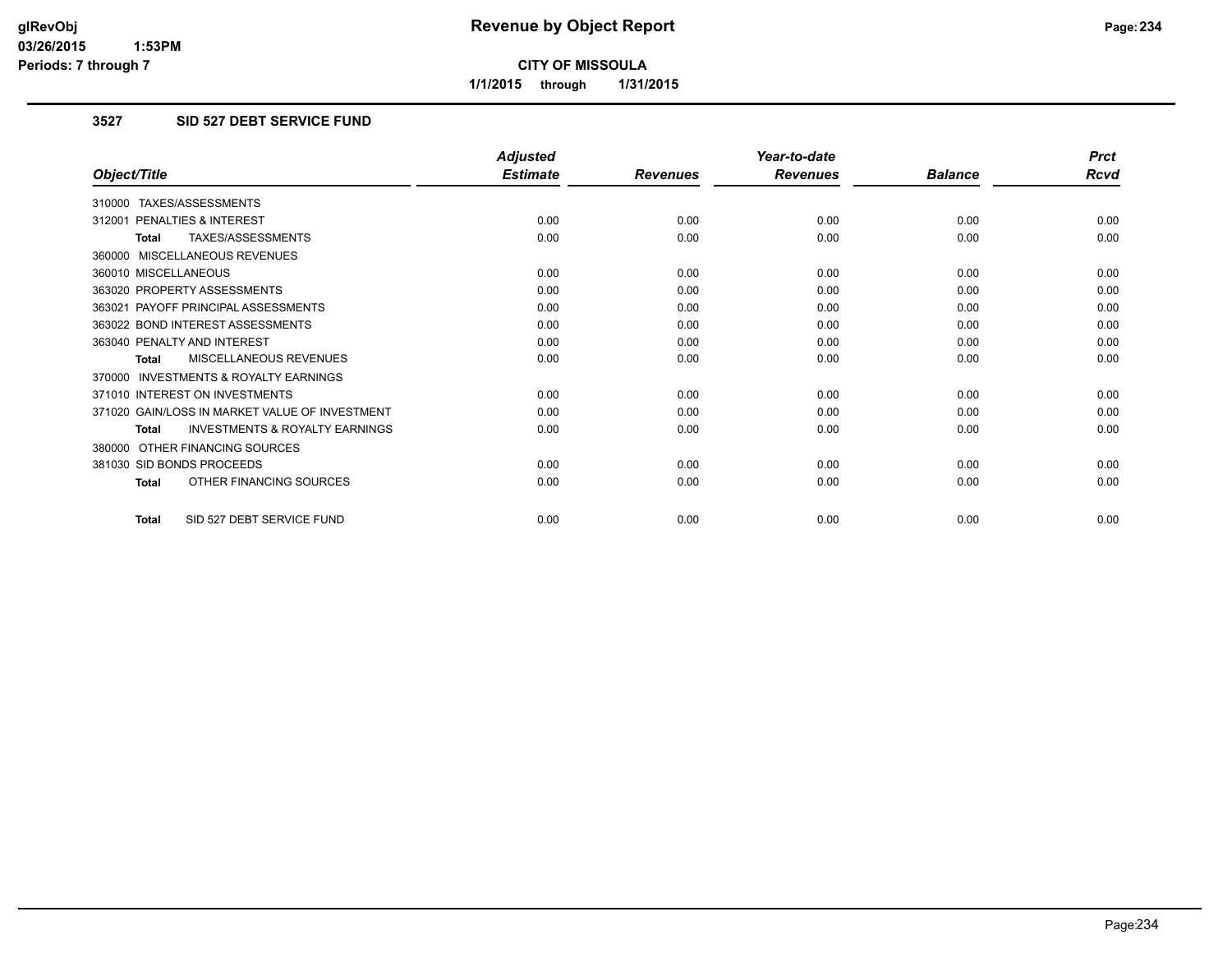**1/1/2015 through 1/31/2015**

**3530 SID 530 DEBT SERVICE FUND**

**3530 SID 530 DEBT SERVICE FUND**

|                                                           | <b>Adjusted</b> |                 | Year-to-date    |                | <b>Prct</b> |
|-----------------------------------------------------------|-----------------|-----------------|-----------------|----------------|-------------|
| Object/Title                                              | <b>Estimate</b> | <b>Revenues</b> | <b>Revenues</b> | <b>Balance</b> | Rcvd        |
| TAXES/ASSESSMENTS<br>310000                               |                 |                 |                 |                |             |
| 312001 PENALTIES & INTEREST                               | 0.00            | 0.00            | 0.00            | 0.00           | 0.00        |
| TAXES/ASSESSMENTS<br>Total                                | 0.00            | 0.00            | 0.00            | 0.00           | 0.00        |
| MISCELLANEOUS REVENUES<br>360000                          |                 |                 |                 |                |             |
| 360010 MISCELLANEOUS                                      | 0.00            | 0.00            | 0.00            | 0.00           | 0.00        |
| 363020 PROPERTY ASSESSMENTS                               | 680.00          | 0.00            | 0.00            | 680.00         | 0.00        |
| 363021 PAYOFF PRINCIPAL ASSESSMENTS                       | 0.00            | 0.00            | 0.00            | 0.00           | 0.00        |
| 363022 BOND INTEREST ASSESSMENTS                          | 0.00            | 0.00            | 0.00            | 0.00           | 0.00        |
| 363040 PENALTY AND INTEREST                               | 0.00            | 0.00            | 0.00            | 0.00           | 0.00        |
| <b>MISCELLANEOUS REVENUES</b><br>Total                    | 680.00          | 0.00            | 0.00            | 680.00         | 0.00        |
| <b>INVESTMENTS &amp; ROYALTY EARNINGS</b><br>370000       |                 |                 |                 |                |             |
| 371010 INTEREST ON INVESTMENTS                            | 0.00            | 0.00            | 0.00            | 0.00           | 0.00        |
| 371020 GAIN/LOSS IN MARKET VALUE OF INVESTMENTS           | 0.00            | 0.00            | 0.00            | 0.00           | 0.00        |
| <b>INVESTMENTS &amp; ROYALTY EARNINGS</b><br><b>Total</b> | 0.00            | 0.00            | 0.00            | 0.00           | 0.00        |
| SID 530 DEBT SERVICE FUND<br>Total                        | 680.00          | 0.00            | 0.00            | 680.00         | 0.00        |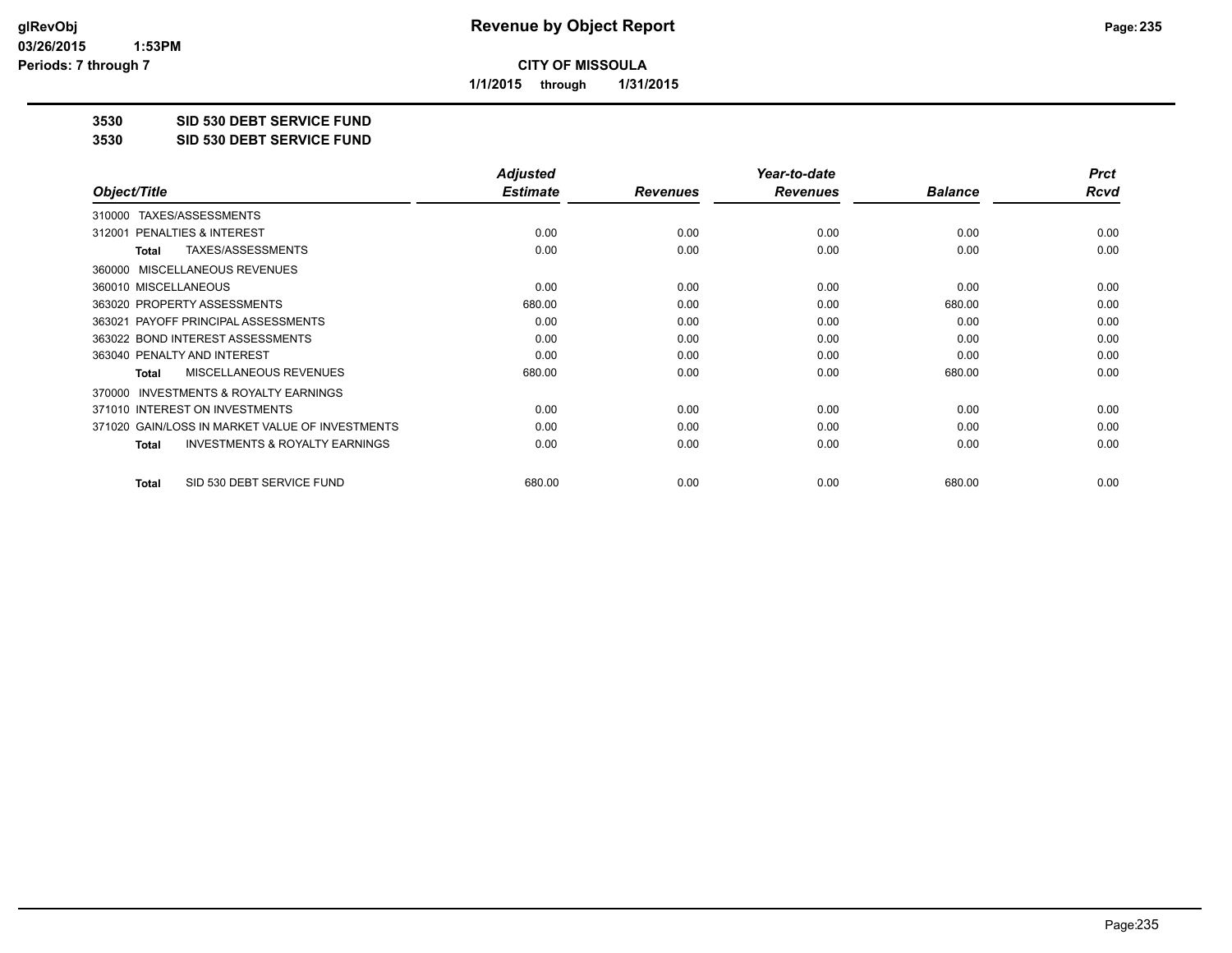**1/1/2015 through 1/31/2015**

# **3530 SID 530 DEBT SERVICE FUND**

|                                                           | <b>Adjusted</b> |                 | Year-to-date    |                | <b>Prct</b> |
|-----------------------------------------------------------|-----------------|-----------------|-----------------|----------------|-------------|
| Object/Title                                              | <b>Estimate</b> | <b>Revenues</b> | <b>Revenues</b> | <b>Balance</b> | <b>Rcvd</b> |
| 310000 TAXES/ASSESSMENTS                                  |                 |                 |                 |                |             |
| 312001 PENALTIES & INTEREST                               | 0.00            | 0.00            | 0.00            | 0.00           | 0.00        |
| TAXES/ASSESSMENTS<br><b>Total</b>                         | 0.00            | 0.00            | 0.00            | 0.00           | 0.00        |
| 360000 MISCELLANEOUS REVENUES                             |                 |                 |                 |                |             |
| 360010 MISCELLANEOUS                                      | 0.00            | 0.00            | 0.00            | 0.00           | 0.00        |
| 363020 PROPERTY ASSESSMENTS                               | 680.00          | 0.00            | 0.00            | 680.00         | 0.00        |
| 363021 PAYOFF PRINCIPAL ASSESSMENTS                       | 0.00            | 0.00            | 0.00            | 0.00           | 0.00        |
| 363022 BOND INTEREST ASSESSMENTS                          | 0.00            | 0.00            | 0.00            | 0.00           | 0.00        |
| 363040 PENALTY AND INTEREST                               | 0.00            | 0.00            | 0.00            | 0.00           | 0.00        |
| MISCELLANEOUS REVENUES<br><b>Total</b>                    | 680.00          | 0.00            | 0.00            | 680.00         | 0.00        |
| <b>INVESTMENTS &amp; ROYALTY EARNINGS</b><br>370000       |                 |                 |                 |                |             |
| 371010 INTEREST ON INVESTMENTS                            | 0.00            | 0.00            | 0.00            | 0.00           | 0.00        |
| 371020 GAIN/LOSS IN MARKET VALUE OF INVESTMENT            | 0.00            | 0.00            | 0.00            | 0.00           | 0.00        |
| <b>INVESTMENTS &amp; ROYALTY EARNINGS</b><br><b>Total</b> | 0.00            | 0.00            | 0.00            | 0.00           | 0.00        |
| SID 530 DEBT SERVICE FUND<br><b>Total</b>                 | 680.00          | 0.00            | 0.00            | 680.00         | 0.00        |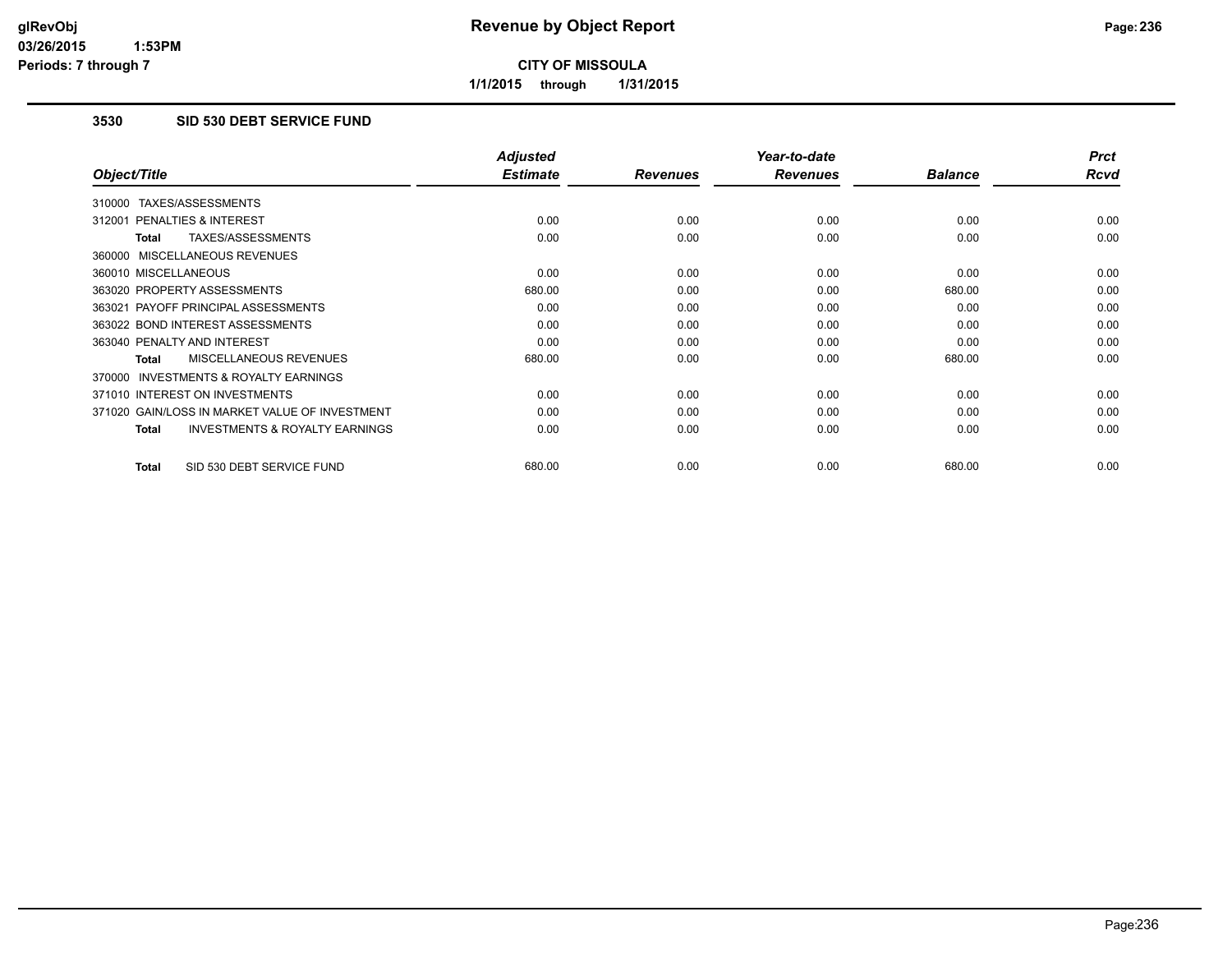**1/1/2015 through 1/31/2015**

### **3531 SID 531 HICKORY ST CALMING**

#### **3531 SID 531 HICKORY ST CALMING**

|                                                     | <b>Adjusted</b> |                 | Year-to-date    |                | <b>Prct</b> |
|-----------------------------------------------------|-----------------|-----------------|-----------------|----------------|-------------|
| Object/Title                                        | <b>Estimate</b> | <b>Revenues</b> | <b>Revenues</b> | <b>Balance</b> | Rcvd        |
| TAXES/ASSESSMENTS<br>310000                         |                 |                 |                 |                |             |
| PENALTIES & INTEREST<br>312001                      | 0.00            | 0.00            | 0.00            | 0.00           | 0.00        |
| TAXES/ASSESSMENTS<br><b>Total</b>                   | 0.00            | 0.00            | 0.00            | 0.00           | 0.00        |
| MISCELLANEOUS REVENUES<br>360000                    |                 |                 |                 |                |             |
| 360010 MISCELLANEOUS                                | 0.00            | 0.00            | 0.00            | 0.00           | 0.00        |
| 363020 PROPERTY ASSESSMENTS                         | 0.00            | 0.00            | 1,433.85        | $-1,433.85$    | 0.00        |
| PAYOFF PRINCIPAL ASSESSMENTS<br>363021              | 0.00            | 0.00            | 0.00            | 0.00           | 0.00        |
| 363022 BOND INTEREST ASSESSMENTS                    | 0.00            | 0.00            | 0.00            | 0.00           | 0.00        |
| 363040 PENALTY AND INTEREST                         | 0.00            | 0.00            | 0.53            | $-0.53$        | 0.00        |
| MISCELLANEOUS REVENUES<br>Total                     | 0.00            | 0.00            | 1,434.38        | $-1,434.38$    | 0.00        |
| <b>INVESTMENTS &amp; ROYALTY EARNINGS</b><br>370000 |                 |                 |                 |                |             |
| 371010 INTEREST ON INVESTMENTS                      | 0.00            | 0.00            | 0.00            | 0.00           | 0.00        |
| 371020 GAIN/LOSS IN MARKET VALUE OF INVESTMENTS     | 0.00            | 0.00            | 0.00            | 0.00           | 0.00        |
| <b>INVESTMENTS &amp; ROYALTY EARNINGS</b><br>Total  | 0.00            | 0.00            | 0.00            | 0.00           | 0.00        |
| OTHER FINANCING SOURCES<br>380000                   |                 |                 |                 |                |             |
| 383000 OPERATING TRANSFERS                          | 0.00            | 0.00            | 0.00            | 0.00           | 0.00        |
| OTHER FINANCING SOURCES<br><b>Total</b>             | 0.00            | 0.00            | 0.00            | 0.00           | 0.00        |
| SID 531 HICKORY ST CALMING<br><b>Total</b>          | 0.00            | 0.00            | 1,434.38        | $-1,434.38$    | 0.00        |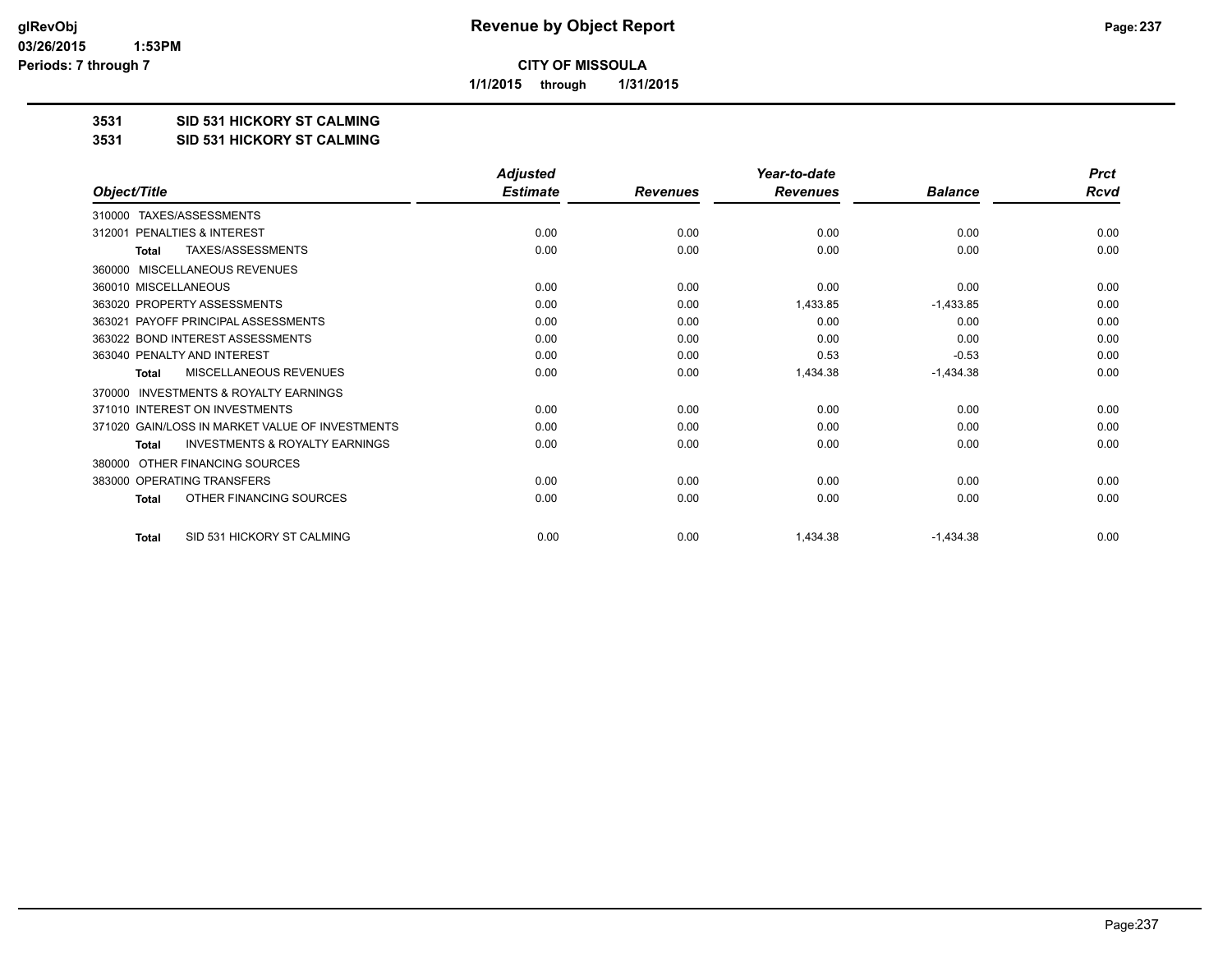**1/1/2015 through 1/31/2015**

# **3531 SID 531 HICKORY ST CALMING**

|                                                           | <b>Adjusted</b> |                 | Year-to-date    |                | <b>Prct</b> |
|-----------------------------------------------------------|-----------------|-----------------|-----------------|----------------|-------------|
| Object/Title                                              | <b>Estimate</b> | <b>Revenues</b> | <b>Revenues</b> | <b>Balance</b> | <b>Rcvd</b> |
| 310000 TAXES/ASSESSMENTS                                  |                 |                 |                 |                |             |
| PENALTIES & INTEREST<br>312001                            | 0.00            | 0.00            | 0.00            | 0.00           | 0.00        |
| TAXES/ASSESSMENTS<br><b>Total</b>                         | 0.00            | 0.00            | 0.00            | 0.00           | 0.00        |
| 360000 MISCELLANEOUS REVENUES                             |                 |                 |                 |                |             |
| 360010 MISCELLANEOUS                                      | 0.00            | 0.00            | 0.00            | 0.00           | 0.00        |
| 363020 PROPERTY ASSESSMENTS                               | 0.00            | 0.00            | 1,433.85        | $-1,433.85$    | 0.00        |
| 363021 PAYOFF PRINCIPAL ASSESSMENTS                       | 0.00            | 0.00            | 0.00            | 0.00           | 0.00        |
| 363022 BOND INTEREST ASSESSMENTS                          | 0.00            | 0.00            | 0.00            | 0.00           | 0.00        |
| 363040 PENALTY AND INTEREST                               | 0.00            | 0.00            | 0.53            | $-0.53$        | 0.00        |
| MISCELLANEOUS REVENUES<br><b>Total</b>                    | 0.00            | 0.00            | 1,434.38        | $-1,434.38$    | 0.00        |
| <b>INVESTMENTS &amp; ROYALTY EARNINGS</b><br>370000       |                 |                 |                 |                |             |
| 371010 INTEREST ON INVESTMENTS                            | 0.00            | 0.00            | 0.00            | 0.00           | 0.00        |
| 371020 GAIN/LOSS IN MARKET VALUE OF INVESTMENT            | 0.00            | 0.00            | 0.00            | 0.00           | 0.00        |
| <b>INVESTMENTS &amp; ROYALTY EARNINGS</b><br><b>Total</b> | 0.00            | 0.00            | 0.00            | 0.00           | 0.00        |
| OTHER FINANCING SOURCES<br>380000                         |                 |                 |                 |                |             |
| 383000 OPERATING TRANSFERS                                | 0.00            | 0.00            | 0.00            | 0.00           | 0.00        |
| OTHER FINANCING SOURCES<br><b>Total</b>                   | 0.00            | 0.00            | 0.00            | 0.00           | 0.00        |
| SID 531 HICKORY ST CALMING<br><b>Total</b>                | 0.00            | 0.00            | 1,434.38        | $-1,434.38$    | 0.00        |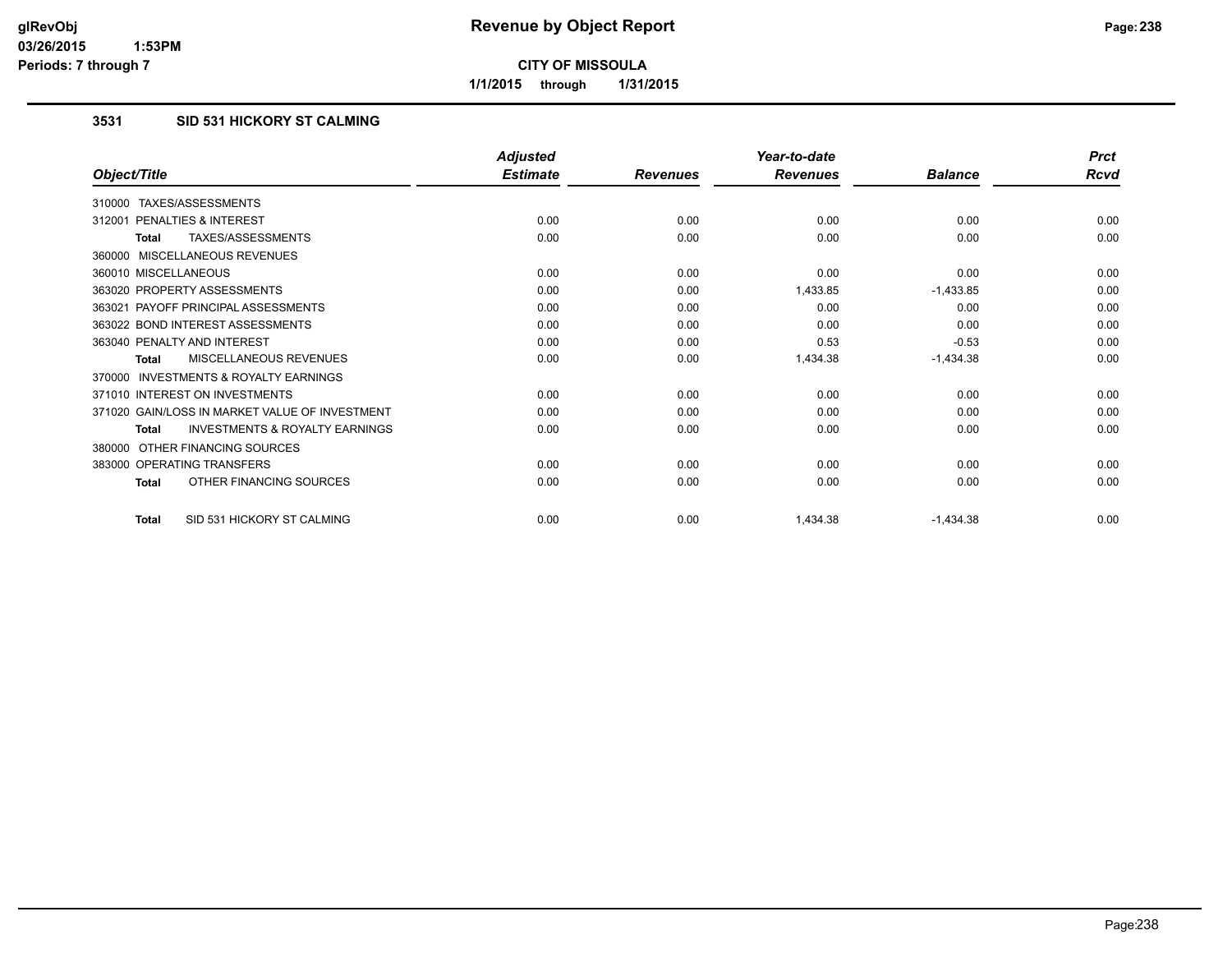**1/1/2015 through 1/31/2015**

### **3532 SID 532 DEBT SERVICE FUND**

**3532 SID 532 DEBT SERVICE FUND**

|                                                           | <b>Adjusted</b> |                 | Year-to-date    |                | Prct  |
|-----------------------------------------------------------|-----------------|-----------------|-----------------|----------------|-------|
| Object/Title                                              | <b>Estimate</b> | <b>Revenues</b> | <b>Revenues</b> | <b>Balance</b> | Rcvd  |
| 360000 MISCELLANEOUS REVENUES                             |                 |                 |                 |                |       |
| 363020 PROPERTY ASSESSMENTS                               | 43,363.00       | 92.55           | 18,047.19       | 25,315.81      | 41.62 |
| 363021 PAYOFF PRINCIPAL ASSESSMENTS                       | 0.00            | 0.00            | 0.00            | 0.00           | 0.00  |
| 363022 BOND INTEREST ASSESSMENTS                          | 0.00            | 0.00            | 0.00            | 0.00           | 0.00  |
| 363040 PENALTY AND INTEREST                               | 0.00            | 0.00            | 1.90            | $-1.90$        | 0.00  |
| MISCELLANEOUS REVENUES<br>Total                           | 43,363.00       | 92.55           | 18.049.09       | 25.313.91      | 41.62 |
| 370000 INVESTMENTS & ROYALTY EARNINGS                     |                 |                 |                 |                |       |
| 371010 INTEREST ON INVESTMENTS                            | 0.00            | 0.00            | 0.00            | 0.00           | 0.00  |
| 371020 GAIN/LOSS IN MARKET VALUE OF INVESTMENTS           | 0.00            | 0.00            | 0.00            | 0.00           | 0.00  |
| <b>INVESTMENTS &amp; ROYALTY EARNINGS</b><br><b>Total</b> | 0.00            | 0.00            | 0.00            | 0.00           | 0.00  |
| SID 532 DEBT SERVICE FUND<br>Total                        | 43,363.00       | 92.55           | 18.049.09       | 25.313.91      | 41.62 |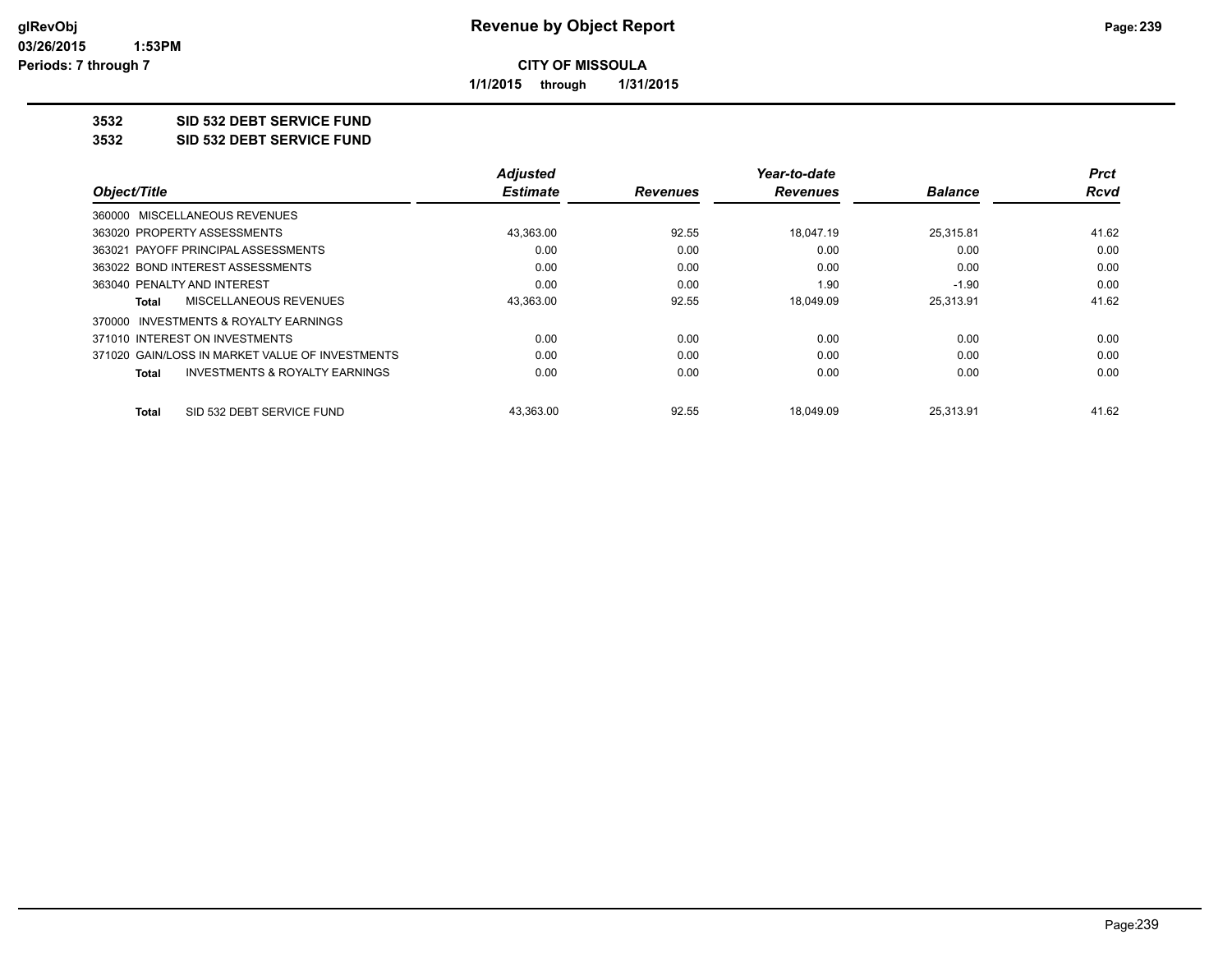**1/1/2015 through 1/31/2015**

### **3532 SID 532 DEBT SERVICE FUND**

|                                                           | <b>Adjusted</b> |                 | Year-to-date    |                | Prct        |
|-----------------------------------------------------------|-----------------|-----------------|-----------------|----------------|-------------|
| Object/Title                                              | <b>Estimate</b> | <b>Revenues</b> | <b>Revenues</b> | <b>Balance</b> | <b>Rcvd</b> |
| 360000 MISCELLANEOUS REVENUES                             |                 |                 |                 |                |             |
| 363020 PROPERTY ASSESSMENTS                               | 43.363.00       | 92.55           | 18.047.19       | 25.315.81      | 41.62       |
| 363021 PAYOFF PRINCIPAL ASSESSMENTS                       | 0.00            | 0.00            | 0.00            | 0.00           | 0.00        |
| 363022 BOND INTEREST ASSESSMENTS                          | 0.00            | 0.00            | 0.00            | 0.00           | 0.00        |
| 363040 PENALTY AND INTEREST                               | 0.00            | 0.00            | 1.90            | $-1.90$        | 0.00        |
| MISCELLANEOUS REVENUES<br><b>Total</b>                    | 43,363.00       | 92.55           | 18,049.09       | 25,313.91      | 41.62       |
| <b>INVESTMENTS &amp; ROYALTY EARNINGS</b><br>370000       |                 |                 |                 |                |             |
| 371010 INTEREST ON INVESTMENTS                            | 0.00            | 0.00            | 0.00            | 0.00           | 0.00        |
| 371020 GAIN/LOSS IN MARKET VALUE OF INVESTMENT            | 0.00            | 0.00            | 0.00            | 0.00           | 0.00        |
| <b>INVESTMENTS &amp; ROYALTY EARNINGS</b><br><b>Total</b> | 0.00            | 0.00            | 0.00            | 0.00           | 0.00        |
| SID 532 DEBT SERVICE FUND<br><b>Total</b>                 | 43.363.00       | 92.55           | 18.049.09       | 25.313.91      | 41.62       |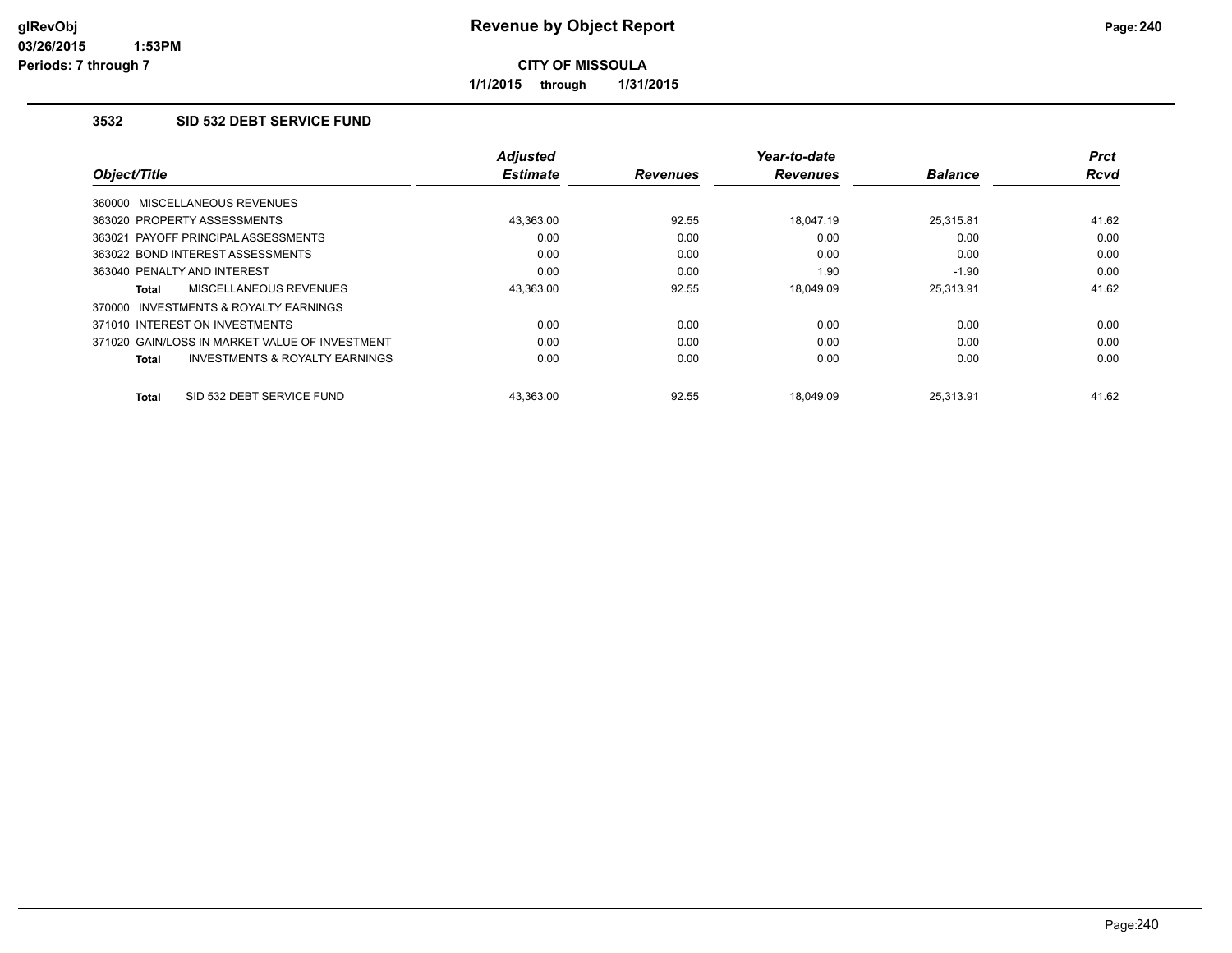**1/1/2015 through 1/31/2015**

### **3533 GILBERT ST SEWER SID DEBT FUND**

#### **3533 GILBERT ST SEWER SID DEBT FUND**

|                                                           | <b>Adjusted</b> |                 | Year-to-date    |                | <b>Prct</b> |
|-----------------------------------------------------------|-----------------|-----------------|-----------------|----------------|-------------|
| Object/Title                                              | <b>Estimate</b> | <b>Revenues</b> | <b>Revenues</b> | <b>Balance</b> | <b>Rcvd</b> |
| TAXES/ASSESSMENTS<br>310000                               |                 |                 |                 |                |             |
| PENALTIES & INTEREST<br>312001                            | 0.00            | 0.00            | 0.00            | 0.00           | 0.00        |
| TAXES/ASSESSMENTS<br>Total                                | 0.00            | 0.00            | 0.00            | 0.00           | 0.00        |
| <b>MISCELLANEOUS REVENUES</b><br>360000                   |                 |                 |                 |                |             |
| 363020 PROPERTY ASSESSMENTS                               | 17,775.00       | 184.41          | 6,645.30        | 11,129.70      | 37.39       |
| 363021 PAYOFF PRINCIPAL ASSESSMENTS                       | 0.00            | 0.00            | 0.00            | 0.00           | 0.00        |
| 363022 BOND INTEREST ASSESSMENTS                          | 0.00            | 0.00            | 0.00            | 0.00           | 0.00        |
| 363040 PENALTY AND INTEREST                               | 0.00            | 0.00            | 3.86            | $-3.86$        | 0.00        |
| MISCELLANEOUS REVENUES<br>Total                           | 17,775.00       | 184.41          | 6,649.16        | 11,125.84      | 37.41       |
| <b>INVESTMENTS &amp; ROYALTY EARNINGS</b><br>370000       |                 |                 |                 |                |             |
| 371010 INTEREST ON INVESTMENTS                            | 0.00            | 0.00            | 0.00            | 0.00           | 0.00        |
| 371020 GAIN/LOSS IN MARKET VALUE OF INVESTMENTS           | 0.00            | 0.00            | 0.00            | 0.00           | 0.00        |
| <b>INVESTMENTS &amp; ROYALTY EARNINGS</b><br><b>Total</b> | 0.00            | 0.00            | 0.00            | 0.00           | 0.00        |
| OTHER FINANCING SOURCES<br>380000                         |                 |                 |                 |                |             |
| 381009 TRANSFERS IN                                       | 0.00            | 0.00            | 0.00            | 0.00           | 0.00        |
| OTHER FINANCING SOURCES<br><b>Total</b>                   | 0.00            | 0.00            | 0.00            | 0.00           | 0.00        |
| GILBERT ST SEWER SID DEBT FUND<br><b>Total</b>            | 17,775.00       | 184.41          | 6,649.16        | 11,125.84      | 37.41       |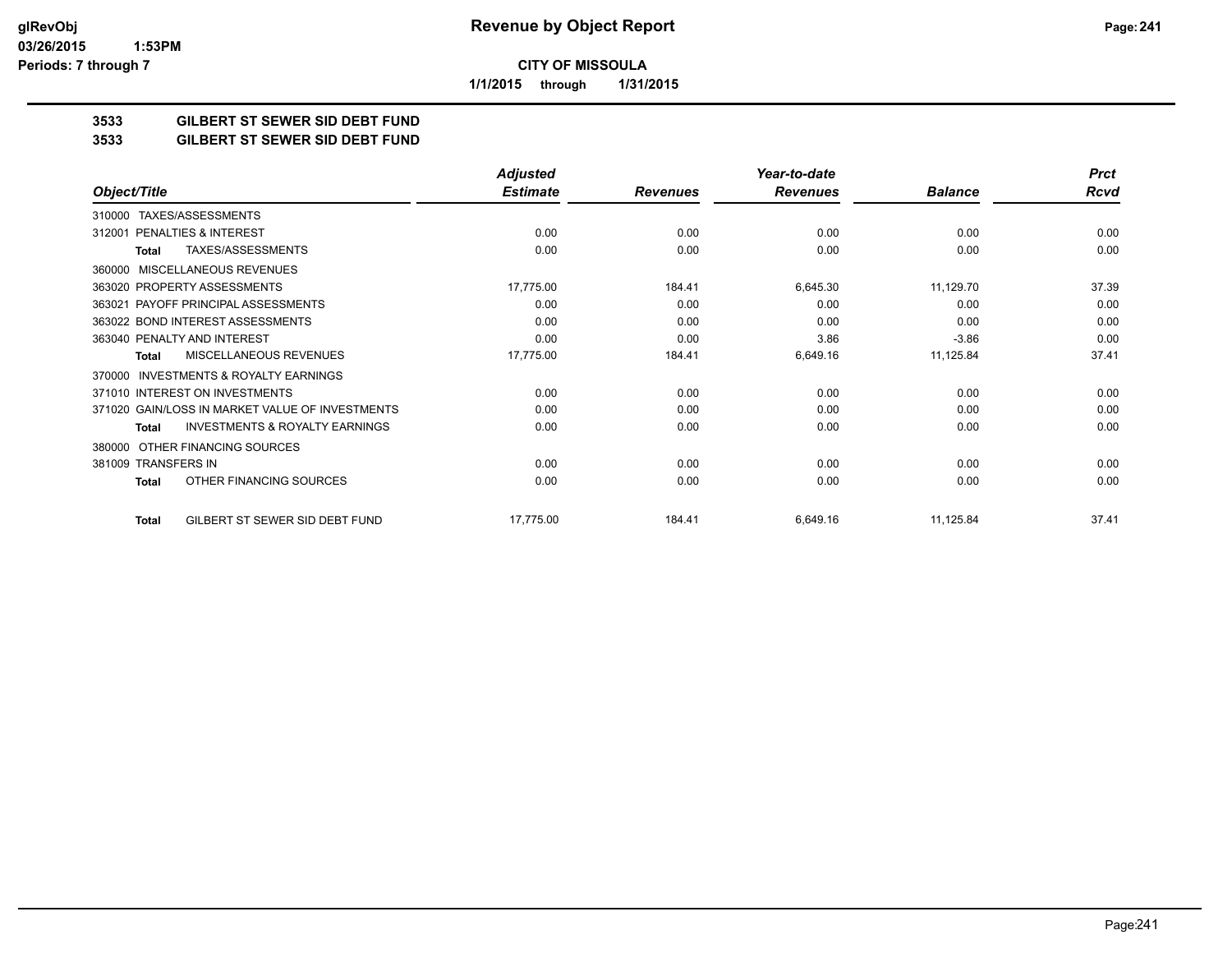**1/1/2015 through 1/31/2015**

## **3533 GILBERT ST SEWER SID DEBT FUND**

|                                                           | <b>Adjusted</b> |                 | Year-to-date    |                | <b>Prct</b> |
|-----------------------------------------------------------|-----------------|-----------------|-----------------|----------------|-------------|
| Object/Title                                              | <b>Estimate</b> | <b>Revenues</b> | <b>Revenues</b> | <b>Balance</b> | <b>Rcvd</b> |
| TAXES/ASSESSMENTS<br>310000                               |                 |                 |                 |                |             |
| 312001 PENALTIES & INTEREST                               | 0.00            | 0.00            | 0.00            | 0.00           | 0.00        |
| TAXES/ASSESSMENTS<br><b>Total</b>                         | 0.00            | 0.00            | 0.00            | 0.00           | 0.00        |
| 360000 MISCELLANEOUS REVENUES                             |                 |                 |                 |                |             |
| 363020 PROPERTY ASSESSMENTS                               | 17,775.00       | 184.41          | 6,645.30        | 11,129.70      | 37.39       |
| 363021 PAYOFF PRINCIPAL ASSESSMENTS                       | 0.00            | 0.00            | 0.00            | 0.00           | 0.00        |
| 363022 BOND INTEREST ASSESSMENTS                          | 0.00            | 0.00            | 0.00            | 0.00           | 0.00        |
| 363040 PENALTY AND INTEREST                               | 0.00            | 0.00            | 3.86            | $-3.86$        | 0.00        |
| MISCELLANEOUS REVENUES<br>Total                           | 17,775.00       | 184.41          | 6,649.16        | 11,125.84      | 37.41       |
| <b>INVESTMENTS &amp; ROYALTY EARNINGS</b><br>370000       |                 |                 |                 |                |             |
| 371010 INTEREST ON INVESTMENTS                            | 0.00            | 0.00            | 0.00            | 0.00           | 0.00        |
| 371020 GAIN/LOSS IN MARKET VALUE OF INVESTMENT            | 0.00            | 0.00            | 0.00            | 0.00           | 0.00        |
| <b>INVESTMENTS &amp; ROYALTY EARNINGS</b><br><b>Total</b> | 0.00            | 0.00            | 0.00            | 0.00           | 0.00        |
| OTHER FINANCING SOURCES<br>380000                         |                 |                 |                 |                |             |
| 381009 TRANSFERS IN                                       | 0.00            | 0.00            | 0.00            | 0.00           | 0.00        |
| OTHER FINANCING SOURCES<br><b>Total</b>                   | 0.00            | 0.00            | 0.00            | 0.00           | 0.00        |
| GILBERT ST SEWER SID DEBT FUND<br><b>Total</b>            | 17,775.00       | 184.41          | 6,649.16        | 11,125.84      | 37.41       |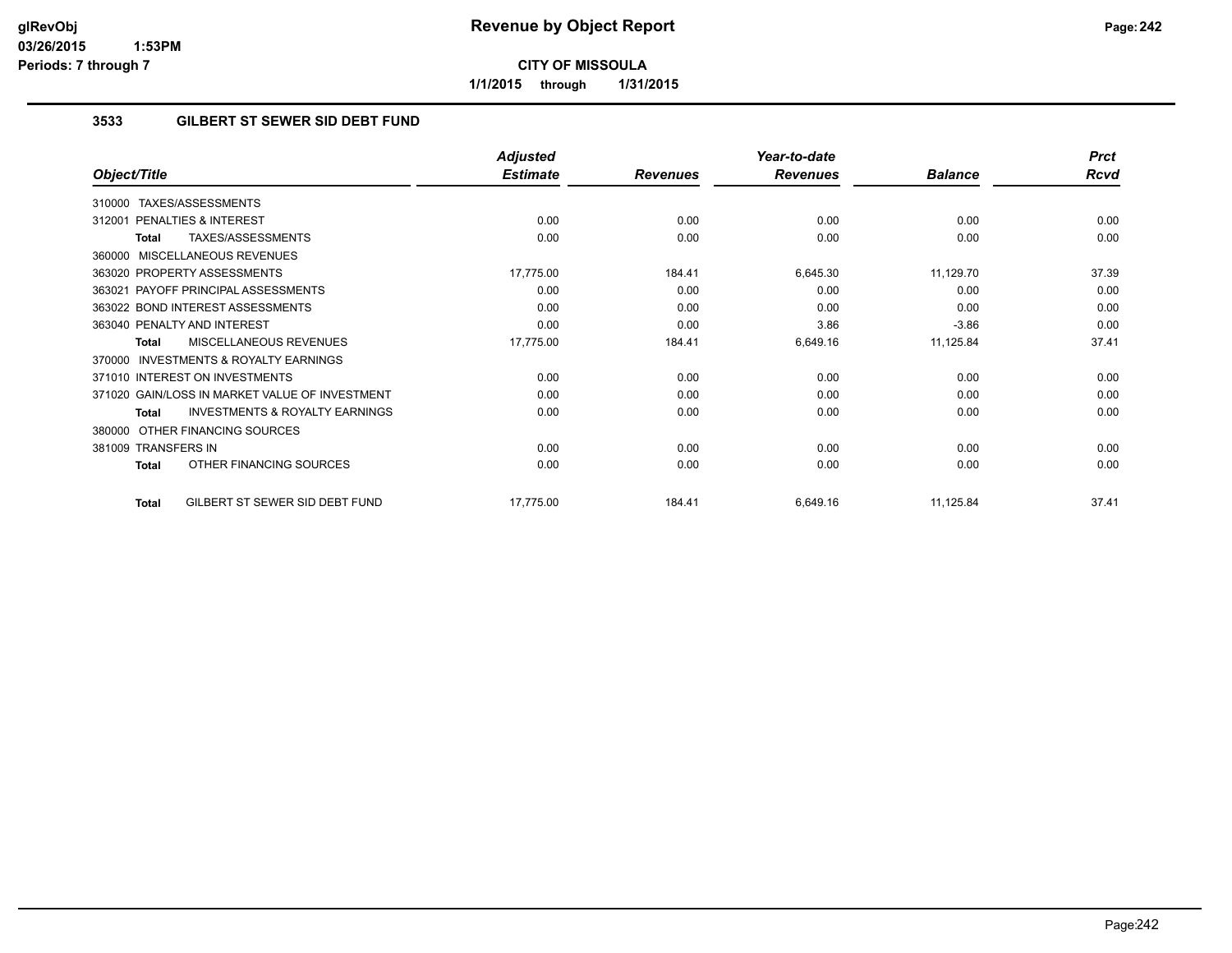**1/1/2015 through 1/31/2015**

# **3534 LINCOLNWOOD SEWER PHASE I**

#### **3534 LINCOLNWOOD SEWER PHASE I**

|                                                    | <b>Adjusted</b> |                 | Year-to-date    |                | <b>Prct</b> |
|----------------------------------------------------|-----------------|-----------------|-----------------|----------------|-------------|
| Object/Title                                       | <b>Estimate</b> | <b>Revenues</b> | <b>Revenues</b> | <b>Balance</b> | <b>Rcvd</b> |
| TAXES/ASSESSMENTS<br>310000                        |                 |                 |                 |                |             |
| PENALTIES & INTEREST<br>312001                     | 0.00            | 0.00            | 0.00            | 0.00           | 0.00        |
| TAXES/ASSESSMENTS<br>Total                         | 0.00            | 0.00            | 0.00            | 0.00           | 0.00        |
| MISCELLANEOUS REVENUES<br>360000                   |                 |                 |                 |                |             |
| 363020 PROPERTY ASSESSMENTS                        | 18,413.00       | 0.00            | 7,910.33        | 10,502.67      | 42.96       |
| 363021 PAYOFF PRINCIPAL ASSESSMENTS                | 0.00            | 0.00            | $-4,276.80$     | 4,276.80       | 0.00        |
| 363022 BOND INTEREST ASSESSMENTS                   | 0.00            | 0.00            | 0.00            | 0.00           | 0.00        |
| 363040 PENALTY AND INTEREST                        | 0.00            | 0.00            | 0.00            | 0.00           | 0.00        |
| MISCELLANEOUS REVENUES<br>Total                    | 18,413.00       | 0.00            | 3,633.53        | 14.779.47      | 19.73       |
| INVESTMENTS & ROYALTY EARNINGS<br>370000           |                 |                 |                 |                |             |
| 371010 INTEREST ON INVESTMENTS                     | 0.00            | 0.00            | 0.00            | 0.00           | 0.00        |
| 371020 GAIN/LOSS IN MARKET VALUE OF INVESTMENTS    | 0.00            | 0.00            | 0.00            | 0.00           | 0.00        |
| <b>INVESTMENTS &amp; ROYALTY EARNINGS</b><br>Total | 0.00            | 0.00            | 0.00            | 0.00           | 0.00        |
|                                                    |                 |                 |                 |                |             |
| LINCOLNWOOD SEWER PHASE I<br>Total                 | 18,413.00       | 0.00            | 3,633.53        | 14,779.47      | 19.73       |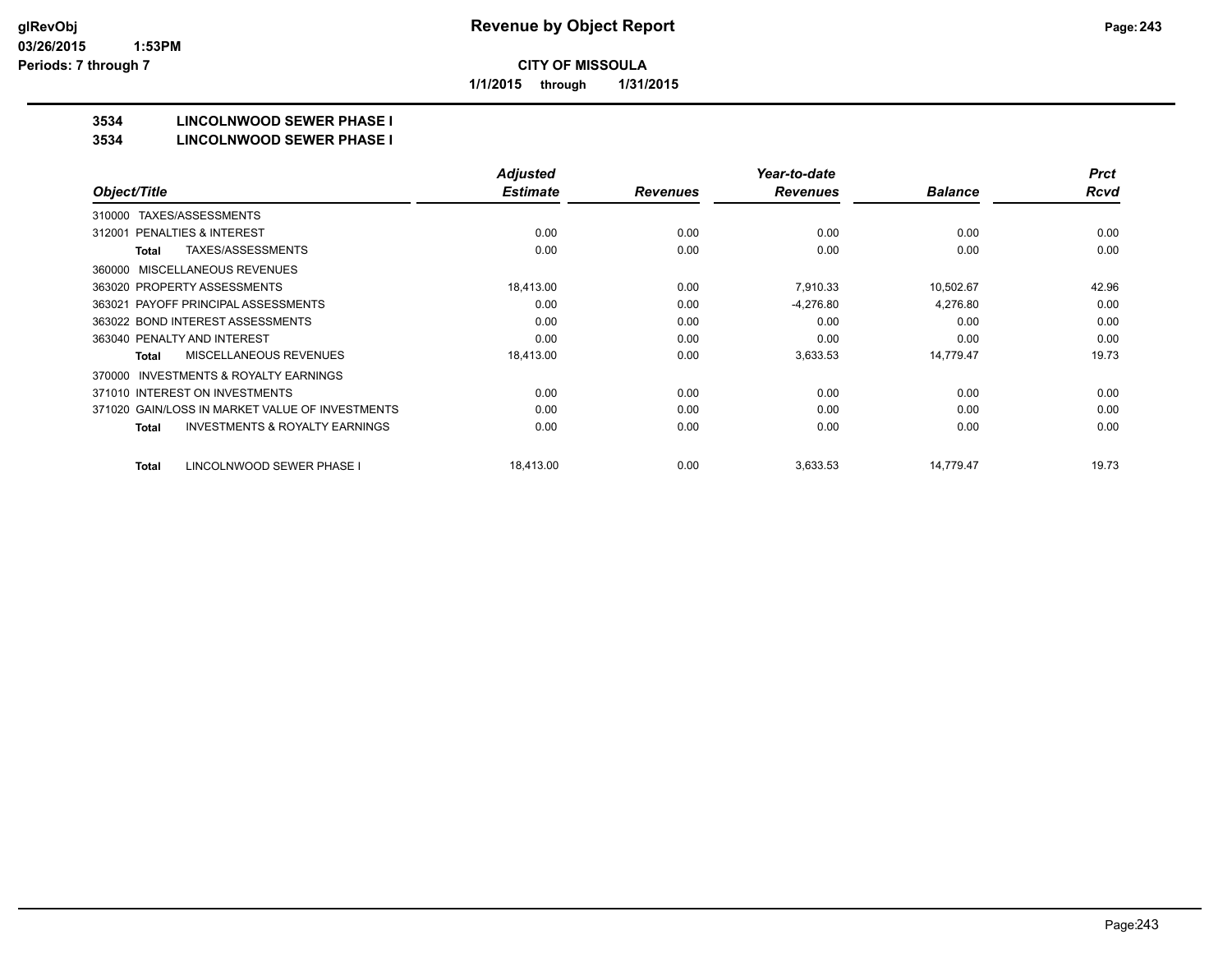**1/1/2015 through 1/31/2015**

# **3534 LINCOLNWOOD SEWER PHASE I**

|                                                           | <b>Adjusted</b> |                 | Year-to-date    |                | <b>Prct</b> |
|-----------------------------------------------------------|-----------------|-----------------|-----------------|----------------|-------------|
| Object/Title                                              | <b>Estimate</b> | <b>Revenues</b> | <b>Revenues</b> | <b>Balance</b> | <b>Rcvd</b> |
| TAXES/ASSESSMENTS<br>310000                               |                 |                 |                 |                |             |
| PENALTIES & INTEREST<br>312001                            | 0.00            | 0.00            | 0.00            | 0.00           | 0.00        |
| TAXES/ASSESSMENTS<br>Total                                | 0.00            | 0.00            | 0.00            | 0.00           | 0.00        |
| 360000 MISCELLANEOUS REVENUES                             |                 |                 |                 |                |             |
| 363020 PROPERTY ASSESSMENTS                               | 18,413.00       | 0.00            | 7.910.33        | 10,502.67      | 42.96       |
| 363021 PAYOFF PRINCIPAL ASSESSMENTS                       | 0.00            | 0.00            | $-4,276.80$     | 4,276.80       | 0.00        |
| 363022 BOND INTEREST ASSESSMENTS                          | 0.00            | 0.00            | 0.00            | 0.00           | 0.00        |
| 363040 PENALTY AND INTEREST                               | 0.00            | 0.00            | 0.00            | 0.00           | 0.00        |
| <b>MISCELLANEOUS REVENUES</b><br>Total                    | 18,413.00       | 0.00            | 3,633.53        | 14,779.47      | 19.73       |
| <b>INVESTMENTS &amp; ROYALTY EARNINGS</b><br>370000       |                 |                 |                 |                |             |
| 371010 INTEREST ON INVESTMENTS                            | 0.00            | 0.00            | 0.00            | 0.00           | 0.00        |
| 371020 GAIN/LOSS IN MARKET VALUE OF INVESTMENT            | 0.00            | 0.00            | 0.00            | 0.00           | 0.00        |
| <b>INVESTMENTS &amp; ROYALTY EARNINGS</b><br><b>Total</b> | 0.00            | 0.00            | 0.00            | 0.00           | 0.00        |
| LINCOLNWOOD SEWER PHASE I<br>Total                        | 18,413.00       | 0.00            | 3,633.53        | 14,779.47      | 19.73       |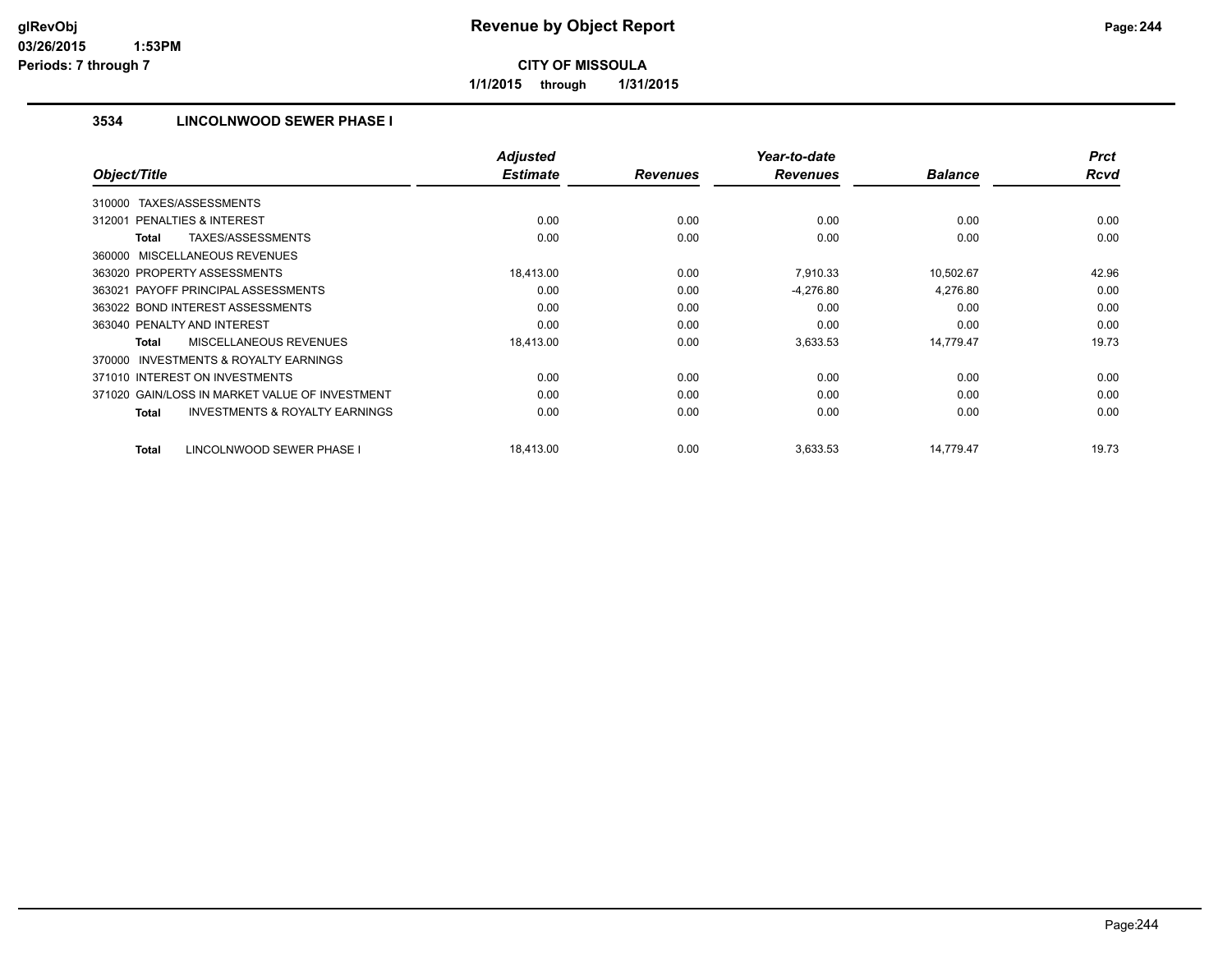**1/1/2015 through 1/31/2015**

# **3535 SLANT STREET TRAFFIC CALMING**

#### **3535 SLANT STREET TRAFFIC CALMING**

|                                                           | <b>Adjusted</b> |                 | Year-to-date    |                | <b>Prct</b> |
|-----------------------------------------------------------|-----------------|-----------------|-----------------|----------------|-------------|
| Object/Title                                              | <b>Estimate</b> | <b>Revenues</b> | <b>Revenues</b> | <b>Balance</b> | Rcvd        |
| TAXES/ASSESSMENTS<br>310000                               |                 |                 |                 |                |             |
| PENALTIES & INTEREST<br>312001                            | 0.00            | 0.00            | 0.00            | 0.00           | 0.00        |
| <b>TAXES/ASSESSMENTS</b><br><b>Total</b>                  | 0.00            | 0.00            | 0.00            | 0.00           | 0.00        |
| <b>MISCELLANEOUS REVENUES</b><br>360000                   |                 |                 |                 |                |             |
| 360010 MISCELLANEOUS                                      | 0.00            | 0.00            | 0.00            | 0.00           | 0.00        |
| 363020 PROPERTY ASSESSMENTS                               | 0.00            | 32.37           | 2,264.54        | $-2,264.54$    | 0.00        |
| PAYOFF PRINCIPAL ASSESSMENTS<br>363021                    | 0.00            | 19.24           | 19.24           | $-19.24$       | 0.00        |
| 363022 BOND INTEREST ASSESSMENTS                          | 0.00            | 0.00            | 0.00            | 0.00           | 0.00        |
| 363040 PENALTY AND INTEREST                               | 0.00            | 0.00            | 0.45            | $-0.45$        | 0.00        |
| MISCELLANEOUS REVENUES<br><b>Total</b>                    | 0.00            | 51.61           | 2,284.23        | $-2,284.23$    | 0.00        |
| INVESTMENTS & ROYALTY EARNINGS<br>370000                  |                 |                 |                 |                |             |
| 371010 INTEREST ON INVESTMENTS                            | 0.00            | 0.00            | 0.00            | 0.00           | 0.00        |
| 371020 GAIN/LOSS IN MARKET VALUE OF INVESTMENTS           | 0.00            | 0.00            | 0.00            | 0.00           | 0.00        |
| <b>INVESTMENTS &amp; ROYALTY EARNINGS</b><br><b>Total</b> | 0.00            | 0.00            | 0.00            | 0.00           | 0.00        |
| OTHER FINANCING SOURCES<br>380000                         |                 |                 |                 |                |             |
| 383000 OPERATING TRANSFERS                                | 0.00            | 0.00            | 0.00            | 0.00           | 0.00        |
| OTHER FINANCING SOURCES<br><b>Total</b>                   | 0.00            | 0.00            | 0.00            | 0.00           | 0.00        |
| SLANT STREET TRAFFIC CALMING<br><b>Total</b>              | 0.00            | 51.61           | 2,284.23        | $-2,284.23$    | 0.00        |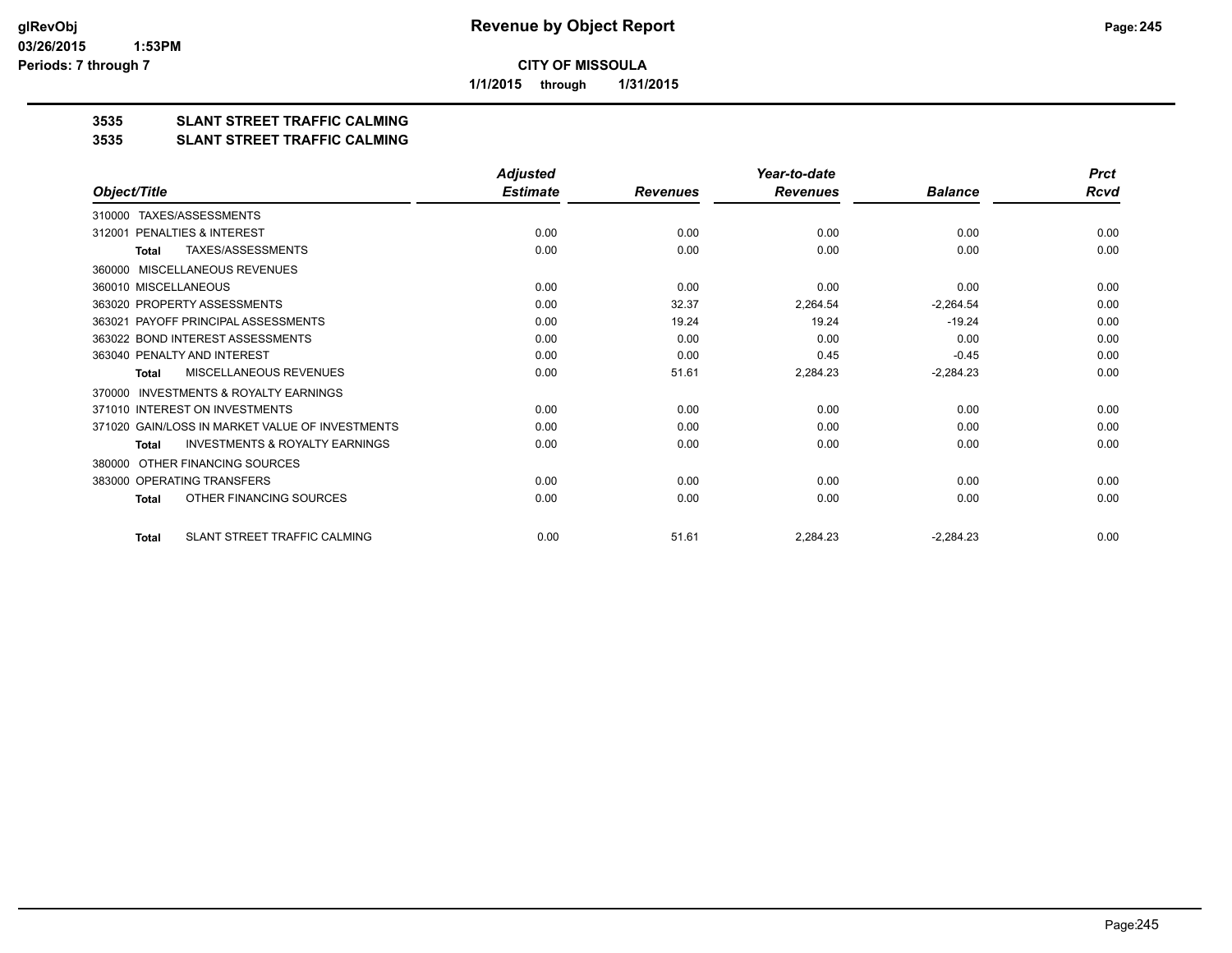**1/1/2015 through 1/31/2015**

# **3535 SLANT STREET TRAFFIC CALMING**

|                                                           | <b>Adjusted</b> |                 | Year-to-date    |                | <b>Prct</b> |
|-----------------------------------------------------------|-----------------|-----------------|-----------------|----------------|-------------|
| Object/Title                                              | <b>Estimate</b> | <b>Revenues</b> | <b>Revenues</b> | <b>Balance</b> | <b>Rcvd</b> |
| 310000 TAXES/ASSESSMENTS                                  |                 |                 |                 |                |             |
| PENALTIES & INTEREST<br>312001                            | 0.00            | 0.00            | 0.00            | 0.00           | 0.00        |
| TAXES/ASSESSMENTS<br><b>Total</b>                         | 0.00            | 0.00            | 0.00            | 0.00           | 0.00        |
| 360000 MISCELLANEOUS REVENUES                             |                 |                 |                 |                |             |
| 360010 MISCELLANEOUS                                      | 0.00            | 0.00            | 0.00            | 0.00           | 0.00        |
| 363020 PROPERTY ASSESSMENTS                               | 0.00            | 32.37           | 2,264.54        | $-2,264.54$    | 0.00        |
| 363021 PAYOFF PRINCIPAL ASSESSMENTS                       | 0.00            | 19.24           | 19.24           | $-19.24$       | 0.00        |
| 363022 BOND INTEREST ASSESSMENTS                          | 0.00            | 0.00            | 0.00            | 0.00           | 0.00        |
| 363040 PENALTY AND INTEREST                               | 0.00            | 0.00            | 0.45            | $-0.45$        | 0.00        |
| MISCELLANEOUS REVENUES<br><b>Total</b>                    | 0.00            | 51.61           | 2,284.23        | $-2,284.23$    | 0.00        |
| <b>INVESTMENTS &amp; ROYALTY EARNINGS</b><br>370000       |                 |                 |                 |                |             |
| 371010 INTEREST ON INVESTMENTS                            | 0.00            | 0.00            | 0.00            | 0.00           | 0.00        |
| 371020 GAIN/LOSS IN MARKET VALUE OF INVESTMENT            | 0.00            | 0.00            | 0.00            | 0.00           | 0.00        |
| <b>INVESTMENTS &amp; ROYALTY EARNINGS</b><br><b>Total</b> | 0.00            | 0.00            | 0.00            | 0.00           | 0.00        |
| OTHER FINANCING SOURCES<br>380000                         |                 |                 |                 |                |             |
| 383000 OPERATING TRANSFERS                                | 0.00            | 0.00            | 0.00            | 0.00           | 0.00        |
| OTHER FINANCING SOURCES<br><b>Total</b>                   | 0.00            | 0.00            | 0.00            | 0.00           | 0.00        |
| SLANT STREET TRAFFIC CALMING<br><b>Total</b>              | 0.00            | 51.61           | 2,284.23        | $-2,284.23$    | 0.00        |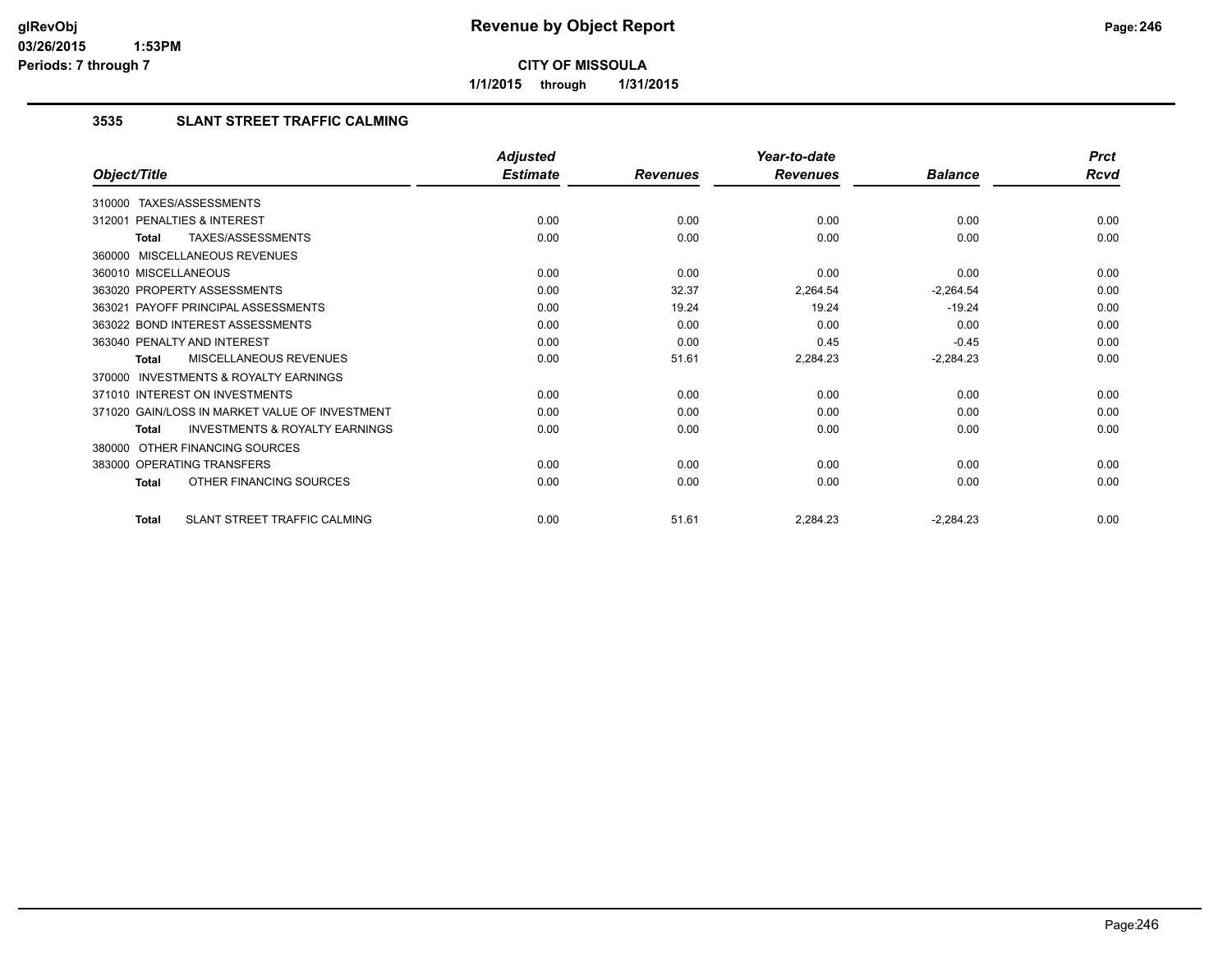**1/1/2015 through 1/31/2015**

# **3536 LINCOLNWOOD SEWER PHASE II**

#### **3536 LINCOLNWOOD SEWER PHASE II**

|                                                    | <b>Adjusted</b> |                 | Year-to-date    |                | <b>Prct</b> |
|----------------------------------------------------|-----------------|-----------------|-----------------|----------------|-------------|
| Object/Title                                       | <b>Estimate</b> | <b>Revenues</b> | <b>Revenues</b> | <b>Balance</b> | <b>Rcvd</b> |
| TAXES/ASSESSMENTS<br>310000                        |                 |                 |                 |                |             |
| PENALTIES & INTEREST<br>312001                     | 0.00            | 0.00            | 0.00            | 0.00           | 0.00        |
| TAXES/ASSESSMENTS<br>Total                         | 0.00            | 0.00            | 0.00            | 0.00           | 0.00        |
| MISCELLANEOUS REVENUES<br>360000                   |                 |                 |                 |                |             |
| 363020 PROPERTY ASSESSMENTS                        | 31,100.00       | 0.00            | 14,563.11       | 16,536.89      | 46.83       |
| 363021 PAYOFF PRINCIPAL ASSESSMENTS                | 0.00            | 0.00            | 0.00            | 0.00           | 0.00        |
| 363022 BOND INTEREST ASSESSMENTS                   | 0.00            | 0.00            | 0.00            | 0.00           | 0.00        |
| 363040 PENALTY AND INTEREST                        | 0.00            | 0.00            | 4.36            | $-4.36$        | 0.00        |
| MISCELLANEOUS REVENUES<br>Total                    | 31,100.00       | 0.00            | 14,567.47       | 16,532.53      | 46.84       |
| INVESTMENTS & ROYALTY EARNINGS<br>370000           |                 |                 |                 |                |             |
| 371010 INTEREST ON INVESTMENTS                     | 0.00            | 0.00            | 0.00            | 0.00           | 0.00        |
| 371020 GAIN/LOSS IN MARKET VALUE OF INVESTMENTS    | 0.00            | 0.00            | 0.00            | 0.00           | 0.00        |
| <b>INVESTMENTS &amp; ROYALTY EARNINGS</b><br>Total | 0.00            | 0.00            | 0.00            | 0.00           | 0.00        |
|                                                    |                 |                 |                 |                |             |
| LINCOLNWOOD SEWER PHASE II<br><b>Total</b>         | 31,100.00       | 0.00            | 14,567.47       | 16,532.53      | 46.84       |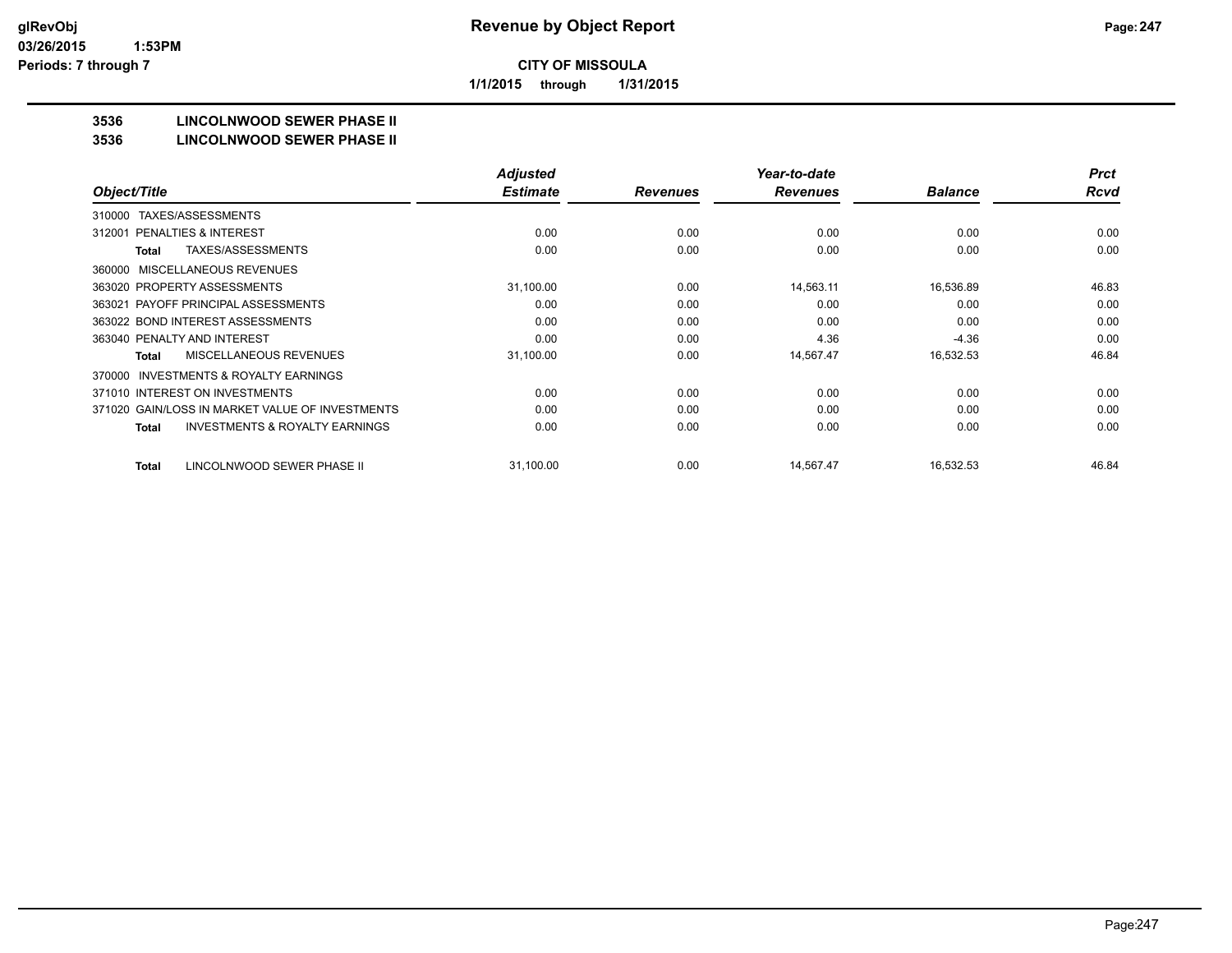**1/1/2015 through 1/31/2015**

# **3536 LINCOLNWOOD SEWER PHASE II**

|                                                           | <b>Adjusted</b> |                 | Year-to-date    |                | <b>Prct</b> |
|-----------------------------------------------------------|-----------------|-----------------|-----------------|----------------|-------------|
| Object/Title                                              | <b>Estimate</b> | <b>Revenues</b> | <b>Revenues</b> | <b>Balance</b> | <b>Rcvd</b> |
| TAXES/ASSESSMENTS<br>310000                               |                 |                 |                 |                |             |
| PENALTIES & INTEREST<br>312001                            | 0.00            | 0.00            | 0.00            | 0.00           | 0.00        |
| TAXES/ASSESSMENTS<br>Total                                | 0.00            | 0.00            | 0.00            | 0.00           | 0.00        |
| 360000 MISCELLANEOUS REVENUES                             |                 |                 |                 |                |             |
| 363020 PROPERTY ASSESSMENTS                               | 31,100.00       | 0.00            | 14,563.11       | 16,536.89      | 46.83       |
| 363021 PAYOFF PRINCIPAL ASSESSMENTS                       | 0.00            | 0.00            | 0.00            | 0.00           | 0.00        |
| 363022 BOND INTEREST ASSESSMENTS                          | 0.00            | 0.00            | 0.00            | 0.00           | 0.00        |
| 363040 PENALTY AND INTEREST                               | 0.00            | 0.00            | 4.36            | $-4.36$        | 0.00        |
| MISCELLANEOUS REVENUES<br>Total                           | 31,100.00       | 0.00            | 14,567.47       | 16,532.53      | 46.84       |
| <b>INVESTMENTS &amp; ROYALTY EARNINGS</b><br>370000       |                 |                 |                 |                |             |
| 371010 INTEREST ON INVESTMENTS                            | 0.00            | 0.00            | 0.00            | 0.00           | 0.00        |
| 371020 GAIN/LOSS IN MARKET VALUE OF INVESTMENT            | 0.00            | 0.00            | 0.00            | 0.00           | 0.00        |
| <b>INVESTMENTS &amp; ROYALTY EARNINGS</b><br><b>Total</b> | 0.00            | 0.00            | 0.00            | 0.00           | 0.00        |
| LINCOLNWOOD SEWER PHASE II<br><b>Total</b>                | 31,100.00       | 0.00            | 14,567.47       | 16,532.53      | 46.84       |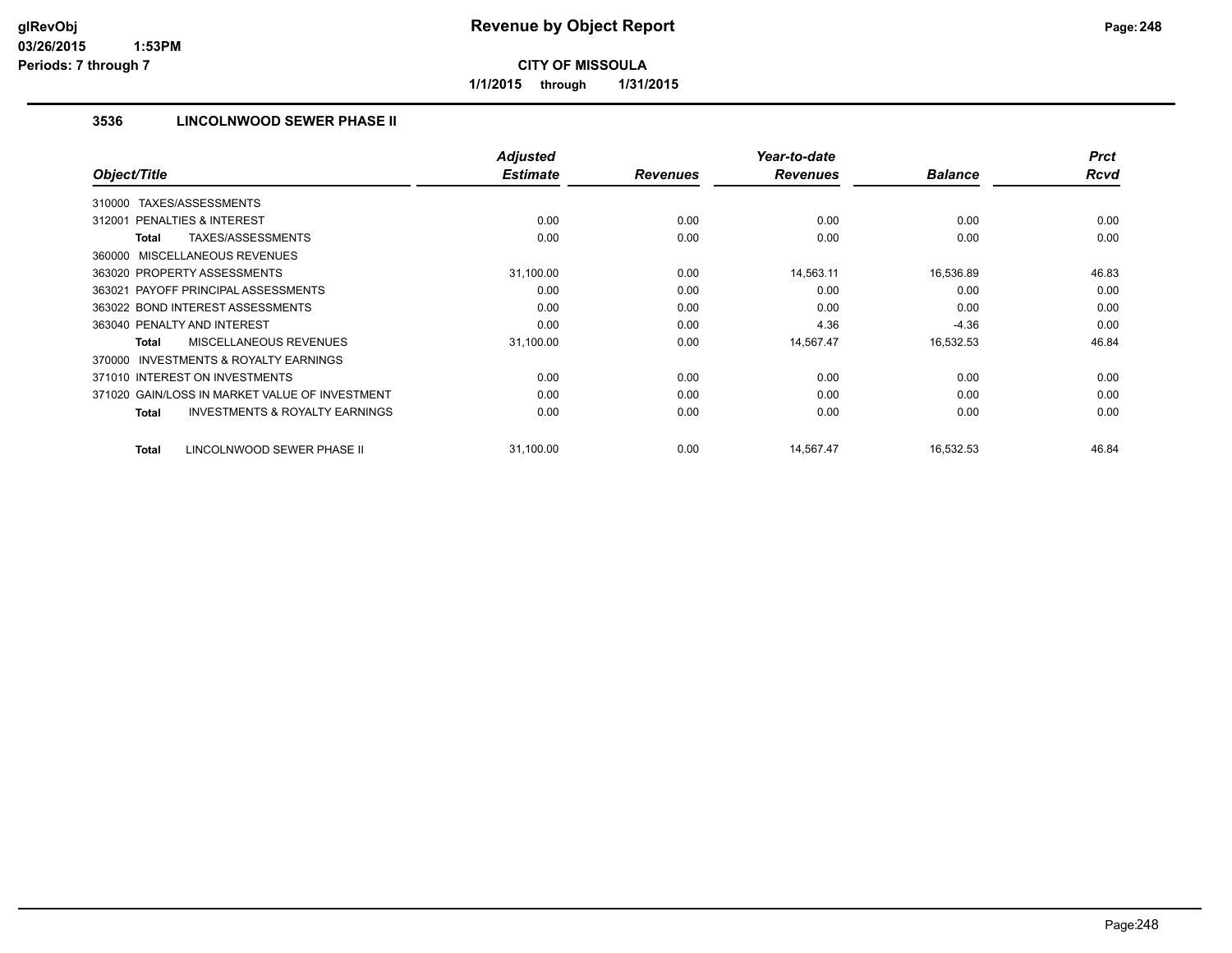**1/1/2015 through 1/31/2015**

### **3539 SOUTH 4TH STREET W TRAFFIC**

#### **3539 SOUTH 4TH STREET W TRAFFIC**

|                                                           | <b>Adjusted</b> |                 | Year-to-date    |                | <b>Prct</b> |
|-----------------------------------------------------------|-----------------|-----------------|-----------------|----------------|-------------|
| Object/Title                                              | <b>Estimate</b> | <b>Revenues</b> | <b>Revenues</b> | <b>Balance</b> | Rcvd        |
| TAXES/ASSESSMENTS<br>310000                               |                 |                 |                 |                |             |
| PENALTIES & INTEREST<br>312001                            | 0.00            | 0.00            | 0.00            | 0.00           | 0.00        |
| <b>TAXES/ASSESSMENTS</b><br><b>Total</b>                  | 0.00            | 0.00            | 0.00            | 0.00           | 0.00        |
| <b>MISCELLANEOUS REVENUES</b><br>360000                   |                 |                 |                 |                |             |
| 360010 MISCELLANEOUS                                      | 0.00            | 0.00            | 0.00            | 0.00           | 0.00        |
| 363020 PROPERTY ASSESSMENTS                               | 0.00            | 0.00            | 807.45          | $-807.45$      | 0.00        |
| 363021 PAYOFF PRINCIPAL ASSESSMENTS                       | 0.00            | 0.00            | 0.00            | 0.00           | 0.00        |
| 363022 BOND INTEREST ASSESSMENTS                          | 0.00            | 0.00            | 0.00            | 0.00           | 0.00        |
| 363040 PENALTY AND INTEREST                               | 0.00            | 0.00            | 0.84            | $-0.84$        | 0.00        |
| MISCELLANEOUS REVENUES<br><b>Total</b>                    | 0.00            | 0.00            | 808.29          | $-808.29$      | 0.00        |
| <b>INVESTMENTS &amp; ROYALTY EARNINGS</b><br>370000       |                 |                 |                 |                |             |
| 371010 INTEREST ON INVESTMENTS                            | 0.00            | 0.00            | 0.00            | 0.00           | 0.00        |
| 371020 GAIN/LOSS IN MARKET VALUE OF INVESTMENTS           | 0.00            | 0.00            | 0.00            | 0.00           | 0.00        |
| <b>INVESTMENTS &amp; ROYALTY EARNINGS</b><br><b>Total</b> | 0.00            | 0.00            | 0.00            | 0.00           | 0.00        |
| OTHER FINANCING SOURCES<br>380000                         |                 |                 |                 |                |             |
| 383000 OPERATING TRANSFERS                                | 0.00            | 0.00            | 0.00            | 0.00           | 0.00        |
| OTHER FINANCING SOURCES<br><b>Total</b>                   | 0.00            | 0.00            | 0.00            | 0.00           | 0.00        |
| SOUTH 4TH STREET W TRAFFIC<br><b>Total</b>                | 0.00            | 0.00            | 808.29          | $-808.29$      | 0.00        |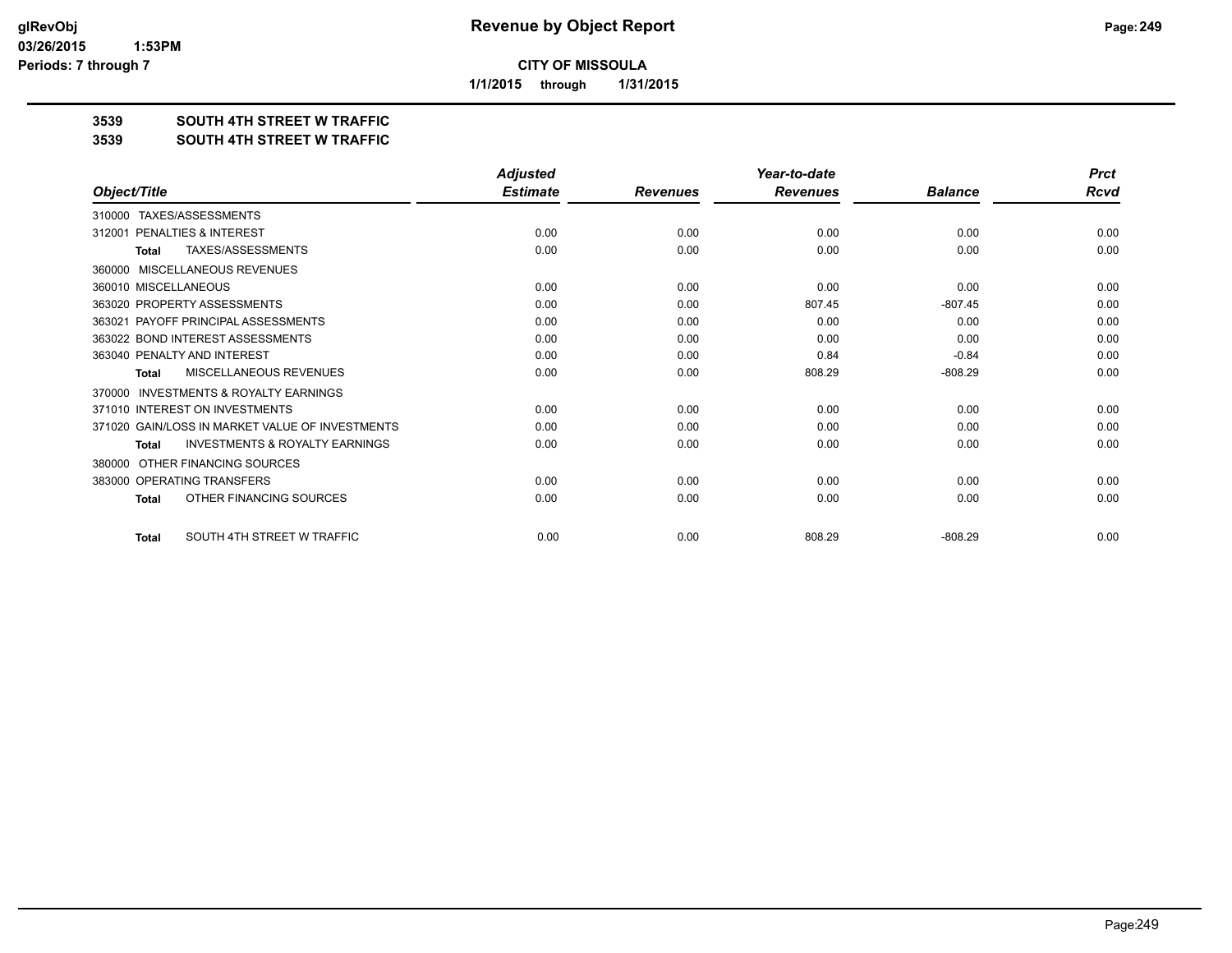**1/1/2015 through 1/31/2015**

# **3539 SOUTH 4TH STREET W TRAFFIC**

|                                                           | <b>Adjusted</b> |                 | Year-to-date    |                | <b>Prct</b> |
|-----------------------------------------------------------|-----------------|-----------------|-----------------|----------------|-------------|
| Object/Title                                              | <b>Estimate</b> | <b>Revenues</b> | <b>Revenues</b> | <b>Balance</b> | Rcvd        |
| 310000 TAXES/ASSESSMENTS                                  |                 |                 |                 |                |             |
| PENALTIES & INTEREST<br>312001                            | 0.00            | 0.00            | 0.00            | 0.00           | 0.00        |
| TAXES/ASSESSMENTS<br><b>Total</b>                         | 0.00            | 0.00            | 0.00            | 0.00           | 0.00        |
| 360000 MISCELLANEOUS REVENUES                             |                 |                 |                 |                |             |
| 360010 MISCELLANEOUS                                      | 0.00            | 0.00            | 0.00            | 0.00           | 0.00        |
| 363020 PROPERTY ASSESSMENTS                               | 0.00            | 0.00            | 807.45          | $-807.45$      | 0.00        |
| 363021 PAYOFF PRINCIPAL ASSESSMENTS                       | 0.00            | 0.00            | 0.00            | 0.00           | 0.00        |
| 363022 BOND INTEREST ASSESSMENTS                          | 0.00            | 0.00            | 0.00            | 0.00           | 0.00        |
| 363040 PENALTY AND INTEREST                               | 0.00            | 0.00            | 0.84            | $-0.84$        | 0.00        |
| MISCELLANEOUS REVENUES<br><b>Total</b>                    | 0.00            | 0.00            | 808.29          | $-808.29$      | 0.00        |
| <b>INVESTMENTS &amp; ROYALTY EARNINGS</b><br>370000       |                 |                 |                 |                |             |
| 371010 INTEREST ON INVESTMENTS                            | 0.00            | 0.00            | 0.00            | 0.00           | 0.00        |
| 371020 GAIN/LOSS IN MARKET VALUE OF INVESTMENT            | 0.00            | 0.00            | 0.00            | 0.00           | 0.00        |
| <b>INVESTMENTS &amp; ROYALTY EARNINGS</b><br><b>Total</b> | 0.00            | 0.00            | 0.00            | 0.00           | 0.00        |
| OTHER FINANCING SOURCES<br>380000                         |                 |                 |                 |                |             |
| 383000 OPERATING TRANSFERS                                | 0.00            | 0.00            | 0.00            | 0.00           | 0.00        |
| OTHER FINANCING SOURCES<br><b>Total</b>                   | 0.00            | 0.00            | 0.00            | 0.00           | 0.00        |
| SOUTH 4TH STREET W TRAFFIC<br><b>Total</b>                | 0.00            | 0.00            | 808.29          | $-808.29$      | 0.00        |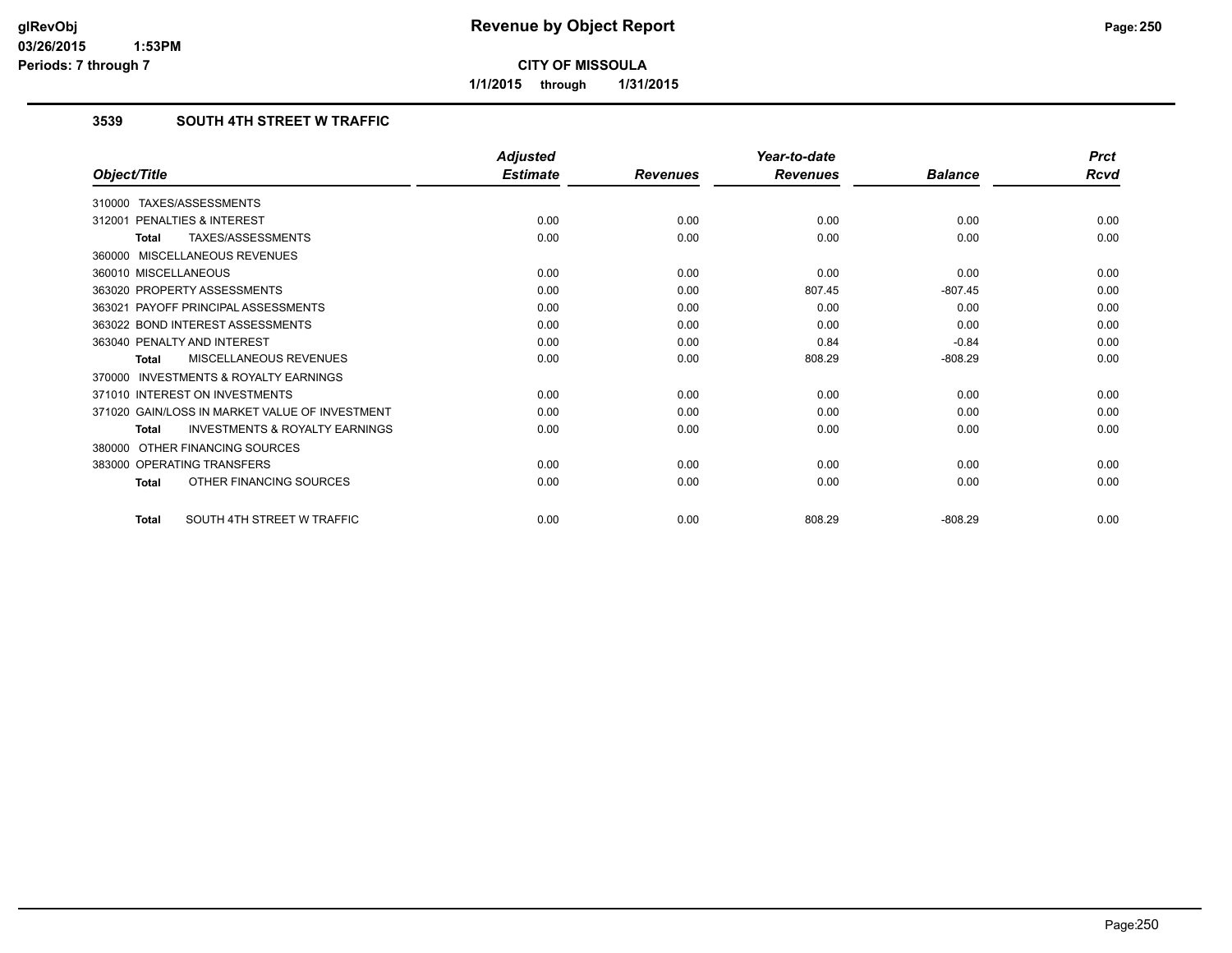**1/1/2015 through 1/31/2015**

**3540 SID 540 DEBT SERVICE FUND**

**3540 SID 540 DEBT SERVICE FUND**

|                                                    | <b>Adjusted</b> |                 | Year-to-date    |                | <b>Prct</b> |
|----------------------------------------------------|-----------------|-----------------|-----------------|----------------|-------------|
| Object/Title                                       | <b>Estimate</b> | <b>Revenues</b> | <b>Revenues</b> | <b>Balance</b> | <b>Rcvd</b> |
| 360000 MISCELLANEOUS REVENUES                      |                 |                 |                 |                |             |
| 363020 PROPERTY ASSESSMENTS                        | 122.098.00      | 285.04          | 70.495.85       | 51.602.15      | 57.74       |
| 363021 PAYOFF PRINCIPAL ASSESSMENTS                | 0.00            | 0.00            | 3.619.46        | $-3.619.46$    | 0.00        |
| 363040 PENALTY AND INTEREST                        | 0.00            | 0.00            | 16.89           | $-16.89$       | 0.00        |
| MISCELLANEOUS REVENUES<br>Total                    | 122,098.00      | 285.04          | 74.132.20       | 47,965.80      | 60.72       |
| 370000 INVESTMENTS & ROYALTY EARNINGS              |                 |                 |                 |                |             |
| 371010 INTEREST ON INVESTMENTS                     | 0.00            | 0.00            | 0.00            | 0.00           | 0.00        |
| 371500 INTEREST ON INTERFUND LOAN                  | 0.00            | 0.00            | 0.00            | 0.00           | 0.00        |
| <b>INVESTMENTS &amp; ROYALTY EARNINGS</b><br>Total | 0.00            | 0.00            | 0.00            | 0.00           | 0.00        |
| SID 540 DEBT SERVICE FUND<br><b>Total</b>          | 122.098.00      | 285.04          | 74.132.20       | 47.965.80      | 60.72       |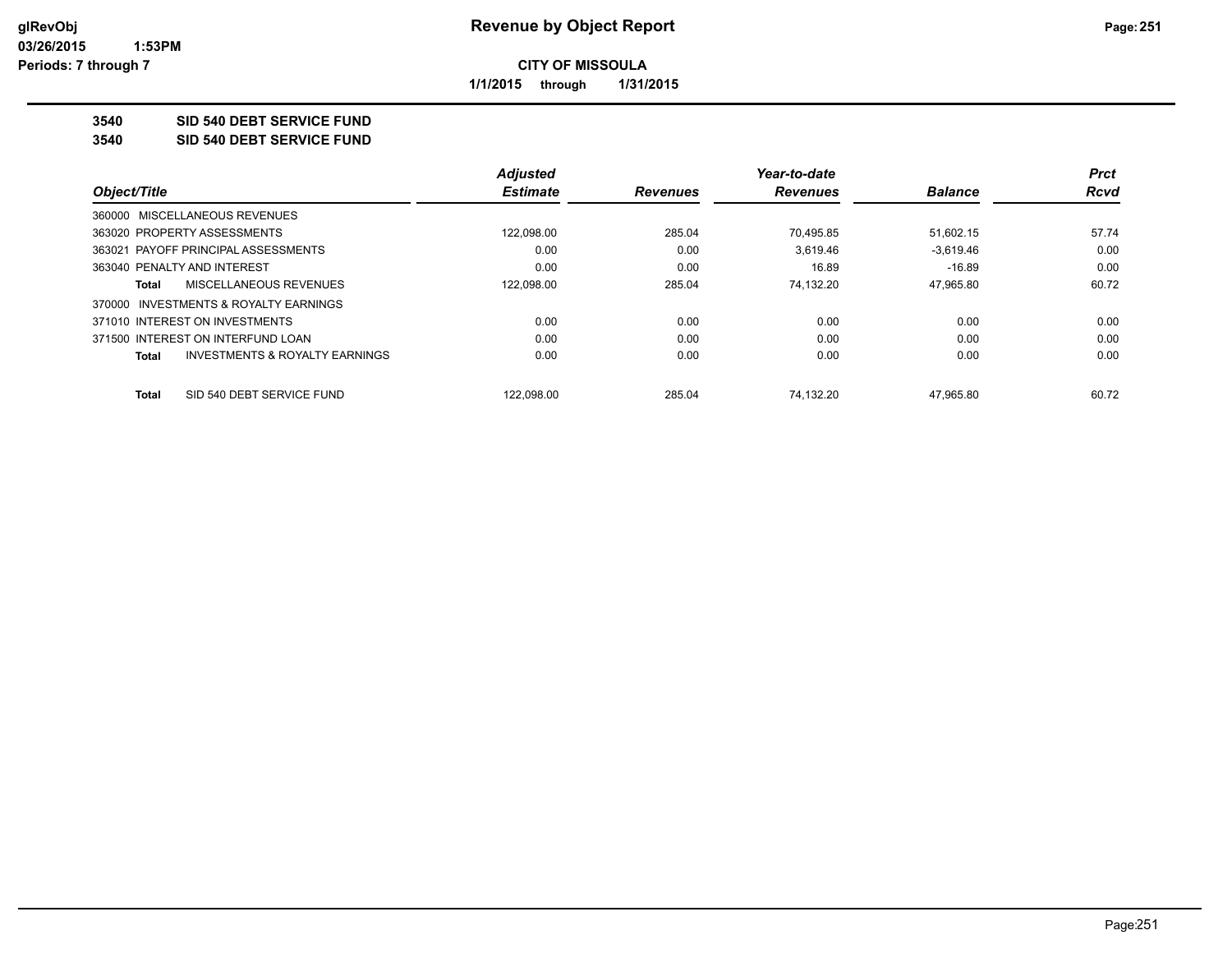**1/1/2015 through 1/31/2015**

# **3540 SID 540 DEBT SERVICE FUND**

| Object/Title                                        | <b>Adjusted</b><br><b>Estimate</b> | <b>Revenues</b> | Year-to-date<br><b>Revenues</b> | <b>Balance</b> | <b>Prct</b><br><b>Rcvd</b> |
|-----------------------------------------------------|------------------------------------|-----------------|---------------------------------|----------------|----------------------------|
| 360000 MISCELLANEOUS REVENUES                       |                                    |                 |                                 |                |                            |
| 363020 PROPERTY ASSESSMENTS                         | 122.098.00                         | 285.04          | 70.495.85                       | 51.602.15      | 57.74                      |
| 363021 PAYOFF PRINCIPAL ASSESSMENTS                 | 0.00                               | 0.00            | 3.619.46                        | $-3.619.46$    | 0.00                       |
| 363040 PENALTY AND INTEREST                         | 0.00                               | 0.00            | 16.89                           | $-16.89$       | 0.00                       |
| MISCELLANEOUS REVENUES<br>Total                     | 122,098.00                         | 285.04          | 74.132.20                       | 47,965.80      | 60.72                      |
| <b>INVESTMENTS &amp; ROYALTY EARNINGS</b><br>370000 |                                    |                 |                                 |                |                            |
| 371010 INTEREST ON INVESTMENTS                      | 0.00                               | 0.00            | 0.00                            | 0.00           | 0.00                       |
| 371500 INTEREST ON INTERFUND LOAN                   | 0.00                               | 0.00            | 0.00                            | 0.00           | 0.00                       |
| INVESTMENTS & ROYALTY EARNINGS<br><b>Total</b>      | 0.00                               | 0.00            | 0.00                            | 0.00           | 0.00                       |
| SID 540 DEBT SERVICE FUND<br><b>Total</b>           | 122.098.00                         | 285.04          | 74.132.20                       | 47.965.80      | 60.72                      |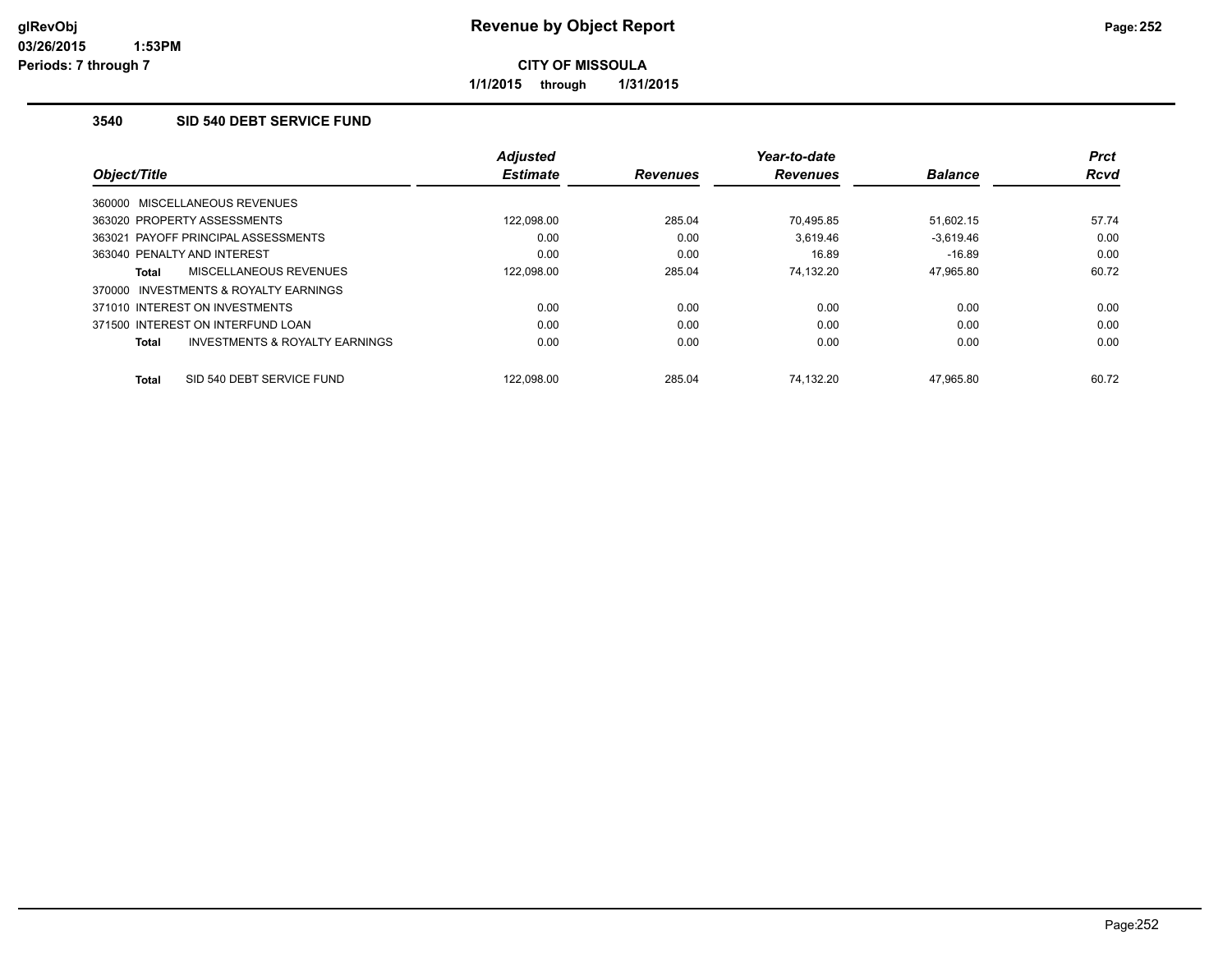**1/1/2015 through 1/31/2015**

# **3541 SID 541 DEBT SERVICE**

**3541 SID 541 DEBT SERVICE**

|                                         | <b>Adjusted</b> |                 | Year-to-date    |                | <b>Prct</b> |
|-----------------------------------------|-----------------|-----------------|-----------------|----------------|-------------|
| Object/Title                            | <b>Estimate</b> | <b>Revenues</b> | <b>Revenues</b> | <b>Balance</b> | <b>Rcvd</b> |
| 360000 MISCELLANEOUS REVENUES           |                 |                 |                 |                |             |
| 363020 PROPERTY ASSESSMENTS             | 60,383.00       | 611.66          | 29,322.72       | 31,060.28      | 48.56       |
| 363021 PAYOFF PRINCIPAL ASSESSMENTS     | 0.00            | 0.00            | 2,415.66        | $-2,415.66$    | 0.00        |
| 363040 PENALTY AND INTEREST             | 0.00            | 5.19            | 12.88           | $-12.88$       | 0.00        |
| MISCELLANEOUS REVENUES<br>Total         | 60,383.00       | 616.85          | 31,751.26       | 28,631.74      | 52.58       |
| 370000 INVESTMENTS & ROYALTY EARNINGS   |                 |                 |                 |                |             |
| 371010 INTEREST ON INVESTMENTS          | 0.00            | 0.00            | 0.00            | 0.00           | 0.00        |
| INVESTMENTS & ROYALTY EARNINGS<br>Total | 0.00            | 0.00            | 0.00            | 0.00           | 0.00        |
| 380000 OTHER FINANCING SOURCES          |                 |                 |                 |                |             |
| 381030 SID BONDS PROCEEDS               | 0.00            | 0.00            | 0.00            | 0.00           | 0.00        |
| OTHER FINANCING SOURCES<br>Total        | 0.00            | 0.00            | 0.00            | 0.00           | 0.00        |
| SID 541 DEBT SERVICE<br>Total           | 60.383.00       | 616.85          | 31.751.26       | 28.631.74      | 52.58       |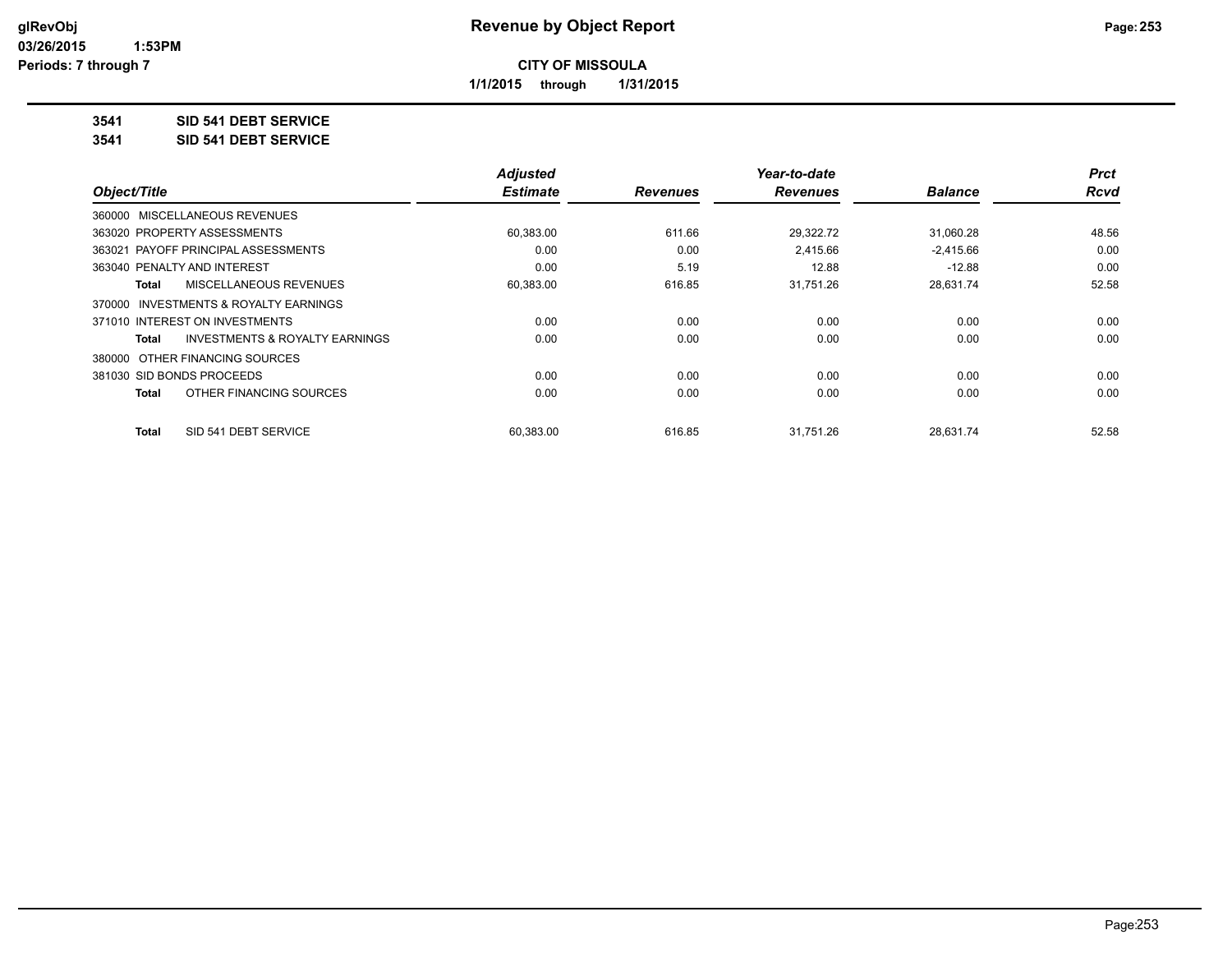**1/1/2015 through 1/31/2015**

#### **3541 SID 541 DEBT SERVICE**

| Object/Title                                              | <b>Adjusted</b><br><b>Estimate</b> | <b>Revenues</b> | Year-to-date<br><b>Revenues</b> | <b>Balance</b> | <b>Prct</b><br><b>Rcvd</b> |
|-----------------------------------------------------------|------------------------------------|-----------------|---------------------------------|----------------|----------------------------|
|                                                           |                                    |                 |                                 |                |                            |
| 360000 MISCELLANEOUS REVENUES                             |                                    |                 |                                 |                |                            |
| 363020 PROPERTY ASSESSMENTS                               | 60,383.00                          | 611.66          | 29.322.72                       | 31,060.28      | 48.56                      |
| 363021 PAYOFF PRINCIPAL ASSESSMENTS                       | 0.00                               | 0.00            | 2,415.66                        | $-2,415.66$    | 0.00                       |
| 363040 PENALTY AND INTEREST                               | 0.00                               | 5.19            | 12.88                           | $-12.88$       | 0.00                       |
| MISCELLANEOUS REVENUES<br><b>Total</b>                    | 60,383.00                          | 616.85          | 31.751.26                       | 28.631.74      | 52.58                      |
| INVESTMENTS & ROYALTY EARNINGS<br>370000                  |                                    |                 |                                 |                |                            |
| 371010 INTEREST ON INVESTMENTS                            | 0.00                               | 0.00            | 0.00                            | 0.00           | 0.00                       |
| <b>INVESTMENTS &amp; ROYALTY EARNINGS</b><br><b>Total</b> | 0.00                               | 0.00            | 0.00                            | 0.00           | 0.00                       |
| 380000 OTHER FINANCING SOURCES                            |                                    |                 |                                 |                |                            |
| 381030 SID BONDS PROCEEDS                                 | 0.00                               | 0.00            | 0.00                            | 0.00           | 0.00                       |
| OTHER FINANCING SOURCES<br><b>Total</b>                   | 0.00                               | 0.00            | 0.00                            | 0.00           | 0.00                       |
| SID 541 DEBT SERVICE<br><b>Total</b>                      | 60,383.00                          | 616.85          | 31,751.26                       | 28,631.74      | 52.58                      |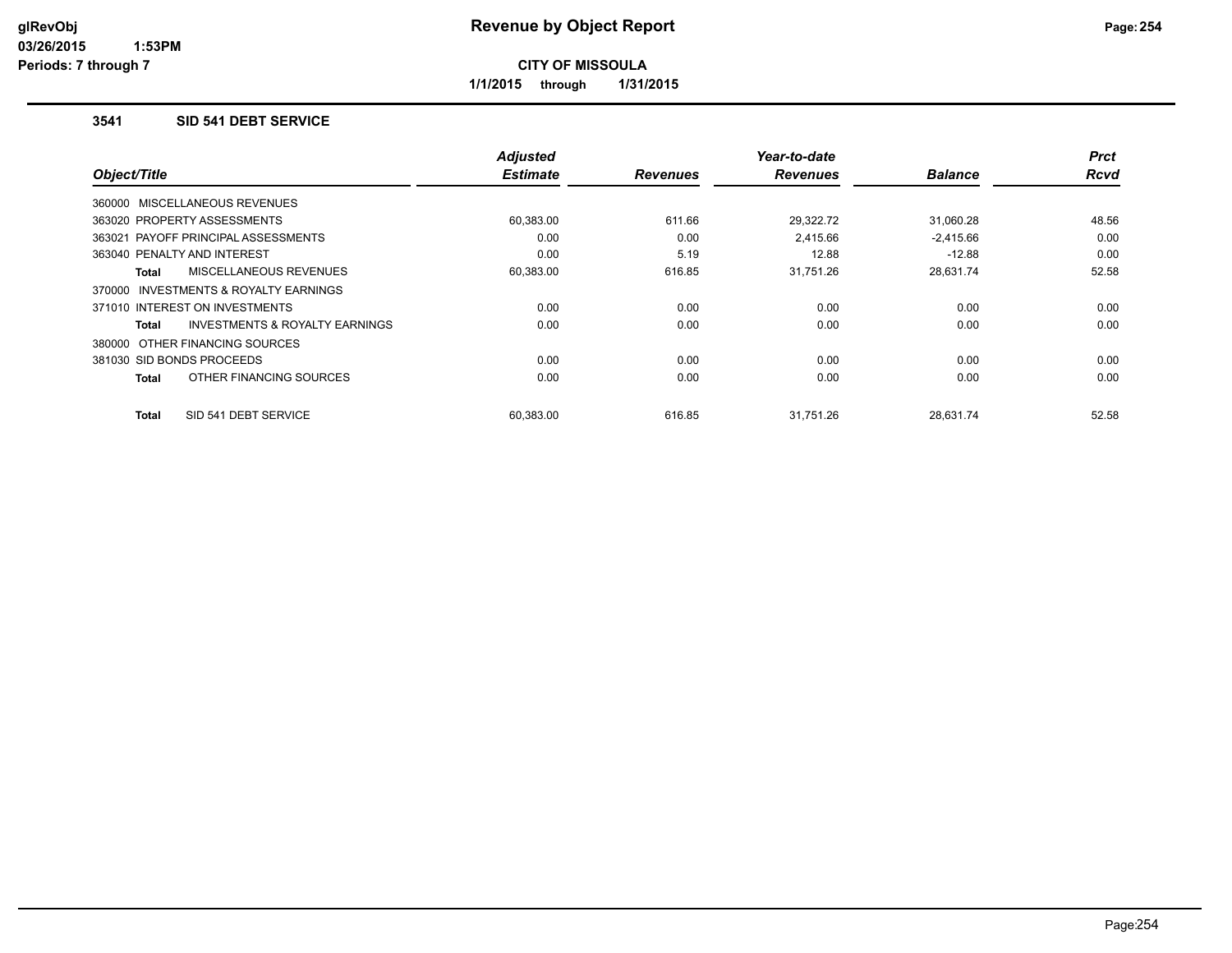**1/1/2015 through 1/31/2015**

**3543 SID 543 DEBT SERVICE**

**3543 SID 543 DEBT SERVICE**

|                                                           | <b>Adjusted</b> |                 | Year-to-date    |                | <b>Prct</b> |
|-----------------------------------------------------------|-----------------|-----------------|-----------------|----------------|-------------|
| Object/Title                                              | <b>Estimate</b> | <b>Revenues</b> | <b>Revenues</b> | <b>Balance</b> | Rcvd        |
| 360000 MISCELLANEOUS REVENUES                             |                 |                 |                 |                |             |
| 363020 PROPERTY ASSESSMENTS                               | 0.00            | 74.60           | 4,830.35        | $-4,830.35$    | 0.00        |
| 363021 PAYOFF PRINCIPAL ASSESSMENTS                       | 0.00            | 0.00            | 328.51          | $-328.51$      | 0.00        |
| 363040 PENALTY AND INTEREST                               | 0.00            | 0.90            | 2.45            | $-2.45$        | 0.00        |
| MISCELLANEOUS REVENUES<br>Total                           | 0.00            | 75.50           | 5.161.31        | $-5.161.31$    | 0.00        |
| 370000 INVESTMENTS & ROYALTY EARNINGS                     |                 |                 |                 |                |             |
| 371010 INTEREST ON INVESTMENTS                            | 0.00            | 0.00            | 0.00            | 0.00           | 0.00        |
| <b>INVESTMENTS &amp; ROYALTY EARNINGS</b><br><b>Total</b> | 0.00            | 0.00            | 0.00            | 0.00           | 0.00        |
| SID 543 DEBT SERVICE<br><b>Total</b>                      | 0.00            | 75.50           | 5.161.31        | $-5.161.31$    | 0.00        |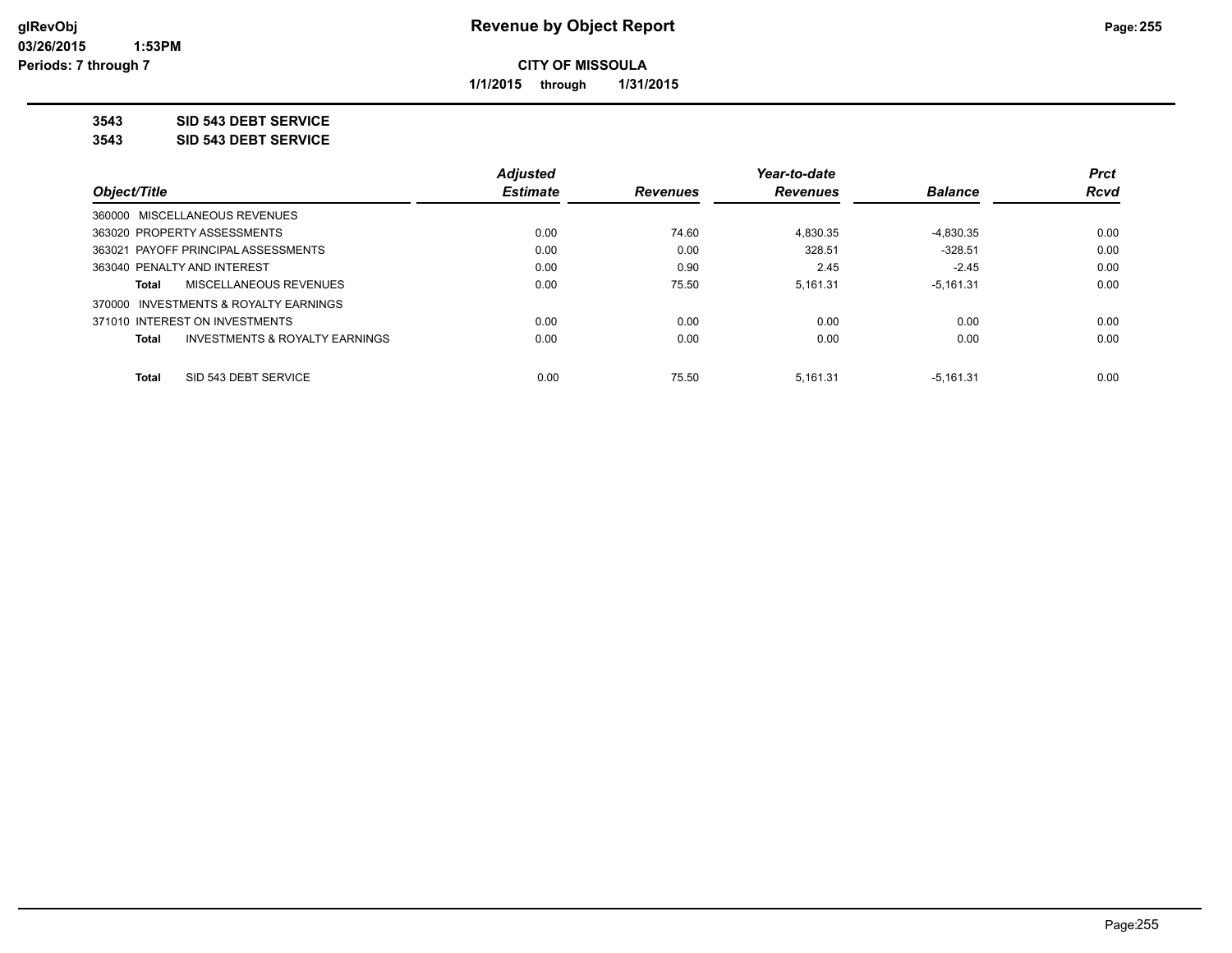**1/1/2015 through 1/31/2015**

### **3543 SID 543 DEBT SERVICE**

|                                                    | <b>Adjusted</b> |                 | Year-to-date    |                | <b>Prct</b> |
|----------------------------------------------------|-----------------|-----------------|-----------------|----------------|-------------|
| Object/Title                                       | <b>Estimate</b> | <b>Revenues</b> | <b>Revenues</b> | <b>Balance</b> | <b>Rcvd</b> |
| 360000 MISCELLANEOUS REVENUES                      |                 |                 |                 |                |             |
| 363020 PROPERTY ASSESSMENTS                        | 0.00            | 74.60           | 4.830.35        | $-4,830.35$    | 0.00        |
| 363021 PAYOFF PRINCIPAL ASSESSMENTS                | 0.00            | 0.00            | 328.51          | $-328.51$      | 0.00        |
| 363040 PENALTY AND INTEREST                        | 0.00            | 0.90            | 2.45            | $-2.45$        | 0.00        |
| <b>MISCELLANEOUS REVENUES</b><br>Total             | 0.00            | 75.50           | 5.161.31        | $-5.161.31$    | 0.00        |
| 370000 INVESTMENTS & ROYALTY EARNINGS              |                 |                 |                 |                |             |
| 371010 INTEREST ON INVESTMENTS                     | 0.00            | 0.00            | 0.00            | 0.00           | 0.00        |
| <b>INVESTMENTS &amp; ROYALTY EARNINGS</b><br>Total | 0.00            | 0.00            | 0.00            | 0.00           | 0.00        |
| SID 543 DEBT SERVICE<br><b>Total</b>               | 0.00            | 75.50           | 5.161.31        | $-5.161.31$    | 0.00        |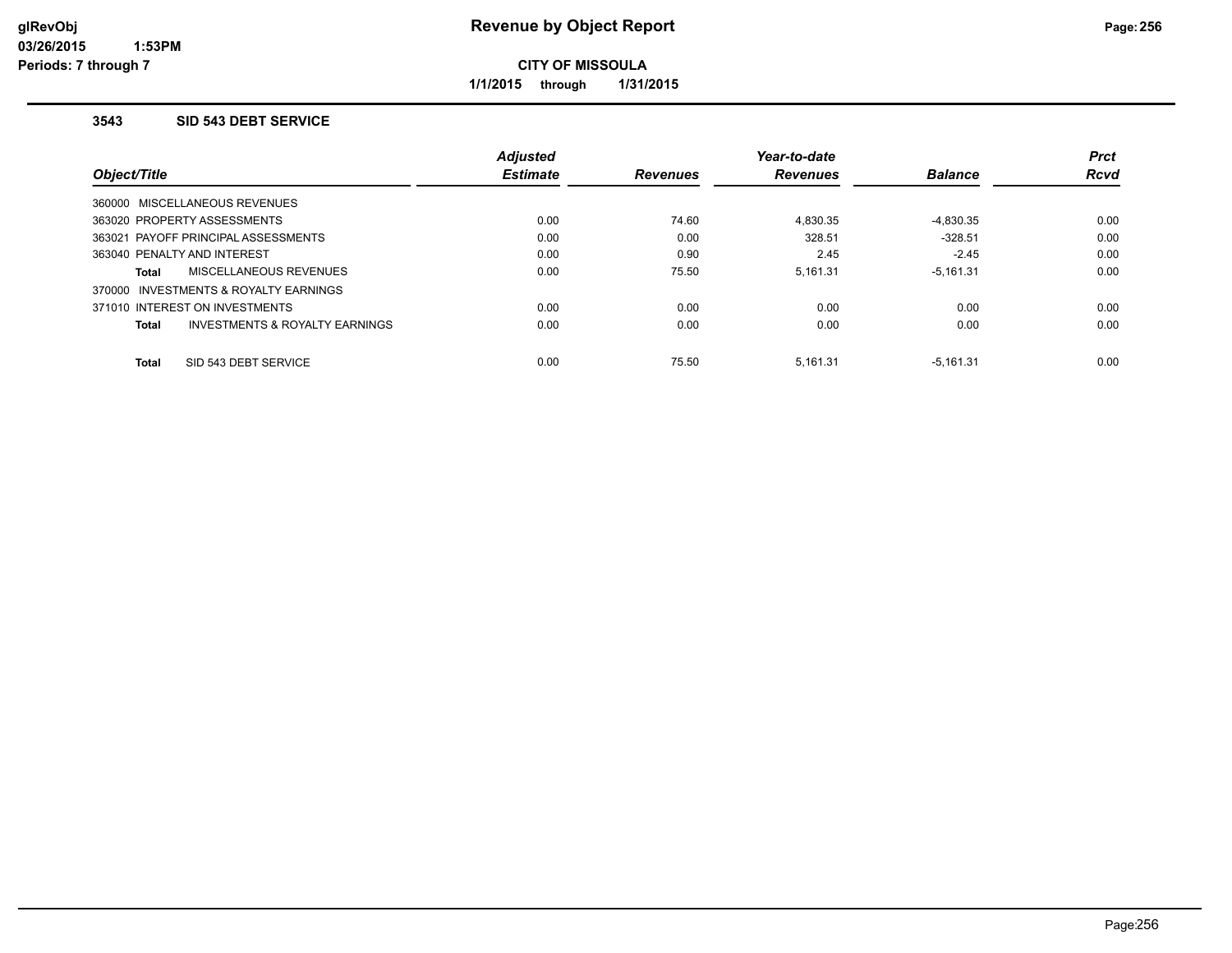**1/1/2015 through 1/31/2015**

# **3544 SID 544 RATTLESNAKE DEBT SERVICE**

### **3544 SID 544 RATTLESNAKE DEBT SERVICE**

|              |                                           | <b>Adjusted</b> |                 | Year-to-date    |                | <b>Prct</b> |
|--------------|-------------------------------------------|-----------------|-----------------|-----------------|----------------|-------------|
| Object/Title |                                           | <b>Estimate</b> | <b>Revenues</b> | <b>Revenues</b> | <b>Balance</b> | <b>Rcvd</b> |
|              | 360000 MISCELLANEOUS REVENUES             |                 |                 |                 |                |             |
|              | 363020 PROPERTY ASSESSMENTS               | 140,176.00      | 2.272.51        | 80,634.94       | 59,541.06      | 57.52       |
|              | 363021 PAYOFF PRINCIPAL ASSESSMENTS       | 0.00            | 0.00            | 4.032.77        | $-4.032.77$    | 0.00        |
|              | 363040 PENALTY AND INTEREST               | 0.00            | 4.52            | 31.61           | $-31.61$       | 0.00        |
| Total        | MISCELLANEOUS REVENUES                    | 140.176.00      | 2.277.03        | 84.699.32       | 55.476.68      | 60.42       |
|              | 370000 INVESTMENTS & ROYALTY EARNINGS     |                 |                 |                 |                |             |
|              | 371010 INTEREST ON INVESTMENTS            | 0.00            | 0.00            | 0.00            | 0.00           | 0.00        |
| <b>Total</b> | <b>INVESTMENTS &amp; ROYALTY EARNINGS</b> | 0.00            | 0.00            | 0.00            | 0.00           | 0.00        |
| <b>Total</b> | SID 544 RATTLESNAKE DEBT SERVICE          | 140.176.00      | 2.277.03        | 84.699.32       | 55.476.68      | 60.42       |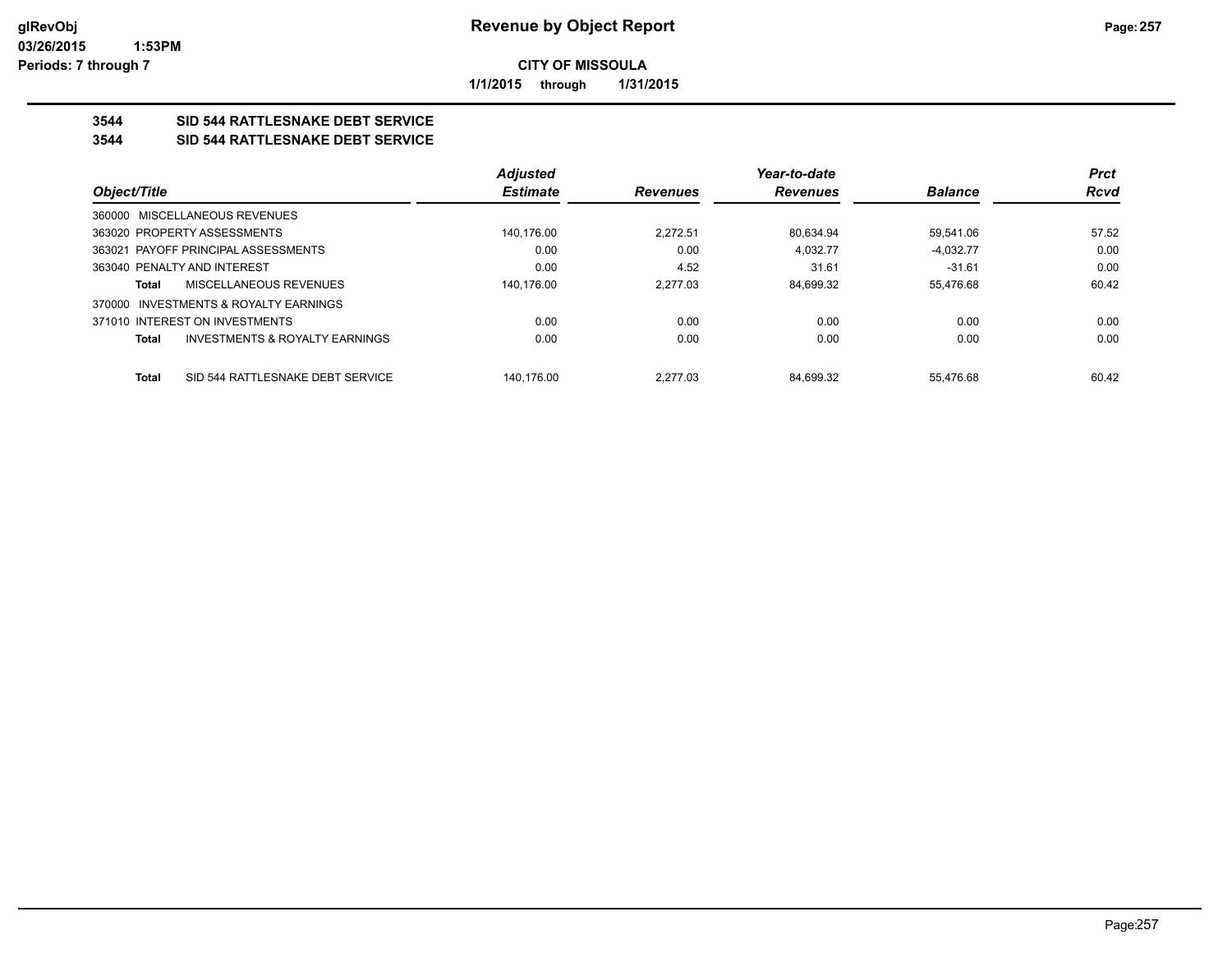**1/1/2015 through 1/31/2015**

# **3544 SID 544 RATTLESNAKE DEBT SERVICE**

|              |                                     | <b>Adjusted</b> |                 | Year-to-date    |                | <b>Prct</b> |
|--------------|-------------------------------------|-----------------|-----------------|-----------------|----------------|-------------|
| Object/Title |                                     | <b>Estimate</b> | <b>Revenues</b> | <b>Revenues</b> | <b>Balance</b> | <b>Rcvd</b> |
|              | 360000 MISCELLANEOUS REVENUES       |                 |                 |                 |                |             |
|              | 363020 PROPERTY ASSESSMENTS         | 140.176.00      | 2.272.51        | 80,634.94       | 59,541.06      | 57.52       |
|              | 363021 PAYOFF PRINCIPAL ASSESSMENTS | 0.00            | 0.00            | 4.032.77        | $-4.032.77$    | 0.00        |
|              | 363040 PENALTY AND INTEREST         | 0.00            | 4.52            | 31.61           | $-31.61$       | 0.00        |
| <b>Total</b> | MISCELLANEOUS REVENUES              | 140.176.00      | 2.277.03        | 84.699.32       | 55.476.68      | 60.42       |
| 370000       | INVESTMENTS & ROYALTY EARNINGS      |                 |                 |                 |                |             |
|              | 371010 INTEREST ON INVESTMENTS      | 0.00            | 0.00            | 0.00            | 0.00           | 0.00        |
| <b>Total</b> | INVESTMENTS & ROYALTY EARNINGS      | 0.00            | 0.00            | 0.00            | 0.00           | 0.00        |
| <b>Total</b> | SID 544 RATTLESNAKE DEBT SERVICE    | 140.176.00      | 2.277.03        | 84.699.32       | 55.476.68      | 60.42       |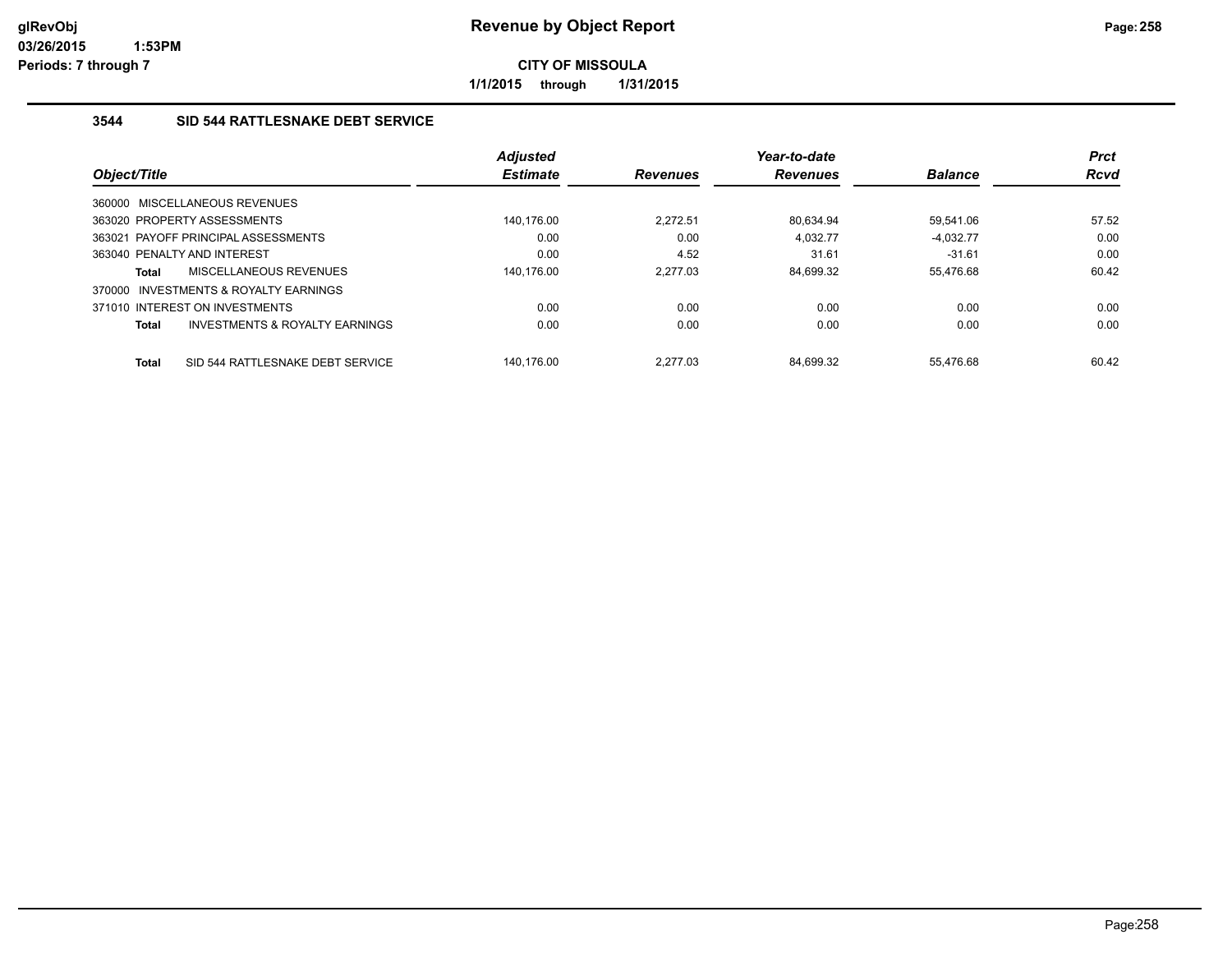**1/1/2015 through 1/31/2015**

**3545 SID 545 DEBT SERVICE**

**3545 SID 545 DEBT SERVICE**

|                                                           | <b>Adjusted</b> |                 | Year-to-date    |                | <b>Prct</b> |
|-----------------------------------------------------------|-----------------|-----------------|-----------------|----------------|-------------|
| Object/Title                                              | <b>Estimate</b> | <b>Revenues</b> | <b>Revenues</b> | <b>Balance</b> | Rcvd        |
| 360000 MISCELLANEOUS REVENUES                             |                 |                 |                 |                |             |
| 363020 PROPERTY ASSESSMENTS                               | 0.00            | 42.44           | 1.004.60        | $-1.004.60$    | 0.00        |
| 363021 PAYOFF PRINCIPAL ASSESSMENTS                       | 0.00            | 0.00            | 0.00            | 0.00           | 0.00        |
| 363040 PENALTY AND INTEREST                               | 0.00            | 0.63            | 0.92            | $-0.92$        | 0.00        |
| <b>MISCELLANEOUS REVENUES</b><br>Total                    | 0.00            | 43.07           | 1.005.52        | $-1.005.52$    | 0.00        |
| 370000 INVESTMENTS & ROYALTY EARNINGS                     |                 |                 |                 |                |             |
| 371010 INTEREST ON INVESTMENTS                            | 0.00            | 0.00            | 0.00            | 0.00           | 0.00        |
| <b>INVESTMENTS &amp; ROYALTY EARNINGS</b><br><b>Total</b> | 0.00            | 0.00            | 0.00            | 0.00           | 0.00        |
| SID 545 DEBT SERVICE<br><b>Total</b>                      | 0.00            | 43.07           | 1.005.52        | $-1.005.52$    | 0.00        |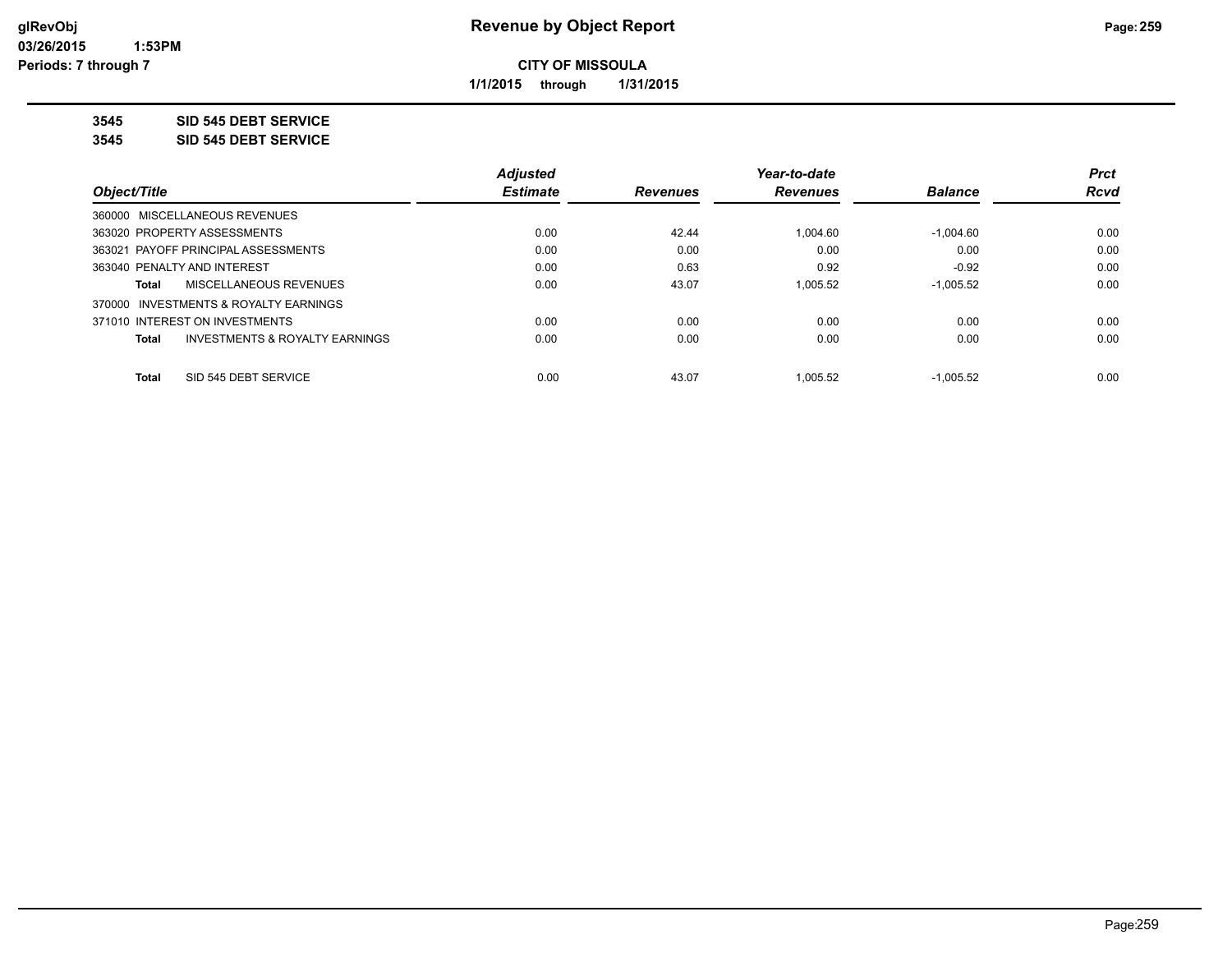**1/1/2015 through 1/31/2015**

### **3545 SID 545 DEBT SERVICE**

|                                         | <b>Adjusted</b> |                 | Year-to-date    |                | <b>Prct</b> |
|-----------------------------------------|-----------------|-----------------|-----------------|----------------|-------------|
| Object/Title                            | <b>Estimate</b> | <b>Revenues</b> | <b>Revenues</b> | <b>Balance</b> | <b>Rcvd</b> |
| 360000 MISCELLANEOUS REVENUES           |                 |                 |                 |                |             |
| 363020 PROPERTY ASSESSMENTS             | 0.00            | 42.44           | 1.004.60        | $-1.004.60$    | 0.00        |
| 363021 PAYOFF PRINCIPAL ASSESSMENTS     | 0.00            | 0.00            | 0.00            | 0.00           | 0.00        |
| 363040 PENALTY AND INTEREST             | 0.00            | 0.63            | 0.92            | $-0.92$        | 0.00        |
| MISCELLANEOUS REVENUES<br>Total         | 0.00            | 43.07           | 1.005.52        | $-1.005.52$    | 0.00        |
| 370000 INVESTMENTS & ROYALTY EARNINGS   |                 |                 |                 |                |             |
| 371010 INTEREST ON INVESTMENTS          | 0.00            | 0.00            | 0.00            | 0.00           | 0.00        |
| INVESTMENTS & ROYALTY EARNINGS<br>Total | 0.00            | 0.00            | 0.00            | 0.00           | 0.00        |
| SID 545 DEBT SERVICE<br><b>Total</b>    | 0.00            | 43.07           | 1.005.52        | $-1.005.52$    | 0.00        |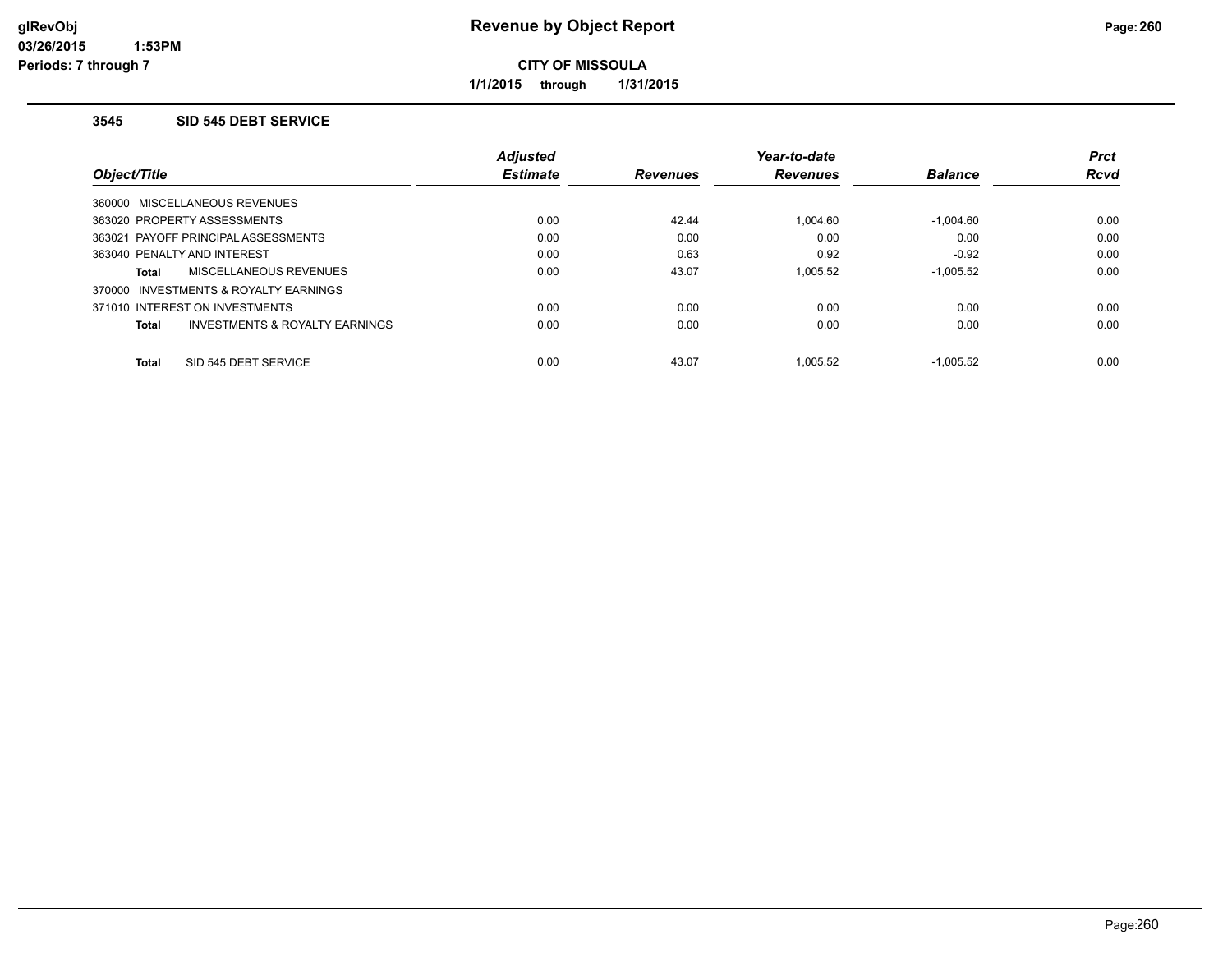**1/1/2015 through 1/31/2015**

**3546 SID 546 DEBT SERVICE**

**3546 SID 546 DEBT SERVICE**

|                                                    | <b>Adjusted</b> |                 | Year-to-date    |                | <b>Prct</b> |
|----------------------------------------------------|-----------------|-----------------|-----------------|----------------|-------------|
| Object/Title                                       | <b>Estimate</b> | <b>Revenues</b> | <b>Revenues</b> | <b>Balance</b> | <b>Rcvd</b> |
| 360000 MISCELLANEOUS REVENUES                      |                 |                 |                 |                |             |
| 363020 PROPERTY ASSESSMENTS                        | 0.00            | 35.55           | 888.96          | $-888.96$      | 0.00        |
| 363021 PAYOFF PRINCIPAL ASSESSMENTS                | 0.00            | 0.00            | 0.00            | 0.00           | 0.00        |
| 363040 PENALTY AND INTEREST                        | 0.00            | 0.00            | 0.76            | $-0.76$        | 0.00        |
| MISCELLANEOUS REVENUES<br>Total                    | 0.00            | 35.55           | 889.72          | $-889.72$      | 0.00        |
| 370000 INVESTMENTS & ROYALTY EARNINGS              |                 |                 |                 |                |             |
| 371010 INTEREST ON INVESTMENTS                     | 0.00            | 0.00            | 0.00            | 0.00           | 0.00        |
| <b>INVESTMENTS &amp; ROYALTY EARNINGS</b><br>Total | 0.00            | 0.00            | 0.00            | 0.00           | 0.00        |
| SID 546 DEBT SERVICE<br><b>Total</b>               | 0.00            | 35.55           | 889.72          | $-889.72$      | 0.00        |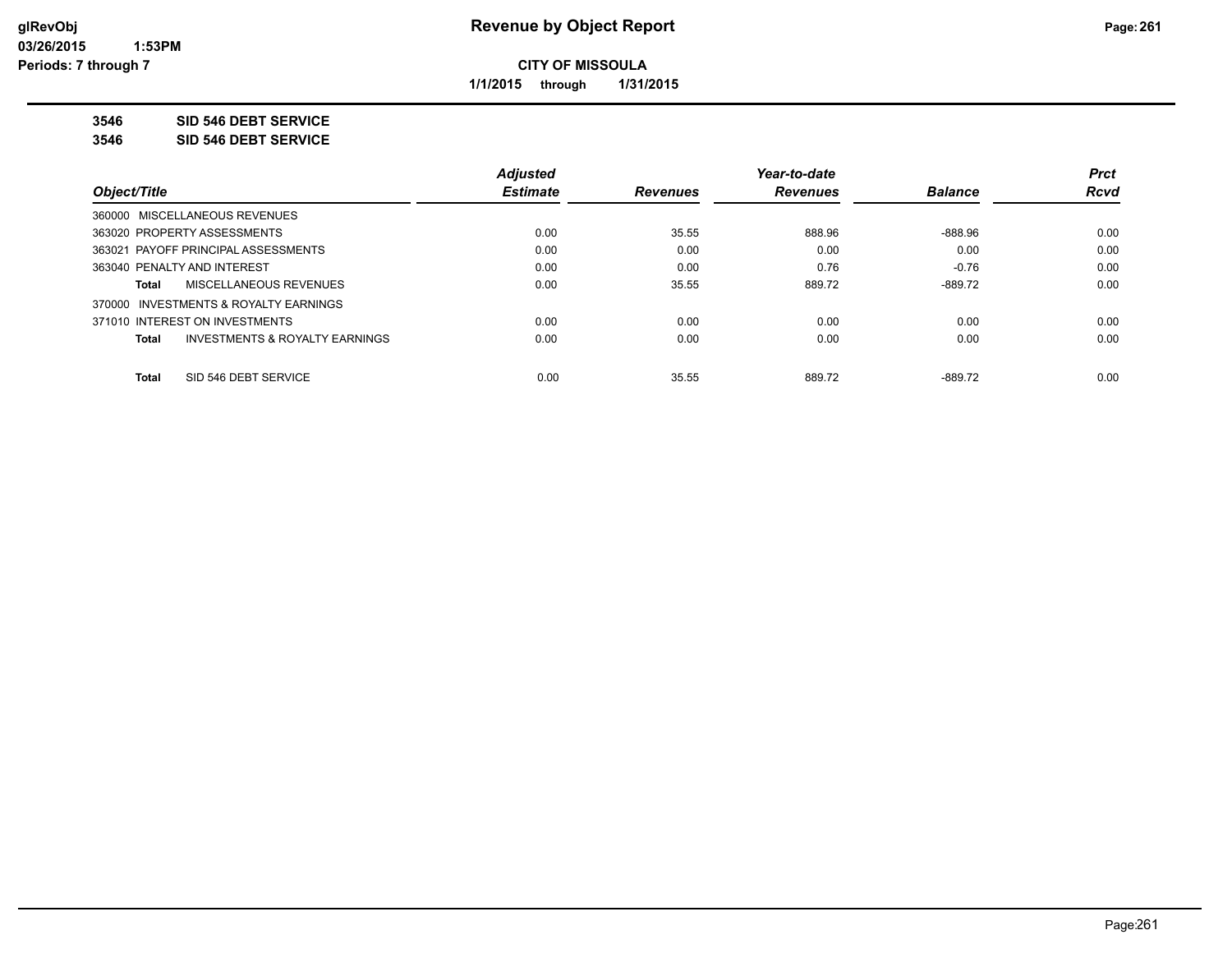**1/1/2015 through 1/31/2015**

#### **3546 SID 546 DEBT SERVICE**

|                                         | <b>Adjusted</b> |                 | Year-to-date    |                | <b>Prct</b> |
|-----------------------------------------|-----------------|-----------------|-----------------|----------------|-------------|
| Object/Title                            | <b>Estimate</b> | <b>Revenues</b> | <b>Revenues</b> | <b>Balance</b> | <b>Rcvd</b> |
| 360000 MISCELLANEOUS REVENUES           |                 |                 |                 |                |             |
| 363020 PROPERTY ASSESSMENTS             | 0.00            | 35.55           | 888.96          | $-888.96$      | 0.00        |
| 363021 PAYOFF PRINCIPAL ASSESSMENTS     | 0.00            | 0.00            | 0.00            | 0.00           | 0.00        |
| 363040 PENALTY AND INTEREST             | 0.00            | 0.00            | 0.76            | $-0.76$        | 0.00        |
| MISCELLANEOUS REVENUES<br>Total         | 0.00            | 35.55           | 889.72          | -889.72        | 0.00        |
| 370000 INVESTMENTS & ROYALTY EARNINGS   |                 |                 |                 |                |             |
| 371010 INTEREST ON INVESTMENTS          | 0.00            | 0.00            | 0.00            | 0.00           | 0.00        |
| INVESTMENTS & ROYALTY EARNINGS<br>Total | 0.00            | 0.00            | 0.00            | 0.00           | 0.00        |
|                                         |                 |                 |                 |                |             |
| SID 546 DEBT SERVICE<br><b>Total</b>    | 0.00            | 35.55           | 889.72          | $-889.72$      | 0.00        |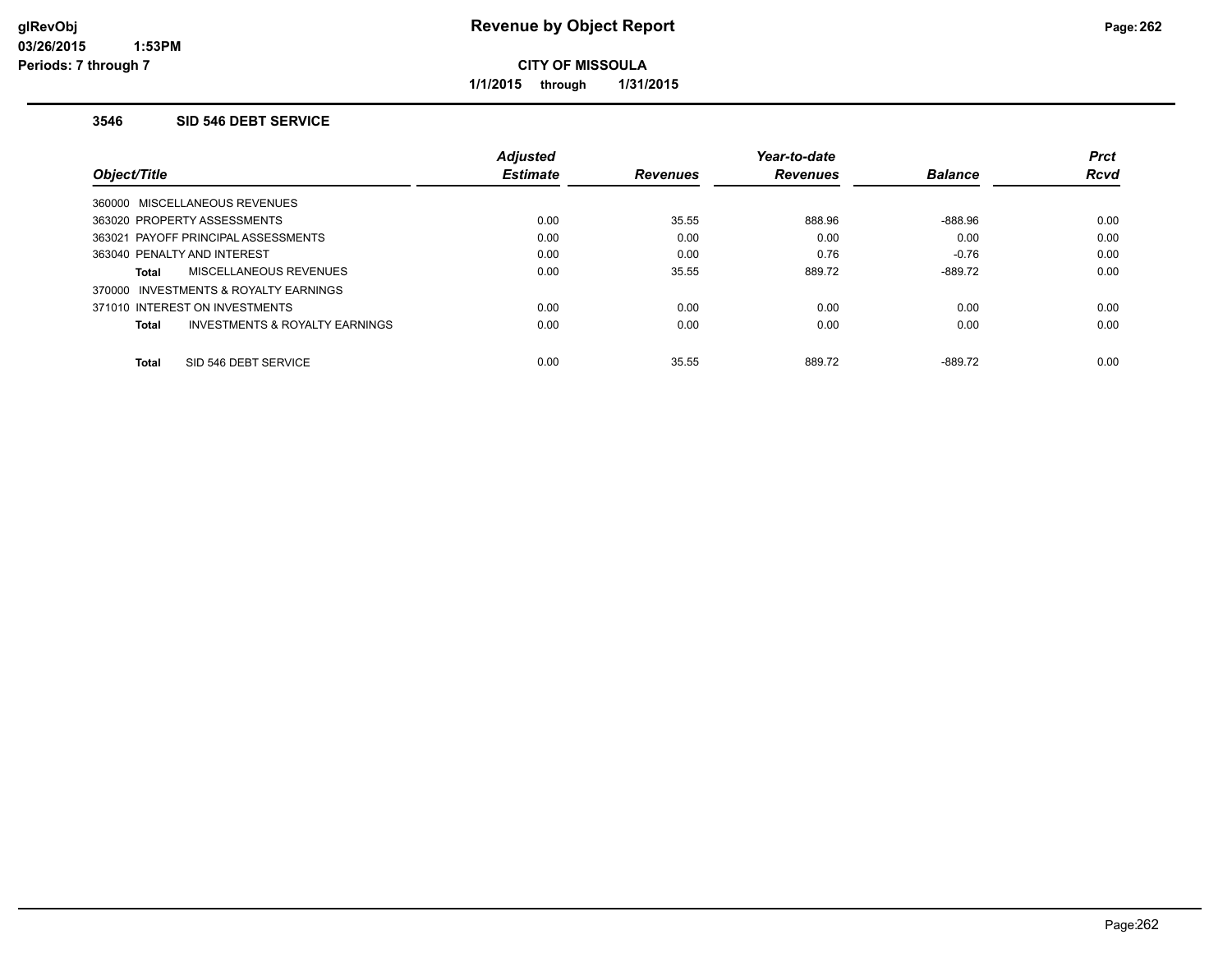**1/1/2015 through 1/31/2015**

**3548 SID 548-5TH, 6TH & ARTHUR**

**3548 SID 548-5TH, 6TH & ARTHUR**

|                                                           | <b>Adjusted</b> |                 | Year-to-date    |                | <b>Prct</b> |
|-----------------------------------------------------------|-----------------|-----------------|-----------------|----------------|-------------|
| Object/Title                                              | <b>Estimate</b> | <b>Revenues</b> | <b>Revenues</b> | <b>Balance</b> | Rcvd        |
| 360000 MISCELLANEOUS REVENUES                             |                 |                 |                 |                |             |
| 363020 PROPERTY ASSESSMENTS                               | 113.475.00      | 0.00            | 28.687.50       | 84.787.50      | 25.28       |
| 363021 PAYOFF PRINCIPAL ASSESSMENTS                       | 0.00            | 0.00            | 0.00            | 0.00           | 0.00        |
| 363040 PENALTY AND INTEREST                               | 0.00            | 0.00            | 0.00            | 0.00           | 0.00        |
| MISCELLANEOUS REVENUES<br>Total                           | 113.475.00      | 0.00            | 28.687.50       | 84.787.50      | 25.28       |
| 370000 INVESTMENTS & ROYALTY EARNINGS                     |                 |                 |                 |                |             |
| 371010 INTEREST ON INVESTMENTS                            | 0.00            | 0.00            | 0.00            | 0.00           | 0.00        |
| <b>INVESTMENTS &amp; ROYALTY EARNINGS</b><br><b>Total</b> | 0.00            | 0.00            | 0.00            | 0.00           | 0.00        |
|                                                           |                 |                 |                 |                |             |
| SID 548-5TH, 6TH & ARTHUR<br>Total                        | 113.475.00      | 0.00            | 28.687.50       | 84.787.50      | 25.28       |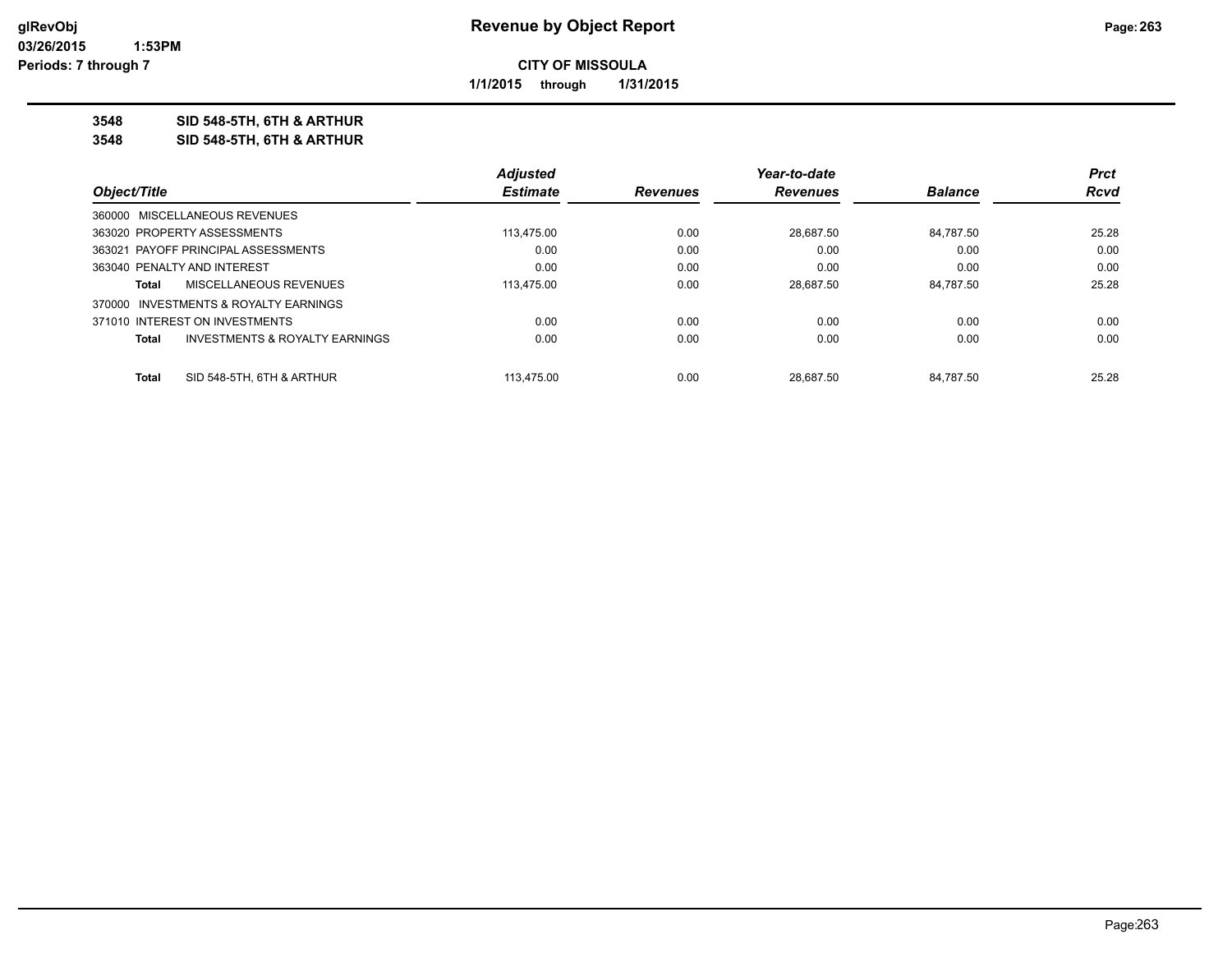**1/1/2015 through 1/31/2015**

# **3548 SID 548-5TH, 6TH & ARTHUR**

|              |                                     | <b>Adjusted</b> |                 | Year-to-date    |                | <b>Prct</b> |
|--------------|-------------------------------------|-----------------|-----------------|-----------------|----------------|-------------|
| Object/Title |                                     | <b>Estimate</b> | <b>Revenues</b> | <b>Revenues</b> | <b>Balance</b> | <b>Rcvd</b> |
|              | 360000 MISCELLANEOUS REVENUES       |                 |                 |                 |                |             |
|              | 363020 PROPERTY ASSESSMENTS         | 113.475.00      | 0.00            | 28.687.50       | 84.787.50      | 25.28       |
|              | 363021 PAYOFF PRINCIPAL ASSESSMENTS | 0.00            | 0.00            | 0.00            | 0.00           | 0.00        |
|              | 363040 PENALTY AND INTEREST         | 0.00            | 0.00            | 0.00            | 0.00           | 0.00        |
| Total        | MISCELLANEOUS REVENUES              | 113.475.00      | 0.00            | 28.687.50       | 84.787.50      | 25.28       |
| 370000       | INVESTMENTS & ROYALTY EARNINGS      |                 |                 |                 |                |             |
|              | 371010 INTEREST ON INVESTMENTS      | 0.00            | 0.00            | 0.00            | 0.00           | 0.00        |
| Total        | INVESTMENTS & ROYALTY EARNINGS      | 0.00            | 0.00            | 0.00            | 0.00           | 0.00        |
| <b>Total</b> | SID 548-5TH, 6TH & ARTHUR           | 113.475.00      | 0.00            | 28.687.50       | 84.787.50      | 25.28       |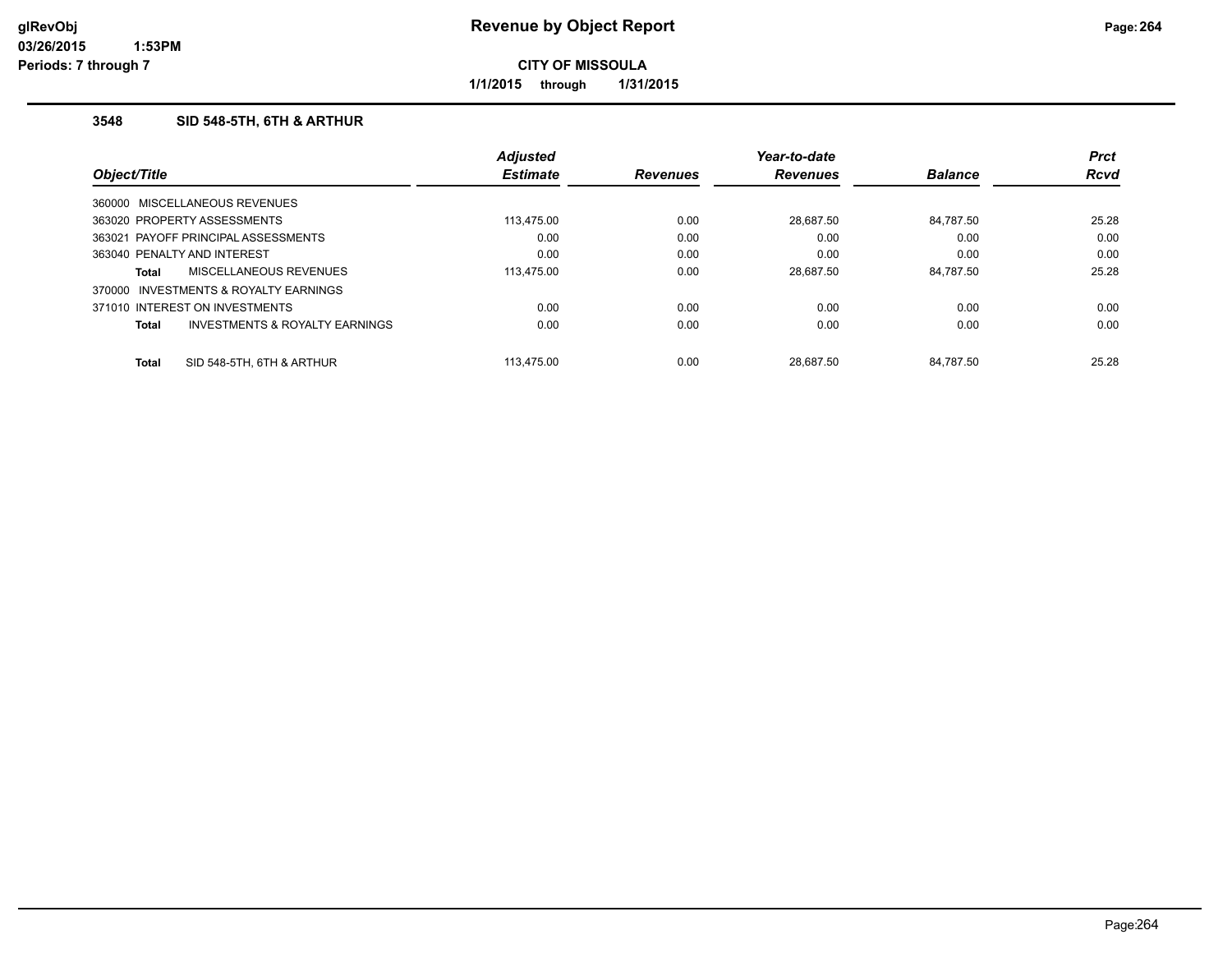**1/1/2015 through 1/31/2015**

# **4060 CAPITAL IMPROVEMENT PROGRAM FUND**

|                                                           | <b>Adjusted</b> |                 | Year-to-date    |                 | <b>Prct</b> |
|-----------------------------------------------------------|-----------------|-----------------|-----------------|-----------------|-------------|
| Object/Title                                              | <b>Estimate</b> | <b>Revenues</b> | <b>Revenues</b> | Balance         | Rcvd        |
| 330000 INTERGOVERNMENTAL REVENUES                         |                 |                 |                 |                 |             |
| 331001 GRANTS                                             | 0.00            | 0.00            | 0.00            | 0.00            | 0.00        |
| 331002 COUNTY ASSISTANCE CIP PROJECTS                     | 0.00            | 0.00            | 0.00            | 0.00            | 0.00        |
| 331003 STATE HOME PROGRAM INCOME                          | 0.00            | 0.00            | 0.00            | 0.00            | 0.00        |
| 331004 CITY ASSESSMENTS                                   | 0.00            | 0.00            | 0.00            | 0.00            | 0.00        |
| 334040 GAS TAX APPORTIONMENT                              | 0.00            | 0.00            | 0.00            | 0.00            | 0.00        |
| 334061 IMPACT FEES-CLEARING ACCOUNT                       | 0.00            | 0.00            | 0.00            | 0.00            | 0.00        |
| 334120 TSEP GRANT                                         | 0.00            | 0.00            | 0.00            | 0.00            | 0.00        |
| 334121 DNRC GRANT                                         | 0.00            | 0.00            | 0.00            | 0.00            | 0.00        |
| 334123 MAQI FEDERAL ASSISTANCE                            | 0.00            | 0.00            | 0.00            | 0.00            | 0.00        |
| 334124 GRANTS-CIP                                         | 0.00            | 0.00            | 0.00            | 0.00            | 0.00        |
| 334125 FIRE FIGHTER GRANT                                 | 0.00            | 0.00            | 0.00            | 0.00            | 0.00        |
| 334126 DEVELOPER ASSESSMENTS                              | 0.00            | 0.00            | 0.00            | 0.00            | 0.00        |
| 334127 TONKIN TRAIL - FISH WILDLIFE PARKS                 | 0.00            | 0.00            | 0.00            | 0.00            | 0.00        |
| 334128 CDBG FIRE HYDRANT GRANT                            | 0.00            | 0.00            | 0.00            | 0.00            | 0.00        |
| 339000 PAYMENT IN LIEU OF TAXES                           | 0.00            | 0.00            | 0.00            | 0.00            | 0.00        |
| <b>INTERGOVERNMENTAL REVENUES</b><br><b>Total</b>         | 0.00            | 0.00            | 0.00            | 0.00            | 0.00        |
| 360000 MISCELLANEOUS REVENUES                             |                 |                 |                 |                 |             |
| 360010 MISCELLANEOUS                                      | 0.00            | 0.00            | 0.00            | 0.00            | 0.00        |
| 360011 YOUTH COUNCIL FUNDS                                | 9,010.00        | 0.00            | 9,339.65        | $-329.65$       | 103.66      |
| 360012 SEWER GRANT REPAYMENTS                             | 0.00            | 0.00            | 0.00            | 0.00            | 0.00        |
| 360016 MRA SHARE OF CIVIC STADIUM PARKING                 | 0.00            | 0.00            | 0.00            | 0.00            | 0.00        |
| 362000 OTHER MISCELLANEOUS REVENUE                        | 0.00            | 0.00            | 0.00            | 0.00            | 0.00        |
| 365000 DONATIONS                                          | 0.00            | 0.00            | 0.00            | 0.00            | 0.00        |
| 365001 *** Title Not Found ***                            | 0.00            | 0.00            | 0.00            | 0.00            | 0.00        |
| 365030 WHITE PINE PARK DONATION-ZIP BEVERAGE              | 0.00            | 0.00            | 0.00            | 0.00            | 0.00        |
| MISCELLANEOUS REVENUES<br><b>Total</b>                    | 9,010.00        | 0.00            | 9,339.65        | $-329.65$       | 103.66      |
| 370000 INVESTMENTS & ROYALTY EARNINGS                     |                 |                 |                 |                 |             |
| 371010 INTEREST ON INVESTMENTS                            | 0.00            | 0.00            | 0.00            | 0.00            | 0.00        |
| 371020 GAIN/LOSS IN MARKET VALUE OF INVESTMENTS           | 0.00            | 0.00            | 0.00            | 0.00            | 0.00        |
| <b>INVESTMENTS &amp; ROYALTY EARNINGS</b><br><b>Total</b> | 0.00            | 0.00            | 0.00            | 0.00            | 0.00        |
| 380000 OTHER FINANCING SOURCES                            |                 |                 |                 |                 |             |
| 381000 LOAN PROCEEDS                                      | 0.00            | 0.00            | 0.00            | 0.00            | 0.00        |
| 381010 BOND PROCEEDS                                      | 0.00            | 0.00            | 0.00            | 0.00            | 0.00        |
| 381011 \$1,860,000 General Fund Obligation Bond           | 0.00            | 0.00            | 0.00            | 0.00            | 0.00        |
| 381012 \$680,000 FIRE GF DEBT                             | 0.00            | 0.00            | 0.00            | 0.00            | 0.00        |
| 381015 \$1,010,000 LIMITED TAX GO BONDS 2010C             | 0.00            | 0.00            | 0.00            | 0.00            | 0.00        |
| 381090 PROCEEDS FROM CAPITAL LEASE                        | 0.00            | 0.00            | 1,534,597.24    | $-1,534,597.24$ | 0.00        |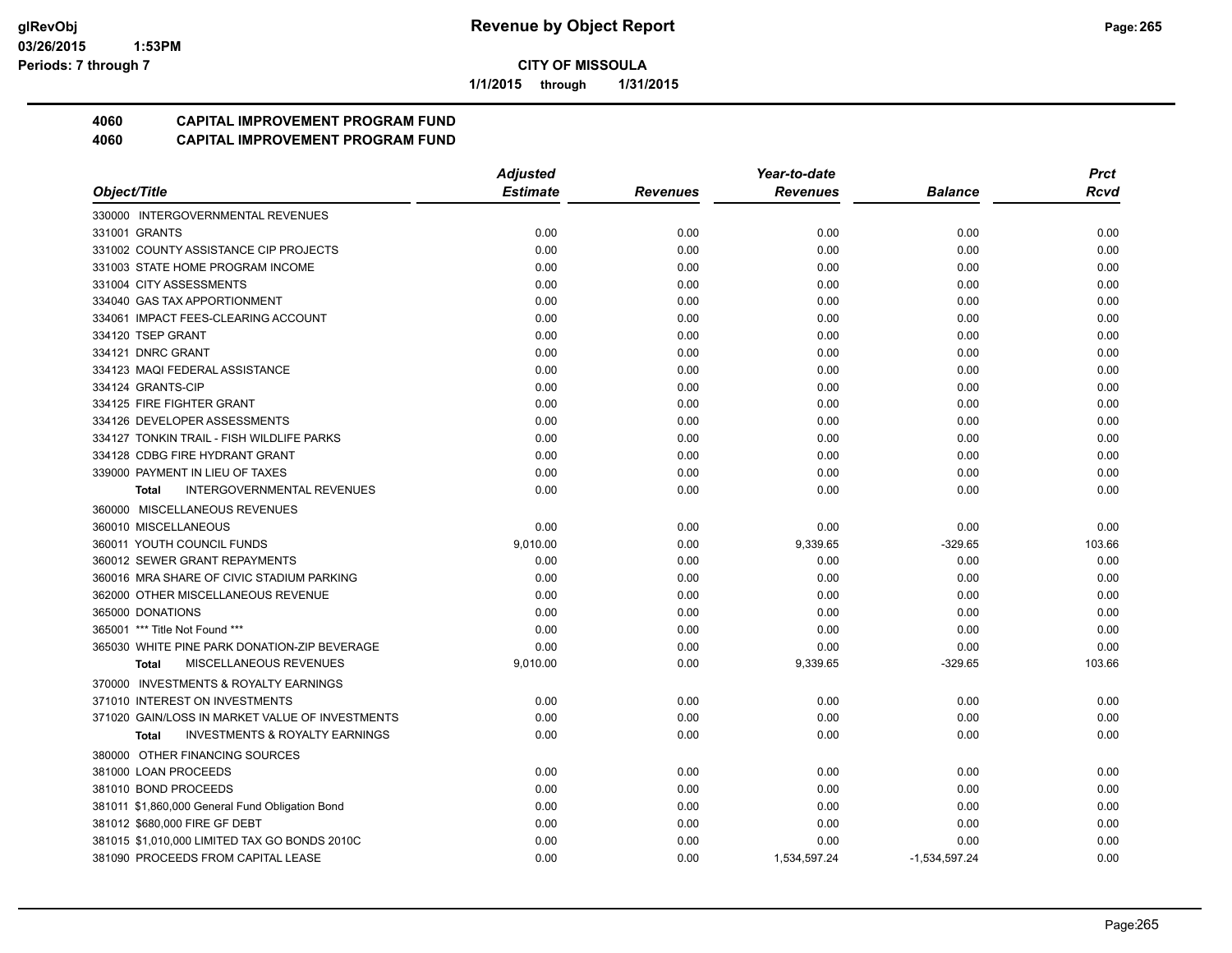**1/1/2015 through 1/31/2015**

# **4060 CAPITAL IMPROVEMENT PROGRAM FUND**

|                                                  | <b>Adjusted</b> |                 | Year-to-date    | <b>Prct</b>    |             |
|--------------------------------------------------|-----------------|-----------------|-----------------|----------------|-------------|
| Object/Title                                     | <b>Estimate</b> | <b>Revenues</b> | <b>Revenues</b> | <b>Balance</b> | <b>Rcvd</b> |
| 382010 SALE OF FIXED ASSETS                      | 0.00            | 0.00            | 0.00            | 0.00           | 0.00        |
| 383009 TRANS FR TITLE I                          | 0.00            | 0.00            | 0.00            | 0.00           | 0.00        |
| 383010 TRANS FR CIP                              | 0.00            | 0.00            | 0.00            | 0.00           | 0.00        |
| 383014 TRANS FR MRA                              | 0.00            | 0.00            | 0.00            | 0.00           | 0.00        |
| 383015 TRANS FR MPC                              | 0.00            | 0.00            | 0.00            | 0.00           | 0.00        |
| 383017 TRANS FR BUILDING                         | 0.00            | 0.00            | 0.00            | 0.00           | 0.00        |
| 383020 TRANS FR CEMETERY CARE                    | 0.00            | 0.00            | 0.00            | 0.00           | 0.00        |
| 383025 TRANS FR SEWER R & D                      | 0.00            | 0.00            | 0.00            | 0.00           | 0.00        |
| 383029 TRANS FR GENERAL                          | 913,831.00      | 0.00            | 0.00            | 913,831.00     | 0.00        |
| 383041 TRANS FR CDBG                             | 0.00            | 0.00            | 0.00            | 0.00           | 0.00        |
| 383042 TRANSFERS FROM OTHER FUNDS                | 0.00            | 0.00            | 0.00            | 0.00           | 0.00        |
| 383043 TRANSFERS FROM IMPACT FEES                | 0.00            | 0.00            | 0.00            | 0.00           | 0.00        |
| 383044 TRANSFER FROM PYMT IN LIEU OF PARKS       | 0.00            | 0.00            | 0.00            | 0.00           | 0.00        |
| 383045 TRANSFER FROM PARK ENTERPRISE             | 0.00            | 0.00            | 0.00            | 0.00           | 0.00        |
| OTHER FINANCING SOURCES<br>Total                 | 913,831.00      | 0.00            | 1,534,597.24    | $-620,766.24$  | 167.93      |
| CAPITAL IMPROVEMENT PROGRAM FUND<br><b>Total</b> | 922,841.00      | 0.00            | 1,543,936.89    | $-621,095.89$  | 167.30      |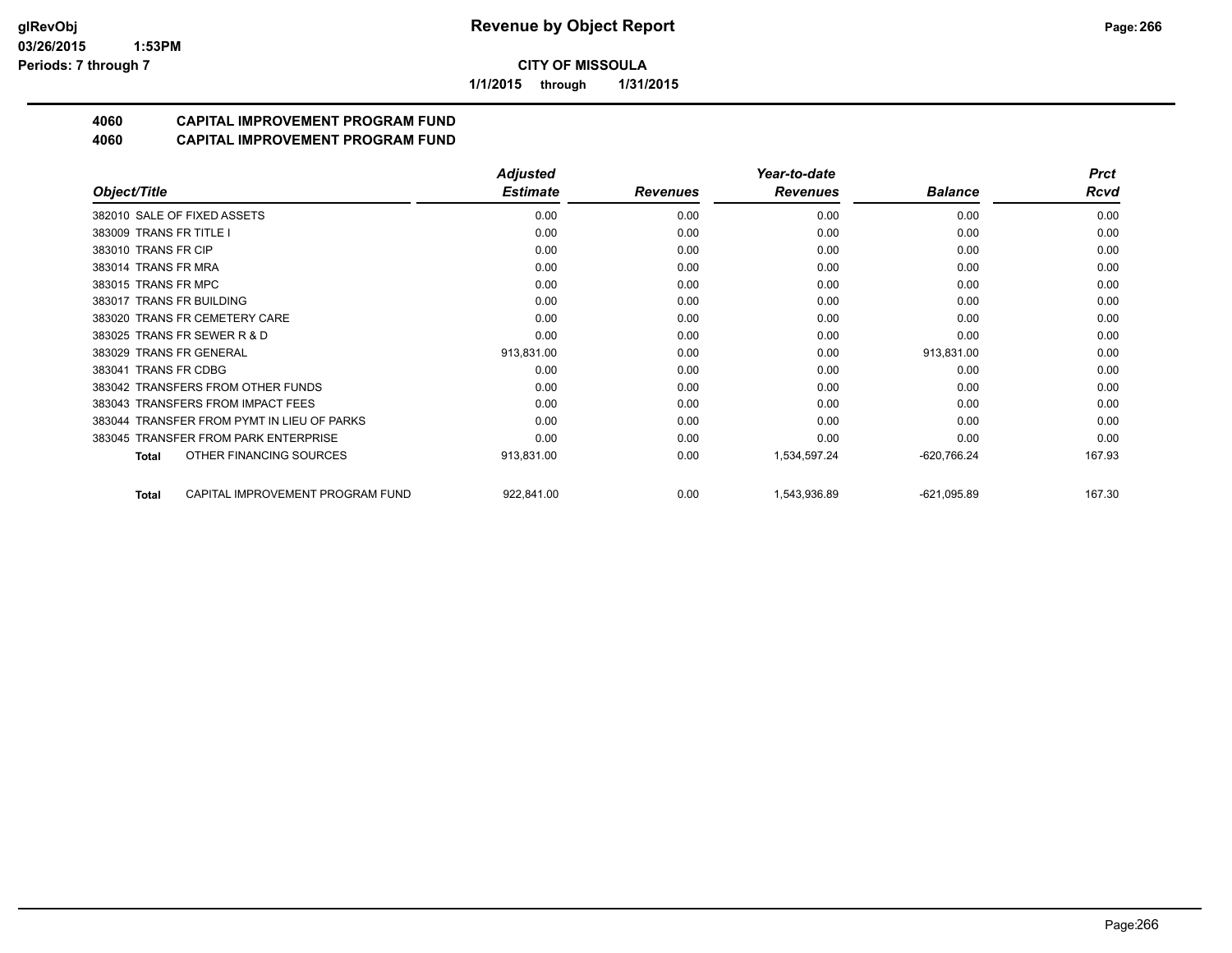**1/1/2015 through 1/31/2015**

|                                                    | <b>Adjusted</b> |                 | Year-to-date    |                 | <b>Prct</b> |
|----------------------------------------------------|-----------------|-----------------|-----------------|-----------------|-------------|
| Object/Title                                       | <b>Estimate</b> | <b>Revenues</b> | <b>Revenues</b> | <b>Balance</b>  | <b>Rcvd</b> |
| 330000 INTERGOVERNMENTAL REVENUES                  |                 |                 |                 |                 |             |
| 331001 GRANTS                                      | 0.00            | 0.00            | 0.00            | 0.00            | 0.00        |
| 331002 COUNTY ASSISTANCE CIP PROJECTS              | 0.00            | 0.00            | 0.00            | 0.00            | 0.00        |
| 331003 STATE HOME PROGRAM INCOME                   | 0.00            | 0.00            | 0.00            | 0.00            | 0.00        |
| 331004 CITY ASSESSMENTS                            | 0.00            | 0.00            | 0.00            | 0.00            | 0.00        |
| 334040 GAS TAX APPORTIONMENT                       | 0.00            | 0.00            | 0.00            | 0.00            | 0.00        |
| 334061 IMPACT FEES-CLEARING ACCOUNT                | 0.00            | 0.00            | 0.00            | 0.00            | 0.00        |
| 334120 TSEP GRANT                                  | 0.00            | 0.00            | 0.00            | 0.00            | 0.00        |
| 334121 DNRC GRANT                                  | 0.00            | 0.00            | 0.00            | 0.00            | 0.00        |
| 334123 MAQI FEDERAL ASSISTANCE                     | 0.00            | 0.00            | 0.00            | 0.00            | 0.00        |
| 334124 GRANTS-CIP                                  | 0.00            | 0.00            | 0.00            | 0.00            | 0.00        |
| 334125 FIRE FIGHTER GRANT                          | 0.00            | 0.00            | 0.00            | 0.00            | 0.00        |
| 334126 DEVELOPER ASSESSMENTS                       | 0.00            | 0.00            | 0.00            | 0.00            | 0.00        |
| 334127 TONKIN TRAIL - FISH WILDLIFE PARKS          | 0.00            | 0.00            | 0.00            | 0.00            | 0.00        |
| 334128 CDBG FIRE HYDRANT GRANT                     | 0.00            | 0.00            | 0.00            | 0.00            | 0.00        |
| 339000 PAYMENT IN LIEU OF TAXES                    | 0.00            | 0.00            | 0.00            | 0.00            | 0.00        |
| INTERGOVERNMENTAL REVENUES<br><b>Total</b>         | 0.00            | 0.00            | 0.00            | 0.00            | 0.00        |
| 360000 MISCELLANEOUS REVENUES                      |                 |                 |                 |                 |             |
| 360010 MISCELLANEOUS                               | 0.00            | 0.00            | 0.00            | 0.00            | 0.00        |
| 360011 YOUTH COUNCIL FUNDS                         | 9,010.00        | 0.00            | 9,339.65        | $-329.65$       | 103.66      |
| 360012 SEWER GRANT REPAYMENTS                      | 0.00            | 0.00            | 0.00            | 0.00            | 0.00        |
| 360016 MRA SHARE OF CIVIC STADIUM PARKING          | 0.00            | 0.00            | 0.00            | 0.00            | 0.00        |
| 362000 OTHER MISCELLANEOUS REVENUE                 | 0.00            | 0.00            | 0.00            | 0.00            | 0.00        |
| 365000 DONATIONS                                   | 0.00            | 0.00            | 0.00            | 0.00            | 0.00        |
| 365001 *** Title Not Found ***                     | 0.00            | 0.00            | 0.00            | 0.00            | 0.00        |
| 365030 WHITE PINE PARK DONATION-ZIP BEVERAGE       | 0.00            | 0.00            | 0.00            | 0.00            | 0.00        |
| <b>MISCELLANEOUS REVENUES</b><br><b>Total</b>      | 9,010.00        | 0.00            | 9,339.65        | $-329.65$       | 103.66      |
| 370000 INVESTMENTS & ROYALTY EARNINGS              |                 |                 |                 |                 |             |
| 371010 INTEREST ON INVESTMENTS                     | 0.00            | 0.00            | 0.00            | 0.00            | 0.00        |
| 371020 GAIN/LOSS IN MARKET VALUE OF INVESTMENT     | 0.00            | 0.00            | 0.00            | 0.00            | 0.00        |
| <b>INVESTMENTS &amp; ROYALTY EARNINGS</b><br>Total | 0.00            | 0.00            | 0.00            | 0.00            | 0.00        |
| 380000 OTHER FINANCING SOURCES                     |                 |                 |                 |                 |             |
| 381000 LOAN PROCEEDS                               | 0.00            | 0.00            | 0.00            | 0.00            | 0.00        |
| 381010 BOND PROCEEDS                               | 0.00            | 0.00            | 0.00            | 0.00            | 0.00        |
| 381011 \$1,860,000 General Fund Obligation Bond    | 0.00            | 0.00            | 0.00            | 0.00            | 0.00        |
| 381012 \$680,000 FIRE GF DEBT                      | 0.00            | 0.00            | 0.00            | 0.00            | 0.00        |
| 381015 \$1,010,000 LIMITED TAX GO BONDS 2010C      | 0.00            | 0.00            | 0.00            | 0.00            | 0.00        |
| 381090 PROCEEDS FROM CAPITAL LEASE                 | 0.00            | 0.00            | 1,534,597.24    | $-1,534,597.24$ | 0.00        |
| 382010 SALE OF FIXED ASSETS                        | 0.00            | 0.00            | 0.00            | 0.00            | 0.00        |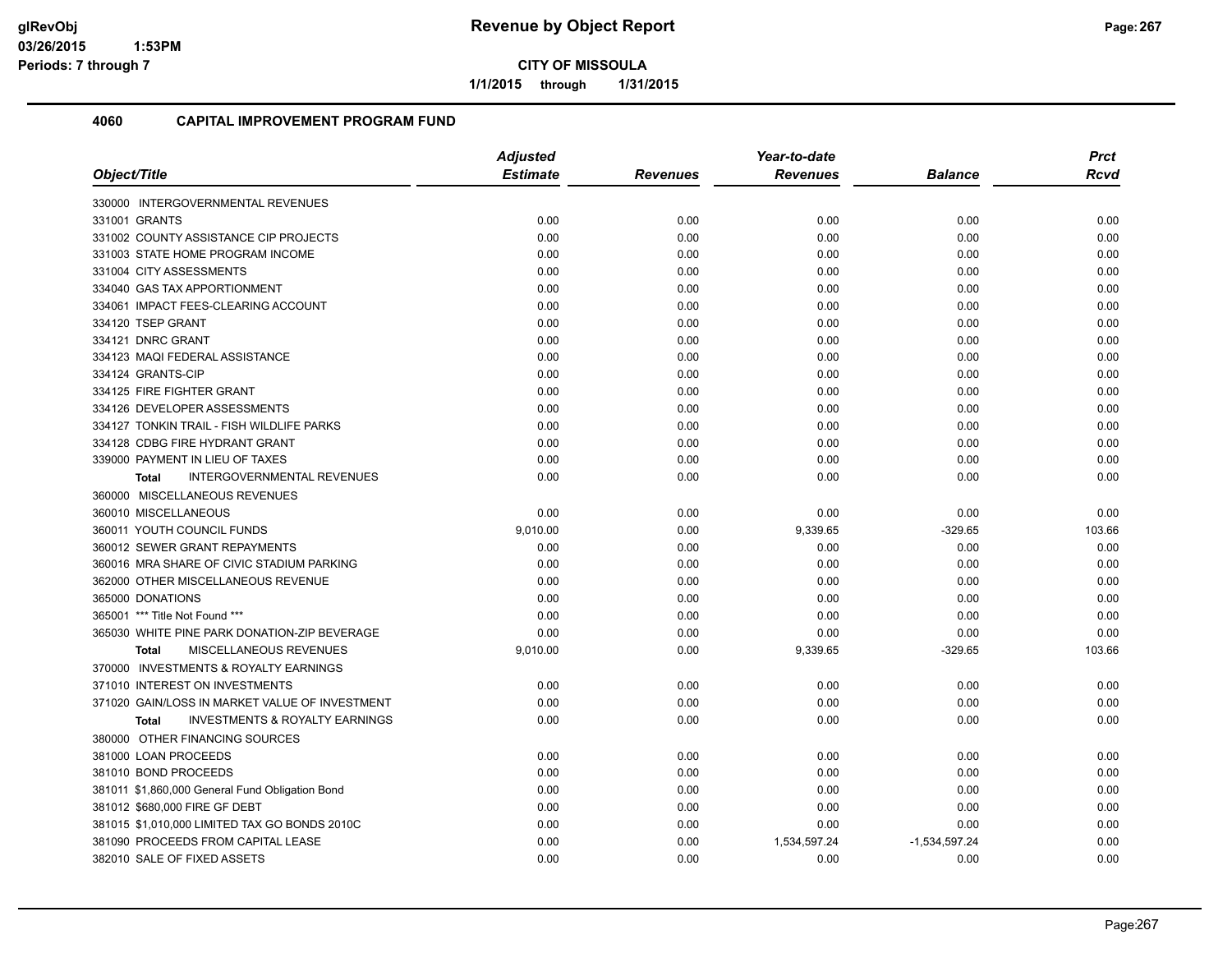**1/1/2015 through 1/31/2015**

|                                                  | <b>Adjusted</b> |                 | Year-to-date    |                | <b>Prct</b> |
|--------------------------------------------------|-----------------|-----------------|-----------------|----------------|-------------|
| Object/Title                                     | <b>Estimate</b> | <b>Revenues</b> | <b>Revenues</b> | <b>Balance</b> | <b>Rcvd</b> |
| 383009 TRANS FR TITLE I                          | 0.00            | 0.00            | 0.00            | 0.00           | 0.00        |
| 383010 TRANS FR CIP                              | 0.00            | 0.00            | 0.00            | 0.00           | 0.00        |
| 383014 TRANS FR MRA                              | 0.00            | 0.00            | 0.00            | 0.00           | 0.00        |
| 383015 TRANS FR MPC                              | 0.00            | 0.00            | 0.00            | 0.00           | 0.00        |
| 383017 TRANS FR BUILDING                         | 0.00            | 0.00            | 0.00            | 0.00           | 0.00        |
| 383020 TRANS FR CEMETERY CARE                    | 0.00            | 0.00            | 0.00            | 0.00           | 0.00        |
| 383025 TRANS FR SEWER R & D                      | 0.00            | 0.00            | 0.00            | 0.00           | 0.00        |
| 383029 TRANS FR GENERAL                          | 913,831.00      | 0.00            | 0.00            | 913,831.00     | 0.00        |
| <b>TRANS FR CDBG</b><br>383041                   | 0.00            | 0.00            | 0.00            | 0.00           | 0.00        |
| 383042 TRANSFERS FROM OTHER FUNDS                | 0.00            | 0.00            | 0.00            | 0.00           | 0.00        |
| 383043 TRANSFERS FROM IMPACT FEES                | 0.00            | 0.00            | 0.00            | 0.00           | 0.00        |
| 383044 TRANSFER FROM PYMT IN LIEU OF PARKS       | 0.00            | 0.00            | 0.00            | 0.00           | 0.00        |
| 383045 TRANSFER FROM PARK ENTERPRISE             | 0.00            | 0.00            | 0.00            | 0.00           | 0.00        |
| OTHER FINANCING SOURCES<br><b>Total</b>          | 913,831.00      | 0.00            | 1,534,597.24    | $-620,766.24$  | 167.93      |
| CAPITAL IMPROVEMENT PROGRAM FUND<br><b>Total</b> | 922,841.00      | 0.00            | 1,543,936.89    | $-621,095.89$  | 167.30      |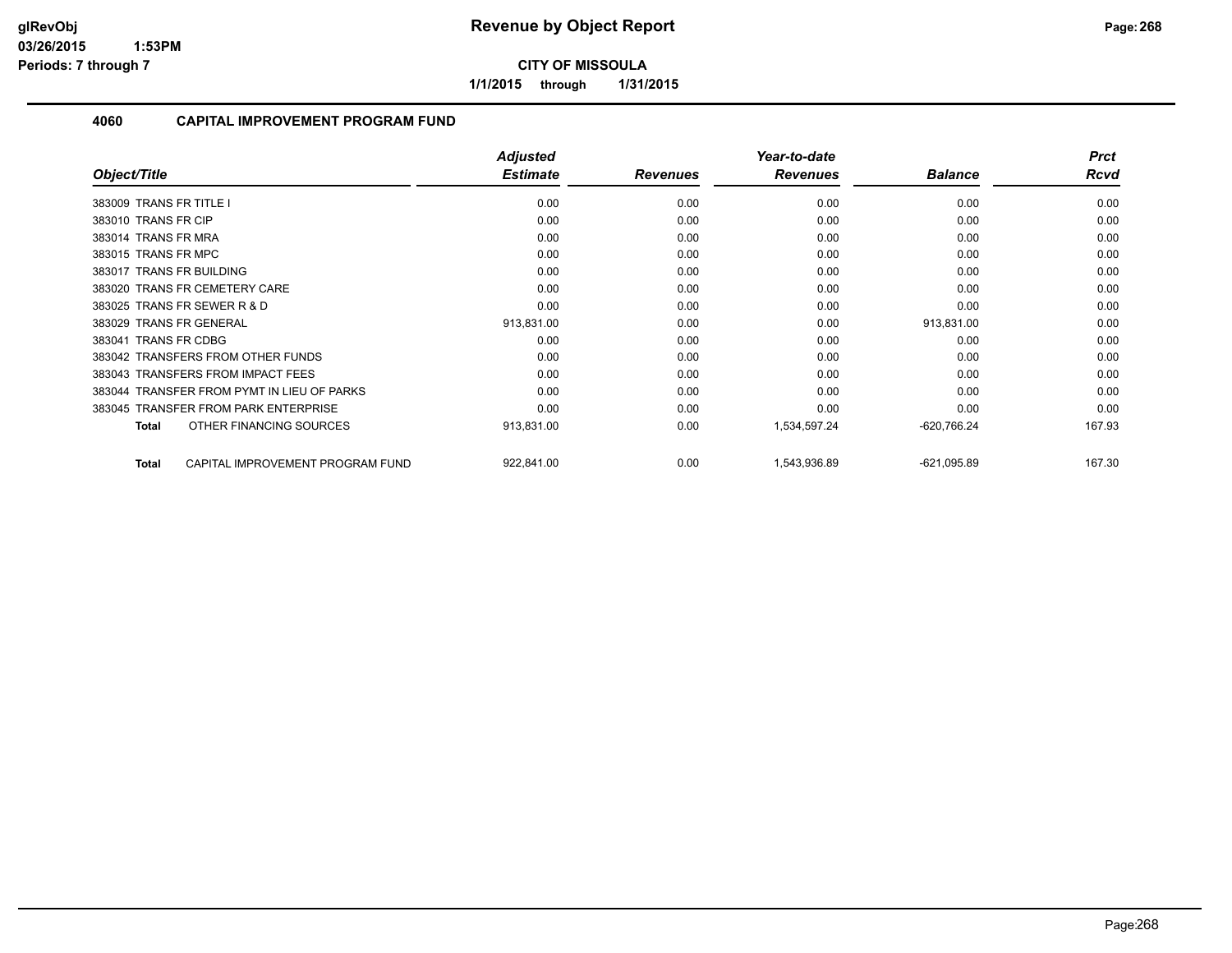**1/1/2015 through 1/31/2015**

# **4130 1997 G O BOND OPEN SPACE PURCHASE FUND**

# **4130 1997 G O BOND OPEN SPACE PURCHASE FUND**

|                                                           | <b>Adjusted</b> |                 | Year-to-date    |                | <b>Prct</b> |
|-----------------------------------------------------------|-----------------|-----------------|-----------------|----------------|-------------|
| Object/Title                                              | <b>Estimate</b> | <b>Revenues</b> | <b>Revenues</b> | <b>Balance</b> | Rcvd        |
| 330000 INTERGOVERNMENTAL REVENUES                         |                 |                 |                 |                |             |
| 331156 CTEP GRANT - S HILLS TRAIL SYSTEM                  | 0.00            | 0.00            | 0.00            | 0.00           | 0.00        |
| 334014 MISSOULA COUNTY-GRANT CREEK TRAIL                  | 0.00            | 0.00            | 0.00            | 0.00           | 0.00        |
| <b>INTERGOVERNMENTAL REVENUES</b><br><b>Total</b>         | 0.00            | 0.00            | 0.00            | 0.00           | 0.00        |
| 340000 CHARGES FOR SERVICES                               |                 |                 |                 |                |             |
| 343065 BUILDING RENTALS                                   | 0.00            | 0.00            | 0.00            | 0.00           | 0.00        |
| <b>CHARGES FOR SERVICES</b><br><b>Total</b>               | 0.00            | 0.00            | 0.00            | 0.00           | 0.00        |
| MISCELLANEOUS REVENUES<br>360000                          |                 |                 |                 |                |             |
| 360010 MISCELLANEOUS                                      | 0.00            | 0.00            | 0.00            | 0.00           | 0.00        |
| 365000 DONATIONS                                          | 0.00            | 0.00            | 0.00            | 0.00           | 0.00        |
| MISCELLANEOUS REVENUES<br><b>Total</b>                    | 0.00            | 0.00            | 0.00            | 0.00           | 0.00        |
| INVESTMENTS & ROYALTY EARNINGS<br>370000                  |                 |                 |                 |                |             |
| 371010 INTEREST ON INVESTMENTS                            | 0.00            | 0.00            | 0.00            | 0.00           | 0.00        |
| 371020 GAIN/LOSS IN MARKET VALUE OF INVESTMENTS           | 0.00            | 0.00            | 0.00            | 0.00           | 0.00        |
| <b>INVESTMENTS &amp; ROYALTY EARNINGS</b><br><b>Total</b> | 0.00            | 0.00            | 0.00            | 0.00           | 0.00        |
| 380000 OTHER FINANCING SOURCES                            |                 |                 |                 |                |             |
| 382010 SALE OF FIXED ASSETS                               | 0.00            | 0.00            | 0.00            | 0.00           | 0.00        |
| 383000 OPERATING TRANSFERS                                | 0.00            | 0.00            | 0.00            | 0.00           | 0.00        |
| OTHER FINANCING SOURCES<br><b>Total</b>                   | 0.00            | 0.00            | 0.00            | 0.00           | 0.00        |
| 1997 G O BOND OPEN SPACE PURCHASE FU<br><b>Total</b>      | 0.00            | 0.00            | 0.00            | 0.00           | 0.00        |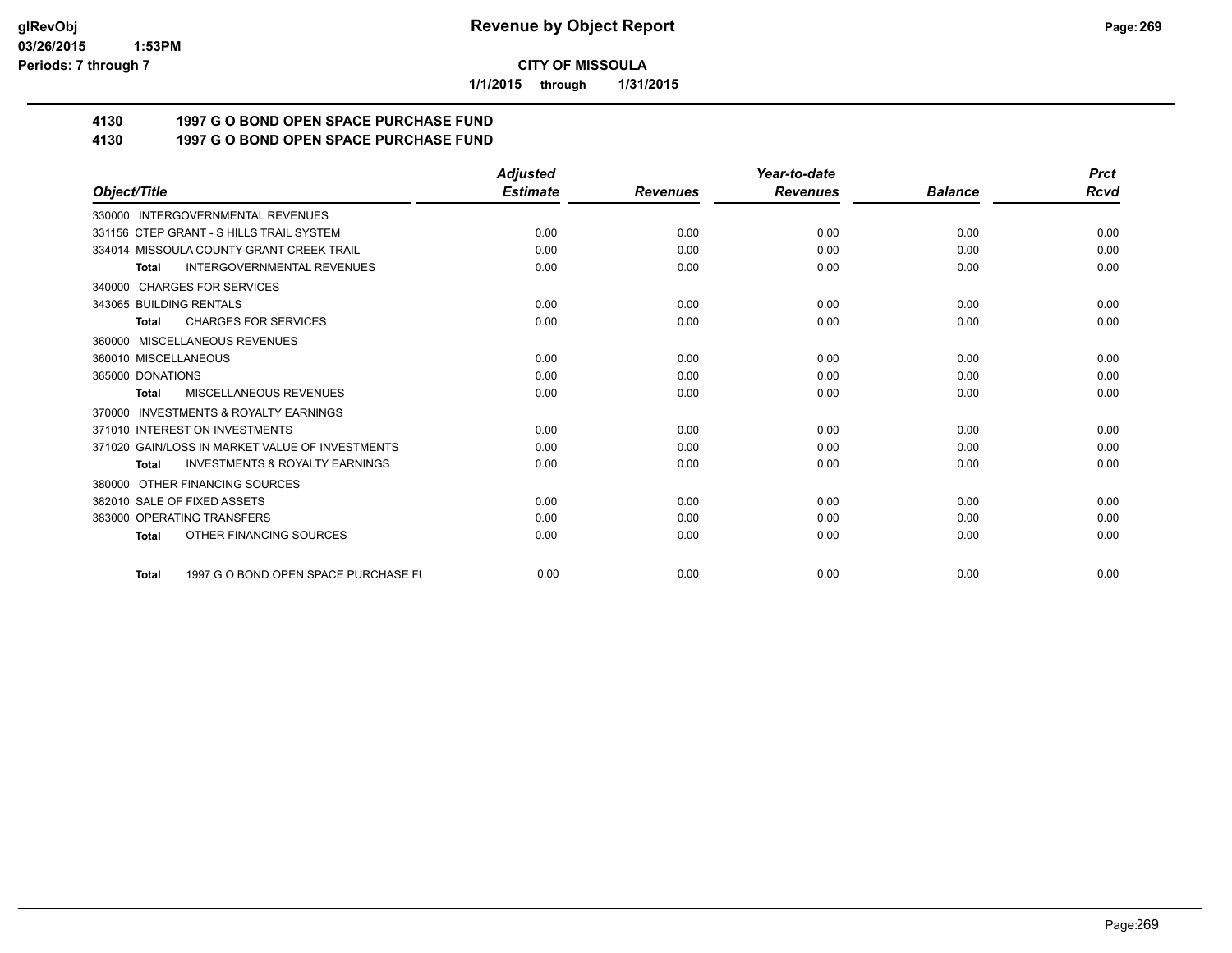**1/1/2015 through 1/31/2015**

### **4130 1997 G O BOND OPEN SPACE PURCHASE FUND**

|                                                           | <b>Adjusted</b> |                 | Year-to-date    |                | <b>Prct</b> |
|-----------------------------------------------------------|-----------------|-----------------|-----------------|----------------|-------------|
| Object/Title                                              | <b>Estimate</b> | <b>Revenues</b> | <b>Revenues</b> | <b>Balance</b> | <b>Rcvd</b> |
| <b>INTERGOVERNMENTAL REVENUES</b><br>330000               |                 |                 |                 |                |             |
| 331156 CTEP GRANT - S HILLS TRAIL SYSTEM                  | 0.00            | 0.00            | 0.00            | 0.00           | 0.00        |
| 334014 MISSOULA COUNTY-GRANT CREEK TRAIL                  | 0.00            | 0.00            | 0.00            | 0.00           | 0.00        |
| <b>INTERGOVERNMENTAL REVENUES</b><br><b>Total</b>         | 0.00            | 0.00            | 0.00            | 0.00           | 0.00        |
| 340000 CHARGES FOR SERVICES                               |                 |                 |                 |                |             |
| 343065 BUILDING RENTALS                                   | 0.00            | 0.00            | 0.00            | 0.00           | 0.00        |
| <b>CHARGES FOR SERVICES</b><br><b>Total</b>               | 0.00            | 0.00            | 0.00            | 0.00           | 0.00        |
| 360000 MISCELLANEOUS REVENUES                             |                 |                 |                 |                |             |
| 360010 MISCELLANEOUS                                      | 0.00            | 0.00            | 0.00            | 0.00           | 0.00        |
| 365000 DONATIONS                                          | 0.00            | 0.00            | 0.00            | 0.00           | 0.00        |
| <b>MISCELLANEOUS REVENUES</b><br><b>Total</b>             | 0.00            | 0.00            | 0.00            | 0.00           | 0.00        |
| <b>INVESTMENTS &amp; ROYALTY EARNINGS</b><br>370000       |                 |                 |                 |                |             |
| 371010 INTEREST ON INVESTMENTS                            | 0.00            | 0.00            | 0.00            | 0.00           | 0.00        |
| 371020 GAIN/LOSS IN MARKET VALUE OF INVESTMENT            | 0.00            | 0.00            | 0.00            | 0.00           | 0.00        |
| <b>INVESTMENTS &amp; ROYALTY EARNINGS</b><br><b>Total</b> | 0.00            | 0.00            | 0.00            | 0.00           | 0.00        |
| OTHER FINANCING SOURCES<br>380000                         |                 |                 |                 |                |             |
| 382010 SALE OF FIXED ASSETS                               | 0.00            | 0.00            | 0.00            | 0.00           | 0.00        |
| 383000 OPERATING TRANSFERS                                | 0.00            | 0.00            | 0.00            | 0.00           | 0.00        |
| OTHER FINANCING SOURCES<br><b>Total</b>                   | 0.00            | 0.00            | 0.00            | 0.00           | 0.00        |
| 1997 G O BOND OPEN SPACE PURCHASE F<br><b>Total</b>       | 0.00            | 0.00            | 0.00            | 0.00           | 0.00        |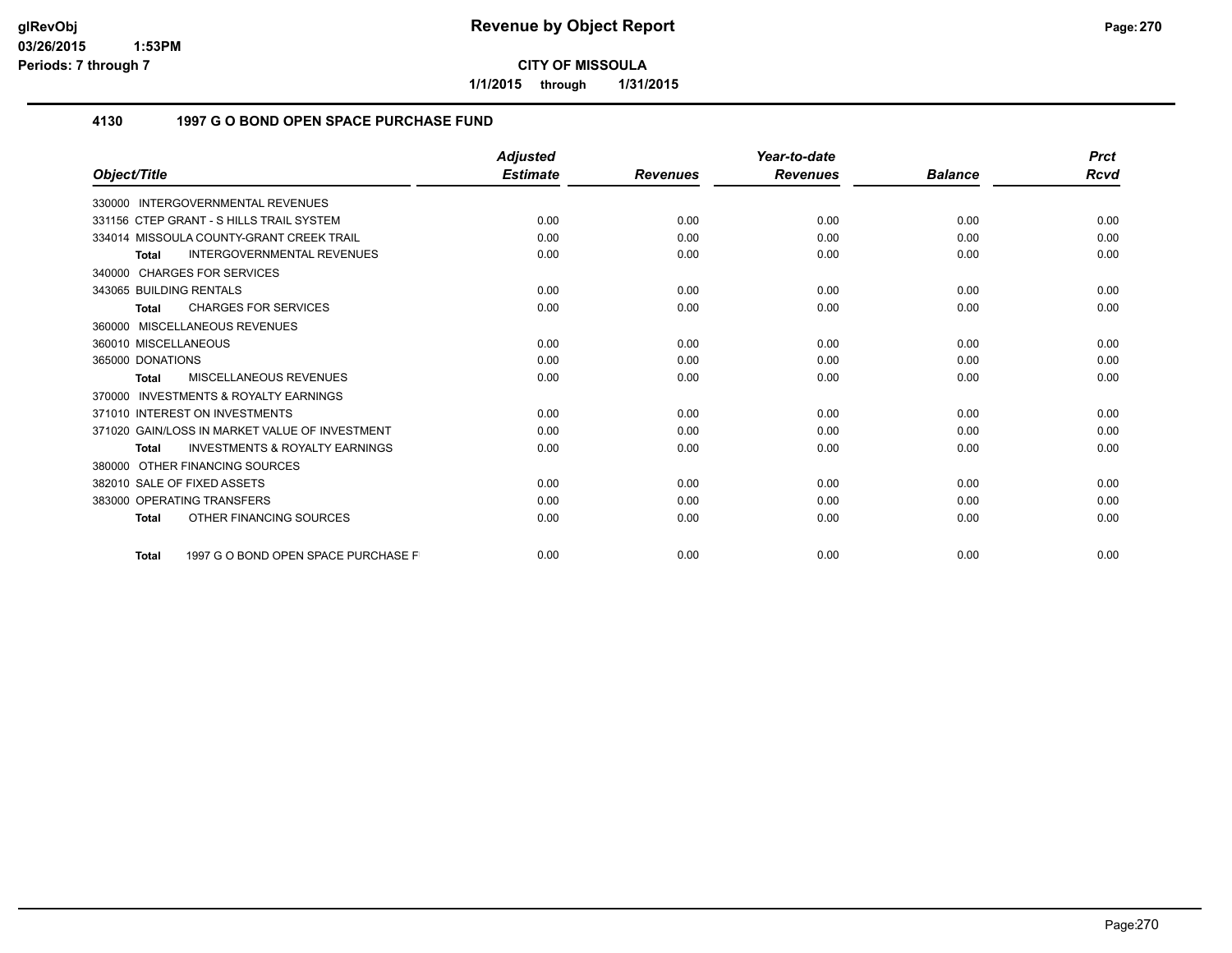**1/1/2015 through 1/31/2015**

#### **4196 NEW FIRE STATION GO BOND**

#### **4196 NEW FIRE STATION GO BOND**

| Object/Title                                       | <b>Adjusted</b><br><b>Estimate</b> | <b>Revenues</b> | Year-to-date<br><b>Revenues</b> | <b>Balance</b> | <b>Prct</b><br><b>Rcvd</b> |
|----------------------------------------------------|------------------------------------|-----------------|---------------------------------|----------------|----------------------------|
|                                                    |                                    |                 |                                 |                |                            |
| 360000 MISCELLANEOUS REVENUES                      |                                    |                 |                                 |                |                            |
| 365023 NORTHWESTERN ENERGY GRANT                   | 0.00                               | 0.00            | 0.00                            | 0.00           | 0.00                       |
| <b>MISCELLANEOUS REVENUES</b><br>Total             | 0.00                               | 0.00            | 0.00                            | 0.00           | 0.00                       |
| 370000 INVESTMENTS & ROYALTY EARNINGS              |                                    |                 |                                 |                |                            |
| 371010 INTEREST ON INVESTMENTS                     | 0.00                               | 0.00            | 0.00                            | 0.00           | 0.00                       |
| 371020 GAIN/LOSS IN MARKET VALUE OF INVESTMENTS    | 0.00                               | 0.00            | 0.00                            | 0.00           | 0.00                       |
| <b>INVESTMENTS &amp; ROYALTY EARNINGS</b><br>Total | 0.00                               | 0.00            | 0.00                            | 0.00           | 0.00                       |
| 380000 OTHER FINANCING SOURCES                     |                                    |                 |                                 |                |                            |
| 381010 BOND PROCEEDS                               | 0.00                               | 0.00            | 0.00                            | 0.00           | 0.00                       |
| 383000 OPERATING TRANSFERS                         | 0.00                               | 0.00            | 0.00                            | 0.00           | 0.00                       |
| OTHER FINANCING SOURCES<br>Total                   | 0.00                               | 0.00            | 0.00                            | 0.00           | 0.00                       |
| NEW FIRE STATION GO BOND<br>Total                  | 0.00                               | 0.00            | 0.00                            | 0.00           | 0.00                       |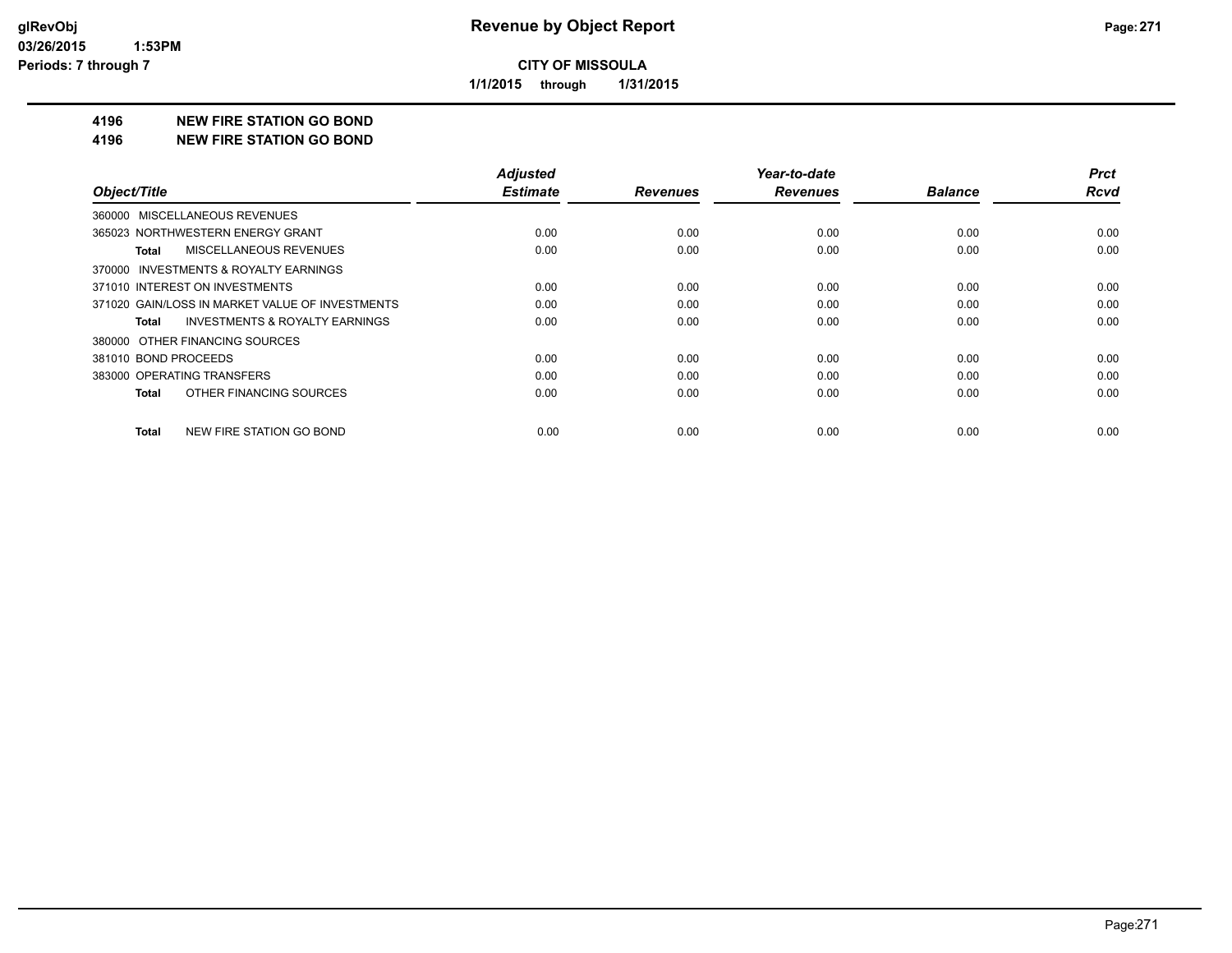**1/1/2015 through 1/31/2015**

## **4196 NEW FIRE STATION GO BOND**

| Object/Title                                              | <b>Adjusted</b><br><b>Estimate</b> | <b>Revenues</b> | Year-to-date<br><b>Revenues</b> | <b>Balance</b> | <b>Prct</b><br>Rcvd |
|-----------------------------------------------------------|------------------------------------|-----------------|---------------------------------|----------------|---------------------|
|                                                           |                                    |                 |                                 |                |                     |
| 360000 MISCELLANEOUS REVENUES                             |                                    |                 |                                 |                |                     |
| 365023 NORTHWESTERN ENERGY GRANT                          | 0.00                               | 0.00            | 0.00                            | 0.00           | 0.00                |
| MISCELLANEOUS REVENUES<br><b>Total</b>                    | 0.00                               | 0.00            | 0.00                            | 0.00           | 0.00                |
| 370000 INVESTMENTS & ROYALTY EARNINGS                     |                                    |                 |                                 |                |                     |
| 371010 INTEREST ON INVESTMENTS                            | 0.00                               | 0.00            | 0.00                            | 0.00           | 0.00                |
| 371020 GAIN/LOSS IN MARKET VALUE OF INVESTMENT            | 0.00                               | 0.00            | 0.00                            | 0.00           | 0.00                |
| <b>INVESTMENTS &amp; ROYALTY EARNINGS</b><br><b>Total</b> | 0.00                               | 0.00            | 0.00                            | 0.00           | 0.00                |
| 380000 OTHER FINANCING SOURCES                            |                                    |                 |                                 |                |                     |
| 381010 BOND PROCEEDS                                      | 0.00                               | 0.00            | 0.00                            | 0.00           | 0.00                |
| 383000 OPERATING TRANSFERS                                | 0.00                               | 0.00            | 0.00                            | 0.00           | 0.00                |
| OTHER FINANCING SOURCES<br><b>Total</b>                   | 0.00                               | 0.00            | 0.00                            | 0.00           | 0.00                |
| NEW FIRE STATION GO BOND<br><b>Total</b>                  | 0.00                               | 0.00            | 0.00                            | 0.00           | 0.00                |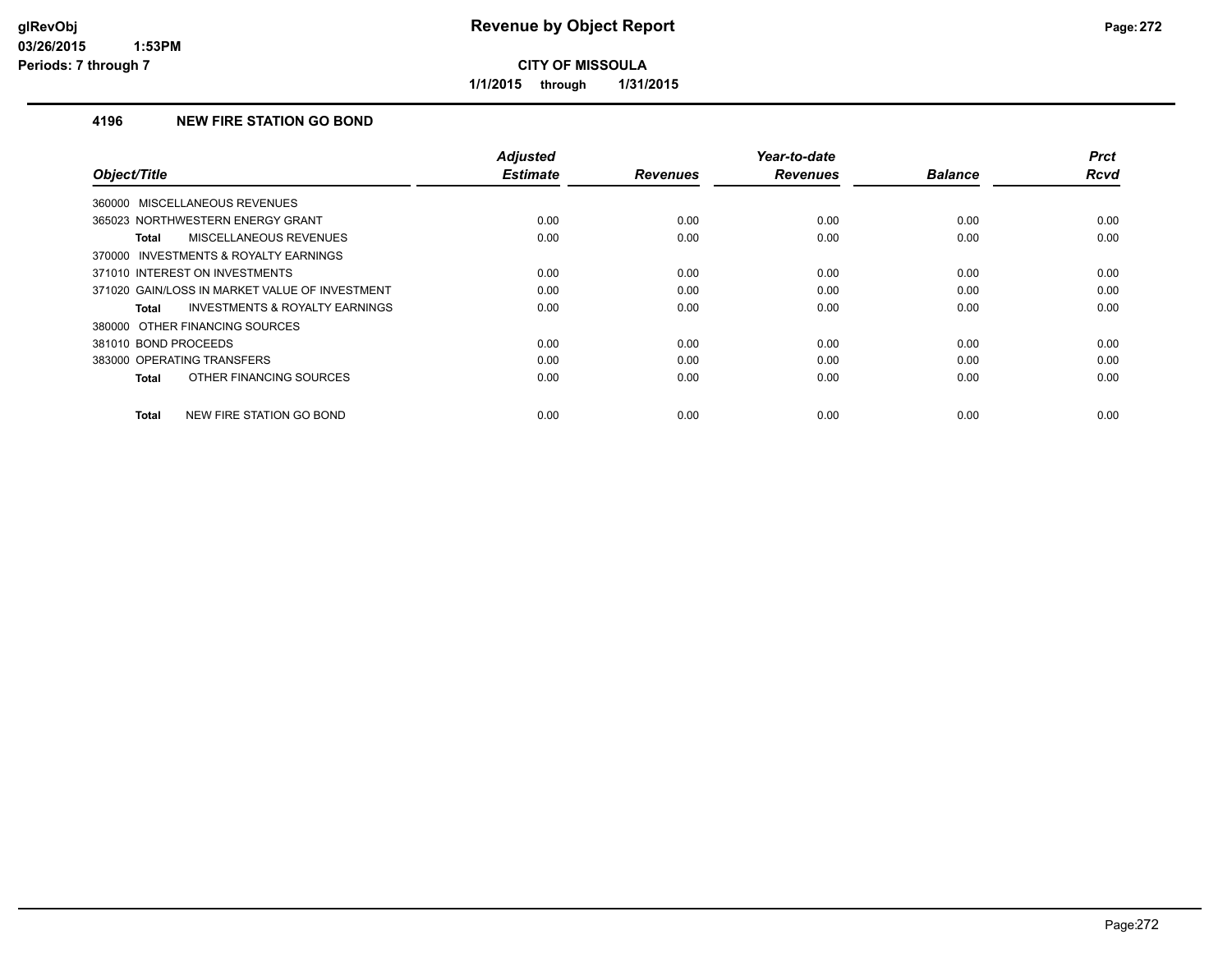**1/1/2015 through 1/31/2015**

# **4450 S/C CONSTRUCTION FUND FOR FY06**

**4450 S/C CONSTRUCTION FUND FOR FY06**

|                                                           | <b>Adjusted</b> |                 | Year-to-date    |                | <b>Prct</b> |
|-----------------------------------------------------------|-----------------|-----------------|-----------------|----------------|-------------|
| Object/Title                                              | <b>Estimate</b> | <b>Revenues</b> | <b>Revenues</b> | <b>Balance</b> | Rcvd        |
| 370000 INVESTMENTS & ROYALTY EARNINGS                     |                 |                 |                 |                |             |
| 371010 INTEREST ON INVESTMENTS                            | 0.00            | 0.00            | 0.00            | 0.00           | 0.00        |
| 371020 GAIN/LOSS IN MARKET VALUE OF INVESTMENTS           | 0.00            | 0.00            | 0.00            | 0.00           | 0.00        |
| <b>INVESTMENTS &amp; ROYALTY EARNINGS</b><br><b>Total</b> | 0.00            | 0.00            | 0.00            | 0.00           | 0.00        |
| S/C CONSTRUCTION FUND FOR FY06<br><b>Total</b>            | 0.00            | 0.00            | 0.00            | 0.00           | 0.00        |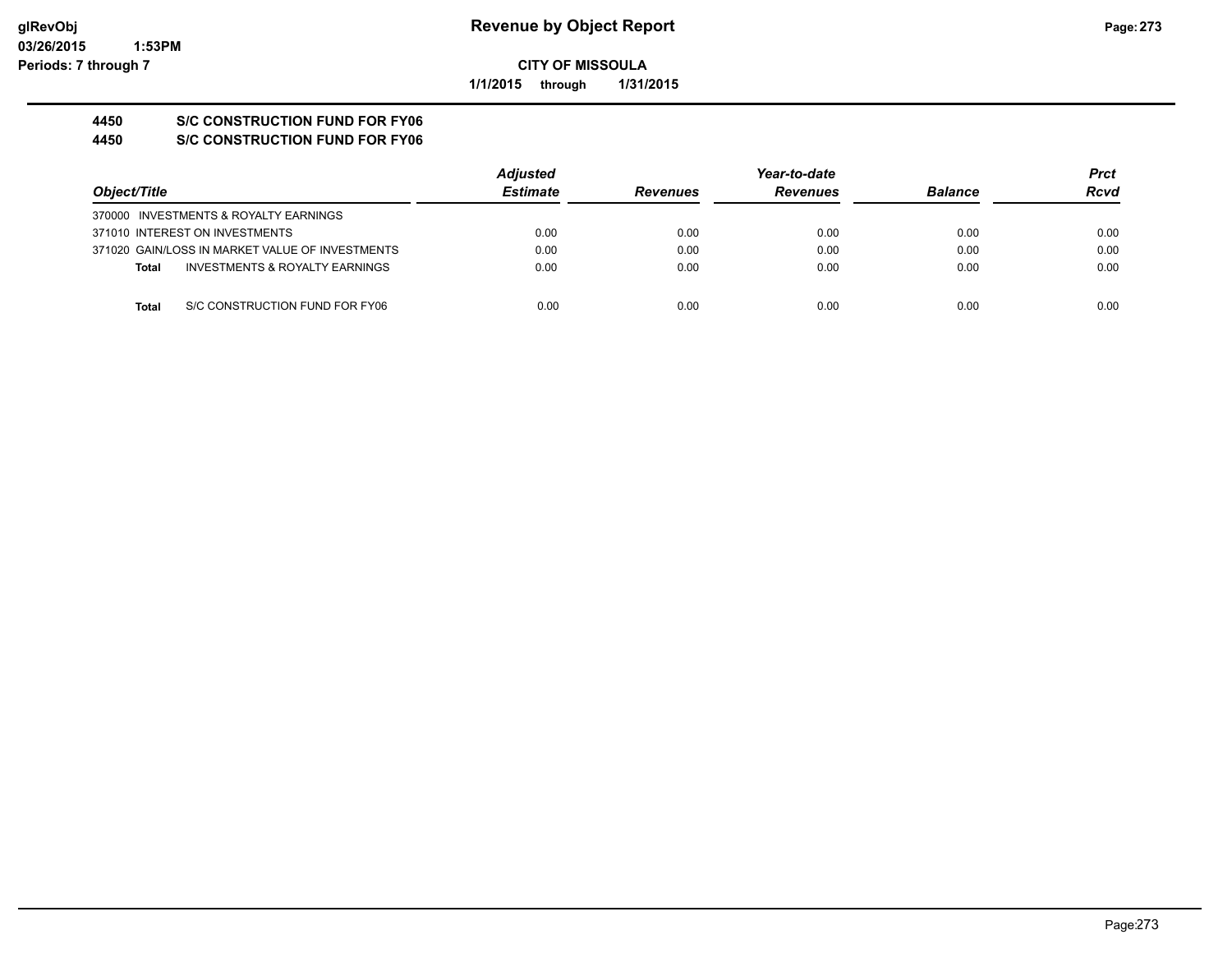**1/1/2015 through 1/31/2015**

# **4450 S/C CONSTRUCTION FUND FOR FY06**

| Object/Title                   |                                                | <b>Adjusted</b><br><b>Estimate</b> | <b>Revenues</b> | Year-to-date<br><b>Revenues</b> | <b>Balance</b> | <b>Prct</b><br><b>Rcvd</b> |
|--------------------------------|------------------------------------------------|------------------------------------|-----------------|---------------------------------|----------------|----------------------------|
|                                | 370000 INVESTMENTS & ROYALTY EARNINGS          |                                    |                 |                                 |                |                            |
| 371010 INTEREST ON INVESTMENTS |                                                | 0.00                               | 0.00            | 0.00                            | 0.00           | 0.00                       |
|                                | 371020 GAIN/LOSS IN MARKET VALUE OF INVESTMENT | 0.00                               | 0.00            | 0.00                            | 0.00           | 0.00                       |
| <b>Total</b>                   | <b>INVESTMENTS &amp; ROYALTY EARNINGS</b>      | 0.00                               | 0.00            | 0.00                            | 0.00           | 0.00                       |
|                                |                                                |                                    |                 |                                 |                |                            |
| Total                          | S/C CONSTRUCTION FUND FOR FY06                 | 0.00                               | 0.00            | 0.00                            | 0.00           | 0.00                       |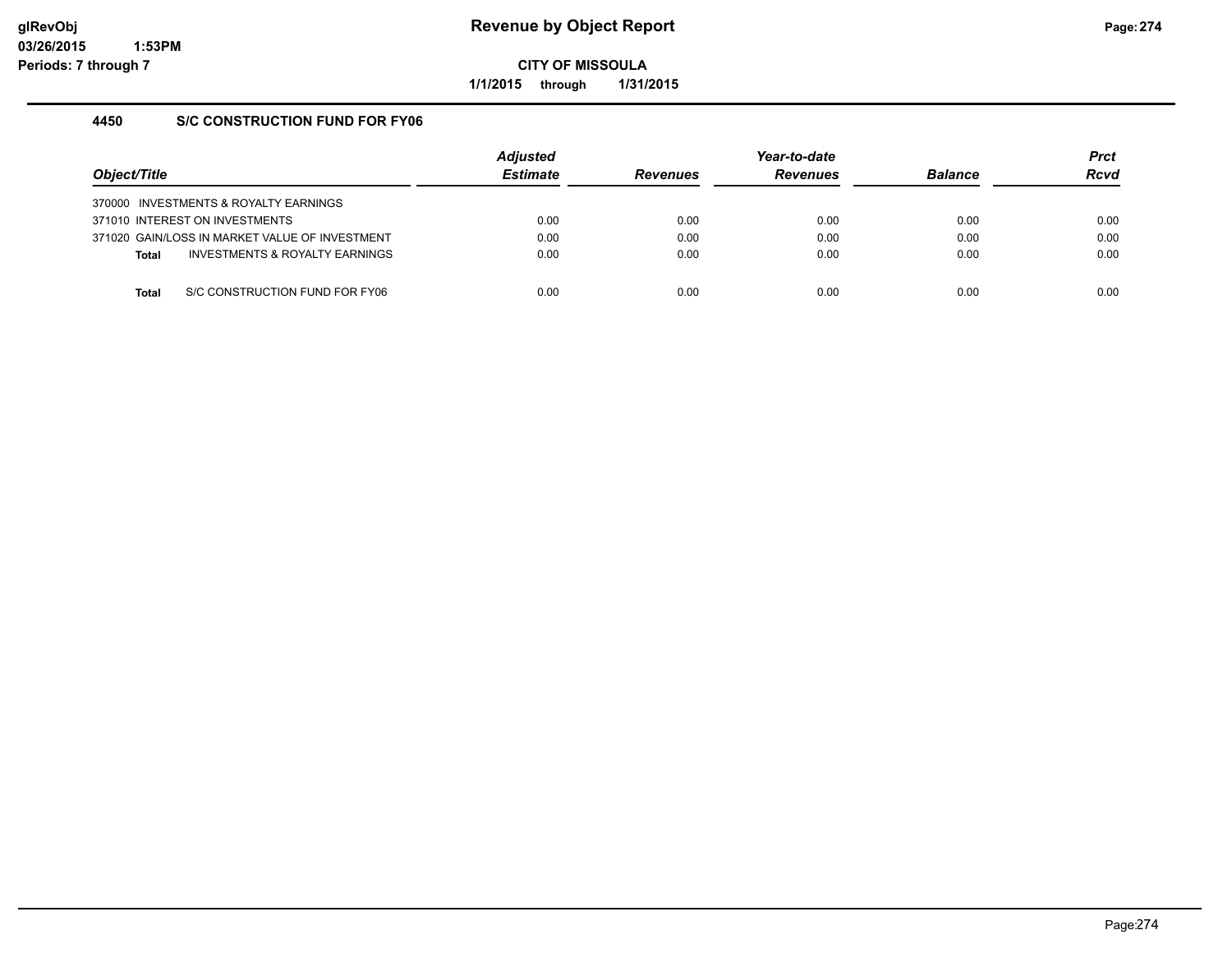**1/1/2015 through 1/31/2015**

**4451 FY07 S/C BOND FUND**

**4451 FY07 S/C BOND FUND**

| <b>Adjusted</b> |                 | Year-to-date    |                | <b>Prct</b> |
|-----------------|-----------------|-----------------|----------------|-------------|
| <b>Estimate</b> | <b>Revenues</b> | <b>Revenues</b> | <b>Balance</b> | <b>Rcvd</b> |
|                 |                 |                 |                |             |
| 0.00            | 0.00            | 0.00            | 0.00           | 0.00        |
| 0.00            | 0.00            | 0.00            | 0.00           | 0.00        |
|                 |                 |                 |                |             |
| 0.00            | 0.00            | 0.00            | 0.00           | 0.00        |
| 0.00            | 0.00            | 0.00            | 0.00           | 0.00        |
| 0.00            | 0.00            | 0.00            | 0.00           | 0.00        |
|                 |                 |                 |                |             |
| 0.00            | 0.00            | 0.00            | 0.00           | 0.00        |
| 0.00            | 0.00            | 0.00            | 0.00           | 0.00        |
|                 |                 |                 |                | 0.00        |
|                 | 0.00            | 0.00            | 0.00           | 0.00        |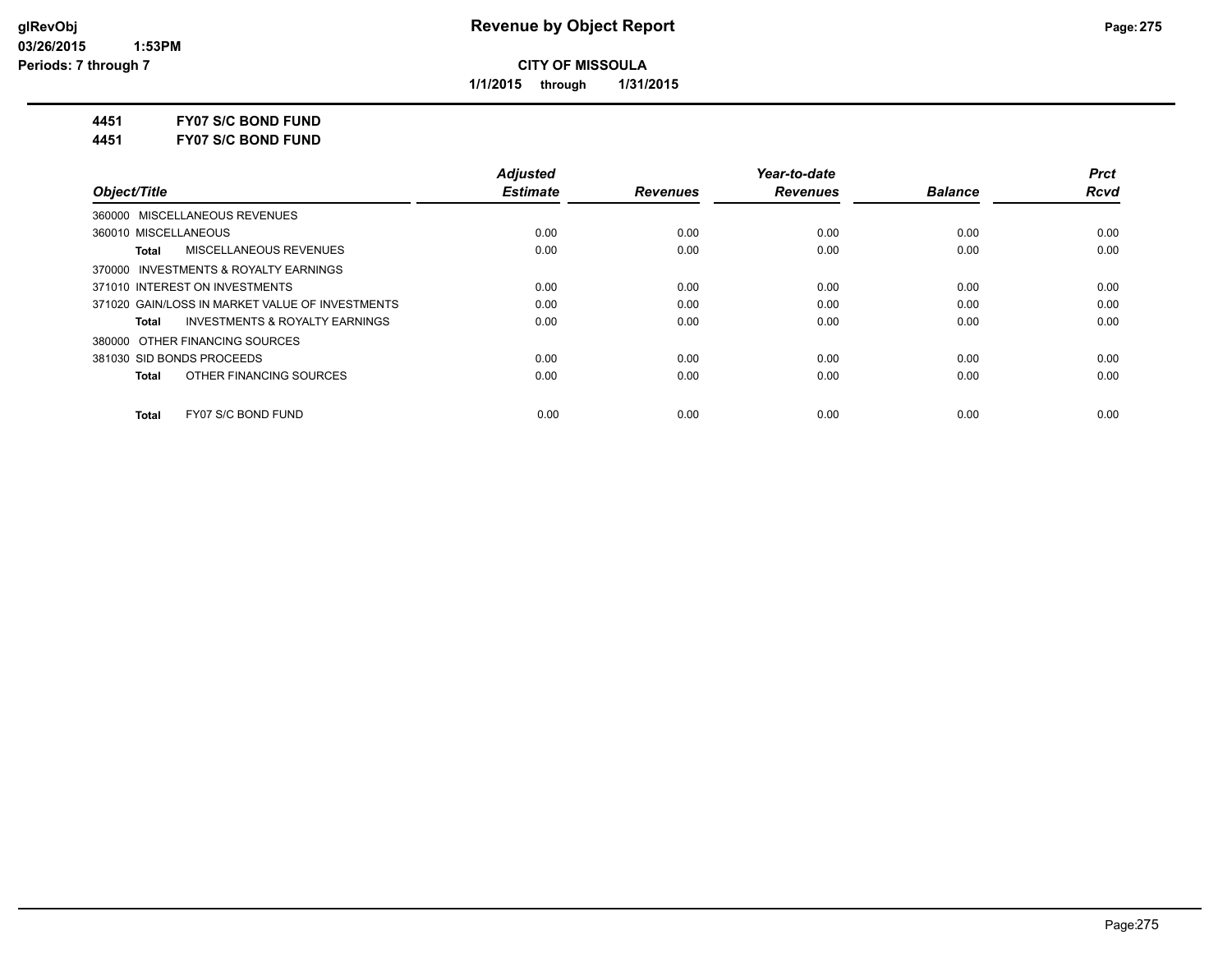**1/1/2015 through 1/31/2015**

#### **4451 FY07 S/C BOND FUND**

|                                                | <b>Adjusted</b> |                 | Year-to-date    |                | <b>Prct</b> |
|------------------------------------------------|-----------------|-----------------|-----------------|----------------|-------------|
| Object/Title                                   | <b>Estimate</b> | <b>Revenues</b> | <b>Revenues</b> | <b>Balance</b> | Rcvd        |
| 360000 MISCELLANEOUS REVENUES                  |                 |                 |                 |                |             |
| 360010 MISCELLANEOUS                           | 0.00            | 0.00            | 0.00            | 0.00           | 0.00        |
| <b>MISCELLANEOUS REVENUES</b><br>Total         | 0.00            | 0.00            | 0.00            | 0.00           | 0.00        |
| 370000 INVESTMENTS & ROYALTY EARNINGS          |                 |                 |                 |                |             |
| 371010 INTEREST ON INVESTMENTS                 | 0.00            | 0.00            | 0.00            | 0.00           | 0.00        |
| 371020 GAIN/LOSS IN MARKET VALUE OF INVESTMENT | 0.00            | 0.00            | 0.00            | 0.00           | 0.00        |
| INVESTMENTS & ROYALTY EARNINGS<br><b>Total</b> | 0.00            | 0.00            | 0.00            | 0.00           | 0.00        |
| 380000 OTHER FINANCING SOURCES                 |                 |                 |                 |                |             |
| 381030 SID BONDS PROCEEDS                      | 0.00            | 0.00            | 0.00            | 0.00           | 0.00        |
| OTHER FINANCING SOURCES<br>Total               | 0.00            | 0.00            | 0.00            | 0.00           | 0.00        |
| FY07 S/C BOND FUND<br><b>Total</b>             | 0.00            | 0.00            | 0.00            | 0.00           | 0.00        |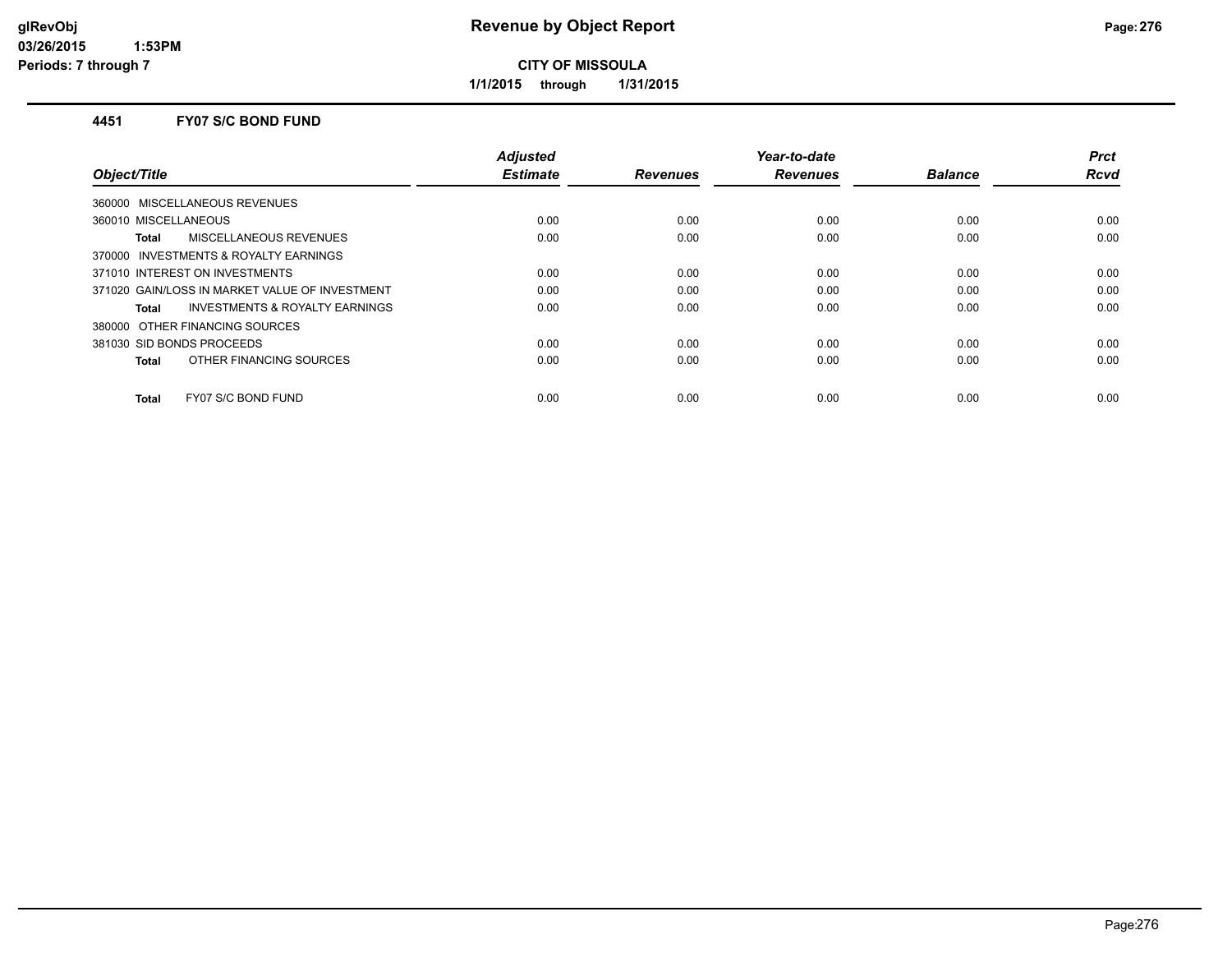**1/1/2015 through 1/31/2015**

# **4452 S/C CONSTRUCTION FUND FOR FY 08 BOND SAL**

**4452 S/C CONSTRUCTION FUND FOR FY 08 BOND SAL**

|                                                      | <b>Adjusted</b> |                 | Year-to-date    |                | <b>Prct</b> |
|------------------------------------------------------|-----------------|-----------------|-----------------|----------------|-------------|
| Object/Title                                         | <b>Estimate</b> | <b>Revenues</b> | <b>Revenues</b> | <b>Balance</b> | <b>Rcvd</b> |
| 360000 MISCELLANEOUS REVENUES                        |                 |                 |                 |                |             |
| 360010 MISCELLANEOUS                                 | 0.00            | 0.00            | 0.00            | 0.00           | 0.00        |
| 362000 OTHER MISCELLANEOUS REVENUE                   | 0.00            | 0.00            | 0.00            | 0.00           | 0.00        |
| <b>MISCELLANEOUS REVENUES</b><br>Total               | 0.00            | 0.00            | 0.00            | 0.00           | 0.00        |
| 370000 INVESTMENTS & ROYALTY EARNINGS                |                 |                 |                 |                |             |
| 371010 INTEREST ON INVESTMENTS                       | 0.00            | 0.00            | 0.00            | 0.00           | 0.00        |
| 371020 GAIN/LOSS IN MARKET VALUE OF INVESTMENTS      | 0.00            | 0.00            | 0.00            | 0.00           | 0.00        |
| <b>INVESTMENTS &amp; ROYALTY EARNINGS</b><br>Total   | 0.00            | 0.00            | 0.00            | 0.00           | 0.00        |
| 380000 OTHER FINANCING SOURCES                       |                 |                 |                 |                |             |
| 381000 LOAN PROCEEDS                                 | 0.00            | 0.00            | 0.00            | 0.00           | 0.00        |
| 383042 TRANSFERS FROM OTHER FUNDS                    | 0.00            | 0.00            | 0.00            | 0.00           | 0.00        |
| OTHER FINANCING SOURCES<br><b>Total</b>              | 0.00            | 0.00            | 0.00            | 0.00           | 0.00        |
| S/C CONSTRUCTION FUND FOR FY 08 BOND<br><b>Total</b> | 0.00            | 0.00            | 0.00            | 0.00           | 0.00        |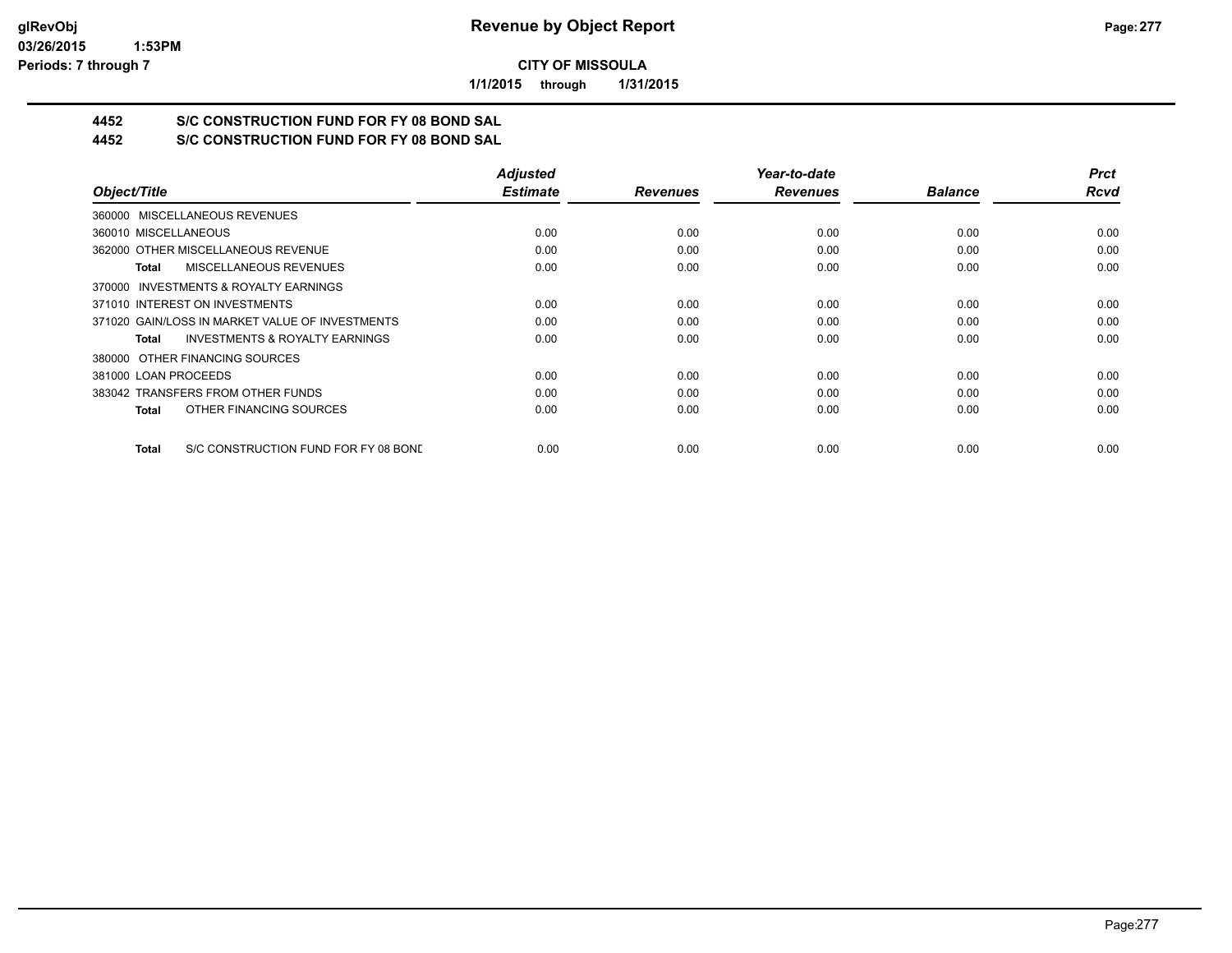**1/1/2015 through 1/31/2015**

## **4452 S/C CONSTRUCTION FUND FOR FY 08 BOND SAL**

| Object/Title                                        | <b>Adjusted</b><br><b>Estimate</b> | <b>Revenues</b> | Year-to-date<br><b>Revenues</b> | <b>Balance</b> | <b>Prct</b><br><b>Rcvd</b> |
|-----------------------------------------------------|------------------------------------|-----------------|---------------------------------|----------------|----------------------------|
|                                                     |                                    |                 |                                 |                |                            |
| 360000 MISCELLANEOUS REVENUES                       |                                    |                 |                                 |                |                            |
| 360010 MISCELLANEOUS                                | 0.00                               | 0.00            | 0.00                            | 0.00           | 0.00                       |
| 362000 OTHER MISCELLANEOUS REVENUE                  | 0.00                               | 0.00            | 0.00                            | 0.00           | 0.00                       |
| MISCELLANEOUS REVENUES<br>Total                     | 0.00                               | 0.00            | 0.00                            | 0.00           | 0.00                       |
| <b>INVESTMENTS &amp; ROYALTY EARNINGS</b><br>370000 |                                    |                 |                                 |                |                            |
| 371010 INTEREST ON INVESTMENTS                      | 0.00                               | 0.00            | 0.00                            | 0.00           | 0.00                       |
| 371020 GAIN/LOSS IN MARKET VALUE OF INVESTMENT      | 0.00                               | 0.00            | 0.00                            | 0.00           | 0.00                       |
| <b>INVESTMENTS &amp; ROYALTY EARNINGS</b><br>Total  | 0.00                               | 0.00            | 0.00                            | 0.00           | 0.00                       |
| 380000 OTHER FINANCING SOURCES                      |                                    |                 |                                 |                |                            |
| 381000 LOAN PROCEEDS                                | 0.00                               | 0.00            | 0.00                            | 0.00           | 0.00                       |
| 383042 TRANSFERS FROM OTHER FUNDS                   | 0.00                               | 0.00            | 0.00                            | 0.00           | 0.00                       |
| OTHER FINANCING SOURCES<br>Total                    | 0.00                               | 0.00            | 0.00                            | 0.00           | 0.00                       |
|                                                     |                                    |                 |                                 |                |                            |
| S/C CONSTRUCTION FUND FOR FY 08 BONI<br>Total       | 0.00                               | 0.00            | 0.00                            | 0.00           | 0.00                       |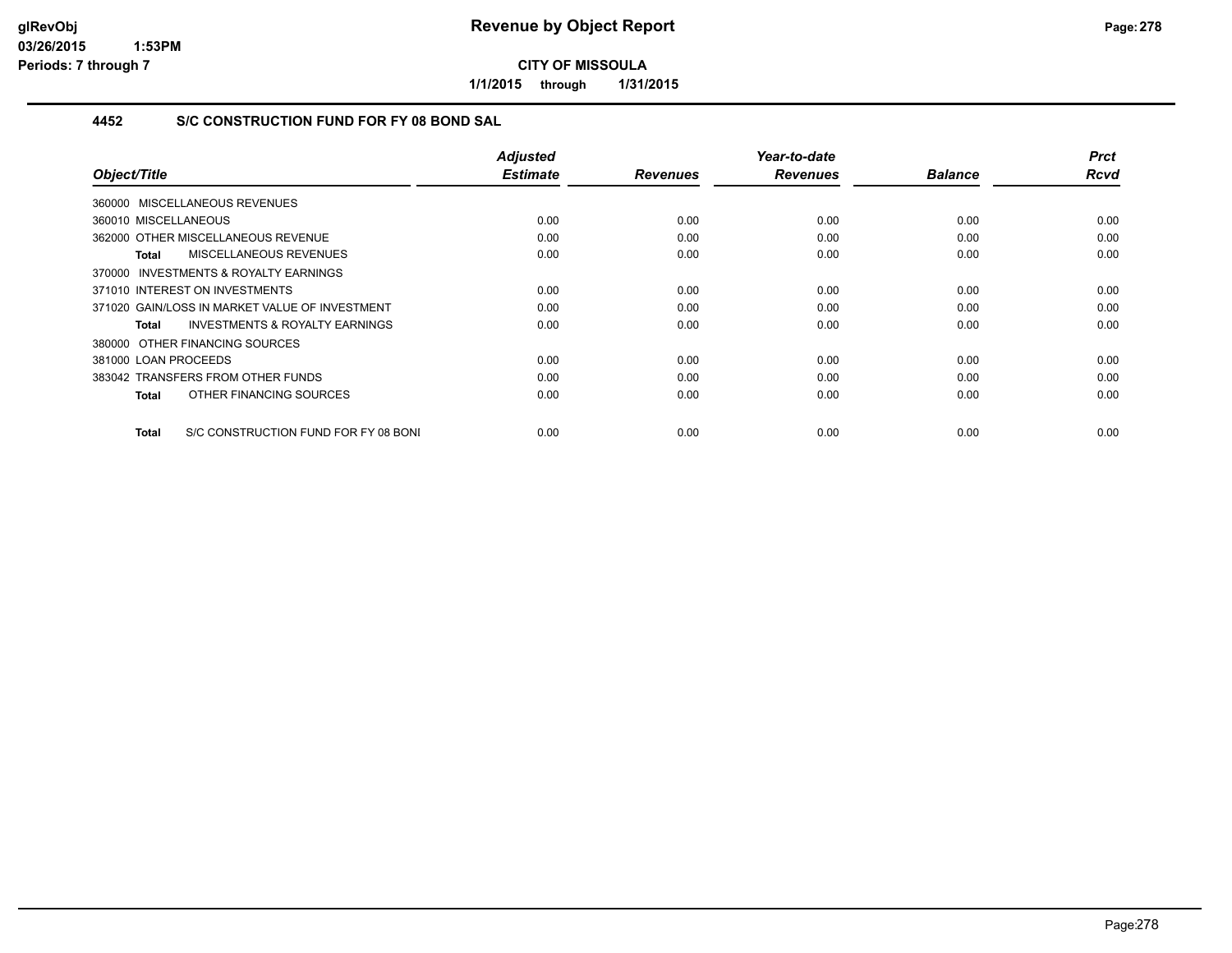**1/1/2015 through 1/31/2015**

# **4453 S/C CONSTRUCTION FUND FY09 BOND**

**4453 S/C CONSTRUCTION FUND FY09 BOND**

|                                                    | <b>Adjusted</b> |                 | Year-to-date    |                | <b>Prct</b> |
|----------------------------------------------------|-----------------|-----------------|-----------------|----------------|-------------|
| Object/Title                                       | <b>Estimate</b> | <b>Revenues</b> | <b>Revenues</b> | <b>Balance</b> | <b>Rcvd</b> |
| 360000 MISCELLANEOUS REVENUES                      |                 |                 |                 |                |             |
| 360010 MISCELLANEOUS                               | 0.00            | 0.00            | 0.00            | 0.00           | 0.00        |
| 362000 OTHER MISCELLANEOUS REVENUE                 | 0.00            | 0.00            | 0.00            | 0.00           | 0.00        |
| MISCELLANEOUS REVENUES<br>Total                    | 0.00            | 0.00            | 0.00            | 0.00           | 0.00        |
| 370000 INVESTMENTS & ROYALTY EARNINGS              |                 |                 |                 |                |             |
| 371010 INTEREST ON INVESTMENTS                     | 0.00            | 0.00            | 0.00            | 0.00           | 0.00        |
| <b>INVESTMENTS &amp; ROYALTY EARNINGS</b><br>Total | 0.00            | 0.00            | 0.00            | 0.00           | 0.00        |
| 380000 OTHER FINANCING SOURCES                     |                 |                 |                 |                |             |
| 381030 SID BONDS PROCEEDS                          | 0.00            | 0.00            | 0.00            | 0.00           | 0.00        |
| 383000 OPERATING TRANSFERS                         | 0.00            | 0.00            | 0.00            | 0.00           | 0.00        |
| OTHER FINANCING SOURCES<br>Total                   | 0.00            | 0.00            | 0.00            | 0.00           | 0.00        |
| S/C CONSTRUCTION FUND FY09 BOND<br>Total           | 0.00            | 0.00            | 0.00            | 0.00           | 0.00        |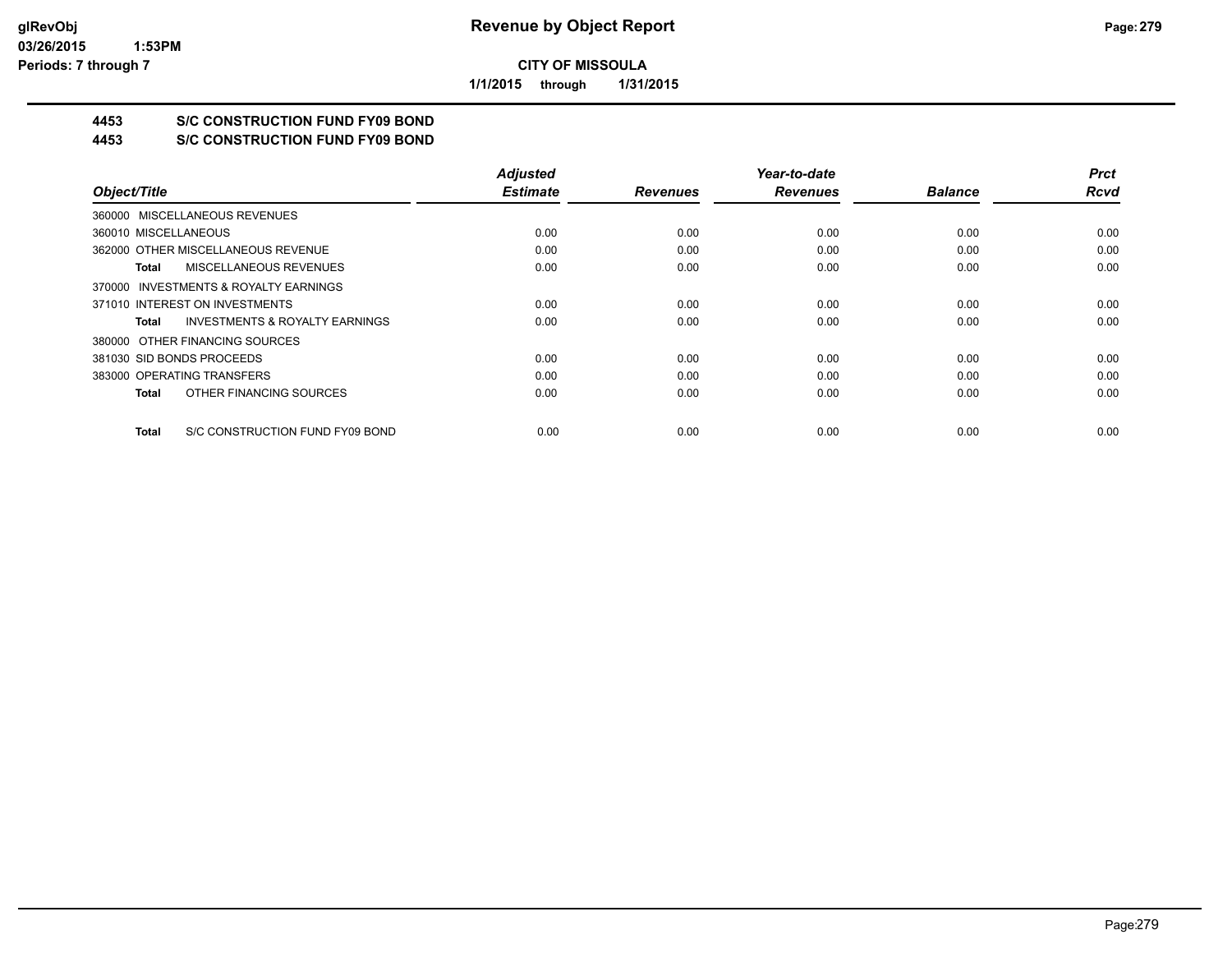**1/1/2015 through 1/31/2015**

# **4453 S/C CONSTRUCTION FUND FY09 BOND**

| Object/Title                                        | <b>Adjusted</b><br><b>Estimate</b> | <b>Revenues</b> | Year-to-date<br><b>Revenues</b> | <b>Balance</b> | <b>Prct</b><br><b>Rcvd</b> |
|-----------------------------------------------------|------------------------------------|-----------------|---------------------------------|----------------|----------------------------|
|                                                     |                                    |                 |                                 |                |                            |
| 360000 MISCELLANEOUS REVENUES                       |                                    |                 |                                 |                |                            |
| 360010 MISCELLANEOUS                                | 0.00                               | 0.00            | 0.00                            | 0.00           | 0.00                       |
| 362000 OTHER MISCELLANEOUS REVENUE                  | 0.00                               | 0.00            | 0.00                            | 0.00           | 0.00                       |
| MISCELLANEOUS REVENUES<br>Total                     | 0.00                               | 0.00            | 0.00                            | 0.00           | 0.00                       |
| <b>INVESTMENTS &amp; ROYALTY EARNINGS</b><br>370000 |                                    |                 |                                 |                |                            |
| 371010 INTEREST ON INVESTMENTS                      | 0.00                               | 0.00            | 0.00                            | 0.00           | 0.00                       |
| <b>INVESTMENTS &amp; ROYALTY EARNINGS</b><br>Total  | 0.00                               | 0.00            | 0.00                            | 0.00           | 0.00                       |
| 380000 OTHER FINANCING SOURCES                      |                                    |                 |                                 |                |                            |
| 381030 SID BONDS PROCEEDS                           | 0.00                               | 0.00            | 0.00                            | 0.00           | 0.00                       |
| 383000 OPERATING TRANSFERS                          | 0.00                               | 0.00            | 0.00                            | 0.00           | 0.00                       |
| OTHER FINANCING SOURCES<br>Total                    | 0.00                               | 0.00            | 0.00                            | 0.00           | 0.00                       |
|                                                     |                                    |                 |                                 |                |                            |
| S/C CONSTRUCTION FUND FY09 BOND<br>Total            | 0.00                               | 0.00            | 0.00                            | 0.00           | 0.00                       |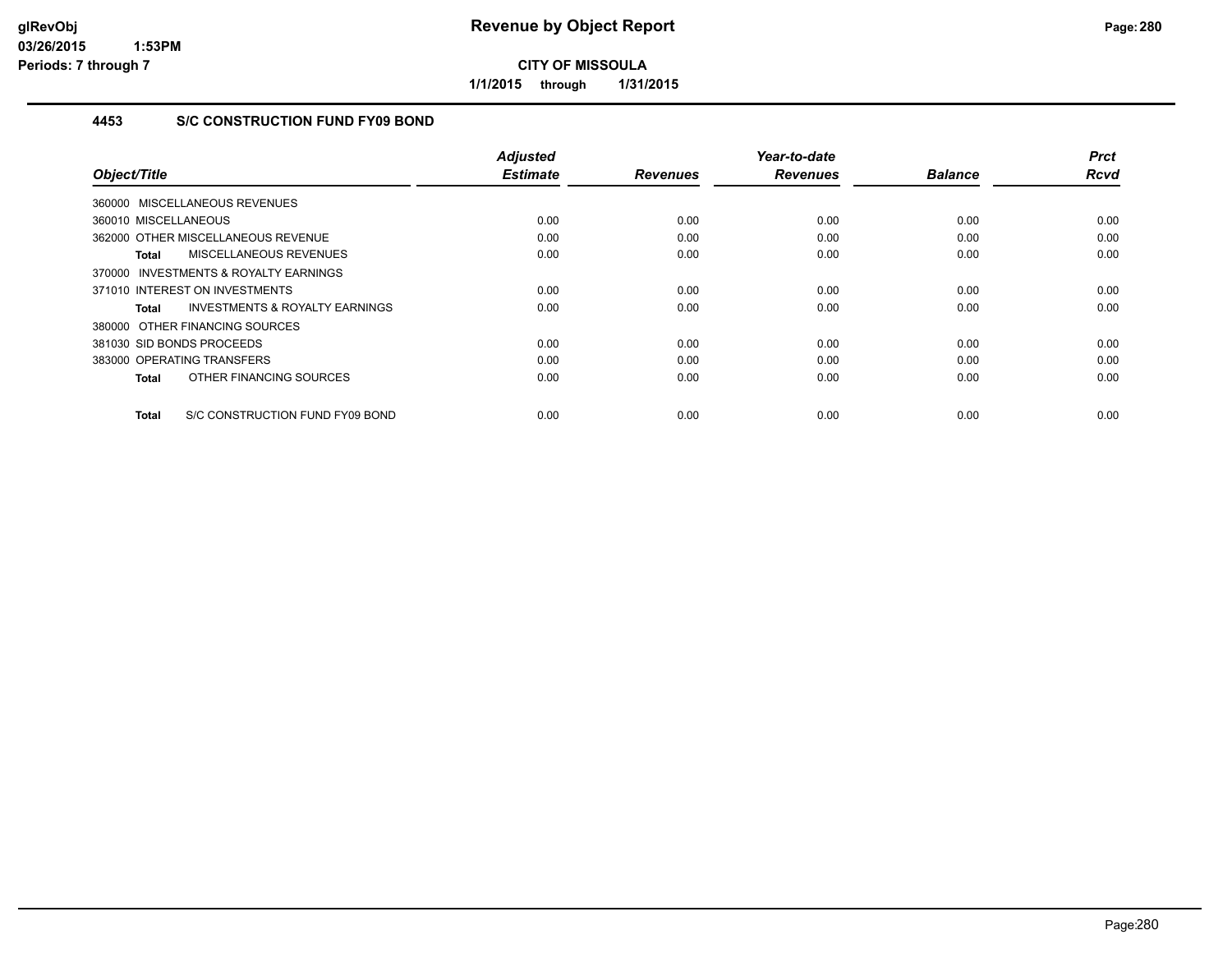**1/1/2015 through 1/31/2015**

# **4454 S/C CONSTRUCTION FUND FOR FY10**

**4454 S/C CONSTRUCTION FUND FOR FY10**

|                                                    | <b>Adjusted</b> |                 | Year-to-date    |                | <b>Prct</b> |
|----------------------------------------------------|-----------------|-----------------|-----------------|----------------|-------------|
| Object/Title                                       | <b>Estimate</b> | <b>Revenues</b> | <b>Revenues</b> | <b>Balance</b> | Rcvd        |
| 360000 MISCELLANEOUS REVENUES                      |                 |                 |                 |                |             |
| 360010 MISCELLANEOUS                               | 0.00            | 0.00            | 41,835.61       | $-41,835.61$   | 0.00        |
| 362000 OTHER MISCELLANEOUS REVENUE                 | 0.00            | 0.00            | 0.00            | 0.00           | 0.00        |
| MISCELLANEOUS REVENUES<br>Total                    | 0.00            | 0.00            | 41,835.61       | $-41,835.61$   | 0.00        |
| 370000 INVESTMENTS & ROYALTY EARNINGS              |                 |                 |                 |                |             |
| 371010 INTEREST ON INVESTMENTS                     | 0.00            | 0.00            | 0.00            | 0.00           | 0.00        |
| <b>INVESTMENTS &amp; ROYALTY EARNINGS</b><br>Total | 0.00            | 0.00            | 0.00            | 0.00           | 0.00        |
| 380000 OTHER FINANCING SOURCES                     |                 |                 |                 |                |             |
| 381030 SID BONDS PROCEEDS                          | 0.00            | 0.00            | 0.00            | 0.00           | 0.00        |
| OTHER FINANCING SOURCES<br>Total                   | 0.00            | 0.00            | 0.00            | 0.00           | 0.00        |
| S/C CONSTRUCTION FUND FOR FY10<br>Total            | 0.00            | 0.00            | 41,835.61       | $-41,835.61$   | 0.00        |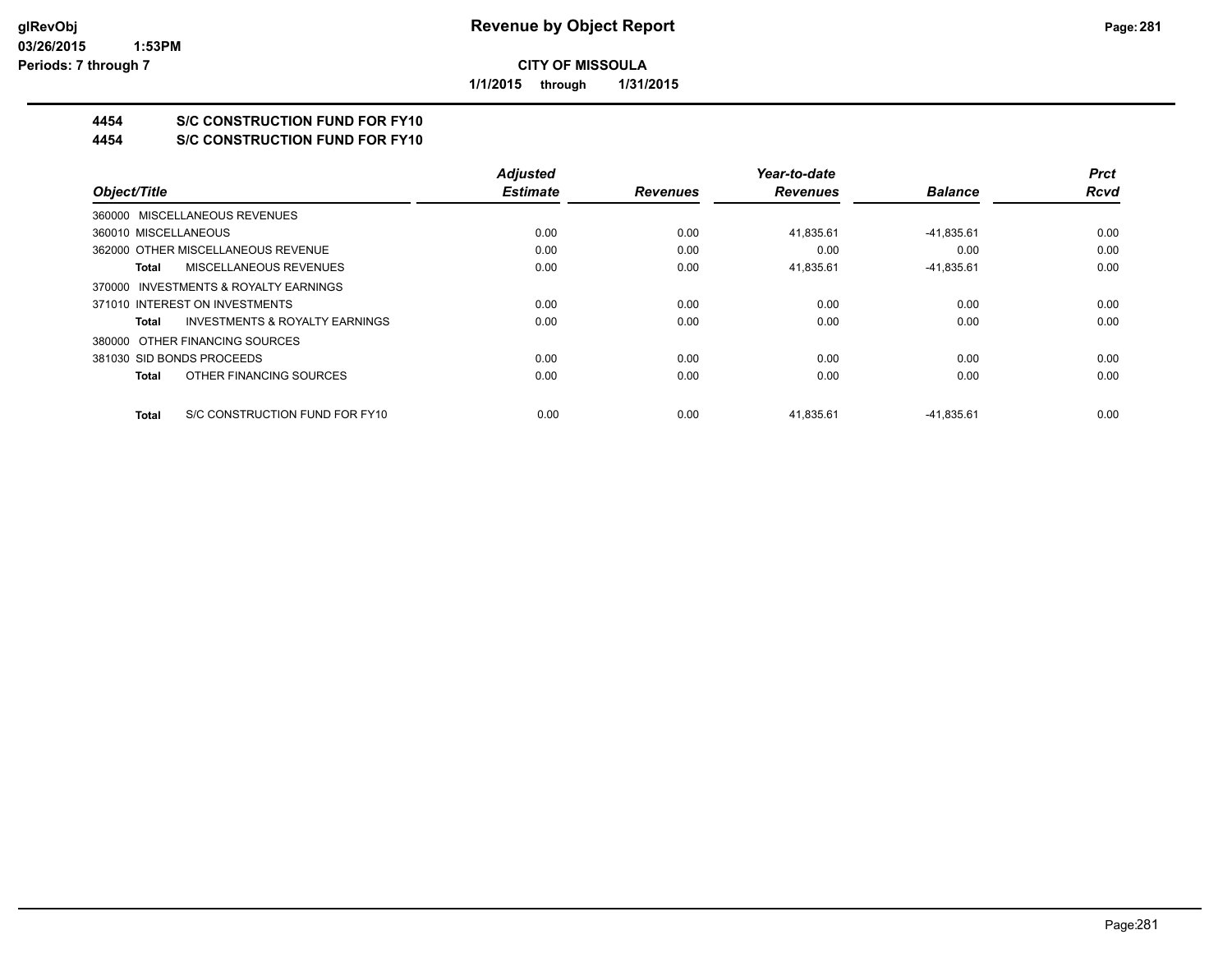**1/1/2015 through 1/31/2015**

# **4454 S/C CONSTRUCTION FUND FOR FY10**

|                                                | <b>Adjusted</b> |                 | Year-to-date    |                | <b>Prct</b> |
|------------------------------------------------|-----------------|-----------------|-----------------|----------------|-------------|
| Object/Title                                   | <b>Estimate</b> | <b>Revenues</b> | <b>Revenues</b> | <b>Balance</b> | <b>Rcvd</b> |
| 360000 MISCELLANEOUS REVENUES                  |                 |                 |                 |                |             |
| 360010 MISCELLANEOUS                           | 0.00            | 0.00            | 41.835.61       | $-41,835.61$   | 0.00        |
| 362000 OTHER MISCELLANEOUS REVENUE             | 0.00            | 0.00            | 0.00            | 0.00           | 0.00        |
| MISCELLANEOUS REVENUES<br><b>Total</b>         | 0.00            | 0.00            | 41,835.61       | $-41,835.61$   | 0.00        |
| INVESTMENTS & ROYALTY EARNINGS<br>370000       |                 |                 |                 |                |             |
| 371010 INTEREST ON INVESTMENTS                 | 0.00            | 0.00            | 0.00            | 0.00           | 0.00        |
| INVESTMENTS & ROYALTY EARNINGS<br><b>Total</b> | 0.00            | 0.00            | 0.00            | 0.00           | 0.00        |
| 380000 OTHER FINANCING SOURCES                 |                 |                 |                 |                |             |
| 381030 SID BONDS PROCEEDS                      | 0.00            | 0.00            | 0.00            | 0.00           | 0.00        |
| OTHER FINANCING SOURCES<br><b>Total</b>        | 0.00            | 0.00            | 0.00            | 0.00           | 0.00        |
| S/C CONSTRUCTION FUND FOR FY10<br><b>Total</b> | 0.00            | 0.00            | 41.835.61       | -41.835.61     | 0.00        |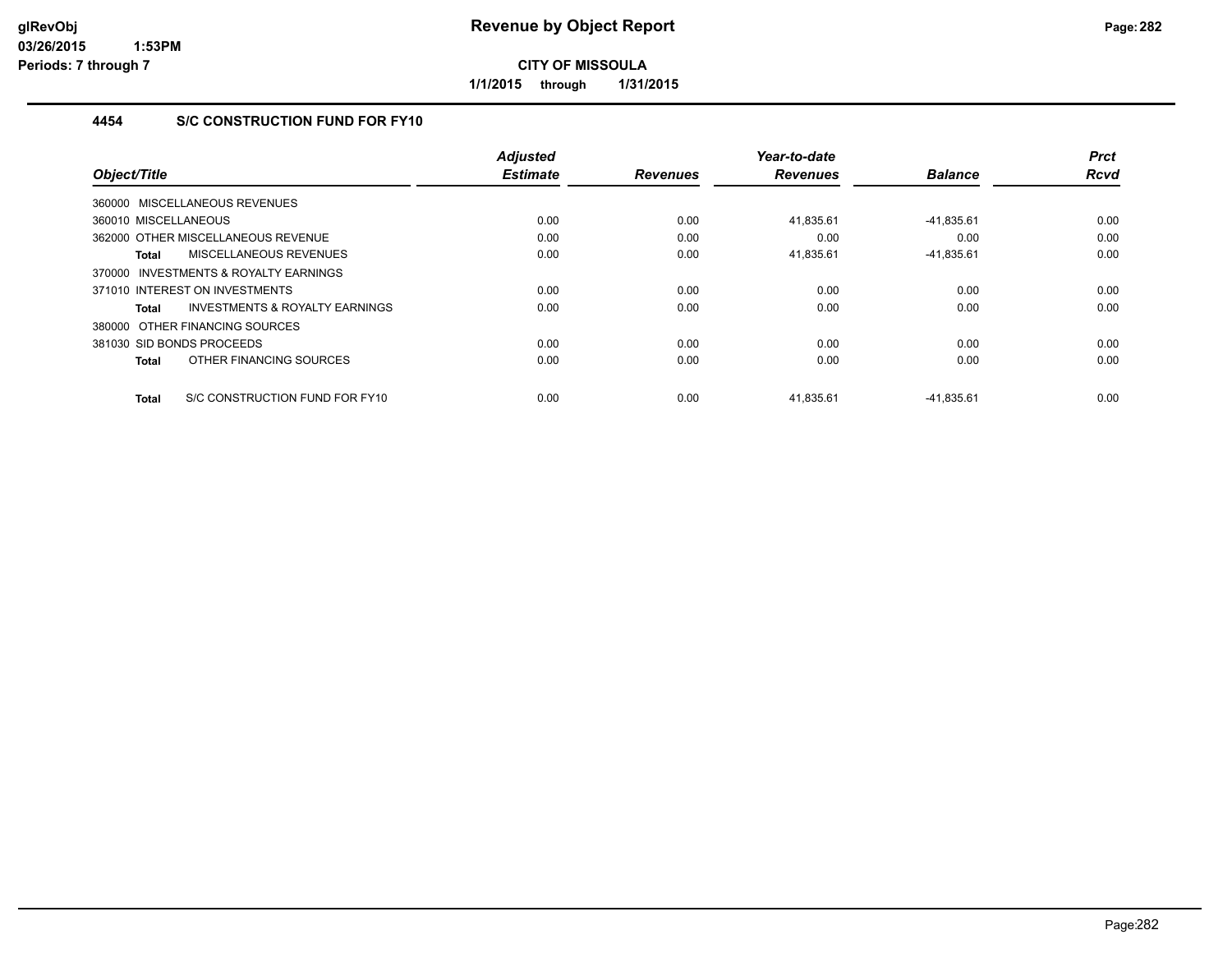**1/1/2015 through 1/31/2015**

### **4455 FY11 S/C CONSTRUCTION FUND**

**4455 FY11 S/C CONSTRUCTION FUND**

|                                                    | <b>Adjusted</b> |                 | Year-to-date    |                | <b>Prct</b> |
|----------------------------------------------------|-----------------|-----------------|-----------------|----------------|-------------|
| Object/Title                                       | <b>Estimate</b> | <b>Revenues</b> | <b>Revenues</b> | <b>Balance</b> | <b>Rcvd</b> |
| 360000 MISCELLANEOUS REVENUES                      |                 |                 |                 |                |             |
| 360010 MISCELLANEOUS                               | 0.00            | 0.00            | 0.00            | 0.00           | 0.00        |
| <b>MISCELLANEOUS REVENUES</b><br>Total             | 0.00            | 0.00            | 0.00            | 0.00           | 0.00        |
| 370000 INVESTMENTS & ROYALTY EARNINGS              |                 |                 |                 |                |             |
| 371010 INTEREST ON INVESTMENTS                     | 0.00            | 0.00            | 0.00            | 0.00           | 0.00        |
| <b>INVESTMENTS &amp; ROYALTY EARNINGS</b><br>Total | 0.00            | 0.00            | 0.00            | 0.00           | 0.00        |
| 380000 OTHER FINANCING SOURCES                     |                 |                 |                 |                |             |
| 381030 SID BONDS PROCEEDS                          | 0.00            | 0.00            | 0.00            | 0.00           | 0.00        |
| OTHER FINANCING SOURCES<br>Total                   | 0.00            | 0.00            | 0.00            | 0.00           | 0.00        |
| <b>FY11 S/C CONSTRUCTION FUND</b><br><b>Total</b>  | 0.00            | 0.00            | 0.00            | 0.00           | 0.00        |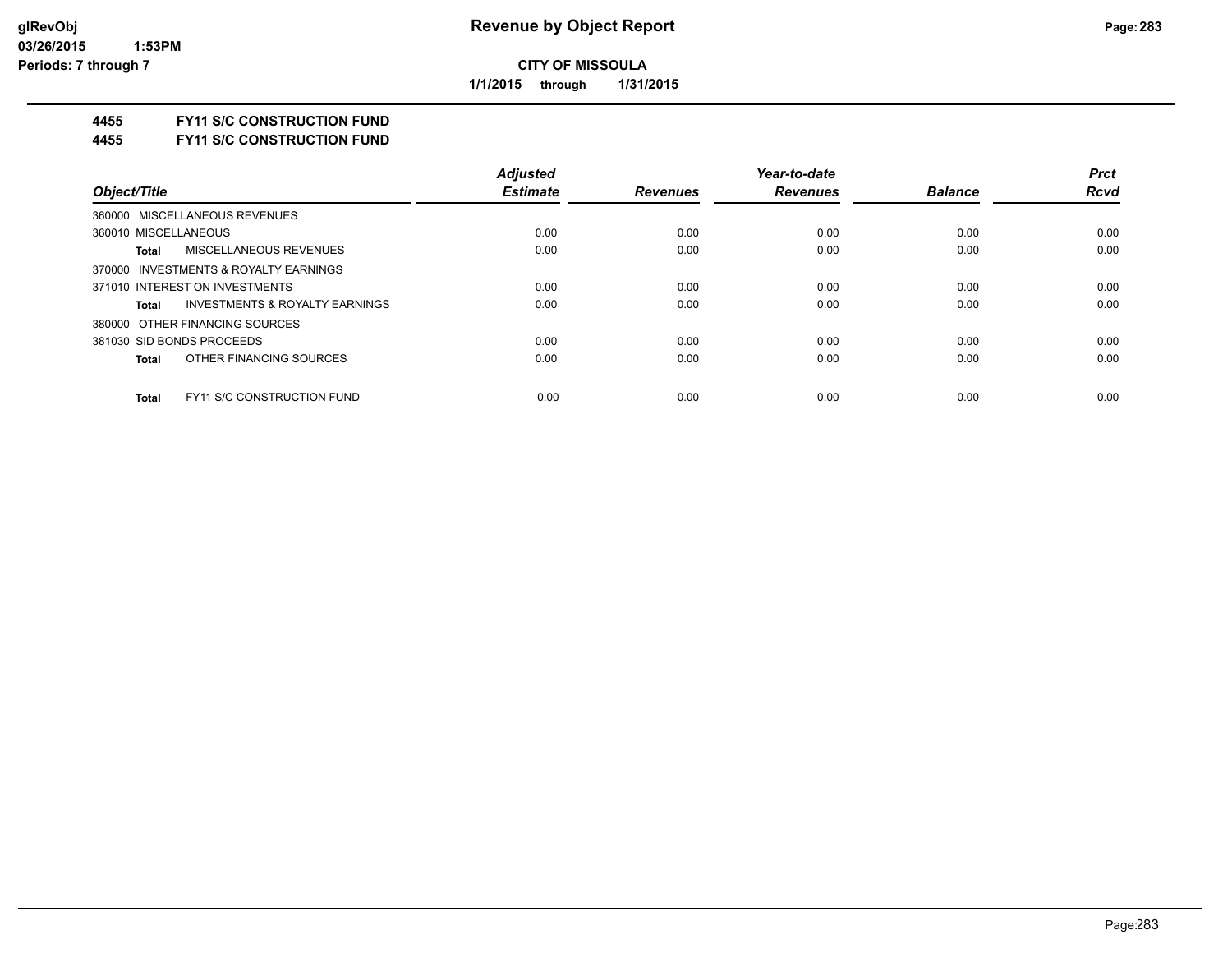**1/1/2015 through 1/31/2015**

# **4455 FY11 S/C CONSTRUCTION FUND**

| Object/Title                                       | <b>Adjusted</b><br><b>Estimate</b> | <b>Revenues</b> | Year-to-date<br><b>Revenues</b> | <b>Balance</b> | <b>Prct</b><br><b>Rcvd</b> |
|----------------------------------------------------|------------------------------------|-----------------|---------------------------------|----------------|----------------------------|
| 360000 MISCELLANEOUS REVENUES                      |                                    |                 |                                 |                |                            |
| 360010 MISCELLANEOUS                               | 0.00                               | 0.00            | 0.00                            | 0.00           | 0.00                       |
| MISCELLANEOUS REVENUES<br>Total                    | 0.00                               | 0.00            | 0.00                            | 0.00           | 0.00                       |
| 370000 INVESTMENTS & ROYALTY EARNINGS              |                                    |                 |                                 |                |                            |
| 371010 INTEREST ON INVESTMENTS                     | 0.00                               | 0.00            | 0.00                            | 0.00           | 0.00                       |
| <b>INVESTMENTS &amp; ROYALTY EARNINGS</b><br>Total | 0.00                               | 0.00            | 0.00                            | 0.00           | 0.00                       |
| 380000 OTHER FINANCING SOURCES                     |                                    |                 |                                 |                |                            |
| 381030 SID BONDS PROCEEDS                          | 0.00                               | 0.00            | 0.00                            | 0.00           | 0.00                       |
| OTHER FINANCING SOURCES<br><b>Total</b>            | 0.00                               | 0.00            | 0.00                            | 0.00           | 0.00                       |
| <b>FY11 S/C CONSTRUCTION FUND</b><br><b>Total</b>  | 0.00                               | 0.00            | 0.00                            | 0.00           | 0.00                       |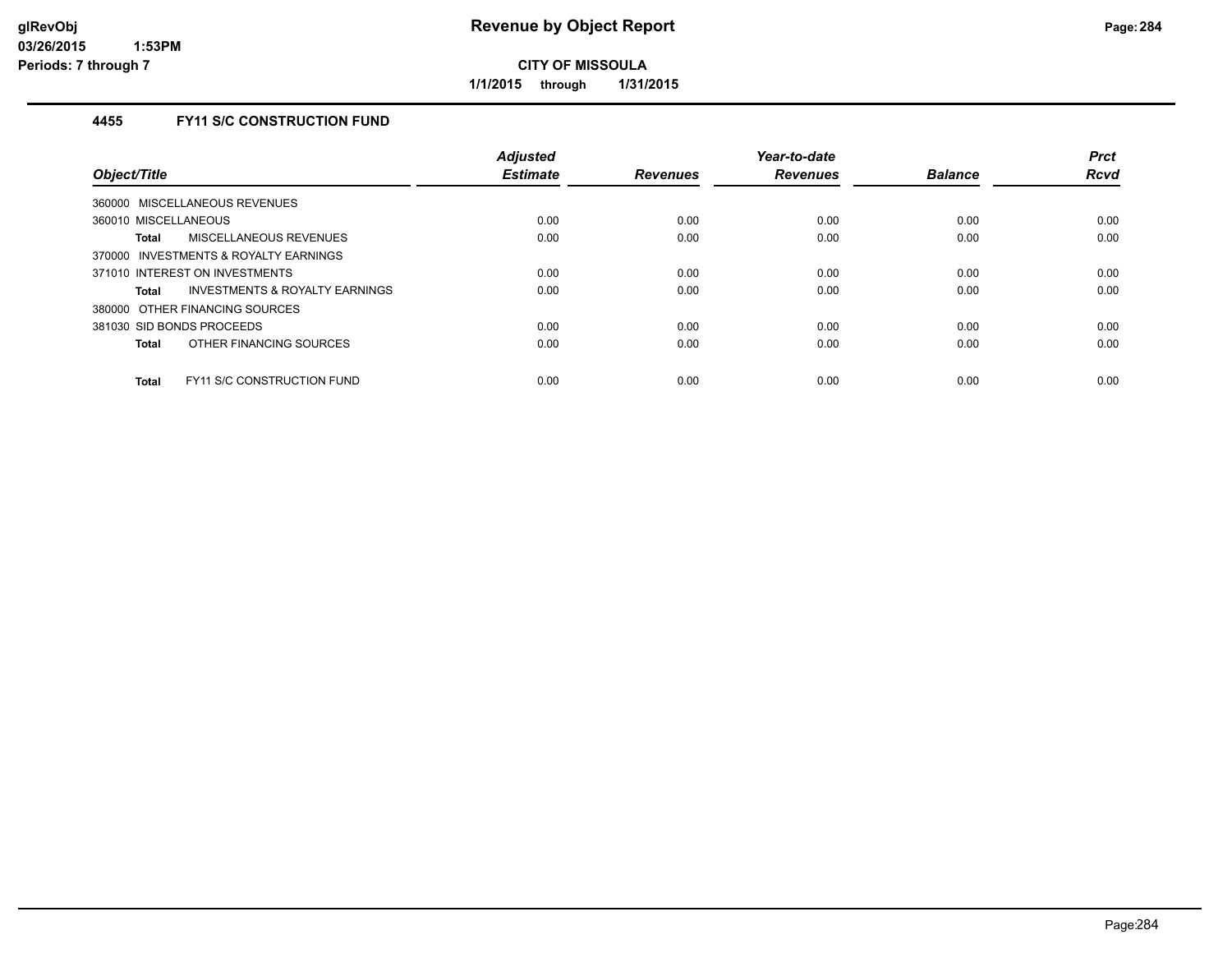**1/1/2015 through 1/31/2015**

### **4456 FY12 S/C CONSTRUCTION FUND**

**4456 FY12 S/C CONSTRUCTION FUND**

|                                                    | <b>Adjusted</b> |                 | Year-to-date    |                | <b>Prct</b> |
|----------------------------------------------------|-----------------|-----------------|-----------------|----------------|-------------|
| Object/Title                                       | <b>Estimate</b> | <b>Revenues</b> | <b>Revenues</b> | <b>Balance</b> | <b>Rcvd</b> |
| 360000 MISCELLANEOUS REVENUES                      |                 |                 |                 |                |             |
| 360010 MISCELLANEOUS                               | 0.00            | 0.00            | 0.00            | 0.00           | 0.00        |
| 362000 OTHER MISCELLANEOUS REVENUE                 | 0.00            | 0.00            | 0.00            | 0.00           | 0.00        |
| <b>MISCELLANEOUS REVENUES</b><br>Total             | 0.00            | 0.00            | 0.00            | 0.00           | 0.00        |
| 370000 INVESTMENTS & ROYALTY EARNINGS              |                 |                 |                 |                |             |
| 371010 INTEREST ON INVESTMENTS                     | 0.00            | 0.00            | 0.00            | 0.00           | 0.00        |
| <b>INVESTMENTS &amp; ROYALTY EARNINGS</b><br>Total | 0.00            | 0.00            | 0.00            | 0.00           | 0.00        |
| 380000 OTHER FINANCING SOURCES                     |                 |                 |                 |                |             |
| 381030 SID BONDS PROCEEDS                          | 0.00            | 0.00            | 0.00            | 0.00           | 0.00        |
| OTHER FINANCING SOURCES<br>Total                   | 0.00            | 0.00            | 0.00            | 0.00           | 0.00        |
| <b>FY12 S/C CONSTRUCTION FUND</b><br><b>Total</b>  | 0.00            | 0.00            | 0.00            | 0.00           | 0.00        |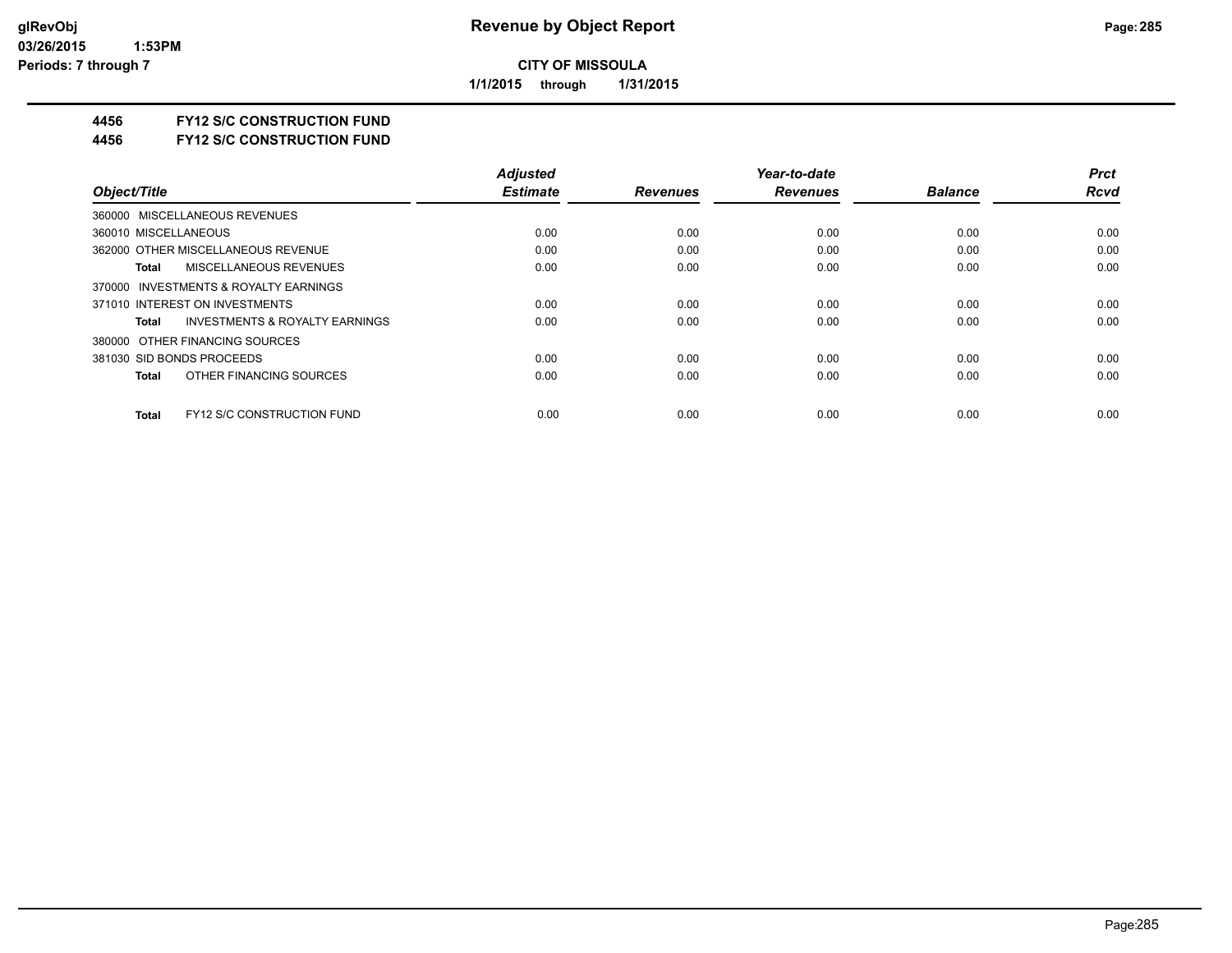**1/1/2015 through 1/31/2015**

# **4456 FY12 S/C CONSTRUCTION FUND**

|                                                   | <b>Adjusted</b> |                 | Year-to-date    |                | <b>Prct</b> |
|---------------------------------------------------|-----------------|-----------------|-----------------|----------------|-------------|
| Object/Title                                      | <b>Estimate</b> | <b>Revenues</b> | <b>Revenues</b> | <b>Balance</b> | <b>Rcvd</b> |
| 360000 MISCELLANEOUS REVENUES                     |                 |                 |                 |                |             |
| 360010 MISCELLANEOUS                              | 0.00            | 0.00            | 0.00            | 0.00           | 0.00        |
| 362000 OTHER MISCELLANEOUS REVENUE                | 0.00            | 0.00            | 0.00            | 0.00           | 0.00        |
| MISCELLANEOUS REVENUES<br>Total                   | 0.00            | 0.00            | 0.00            | 0.00           | 0.00        |
| INVESTMENTS & ROYALTY EARNINGS<br>370000          |                 |                 |                 |                |             |
| 371010 INTEREST ON INVESTMENTS                    | 0.00            | 0.00            | 0.00            | 0.00           | 0.00        |
| INVESTMENTS & ROYALTY EARNINGS<br>Total           | 0.00            | 0.00            | 0.00            | 0.00           | 0.00        |
| 380000 OTHER FINANCING SOURCES                    |                 |                 |                 |                |             |
| 381030 SID BONDS PROCEEDS                         | 0.00            | 0.00            | 0.00            | 0.00           | 0.00        |
| OTHER FINANCING SOURCES<br><b>Total</b>           | 0.00            | 0.00            | 0.00            | 0.00           | 0.00        |
|                                                   |                 |                 |                 |                |             |
| <b>FY12 S/C CONSTRUCTION FUND</b><br><b>Total</b> | 0.00            | 0.00            | 0.00            | 0.00           | 0.00        |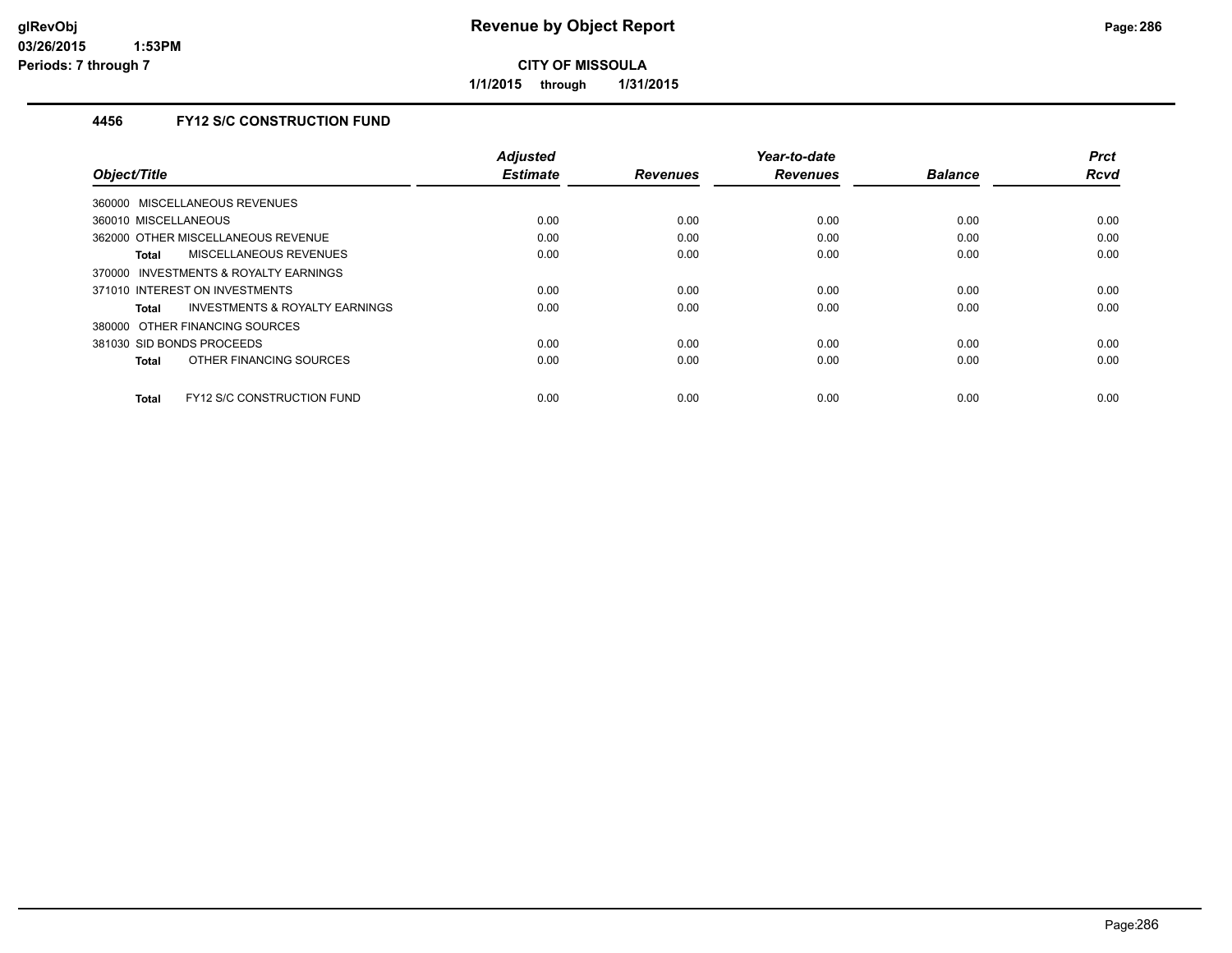**1/1/2015 through 1/31/2015**

# **4457 FY13 SIDEWALK/CURB CONSTRUCTION**

**4457 FY13 SIDEWALK/CURB CONSTRUCTION**

|                                                    | <b>Adjusted</b> |                 | Year-to-date    |                | <b>Prct</b> |
|----------------------------------------------------|-----------------|-----------------|-----------------|----------------|-------------|
| Object/Title                                       | <b>Estimate</b> | <b>Revenues</b> | <b>Revenues</b> | <b>Balance</b> | <b>Rcvd</b> |
| 360000 MISCELLANEOUS REVENUES                      |                 |                 |                 |                |             |
| 360010 MISCELLANEOUS                               | 0.00            | 0.00            | 0.00            | 0.00           | 0.00        |
| MISCELLANEOUS REVENUES<br>Total                    | 0.00            | 0.00            | 0.00            | 0.00           | 0.00        |
| 370000 INVESTMENTS & ROYALTY EARNINGS              |                 |                 |                 |                |             |
| 371010 INTEREST ON INVESTMENTS                     | 0.00            | 0.00            | 0.00            | 0.00           | 0.00        |
| <b>INVESTMENTS &amp; ROYALTY EARNINGS</b><br>Total | 0.00            | 0.00            | 0.00            | 0.00           | 0.00        |
| 380000 OTHER FINANCING SOURCES                     |                 |                 |                 |                |             |
| 381030 SID BONDS PROCEEDS                          | 0.00            | 0.00            | 0.00            | 0.00           | 0.00        |
| 383000 OPERATING TRANSFERS                         | 0.00            | 0.00            | 0.00            | 0.00           | 0.00        |
| OTHER FINANCING SOURCES<br>Total                   | 0.00            | 0.00            | 0.00            | 0.00           | 0.00        |
| FY13 SIDEWALK/CURB CONSTRUCTION<br>Total           | 0.00            | 0.00            | 0.00            | 0.00           | 0.00        |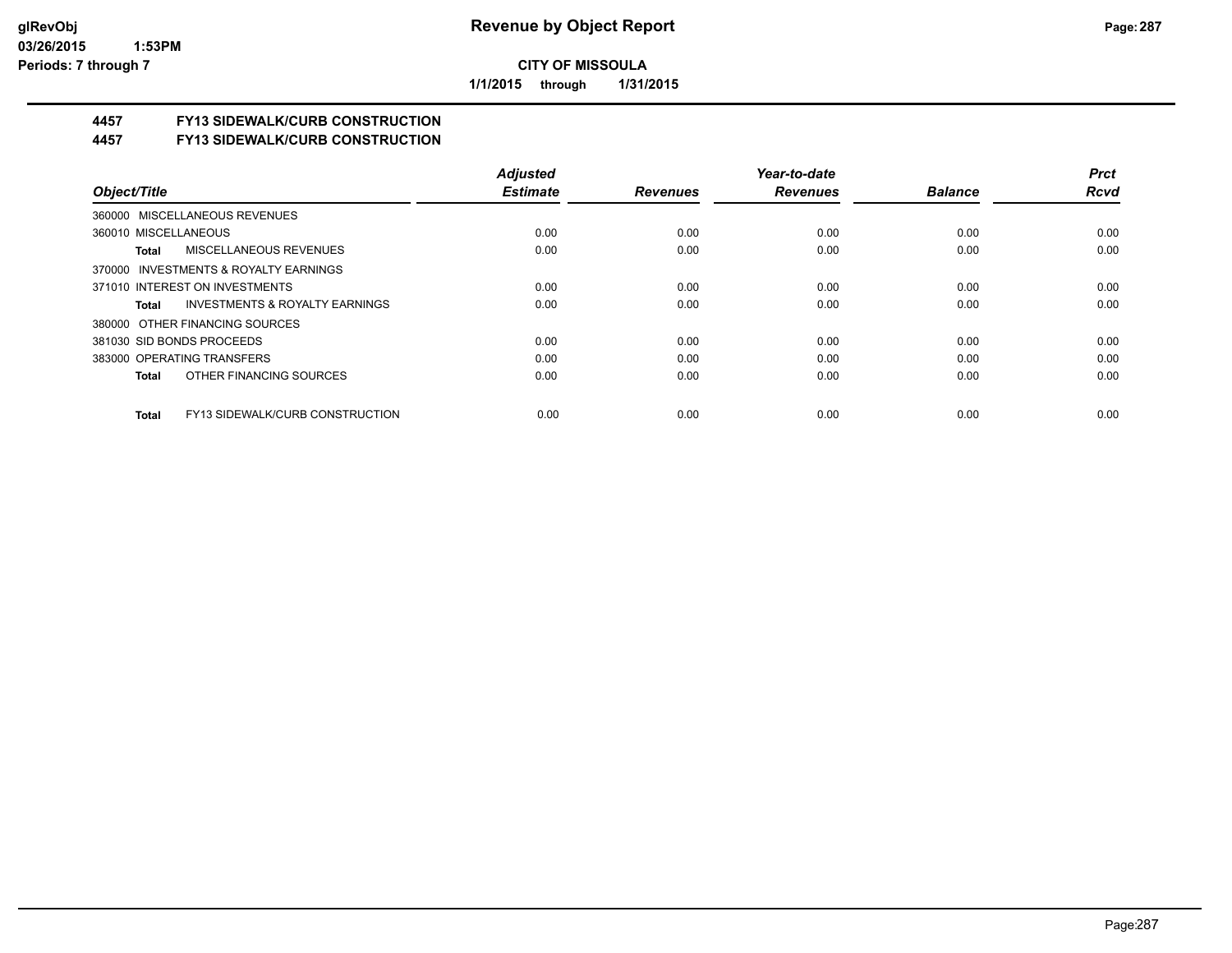**1/1/2015 through 1/31/2015**

## **4457 FY13 SIDEWALK/CURB CONSTRUCTION**

|                                                 | <b>Adjusted</b> |                 | Year-to-date    |                | <b>Prct</b> |
|-------------------------------------------------|-----------------|-----------------|-----------------|----------------|-------------|
| Object/Title                                    | <b>Estimate</b> | <b>Revenues</b> | <b>Revenues</b> | <b>Balance</b> | <b>Rcvd</b> |
| 360000 MISCELLANEOUS REVENUES                   |                 |                 |                 |                |             |
| 360010 MISCELLANEOUS                            | 0.00            | 0.00            | 0.00            | 0.00           | 0.00        |
| MISCELLANEOUS REVENUES<br><b>Total</b>          | 0.00            | 0.00            | 0.00            | 0.00           | 0.00        |
| 370000 INVESTMENTS & ROYALTY EARNINGS           |                 |                 |                 |                |             |
| 371010 INTEREST ON INVESTMENTS                  | 0.00            | 0.00            | 0.00            | 0.00           | 0.00        |
| INVESTMENTS & ROYALTY EARNINGS<br><b>Total</b>  | 0.00            | 0.00            | 0.00            | 0.00           | 0.00        |
| 380000 OTHER FINANCING SOURCES                  |                 |                 |                 |                |             |
| 381030 SID BONDS PROCEEDS                       | 0.00            | 0.00            | 0.00            | 0.00           | 0.00        |
| 383000 OPERATING TRANSFERS                      | 0.00            | 0.00            | 0.00            | 0.00           | 0.00        |
| OTHER FINANCING SOURCES<br>Total                | 0.00            | 0.00            | 0.00            | 0.00           | 0.00        |
| FY13 SIDEWALK/CURB CONSTRUCTION<br><b>Total</b> | 0.00            | 0.00            | 0.00            | 0.00           | 0.00        |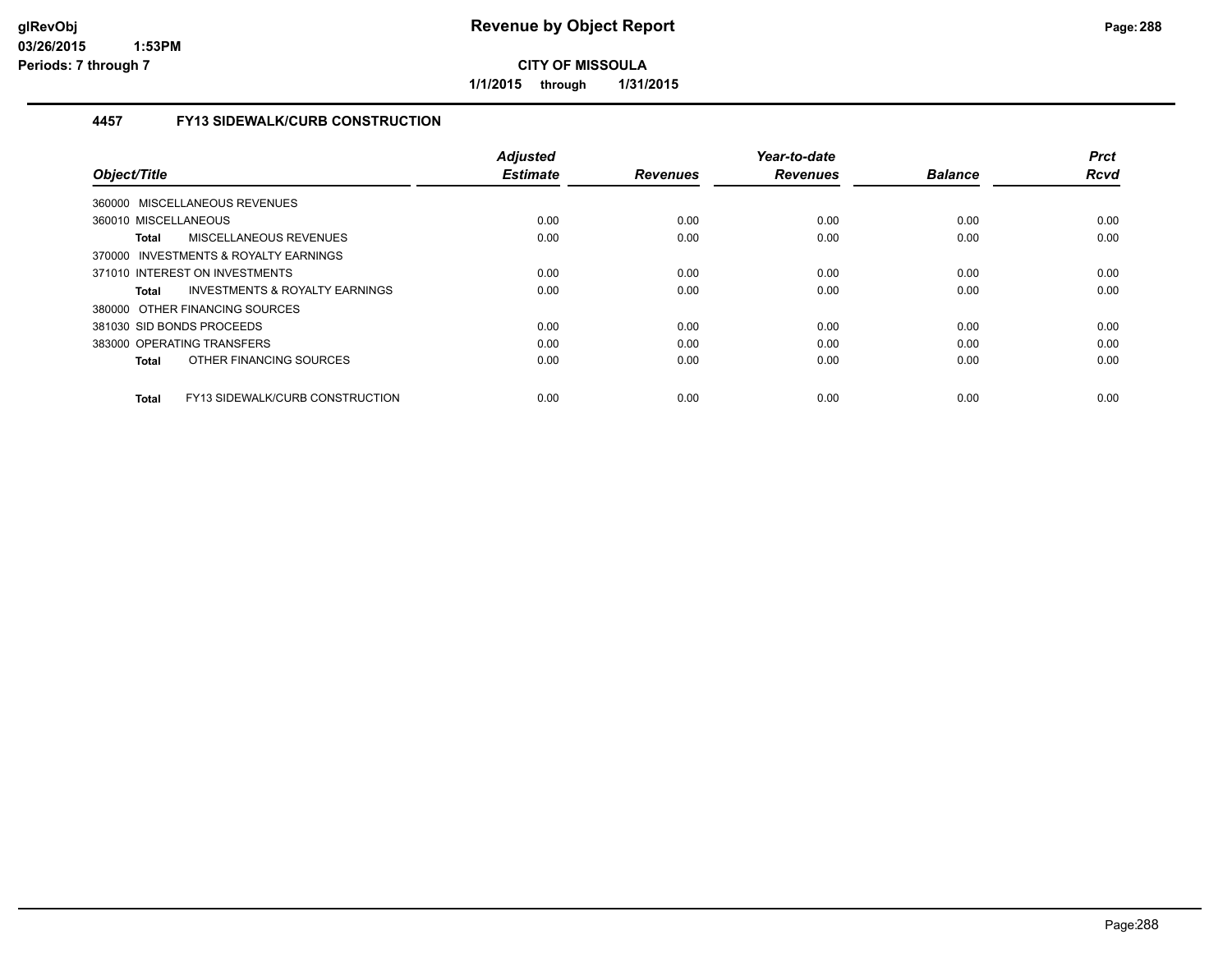**1/1/2015 through 1/31/2015**

# **4458 FY14 SIDEWALK & CURB CONSTRUCTION**

**4458 FY14 SIDEWALK & CURB CONSTRUCTION**

|                                                              | <b>Adjusted</b> |                 | Year-to-date    |                | <b>Prct</b> |
|--------------------------------------------------------------|-----------------|-----------------|-----------------|----------------|-------------|
| Object/Title                                                 | <b>Estimate</b> | <b>Revenues</b> | <b>Revenues</b> | <b>Balance</b> | <b>Rcvd</b> |
| 360000 MISCELLANEOUS REVENUES                                |                 |                 |                 |                |             |
| 360010 MISCELLANEOUS                                         | 0.00            | 0.00            | 0.00            | 0.00           | 0.00        |
| MISCELLANEOUS REVENUES<br>Total                              | 0.00            | 0.00            | 0.00            | 0.00           | 0.00        |
| 370000 INVESTMENTS & ROYALTY EARNINGS                        |                 |                 |                 |                |             |
| 371010 INTEREST ON INVESTMENTS                               | 0.00            | 0.00            | 0.00            | 0.00           | 0.00        |
| INVESTMENTS & ROYALTY EARNINGS<br>Total                      | 0.00            | 0.00            | 0.00            | 0.00           | 0.00        |
| 380000 OTHER FINANCING SOURCES                               |                 |                 |                 |                |             |
| 381030 SID BONDS PROCEEDS                                    | 0.00            | 0.00            | 0.00            | 0.00           | 0.00        |
| OTHER FINANCING SOURCES<br><b>Total</b>                      | 0.00            | 0.00            | 0.00            | 0.00           | 0.00        |
|                                                              |                 |                 |                 |                |             |
| <b>FY14 SIDEWALK &amp; CURB CONSTRUCTION</b><br><b>Total</b> | 0.00            | 0.00            | 0.00            | 0.00           | 0.00        |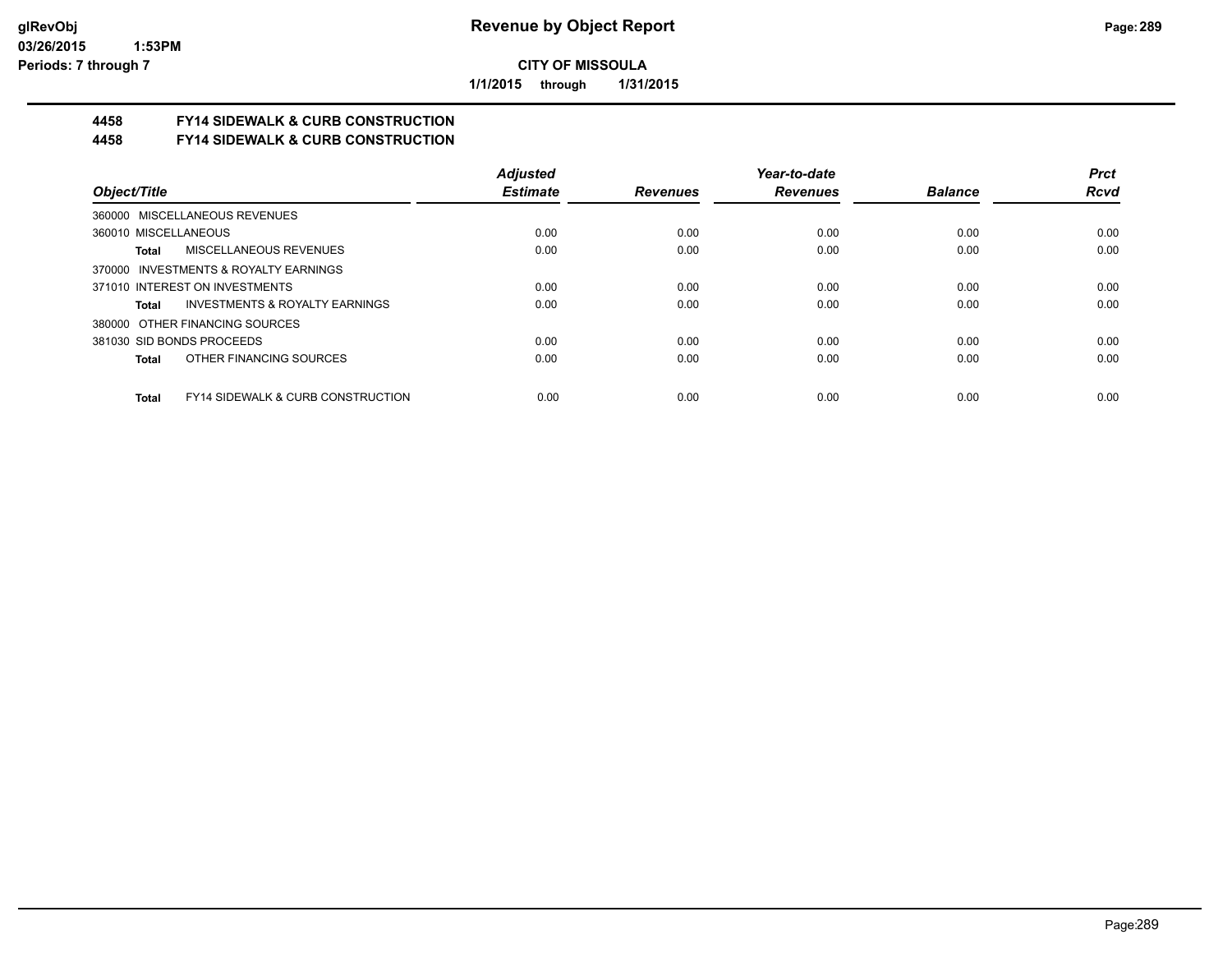**1/1/2015 through 1/31/2015**

## **4458 FY14 SIDEWALK & CURB CONSTRUCTION**

| Object/Title                                                 | <b>Adjusted</b><br><b>Estimate</b> | <b>Revenues</b> | Year-to-date<br><b>Revenues</b> | <b>Balance</b> | <b>Prct</b><br><b>Rcvd</b> |
|--------------------------------------------------------------|------------------------------------|-----------------|---------------------------------|----------------|----------------------------|
| 360000 MISCELLANEOUS REVENUES                                |                                    |                 |                                 |                |                            |
| 360010 MISCELLANEOUS                                         | 0.00                               | 0.00            | 0.00                            | 0.00           | 0.00                       |
| MISCELLANEOUS REVENUES<br>Total                              | 0.00                               | 0.00            | 0.00                            | 0.00           | 0.00                       |
| 370000 INVESTMENTS & ROYALTY EARNINGS                        |                                    |                 |                                 |                |                            |
| 371010 INTEREST ON INVESTMENTS                               | 0.00                               | 0.00            | 0.00                            | 0.00           | 0.00                       |
| INVESTMENTS & ROYALTY EARNINGS<br>Total                      | 0.00                               | 0.00            | 0.00                            | 0.00           | 0.00                       |
| 380000 OTHER FINANCING SOURCES                               |                                    |                 |                                 |                |                            |
| 381030 SID BONDS PROCEEDS                                    | 0.00                               | 0.00            | 0.00                            | 0.00           | 0.00                       |
| OTHER FINANCING SOURCES<br><b>Total</b>                      | 0.00                               | 0.00            | 0.00                            | 0.00           | 0.00                       |
| <b>FY14 SIDEWALK &amp; CURB CONSTRUCTION</b><br><b>Total</b> | 0.00                               | 0.00            | 0.00                            | 0.00           | 0.00                       |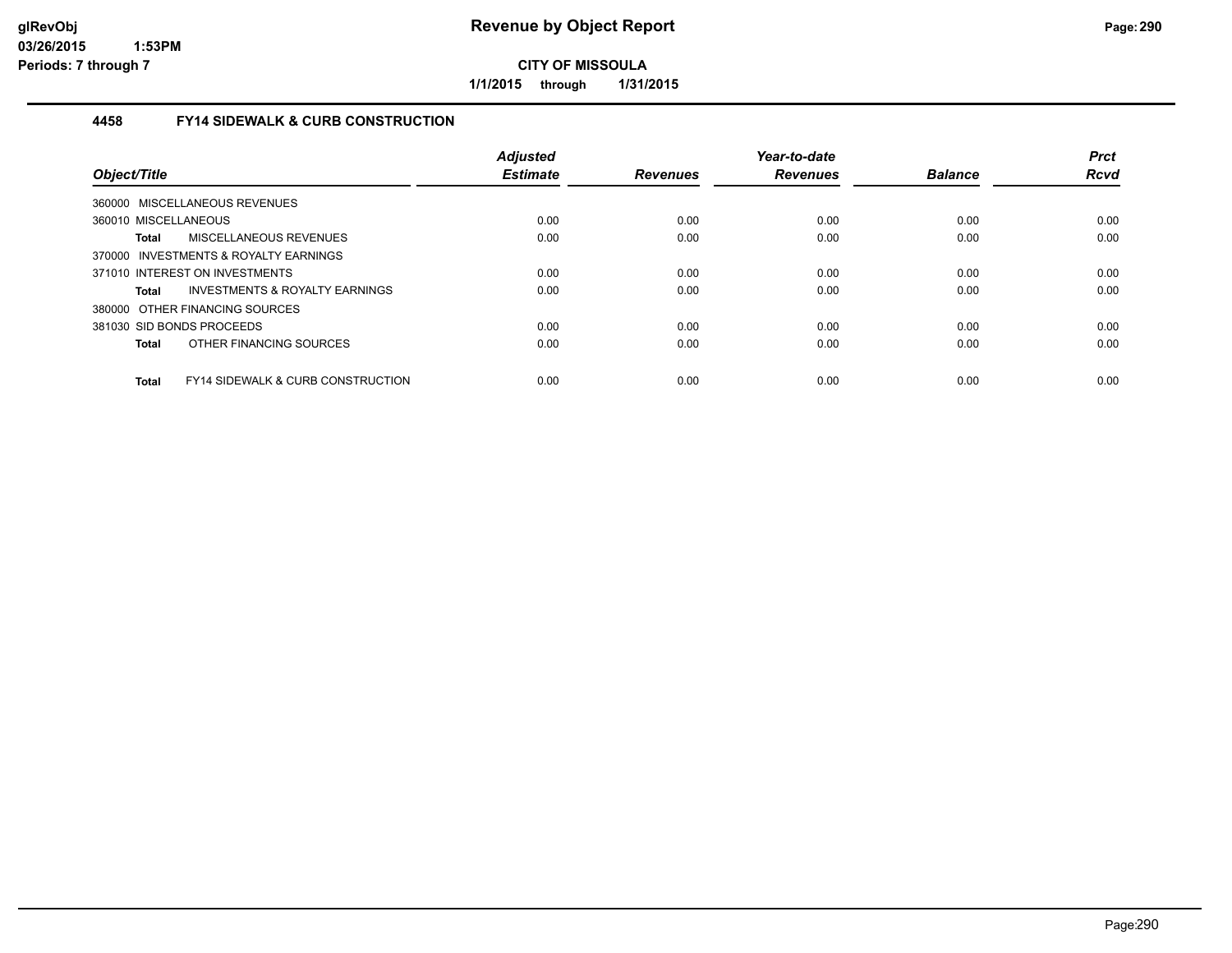**1/1/2015 through 1/31/2015**

# **4459 FY15 SIDEWALK/CURB CONSTRUCTION**

**4459 FY15 SIDEWALK/CURB CONSTRUCTION**

|                                                 | <b>Adjusted</b> |                 | Year-to-date    |                | <b>Prct</b> |
|-------------------------------------------------|-----------------|-----------------|-----------------|----------------|-------------|
| Object/Title                                    | <b>Estimate</b> | <b>Revenues</b> | <b>Revenues</b> | <b>Balance</b> | <b>Rcvd</b> |
| 330000 INTERGOVERNMENTAL REVENUES               |                 |                 |                 |                |             |
| 331156 CTEP GRANTS                              | 0.00            | 0.00            | 0.00            | 0.00           | 0.00        |
| INTERGOVERNMENTAL REVENUES<br>Total             | 0.00            | 0.00            | 0.00            | 0.00           | 0.00        |
| 360000 MISCELLANEOUS REVENUES                   |                 |                 |                 |                |             |
| 360010 MISCELLANEOUS                            | 0.00            | 0.00            | 9.365.30        | $-9.365.30$    | 0.00        |
| MISCELLANEOUS REVENUES<br>Total                 | 0.00            | 0.00            | 9,365.30        | $-9.365.30$    | 0.00        |
| 380000 OTHER FINANCING SOURCES                  |                 |                 |                 |                |             |
| 381030 SID BONDS PROCEEDS                       | 0.00            | 0.00            | 0.00            | 0.00           | 0.00        |
| OTHER FINANCING SOURCES<br>Total                | 0.00            | 0.00            | 0.00            | 0.00           | 0.00        |
| <b>FY15 SIDEWALK/CURB CONSTRUCTION</b><br>Total | 0.00            | 0.00            | 9.365.30        | $-9.365.30$    | 0.00        |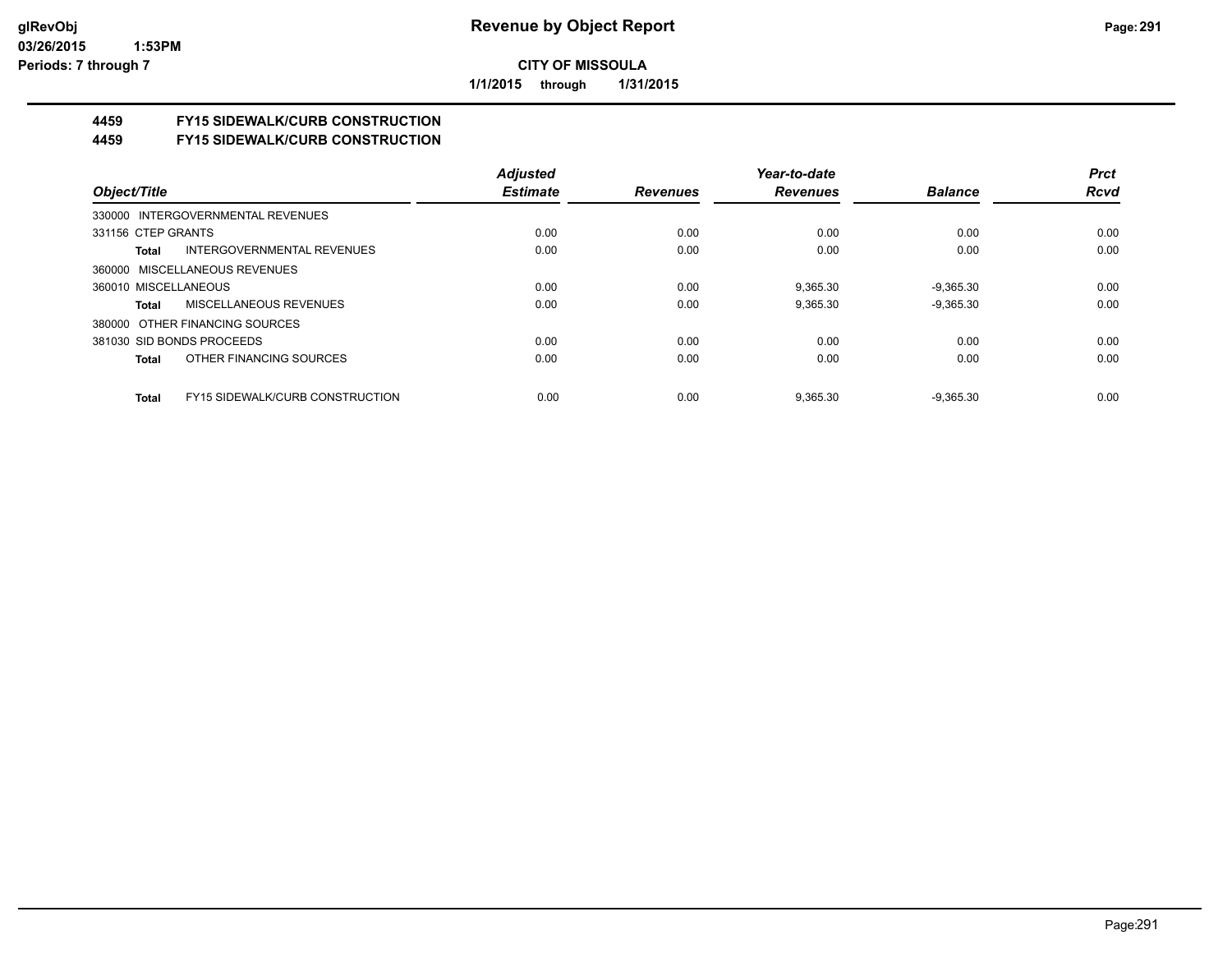**1/1/2015 through 1/31/2015**

## **4459 FY15 SIDEWALK/CURB CONSTRUCTION**

| Object/Title                            |                                 | <b>Adjusted</b><br><b>Estimate</b> | <b>Revenues</b> | Year-to-date<br><b>Revenues</b> | <b>Balance</b> | <b>Prct</b><br><b>Rcvd</b> |
|-----------------------------------------|---------------------------------|------------------------------------|-----------------|---------------------------------|----------------|----------------------------|
| 330000 INTERGOVERNMENTAL REVENUES       |                                 |                                    |                 |                                 |                |                            |
| 331156 CTEP GRANTS                      |                                 | 0.00                               | 0.00            | 0.00                            | 0.00           | 0.00                       |
| <b>Total</b>                            | INTERGOVERNMENTAL REVENUES      | 0.00                               | 0.00            | 0.00                            | 0.00           | 0.00                       |
| 360000 MISCELLANEOUS REVENUES           |                                 |                                    |                 |                                 |                |                            |
| 360010 MISCELLANEOUS                    |                                 | 0.00                               | 0.00            | 9.365.30                        | $-9.365.30$    | 0.00                       |
| MISCELLANEOUS REVENUES<br><b>Total</b>  |                                 | 0.00                               | 0.00            | 9,365.30                        | $-9,365.30$    | 0.00                       |
| 380000 OTHER FINANCING SOURCES          |                                 |                                    |                 |                                 |                |                            |
| 381030 SID BONDS PROCEEDS               |                                 | 0.00                               | 0.00            | 0.00                            | 0.00           | 0.00                       |
| OTHER FINANCING SOURCES<br><b>Total</b> |                                 | 0.00                               | 0.00            | 0.00                            | 0.00           | 0.00                       |
| <b>Total</b>                            | FY15 SIDEWALK/CURB CONSTRUCTION | 0.00                               | 0.00            | 9.365.30                        | $-9.365.30$    | 0.00                       |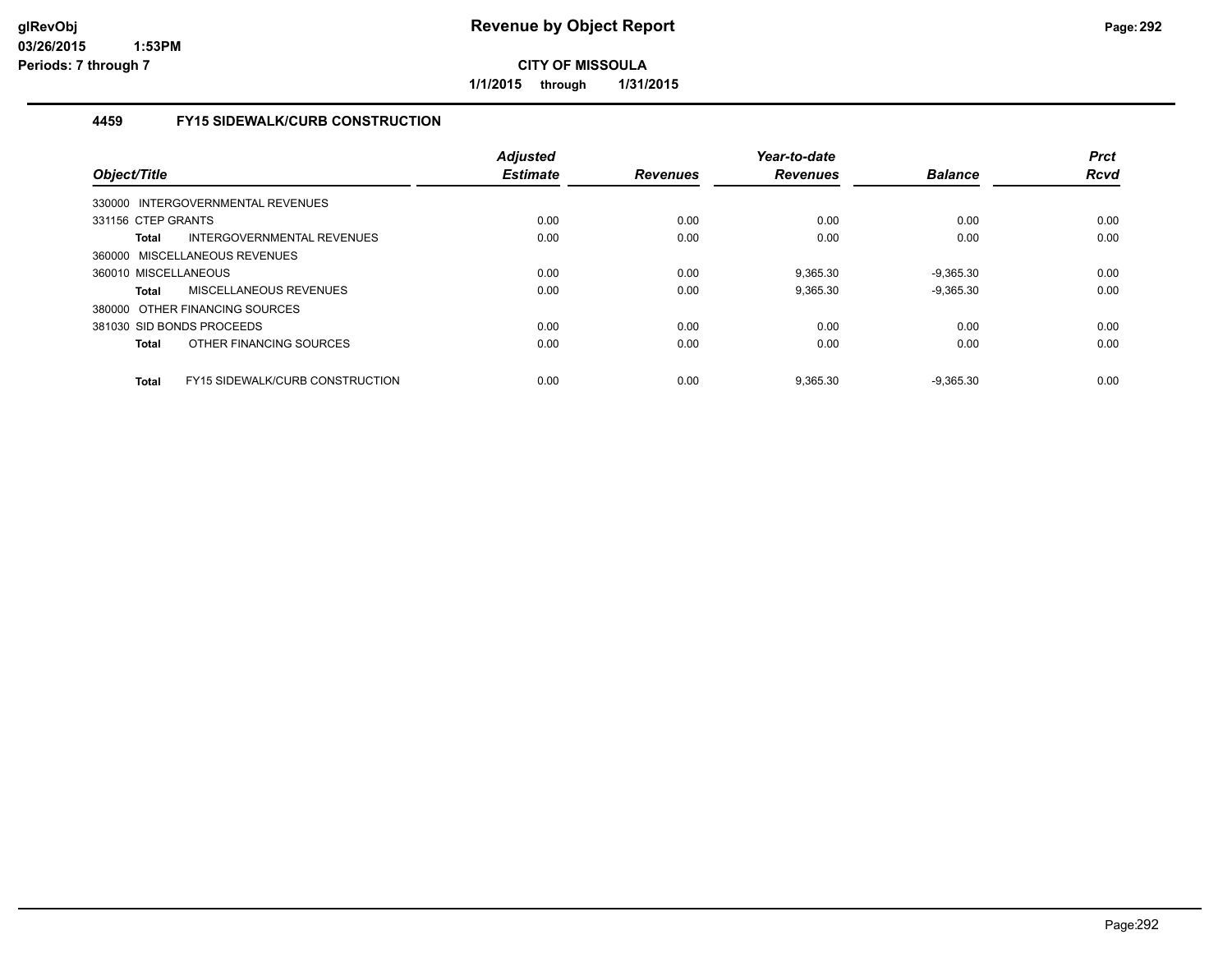**1/1/2015 through 1/31/2015**

#### **4529 SID 529 CHRISTIAN DR TRAFFIC CALMING 4529 SID 529 CHRISTIAN DR TRAFFIC CALMING**

|                                                      | <b>Adjusted</b> |                 | Year-to-date    |                | <b>Prct</b> |
|------------------------------------------------------|-----------------|-----------------|-----------------|----------------|-------------|
| Object/Title                                         | <b>Estimate</b> | <b>Revenues</b> | <b>Revenues</b> | <b>Balance</b> | <b>Rcvd</b> |
| 370000 INVESTMENTS & ROYALTY EARNINGS                |                 |                 |                 |                |             |
| 371010 INTEREST ON INVESTMENTS                       | 0.00            | 0.00            | 0.00            | 0.00           | 0.00        |
| 371020 GAIN/LOSS IN MARKET VALUE OF INVESTMENTS      | 0.00            | 0.00            | 0.00            | 0.00           | 0.00        |
| <b>INVESTMENTS &amp; ROYALTY EARNINGS</b><br>Total   | 0.00            | 0.00            | 0.00            | 0.00           | 0.00        |
| 380000 OTHER FINANCING SOURCES                       |                 |                 |                 |                |             |
| 381000 LOAN PROCEEDS                                 | 0.00            | 0.00            | 0.00            | 0.00           | 0.00        |
| 381002 SRF LOAN                                      | 0.00            | 0.00            | 0.00            | 0.00           | 0.00        |
| 381030 SID BONDS PROCEEDS                            | 0.00            | 0.00            | 0.00            | 0.00           | 0.00        |
| OTHER FINANCING SOURCES<br><b>Total</b>              | 0.00            | 0.00            | 0.00            | 0.00           | 0.00        |
|                                                      |                 |                 |                 |                |             |
| SID 529 CHRISTIAN DR TRAFFIC CALMING<br><b>Total</b> | 0.00            | 0.00            | 0.00            | 0.00           | 0.00        |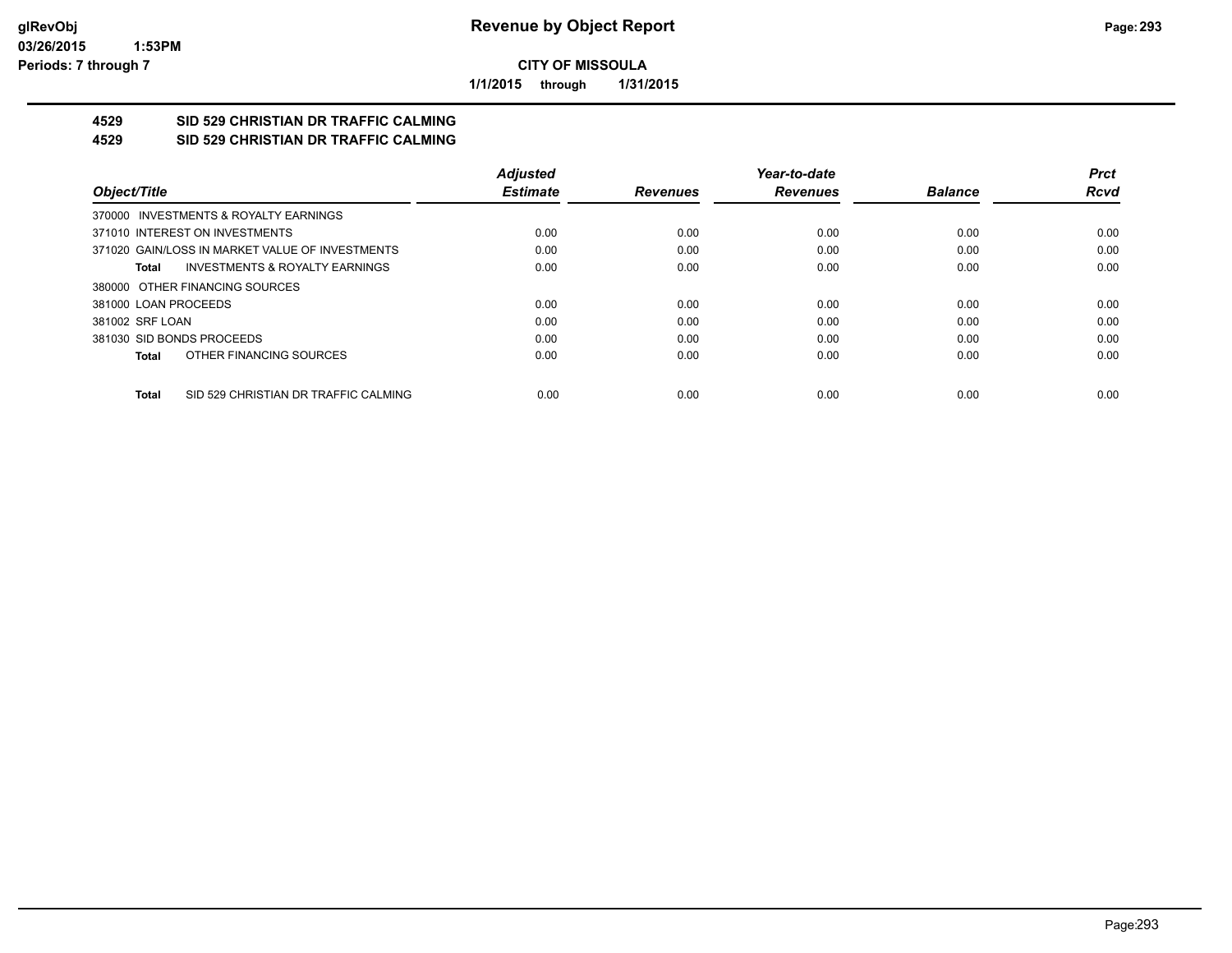**1/1/2015 through 1/31/2015**

## **4529 SID 529 CHRISTIAN DR TRAFFIC CALMING**

| Object/Title                                         | <b>Adjusted</b><br><b>Estimate</b> | <b>Revenues</b> | Year-to-date<br><b>Revenues</b> | <b>Balance</b> | <b>Prct</b><br><b>Rcvd</b> |
|------------------------------------------------------|------------------------------------|-----------------|---------------------------------|----------------|----------------------------|
| 370000 INVESTMENTS & ROYALTY EARNINGS                |                                    |                 |                                 |                |                            |
| 371010 INTEREST ON INVESTMENTS                       | 0.00                               | 0.00            | 0.00                            | 0.00           | 0.00                       |
| 371020 GAIN/LOSS IN MARKET VALUE OF INVESTMENT       | 0.00                               | 0.00            | 0.00                            | 0.00           | 0.00                       |
| INVESTMENTS & ROYALTY EARNINGS<br>Total              | 0.00                               | 0.00            | 0.00                            | 0.00           | 0.00                       |
| 380000 OTHER FINANCING SOURCES                       |                                    |                 |                                 |                |                            |
| 381000 LOAN PROCEEDS                                 | 0.00                               | 0.00            | 0.00                            | 0.00           | 0.00                       |
| 381002 SRF LOAN                                      | 0.00                               | 0.00            | 0.00                            | 0.00           | 0.00                       |
| 381030 SID BONDS PROCEEDS                            | 0.00                               | 0.00            | 0.00                            | 0.00           | 0.00                       |
| OTHER FINANCING SOURCES<br>Total                     | 0.00                               | 0.00            | 0.00                            | 0.00           | 0.00                       |
| SID 529 CHRISTIAN DR TRAFFIC CALMING<br><b>Total</b> | 0.00                               | 0.00            | 0.00                            | 0.00           | 0.00                       |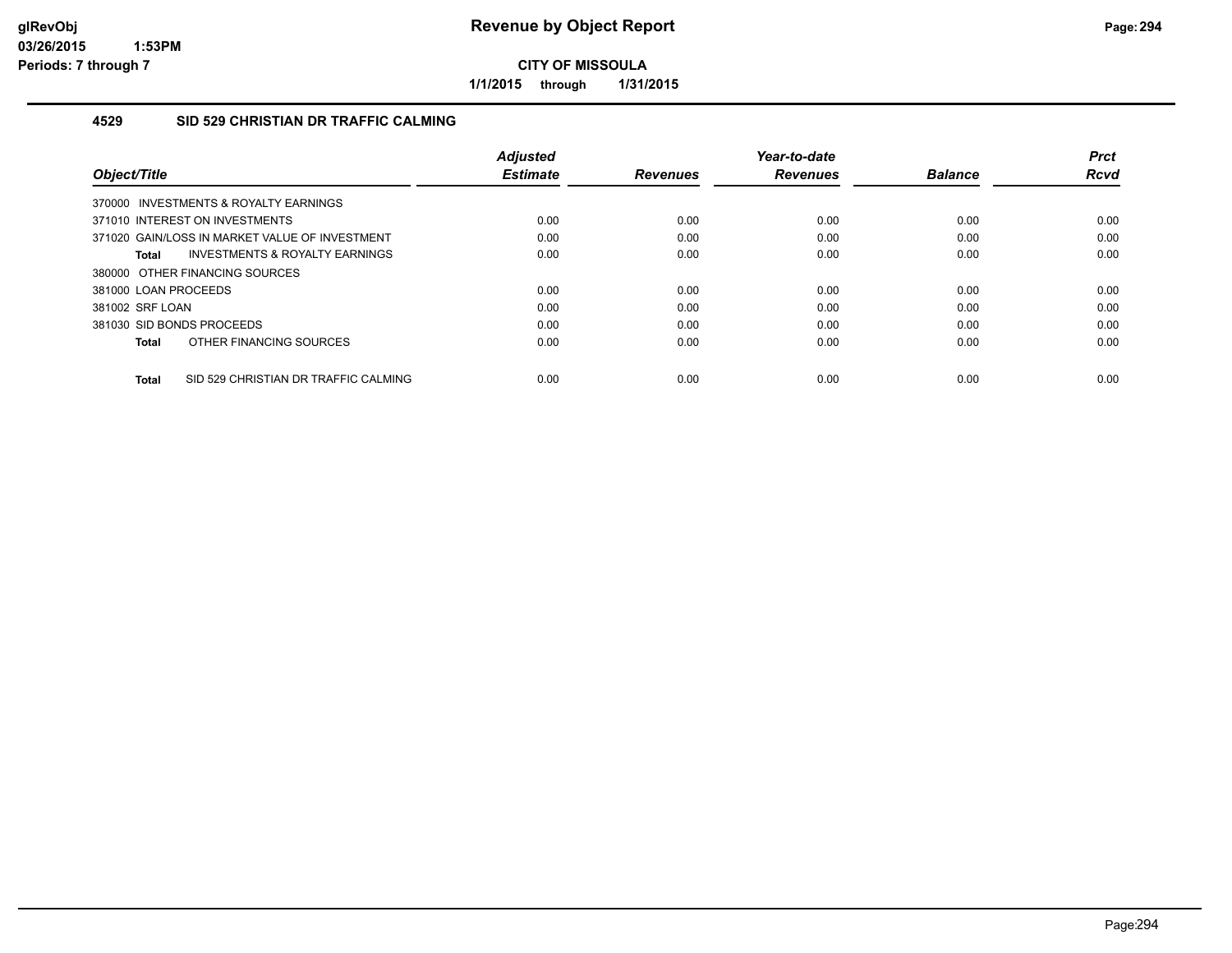**1/1/2015 through 1/31/2015**

# **4530 SID 530 CHRISTIAN DR CALMING**

**4530 SID 530 CHRISTIAN DR CALMING**

|                                                 | <b>Adjusted</b> |                 | Year-to-date    |                | <b>Prct</b> |
|-------------------------------------------------|-----------------|-----------------|-----------------|----------------|-------------|
| Object/Title                                    | <b>Estimate</b> | <b>Revenues</b> | <b>Revenues</b> | <b>Balance</b> | Rcvd        |
| 370000 INVESTMENTS & ROYALTY EARNINGS           |                 |                 |                 |                |             |
| 371010 INTEREST ON INVESTMENTS                  | 0.00            | 0.00            | 0.00            | 0.00           | 0.00        |
| 371020 GAIN/LOSS IN MARKET VALUE OF INVESTMENTS | 0.00            | 0.00            | 0.00            | 0.00           | 0.00        |
| INVESTMENTS & ROYALTY EARNINGS<br>Total         | 0.00            | 0.00            | 0.00            | 0.00           | 0.00        |
| 380000 OTHER FINANCING SOURCES                  |                 |                 |                 |                |             |
| 381000 LOAN PROCEEDS                            | 0.00            | 0.00            | 0.00            | 0.00           | 0.00        |
| 381002 SRF LOAN                                 | 0.00            | 0.00            | 0.00            | 0.00           | 0.00        |
| 381030 SID BONDS PROCEEDS                       | 0.00            | 0.00            | 0.00            | 0.00           | 0.00        |
| OTHER FINANCING SOURCES<br>Total                | 0.00            | 0.00            | 0.00            | 0.00           | 0.00        |
| SID 530 CHRISTIAN DR CALMING<br>Total           | 0.00            | 0.00            | 0.00            | 0.00           | 0.00        |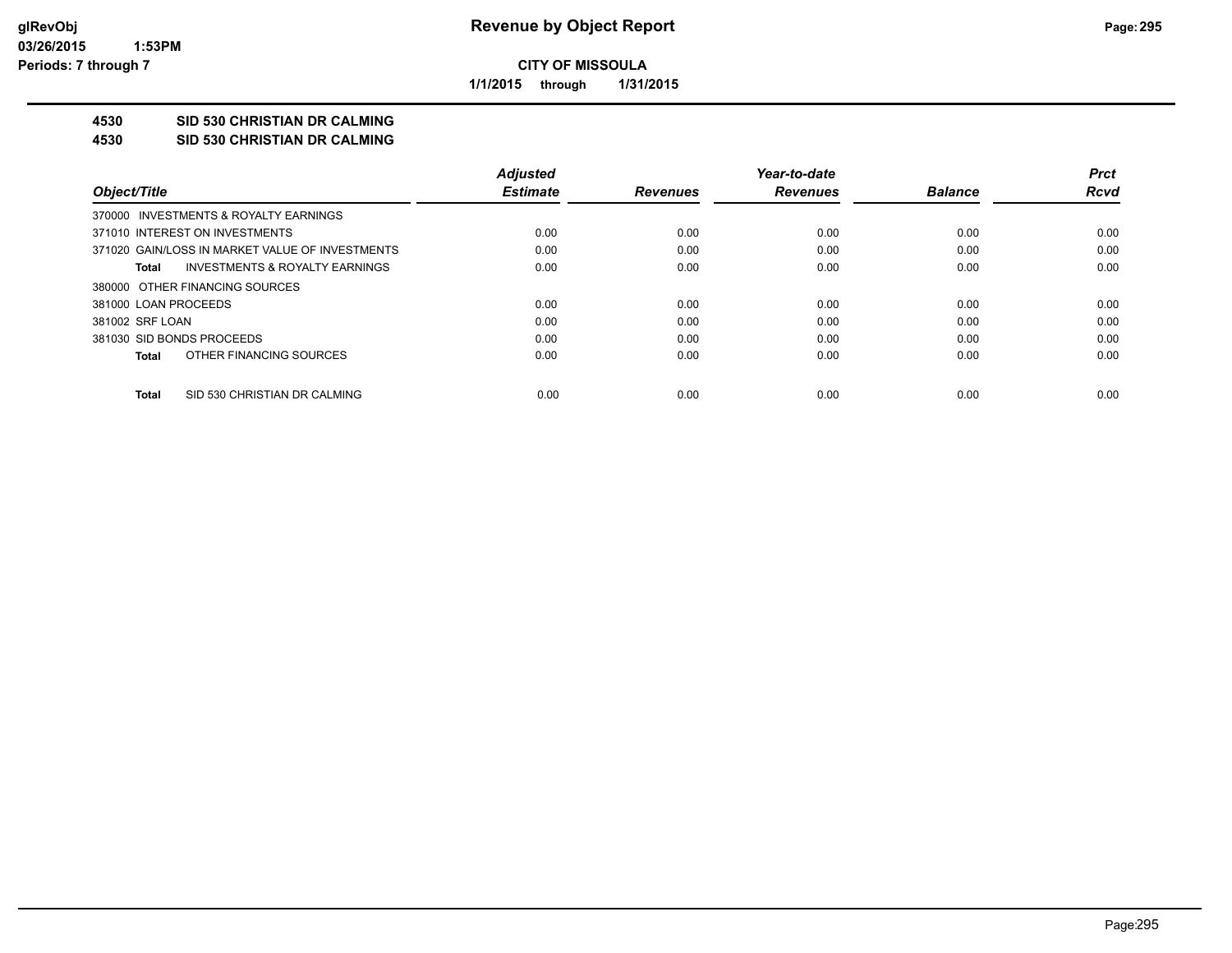**1/1/2015 through 1/31/2015**

## **4530 SID 530 CHRISTIAN DR CALMING**

| Object/Title                                       | <b>Adjusted</b><br><b>Estimate</b> | <b>Revenues</b> | Year-to-date<br><b>Revenues</b> | <b>Balance</b> | <b>Prct</b><br><b>Rcvd</b> |
|----------------------------------------------------|------------------------------------|-----------------|---------------------------------|----------------|----------------------------|
| 370000 INVESTMENTS & ROYALTY EARNINGS              |                                    |                 |                                 |                |                            |
| 371010 INTEREST ON INVESTMENTS                     | 0.00                               | 0.00            | 0.00                            | 0.00           | 0.00                       |
| 371020 GAIN/LOSS IN MARKET VALUE OF INVESTMENT     | 0.00                               | 0.00            | 0.00                            | 0.00           | 0.00                       |
| <b>INVESTMENTS &amp; ROYALTY EARNINGS</b><br>Total | 0.00                               | 0.00            | 0.00                            | 0.00           | 0.00                       |
| 380000 OTHER FINANCING SOURCES                     |                                    |                 |                                 |                |                            |
| 381000 LOAN PROCEEDS                               | 0.00                               | 0.00            | 0.00                            | 0.00           | 0.00                       |
| 381002 SRF LOAN                                    | 0.00                               | 0.00            | 0.00                            | 0.00           | 0.00                       |
| 381030 SID BONDS PROCEEDS                          | 0.00                               | 0.00            | 0.00                            | 0.00           | 0.00                       |
| OTHER FINANCING SOURCES<br><b>Total</b>            | 0.00                               | 0.00            | 0.00                            | 0.00           | 0.00                       |
| SID 530 CHRISTIAN DR CALMING<br><b>Total</b>       | 0.00                               | 0.00            | 0.00                            | 0.00           | 0.00                       |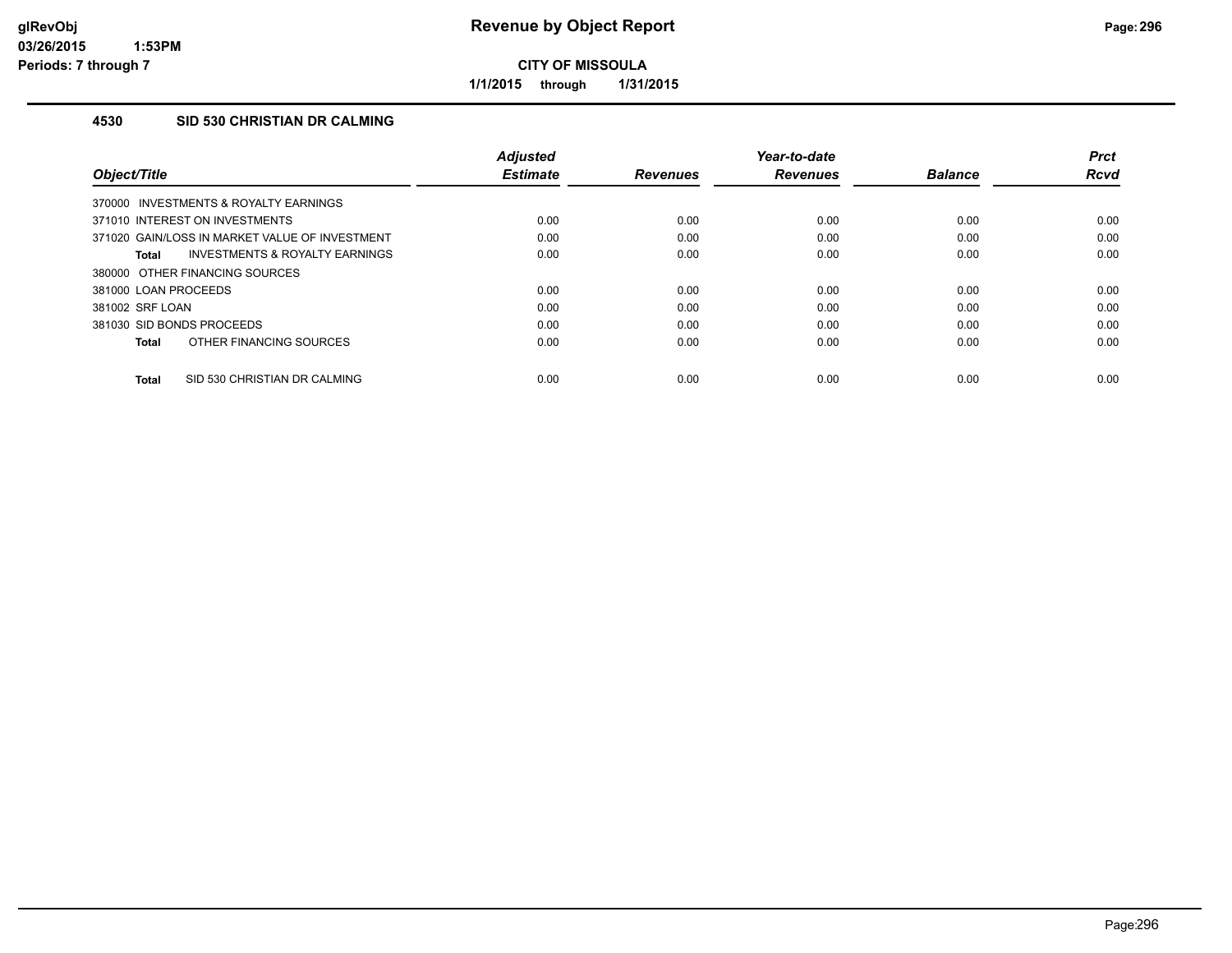**1/1/2015 through 1/31/2015**

## **4531 SID 531 TRAFFIC CALMING**

**4531 SID 531 TRAFFIC CALMING**

|                                                 | <b>Adjusted</b> |                 | Year-to-date    |                | <b>Prct</b> |
|-------------------------------------------------|-----------------|-----------------|-----------------|----------------|-------------|
| Object/Title                                    | <b>Estimate</b> | <b>Revenues</b> | <b>Revenues</b> | <b>Balance</b> | <b>Rcvd</b> |
| 370000 INVESTMENTS & ROYALTY EARNINGS           |                 |                 |                 |                |             |
| 371010 INTEREST ON INVESTMENTS                  | 0.00            | 0.00            | 0.00            | 0.00           | 0.00        |
| 371020 GAIN/LOSS IN MARKET VALUE OF INVESTMENTS | 0.00            | 0.00            | 0.00            | 0.00           | 0.00        |
| INVESTMENTS & ROYALTY EARNINGS<br>Total         | 0.00            | 0.00            | 0.00            | 0.00           | 0.00        |
| 380000 OTHER FINANCING SOURCES                  |                 |                 |                 |                |             |
| 383000 OPERATING TRANSFERS                      | 0.00            | 0.00            | 0.00            | 0.00           | 0.00        |
| OTHER FINANCING SOURCES<br>Total                | 0.00            | 0.00            | 0.00            | 0.00           | 0.00        |
|                                                 |                 |                 |                 |                |             |
| Total<br>SID 531 TRAFFIC CALMING                | 0.00            | 0.00            | 0.00            | 0.00           | 0.00        |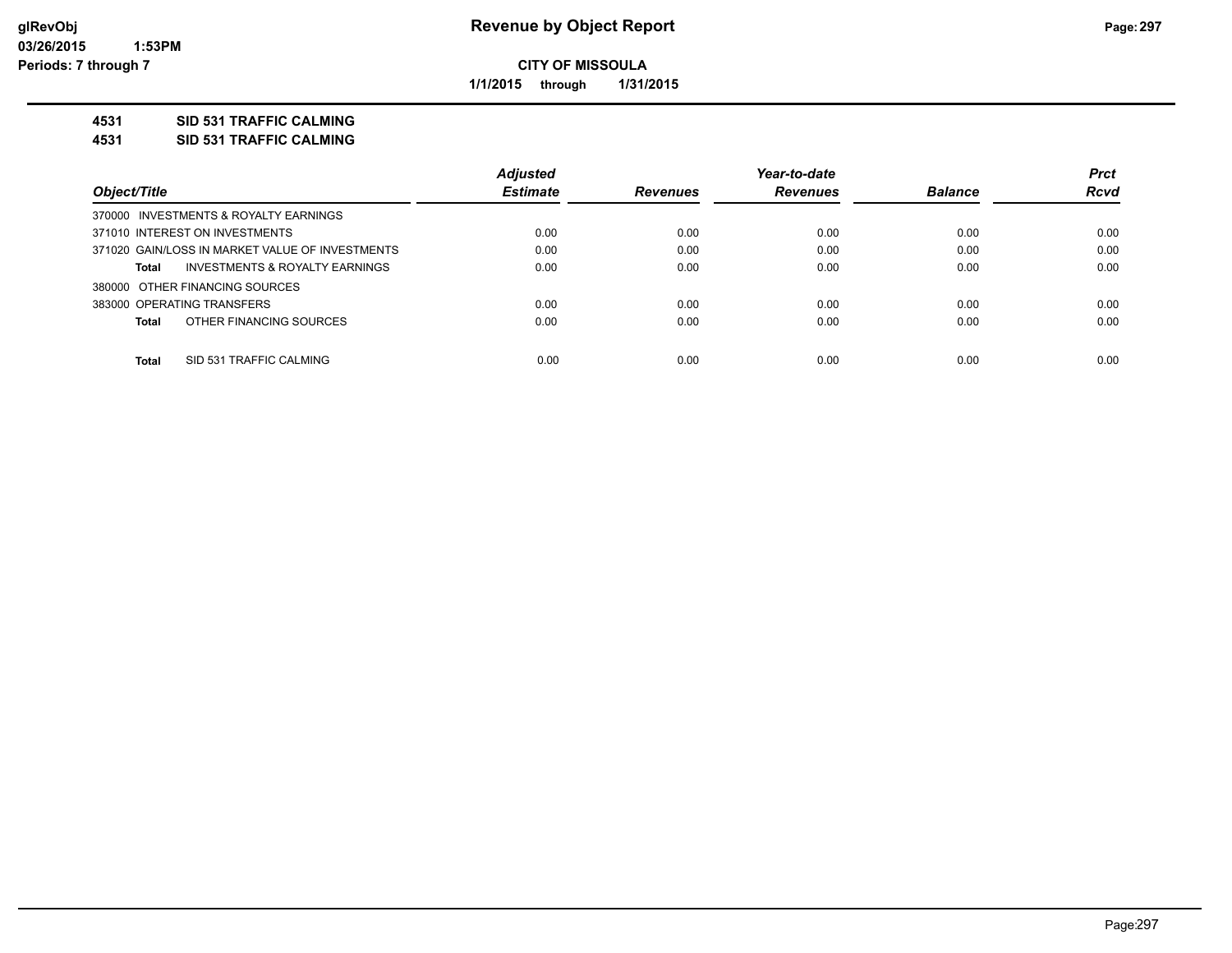**1/1/2015 through 1/31/2015**

## **4531 SID 531 TRAFFIC CALMING**

|                                                | <b>Adjusted</b> |                 | Year-to-date    |                | <b>Prct</b> |
|------------------------------------------------|-----------------|-----------------|-----------------|----------------|-------------|
| Object/Title                                   | <b>Estimate</b> | <b>Revenues</b> | <b>Revenues</b> | <b>Balance</b> | <b>Rcvd</b> |
| 370000 INVESTMENTS & ROYALTY EARNINGS          |                 |                 |                 |                |             |
| 371010 INTEREST ON INVESTMENTS                 | 0.00            | 0.00            | 0.00            | 0.00           | 0.00        |
| 371020 GAIN/LOSS IN MARKET VALUE OF INVESTMENT | 0.00            | 0.00            | 0.00            | 0.00           | 0.00        |
| INVESTMENTS & ROYALTY EARNINGS<br>Total        | 0.00            | 0.00            | 0.00            | 0.00           | 0.00        |
| 380000 OTHER FINANCING SOURCES                 |                 |                 |                 |                |             |
| 383000 OPERATING TRANSFERS                     | 0.00            | 0.00            | 0.00            | 0.00           | 0.00        |
| OTHER FINANCING SOURCES<br>Total               | 0.00            | 0.00            | 0.00            | 0.00           | 0.00        |
| Total<br>SID 531 TRAFFIC CALMING               | 0.00            | 0.00            | 0.00            | 0.00           | 0.00        |
|                                                |                 |                 |                 |                |             |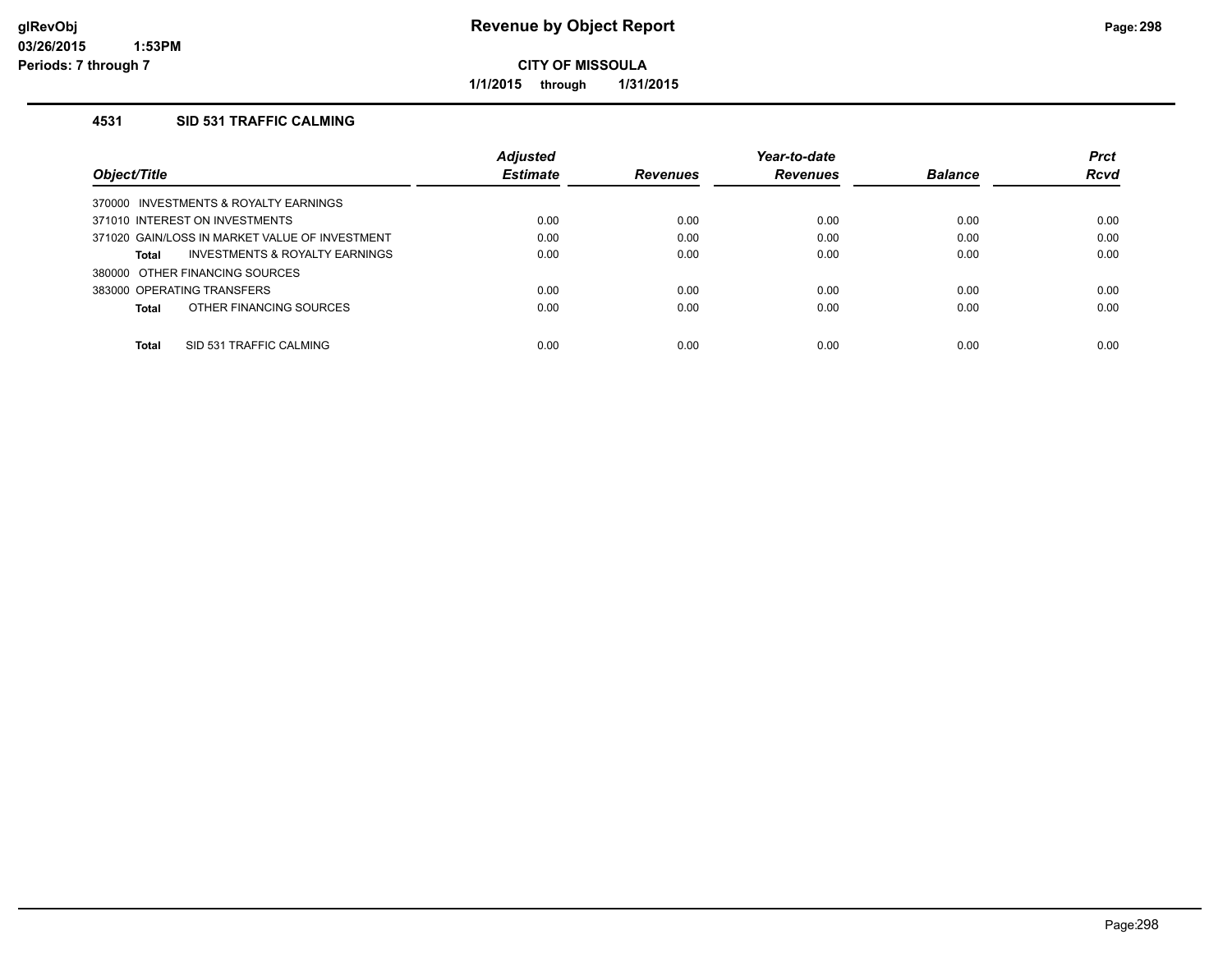**1/1/2015 through 1/31/2015**

## **4532 MALONEY RANCH SID**

**4532 MALONEY RANCH SID**

|                                                    | <b>Adjusted</b> |                 | Year-to-date    |                | <b>Prct</b> |
|----------------------------------------------------|-----------------|-----------------|-----------------|----------------|-------------|
| Object/Title                                       | <b>Estimate</b> | <b>Revenues</b> | <b>Revenues</b> | <b>Balance</b> | <b>Rcvd</b> |
| 370000 INVESTMENTS & ROYALTY EARNINGS              |                 |                 |                 |                |             |
| 371010 INTEREST ON INVESTMENTS                     | 0.00            | 0.00            | 0.00            | 0.00           | 0.00        |
| 371020 GAIN/LOSS IN MARKET VALUE OF INVESTMENTS    | 0.00            | 0.00            | 0.00            | 0.00           | 0.00        |
| <b>INVESTMENTS &amp; ROYALTY EARNINGS</b><br>Total | 0.00            | 0.00            | 0.00            | 0.00           | 0.00        |
| 380000 OTHER FINANCING SOURCES                     |                 |                 |                 |                |             |
| 381030 SID BONDS PROCEEDS                          | 0.00            | 0.00            | 0.00            | 0.00           | 0.00        |
| OTHER FINANCING SOURCES<br><b>Total</b>            | 0.00            | 0.00            | 0.00            | 0.00           | 0.00        |
| <b>Total</b><br>MALONEY RANCH SID                  | 0.00            | 0.00            | 0.00            | 0.00           | 0.00        |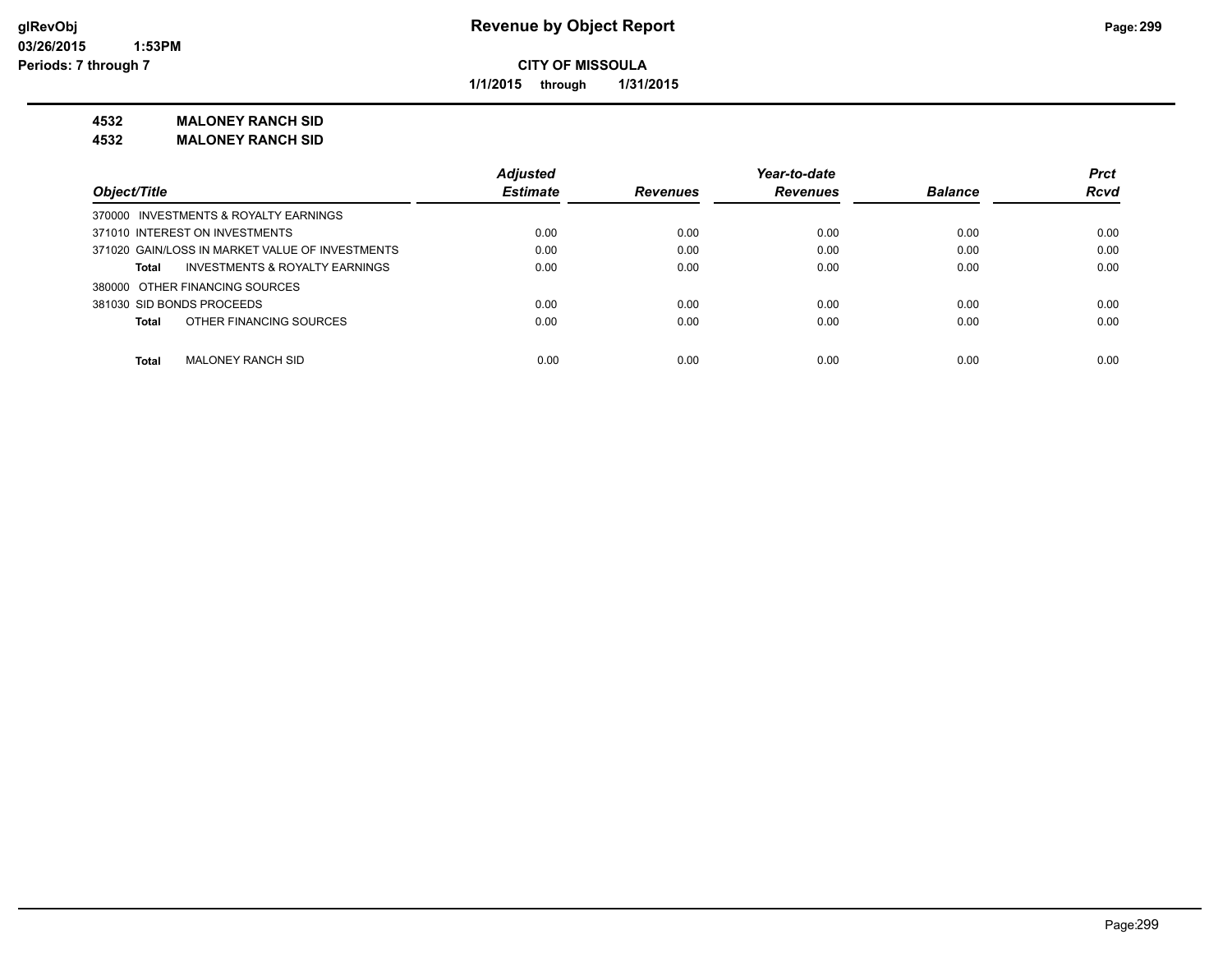## **glRevObj Revenue by Object Report Page:300**

**CITY OF MISSOULA**

**1/1/2015 through 1/31/2015**

### **4532 MALONEY RANCH SID**

|                                                | <b>Adjusted</b> |                 | Year-to-date    |                | <b>Prct</b> |
|------------------------------------------------|-----------------|-----------------|-----------------|----------------|-------------|
| Object/Title                                   | <b>Estimate</b> | <b>Revenues</b> | <b>Revenues</b> | <b>Balance</b> | <b>Rcvd</b> |
| 370000 INVESTMENTS & ROYALTY EARNINGS          |                 |                 |                 |                |             |
| 371010 INTEREST ON INVESTMENTS                 | 0.00            | 0.00            | 0.00            | 0.00           | 0.00        |
| 371020 GAIN/LOSS IN MARKET VALUE OF INVESTMENT | 0.00            | 0.00            | 0.00            | 0.00           | 0.00        |
| INVESTMENTS & ROYALTY EARNINGS<br>Total        | 0.00            | 0.00            | 0.00            | 0.00           | 0.00        |
| 380000 OTHER FINANCING SOURCES                 |                 |                 |                 |                |             |
| 381030 SID BONDS PROCEEDS                      | 0.00            | 0.00            | 0.00            | 0.00           | 0.00        |
| OTHER FINANCING SOURCES<br>Total               | 0.00            | 0.00            | 0.00            | 0.00           | 0.00        |
|                                                |                 |                 |                 |                |             |
| <b>Total</b><br>MALONEY RANCH SID              | 0.00            | 0.00            | 0.00            | 0.00           | 0.00        |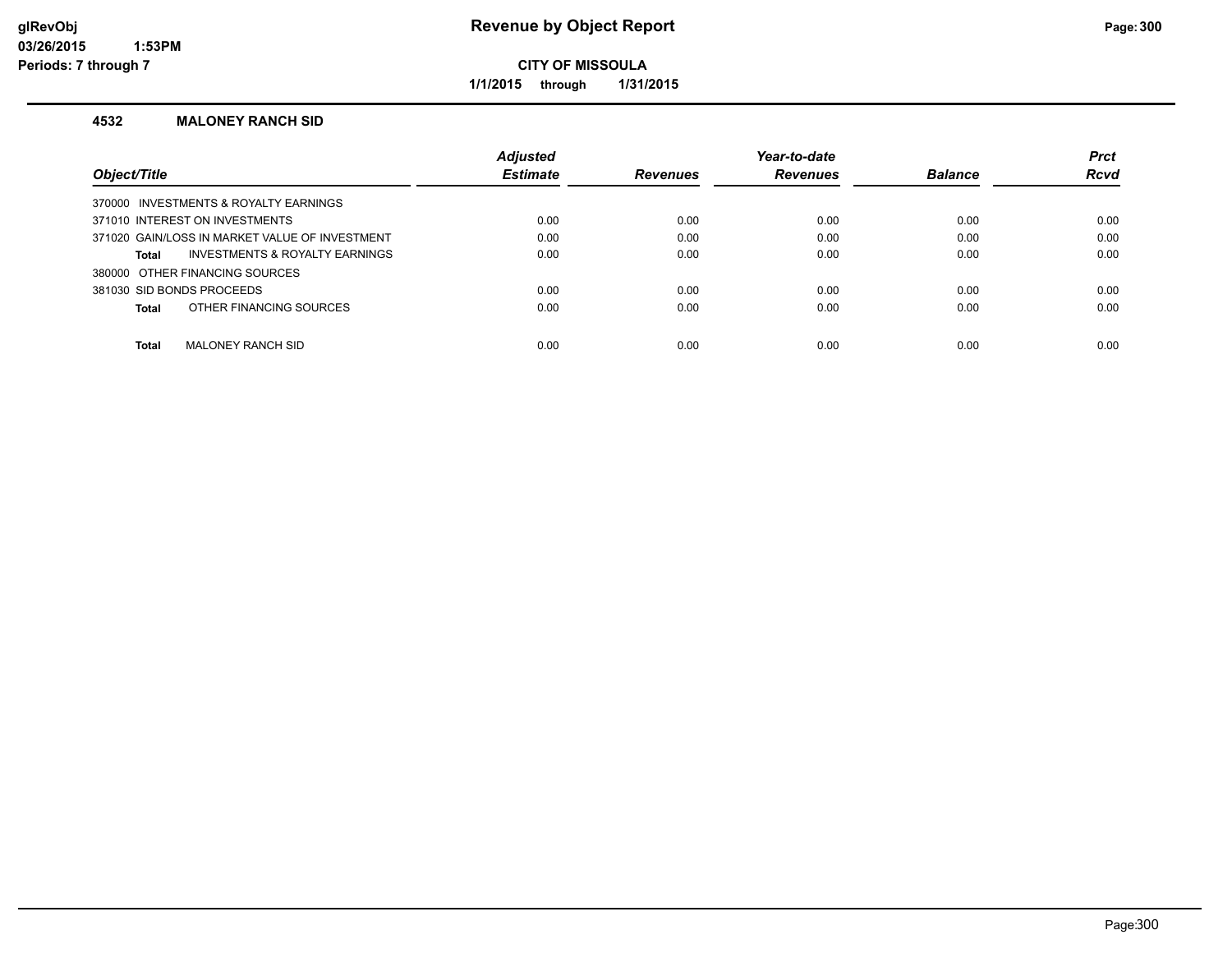**1/1/2015 through 1/31/2015**

## **4533 RATTLESNAKE SEWER SID**

#### **4533 RATTLESNAKE SEWER SID**

|                                                    | <b>Adjusted</b> |                 | Year-to-date    |                | <b>Prct</b> |
|----------------------------------------------------|-----------------|-----------------|-----------------|----------------|-------------|
| Object/Title                                       | <b>Estimate</b> | <b>Revenues</b> | <b>Revenues</b> | <b>Balance</b> | <b>Rcvd</b> |
| 330000 INTERGOVERNMENTAL REVENUES                  |                 |                 |                 |                |             |
| 334121 DNRC GRANT                                  | 0.00            | 0.00            | 0.00            | 0.00           | 0.00        |
| INTERGOVERNMENTAL REVENUES<br>Total                | 0.00            | 0.00            | 0.00            | 0.00           | 0.00        |
| 370000 INVESTMENTS & ROYALTY EARNINGS              |                 |                 |                 |                |             |
| 371010 INTEREST ON INVESTMENTS                     | 0.00            | 0.00            | 0.00            | 0.00           | 0.00        |
| 371020 GAIN/LOSS IN MARKET VALUE OF INVESTMENTS    | 0.00            | 0.00            | 0.00            | 0.00           | 0.00        |
| <b>INVESTMENTS &amp; ROYALTY EARNINGS</b><br>Total | 0.00            | 0.00            | 0.00            | 0.00           | 0.00        |
| 380000 OTHER FINANCING SOURCES                     |                 |                 |                 |                |             |
| 381002 SRF LOAN                                    | 0.00            | 0.00            | 0.00            | 0.00           | 0.00        |
| OTHER FINANCING SOURCES<br><b>Total</b>            | 0.00            | 0.00            | 0.00            | 0.00           | 0.00        |
| RATTLESNAKE SEWER SID<br><b>Total</b>              | 0.00            | 0.00            | 0.00            | 0.00           | 0.00        |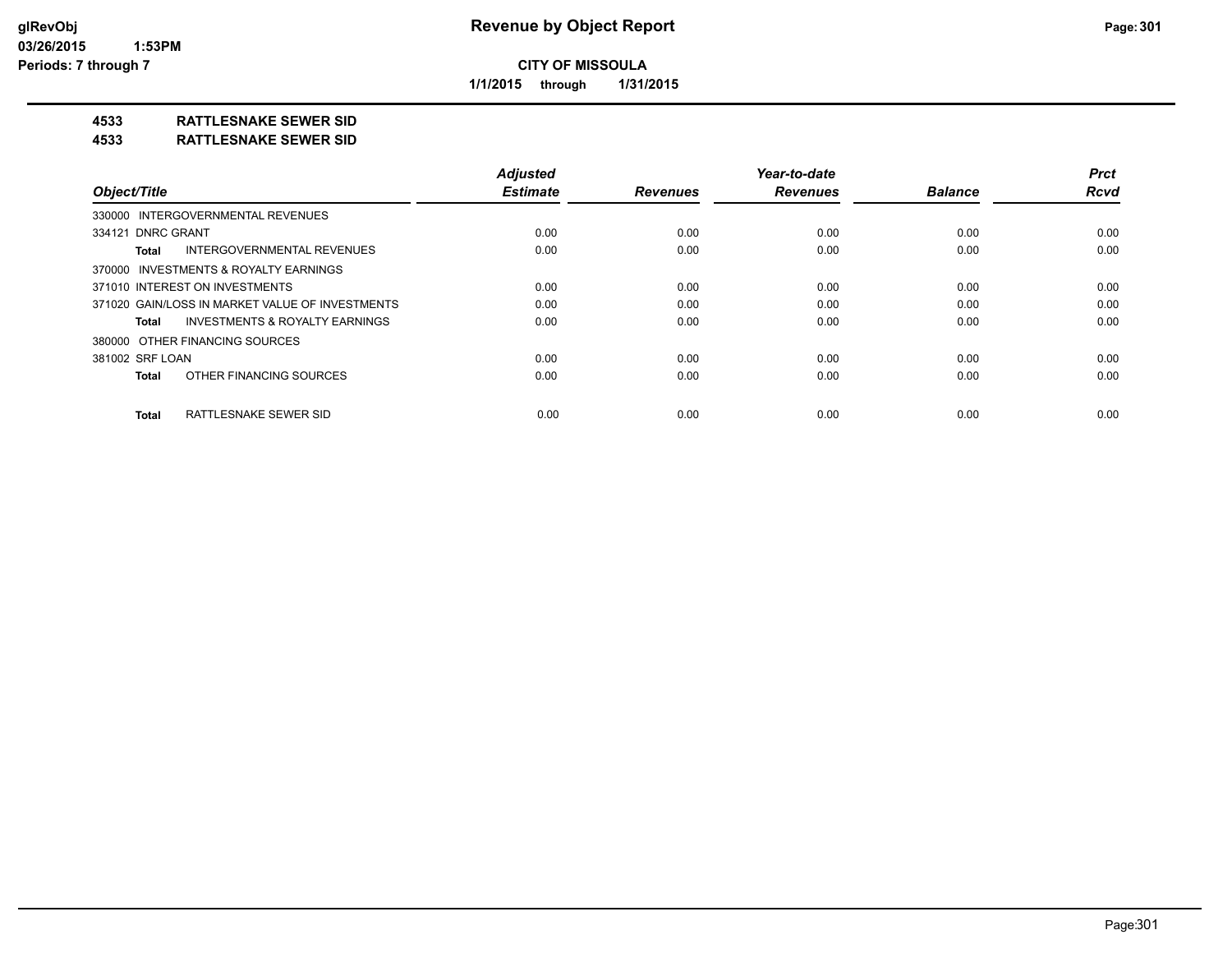**1/1/2015 through 1/31/2015**

## **4533 RATTLESNAKE SEWER SID**

| Object/Title                                   | <b>Adjusted</b><br><b>Estimate</b> | <b>Revenues</b> | Year-to-date<br><b>Revenues</b> | <b>Balance</b> | <b>Prct</b><br><b>Rcvd</b> |
|------------------------------------------------|------------------------------------|-----------------|---------------------------------|----------------|----------------------------|
| INTERGOVERNMENTAL REVENUES<br>330000           |                                    |                 |                                 |                |                            |
| 334121 DNRC GRANT                              | 0.00                               | 0.00            | 0.00                            | 0.00           | 0.00                       |
| INTERGOVERNMENTAL REVENUES<br>Total            | 0.00                               | 0.00            | 0.00                            | 0.00           | 0.00                       |
| 370000 INVESTMENTS & ROYALTY EARNINGS          |                                    |                 |                                 |                |                            |
| 371010 INTEREST ON INVESTMENTS                 | 0.00                               | 0.00            | 0.00                            | 0.00           | 0.00                       |
| 371020 GAIN/LOSS IN MARKET VALUE OF INVESTMENT | 0.00                               | 0.00            | 0.00                            | 0.00           | 0.00                       |
| INVESTMENTS & ROYALTY EARNINGS<br>Total        | 0.00                               | 0.00            | 0.00                            | 0.00           | 0.00                       |
| 380000 OTHER FINANCING SOURCES                 |                                    |                 |                                 |                |                            |
| 381002 SRF LOAN                                | 0.00                               | 0.00            | 0.00                            | 0.00           | 0.00                       |
| OTHER FINANCING SOURCES<br><b>Total</b>        | 0.00                               | 0.00            | 0.00                            | 0.00           | 0.00                       |
| RATTLESNAKE SEWER SID<br><b>Total</b>          | 0.00                               | 0.00            | 0.00                            | 0.00           | 0.00                       |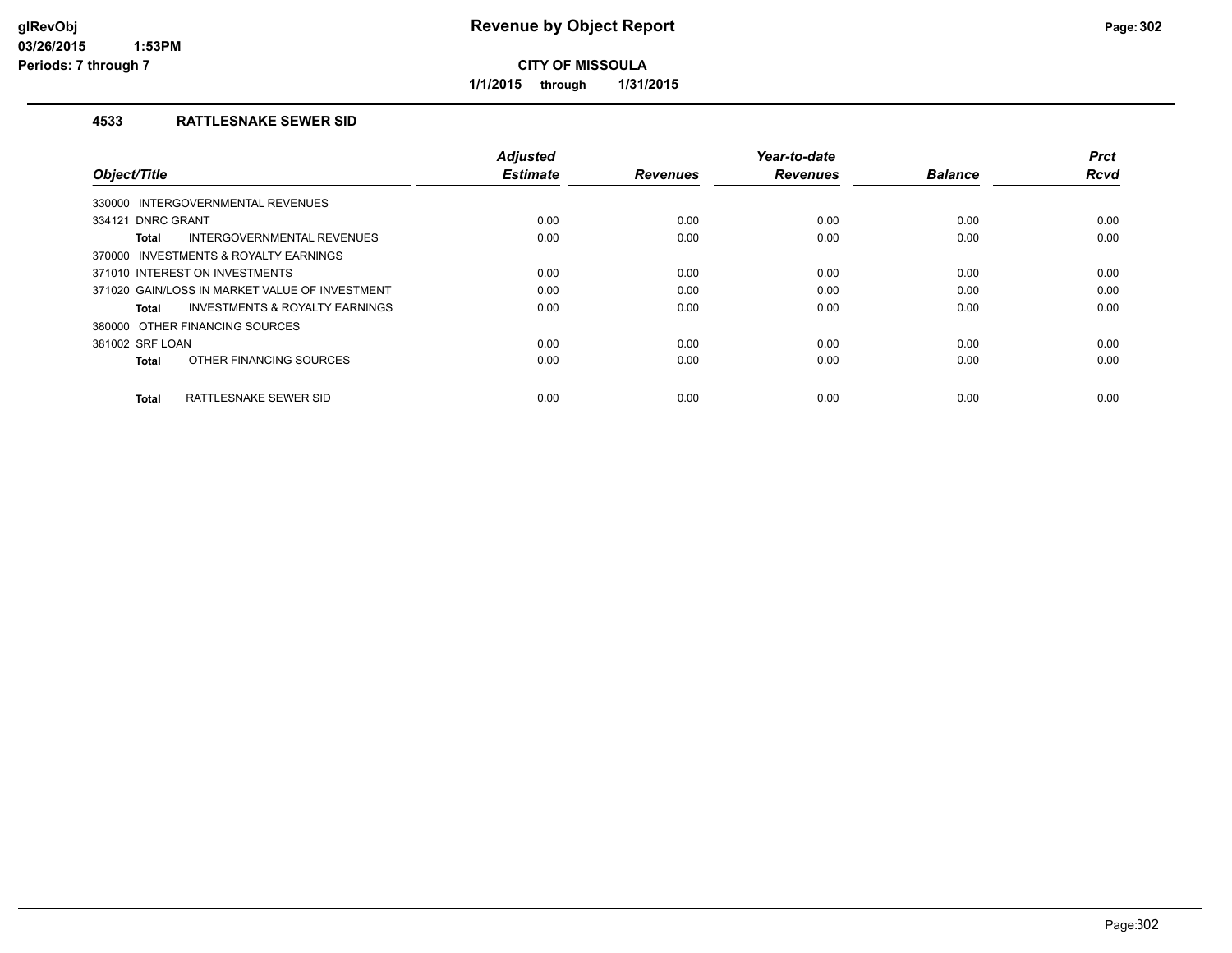**1/1/2015 through 1/31/2015**

## **4534 SID 534 LINCOLNWOOD**

#### **4534 SID 534 LINCOLNWOOD**

|                                                    | <b>Adjusted</b> |                 | Year-to-date    |                | <b>Prct</b> |
|----------------------------------------------------|-----------------|-----------------|-----------------|----------------|-------------|
| Object/Title                                       | <b>Estimate</b> | <b>Revenues</b> | <b>Revenues</b> | <b>Balance</b> | <b>Rcvd</b> |
| 330000 INTERGOVERNMENTAL REVENUES                  |                 |                 |                 |                |             |
| 334121 DNRC GRANT                                  | 0.00            | 0.00            | 0.00            | 0.00           | 0.00        |
| INTERGOVERNMENTAL REVENUES<br>Total                | 0.00            | 0.00            | 0.00            | 0.00           | 0.00        |
| 370000 INVESTMENTS & ROYALTY EARNINGS              |                 |                 |                 |                |             |
| 371010 INTEREST ON INVESTMENTS                     | 0.00            | 0.00            | 0.00            | 0.00           | 0.00        |
| 371020 GAIN/LOSS IN MARKET VALUE OF INVESTMENTS    | 0.00            | 0.00            | 0.00            | 0.00           | 0.00        |
| <b>INVESTMENTS &amp; ROYALTY EARNINGS</b><br>Total | 0.00            | 0.00            | 0.00            | 0.00           | 0.00        |
| 380000 OTHER FINANCING SOURCES                     |                 |                 |                 |                |             |
| 381002 SRF LOAN                                    | 0.00            | 0.00            | 0.00            | 0.00           | 0.00        |
| OTHER FINANCING SOURCES<br>Total                   | 0.00            | 0.00            | 0.00            | 0.00           | 0.00        |
|                                                    |                 |                 |                 |                |             |
| SID 534 LINCOLNWOOD<br><b>Total</b>                | 0.00            | 0.00            | 0.00            | 0.00           | 0.00        |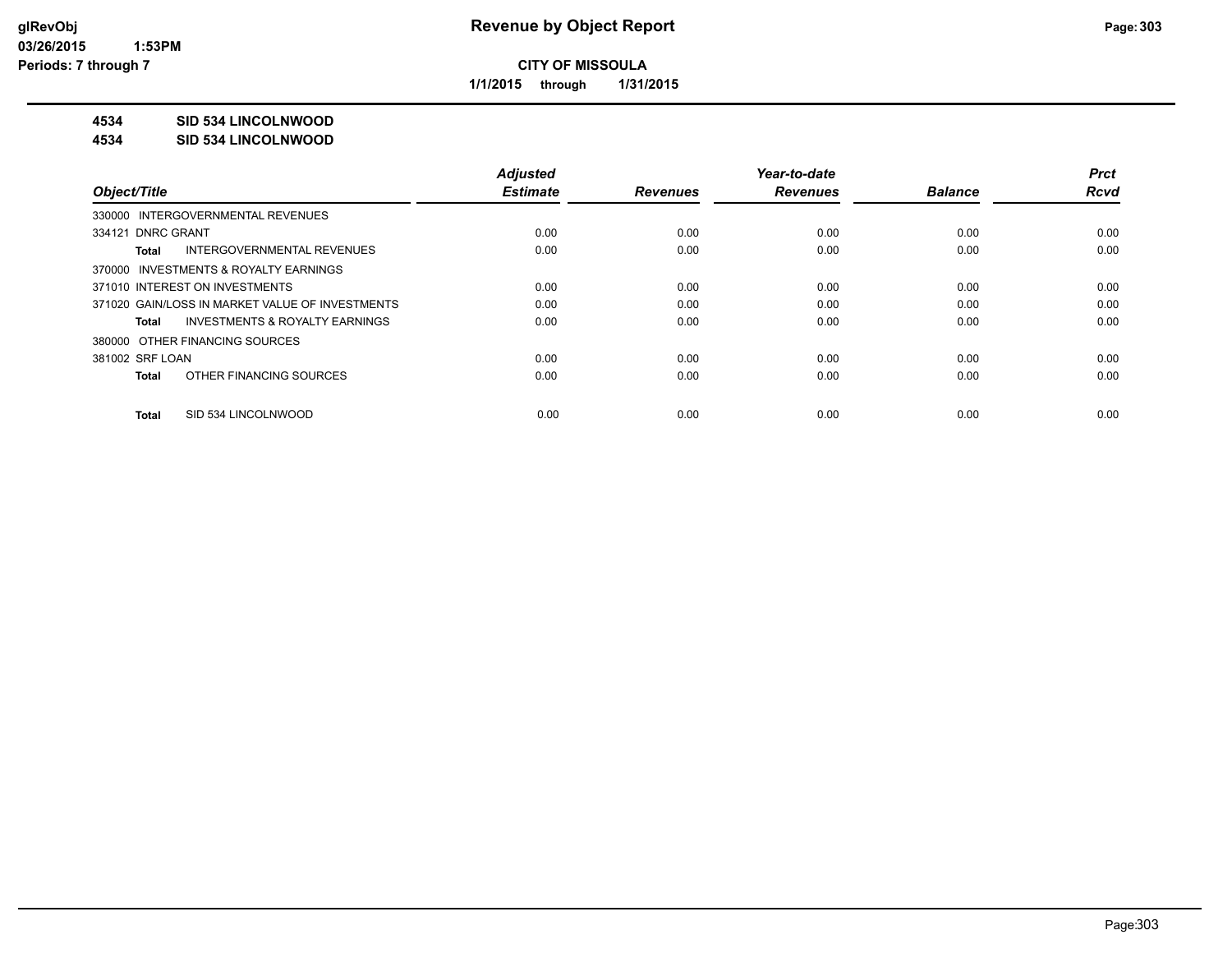**1/1/2015 through 1/31/2015**

### **4534 SID 534 LINCOLNWOOD**

|                                                | <b>Adjusted</b> |                 | Year-to-date    |                | <b>Prct</b> |
|------------------------------------------------|-----------------|-----------------|-----------------|----------------|-------------|
| Object/Title                                   | <b>Estimate</b> | <b>Revenues</b> | <b>Revenues</b> | <b>Balance</b> | <b>Rcvd</b> |
| 330000 INTERGOVERNMENTAL REVENUES              |                 |                 |                 |                |             |
| 334121 DNRC GRANT                              | 0.00            | 0.00            | 0.00            | 0.00           | 0.00        |
| INTERGOVERNMENTAL REVENUES<br><b>Total</b>     | 0.00            | 0.00            | 0.00            | 0.00           | 0.00        |
| 370000 INVESTMENTS & ROYALTY EARNINGS          |                 |                 |                 |                |             |
| 371010 INTEREST ON INVESTMENTS                 | 0.00            | 0.00            | 0.00            | 0.00           | 0.00        |
| 371020 GAIN/LOSS IN MARKET VALUE OF INVESTMENT | 0.00            | 0.00            | 0.00            | 0.00           | 0.00        |
| INVESTMENTS & ROYALTY EARNINGS<br>Total        | 0.00            | 0.00            | 0.00            | 0.00           | 0.00        |
| 380000 OTHER FINANCING SOURCES                 |                 |                 |                 |                |             |
| 381002 SRF LOAN                                | 0.00            | 0.00            | 0.00            | 0.00           | 0.00        |
| OTHER FINANCING SOURCES<br><b>Total</b>        | 0.00            | 0.00            | 0.00            | 0.00           | 0.00        |
| SID 534 LINCOLNWOOD<br><b>Total</b>            | 0.00            | 0.00            | 0.00            | 0.00           | 0.00        |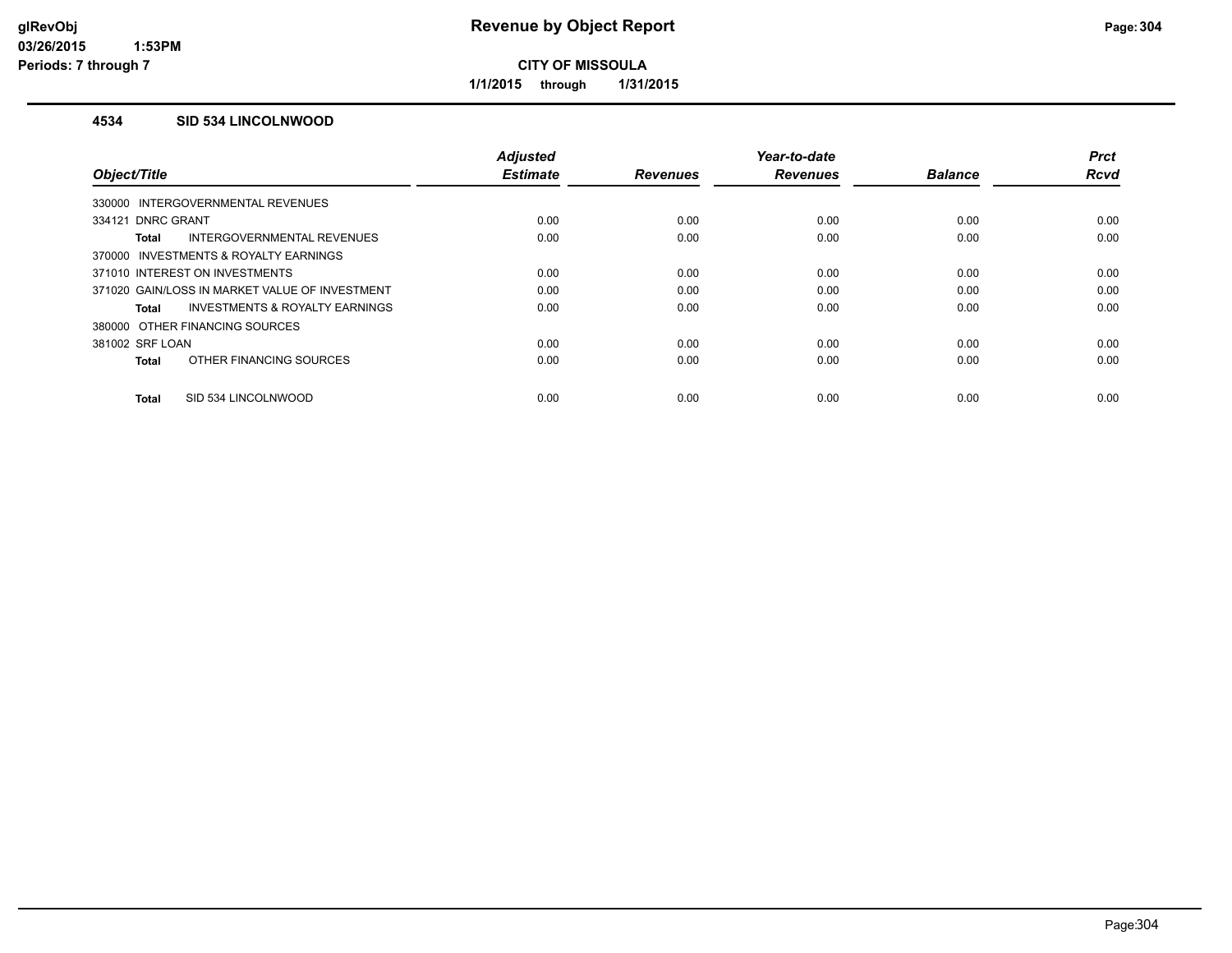**1/1/2015 through 1/31/2015**

# **4535 SLANT STREET TRAFFIC CALMING**

### **4535 SLANT STREET TRAFFIC CALMING**

|                                                 | <b>Adjusted</b> |                 | Year-to-date    |                | <b>Prct</b> |
|-------------------------------------------------|-----------------|-----------------|-----------------|----------------|-------------|
| Object/Title                                    | <b>Estimate</b> | <b>Revenues</b> | <b>Revenues</b> | <b>Balance</b> | <b>Rcvd</b> |
| 370000 INVESTMENTS & ROYALTY EARNINGS           |                 |                 |                 |                |             |
| 371010 INTEREST ON INVESTMENTS                  | 0.00            | 0.00            | 0.00            | 0.00           | 0.00        |
| 371020 GAIN/LOSS IN MARKET VALUE OF INVESTMENTS | 0.00            | 0.00            | 0.00            | 0.00           | 0.00        |
| INVESTMENTS & ROYALTY EARNINGS<br>Total         | 0.00            | 0.00            | 0.00            | 0.00           | 0.00        |
| 380000 OTHER FINANCING SOURCES                  |                 |                 |                 |                |             |
| 383000 OPERATING TRANSFERS                      | 0.00            | 0.00            | 0.00            | 0.00           | 0.00        |
| OTHER FINANCING SOURCES<br>Total                | 0.00            | 0.00            | 0.00            | 0.00           | 0.00        |
|                                                 |                 |                 |                 |                |             |
| SLANT STREET TRAFFIC CALMING<br>Total           | 0.00            | 0.00            | 0.00            | 0.00           | 0.00        |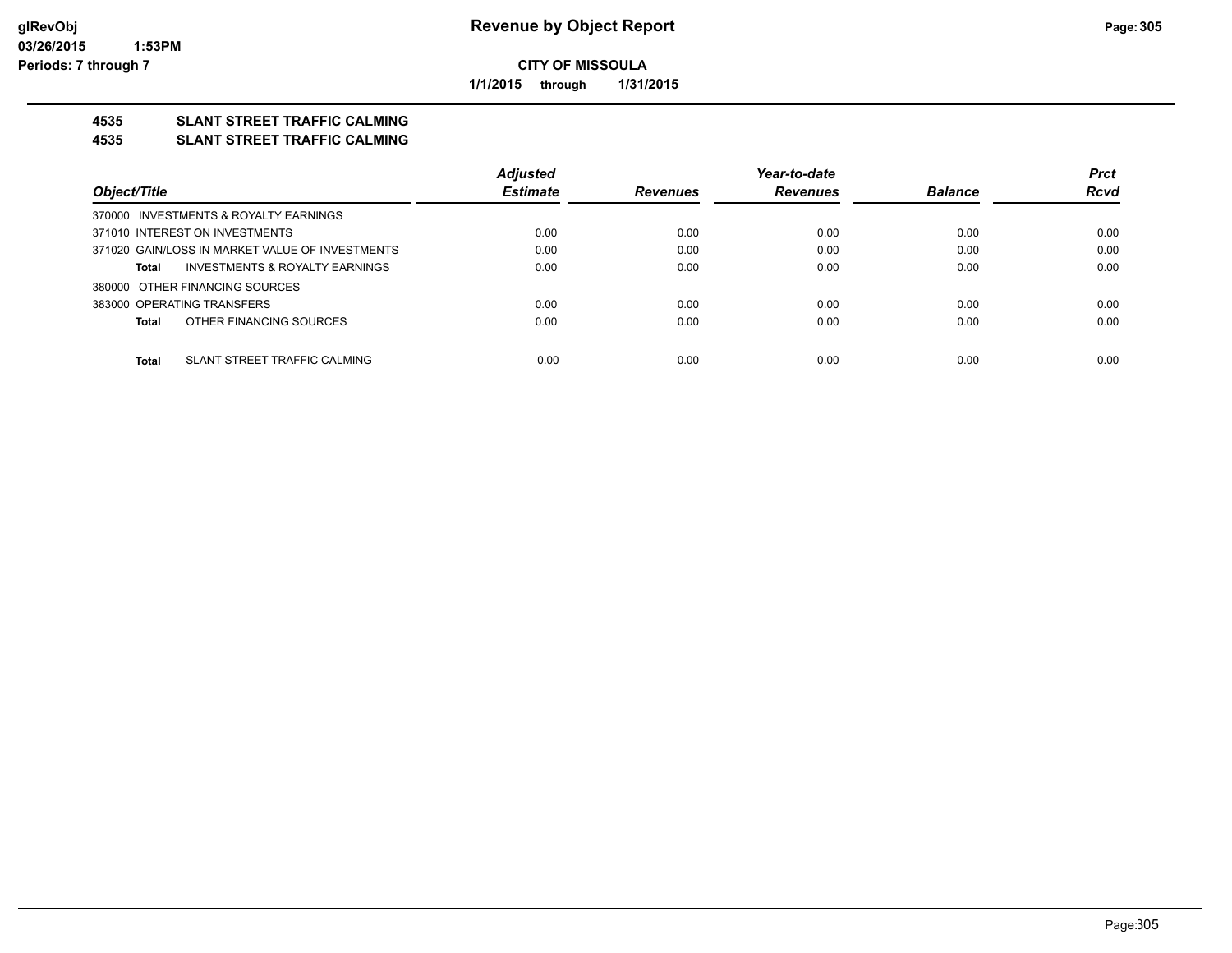**1/1/2015 through 1/31/2015**

## **4535 SLANT STREET TRAFFIC CALMING**

|                                                    | <b>Adjusted</b> |                 | Year-to-date    |                | <b>Prct</b> |
|----------------------------------------------------|-----------------|-----------------|-----------------|----------------|-------------|
| Object/Title                                       | <b>Estimate</b> | <b>Revenues</b> | <b>Revenues</b> | <b>Balance</b> | Rcvd        |
| 370000 INVESTMENTS & ROYALTY EARNINGS              |                 |                 |                 |                |             |
| 371010 INTEREST ON INVESTMENTS                     | 0.00            | 0.00            | 0.00            | 0.00           | 0.00        |
| 371020 GAIN/LOSS IN MARKET VALUE OF INVESTMENT     | 0.00            | 0.00            | 0.00            | 0.00           | 0.00        |
| <b>INVESTMENTS &amp; ROYALTY EARNINGS</b><br>Total | 0.00            | 0.00            | 0.00            | 0.00           | 0.00        |
| 380000 OTHER FINANCING SOURCES                     |                 |                 |                 |                |             |
| 383000 OPERATING TRANSFERS                         | 0.00            | 0.00            | 0.00            | 0.00           | 0.00        |
| OTHER FINANCING SOURCES<br>Total                   | 0.00            | 0.00            | 0.00            | 0.00           | 0.00        |
|                                                    |                 |                 |                 |                |             |
| <b>Total</b><br>SLANT STREET TRAFFIC CALMING       | 0.00            | 0.00            | 0.00            | 0.00           | 0.00        |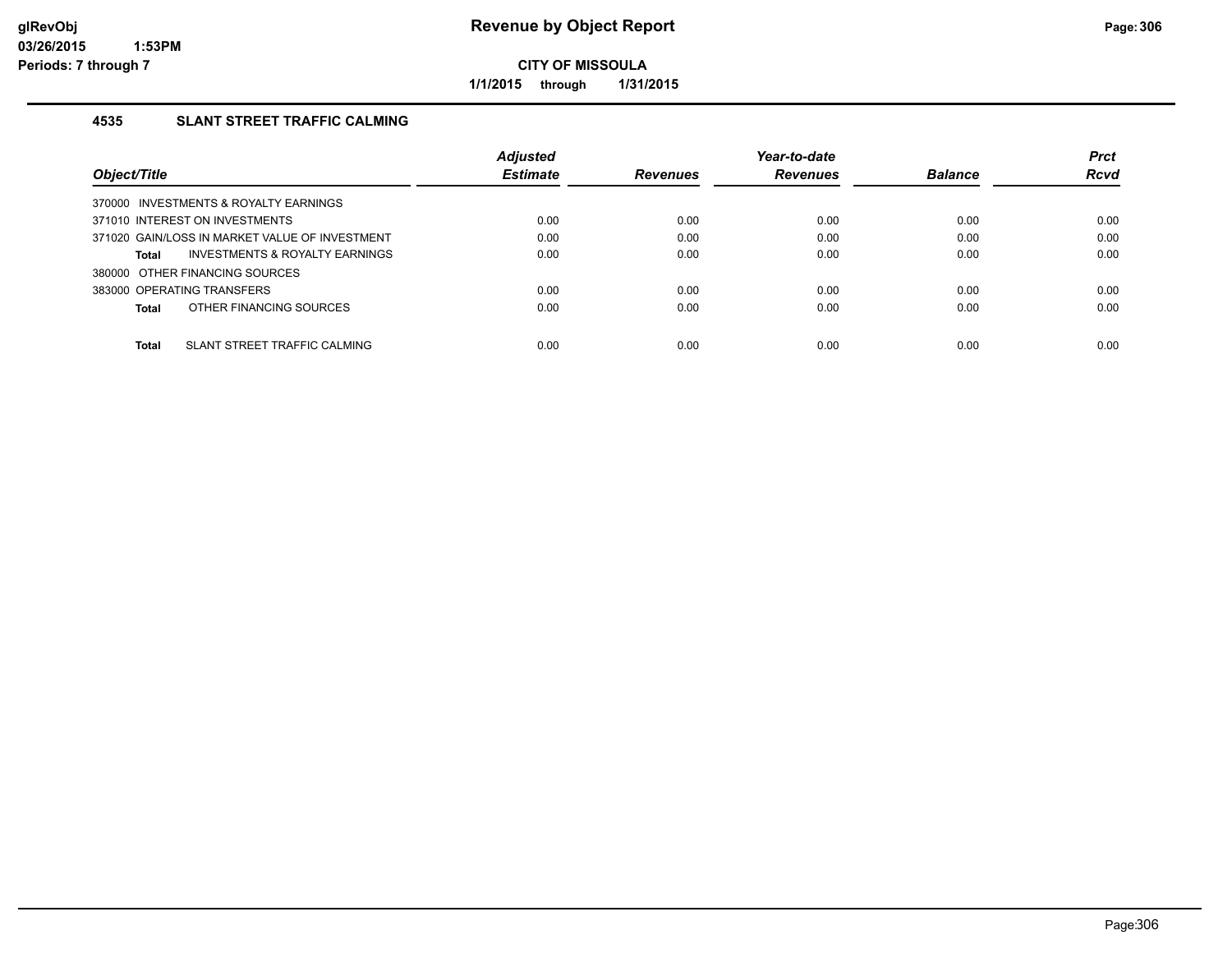**1/1/2015 through 1/31/2015**

# **4536 SID536 LINCOLNWOOD SWR PH2**

#### **4536 SID536 LINCOLNWOOD SWR PH2**

|                                                    | <b>Adjusted</b> |                 | Year-to-date    |                | <b>Prct</b> |
|----------------------------------------------------|-----------------|-----------------|-----------------|----------------|-------------|
| Object/Title                                       | <b>Estimate</b> | <b>Revenues</b> | <b>Revenues</b> | <b>Balance</b> | <b>Rcvd</b> |
| 330000 INTERGOVERNMENTAL REVENUES                  |                 |                 |                 |                |             |
| 334121 DNRC GRANT                                  | 0.00            | 0.00            | 0.00            | 0.00           | 0.00        |
| <b>INTERGOVERNMENTAL REVENUES</b><br>Total         | 0.00            | 0.00            | 0.00            | 0.00           | 0.00        |
| 360000 MISCELLANEOUS REVENUES                      |                 |                 |                 |                |             |
| 365001 *** Title Not Found ***                     | 0.00            | 0.00            | 0.00            | 0.00           | 0.00        |
| <b>MISCELLANEOUS REVENUES</b><br>Total             | 0.00            | 0.00            | 0.00            | 0.00           | 0.00        |
| 370000 INVESTMENTS & ROYALTY EARNINGS              |                 |                 |                 |                |             |
| 371010 INTEREST ON INVESTMENTS                     | 0.00            | 0.00            | 0.00            | 0.00           | 0.00        |
| 371020 GAIN/LOSS IN MARKET VALUE OF INVESTMENTS    | 0.00            | 0.00            | 0.00            | 0.00           | 0.00        |
| <b>INVESTMENTS &amp; ROYALTY EARNINGS</b><br>Total | 0.00            | 0.00            | 0.00            | 0.00           | 0.00        |
| 380000 OTHER FINANCING SOURCES                     |                 |                 |                 |                |             |
| 381030 SID BONDS PROCEEDS                          | 0.00            | 0.00            | 0.00            | 0.00           | 0.00        |
| OTHER FINANCING SOURCES<br>Total                   | 0.00            | 0.00            | 0.00            | 0.00           | 0.00        |
|                                                    |                 |                 |                 |                |             |
| SID536 LINCOLNWOOD SWR PH2<br>Total                | 0.00            | 0.00            | 0.00            | 0.00           | 0.00        |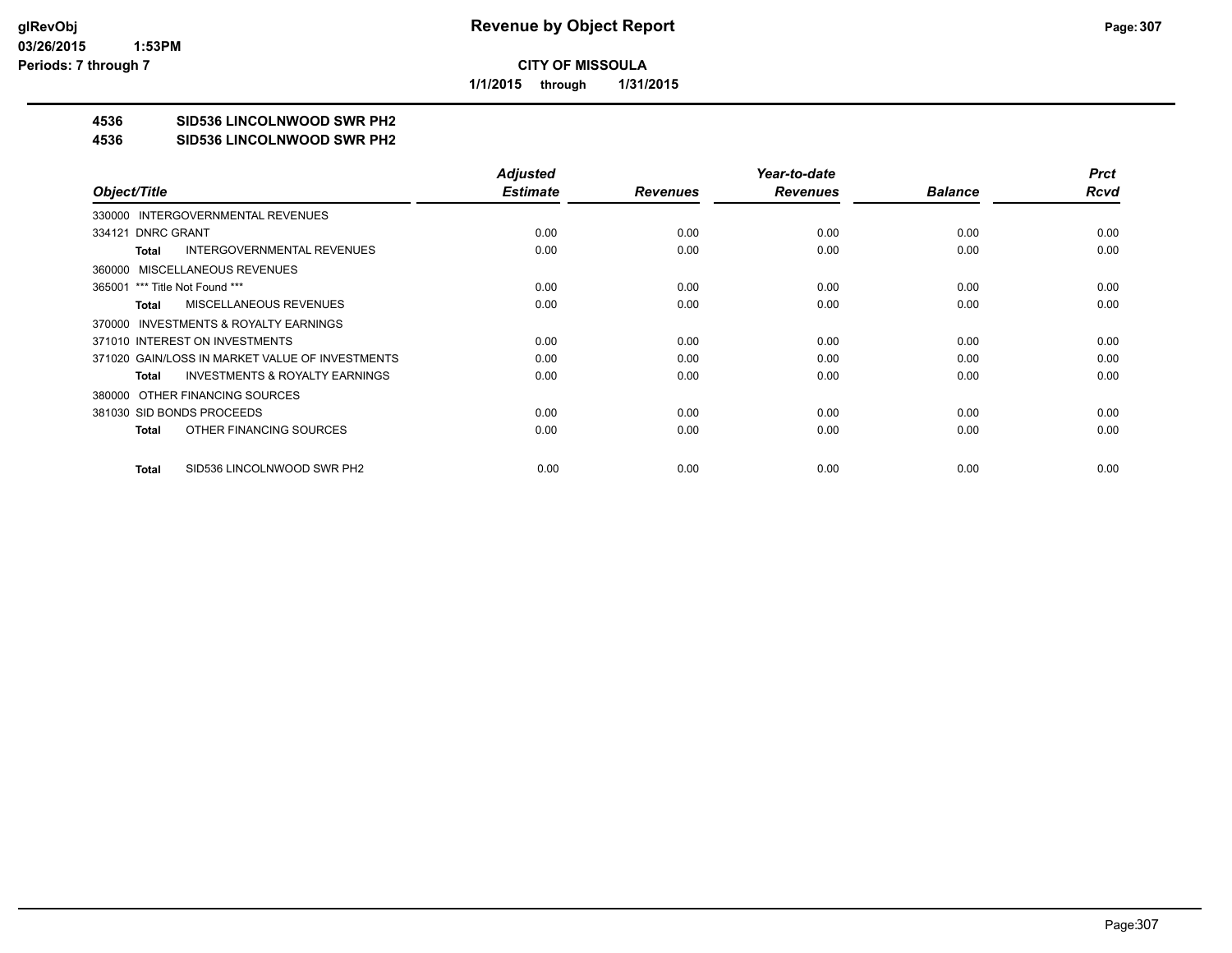**1/1/2015 through 1/31/2015**

## **4536 SID536 LINCOLNWOOD SWR PH2**

| Object/Title                                              | <b>Adjusted</b><br><b>Estimate</b> | <b>Revenues</b> | Year-to-date<br><b>Revenues</b> | <b>Balance</b> | <b>Prct</b><br><b>Rcvd</b> |
|-----------------------------------------------------------|------------------------------------|-----------------|---------------------------------|----------------|----------------------------|
| INTERGOVERNMENTAL REVENUES<br>330000                      |                                    |                 |                                 |                |                            |
| 334121 DNRC GRANT                                         | 0.00                               | 0.00            | 0.00                            | 0.00           | 0.00                       |
|                                                           |                                    |                 |                                 |                |                            |
| INTERGOVERNMENTAL REVENUES<br><b>Total</b>                | 0.00                               | 0.00            | 0.00                            | 0.00           | 0.00                       |
| MISCELLANEOUS REVENUES<br>360000                          |                                    |                 |                                 |                |                            |
| 365001 *** Title Not Found ***                            | 0.00                               | 0.00            | 0.00                            | 0.00           | 0.00                       |
| MISCELLANEOUS REVENUES<br><b>Total</b>                    | 0.00                               | 0.00            | 0.00                            | 0.00           | 0.00                       |
| <b>INVESTMENTS &amp; ROYALTY EARNINGS</b><br>370000       |                                    |                 |                                 |                |                            |
| 371010 INTEREST ON INVESTMENTS                            | 0.00                               | 0.00            | 0.00                            | 0.00           | 0.00                       |
| 371020 GAIN/LOSS IN MARKET VALUE OF INVESTMENT            | 0.00                               | 0.00            | 0.00                            | 0.00           | 0.00                       |
| <b>INVESTMENTS &amp; ROYALTY EARNINGS</b><br><b>Total</b> | 0.00                               | 0.00            | 0.00                            | 0.00           | 0.00                       |
| 380000 OTHER FINANCING SOURCES                            |                                    |                 |                                 |                |                            |
| 381030 SID BONDS PROCEEDS                                 | 0.00                               | 0.00            | 0.00                            | 0.00           | 0.00                       |
| OTHER FINANCING SOURCES<br><b>Total</b>                   | 0.00                               | 0.00            | 0.00                            | 0.00           | 0.00                       |
| SID536 LINCOLNWOOD SWR PH2<br><b>Total</b>                | 0.00                               | 0.00            | 0.00                            | 0.00           | 0.00                       |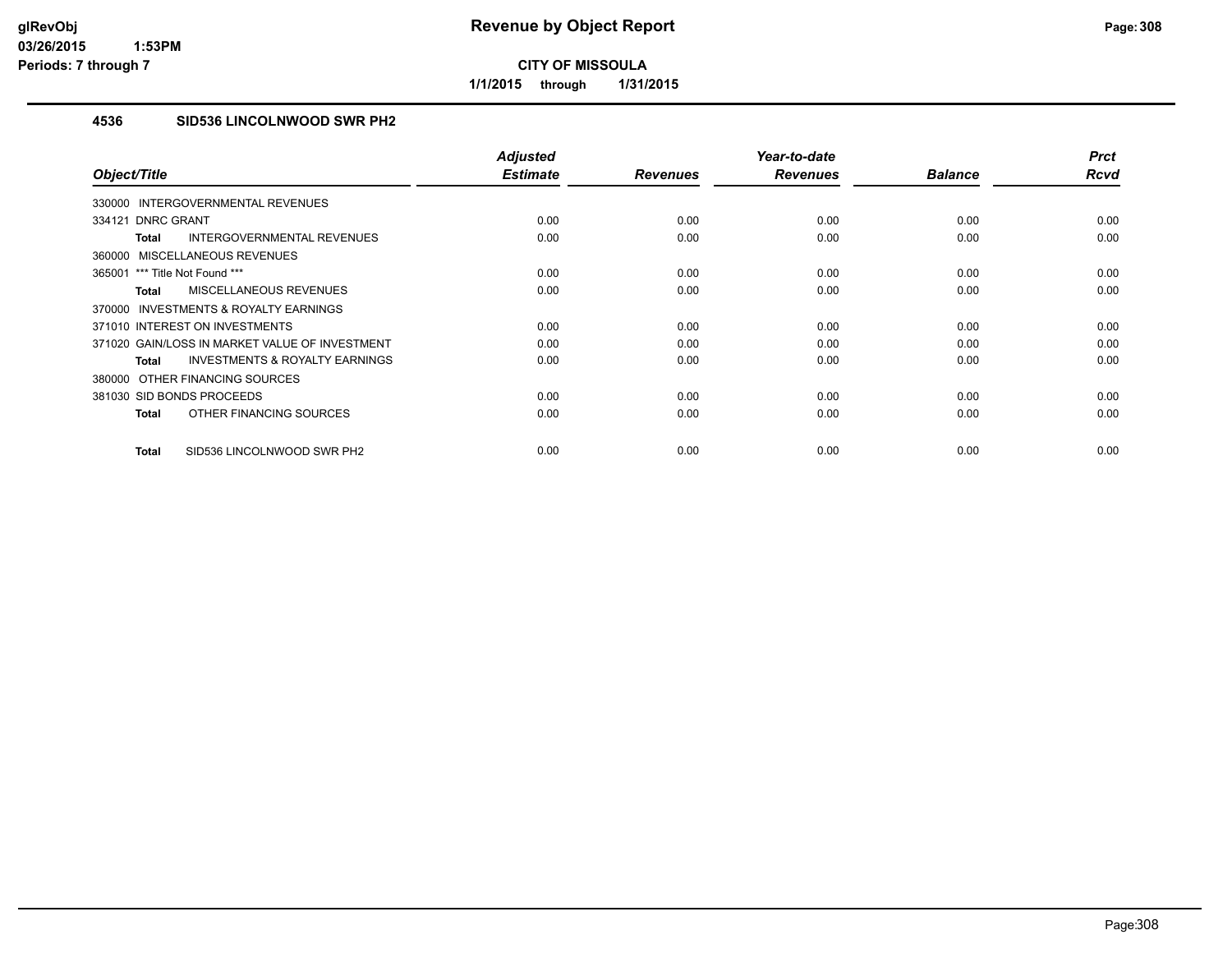**1/1/2015 through 1/31/2015**

## **4538 SID 538 HILLVIEW WAY**

**4538 SID 538 HILLVIEW WAY**

|                                                    | <b>Adjusted</b> |                 | Year-to-date    |                | <b>Prct</b> |
|----------------------------------------------------|-----------------|-----------------|-----------------|----------------|-------------|
| Object/Title                                       | <b>Estimate</b> | <b>Revenues</b> | <b>Revenues</b> | <b>Balance</b> | <b>Rcvd</b> |
| 370000 INVESTMENTS & ROYALTY EARNINGS              |                 |                 |                 |                |             |
| 371010 INTEREST ON INVESTMENTS                     | 0.00            | 0.00            | 0.00            | 0.00           | 0.00        |
| 371020 GAIN/LOSS IN MARKET VALUE OF INVESTMENTS    | 0.00            | 0.00            | 0.00            | 0.00           | 0.00        |
| <b>INVESTMENTS &amp; ROYALTY EARNINGS</b><br>Total | 0.00            | 0.00            | 0.00            | 0.00           | 0.00        |
| 380000 OTHER FINANCING SOURCES                     |                 |                 |                 |                |             |
| 383000 OPERATING TRANSFERS                         | 0.00            | 0.00            | 0.00            | 0.00           | 0.00        |
| OTHER FINANCING SOURCES<br><b>Total</b>            | 0.00            | 0.00            | 0.00            | 0.00           | 0.00        |
|                                                    |                 |                 |                 |                |             |
| <b>Total</b><br>SID 538 HILLVIEW WAY               | 0.00            | 0.00            | 0.00            | 0.00           | 0.00        |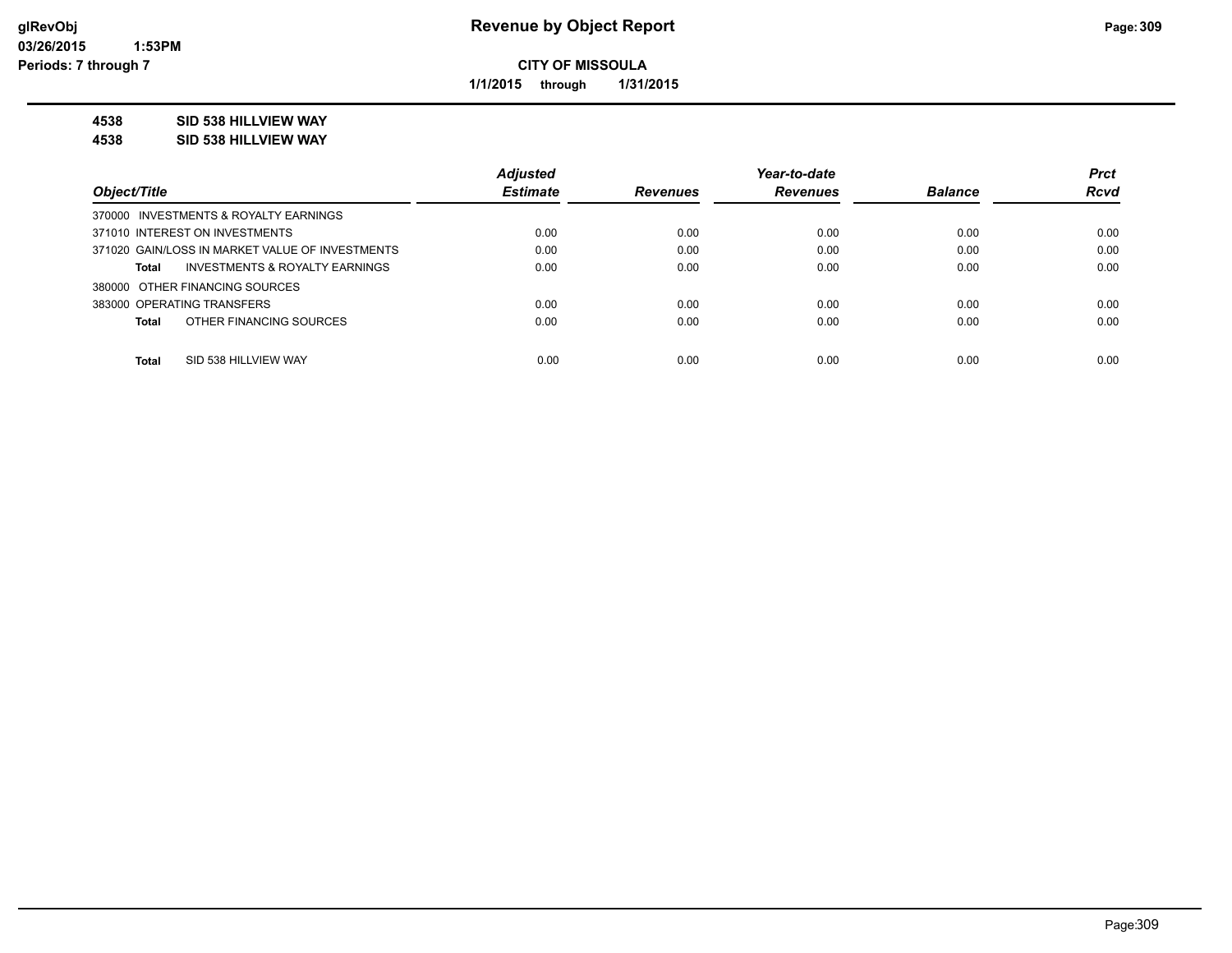**1/1/2015 through 1/31/2015**

### **4538 SID 538 HILLVIEW WAY**

|                                                    | <b>Adjusted</b> |                 | Year-to-date    |                | <b>Prct</b> |
|----------------------------------------------------|-----------------|-----------------|-----------------|----------------|-------------|
| Object/Title                                       | <b>Estimate</b> | <b>Revenues</b> | <b>Revenues</b> | <b>Balance</b> | <b>Rcvd</b> |
| 370000 INVESTMENTS & ROYALTY EARNINGS              |                 |                 |                 |                |             |
| 371010 INTEREST ON INVESTMENTS                     | 0.00            | 0.00            | 0.00            | 0.00           | 0.00        |
| 371020 GAIN/LOSS IN MARKET VALUE OF INVESTMENT     | 0.00            | 0.00            | 0.00            | 0.00           | 0.00        |
| <b>INVESTMENTS &amp; ROYALTY EARNINGS</b><br>Total | 0.00            | 0.00            | 0.00            | 0.00           | 0.00        |
| 380000 OTHER FINANCING SOURCES                     |                 |                 |                 |                |             |
| 383000 OPERATING TRANSFERS                         | 0.00            | 0.00            | 0.00            | 0.00           | 0.00        |
| OTHER FINANCING SOURCES<br>Total                   | 0.00            | 0.00            | 0.00            | 0.00           | 0.00        |
|                                                    |                 |                 |                 |                |             |
| <b>Total</b><br>SID 538 HILLVIEW WAY               | 0.00            | 0.00            | 0.00            | 0.00           | 0.00        |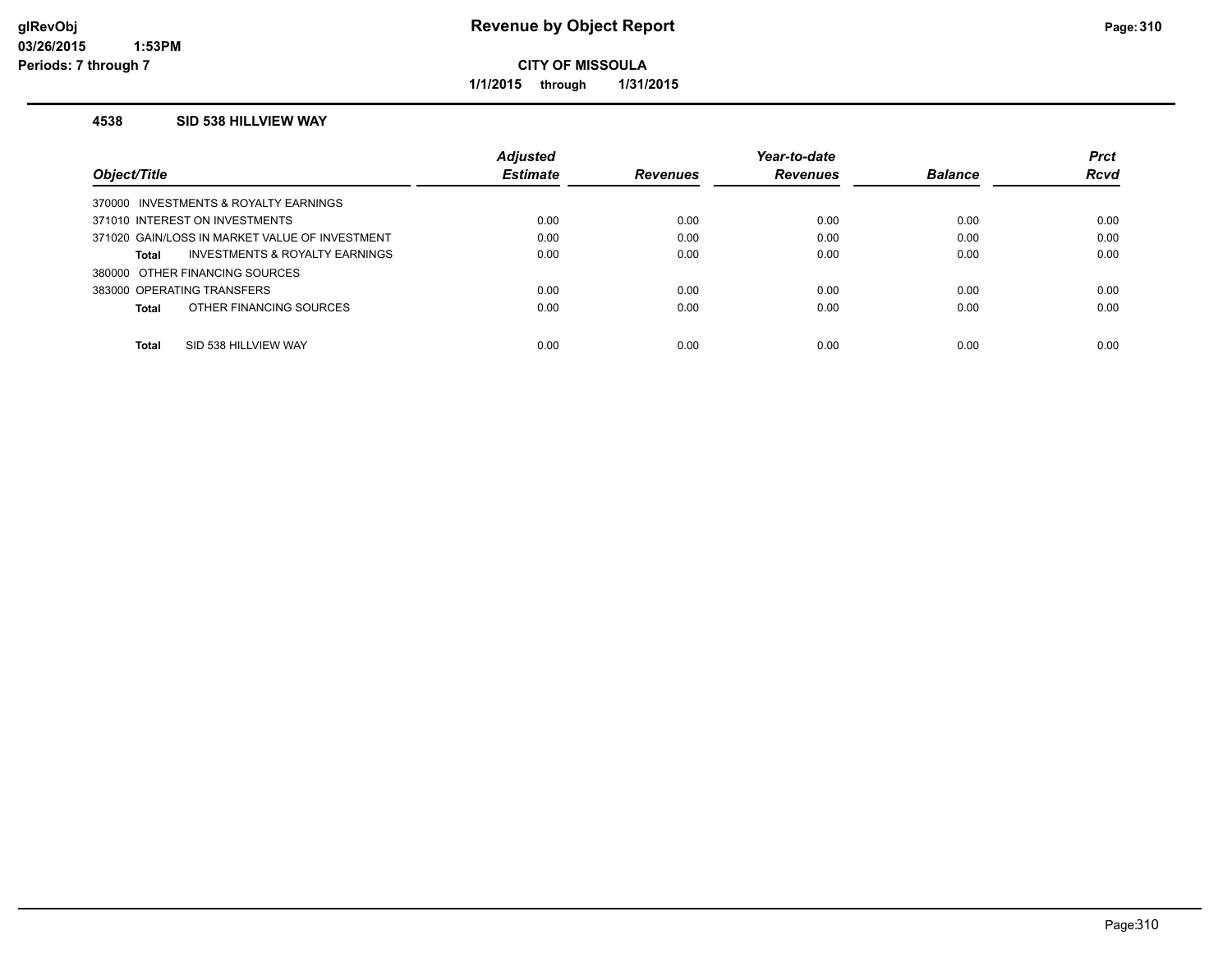**1/1/2015 through 1/31/2015**

**4539 SID 539 4th STREET**

**4539 SID 539 4th STREET**

|                                                | <b>Adiusted</b> |                 | Year-to-date    |                | <b>Prct</b> |
|------------------------------------------------|-----------------|-----------------|-----------------|----------------|-------------|
| Object/Title                                   | <b>Estimate</b> | <b>Revenues</b> | <b>Revenues</b> | <b>Balance</b> | <b>Rcvd</b> |
| 370000 INVESTMENTS & ROYALTY EARNINGS          |                 |                 |                 |                |             |
| 371010 INTEREST ON INVESTMENTS                 | 0.00            | 0.00            | 0.00            | 0.00           | 0.00        |
| INVESTMENTS & ROYALTY EARNINGS<br><b>Total</b> | 0.00            | 0.00            | 0.00            | 0.00           | 0.00        |
| 380000 OTHER FINANCING SOURCES                 |                 |                 |                 |                |             |
| 383000 OPERATING TRANSFERS                     | 0.00            | 0.00            | 0.00            | 0.00           | 0.00        |
| OTHER FINANCING SOURCES<br><b>Total</b>        | 0.00            | 0.00            | 0.00            | 0.00           | 0.00        |
|                                                |                 |                 |                 |                |             |
| SID 539 4th STREET<br><b>Total</b>             | 0.00            | 0.00            | 0.00            | 0.00           | 0.00        |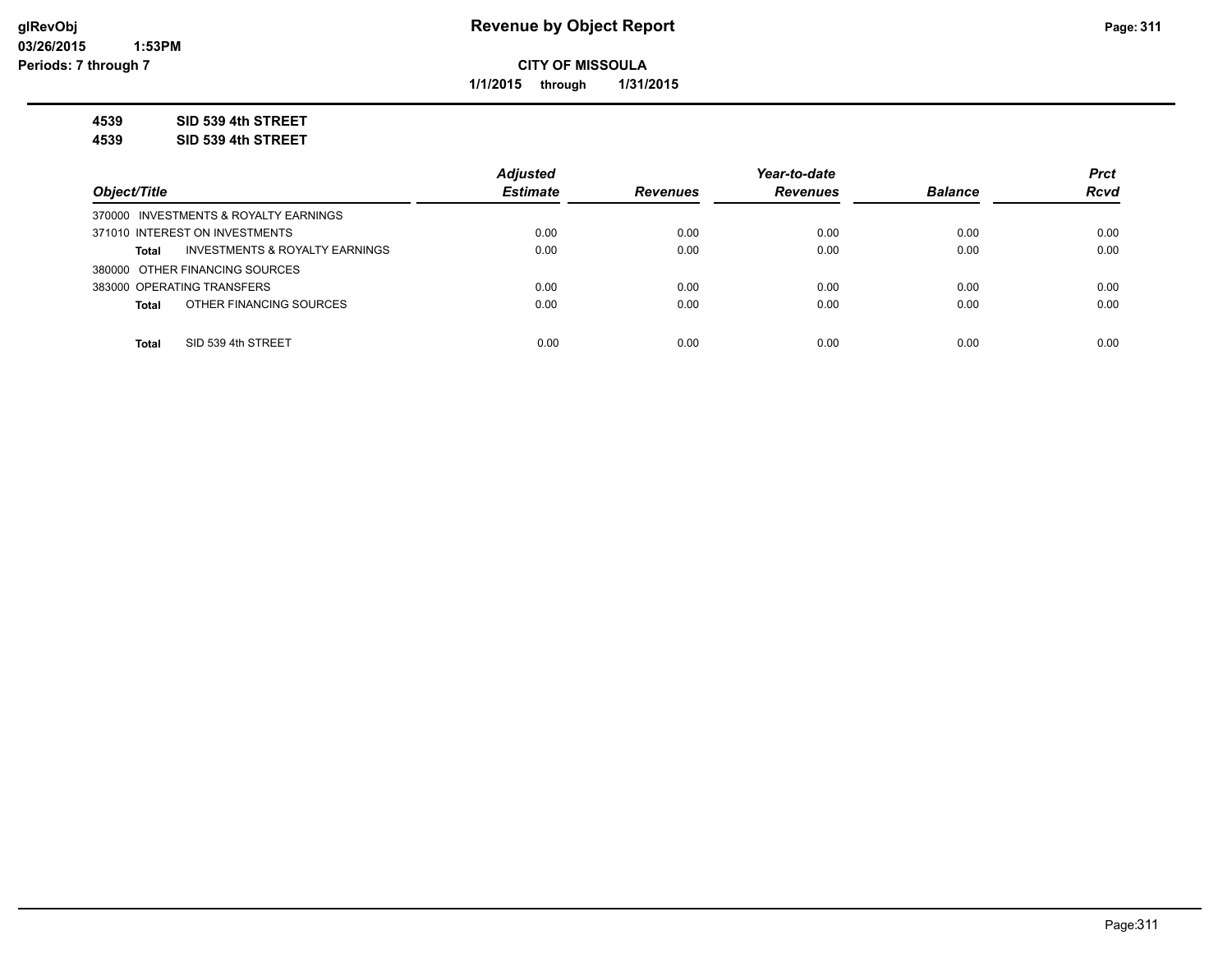## **glRevObj Revenue by Object Report Page:312**

**CITY OF MISSOULA**

**1/1/2015 through 1/31/2015**

### **4539 SID 539 4th STREET**

| Object/Title                                   | <b>Adjusted</b><br><b>Estimate</b> | <b>Revenues</b> | Year-to-date<br><b>Revenues</b> | <b>Balance</b> | <b>Prct</b><br><b>Rcvd</b> |
|------------------------------------------------|------------------------------------|-----------------|---------------------------------|----------------|----------------------------|
| 370000 INVESTMENTS & ROYALTY EARNINGS          |                                    |                 |                                 |                |                            |
| 371010 INTEREST ON INVESTMENTS                 | 0.00                               | 0.00            | 0.00                            | 0.00           | 0.00                       |
| INVESTMENTS & ROYALTY EARNINGS<br><b>Total</b> | 0.00                               | 0.00            | 0.00                            | 0.00           | 0.00                       |
| 380000 OTHER FINANCING SOURCES                 |                                    |                 |                                 |                |                            |
| 383000 OPERATING TRANSFERS                     | 0.00                               | 0.00            | 0.00                            | 0.00           | 0.00                       |
| OTHER FINANCING SOURCES<br><b>Total</b>        | 0.00                               | 0.00            | 0.00                            | 0.00           | 0.00                       |
|                                                |                                    |                 |                                 |                |                            |
| SID 539 4th STREET<br><b>Total</b>             | 0.00                               | 0.00            | 0.00                            | 0.00           | 0.00                       |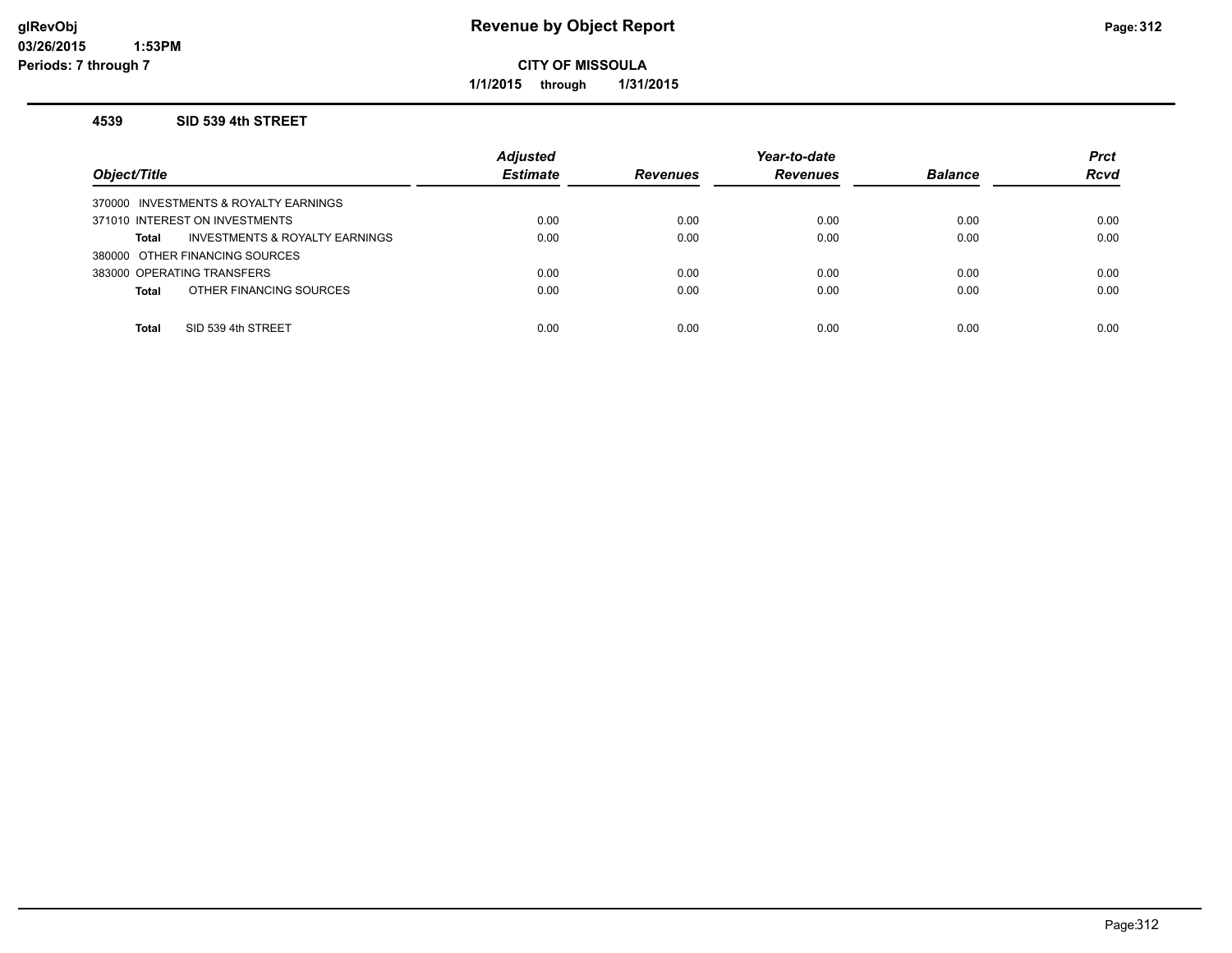**1/1/2015 through 1/31/2015**

**4540 SID 540 ENGLAND BLVD**

**4540 SID 540 ENGLAND BLVD**

|                                                           | <b>Adjusted</b> |                 | Year-to-date    |                | <b>Prct</b> |
|-----------------------------------------------------------|-----------------|-----------------|-----------------|----------------|-------------|
| Object/Title                                              | <b>Estimate</b> | <b>Revenues</b> | <b>Revenues</b> | <b>Balance</b> | <b>Rcvd</b> |
| TAXES/ASSESSMENTS<br>310000                               |                 |                 |                 |                |             |
| <b>PENALTIES &amp; INTEREST</b><br>312001                 | 0.00            | 0.00            | 0.00            | 0.00           | 0.00        |
| TAXES/ASSESSMENTS<br><b>Total</b>                         | 0.00            | 0.00            | 0.00            | 0.00           | 0.00        |
| MISCELLANEOUS REVENUES<br>360000                          |                 |                 |                 |                |             |
| 363020 PROPERTY ASSESSMENTS                               | 0.00            | 0.00            | 0.00            | 0.00           | 0.00        |
| PAYOFF PRINCIPAL ASSESSMENTS<br>363021                    | 0.00            | 0.00            | 0.00            | 0.00           | 0.00        |
| 363022 BOND INTEREST ASSESSMENTS                          | 0.00            | 0.00            | 0.00            | 0.00           | 0.00        |
| 363040 PENALTY AND INTEREST                               | 0.00            | 0.00            | 0.00            | 0.00           | 0.00        |
| <b>MISCELLANEOUS REVENUES</b><br><b>Total</b>             | 0.00            | 0.00            | 0.00            | 0.00           | 0.00        |
| <b>INVESTMENTS &amp; ROYALTY EARNINGS</b><br>370000       |                 |                 |                 |                |             |
| 371010 INTEREST ON INVESTMENTS                            | 0.00            | 0.00            | 0.00            | 0.00           | 0.00        |
| 371020 GAIN/LOSS IN MARKET VALUE OF INVESTMENTS           | 0.00            | 0.00            | 0.00            | 0.00           | 0.00        |
| <b>INVESTMENTS &amp; ROYALTY EARNINGS</b><br><b>Total</b> | 0.00            | 0.00            | 0.00            | 0.00           | 0.00        |
| OTHER FINANCING SOURCES<br>380000                         |                 |                 |                 |                |             |
| 381030 SID BONDS PROCEEDS                                 | 0.00            | 0.00            | 0.00            | 0.00           | 0.00        |
| OTHER FINANCING SOURCES<br><b>Total</b>                   | 0.00            | 0.00            | 0.00            | 0.00           | 0.00        |
|                                                           |                 |                 |                 |                |             |
| SID 540 ENGLAND BLVD<br><b>Total</b>                      | 0.00            | 0.00            | 0.00            | 0.00           | 0.00        |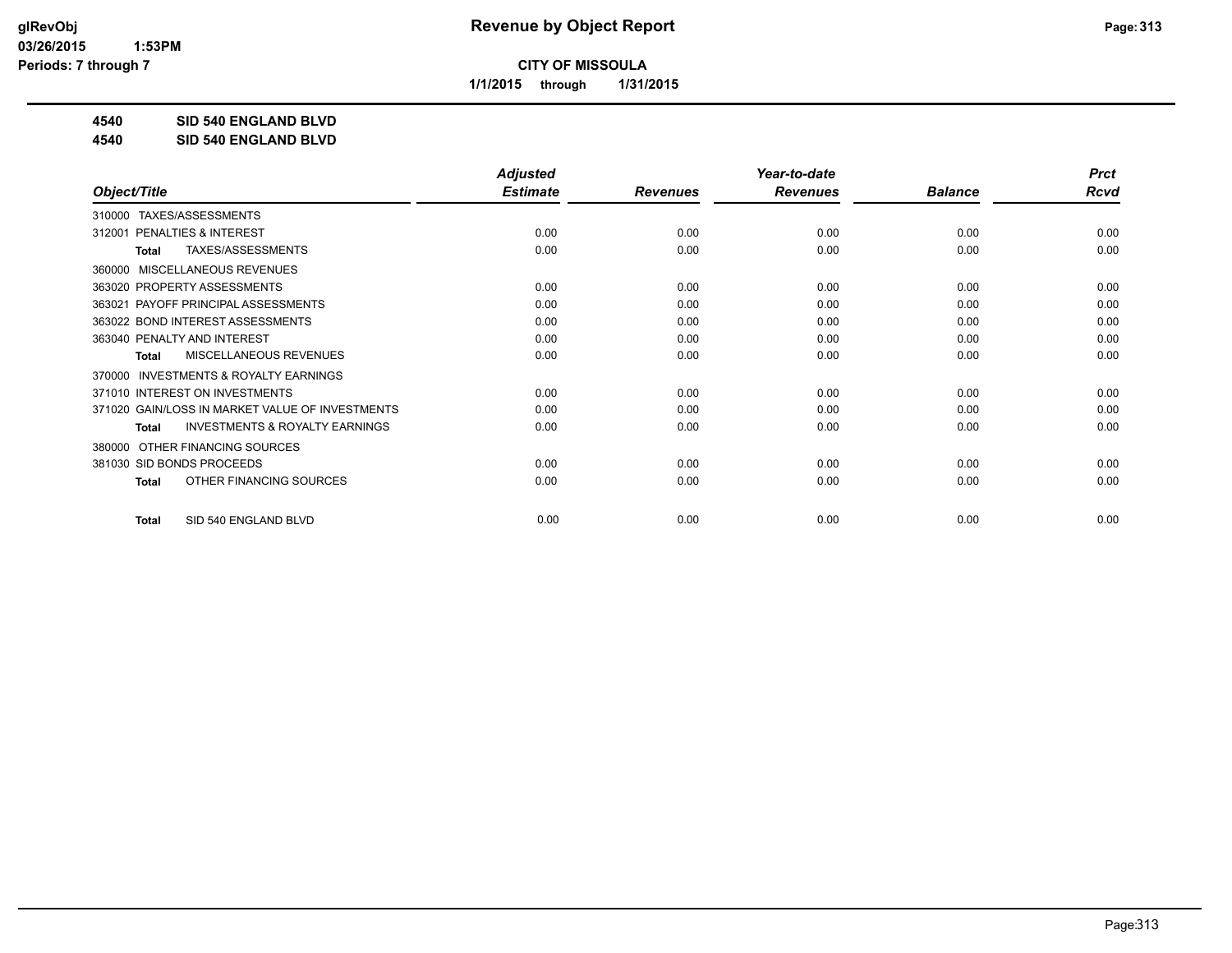**1/1/2015 through 1/31/2015**

## **4540 SID 540 ENGLAND BLVD**

|                                                           | <b>Adjusted</b> |                 | Year-to-date    |                | <b>Prct</b> |
|-----------------------------------------------------------|-----------------|-----------------|-----------------|----------------|-------------|
| Object/Title                                              | <b>Estimate</b> | <b>Revenues</b> | <b>Revenues</b> | <b>Balance</b> | <b>Rcvd</b> |
| <b>TAXES/ASSESSMENTS</b><br>310000                        |                 |                 |                 |                |             |
| 312001 PENALTIES & INTEREST                               | 0.00            | 0.00            | 0.00            | 0.00           | 0.00        |
| TAXES/ASSESSMENTS<br><b>Total</b>                         | 0.00            | 0.00            | 0.00            | 0.00           | 0.00        |
| 360000 MISCELLANEOUS REVENUES                             |                 |                 |                 |                |             |
| 363020 PROPERTY ASSESSMENTS                               | 0.00            | 0.00            | 0.00            | 0.00           | 0.00        |
| 363021 PAYOFF PRINCIPAL ASSESSMENTS                       | 0.00            | 0.00            | 0.00            | 0.00           | 0.00        |
| 363022 BOND INTEREST ASSESSMENTS                          | 0.00            | 0.00            | 0.00            | 0.00           | 0.00        |
| 363040 PENALTY AND INTEREST                               | 0.00            | 0.00            | 0.00            | 0.00           | 0.00        |
| <b>MISCELLANEOUS REVENUES</b><br><b>Total</b>             | 0.00            | 0.00            | 0.00            | 0.00           | 0.00        |
| <b>INVESTMENTS &amp; ROYALTY EARNINGS</b><br>370000       |                 |                 |                 |                |             |
| 371010 INTEREST ON INVESTMENTS                            | 0.00            | 0.00            | 0.00            | 0.00           | 0.00        |
| 371020 GAIN/LOSS IN MARKET VALUE OF INVESTMENT            | 0.00            | 0.00            | 0.00            | 0.00           | 0.00        |
| <b>INVESTMENTS &amp; ROYALTY EARNINGS</b><br><b>Total</b> | 0.00            | 0.00            | 0.00            | 0.00           | 0.00        |
| OTHER FINANCING SOURCES<br>380000                         |                 |                 |                 |                |             |
| 381030 SID BONDS PROCEEDS                                 | 0.00            | 0.00            | 0.00            | 0.00           | 0.00        |
| OTHER FINANCING SOURCES<br><b>Total</b>                   | 0.00            | 0.00            | 0.00            | 0.00           | 0.00        |
| SID 540 ENGLAND BLVD<br><b>Total</b>                      | 0.00            | 0.00            | 0.00            | 0.00           | 0.00        |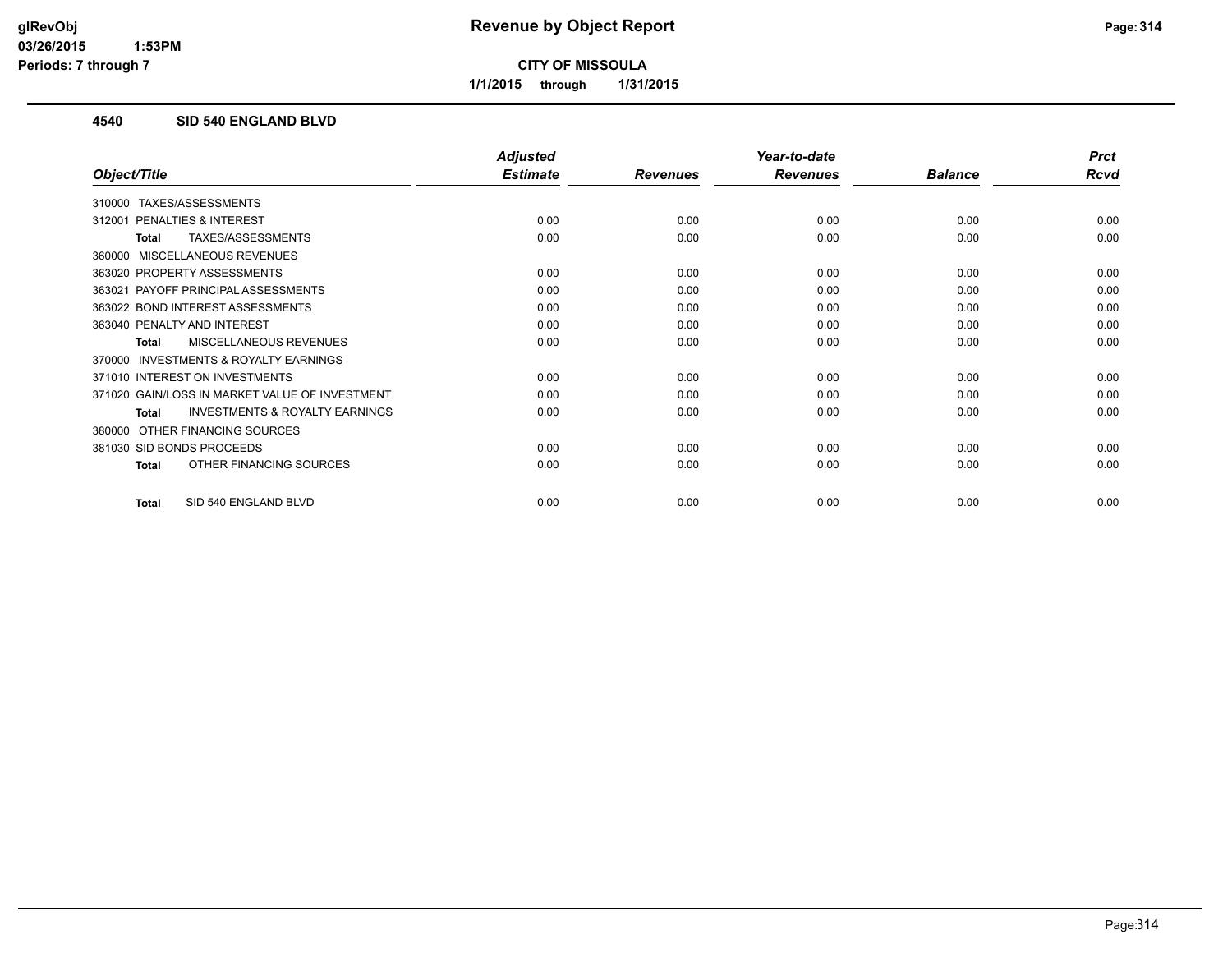**1/1/2015 through 1/31/2015**

## **4541 SID 541 PINEVIEW PARK**

**4541 SID 541 PINEVIEW PARK**

|                                                           | <b>Adjusted</b> |                 | Year-to-date    |                | <b>Prct</b> |
|-----------------------------------------------------------|-----------------|-----------------|-----------------|----------------|-------------|
| Object/Title                                              | <b>Estimate</b> | <b>Revenues</b> | <b>Revenues</b> | <b>Balance</b> | <b>Rcvd</b> |
| TAXES/ASSESSMENTS<br>310000                               |                 |                 |                 |                |             |
| PENALTIES & INTEREST<br>312001                            | 0.00            | 0.00            | 0.00            | 0.00           | 0.00        |
| TAXES/ASSESSMENTS<br><b>Total</b>                         | 0.00            | 0.00            | 0.00            | 0.00           | 0.00        |
| MISCELLANEOUS REVENUES<br>360000                          |                 |                 |                 |                |             |
| 363020 PROPERTY ASSESSMENTS                               | 0.00            | 0.00            | 0.00            | 0.00           | 0.00        |
| PAYOFF PRINCIPAL ASSESSMENTS<br>363021                    | 0.00            | 0.00            | 0.00            | 0.00           | 0.00        |
| 363022 BOND INTEREST ASSESSMENTS                          | 0.00            | 0.00            | 0.00            | 0.00           | 0.00        |
| 363040 PENALTY AND INTEREST                               | 0.00            | 0.00            | 0.00            | 0.00           | 0.00        |
| <b>MISCELLANEOUS REVENUES</b><br><b>Total</b>             | 0.00            | 0.00            | 0.00            | 0.00           | 0.00        |
| <b>INVESTMENTS &amp; ROYALTY EARNINGS</b><br>370000       |                 |                 |                 |                |             |
| 371010 INTEREST ON INVESTMENTS                            | 0.00            | 0.00            | 0.00            | 0.00           | 0.00        |
| 371020 GAIN/LOSS IN MARKET VALUE OF INVESTMENTS           | 0.00            | 0.00            | 0.00            | 0.00           | 0.00        |
| <b>INVESTMENTS &amp; ROYALTY EARNINGS</b><br><b>Total</b> | 0.00            | 0.00            | 0.00            | 0.00           | 0.00        |
| OTHER FINANCING SOURCES<br>380000                         |                 |                 |                 |                |             |
| 381030 SID BONDS PROCEEDS                                 | 0.00            | 0.00            | 0.00            | 0.00           | 0.00        |
| OTHER FINANCING SOURCES<br><b>Total</b>                   | 0.00            | 0.00            | 0.00            | 0.00           | 0.00        |
|                                                           |                 |                 |                 |                |             |
| SID 541 PINEVIEW PARK<br><b>Total</b>                     | 0.00            | 0.00            | 0.00            | 0.00           | 0.00        |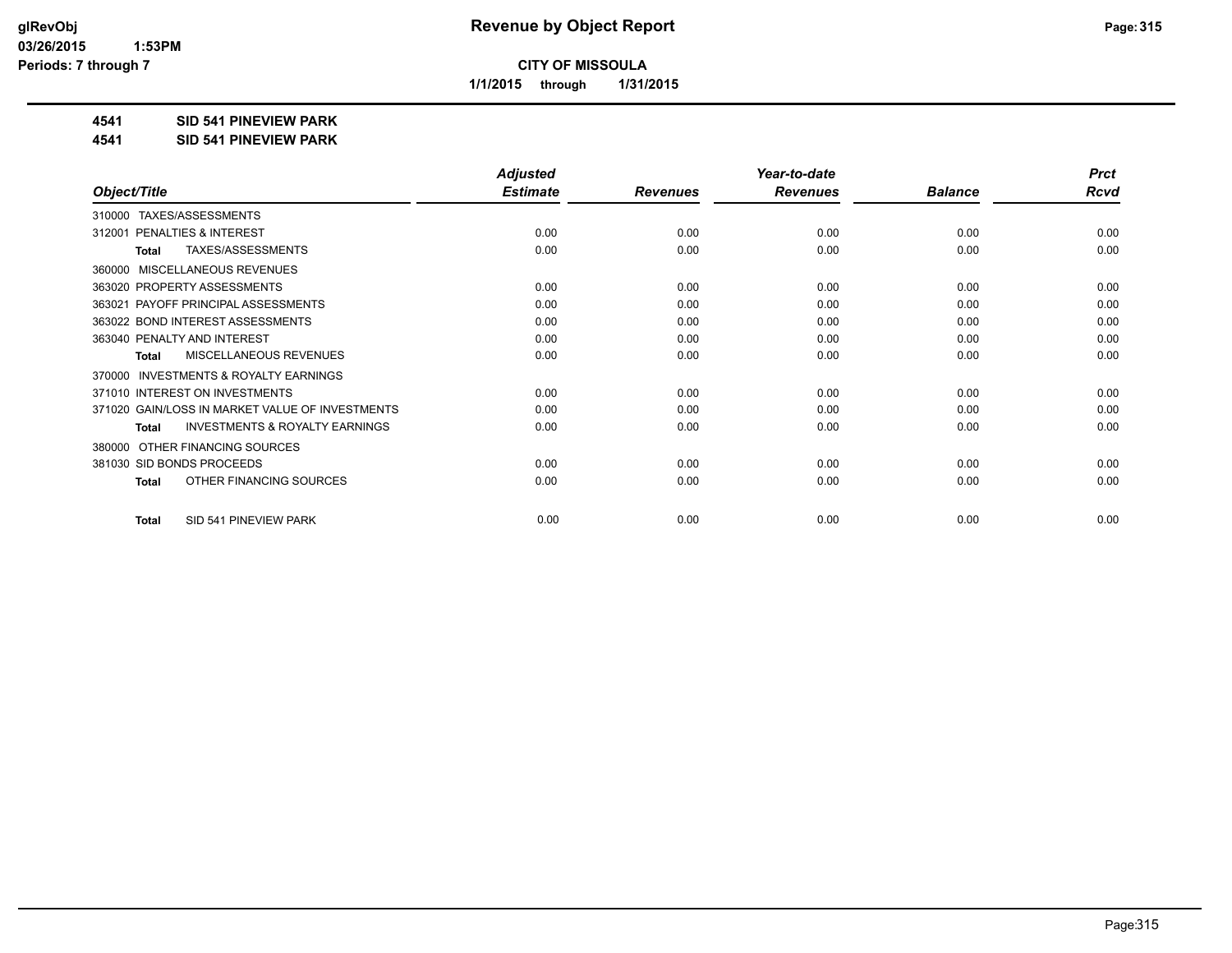**1/1/2015 through 1/31/2015**

## **4541 SID 541 PINEVIEW PARK**

|                                                           | <b>Adjusted</b> |                 | Year-to-date    |                | <b>Prct</b> |
|-----------------------------------------------------------|-----------------|-----------------|-----------------|----------------|-------------|
| Object/Title                                              | <b>Estimate</b> | <b>Revenues</b> | <b>Revenues</b> | <b>Balance</b> | <b>Rcvd</b> |
| <b>TAXES/ASSESSMENTS</b><br>310000                        |                 |                 |                 |                |             |
| 312001 PENALTIES & INTEREST                               | 0.00            | 0.00            | 0.00            | 0.00           | 0.00        |
| TAXES/ASSESSMENTS<br><b>Total</b>                         | 0.00            | 0.00            | 0.00            | 0.00           | 0.00        |
| 360000 MISCELLANEOUS REVENUES                             |                 |                 |                 |                |             |
| 363020 PROPERTY ASSESSMENTS                               | 0.00            | 0.00            | 0.00            | 0.00           | 0.00        |
| 363021 PAYOFF PRINCIPAL ASSESSMENTS                       | 0.00            | 0.00            | 0.00            | 0.00           | 0.00        |
| 363022 BOND INTEREST ASSESSMENTS                          | 0.00            | 0.00            | 0.00            | 0.00           | 0.00        |
| 363040 PENALTY AND INTEREST                               | 0.00            | 0.00            | 0.00            | 0.00           | 0.00        |
| <b>MISCELLANEOUS REVENUES</b><br><b>Total</b>             | 0.00            | 0.00            | 0.00            | 0.00           | 0.00        |
| <b>INVESTMENTS &amp; ROYALTY EARNINGS</b><br>370000       |                 |                 |                 |                |             |
| 371010 INTEREST ON INVESTMENTS                            | 0.00            | 0.00            | 0.00            | 0.00           | 0.00        |
| 371020 GAIN/LOSS IN MARKET VALUE OF INVESTMENT            | 0.00            | 0.00            | 0.00            | 0.00           | 0.00        |
| <b>INVESTMENTS &amp; ROYALTY EARNINGS</b><br><b>Total</b> | 0.00            | 0.00            | 0.00            | 0.00           | 0.00        |
| OTHER FINANCING SOURCES<br>380000                         |                 |                 |                 |                |             |
| 381030 SID BONDS PROCEEDS                                 | 0.00            | 0.00            | 0.00            | 0.00           | 0.00        |
| OTHER FINANCING SOURCES<br><b>Total</b>                   | 0.00            | 0.00            | 0.00            | 0.00           | 0.00        |
| SID 541 PINEVIEW PARK<br><b>Total</b>                     | 0.00            | 0.00            | 0.00            | 0.00           | 0.00        |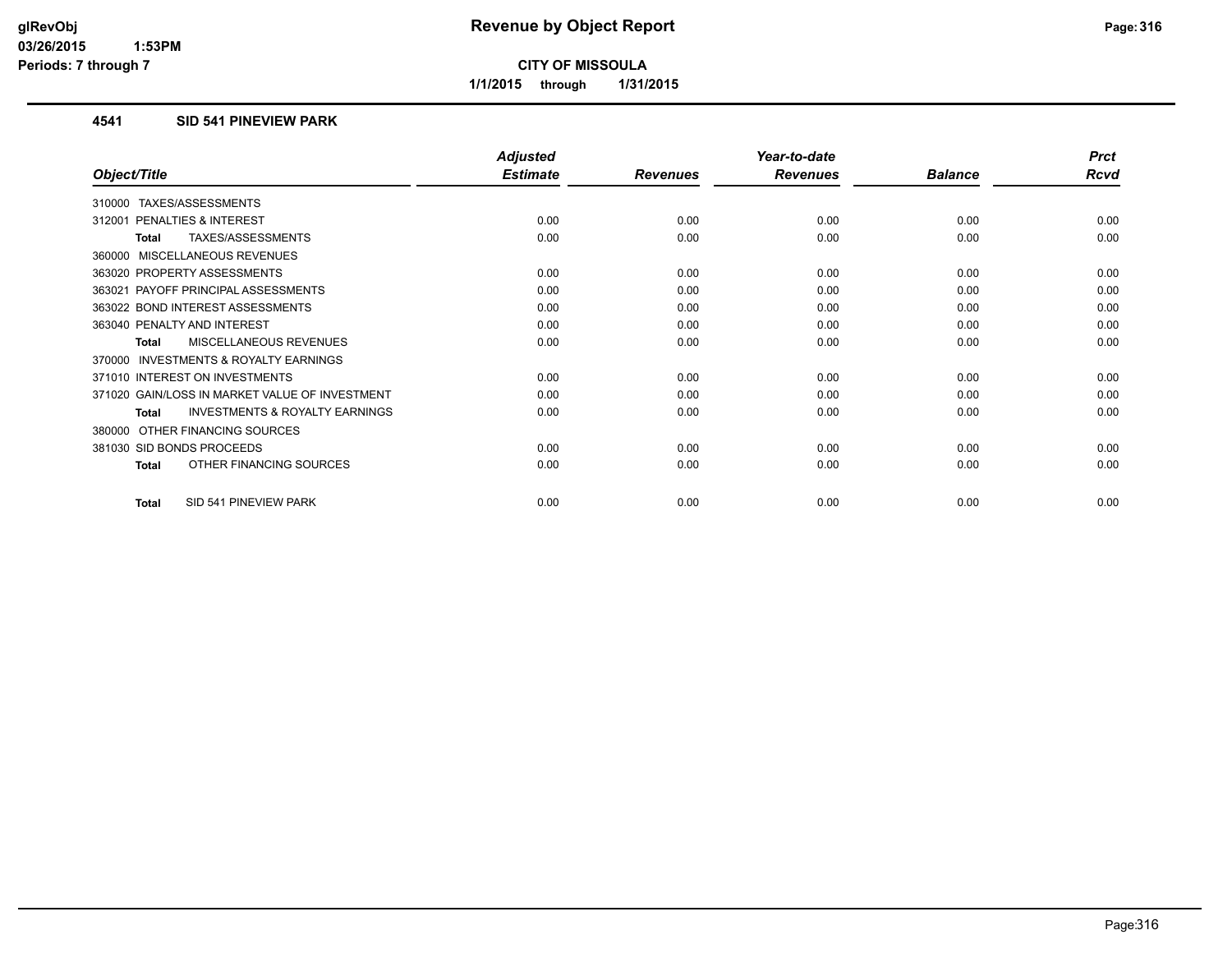**1/1/2015 through 1/31/2015**

## **4542 SID 542 HILLVIEW WAY**

#### **4542 SID 542 HILLVIEW WAY**

|                                                    | <b>Adjusted</b> |                 | Year-to-date    |                | <b>Prct</b> |
|----------------------------------------------------|-----------------|-----------------|-----------------|----------------|-------------|
| Object/Title                                       | <b>Estimate</b> | <b>Revenues</b> | <b>Revenues</b> | <b>Balance</b> | <b>Rcvd</b> |
| 370000 INVESTMENTS & ROYALTY EARNINGS              |                 |                 |                 |                |             |
| 371010 INTEREST ON INVESTMENTS                     | 0.00            | 0.00            | 0.00            | 0.00           | 0.00        |
| 371020 GAIN/LOSS IN MARKET VALUE OF INVESTMENTS    | 0.00            | 0.00            | 0.00            | 0.00           | 0.00        |
| <b>INVESTMENTS &amp; ROYALTY EARNINGS</b><br>Total | 0.00            | 0.00            | 0.00            | 0.00           | 0.00        |
| 380000 OTHER FINANCING SOURCES                     |                 |                 |                 |                |             |
| 381030 SID BONDS PROCEEDS                          | 0.00            | 0.00            | 0.00            | 0.00           | 0.00        |
| 383000 OPERATING TRANSFERS                         | 0.00            | 0.00            | 0.00            | 0.00           | 0.00        |
| OTHER FINANCING SOURCES<br><b>Total</b>            | 0.00            | 0.00            | 0.00            | 0.00           | 0.00        |
|                                                    |                 |                 |                 |                |             |
| SID 542 HILLVIEW WAY<br><b>Total</b>               | 0.00            | 0.00            | 0.00            | 0.00           | 0.00        |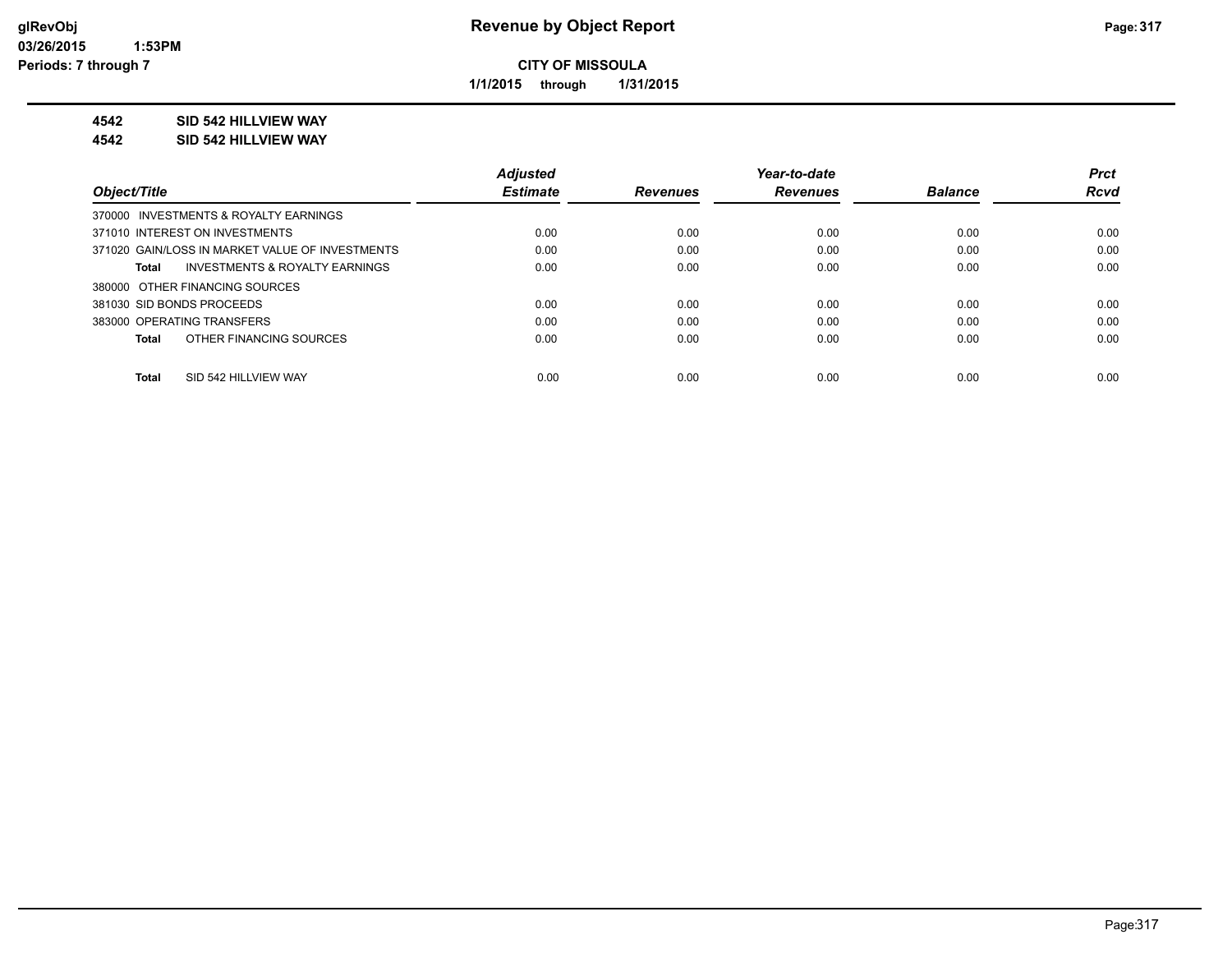**1/1/2015 through 1/31/2015**

### **4542 SID 542 HILLVIEW WAY**

|                                                           | <b>Adjusted</b> |                 | Year-to-date    |                | <b>Prct</b> |
|-----------------------------------------------------------|-----------------|-----------------|-----------------|----------------|-------------|
| Object/Title                                              | <b>Estimate</b> | <b>Revenues</b> | <b>Revenues</b> | <b>Balance</b> | <b>Rcvd</b> |
| 370000 INVESTMENTS & ROYALTY EARNINGS                     |                 |                 |                 |                |             |
| 371010 INTEREST ON INVESTMENTS                            | 0.00            | 0.00            | 0.00            | 0.00           | 0.00        |
| 371020 GAIN/LOSS IN MARKET VALUE OF INVESTMENT            | 0.00            | 0.00            | 0.00            | 0.00           | 0.00        |
| <b>INVESTMENTS &amp; ROYALTY EARNINGS</b><br><b>Total</b> | 0.00            | 0.00            | 0.00            | 0.00           | 0.00        |
| 380000 OTHER FINANCING SOURCES                            |                 |                 |                 |                |             |
| 381030 SID BONDS PROCEEDS                                 | 0.00            | 0.00            | 0.00            | 0.00           | 0.00        |
| 383000 OPERATING TRANSFERS                                | 0.00            | 0.00            | 0.00            | 0.00           | 0.00        |
| OTHER FINANCING SOURCES<br><b>Total</b>                   | 0.00            | 0.00            | 0.00            | 0.00           | 0.00        |
|                                                           |                 |                 |                 |                |             |
| SID 542 HILLVIEW WAY<br><b>Total</b>                      | 0.00            | 0.00            | 0.00            | 0.00           | 0.00        |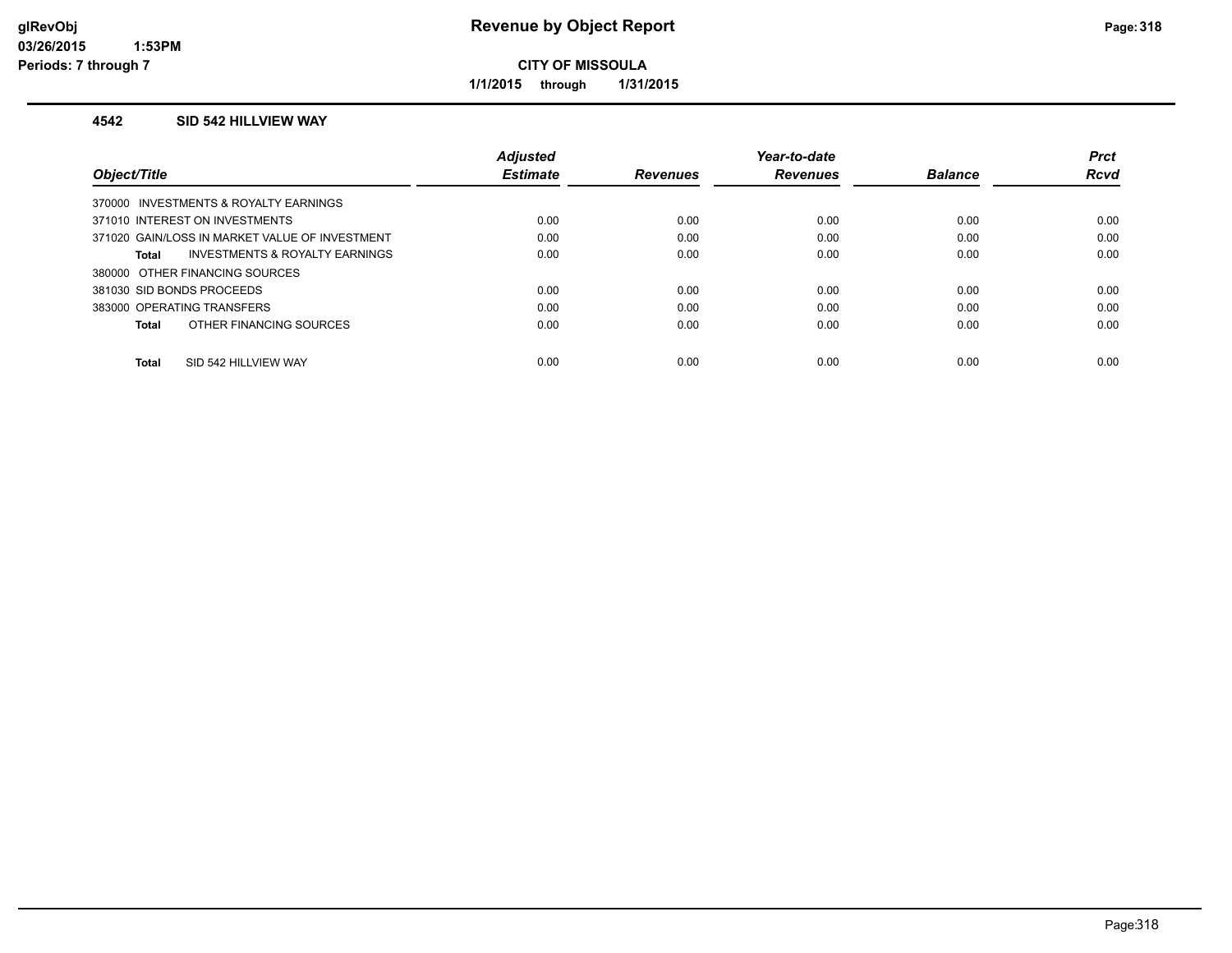**1/1/2015 through 1/31/2015**

## **4543 SID 543 TRAFFIC CALMING**

**4543 SID 543 TRAFFIC CALMING**

|                                                | <b>Adjusted</b> |                 | Year-to-date    |                | <b>Prct</b> |
|------------------------------------------------|-----------------|-----------------|-----------------|----------------|-------------|
| Object/Title                                   | <b>Estimate</b> | <b>Revenues</b> | <b>Revenues</b> | <b>Balance</b> | <b>Rcvd</b> |
| 370000 INVESTMENTS & ROYALTY EARNINGS          |                 |                 |                 |                |             |
| 371010 INTEREST ON INVESTMENTS                 | 0.00            | 0.00            | 0.00            | 0.00           | 0.00        |
| INVESTMENTS & ROYALTY EARNINGS<br><b>Total</b> | 0.00            | 0.00            | 0.00            | 0.00           | 0.00        |
| 380000 OTHER FINANCING SOURCES                 |                 |                 |                 |                |             |
| 383000 OPERATING TRANSFERS                     | 0.00            | 0.00            | 0.00            | 0.00           | 0.00        |
| OTHER FINANCING SOURCES<br><b>Total</b>        | 0.00            | 0.00            | 0.00            | 0.00           | 0.00        |
|                                                |                 |                 |                 |                |             |
| SID 543 TRAFFIC CALMING<br><b>Total</b>        | 0.00            | 0.00            | 0.00            | 0.00           | 0.00        |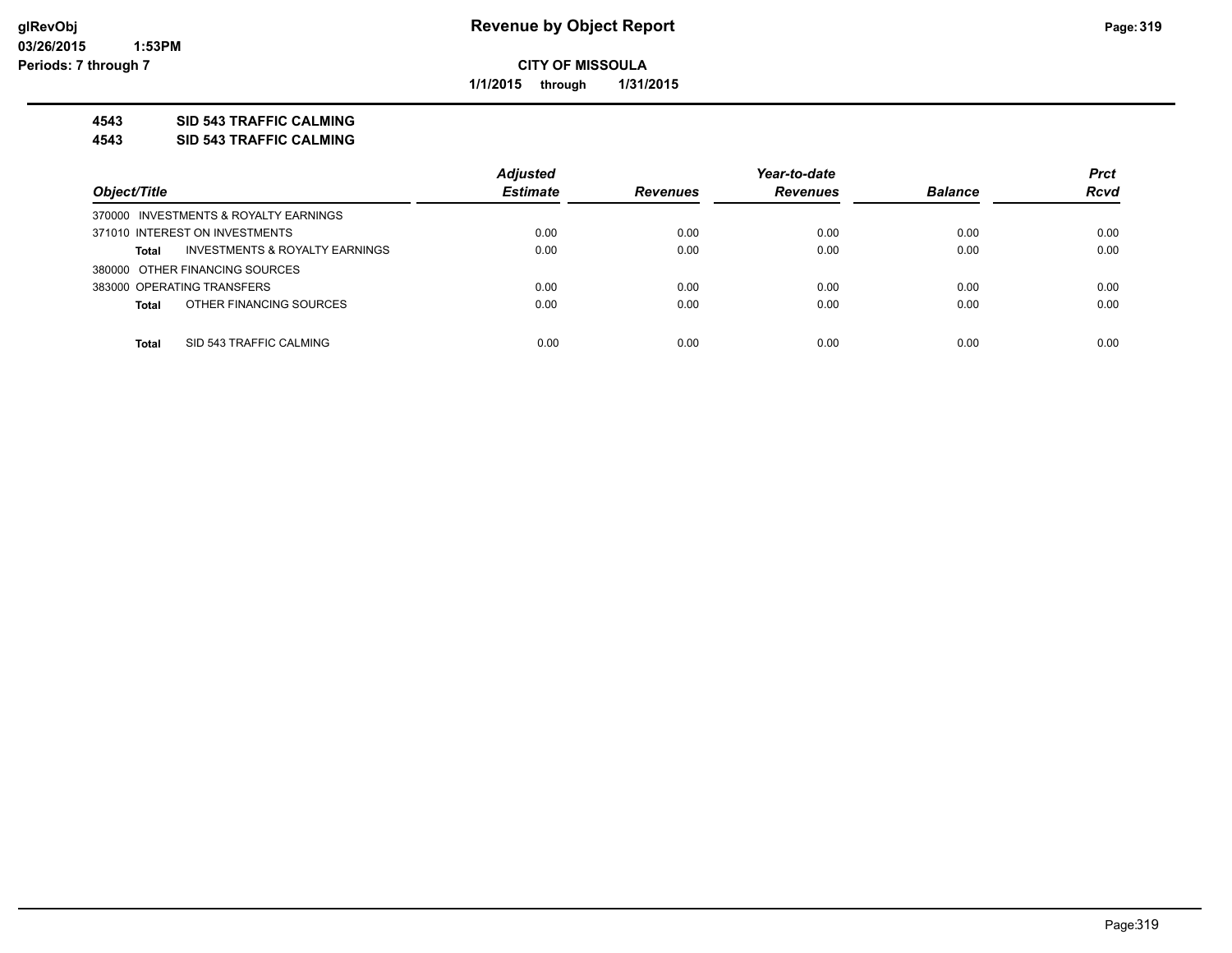**1/1/2015 through 1/31/2015**

## **4543 SID 543 TRAFFIC CALMING**

| Object/Title                            | <b>Adjusted</b><br><b>Estimate</b> | <b>Revenues</b> | Year-to-date<br><b>Revenues</b> | <b>Balance</b> | <b>Prct</b><br><b>Rcvd</b> |
|-----------------------------------------|------------------------------------|-----------------|---------------------------------|----------------|----------------------------|
| 370000 INVESTMENTS & ROYALTY EARNINGS   |                                    |                 |                                 |                |                            |
| 371010 INTEREST ON INVESTMENTS          | 0.00                               | 0.00            | 0.00                            | 0.00           | 0.00                       |
| INVESTMENTS & ROYALTY EARNINGS<br>Total | 0.00                               | 0.00            | 0.00                            | 0.00           | 0.00                       |
| 380000 OTHER FINANCING SOURCES          |                                    |                 |                                 |                |                            |
| 383000 OPERATING TRANSFERS              | 0.00                               | 0.00            | 0.00                            | 0.00           | 0.00                       |
| OTHER FINANCING SOURCES<br><b>Total</b> | 0.00                               | 0.00            | 0.00                            | 0.00           | 0.00                       |
|                                         |                                    |                 |                                 |                |                            |
| SID 543 TRAFFIC CALMING<br>Total        | 0.00                               | 0.00            | 0.00                            | 0.00           | 0.00                       |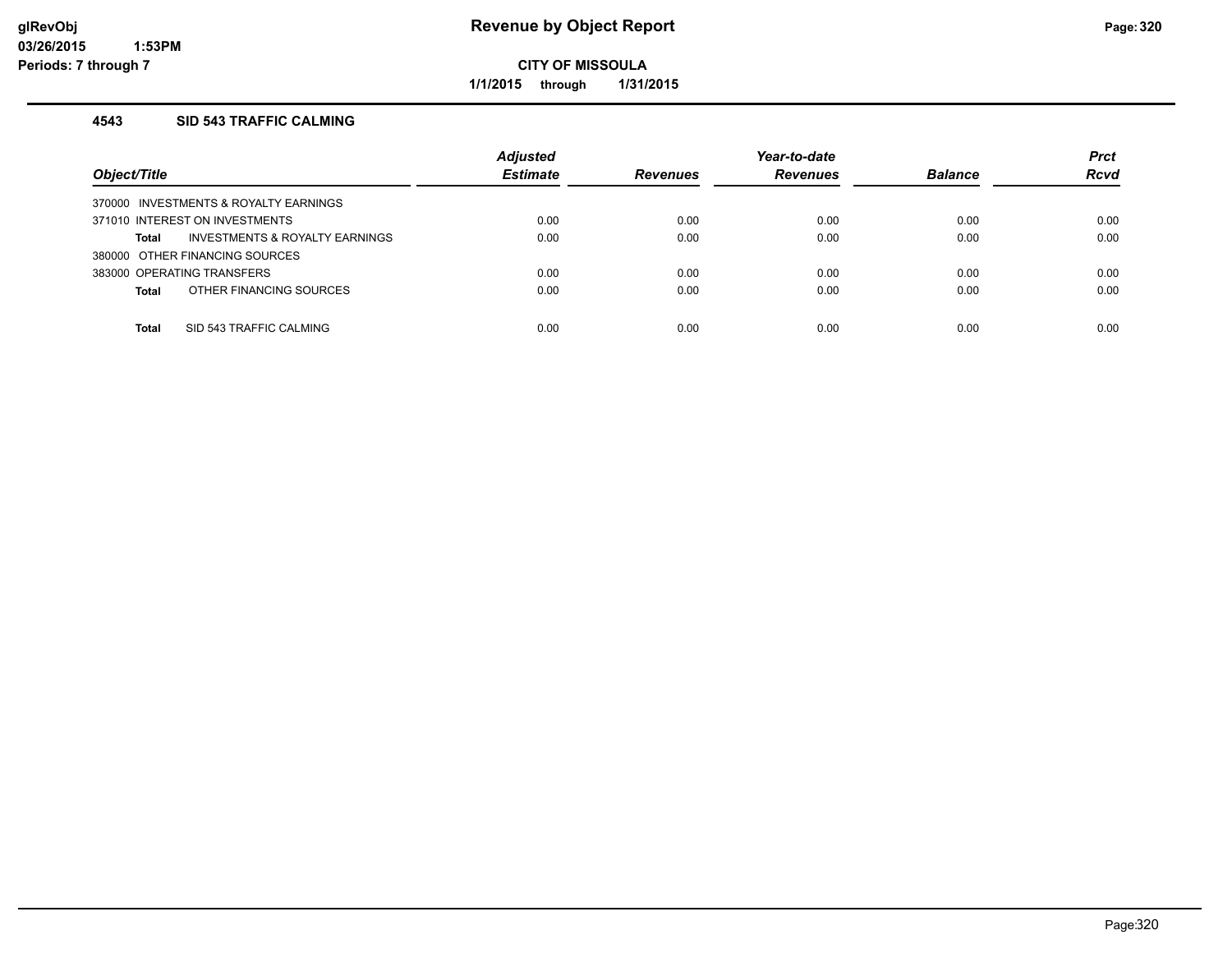**1/1/2015 through 1/31/2015**

# **4544 MILLER CREEK MITIGATION FUND**

#### **4544 MILLER CREEK MITIGATION FUND**

|                                                    | <b>Adjusted</b> |                 | Year-to-date    |                | <b>Prct</b> |
|----------------------------------------------------|-----------------|-----------------|-----------------|----------------|-------------|
| Object/Title                                       | <b>Estimate</b> | <b>Revenues</b> | <b>Revenues</b> | <b>Balance</b> | <b>Rcvd</b> |
| TAXES/ASSESSMENTS<br>310000                        |                 |                 |                 |                |             |
| 312001 PENALTIES & INTEREST                        | 0.00            | 0.00            | 0.00            | 0.00           | 0.00        |
| TAXES/ASSESSMENTS<br>Total                         | 0.00            | 0.00            | 0.00            | 0.00           | 0.00        |
| 370000 INVESTMENTS & ROYALTY EARNINGS              |                 |                 |                 |                |             |
| 371010 INTEREST ON INVESTMENTS                     | 0.00            | 0.00            | 0.00            | 0.00           | 0.00        |
| 371020 GAIN/LOSS IN MARKET VALUE OF INVESTMENTS    | 0.00            | 0.00            | 0.00            | 0.00           | 0.00        |
| <b>INVESTMENTS &amp; ROYALTY EARNINGS</b><br>Total | 0.00            | 0.00            | 0.00            | 0.00           | 0.00        |
| OTHER FINANCING SOURCES<br>380000                  |                 |                 |                 |                |             |
| 381030 SID BONDS PROCEEDS                          | 0.00            | 0.00            | 0.00            | 0.00           | 0.00        |
| OTHER FINANCING SOURCES<br><b>Total</b>            | 0.00            | 0.00            | 0.00            | 0.00           | 0.00        |
| MILLER CREEK MITIGATION FUND<br><b>Total</b>       | 0.00            | 0.00            | 0.00            | 0.00           | 0.00        |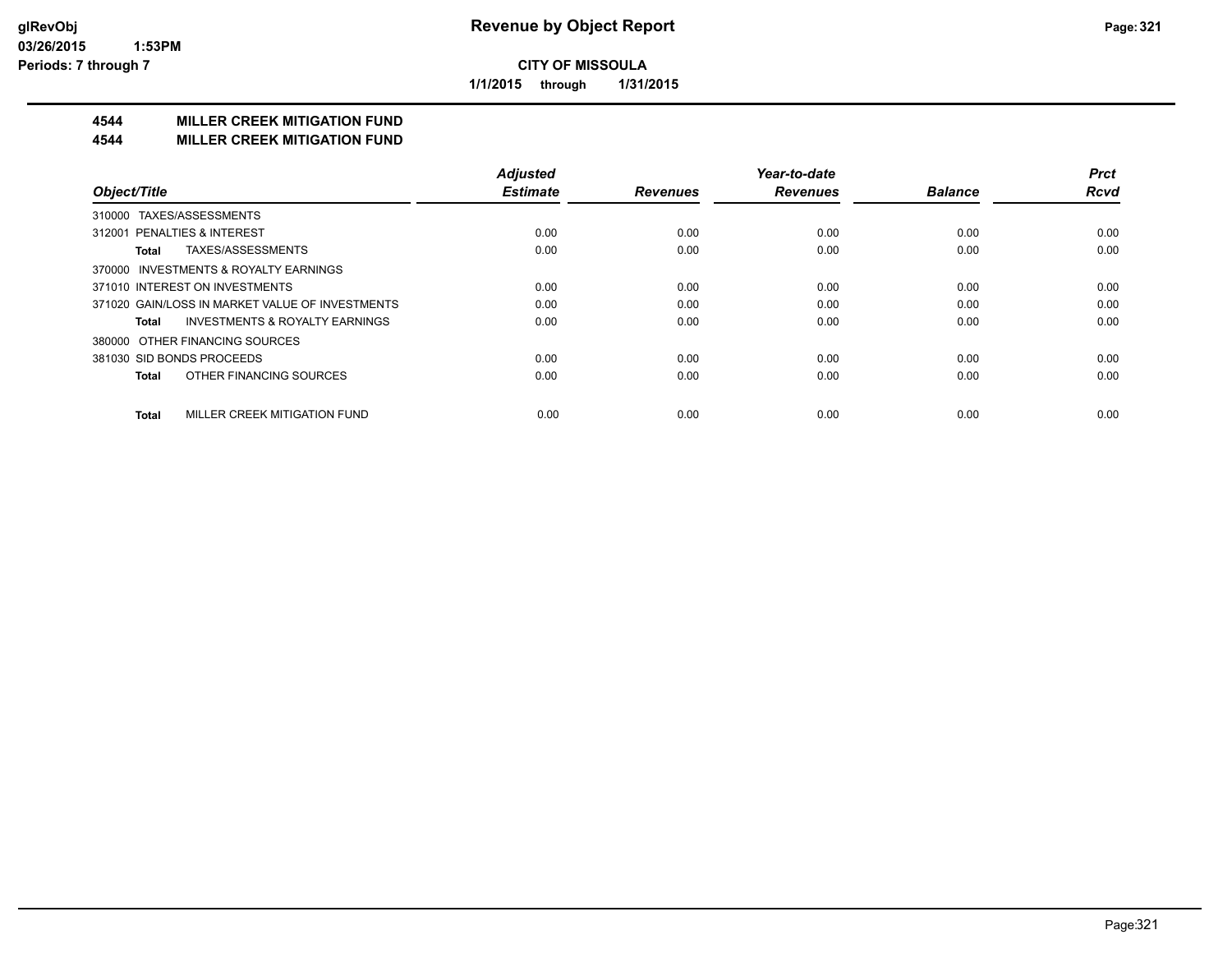**1/1/2015 through 1/31/2015**

## **4544 MILLER CREEK MITIGATION FUND**

|                                                    | <b>Adjusted</b> |                 | Year-to-date    |                | <b>Prct</b> |
|----------------------------------------------------|-----------------|-----------------|-----------------|----------------|-------------|
| Object/Title                                       | <b>Estimate</b> | <b>Revenues</b> | <b>Revenues</b> | <b>Balance</b> | <b>Rcvd</b> |
| TAXES/ASSESSMENTS<br>310000                        |                 |                 |                 |                |             |
| 312001 PENALTIES & INTEREST                        | 0.00            | 0.00            | 0.00            | 0.00           | 0.00        |
| TAXES/ASSESSMENTS<br><b>Total</b>                  | 0.00            | 0.00            | 0.00            | 0.00           | 0.00        |
| 370000 INVESTMENTS & ROYALTY EARNINGS              |                 |                 |                 |                |             |
| 371010 INTEREST ON INVESTMENTS                     | 0.00            | 0.00            | 0.00            | 0.00           | 0.00        |
| 371020 GAIN/LOSS IN MARKET VALUE OF INVESTMENT     | 0.00            | 0.00            | 0.00            | 0.00           | 0.00        |
| <b>INVESTMENTS &amp; ROYALTY EARNINGS</b><br>Total | 0.00            | 0.00            | 0.00            | 0.00           | 0.00        |
| 380000 OTHER FINANCING SOURCES                     |                 |                 |                 |                |             |
| 381030 SID BONDS PROCEEDS                          | 0.00            | 0.00            | 0.00            | 0.00           | 0.00        |
| OTHER FINANCING SOURCES<br><b>Total</b>            | 0.00            | 0.00            | 0.00            | 0.00           | 0.00        |
|                                                    |                 |                 |                 |                |             |
| MILLER CREEK MITIGATION FUND<br><b>Total</b>       | 0.00            | 0.00            | 0.00            | 0.00           | 0.00        |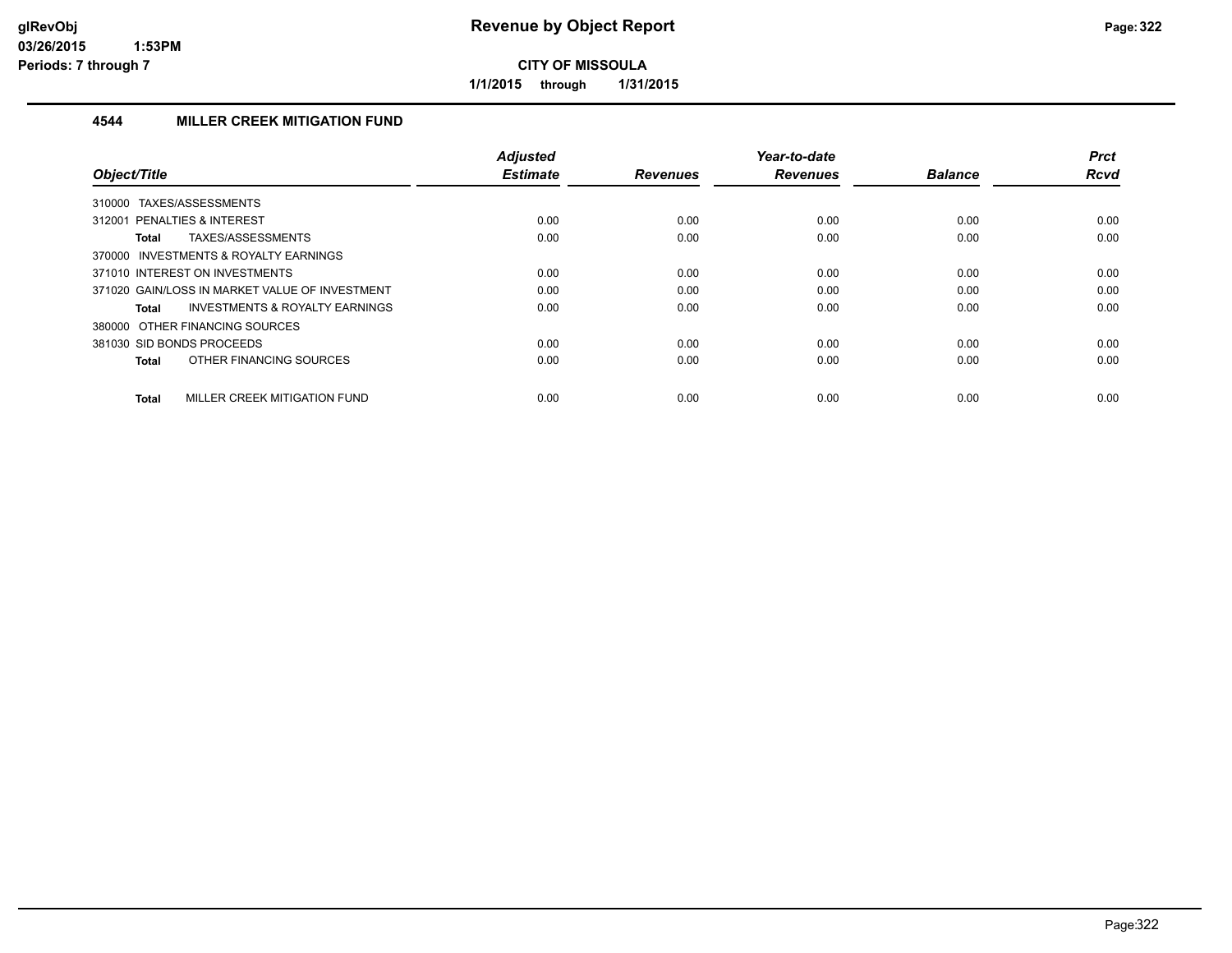**1/1/2015 through 1/31/2015**

# **4545 MILLER CREEK TWITE CONSTRUCTION**

### **4545 MILLER CREEK TWITE CONSTRUCTION**

|                                                     | <b>Adjusted</b> |                 | Year-to-date    |                | <b>Prct</b> |
|-----------------------------------------------------|-----------------|-----------------|-----------------|----------------|-------------|
| Object/Title                                        | <b>Estimate</b> | <b>Revenues</b> | <b>Revenues</b> | <b>Balance</b> | <b>Rcvd</b> |
| TAXES/ASSESSMENTS<br>310000                         |                 |                 |                 |                |             |
| 312001 PENALTIES & INTEREST                         | 0.00            | 0.00            | 0.00            | 0.00           | 0.00        |
| TAXES/ASSESSMENTS<br>Total                          | 0.00            | 0.00            | 0.00            | 0.00           | 0.00        |
| <b>INVESTMENTS &amp; ROYALTY EARNINGS</b><br>370000 |                 |                 |                 |                |             |
| 371010 INTEREST ON INVESTMENTS                      | 0.00            | 0.00            | 0.00            | 0.00           | 0.00        |
| 371020 GAIN/LOSS IN MARKET VALUE OF INVESTMENTS     | 0.00            | 0.00            | 0.00            | 0.00           | 0.00        |
| <b>INVESTMENTS &amp; ROYALTY EARNINGS</b><br>Total  | 0.00            | 0.00            | 0.00            | 0.00           | 0.00        |
| 380000 OTHER FINANCING SOURCES                      |                 |                 |                 |                |             |
| 381030 SID BONDS PROCEEDS                           | 0.00            | 0.00            | 0.00            | 0.00           | 0.00        |
| OTHER FINANCING SOURCES<br>Total                    | 0.00            | 0.00            | 0.00            | 0.00           | 0.00        |
| 430000 MILLER CREEK                                 |                 |                 |                 |                |             |
| 430230 MILLER CR TWITE CONSTRUCTION                 | 0.00            | 0.00            | 0.00            | 0.00           | 0.00        |
| <b>MILLER CREEK</b><br><b>Total</b>                 | 0.00            | 0.00            | 0.00            | 0.00           | 0.00        |
|                                                     |                 |                 |                 |                |             |
| MILLER CREEK TWITE CONSTRUCTION<br>Total            | 0.00            | 0.00            | 0.00            | 0.00           | 0.00        |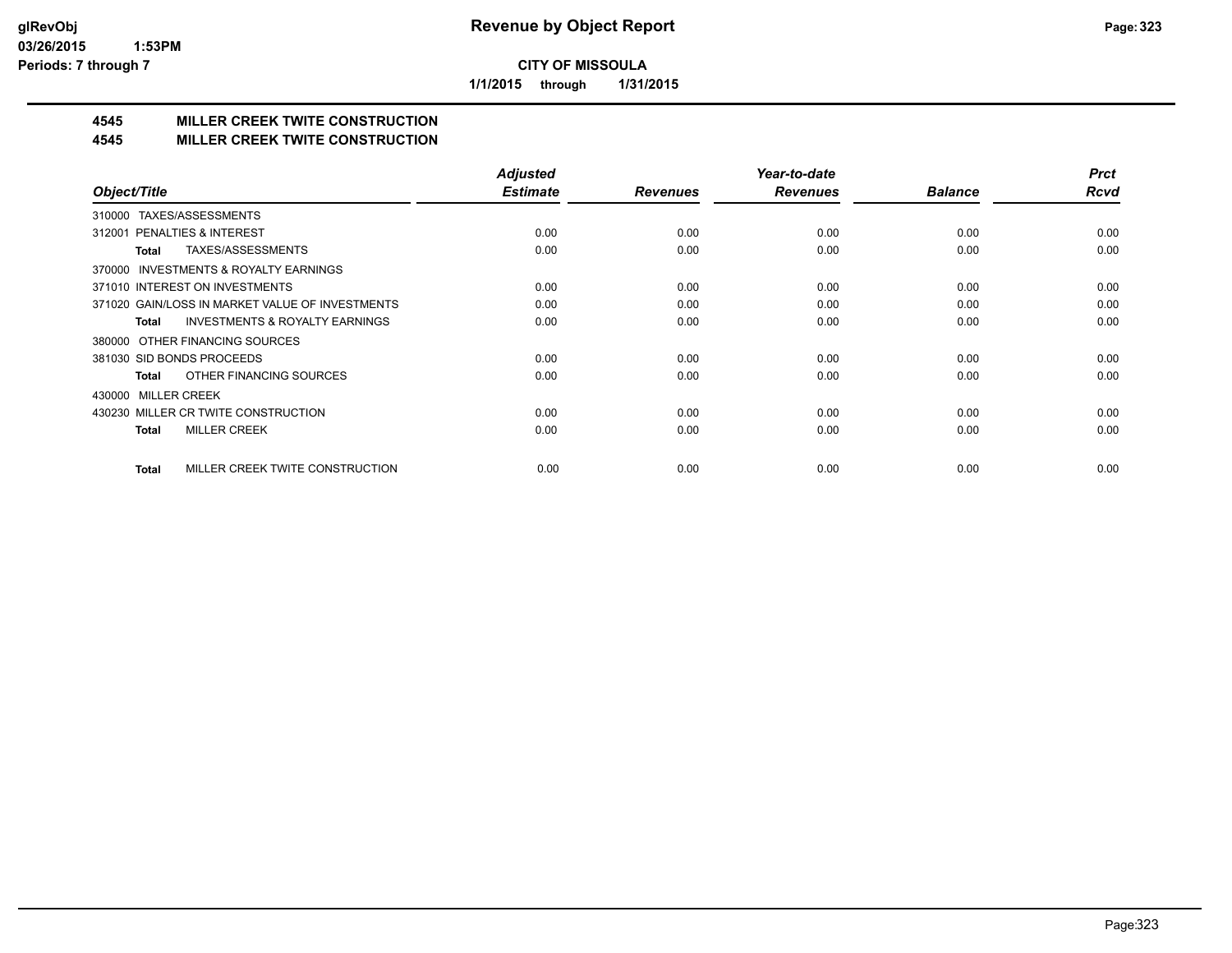**1/1/2015 through 1/31/2015**

## **4545 MILLER CREEK TWITE CONSTRUCTION**

| Object/Title                                              | <b>Adjusted</b><br><b>Estimate</b> | <b>Revenues</b> | Year-to-date<br><b>Revenues</b> | <b>Balance</b> | <b>Prct</b><br><b>Rcvd</b> |
|-----------------------------------------------------------|------------------------------------|-----------------|---------------------------------|----------------|----------------------------|
| TAXES/ASSESSMENTS<br>310000                               |                                    |                 |                                 |                |                            |
| PENALTIES & INTEREST<br>312001                            | 0.00                               | 0.00            | 0.00                            | 0.00           | 0.00                       |
| TAXES/ASSESSMENTS<br><b>Total</b>                         | 0.00                               | 0.00            | 0.00                            | 0.00           | 0.00                       |
| INVESTMENTS & ROYALTY EARNINGS<br>370000                  |                                    |                 |                                 |                |                            |
| 371010 INTEREST ON INVESTMENTS                            | 0.00                               | 0.00            | 0.00                            | 0.00           | 0.00                       |
| 371020 GAIN/LOSS IN MARKET VALUE OF INVESTMENT            | 0.00                               | 0.00            | 0.00                            | 0.00           | 0.00                       |
| <b>INVESTMENTS &amp; ROYALTY EARNINGS</b><br><b>Total</b> | 0.00                               | 0.00            | 0.00                            | 0.00           | 0.00                       |
| 380000 OTHER FINANCING SOURCES                            |                                    |                 |                                 |                |                            |
| 381030 SID BONDS PROCEEDS                                 | 0.00                               | 0.00            | 0.00                            | 0.00           | 0.00                       |
| OTHER FINANCING SOURCES<br>Total                          | 0.00                               | 0.00            | 0.00                            | 0.00           | 0.00                       |
| 430000 MILLER CREEK                                       |                                    |                 |                                 |                |                            |
| 430230 MILLER CR TWITE CONSTRUCTION                       | 0.00                               | 0.00            | 0.00                            | 0.00           | 0.00                       |
| <b>MILLER CREEK</b><br><b>Total</b>                       | 0.00                               | 0.00            | 0.00                            | 0.00           | 0.00                       |
| MILLER CREEK TWITE CONSTRUCTION<br><b>Total</b>           | 0.00                               | 0.00            | 0.00                            | 0.00           | 0.00                       |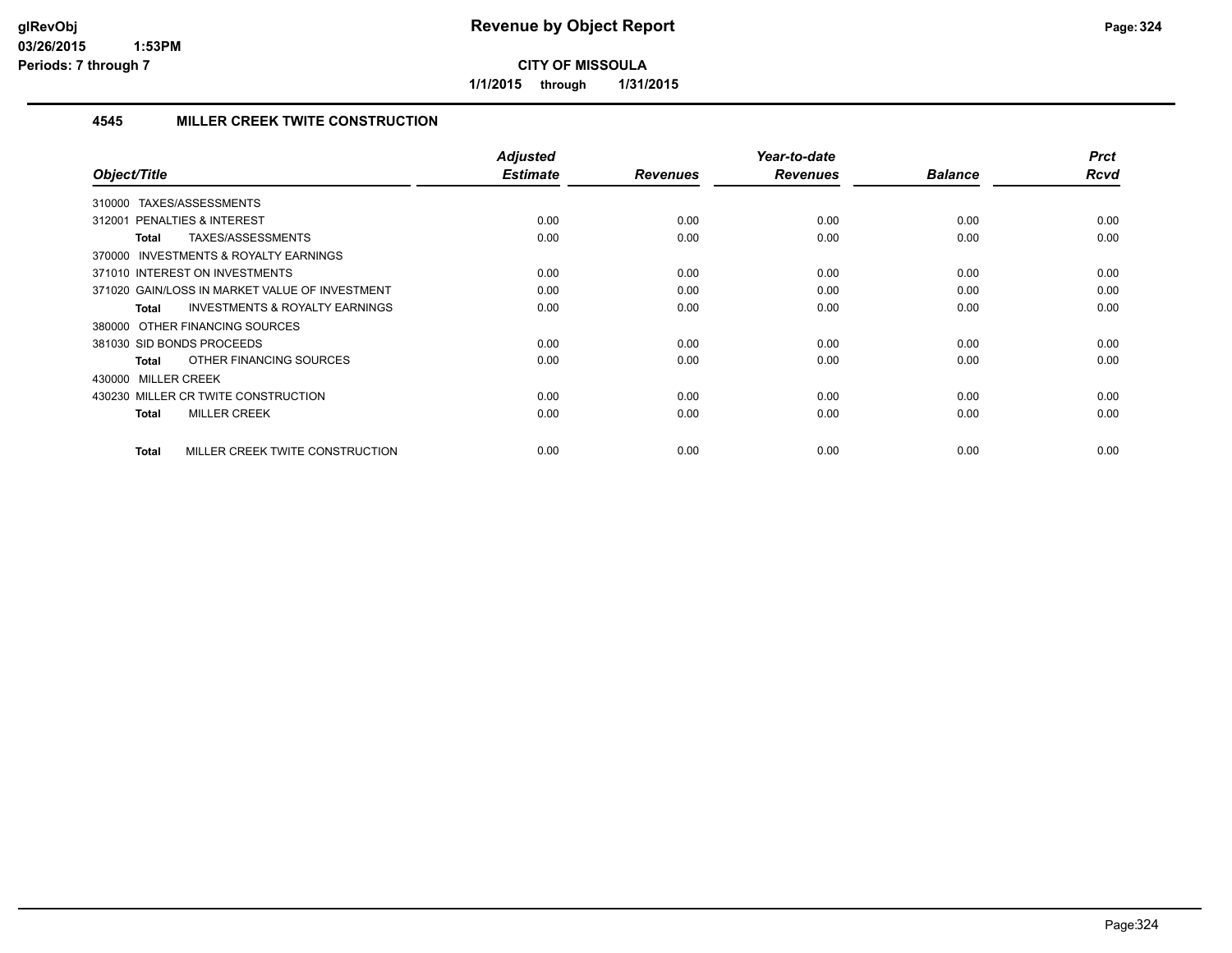**1/1/2015 through 1/31/2015**

# **4546 MILLER CREEK MALOHNEY CONSTRUCTION**

## **4546 MILLER CREEK MALOHNEY CONSTRUCTION**

|                                                           | <b>Adjusted</b> |                 | Year-to-date    |                | <b>Prct</b> |
|-----------------------------------------------------------|-----------------|-----------------|-----------------|----------------|-------------|
| Object/Title                                              | <b>Estimate</b> | <b>Revenues</b> | <b>Revenues</b> | <b>Balance</b> | <b>Rcvd</b> |
| TAXES/ASSESSMENTS<br>310000                               |                 |                 |                 |                |             |
| PENALTIES & INTEREST<br>312001                            | 0.00            | 0.00            | 0.00            | 0.00           | 0.00        |
| TAXES/ASSESSMENTS<br><b>Total</b>                         | 0.00            | 0.00            | 0.00            | 0.00           | 0.00        |
| MISCELLANEOUS REVENUES<br>360000                          |                 |                 |                 |                |             |
| 365000 DONATIONS                                          | 0.00            | 0.00            | 0.00            | 0.00           | 0.00        |
| MISCELLANEOUS REVENUES<br><b>Total</b>                    | 0.00            | 0.00            | 0.00            | 0.00           | 0.00        |
| <b>INVESTMENTS &amp; ROYALTY EARNINGS</b><br>370000       |                 |                 |                 |                |             |
| 371010 INTEREST ON INVESTMENTS                            | 0.00            | 0.00            | 0.00            | 0.00           | 0.00        |
| 371020 GAIN/LOSS IN MARKET VALUE OF INVESTMENTS           | 0.00            | 0.00            | 0.00            | 0.00           | 0.00        |
| <b>INVESTMENTS &amp; ROYALTY EARNINGS</b><br><b>Total</b> | 0.00            | 0.00            | 0.00            | 0.00           | 0.00        |
| OTHER FINANCING SOURCES<br>380000                         |                 |                 |                 |                |             |
| 381030 SID BONDS PROCEEDS                                 | 0.00            | 0.00            | 0.00            | 0.00           | 0.00        |
| OTHER FINANCING SOURCES<br><b>Total</b>                   | 0.00            | 0.00            | 0.00            | 0.00           | 0.00        |
| <b>MILLER CREEK</b><br>430000                             |                 |                 |                 |                |             |
| 430230 MILLER CR TWITE CONSTRUCTION                       | 0.00            | 0.00            | 0.00            | 0.00           | 0.00        |
| <b>MILLER CREEK</b><br><b>Total</b>                       | 0.00            | 0.00            | 0.00            | 0.00           | 0.00        |
|                                                           |                 |                 |                 |                |             |
| MILLER CREEK MALOHNEY CONSTRUCTION<br><b>Total</b>        | 0.00            | 0.00            | 0.00            | 0.00           | 0.00        |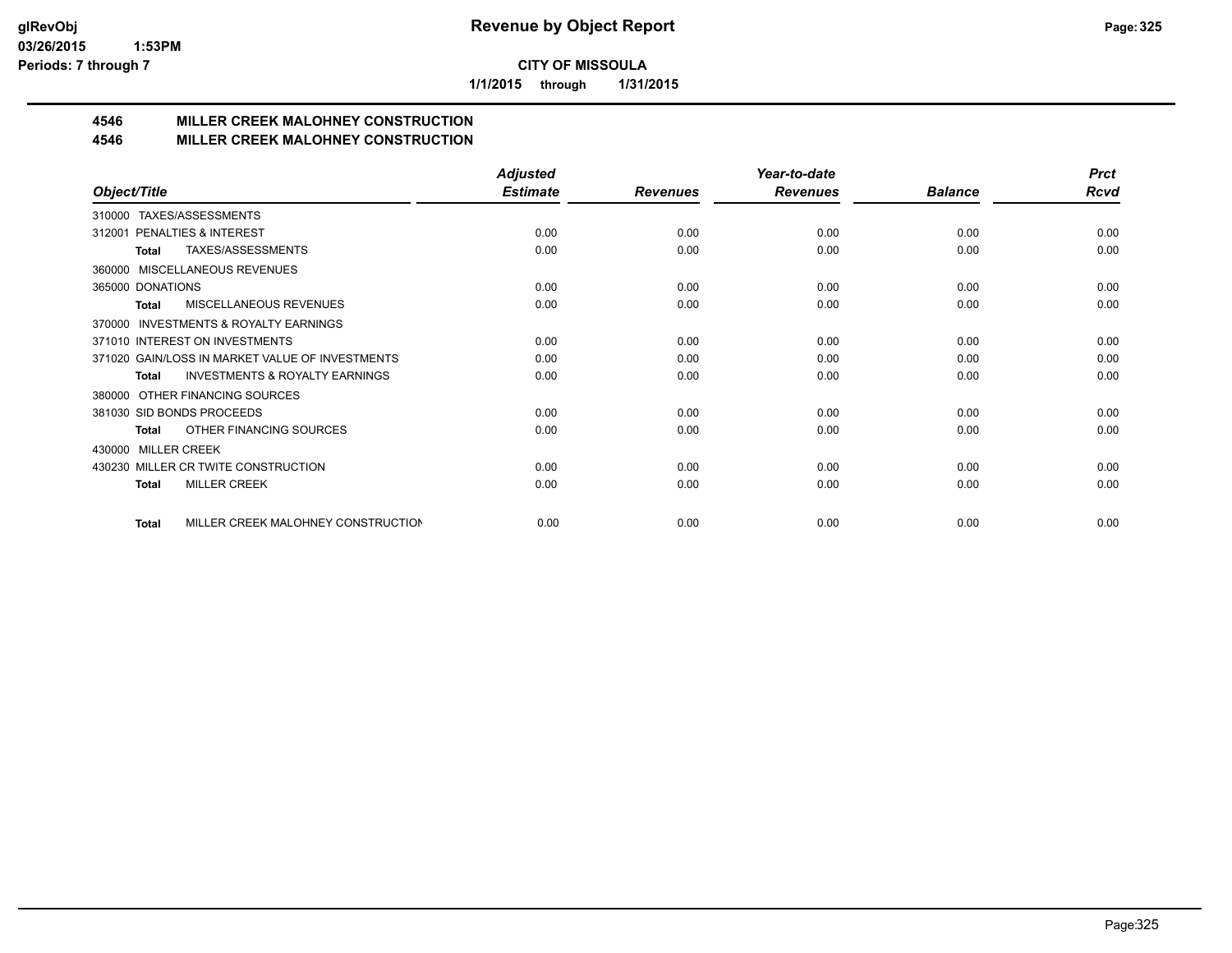**1/1/2015 through 1/31/2015**

### **4546 MILLER CREEK MALOHNEY CONSTRUCTION**

|                                                    | <b>Adjusted</b> |                 | Year-to-date    |                | <b>Prct</b> |
|----------------------------------------------------|-----------------|-----------------|-----------------|----------------|-------------|
| Object/Title                                       | <b>Estimate</b> | <b>Revenues</b> | <b>Revenues</b> | <b>Balance</b> | <b>Rcvd</b> |
| TAXES/ASSESSMENTS<br>310000                        |                 |                 |                 |                |             |
| <b>PENALTIES &amp; INTEREST</b><br>312001          | 0.00            | 0.00            | 0.00            | 0.00           | 0.00        |
| TAXES/ASSESSMENTS<br><b>Total</b>                  | 0.00            | 0.00            | 0.00            | 0.00           | 0.00        |
| 360000 MISCELLANEOUS REVENUES                      |                 |                 |                 |                |             |
| 365000 DONATIONS                                   | 0.00            | 0.00            | 0.00            | 0.00           | 0.00        |
| <b>MISCELLANEOUS REVENUES</b><br>Total             | 0.00            | 0.00            | 0.00            | 0.00           | 0.00        |
| INVESTMENTS & ROYALTY EARNINGS<br>370000           |                 |                 |                 |                |             |
| 371010 INTEREST ON INVESTMENTS                     | 0.00            | 0.00            | 0.00            | 0.00           | 0.00        |
| 371020 GAIN/LOSS IN MARKET VALUE OF INVESTMENT     | 0.00            | 0.00            | 0.00            | 0.00           | 0.00        |
| <b>INVESTMENTS &amp; ROYALTY EARNINGS</b><br>Total | 0.00            | 0.00            | 0.00            | 0.00           | 0.00        |
| OTHER FINANCING SOURCES<br>380000                  |                 |                 |                 |                |             |
| 381030 SID BONDS PROCEEDS                          | 0.00            | 0.00            | 0.00            | 0.00           | 0.00        |
| OTHER FINANCING SOURCES<br><b>Total</b>            | 0.00            | 0.00            | 0.00            | 0.00           | 0.00        |
| 430000 MILLER CREEK                                |                 |                 |                 |                |             |
| 430230 MILLER CR TWITE CONSTRUCTION                | 0.00            | 0.00            | 0.00            | 0.00           | 0.00        |
| <b>MILLER CREEK</b><br><b>Total</b>                | 0.00            | 0.00            | 0.00            | 0.00           | 0.00        |
| MILLER CREEK MALOHNEY CONSTRUCTIOI<br>Total        | 0.00            | 0.00            | 0.00            | 0.00           | 0.00        |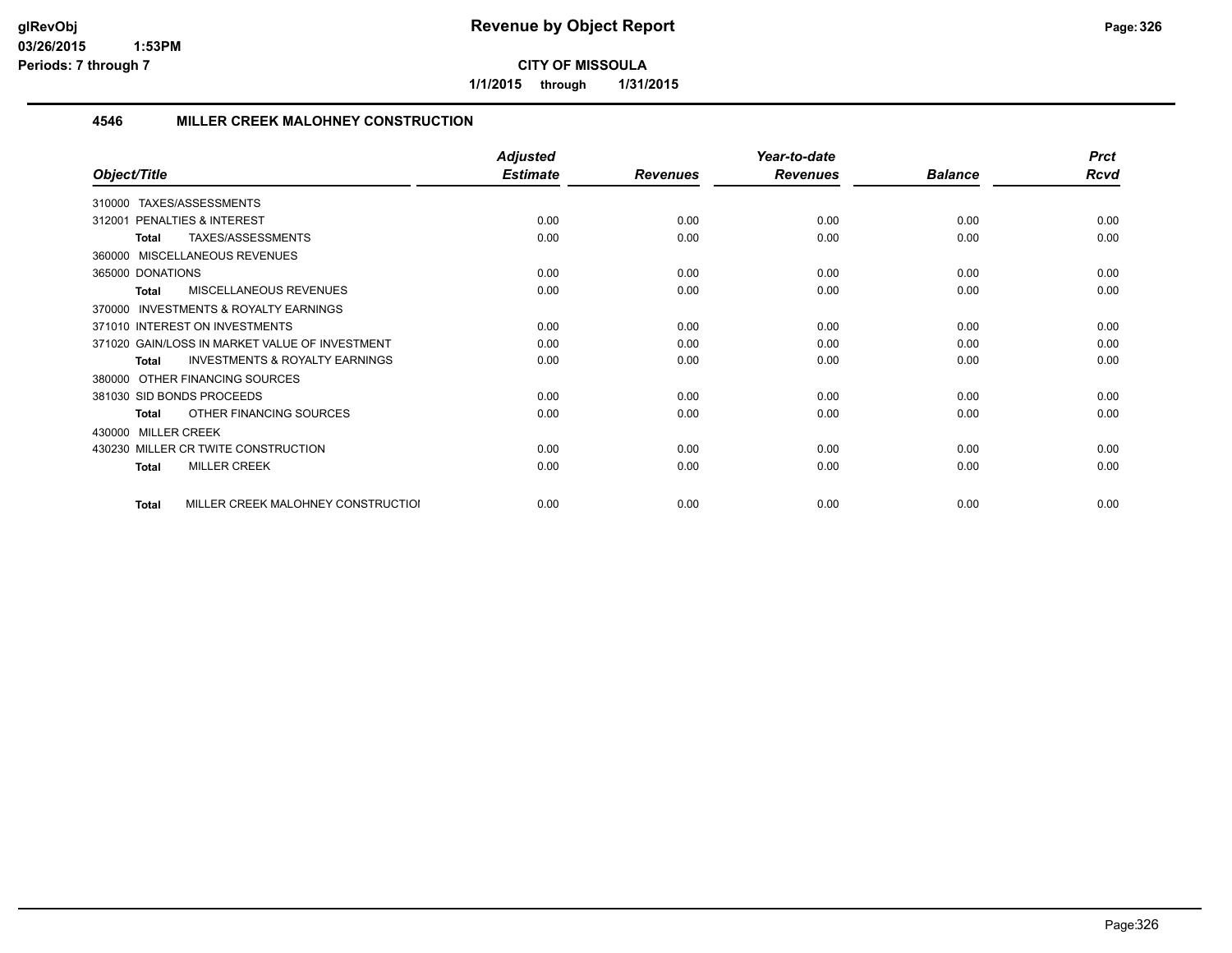**1/1/2015 through 1/31/2015**

# **4547 MILLER CREEK MCCARTHY CONSTRUCTION**

## **4547 MILLER CREEK MCCARTHY CONSTRUCTION**

|                                                     | <b>Adjusted</b> |                 | Year-to-date    |                | <b>Prct</b> |
|-----------------------------------------------------|-----------------|-----------------|-----------------|----------------|-------------|
| Object/Title                                        | <b>Estimate</b> | <b>Revenues</b> | <b>Revenues</b> | <b>Balance</b> | <b>Rcvd</b> |
| TAXES/ASSESSMENTS<br>310000                         |                 |                 |                 |                |             |
| PENALTIES & INTEREST<br>312001                      | 0.00            | 0.00            | 0.00            | 0.00           | 0.00        |
| TAXES/ASSESSMENTS<br>Total                          | 0.00            | 0.00            | 0.00            | 0.00           | 0.00        |
| <b>INVESTMENTS &amp; ROYALTY EARNINGS</b><br>370000 |                 |                 |                 |                |             |
| 371010 INTEREST ON INVESTMENTS                      | 0.00            | 0.00            | 0.00            | 0.00           | 0.00        |
| 371020 GAIN/LOSS IN MARKET VALUE OF INVESTMENTS     | 0.00            | 0.00            | 0.00            | 0.00           | 0.00        |
| <b>INVESTMENTS &amp; ROYALTY EARNINGS</b><br>Total  | 0.00            | 0.00            | 0.00            | 0.00           | 0.00        |
| OTHER FINANCING SOURCES<br>380000                   |                 |                 |                 |                |             |
| 381030 SID BONDS PROCEEDS                           | 0.00            | 0.00            | 0.00            | 0.00           | 0.00        |
| OTHER FINANCING SOURCES<br>Total                    | 0.00            | 0.00            | 0.00            | 0.00           | 0.00        |
| <b>MILLER CREEK</b><br>430000                       |                 |                 |                 |                |             |
| 430230 MILLER CR TWITE CONSTRUCTION                 | 0.00            | 0.00            | 0.00            | 0.00           | 0.00        |
| <b>MILLER CREEK</b><br><b>Total</b>                 | 0.00            | 0.00            | 0.00            | 0.00           | 0.00        |
|                                                     |                 |                 |                 |                |             |
| MILLER CREEK MCCARTHY CONSTRUCTION<br><b>Total</b>  | 0.00            | 0.00            | 0.00            | 0.00           | 0.00        |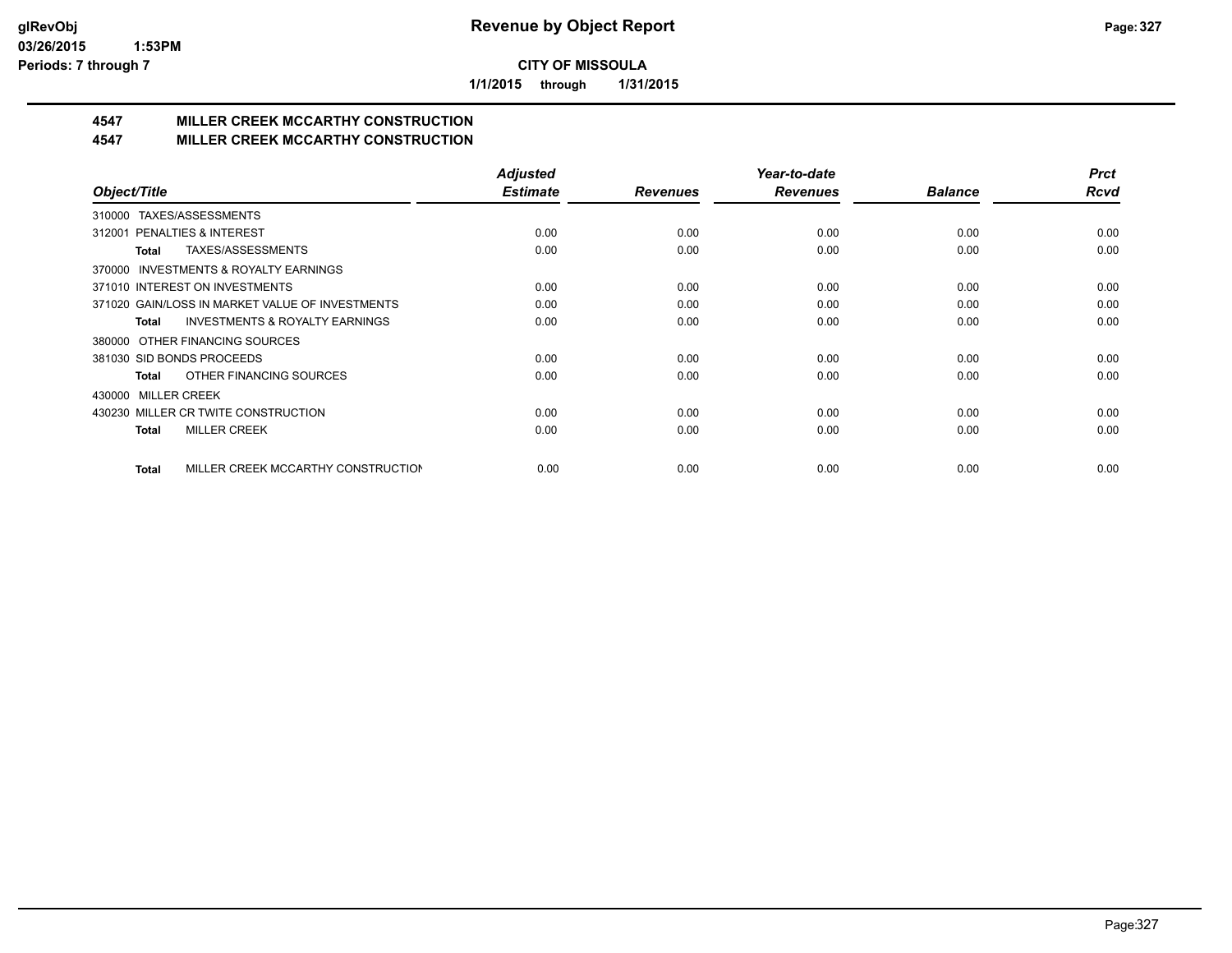**1/1/2015 through 1/31/2015**

### **4547 MILLER CREEK MCCARTHY CONSTRUCTION**

| Object/Title                                              | <b>Adjusted</b><br><b>Estimate</b> | <b>Revenues</b> | Year-to-date<br><b>Revenues</b> | <b>Balance</b> | <b>Prct</b><br>Rcvd |
|-----------------------------------------------------------|------------------------------------|-----------------|---------------------------------|----------------|---------------------|
| TAXES/ASSESSMENTS<br>310000                               |                                    |                 |                                 |                |                     |
| 312001 PENALTIES & INTEREST                               | 0.00                               | 0.00            | 0.00                            | 0.00           | 0.00                |
| TAXES/ASSESSMENTS<br>Total                                | 0.00                               | 0.00            | 0.00                            | 0.00           | 0.00                |
| INVESTMENTS & ROYALTY EARNINGS<br>370000                  |                                    |                 |                                 |                |                     |
| 371010 INTEREST ON INVESTMENTS                            | 0.00                               | 0.00            | 0.00                            | 0.00           | 0.00                |
| 371020 GAIN/LOSS IN MARKET VALUE OF INVESTMENT            | 0.00                               | 0.00            | 0.00                            | 0.00           | 0.00                |
| <b>INVESTMENTS &amp; ROYALTY EARNINGS</b><br><b>Total</b> | 0.00                               | 0.00            | 0.00                            | 0.00           | 0.00                |
| 380000 OTHER FINANCING SOURCES                            |                                    |                 |                                 |                |                     |
| 381030 SID BONDS PROCEEDS                                 | 0.00                               | 0.00            | 0.00                            | 0.00           | 0.00                |
| OTHER FINANCING SOURCES<br><b>Total</b>                   | 0.00                               | 0.00            | 0.00                            | 0.00           | 0.00                |
| 430000 MILLER CREEK                                       |                                    |                 |                                 |                |                     |
| 430230 MILLER CR TWITE CONSTRUCTION                       | 0.00                               | 0.00            | 0.00                            | 0.00           | 0.00                |
| <b>MILLER CREEK</b><br><b>Total</b>                       | 0.00                               | 0.00            | 0.00                            | 0.00           | 0.00                |
|                                                           |                                    |                 |                                 |                |                     |
| MILLER CREEK MCCARTHY CONSTRUCTIOL<br><b>Total</b>        | 0.00                               | 0.00            | 0.00                            | 0.00           | 0.00                |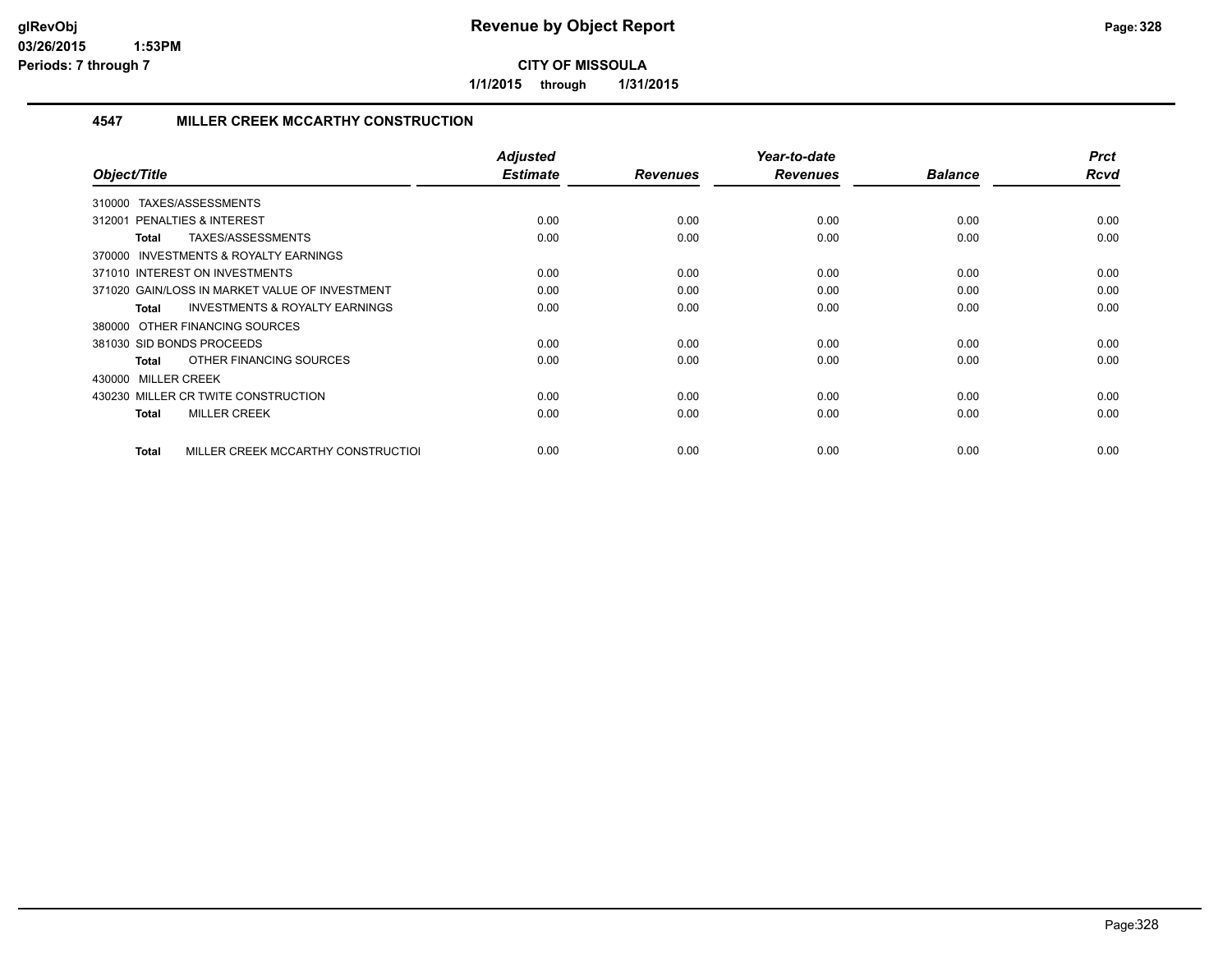**1/1/2015 through 1/31/2015**

# **4548 5TH,6TH & ARTHUR ROAD IMPROVEMENTS**

# **4548 5TH,6TH & ARTHUR ROAD IMPROVEMENTS**

|                                                    | <b>Adjusted</b> |                 | Year-to-date    |                | <b>Prct</b> |
|----------------------------------------------------|-----------------|-----------------|-----------------|----------------|-------------|
| Object/Title                                       | <b>Estimate</b> | <b>Revenues</b> | <b>Revenues</b> | <b>Balance</b> | <b>Rcvd</b> |
| 330000 INTERGOVERNMENTAL REVENUES                  |                 |                 |                 |                |             |
| <b>MDT REIMBURSEMENTS</b><br>336001                | 0.00            | 0.00            | 0.00            | 0.00           | 0.00        |
| <b>INTERGOVERNMENTAL REVENUES</b><br><b>Total</b>  | 0.00            | 0.00            | 0.00            | 0.00           | 0.00        |
| 360000 MISCELLANEOUS REVENUES                      |                 |                 |                 |                |             |
| 363020 PROPERTY ASSESSMENTS                        | 0.00            | 0.00            | 0.00            | 0.00           | 0.00        |
| MISCELLANEOUS REVENUES<br>Total                    | 0.00            | 0.00            | 0.00            | 0.00           | 0.00        |
| 370000 INVESTMENTS & ROYALTY EARNINGS              |                 |                 |                 |                |             |
| 371010 INTEREST ON INVESTMENTS                     | 0.00            | 0.00            | 0.00            | 0.00           | 0.00        |
| <b>INVESTMENTS &amp; ROYALTY EARNINGS</b><br>Total | 0.00            | 0.00            | 0.00            | 0.00           | 0.00        |
| 380000 OTHER FINANCING SOURCES                     |                 |                 |                 |                |             |
| 381010 BOND PROCEEDS                               | 0.00            | 0.00            | 0.00            | 0.00           | 0.00        |
| 381030 SID BONDS PROCEEDS                          | 0.00            | 0.00            | 0.00            | 0.00           | 0.00        |
| OTHER FINANCING SOURCES<br>Total                   | 0.00            | 0.00            | 0.00            | 0.00           | 0.00        |
| 5TH, 6TH & ARTHUR ROAD IMPROVEMENTS<br>Total       | 0.00            | 0.00            | 0.00            | 0.00           | 0.00        |
|                                                    |                 |                 |                 |                |             |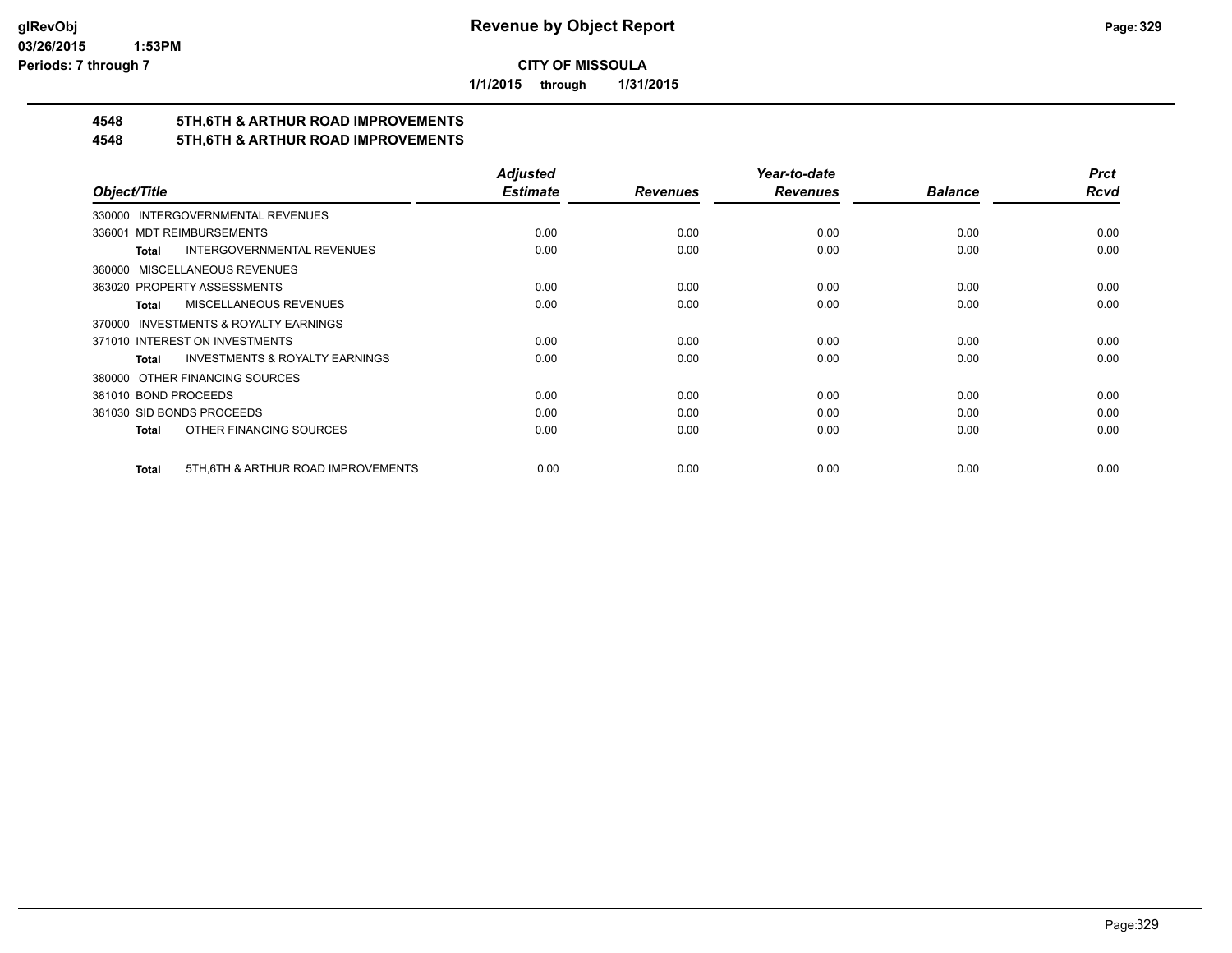**1/1/2015 through 1/31/2015**

### **4548 5TH,6TH & ARTHUR ROAD IMPROVEMENTS**

| Object/Title                                              | <b>Adjusted</b><br><b>Estimate</b> | <b>Revenues</b> | Year-to-date<br><b>Revenues</b> | <b>Balance</b> | <b>Prct</b><br><b>Rcvd</b> |
|-----------------------------------------------------------|------------------------------------|-----------------|---------------------------------|----------------|----------------------------|
| INTERGOVERNMENTAL REVENUES<br>330000                      |                                    |                 |                                 |                |                            |
| 336001 MDT REIMBURSEMENTS                                 | 0.00                               | 0.00            | 0.00                            | 0.00           | 0.00                       |
| <b>INTERGOVERNMENTAL REVENUES</b><br><b>Total</b>         | 0.00                               | 0.00            | 0.00                            | 0.00           | 0.00                       |
| 360000 MISCELLANEOUS REVENUES                             |                                    |                 |                                 |                |                            |
| 363020 PROPERTY ASSESSMENTS                               | 0.00                               | 0.00            | 0.00                            | 0.00           | 0.00                       |
| <b>MISCELLANEOUS REVENUES</b><br><b>Total</b>             | 0.00                               | 0.00            | 0.00                            | 0.00           | 0.00                       |
| 370000 INVESTMENTS & ROYALTY EARNINGS                     |                                    |                 |                                 |                |                            |
| 371010 INTEREST ON INVESTMENTS                            | 0.00                               | 0.00            | 0.00                            | 0.00           | 0.00                       |
| <b>INVESTMENTS &amp; ROYALTY EARNINGS</b><br><b>Total</b> | 0.00                               | 0.00            | 0.00                            | 0.00           | 0.00                       |
| 380000 OTHER FINANCING SOURCES                            |                                    |                 |                                 |                |                            |
| 381010 BOND PROCEEDS                                      | 0.00                               | 0.00            | 0.00                            | 0.00           | 0.00                       |
| 381030 SID BONDS PROCEEDS                                 | 0.00                               | 0.00            | 0.00                            | 0.00           | 0.00                       |
| OTHER FINANCING SOURCES<br><b>Total</b>                   | 0.00                               | 0.00            | 0.00                            | 0.00           | 0.00                       |
| 5TH, 6TH & ARTHUR ROAD IMPROVEMENTS<br>Total              | 0.00                               | 0.00            | 0.00                            | 0.00           | 0.00                       |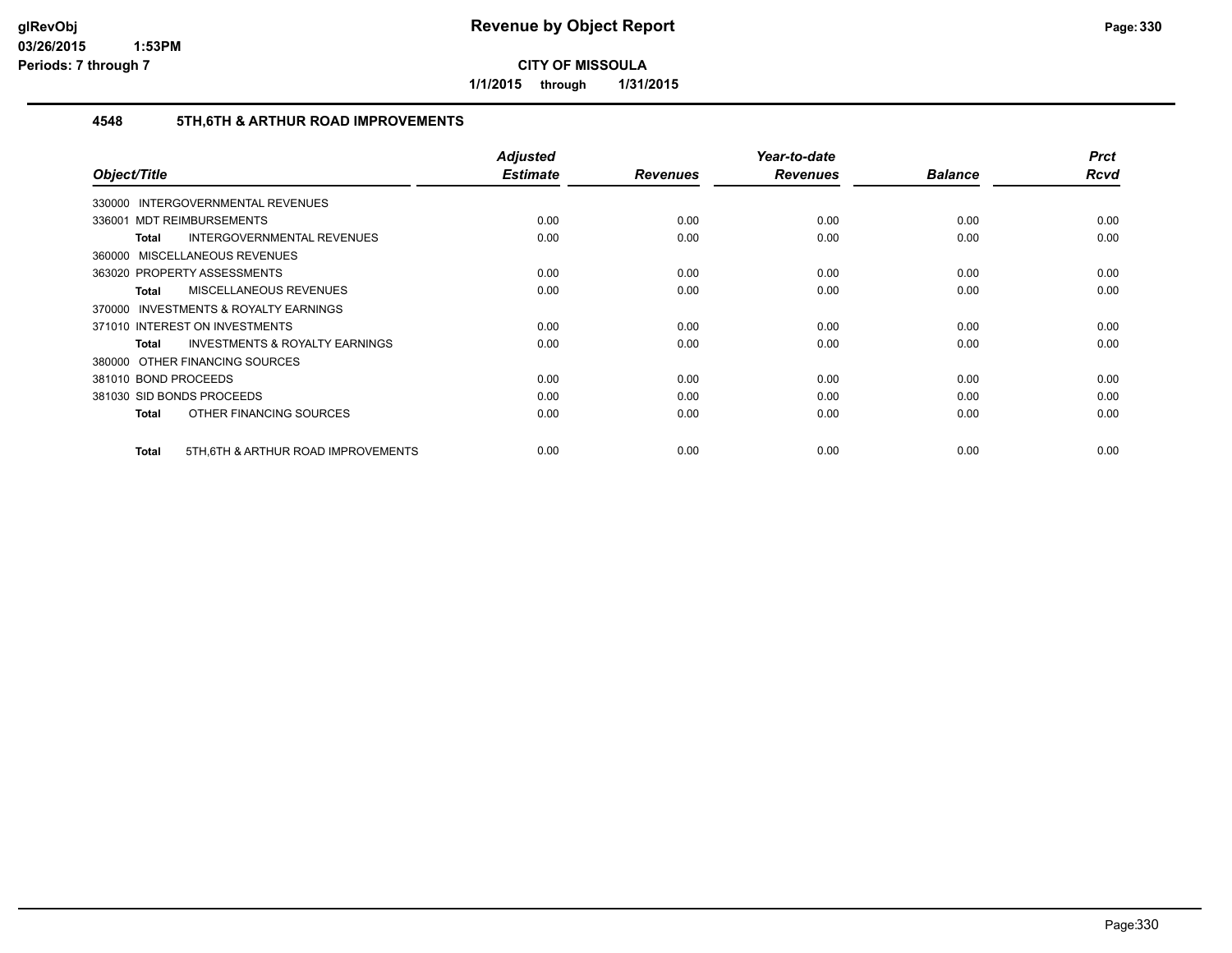**1/1/2015 through 1/31/2015**

# **4745 MALONEY/TWITE MILLER CR \$1.2M CONTRIB**

**4745 MALONEY/TWITE MILLER CR \$1.2M CONTRIB**

|                                                    | <b>Adjusted</b> |                 | Year-to-date    |                | <b>Prct</b> |
|----------------------------------------------------|-----------------|-----------------|-----------------|----------------|-------------|
| Object/Title                                       | <b>Estimate</b> | <b>Revenues</b> | <b>Revenues</b> | <b>Balance</b> | <b>Rcvd</b> |
| 310000 TAXES/ASSESSMENTS                           |                 |                 |                 |                |             |
| 312001 PENALTIES & INTEREST                        | 0.00            | 0.00            | 0.00            | 0.00           | 0.00        |
| TAXES/ASSESSMENTS<br>Total                         | 0.00            | 0.00            | 0.00            | 0.00           | 0.00        |
| 360000 MISCELLANEOUS REVENUES                      |                 |                 |                 |                |             |
| 365000 DONATIONS                                   | 0.00            | 0.00            | 0.00            | 0.00           | 0.00        |
| MISCELLANEOUS REVENUES<br>Total                    | 0.00            | 0.00            | 0.00            | 0.00           | 0.00        |
| 370000 INVESTMENTS & ROYALTY EARNINGS              |                 |                 |                 |                |             |
| 371010 INTEREST ON INVESTMENTS                     | 0.00            | 0.00            | 0.00            | 0.00           | 0.00        |
| 371020 GAIN/LOSS IN MARKET VALUE OF INVESTMENTS    | 0.00            | 0.00            | 0.00            | 0.00           | 0.00        |
| <b>INVESTMENTS &amp; ROYALTY EARNINGS</b><br>Total | 0.00            | 0.00            | 0.00            | 0.00           | 0.00        |
| MALONEY/TWITE MILLER CR \$1.2M CONTRI<br>Total     | 0.00            | 0.00            | 0.00            | 0.00           | 0.00        |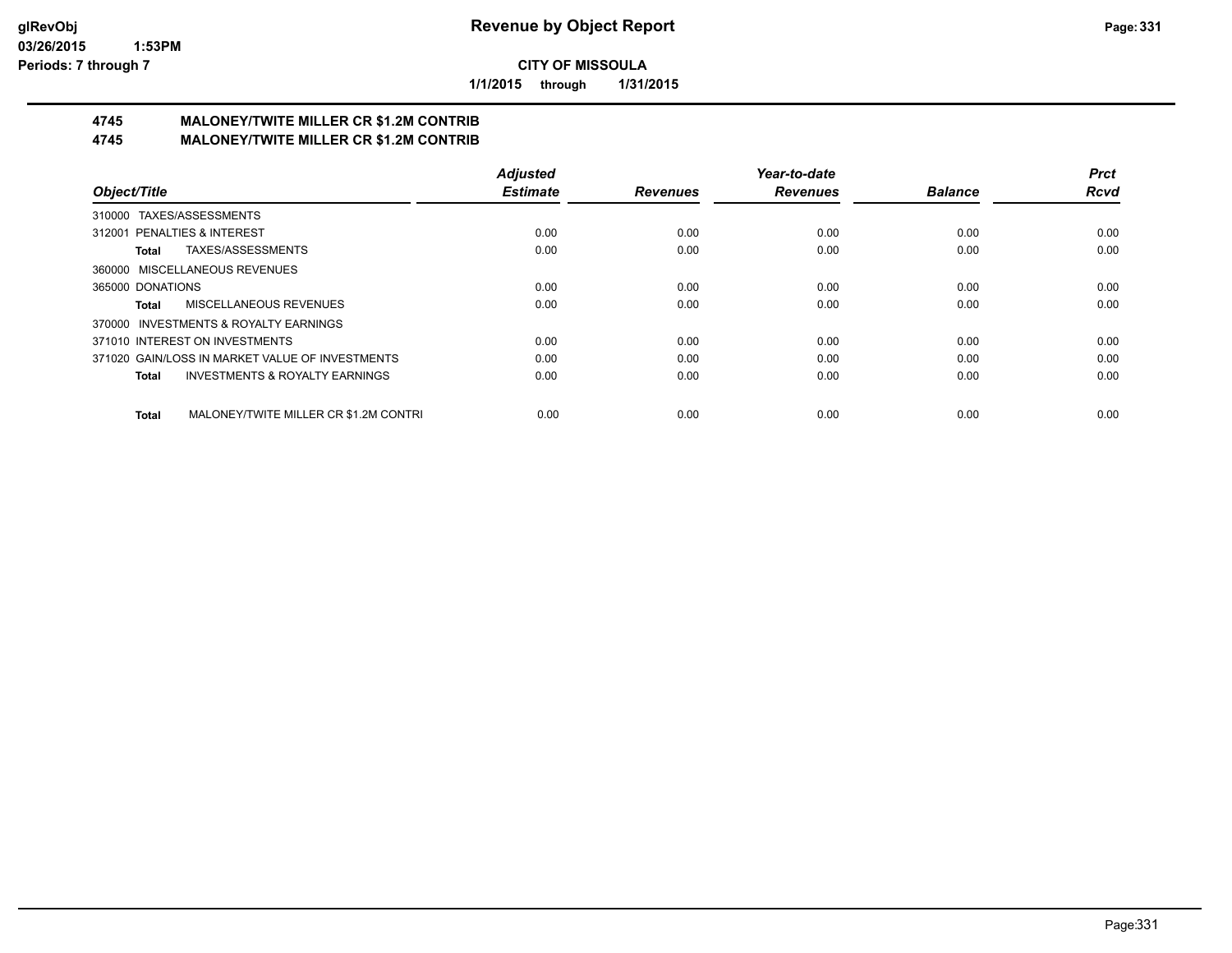**1/1/2015 through 1/31/2015**

#### **4745 MALONEY/TWITE MILLER CR \$1.2M CONTRIB**

| Object/Title                                         | <b>Adjusted</b><br><b>Estimate</b> | <b>Revenues</b> | Year-to-date<br><b>Revenues</b> | <b>Balance</b> | <b>Prct</b><br><b>Rcvd</b> |
|------------------------------------------------------|------------------------------------|-----------------|---------------------------------|----------------|----------------------------|
| 310000 TAXES/ASSESSMENTS                             |                                    |                 |                                 |                |                            |
| 312001 PENALTIES & INTEREST                          | 0.00                               | 0.00            | 0.00                            | 0.00           | 0.00                       |
| TAXES/ASSESSMENTS<br>Total                           | 0.00                               | 0.00            | 0.00                            | 0.00           | 0.00                       |
| 360000 MISCELLANEOUS REVENUES                        |                                    |                 |                                 |                |                            |
| 365000 DONATIONS                                     | 0.00                               | 0.00            | 0.00                            | 0.00           | 0.00                       |
| MISCELLANEOUS REVENUES<br>Total                      | 0.00                               | 0.00            | 0.00                            | 0.00           | 0.00                       |
| 370000 INVESTMENTS & ROYALTY EARNINGS                |                                    |                 |                                 |                |                            |
| 371010 INTEREST ON INVESTMENTS                       | 0.00                               | 0.00            | 0.00                            | 0.00           | 0.00                       |
| 371020 GAIN/LOSS IN MARKET VALUE OF INVESTMENT       | 0.00                               | 0.00            | 0.00                            | 0.00           | 0.00                       |
| <b>INVESTMENTS &amp; ROYALTY EARNINGS</b><br>Total   | 0.00                               | 0.00            | 0.00                            | 0.00           | 0.00                       |
| MALONEY/TWITE MILLER CR \$1.2M CONTR<br><b>Total</b> | 0.00                               | 0.00            | 0.00                            | 0.00           | 0.00                       |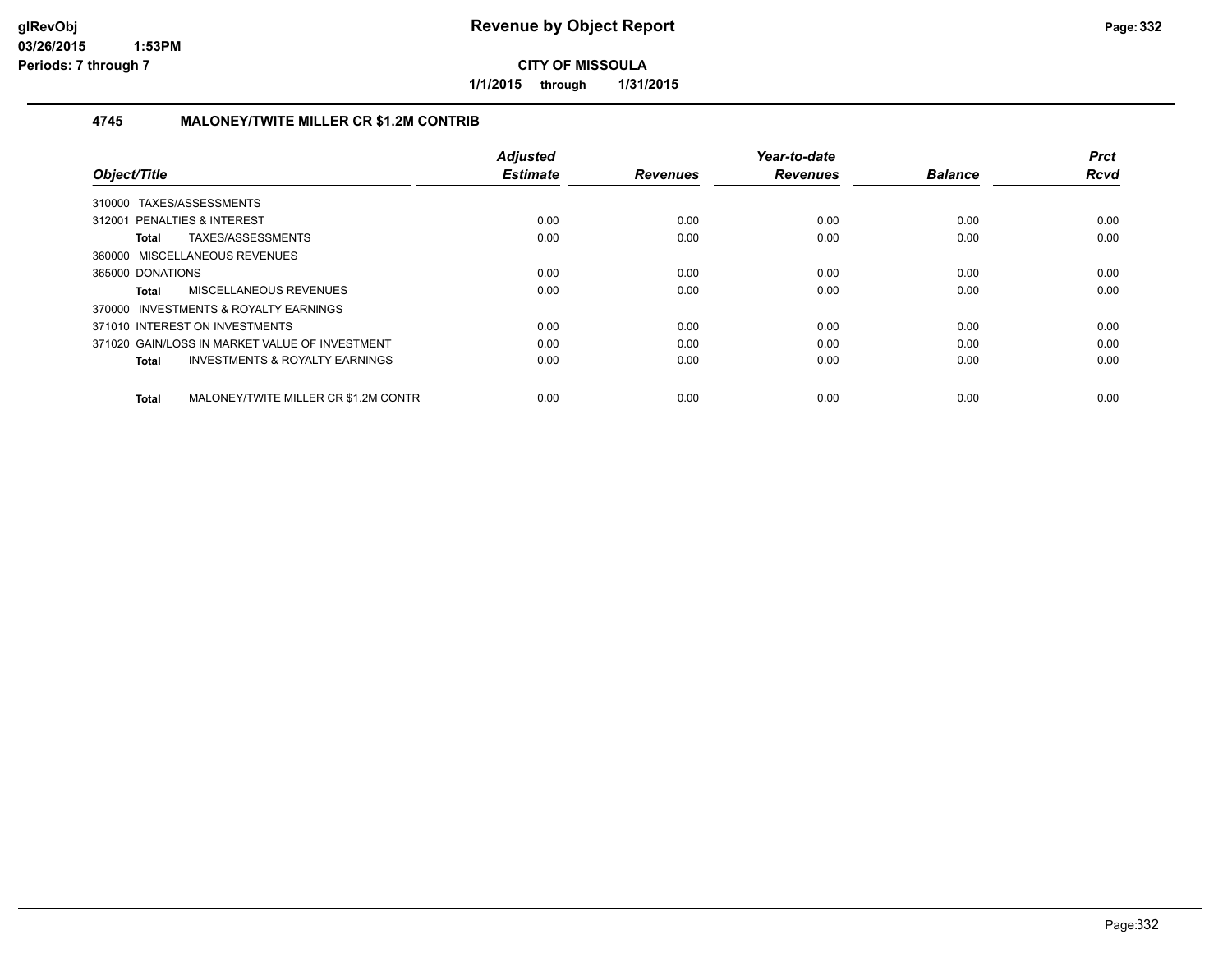**1/1/2015 through 1/31/2015**

# **4941 HILLVIEW WAY CONSTRUCTION**

#### **4941 HILLVIEW WAY CONSTRUCTION**

|              |                                           | <b>Adjusted</b> |                 | <b>Prct</b>     |                |             |
|--------------|-------------------------------------------|-----------------|-----------------|-----------------|----------------|-------------|
| Object/Title |                                           | <b>Estimate</b> | <b>Revenues</b> | <b>Revenues</b> | <b>Balance</b> | <b>Rcvd</b> |
|              | 370000 INVESTMENTS & ROYALTY EARNINGS     |                 |                 |                 |                |             |
|              | 371010 INTEREST ON INVESTMENTS            | 0.00            | 0.00            | 0.00            | 0.00           | 0.00        |
| Total        | <b>INVESTMENTS &amp; ROYALTY EARNINGS</b> | 0.00            | 0.00            | 0.00            | 0.00           | 0.00        |
| <b>Total</b> | HILLVIEW WAY CONSTRUCTION                 | 0.00            | 0.00            | 0.00            | 0.00           | 0.00        |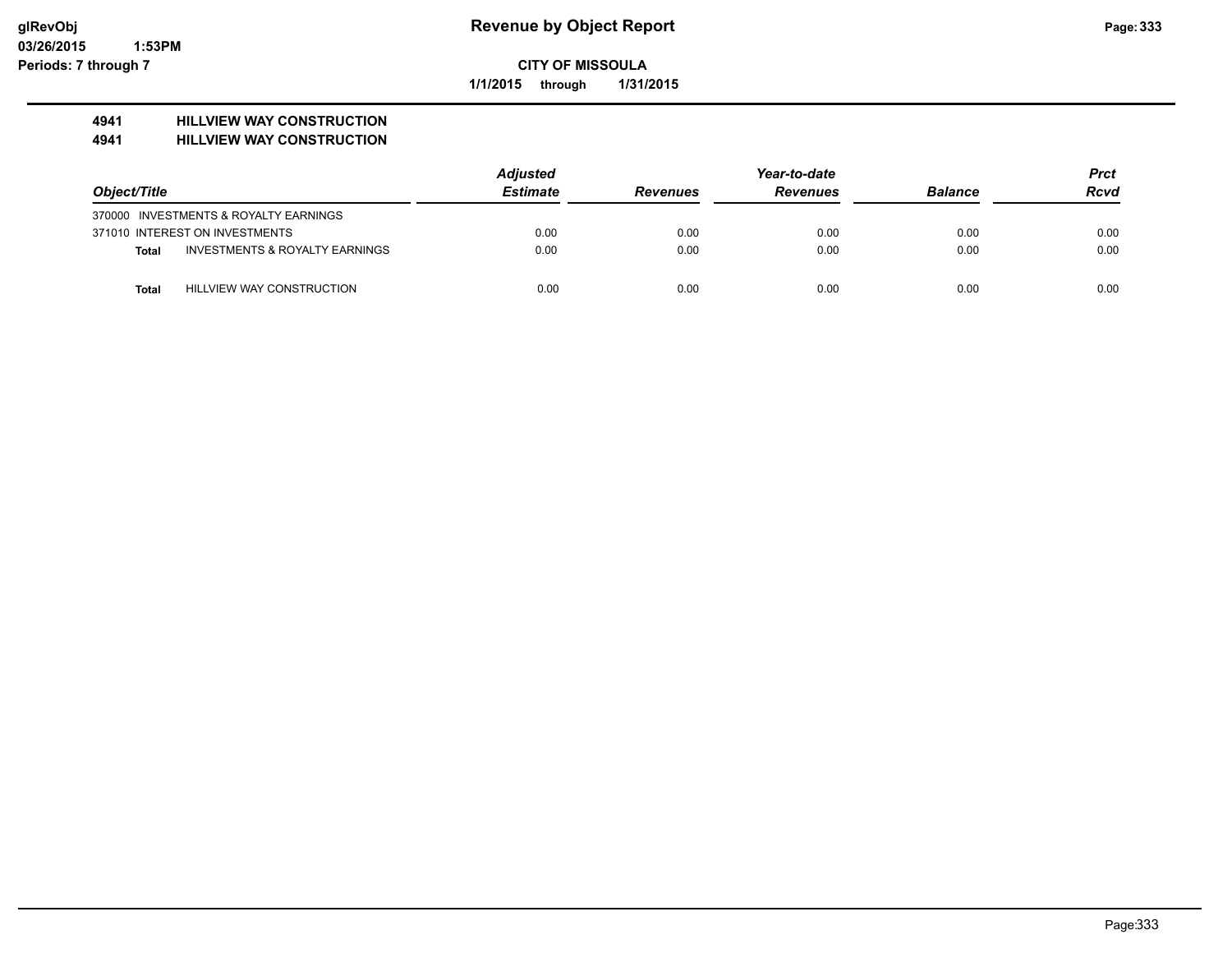**1/1/2015 through 1/31/2015**

## **4941 HILLVIEW WAY CONSTRUCTION**

| Object/Title |                                       | Adjusted<br><b>Estimate</b> | <b>Revenues</b> | Year-to-date<br><b>Revenues</b> | <b>Balance</b> | <b>Prct</b><br><b>Rcvd</b> |
|--------------|---------------------------------------|-----------------------------|-----------------|---------------------------------|----------------|----------------------------|
|              | 370000 INVESTMENTS & ROYALTY EARNINGS |                             |                 |                                 |                |                            |
|              | 371010 INTEREST ON INVESTMENTS        | 0.00                        | 0.00            | 0.00                            | 0.00           | 0.00                       |
| <b>Total</b> | INVESTMENTS & ROYALTY EARNINGS        | 0.00                        | 0.00            | 0.00                            | 0.00           | 0.00                       |
| Total        | <b>HILLVIEW WAY CONSTRUCTION</b>      | 0.00                        | 0.00            | 0.00                            | 0.00           | 0.00                       |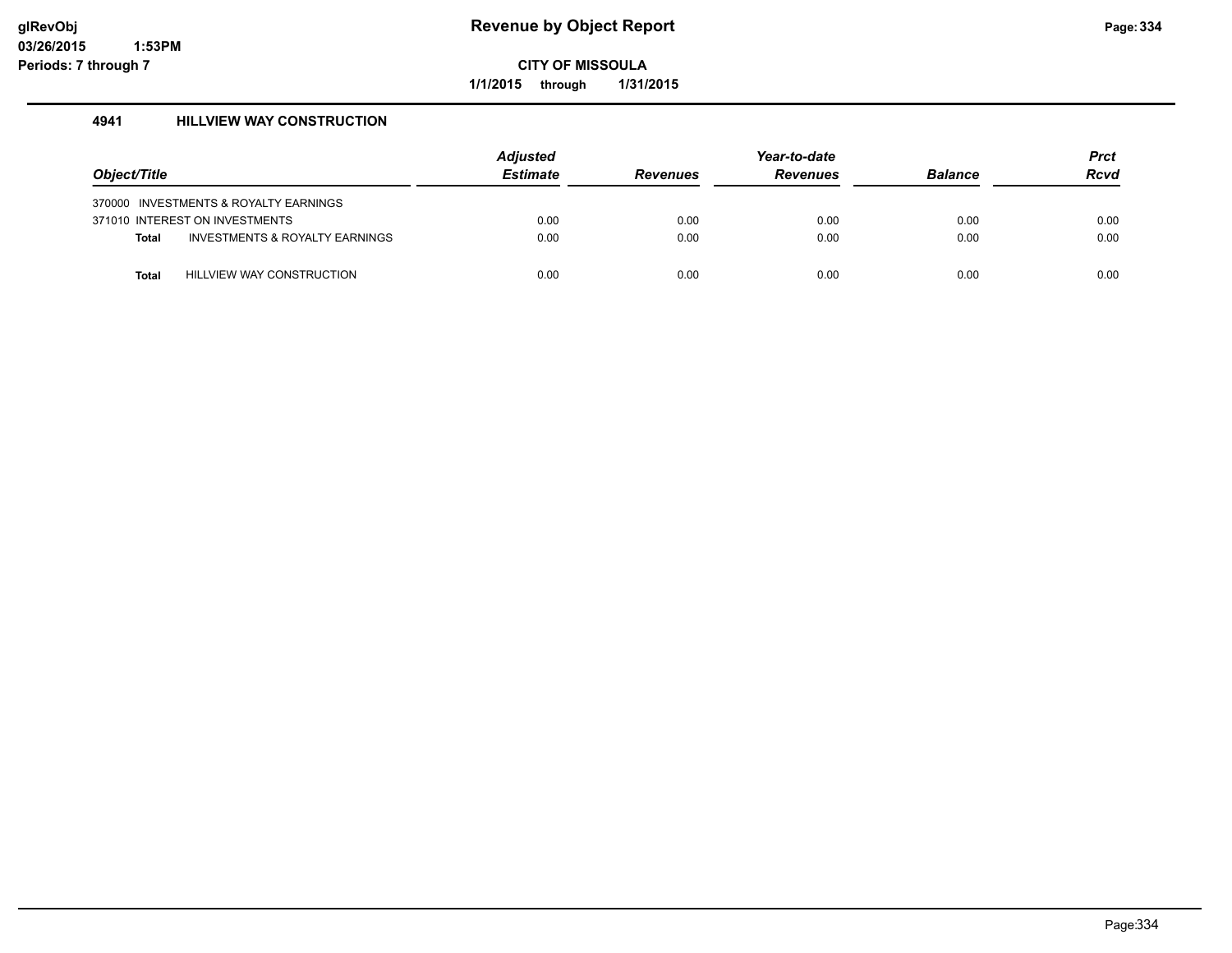**1/1/2015 through 1/31/2015**

# **4944 RATTLESNAKE SEWER COLLECTION (544)**

## **4944 RATTLESNAKE SEWER COLLECTION (544)**

|                                                    | <b>Adjusted</b> |                 | Year-to-date    |                | <b>Prct</b> |
|----------------------------------------------------|-----------------|-----------------|-----------------|----------------|-------------|
| Object/Title                                       | <b>Estimate</b> | <b>Revenues</b> | <b>Revenues</b> | <b>Balance</b> | <b>Rcvd</b> |
| 330000 INTERGOVERNMENTAL REVENUES                  |                 |                 |                 |                |             |
| 331090 EPA GRANT                                   | 0.00            | 0.00            | 0.00            | 0.00           | 0.00        |
| 334120 TSEP GRANT                                  | 0.00            | 0.00            | 0.00            | 0.00           | 0.00        |
| 334121 DNRC GRANT                                  | 0.00            | 0.00            | 0.00            | 0.00           | 0.00        |
| 334990 ARRA FUNDING                                | 0.00            | 0.00            | 0.00            | 0.00           | 0.00        |
| 334992 ARRA LOAN                                   | 0.00            | 0.00            | 0.00            | 0.00           | 0.00        |
| <b>INTERGOVERNMENTAL REVENUES</b><br>Total         | 0.00            | 0.00            | 0.00            | 0.00           | 0.00        |
| 370000 INVESTMENTS & ROYALTY EARNINGS              |                 |                 |                 |                |             |
| 371010 INTEREST ON INVESTMENTS                     | 0.00            | 0.00            | 0.00            | 0.00           | 0.00        |
| <b>INVESTMENTS &amp; ROYALTY EARNINGS</b><br>Total | 0.00            | 0.00            | 0.00            | 0.00           | 0.00        |
| 380000 OTHER FINANCING SOURCES                     |                 |                 |                 |                |             |
| 381010 BOND PROCEEDS                               | 0.00            | 0.00            | 0.00            | 0.00           | 0.00        |
| 381020 REVENUE BONDS                               | 0.00            | 0.00            | 0.00            | 0.00           | 0.00        |
| 381030 SID BONDS PROCEEDS                          | 0.00            | 0.00            | 0.00            | 0.00           | 0.00        |
| OTHER FINANCING SOURCES<br>Total                   | 0.00            | 0.00            | 0.00            | 0.00           | 0.00        |
| RATTLESNAKE SEWER COLLECTION (544)<br>Total        | 0.00            | 0.00            | 0.00            | 0.00           | 0.00        |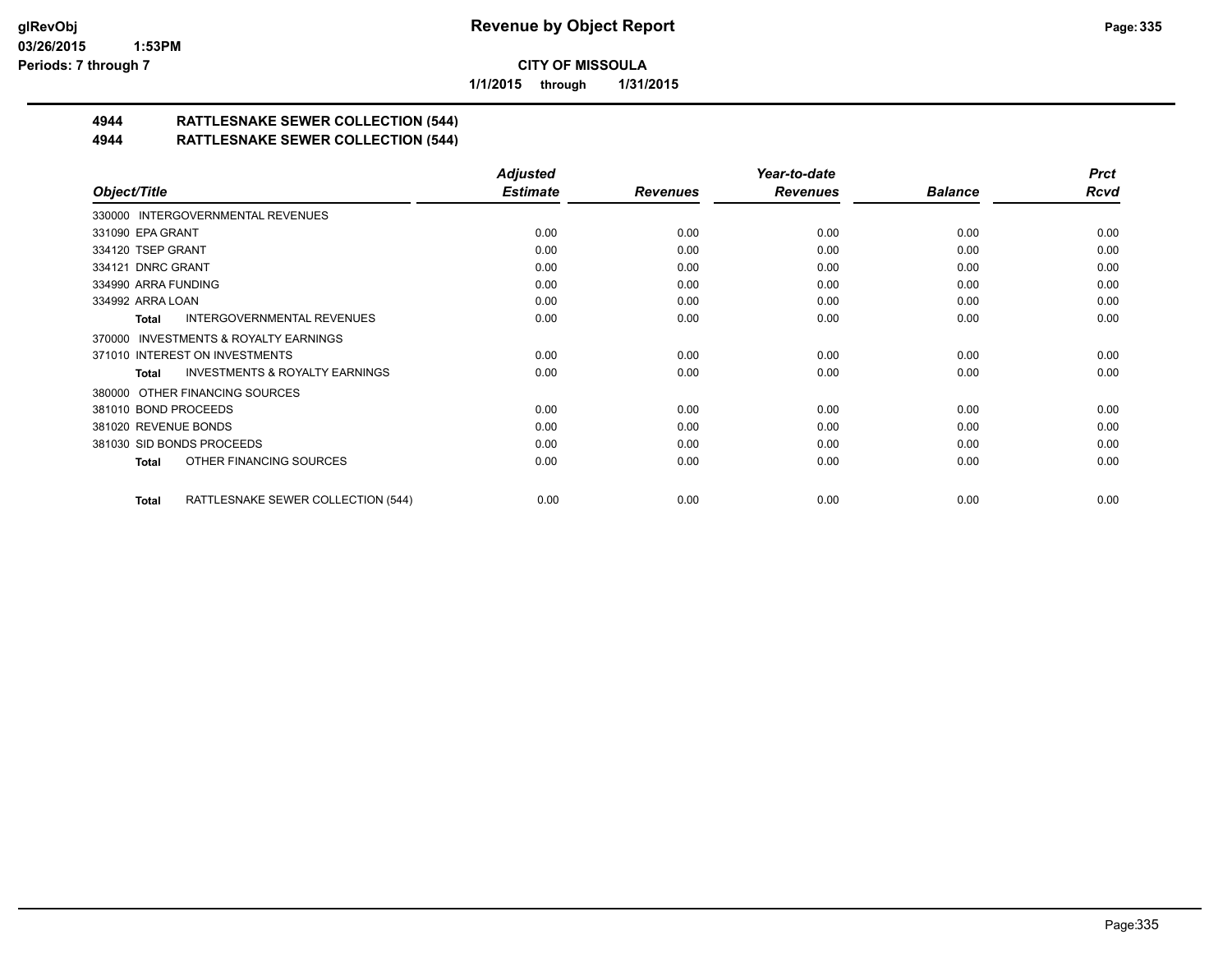**1/1/2015 through 1/31/2015**

## **4944 RATTLESNAKE SEWER COLLECTION (544)**

|                                                           | <b>Adjusted</b> |                 | Year-to-date    |                | <b>Prct</b> |
|-----------------------------------------------------------|-----------------|-----------------|-----------------|----------------|-------------|
| Object/Title                                              | <b>Estimate</b> | <b>Revenues</b> | <b>Revenues</b> | <b>Balance</b> | <b>Rcvd</b> |
| 330000 INTERGOVERNMENTAL REVENUES                         |                 |                 |                 |                |             |
| 331090 EPA GRANT                                          | 0.00            | 0.00            | 0.00            | 0.00           | 0.00        |
| 334120 TSEP GRANT                                         | 0.00            | 0.00            | 0.00            | 0.00           | 0.00        |
| 334121 DNRC GRANT                                         | 0.00            | 0.00            | 0.00            | 0.00           | 0.00        |
| 334990 ARRA FUNDING                                       | 0.00            | 0.00            | 0.00            | 0.00           | 0.00        |
| 334992 ARRA LOAN                                          | 0.00            | 0.00            | 0.00            | 0.00           | 0.00        |
| INTERGOVERNMENTAL REVENUES<br><b>Total</b>                | 0.00            | 0.00            | 0.00            | 0.00           | 0.00        |
| INVESTMENTS & ROYALTY EARNINGS<br>370000                  |                 |                 |                 |                |             |
| 371010 INTEREST ON INVESTMENTS                            | 0.00            | 0.00            | 0.00            | 0.00           | 0.00        |
| <b>INVESTMENTS &amp; ROYALTY EARNINGS</b><br><b>Total</b> | 0.00            | 0.00            | 0.00            | 0.00           | 0.00        |
| OTHER FINANCING SOURCES<br>380000                         |                 |                 |                 |                |             |
| 381010 BOND PROCEEDS                                      | 0.00            | 0.00            | 0.00            | 0.00           | 0.00        |
| 381020 REVENUE BONDS                                      | 0.00            | 0.00            | 0.00            | 0.00           | 0.00        |
| 381030 SID BONDS PROCEEDS                                 | 0.00            | 0.00            | 0.00            | 0.00           | 0.00        |
| OTHER FINANCING SOURCES<br><b>Total</b>                   | 0.00            | 0.00            | 0.00            | 0.00           | 0.00        |
| RATTLESNAKE SEWER COLLECTION (544)<br><b>Total</b>        | 0.00            | 0.00            | 0.00            | 0.00           | 0.00        |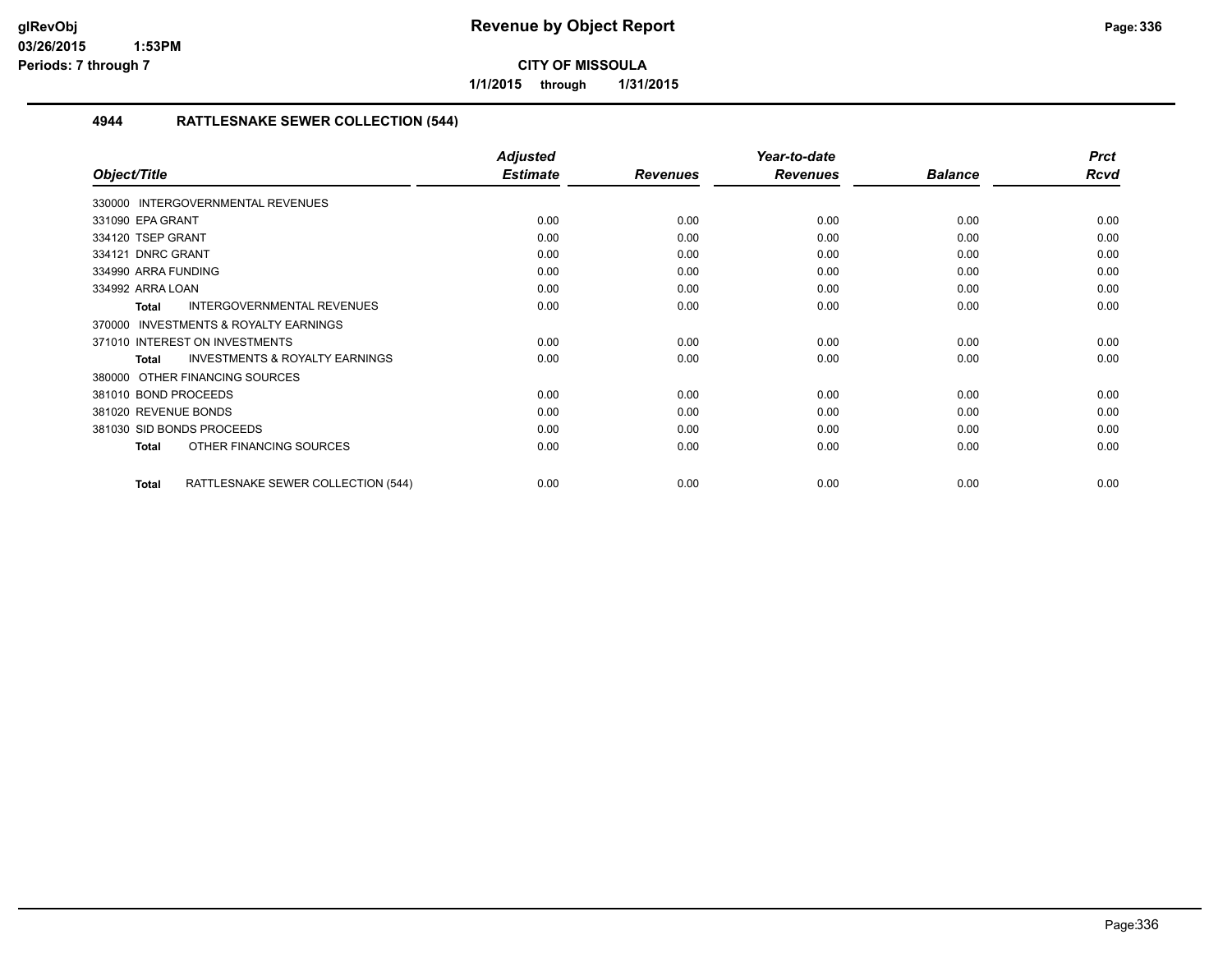**1/1/2015 through 1/31/2015**

#### **4945 PHILLIPS ST TRAFFIC CALMING**

**4945 PHILLIPS ST TRAFFIC CALMING**

|                                         | <b>Adjusted</b> |                 | Year-to-date    |                | <b>Prct</b> |
|-----------------------------------------|-----------------|-----------------|-----------------|----------------|-------------|
| Object/Title                            | <b>Estimate</b> | <b>Revenues</b> | <b>Revenues</b> | <b>Balance</b> | <b>Rcvd</b> |
| 370000 INVESTMENTS & ROYALTY EARNINGS   |                 |                 |                 |                |             |
| 371010 INTEREST ON INVESTMENTS          | 0.00            | 0.00            | 0.00            | 0.00           | 0.00        |
| INVESTMENTS & ROYALTY EARNINGS<br>Total | 0.00            | 0.00            | 0.00            | 0.00           | 0.00        |
| 380000 OTHER FINANCING SOURCES          |                 |                 |                 |                |             |
| 381030 SID BONDS PROCEEDS               | 0.00            | 0.00            | 0.00            | 0.00           | 0.00        |
| 383000 OPERATING TRANSFERS              | 0.00            | 0.00            | 0.00            | 0.00           | 0.00        |
| OTHER FINANCING SOURCES<br>Total        | 0.00            | 0.00            | 0.00            | 0.00           | 0.00        |
|                                         |                 |                 |                 |                |             |
| PHILLIPS ST TRAFFIC CALMING<br>Total    | 0.00            | 0.00            | 0.00            | 0.00           | 0.00        |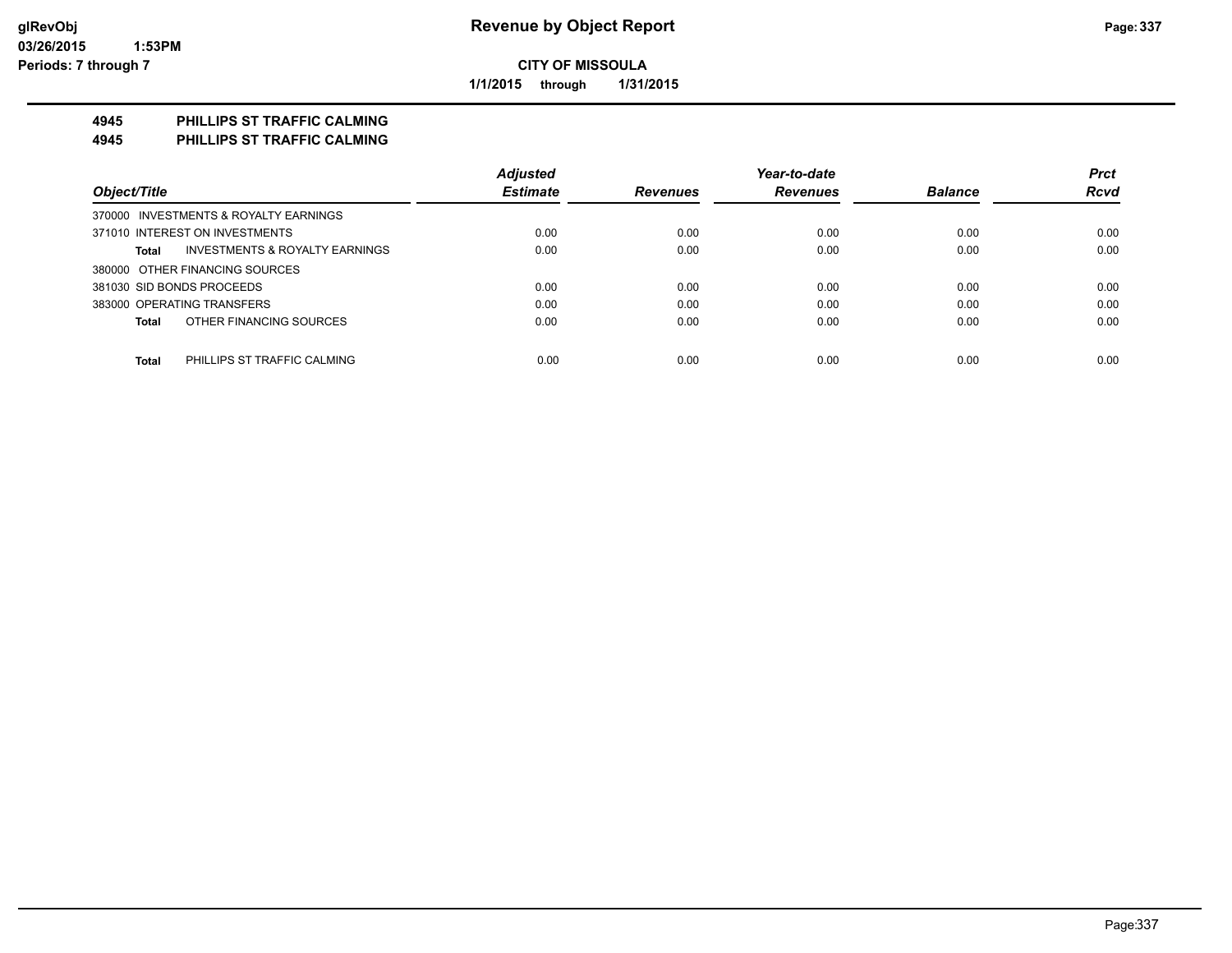**1/1/2015 through 1/31/2015**

## **4945 PHILLIPS ST TRAFFIC CALMING**

|                                             | <b>Adjusted</b> |                 | Year-to-date    |                | <b>Prct</b> |
|---------------------------------------------|-----------------|-----------------|-----------------|----------------|-------------|
| Object/Title                                | <b>Estimate</b> | <b>Revenues</b> | <b>Revenues</b> | <b>Balance</b> | <b>Rcvd</b> |
| 370000 INVESTMENTS & ROYALTY EARNINGS       |                 |                 |                 |                |             |
| 371010 INTEREST ON INVESTMENTS              | 0.00            | 0.00            | 0.00            | 0.00           | 0.00        |
| INVESTMENTS & ROYALTY EARNINGS<br>Total     | 0.00            | 0.00            | 0.00            | 0.00           | 0.00        |
| 380000 OTHER FINANCING SOURCES              |                 |                 |                 |                |             |
| 381030 SID BONDS PROCEEDS                   | 0.00            | 0.00            | 0.00            | 0.00           | 0.00        |
| 383000 OPERATING TRANSFERS                  | 0.00            | 0.00            | 0.00            | 0.00           | 0.00        |
| OTHER FINANCING SOURCES<br>Total            | 0.00            | 0.00            | 0.00            | 0.00           | 0.00        |
|                                             |                 |                 |                 |                |             |
| <b>Total</b><br>PHILLIPS ST TRAFFIC CALMING | 0.00            | 0.00            | 0.00            | 0.00           | 0.00        |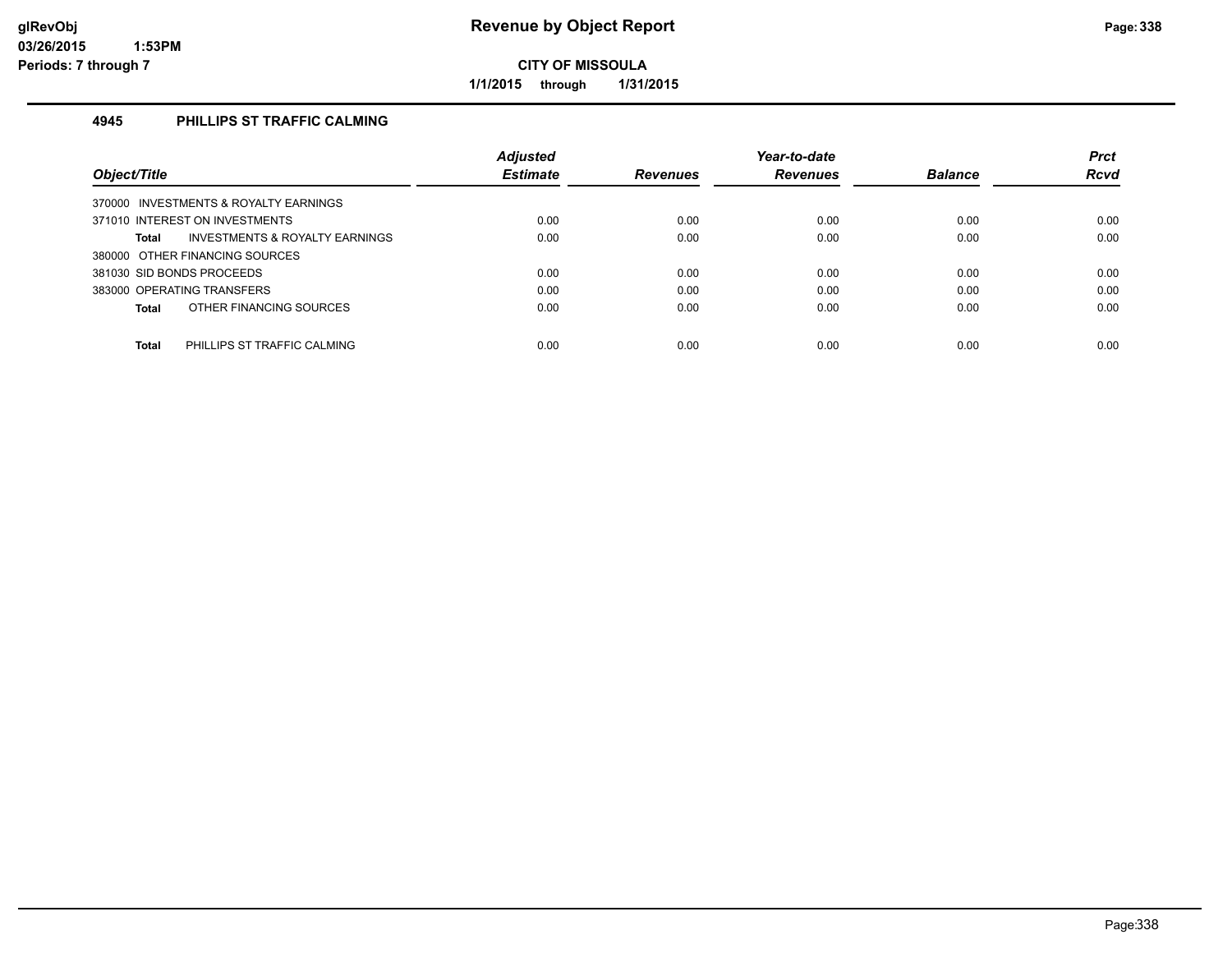**1/1/2015 through 1/31/2015**

# **4946 PATTEE CREEK DR. TRAFFIC CALMING**

**4946 PATTEE CREEK DR. TRAFFIC CALMING**

|                                                    | <b>Adjusted</b> |                 | Year-to-date    |                | <b>Prct</b> |
|----------------------------------------------------|-----------------|-----------------|-----------------|----------------|-------------|
| Object/Title                                       | <b>Estimate</b> | <b>Revenues</b> | <b>Revenues</b> | <b>Balance</b> | <b>Rcvd</b> |
| 370000 INVESTMENTS & ROYALTY EARNINGS              |                 |                 |                 |                |             |
| 371010 INTEREST ON INVESTMENTS                     | 0.00            | 0.00            | 0.00            | 0.00           | 0.00        |
| <b>INVESTMENTS &amp; ROYALTY EARNINGS</b><br>Total | 0.00            | 0.00            | 0.00            | 0.00           | 0.00        |
| 380000 OTHER FINANCING SOURCES                     |                 |                 |                 |                |             |
| 381030 SID BONDS PROCEEDS                          | 0.00            | 0.00            | 0.00            | 0.00           | 0.00        |
| 383000 OPERATING TRANSFERS                         | 0.00            | 0.00            | 0.00            | 0.00           | 0.00        |
| OTHER FINANCING SOURCES<br>Total                   | 0.00            | 0.00            | 0.00            | 0.00           | 0.00        |
|                                                    |                 |                 |                 |                |             |
| PATTEE CREEK DR. TRAFFIC CALMING<br><b>Total</b>   | 0.00            | 0.00            | 0.00            | 0.00           | 0.00        |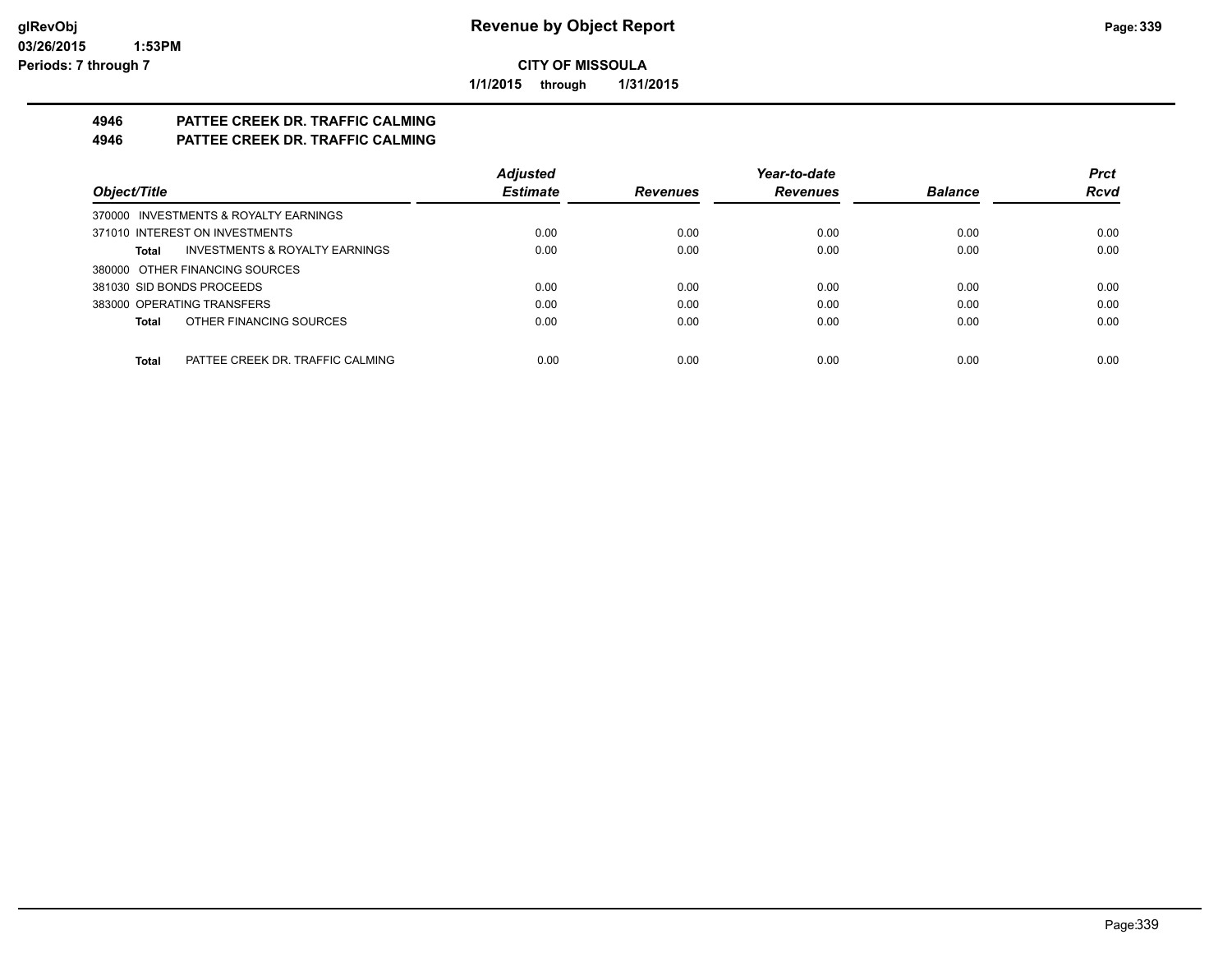**1/1/2015 through 1/31/2015**

## **4946 PATTEE CREEK DR. TRAFFIC CALMING**

| Object/Title                                     | <b>Adjusted</b><br><b>Estimate</b> | <b>Revenues</b> | Year-to-date<br><b>Revenues</b> | <b>Balance</b> | <b>Prct</b><br><b>Rcvd</b> |
|--------------------------------------------------|------------------------------------|-----------------|---------------------------------|----------------|----------------------------|
|                                                  |                                    |                 |                                 |                |                            |
| 370000 INVESTMENTS & ROYALTY EARNINGS            |                                    |                 |                                 |                |                            |
| 371010 INTEREST ON INVESTMENTS                   | 0.00                               | 0.00            | 0.00                            | 0.00           | 0.00                       |
| INVESTMENTS & ROYALTY EARNINGS<br>Total          | 0.00                               | 0.00            | 0.00                            | 0.00           | 0.00                       |
| 380000 OTHER FINANCING SOURCES                   |                                    |                 |                                 |                |                            |
| 381030 SID BONDS PROCEEDS                        | 0.00                               | 0.00            | 0.00                            | 0.00           | 0.00                       |
| 383000 OPERATING TRANSFERS                       | 0.00                               | 0.00            | 0.00                            | 0.00           | 0.00                       |
| OTHER FINANCING SOURCES<br>Total                 | 0.00                               | 0.00            | 0.00                            | 0.00           | 0.00                       |
|                                                  |                                    |                 |                                 |                |                            |
| <b>Total</b><br>PATTEE CREEK DR. TRAFFIC CALMING | 0.00                               | 0.00            | 0.00                            | 0.00           | 0.00                       |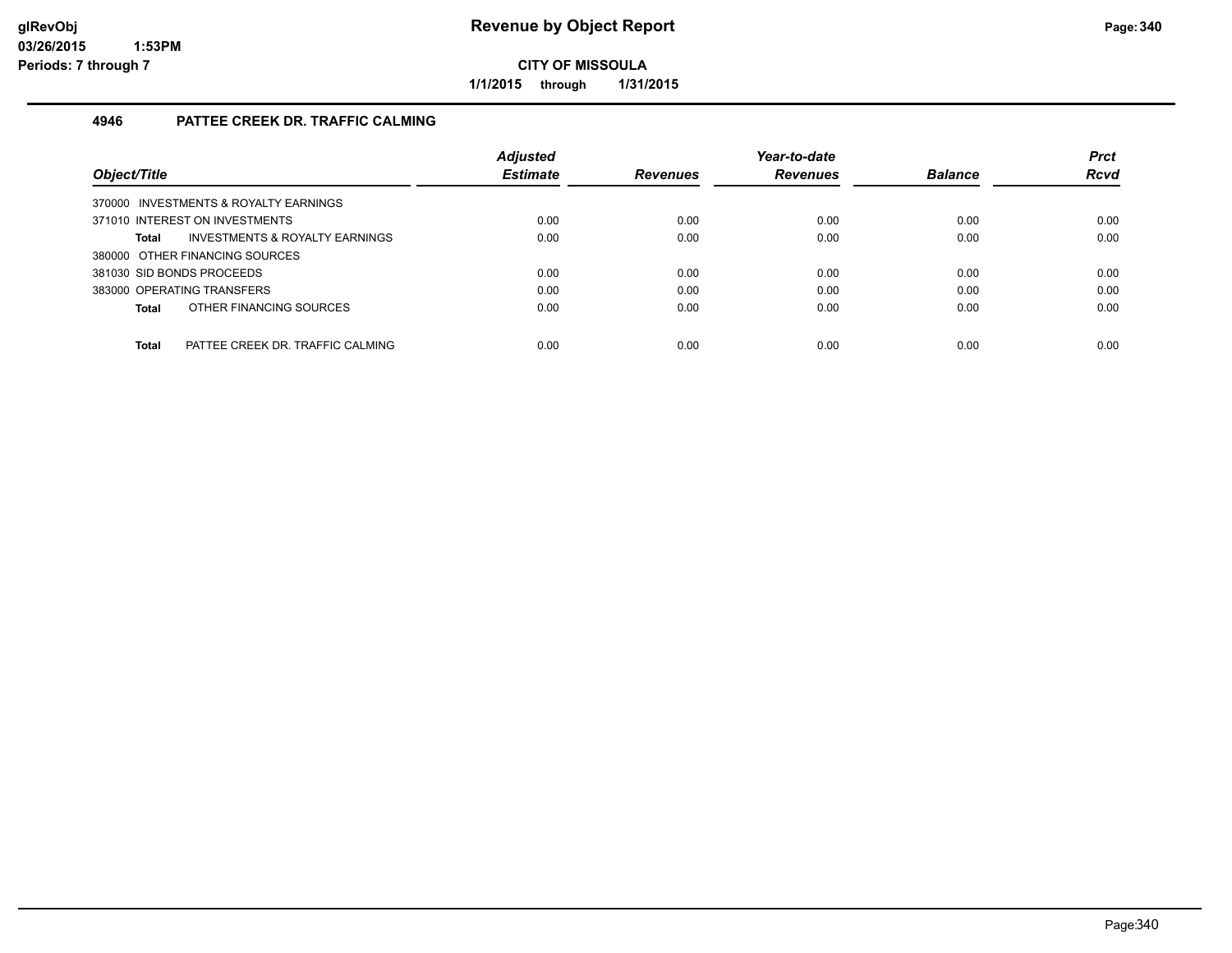**1/1/2015 through 1/31/2015**

# **4948 STORMWATER OUTFALL RETROFITS**

#### **4948 STORMWATER OUTFALL RETROFITS**

|                   |                                     | <b>Adjusted</b> | Year-to-date    |                 |                | <b>Prct</b> |
|-------------------|-------------------------------------|-----------------|-----------------|-----------------|----------------|-------------|
| Object/Title      |                                     | <b>Estimate</b> | <b>Revenues</b> | <b>Revenues</b> | <b>Balance</b> | <b>Rcvd</b> |
|                   | 330000 INTERGOVERNMENTAL REVENUES   |                 |                 |                 |                |             |
| 334121 DNRC GRANT |                                     | 0.00            | 0.00            | 0.00            | 0.00           | 0.00        |
|                   | 337003 HEALTH DEPT-STORM WATER MGMT | 0.00            | 0.00            | 0.00            | 0.00           | 0.00        |
| Total             | INTERGOVERNMENTAL REVENUES          | 0.00            | 0.00            | 0.00            | 0.00           | 0.00        |
|                   |                                     |                 |                 |                 |                |             |
| <b>Total</b>      | STORMWATER OUTFALL RETROFITS        | 0.00            | 0.00            | 0.00            | 0.00           | 0.00        |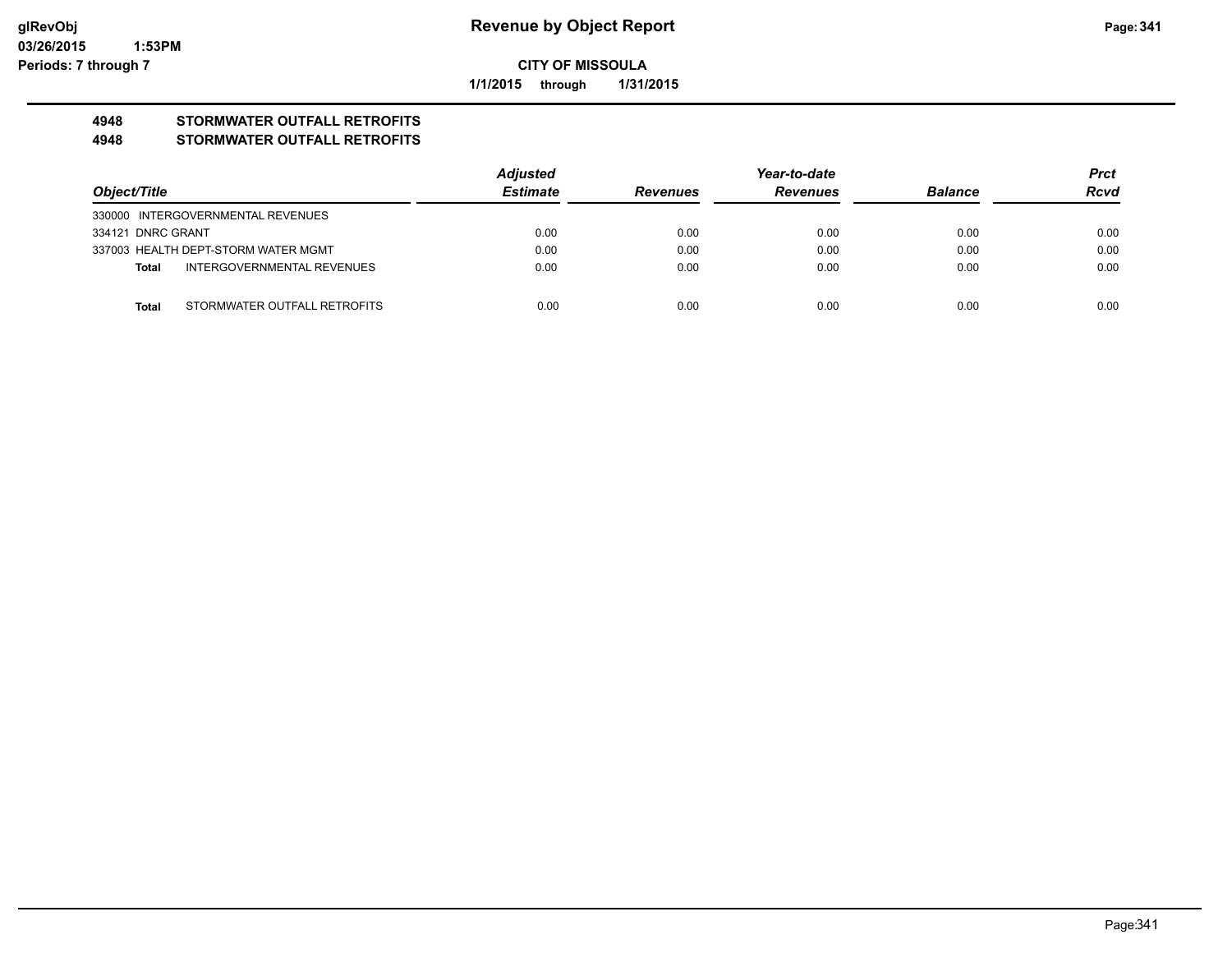**1/1/2015 through 1/31/2015**

## **4948 STORMWATER OUTFALL RETROFITS**

| Object/Title                               | <b>Adjusted</b><br><b>Estimate</b> | <b>Revenues</b> | Year-to-date<br><b>Revenues</b> | <b>Balance</b> | <b>Prct</b><br><b>Rcvd</b> |
|--------------------------------------------|------------------------------------|-----------------|---------------------------------|----------------|----------------------------|
| 330000 INTERGOVERNMENTAL REVENUES          |                                    |                 |                                 |                |                            |
| 334121 DNRC GRANT                          | 0.00                               | 0.00            | 0.00                            | 0.00           | 0.00                       |
| 337003 HEALTH DEPT-STORM WATER MGMT        | 0.00                               | 0.00            | 0.00                            | 0.00           | 0.00                       |
| INTERGOVERNMENTAL REVENUES<br><b>Total</b> | 0.00                               | 0.00            | 0.00                            | 0.00           | 0.00                       |
|                                            |                                    |                 |                                 |                |                            |
| STORMWATER OUTFALL RETROFITS<br>Total      | 0.00                               | 0.00            | 0.00                            | 0.00           | 0.00                       |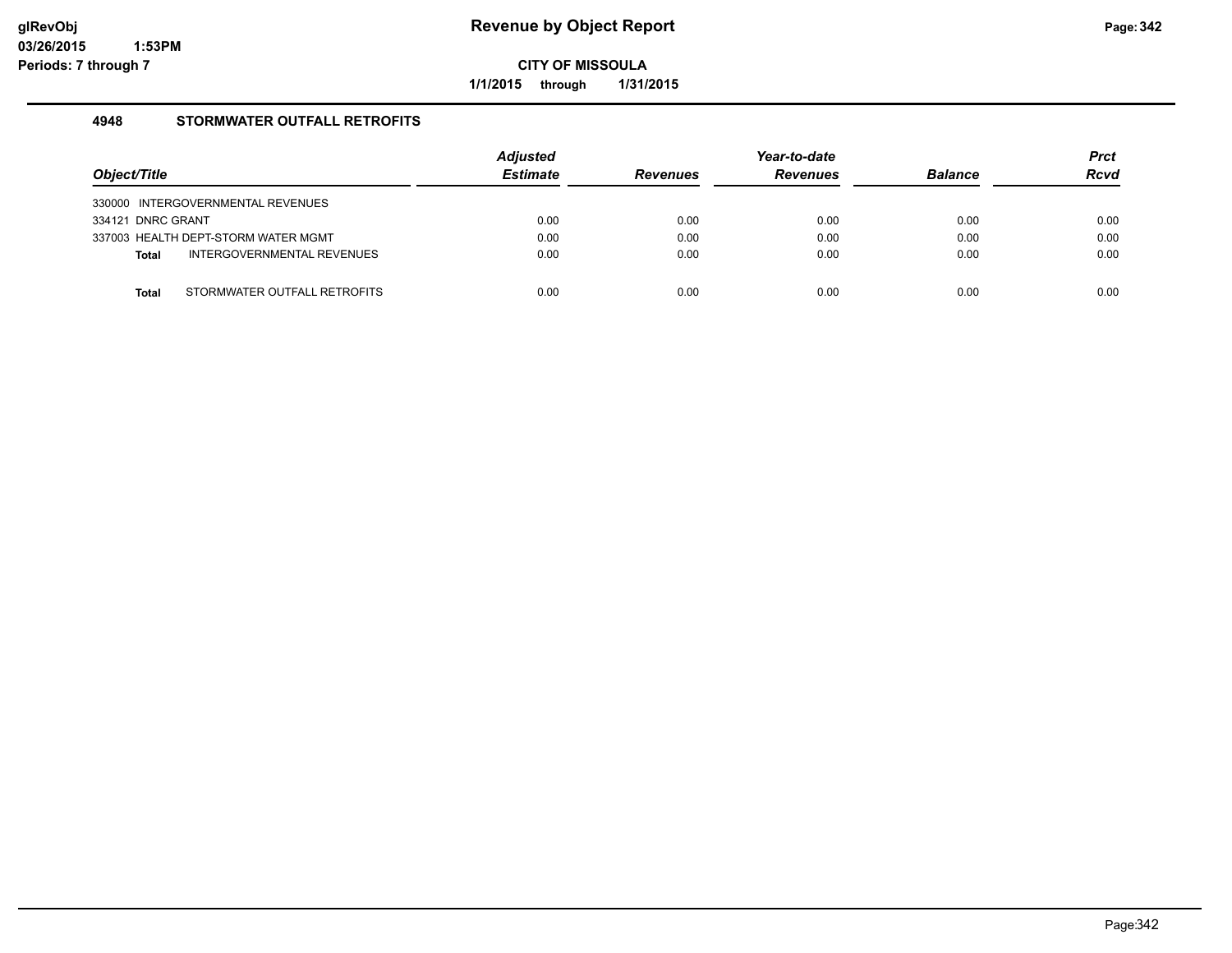**1/1/2015 through 1/31/2015**

### **4990 ARRA ENHANCEMENTS**

**4990 ARRA ENHANCEMENTS**

|                                                           | <b>Adjusted</b> |                 | Year-to-date    |                | <b>Prct</b> |
|-----------------------------------------------------------|-----------------|-----------------|-----------------|----------------|-------------|
| Object/Title                                              | <b>Estimate</b> | <b>Revenues</b> | <b>Revenues</b> | <b>Balance</b> | <b>Rcvd</b> |
| 330000 INTERGOVERNMENTAL REVENUES                         |                 |                 |                 |                |             |
| 334990 ARRA FUNDING                                       | 0.00            | 0.00            | 0.00            | 0.00           | 0.00        |
| INTERGOVERNMENTAL REVENUES<br><b>Total</b>                | 0.00            | 0.00            | 0.00            | 0.00           | 0.00        |
| 370000 INVESTMENTS & ROYALTY EARNINGS                     |                 |                 |                 |                |             |
| 371010 INTEREST ON INVESTMENTS                            | 0.00            | 0.00            | 0.00            | 0.00           | 0.00        |
| <b>INVESTMENTS &amp; ROYALTY EARNINGS</b><br><b>Total</b> | 0.00            | 0.00            | 0.00            | 0.00           | 0.00        |
|                                                           |                 |                 |                 |                |             |
| ARRA ENHANCEMENTS<br><b>Total</b>                         | 0.00            | 0.00            | 0.00            | 0.00           | 0.00        |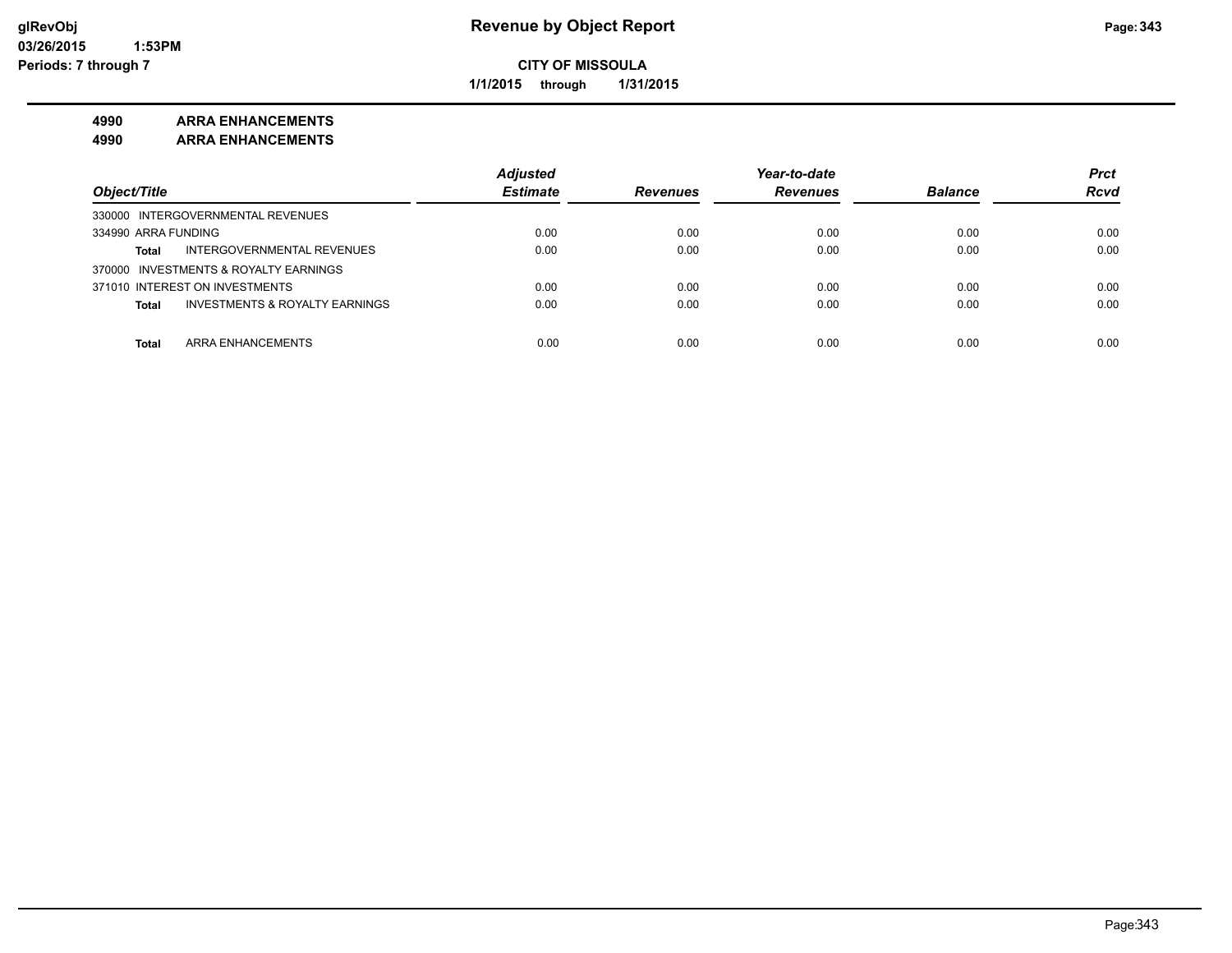## **glRevObj Revenue by Object Report Page:344**

**CITY OF MISSOULA**

**1/1/2015 through 1/31/2015**

#### **4990 ARRA ENHANCEMENTS**

| Object/Title                                   | <b>Adjusted</b><br><b>Estimate</b> | <b>Revenues</b> | Year-to-date<br><b>Revenues</b> | <b>Balance</b> | <b>Prct</b><br><b>Rcvd</b> |
|------------------------------------------------|------------------------------------|-----------------|---------------------------------|----------------|----------------------------|
| 330000 INTERGOVERNMENTAL REVENUES              |                                    |                 |                                 |                |                            |
| 334990 ARRA FUNDING                            | 0.00                               | 0.00            | 0.00                            | 0.00           | 0.00                       |
| INTERGOVERNMENTAL REVENUES<br>Total            | 0.00                               | 0.00            | 0.00                            | 0.00           | 0.00                       |
| 370000 INVESTMENTS & ROYALTY EARNINGS          |                                    |                 |                                 |                |                            |
| 371010 INTEREST ON INVESTMENTS                 | 0.00                               | 0.00            | 0.00                            | 0.00           | 0.00                       |
| INVESTMENTS & ROYALTY EARNINGS<br><b>Total</b> | 0.00                               | 0.00            | 0.00                            | 0.00           | 0.00                       |
|                                                |                                    |                 |                                 |                |                            |
| ARRA ENHANCEMENTS<br><b>Total</b>              | 0.00                               | 0.00            | 0.00                            | 0.00           | 0.00                       |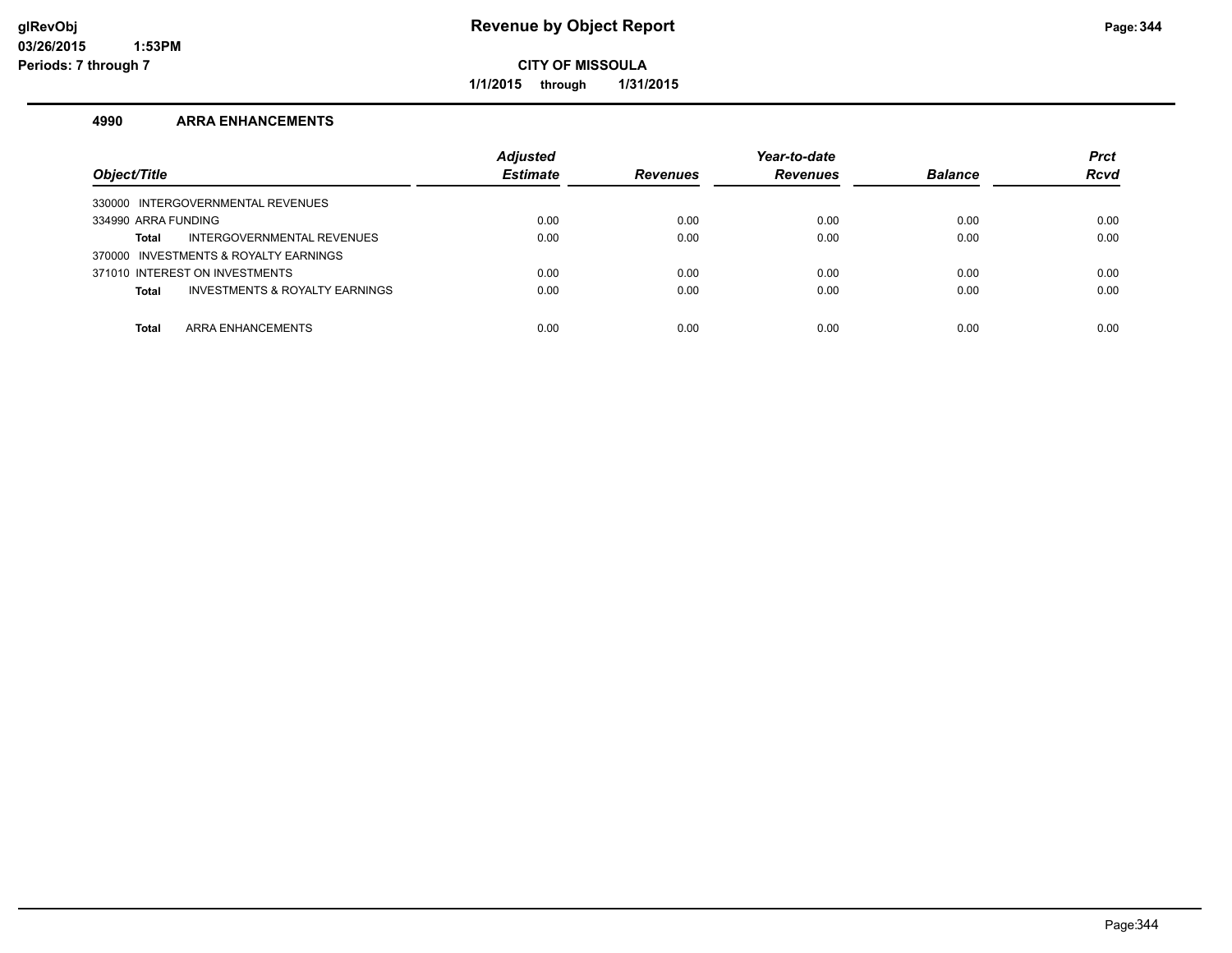**1/1/2015 through 1/31/2015**

#### **4991 ARRA HB645**

**4991 ARRA HB645**

|                                                           | <b>Adjusted</b> |                 | Year-to-date    |                | <b>Prct</b> |
|-----------------------------------------------------------|-----------------|-----------------|-----------------|----------------|-------------|
| Object/Title                                              | <b>Estimate</b> | <b>Revenues</b> | <b>Revenues</b> | <b>Balance</b> | <b>Rcvd</b> |
| 330000 INTERGOVERNMENTAL REVENUES                         |                 |                 |                 |                |             |
| 334991 ARRA HB645 FUNDING                                 | 0.00            | 0.00            | 0.00            | 0.00           | 0.00        |
| 336023 STATE CONTRIB. - PERS                              | 0.00            | 0.00            | 0.00            | 0.00           | 0.00        |
| <b>INTERGOVERNMENTAL REVENUES</b><br>Total                | 0.00            | 0.00            | 0.00            | 0.00           | 0.00        |
| 340000 CHARGES FOR SERVICES                               |                 |                 |                 |                |             |
| 343005 NON-ARRA MOUNTAIN WATER CONTRACT                   | 0.00            | 0.00            | 0.00            | 0.00           | 0.00        |
| <b>CHARGES FOR SERVICES</b><br>Total                      | 0.00            | 0.00            | 0.00            | 0.00           | 0.00        |
| MISCELLANEOUS REVENUES<br>360000                          |                 |                 |                 |                |             |
| 360000 MISCELLANEOUS REVENUES                             | 0.00            | 0.00            | 0.00            | 0.00           | 0.00        |
| <b>MISCELLANEOUS REVENUES</b><br><b>Total</b>             | 0.00            | 0.00            | 0.00            | 0.00           | 0.00        |
| <b>INVESTMENTS &amp; ROYALTY EARNINGS</b><br>370000       |                 |                 |                 |                |             |
| 371010 INTEREST ON INVESTMENTS                            | 0.00            | 0.00            | 0.00            | 0.00           | 0.00        |
| <b>INVESTMENTS &amp; ROYALTY EARNINGS</b><br><b>Total</b> | 0.00            | 0.00            | 0.00            | 0.00           | 0.00        |
|                                                           |                 |                 |                 |                |             |
| ARRA HB645<br><b>Total</b>                                | 0.00            | 0.00            | 0.00            | 0.00           | 0.00        |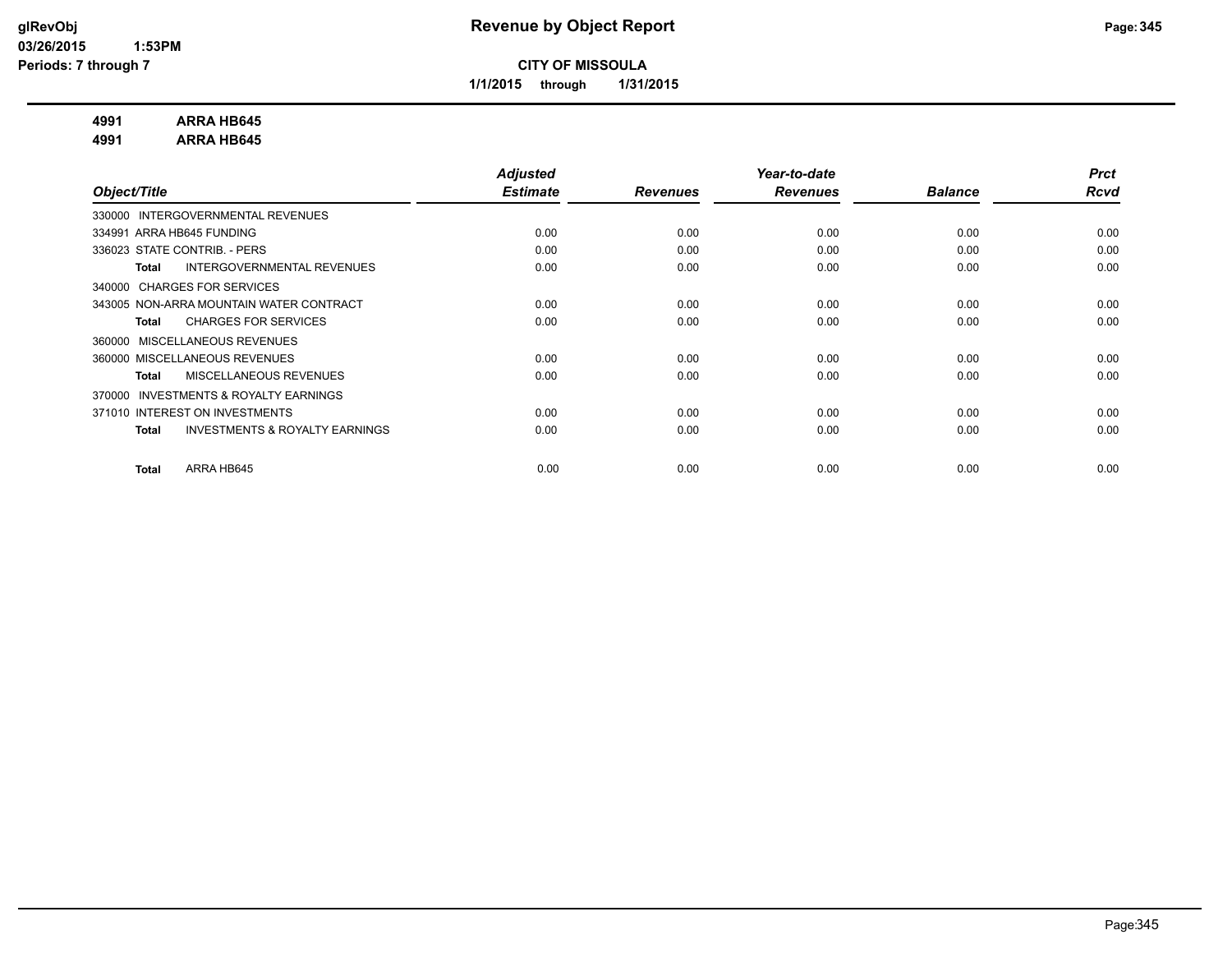**1/1/2015 through 1/31/2015**

#### **4991 ARRA HB645**

| Object/Title                                              | <b>Adjusted</b><br><b>Estimate</b> | <b>Revenues</b> | Year-to-date<br><b>Revenues</b> | <b>Balance</b> | <b>Prct</b><br>Rcvd |
|-----------------------------------------------------------|------------------------------------|-----------------|---------------------------------|----------------|---------------------|
|                                                           |                                    |                 |                                 |                |                     |
| 330000 INTERGOVERNMENTAL REVENUES                         |                                    |                 |                                 |                |                     |
| 334991 ARRA HB645 FUNDING                                 | 0.00                               | 0.00            | 0.00                            | 0.00           | 0.00                |
| 336023 STATE CONTRIB. - PERS                              | 0.00                               | 0.00            | 0.00                            | 0.00           | 0.00                |
| <b>INTERGOVERNMENTAL REVENUES</b><br>Total                | 0.00                               | 0.00            | 0.00                            | 0.00           | 0.00                |
| 340000 CHARGES FOR SERVICES                               |                                    |                 |                                 |                |                     |
| 343005 NON-ARRA MOUNTAIN WATER CONTRACT                   | 0.00                               | 0.00            | 0.00                            | 0.00           | 0.00                |
| <b>CHARGES FOR SERVICES</b><br>Total                      | 0.00                               | 0.00            | 0.00                            | 0.00           | 0.00                |
| 360000 MISCELLANEOUS REVENUES                             |                                    |                 |                                 |                |                     |
| 360000 MISCELLANEOUS REVENUES                             | 0.00                               | 0.00            | 0.00                            | 0.00           | 0.00                |
| MISCELLANEOUS REVENUES<br>Total                           | 0.00                               | 0.00            | 0.00                            | 0.00           | 0.00                |
| 370000 INVESTMENTS & ROYALTY EARNINGS                     |                                    |                 |                                 |                |                     |
| 371010 INTEREST ON INVESTMENTS                            | 0.00                               | 0.00            | 0.00                            | 0.00           | 0.00                |
| <b>INVESTMENTS &amp; ROYALTY EARNINGS</b><br><b>Total</b> | 0.00                               | 0.00            | 0.00                            | 0.00           | 0.00                |
|                                                           |                                    |                 |                                 |                |                     |
| ARRA HB645<br><b>Total</b>                                | 0.00                               | 0.00            | 0.00                            | 0.00           | 0.00                |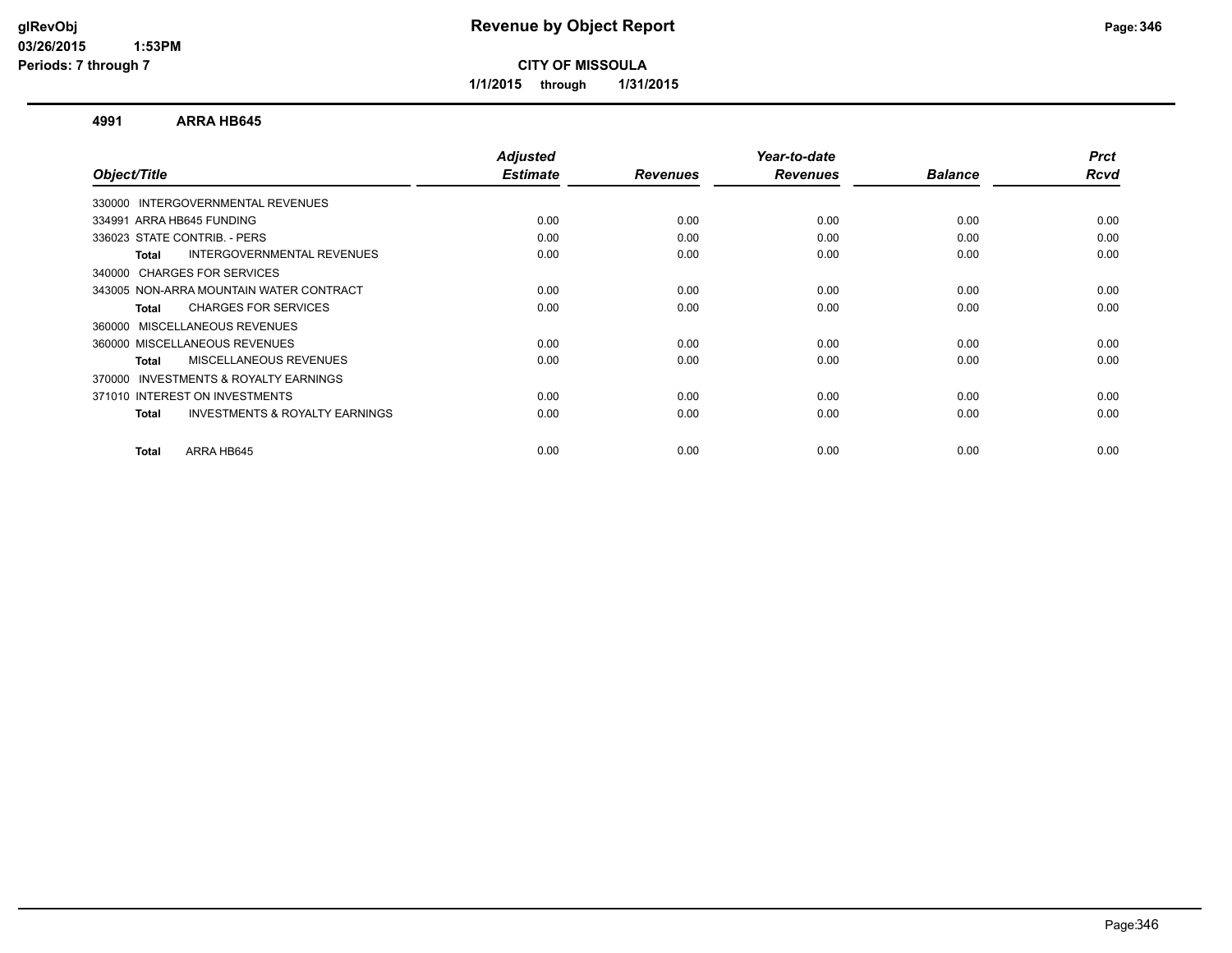**1/1/2015 through 1/31/2015**

## **4992 WFL MILLER CREEK ROAD**

**4992 WFL MILLER CREEK ROAD**

|                                                    | <b>Adiusted</b> |                 | Year-to-date    |                | <b>Prct</b> |
|----------------------------------------------------|-----------------|-----------------|-----------------|----------------|-------------|
| Object/Title                                       | <b>Estimate</b> | <b>Revenues</b> | <b>Revenues</b> | <b>Balance</b> | <b>Rcvd</b> |
| 330000 INTERGOVERNMENTAL REVENUES                  |                 |                 |                 |                |             |
| 334990 ARRA FUNDING                                | 0.00            | 0.00            | 0.00            | 0.00           | 0.00        |
| INTERGOVERNMENTAL REVENUES<br>Total                | 0.00            | 0.00            | 0.00            | 0.00           | 0.00        |
| 370000 INVESTMENTS & ROYALTY EARNINGS              |                 |                 |                 |                |             |
| 371010 INTEREST ON INVESTMENTS                     | 0.00            | 0.00            | 0.00            | 0.00           | 0.00        |
| <b>INVESTMENTS &amp; ROYALTY EARNINGS</b><br>Total | 0.00            | 0.00            | 0.00            | 0.00           | 0.00        |
|                                                    |                 |                 |                 |                |             |
| WFL MILLER CREEK ROAD<br>Total                     | 0.00            | 0.00            | 0.00            | 0.00           | 0.00        |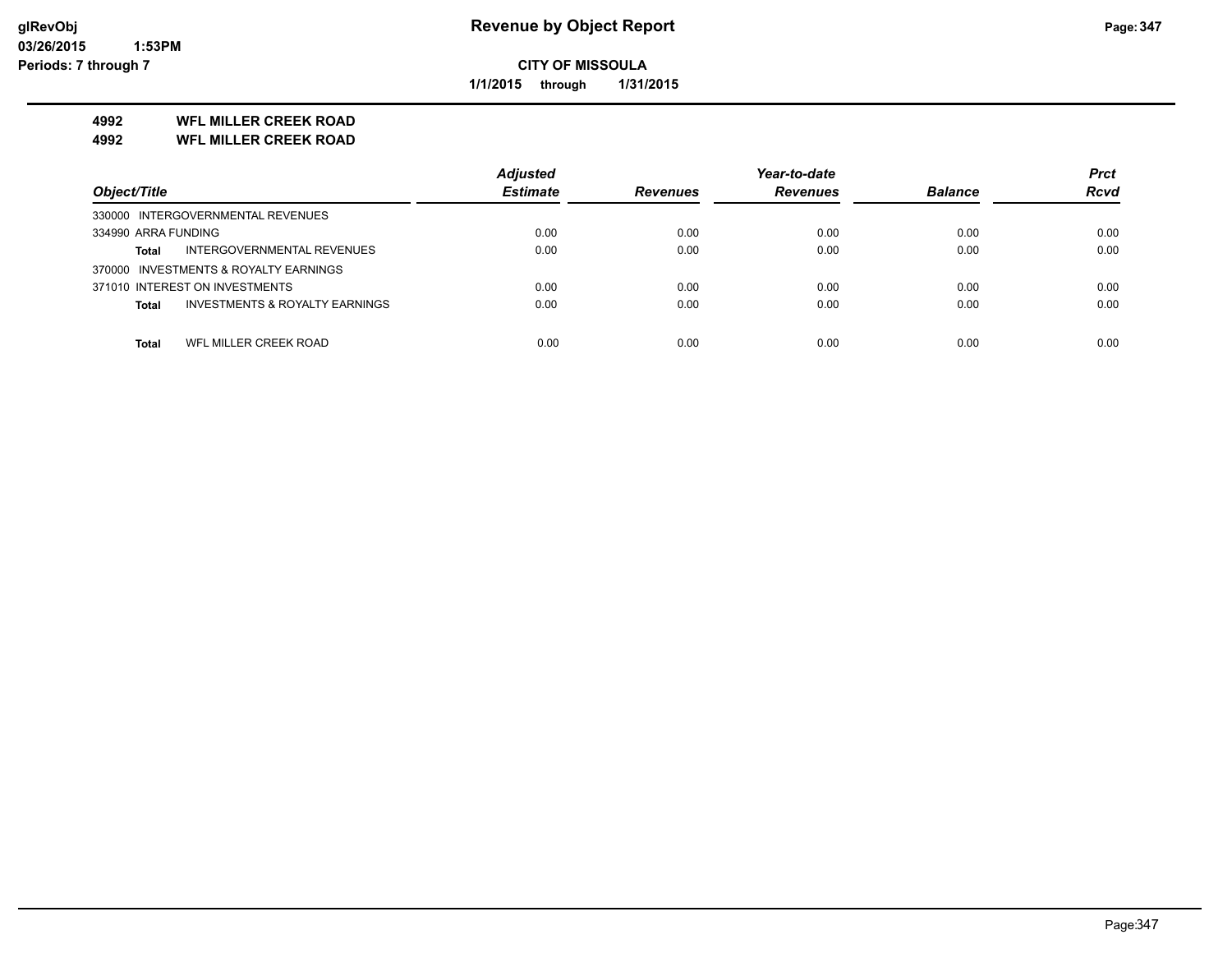**1/1/2015 through 1/31/2015**

### **4992 WFL MILLER CREEK ROAD**

| Object/Title                                              | <b>Adjusted</b><br><b>Estimate</b> | <b>Revenues</b> | Year-to-date<br><b>Revenues</b> | <b>Balance</b> | <b>Prct</b><br><b>Rcvd</b> |
|-----------------------------------------------------------|------------------------------------|-----------------|---------------------------------|----------------|----------------------------|
| 330000 INTERGOVERNMENTAL REVENUES                         |                                    |                 |                                 |                |                            |
| 334990 ARRA FUNDING                                       | 0.00                               | 0.00            | 0.00                            | 0.00           | 0.00                       |
| INTERGOVERNMENTAL REVENUES<br>Total                       | 0.00                               | 0.00            | 0.00                            | 0.00           | 0.00                       |
| 370000 INVESTMENTS & ROYALTY EARNINGS                     |                                    |                 |                                 |                |                            |
| 371010 INTEREST ON INVESTMENTS                            | 0.00                               | 0.00            | 0.00                            | 0.00           | 0.00                       |
| <b>INVESTMENTS &amp; ROYALTY EARNINGS</b><br><b>Total</b> | 0.00                               | 0.00            | 0.00                            | 0.00           | 0.00                       |
|                                                           |                                    |                 |                                 |                |                            |
| WFL MILLER CREEK ROAD<br><b>Total</b>                     | 0.00                               | 0.00            | 0.00                            | 0.00           | 0.00                       |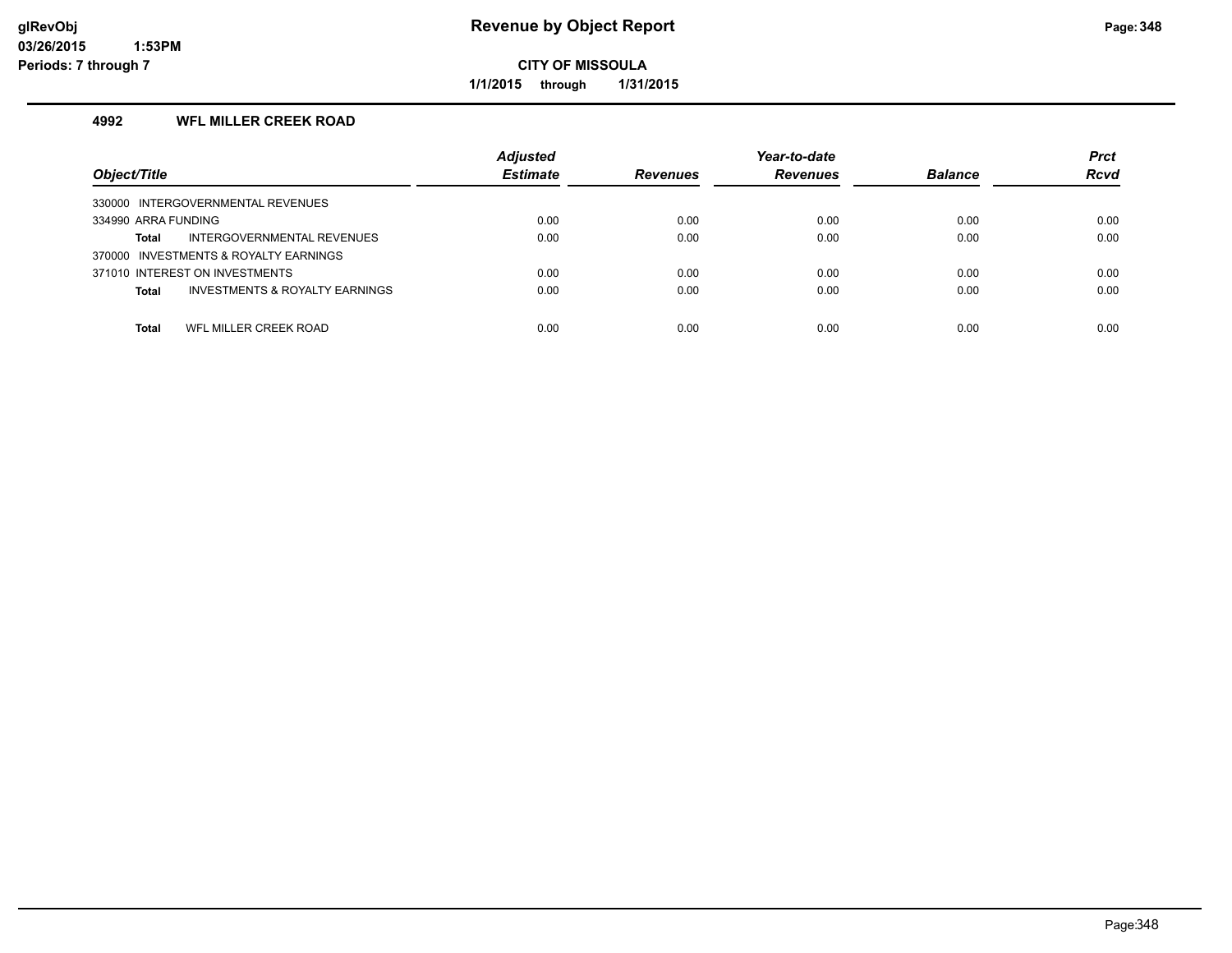**1/1/2015 through 1/31/2015**

**4993 WESTERN FEDERAL LANDS**

**4993 WESTERN FEDERAL LANDS**

|                                            | <b>Adjusted</b> |                 | Year-to-date    |                | <b>Prct</b> |
|--------------------------------------------|-----------------|-----------------|-----------------|----------------|-------------|
| Object/Title                               | <b>Estimate</b> | <b>Revenues</b> | <b>Revenues</b> | <b>Balance</b> | <b>Rcvd</b> |
| 330000 INTERGOVERNMENTAL REVENUES          |                 |                 |                 |                |             |
| 331005 WESTERN FEDERAL LANDS GRANT         | 0.00            | 0.00            | 0.00            | 0.00           | 0.00        |
| 334125 FWP GRANT                           | 0.00            | 0.00            | 73.578.10       | $-73.578.10$   | 0.00        |
| <b>INTERGOVERNMENTAL REVENUES</b><br>Total | 0.00            | 0.00            | 73,578.10       | $-73,578.10$   | 0.00        |
| 360000 MISCELLANEOUS REVENUES              |                 |                 |                 |                |             |
| 365010 FRIENDS OF MISSOULA PARKS DONATION  | 0.00            | 0.00            | 0.00            | 0.00           | 0.00        |
| MISCELLANEOUS REVENUES<br>Total            | 0.00            | 0.00            | 0.00            | 0.00           | 0.00        |
| INVESTMENTS & ROYALTY EARNINGS<br>370000   |                 |                 |                 |                |             |
| 371010 INTEREST ON INVESTMENTS             | 0.00            | 0.00            | 0.00            | 0.00           | 0.00        |
| INVESTMENTS & ROYALTY EARNINGS<br>Total    | 0.00            | 0.00            | 0.00            | 0.00           | 0.00        |
| <b>WESTERN FEDERAL LANDS</b><br>Total      | 0.00            | 0.00            | 73.578.10       | $-73.578.10$   | 0.00        |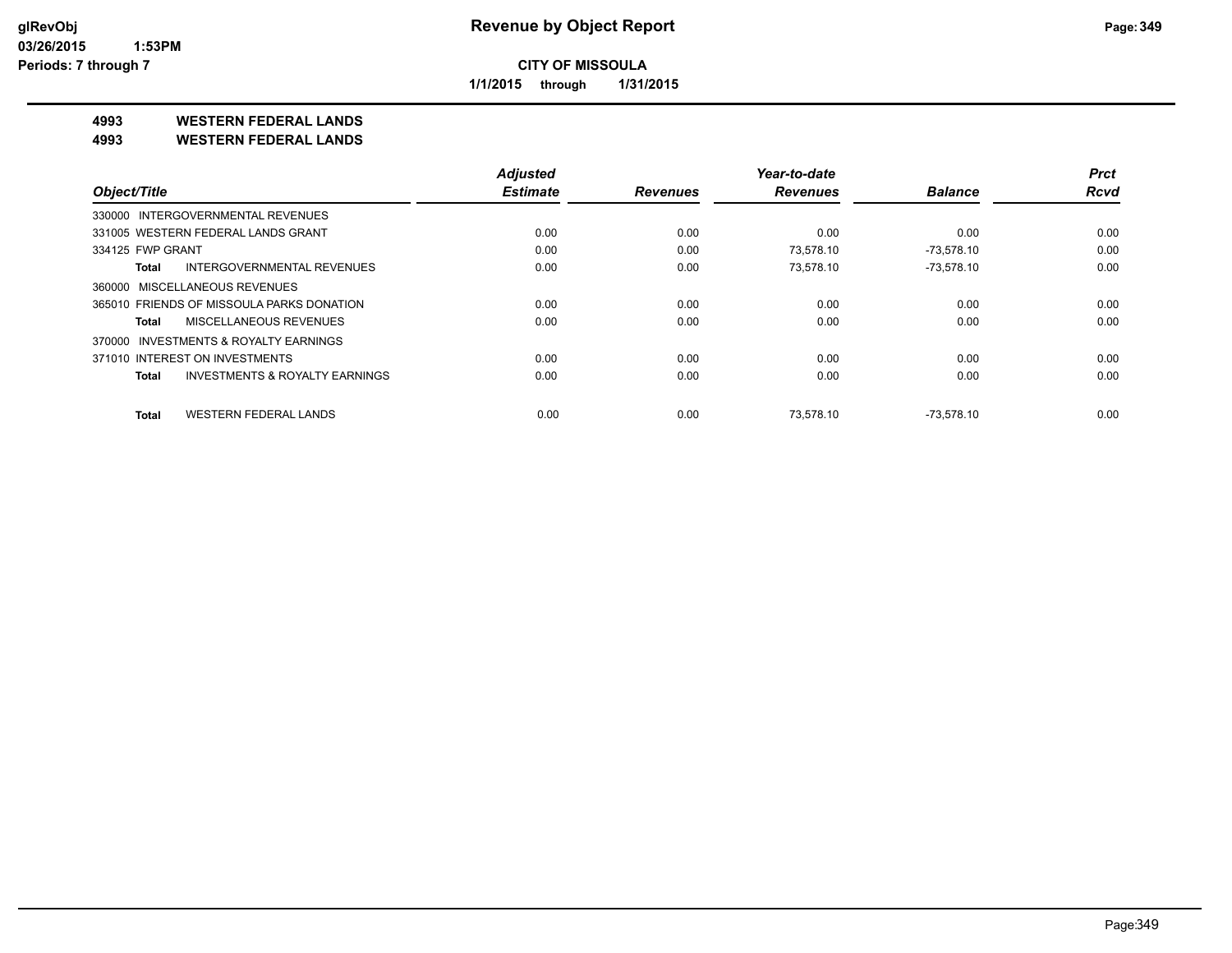**1/1/2015 through 1/31/2015**

### **4993 WESTERN FEDERAL LANDS**

|                                                    | <b>Adjusted</b> |                 | Year-to-date    |                | <b>Prct</b> |
|----------------------------------------------------|-----------------|-----------------|-----------------|----------------|-------------|
| Object/Title                                       | <b>Estimate</b> | <b>Revenues</b> | <b>Revenues</b> | <b>Balance</b> | <b>Rcvd</b> |
| 330000 INTERGOVERNMENTAL REVENUES                  |                 |                 |                 |                |             |
| 331005 WESTERN FEDERAL LANDS GRANT                 | 0.00            | 0.00            | 0.00            | 0.00           | 0.00        |
| 334125 FWP GRANT                                   | 0.00            | 0.00            | 73.578.10       | $-73,578.10$   | 0.00        |
| INTERGOVERNMENTAL REVENUES<br>Total                | 0.00            | 0.00            | 73,578.10       | $-73,578.10$   | 0.00        |
| 360000 MISCELLANEOUS REVENUES                      |                 |                 |                 |                |             |
| 365010 FRIENDS OF MISSOULA PARKS DONATION          | 0.00            | 0.00            | 0.00            | 0.00           | 0.00        |
| MISCELLANEOUS REVENUES<br>Total                    | 0.00            | 0.00            | 0.00            | 0.00           | 0.00        |
| INVESTMENTS & ROYALTY EARNINGS<br>370000           |                 |                 |                 |                |             |
| 371010 INTEREST ON INVESTMENTS                     | 0.00            | 0.00            | 0.00            | 0.00           | 0.00        |
| <b>INVESTMENTS &amp; ROYALTY EARNINGS</b><br>Total | 0.00            | 0.00            | 0.00            | 0.00           | 0.00        |
|                                                    |                 |                 |                 |                |             |
| <b>WESTERN FEDERAL LANDS</b><br><b>Total</b>       | 0.00            | 0.00            | 73.578.10       | $-73.578.10$   | 0.00        |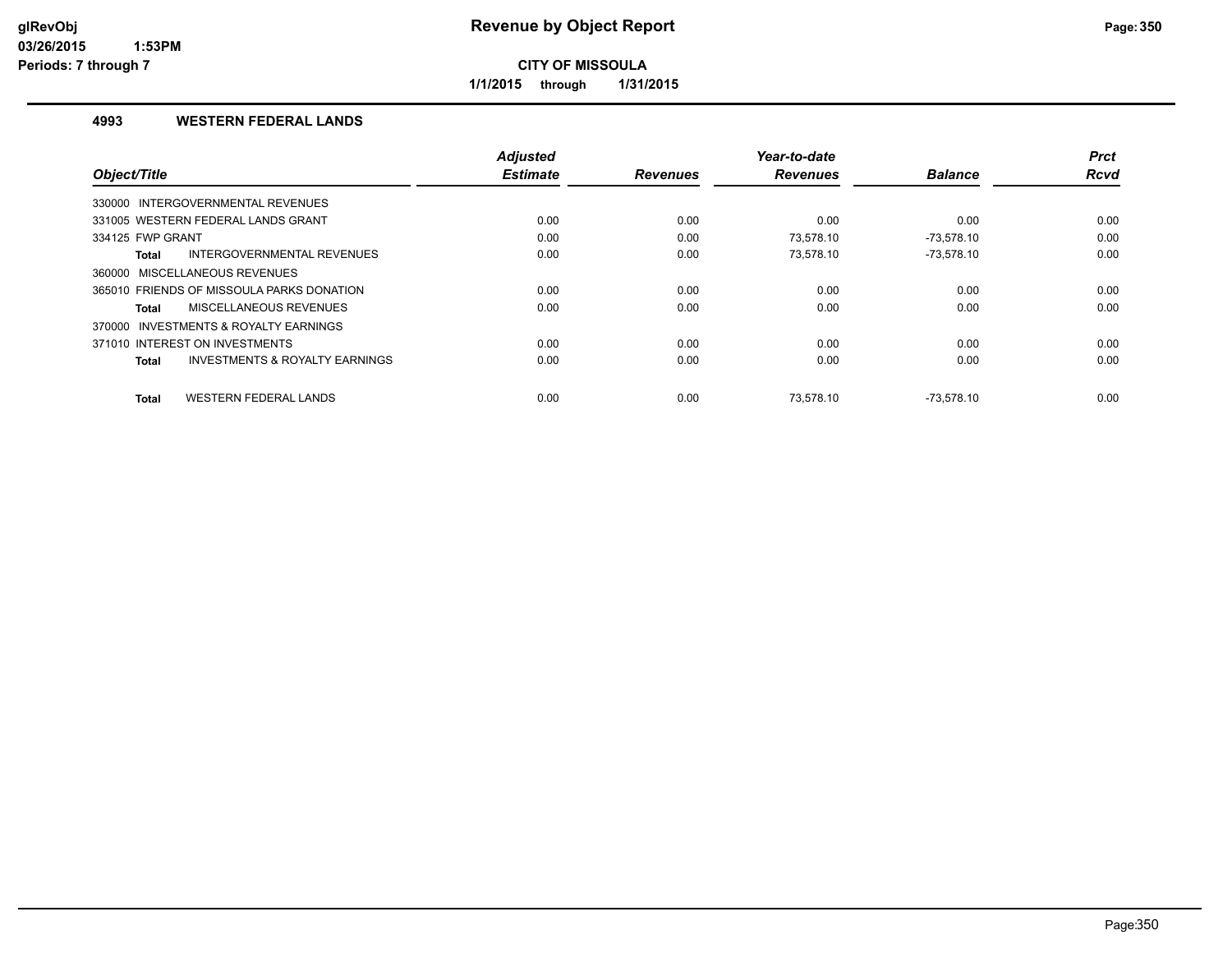**1/1/2015 through 1/31/2015**

**5020 CIVIC STADIUM**

**5020 CIVIC STADIUM**

|                                                           | <b>Adjusted</b> |                 | Year-to-date    |                | <b>Prct</b> |
|-----------------------------------------------------------|-----------------|-----------------|-----------------|----------------|-------------|
| Object/Title                                              | <b>Estimate</b> | <b>Revenues</b> | <b>Revenues</b> | <b>Balance</b> | <b>Rcvd</b> |
| INTERGOVERNMENTAL REVENUES<br>330000                      |                 |                 |                 |                |             |
| 336023 STATE CONTRIB. - PERS                              | 0.00            | 0.00            | 0.00            | 0.00           | 0.00        |
| <b>INTERGOVERNMENTAL REVENUES</b><br><b>Total</b>         | 0.00            | 0.00            | 0.00            | 0.00           | 0.00        |
| 360000 MISCELLANEOUS REVENUES                             |                 |                 |                 |                |             |
| 360010 MISCELLANEOUS                                      | 0.00            | 0.00            | 0.00            | 0.00           | 0.00        |
| 361010 RENTAL REVENUE                                     | 120,000.00      | 0.00            | 0.00            | 120,000.00     | 0.00        |
| 362003 US BANK FEE REIMBURSEMENT                          | 0.00            | 0.00            | 0.00            | 0.00           | 0.00        |
| 365030 DONATIONS STADIUM R&D                              | 0.00            | 0.00            | 0.00            | 0.00           | 0.00        |
| MISCELLANEOUS REVENUES<br><b>Total</b>                    | 120,000.00      | 0.00            | 0.00            | 120,000.00     | 0.00        |
| 370000 INVESTMENTS & ROYALTY EARNINGS                     |                 |                 |                 |                |             |
| 371010 INTEREST ON INVESTMENTS                            | 0.00            | 0.00            | 0.00            | 0.00           | 0.00        |
| <b>INVESTMENTS &amp; ROYALTY EARNINGS</b><br><b>Total</b> | 0.00            | 0.00            | 0.00            | 0.00           | 0.00        |
| 380000 OTHER FINANCING SOURCES                            |                 |                 |                 |                |             |
| 383000 OPERATING TRANSFERS                                | 0.00            | 0.00            | 0.00            | 0.00           | 0.00        |
| 383400 CAPITAL CONTRIBUTION                               | 0.00            | 0.00            | 0.00            | 0.00           | 0.00        |
| OTHER FINANCING SOURCES<br><b>Total</b>                   | 0.00            | 0.00            | 0.00            | 0.00           | 0.00        |
|                                                           |                 |                 |                 |                |             |
| <b>CIVIC STADIUM</b><br><b>Total</b>                      | 120,000.00      | 0.00            | 0.00            | 120,000.00     | 0.00        |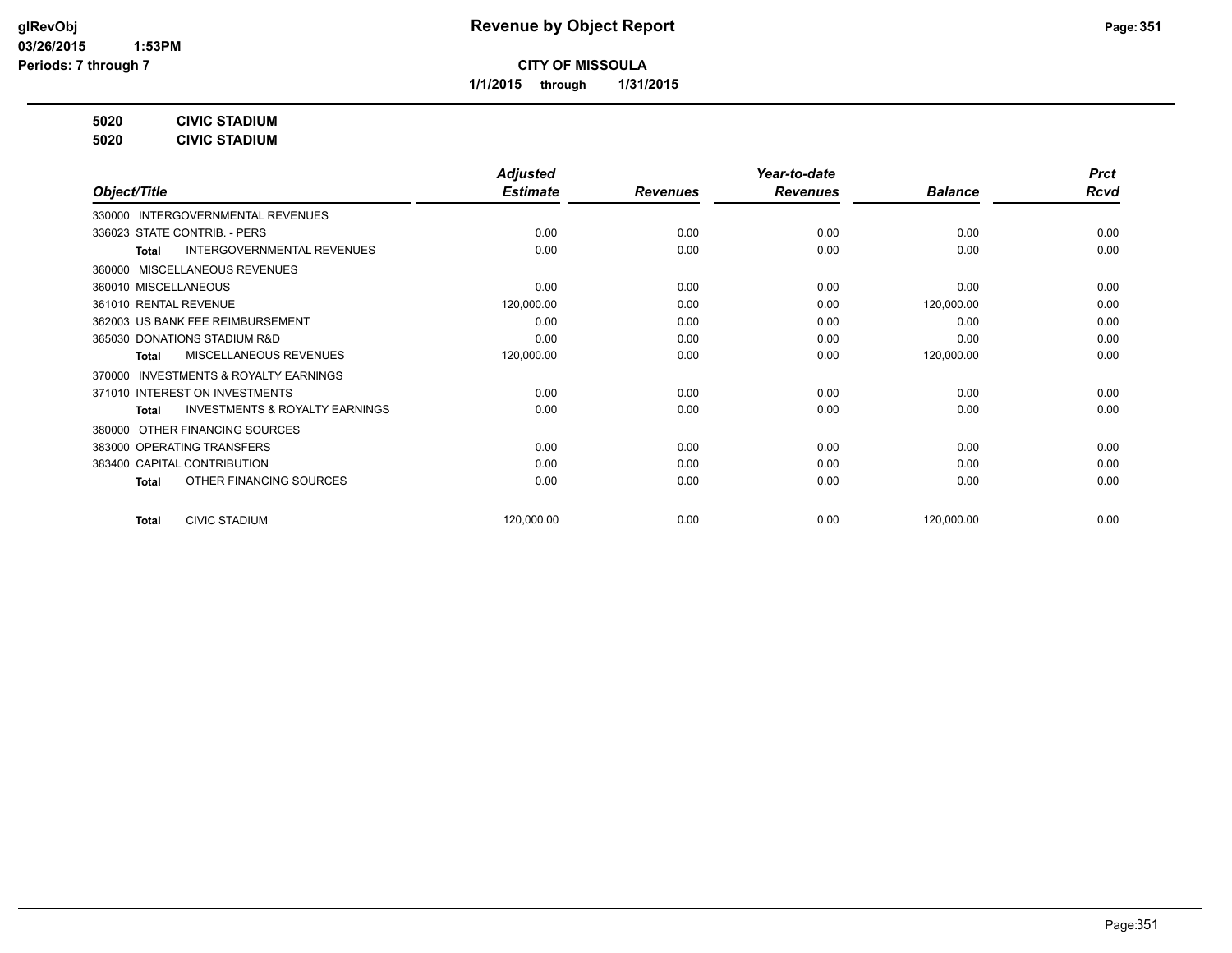**1/1/2015 through 1/31/2015**

#### **5020 CIVIC STADIUM**

|                                                     | <b>Adjusted</b> |                 | Year-to-date    |                | <b>Prct</b> |
|-----------------------------------------------------|-----------------|-----------------|-----------------|----------------|-------------|
| Object/Title                                        | <b>Estimate</b> | <b>Revenues</b> | <b>Revenues</b> | <b>Balance</b> | <b>Rcvd</b> |
| 330000 INTERGOVERNMENTAL REVENUES                   |                 |                 |                 |                |             |
| 336023 STATE CONTRIB. - PERS                        | 0.00            | 0.00            | 0.00            | 0.00           | 0.00        |
| INTERGOVERNMENTAL REVENUES<br><b>Total</b>          | 0.00            | 0.00            | 0.00            | 0.00           | 0.00        |
| 360000 MISCELLANEOUS REVENUES                       |                 |                 |                 |                |             |
| 360010 MISCELLANEOUS                                | 0.00            | 0.00            | 0.00            | 0.00           | 0.00        |
| 361010 RENTAL REVENUE                               | 120,000.00      | 0.00            | 0.00            | 120,000.00     | 0.00        |
| 362003 US BANK FEE REIMBURSEMENT                    | 0.00            | 0.00            | 0.00            | 0.00           | 0.00        |
| 365030 DONATIONS STADIUM R&D                        | 0.00            | 0.00            | 0.00            | 0.00           | 0.00        |
| MISCELLANEOUS REVENUES<br><b>Total</b>              | 120,000.00      | 0.00            | 0.00            | 120,000.00     | 0.00        |
| <b>INVESTMENTS &amp; ROYALTY EARNINGS</b><br>370000 |                 |                 |                 |                |             |
| 371010 INTEREST ON INVESTMENTS                      | 0.00            | 0.00            | 0.00            | 0.00           | 0.00        |
| <b>INVESTMENTS &amp; ROYALTY EARNINGS</b><br>Total  | 0.00            | 0.00            | 0.00            | 0.00           | 0.00        |
| OTHER FINANCING SOURCES<br>380000                   |                 |                 |                 |                |             |
| 383000 OPERATING TRANSFERS                          | 0.00            | 0.00            | 0.00            | 0.00           | 0.00        |
| 383400 CAPITAL CONTRIBUTION                         | 0.00            | 0.00            | 0.00            | 0.00           | 0.00        |
| OTHER FINANCING SOURCES<br><b>Total</b>             | 0.00            | 0.00            | 0.00            | 0.00           | 0.00        |
| <b>CIVIC STADIUM</b><br><b>Total</b>                | 120,000.00      | 0.00            | 0.00            | 120,000.00     | 0.00        |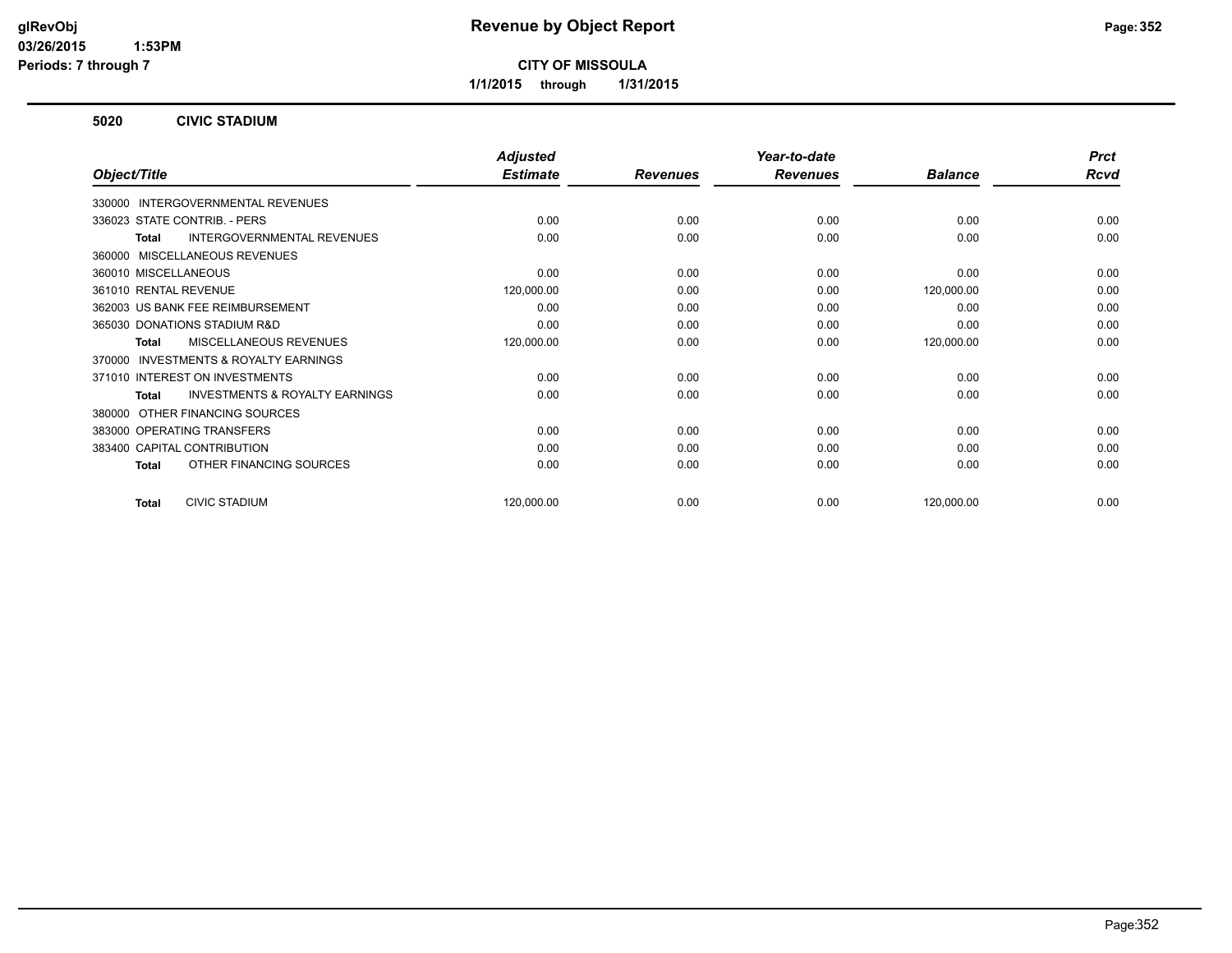**1/1/2015 through 1/31/2015**

# **5310 SEWER OPERATING BUDGET FUND**

#### **5310 SEWER OPERATING BUDGET FUND**

|                                                    | <b>Adjusted</b> |                 | Year-to-date    |                | <b>Prct</b> |
|----------------------------------------------------|-----------------|-----------------|-----------------|----------------|-------------|
| Object/Title                                       | <b>Estimate</b> | <b>Revenues</b> | <b>Revenues</b> | <b>Balance</b> | <b>Rcvd</b> |
| 320000 LICENSES & PERMITS                          |                 |                 |                 |                |             |
| 323027 HAULER PERMITS                              | 0.00            | 0.00            | 150.00          | $-150.00$      | 0.00        |
| <b>LICENSES &amp; PERMITS</b><br>Total             | 0.00            | 0.00            | 150.00          | $-150.00$      | 0.00        |
| 330000 INTERGOVERNMENTAL REVENUES                  |                 |                 |                 |                |             |
| 334071 DEQ/RIVER WATER SAMPLING                    | 0.00            | 0.00            | 0.00            | 0.00           | 0.00        |
| 336023 STATE CONTRIB. - PERS                       | 0.00            | 153.23          | 822.21          | $-822.21$      | 0.00        |
| <b>INTERGOVERNMENTAL REVENUES</b><br>Total         | 0.00            | 153.23          | 822.21          | $-822.21$      | 0.00        |
| 340000 CHARGES FOR SERVICES                        |                 |                 |                 |                |             |
| 343031 SEWER SERVICE CHARGES                       | 0.00            | 0.00            | 0.00            | 0.00           | 0.00        |
| 343032 SEWER INSTALLATION CHARGES                  | 76.000.00       | 0.00            | 0.00            | 76.000.00      | 0.00        |
| 343035 SALE OF SEWER MATERIALS AND SUPPLIES        | 0.00            | 0.00            | 0.00            | 0.00           | 0.00        |
| 343039 DISPOSAL FEES                               | 0.00            | 1,120.00        | 15,013.88       | $-15,013.88$   | 0.00        |
| <b>CHARGES FOR SERVICES</b><br>Total               | 76,000.00       | 1,120.00        | 15,013.88       | 60,986.12      | 19.76       |
| 360000 MISCELLANEOUS REVENUES                      |                 |                 |                 |                |             |
| 360010 MISCELLANEOUS                               | 0.00            | 0.00            | 0.00            | 0.00           | 0.00        |
| 360030 CONTRIBUTIONS FROM PROPERTY OWNERS          | 0.00            | 0.00            | 0.00            | 0.00           | 0.00        |
| 363040 PENALTY AND INTEREST                        | 0.00            | 104.69          | 455.92          | $-455.92$      | 0.00        |
| 364012 SALE OF SURPLUS PROPERTY                    | 0.00            | 0.00            | 0.00            | 0.00           | 0.00        |
| <b>MISCELLANEOUS REVENUES</b><br>Total             | 0.00            | 104.69          | 455.92          | $-455.92$      | 0.00        |
| 370000 INVESTMENTS & ROYALTY EARNINGS              |                 |                 |                 |                |             |
| 371010 INTEREST ON INVESTMENTS                     | 0.00            | 0.00            | 0.00            | 0.00           | 0.00        |
| 371020 GAIN/LOSS IN MARKET VALUE OF INVESTMENTS    | 0.00            | 0.00            | 0.00            | 0.00           | 0.00        |
| <b>INVESTMENTS &amp; ROYALTY EARNINGS</b><br>Total | 0.00            | 0.00            | 0.00            | 0.00           | 0.00        |
| 380000 OTHER FINANCING SOURCES                     |                 |                 |                 |                |             |
| 381090 PROCEEDS FROM CAPITAL LEASE                 | 0.00            | 0.00            | 0.00            | 0.00           | 0.00        |
| 382010 SALE OF FIXED ASSETS                        | 0.00            | 0.00            | 0.00            | 0.00           | 0.00        |
| 383024 TRANS FR SEWER CLEARING                     | 4,458,965.00    | 0.00            | 0.00            | 4,458,965.00   | 0.00        |
| OTHER FINANCING SOURCES<br>Total                   | 4,458,965.00    | 0.00            | 0.00            | 4,458,965.00   | 0.00        |
| SEWER OPERATING BUDGET FUND<br><b>Total</b>        | 4.534.965.00    | 1.377.92        | 16.442.01       | 4.518.522.99   | 0.36        |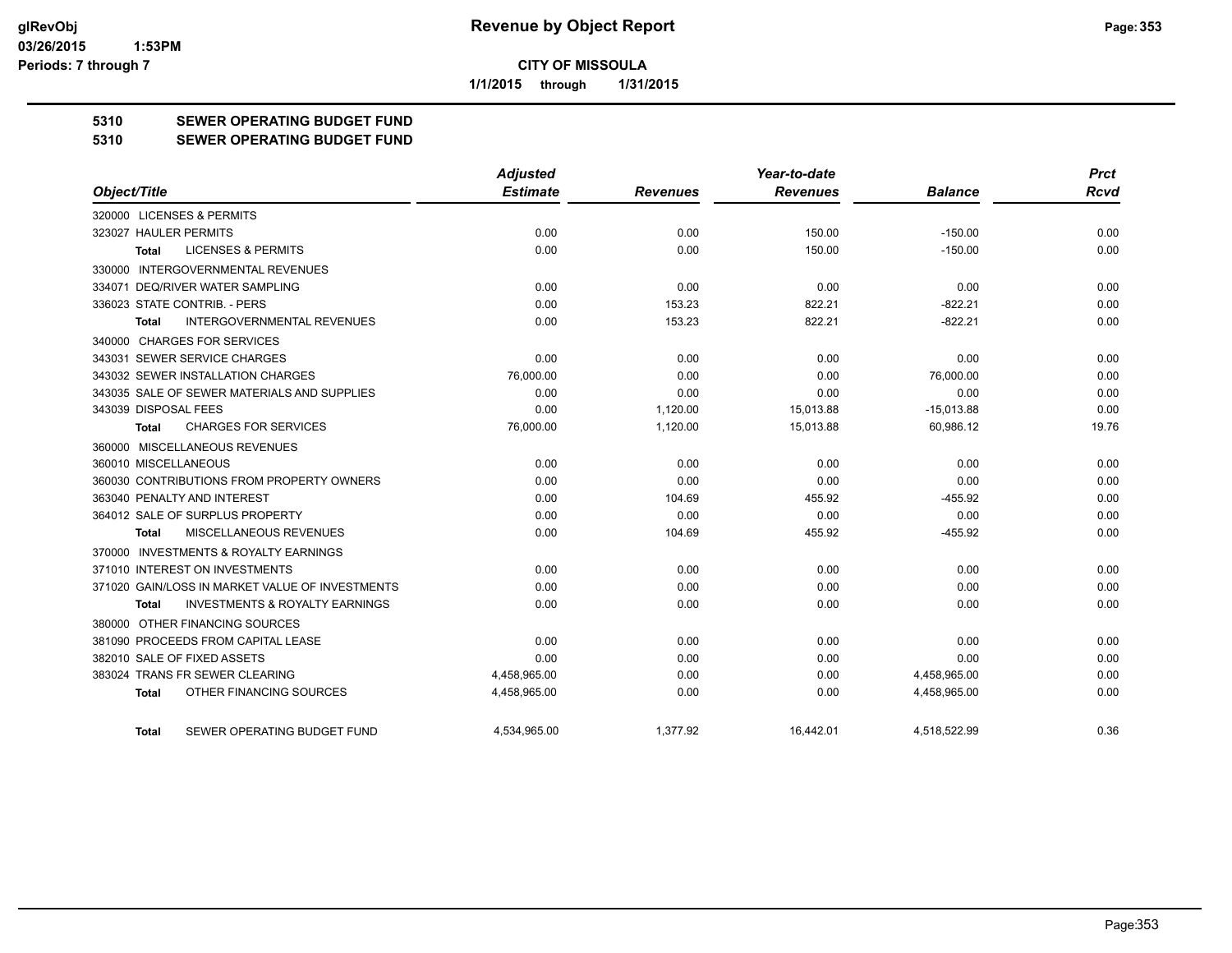**1/1/2015 through 1/31/2015**

## **5310 SEWER OPERATING BUDGET FUND**

| Object/Title                                       | <b>Adjusted</b><br><b>Estimate</b> | <b>Revenues</b> | Year-to-date<br><b>Revenues</b> | <b>Balance</b> | <b>Prct</b><br><b>Rcvd</b> |
|----------------------------------------------------|------------------------------------|-----------------|---------------------------------|----------------|----------------------------|
|                                                    |                                    |                 |                                 |                |                            |
| 320000 LICENSES & PERMITS                          |                                    |                 |                                 |                |                            |
| 323027 HAULER PERMITS                              | 0.00                               | 0.00            | 150.00                          | $-150.00$      | 0.00                       |
| <b>LICENSES &amp; PERMITS</b><br><b>Total</b>      | 0.00                               | 0.00            | 150.00                          | $-150.00$      | 0.00                       |
| 330000 INTERGOVERNMENTAL REVENUES                  |                                    |                 |                                 |                |                            |
| 334071 DEQ/RIVER WATER SAMPLING                    | 0.00                               | 0.00            | 0.00                            | 0.00           | 0.00                       |
| 336023 STATE CONTRIB. - PERS                       | 0.00                               | 153.23          | 822.21                          | $-822.21$      | 0.00                       |
| INTERGOVERNMENTAL REVENUES<br>Total                | 0.00                               | 153.23          | 822.21                          | $-822.21$      | 0.00                       |
| 340000 CHARGES FOR SERVICES                        |                                    |                 |                                 |                |                            |
| 343031 SEWER SERVICE CHARGES                       | 0.00                               | 0.00            | 0.00                            | 0.00           | 0.00                       |
| 343032 SEWER INSTALLATION CHARGES                  | 76,000.00                          | 0.00            | 0.00                            | 76,000.00      | 0.00                       |
| 343035 SALE OF SEWER MATERIALS AND SUPPLIES        | 0.00                               | 0.00            | 0.00                            | 0.00           | 0.00                       |
| 343039 DISPOSAL FEES                               | 0.00                               | 1,120.00        | 15,013.88                       | $-15,013.88$   | 0.00                       |
| <b>CHARGES FOR SERVICES</b><br>Total               | 76,000.00                          | 1,120.00        | 15,013.88                       | 60,986.12      | 19.76                      |
| 360000 MISCELLANEOUS REVENUES                      |                                    |                 |                                 |                |                            |
| 360010 MISCELLANEOUS                               | 0.00                               | 0.00            | 0.00                            | 0.00           | 0.00                       |
| 360030 CONTRIBUTIONS FROM PROPERTY OWNERS          | 0.00                               | 0.00            | 0.00                            | 0.00           | 0.00                       |
| 363040 PENALTY AND INTEREST                        | 0.00                               | 104.69          | 455.92                          | $-455.92$      | 0.00                       |
| 364012 SALE OF SURPLUS PROPERTY                    | 0.00                               | 0.00            | 0.00                            | 0.00           | 0.00                       |
| MISCELLANEOUS REVENUES<br><b>Total</b>             | 0.00                               | 104.69          | 455.92                          | $-455.92$      | 0.00                       |
| 370000 INVESTMENTS & ROYALTY EARNINGS              |                                    |                 |                                 |                |                            |
| 371010 INTEREST ON INVESTMENTS                     | 0.00                               | 0.00            | 0.00                            | 0.00           | 0.00                       |
| 371020 GAIN/LOSS IN MARKET VALUE OF INVESTMENT     | 0.00                               | 0.00            | 0.00                            | 0.00           | 0.00                       |
| <b>INVESTMENTS &amp; ROYALTY EARNINGS</b><br>Total | 0.00                               | 0.00            | 0.00                            | 0.00           | 0.00                       |
| 380000 OTHER FINANCING SOURCES                     |                                    |                 |                                 |                |                            |
| 381090 PROCEEDS FROM CAPITAL LEASE                 | 0.00                               | 0.00            | 0.00                            | 0.00           | 0.00                       |
| 382010 SALE OF FIXED ASSETS                        | 0.00                               | 0.00            | 0.00                            | 0.00           | 0.00                       |
| 383024 TRANS FR SEWER CLEARING                     | 4,458,965.00                       | 0.00            | 0.00                            | 4,458,965.00   | 0.00                       |
| OTHER FINANCING SOURCES<br><b>Total</b>            | 4,458,965.00                       | 0.00            | 0.00                            | 4,458,965.00   | 0.00                       |
|                                                    |                                    |                 |                                 |                |                            |
| SEWER OPERATING BUDGET FUND<br>Total               | 4,534,965.00                       | 1,377.92        | 16.442.01                       | 4,518,522.99   | 0.36                       |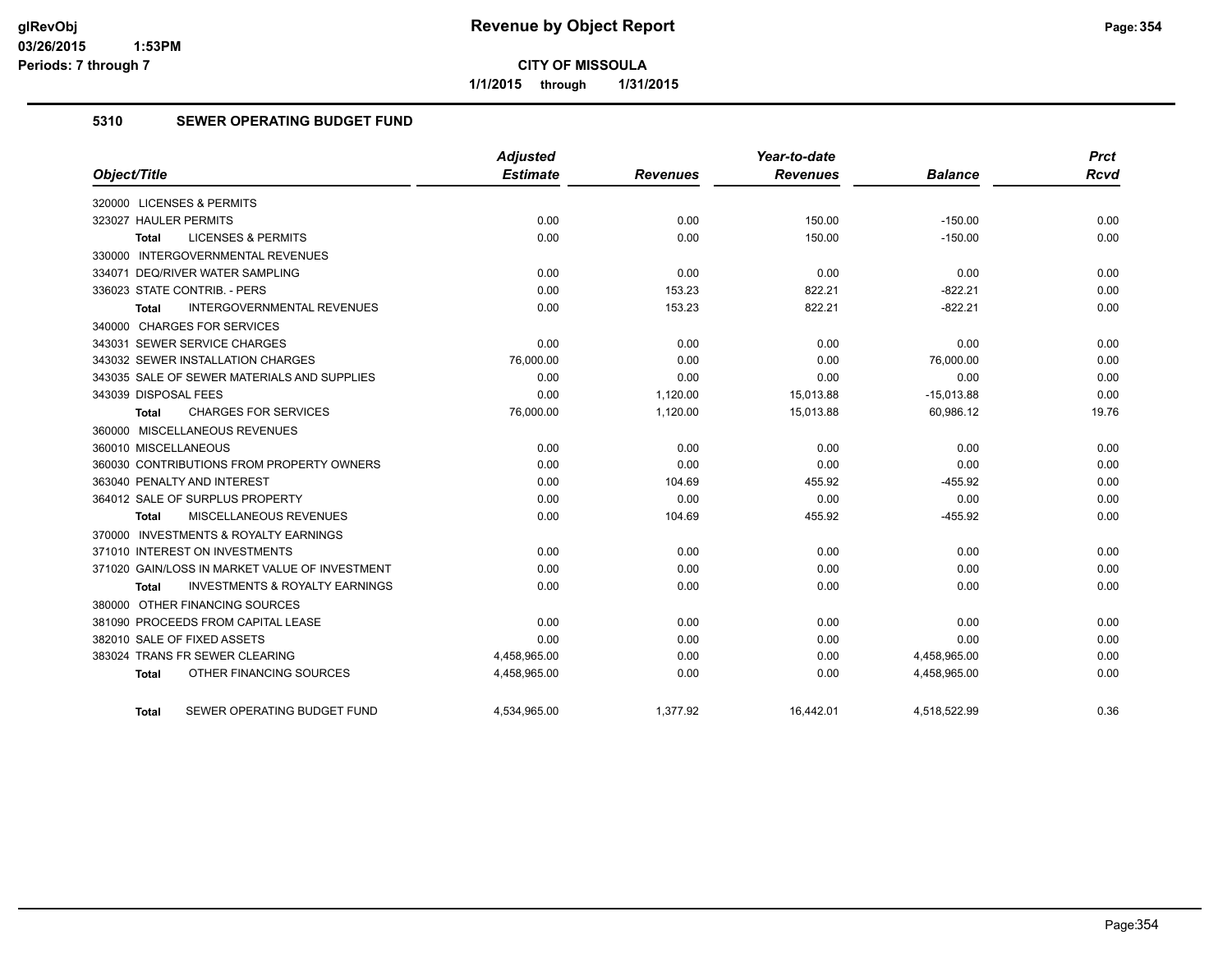**1/1/2015 through 1/31/2015**

# **5311 SEWER REVENUE COLLECTION & CLEARING FUND**

| 5311 | SEWER REVENUE COLLECTION & CLEARING FUND |
|------|------------------------------------------|
|------|------------------------------------------|

|                                                           | <b>Adjusted</b> |                 | Year-to-date    |                | <b>Prct</b> |
|-----------------------------------------------------------|-----------------|-----------------|-----------------|----------------|-------------|
| Object/Title                                              | <b>Estimate</b> | <b>Revenues</b> | <b>Revenues</b> | <b>Balance</b> | <b>Rcvd</b> |
| 330000 INTERGOVERNMENTAL REVENUES                         |                 |                 |                 |                |             |
| 331992 FEDERAL ARRA GRANTS                                | 0.00            | 0.00            | 0.00            | 0.00           | 0.00        |
| <b>INTERGOVERNMENTAL REVENUES</b><br>Total                | 0.00            | 0.00            | 0.00            | 0.00           | 0.00        |
| 340000 CHARGES FOR SERVICES                               |                 |                 |                 |                |             |
| 343032 SEWER INSTALLATION CHARGES                         | 0.00            | 0.00            | 0.00            | 0.00           | 0.00        |
| 343034 TREATMENT FACILITIES FEES                          | 7,200,001.00    | 3,546,565.63    | 7,059,415.72    | 140.585.28     | 98.05       |
| 343037 DELINQUENT SEWER FEES                              | 0.00            | 0.00            | 0.00            | 0.00           | 0.00        |
| 343038 P & I TAX LIENS                                    | 0.00            | 124.90          | 4,759.45        | $-4,759.45$    | 0.00        |
| <b>CHARGES FOR SERVICES</b><br><b>Total</b>               | 7,200,001.00    | 3,546,690.53    | 7,064,175.17    | 135,825.83     | 98.11       |
| MISCELLANEOUS REVENUES<br>360000                          |                 |                 |                 |                |             |
| 360010 MISCELLANEOUS                                      | 0.00            | 0.00            | 0.00            | 0.00           | 0.00        |
| 361200 RADIO TOWER LEASE PAYMENTS                         | 0.00            | 0.00            | 2,850.00        | $-2,850.00$    | 0.00        |
| 361201 EKO LAND LEASE                                     | 0.00            | 12,293.18       | 24,586.36       | $-24,586.36$   | 0.00        |
| 365023 NORTHWESTERN ENERGY GRANT                          | 0.00            | 0.00            | 0.00            | 0.00           | 0.00        |
| MISCELLANEOUS REVENUES<br>Total                           | 0.00            | 12,293.18       | 27,436.36       | $-27,436.36$   | 0.00        |
| <b>INVESTMENTS &amp; ROYALTY EARNINGS</b><br>370000       |                 |                 |                 |                |             |
| 371010 INTEREST ON INVESTMENTS                            | 0.00            | 0.00            | 0.00            | 0.00           | 0.00        |
| 371020 GAIN/LOSS IN MARKET VALUE OF INVESTMENTS           | 0.00            | 0.00            | 0.00            | 0.00           | 0.00        |
| <b>INVESTMENTS &amp; ROYALTY EARNINGS</b><br><b>Total</b> | 0.00            | 0.00            | 0.00            | 0.00           | 0.00        |
| OTHER FINANCING SOURCES<br>380000                         |                 |                 |                 |                |             |
| 383034 TRANS FR 01 SERIES DEBT SERVICE                    | 0.00            | 0.00            | 0.00            | 0.00           | 0.00        |
| 383042 TRANSFERS FROM OTHER FUNDS                         | 0.00            | 0.00            | 0.00            | 0.00           | 0.00        |
| OTHER FINANCING SOURCES<br><b>Total</b>                   | 0.00            | 0.00            | 0.00            | 0.00           | 0.00        |
| SEWER REVENUE COLLECTION & CLEARING<br><b>Total</b>       | 7,200,001.00    | 3,558,983.71    | 7,091,611.53    | 108,389.47     | 98.49       |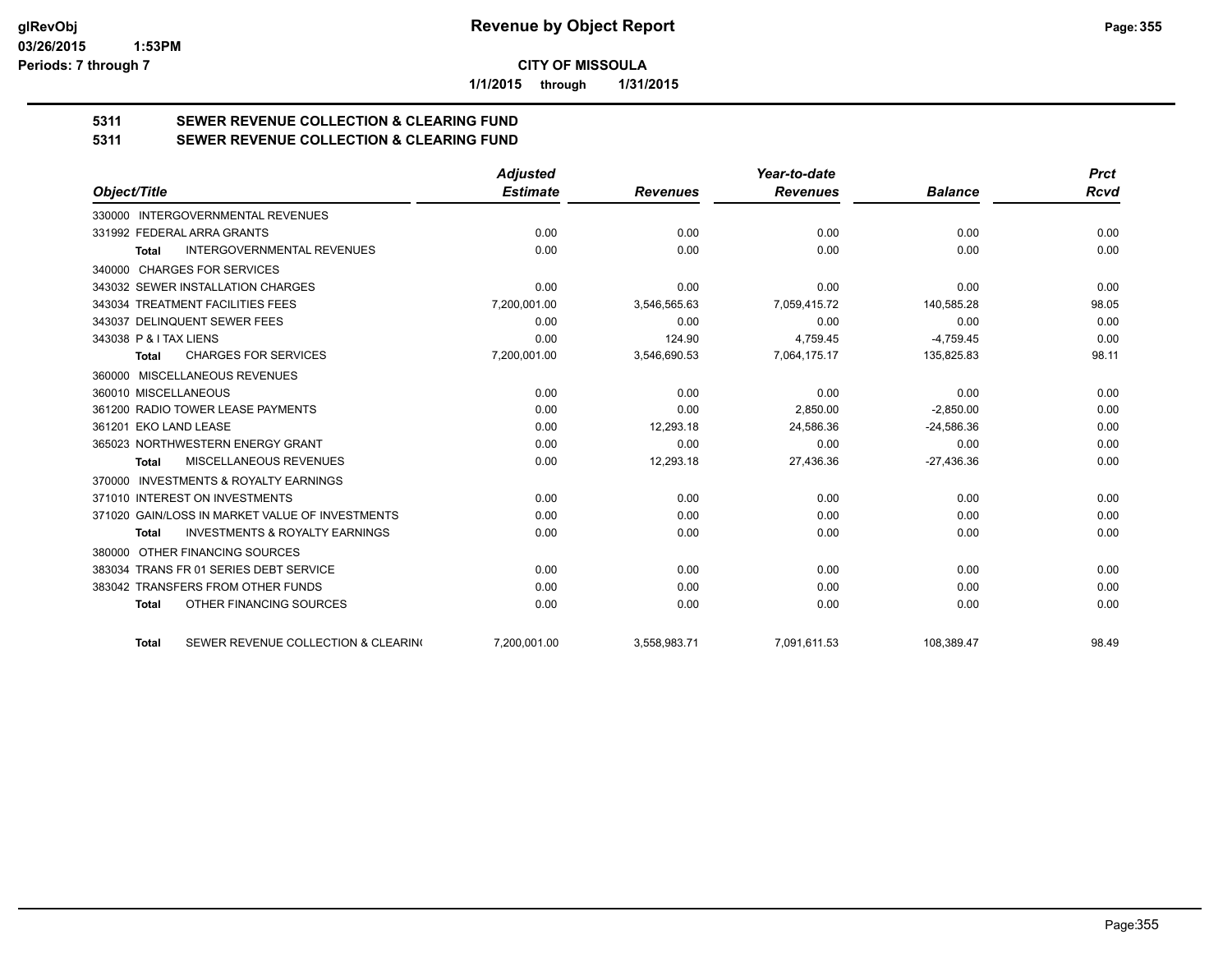**1/1/2015 through 1/31/2015**

## **5311 SEWER REVENUE COLLECTION & CLEARING FUND**

|                                                    | <b>Adjusted</b> |                 | Year-to-date    |                | <b>Prct</b> |
|----------------------------------------------------|-----------------|-----------------|-----------------|----------------|-------------|
| Object/Title                                       | <b>Estimate</b> | <b>Revenues</b> | <b>Revenues</b> | <b>Balance</b> | Rcvd        |
| 330000 INTERGOVERNMENTAL REVENUES                  |                 |                 |                 |                |             |
| 331992 FEDERAL ARRA GRANTS                         | 0.00            | 0.00            | 0.00            | 0.00           | 0.00        |
| <b>INTERGOVERNMENTAL REVENUES</b><br>Total         | 0.00            | 0.00            | 0.00            | 0.00           | 0.00        |
| 340000 CHARGES FOR SERVICES                        |                 |                 |                 |                |             |
| 343032 SEWER INSTALLATION CHARGES                  | 0.00            | 0.00            | 0.00            | 0.00           | 0.00        |
| 343034 TREATMENT FACILITIES FEES                   | 7,200,001.00    | 3,546,565.63    | 7,059,415.72    | 140,585.28     | 98.05       |
| 343037 DELINQUENT SEWER FEES                       | 0.00            | 0.00            | 0.00            | 0.00           | 0.00        |
| 343038 P & I TAX LIENS                             | 0.00            | 124.90          | 4,759.45        | $-4,759.45$    | 0.00        |
| <b>CHARGES FOR SERVICES</b><br><b>Total</b>        | 7,200,001.00    | 3,546,690.53    | 7,064,175.17    | 135,825.83     | 98.11       |
| 360000 MISCELLANEOUS REVENUES                      |                 |                 |                 |                |             |
| 360010 MISCELLANEOUS                               | 0.00            | 0.00            | 0.00            | 0.00           | 0.00        |
| 361200 RADIO TOWER LEASE PAYMENTS                  | 0.00            | 0.00            | 2.850.00        | $-2.850.00$    | 0.00        |
| 361201 EKO LAND LEASE                              | 0.00            | 12,293.18       | 24,586.36       | $-24,586.36$   | 0.00        |
| 365023 NORTHWESTERN ENERGY GRANT                   | 0.00            | 0.00            | 0.00            | 0.00           | 0.00        |
| <b>MISCELLANEOUS REVENUES</b><br>Total             | 0.00            | 12,293.18       | 27,436.36       | $-27,436.36$   | 0.00        |
| 370000 INVESTMENTS & ROYALTY EARNINGS              |                 |                 |                 |                |             |
| 371010 INTEREST ON INVESTMENTS                     | 0.00            | 0.00            | 0.00            | 0.00           | 0.00        |
| 371020 GAIN/LOSS IN MARKET VALUE OF INVESTMENT     | 0.00            | 0.00            | 0.00            | 0.00           | 0.00        |
| <b>INVESTMENTS &amp; ROYALTY EARNINGS</b><br>Total | 0.00            | 0.00            | 0.00            | 0.00           | 0.00        |
| OTHER FINANCING SOURCES<br>380000                  |                 |                 |                 |                |             |
| 383034 TRANS FR 01 SERIES DEBT SERVICE             | 0.00            | 0.00            | 0.00            | 0.00           | 0.00        |
| 383042 TRANSFERS FROM OTHER FUNDS                  | 0.00            | 0.00            | 0.00            | 0.00           | 0.00        |
| OTHER FINANCING SOURCES<br><b>Total</b>            | 0.00            | 0.00            | 0.00            | 0.00           | 0.00        |
| SEWER REVENUE COLLECTION & CLEARIN<br><b>Total</b> | 7,200,001.00    | 3,558,983.71    | 7,091,611.53    | 108,389.47     | 98.49       |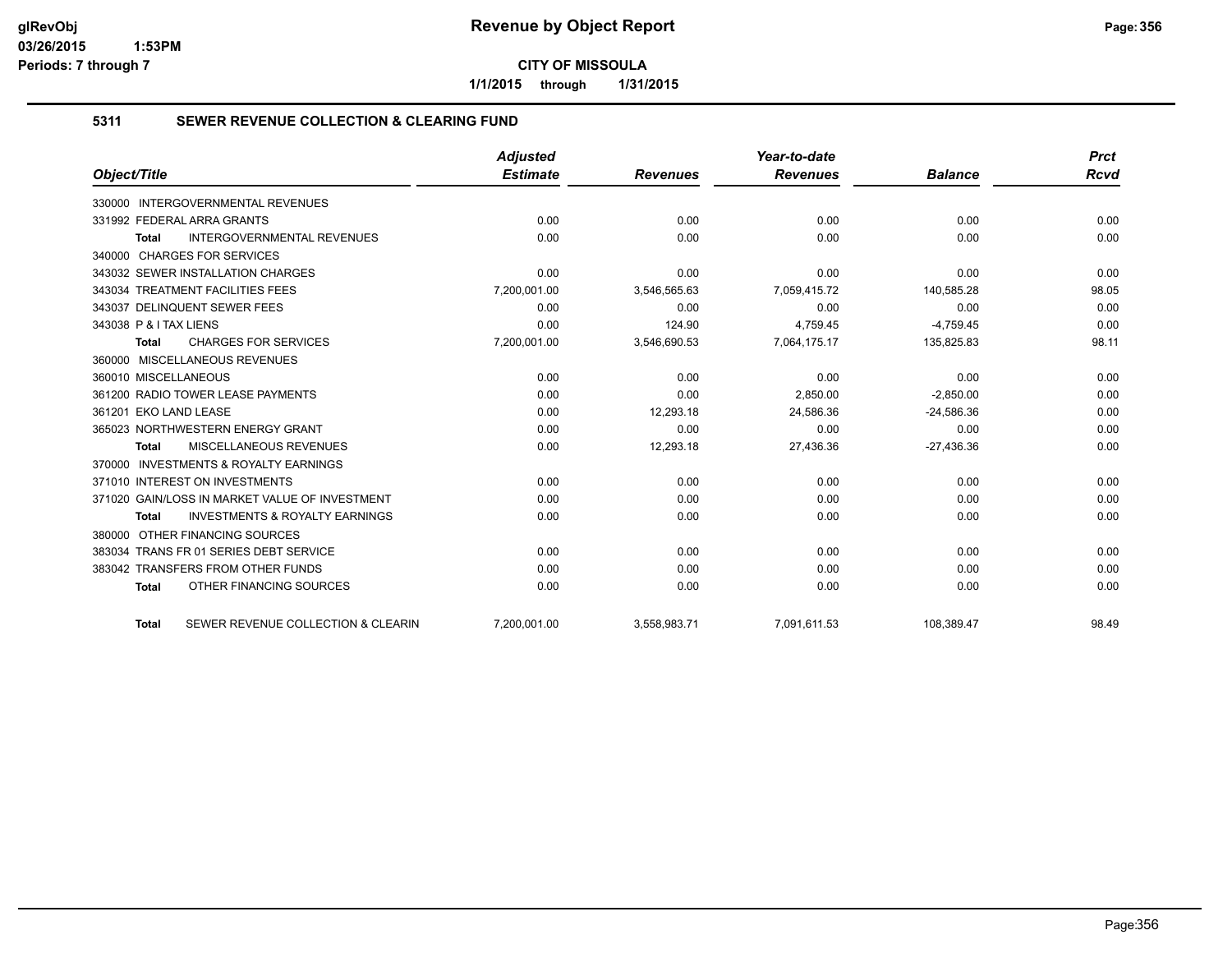**1/1/2015 through 1/31/2015**

**5315 SEWER LOAN FUND**

**5315 SEWER LOAN FUND**

|                                                           | <b>Adjusted</b> |                 | Year-to-date    |                | <b>Prct</b> |
|-----------------------------------------------------------|-----------------|-----------------|-----------------|----------------|-------------|
| Object/Title                                              | <b>Estimate</b> | <b>Revenues</b> | <b>Revenues</b> | <b>Balance</b> | Rcvd        |
| 340000 CHARGES FOR SERVICES                               |                 |                 |                 |                |             |
| 343032 SEWER INSTALLATION CHARGES                         | 0.00            | 0.00            | 0.00            | 0.00           | 0.00        |
| 343035 SALE OF SEWER MATERIALS AND SUPPLIES               | 0.00            | 0.00            | $-18,239.20$    | 18,239.20      | 0.00        |
| 343037 GREASE INTERCEPTOR LOANS                           | 0.00            | 0.00            | 0.00            | 0.00           | 0.00        |
| <b>CHARGES FOR SERVICES</b><br><b>Total</b>               | 0.00            | 0.00            | $-18,239.20$    | 18,239.20      | 0.00        |
| MISCELLANEOUS REVENUES<br>360000                          |                 |                 |                 |                |             |
| 360010 MISCELLANEOUS                                      | 0.00            | 0.00            | 25.00           | $-25.00$       | 0.00        |
| <b>MISCELLANEOUS REVENUES</b><br><b>Total</b>             | 0.00            | 0.00            | 25.00           | $-25.00$       | 0.00        |
| <b>INVESTMENTS &amp; ROYALTY EARNINGS</b><br>370000       |                 |                 |                 |                |             |
| 371010 INTEREST ON INVESTMENTS                            | 0.00            | 0.00            | 0.00            | 0.00           | 0.00        |
| 371020 GAIN/LOSS IN MARKET VALUE OF INVESTMENTS           | 0.00            | 0.00            | 0.00            | 0.00           | 0.00        |
| <b>INVESTMENTS &amp; ROYALTY EARNINGS</b><br><b>Total</b> | 0.00            | 0.00            | 0.00            | 0.00           | 0.00        |
| OTHER FINANCING SOURCES<br>380000                         |                 |                 |                 |                |             |
| 383024 TRANS FR SEWER CLEARING                            | 0.00            | 0.00            | 0.00            | 0.00           | 0.00        |
| 383025 TRANS FR SEWER R & D                               | 0.00            | 0.00            | 0.00            | 0.00           | 0.00        |
| OTHER FINANCING SOURCES<br><b>Total</b>                   | 0.00            | 0.00            | 0.00            | 0.00           | 0.00        |
| <b>SEWER LOAN FUND</b><br><b>Total</b>                    | 0.00            | 0.00            | $-18,214.20$    | 18,214.20      | 0.00        |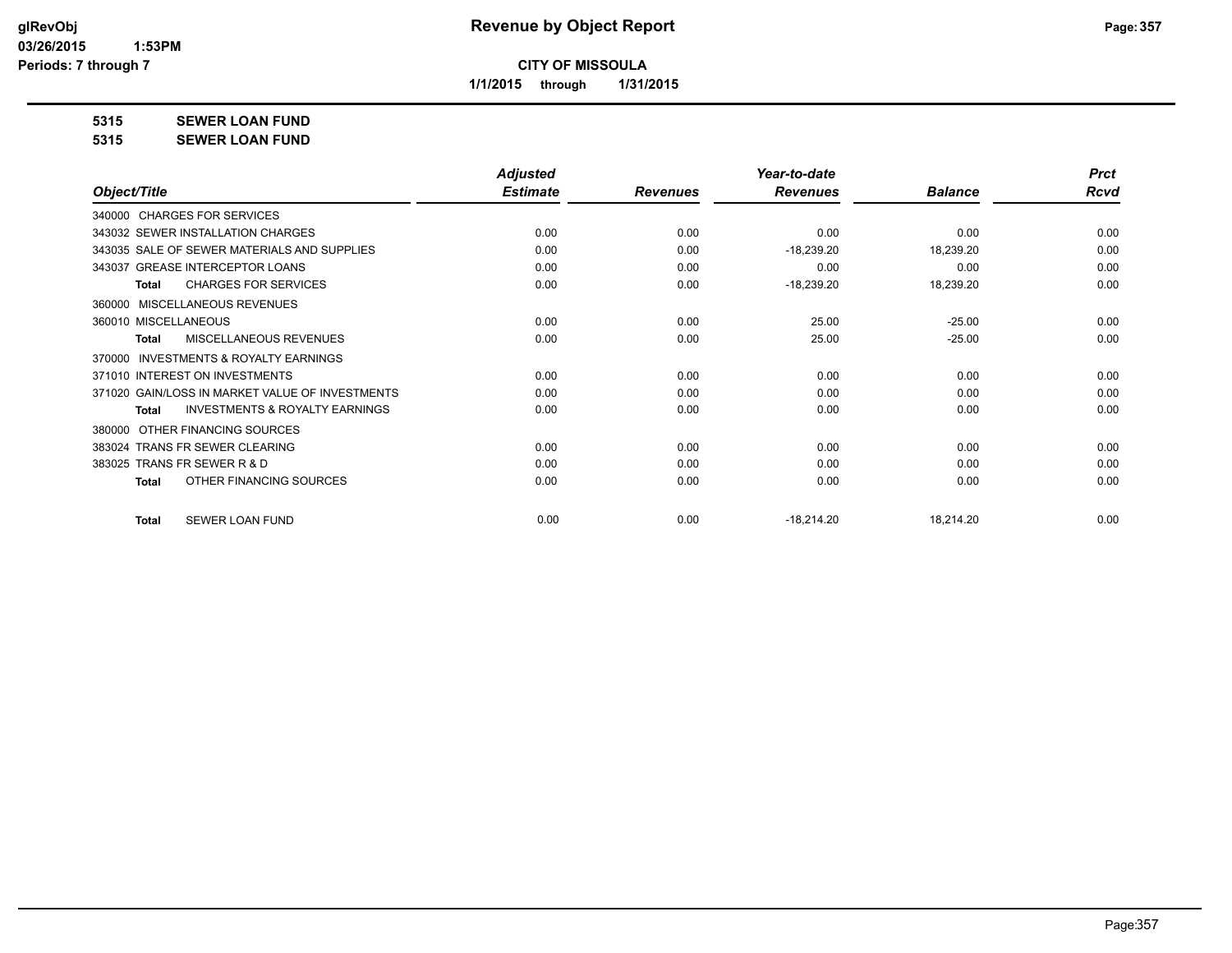**1/1/2015 through 1/31/2015**

#### **5315 SEWER LOAN FUND**

|                                                    | <b>Adjusted</b> |                 | Year-to-date    |                | <b>Prct</b> |
|----------------------------------------------------|-----------------|-----------------|-----------------|----------------|-------------|
| Object/Title                                       | <b>Estimate</b> | <b>Revenues</b> | <b>Revenues</b> | <b>Balance</b> | <b>Rcvd</b> |
| 340000 CHARGES FOR SERVICES                        |                 |                 |                 |                |             |
| 343032 SEWER INSTALLATION CHARGES                  | 0.00            | 0.00            | 0.00            | 0.00           | 0.00        |
| 343035 SALE OF SEWER MATERIALS AND SUPPLIES        | 0.00            | 0.00            | $-18,239.20$    | 18,239.20      | 0.00        |
| 343037 GREASE INTERCEPTOR LOANS                    | 0.00            | 0.00            | 0.00            | 0.00           | 0.00        |
| <b>CHARGES FOR SERVICES</b><br><b>Total</b>        | 0.00            | 0.00            | $-18,239.20$    | 18,239.20      | 0.00        |
| 360000 MISCELLANEOUS REVENUES                      |                 |                 |                 |                |             |
| 360010 MISCELLANEOUS                               | 0.00            | 0.00            | 25.00           | $-25.00$       | 0.00        |
| <b>MISCELLANEOUS REVENUES</b><br><b>Total</b>      | 0.00            | 0.00            | 25.00           | $-25.00$       | 0.00        |
| INVESTMENTS & ROYALTY EARNINGS<br>370000           |                 |                 |                 |                |             |
| 371010 INTEREST ON INVESTMENTS                     | 0.00            | 0.00            | 0.00            | 0.00           | 0.00        |
| 371020 GAIN/LOSS IN MARKET VALUE OF INVESTMENT     | 0.00            | 0.00            | 0.00            | 0.00           | 0.00        |
| <b>INVESTMENTS &amp; ROYALTY EARNINGS</b><br>Total | 0.00            | 0.00            | 0.00            | 0.00           | 0.00        |
| OTHER FINANCING SOURCES<br>380000                  |                 |                 |                 |                |             |
| 383024 TRANS FR SEWER CLEARING                     | 0.00            | 0.00            | 0.00            | 0.00           | 0.00        |
| 383025 TRANS FR SEWER R & D                        | 0.00            | 0.00            | 0.00            | 0.00           | 0.00        |
| OTHER FINANCING SOURCES<br>Total                   | 0.00            | 0.00            | 0.00            | 0.00           | 0.00        |
| SEWER LOAN FUND<br><b>Total</b>                    | 0.00            | 0.00            | $-18,214.20$    | 18,214.20      | 0.00        |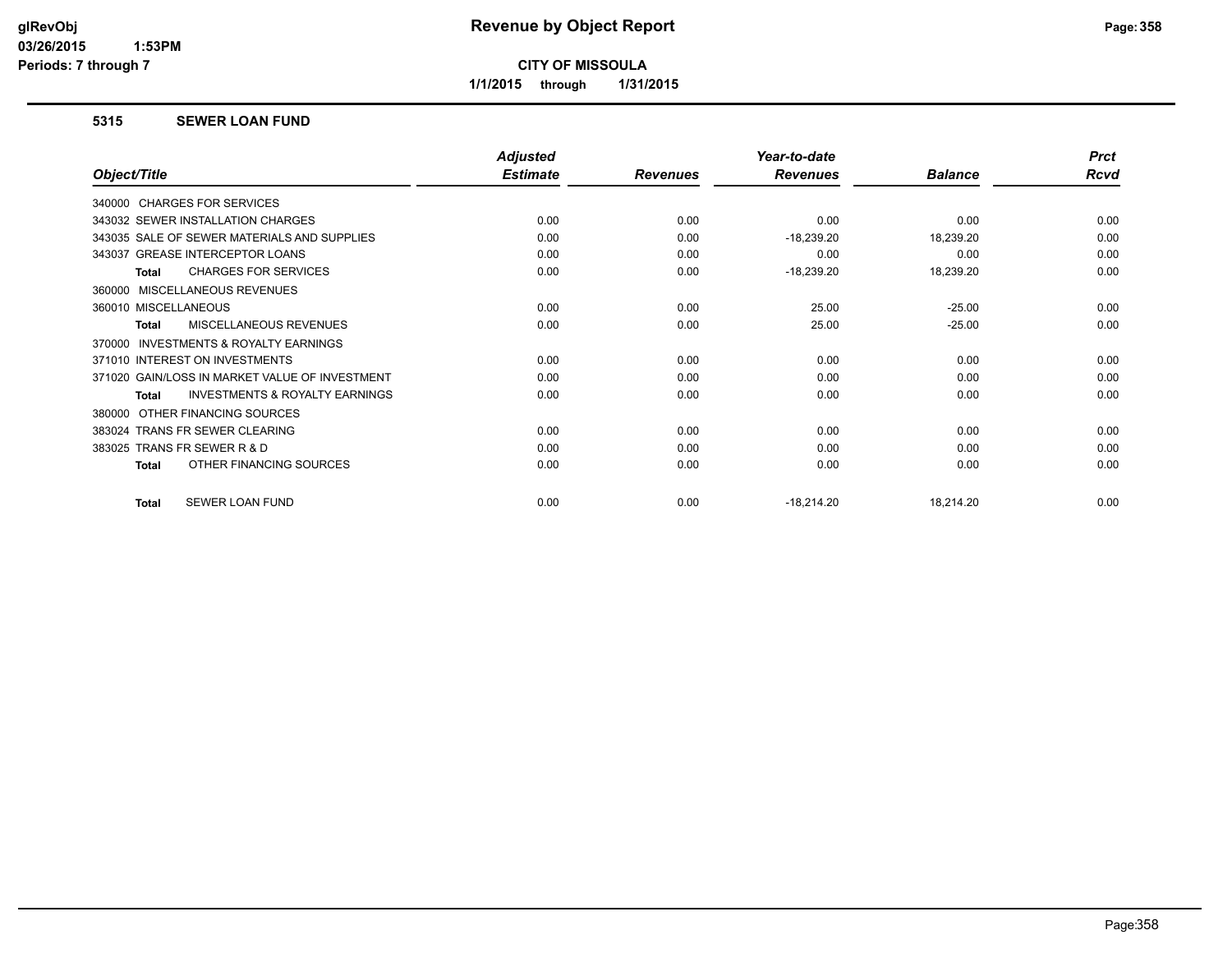**1/1/2015 through 1/31/2015**

# **5320 SEWER REPLACEMENT & DEPRECIATION FUND**

| 5320 | <b>SEWER REPLACEMENT &amp; DEPRECIATION FUND</b> |
|------|--------------------------------------------------|
|      |                                                  |

|                                                     | <b>Adjusted</b> |                 | Year-to-date    |                | <b>Prct</b> |
|-----------------------------------------------------|-----------------|-----------------|-----------------|----------------|-------------|
| Object/Title                                        | <b>Estimate</b> | <b>Revenues</b> | <b>Revenues</b> | <b>Balance</b> | <b>Rcvd</b> |
| 330000 INTERGOVERNMENTAL REVENUES                   |                 |                 |                 |                |             |
| 337010 COUNTY REIMBURSEMENT-DEANOS                  | 0.00            | 0.00            | 0.00            | 0.00           | 0.00        |
| <b>INTERGOVERNMENTAL REVENUES</b><br><b>Total</b>   | 0.00            | 0.00            | 0.00            | 0.00           | 0.00        |
| 340000 CHARGES FOR SERVICES                         |                 |                 |                 |                |             |
| 343032 SEWER INSTALLATION CHARGES                   | 0.00            | 0.00            | 13,402.50       | $-13,402.50$   | 0.00        |
| <b>CHARGES FOR SERVICES</b><br><b>Total</b>         | 0.00            | 0.00            | 13,402.50       | $-13,402.50$   | 0.00        |
| 360000 MISCELLANEOUS REVENUES                       |                 |                 |                 |                |             |
| 360000 MISCELLANEOUS REVENUES                       | 0.00            | 0.00            | 0.00            | 0.00           | 0.00        |
| 360010 MISCELLANEOUS                                | 0.00            | 0.00            | 0.00            | 0.00           | 0.00        |
| 362006 GAIC INSURANCE SETTLEMENT                    | 0.00            | 0.00            | 0.00            | 0.00           | 0.00        |
| MISCELLANEOUS REVENUES<br><b>Total</b>              | 0.00            | 0.00            | 0.00            | 0.00           | 0.00        |
| 370000 INVESTMENTS & ROYALTY EARNINGS               |                 |                 |                 |                |             |
| 371010 INTEREST ON INVESTMENTS                      | 0.00            | 0.00            | 0.00            | 0.00           | 0.00        |
| 371020 GAIN/LOSS IN MARKET VALUE OF INVESTMENTS     | 0.00            | 0.00            | 0.00            | 0.00           | 0.00        |
| <b>INVESTMENTS &amp; ROYALTY EARNINGS</b><br>Total  | 0.00            | 0.00            | 0.00            | 0.00           | 0.00        |
| 380000 OTHER FINANCING SOURCES                      |                 |                 |                 |                |             |
| 381002 SRF LOAN                                     | 0.00            | 0.00            | 0.00            | 0.00           | 0.00        |
| 381020 REVENUE BONDS                                | 0.00            | 0.00            | 0.00            | 0.00           | 0.00        |
| 383000 OPERATING TRANSFERS                          | 0.00            | 0.00            | 0.00            | 0.00           | 0.00        |
| 383024 TRANS FR SEWER CLEARING                      | 829,473.00      | 0.00            | 0.00            | 829,473.00     | 0.00        |
| 383042 TRANSFERS FROM OTHER FUNDS                   | 0.00            | 0.00            | 0.00            | 0.00           | 0.00        |
| OTHER FINANCING SOURCES<br><b>Total</b>             | 829,473.00      | 0.00            | 0.00            | 829,473.00     | 0.00        |
| SEWER REPLACEMENT & DEPRECIATION FU<br><b>Total</b> | 829.473.00      | 0.00            | 13.402.50       | 816.070.50     | 1.62        |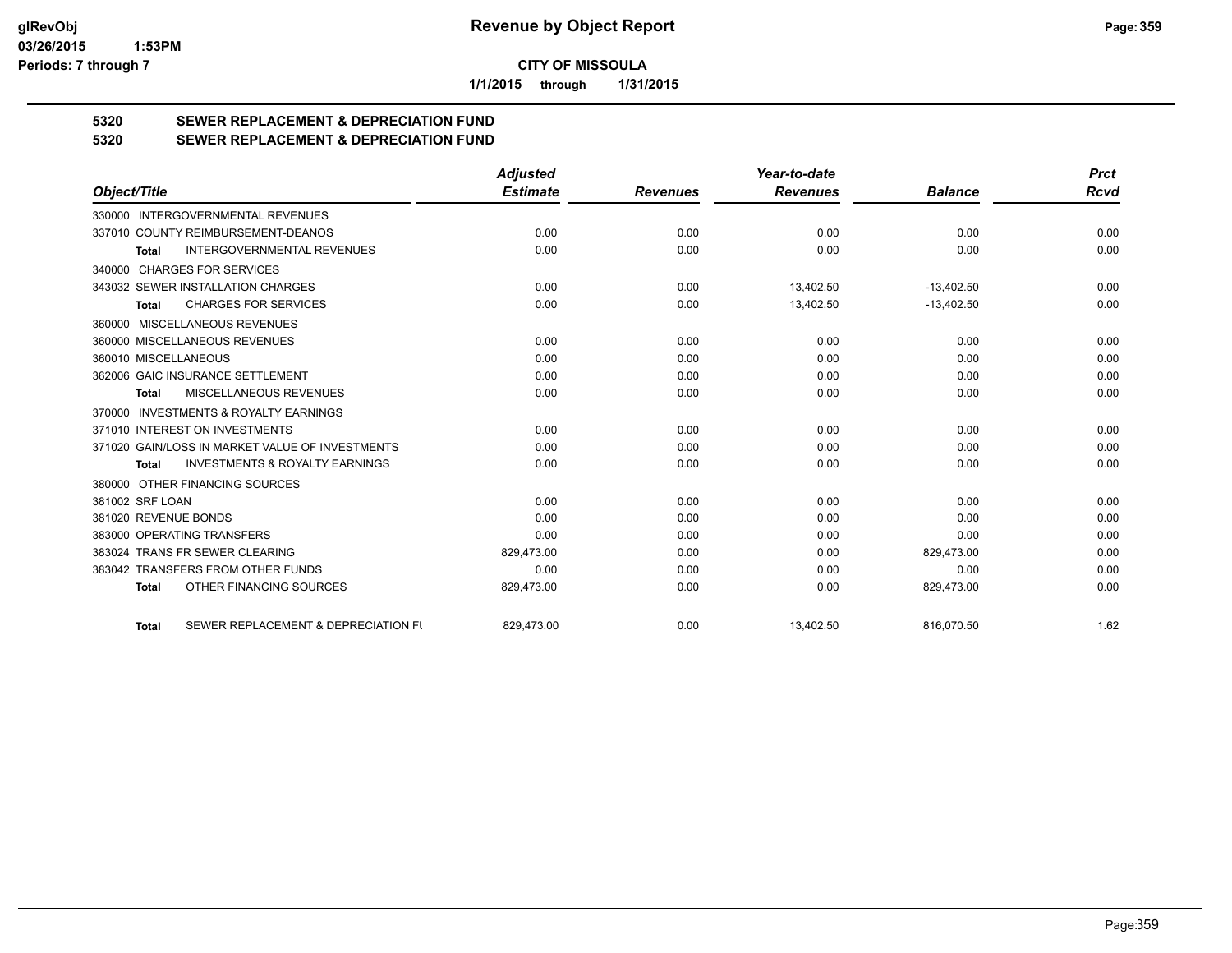**1/1/2015 through 1/31/2015**

## **5320 SEWER REPLACEMENT & DEPRECIATION FUND**

| Object/Title                                       | <b>Adjusted</b><br><b>Estimate</b> |                 | Year-to-date<br><b>Revenues</b> | <b>Balance</b> | <b>Prct</b><br><b>Rcvd</b> |
|----------------------------------------------------|------------------------------------|-----------------|---------------------------------|----------------|----------------------------|
|                                                    |                                    | <b>Revenues</b> |                                 |                |                            |
| 330000 INTERGOVERNMENTAL REVENUES                  |                                    |                 |                                 |                |                            |
| 337010 COUNTY REIMBURSEMENT-DEANOS                 | 0.00                               | 0.00            | 0.00                            | 0.00           | 0.00                       |
| <b>INTERGOVERNMENTAL REVENUES</b><br><b>Total</b>  | 0.00                               | 0.00            | 0.00                            | 0.00           | 0.00                       |
| 340000 CHARGES FOR SERVICES                        |                                    |                 |                                 |                |                            |
| 343032 SEWER INSTALLATION CHARGES                  | 0.00                               | 0.00            | 13,402.50                       | $-13,402.50$   | 0.00                       |
| <b>CHARGES FOR SERVICES</b><br><b>Total</b>        | 0.00                               | 0.00            | 13,402.50                       | $-13,402.50$   | 0.00                       |
| 360000 MISCELLANEOUS REVENUES                      |                                    |                 |                                 |                |                            |
| 360000 MISCELLANEOUS REVENUES                      | 0.00                               | 0.00            | 0.00                            | 0.00           | 0.00                       |
| 360010 MISCELLANEOUS                               | 0.00                               | 0.00            | 0.00                            | 0.00           | 0.00                       |
| 362006 GAIC INSURANCE SETTLEMENT                   | 0.00                               | 0.00            | 0.00                            | 0.00           | 0.00                       |
| <b>MISCELLANEOUS REVENUES</b><br>Total             | 0.00                               | 0.00            | 0.00                            | 0.00           | 0.00                       |
| 370000 INVESTMENTS & ROYALTY EARNINGS              |                                    |                 |                                 |                |                            |
| 371010 INTEREST ON INVESTMENTS                     | 0.00                               | 0.00            | 0.00                            | 0.00           | 0.00                       |
| 371020 GAIN/LOSS IN MARKET VALUE OF INVESTMENT     | 0.00                               | 0.00            | 0.00                            | 0.00           | 0.00                       |
| <b>INVESTMENTS &amp; ROYALTY EARNINGS</b><br>Total | 0.00                               | 0.00            | 0.00                            | 0.00           | 0.00                       |
| 380000 OTHER FINANCING SOURCES                     |                                    |                 |                                 |                |                            |
| 381002 SRF LOAN                                    | 0.00                               | 0.00            | 0.00                            | 0.00           | 0.00                       |
| 381020 REVENUE BONDS                               | 0.00                               | 0.00            | 0.00                            | 0.00           | 0.00                       |
| 383000 OPERATING TRANSFERS                         | 0.00                               | 0.00            | 0.00                            | 0.00           | 0.00                       |
| 383024 TRANS FR SEWER CLEARING                     | 829,473.00                         | 0.00            | 0.00                            | 829,473.00     | 0.00                       |
| 383042 TRANSFERS FROM OTHER FUNDS                  | 0.00                               | 0.00            | 0.00                            | 0.00           | 0.00                       |
| OTHER FINANCING SOURCES<br><b>Total</b>            | 829,473.00                         | 0.00            | 0.00                            | 829,473.00     | 0.00                       |
| SEWER REPLACEMENT & DEPRECIATION F<br><b>Total</b> | 829.473.00                         | 0.00            | 13.402.50                       | 816.070.50     | 1.62                       |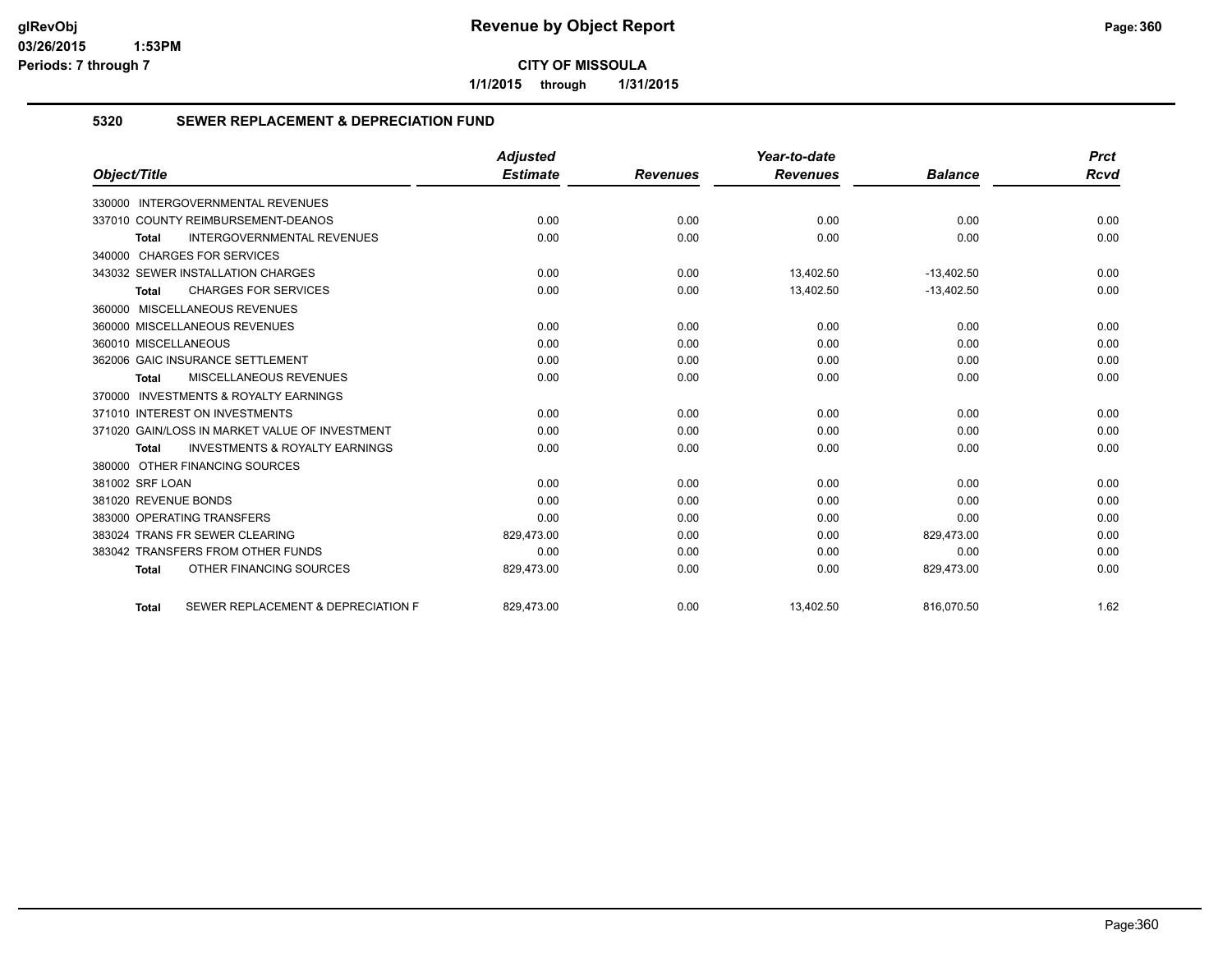**1/1/2015 through 1/31/2015**

# **5325 SEWER DEVELOPMENT FEE FUND**

#### **5325 SEWER DEVELOPMENT FEE FUND**

|                                                           | <b>Adjusted</b> |                 | Year-to-date    |                | <b>Prct</b> |
|-----------------------------------------------------------|-----------------|-----------------|-----------------|----------------|-------------|
| Object/Title                                              | <b>Estimate</b> | <b>Revenues</b> | <b>Revenues</b> | <b>Balance</b> | <b>Rcvd</b> |
| <b>INTERGOVERNMENTAL REVENUES</b><br>330000               |                 |                 |                 |                |             |
| 334120 TSEP GRANT                                         | 0.00            | 0.00            | 0.00            | 0.00           | 0.00        |
| <b>INTERGOVERNMENTAL REVENUES</b><br><b>Total</b>         | 0.00            | 0.00            | 0.00            | 0.00           | 0.00        |
| 340000 CHARGES FOR SERVICES                               |                 |                 |                 |                |             |
| 343032 SEWER INSTALLATION CHARGES                         | 0.00            | 0.00            | 0.00            | 0.00           | 0.00        |
| 343034 TREATMENT FACILITIES FEES                          | 624,906.00      | 12,600.00       | 338,517.32      | 286,388.68     | 54.17       |
| 343036 *** Title Not Found ***                            | 0.00            | 0.00            | 0.00            | 0.00           | 0.00        |
| <b>CHARGES FOR SERVICES</b><br><b>Total</b>               | 624,906.00      | 12,600.00       | 338,517.32      | 286,388.68     | 54.17       |
| 360000 MISCELLANEOUS REVENUES                             |                 |                 |                 |                |             |
| 360010 MISCELLANEOUS                                      | 0.00            | 0.00            | 0.00            | 0.00           | 0.00        |
| 360030 CONTRIBUTIONS FROM PROPERTY OWNERS                 | 0.00            | 0.00            | 0.00            | 0.00           | 0.00        |
| 362000 OTHER MISCELLANEOUS REVENUE                        | 0.00            | 0.00            | 32,310.55       | $-32,310.55$   | 0.00        |
| MISCELLANEOUS REVENUES<br><b>Total</b>                    | 0.00            | 0.00            | 32,310.55       | $-32,310.55$   | 0.00        |
| <b>INVESTMENTS &amp; ROYALTY EARNINGS</b><br>370000       |                 |                 |                 |                |             |
| 371010 INTEREST ON INVESTMENTS                            | 0.00            | 0.00            | 0.00            | 0.00           | 0.00        |
| 371020 GAIN/LOSS IN MARKET VALUE OF INVESTMENTS           | 0.00            | 0.00            | 0.00            | 0.00           | 0.00        |
| <b>INVESTMENTS &amp; ROYALTY EARNINGS</b><br><b>Total</b> | 0.00            | 0.00            | 0.00            | 0.00           | 0.00        |
| 380000 OTHER FINANCING SOURCES                            |                 |                 |                 |                |             |
| 383042 TRANSFERS FROM OTHER FUNDS                         | 0.00            | 0.00            | 0.00            | 0.00           | 0.00        |
| OTHER FINANCING SOURCES<br><b>Total</b>                   | 0.00            | 0.00            | 0.00            | 0.00           | 0.00        |
| SEWER DEVELOPMENT FEE FUND<br><b>Total</b>                | 624.906.00      | 12,600.00       | 370.827.87      | 254.078.13     | 59.34       |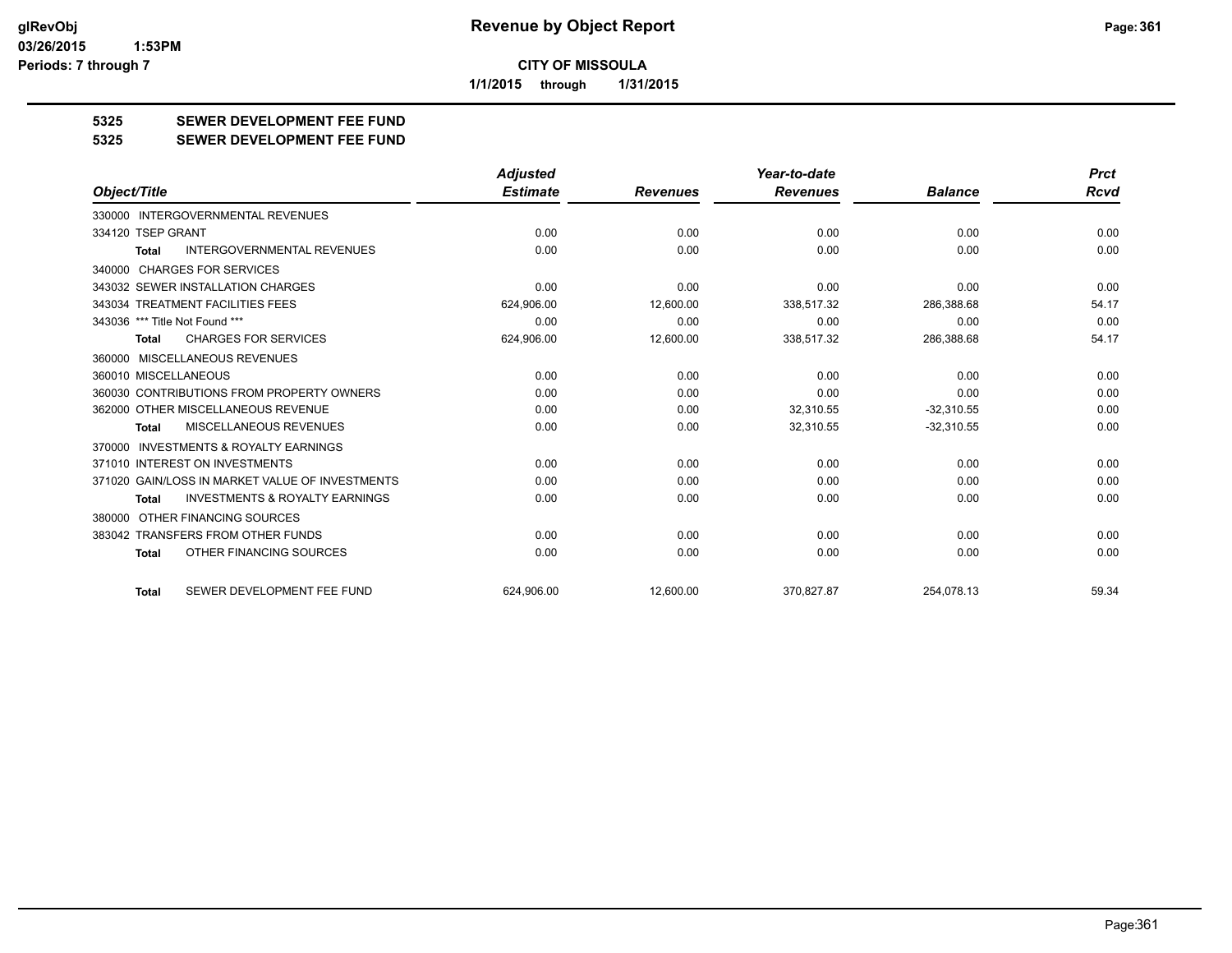**1/1/2015 through 1/31/2015**

# **5325 SEWER DEVELOPMENT FEE FUND**

|                                                    | <b>Adjusted</b> |                 | Year-to-date    |                | <b>Prct</b> |
|----------------------------------------------------|-----------------|-----------------|-----------------|----------------|-------------|
| Object/Title                                       | <b>Estimate</b> | <b>Revenues</b> | <b>Revenues</b> | <b>Balance</b> | Rcvd        |
| 330000 INTERGOVERNMENTAL REVENUES                  |                 |                 |                 |                |             |
| 334120 TSEP GRANT                                  | 0.00            | 0.00            | 0.00            | 0.00           | 0.00        |
| <b>INTERGOVERNMENTAL REVENUES</b><br><b>Total</b>  | 0.00            | 0.00            | 0.00            | 0.00           | 0.00        |
| 340000 CHARGES FOR SERVICES                        |                 |                 |                 |                |             |
| 343032 SEWER INSTALLATION CHARGES                  | 0.00            | 0.00            | 0.00            | 0.00           | 0.00        |
| 343034 TREATMENT FACILITIES FEES                   | 624,906.00      | 12,600.00       | 338,517.32      | 286,388.68     | 54.17       |
| 343036 *** Title Not Found ***                     | 0.00            | 0.00            | 0.00            | 0.00           | 0.00        |
| <b>CHARGES FOR SERVICES</b><br><b>Total</b>        | 624,906.00      | 12,600.00       | 338,517.32      | 286,388.68     | 54.17       |
| 360000 MISCELLANEOUS REVENUES                      |                 |                 |                 |                |             |
| 360010 MISCELLANEOUS                               | 0.00            | 0.00            | 0.00            | 0.00           | 0.00        |
| 360030 CONTRIBUTIONS FROM PROPERTY OWNERS          | 0.00            | 0.00            | 0.00            | 0.00           | 0.00        |
| 362000 OTHER MISCELLANEOUS REVENUE                 | 0.00            | 0.00            | 32,310.55       | $-32,310.55$   | 0.00        |
| MISCELLANEOUS REVENUES<br><b>Total</b>             | 0.00            | 0.00            | 32,310.55       | $-32,310.55$   | 0.00        |
| 370000 INVESTMENTS & ROYALTY EARNINGS              |                 |                 |                 |                |             |
| 371010 INTEREST ON INVESTMENTS                     | 0.00            | 0.00            | 0.00            | 0.00           | 0.00        |
| 371020 GAIN/LOSS IN MARKET VALUE OF INVESTMENT     | 0.00            | 0.00            | 0.00            | 0.00           | 0.00        |
| <b>INVESTMENTS &amp; ROYALTY EARNINGS</b><br>Total | 0.00            | 0.00            | 0.00            | 0.00           | 0.00        |
| 380000 OTHER FINANCING SOURCES                     |                 |                 |                 |                |             |
| 383042 TRANSFERS FROM OTHER FUNDS                  | 0.00            | 0.00            | 0.00            | 0.00           | 0.00        |
| OTHER FINANCING SOURCES<br><b>Total</b>            | 0.00            | 0.00            | 0.00            | 0.00           | 0.00        |
| SEWER DEVELOPMENT FEE FUND<br><b>Total</b>         | 624.906.00      | 12,600.00       | 370,827.87      | 254.078.13     | 59.34       |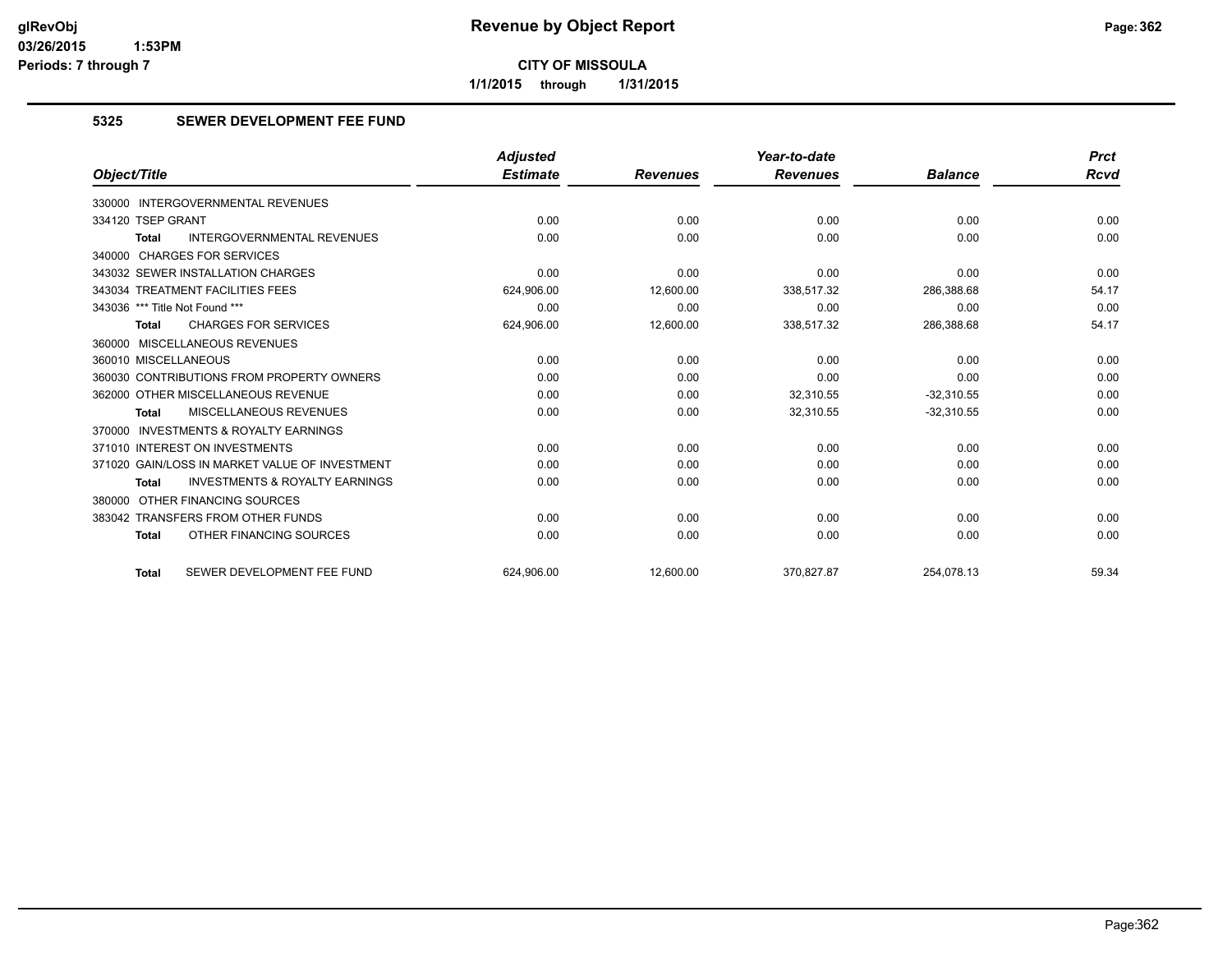**1/1/2015 through 1/31/2015**

#### **5340 SEWER CONSTRUCTION FUND**

**5340 SEWER CONSTRUCTION FUND**

|                                                     | <b>Adjusted</b> |                 | Year-to-date    |                | <b>Prct</b> |
|-----------------------------------------------------|-----------------|-----------------|-----------------|----------------|-------------|
| Object/Title                                        | <b>Estimate</b> | <b>Revenues</b> | <b>Revenues</b> | <b>Balance</b> | <b>Rcvd</b> |
| 330000 INTERGOVERNMENTAL REVENUES                   |                 |                 |                 |                |             |
| 331090 EPA GRANT                                    | 0.00            | 0.00            | 0.00            | 0.00           | 0.00        |
| 334120 TSEP GRANT                                   | 0.00            | 0.00            | 0.00            | 0.00           | 0.00        |
| 334140 DNRC GRANT                                   | 0.00            | 0.00            | 0.00            | 0.00           | 0.00        |
| 337000 LOCAL GRANTS                                 | 0.00            | 0.00            | 0.00            | 0.00           | 0.00        |
| <b>INTERGOVERNMENTAL REVENUES</b><br><b>Total</b>   | 0.00            | 0.00            | 0.00            | 0.00           | 0.00        |
| 340000 CHARGES FOR SERVICES                         |                 |                 |                 |                |             |
| 343032 SEWER INSTALLATION CHARGES                   | 0.00            | 0.00            | 2,526.00        | $-2,526.00$    | 0.00        |
| <b>CHARGES FOR SERVICES</b><br>Total                | 0.00            | 0.00            | 2,526.00        | $-2,526.00$    | 0.00        |
| 360000 MISCELLANEOUS REVENUES                       |                 |                 |                 |                |             |
| 360030 CONTRIBUTIONS FROM PROPERTY OWNERS           | 0.00            | 0.00            | 0.00            | 0.00           | 0.00        |
| 363020 PROPERTY ASSESSMENTS                         | 0.00            | 0.00            | 0.00            | 0.00           | 0.00        |
| 365000 DONATIONS                                    | 0.00            | 0.00            | 0.00            | 0.00           | 0.00        |
| <b>MISCELLANEOUS REVENUES</b><br>Total              | 0.00            | 0.00            | 0.00            | 0.00           | 0.00        |
| <b>INVESTMENTS &amp; ROYALTY EARNINGS</b><br>370000 |                 |                 |                 |                |             |
| 371010 INTEREST ON INVESTMENTS                      | 0.00            | 0.00            | 0.00            | 0.00           | 0.00        |
| 371020 GAIN/LOSS IN MARKET VALUE OF INVESTMENTS     | 0.00            | 0.00            | 0.00            | 0.00           | 0.00        |
| <b>INVESTMENTS &amp; ROYALTY EARNINGS</b><br>Total  | 0.00            | 0.00            | 0.00            | 0.00           | 0.00        |
| 380000 OTHER FINANCING SOURCES                      |                 |                 |                 |                |             |
| 381002 SRF LOAN                                     | 0.00            | 0.00            | 0.00            | 0.00           | 0.00        |
| 381020 REVENUE BONDS                                | 920,000.00      | 0.00            | 0.00            | 920,000.00     | 0.00        |
| 383011 TRANS FR SID REVOLVING                       | 0.00            | 0.00            | 0.00            | 0.00           | 0.00        |
| 383024 TRANS FR SEWER CLEARING                      | 0.00            | 0.00            | 0.00            | 0.00           | 0.00        |
| 383025 TRANS FR SEWER R & D                         | 0.00            | 0.00            | 0.00            | 0.00           | 0.00        |
| 383026 TRANS FR CDBG                                | 0.00            | 0.00            | 0.00            | 0.00           | 0.00        |
| 383040 TRANSFER FROM CITY GRANTS                    | 0.00            | 0.00            | 0.00            | 0.00           | 0.00        |
| OTHER FINANCING SOURCES<br><b>Total</b>             | 920,000.00      | 0.00            | 0.00            | 920,000.00     | 0.00        |
| SEWER CONSTRUCTION FUND<br>Total                    | 920.000.00      | 0.00            | 2,526.00        | 917.474.00     | 0.27        |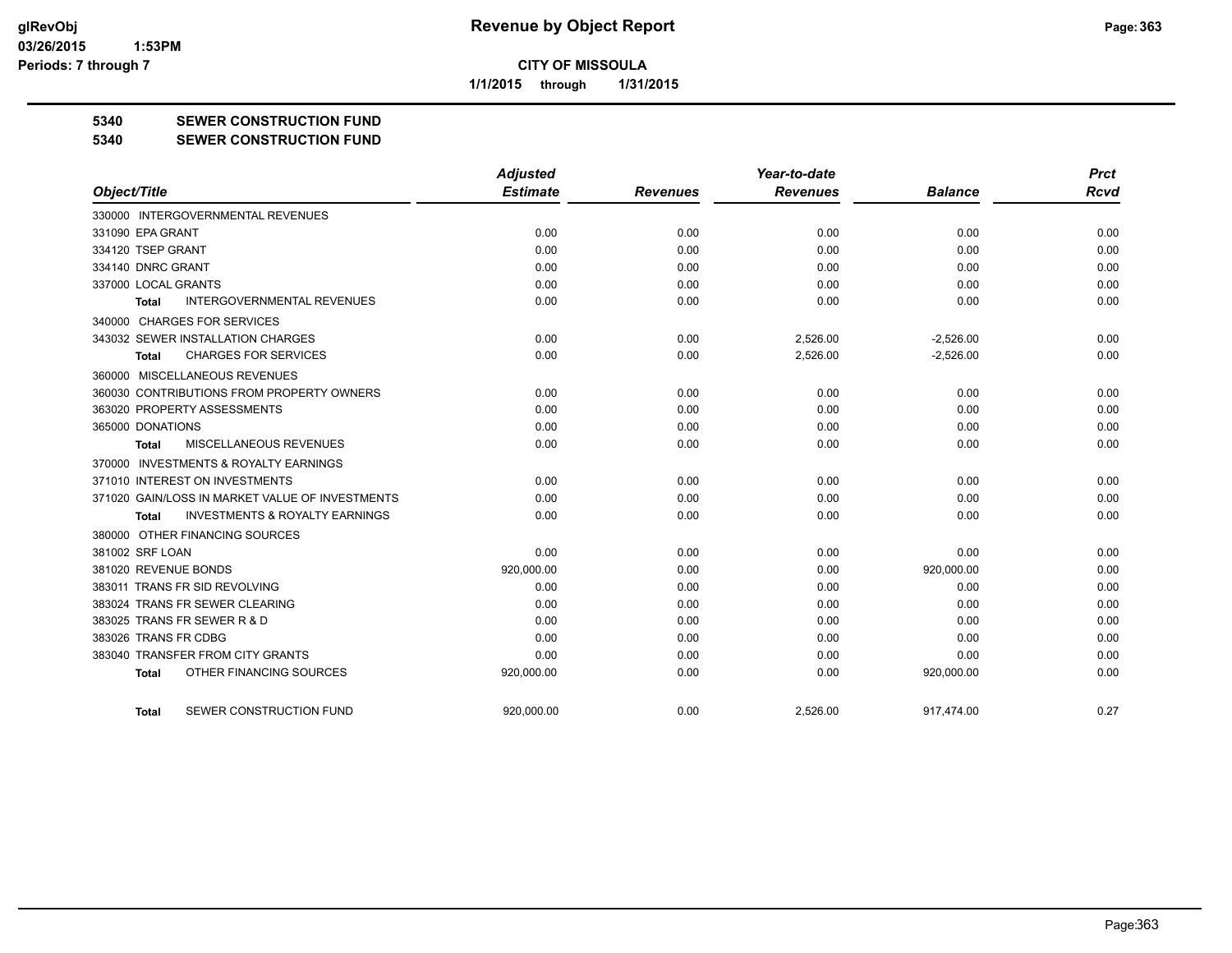**1/1/2015 through 1/31/2015**

# **5340 SEWER CONSTRUCTION FUND**

|                                                    | <b>Adjusted</b> |                 | Year-to-date    |                | <b>Prct</b> |
|----------------------------------------------------|-----------------|-----------------|-----------------|----------------|-------------|
| Object/Title                                       | <b>Estimate</b> | <b>Revenues</b> | <b>Revenues</b> | <b>Balance</b> | <b>Rcvd</b> |
| 330000 INTERGOVERNMENTAL REVENUES                  |                 |                 |                 |                |             |
| 331090 EPA GRANT                                   | 0.00            | 0.00            | 0.00            | 0.00           | 0.00        |
| 334120 TSEP GRANT                                  | 0.00            | 0.00            | 0.00            | 0.00           | 0.00        |
| 334140 DNRC GRANT                                  | 0.00            | 0.00            | 0.00            | 0.00           | 0.00        |
| 337000 LOCAL GRANTS                                | 0.00            | 0.00            | 0.00            | 0.00           | 0.00        |
| <b>INTERGOVERNMENTAL REVENUES</b><br>Total         | 0.00            | 0.00            | 0.00            | 0.00           | 0.00        |
| 340000 CHARGES FOR SERVICES                        |                 |                 |                 |                |             |
| 343032 SEWER INSTALLATION CHARGES                  | 0.00            | 0.00            | 2,526.00        | $-2,526.00$    | 0.00        |
| <b>CHARGES FOR SERVICES</b><br>Total               | 0.00            | 0.00            | 2,526.00        | $-2,526.00$    | 0.00        |
| 360000 MISCELLANEOUS REVENUES                      |                 |                 |                 |                |             |
| 360030 CONTRIBUTIONS FROM PROPERTY OWNERS          | 0.00            | 0.00            | 0.00            | 0.00           | 0.00        |
| 363020 PROPERTY ASSESSMENTS                        | 0.00            | 0.00            | 0.00            | 0.00           | 0.00        |
| 365000 DONATIONS                                   | 0.00            | 0.00            | 0.00            | 0.00           | 0.00        |
| <b>MISCELLANEOUS REVENUES</b><br>Total             | 0.00            | 0.00            | 0.00            | 0.00           | 0.00        |
| 370000 INVESTMENTS & ROYALTY EARNINGS              |                 |                 |                 |                |             |
| 371010 INTEREST ON INVESTMENTS                     | 0.00            | 0.00            | 0.00            | 0.00           | 0.00        |
| 371020 GAIN/LOSS IN MARKET VALUE OF INVESTMENT     | 0.00            | 0.00            | 0.00            | 0.00           | 0.00        |
| <b>INVESTMENTS &amp; ROYALTY EARNINGS</b><br>Total | 0.00            | 0.00            | 0.00            | 0.00           | 0.00        |
| 380000 OTHER FINANCING SOURCES                     |                 |                 |                 |                |             |
| 381002 SRF LOAN                                    | 0.00            | 0.00            | 0.00            | 0.00           | 0.00        |
| 381020 REVENUE BONDS                               | 920,000.00      | 0.00            | 0.00            | 920,000.00     | 0.00        |
| 383011 TRANS FR SID REVOLVING                      | 0.00            | 0.00            | 0.00            | 0.00           | 0.00        |
| 383024 TRANS FR SEWER CLEARING                     | 0.00            | 0.00            | 0.00            | 0.00           | 0.00        |
| 383025 TRANS FR SEWER R & D                        | 0.00            | 0.00            | 0.00            | 0.00           | 0.00        |
| 383026 TRANS FR CDBG                               | 0.00            | 0.00            | 0.00            | 0.00           | 0.00        |
| 383040 TRANSFER FROM CITY GRANTS                   | 0.00            | 0.00            | 0.00            | 0.00           | 0.00        |
| OTHER FINANCING SOURCES<br><b>Total</b>            | 920,000.00      | 0.00            | 0.00            | 920,000.00     | 0.00        |
| SEWER CONSTRUCTION FUND<br><b>Total</b>            | 920,000.00      | 0.00            | 2,526.00        | 917,474.00     | 0.27        |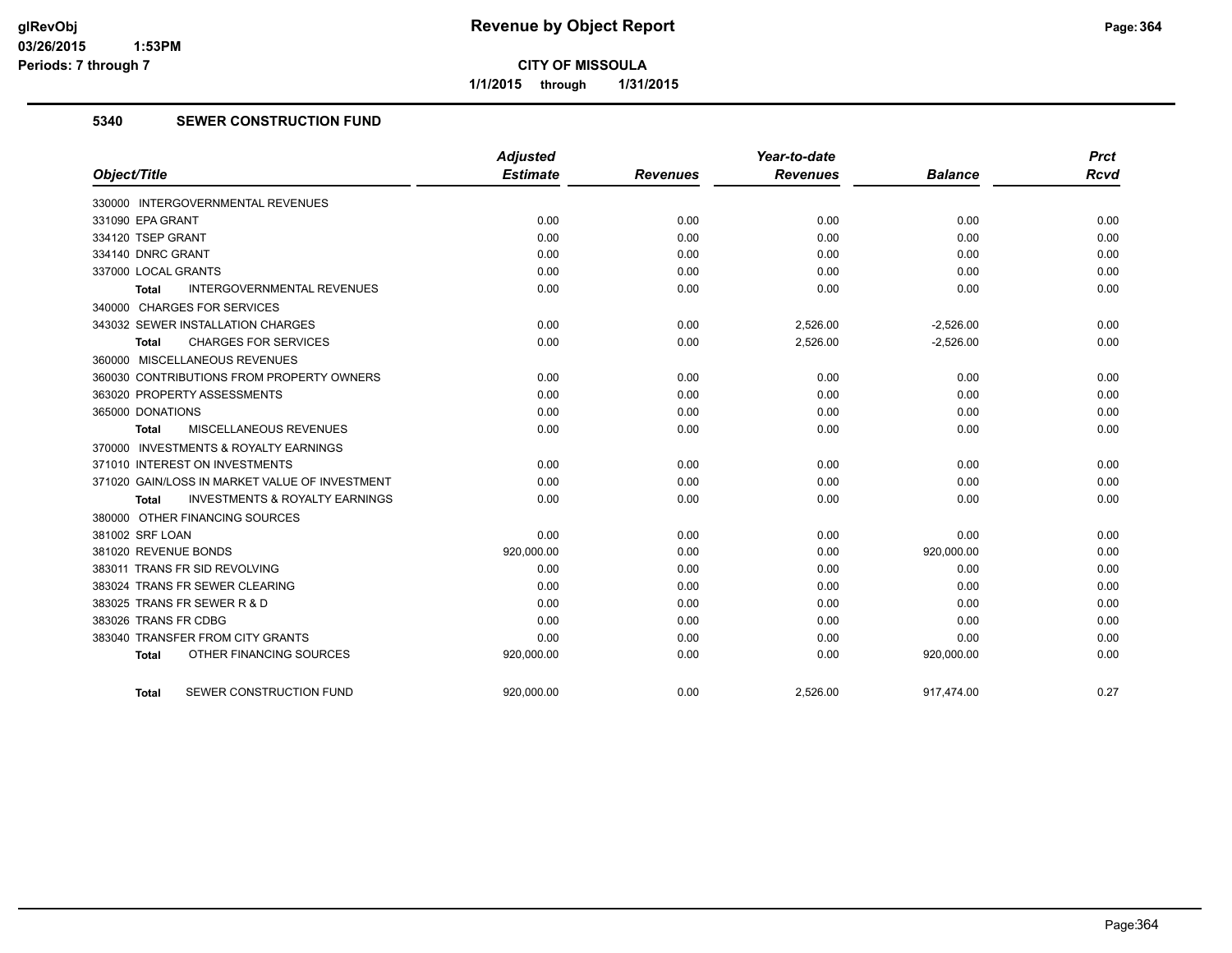**1/1/2015 through 1/31/2015**

# **5361 2001 SEWER REVENUE BONDS-DEBT SERVICE**

# **5361 2001 SEWER REVENUE BONDS-DEBT SERVICE**

|                                                     | <b>Adjusted</b> |                 | Year-to-date    |                | <b>Prct</b> |
|-----------------------------------------------------|-----------------|-----------------|-----------------|----------------|-------------|
| Object/Title                                        | <b>Estimate</b> | <b>Revenues</b> | <b>Revenues</b> | <b>Balance</b> | Rcvd        |
| 340000 CHARGES FOR SERVICES                         |                 |                 |                 |                |             |
| <b>SEWER SERVICE CHARGES</b><br>343031              | 0.00            | 0.00            | 0.00            | 0.00           | 0.00        |
| 343032 SEWER INSTALLATION CHARGES                   | 0.00            | 0.00            | 0.00            | 0.00           | 0.00        |
| 343035 SALE OF SEWER MATERIALS AND SUPPLIES         | 0.00            | 0.00            | 0.00            | 0.00           | 0.00        |
| <b>CHARGES FOR SERVICES</b><br><b>Total</b>         | 0.00            | 0.00            | 0.00            | 0.00           | 0.00        |
| <b>MISCELLANEOUS REVENUES</b><br>360000             |                 |                 |                 |                |             |
| 360010 MISCELLANEOUS                                | 0.00            | 0.00            | 0.00            | 0.00           | 0.00        |
| <b>MISCELLANEOUS REVENUES</b><br><b>Total</b>       | 0.00            | 0.00            | 0.00            | 0.00           | 0.00        |
| <b>INVESTMENTS &amp; ROYALTY EARNINGS</b><br>370000 |                 |                 |                 |                |             |
| 371010 INTEREST ON INVESTMENTS                      | 0.00            | 0.00            | 0.00            | 0.00           | 0.00        |
| 371020 GAIN/LOSS IN MARKET VALUE OF INVESTMENTS     | 0.00            | 0.00            | 0.00            | 0.00           | 0.00        |
| <b>INVESTMENTS &amp; ROYALTY EARNINGS</b><br>Total  | 0.00            | 0.00            | 0.00            | 0.00           | 0.00        |
| OTHER FINANCING SOURCES<br>380000                   |                 |                 |                 |                |             |
| 382010 SALE OF FIXED ASSETS                         | 0.00            | 0.00            | 0.00            | 0.00           | 0.00        |
| 383024 TRANS FR SEWER CLEARING                      | 30,590.00       | 0.00            | 0.00            | 30,590.00      | 0.00        |
| OTHER FINANCING SOURCES<br>Total                    | 30,590.00       | 0.00            | 0.00            | 30,590.00      | 0.00        |
|                                                     |                 |                 |                 |                |             |
| 2001 SEWER REVENUE BONDS-DEBT SERVI<br>Total        | 30,590.00       | 0.00            | 0.00            | 30,590.00      | 0.00        |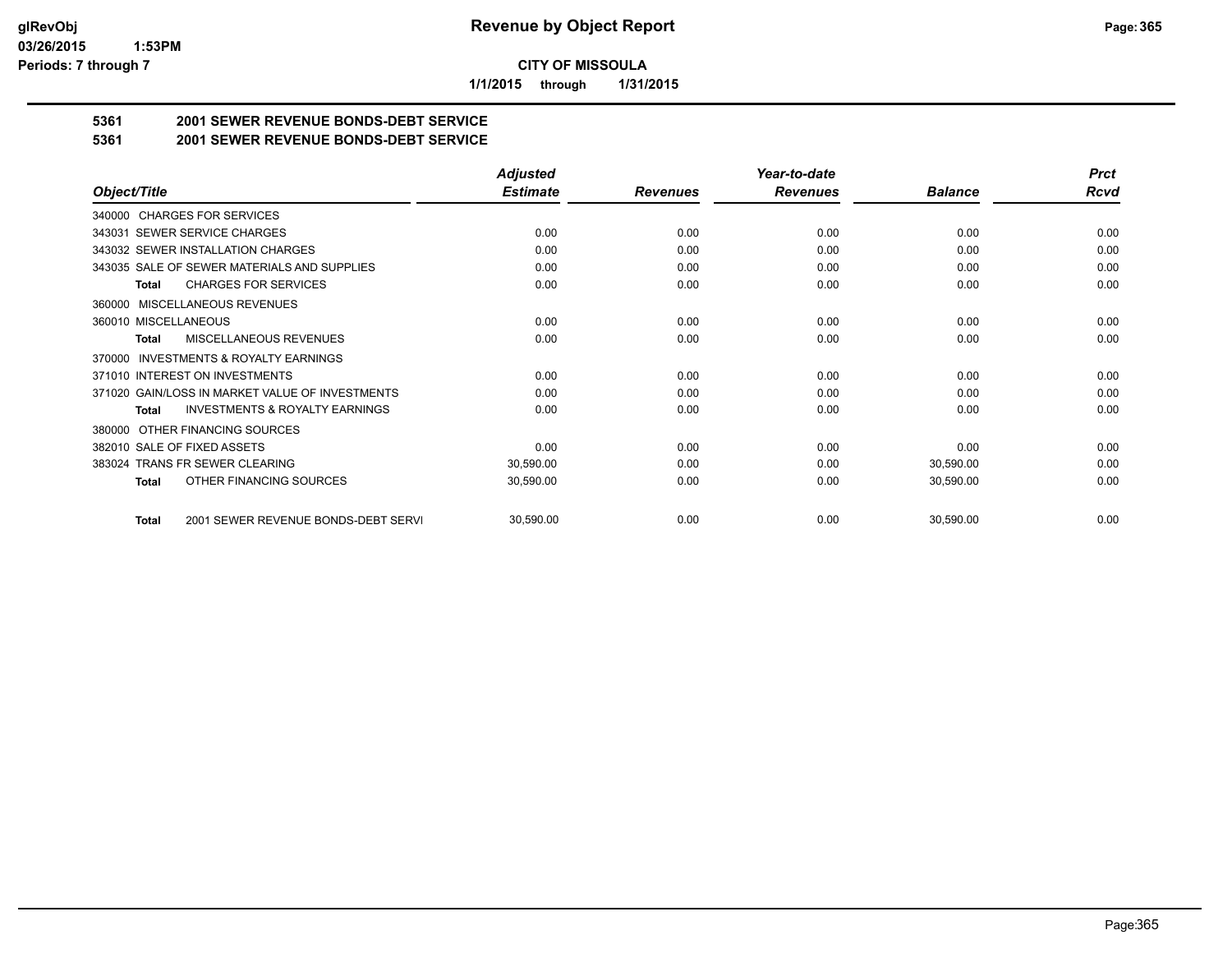**1/1/2015 through 1/31/2015**

#### **5361 2001 SEWER REVENUE BONDS-DEBT SERVICE**

|                                                           | <b>Adjusted</b> |                 | Year-to-date    |                | <b>Prct</b> |
|-----------------------------------------------------------|-----------------|-----------------|-----------------|----------------|-------------|
| Object/Title                                              | <b>Estimate</b> | <b>Revenues</b> | <b>Revenues</b> | <b>Balance</b> | <b>Rcvd</b> |
| 340000 CHARGES FOR SERVICES                               |                 |                 |                 |                |             |
| 343031 SEWER SERVICE CHARGES                              | 0.00            | 0.00            | 0.00            | 0.00           | 0.00        |
| 343032 SEWER INSTALLATION CHARGES                         | 0.00            | 0.00            | 0.00            | 0.00           | 0.00        |
| 343035 SALE OF SEWER MATERIALS AND SUPPLIES               | 0.00            | 0.00            | 0.00            | 0.00           | 0.00        |
| <b>CHARGES FOR SERVICES</b><br><b>Total</b>               | 0.00            | 0.00            | 0.00            | 0.00           | 0.00        |
| MISCELLANEOUS REVENUES<br>360000                          |                 |                 |                 |                |             |
| 360010 MISCELLANEOUS                                      | 0.00            | 0.00            | 0.00            | 0.00           | 0.00        |
| MISCELLANEOUS REVENUES<br><b>Total</b>                    | 0.00            | 0.00            | 0.00            | 0.00           | 0.00        |
| <b>INVESTMENTS &amp; ROYALTY EARNINGS</b><br>370000       |                 |                 |                 |                |             |
| 371010 INTEREST ON INVESTMENTS                            | 0.00            | 0.00            | 0.00            | 0.00           | 0.00        |
| 371020 GAIN/LOSS IN MARKET VALUE OF INVESTMENT            | 0.00            | 0.00            | 0.00            | 0.00           | 0.00        |
| <b>INVESTMENTS &amp; ROYALTY EARNINGS</b><br><b>Total</b> | 0.00            | 0.00            | 0.00            | 0.00           | 0.00        |
| OTHER FINANCING SOURCES<br>380000                         |                 |                 |                 |                |             |
| 382010 SALE OF FIXED ASSETS                               | 0.00            | 0.00            | 0.00            | 0.00           | 0.00        |
| <b>TRANS FR SEWER CLEARING</b><br>383024                  | 30,590.00       | 0.00            | 0.00            | 30,590.00      | 0.00        |
| OTHER FINANCING SOURCES<br><b>Total</b>                   | 30,590.00       | 0.00            | 0.00            | 30,590.00      | 0.00        |
| 2001 SEWER REVENUE BONDS-DEBT SERV<br><b>Total</b>        | 30,590.00       | 0.00            | 0.00            | 30,590.00      | 0.00        |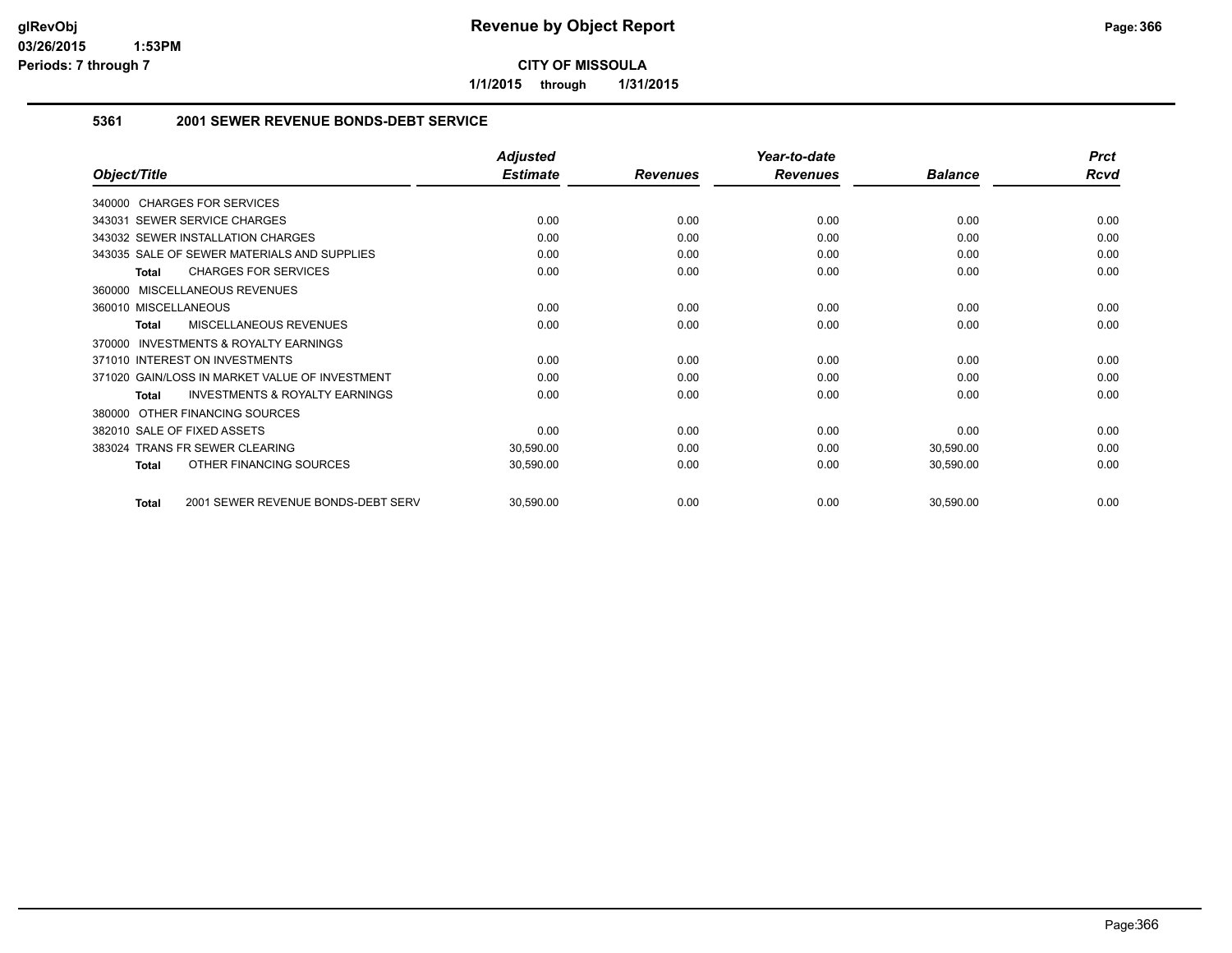**1/1/2015 through 1/31/2015**

# **5362 00 SEWER REVENUE BOND - SERIES B DEBT SE**

**5362 00 SEWER REVENUE BOND - SERIES B DEBT SE**

|                                                           | <b>Adjusted</b> |                 | Year-to-date    |                | <b>Prct</b> |
|-----------------------------------------------------------|-----------------|-----------------|-----------------|----------------|-------------|
| Object/Title                                              | <b>Estimate</b> | <b>Revenues</b> | <b>Revenues</b> | <b>Balance</b> | Rcvd        |
| 340000 CHARGES FOR SERVICES                               |                 |                 |                 |                |             |
| 343032 SEWER INSTALLATION CHARGES                         | 0.00            | 0.00            | 0.00            | 0.00           | 0.00        |
| <b>CHARGES FOR SERVICES</b><br><b>Total</b>               | 0.00            | 0.00            | 0.00            | 0.00           | 0.00        |
| MISCELLANEOUS REVENUES<br>360000                          |                 |                 |                 |                |             |
| 360010 MISCELLANEOUS                                      | 0.00            | 0.00            | 0.00            | 0.00           | 0.00        |
| MISCELLANEOUS REVENUES<br>Total                           | 0.00            | 0.00            | 0.00            | 0.00           | 0.00        |
| <b>INVESTMENTS &amp; ROYALTY EARNINGS</b><br>370000       |                 |                 |                 |                |             |
| 371010 INTEREST ON INVESTMENTS                            | 0.00            | 0.00            | 0.00            | 0.00           | 0.00        |
| 371020 GAIN/LOSS IN MARKET VALUE OF INVESTMENTS           | 0.00            | 0.00            | 0.00            | 0.00           | 0.00        |
| <b>INVESTMENTS &amp; ROYALTY EARNINGS</b><br><b>Total</b> | 0.00            | 0.00            | 0.00            | 0.00           | 0.00        |
| OTHER FINANCING SOURCES<br>380000                         |                 |                 |                 |                |             |
| 383024 TRANS FR SEWER CLEARING                            | 49,240.00       | 0.00            | 0.00            | 49,240.00      | 0.00        |
| OTHER FINANCING SOURCES<br><b>Total</b>                   | 49,240.00       | 0.00            | 0.00            | 49,240.00      | 0.00        |
| 00 SEWER REVENUE BOND - SERIES B DEB<br><b>Total</b>      | 49.240.00       | 0.00            | 0.00            | 49,240.00      | 0.00        |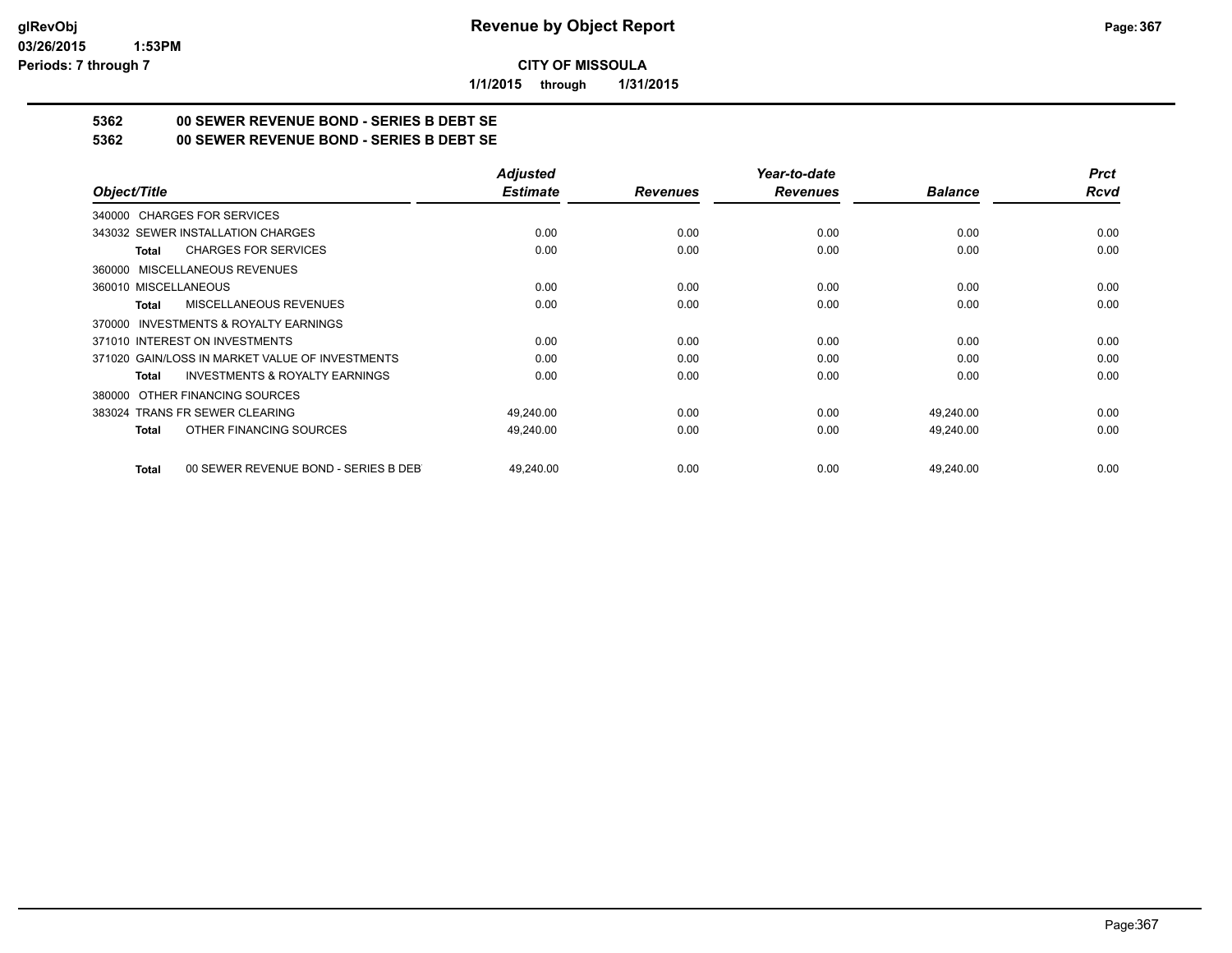**1/1/2015 through 1/31/2015**

# **5362 00 SEWER REVENUE BOND - SERIES B DEBT SE**

| Object/Title                                        | <b>Adjusted</b><br><b>Estimate</b> | <b>Revenues</b> | Year-to-date<br><b>Revenues</b> | <b>Balance</b> | <b>Prct</b><br><b>Rcvd</b> |
|-----------------------------------------------------|------------------------------------|-----------------|---------------------------------|----------------|----------------------------|
| 340000 CHARGES FOR SERVICES                         |                                    |                 |                                 |                |                            |
| 343032 SEWER INSTALLATION CHARGES                   | 0.00                               | 0.00            | 0.00                            | 0.00           | 0.00                       |
|                                                     |                                    |                 |                                 |                |                            |
| <b>CHARGES FOR SERVICES</b><br>Total                | 0.00                               | 0.00            | 0.00                            | 0.00           | 0.00                       |
| 360000 MISCELLANEOUS REVENUES                       |                                    |                 |                                 |                |                            |
| 360010 MISCELLANEOUS                                | 0.00                               | 0.00            | 0.00                            | 0.00           | 0.00                       |
| <b>MISCELLANEOUS REVENUES</b><br>Total              | 0.00                               | 0.00            | 0.00                            | 0.00           | 0.00                       |
| <b>INVESTMENTS &amp; ROYALTY EARNINGS</b><br>370000 |                                    |                 |                                 |                |                            |
| 371010 INTEREST ON INVESTMENTS                      | 0.00                               | 0.00            | 0.00                            | 0.00           | 0.00                       |
| 371020 GAIN/LOSS IN MARKET VALUE OF INVESTMENT      | 0.00                               | 0.00            | 0.00                            | 0.00           | 0.00                       |
| <b>INVESTMENTS &amp; ROYALTY EARNINGS</b><br>Total  | 0.00                               | 0.00            | 0.00                            | 0.00           | 0.00                       |
| 380000 OTHER FINANCING SOURCES                      |                                    |                 |                                 |                |                            |
| 383024 TRANS FR SEWER CLEARING                      | 49,240.00                          | 0.00            | 0.00                            | 49,240.00      | 0.00                       |
| OTHER FINANCING SOURCES<br>Total                    | 49,240.00                          | 0.00            | 0.00                            | 49,240.00      | 0.00                       |
| 00 SEWER REVENUE BOND - SERIES B DEE<br>Total       | 49,240.00                          | 0.00            | 0.00                            | 49,240.00      | 0.00                       |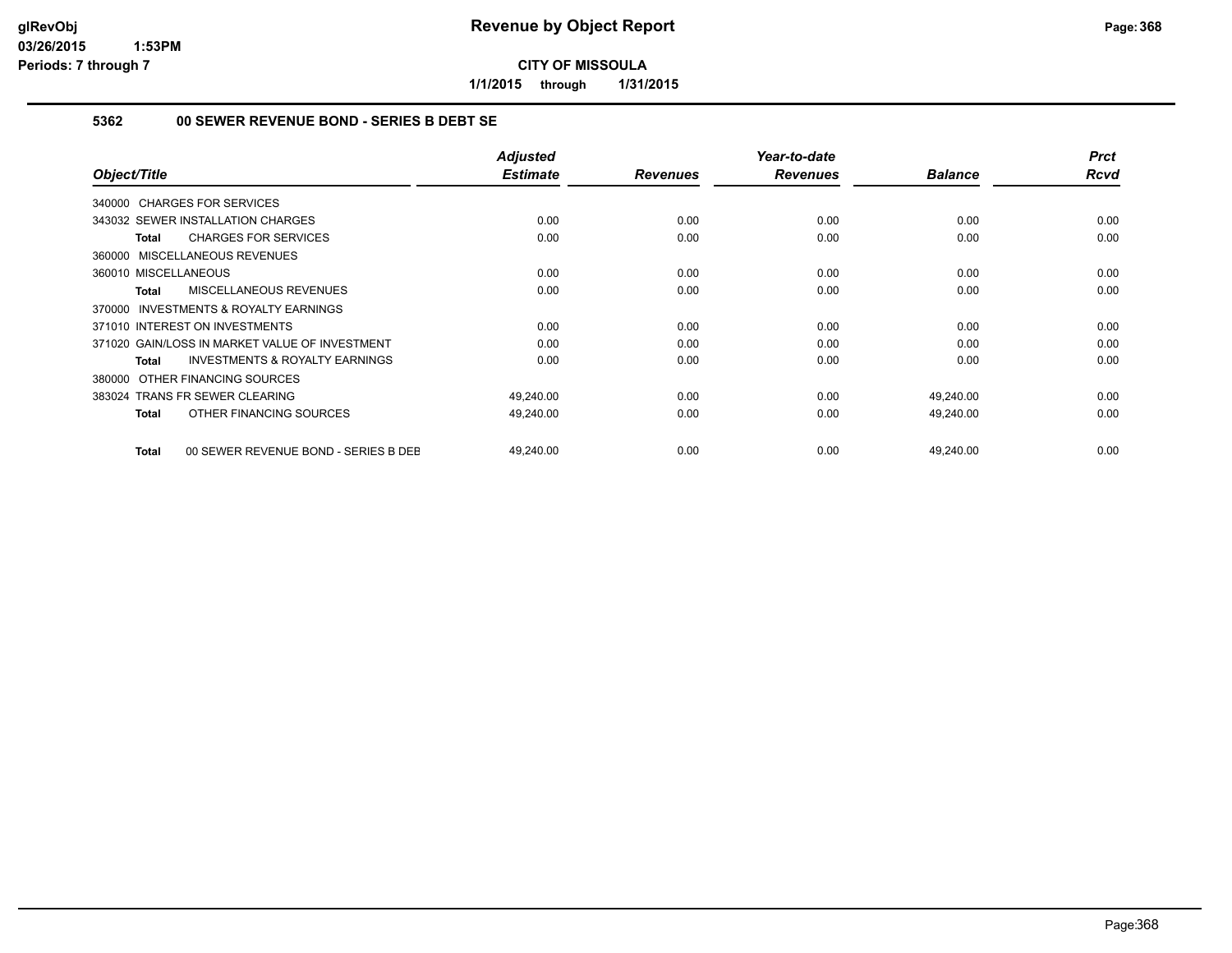**1/1/2015 through 1/31/2015**

# **5363 92 SEWER REVENUE BOND SERIES A DEBT SERV**

**5363 92 SEWER REVENUE BOND SERIES A DEBT SERV**

|                                                     | <b>Adjusted</b> |                 | Year-to-date    |                | <b>Prct</b> |
|-----------------------------------------------------|-----------------|-----------------|-----------------|----------------|-------------|
| Object/Title                                        | <b>Estimate</b> | <b>Revenues</b> | <b>Revenues</b> | <b>Balance</b> | <b>Rcvd</b> |
| 340000 CHARGES FOR SERVICES                         |                 |                 |                 |                |             |
| 343032 SEWER INSTALLATION CHARGES                   | 0.00            | 0.00            | 0.00            | 0.00           | 0.00        |
| <b>CHARGES FOR SERVICES</b><br>Total                | 0.00            | 0.00            | 0.00            | 0.00           | 0.00        |
| 370000 INVESTMENTS & ROYALTY EARNINGS               |                 |                 |                 |                |             |
| 371010 INTEREST ON INVESTMENTS                      | 0.00            | 0.00            | 0.00            | 0.00           | 0.00        |
| 371020 GAIN/LOSS IN MARKET VALUE OF INVESTMENTS     | 0.00            | 0.00            | 0.00            | 0.00           | 0.00        |
| <b>INVESTMENTS &amp; ROYALTY EARNINGS</b><br>Total  | 0.00            | 0.00            | 0.00            | 0.00           | 0.00        |
| 380000 OTHER FINANCING SOURCES                      |                 |                 |                 |                |             |
| 383024 TRANS FR SEWER CLEARING                      | 0.00            | 0.00            | 0.00            | 0.00           | 0.00        |
| 383042 TRANSFERS FROM OTHER FUNDS                   | 0.00            | 0.00            | 0.00            | 0.00           | 0.00        |
| OTHER FINANCING SOURCES<br><b>Total</b>             | 0.00            | 0.00            | 0.00            | 0.00           | 0.00        |
| 92 SEWER REVENUE BOND SERIES A DEBT<br><b>Total</b> | 0.00            | 0.00            | 0.00            | 0.00           | 0.00        |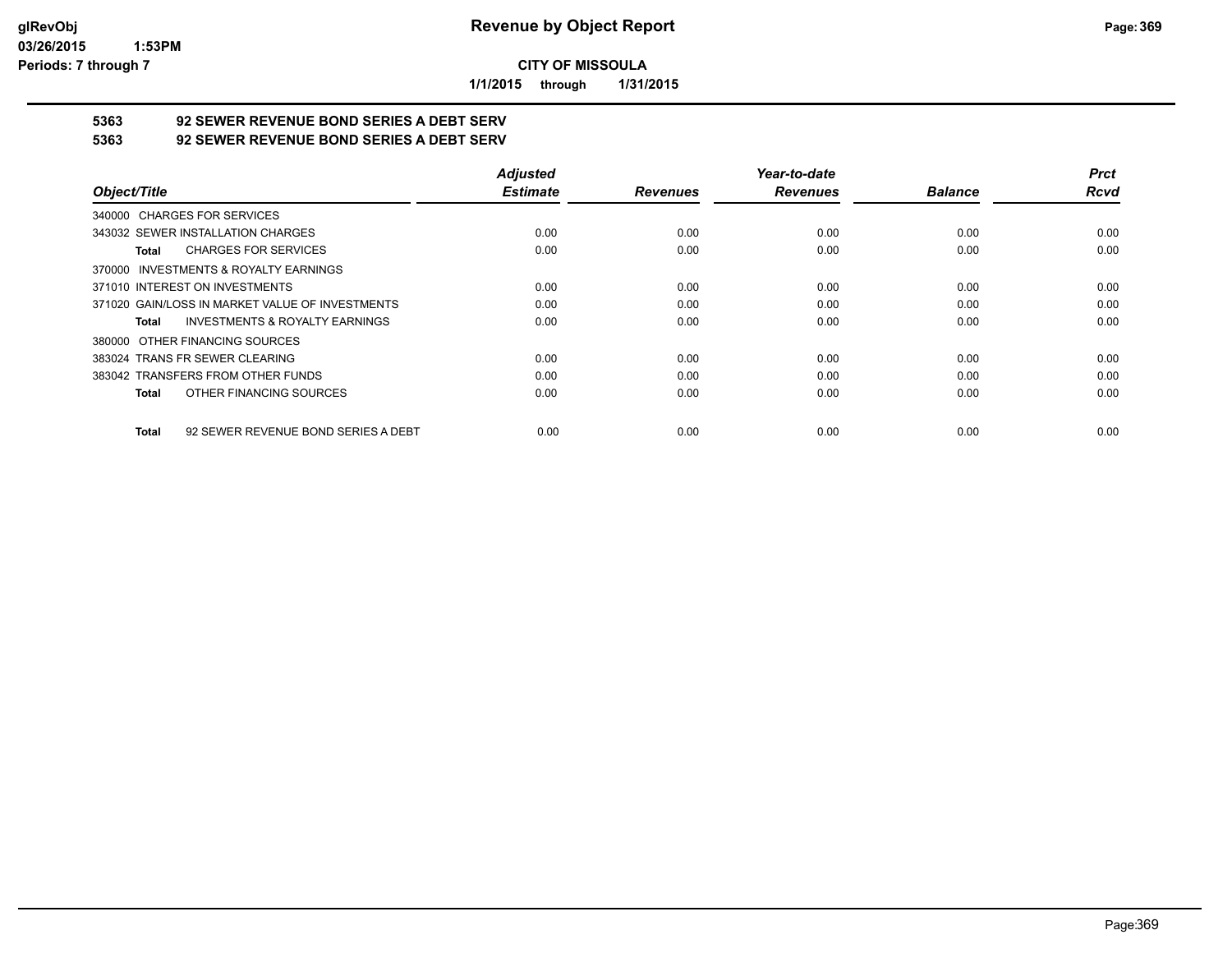**1/1/2015 through 1/31/2015**

# **5363 92 SEWER REVENUE BOND SERIES A DEBT SERV**

| Object/Title                                        | <b>Adjusted</b><br><b>Estimate</b> | <b>Revenues</b> | Year-to-date<br><b>Revenues</b> | <b>Balance</b> | <b>Prct</b><br>Rcvd |
|-----------------------------------------------------|------------------------------------|-----------------|---------------------------------|----------------|---------------------|
| 340000 CHARGES FOR SERVICES                         |                                    |                 |                                 |                |                     |
| 343032 SEWER INSTALLATION CHARGES                   | 0.00                               | 0.00            | 0.00                            | 0.00           | 0.00                |
| <b>CHARGES FOR SERVICES</b><br>Total                | 0.00                               | 0.00            | 0.00                            | 0.00           | 0.00                |
| 370000 INVESTMENTS & ROYALTY EARNINGS               |                                    |                 |                                 |                |                     |
| 371010 INTEREST ON INVESTMENTS                      | 0.00                               | 0.00            | 0.00                            | 0.00           | 0.00                |
| 371020 GAIN/LOSS IN MARKET VALUE OF INVESTMENT      | 0.00                               | 0.00            | 0.00                            | 0.00           | 0.00                |
| <b>INVESTMENTS &amp; ROYALTY EARNINGS</b><br>Total  | 0.00                               | 0.00            | 0.00                            | 0.00           | 0.00                |
| 380000 OTHER FINANCING SOURCES                      |                                    |                 |                                 |                |                     |
| 383024 TRANS FR SEWER CLEARING                      | 0.00                               | 0.00            | 0.00                            | 0.00           | 0.00                |
| 383042 TRANSFERS FROM OTHER FUNDS                   | 0.00                               | 0.00            | 0.00                            | 0.00           | 0.00                |
| OTHER FINANCING SOURCES<br>Total                    | 0.00                               | 0.00            | 0.00                            | 0.00           | 0.00                |
| 92 SEWER REVENUE BOND SERIES A DEBT<br><b>Total</b> | 0.00                               | 0.00            | 0.00                            | 0.00           | 0.00                |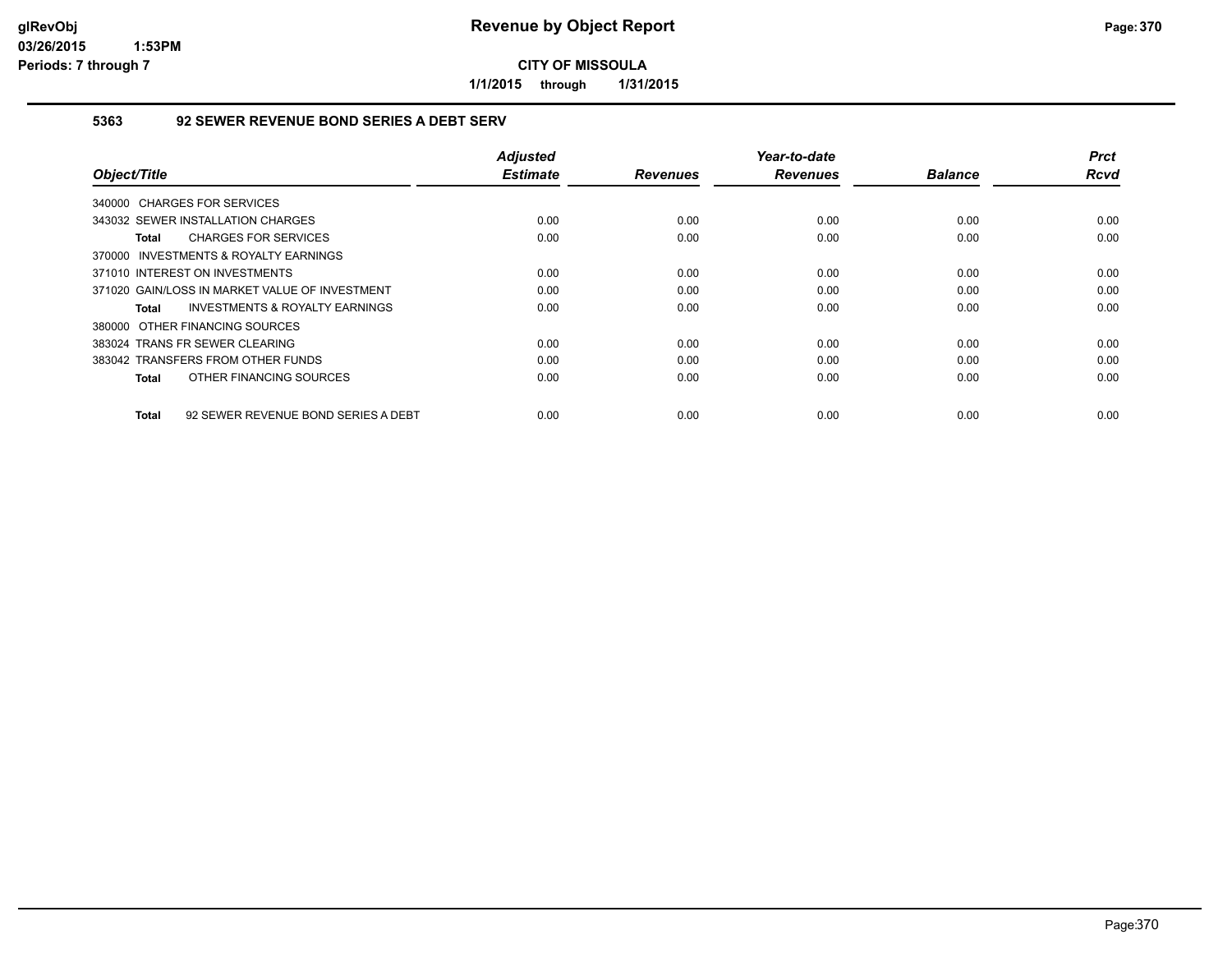**1/1/2015 through 1/31/2015**

# **5364 92 SEWER REVENUE BOND - SERIES B DEBT S**

**5364 92 SEWER REVENUE BOND - SERIES B DEBT S**

|                                                           | <b>Adjusted</b> |                 | Year-to-date    |                | <b>Prct</b> |
|-----------------------------------------------------------|-----------------|-----------------|-----------------|----------------|-------------|
| Object/Title                                              | <b>Estimate</b> | <b>Revenues</b> | <b>Revenues</b> | <b>Balance</b> | <b>Rcvd</b> |
| 340000 CHARGES FOR SERVICES                               |                 |                 |                 |                |             |
| 343032 SEWER INSTALLATION CHARGES                         | 0.00            | 0.00            | 0.00            | 0.00           | 0.00        |
| <b>CHARGES FOR SERVICES</b><br>Total                      | 0.00            | 0.00            | 0.00            | 0.00           | 0.00        |
| 370000 INVESTMENTS & ROYALTY EARNINGS                     |                 |                 |                 |                |             |
| 371010 INTEREST ON INVESTMENTS                            | 0.00            | 0.00            | 0.00            | 0.00           | 0.00        |
| 371020 GAIN/LOSS IN MARKET VALUE OF INVESTMENTS           | 0.00            | 0.00            | 0.00            | 0.00           | 0.00        |
| <b>INVESTMENTS &amp; ROYALTY EARNINGS</b><br><b>Total</b> | 0.00            | 0.00            | 0.00            | 0.00           | 0.00        |
| 380000 OTHER FINANCING SOURCES                            |                 |                 |                 |                |             |
| 383024 TRANS FR SEWER CLEARING                            | 0.00            | 0.00            | 0.00            | 0.00           | 0.00        |
| 383042 TRANSFERS FROM OTHER FUNDS                         | 0.00            | 0.00            | 0.00            | 0.00           | 0.00        |
| OTHER FINANCING SOURCES<br><b>Total</b>                   | 0.00            | 0.00            | 0.00            | 0.00           | 0.00        |
| 92 SEWER REVENUE BOND - SERIES B DEE<br><b>Total</b>      | 0.00            | 0.00            | 0.00            | 0.00           | 0.00        |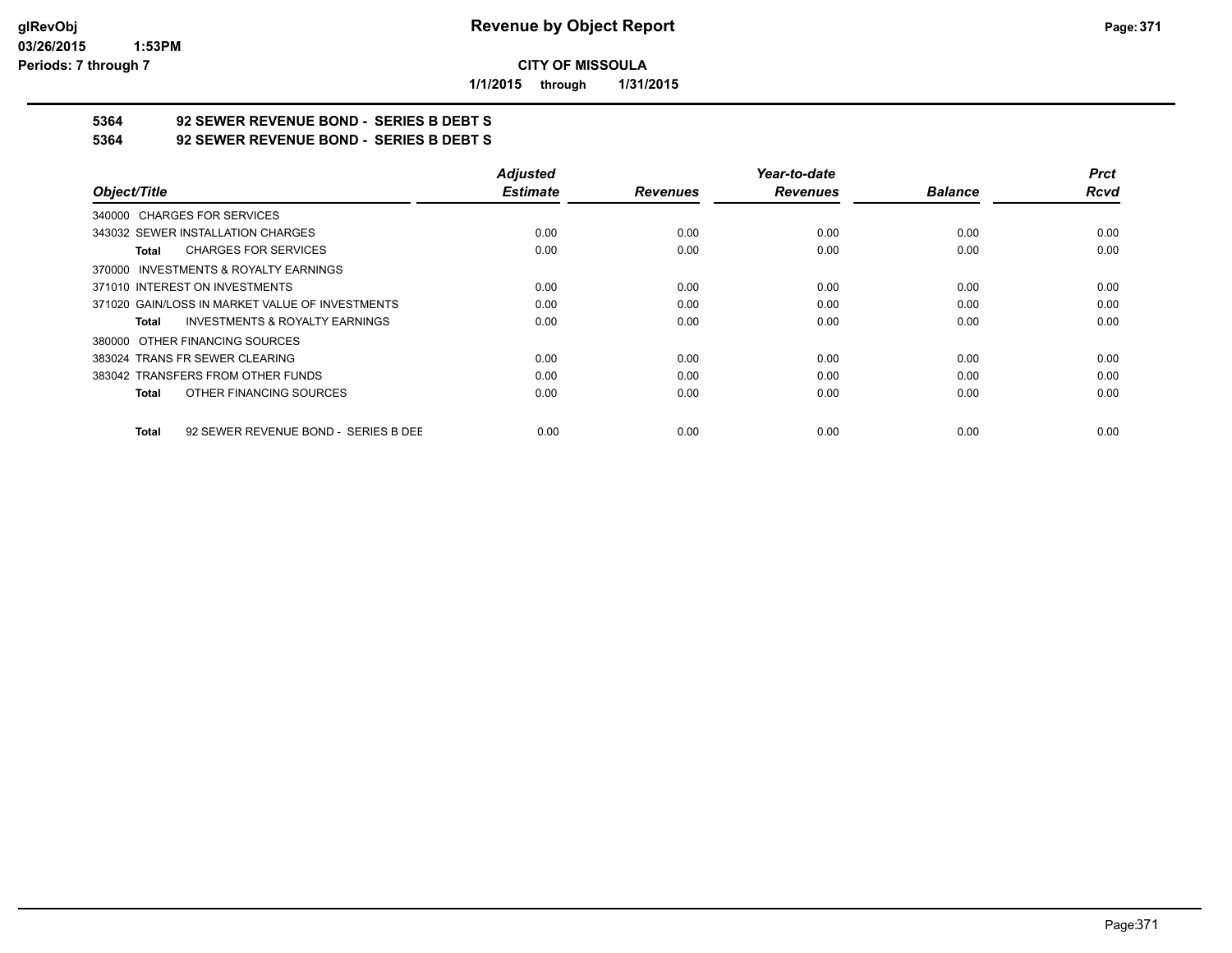**1/1/2015 through 1/31/2015**

### **5364 92 SEWER REVENUE BOND - SERIES B DEBT S**

| Object/Title                                       | <b>Adjusted</b><br><b>Estimate</b> | <b>Revenues</b> | Year-to-date<br><b>Revenues</b> | <b>Balance</b> | <b>Prct</b><br>Rcvd |
|----------------------------------------------------|------------------------------------|-----------------|---------------------------------|----------------|---------------------|
| 340000 CHARGES FOR SERVICES                        |                                    |                 |                                 |                |                     |
| 343032 SEWER INSTALLATION CHARGES                  | 0.00                               | 0.00            | 0.00                            | 0.00           | 0.00                |
| <b>CHARGES FOR SERVICES</b><br>Total               | 0.00                               | 0.00            | 0.00                            | 0.00           | 0.00                |
| 370000 INVESTMENTS & ROYALTY EARNINGS              |                                    |                 |                                 |                |                     |
| 371010 INTEREST ON INVESTMENTS                     | 0.00                               | 0.00            | 0.00                            | 0.00           | 0.00                |
| 371020 GAIN/LOSS IN MARKET VALUE OF INVESTMENT     | 0.00                               | 0.00            | 0.00                            | 0.00           | 0.00                |
| <b>INVESTMENTS &amp; ROYALTY EARNINGS</b><br>Total | 0.00                               | 0.00            | 0.00                            | 0.00           | 0.00                |
| 380000 OTHER FINANCING SOURCES                     |                                    |                 |                                 |                |                     |
| 383024 TRANS FR SEWER CLEARING                     | 0.00                               | 0.00            | 0.00                            | 0.00           | 0.00                |
| 383042 TRANSFERS FROM OTHER FUNDS                  | 0.00                               | 0.00            | 0.00                            | 0.00           | 0.00                |
| OTHER FINANCING SOURCES<br>Total                   | 0.00                               | 0.00            | 0.00                            | 0.00           | 0.00                |
|                                                    |                                    |                 |                                 |                |                     |
| 92 SEWER REVENUE BOND - SERIES B DEI<br>Total      | 0.00                               | 0.00            | 0.00                            | 0.00           | 0.00                |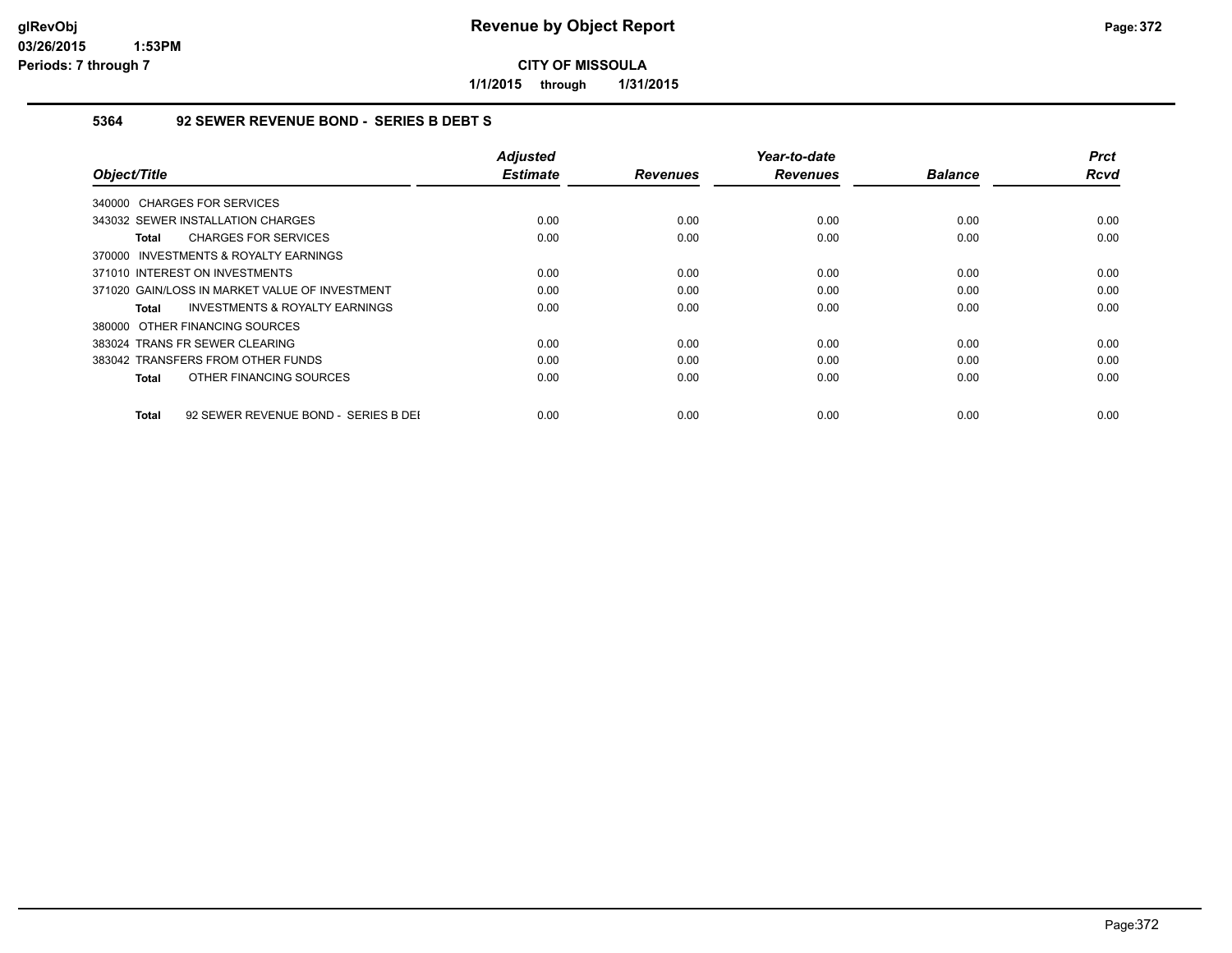**1/1/2015 through 1/31/2015**

# **5365 99 SEWER REVENUE BONDS DEBT SERVICE FUND**

| 5365 | 99 SEWER REVENUE BONDS DEBT SERVICE FUND |
|------|------------------------------------------|
|      |                                          |

|                                                           | <b>Adjusted</b> |                 | Year-to-date    |                | <b>Prct</b> |
|-----------------------------------------------------------|-----------------|-----------------|-----------------|----------------|-------------|
| Object/Title                                              | <b>Estimate</b> | <b>Revenues</b> | <b>Revenues</b> | <b>Balance</b> | <b>Rcvd</b> |
| 340000 CHARGES FOR SERVICES                               |                 |                 |                 |                |             |
| 343032 SEWER INSTALLATION CHARGES                         | 0.00            | 0.00            | 0.00            | 0.00           | 0.00        |
| <b>CHARGES FOR SERVICES</b><br>Total                      | 0.00            | 0.00            | 0.00            | 0.00           | 0.00        |
| 370000 INVESTMENTS & ROYALTY EARNINGS                     |                 |                 |                 |                |             |
| 371010 INTEREST ON INVESTMENTS                            | 0.00            | 0.00            | 0.00            | 0.00           | 0.00        |
| 371020 GAIN/LOSS IN MARKET VALUE OF INVESTMENTS           | 0.00            | 0.00            | 0.00            | 0.00           | 0.00        |
| <b>INVESTMENTS &amp; ROYALTY EARNINGS</b><br><b>Total</b> | 0.00            | 0.00            | 0.00            | 0.00           | 0.00        |
| 380000 OTHER FINANCING SOURCES                            |                 |                 |                 |                |             |
| 383024 TRANS FR SEWER CLEARING                            | 124.180.00      | 0.00            | 0.00            | 124,180.00     | 0.00        |
| OTHER FINANCING SOURCES<br>Total                          | 124,180.00      | 0.00            | 0.00            | 124.180.00     | 0.00        |
| 99 SEWER REVENUE BONDS DEBT SERVICE<br><b>Total</b>       | 124.180.00      | 0.00            | 0.00            | 124.180.00     | 0.00        |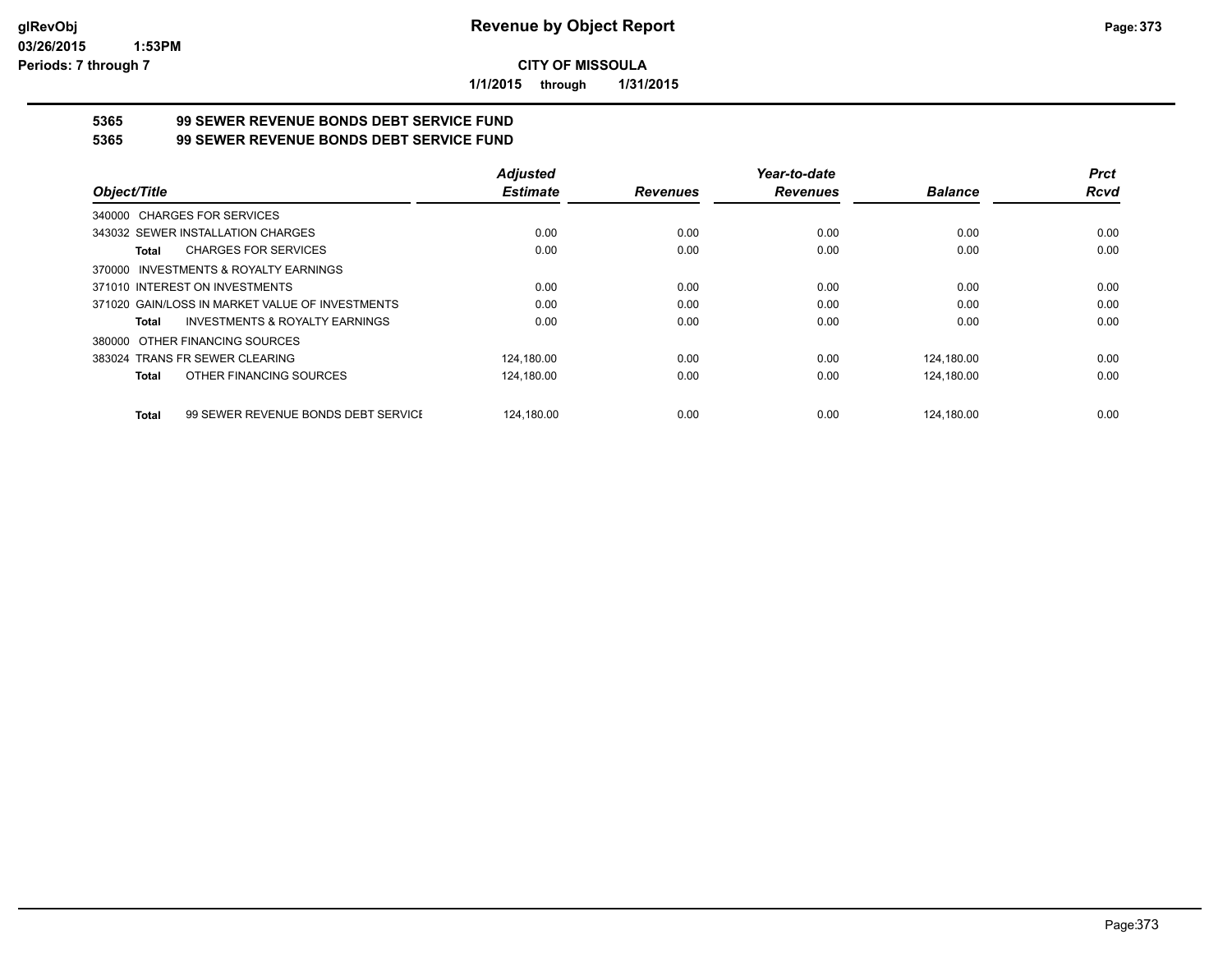**1/1/2015 through 1/31/2015**

#### **5365 99 SEWER REVENUE BONDS DEBT SERVICE FUND**

| Object/Title                                       |                                    | <b>Adjusted</b><br><b>Estimate</b> | <b>Revenues</b> | Year-to-date<br><b>Revenues</b> | <b>Balance</b> | <b>Prct</b><br><b>Rcvd</b> |
|----------------------------------------------------|------------------------------------|------------------------------------|-----------------|---------------------------------|----------------|----------------------------|
|                                                    |                                    |                                    |                 |                                 |                |                            |
| 340000 CHARGES FOR SERVICES                        |                                    |                                    |                 |                                 |                |                            |
| 343032 SEWER INSTALLATION CHARGES                  |                                    | 0.00                               | 0.00            | 0.00                            | 0.00           | 0.00                       |
| <b>CHARGES FOR SERVICES</b><br>Total               |                                    | 0.00                               | 0.00            | 0.00                            | 0.00           | 0.00                       |
| 370000 INVESTMENTS & ROYALTY EARNINGS              |                                    |                                    |                 |                                 |                |                            |
| 371010 INTEREST ON INVESTMENTS                     |                                    | 0.00                               | 0.00            | 0.00                            | 0.00           | 0.00                       |
| 371020 GAIN/LOSS IN MARKET VALUE OF INVESTMENT     |                                    | 0.00                               | 0.00            | 0.00                            | 0.00           | 0.00                       |
| <b>INVESTMENTS &amp; ROYALTY EARNINGS</b><br>Total |                                    | 0.00                               | 0.00            | 0.00                            | 0.00           | 0.00                       |
| 380000 OTHER FINANCING SOURCES                     |                                    |                                    |                 |                                 |                |                            |
| 383024 TRANS FR SEWER CLEARING                     |                                    | 124.180.00                         | 0.00            | 0.00                            | 124.180.00     | 0.00                       |
| OTHER FINANCING SOURCES<br>Total                   |                                    | 124,180.00                         | 0.00            | 0.00                            | 124,180.00     | 0.00                       |
| Total                                              | 99 SEWER REVENUE BONDS DEBT SERVIC | 124.180.00                         | 0.00            | 0.00                            | 124.180.00     | 0.00                       |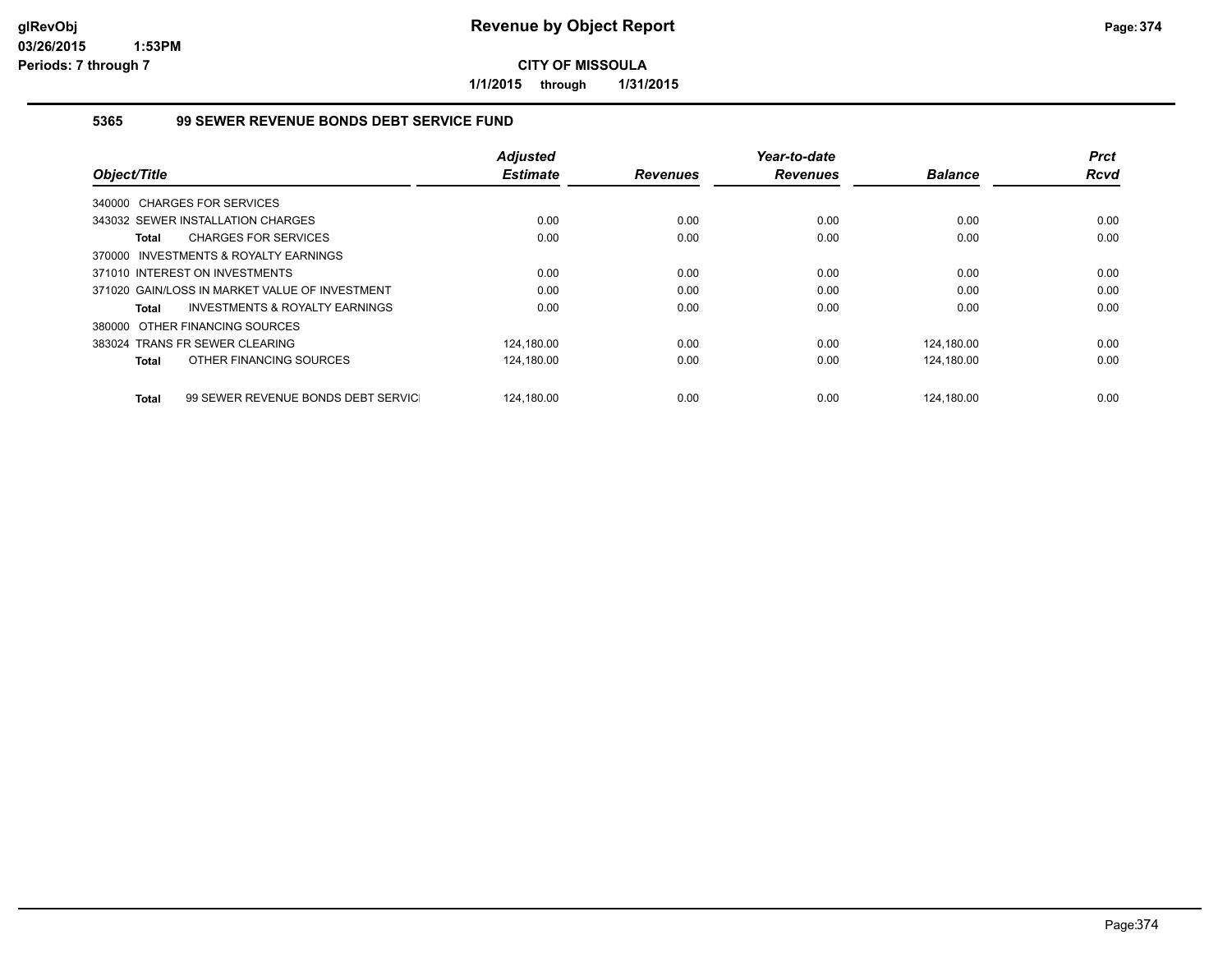**1/1/2015 through 1/31/2015**

# **5366 92 SEWER REVENUE BOND - SERIES A BOND RE**

**5366 92 SEWER REVENUE BOND - SERIES A BOND RE**

|                                                      | <b>Adjusted</b> |                 | Year-to-date    |                | <b>Prct</b> |
|------------------------------------------------------|-----------------|-----------------|-----------------|----------------|-------------|
| Object/Title                                         | <b>Estimate</b> | <b>Revenues</b> | <b>Revenues</b> | <b>Balance</b> | <b>Rcvd</b> |
| 370000 INVESTMENTS & ROYALTY EARNINGS                |                 |                 |                 |                |             |
| 371010 INTEREST ON INVESTMENTS                       | 0.00            | 0.00            | 0.00            | 0.00           | 0.00        |
| 371020 GAIN/LOSS IN MARKET VALUE OF INVESTMENTS      | 0.00            | 0.00            | 0.00            | 0.00           | 0.00        |
| INVESTMENTS & ROYALTY EARNINGS<br>Total              | 0.00            | 0.00            | 0.00            | 0.00           | 0.00        |
| 380000 OTHER FINANCING SOURCES                       |                 |                 |                 |                |             |
| 383024 TRANS FR SEWER CLEARING                       | 0.00            | 0.00            | 0.00            | 0.00           | 0.00        |
| 383042 TRANSFERS FROM OTHER FUNDS                    | 0.00            | 0.00            | 0.00            | 0.00           | 0.00        |
| OTHER FINANCING SOURCES<br>Total                     | 0.00            | 0.00            | 0.00            | 0.00           | 0.00        |
| 92 SEWER REVENUE BOND - SERIES A BON<br><b>Total</b> | 0.00            | 0.00            | 0.00            | 0.00           | 0.00        |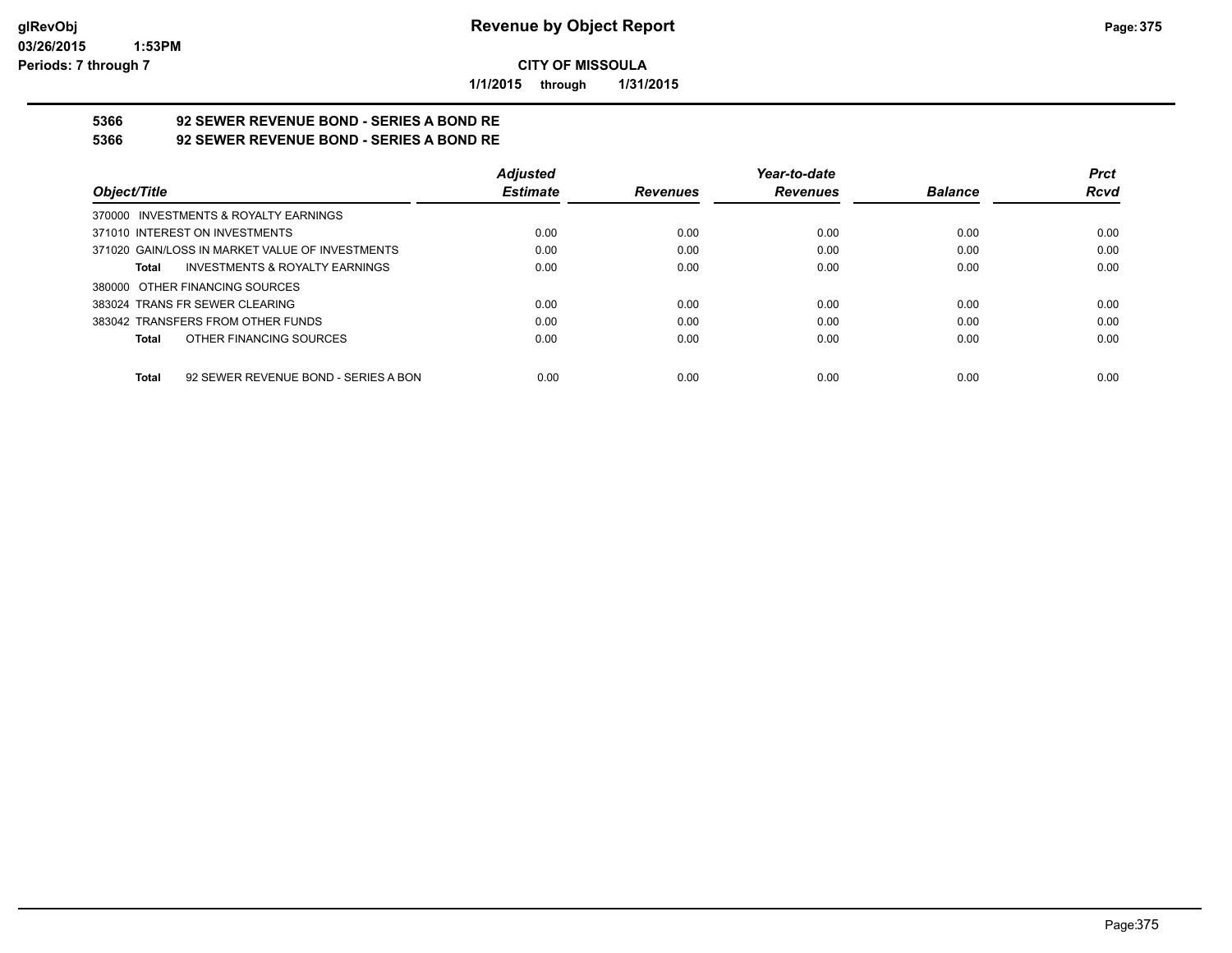**1/1/2015 through 1/31/2015**

#### **5366 92 SEWER REVENUE BOND - SERIES A BOND RE**

|                                                      | <b>Adiusted</b> |                 | Year-to-date    |                | <b>Prct</b> |
|------------------------------------------------------|-----------------|-----------------|-----------------|----------------|-------------|
| Object/Title                                         | <b>Estimate</b> | <b>Revenues</b> | <b>Revenues</b> | <b>Balance</b> | Rcvd        |
| 370000 INVESTMENTS & ROYALTY EARNINGS                |                 |                 |                 |                |             |
| 371010 INTEREST ON INVESTMENTS                       | 0.00            | 0.00            | 0.00            | 0.00           | 0.00        |
| 371020 GAIN/LOSS IN MARKET VALUE OF INVESTMENT       | 0.00            | 0.00            | 0.00            | 0.00           | 0.00        |
| <b>INVESTMENTS &amp; ROYALTY EARNINGS</b><br>Total   | 0.00            | 0.00            | 0.00            | 0.00           | 0.00        |
| 380000 OTHER FINANCING SOURCES                       |                 |                 |                 |                |             |
| 383024 TRANS FR SEWER CLEARING                       | 0.00            | 0.00            | 0.00            | 0.00           | 0.00        |
| 383042 TRANSFERS FROM OTHER FUNDS                    | 0.00            | 0.00            | 0.00            | 0.00           | 0.00        |
| OTHER FINANCING SOURCES<br><b>Total</b>              | 0.00            | 0.00            | 0.00            | 0.00           | 0.00        |
|                                                      |                 |                 |                 |                |             |
| 92 SEWER REVENUE BOND - SERIES A BON<br><b>Total</b> | 0.00            | 0.00            | 0.00            | 0.00           | 0.00        |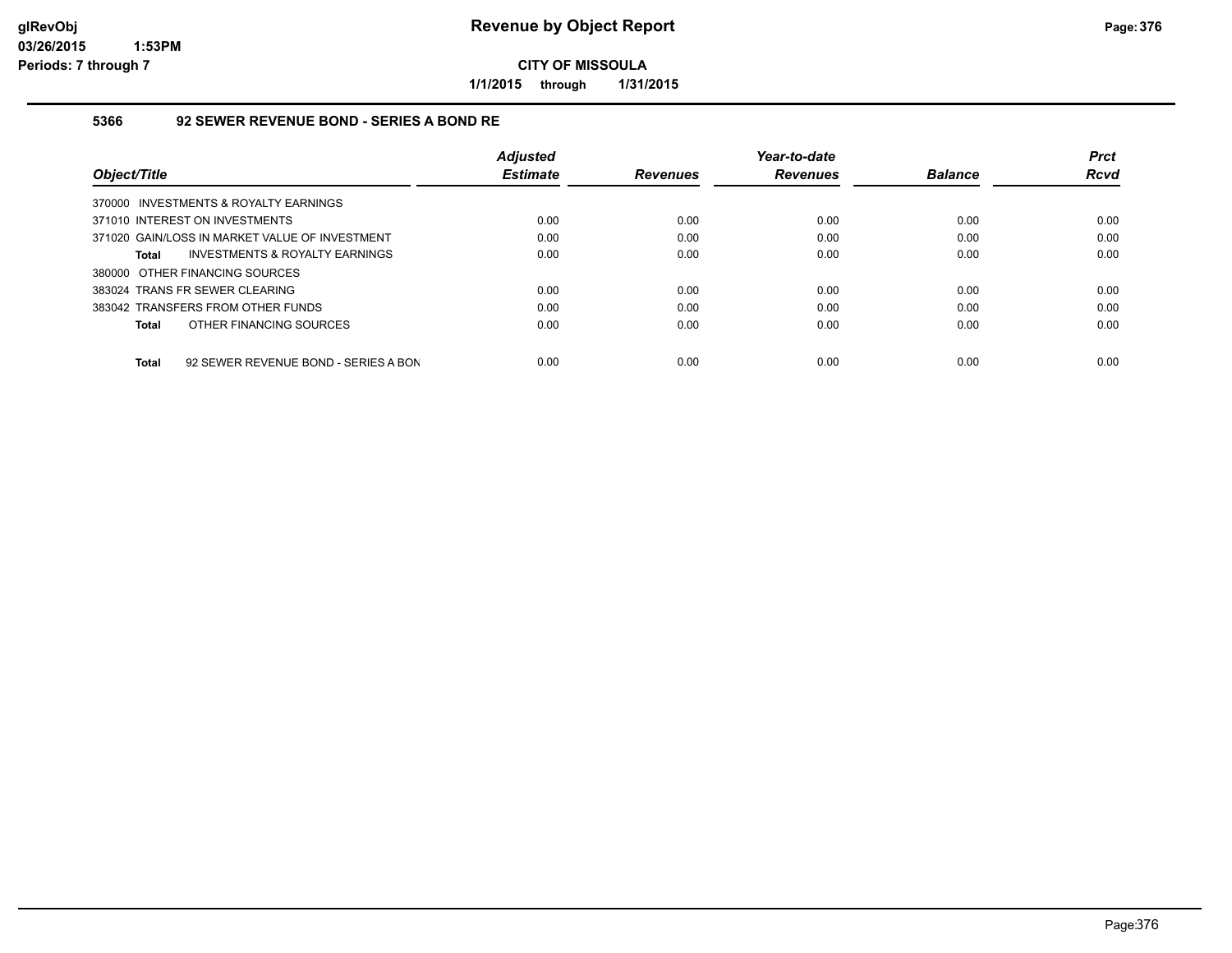**1/1/2015 through 1/31/2015**

# **5367 92 SEWER REVENUE BOND - SERIES B BOND RE**

**5367 92 SEWER REVENUE BOND - SERIES B BOND RE**

|                                                    | <b>Adjusted</b> |                 | Year-to-date    |                | <b>Prct</b> |
|----------------------------------------------------|-----------------|-----------------|-----------------|----------------|-------------|
| Object/Title                                       | <b>Estimate</b> | <b>Revenues</b> | <b>Revenues</b> | <b>Balance</b> | <b>Rcvd</b> |
| 370000 INVESTMENTS & ROYALTY EARNINGS              |                 |                 |                 |                |             |
| 371010 INTEREST ON INVESTMENTS                     | 0.00            | 0.00            | 0.00            | 0.00           | 0.00        |
| 371020 GAIN/LOSS IN MARKET VALUE OF INVESTMENTS    | 0.00            | 0.00            | 0.00            | 0.00           | 0.00        |
| <b>INVESTMENTS &amp; ROYALTY EARNINGS</b><br>Total | 0.00            | 0.00            | 0.00            | 0.00           | 0.00        |
| 380000 OTHER FINANCING SOURCES                     |                 |                 |                 |                |             |
| 383042 TRANSFERS FROM OTHER FUNDS                  | 0.00            | 0.00            | 0.00            | 0.00           | 0.00        |
| OTHER FINANCING SOURCES<br>Total                   | 0.00            | 0.00            | 0.00            | 0.00           | 0.00        |
|                                                    |                 |                 |                 |                |             |
| 92 SEWER REVENUE BOND - SERIES B BON<br>Total      | 0.00            | 0.00            | 0.00            | 0.00           | 0.00        |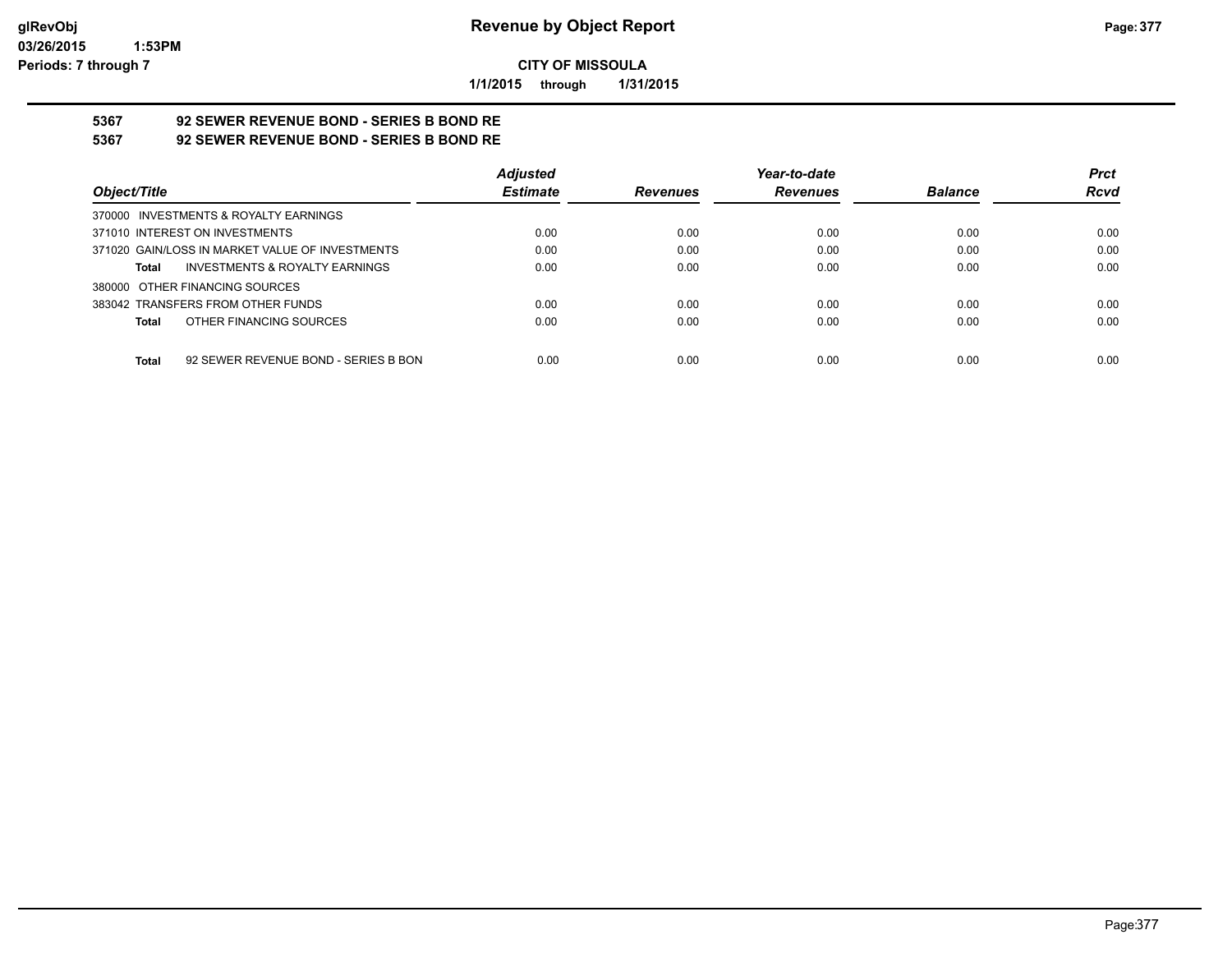**1/1/2015 through 1/31/2015**

#### **5367 92 SEWER REVENUE BOND - SERIES B BOND RE**

| Object/Title                                         | <b>Adjusted</b><br><b>Estimate</b> | <b>Revenues</b> | Year-to-date<br><b>Revenues</b> | <b>Balance</b> | <b>Prct</b><br><b>Rcvd</b> |
|------------------------------------------------------|------------------------------------|-----------------|---------------------------------|----------------|----------------------------|
| 370000 INVESTMENTS & ROYALTY EARNINGS                |                                    |                 |                                 |                |                            |
| 371010 INTEREST ON INVESTMENTS                       | 0.00                               | 0.00            | 0.00                            | 0.00           | 0.00                       |
| 371020 GAIN/LOSS IN MARKET VALUE OF INVESTMENT       | 0.00                               | 0.00            | 0.00                            | 0.00           | 0.00                       |
| <b>INVESTMENTS &amp; ROYALTY EARNINGS</b><br>Total   | 0.00                               | 0.00            | 0.00                            | 0.00           | 0.00                       |
| 380000 OTHER FINANCING SOURCES                       |                                    |                 |                                 |                |                            |
| 383042 TRANSFERS FROM OTHER FUNDS                    | 0.00                               | 0.00            | 0.00                            | 0.00           | 0.00                       |
| OTHER FINANCING SOURCES<br>Total                     | 0.00                               | 0.00            | 0.00                            | 0.00           | 0.00                       |
| 92 SEWER REVENUE BOND - SERIES B BON<br><b>Total</b> | 0.00                               | 0.00            | 0.00                            | 0.00           | 0.00                       |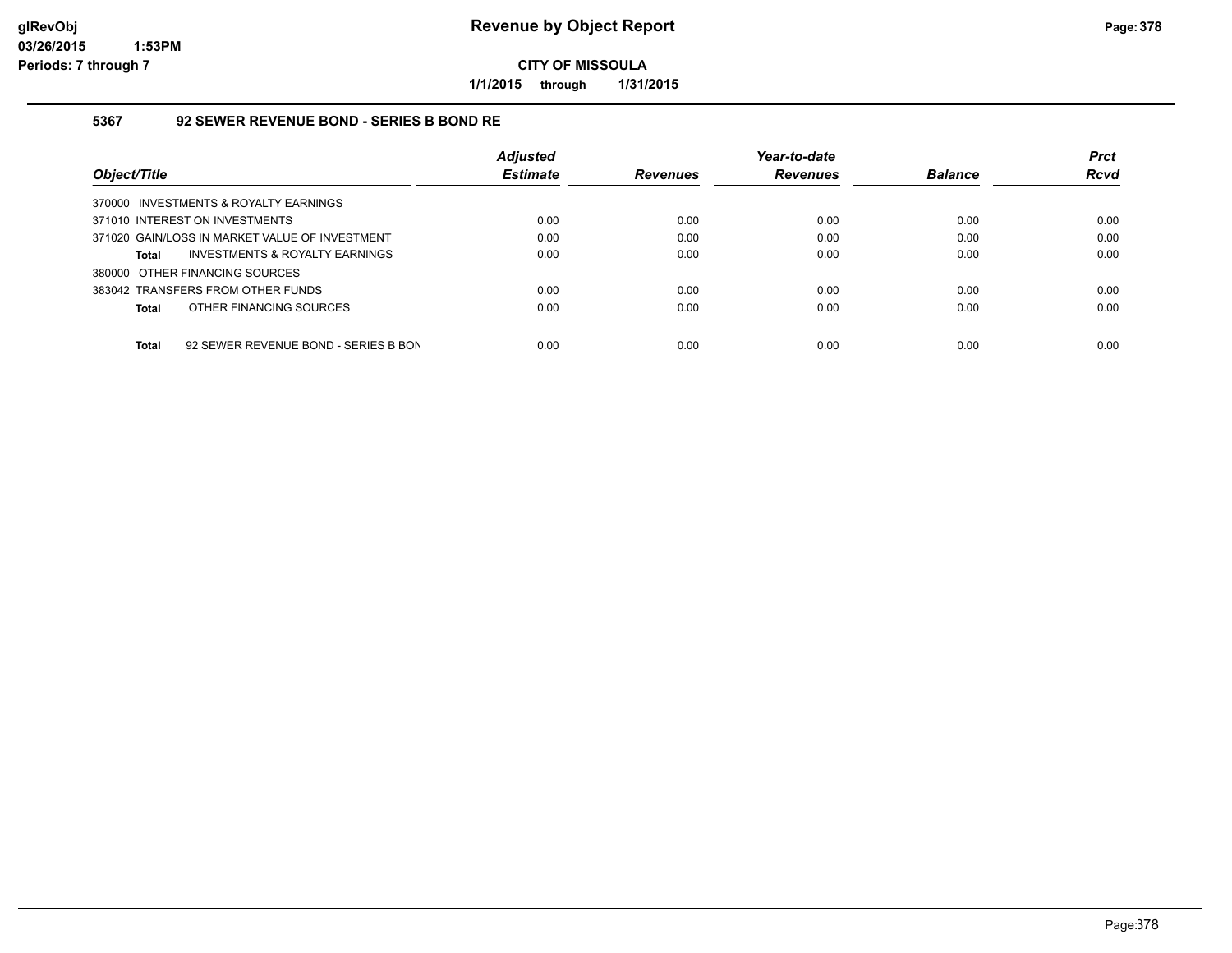**1/1/2015 through 1/31/2015**

# **5368 00 SEWER REVENUE BOND RESERVE FUND**

# **5368 00 SEWER REVENUE BOND RESERVE FUND**

|                                                    | <b>Adjusted</b> |                 | Year-to-date    |                | <b>Prct</b> |
|----------------------------------------------------|-----------------|-----------------|-----------------|----------------|-------------|
| Object/Title                                       | <b>Estimate</b> | <b>Revenues</b> | <b>Revenues</b> | <b>Balance</b> | <b>Rcvd</b> |
| 370000 INVESTMENTS & ROYALTY EARNINGS              |                 |                 |                 |                |             |
| 371010 INTEREST ON INVESTMENTS                     | 0.00            | 0.00            | 0.00            | 0.00           | 0.00        |
| 371020 GAIN/LOSS IN MARKET VALUE OF INVESTMENTS    | 0.00            | 0.00            | 0.00            | 0.00           | 0.00        |
| INVESTMENTS & ROYALTY EARNINGS<br>Total            | 0.00            | 0.00            | 0.00            | 0.00           | 0.00        |
| 380000 OTHER FINANCING SOURCES                     |                 |                 |                 |                |             |
| 383042 TRANSFERS FROM OTHER FUNDS                  | 0.00            | 0.00            | 0.00            | 0.00           | 0.00        |
| OTHER FINANCING SOURCES<br>Total                   | 0.00            | 0.00            | 0.00            | 0.00           | 0.00        |
|                                                    |                 |                 |                 |                |             |
| <b>Total</b><br>00 SEWER REVENUE BOND RESERVE FUND | 0.00            | 0.00            | 0.00            | 0.00           | 0.00        |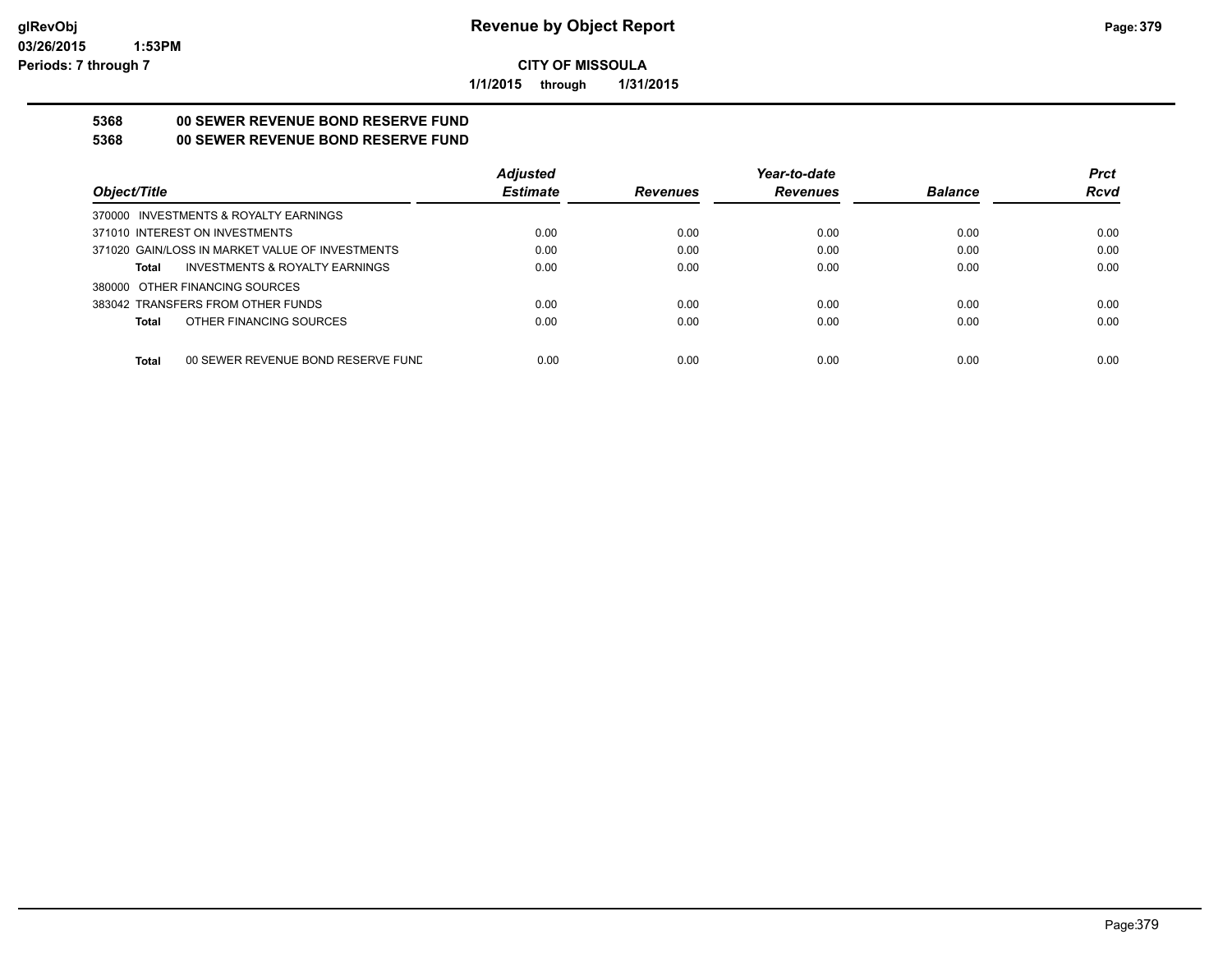**1/1/2015 through 1/31/2015**

# **5368 00 SEWER REVENUE BOND RESERVE FUND**

|                                                    | <b>Adjusted</b> |                 | Year-to-date    |                | <b>Prct</b> |
|----------------------------------------------------|-----------------|-----------------|-----------------|----------------|-------------|
| Object/Title                                       | <b>Estimate</b> | <b>Revenues</b> | <b>Revenues</b> | <b>Balance</b> | Rcvd        |
| 370000 INVESTMENTS & ROYALTY EARNINGS              |                 |                 |                 |                |             |
| 371010 INTEREST ON INVESTMENTS                     | 0.00            | 0.00            | 0.00            | 0.00           | 0.00        |
| 371020 GAIN/LOSS IN MARKET VALUE OF INVESTMENT     | 0.00            | 0.00            | 0.00            | 0.00           | 0.00        |
| INVESTMENTS & ROYALTY EARNINGS<br>Total            | 0.00            | 0.00            | 0.00            | 0.00           | 0.00        |
| 380000 OTHER FINANCING SOURCES                     |                 |                 |                 |                |             |
| 383042 TRANSFERS FROM OTHER FUNDS                  | 0.00            | 0.00            | 0.00            | 0.00           | 0.00        |
| OTHER FINANCING SOURCES<br>Total                   | 0.00            | 0.00            | 0.00            | 0.00           | 0.00        |
|                                                    |                 |                 |                 |                |             |
| <b>Total</b><br>00 SEWER REVENUE BOND RESERVE FUNI | 0.00            | 0.00            | 0.00            | 0.00           | 0.00        |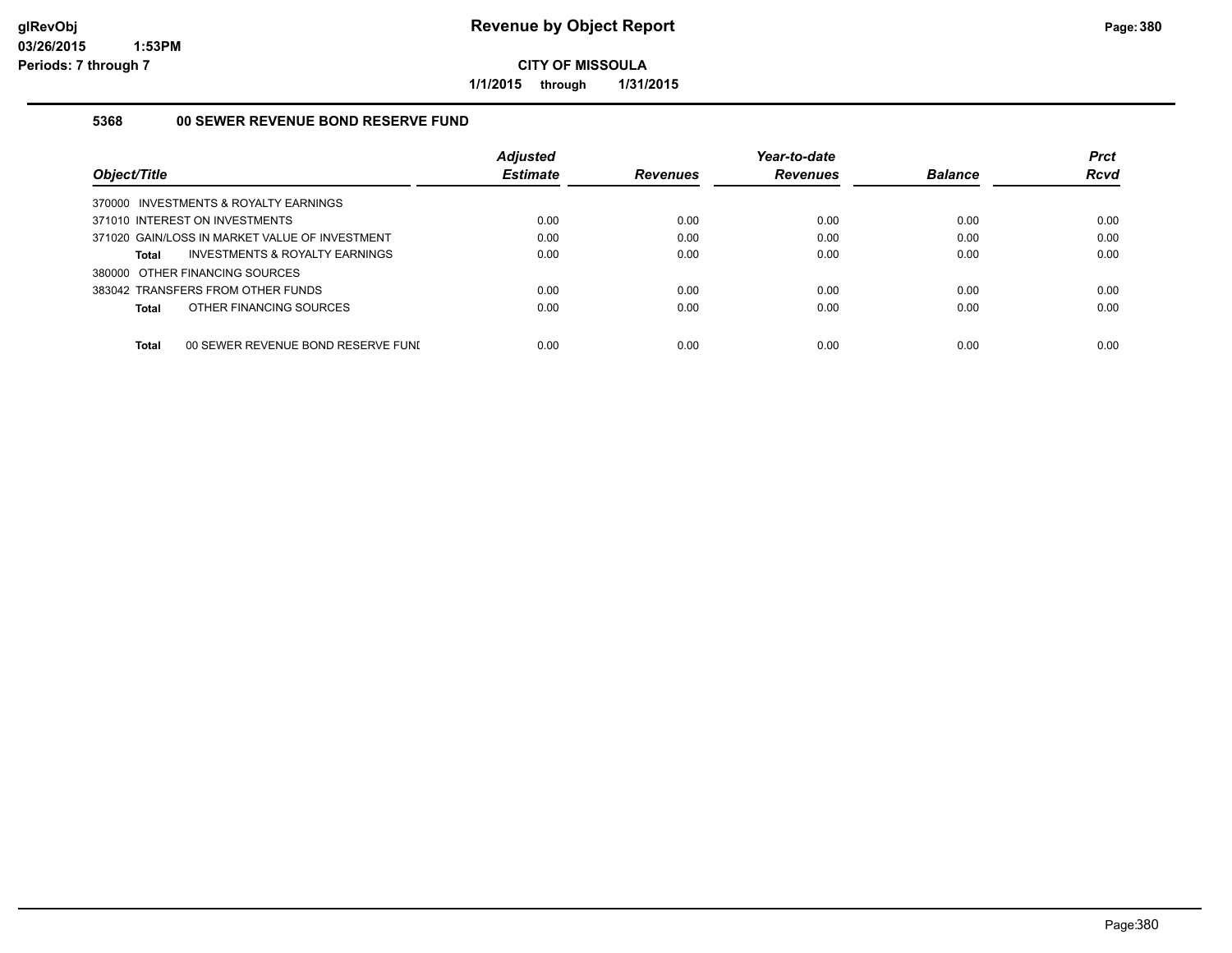**1/1/2015 through 1/31/2015**

#### **5369 2001 SEWER REVENUE BOND**

**5369 2001 SEWER REVENUE BOND**

|                                                 | <b>Adjusted</b> |                 | Year-to-date    |                | <b>Prct</b> |
|-------------------------------------------------|-----------------|-----------------|-----------------|----------------|-------------|
| Object/Title                                    | <b>Estimate</b> | <b>Revenues</b> | <b>Revenues</b> | <b>Balance</b> | <b>Rcvd</b> |
| 370000 INVESTMENTS & ROYALTY EARNINGS           |                 |                 |                 |                |             |
| 371010 INTEREST ON INVESTMENTS                  | 0.00            | 0.00            | 0.00            | 0.00           | 0.00        |
| 371020 GAIN/LOSS IN MARKET VALUE OF INVESTMENTS | 0.00            | 0.00            | 0.00            | 0.00           | 0.00        |
| INVESTMENTS & ROYALTY EARNINGS<br>Total         | 0.00            | 0.00            | 0.00            | 0.00           | 0.00        |
| 380000 OTHER FINANCING SOURCES                  |                 |                 |                 |                |             |
| 383042 TRANSFERS FROM OTHER FUNDS               | 0.00            | 0.00            | 0.00            | 0.00           | 0.00        |
| OTHER FINANCING SOURCES<br><b>Total</b>         | 0.00            | 0.00            | 0.00            | 0.00           | 0.00        |
|                                                 |                 |                 |                 |                |             |
| <b>Total</b><br>2001 SEWER REVENUE BOND         | 0.00            | 0.00            | 0.00            | 0.00           | 0.00        |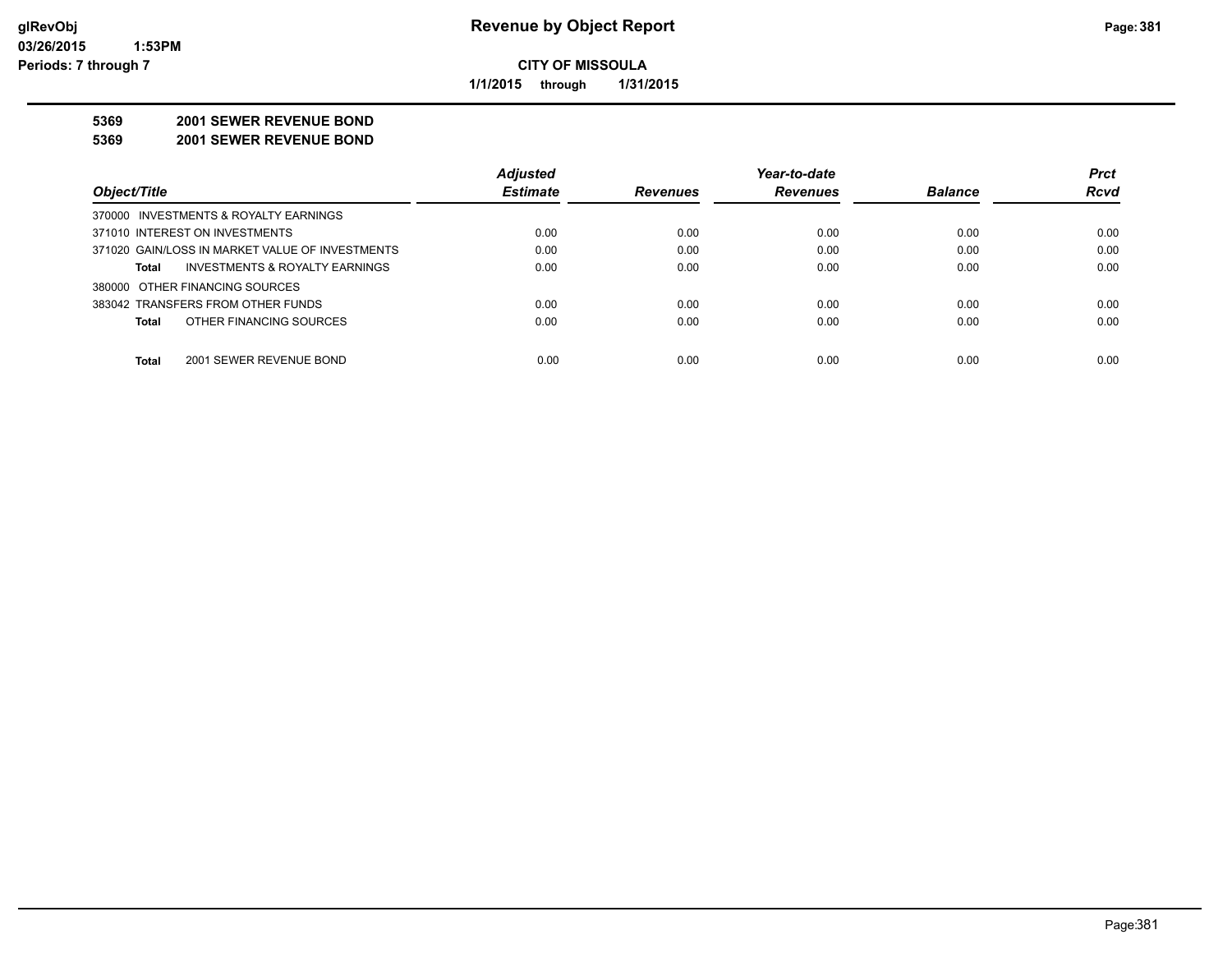**1/1/2015 through 1/31/2015**

# **5369 2001 SEWER REVENUE BOND**

|                                                    | <b>Adjusted</b> |                 | Year-to-date    |                | <b>Prct</b> |
|----------------------------------------------------|-----------------|-----------------|-----------------|----------------|-------------|
| Object/Title                                       | <b>Estimate</b> | <b>Revenues</b> | <b>Revenues</b> | <b>Balance</b> | <b>Rcvd</b> |
| 370000 INVESTMENTS & ROYALTY EARNINGS              |                 |                 |                 |                |             |
| 371010 INTEREST ON INVESTMENTS                     | 0.00            | 0.00            | 0.00            | 0.00           | 0.00        |
| 371020 GAIN/LOSS IN MARKET VALUE OF INVESTMENT     | 0.00            | 0.00            | 0.00            | 0.00           | 0.00        |
| <b>INVESTMENTS &amp; ROYALTY EARNINGS</b><br>Total | 0.00            | 0.00            | 0.00            | 0.00           | 0.00        |
| 380000 OTHER FINANCING SOURCES                     |                 |                 |                 |                |             |
| 383042 TRANSFERS FROM OTHER FUNDS                  | 0.00            | 0.00            | 0.00            | 0.00           | 0.00        |
| OTHER FINANCING SOURCES<br>Total                   | 0.00            | 0.00            | 0.00            | 0.00           | 0.00        |
| <b>Total</b><br>2001 SEWER REVENUE BOND            | 0.00            | 0.00            | 0.00            | 0.00           | 0.00        |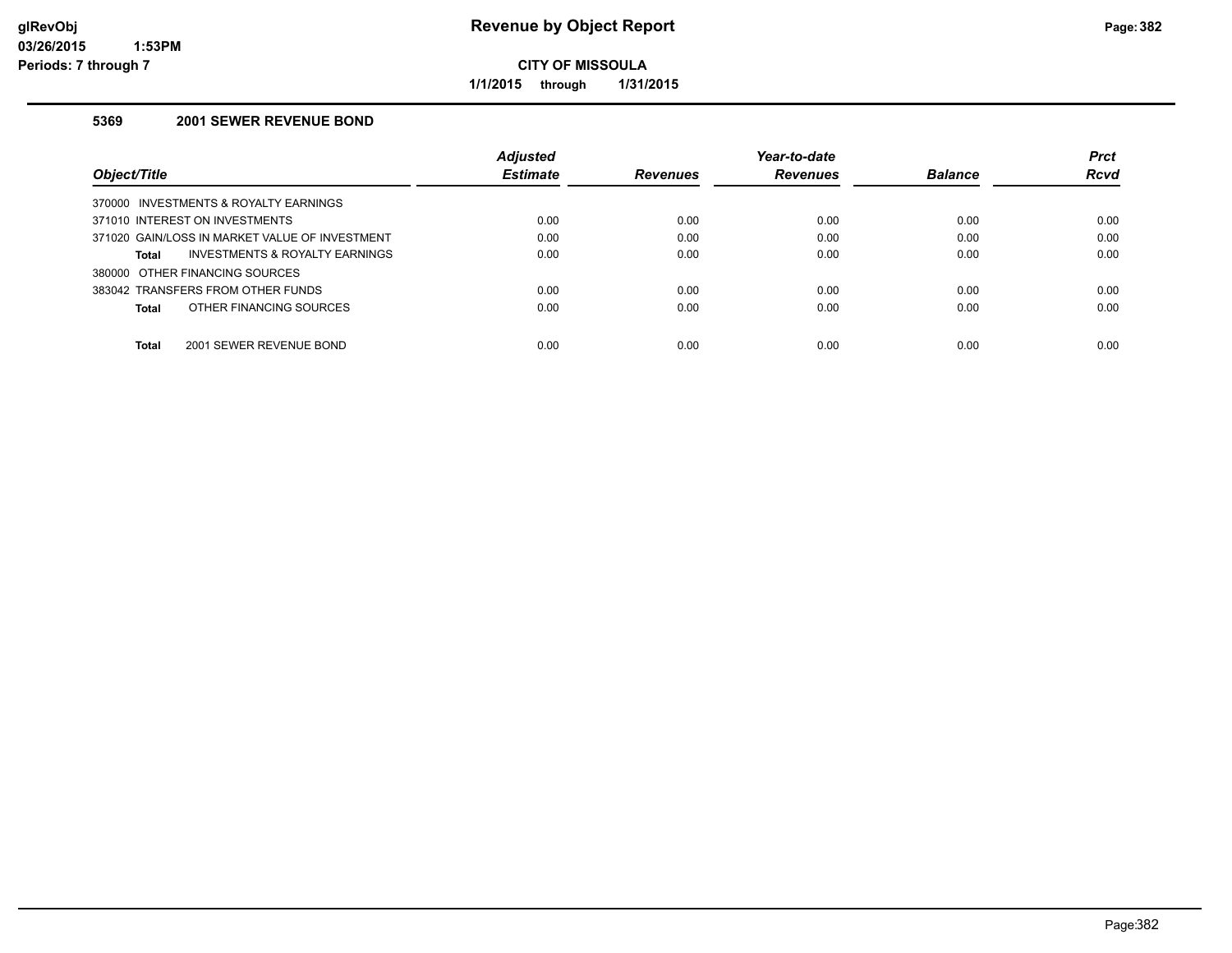**1/1/2015 through 1/31/2015**

# **5370 99 SEWER REVENUE BOND RESERVE FUND**

#### **5370 99 SEWER REVENUE BOND RESERVE FUND**

|                                                    | <b>Adjusted</b> |                 | Year-to-date    |                | <b>Prct</b> |
|----------------------------------------------------|-----------------|-----------------|-----------------|----------------|-------------|
| Object/Title                                       | <b>Estimate</b> | <b>Revenues</b> | <b>Revenues</b> | <b>Balance</b> | <b>Rcvd</b> |
| 360000 MISCELLANEOUS REVENUES                      |                 |                 |                 |                |             |
| 360010 MISCELLANEOUS                               | 0.00            | 0.00            | 0.00            | 0.00           | 0.00        |
| MISCELLANEOUS REVENUES<br>Total                    | 0.00            | 0.00            | 0.00            | 0.00           | 0.00        |
| 370000 INVESTMENTS & ROYALTY EARNINGS              |                 |                 |                 |                |             |
| 371010 INTEREST ON INVESTMENTS                     | 0.00            | 0.00            | 0.00            | 0.00           | 0.00        |
| 371020 GAIN/LOSS IN MARKET VALUE OF INVESTMENTS    | 0.00            | 0.00            | 0.00            | 0.00           | 0.00        |
| <b>INVESTMENTS &amp; ROYALTY EARNINGS</b><br>Total | 0.00            | 0.00            | 0.00            | 0.00           | 0.00        |
| 380000 OTHER FINANCING SOURCES                     |                 |                 |                 |                |             |
| 383042 TRANSFERS FROM OTHER FUNDS                  | 0.00            | 0.00            | 0.00            | 0.00           | 0.00        |
| OTHER FINANCING SOURCES<br>Total                   | 0.00            | 0.00            | 0.00            | 0.00           | 0.00        |
| 99 SEWER REVENUE BOND RESERVE FUND<br><b>Total</b> | 0.00            | 0.00            | 0.00            | 0.00           | 0.00        |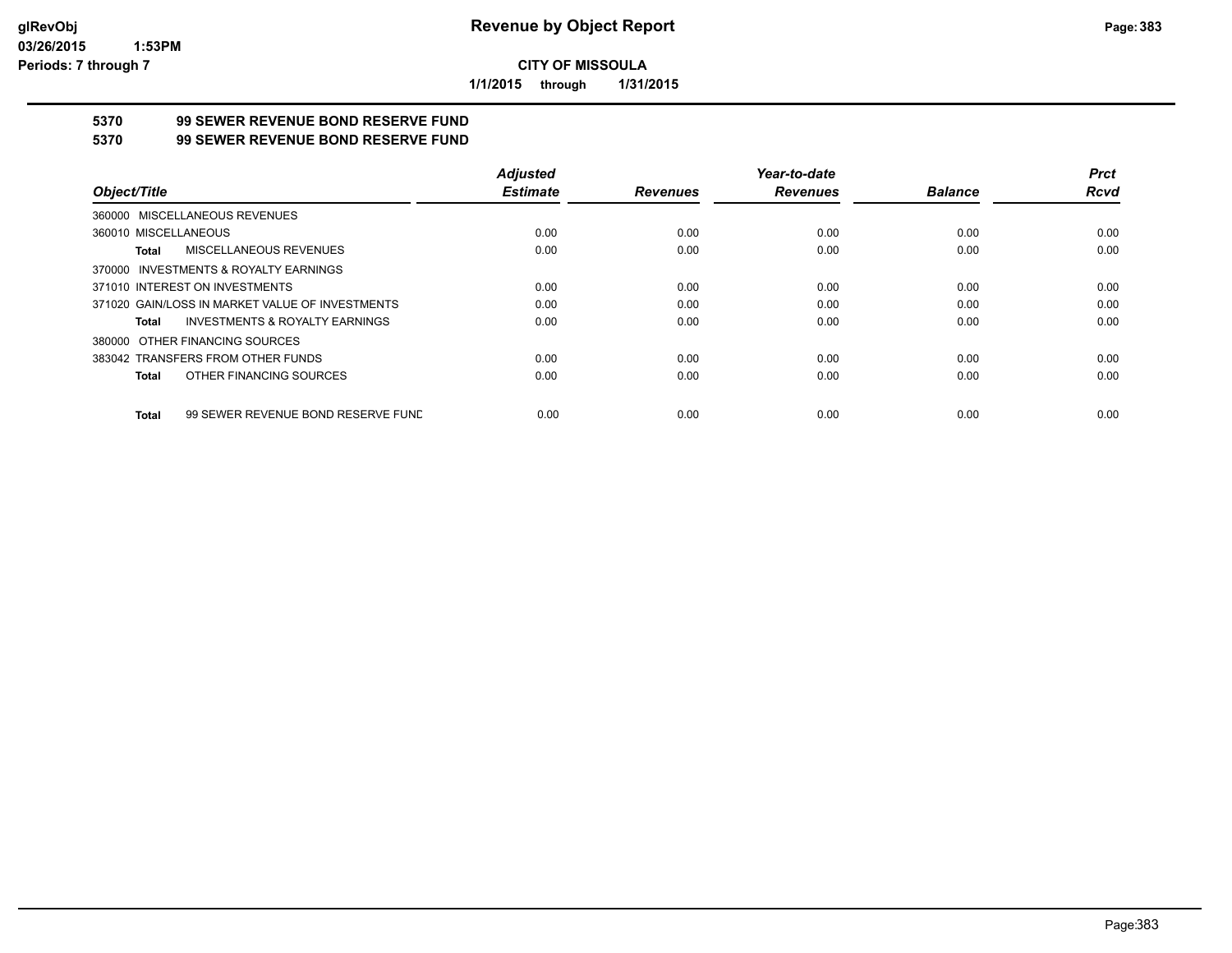**1/1/2015 through 1/31/2015**

### **5370 99 SEWER REVENUE BOND RESERVE FUND**

|                                                    | <b>Adiusted</b> |                 | Year-to-date    |                | <b>Prct</b> |
|----------------------------------------------------|-----------------|-----------------|-----------------|----------------|-------------|
| Object/Title                                       | <b>Estimate</b> | <b>Revenues</b> | <b>Revenues</b> | <b>Balance</b> | <b>Rcvd</b> |
| 360000 MISCELLANEOUS REVENUES                      |                 |                 |                 |                |             |
| 360010 MISCELLANEOUS                               | 0.00            | 0.00            | 0.00            | 0.00           | 0.00        |
| MISCELLANEOUS REVENUES<br><b>Total</b>             | 0.00            | 0.00            | 0.00            | 0.00           | 0.00        |
| 370000 INVESTMENTS & ROYALTY EARNINGS              |                 |                 |                 |                |             |
| 371010 INTEREST ON INVESTMENTS                     | 0.00            | 0.00            | 0.00            | 0.00           | 0.00        |
| 371020 GAIN/LOSS IN MARKET VALUE OF INVESTMENT     | 0.00            | 0.00            | 0.00            | 0.00           | 0.00        |
| <b>INVESTMENTS &amp; ROYALTY EARNINGS</b><br>Total | 0.00            | 0.00            | 0.00            | 0.00           | 0.00        |
| 380000 OTHER FINANCING SOURCES                     |                 |                 |                 |                |             |
| 383042 TRANSFERS FROM OTHER FUNDS                  | 0.00            | 0.00            | 0.00            | 0.00           | 0.00        |
| OTHER FINANCING SOURCES<br><b>Total</b>            | 0.00            | 0.00            | 0.00            | 0.00           | 0.00        |
|                                                    |                 |                 |                 |                |             |
| 99 SEWER REVENUE BOND RESERVE FUNI<br><b>Total</b> | 0.00            | 0.00            | 0.00            | 0.00           | 0.00        |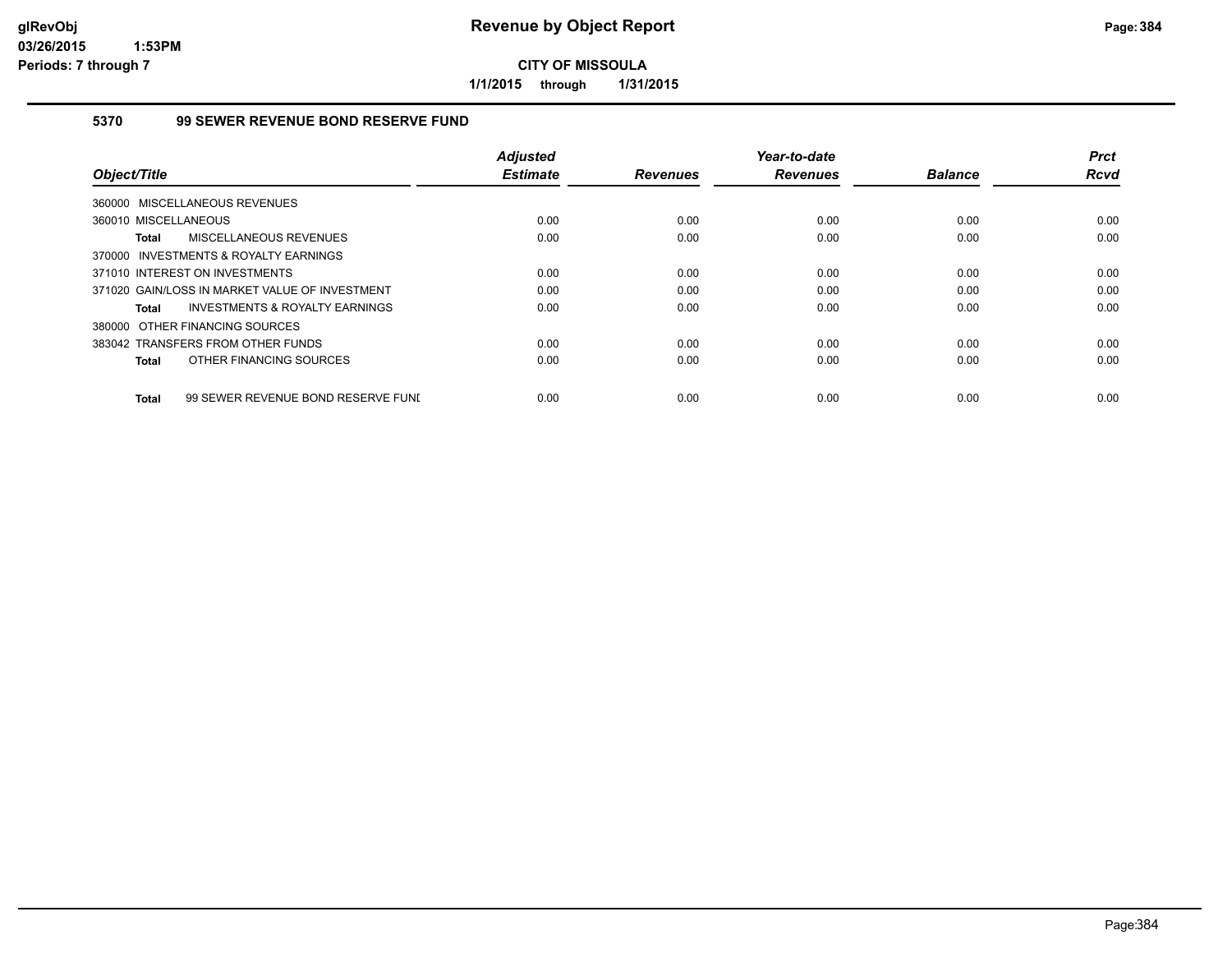**1/1/2015 through 1/31/2015**

**5371 2002 SEWER BONDS**

**5371 2002 SEWER BONDS**

|                                                 | <b>Adjusted</b> |                 | Year-to-date    |                | <b>Prct</b> |
|-------------------------------------------------|-----------------|-----------------|-----------------|----------------|-------------|
| Object/Title                                    | <b>Estimate</b> | <b>Revenues</b> | <b>Revenues</b> | <b>Balance</b> | <b>Rcvd</b> |
| 370000 INVESTMENTS & ROYALTY EARNINGS           |                 |                 |                 |                |             |
| 371010 INTEREST ON INVESTMENTS                  | 0.00            | 0.00            | 0.00            | 0.00           | 0.00        |
| 371020 GAIN/LOSS IN MARKET VALUE OF INVESTMENTS | 0.00            | 0.00            | 0.00            | 0.00           | 0.00        |
| INVESTMENTS & ROYALTY EARNINGS<br>Total         | 0.00            | 0.00            | 0.00            | 0.00           | 0.00        |
| 380000 OTHER FINANCING SOURCES                  |                 |                 |                 |                |             |
| 383024 TRANS FR SEWER CLEARING                  | 85.410.00       | 0.00            | 0.00            | 85.410.00      | 0.00        |
| OTHER FINANCING SOURCES<br>Total                | 85.410.00       | 0.00            | 0.00            | 85.410.00      | 0.00        |
|                                                 |                 |                 |                 |                |             |
| 2002 SEWER BONDS<br><b>Total</b>                | 85.410.00       | 0.00            | 0.00            | 85.410.00      | 0.00        |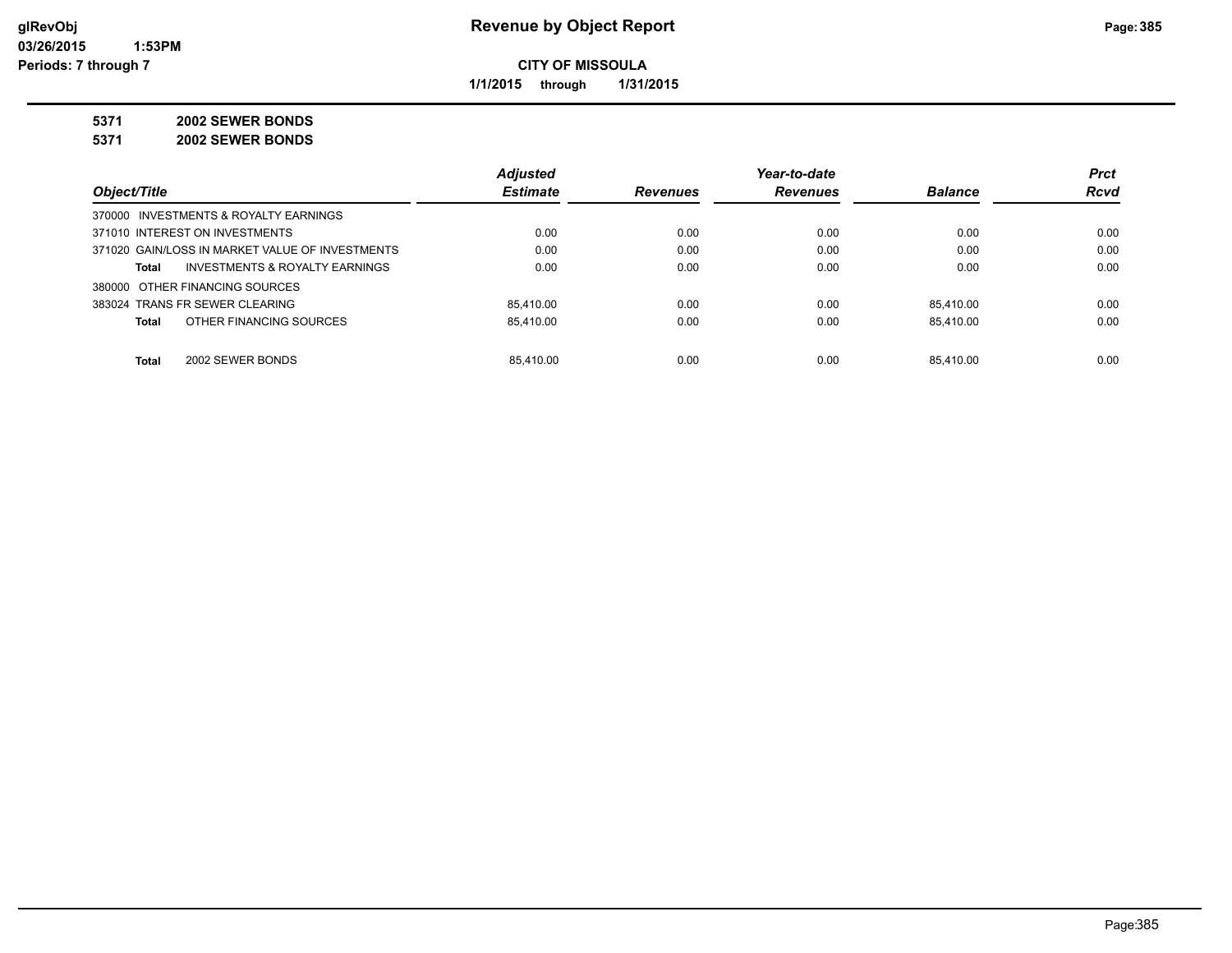# **glRevObj Revenue by Object Report Page:386**

**CITY OF MISSOULA**

**1/1/2015 through 1/31/2015**

#### **5371 2002 SEWER BONDS**

|                                                    | <b>Adjusted</b> |                 | Year-to-date    |                | <b>Prct</b> |
|----------------------------------------------------|-----------------|-----------------|-----------------|----------------|-------------|
| Object/Title                                       | <b>Estimate</b> | <b>Revenues</b> | <b>Revenues</b> | <b>Balance</b> | Rcvd        |
| 370000 INVESTMENTS & ROYALTY EARNINGS              |                 |                 |                 |                |             |
| 371010 INTEREST ON INVESTMENTS                     | 0.00            | 0.00            | 0.00            | 0.00           | 0.00        |
| 371020 GAIN/LOSS IN MARKET VALUE OF INVESTMENT     | 0.00            | 0.00            | 0.00            | 0.00           | 0.00        |
| <b>INVESTMENTS &amp; ROYALTY EARNINGS</b><br>Total | 0.00            | 0.00            | 0.00            | 0.00           | 0.00        |
| 380000 OTHER FINANCING SOURCES                     |                 |                 |                 |                |             |
| 383024 TRANS FR SEWER CLEARING                     | 85.410.00       | 0.00            | 0.00            | 85.410.00      | 0.00        |
| OTHER FINANCING SOURCES<br>Total                   | 85.410.00       | 0.00            | 0.00            | 85.410.00      | 0.00        |
|                                                    |                 |                 |                 |                |             |
| <b>Total</b><br>2002 SEWER BONDS                   | 85.410.00       | 0.00            | 0.00            | 85.410.00      | 0.00        |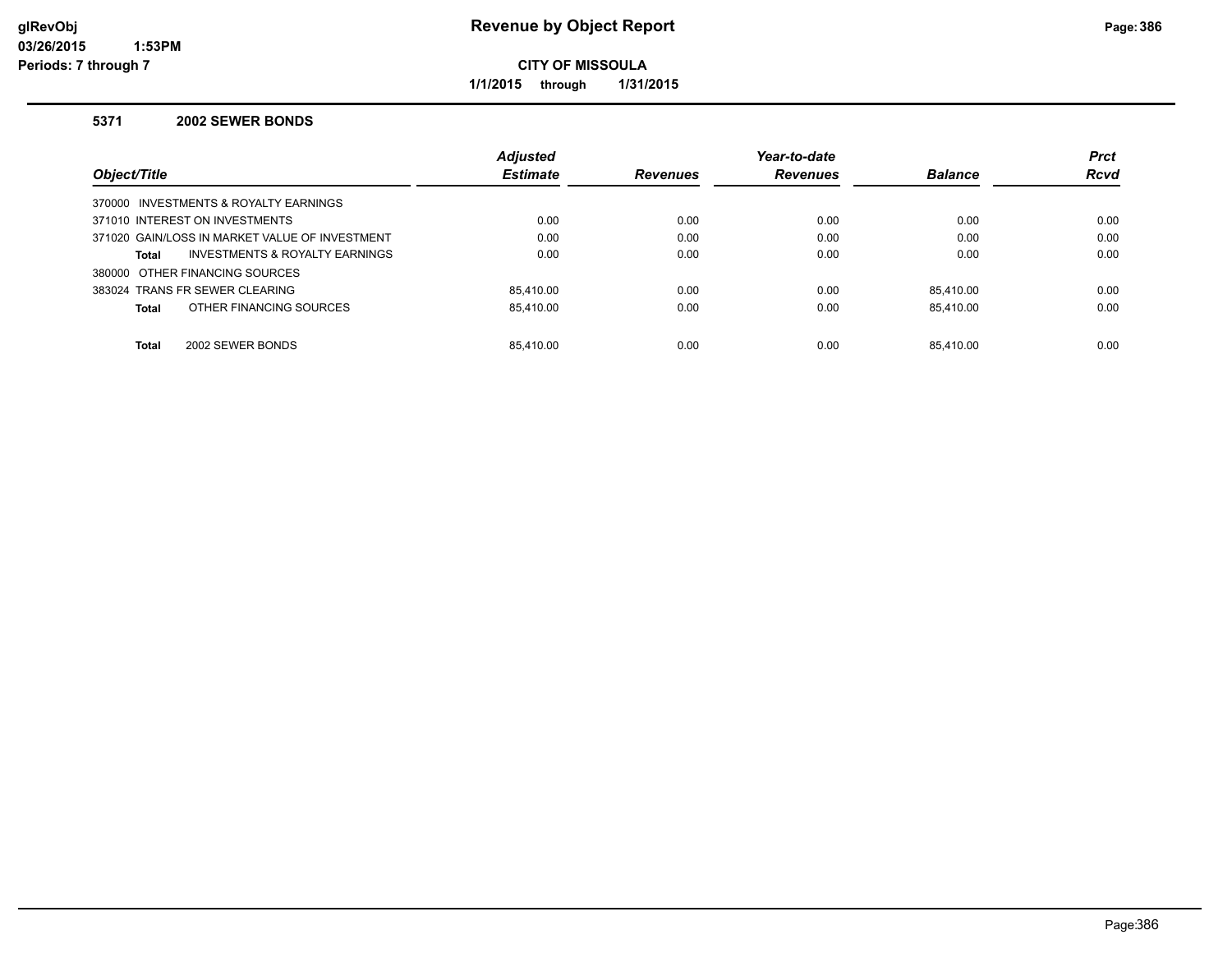**1/1/2015 through 1/31/2015**

#### **5372 2002 SEWER REVENUE BOND**

#### **5372 2002 SEWER REVENUE BOND**

|                                                    | <b>Adjusted</b> |                 | Year-to-date    |                | <b>Prct</b> |
|----------------------------------------------------|-----------------|-----------------|-----------------|----------------|-------------|
| Object/Title                                       | <b>Estimate</b> | <b>Revenues</b> | <b>Revenues</b> | <b>Balance</b> | <b>Rcvd</b> |
| 360000 MISCELLANEOUS REVENUES                      |                 |                 |                 |                |             |
| 360000 MISCELLANEOUS REVENUES                      | 0.00            | 0.00            | 0.00            | 0.00           | 0.00        |
| MISCELLANEOUS REVENUES<br>Total                    | 0.00            | 0.00            | 0.00            | 0.00           | 0.00        |
| 370000 INVESTMENTS & ROYALTY EARNINGS              |                 |                 |                 |                |             |
| 371010 INTEREST ON INVESTMENTS                     | 0.00            | 0.00            | 0.00            | 0.00           | 0.00        |
| 371020 GAIN/LOSS IN MARKET VALUE OF INVESTMENTS    | 0.00            | 0.00            | 0.00            | 0.00           | 0.00        |
| <b>INVESTMENTS &amp; ROYALTY EARNINGS</b><br>Total | 0.00            | 0.00            | 0.00            | 0.00           | 0.00        |
| 380000 OTHER FINANCING SOURCES                     |                 |                 |                 |                |             |
| 383024 TRANS FR SEWER CLEARING                     | 0.00            | 0.00            | 0.00            | 0.00           | 0.00        |
| 383042 TRANSFERS FROM OTHER FUNDS                  | 0.00            | 0.00            | 0.00            | 0.00           | 0.00        |
| OTHER FINANCING SOURCES<br>Total                   | 0.00            | 0.00            | 0.00            | 0.00           | 0.00        |
| 2002 SEWER REVENUE BOND<br>Total                   | 0.00            | 0.00            | 0.00            | 0.00           | 0.00        |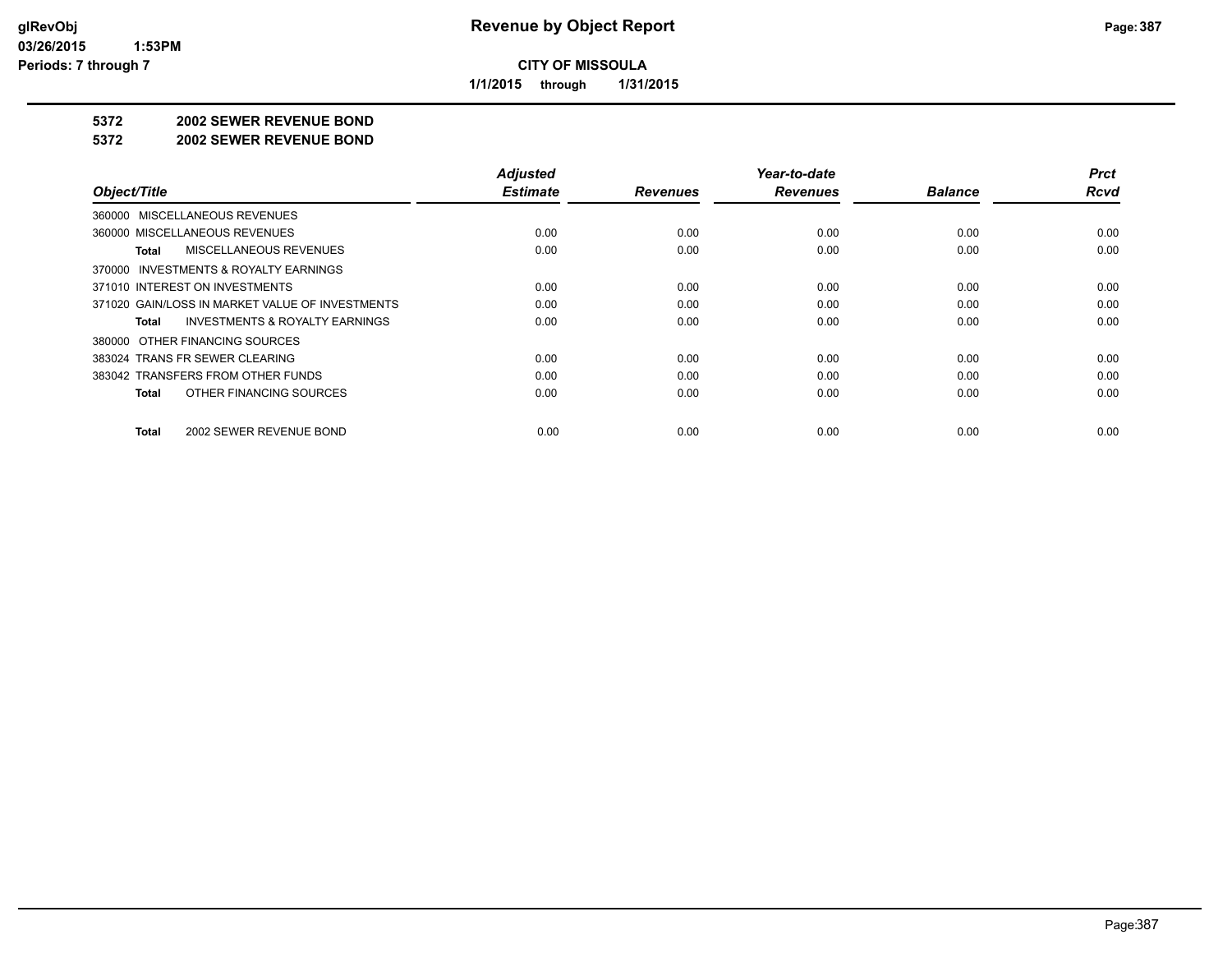**1/1/2015 through 1/31/2015**

# **5372 2002 SEWER REVENUE BOND**

| Object/Title                                       | <b>Adjusted</b><br><b>Estimate</b> | <b>Revenues</b> | Year-to-date<br><b>Revenues</b> | <b>Balance</b> | <b>Prct</b><br><b>Rcvd</b> |
|----------------------------------------------------|------------------------------------|-----------------|---------------------------------|----------------|----------------------------|
| 360000 MISCELLANEOUS REVENUES                      |                                    |                 |                                 |                |                            |
| 360000 MISCELLANEOUS REVENUES                      | 0.00                               | 0.00            | 0.00                            | 0.00           | 0.00                       |
| MISCELLANEOUS REVENUES<br>Total                    | 0.00                               | 0.00            | 0.00                            | 0.00           | 0.00                       |
| 370000 INVESTMENTS & ROYALTY EARNINGS              |                                    |                 |                                 |                |                            |
| 371010 INTEREST ON INVESTMENTS                     | 0.00                               | 0.00            | 0.00                            | 0.00           | 0.00                       |
| 371020 GAIN/LOSS IN MARKET VALUE OF INVESTMENT     | 0.00                               | 0.00            | 0.00                            | 0.00           | 0.00                       |
| <b>INVESTMENTS &amp; ROYALTY EARNINGS</b><br>Total | 0.00                               | 0.00            | 0.00                            | 0.00           | 0.00                       |
| 380000 OTHER FINANCING SOURCES                     |                                    |                 |                                 |                |                            |
| 383024 TRANS FR SEWER CLEARING                     | 0.00                               | 0.00            | 0.00                            | 0.00           | 0.00                       |
| 383042 TRANSFERS FROM OTHER FUNDS                  | 0.00                               | 0.00            | 0.00                            | 0.00           | 0.00                       |
| OTHER FINANCING SOURCES<br><b>Total</b>            | 0.00                               | 0.00            | 0.00                            | 0.00           | 0.00                       |
| 2002 SEWER REVENUE BOND<br><b>Total</b>            | 0.00                               | 0.00            | 0.00                            | 0.00           | 0.00                       |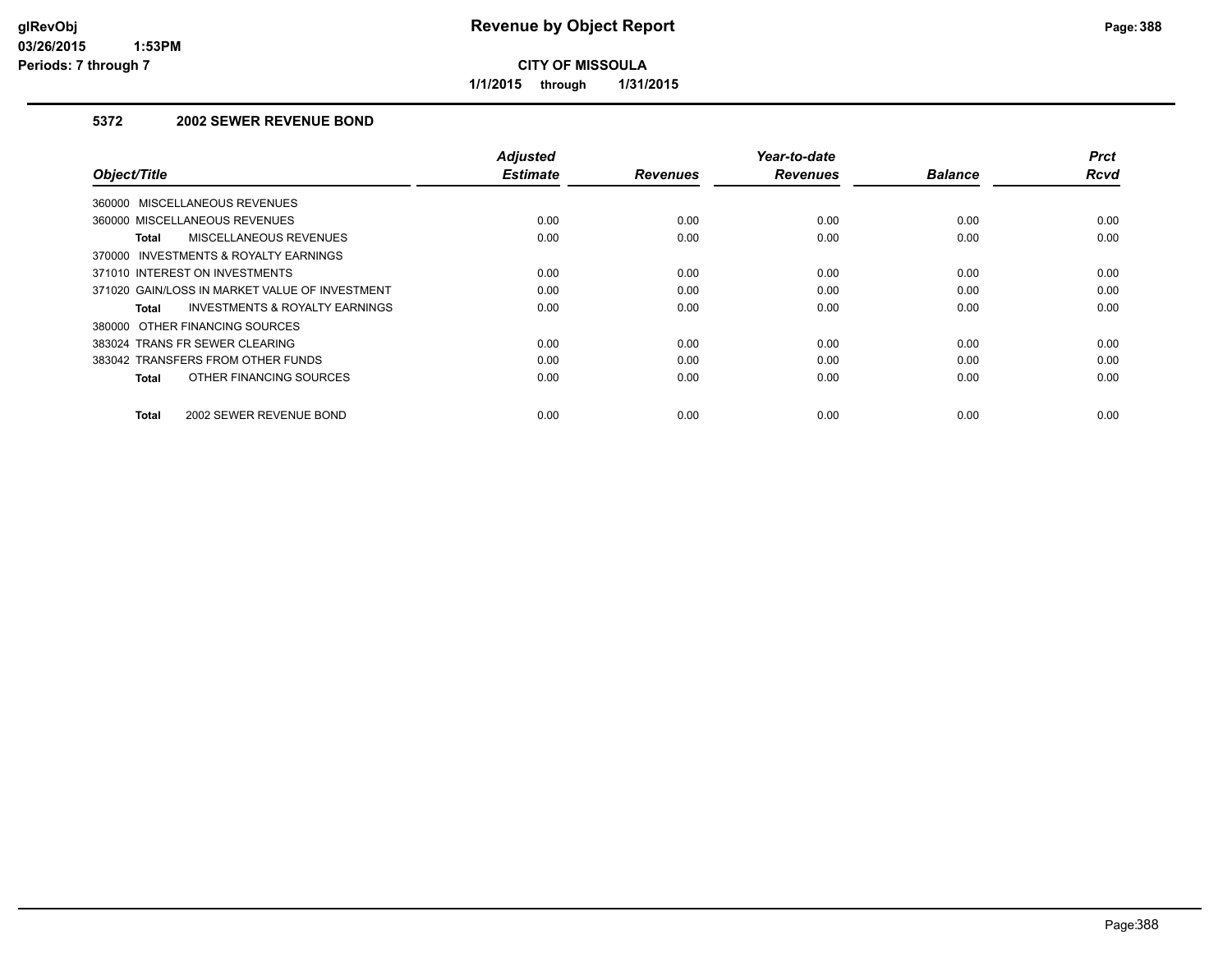**1/1/2015 through 1/31/2015**

# **5373 2002 WWTP UPGRADE REVENUE BOND**

# **5373 2002 WWTP UPGRADE REVENUE BOND**

|                                                 | <b>Adjusted</b> |                 | Year-to-date    |                | <b>Prct</b> |
|-------------------------------------------------|-----------------|-----------------|-----------------|----------------|-------------|
| Object/Title                                    | <b>Estimate</b> | <b>Revenues</b> | <b>Revenues</b> | <b>Balance</b> | <b>Rcvd</b> |
| 370000 INVESTMENTS & ROYALTY EARNINGS           |                 |                 |                 |                |             |
| 371010 INTEREST ON INVESTMENTS                  | 0.00            | 0.00            | 0.00            | 0.00           | 0.00        |
| 371020 GAIN/LOSS IN MARKET VALUE OF INVESTMENTS | 0.00            | 0.00            | 0.00            | 0.00           | 0.00        |
| INVESTMENTS & ROYALTY EARNINGS<br>Total         | 0.00            | 0.00            | 0.00            | 0.00           | 0.00        |
| 380000 OTHER FINANCING SOURCES                  |                 |                 |                 |                |             |
| 383024 TRANS FR SEWER CLEARING                  | 331.350.00      | 0.00            | 0.00            | 331.350.00     | 0.00        |
| OTHER FINANCING SOURCES<br>Total                | 331,350.00      | 0.00            | 0.00            | 331,350.00     | 0.00        |
|                                                 |                 |                 |                 |                |             |
| 2002 WWTP UPGRADE REVENUE BOND<br><b>Total</b>  | 331.350.00      | 0.00            | 0.00            | 331.350.00     | 0.00        |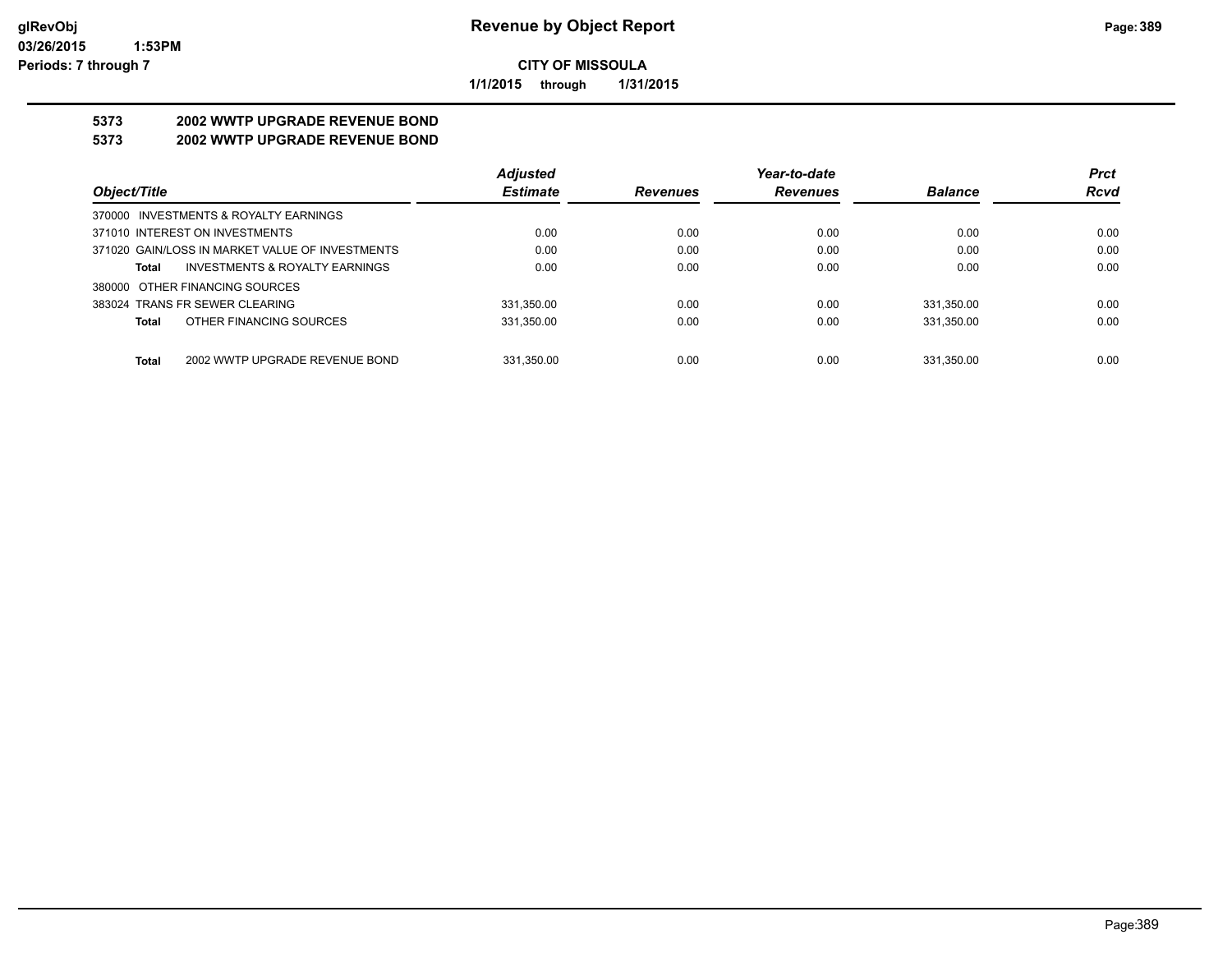**1/1/2015 through 1/31/2015**

# **5373 2002 WWTP UPGRADE REVENUE BOND**

|                                                | <b>Adjusted</b> |                 | Year-to-date    |                | <b>Prct</b> |
|------------------------------------------------|-----------------|-----------------|-----------------|----------------|-------------|
| Object/Title                                   | <b>Estimate</b> | <b>Revenues</b> | <b>Revenues</b> | <b>Balance</b> | <b>Rcvd</b> |
| 370000 INVESTMENTS & ROYALTY EARNINGS          |                 |                 |                 |                |             |
| 371010 INTEREST ON INVESTMENTS                 | 0.00            | 0.00            | 0.00            | 0.00           | 0.00        |
| 371020 GAIN/LOSS IN MARKET VALUE OF INVESTMENT | 0.00            | 0.00            | 0.00            | 0.00           | 0.00        |
| INVESTMENTS & ROYALTY EARNINGS<br><b>Total</b> | 0.00            | 0.00            | 0.00            | 0.00           | 0.00        |
| 380000 OTHER FINANCING SOURCES                 |                 |                 |                 |                |             |
| 383024 TRANS FR SEWER CLEARING                 | 331.350.00      | 0.00            | 0.00            | 331.350.00     | 0.00        |
| OTHER FINANCING SOURCES<br><b>Total</b>        | 331,350.00      | 0.00            | 0.00            | 331,350.00     | 0.00        |
|                                                |                 |                 |                 |                |             |
| 2002 WWTP UPGRADE REVENUE BOND<br><b>Total</b> | 331.350.00      | 0.00            | 0.00            | 331.350.00     | 0.00        |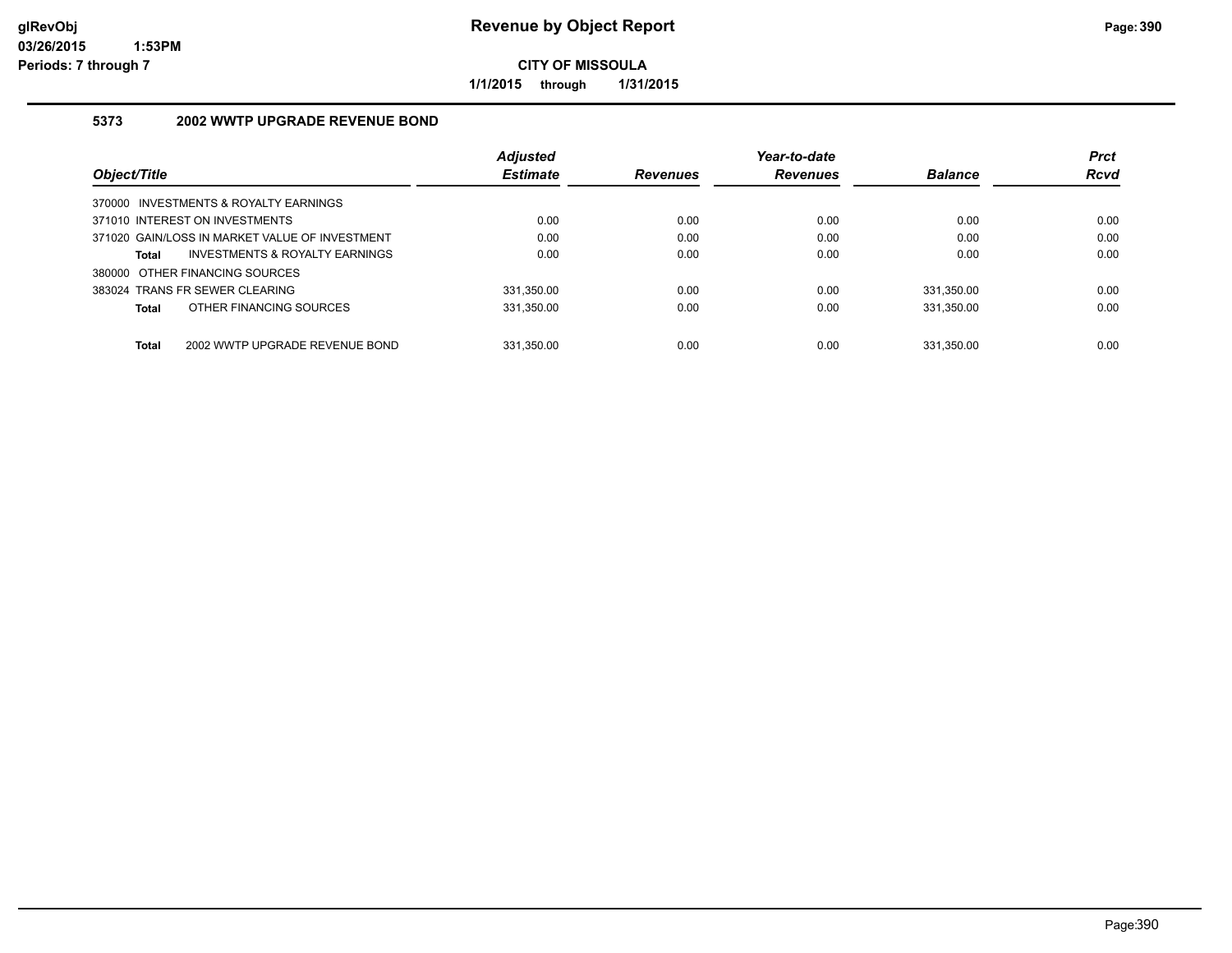**1/1/2015 through 1/31/2015**

#### **5374 2002 WWTP UPGRADE RESERVE**

#### **5374 2002 WWTP UPGRADE RESERVE**

|                                                    | <b>Adjusted</b> |                 | Year-to-date    |                | <b>Prct</b> |
|----------------------------------------------------|-----------------|-----------------|-----------------|----------------|-------------|
| Object/Title                                       | <b>Estimate</b> | <b>Revenues</b> | <b>Revenues</b> | <b>Balance</b> | Rcvd        |
| 360000 MISCELLANEOUS REVENUES                      |                 |                 |                 |                |             |
| 360000 MISCELLANEOUS REVENUES                      | 0.00            | 0.00            | 0.00            | 0.00           | 0.00        |
| MISCELLANEOUS REVENUES<br>Total                    | 0.00            | 0.00            | 0.00            | 0.00           | 0.00        |
| 370000 INVESTMENTS & ROYALTY EARNINGS              |                 |                 |                 |                |             |
| 371010 INTEREST ON INVESTMENTS                     | 0.00            | 0.00            | 0.00            | 0.00           | 0.00        |
| 371020 GAIN/LOSS IN MARKET VALUE OF INVESTMENTS    | 0.00            | 0.00            | 0.00            | 0.00           | 0.00        |
| <b>INVESTMENTS &amp; ROYALTY EARNINGS</b><br>Total | 0.00            | 0.00            | 0.00            | 0.00           | 0.00        |
| 380000 OTHER FINANCING SOURCES                     |                 |                 |                 |                |             |
| 381002 SRF LOAN                                    | 0.00            | 0.00            | 0.00            | 0.00           | 0.00        |
| 383042 TRANSFERS FROM OTHER FUNDS                  | 0.00            | 0.00            | 0.00            | 0.00           | 0.00        |
| OTHER FINANCING SOURCES<br>Total                   | 0.00            | 0.00            | 0.00            | 0.00           | 0.00        |
| 2002 WWTP UPGRADE RESERVE<br>Total                 | 0.00            | 0.00            | 0.00            | 0.00           | 0.00        |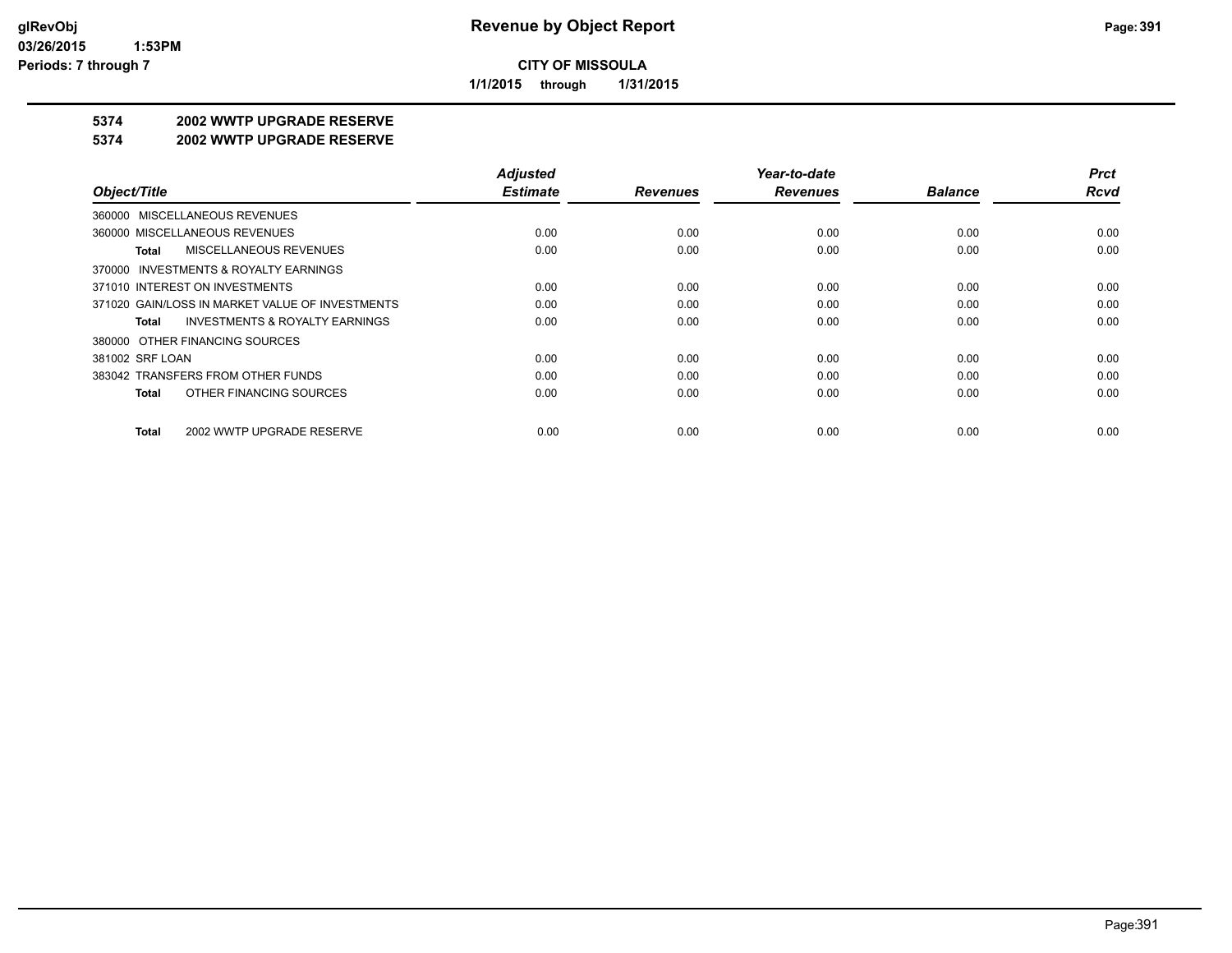**1/1/2015 through 1/31/2015**

# **5374 2002 WWTP UPGRADE RESERVE**

| Object/Title                                   | <b>Adjusted</b><br><b>Estimate</b> | <b>Revenues</b> | Year-to-date<br><b>Revenues</b> | <b>Balance</b> | <b>Prct</b><br><b>Rcvd</b> |
|------------------------------------------------|------------------------------------|-----------------|---------------------------------|----------------|----------------------------|
| 360000 MISCELLANEOUS REVENUES                  |                                    |                 |                                 |                |                            |
| 360000 MISCELLANEOUS REVENUES                  | 0.00                               | 0.00            | 0.00                            | 0.00           | 0.00                       |
| MISCELLANEOUS REVENUES<br>Total                | 0.00                               | 0.00            | 0.00                            | 0.00           | 0.00                       |
| 370000 INVESTMENTS & ROYALTY EARNINGS          |                                    |                 |                                 |                |                            |
| 371010 INTEREST ON INVESTMENTS                 | 0.00                               | 0.00            | 0.00                            | 0.00           | 0.00                       |
| 371020 GAIN/LOSS IN MARKET VALUE OF INVESTMENT | 0.00                               | 0.00            | 0.00                            | 0.00           | 0.00                       |
| INVESTMENTS & ROYALTY EARNINGS<br>Total        | 0.00                               | 0.00            | 0.00                            | 0.00           | 0.00                       |
| 380000 OTHER FINANCING SOURCES                 |                                    |                 |                                 |                |                            |
| 381002 SRF LOAN                                | 0.00                               | 0.00            | 0.00                            | 0.00           | 0.00                       |
| 383042 TRANSFERS FROM OTHER FUNDS              | 0.00                               | 0.00            | 0.00                            | 0.00           | 0.00                       |
| OTHER FINANCING SOURCES<br><b>Total</b>        | 0.00                               | 0.00            | 0.00                            | 0.00           | 0.00                       |
| 2002 WWTP UPGRADE RESERVE<br><b>Total</b>      | 0.00                               | 0.00            | 0.00                            | 0.00           | 0.00                       |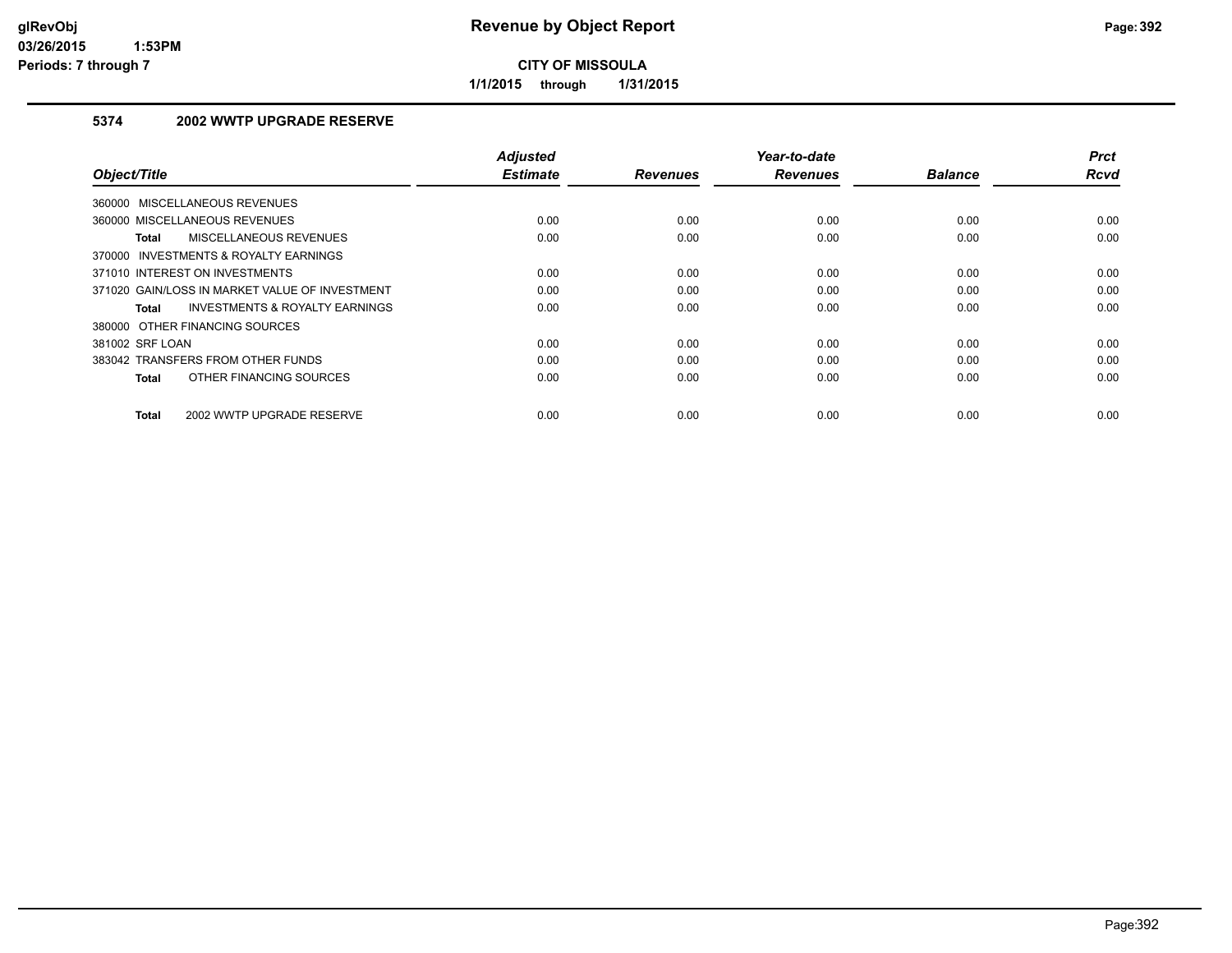**1/1/2015 through 1/31/2015**

# **5375 2003 WWTP SRF \$3.8M EPA DEBT**

**5375 2003 WWTP SRF \$3.8M EPA DEBT**

|                                                    | <b>Adjusted</b> |                 | Year-to-date    |                | <b>Prct</b> |
|----------------------------------------------------|-----------------|-----------------|-----------------|----------------|-------------|
| Object/Title                                       | <b>Estimate</b> | <b>Revenues</b> | <b>Revenues</b> | <b>Balance</b> | Rcvd        |
| 340000 CHARGES FOR SERVICES                        |                 |                 |                 |                |             |
| 343032 SEWER INSTALLATION CHARGES                  | 0.00            | 0.00            | 0.00            | 0.00           | 0.00        |
| <b>CHARGES FOR SERVICES</b><br>Total               | 0.00            | 0.00            | 0.00            | 0.00           | 0.00        |
| 370000 INVESTMENTS & ROYALTY EARNINGS              |                 |                 |                 |                |             |
| 371010 INTEREST ON INVESTMENTS                     | 0.00            | 0.00            | 0.00            | 0.00           | 0.00        |
| 371020 GAIN/LOSS IN MARKET VALUE OF INVESTMENTS    | 0.00            | 0.00            | 0.00            | 0.00           | 0.00        |
| <b>INVESTMENTS &amp; ROYALTY EARNINGS</b><br>Total | 0.00            | 0.00            | 0.00            | 0.00           | 0.00        |
| 380000 OTHER FINANCING SOURCES                     |                 |                 |                 |                |             |
| 383024 TRANS FR SEWER CLEARING                     | 250,595.00      | 0.00            | 0.00            | 250,595.00     | 0.00        |
| OTHER FINANCING SOURCES<br>Total                   | 250,595.00      | 0.00            | 0.00            | 250,595.00     | 0.00        |
| 2003 WWTP SRF \$3.8M EPA DEBT<br>Total             | 250.595.00      | 0.00            | 0.00            | 250.595.00     | 0.00        |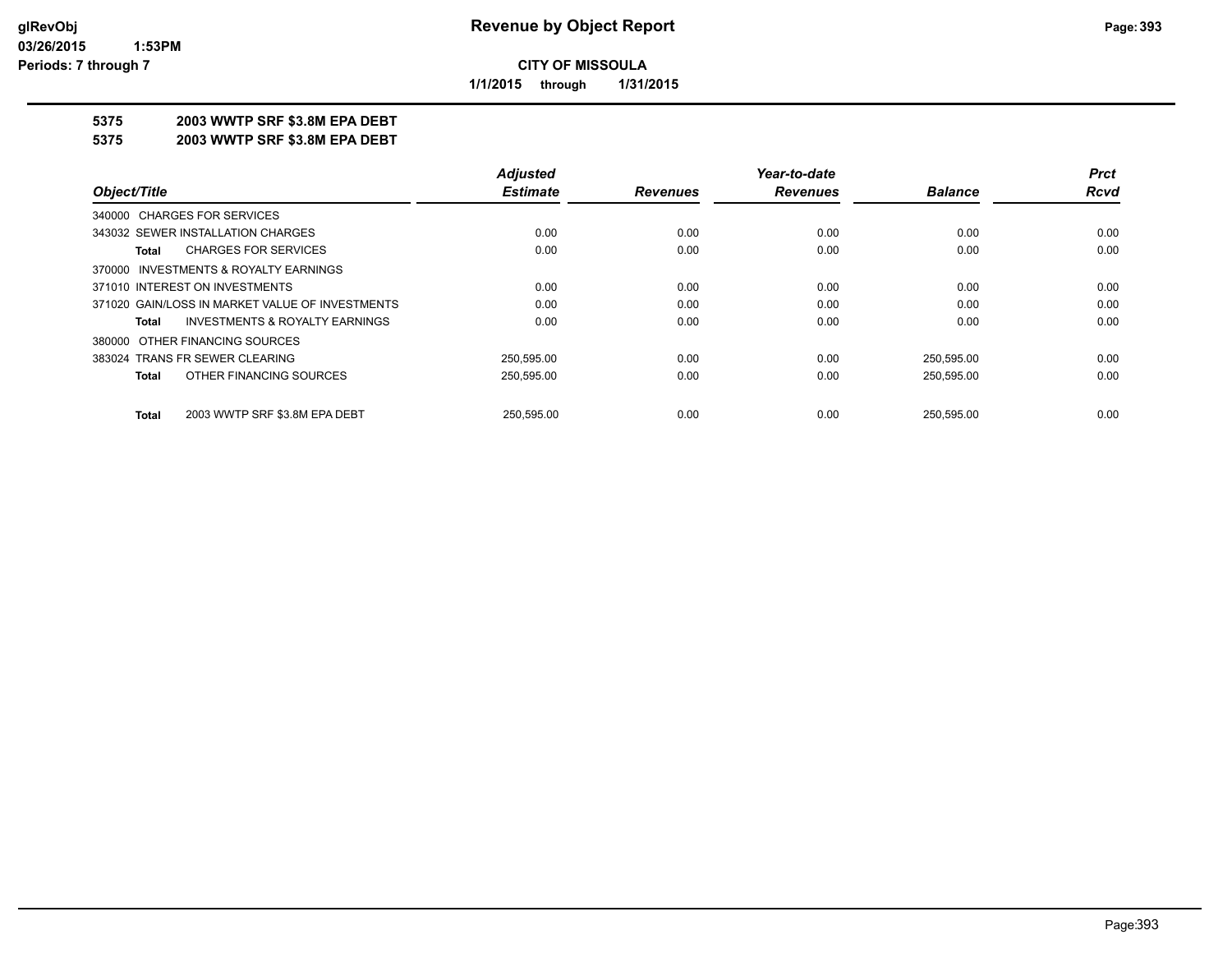**1/1/2015 through 1/31/2015**

# **5375 2003 WWTP SRF \$3.8M EPA DEBT**

| Object/Title                                       | <b>Adjusted</b><br><b>Estimate</b> | <b>Revenues</b> | Year-to-date<br><b>Revenues</b> | <b>Balance</b> | <b>Prct</b><br><b>Rcvd</b> |
|----------------------------------------------------|------------------------------------|-----------------|---------------------------------|----------------|----------------------------|
| 340000 CHARGES FOR SERVICES                        |                                    |                 |                                 |                |                            |
| 343032 SEWER INSTALLATION CHARGES                  | 0.00                               | 0.00            | 0.00                            | 0.00           | 0.00                       |
| <b>CHARGES FOR SERVICES</b><br>Total               | 0.00                               | 0.00            | 0.00                            | 0.00           | 0.00                       |
| 370000 INVESTMENTS & ROYALTY EARNINGS              |                                    |                 |                                 |                |                            |
| 371010 INTEREST ON INVESTMENTS                     | 0.00                               | 0.00            | 0.00                            | 0.00           | 0.00                       |
| 371020 GAIN/LOSS IN MARKET VALUE OF INVESTMENT     | 0.00                               | 0.00            | 0.00                            | 0.00           | 0.00                       |
| <b>INVESTMENTS &amp; ROYALTY EARNINGS</b><br>Total | 0.00                               | 0.00            | 0.00                            | 0.00           | 0.00                       |
| 380000 OTHER FINANCING SOURCES                     |                                    |                 |                                 |                |                            |
| 383024 TRANS FR SEWER CLEARING                     | 250,595.00                         | 0.00            | 0.00                            | 250,595.00     | 0.00                       |
| OTHER FINANCING SOURCES<br>Total                   | 250,595.00                         | 0.00            | 0.00                            | 250,595.00     | 0.00                       |
| 2003 WWTP SRF \$3.8M EPA DEBT<br>Total             | 250.595.00                         | 0.00            | 0.00                            | 250.595.00     | 0.00                       |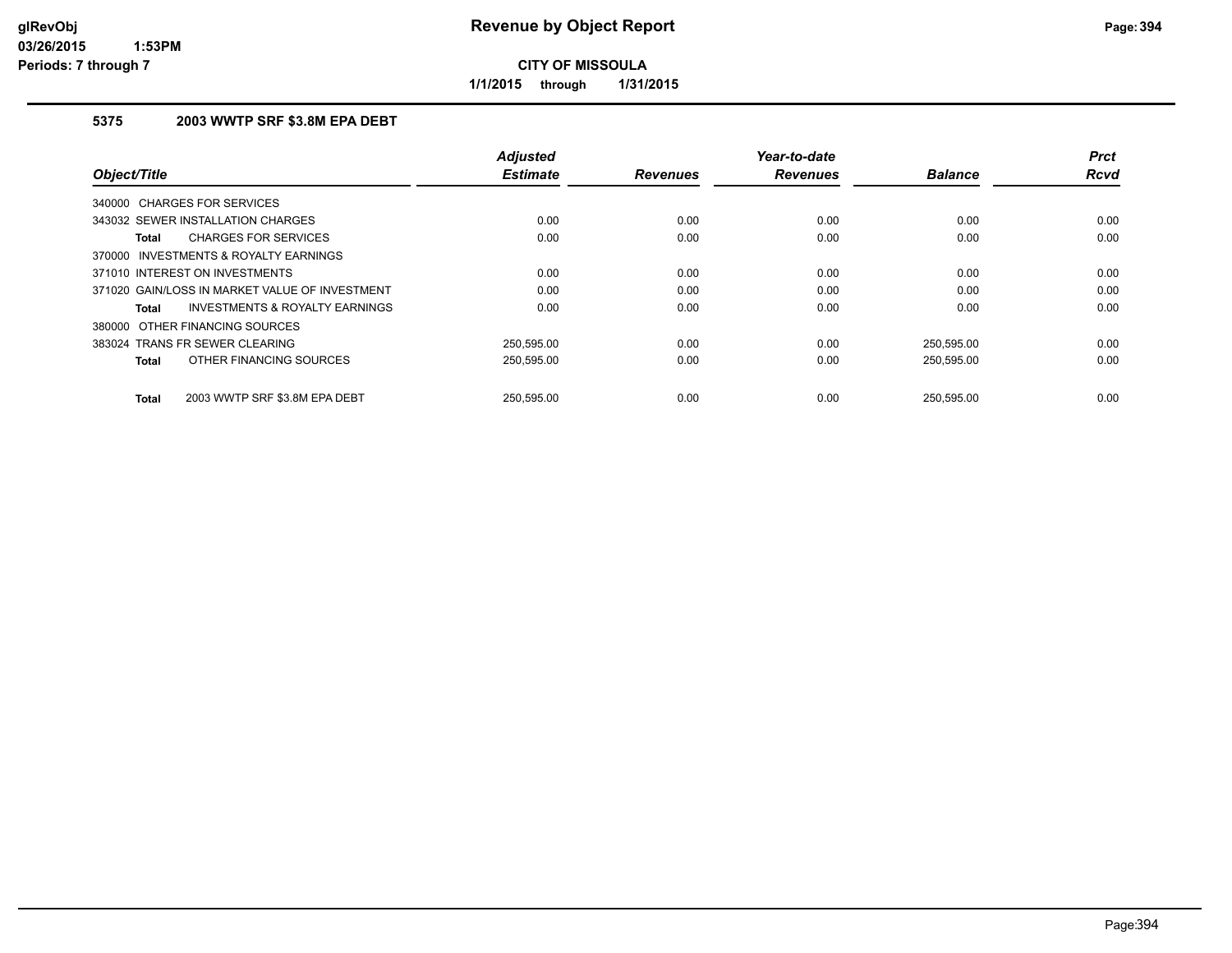**1/1/2015 through 1/31/2015**

# **5376 2003 WWTP SRF \$3.8M EPA RESERVE**

#### **5376 2003 WWTP SRF \$3.8M EPA RESERVE**

|                                                    | <b>Adjusted</b> |                 | Year-to-date    |                | <b>Prct</b> |
|----------------------------------------------------|-----------------|-----------------|-----------------|----------------|-------------|
| Object/Title                                       | <b>Estimate</b> | <b>Revenues</b> | <b>Revenues</b> | <b>Balance</b> | <b>Rcvd</b> |
| 360000 MISCELLANEOUS REVENUES                      |                 |                 |                 |                |             |
| 360000 MISCELLANEOUS REVENUES                      | 0.00            | 0.00            | 0.00            | 0.00           | 0.00        |
| 360010 MISCELLANEOUS                               | 0.00            | 0.00            | 0.00            | 0.00           | 0.00        |
| MISCELLANEOUS REVENUES<br><b>Total</b>             | 0.00            | 0.00            | 0.00            | 0.00           | 0.00        |
| INVESTMENTS & ROYALTY EARNINGS<br>370000           |                 |                 |                 |                |             |
| 371010 INTEREST ON INVESTMENTS                     | 0.00            | 0.00            | 0.00            | 0.00           | 0.00        |
| 371020 GAIN/LOSS IN MARKET VALUE OF INVESTMENTS    | 0.00            | 0.00            | 0.00            | 0.00           | 0.00        |
| <b>INVESTMENTS &amp; ROYALTY EARNINGS</b><br>Total | 0.00            | 0.00            | 0.00            | 0.00           | 0.00        |
| 380000 OTHER FINANCING SOURCES                     |                 |                 |                 |                |             |
| 381002 SRF LOAN                                    | 0.00            | 0.00            | 0.00            | 0.00           | 0.00        |
| 383042 TRANSFERS FROM OTHER FUNDS                  | 0.00            | 0.00            | 0.00            | 0.00           | 0.00        |
| OTHER FINANCING SOURCES<br><b>Total</b>            | 0.00            | 0.00            | 0.00            | 0.00           | 0.00        |
| 2003 WWTP SRF \$3.8M EPA RESERVE<br><b>Total</b>   | 0.00            | 0.00            | 0.00            | 0.00           | 0.00        |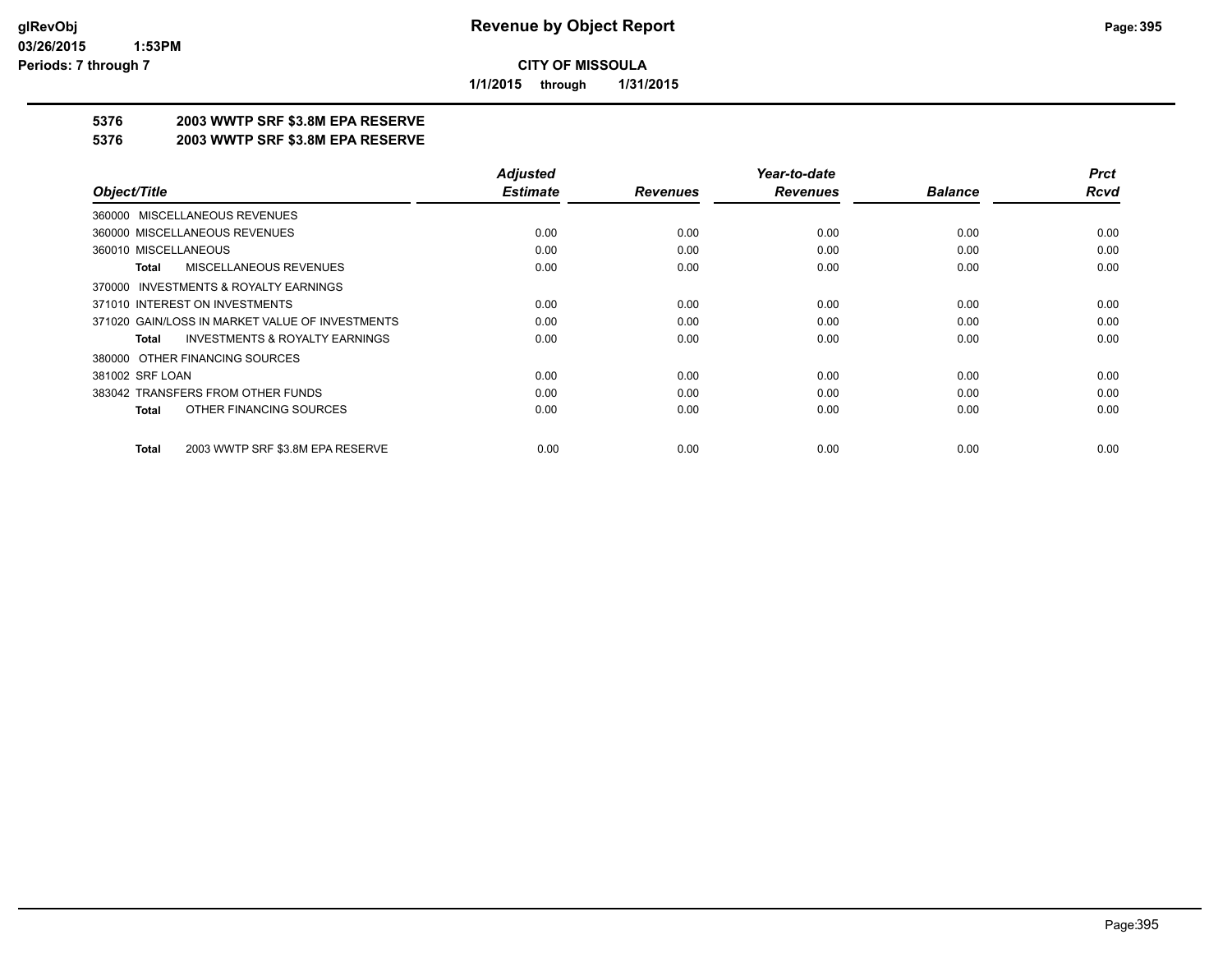**1/1/2015 through 1/31/2015**

# **5376 2003 WWTP SRF \$3.8M EPA RESERVE**

|                                                           | <b>Adjusted</b> |                 | Year-to-date    |                | <b>Prct</b> |
|-----------------------------------------------------------|-----------------|-----------------|-----------------|----------------|-------------|
| Object/Title                                              | <b>Estimate</b> | <b>Revenues</b> | <b>Revenues</b> | <b>Balance</b> | <b>Rcvd</b> |
| 360000 MISCELLANEOUS REVENUES                             |                 |                 |                 |                |             |
| 360000 MISCELLANEOUS REVENUES                             | 0.00            | 0.00            | 0.00            | 0.00           | 0.00        |
| 360010 MISCELLANEOUS                                      | 0.00            | 0.00            | 0.00            | 0.00           | 0.00        |
| MISCELLANEOUS REVENUES<br><b>Total</b>                    | 0.00            | 0.00            | 0.00            | 0.00           | 0.00        |
| <b>INVESTMENTS &amp; ROYALTY EARNINGS</b><br>370000       |                 |                 |                 |                |             |
| 371010 INTEREST ON INVESTMENTS                            | 0.00            | 0.00            | 0.00            | 0.00           | 0.00        |
| 371020 GAIN/LOSS IN MARKET VALUE OF INVESTMENT            | 0.00            | 0.00            | 0.00            | 0.00           | 0.00        |
| <b>INVESTMENTS &amp; ROYALTY EARNINGS</b><br><b>Total</b> | 0.00            | 0.00            | 0.00            | 0.00           | 0.00        |
| 380000 OTHER FINANCING SOURCES                            |                 |                 |                 |                |             |
| 381002 SRF LOAN                                           | 0.00            | 0.00            | 0.00            | 0.00           | 0.00        |
| 383042 TRANSFERS FROM OTHER FUNDS                         | 0.00            | 0.00            | 0.00            | 0.00           | 0.00        |
| OTHER FINANCING SOURCES<br><b>Total</b>                   | 0.00            | 0.00            | 0.00            | 0.00           | 0.00        |
|                                                           |                 |                 |                 |                |             |
| 2003 WWTP SRF \$3.8M EPA RESERVE<br><b>Total</b>          | 0.00            | 0.00            | 0.00            | 0.00           | 0.00        |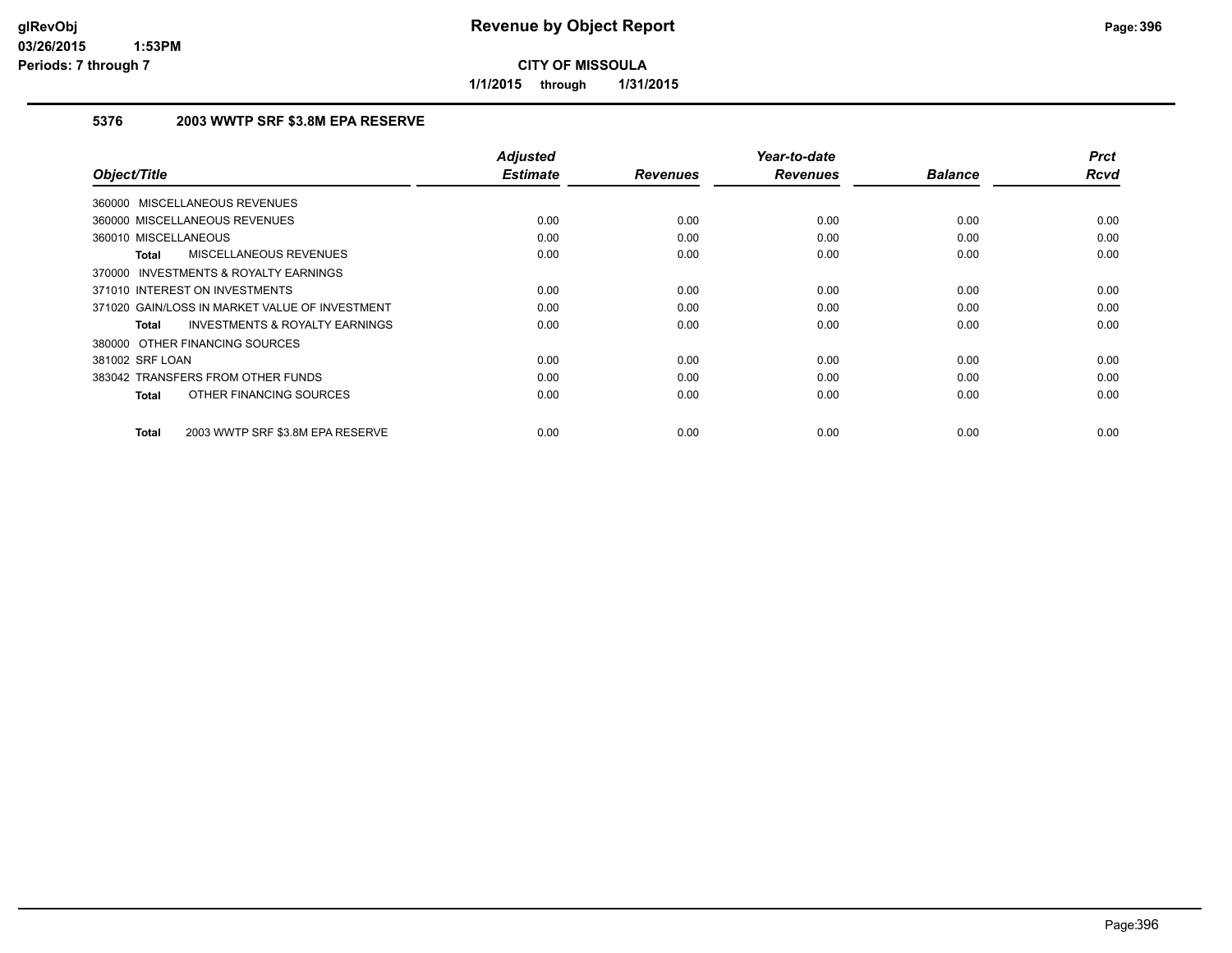**1/1/2015 through 1/31/2015**

# **5377 2004 WWTP \$3.023 LOAN DEBT SERVICE**

## **5377 2004 WWTP \$3.023 LOAN DEBT SERVICE**

|                                                     | <b>Adjusted</b> |                 | Year-to-date    |                | <b>Prct</b> |
|-----------------------------------------------------|-----------------|-----------------|-----------------|----------------|-------------|
| Object/Title                                        | <b>Estimate</b> | <b>Revenues</b> | <b>Revenues</b> | <b>Balance</b> | <b>Rcvd</b> |
| 340000 CHARGES FOR SERVICES                         |                 |                 |                 |                |             |
| 343032 SEWER INSTALLATION CHARGES                   | 0.00            | 0.00            | 0.00            | 0.00           | 0.00        |
| <b>CHARGES FOR SERVICES</b><br>Total                | 0.00            | 0.00            | 0.00            | 0.00           | 0.00        |
| 370000 INVESTMENTS & ROYALTY EARNINGS               |                 |                 |                 |                |             |
| 371010 INTEREST ON INVESTMENTS                      | 0.00            | 0.00            | 0.00            | 0.00           | 0.00        |
| 371020 GAIN/LOSS IN MARKET VALUE OF INVESTMENTS     | 0.00            | 0.00            | 0.00            | 0.00           | 0.00        |
| <b>INVESTMENTS &amp; ROYALTY EARNINGS</b><br>Total  | 0.00            | 0.00            | 0.00            | 0.00           | 0.00        |
| OTHER FINANCING SOURCES<br>380000                   |                 |                 |                 |                |             |
| 383024 TRANS FR SEWER CLEARING                      | 0.00            | 0.00            | 0.00            | 0.00           | 0.00        |
| OTHER FINANCING SOURCES<br><b>Total</b>             | 0.00            | 0.00            | 0.00            | 0.00           | 0.00        |
| 2004 WWTP \$3.023 LOAN DEBT SERVICE<br><b>Total</b> | 0.00            | 0.00            | 0.00            | 0.00           | 0.00        |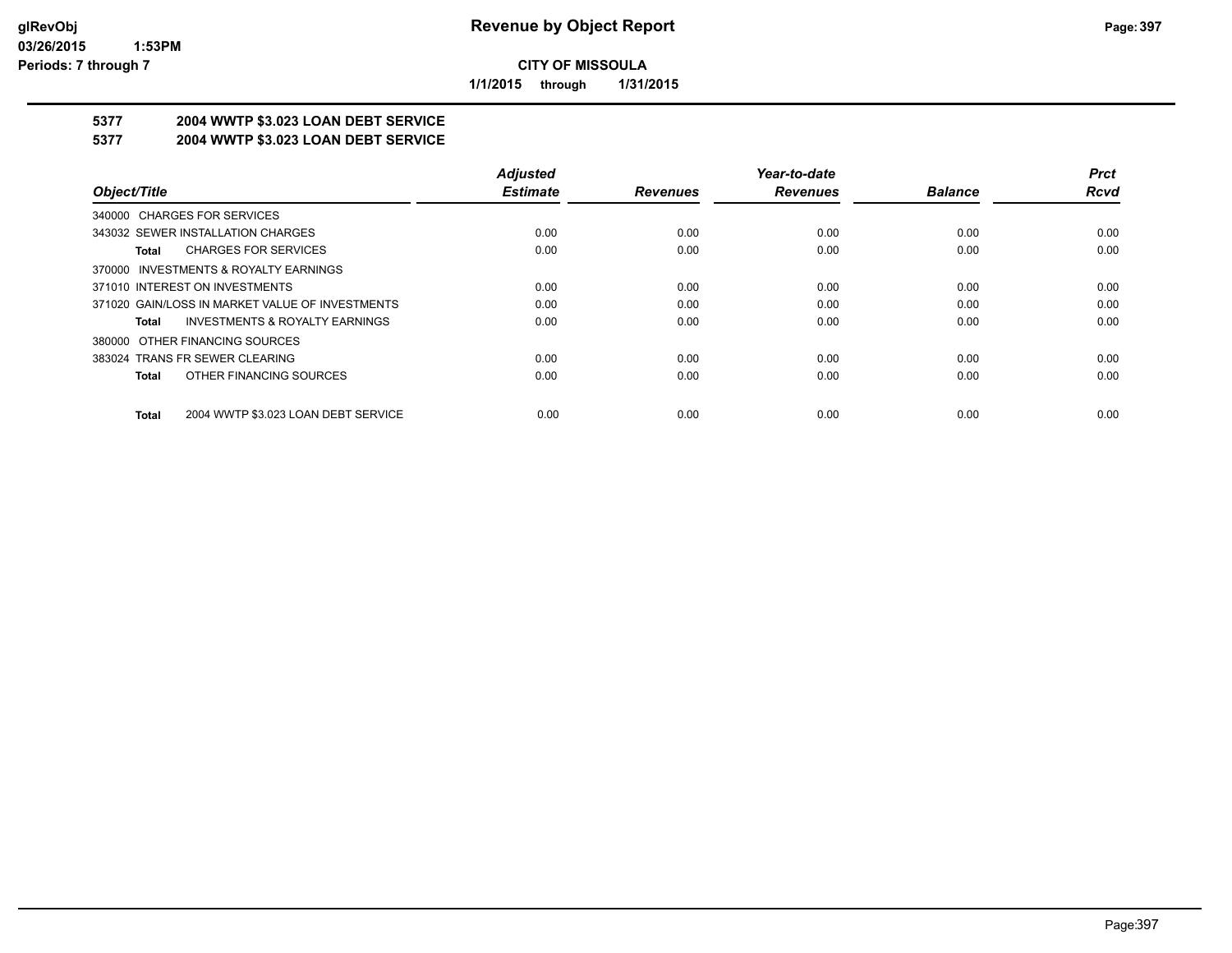**1/1/2015 through 1/31/2015**

#### **5377 2004 WWTP \$3.023 LOAN DEBT SERVICE**

| Object/Title                                        | <b>Adjusted</b><br><b>Estimate</b> | <b>Revenues</b> | Year-to-date<br><b>Revenues</b> | <b>Balance</b> | <b>Prct</b><br><b>Rcvd</b> |
|-----------------------------------------------------|------------------------------------|-----------------|---------------------------------|----------------|----------------------------|
| 340000 CHARGES FOR SERVICES                         |                                    |                 |                                 |                |                            |
| 343032 SEWER INSTALLATION CHARGES                   | 0.00                               | 0.00            | 0.00                            | 0.00           | 0.00                       |
| <b>CHARGES FOR SERVICES</b><br>Total                | 0.00                               | 0.00            | 0.00                            | 0.00           | 0.00                       |
| 370000 INVESTMENTS & ROYALTY EARNINGS               |                                    |                 |                                 |                |                            |
| 371010 INTEREST ON INVESTMENTS                      | 0.00                               | 0.00            | 0.00                            | 0.00           | 0.00                       |
| 371020 GAIN/LOSS IN MARKET VALUE OF INVESTMENT      | 0.00                               | 0.00            | 0.00                            | 0.00           | 0.00                       |
| <b>INVESTMENTS &amp; ROYALTY EARNINGS</b><br>Total  | 0.00                               | 0.00            | 0.00                            | 0.00           | 0.00                       |
| 380000 OTHER FINANCING SOURCES                      |                                    |                 |                                 |                |                            |
| 383024 TRANS FR SEWER CLEARING                      | 0.00                               | 0.00            | 0.00                            | 0.00           | 0.00                       |
| OTHER FINANCING SOURCES<br>Total                    | 0.00                               | 0.00            | 0.00                            | 0.00           | 0.00                       |
| 2004 WWTP \$3.023 LOAN DEBT SERVICE<br><b>Total</b> | 0.00                               | 0.00            | 0.00                            | 0.00           | 0.00                       |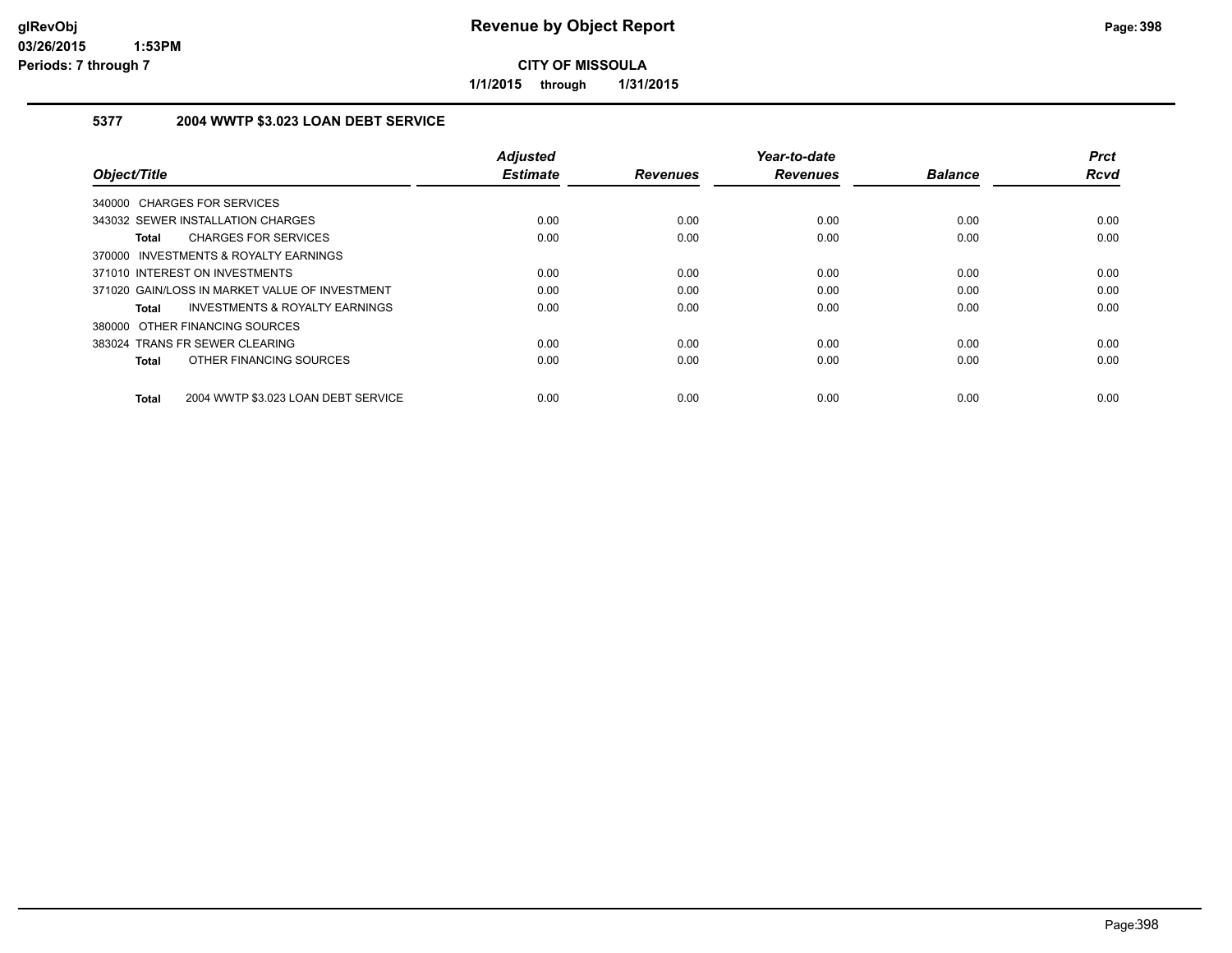**1/1/2015 through 1/31/2015**

# **5378 2004 WWTP \$3.023 LOAN RESERVE**

#### **5378 2004 WWTP \$3.023 LOAN RESERVE**

|                                                    | <b>Adjusted</b> |                 | Year-to-date    |                | <b>Prct</b> |
|----------------------------------------------------|-----------------|-----------------|-----------------|----------------|-------------|
| Object/Title                                       | <b>Estimate</b> | <b>Revenues</b> | <b>Revenues</b> | <b>Balance</b> | <b>Rcvd</b> |
| 360000 MISCELLANEOUS REVENUES                      |                 |                 |                 |                |             |
| 360000 MISCELLANEOUS REVENUES                      | 0.00            | 0.00            | 0.00            | 0.00           | 0.00        |
| MISCELLANEOUS REVENUES<br>Total                    | 0.00            | 0.00            | 0.00            | 0.00           | 0.00        |
| 370000 INVESTMENTS & ROYALTY EARNINGS              |                 |                 |                 |                |             |
| 371010 INTEREST ON INVESTMENTS                     | 0.00            | 0.00            | 0.00            | 0.00           | 0.00        |
| 371020 GAIN/LOSS IN MARKET VALUE OF INVESTMENTS    | 0.00            | 0.00            | 0.00            | 0.00           | 0.00        |
| <b>INVESTMENTS &amp; ROYALTY EARNINGS</b><br>Total | 0.00            | 0.00            | 0.00            | 0.00           | 0.00        |
| 380000 OTHER FINANCING SOURCES                     |                 |                 |                 |                |             |
| 381002 SRF LOAN                                    | 0.00            | 0.00            | 0.00            | 0.00           | 0.00        |
| 383024 TRANS FR SEWER CLEARING                     | 242,473.00      | 0.00            | 0.00            | 242.473.00     | 0.00        |
| 383042 TRANSFERS FROM OTHER FUNDS                  | 0.00            | 0.00            | 0.00            | 0.00           | 0.00        |
| OTHER FINANCING SOURCES<br>Total                   | 242,473.00      | 0.00            | 0.00            | 242,473.00     | 0.00        |
| 2004 WWTP \$3.023 LOAN RESERVE<br>Total            | 242.473.00      | 0.00            | 0.00            | 242.473.00     | 0.00        |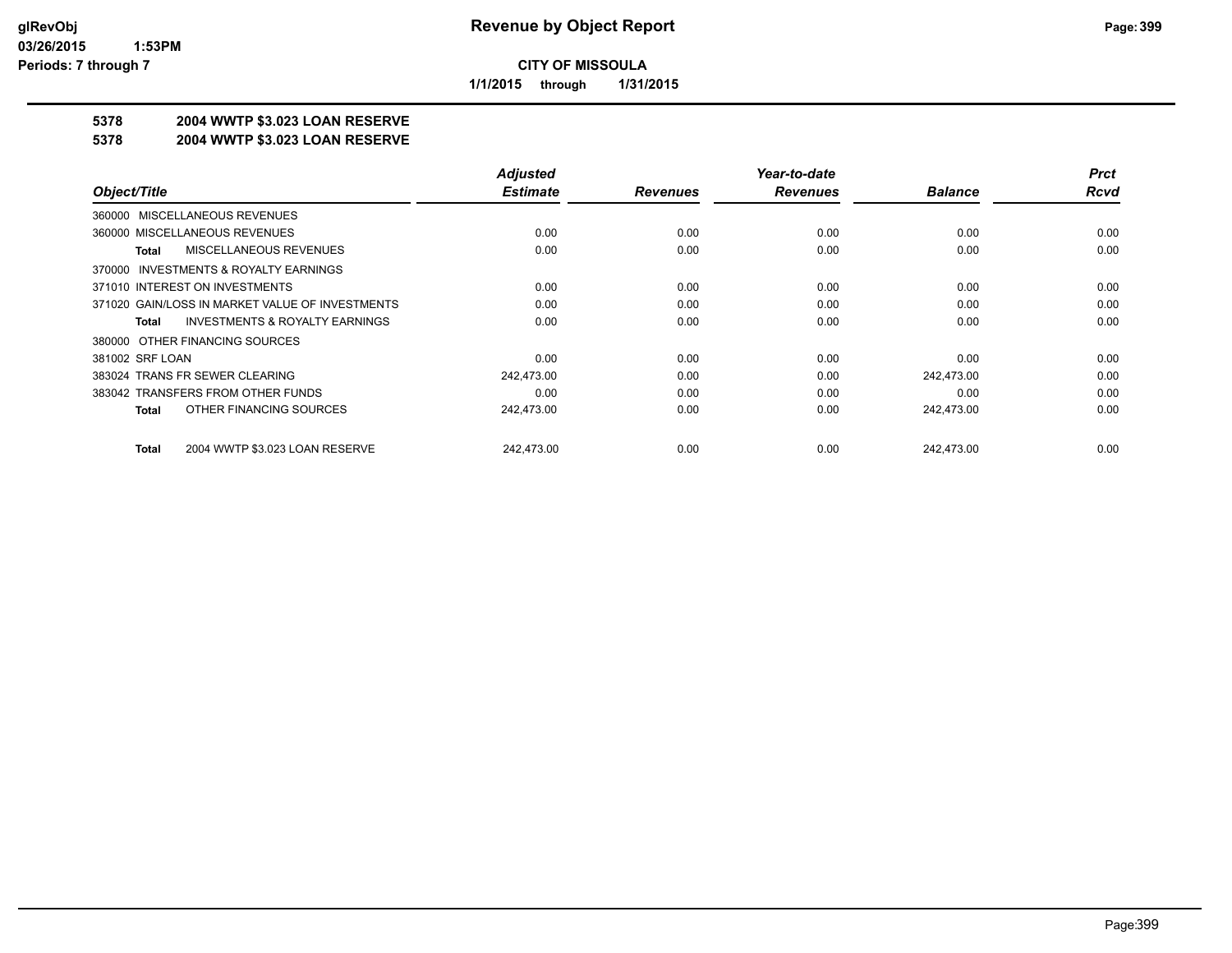**1/1/2015 through 1/31/2015**

## **5378 2004 WWTP \$3.023 LOAN RESERVE**

| Object/Title                                              | <b>Adjusted</b><br><b>Estimate</b> | <b>Revenues</b> | Year-to-date<br><b>Revenues</b> | <b>Balance</b> | <b>Prct</b><br>Rcvd |
|-----------------------------------------------------------|------------------------------------|-----------------|---------------------------------|----------------|---------------------|
| 360000 MISCELLANEOUS REVENUES                             |                                    |                 |                                 |                |                     |
| 360000 MISCELLANEOUS REVENUES                             | 0.00                               | 0.00            | 0.00                            | 0.00           | 0.00                |
| MISCELLANEOUS REVENUES<br><b>Total</b>                    | 0.00                               | 0.00            | 0.00                            | 0.00           | 0.00                |
| 370000 INVESTMENTS & ROYALTY EARNINGS                     |                                    |                 |                                 |                |                     |
| 371010 INTEREST ON INVESTMENTS                            | 0.00                               | 0.00            | 0.00                            | 0.00           | 0.00                |
| 371020 GAIN/LOSS IN MARKET VALUE OF INVESTMENT            | 0.00                               | 0.00            | 0.00                            | 0.00           | 0.00                |
| <b>INVESTMENTS &amp; ROYALTY EARNINGS</b><br><b>Total</b> | 0.00                               | 0.00            | 0.00                            | 0.00           | 0.00                |
| 380000 OTHER FINANCING SOURCES                            |                                    |                 |                                 |                |                     |
| 381002 SRF LOAN                                           | 0.00                               | 0.00            | 0.00                            | 0.00           | 0.00                |
| 383024 TRANS FR SEWER CLEARING                            | 242,473.00                         | 0.00            | 0.00                            | 242,473.00     | 0.00                |
| 383042 TRANSFERS FROM OTHER FUNDS                         | 0.00                               | 0.00            | 0.00                            | 0.00           | 0.00                |
| OTHER FINANCING SOURCES<br><b>Total</b>                   | 242,473.00                         | 0.00            | 0.00                            | 242,473.00     | 0.00                |
| 2004 WWTP \$3.023 LOAN RESERVE<br><b>Total</b>            | 242.473.00                         | 0.00            | 0.00                            | 242.473.00     | 0.00                |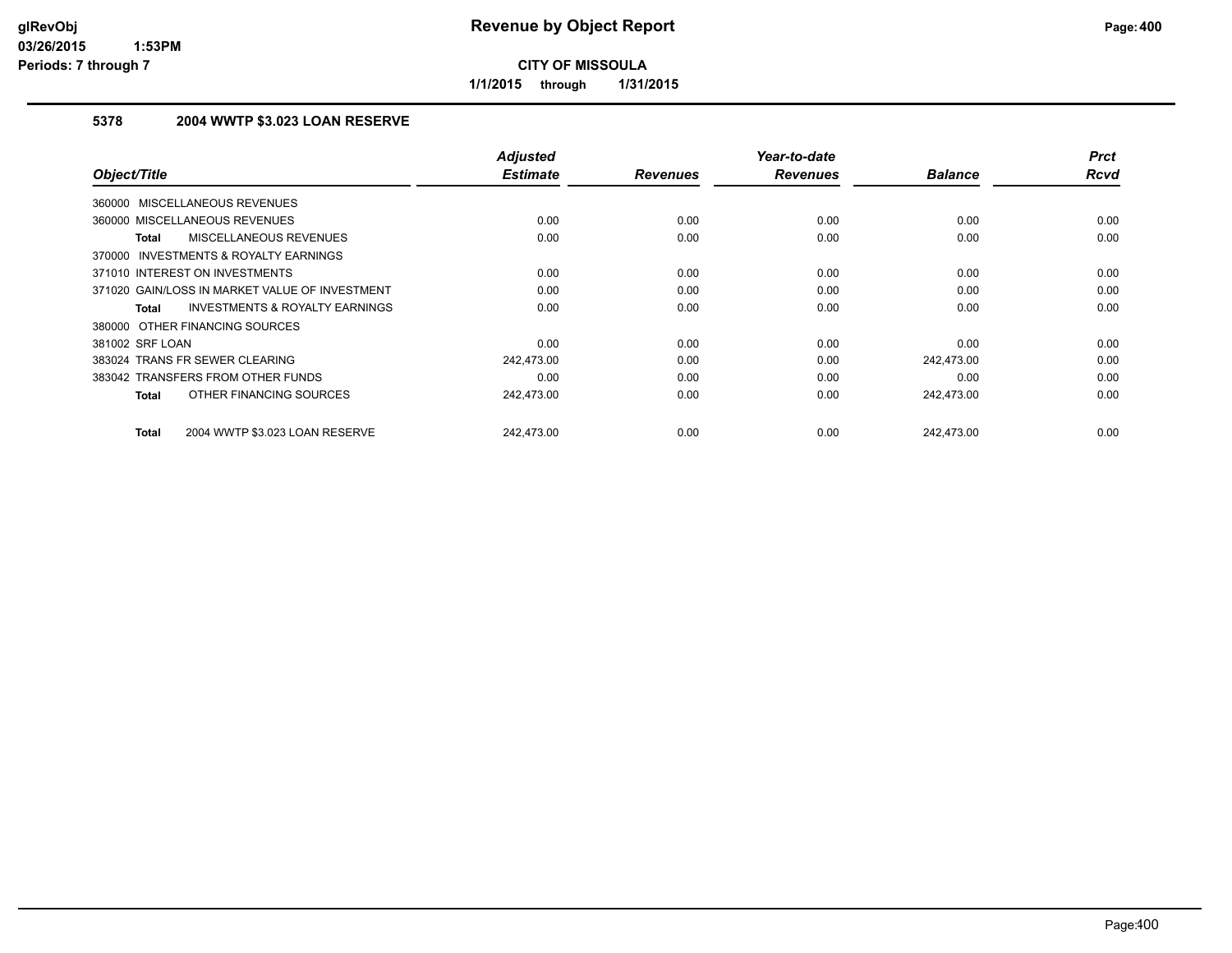**1/1/2015 through 1/31/2015**

# **5379 2005 BRICH/BRDY/LIN/GIL SRF DEBT**

**5379 2005 BRICH/BRDY/LIN/GIL SRF DEBT**

|                                                  | <b>Adjusted</b> |                 | Year-to-date    |                | <b>Prct</b> |
|--------------------------------------------------|-----------------|-----------------|-----------------|----------------|-------------|
| Object/Title                                     | <b>Estimate</b> | <b>Revenues</b> | <b>Revenues</b> | <b>Balance</b> | <b>Rcvd</b> |
| 370000 INVESTMENTS & ROYALTY EARNINGS            |                 |                 |                 |                |             |
| 371010 INTEREST ON INVESTMENTS                   | 0.00            | 0.00            | 0.00            | 0.00           | 0.00        |
| 371020 GAIN/LOSS IN MARKET VALUE OF INVESTMENTS  | 0.00            | 0.00            | 0.00            | 0.00           | 0.00        |
| INVESTMENTS & ROYALTY EARNINGS<br><b>Total</b>   | 0.00            | 0.00            | 0.00            | 0.00           | 0.00        |
| 380000 OTHER FINANCING SOURCES                   |                 |                 |                 |                |             |
| 383024 TRANS FR SEWER CLEARING                   | 109.389.00      | 0.00            | 0.00            | 109.389.00     | 0.00        |
| OTHER FINANCING SOURCES<br><b>Total</b>          | 109.389.00      | 0.00            | 0.00            | 109.389.00     | 0.00        |
| <b>Total</b><br>2005 BRICH/BRDY/LIN/GIL SRF DEBT | 109.389.00      | 0.00            | 0.00            | 109.389.00     | 0.00        |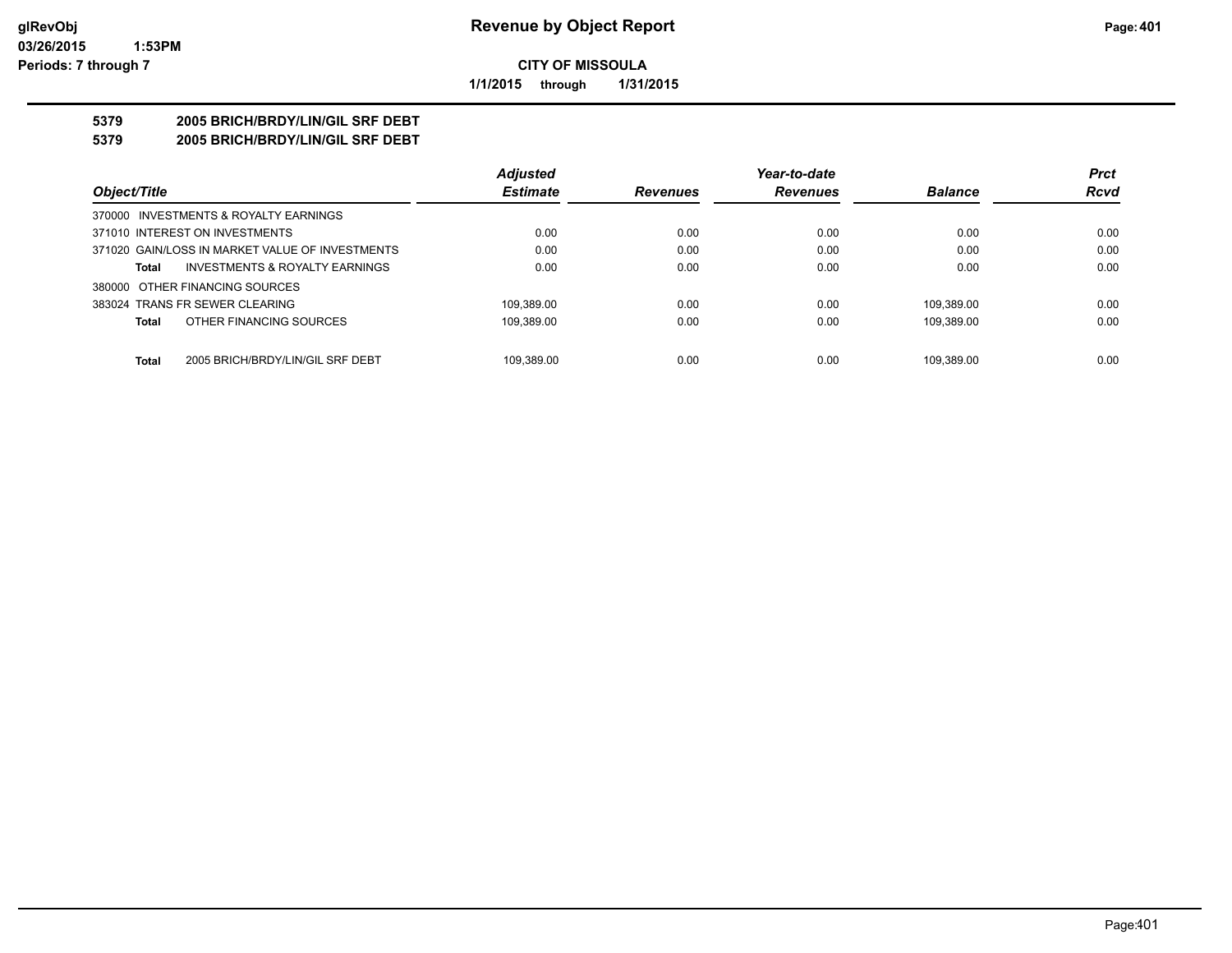**1/1/2015 through 1/31/2015**

### **5379 2005 BRICH/BRDY/LIN/GIL SRF DEBT**

|                                                  | <b>Adjusted</b> |                 | Year-to-date    |                | <b>Prct</b> |
|--------------------------------------------------|-----------------|-----------------|-----------------|----------------|-------------|
| Object/Title                                     | <b>Estimate</b> | <b>Revenues</b> | <b>Revenues</b> | <b>Balance</b> | <b>Rcvd</b> |
| 370000 INVESTMENTS & ROYALTY EARNINGS            |                 |                 |                 |                |             |
| 371010 INTEREST ON INVESTMENTS                   | 0.00            | 0.00            | 0.00            | 0.00           | 0.00        |
| 371020 GAIN/LOSS IN MARKET VALUE OF INVESTMENT   | 0.00            | 0.00            | 0.00            | 0.00           | 0.00        |
| INVESTMENTS & ROYALTY EARNINGS<br>Total          | 0.00            | 0.00            | 0.00            | 0.00           | 0.00        |
| 380000 OTHER FINANCING SOURCES                   |                 |                 |                 |                |             |
| 383024 TRANS FR SEWER CLEARING                   | 109.389.00      | 0.00            | 0.00            | 109.389.00     | 0.00        |
| OTHER FINANCING SOURCES<br>Total                 | 109.389.00      | 0.00            | 0.00            | 109.389.00     | 0.00        |
|                                                  |                 |                 |                 |                |             |
| <b>Total</b><br>2005 BRICH/BRDY/LIN/GIL SRF DEBT | 109.389.00      | 0.00            | 0.00            | 109.389.00     | 0.00        |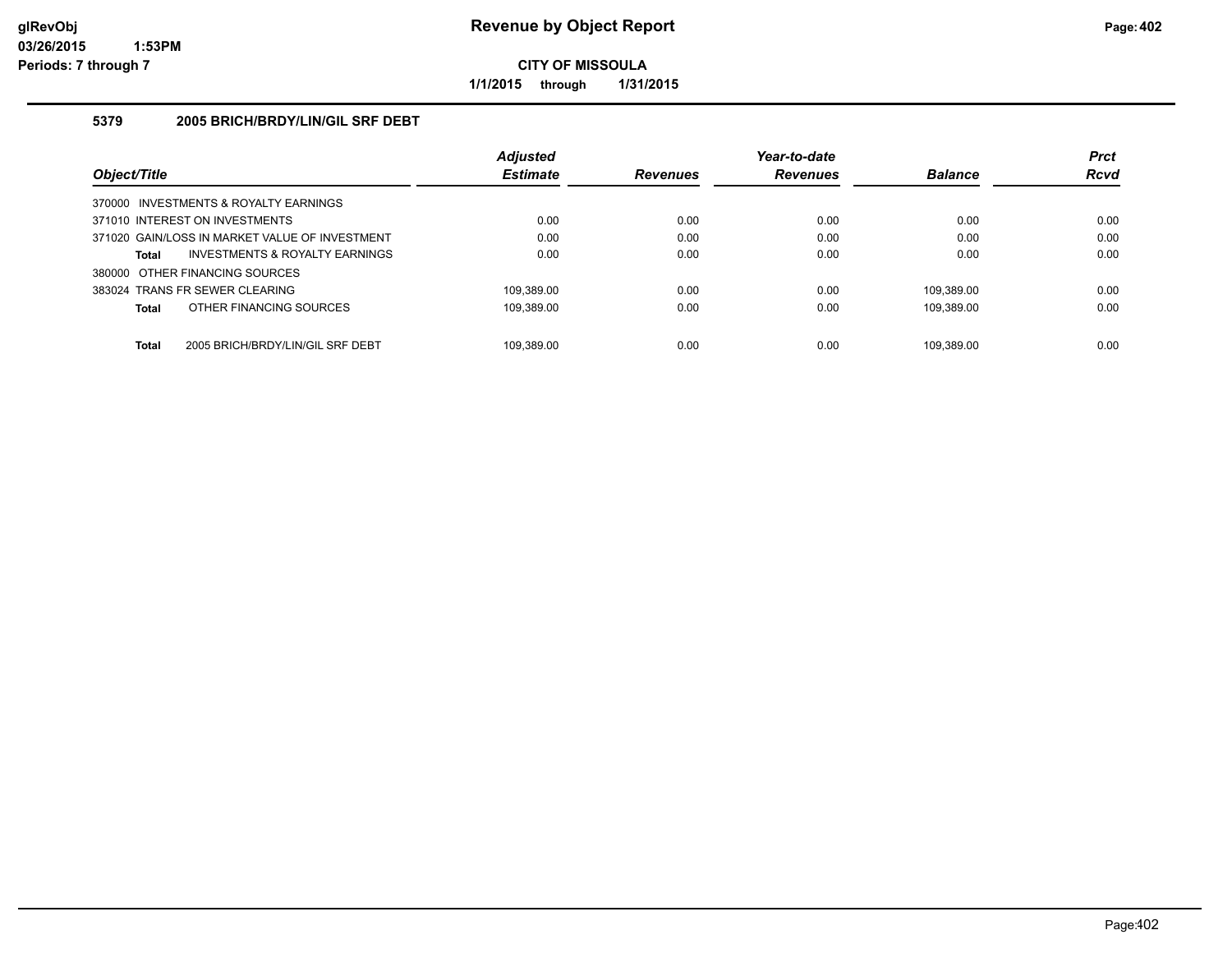**1/1/2015 through 1/31/2015**

#### **5380 BRDWY/BIRCH/GILBERT/LINCOLNWOOD 5380 BRDWY/BIRCH/GILBERT/LINCOLNWOOD**

|                                                    | <b>Adjusted</b> |                 | Year-to-date    |                | <b>Prct</b> |
|----------------------------------------------------|-----------------|-----------------|-----------------|----------------|-------------|
| Object/Title                                       | <b>Estimate</b> | <b>Revenues</b> | <b>Revenues</b> | <b>Balance</b> | <b>Rcvd</b> |
| 370000 INVESTMENTS & ROYALTY EARNINGS              |                 |                 |                 |                |             |
| 371010 INTEREST ON INVESTMENTS                     | 0.00            | 0.00            | 0.00            | 0.00           | 0.00        |
| 371020 GAIN/LOSS IN MARKET VALUE OF INVESTMENTS    | 0.00            | 0.00            | 0.00            | 0.00           | 0.00        |
| <b>INVESTMENTS &amp; ROYALTY EARNINGS</b><br>Total | 0.00            | 0.00            | 0.00            | 0.00           | 0.00        |
| 380000 OTHER FINANCING SOURCES                     |                 |                 |                 |                |             |
| 381002 SRF LOAN                                    | 0.00            | 0.00            | 0.00            | 0.00           | 0.00        |
| 383042 TRANSFERS FROM OTHER FUNDS                  | 0.00            | 0.00            | 0.00            | 0.00           | 0.00        |
| OTHER FINANCING SOURCES<br>Total                   | 0.00            | 0.00            | 0.00            | 0.00           | 0.00        |
|                                                    |                 |                 |                 |                |             |
| BRDWY/BIRCH/GILBERT/LINCOLNWOOD<br>Total           | 0.00            | 0.00            | 0.00            | 0.00           | 0.00        |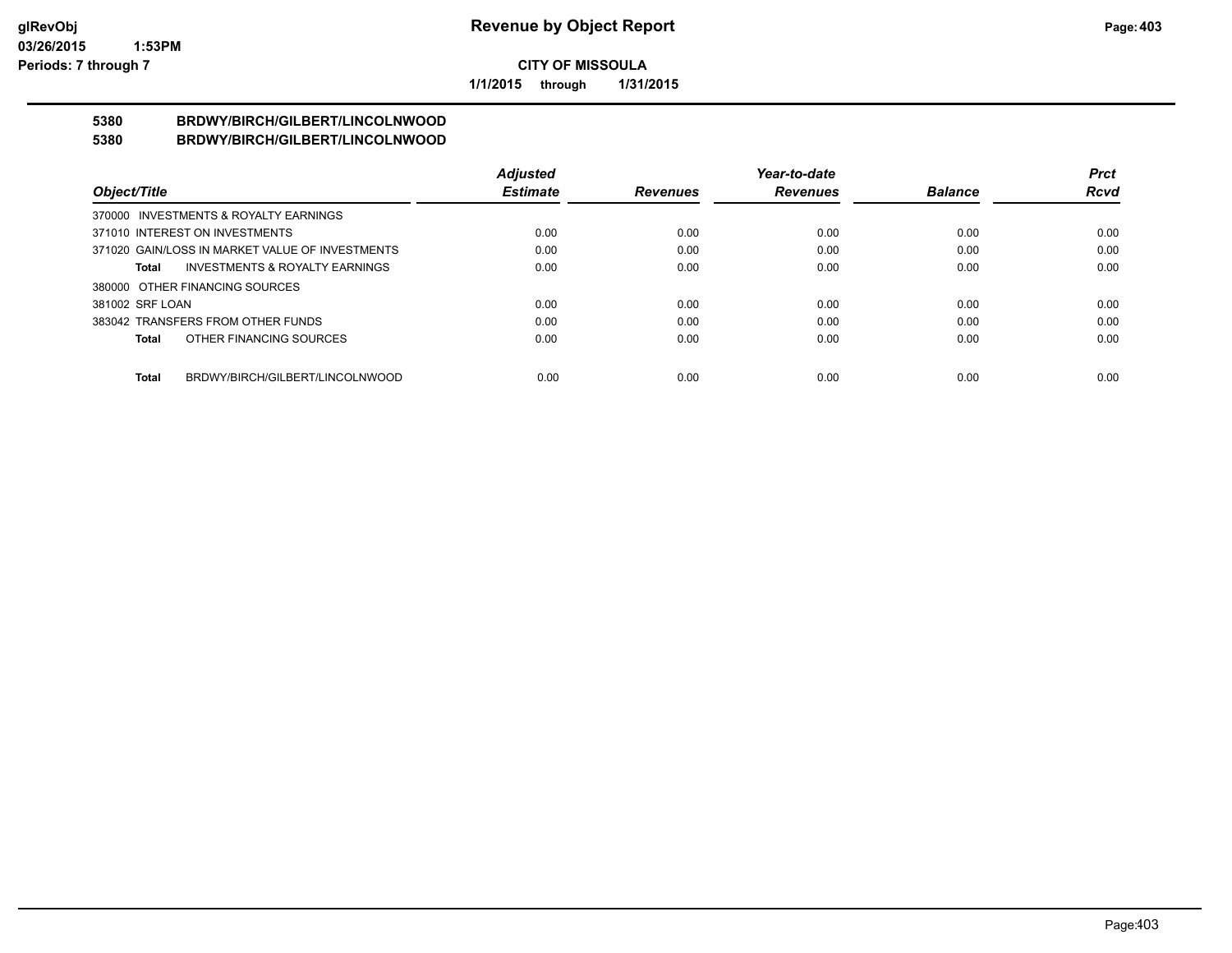**1/1/2015 through 1/31/2015**

### **5380 BRDWY/BIRCH/GILBERT/LINCOLNWOOD**

|                 |                                                | <b>Adjusted</b> |                 | Year-to-date    |                | <b>Prct</b> |
|-----------------|------------------------------------------------|-----------------|-----------------|-----------------|----------------|-------------|
| Object/Title    |                                                | <b>Estimate</b> | <b>Revenues</b> | <b>Revenues</b> | <b>Balance</b> | Rcvd        |
|                 | 370000 INVESTMENTS & ROYALTY EARNINGS          |                 |                 |                 |                |             |
|                 | 371010 INTEREST ON INVESTMENTS                 | 0.00            | 0.00            | 0.00            | 0.00           | 0.00        |
|                 | 371020 GAIN/LOSS IN MARKET VALUE OF INVESTMENT | 0.00            | 0.00            | 0.00            | 0.00           | 0.00        |
| Total           | INVESTMENTS & ROYALTY EARNINGS                 | 0.00            | 0.00            | 0.00            | 0.00           | 0.00        |
|                 | 380000 OTHER FINANCING SOURCES                 |                 |                 |                 |                |             |
| 381002 SRF LOAN |                                                | 0.00            | 0.00            | 0.00            | 0.00           | 0.00        |
|                 | 383042 TRANSFERS FROM OTHER FUNDS              | 0.00            | 0.00            | 0.00            | 0.00           | 0.00        |
| <b>Total</b>    | OTHER FINANCING SOURCES                        | 0.00            | 0.00            | 0.00            | 0.00           | 0.00        |
| <b>Total</b>    | BRDWY/BIRCH/GILBERT/LINCOLNWOOD                | 0.00            | 0.00            | 0.00            | 0.00           | 0.00        |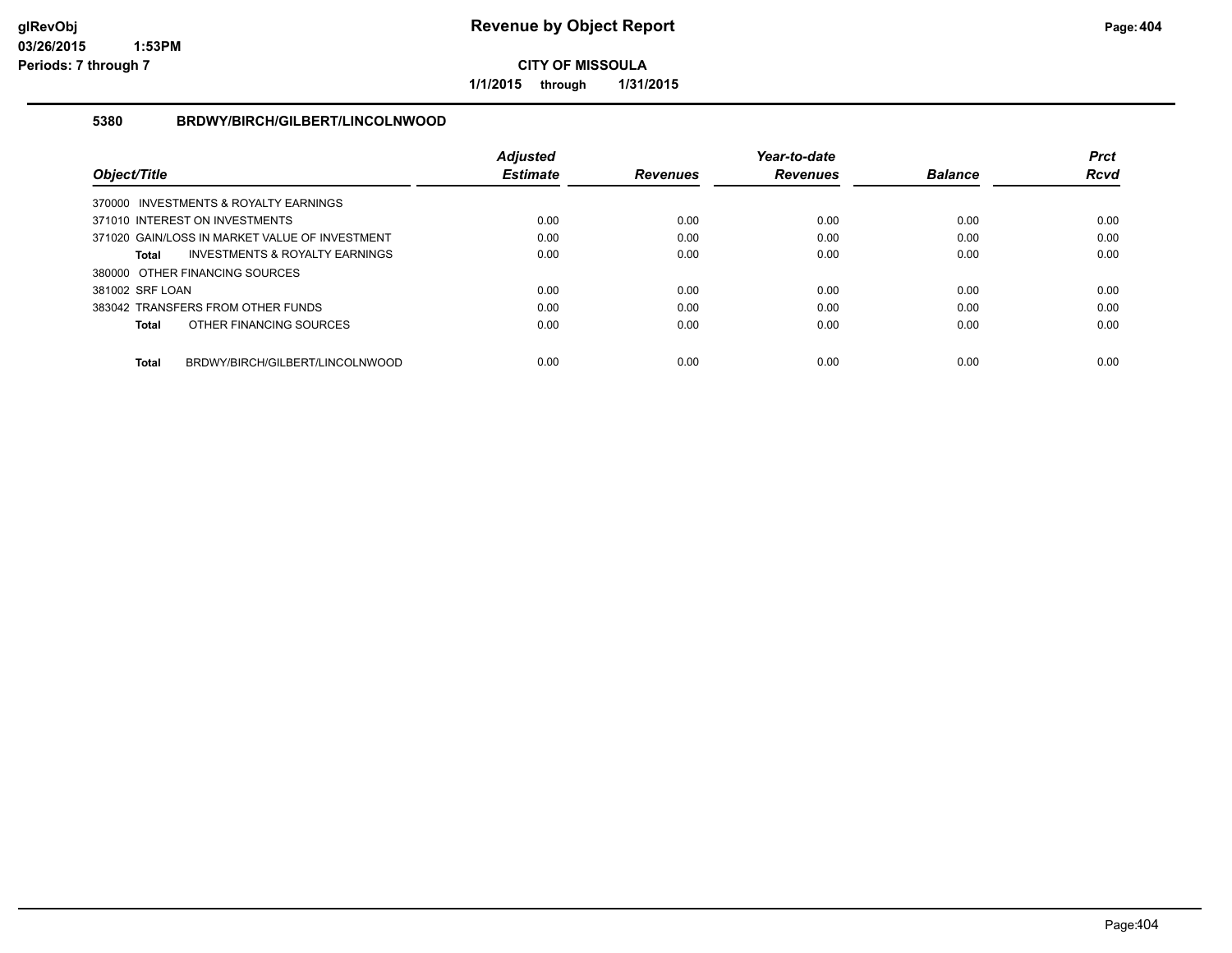**1/1/2015 through 1/31/2015**

# **5381 LINCOLNWOOD PH2 DEBT SERVICE**

#### **5381 LINCOLNWOOD PH2 DEBT SERVICE**

|                                                 | <b>Adjusted</b> |                 | Year-to-date    |                | <b>Prct</b> |
|-------------------------------------------------|-----------------|-----------------|-----------------|----------------|-------------|
| Object/Title                                    | <b>Estimate</b> | <b>Revenues</b> | <b>Revenues</b> | <b>Balance</b> | <b>Rcvd</b> |
| 370000 INVESTMENTS & ROYALTY EARNINGS           |                 |                 |                 |                |             |
| 371010 INTEREST ON INVESTMENTS                  | 0.00            | 0.00            | 0.00            | 0.00           | 0.00        |
| 371020 GAIN/LOSS IN MARKET VALUE OF INVESTMENTS | 0.00            | 0.00            | 0.00            | 0.00           | 0.00        |
| INVESTMENTS & ROYALTY EARNINGS<br>Total         | 0.00            | 0.00            | 0.00            | 0.00           | 0.00        |
| 380000 OTHER FINANCING SOURCES                  |                 |                 |                 |                |             |
| 383024 TRANS FR SEWER CLEARING                  | 0.00            | 0.00            | 0.00            | 0.00           | 0.00        |
| OTHER FINANCING SOURCES<br>Total                | 0.00            | 0.00            | 0.00            | 0.00           | 0.00        |
|                                                 |                 |                 |                 |                |             |
| Total<br>LINCOLNWOOD PH2 DEBT SERVICE           | 0.00            | 0.00            | 0.00            | 0.00           | 0.00        |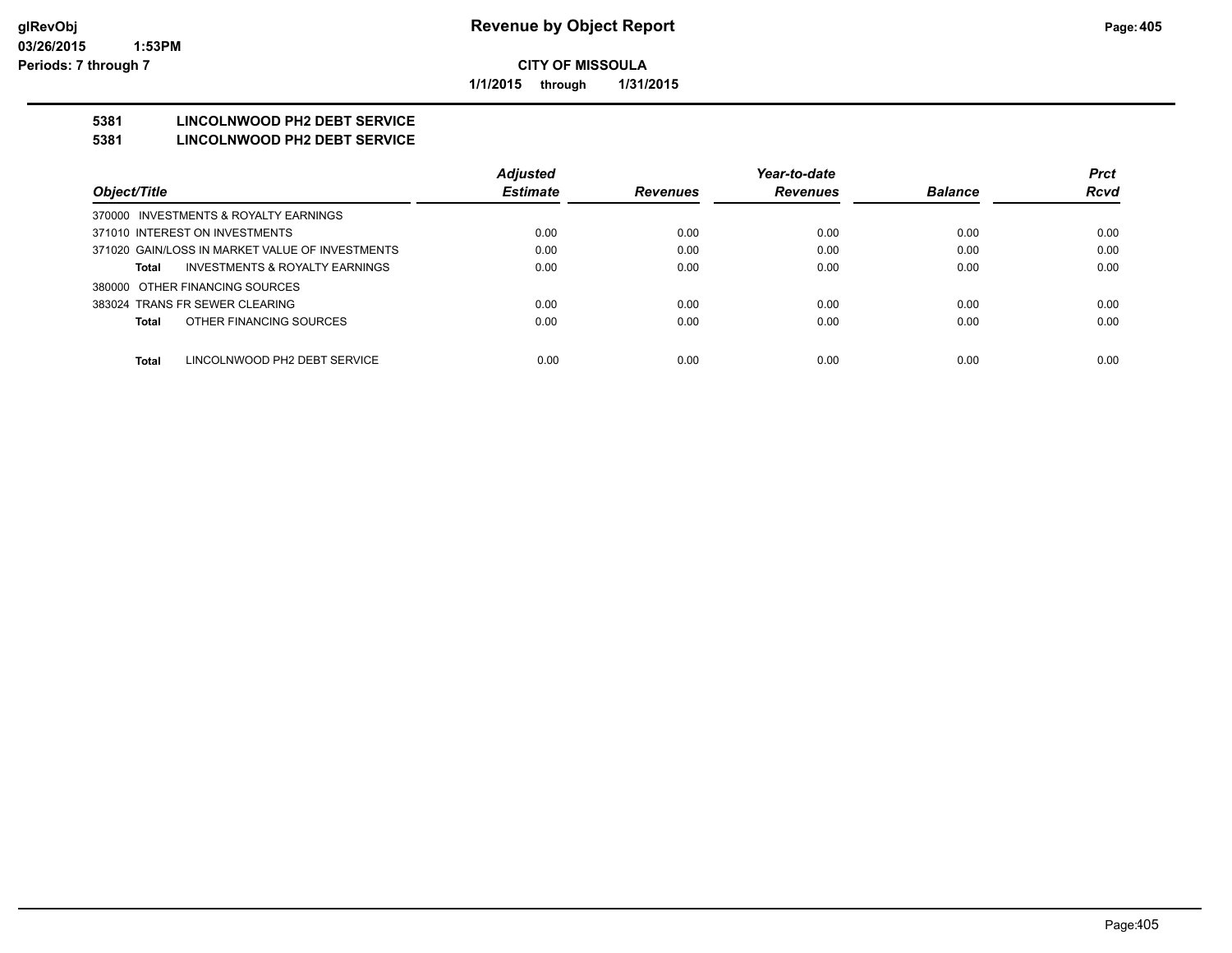**1/1/2015 through 1/31/2015**

## **5381 LINCOLNWOOD PH2 DEBT SERVICE**

|                                                | <b>Adjusted</b> |                 | Year-to-date    |                | <b>Prct</b> |
|------------------------------------------------|-----------------|-----------------|-----------------|----------------|-------------|
| Object/Title                                   | <b>Estimate</b> | <b>Revenues</b> | <b>Revenues</b> | <b>Balance</b> | <b>Rcvd</b> |
| 370000 INVESTMENTS & ROYALTY EARNINGS          |                 |                 |                 |                |             |
| 371010 INTEREST ON INVESTMENTS                 | 0.00            | 0.00            | 0.00            | 0.00           | 0.00        |
| 371020 GAIN/LOSS IN MARKET VALUE OF INVESTMENT | 0.00            | 0.00            | 0.00            | 0.00           | 0.00        |
| INVESTMENTS & ROYALTY EARNINGS<br><b>Total</b> | 0.00            | 0.00            | 0.00            | 0.00           | 0.00        |
| 380000 OTHER FINANCING SOURCES                 |                 |                 |                 |                |             |
| 383024 TRANS FR SEWER CLEARING                 | 0.00            | 0.00            | 0.00            | 0.00           | 0.00        |
| OTHER FINANCING SOURCES<br><b>Total</b>        | 0.00            | 0.00            | 0.00            | 0.00           | 0.00        |
|                                                |                 |                 |                 |                |             |
| <b>Total</b><br>LINCOLNWOOD PH2 DEBT SERVICE   | 0.00            | 0.00            | 0.00            | 0.00           | 0.00        |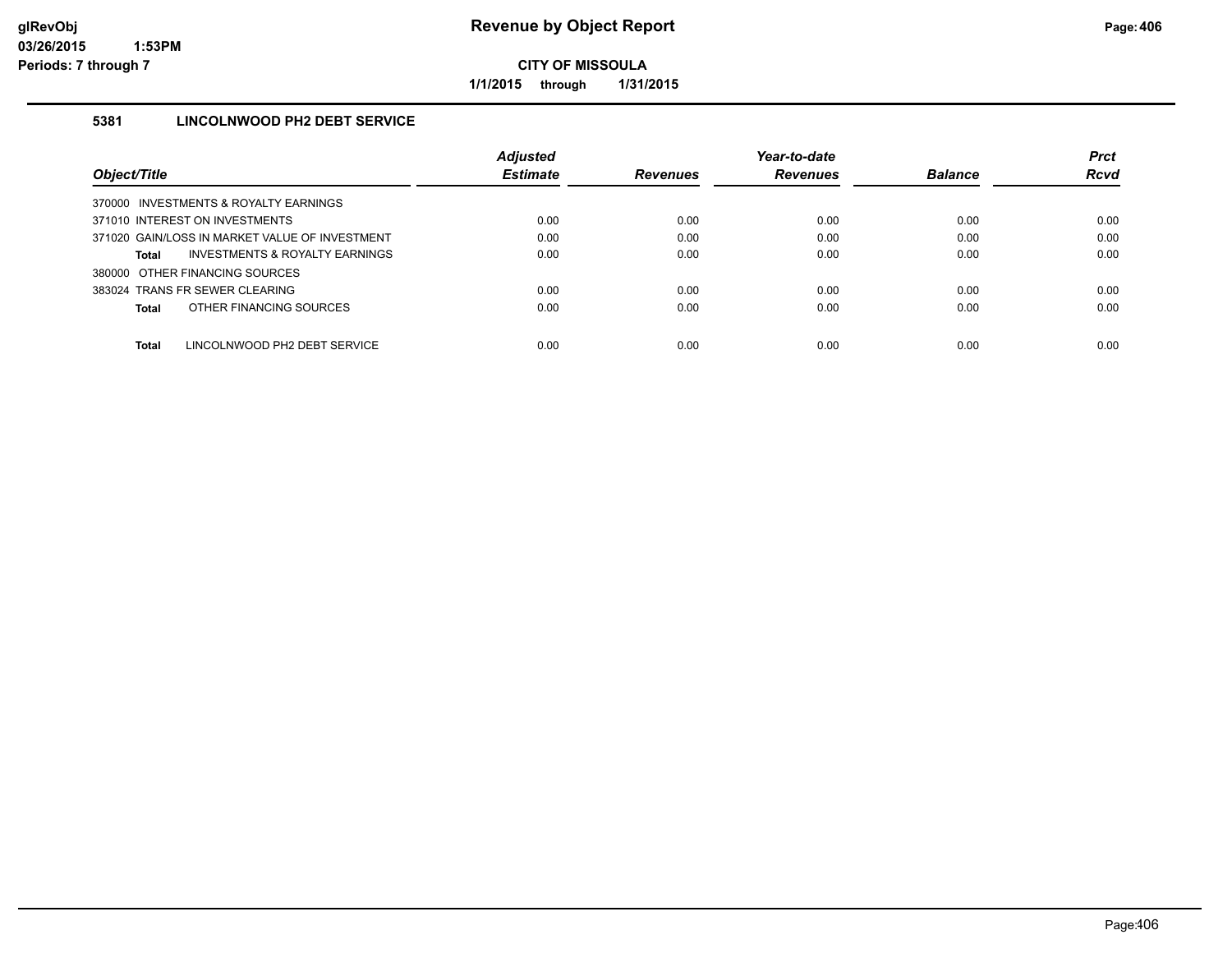**1/1/2015 through 1/31/2015**

# **5382 LINCOLNWOOD PH2 RESERVE FUND**

#### **5382 LINCOLNWOOD PH2 RESERVE FUND**

|                                                    | <b>Adjusted</b> |                 | Year-to-date    |                | <b>Prct</b> |
|----------------------------------------------------|-----------------|-----------------|-----------------|----------------|-------------|
| Object/Title                                       | <b>Estimate</b> | <b>Revenues</b> | <b>Revenues</b> | <b>Balance</b> | <b>Rcvd</b> |
| INVESTMENTS & ROYALTY EARNINGS<br>370000           |                 |                 |                 |                |             |
| 371010 INTEREST ON INVESTMENTS                     | 0.00            | 0.00            | 0.00            | 0.00           | 0.00        |
| 371020 GAIN/LOSS IN MARKET VALUE OF INVESTMENTS    | 0.00            | 0.00            | 0.00            | 0.00           | 0.00        |
| <b>INVESTMENTS &amp; ROYALTY EARNINGS</b><br>Total | 0.00            | 0.00            | 0.00            | 0.00           | 0.00        |
| 380000 OTHER FINANCING SOURCES                     |                 |                 |                 |                |             |
| 381002 SRF LOAN                                    | 0.00            | 0.00            | 0.00            | 0.00           | 0.00        |
| 381030 SID BONDS PROCEEDS                          | 0.00            | 0.00            | 0.00            | 0.00           | 0.00        |
| 383024 TRANS FR SEWER CLEARING                     | 0.00            | 0.00            | 0.00            | 0.00           | 0.00        |
| 383042 TRANSFERS FROM OTHER FUNDS                  | 0.00            | 0.00            | 0.00            | 0.00           | 0.00        |
| OTHER FINANCING SOURCES<br>Total                   | 0.00            | 0.00            | 0.00            | 0.00           | 0.00        |
| LINCOLNWOOD PH2 RESERVE FUND<br><b>Total</b>       | 0.00            | 0.00            | 0.00            | 0.00           | 0.00        |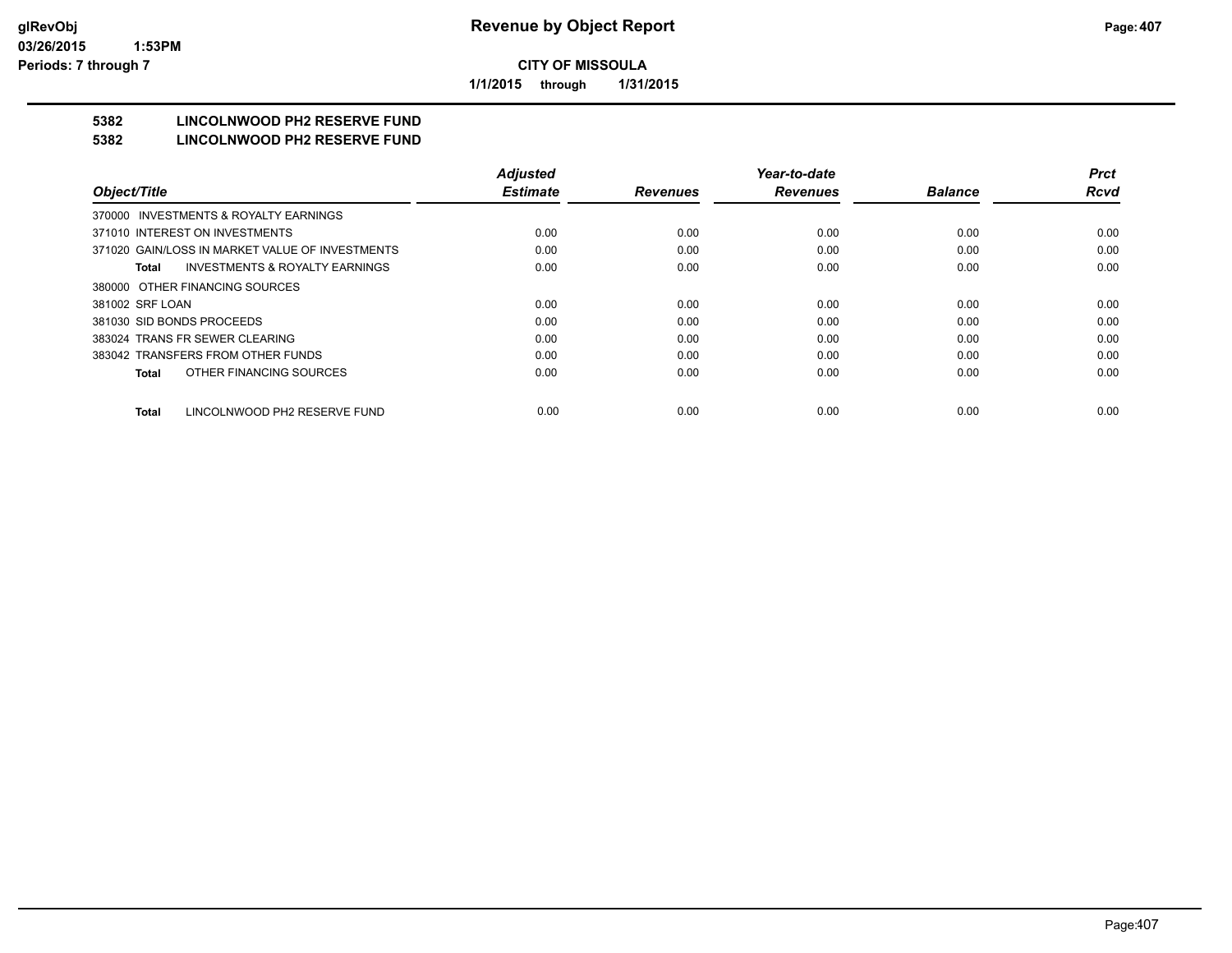**1/1/2015 through 1/31/2015**

## **5382 LINCOLNWOOD PH2 RESERVE FUND**

|                                                           | <b>Adiusted</b> |                 | Year-to-date    |                | <b>Prct</b> |
|-----------------------------------------------------------|-----------------|-----------------|-----------------|----------------|-------------|
| Object/Title                                              | <b>Estimate</b> | <b>Revenues</b> | <b>Revenues</b> | <b>Balance</b> | <b>Rcvd</b> |
| 370000 INVESTMENTS & ROYALTY EARNINGS                     |                 |                 |                 |                |             |
| 371010 INTEREST ON INVESTMENTS                            | 0.00            | 0.00            | 0.00            | 0.00           | 0.00        |
| 371020 GAIN/LOSS IN MARKET VALUE OF INVESTMENT            | 0.00            | 0.00            | 0.00            | 0.00           | 0.00        |
| <b>INVESTMENTS &amp; ROYALTY EARNINGS</b><br><b>Total</b> | 0.00            | 0.00            | 0.00            | 0.00           | 0.00        |
| 380000 OTHER FINANCING SOURCES                            |                 |                 |                 |                |             |
| 381002 SRF LOAN                                           | 0.00            | 0.00            | 0.00            | 0.00           | 0.00        |
| 381030 SID BONDS PROCEEDS                                 | 0.00            | 0.00            | 0.00            | 0.00           | 0.00        |
| 383024 TRANS FR SEWER CLEARING                            | 0.00            | 0.00            | 0.00            | 0.00           | 0.00        |
| 383042 TRANSFERS FROM OTHER FUNDS                         | 0.00            | 0.00            | 0.00            | 0.00           | 0.00        |
| OTHER FINANCING SOURCES<br><b>Total</b>                   | 0.00            | 0.00            | 0.00            | 0.00           | 0.00        |
|                                                           |                 |                 |                 |                |             |
| LINCOLNWOOD PH2 RESERVE FUND<br><b>Total</b>              | 0.00            | 0.00            | 0.00            | 0.00           | 0.00        |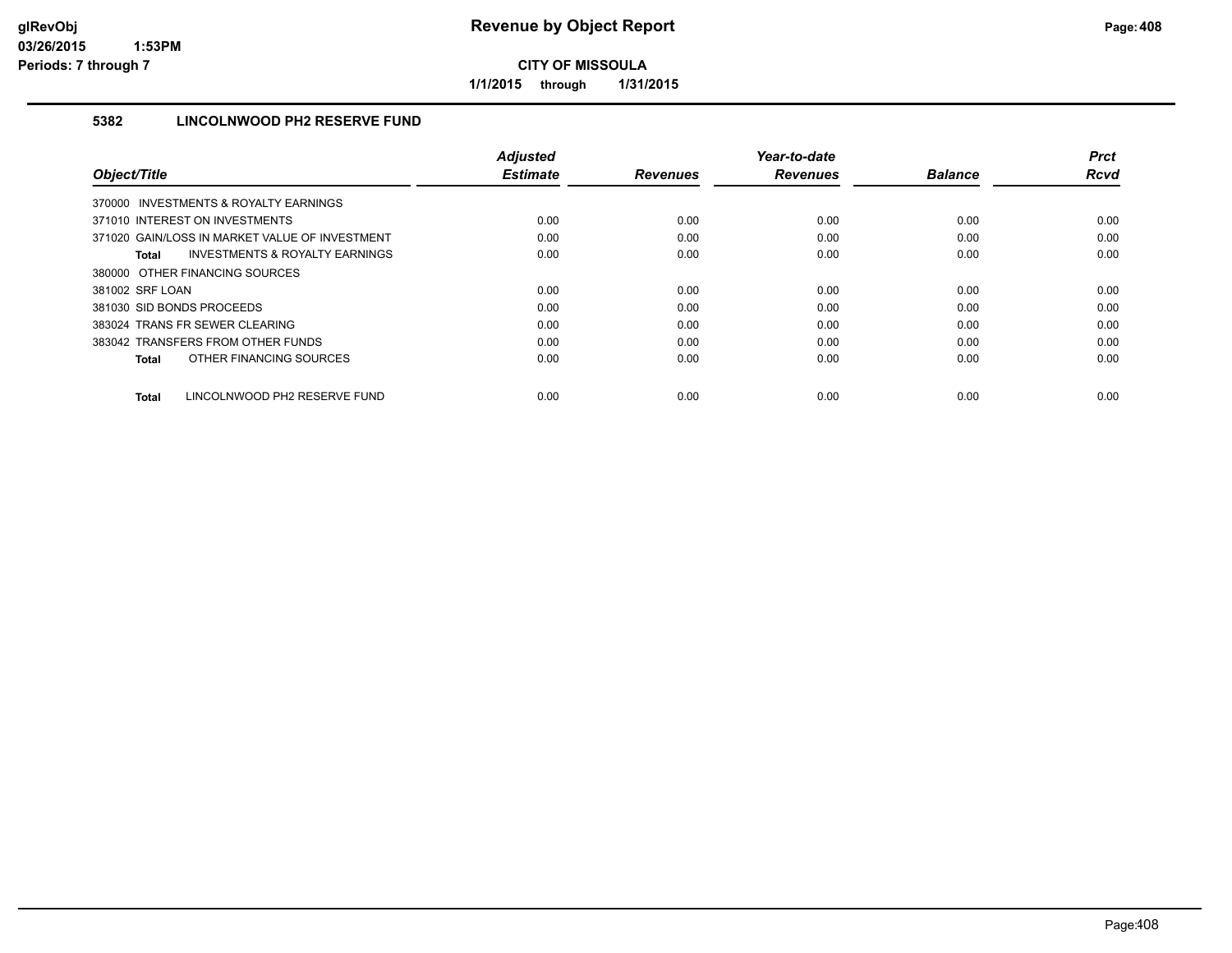**1/1/2015 through 1/31/2015**

# **5383 FY09 RATTLESNAKE SEWER DEBT SVS**

**5383 FY09 RATTLESNAKE SEWER DEBT SVS**

|                                                           | <b>Adjusted</b> |                 | Year-to-date    |                | <b>Prct</b> |
|-----------------------------------------------------------|-----------------|-----------------|-----------------|----------------|-------------|
| Object/Title                                              | <b>Estimate</b> | <b>Revenues</b> | <b>Revenues</b> | <b>Balance</b> | <b>Rcvd</b> |
| 340000 CHARGES FOR SERVICES                               |                 |                 |                 |                |             |
| 343032 SEWER INSTALLATION CHARGES                         | 0.00            | 0.00            | 0.00            | 0.00           | 0.00        |
| <b>CHARGES FOR SERVICES</b><br><b>Total</b>               | 0.00            | 0.00            | 0.00            | 0.00           | 0.00        |
| <b>INVESTMENTS &amp; ROYALTY EARNINGS</b><br>370000       |                 |                 |                 |                |             |
| 371010 INTEREST ON INVESTMENTS                            | 0.00            | 0.00            | 0.00            | 0.00           | 0.00        |
| 371020 GAIN/LOSS IN MARKET VALUE OF INVESTMENTS           | 0.00            | 0.00            | 0.00            | 0.00           | 0.00        |
| <b>INVESTMENTS &amp; ROYALTY EARNINGS</b><br><b>Total</b> | 0.00            | 0.00            | 0.00            | 0.00           | 0.00        |
| OTHER FINANCING SOURCES<br>380000                         |                 |                 |                 |                |             |
| 381002 SRF LOAN                                           | 0.00            | 0.00            | 0.00            | 0.00           | 0.00        |
| 381020 REVENUE BONDS                                      | 0.00            | 0.00            | 0.00            | 0.00           | 0.00        |
| 383024 TRANS FR SEWER CLEARING                            | 31,550.00       | 0.00            | 0.00            | 31,550.00      | 0.00        |
| 383042 TRANSFERS FROM OTHER FUNDS                         | 0.00            | 0.00            | 0.00            | 0.00           | 0.00        |
| OTHER FINANCING SOURCES<br><b>Total</b>                   | 31,550.00       | 0.00            | 0.00            | 31,550.00      | 0.00        |
| <b>FY09 RATTLESNAKE SEWER DEBT SVS</b><br><b>Total</b>    | 31,550.00       | 0.00            | 0.00            | 31,550.00      | 0.00        |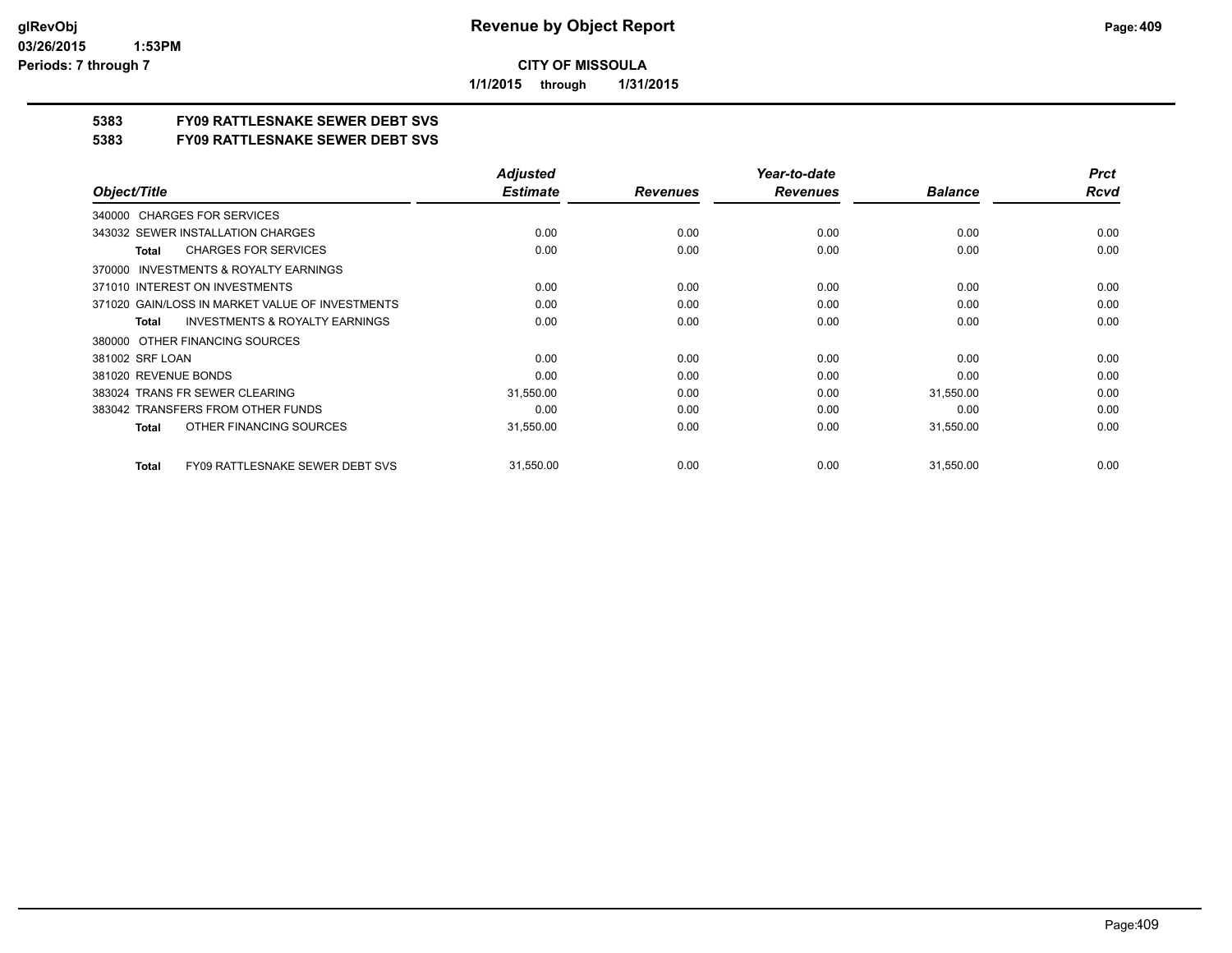**1/1/2015 through 1/31/2015**

### **5383 FY09 RATTLESNAKE SEWER DEBT SVS**

| Object/Title                                              | <b>Adjusted</b><br><b>Estimate</b> | <b>Revenues</b> | Year-to-date<br><b>Revenues</b> | <b>Balance</b> | <b>Prct</b><br>Rcvd |
|-----------------------------------------------------------|------------------------------------|-----------------|---------------------------------|----------------|---------------------|
|                                                           |                                    |                 |                                 |                |                     |
| 340000 CHARGES FOR SERVICES                               |                                    |                 |                                 |                |                     |
| 343032 SEWER INSTALLATION CHARGES                         | 0.00                               | 0.00            | 0.00                            | 0.00           | 0.00                |
| <b>CHARGES FOR SERVICES</b><br>Total                      | 0.00                               | 0.00            | 0.00                            | 0.00           | 0.00                |
| <b>INVESTMENTS &amp; ROYALTY EARNINGS</b><br>370000       |                                    |                 |                                 |                |                     |
| 371010 INTEREST ON INVESTMENTS                            | 0.00                               | 0.00            | 0.00                            | 0.00           | 0.00                |
| 371020 GAIN/LOSS IN MARKET VALUE OF INVESTMENT            | 0.00                               | 0.00            | 0.00                            | 0.00           | 0.00                |
| <b>INVESTMENTS &amp; ROYALTY EARNINGS</b><br><b>Total</b> | 0.00                               | 0.00            | 0.00                            | 0.00           | 0.00                |
| 380000 OTHER FINANCING SOURCES                            |                                    |                 |                                 |                |                     |
| 381002 SRF LOAN                                           | 0.00                               | 0.00            | 0.00                            | 0.00           | 0.00                |
| 381020 REVENUE BONDS                                      | 0.00                               | 0.00            | 0.00                            | 0.00           | 0.00                |
| 383024 TRANS FR SEWER CLEARING                            | 31,550.00                          | 0.00            | 0.00                            | 31,550.00      | 0.00                |
| 383042 TRANSFERS FROM OTHER FUNDS                         | 0.00                               | 0.00            | 0.00                            | 0.00           | 0.00                |
| OTHER FINANCING SOURCES<br><b>Total</b>                   | 31,550.00                          | 0.00            | 0.00                            | 31,550.00      | 0.00                |
| <b>FY09 RATTLESNAKE SEWER DEBT SVS</b><br><b>Total</b>    | 31,550.00                          | 0.00            | 0.00                            | 31,550.00      | 0.00                |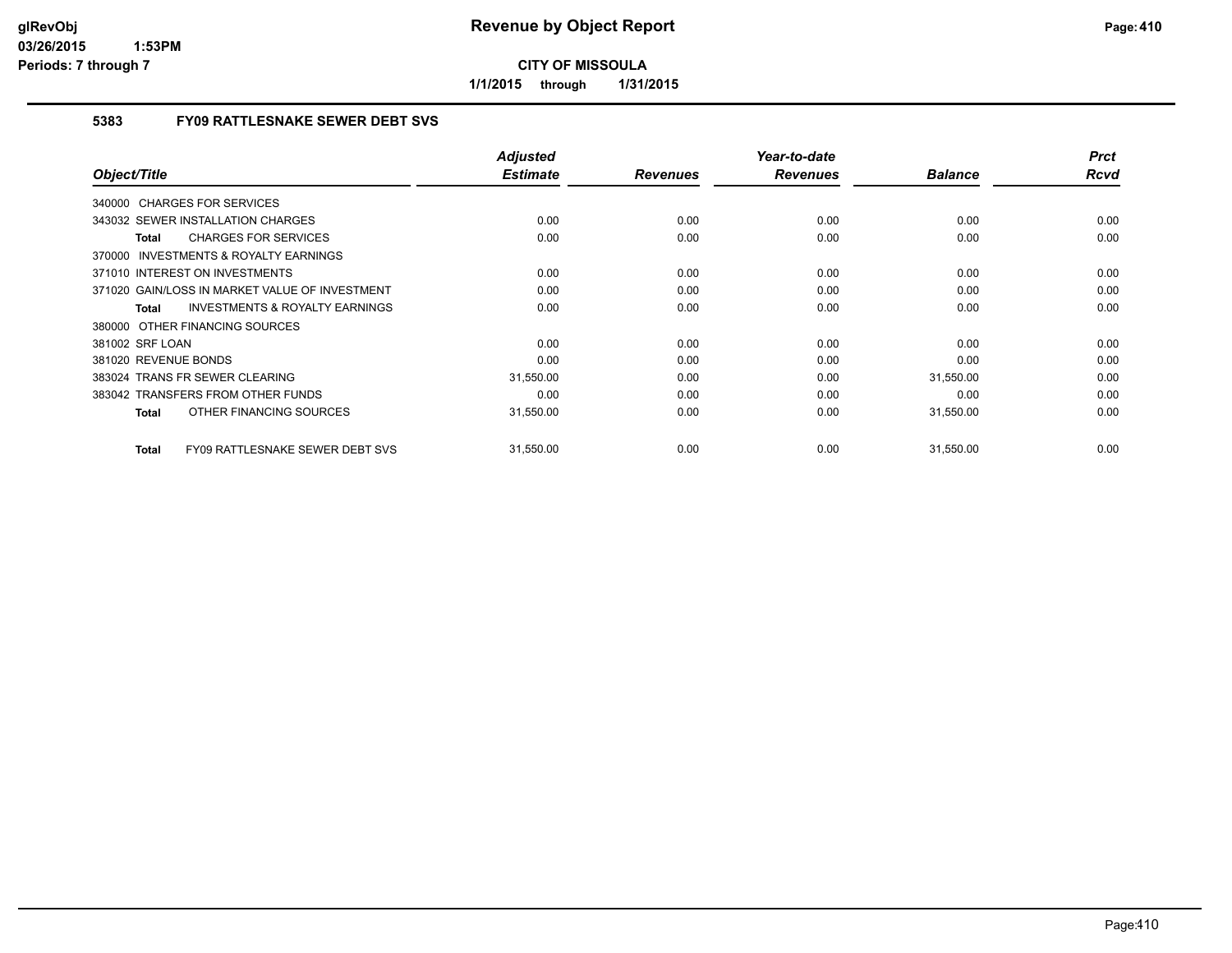**1/1/2015 through 1/31/2015**

#### **5384 09 LOLO BOND RESERVE**

**5384 09 LOLO BOND RESERVE**

|                                                 | <b>Adjusted</b> |                 | Year-to-date    |                | <b>Prct</b> |
|-------------------------------------------------|-----------------|-----------------|-----------------|----------------|-------------|
| Object/Title                                    | <b>Estimate</b> | <b>Revenues</b> | <b>Revenues</b> | <b>Balance</b> | <b>Rcvd</b> |
| 370000 INVESTMENTS & ROYALTY EARNINGS           |                 |                 |                 |                |             |
| 371010 INTEREST ON INVESTMENTS                  | 0.00            | 0.00            | 0.00            | 0.00           | 0.00        |
| 371020 GAIN/LOSS IN MARKET VALUE OF INVESTMENTS | 0.00            | 0.00            | 0.00            | 0.00           | 0.00        |
| INVESTMENTS & ROYALTY EARNINGS<br>Total         | 0.00            | 0.00            | 0.00            | 0.00           | 0.00        |
| 380000 OTHER FINANCING SOURCES                  |                 |                 |                 |                |             |
| 381002 SRF LOAN                                 | 0.00            | 0.00            | 0.00            | 0.00           | 0.00        |
| 383024 TRANS FR SEWER CLEARING                  | 245.500.00      | 0.00            | 0.00            | 245.500.00     | 0.00        |
| OTHER FINANCING SOURCES<br>Total                | 245.500.00      | 0.00            | 0.00            | 245.500.00     | 0.00        |
|                                                 |                 |                 |                 |                |             |
| 09 LOLO BOND RESERVE<br>Total                   | 245.500.00      | 0.00            | 0.00            | 245.500.00     | 0.00        |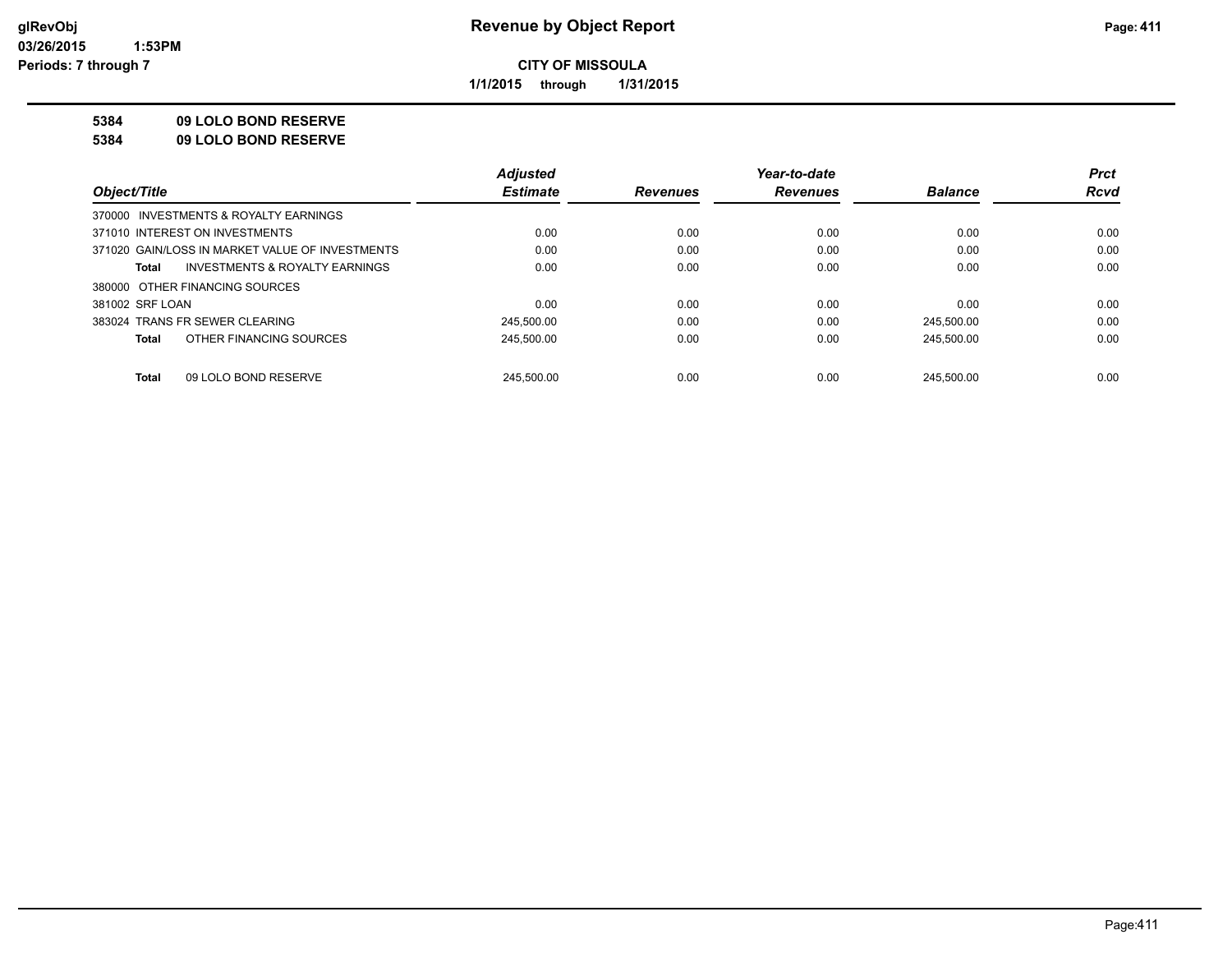**1/1/2015 through 1/31/2015**

### **5384 09 LOLO BOND RESERVE**

|                                                    | <b>Adjusted</b> |                 | Year-to-date    |                | <b>Prct</b> |
|----------------------------------------------------|-----------------|-----------------|-----------------|----------------|-------------|
| Object/Title                                       | <b>Estimate</b> | <b>Revenues</b> | <b>Revenues</b> | <b>Balance</b> | <b>Rcvd</b> |
| 370000 INVESTMENTS & ROYALTY EARNINGS              |                 |                 |                 |                |             |
| 371010 INTEREST ON INVESTMENTS                     | 0.00            | 0.00            | 0.00            | 0.00           | 0.00        |
| 371020 GAIN/LOSS IN MARKET VALUE OF INVESTMENT     | 0.00            | 0.00            | 0.00            | 0.00           | 0.00        |
| <b>INVESTMENTS &amp; ROYALTY EARNINGS</b><br>Total | 0.00            | 0.00            | 0.00            | 0.00           | 0.00        |
| 380000 OTHER FINANCING SOURCES                     |                 |                 |                 |                |             |
| 381002 SRF LOAN                                    | 0.00            | 0.00            | 0.00            | 0.00           | 0.00        |
| 383024 TRANS FR SEWER CLEARING                     | 245.500.00      | 0.00            | 0.00            | 245.500.00     | 0.00        |
| OTHER FINANCING SOURCES<br><b>Total</b>            | 245.500.00      | 0.00            | 0.00            | 245.500.00     | 0.00        |
| 09 LOLO BOND RESERVE<br><b>Total</b>               | 245.500.00      | 0.00            | 0.00            | 245.500.00     | 0.00        |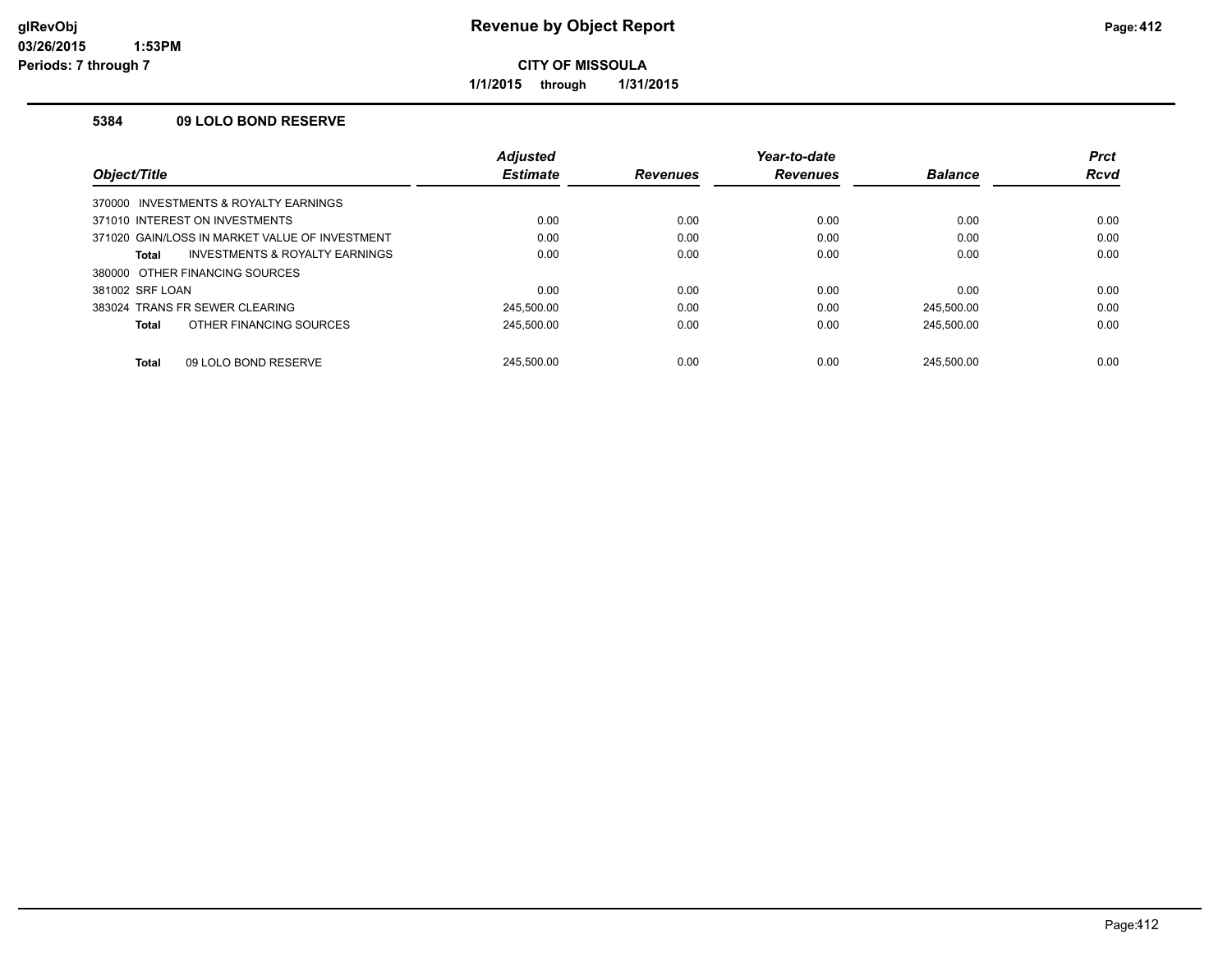**1/1/2015 through 1/31/2015**

# **5385 HEADWORKS 2010 BOND RESERVE**

#### **5385 HEADWORKS 2010 BOND RESERVE**

|                 |                                    | <b>Adjusted</b> |                 | <b>Prct</b>     |                |             |
|-----------------|------------------------------------|-----------------|-----------------|-----------------|----------------|-------------|
| Object/Title    |                                    | <b>Estimate</b> | <b>Revenues</b> | <b>Revenues</b> | <b>Balance</b> | <b>Rcvd</b> |
|                 | 380000 OTHER FINANCING SOURCES     |                 |                 |                 |                |             |
| 381002 SRF LOAN |                                    | 0.00            | 0.00            | 0.00            | 0.00           | 0.00        |
| <b>Total</b>    | OTHER FINANCING SOURCES            | 0.00            | 0.00            | 0.00            | 0.00           | 0.00        |
| <b>Total</b>    | <b>HEADWORKS 2010 BOND RESERVE</b> | 0.00            | 0.00            | 0.00            | 0.00           | 0.00        |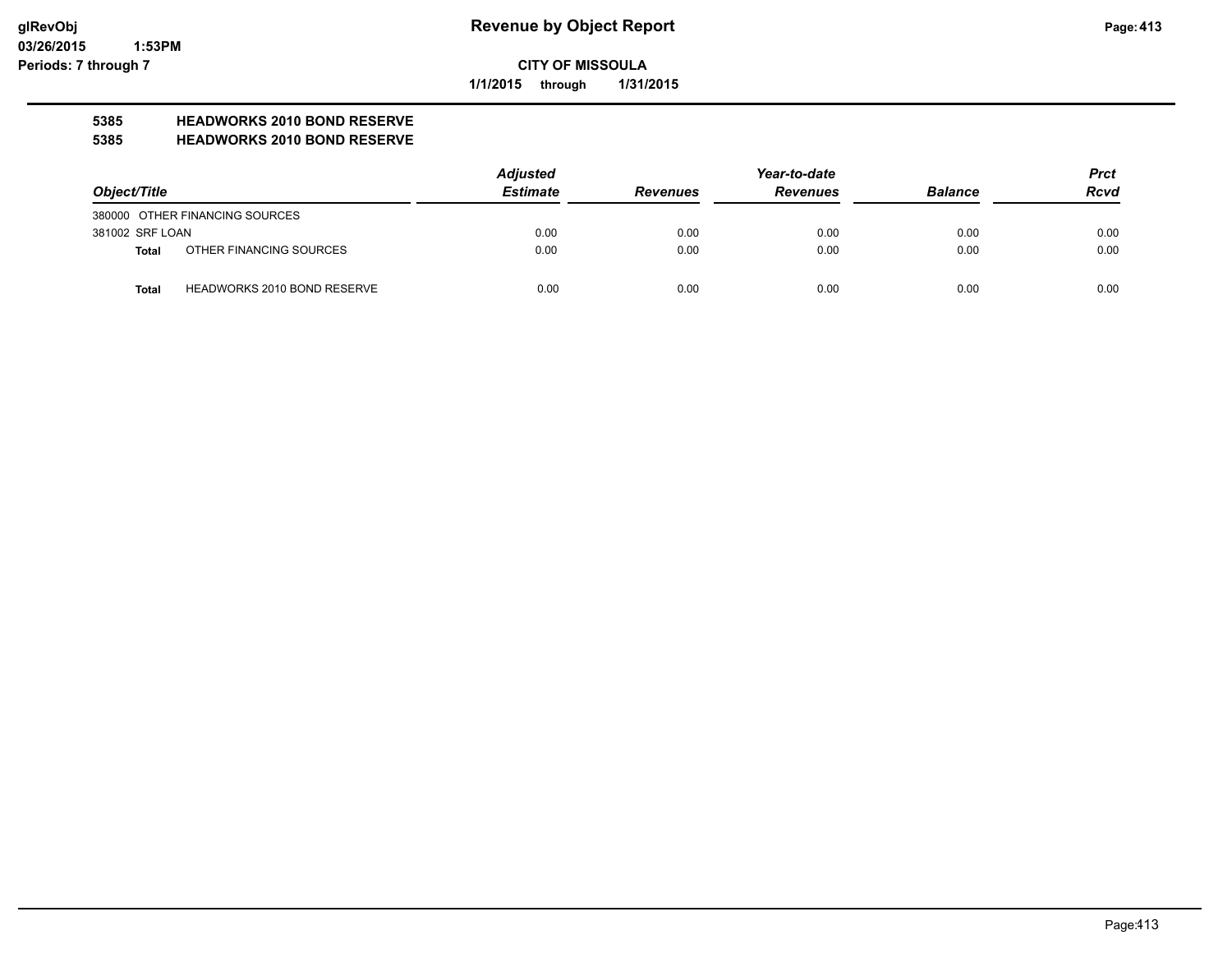**1/1/2015 through 1/31/2015**

### **5385 HEADWORKS 2010 BOND RESERVE**

| Object/Title                    |                                | <b>Adjusted</b><br><b>Estimate</b> | <b>Revenues</b> | Year-to-date<br><b>Revenues</b> | <b>Balance</b> | <b>Prct</b><br><b>Rcvd</b> |
|---------------------------------|--------------------------------|------------------------------------|-----------------|---------------------------------|----------------|----------------------------|
|                                 | 380000 OTHER FINANCING SOURCES |                                    |                 |                                 |                |                            |
| 381002 SRF LOAN<br><b>Total</b> | OTHER FINANCING SOURCES        | 0.00<br>0.00                       | 0.00<br>0.00    | 0.00<br>0.00                    | 0.00<br>0.00   | 0.00<br>0.00               |
| <b>Total</b>                    | HEADWORKS 2010 BOND RESERVE    | 0.00                               | 0.00            | 0.00                            | 0.00           | 0.00                       |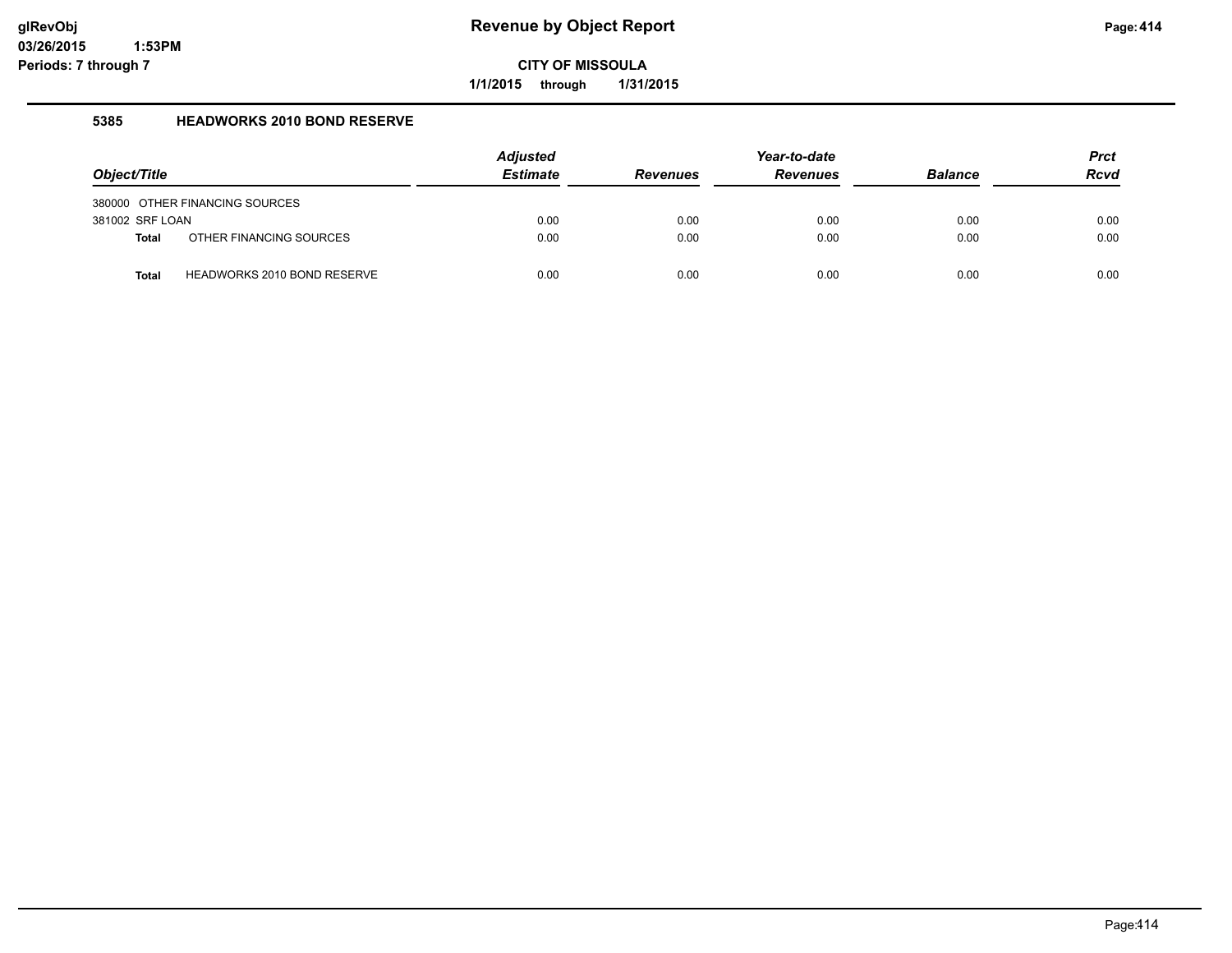**1/1/2015 through 1/31/2015**

### **5386 FY10 HEADWORKS DEBT SERVICE**

#### **5386 FY10 HEADWORKS DEBT SERVICE**

|                                             | <b>Adjusted</b> |                 | Year-to-date    |                | <b>Prct</b> |
|---------------------------------------------|-----------------|-----------------|-----------------|----------------|-------------|
| Object/Title                                | <b>Estimate</b> | <b>Revenues</b> | <b>Revenues</b> | <b>Balance</b> | <b>Rcvd</b> |
| 330000 INTERGOVERNMENTAL REVENUES           |                 |                 |                 |                |             |
| 331990 IRS REIMB/DEBT SVS INTEREST          | 254.857.00      | 0.00            | 118.126.16      | 136.730.84     | 46.35       |
| <b>INTERGOVERNMENTAL REVENUES</b><br>Total  | 254.857.00      | 0.00            | 118.126.16      | 136.730.84     | 46.35       |
| 380000 OTHER FINANCING SOURCES              |                 |                 |                 |                |             |
| 381002 SRF LOAN                             | 0.00            | 0.00            | 0.00            | 0.00           | 0.00        |
| 383024 TRANS FR SEWER CLEARING              | 442,092.00      | 0.00            | 0.00            | 442,092.00     | 0.00        |
| OTHER FINANCING SOURCES<br>Total            | 442.092.00      | 0.00            | 0.00            | 442.092.00     | 0.00        |
|                                             |                 |                 |                 |                |             |
| FY10 HEADWORKS DEBT SERVICE<br><b>Total</b> | 696.949.00      | 0.00            | 118.126.16      | 578.822.84     | 16.95       |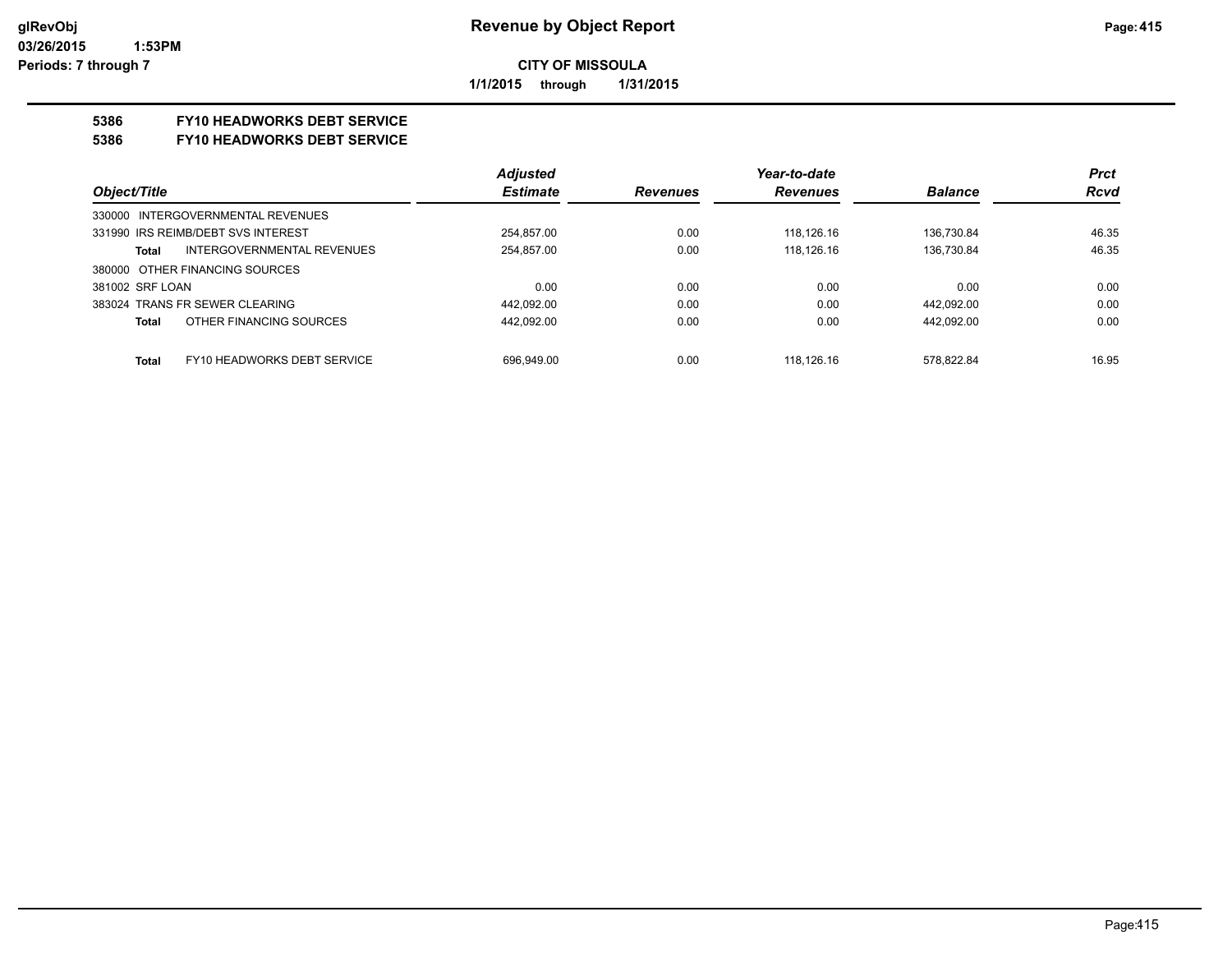**1/1/2015 through 1/31/2015**

### **5386 FY10 HEADWORKS DEBT SERVICE**

|                                    |                             | <b>Adjusted</b> |                 | Year-to-date    |                | <b>Prct</b> |
|------------------------------------|-----------------------------|-----------------|-----------------|-----------------|----------------|-------------|
| Object/Title                       |                             | <b>Estimate</b> | <b>Revenues</b> | <b>Revenues</b> | <b>Balance</b> | <b>Rcvd</b> |
| 330000 INTERGOVERNMENTAL REVENUES  |                             |                 |                 |                 |                |             |
| 331990 IRS REIMB/DEBT SVS INTEREST |                             | 254.857.00      | 0.00            | 118.126.16      | 136.730.84     | 46.35       |
| <b>Total</b>                       | INTERGOVERNMENTAL REVENUES  | 254.857.00      | 0.00            | 118.126.16      | 136.730.84     | 46.35       |
| 380000 OTHER FINANCING SOURCES     |                             |                 |                 |                 |                |             |
| 381002 SRF LOAN                    |                             | 0.00            | 0.00            | 0.00            | 0.00           | 0.00        |
| 383024 TRANS FR SEWER CLEARING     |                             | 442.092.00      | 0.00            | 0.00            | 442.092.00     | 0.00        |
| <b>Total</b>                       | OTHER FINANCING SOURCES     | 442.092.00      | 0.00            | 0.00            | 442.092.00     | 0.00        |
|                                    |                             |                 |                 |                 |                |             |
| <b>Total</b>                       | FY10 HEADWORKS DEBT SERVICE | 696.949.00      | 0.00            | 118.126.16      | 578.822.84     | 16.95       |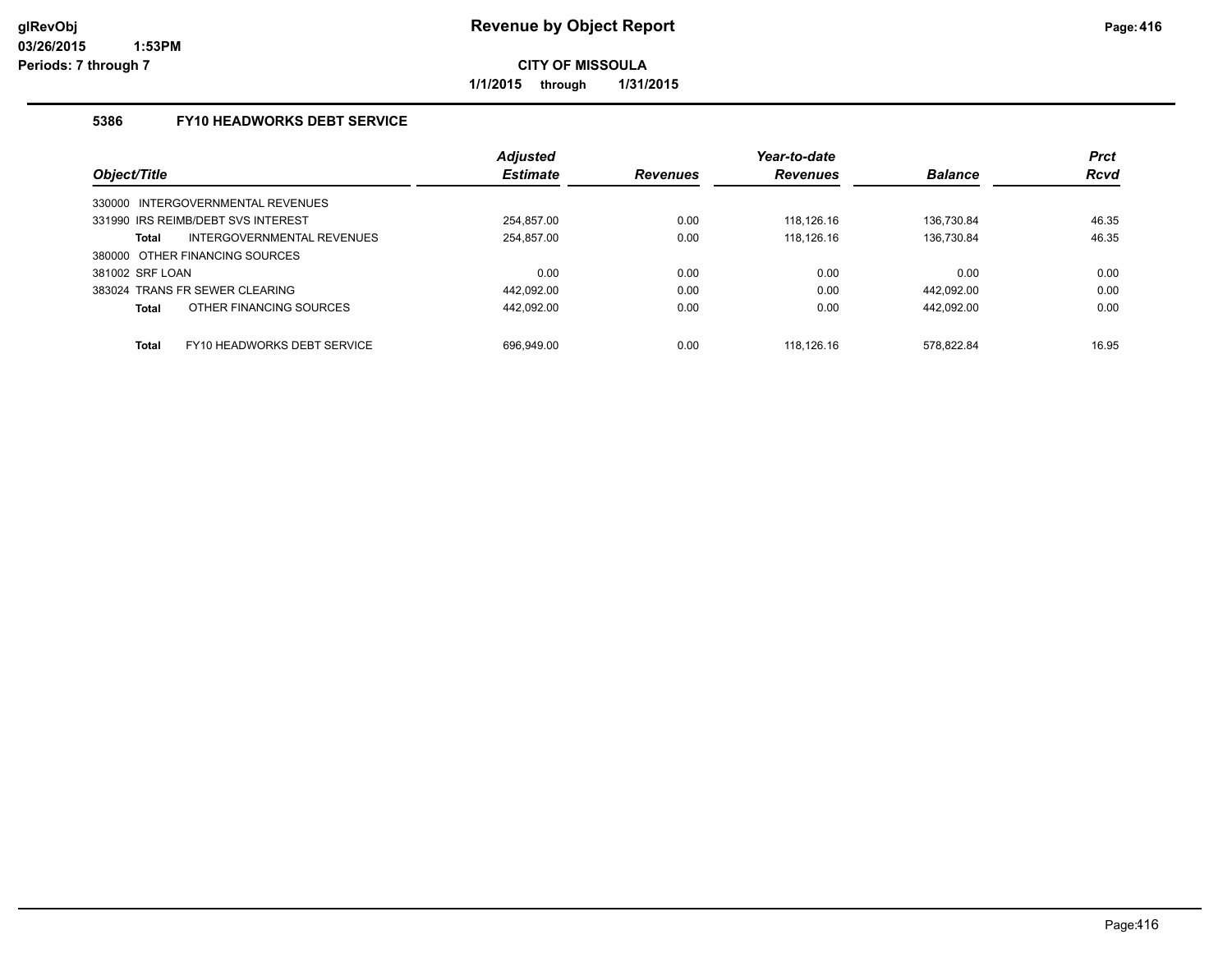**1/1/2015 through 1/31/2015**

# **5387 FY11 SEWER \$1.29M BOND DEBT SERVICE**

# **5387 FY11 SEWER \$1.29M BOND DEBT SERVICE**

|                                                      | <b>Adjusted</b> |                 | Year-to-date    |                | <b>Prct</b> |
|------------------------------------------------------|-----------------|-----------------|-----------------|----------------|-------------|
| Object/Title                                         | <b>Estimate</b> | <b>Revenues</b> | <b>Revenues</b> | <b>Balance</b> | <b>Rcvd</b> |
| 370000 INVESTMENTS & ROYALTY EARNINGS                |                 |                 |                 |                |             |
| 371010 INTEREST ON INVESTMENTS                       | 0.00            | 0.00            | 0.00            | 0.00           | 0.00        |
| 371020 GAIN/LOSS IN MARKET VALUE OF INVESTMENTS      | 0.00            | 0.00            | 0.00            | 0.00           | 0.00        |
| <b>INVESTMENTS &amp; ROYALTY EARNINGS</b><br>Total   | 0.00            | 0.00            | 0.00            | 0.00           | 0.00        |
| 380000 OTHER FINANCING SOURCES                       |                 |                 |                 |                |             |
| 383024 TRANS FR SEWER CLEARING                       | 103.430.00      | 0.00            | 0.00            | 103.430.00     | 0.00        |
| OTHER FINANCING SOURCES<br>Total                     | 103.430.00      | 0.00            | 0.00            | 103.430.00     | 0.00        |
|                                                      |                 |                 |                 |                |             |
| FY11 SEWER \$1.29M BOND DEBT SERVICE<br><b>Total</b> | 103.430.00      | 0.00            | 0.00            | 103.430.00     | 0.00        |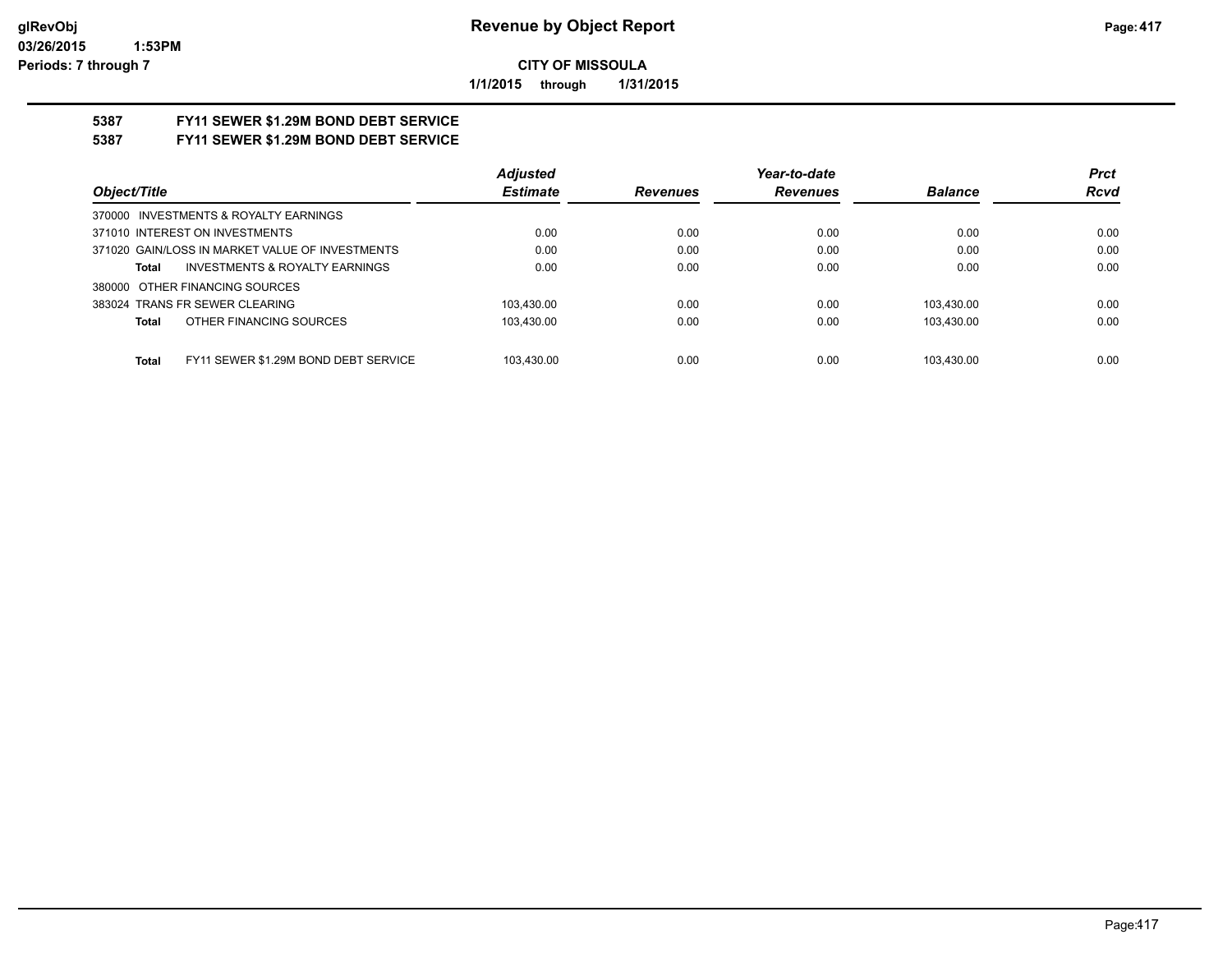**1/1/2015 through 1/31/2015**

### **5387 FY11 SEWER \$1.29M BOND DEBT SERVICE**

|                                                      | <b>Adjusted</b> |                 | Year-to-date    |                | <b>Prct</b> |
|------------------------------------------------------|-----------------|-----------------|-----------------|----------------|-------------|
| Object/Title                                         | <b>Estimate</b> | <b>Revenues</b> | <b>Revenues</b> | <b>Balance</b> | <b>Rcvd</b> |
| 370000 INVESTMENTS & ROYALTY EARNINGS                |                 |                 |                 |                |             |
| 371010 INTEREST ON INVESTMENTS                       | 0.00            | 0.00            | 0.00            | 0.00           | 0.00        |
| 371020 GAIN/LOSS IN MARKET VALUE OF INVESTMENT       | 0.00            | 0.00            | 0.00            | 0.00           | 0.00        |
| INVESTMENTS & ROYALTY EARNINGS<br><b>Total</b>       | 0.00            | 0.00            | 0.00            | 0.00           | 0.00        |
| 380000 OTHER FINANCING SOURCES                       |                 |                 |                 |                |             |
| 383024 TRANS FR SEWER CLEARING                       | 103.430.00      | 0.00            | 0.00            | 103.430.00     | 0.00        |
| OTHER FINANCING SOURCES<br><b>Total</b>              | 103.430.00      | 0.00            | 0.00            | 103.430.00     | 0.00        |
|                                                      |                 |                 |                 |                |             |
| FY11 SEWER \$1.29M BOND DEBT SERVICE<br><b>Total</b> | 103.430.00      | 0.00            | 0.00            | 103.430.00     | 0.00        |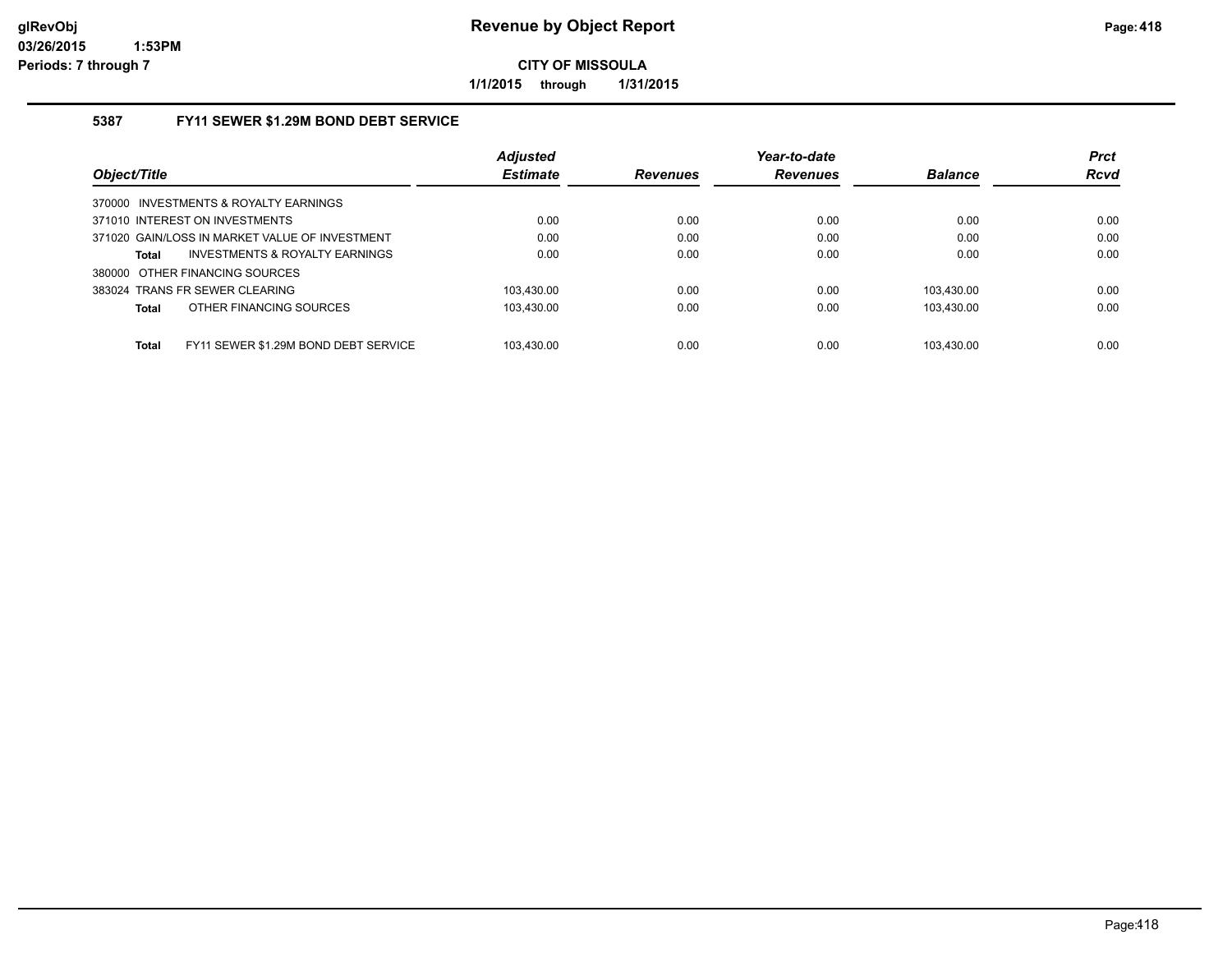**1/1/2015 through 1/31/2015**

## **5388 FY11 \$1.29M SEWER BOND RESERVE**

#### **5388 FY11 \$1.29M SEWER BOND RESERVE**

|                                                    | <b>Adjusted</b> |                 | Year-to-date    |                | <b>Prct</b> |
|----------------------------------------------------|-----------------|-----------------|-----------------|----------------|-------------|
| Object/Title                                       | <b>Estimate</b> | <b>Revenues</b> | <b>Revenues</b> | <b>Balance</b> | <b>Rcvd</b> |
| 370000 INVESTMENTS & ROYALTY EARNINGS              |                 |                 |                 |                |             |
| 371010 INTEREST ON INVESTMENTS                     | 0.00            | 0.00            | 0.00            | 0.00           | 0.00        |
| 371020 GAIN/LOSS IN MARKET VALUE OF INVESTMENTS    | 0.00            | 0.00            | 0.00            | 0.00           | 0.00        |
| <b>INVESTMENTS &amp; ROYALTY EARNINGS</b><br>Total | 0.00            | 0.00            | 0.00            | 0.00           | 0.00        |
| 380000 OTHER FINANCING SOURCES                     |                 |                 |                 |                |             |
| 381002 SRF LOAN                                    | 0.00            | 0.00            | 0.00            | 0.00           | 0.00        |
| 381020 REVENUE BONDS                               | 0.00            | 0.00            | 0.00            | 0.00           | 0.00        |
| 381030 SID BONDS PROCEEDS                          | 0.00            | 0.00            | 0.00            | 0.00           | 0.00        |
| 383024 TRANS FR SEWER CLEARING                     | 0.00            | 0.00            | 0.00            | 0.00           | 0.00        |
| 383042 TRANSFERS FROM OTHER FUNDS                  | 0.00            | 0.00            | 0.00            | 0.00           | 0.00        |
| OTHER FINANCING SOURCES<br><b>Total</b>            | 0.00            | 0.00            | 0.00            | 0.00           | 0.00        |
| FY11 \$1.29M SEWER BOND RESERVE<br>Total           | 0.00            | 0.00            | 0.00            | 0.00           | 0.00        |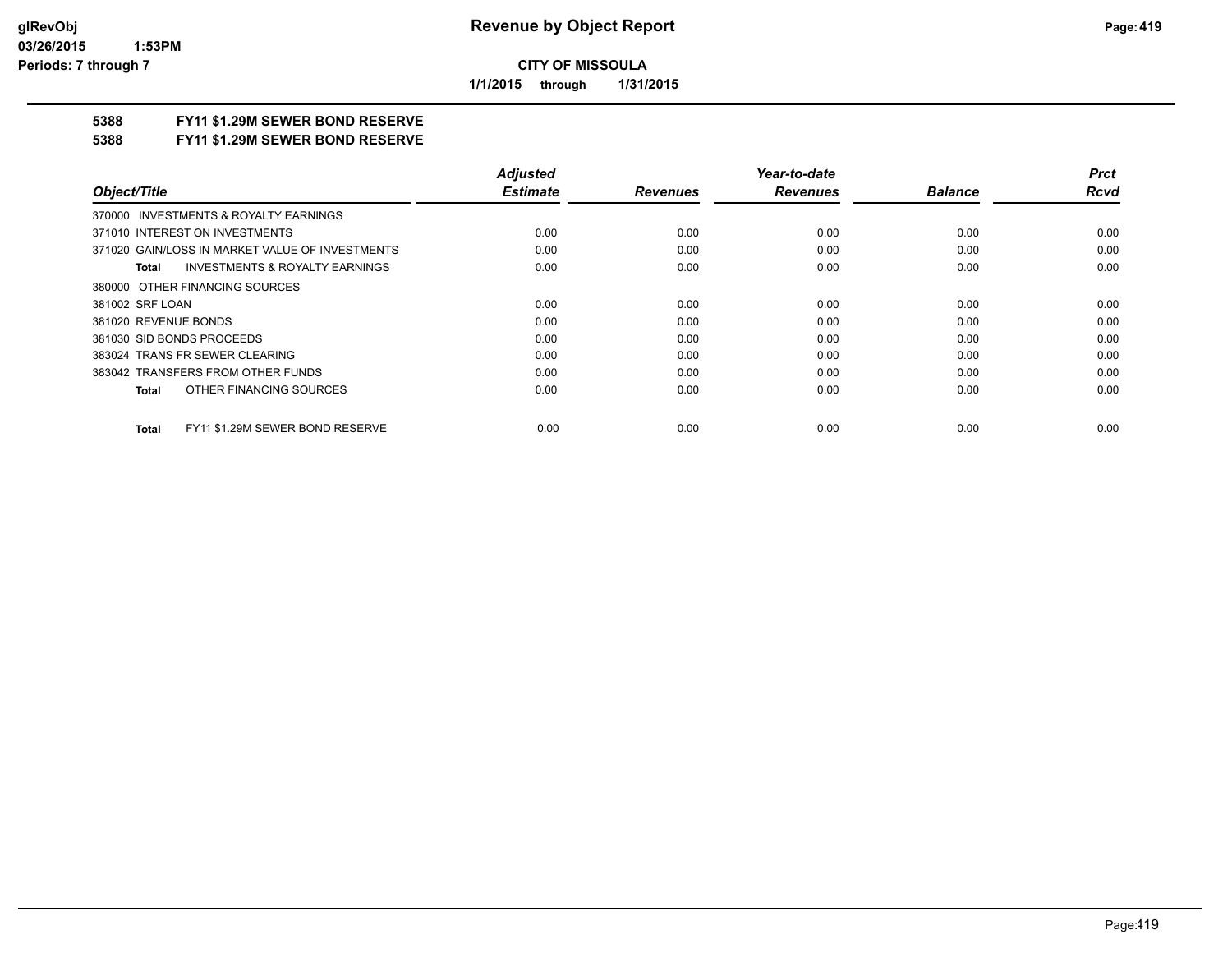**1/1/2015 through 1/31/2015**

## **5388 FY11 \$1.29M SEWER BOND RESERVE**

| Object/Title                                    | <b>Adjusted</b><br><b>Estimate</b> | <b>Revenues</b> | Year-to-date<br><b>Revenues</b> | <b>Balance</b> | <b>Prct</b><br><b>Rcvd</b> |
|-------------------------------------------------|------------------------------------|-----------------|---------------------------------|----------------|----------------------------|
|                                                 |                                    |                 |                                 |                |                            |
| 370000 INVESTMENTS & ROYALTY EARNINGS           |                                    |                 |                                 |                |                            |
| 371010 INTEREST ON INVESTMENTS                  | 0.00                               | 0.00            | 0.00                            | 0.00           | 0.00                       |
| 371020 GAIN/LOSS IN MARKET VALUE OF INVESTMENT  | 0.00                               | 0.00            | 0.00                            | 0.00           | 0.00                       |
| INVESTMENTS & ROYALTY EARNINGS<br>Total         | 0.00                               | 0.00            | 0.00                            | 0.00           | 0.00                       |
| 380000 OTHER FINANCING SOURCES                  |                                    |                 |                                 |                |                            |
| 381002 SRF LOAN                                 | 0.00                               | 0.00            | 0.00                            | 0.00           | 0.00                       |
| 381020 REVENUE BONDS                            | 0.00                               | 0.00            | 0.00                            | 0.00           | 0.00                       |
| 381030 SID BONDS PROCEEDS                       | 0.00                               | 0.00            | 0.00                            | 0.00           | 0.00                       |
| 383024 TRANS FR SEWER CLEARING                  | 0.00                               | 0.00            | 0.00                            | 0.00           | 0.00                       |
| 383042 TRANSFERS FROM OTHER FUNDS               | 0.00                               | 0.00            | 0.00                            | 0.00           | 0.00                       |
| OTHER FINANCING SOURCES<br><b>Total</b>         | 0.00                               | 0.00            | 0.00                            | 0.00           | 0.00                       |
| FY11 \$1.29M SEWER BOND RESERVE<br><b>Total</b> | 0.00                               | 0.00            | 0.00                            | 0.00           | 0.00                       |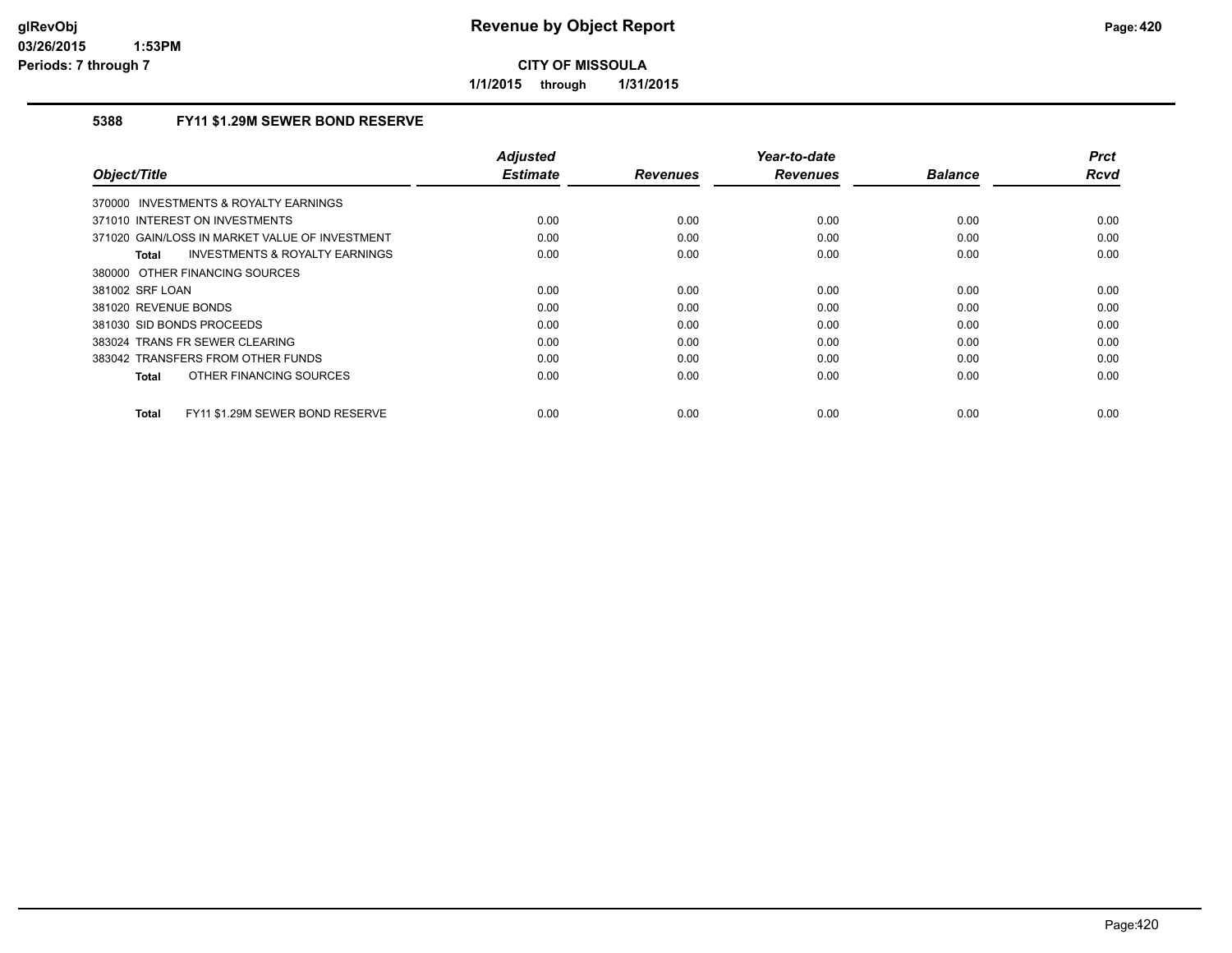**1/1/2015 through 1/31/2015**

## **5711 AQUATICS**

**5711 AQUATICS**

|                                                           | <b>Adjusted</b> |                 | Year-to-date    |                | <b>Prct</b> |
|-----------------------------------------------------------|-----------------|-----------------|-----------------|----------------|-------------|
| Object/Title                                              | <b>Estimate</b> | <b>Revenues</b> | <b>Revenues</b> | <b>Balance</b> | <b>Rcvd</b> |
| <b>INTERGOVERNMENTAL REVENUES</b><br>330000               |                 |                 |                 |                |             |
| 336023 STATE CONTRIB. - PERS                              | 0.00            | 40.03           | 466.81          | $-466.81$      | 0.00        |
| <b>INTERGOVERNMENTAL REVENUES</b><br><b>Total</b>         | 0.00            | 40.03           | 466.81          | $-466.81$      | 0.00        |
| <b>CHARGES FOR SERVICES</b><br>340000                     |                 |                 |                 |                |             |
| 340051 GRILL VAN CONCESSIONS                              | 0.00            | 0.00            | 19,438.50       | $-19,438.50$   | 0.00        |
| 346030 SWIMMING POOL FEES                                 | 1,045,954.00    | 1.322.60        | 396.413.31      | 649.540.69     | 37.90       |
| 346060 CURRENTS SWIMMING FACILITY                         | 0.00            | 46,416.43       | 213,002.54      | $-213,002.54$  | 0.00        |
| 346061 CURRENTS ENTERPRISE                                | 0.00            | 0.00            | 0.00            | 0.00           | 0.00        |
| 346062 SPLASH ENTERPRISE                                  | 0.00            | 0.00            | 0.00            | 0.00           | 0.00        |
| <b>CHARGES FOR SERVICES</b><br><b>Total</b>               | 1,045,954.00    | 47,739.03       | 628,854.35      | 417,099.65     | 60.12       |
| MISCELLANEOUS REVENUES<br>360000                          |                 |                 |                 |                |             |
| 360010 MISCELLANEOUS                                      | 0.00            | 0.00            | 0.00            | 0.00           | 0.00        |
| 365000 DONATIONS                                          | 0.00            | 0.00            | 0.00            | 0.00           | 0.00        |
| 365019 AQUATICS DONATIONS & GRANTS                        | 150,000.00      | 0.00            | 0.00            | 150,000.00     | 0.00        |
| <b>MISCELLANEOUS REVENUES</b><br><b>Total</b>             | 150,000.00      | 0.00            | 0.00            | 150,000.00     | 0.00        |
| <b>INVESTMENTS &amp; ROYALTY EARNINGS</b><br>370000       |                 |                 |                 |                |             |
| 371010 INTEREST ON INVESTMENTS                            | 0.00            | 0.00            | 0.00            | 0.00           | 0.00        |
| <b>INVESTMENTS &amp; ROYALTY EARNINGS</b><br><b>Total</b> | 0.00            | 0.00            | 0.00            | 0.00           | 0.00        |
| OTHER FINANCING SOURCES<br>380000                         |                 |                 |                 |                |             |
| 383029 TRANS FR GENERAL                                   | 203.000.00      | 0.00            | 0.00            | 203.000.00     | 0.00        |
| 383043 TRANSFERS FROM IMPACT FEES                         | 0.00            | 0.00            | 0.00            | 0.00           | 0.00        |
| 383400 CAPITAL CONTRIBUTION                               | 0.00            | 0.00            | 0.00            | 0.00           | 0.00        |
| OTHER FINANCING SOURCES<br><b>Total</b>                   | 203,000.00      | 0.00            | 0.00            | 203,000.00     | 0.00        |
| <b>AQUATICS</b><br><b>Total</b>                           | 1,398,954.00    | 47,779.06       | 629,321.16      | 769,632.84     | 44.99       |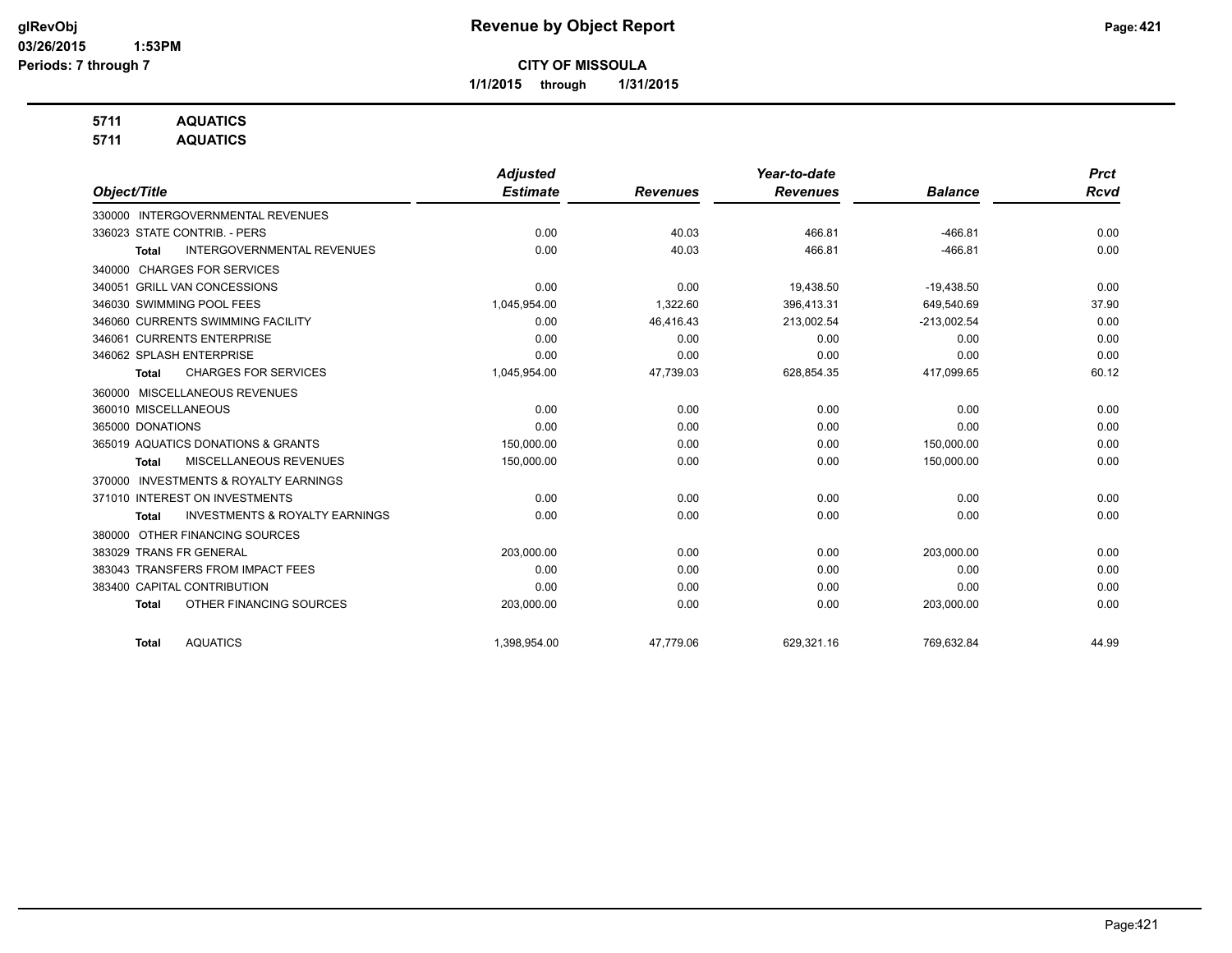**1/1/2015 through 1/31/2015**

#### **5711 AQUATICS**

|                                                           | <b>Adjusted</b> |                 | Year-to-date    |                | <b>Prct</b> |
|-----------------------------------------------------------|-----------------|-----------------|-----------------|----------------|-------------|
| Object/Title                                              | <b>Estimate</b> | <b>Revenues</b> | <b>Revenues</b> | <b>Balance</b> | <b>Rcvd</b> |
| 330000 INTERGOVERNMENTAL REVENUES                         |                 |                 |                 |                |             |
| 336023 STATE CONTRIB. - PERS                              | 0.00            | 40.03           | 466.81          | $-466.81$      | 0.00        |
| <b>INTERGOVERNMENTAL REVENUES</b><br><b>Total</b>         | 0.00            | 40.03           | 466.81          | $-466.81$      | 0.00        |
| 340000 CHARGES FOR SERVICES                               |                 |                 |                 |                |             |
| 340051 GRILL VAN CONCESSIONS                              | 0.00            | 0.00            | 19.438.50       | $-19.438.50$   | 0.00        |
| 346030 SWIMMING POOL FEES                                 | 1.045.954.00    | 1,322.60        | 396.413.31      | 649.540.69     | 37.90       |
| 346060 CURRENTS SWIMMING FACILITY                         | 0.00            | 46,416.43       | 213,002.54      | $-213,002.54$  | 0.00        |
| 346061 CURRENTS ENTERPRISE                                | 0.00            | 0.00            | 0.00            | 0.00           | 0.00        |
| 346062 SPLASH ENTERPRISE                                  | 0.00            | 0.00            | 0.00            | 0.00           | 0.00        |
| <b>CHARGES FOR SERVICES</b><br><b>Total</b>               | 1,045,954.00    | 47,739.03       | 628,854.35      | 417,099.65     | 60.12       |
| 360000 MISCELLANEOUS REVENUES                             |                 |                 |                 |                |             |
| 360010 MISCELLANEOUS                                      | 0.00            | 0.00            | 0.00            | 0.00           | 0.00        |
| 365000 DONATIONS                                          | 0.00            | 0.00            | 0.00            | 0.00           | 0.00        |
| 365019 AQUATICS DONATIONS & GRANTS                        | 150,000.00      | 0.00            | 0.00            | 150,000.00     | 0.00        |
| <b>MISCELLANEOUS REVENUES</b><br><b>Total</b>             | 150,000.00      | 0.00            | 0.00            | 150,000.00     | 0.00        |
| 370000 INVESTMENTS & ROYALTY EARNINGS                     |                 |                 |                 |                |             |
| 371010 INTEREST ON INVESTMENTS                            | 0.00            | 0.00            | 0.00            | 0.00           | 0.00        |
| <b>INVESTMENTS &amp; ROYALTY EARNINGS</b><br><b>Total</b> | 0.00            | 0.00            | 0.00            | 0.00           | 0.00        |
| 380000 OTHER FINANCING SOURCES                            |                 |                 |                 |                |             |
| 383029 TRANS FR GENERAL                                   | 203,000.00      | 0.00            | 0.00            | 203,000.00     | 0.00        |
| 383043 TRANSFERS FROM IMPACT FEES                         | 0.00            | 0.00            | 0.00            | 0.00           | 0.00        |
| 383400 CAPITAL CONTRIBUTION                               | 0.00            | 0.00            | 0.00            | 0.00           | 0.00        |
| OTHER FINANCING SOURCES<br><b>Total</b>                   | 203,000.00      | 0.00            | 0.00            | 203,000.00     | 0.00        |
| <b>AQUATICS</b><br><b>Total</b>                           | 1,398,954.00    | 47,779.06       | 629,321.16      | 769,632.84     | 44.99       |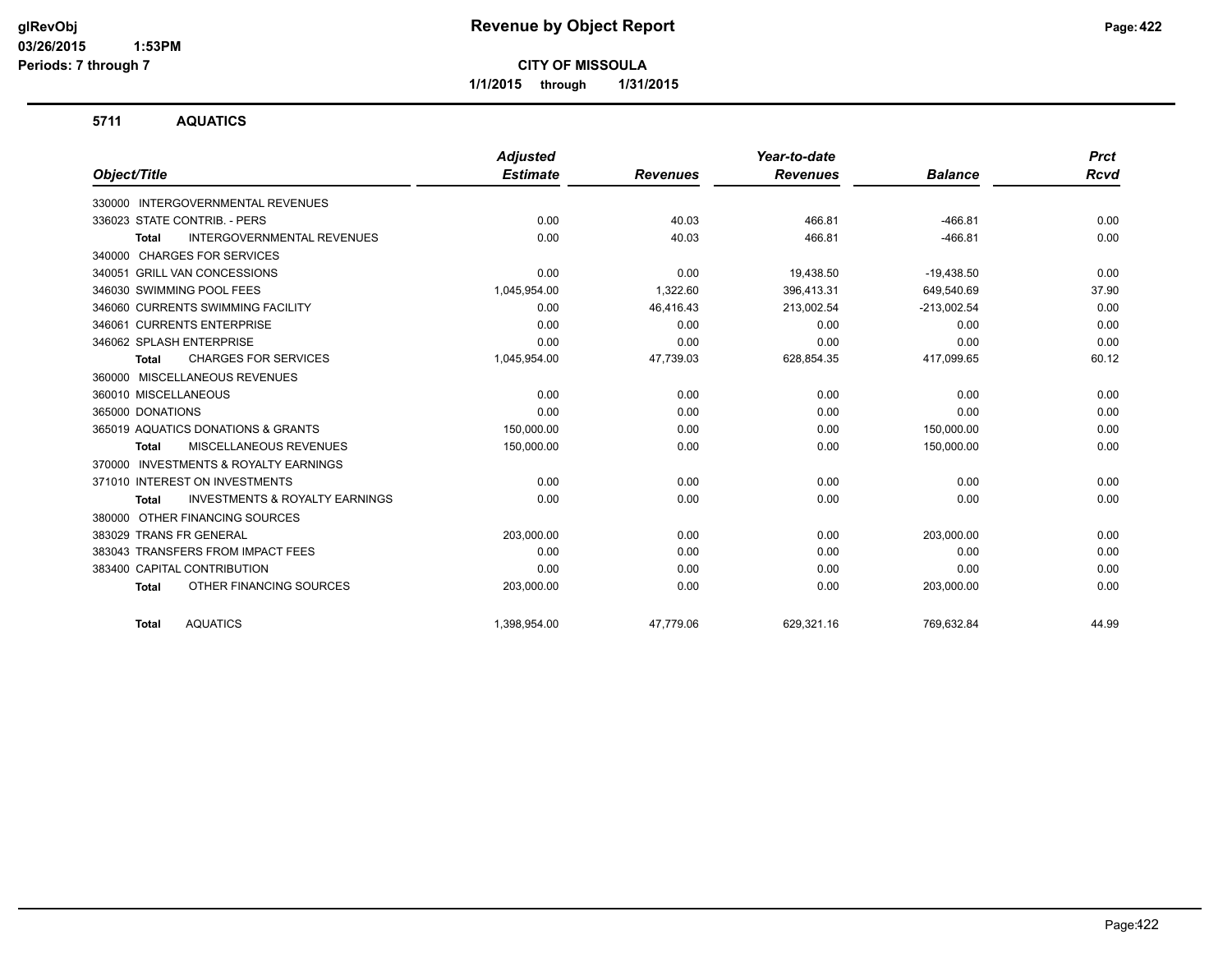**1/1/2015 through 1/31/2015**

# **6050 EMPLOYEE BENEFIT PLAN FUND**

#### **6050 EMPLOYEE BENEFIT PLAN FUND**

|                                                           | <b>Adjusted</b> |                 | Year-to-date    |                | <b>Prct</b> |
|-----------------------------------------------------------|-----------------|-----------------|-----------------|----------------|-------------|
| Object/Title                                              | <b>Estimate</b> | <b>Revenues</b> | <b>Revenues</b> | <b>Balance</b> | <b>Rcvd</b> |
| 330000 INTERGOVERNMENTAL REVENUES                         |                 |                 |                 |                |             |
| 334112 WELLNESS GRANT                                     | 0.00            | 0.00            | 0.00            | 0.00           | 0.00        |
| <b>INTERGOVERNMENTAL REVENUES</b><br>Total                | 0.00            | 0.00            | 0.00            | 0.00           | 0.00        |
| 370000 INVESTMENTS & ROYALTY EARNINGS                     |                 |                 |                 |                |             |
| 371010 INTEREST ON INVESTMENTS                            | 0.00            | 0.00            | 0.00            | 0.00           | 0.00        |
| <b>INVESTMENTS &amp; ROYALTY EARNINGS</b><br><b>Total</b> | 0.00            | 0.00            | 0.00            | 0.00           | 0.00        |
| 380000 OTHER FINANCING SOURCES                            |                 |                 |                 |                |             |
| 383028 TRANS FROM GF FOR HEALTH RESERVE                   | 0.00            | 0.00            | 0.00            | 0.00           | 0.00        |
| 383029 TRANS FR GENERAL                                   | 692,000.00      | 6,549.18        | 53,614.39       | 638,385.61     | 7.75        |
| OTHER FINANCING SOURCES<br><b>Total</b>                   | 692,000.00      | 6,549.18        | 53,614.39       | 638,385.61     | 7.75        |
| 390000 INTERNAL SERVICES                                  |                 |                 |                 |                |             |
| <b>INSURANCE REIMBURSEMENTS</b><br>396001                 | 0.00            | 0.00            | 0.00            | 0.00           | 0.00        |
| 396002 CITY CONTRIBUTIONS                                 | 3.932.896.00    | 255.644.73      | 2.013.478.87    | 1.919.417.13   | 51.20       |
| 396003 EMPLOYEE DEDUCTION CONTRIBUTIONS                   | 845,040.00      | 65,588.05       | 646,899.63      | 198,140.37     | 76.55       |
| 396004 RETIREE CONTRIBUTIONS                              | 468,413.00      | 6,597.50        | 249,249.98      | 219,163.02     | 53.21       |
| 396005 FIRE + POLICE ADDTL HEALTH CONTRIB                 | 0.00            | 106,590.00      | 878.370.00      | $-878,370.00$  | 0.00        |
| 396006 RX REBATES                                         | 0.00            | 0.00            | 17,335.92       | $-17,335.92$   | 0.00        |
| 396007 OTHER PARTICIPANT HEALTH PREM CONTRIB              | 0.00            | 0.00            | 165.00          | $-165.00$      | 0.00        |
| 396008 COBRA CONTRIBUTIONS                                | 0.00            | 0.00            | 3.871.19        | $-3.871.19$    | 0.00        |
| 396009 WELLNESS PROGRAM CONTRIBUTIONS                     | 0.00            | 0.00            | 0.00            | 0.00           | 0.00        |
| 396010 EMPLOYEE SUPPLI LIFE INSURANCE CONTRI              | 0.00            | 2,625.52        | 18,342.86       | $-18,342.86$   | 0.00        |
| <b>EMPLOYEE VISION INSURANCE CONTRIBUTIONS</b><br>396011  | 0.00            | 96.14           | 1.218.59        | $-1.218.59$    | 0.00        |
| <b>INTERNAL SERVICES</b><br><b>Total</b>                  | 5,246,349.00    | 437,141.94      | 3,828,932.04    | 1,417,416.96   | 72.98       |
| <b>EMPLOYEE BENEFIT PLAN FUND</b><br><b>Total</b>         | 5,938,349.00    | 443,691.12      | 3,882,546.43    | 2,055,802.57   | 65.38       |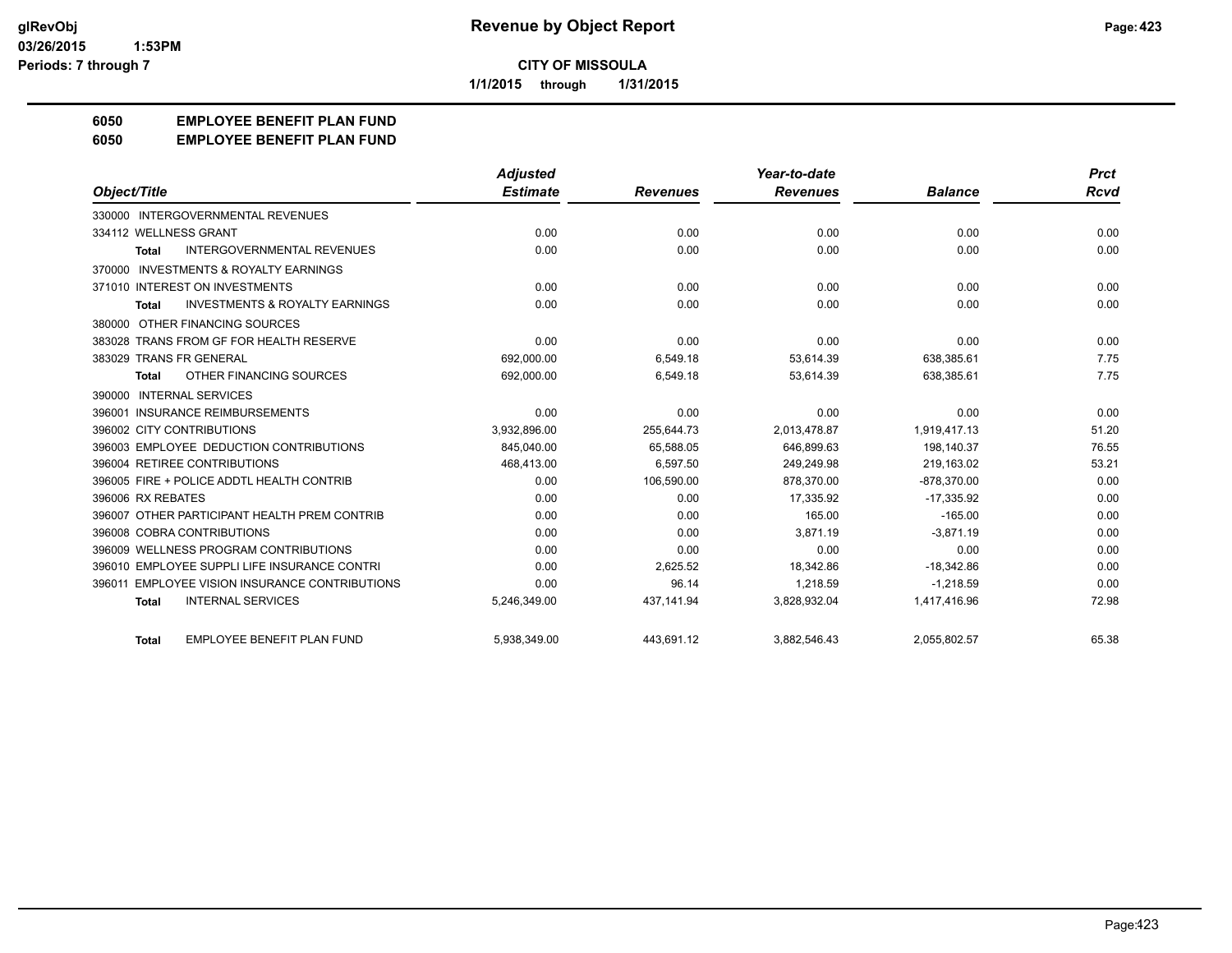**1/1/2015 through 1/31/2015**

## **6050 EMPLOYEE BENEFIT PLAN FUND**

|                                                           | <b>Adjusted</b> |                 | Year-to-date    |                | <b>Prct</b> |
|-----------------------------------------------------------|-----------------|-----------------|-----------------|----------------|-------------|
| Object/Title                                              | <b>Estimate</b> | <b>Revenues</b> | <b>Revenues</b> | <b>Balance</b> | <b>Rcvd</b> |
| <b>INTERGOVERNMENTAL REVENUES</b><br>330000               |                 |                 |                 |                |             |
| 334112 WELLNESS GRANT                                     | 0.00            | 0.00            | 0.00            | 0.00           | 0.00        |
| <b>INTERGOVERNMENTAL REVENUES</b><br><b>Total</b>         | 0.00            | 0.00            | 0.00            | 0.00           | 0.00        |
| 370000 INVESTMENTS & ROYALTY EARNINGS                     |                 |                 |                 |                |             |
| 371010 INTEREST ON INVESTMENTS                            | 0.00            | 0.00            | 0.00            | 0.00           | 0.00        |
| <b>INVESTMENTS &amp; ROYALTY EARNINGS</b><br><b>Total</b> | 0.00            | 0.00            | 0.00            | 0.00           | 0.00        |
| 380000 OTHER FINANCING SOURCES                            |                 |                 |                 |                |             |
| 383028 TRANS FROM GF FOR HEALTH RESERVE                   | 0.00            | 0.00            | 0.00            | 0.00           | 0.00        |
| 383029 TRANS FR GENERAL                                   | 692,000.00      | 6,549.18        | 53,614.39       | 638,385.61     | 7.75        |
| OTHER FINANCING SOURCES<br><b>Total</b>                   | 692,000.00      | 6,549.18        | 53,614.39       | 638,385.61     | 7.75        |
| <b>INTERNAL SERVICES</b><br>390000                        |                 |                 |                 |                |             |
| 396001 INSURANCE REIMBURSEMENTS                           | 0.00            | 0.00            | 0.00            | 0.00           | 0.00        |
| 396002 CITY CONTRIBUTIONS                                 | 3,932,896.00    | 255,644.73      | 2,013,478.87    | 1,919,417.13   | 51.20       |
| 396003 EMPLOYEE DEDUCTION CONTRIBUTIONS                   | 845.040.00      | 65.588.05       | 646.899.63      | 198.140.37     | 76.55       |
| 396004 RETIREE CONTRIBUTIONS                              | 468,413.00      | 6,597.50        | 249,249.98      | 219,163.02     | 53.21       |
| 396005 FIRE + POLICE ADDTL HEALTH CONTRIB                 | 0.00            | 106,590.00      | 878,370.00      | $-878,370.00$  | 0.00        |
| 396006 RX REBATES                                         | 0.00            | 0.00            | 17.335.92       | $-17.335.92$   | 0.00        |
| 396007 OTHER PARTICIPANT HEALTH PREM CONTRIB              | 0.00            | 0.00            | 165.00          | $-165.00$      | 0.00        |
| 396008 COBRA CONTRIBUTIONS                                | 0.00            | 0.00            | 3,871.19        | $-3.871.19$    | 0.00        |
| 396009 WELLNESS PROGRAM CONTRIBUTIONS                     | 0.00            | 0.00            | 0.00            | 0.00           | 0.00        |
| 396010 EMPLOYEE SUPPLI LIFE INSURANCE CONTRI              | 0.00            | 2,625.52        | 18,342.86       | $-18,342.86$   | 0.00        |
| 396011 EMPLOYEE VISION INSURANCE CONTRIBUTION             | 0.00            | 96.14           | 1.218.59        | $-1.218.59$    | 0.00        |
| <b>INTERNAL SERVICES</b><br><b>Total</b>                  | 5,246,349.00    | 437,141.94      | 3,828,932.04    | 1,417,416.96   | 72.98       |
| EMPLOYEE BENEFIT PLAN FUND<br><b>Total</b>                | 5,938,349.00    | 443,691.12      | 3,882,546.43    | 2,055,802.57   | 65.38       |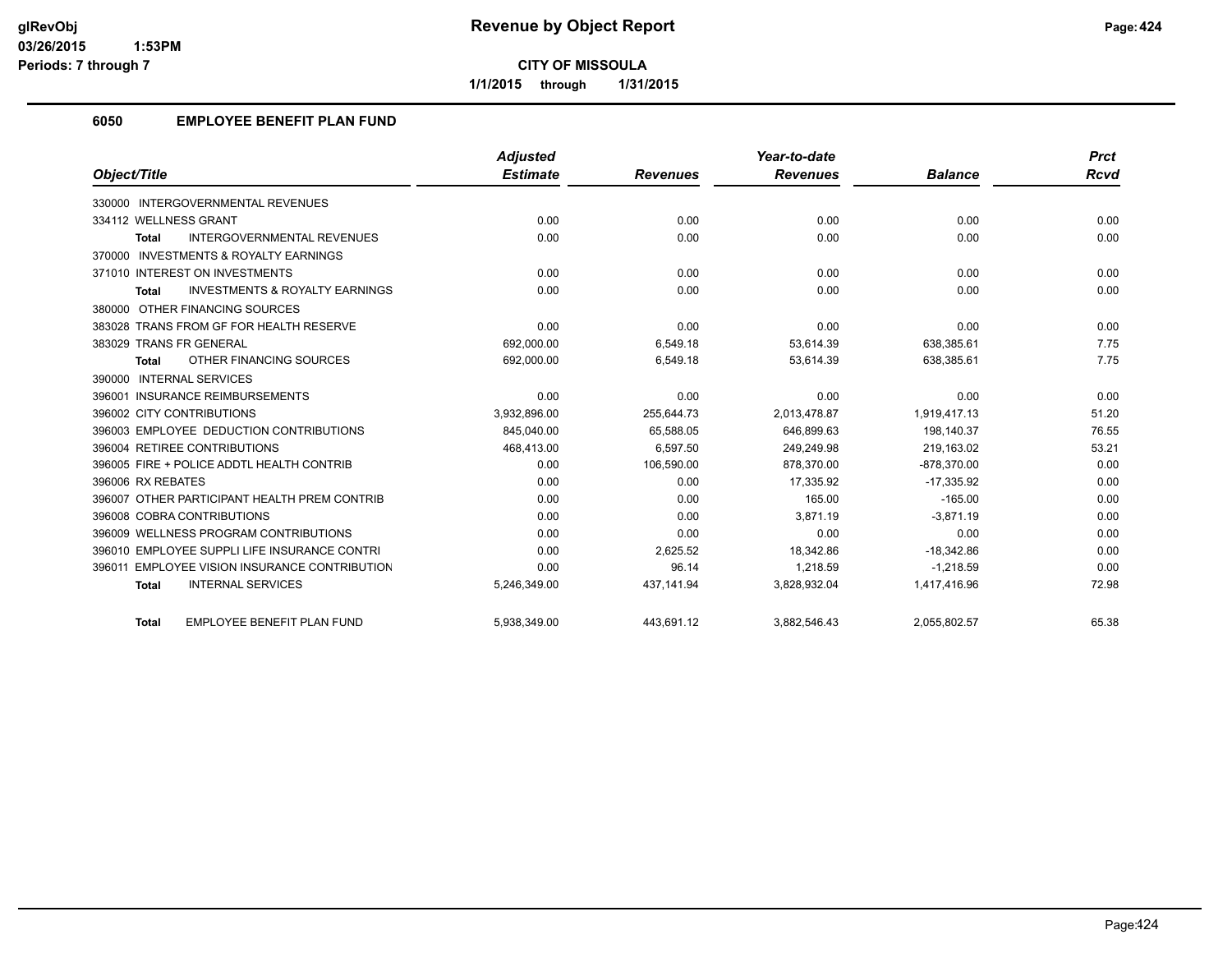**1/1/2015 through 1/31/2015**

#### **7370 PARKING COMMISSION FUND**

**7370 PARKING COMMISSION FUND**

|                                                    | <b>Adjusted</b> |                 | Year-to-date    |                | <b>Prct</b> |
|----------------------------------------------------|-----------------|-----------------|-----------------|----------------|-------------|
| Object/Title                                       | <b>Estimate</b> | <b>Revenues</b> | <b>Revenues</b> | <b>Balance</b> | <b>Rcvd</b> |
| 330000 INTERGOVERNMENTAL REVENUES                  |                 |                 |                 |                |             |
| 336023 STATE CONTRIB. - PERS                       | 0.00            | 53.58           | 319.14          | $-319.14$      | 0.00        |
| <b>INTERGOVERNMENTAL REVENUES</b><br><b>Total</b>  | 0.00            | 53.58           | 319.14          | $-319.14$      | 0.00        |
| 340000 CHARGES FOR SERVICES                        |                 |                 |                 |                |             |
| 343009 TOW CHARGES                                 | 0.00            | 0.00            | 0.00            | 0.00           | 0.00        |
| 343015 PARKING                                     | 1,405,905.00    | 0.00            | 0.00            | 1,405,905.00   | 0.00        |
| 343016 METER MONEY                                 | 0.00            | 40,212.86       | 312,699.09      | $-312,699.09$  | 0.00        |
| 343017 PARKING LEASE REVENUE                       | 0.00            | 41,941.00       | 401,108.81      | $-401, 108.81$ | 0.00        |
| 343018 CENTRAL PARK REVENUE                        | 0.00            | 8,042.03        | 58,094.56       | -58,094.56     | 0.00        |
| 343301 BOOT REMOVAL                                | 0.00            | 400.00          | 4,529.01        | $-4,529.01$    | 0.00        |
| <b>CHARGES FOR SERVICES</b><br><b>Total</b>        | 1,405,905.00    | 90,595.89       | 776,431.47      | 629,473.53     | 55.23       |
| 350000 FINES & FORFEITURES                         |                 |                 |                 |                |             |
| 352000 TICKETS                                     | 0.00            | 0.00            | 0.00            | 0.00           | 0.00        |
| 352001 PARKING TICKET REVENUE                      | 270,000.00      | 16,930.50       | 123,060.66      | 146,939.34     | 45.58       |
| 352002 PARKING FINES                               | 0.00            | 0.00            | $-85.00$        | 85.00          | 0.00        |
| <b>FINES &amp; FORFEITURES</b><br><b>Total</b>     | 270,000.00      | 16,930.50       | 122,975.66      | 147,024.34     | 45.55       |
| 360000 MISCELLANEOUS REVENUES                      |                 |                 |                 |                |             |
| 360010 MISCELLANEOUS                               | 0.00            | 1,897.68        | 34,709.80       | $-34,709.80$   | 0.00        |
| 360018 MARKET ON FRONT UTILITY PAYMENTS            | 0.00            | 0.00            | 579.15          | $-579.15$      | 0.00        |
| 360019 GARBAGE-MARKET ON FRONT                     | 0.00            | 0.00            | 369.88          | $-369.88$      | 0.00        |
| 362002 BAD CHECK CHARGES                           | 0.00            | 0.00            | 25.00           | $-25.00$       | 0.00        |
| 362005 LEASE LATE PAYMENT PENALTY                  | 0.00            | 0.00            | 0.00            | 0.00           | 0.00        |
| 364040 INSURANCE AND DAMAGE RECOVERY               | 0.00            | 0.00            | 0.00            | 0.00           | 0.00        |
| MISCELLANEOUS REVENUES<br><b>Total</b>             | 0.00            | 1,897.68        | 35,683.83       | $-35,683.83$   | 0.00        |
| 370000 INVESTMENTS & ROYALTY EARNINGS              |                 |                 |                 |                |             |
| 371010 INTEREST ON INVESTMENTS                     | 20,000.00       | 0.00            | 0.00            | 20,000.00      | 0.00        |
| 371020 GAIN/LOSS IN MARKET VALUE OF INVESTMENTS    | 0.00            | 0.00            | 0.00            | 0.00           | 0.00        |
| <b>INVESTMENTS &amp; ROYALTY EARNINGS</b><br>Total | 20,000.00       | 0.00            | 0.00            | 20,000.00      | 0.00        |
| 380000 OTHER FINANCING SOURCES                     |                 |                 |                 |                |             |
| 381010 BOND PROCEEDS                               | 0.00            | 0.00            | 0.00            | 0.00           | 0.00        |
| 382010 SALE OF FIXED ASSETS                        | 0.00            | 0.00            | 0.00            | 0.00           | 0.00        |
| 383013 TRANS FR SID DEBT SERVICE                   | 0.00            | 0.00            | 0.00            | 0.00           | 0.00        |
| 383400 CAPITAL CONTRIBUTION                        | 0.00            | 0.00            | 0.00            | 0.00           | 0.00        |
| OTHER FINANCING SOURCES<br><b>Total</b>            | 0.00            | 0.00            | 0.00            | 0.00           | 0.00        |
| PARKING COMMISSION FUND<br><b>Total</b>            | 1,695,905.00    | 109,477.65      | 935,410.10      | 760,494.90     | 55.16       |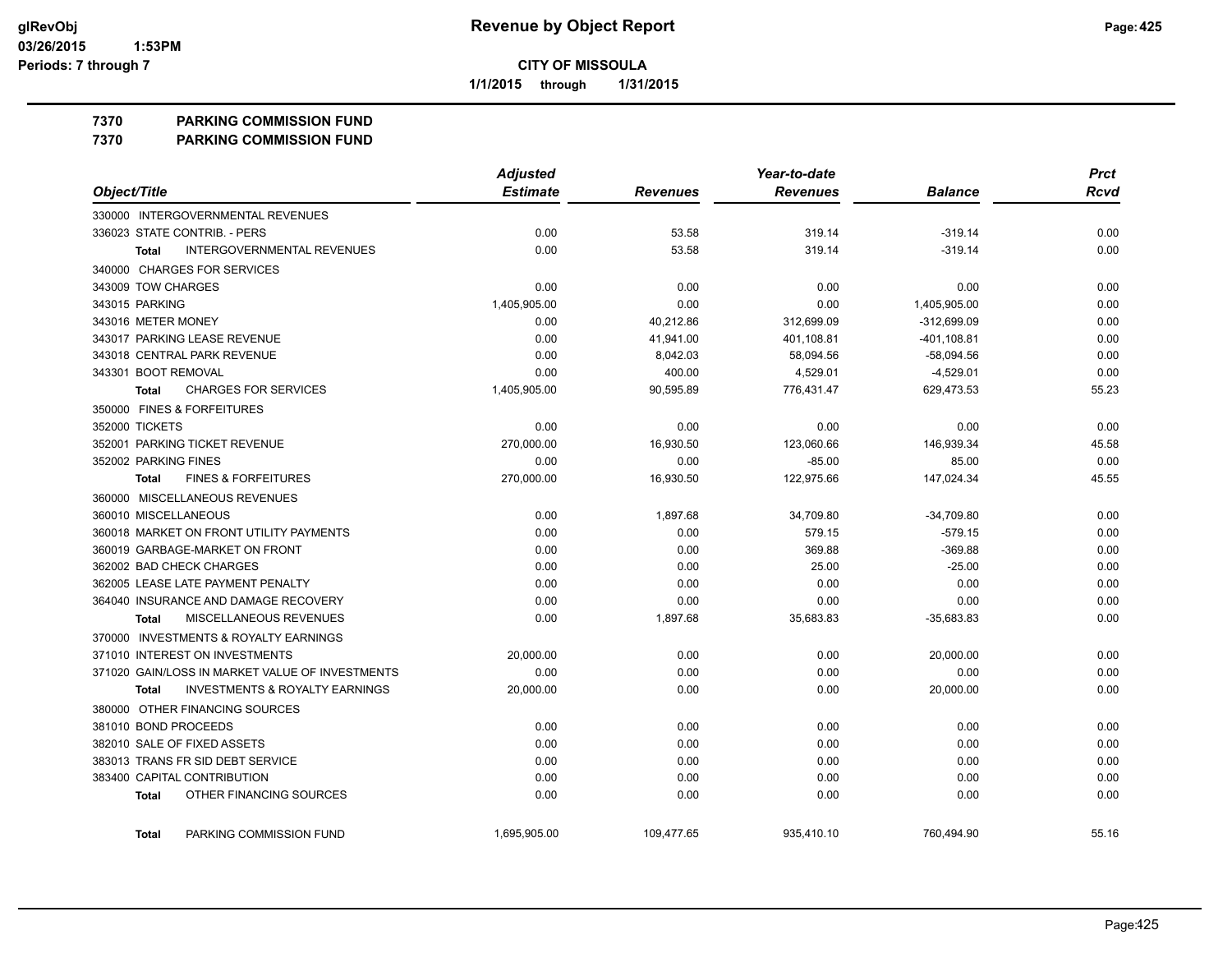**CITY OF MISSOULA 1/1/2015 through 1/31/2015**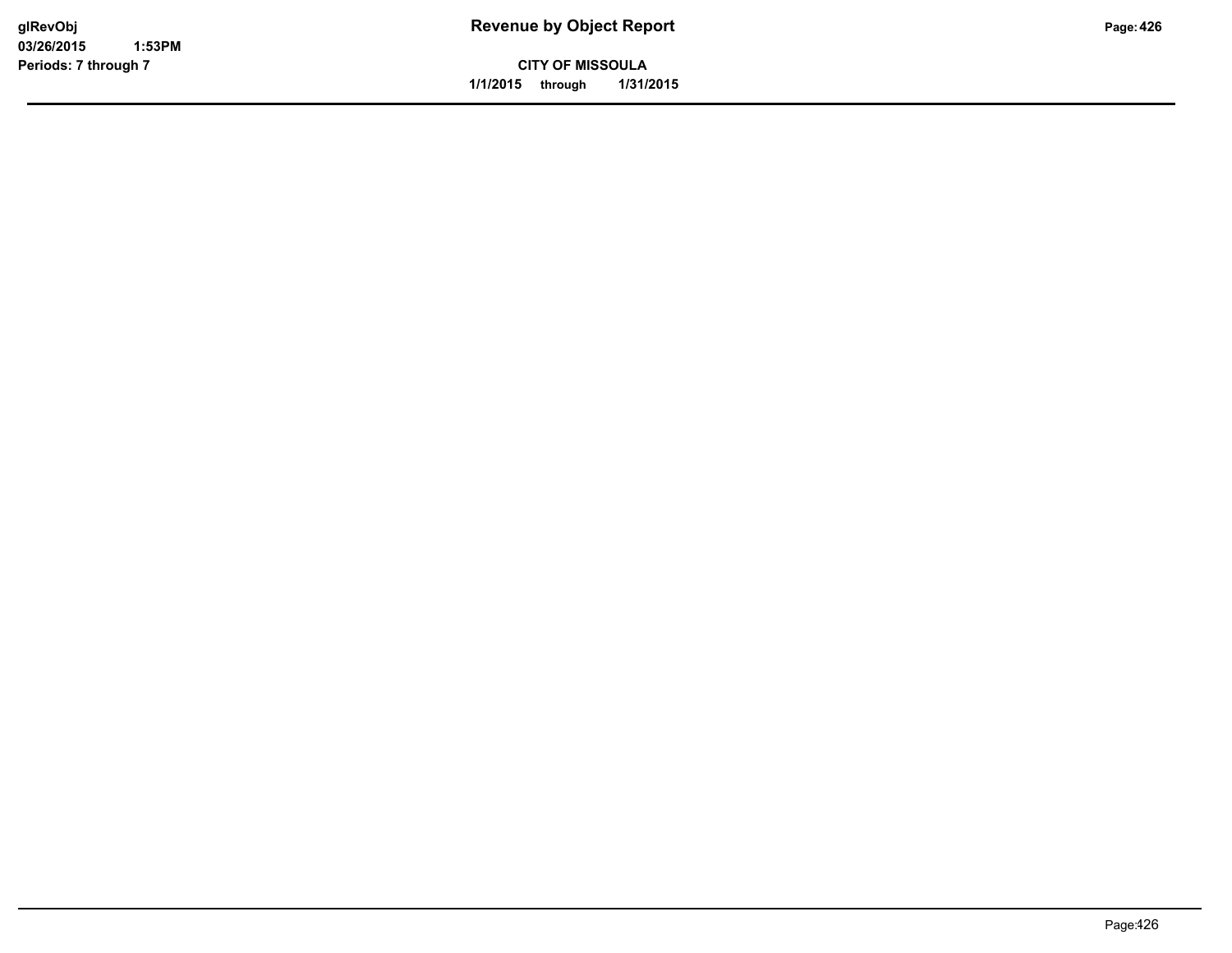**1/1/2015 through 1/31/2015**

## **7370 PARKING COMMISSION FUND**

|                                                           | <b>Adjusted</b> |                 | Year-to-date    |                | <b>Prct</b> |
|-----------------------------------------------------------|-----------------|-----------------|-----------------|----------------|-------------|
| Object/Title                                              | <b>Estimate</b> | <b>Revenues</b> | <b>Revenues</b> | <b>Balance</b> | <b>Rcvd</b> |
| 330000 INTERGOVERNMENTAL REVENUES                         |                 |                 |                 |                |             |
| 336023 STATE CONTRIB. - PERS                              | 0.00            | 53.58           | 319.14          | $-319.14$      | 0.00        |
| <b>INTERGOVERNMENTAL REVENUES</b><br><b>Total</b>         | 0.00            | 53.58           | 319.14          | $-319.14$      | 0.00        |
| 340000 CHARGES FOR SERVICES                               |                 |                 |                 |                |             |
| 343009 TOW CHARGES                                        | 0.00            | 0.00            | 0.00            | 0.00           | 0.00        |
| 343015 PARKING                                            | 1,405,905.00    | 0.00            | 0.00            | 1,405,905.00   | 0.00        |
| 343016 METER MONEY                                        | 0.00            | 40,212.86       | 312,699.09      | -312,699.09    | 0.00        |
| 343017 PARKING LEASE REVENUE                              | 0.00            | 41,941.00       | 401,108.81      | -401,108.81    | 0.00        |
| 343018 CENTRAL PARK REVENUE                               | 0.00            | 8,042.03        | 58,094.56       | $-58,094.56$   | 0.00        |
| 343301 BOOT REMOVAL                                       | 0.00            | 400.00          | 4,529.01        | $-4,529.01$    | 0.00        |
| <b>CHARGES FOR SERVICES</b><br><b>Total</b>               | 1,405,905.00    | 90,595.89       | 776,431.47      | 629,473.53     | 55.23       |
| 350000 FINES & FORFEITURES                                |                 |                 |                 |                |             |
| 352000 TICKETS                                            | 0.00            | 0.00            | 0.00            | 0.00           | 0.00        |
| 352001 PARKING TICKET REVENUE                             | 270,000.00      | 16,930.50       | 123,060.66      | 146,939.34     | 45.58       |
| 352002 PARKING FINES                                      | 0.00            | 0.00            | $-85.00$        | 85.00          | 0.00        |
| <b>FINES &amp; FORFEITURES</b><br><b>Total</b>            | 270,000.00      | 16,930.50       | 122,975.66      | 147,024.34     | 45.55       |
| 360000 MISCELLANEOUS REVENUES                             |                 |                 |                 |                |             |
| 360010 MISCELLANEOUS                                      | 0.00            | 1,897.68        | 34,709.80       | $-34,709.80$   | 0.00        |
| 360018 MARKET ON FRONT UTILITY PAYMENTS                   | 0.00            | 0.00            | 579.15          | $-579.15$      | 0.00        |
| 360019 GARBAGE-MARKET ON FRONT                            | 0.00            | 0.00            | 369.88          | $-369.88$      | 0.00        |
| 362002 BAD CHECK CHARGES                                  | 0.00            | 0.00            | 25.00           | $-25.00$       | 0.00        |
| 362005 LEASE LATE PAYMENT PENALTY                         | 0.00            | 0.00            | 0.00            | 0.00           | 0.00        |
| 364040 INSURANCE AND DAMAGE RECOVERY                      | 0.00            | 0.00            | 0.00            | 0.00           | 0.00        |
| MISCELLANEOUS REVENUES<br><b>Total</b>                    | 0.00            | 1,897.68        | 35,683.83       | $-35,683.83$   | 0.00        |
| 370000 INVESTMENTS & ROYALTY EARNINGS                     |                 |                 |                 |                |             |
| 371010 INTEREST ON INVESTMENTS                            | 20,000.00       | 0.00            | 0.00            | 20,000.00      | 0.00        |
| 371020 GAIN/LOSS IN MARKET VALUE OF INVESTMENT            | 0.00            | 0.00            | 0.00            | 0.00           | 0.00        |
| <b>INVESTMENTS &amp; ROYALTY EARNINGS</b><br><b>Total</b> | 20,000.00       | 0.00            | 0.00            | 20,000.00      | 0.00        |
| 380000 OTHER FINANCING SOURCES                            |                 |                 |                 |                |             |
| 381010 BOND PROCEEDS                                      | 0.00            | 0.00            | 0.00            | 0.00           | 0.00        |
| 382010 SALE OF FIXED ASSETS                               | 0.00            | 0.00            | 0.00            | 0.00           | 0.00        |
| 383013 TRANS FR SID DEBT SERVICE                          | 0.00            | 0.00            | 0.00            | 0.00           | 0.00        |
| 383400 CAPITAL CONTRIBUTION                               | 0.00            | 0.00            | 0.00            | 0.00           | 0.00        |
| OTHER FINANCING SOURCES<br><b>Total</b>                   | 0.00            | 0.00            | 0.00            | 0.00           | 0.00        |
| PARKING COMMISSION FUND<br><b>Total</b>                   | 1,695,905.00    | 109,477.65      | 935,410.10      | 760,494.90     | 55.16       |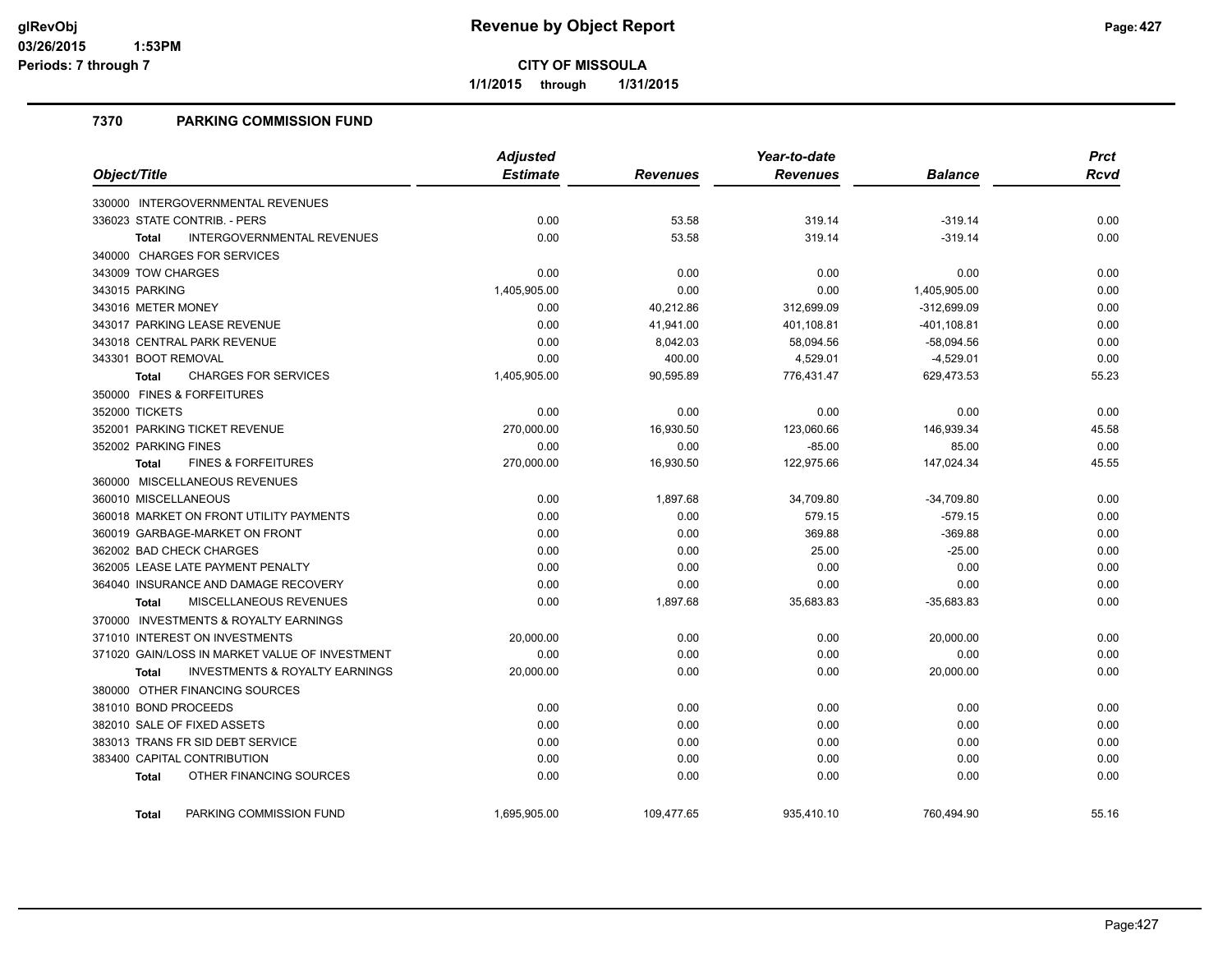**1/1/2015 through 1/31/2015**

### **7371 FRONT STREET PARKING BONDS**

**7371 FRONT STREET PARKING BONDS**

|                                                           | <b>Adjusted</b> |                 | Year-to-date    |                | <b>Prct</b> |
|-----------------------------------------------------------|-----------------|-----------------|-----------------|----------------|-------------|
| Object/Title                                              | <b>Estimate</b> | <b>Revenues</b> | <b>Revenues</b> | <b>Balance</b> | Rcvd        |
| 330000 INTERGOVERNMENTAL REVENUES                         |                 |                 |                 |                |             |
| 331990 IRS REIMB/DEBT SVS INTEREST                        | 0.00            | 0.00            | 0.00            | 0.00           | 0.00        |
| 338000 LOCAL SHARING OF TAX INCREMENT                     | 0.00            | 0.00            | 0.00            | 0.00           | 0.00        |
| <b>INTERGOVERNMENTAL REVENUES</b><br>Total                | 0.00            | 0.00            | 0.00            | 0.00           | 0.00        |
| 360000 MISCELLANEOUS REVENUES                             |                 |                 |                 |                |             |
| 360010 MISCELLANEOUS                                      | 0.00            | 0.00            | 0.00            | 0.00           | 0.00        |
| MISCELLANEOUS REVENUES<br>Total                           | 0.00            | 0.00            | 0.00            | 0.00           | 0.00        |
| 370000 INVESTMENTS & ROYALTY EARNINGS                     |                 |                 |                 |                |             |
| 371010 INTEREST ON INVESTMENTS                            | 0.00            | 0.00            | 0.00            | 0.00           | 0.00        |
| <b>INVESTMENTS &amp; ROYALTY EARNINGS</b><br><b>Total</b> | 0.00            | 0.00            | 0.00            | 0.00           | 0.00        |
| 380000 OTHER FINANCING SOURCES                            |                 |                 |                 |                |             |
| 381009 TRANSFERS IN                                       | 269,059.00      | 0.00            | 0.00            | 269,059.00     | 0.00        |
| 381010 BOND PROCEEDS                                      | 0.00            | 0.00            | 0.00            | 0.00           | 0.00        |
| 383000 OPERATING TRANSFERS                                | 0.00            | 0.00            | 0.00            | 0.00           | 0.00        |
| OTHER FINANCING SOURCES<br>Total                          | 269,059.00      | 0.00            | 0.00            | 269,059.00     | 0.00        |
|                                                           |                 |                 |                 |                |             |
| FRONT STREET PARKING BONDS<br><b>Total</b>                | 269,059.00      | 0.00            | 0.00            | 269,059.00     | 0.00        |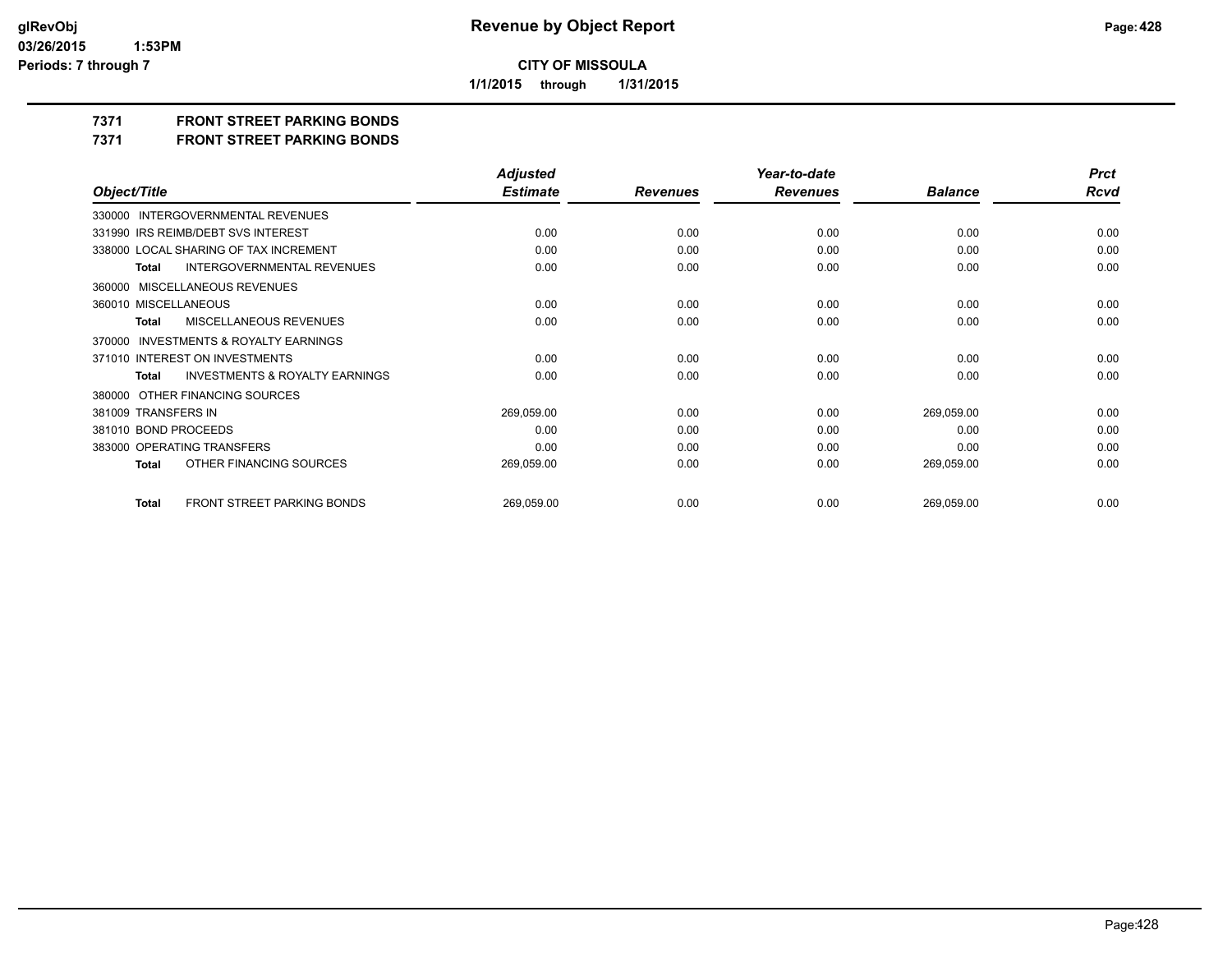**1/1/2015 through 1/31/2015**

## **7371 FRONT STREET PARKING BONDS**

|                                                     | <b>Adjusted</b> |                 | Year-to-date    |                | <b>Prct</b> |
|-----------------------------------------------------|-----------------|-----------------|-----------------|----------------|-------------|
| Object/Title                                        | <b>Estimate</b> | <b>Revenues</b> | <b>Revenues</b> | <b>Balance</b> | Rcvd        |
| INTERGOVERNMENTAL REVENUES<br>330000                |                 |                 |                 |                |             |
| 331990 IRS REIMB/DEBT SVS INTEREST                  | 0.00            | 0.00            | 0.00            | 0.00           | 0.00        |
| 338000 LOCAL SHARING OF TAX INCREMENT               | 0.00            | 0.00            | 0.00            | 0.00           | 0.00        |
| <b>INTERGOVERNMENTAL REVENUES</b><br><b>Total</b>   | 0.00            | 0.00            | 0.00            | 0.00           | 0.00        |
| 360000 MISCELLANEOUS REVENUES                       |                 |                 |                 |                |             |
| 360010 MISCELLANEOUS                                | 0.00            | 0.00            | 0.00            | 0.00           | 0.00        |
| MISCELLANEOUS REVENUES<br><b>Total</b>              | 0.00            | 0.00            | 0.00            | 0.00           | 0.00        |
| <b>INVESTMENTS &amp; ROYALTY EARNINGS</b><br>370000 |                 |                 |                 |                |             |
| 371010 INTEREST ON INVESTMENTS                      | 0.00            | 0.00            | 0.00            | 0.00           | 0.00        |
| INVESTMENTS & ROYALTY EARNINGS<br><b>Total</b>      | 0.00            | 0.00            | 0.00            | 0.00           | 0.00        |
| 380000 OTHER FINANCING SOURCES                      |                 |                 |                 |                |             |
| 381009 TRANSFERS IN                                 | 269,059.00      | 0.00            | 0.00            | 269,059.00     | 0.00        |
| 381010 BOND PROCEEDS                                | 0.00            | 0.00            | 0.00            | 0.00           | 0.00        |
| 383000 OPERATING TRANSFERS                          | 0.00            | 0.00            | 0.00            | 0.00           | 0.00        |
| OTHER FINANCING SOURCES<br><b>Total</b>             | 269,059.00      | 0.00            | 0.00            | 269,059.00     | 0.00        |
| FRONT STREET PARKING BONDS<br><b>Total</b>          | 269,059.00      | 0.00            | 0.00            | 269,059.00     | 0.00        |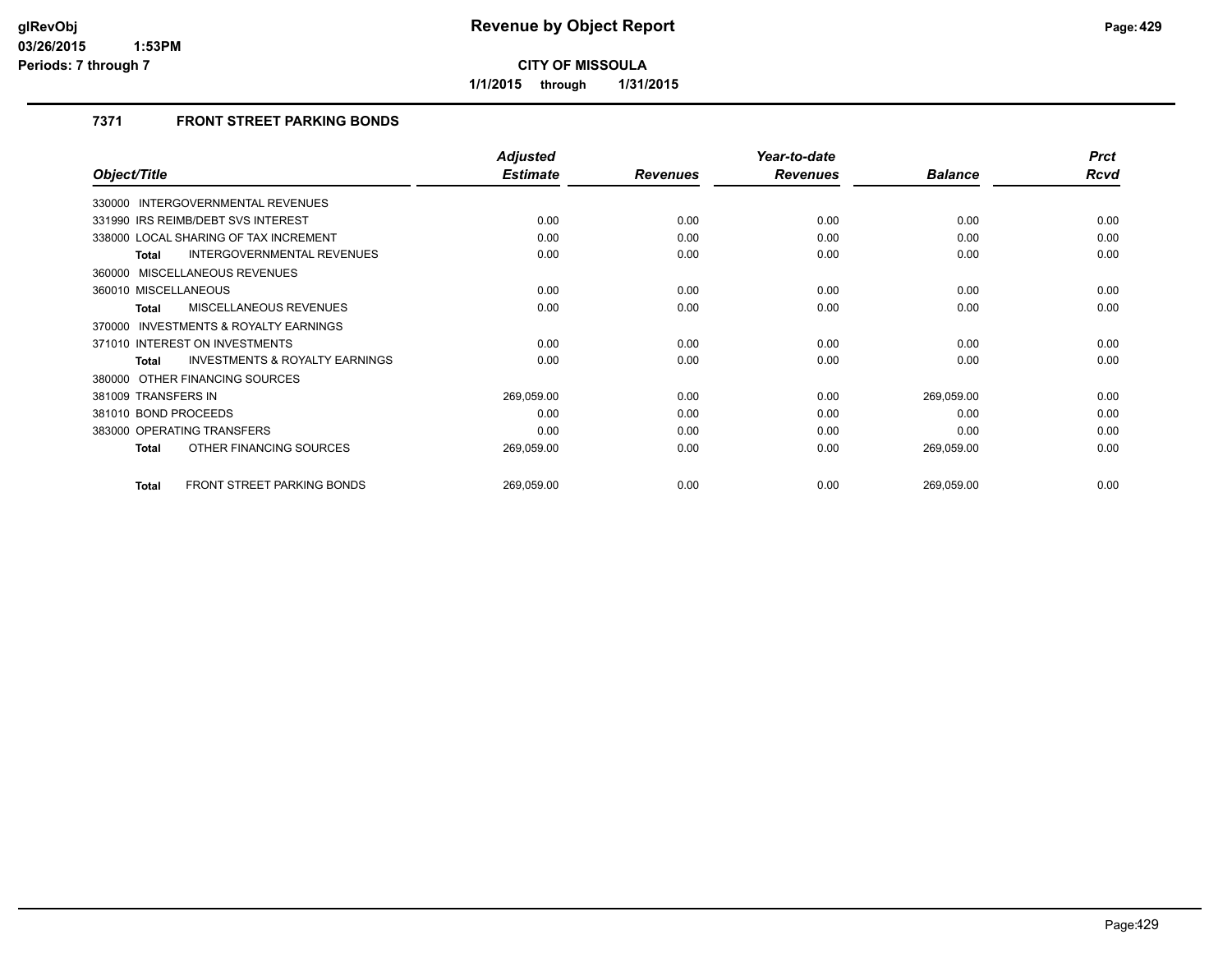**1/1/2015 through 1/31/2015**

# **7372 SINKING FUND/FRONT ST PARKING BONDS**

**7372 SINKING FUND/FRONT ST PARKING BONDS**

|                                              | <b>Adjusted</b> |                 | Year-to-date    |                | <b>Prct</b> |
|----------------------------------------------|-----------------|-----------------|-----------------|----------------|-------------|
| Object/Title                                 | <b>Estimate</b> | <b>Revenues</b> | <b>Revenues</b> | <b>Balance</b> | <b>Rcvd</b> |
| 330000 INTERGOVERNMENTAL REVENUES            |                 |                 |                 |                |             |
| 338000 LOCAL SHARING OF TAX INCREMENT        | 0.00            | 0.00            | 0.00            | 0.00           | 0.00        |
| INTERGOVERNMENTAL REVENUES<br>Total          | 0.00            | 0.00            | 0.00            | 0.00           | 0.00        |
| 370000 INVESTMENTS & ROYALTY EARNINGS        |                 |                 |                 |                |             |
| 371010 INTEREST ON INVESTMENTS               | 0.00            | 0.00            | 0.00            | 0.00           | 0.00        |
| INVESTMENTS & ROYALTY EARNINGS<br>Total      | 0.00            | 0.00            | 0.00            | 0.00           | 0.00        |
| 380000 OTHER FINANCING SOURCES               |                 |                 |                 |                |             |
| 381009 TRANSFERS IN                          | 40,000.00       | 0.00            | 0.00            | 40,000.00      | 0.00        |
| 381010 BOND PROCEEDS                         | 0.00            | 0.00            | 0.00            | 0.00           | 0.00        |
| 383000 OPERATING TRANSFERS                   | 0.00            | 0.00            | 0.00            | 0.00           | 0.00        |
| OTHER FINANCING SOURCES<br>Total             | 40,000.00       | 0.00            | 0.00            | 40,000.00      | 0.00        |
| SINKING FUND/FRONT ST PARKING BONDS<br>Total | 40.000.00       | 0.00            | 0.00            | 40.000.00      | 0.00        |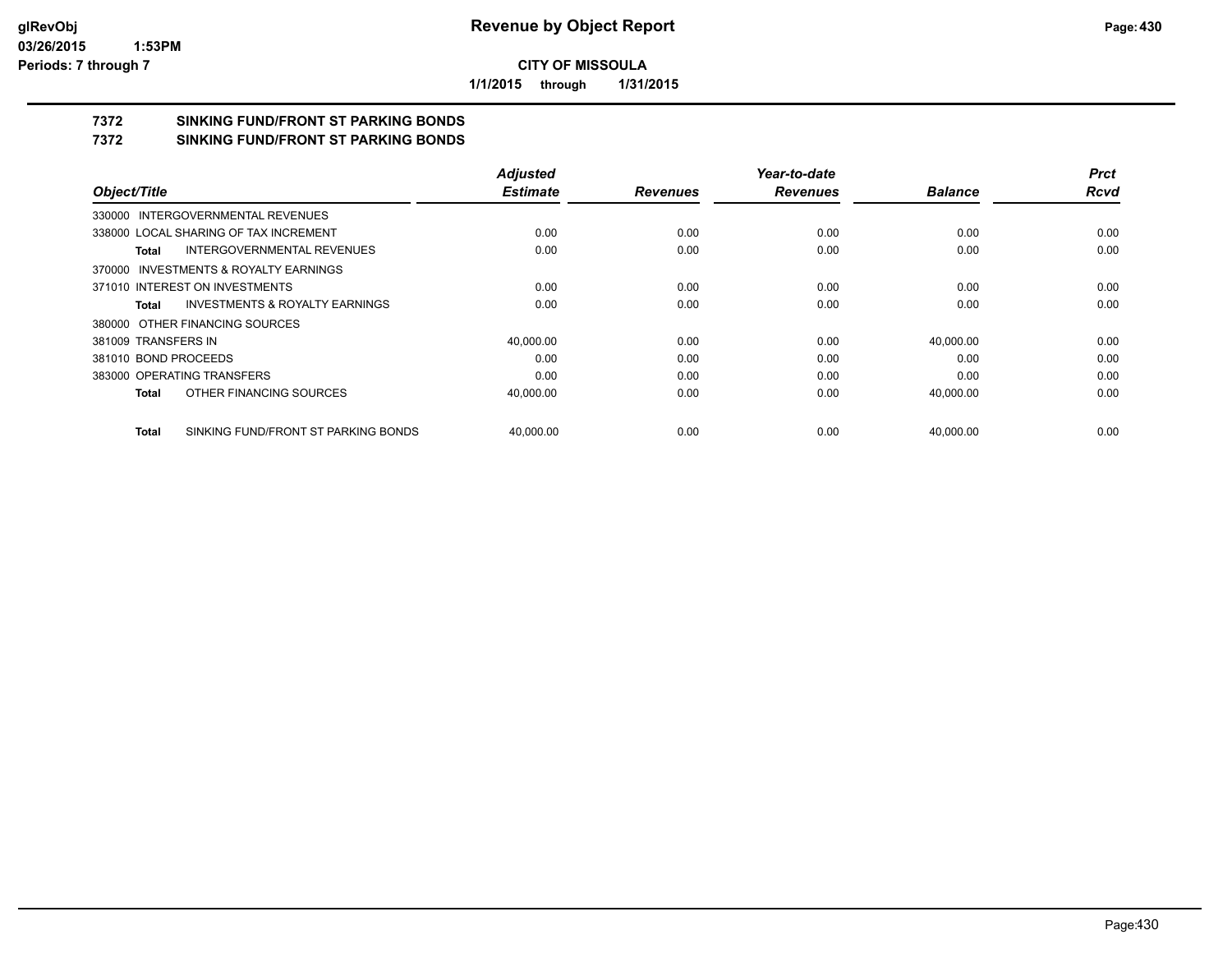**1/1/2015 through 1/31/2015**

### **7372 SINKING FUND/FRONT ST PARKING BONDS**

| Object/Title                                        | <b>Adjusted</b><br><b>Estimate</b> | <b>Revenues</b> | Year-to-date<br><b>Revenues</b> | <b>Balance</b> | <b>Prct</b><br><b>Rcvd</b> |
|-----------------------------------------------------|------------------------------------|-----------------|---------------------------------|----------------|----------------------------|
|                                                     |                                    |                 |                                 |                |                            |
| 330000 INTERGOVERNMENTAL REVENUES                   |                                    |                 |                                 |                |                            |
| 338000 LOCAL SHARING OF TAX INCREMENT               | 0.00                               | 0.00            | 0.00                            | 0.00           | 0.00                       |
| <b>INTERGOVERNMENTAL REVENUES</b><br><b>Total</b>   | 0.00                               | 0.00            | 0.00                            | 0.00           | 0.00                       |
| INVESTMENTS & ROYALTY EARNINGS<br>370000            |                                    |                 |                                 |                |                            |
| 371010 INTEREST ON INVESTMENTS                      | 0.00                               | 0.00            | 0.00                            | 0.00           | 0.00                       |
| <b>INVESTMENTS &amp; ROYALTY EARNINGS</b><br>Total  | 0.00                               | 0.00            | 0.00                            | 0.00           | 0.00                       |
| 380000 OTHER FINANCING SOURCES                      |                                    |                 |                                 |                |                            |
| 381009 TRANSFERS IN                                 | 40,000.00                          | 0.00            | 0.00                            | 40,000.00      | 0.00                       |
| 381010 BOND PROCEEDS                                | 0.00                               | 0.00            | 0.00                            | 0.00           | 0.00                       |
| 383000 OPERATING TRANSFERS                          | 0.00                               | 0.00            | 0.00                            | 0.00           | 0.00                       |
| OTHER FINANCING SOURCES<br><b>Total</b>             | 40,000.00                          | 0.00            | 0.00                            | 40,000.00      | 0.00                       |
| SINKING FUND/FRONT ST PARKING BONDS<br><b>Total</b> | 40,000.00                          | 0.00            | 0.00                            | 40,000.00      | 0.00                       |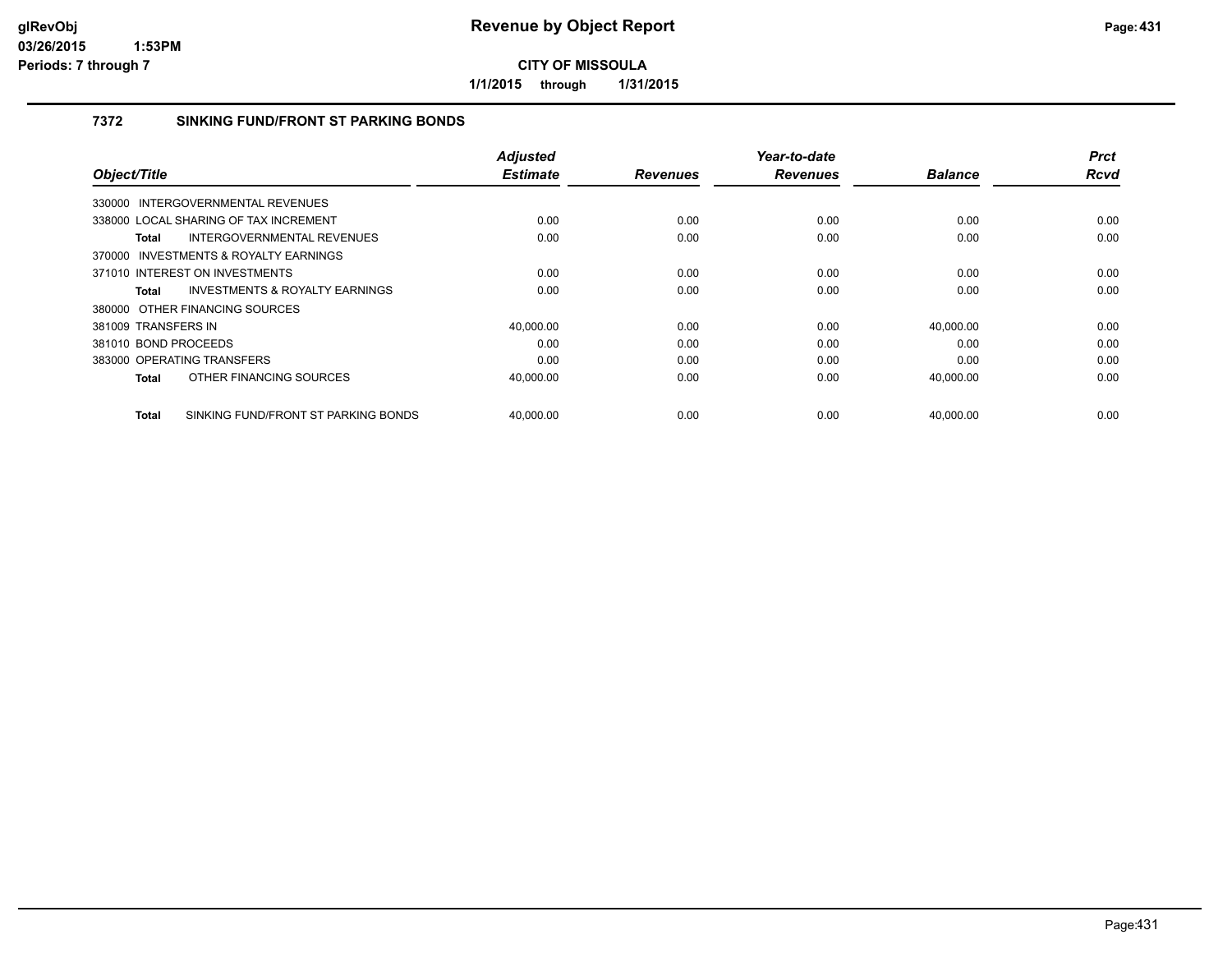**1/1/2015 through 1/31/2015**

## **7373 MPC SERIES 2010B CONSTRUCTION**

#### **7373 MPC SERIES 2010B CONSTRUCTION**

|                                                     | <b>Adjusted</b> |                 | Year-to-date    |                | <b>Prct</b> |
|-----------------------------------------------------|-----------------|-----------------|-----------------|----------------|-------------|
| Object/Title                                        | <b>Estimate</b> | <b>Revenues</b> | <b>Revenues</b> | <b>Balance</b> | <b>Rcvd</b> |
| TAXES/ASSESSMENTS<br>310000                         |                 |                 |                 |                |             |
| <b>PENALTIES &amp; INTEREST</b><br>312001           | 0.00            | 0.00            | 0.00            | 0.00           | 0.00        |
| <b>TAXES/ASSESSMENTS</b><br>Total                   | 0.00            | 0.00            | 0.00            | 0.00           | 0.00        |
| <b>MISCELLANEOUS REVENUES</b><br>360000             |                 |                 |                 |                |             |
| 360010 MISCELLANEOUS                                | 0.00            | 0.00            | 0.00            | 0.00           | 0.00        |
| MISCELLANEOUS REVENUES<br>Total                     | 0.00            | 0.00            | 0.00            | 0.00           | 0.00        |
| <b>INVESTMENTS &amp; ROYALTY EARNINGS</b><br>370000 |                 |                 |                 |                |             |
| 371010 INTEREST ON INVESTMENTS                      | 0.00            | 0.00            | 0.00            | 0.00           | 0.00        |
| <b>INVESTMENTS &amp; ROYALTY EARNINGS</b><br>Total  | 0.00            | 0.00            | 0.00            | 0.00           | 0.00        |
| OTHER FINANCING SOURCES<br>380000                   |                 |                 |                 |                |             |
| 381010 BOND PROCEEDS                                | 0.00            | 0.00            | 0.00            | 0.00           | 0.00        |
| 383000 OPERATING TRANSFERS                          | 0.00            | 0.00            | 0.00            | 0.00           | 0.00        |
| 383042 TRANSFERS FROM OTHER FUNDS                   | 0.00            | 0.00            | 0.00            | 0.00           | 0.00        |
| 383400 CAPITAL CONTRIBUTION                         | 0.00            | 0.00            | 0.00            | 0.00           | 0.00        |
| OTHER FINANCING SOURCES<br>Total                    | 0.00            | 0.00            | 0.00            | 0.00           | 0.00        |
| MPC SERIES 2010B CONSTRUCTION<br>Total              | 0.00            | 0.00            | 0.00            | 0.00           | 0.00        |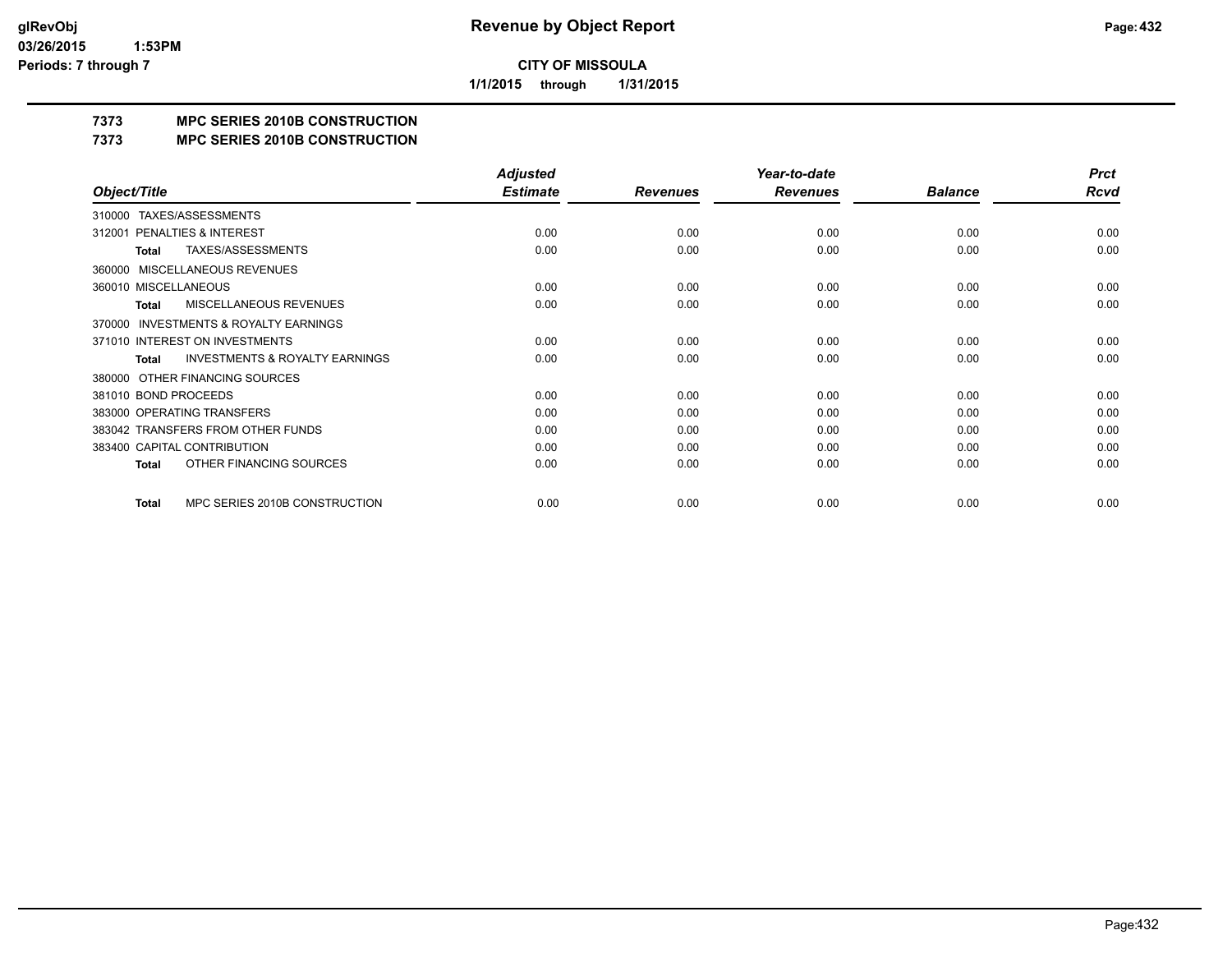**1/1/2015 through 1/31/2015**

## **7373 MPC SERIES 2010B CONSTRUCTION**

|                                                    | <b>Adjusted</b> |                 | Year-to-date    |                | <b>Prct</b> |
|----------------------------------------------------|-----------------|-----------------|-----------------|----------------|-------------|
| Object/Title                                       | <b>Estimate</b> | <b>Revenues</b> | <b>Revenues</b> | <b>Balance</b> | Rcvd        |
| TAXES/ASSESSMENTS<br>310000                        |                 |                 |                 |                |             |
| <b>PENALTIES &amp; INTEREST</b><br>312001          | 0.00            | 0.00            | 0.00            | 0.00           | 0.00        |
| TAXES/ASSESSMENTS<br>Total                         | 0.00            | 0.00            | 0.00            | 0.00           | 0.00        |
| 360000 MISCELLANEOUS REVENUES                      |                 |                 |                 |                |             |
| 360010 MISCELLANEOUS                               | 0.00            | 0.00            | 0.00            | 0.00           | 0.00        |
| MISCELLANEOUS REVENUES<br>Total                    | 0.00            | 0.00            | 0.00            | 0.00           | 0.00        |
| 370000 INVESTMENTS & ROYALTY EARNINGS              |                 |                 |                 |                |             |
| 371010 INTEREST ON INVESTMENTS                     | 0.00            | 0.00            | 0.00            | 0.00           | 0.00        |
| <b>INVESTMENTS &amp; ROYALTY EARNINGS</b><br>Total | 0.00            | 0.00            | 0.00            | 0.00           | 0.00        |
| 380000 OTHER FINANCING SOURCES                     |                 |                 |                 |                |             |
| 381010 BOND PROCEEDS                               | 0.00            | 0.00            | 0.00            | 0.00           | 0.00        |
| 383000 OPERATING TRANSFERS                         | 0.00            | 0.00            | 0.00            | 0.00           | 0.00        |
| 383042 TRANSFERS FROM OTHER FUNDS                  | 0.00            | 0.00            | 0.00            | 0.00           | 0.00        |
| 383400 CAPITAL CONTRIBUTION                        | 0.00            | 0.00            | 0.00            | 0.00           | 0.00        |
| OTHER FINANCING SOURCES<br><b>Total</b>            | 0.00            | 0.00            | 0.00            | 0.00           | 0.00        |
| MPC SERIES 2010B CONSTRUCTION<br><b>Total</b>      | 0.00            | 0.00            | 0.00            | 0.00           | 0.00        |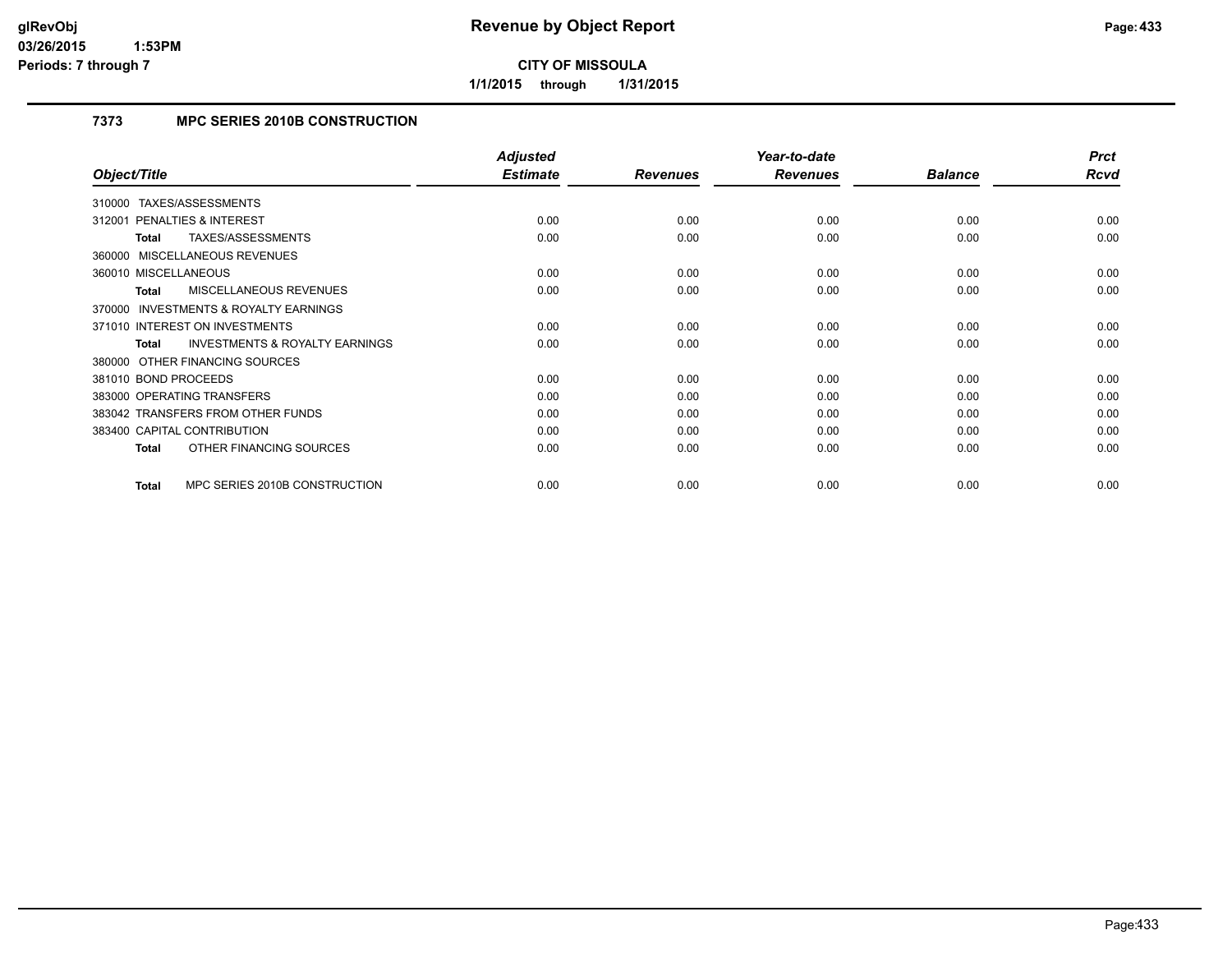**1/1/2015 through 1/31/2015**

## **7374 RESERVE FUND-PARKING BONDS**

#### **7374 RESERVE FUND-PARKING BONDS**

|                                                    | <b>Adjusted</b> |                 | Year-to-date    |                | <b>Prct</b> |
|----------------------------------------------------|-----------------|-----------------|-----------------|----------------|-------------|
| Object/Title                                       | <b>Estimate</b> | <b>Revenues</b> | <b>Revenues</b> | <b>Balance</b> | <b>Rcvd</b> |
| 370000 INVESTMENTS & ROYALTY EARNINGS              |                 |                 |                 |                |             |
| 371010 INTEREST ON INVESTMENTS                     | 0.00            | 0.00            | 0.00            | 0.00           | 0.00        |
| <b>INVESTMENTS &amp; ROYALTY EARNINGS</b><br>Total | 0.00            | 0.00            | 0.00            | 0.00           | 0.00        |
| 380000 OTHER FINANCING SOURCES                     |                 |                 |                 |                |             |
| 381009 TRANSFERS IN                                | 0.00            | 0.00            | 0.00            | 0.00           | 0.00        |
| 381010 BOND PROCEEDS                               | 0.00            | 0.00            | 0.00            | 0.00           | 0.00        |
| 383000 OPERATING TRANSFERS                         | 0.00            | 0.00            | 0.00            | 0.00           | 0.00        |
| OTHER FINANCING SOURCES<br>Total                   | 0.00            | 0.00            | 0.00            | 0.00           | 0.00        |
| RESERVE FUND-PARKING BONDS                         |                 |                 |                 |                |             |
| Total                                              | 0.00            | 0.00            | 0.00            | 0.00           | 0.00        |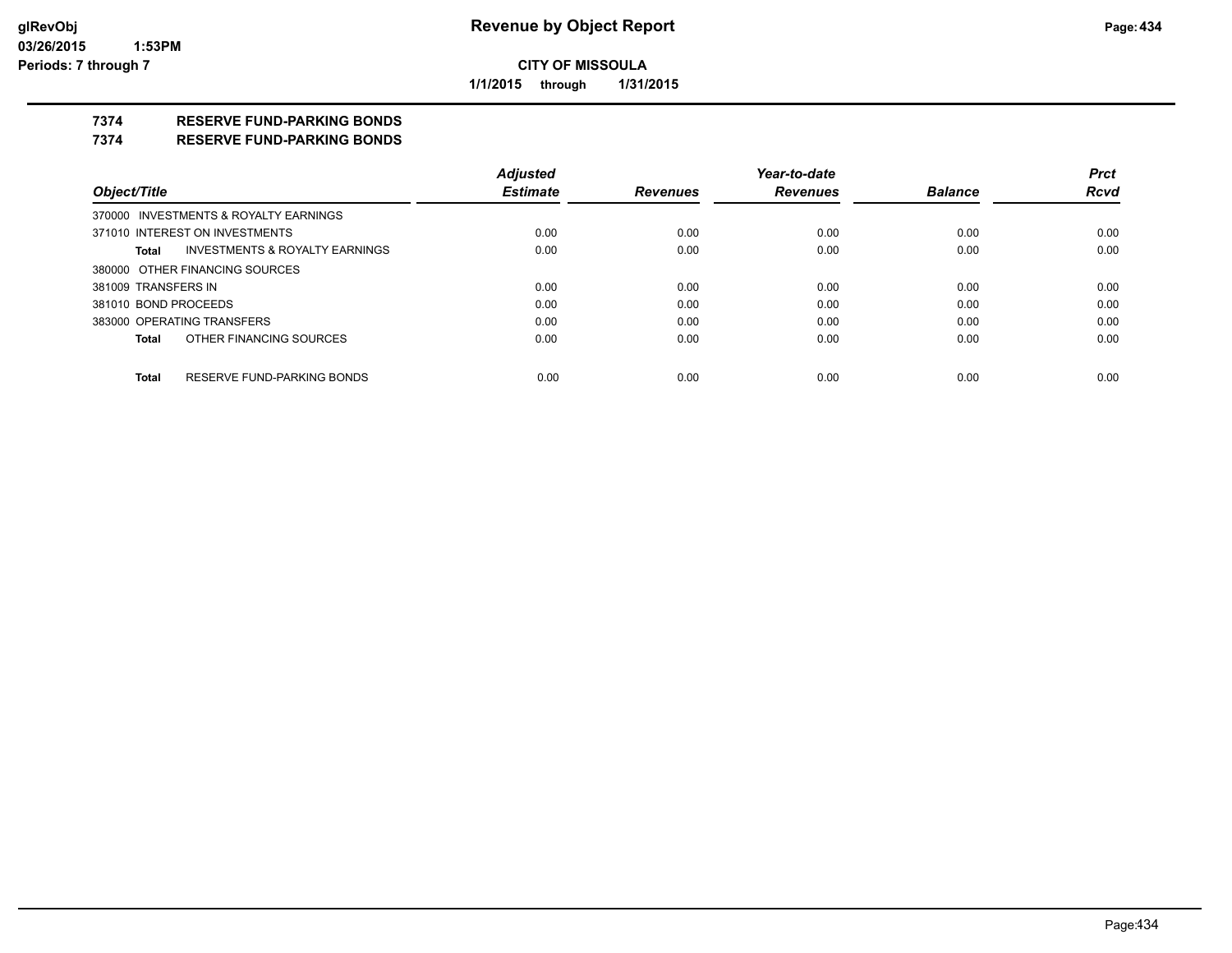**1/1/2015 through 1/31/2015**

## **7374 RESERVE FUND-PARKING BONDS**

|                                                           | <b>Adiusted</b> |                 | Year-to-date    |                | <b>Prct</b> |
|-----------------------------------------------------------|-----------------|-----------------|-----------------|----------------|-------------|
| Object/Title                                              | <b>Estimate</b> | <b>Revenues</b> | <b>Revenues</b> | <b>Balance</b> | <b>Rcvd</b> |
| 370000 INVESTMENTS & ROYALTY EARNINGS                     |                 |                 |                 |                |             |
| 371010 INTEREST ON INVESTMENTS                            | 0.00            | 0.00            | 0.00            | 0.00           | 0.00        |
| <b>INVESTMENTS &amp; ROYALTY EARNINGS</b><br><b>Total</b> | 0.00            | 0.00            | 0.00            | 0.00           | 0.00        |
| 380000 OTHER FINANCING SOURCES                            |                 |                 |                 |                |             |
| 381009 TRANSFERS IN                                       | 0.00            | 0.00            | 0.00            | 0.00           | 0.00        |
| 381010 BOND PROCEEDS                                      | 0.00            | 0.00            | 0.00            | 0.00           | 0.00        |
| 383000 OPERATING TRANSFERS                                | 0.00            | 0.00            | 0.00            | 0.00           | 0.00        |
| OTHER FINANCING SOURCES<br><b>Total</b>                   | 0.00            | 0.00            | 0.00            | 0.00           | 0.00        |
| RESERVE FUND-PARKING BONDS<br><b>Total</b>                | 0.00            | 0.00            | 0.00            | 0.00           | 0.00        |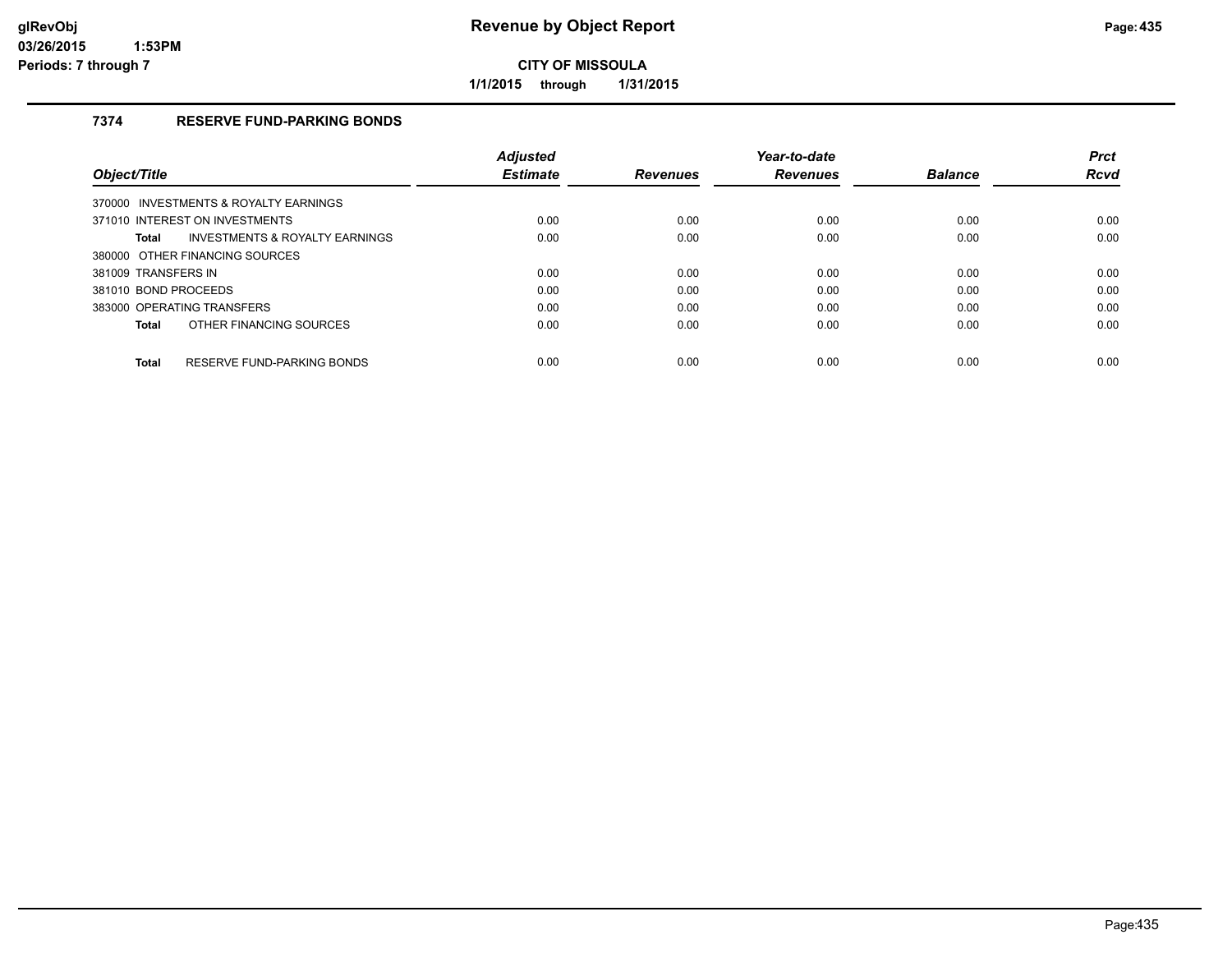**1/1/2015 through 1/31/2015**

# **7375 PLEDGED TAX INCREMENT-2010B BOND**

## **7375 PLEDGED TAX INCREMENT-2010B BOND**

|                                                    | <b>Adjusted</b> |                 | Year-to-date    |                | <b>Prct</b> |
|----------------------------------------------------|-----------------|-----------------|-----------------|----------------|-------------|
| Object/Title                                       | <b>Estimate</b> | <b>Revenues</b> | <b>Revenues</b> | <b>Balance</b> | <b>Rcvd</b> |
| INTERGOVERNMENTAL REVENUES<br>330000               |                 |                 |                 |                |             |
| 338000 LOCAL SHARING OF TAX INCREMENT              | 268,162.00      | 0.00            | 133,425.29      | 134,736.71     | 49.76       |
| <b>INTERGOVERNMENTAL REVENUES</b><br>Total         | 268.162.00      | 0.00            | 133.425.29      | 134.736.71     | 49.76       |
| INVESTMENTS & ROYALTY EARNINGS<br>370000           |                 |                 |                 |                |             |
| 371010 INTEREST ON INVESTMENTS                     | 0.00            | 0.00            | $-24.646.18$    | 24.646.18      | 0.00        |
| <b>INVESTMENTS &amp; ROYALTY EARNINGS</b><br>Total | 0.00            | 0.00            | $-24.646.18$    | 24.646.18      | 0.00        |
| OTHER FINANCING SOURCES<br>380000                  |                 |                 |                 |                |             |
| 383000 OPERATING TRANSFERS                         | 0.00            | 0.00            | 0.00            | 0.00           | 0.00        |
| OTHER FINANCING SOURCES<br>Total                   | 0.00            | 0.00            | 0.00            | 0.00           | 0.00        |
| PLEDGED TAX INCREMENT-2010B BOND<br><b>Total</b>   | 268.162.00      | 0.00            | 108.779.11      | 159.382.89     | 40.56       |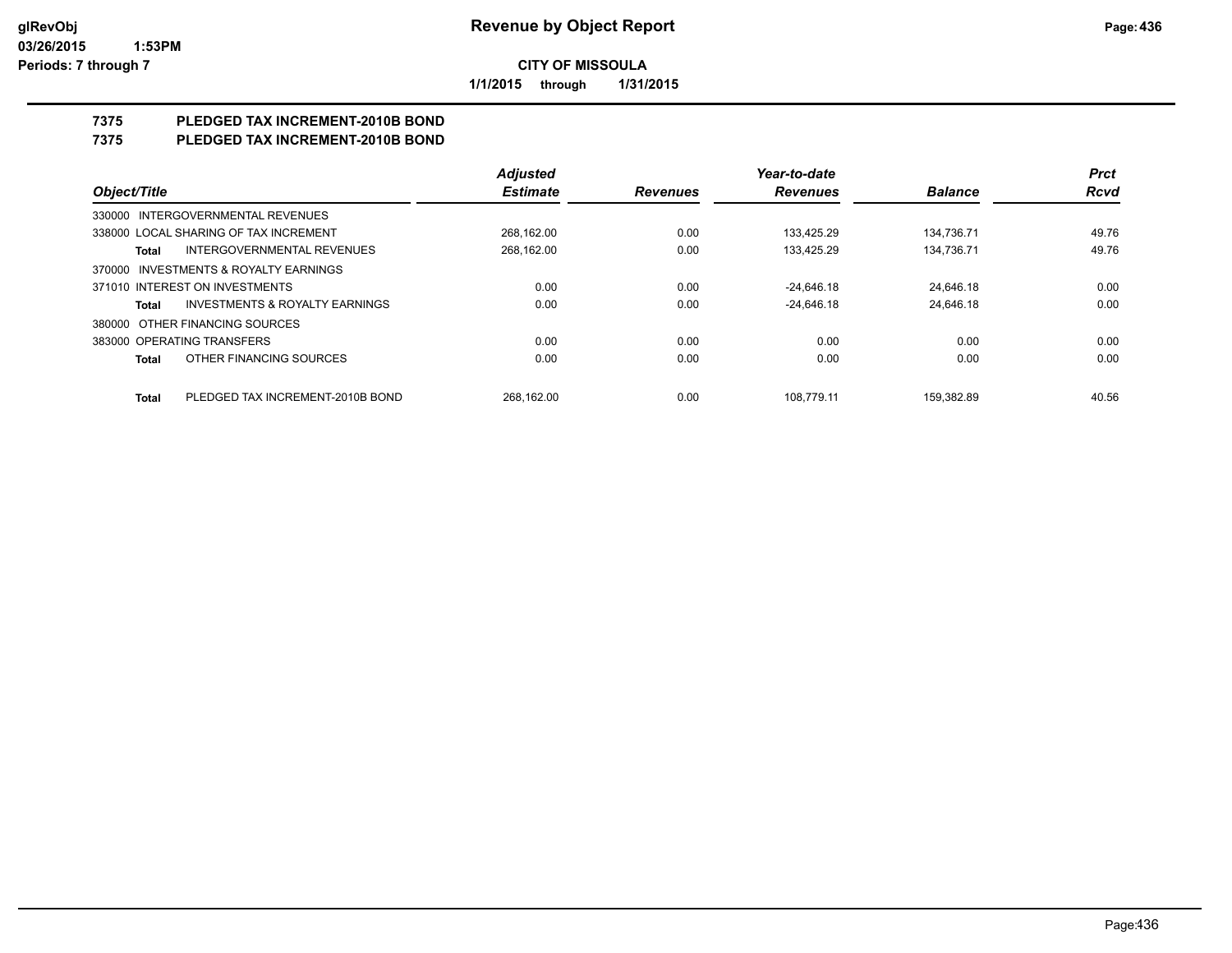**1/1/2015 through 1/31/2015**

## **7375 PLEDGED TAX INCREMENT-2010B BOND**

| Object/Title |                                       | <b>Adjusted</b><br><b>Estimate</b> | <b>Revenues</b> | Year-to-date<br><b>Revenues</b> | <b>Balance</b> | <b>Prct</b><br><b>Rcvd</b> |
|--------------|---------------------------------------|------------------------------------|-----------------|---------------------------------|----------------|----------------------------|
| 330000       | INTERGOVERNMENTAL REVENUES            |                                    |                 |                                 |                |                            |
|              | 338000 LOCAL SHARING OF TAX INCREMENT | 268.162.00                         | 0.00            | 133.425.29                      | 134.736.71     | 49.76                      |
| Total        | INTERGOVERNMENTAL REVENUES            | 268,162.00                         | 0.00            | 133.425.29                      | 134.736.71     | 49.76                      |
| 370000       | INVESTMENTS & ROYALTY EARNINGS        |                                    |                 |                                 |                |                            |
|              | 371010 INTEREST ON INVESTMENTS        | 0.00                               | 0.00            | $-24.646.18$                    | 24.646.18      | 0.00                       |
| <b>Total</b> | INVESTMENTS & ROYALTY EARNINGS        | 0.00                               | 0.00            | $-24.646.18$                    | 24.646.18      | 0.00                       |
|              | 380000 OTHER FINANCING SOURCES        |                                    |                 |                                 |                |                            |
|              | 383000 OPERATING TRANSFERS            | 0.00                               | 0.00            | 0.00                            | 0.00           | 0.00                       |
| <b>Total</b> | OTHER FINANCING SOURCES               | 0.00                               | 0.00            | 0.00                            | 0.00           | 0.00                       |
| <b>Total</b> | PLEDGED TAX INCREMENT-2010B BOND      | 268.162.00                         | 0.00            | 108.779.11                      | 159.382.89     | 40.56                      |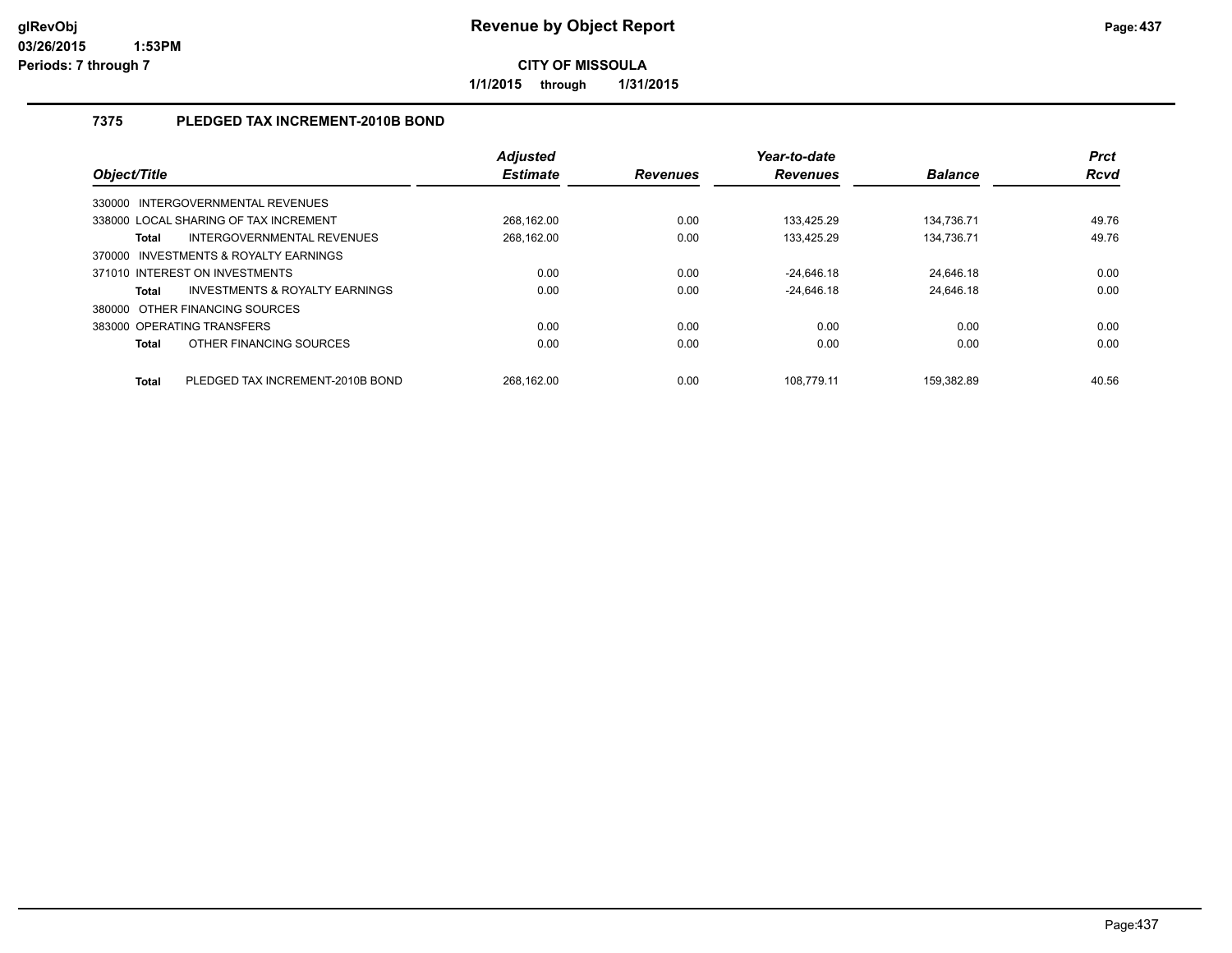**1/1/2015 through 1/31/2015**

## **7376 MPC 2010A BONDS DEBT INTEREST**

#### **7376 MPC 2010A BONDS DEBT INTEREST**

|                            |                                           | <b>Adjusted</b> |                 | Year-to-date    |                | <b>Prct</b> |
|----------------------------|-------------------------------------------|-----------------|-----------------|-----------------|----------------|-------------|
| Object/Title               |                                           | <b>Estimate</b> | <b>Revenues</b> | <b>Revenues</b> | <b>Balance</b> | <b>Rcvd</b> |
|                            | 370000 INVESTMENTS & ROYALTY EARNINGS     |                 |                 |                 |                |             |
|                            | 371010 INTEREST ON INVESTMENTS            | 0.00            | 0.00            | 0.00            | 0.00           | 0.00        |
| Total                      | <b>INVESTMENTS &amp; ROYALTY EARNINGS</b> | 0.00            | 0.00            | 0.00            | 0.00           | 0.00        |
|                            | 380000 OTHER FINANCING SOURCES            |                 |                 |                 |                |             |
| 381009 TRANSFERS IN        |                                           | 0.00            | 0.00            | 0.00            | 0.00           | 0.00        |
| 381010 BOND PROCEEDS       |                                           | 0.00            | 0.00            | 0.00            | 0.00           | 0.00        |
| 383000 OPERATING TRANSFERS |                                           | 0.00            | 0.00            | 0.00            | 0.00           | 0.00        |
| Total                      | OTHER FINANCING SOURCES                   | 0.00            | 0.00            | 0.00            | 0.00           | 0.00        |
|                            |                                           |                 |                 |                 |                |             |
| Total                      | MPC 2010A BONDS DEBT INTEREST             | 0.00            | 0.00            | 0.00            | 0.00           | 0.00        |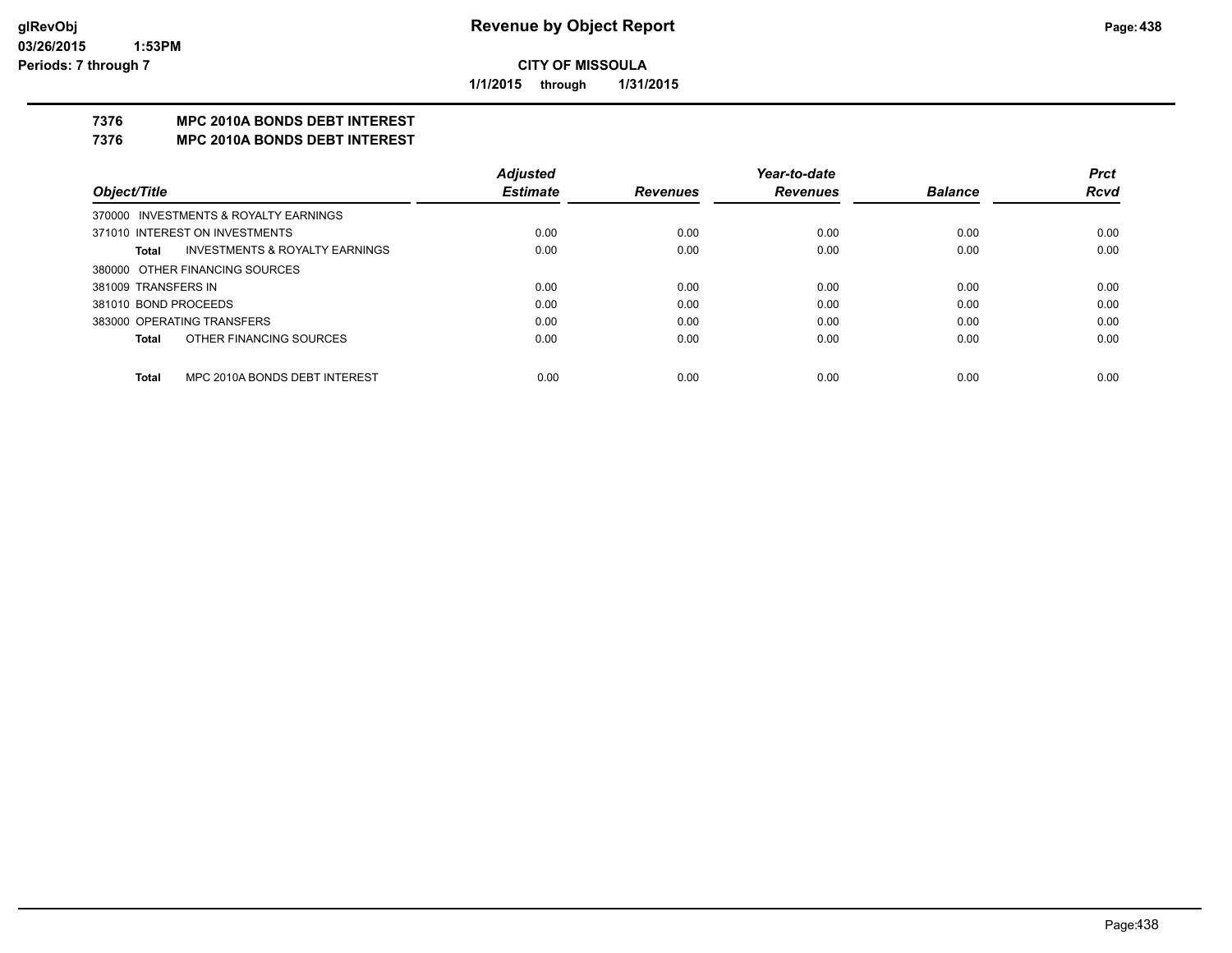**1/1/2015 through 1/31/2015**

## **7376 MPC 2010A BONDS DEBT INTEREST**

|                                                | <b>Adjusted</b> |                 | Year-to-date    |                | <b>Prct</b> |
|------------------------------------------------|-----------------|-----------------|-----------------|----------------|-------------|
| Object/Title                                   | <b>Estimate</b> | <b>Revenues</b> | <b>Revenues</b> | <b>Balance</b> | <b>Rcvd</b> |
| 370000 INVESTMENTS & ROYALTY EARNINGS          |                 |                 |                 |                |             |
| 371010 INTEREST ON INVESTMENTS                 | 0.00            | 0.00            | 0.00            | 0.00           | 0.00        |
| INVESTMENTS & ROYALTY EARNINGS<br><b>Total</b> | 0.00            | 0.00            | 0.00            | 0.00           | 0.00        |
| 380000 OTHER FINANCING SOURCES                 |                 |                 |                 |                |             |
| 381009 TRANSFERS IN                            | 0.00            | 0.00            | 0.00            | 0.00           | 0.00        |
| 381010 BOND PROCEEDS                           | 0.00            | 0.00            | 0.00            | 0.00           | 0.00        |
| 383000 OPERATING TRANSFERS                     | 0.00            | 0.00            | 0.00            | 0.00           | 0.00        |
| OTHER FINANCING SOURCES<br><b>Total</b>        | 0.00            | 0.00            | 0.00            | 0.00           | 0.00        |
| MPC 2010A BONDS DEBT INTEREST<br><b>Total</b>  | 0.00            | 0.00            | 0.00            | 0.00           | 0.00        |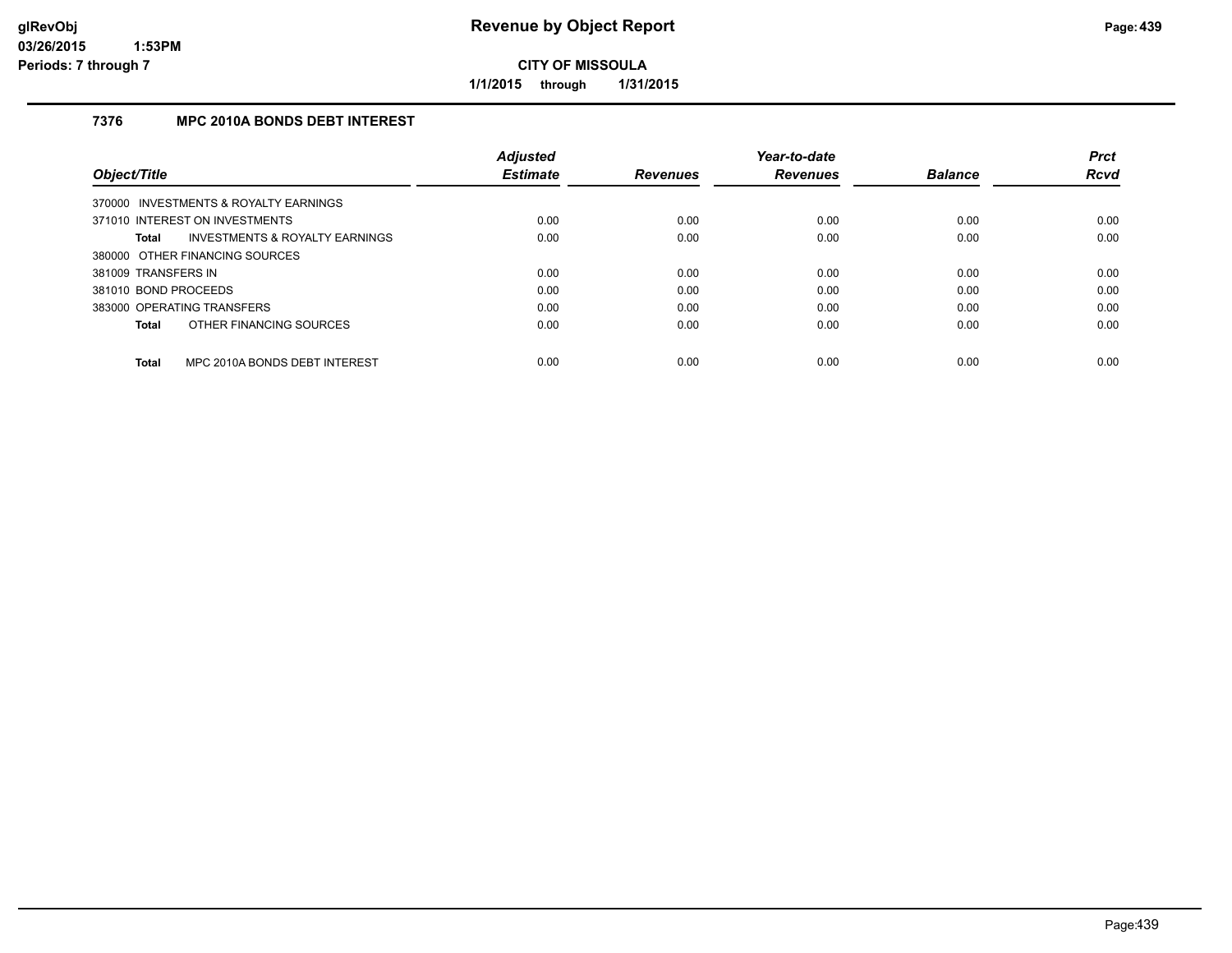**1/1/2015 through 1/31/2015**

## **7377 MPC 2010A BONDS SINKING FUND**

**7377 MPC 2010A BONDS SINKING FUND**

|                                                    | <b>Adjusted</b> |                 | Year-to-date    |                | <b>Prct</b> |
|----------------------------------------------------|-----------------|-----------------|-----------------|----------------|-------------|
| Object/Title                                       | <b>Estimate</b> | <b>Revenues</b> | <b>Revenues</b> | <b>Balance</b> | <b>Rcvd</b> |
| 370000 INVESTMENTS & ROYALTY EARNINGS              |                 |                 |                 |                |             |
| 371010 INTEREST ON INVESTMENTS                     | 0.00            | 0.00            | 0.00            | 0.00           | 0.00        |
| <b>INVESTMENTS &amp; ROYALTY EARNINGS</b><br>Total | 0.00            | 0.00            | 0.00            | 0.00           | 0.00        |
| 380000 OTHER FINANCING SOURCES                     |                 |                 |                 |                |             |
| 381009 TRANSFERS IN                                | 0.00            | 0.00            | 0.00            | 0.00           | 0.00        |
| 381010 BOND PROCEEDS                               | 0.00            | 0.00            | 0.00            | 0.00           | 0.00        |
| 383000 OPERATING TRANSFERS                         | 0.00            | 0.00            | 0.00            | 0.00           | 0.00        |
| OTHER FINANCING SOURCES<br><b>Total</b>            | 0.00            | 0.00            | 0.00            | 0.00           | 0.00        |
|                                                    |                 |                 |                 |                |             |
| MPC 2010A BONDS SINKING FUND<br><b>Total</b>       | 0.00            | 0.00            | 0.00            | 0.00           | 0.00        |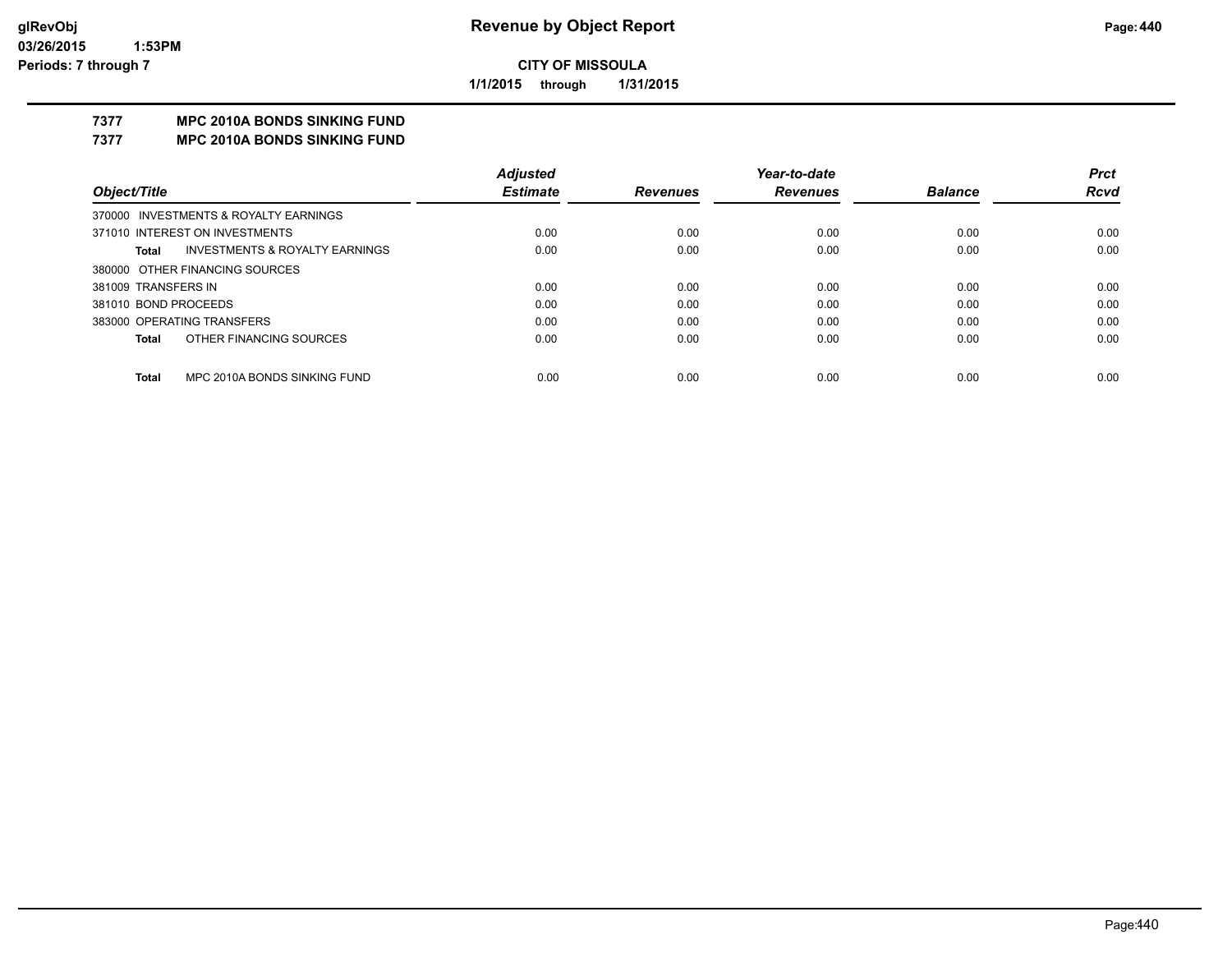**1/1/2015 through 1/31/2015**

## **7377 MPC 2010A BONDS SINKING FUND**

|                                              | <b>Adjusted</b> |                 | Year-to-date    |                | <b>Prct</b> |
|----------------------------------------------|-----------------|-----------------|-----------------|----------------|-------------|
| Object/Title                                 | <b>Estimate</b> | <b>Revenues</b> | <b>Revenues</b> | <b>Balance</b> | <b>Rcvd</b> |
| 370000 INVESTMENTS & ROYALTY EARNINGS        |                 |                 |                 |                |             |
| 371010 INTEREST ON INVESTMENTS               | 0.00            | 0.00            | 0.00            | 0.00           | 0.00        |
| INVESTMENTS & ROYALTY EARNINGS<br>Total      | 0.00            | 0.00            | 0.00            | 0.00           | 0.00        |
| 380000 OTHER FINANCING SOURCES               |                 |                 |                 |                |             |
| 381009 TRANSFERS IN                          | 0.00            | 0.00            | 0.00            | 0.00           | 0.00        |
| 381010 BOND PROCEEDS                         | 0.00            | 0.00            | 0.00            | 0.00           | 0.00        |
| 383000 OPERATING TRANSFERS                   | 0.00            | 0.00            | 0.00            | 0.00           | 0.00        |
| OTHER FINANCING SOURCES<br>Total             | 0.00            | 0.00            | 0.00            | 0.00           | 0.00        |
| MPC 2010A BONDS SINKING FUND<br><b>Total</b> | 0.00            | 0.00            | 0.00            | 0.00           | 0.00        |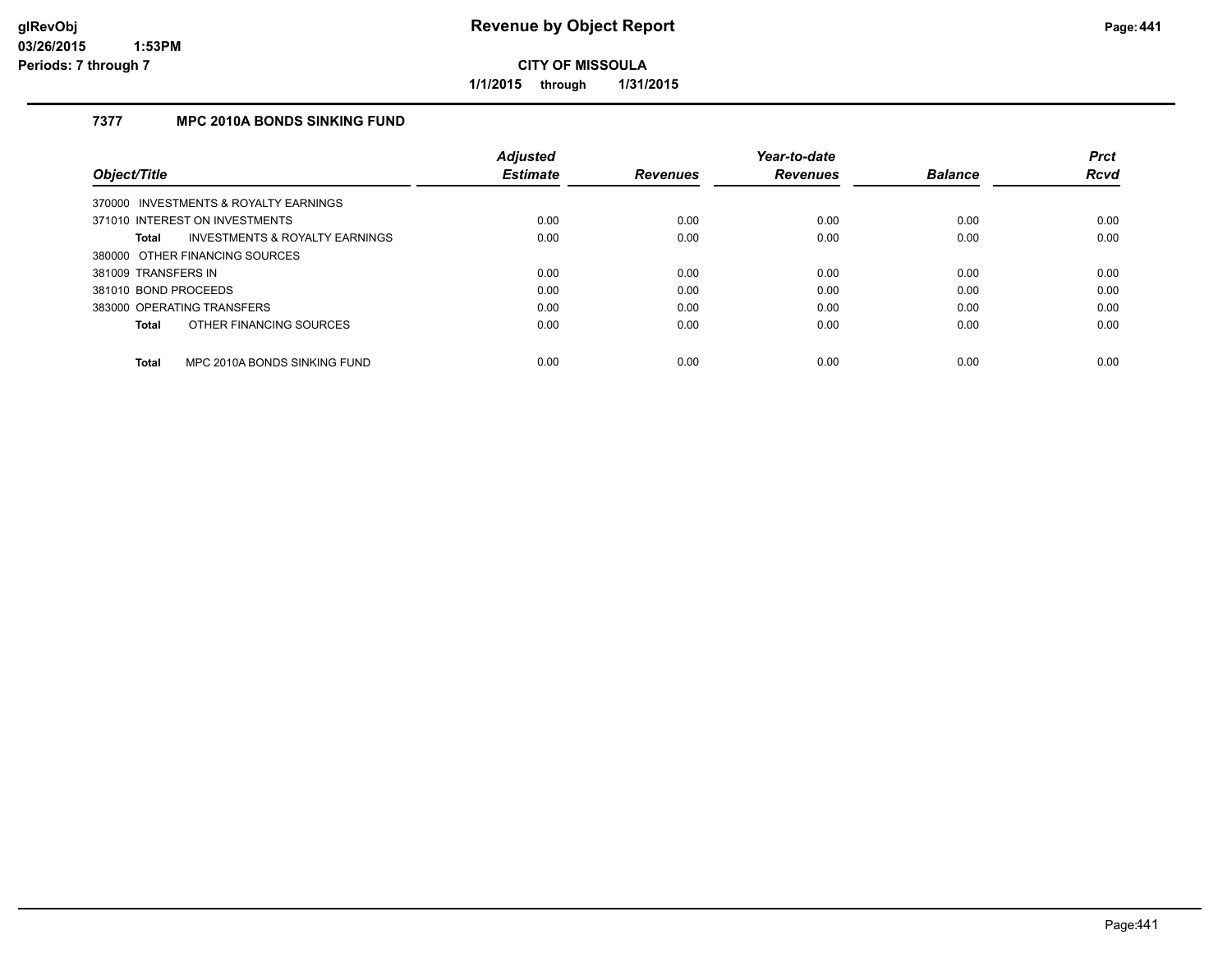**1/1/2015 through 1/31/2015**

#### **7378 MPC 2010A BOND RESERVE**

**7378 MPC 2010A BOND RESERVE**

|                                       | <b>Adjusted</b>        |                 | Year-to-date    |                | <b>Prct</b> |
|---------------------------------------|------------------------|-----------------|-----------------|----------------|-------------|
|                                       | <b>Estimate</b>        | <b>Revenues</b> | <b>Revenues</b> | <b>Balance</b> | <b>Rcvd</b> |
| 370000 INVESTMENTS & ROYALTY EARNINGS |                        |                 |                 |                |             |
| 371010 INTEREST ON INVESTMENTS        | 0.00                   | 0.00            | 0.00            | 0.00           | 0.00        |
| INVESTMENTS & ROYALTY EARNINGS        | 0.00                   | 0.00            | 0.00            | 0.00           | 0.00        |
| 380000 OTHER FINANCING SOURCES        |                        |                 |                 |                |             |
| 381009 TRANSFERS IN                   | 0.00                   | 0.00            | 0.00            | 0.00           | 0.00        |
| 381010 BOND PROCEEDS                  | 0.00                   | 0.00            | 0.00            | 0.00           | 0.00        |
| 383000 OPERATING TRANSFERS            | 0.00                   | 0.00            | 0.00            | 0.00           | 0.00        |
| OTHER FINANCING SOURCES               | 0.00                   | 0.00            | 0.00            | 0.00           | 0.00        |
|                                       |                        |                 |                 |                | 0.00        |
|                                       | MPC 2010A BOND RESERVE | 0.00            | 0.00            | 0.00           | 0.00        |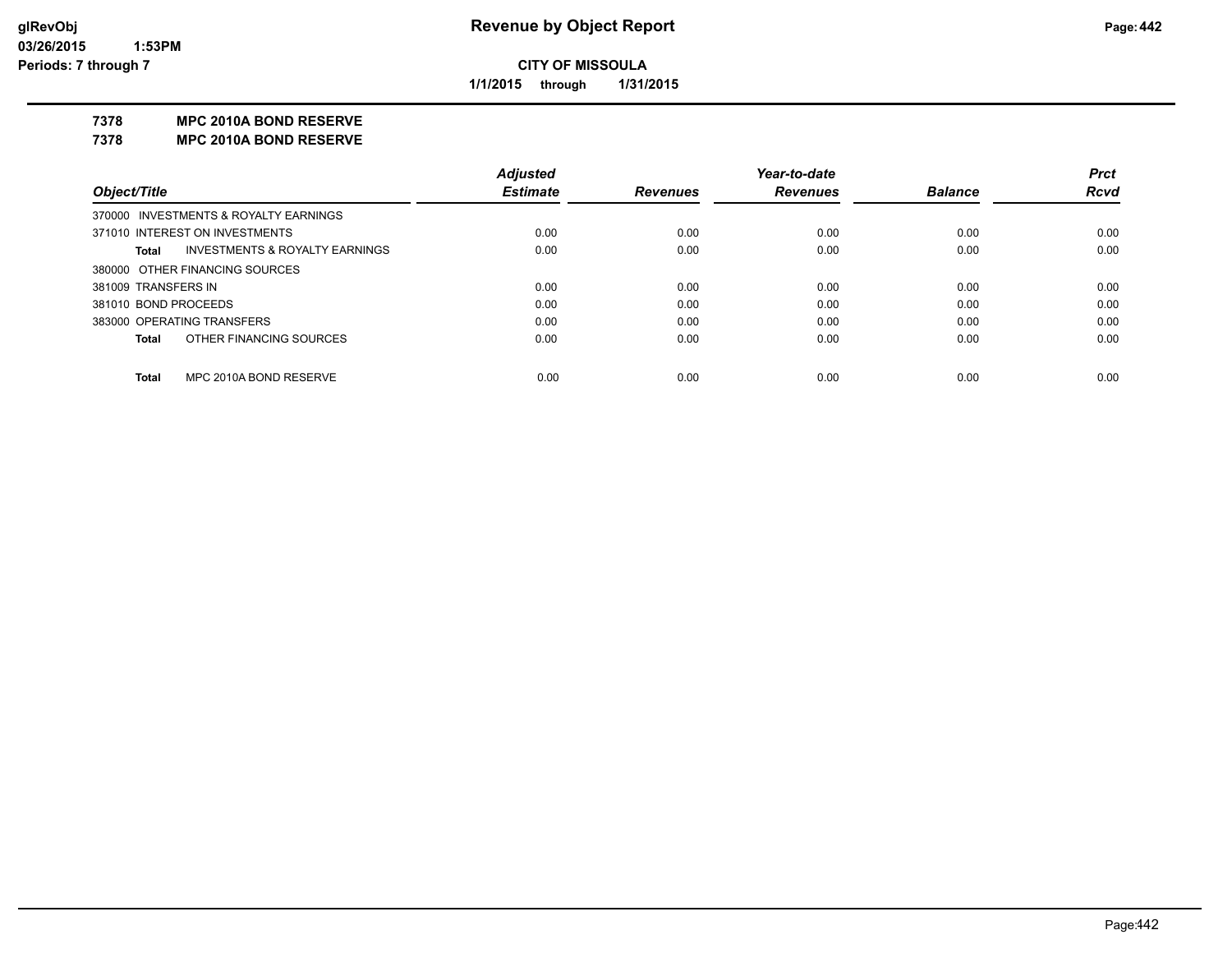**1/1/2015 through 1/31/2015**

## **7378 MPC 2010A BOND RESERVE**

|                                         | <b>Adjusted</b> |                 | Year-to-date    |                | <b>Prct</b> |
|-----------------------------------------|-----------------|-----------------|-----------------|----------------|-------------|
| Object/Title                            | <b>Estimate</b> | <b>Revenues</b> | <b>Revenues</b> | <b>Balance</b> | <b>Rcvd</b> |
| 370000 INVESTMENTS & ROYALTY EARNINGS   |                 |                 |                 |                |             |
| 371010 INTEREST ON INVESTMENTS          | 0.00            | 0.00            | 0.00            | 0.00           | 0.00        |
| INVESTMENTS & ROYALTY EARNINGS<br>Total | 0.00            | 0.00            | 0.00            | 0.00           | 0.00        |
| 380000 OTHER FINANCING SOURCES          |                 |                 |                 |                |             |
| 381009 TRANSFERS IN                     | 0.00            | 0.00            | 0.00            | 0.00           | 0.00        |
| 381010 BOND PROCEEDS                    | 0.00            | 0.00            | 0.00            | 0.00           | 0.00        |
| 383000 OPERATING TRANSFERS              | 0.00            | 0.00            | 0.00            | 0.00           | 0.00        |
| OTHER FINANCING SOURCES<br>Total        | 0.00            | 0.00            | 0.00            | 0.00           | 0.00        |
| MPC 2010A BOND RESERVE<br><b>Total</b>  | 0.00            | 0.00            | 0.00            | 0.00           | 0.00        |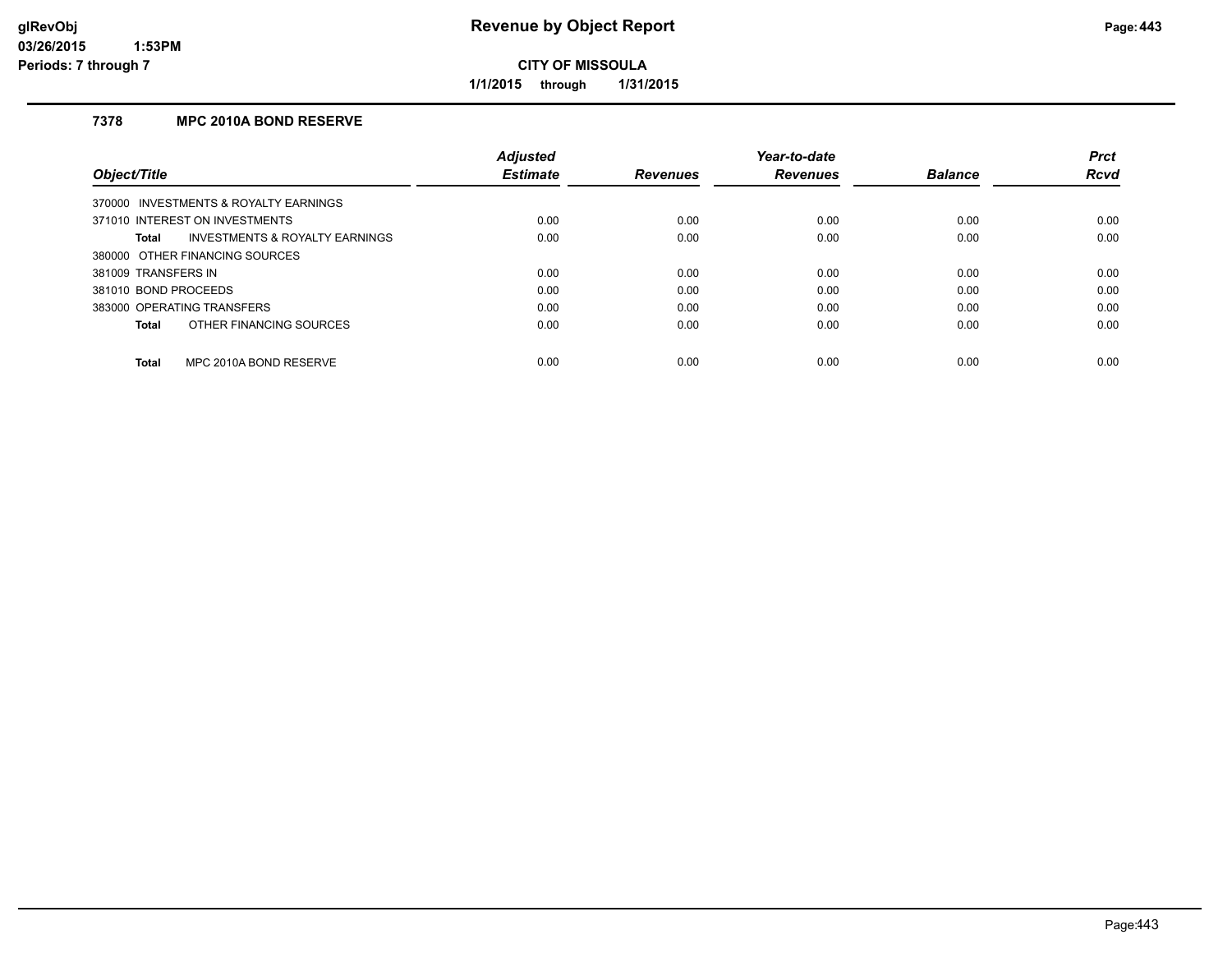**1/1/2015 through 1/31/2015**

## **7379 MPC 2010A BOND CONSTRUCTION**

#### **7379 MPC 2010A BOND CONSTRUCTION**

|                      |                                           | <b>Adjusted</b> |                 | Year-to-date    |                | <b>Prct</b> |
|----------------------|-------------------------------------------|-----------------|-----------------|-----------------|----------------|-------------|
| Object/Title         |                                           | <b>Estimate</b> | <b>Revenues</b> | <b>Revenues</b> | <b>Balance</b> | <b>Rcvd</b> |
|                      | 370000 INVESTMENTS & ROYALTY EARNINGS     |                 |                 |                 |                |             |
|                      | 371010 INTEREST ON INVESTMENTS            | 0.00            | 0.00            | 0.00            | 0.00           | 0.00        |
| Total                | <b>INVESTMENTS &amp; ROYALTY EARNINGS</b> | 0.00            | 0.00            | 0.00            | 0.00           | 0.00        |
|                      | 380000 OTHER FINANCING SOURCES            |                 |                 |                 |                |             |
| 381009 TRANSFERS IN  |                                           | 0.00            | 0.00            | 0.00            | 0.00           | 0.00        |
| 381010 BOND PROCEEDS |                                           | 0.00            | 0.00            | 0.00            | 0.00           | 0.00        |
|                      | 383000 OPERATING TRANSFERS                | 0.00            | 0.00            | 0.00            | 0.00           | 0.00        |
| Total                | OTHER FINANCING SOURCES                   | 0.00            | 0.00            | 0.00            | 0.00           | 0.00        |
|                      |                                           |                 |                 |                 |                |             |
| Total                | MPC 2010A BOND CONSTRUCTION               | 0.00            | 0.00            | 0.00            | 0.00           | 0.00        |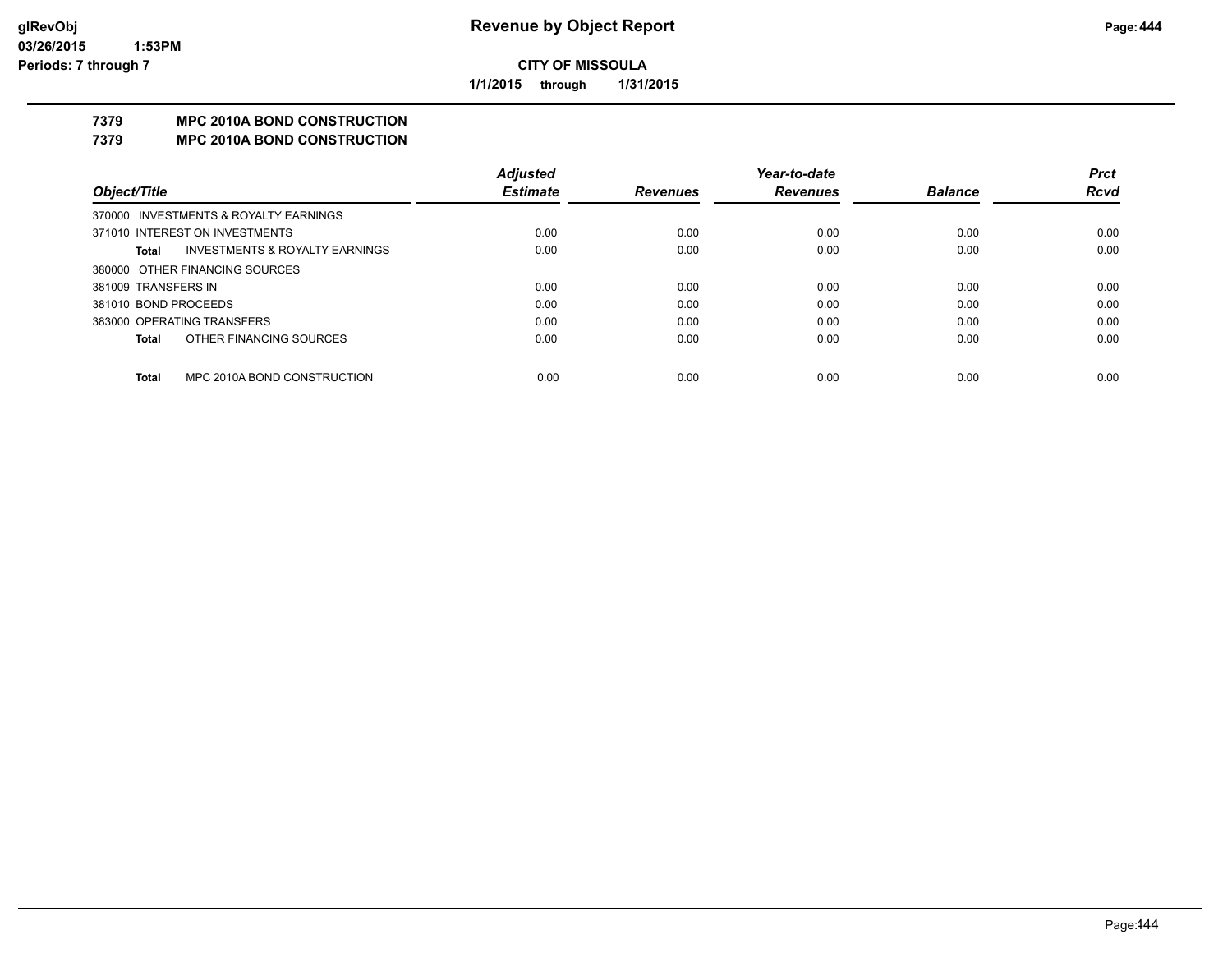**1/1/2015 through 1/31/2015**

## **7379 MPC 2010A BOND CONSTRUCTION**

|                                                | <b>Adjusted</b> |                 | Year-to-date    |                | <b>Prct</b> |
|------------------------------------------------|-----------------|-----------------|-----------------|----------------|-------------|
| Object/Title                                   | <b>Estimate</b> | <b>Revenues</b> | <b>Revenues</b> | <b>Balance</b> | <b>Rcvd</b> |
| 370000 INVESTMENTS & ROYALTY EARNINGS          |                 |                 |                 |                |             |
| 371010 INTEREST ON INVESTMENTS                 | 0.00            | 0.00            | 0.00            | 0.00           | 0.00        |
| INVESTMENTS & ROYALTY EARNINGS<br><b>Total</b> | 0.00            | 0.00            | 0.00            | 0.00           | 0.00        |
| 380000 OTHER FINANCING SOURCES                 |                 |                 |                 |                |             |
| 381009 TRANSFERS IN                            | 0.00            | 0.00            | 0.00            | 0.00           | 0.00        |
| 381010 BOND PROCEEDS                           | 0.00            | 0.00            | 0.00            | 0.00           | 0.00        |
| 383000 OPERATING TRANSFERS                     | 0.00            | 0.00            | 0.00            | 0.00           | 0.00        |
| OTHER FINANCING SOURCES<br><b>Total</b>        | 0.00            | 0.00            | 0.00            | 0.00           | 0.00        |
| MPC 2010A BOND CONSTRUCTION<br><b>Total</b>    | 0.00            | 0.00            | 0.00            | 0.00           | 0.00        |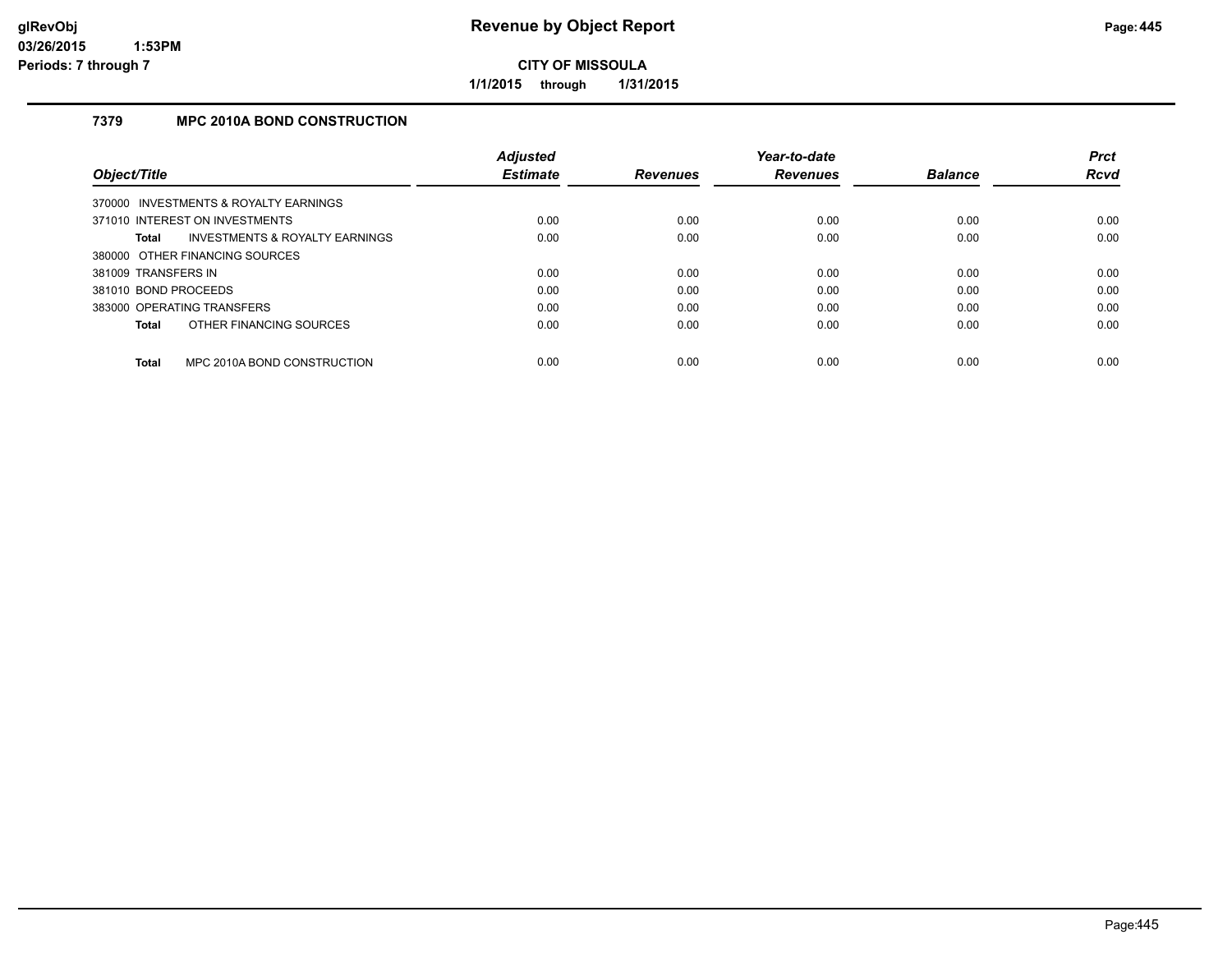**1/1/2015 through 1/31/2015**

## **7380 BUSINESS IMPROVEMENT DISTRICT**

#### **7380 BUSINESS IMPROVEMENT DISTRICT**

|                                                     | <b>Adjusted</b> |                 | Year-to-date    |                | <b>Prct</b> |
|-----------------------------------------------------|-----------------|-----------------|-----------------|----------------|-------------|
| Object/Title                                        | <b>Estimate</b> | <b>Revenues</b> | <b>Revenues</b> | <b>Balance</b> | <b>Rcvd</b> |
| TAXES/ASSESSMENTS<br>310000                         |                 |                 |                 |                |             |
| 311011 TAX INCREMENT                                | 364,322.00      | 3,590.51        | 182,884.09      | 181,437.91     | 50.20       |
| PENALTIES & INTEREST<br>312001                      | 0.00            | 49.54           | 518.34          | $-518.34$      | 0.00        |
| TAXES/ASSESSMENTS<br>Total                          | 364,322.00      | 3,640.05        | 183,402.43      | 180,919.57     | 50.34       |
| <b>CHARGES FOR SERVICES</b><br>340000               |                 |                 |                 |                |             |
| <b>GARBAGE COLLECTION SERVICES</b><br>343041        | 5,000.00        | 1,293.77        | 11,693.99       | $-6,693.99$    | 233.88      |
| <b>CHARGES FOR SERVICES</b><br>Total                | 5,000.00        | 1,293.77        | 11,693.99       | $-6,693.99$    | 233.88      |
| MISCELLANEOUS REVENUES<br>360000                    |                 |                 |                 |                |             |
| 363010 LIGHTING ASSESSMENTS                         | 0.00            | 0.00            | 0.00            | 0.00           | 0.00        |
| 363020 PROPERTY ASSESSMENTS                         | 0.00            | 0.00            | 0.00            | 0.00           | 0.00        |
| MISCELLANEOUS REVENUES<br><b>Total</b>              | 0.00            | 0.00            | 0.00            | 0.00           | 0.00        |
| <b>INVESTMENTS &amp; ROYALTY EARNINGS</b><br>370000 |                 |                 |                 |                |             |
| 371010 INTEREST ON INVESTMENTS                      | 0.00            | 0.00            | 0.00            | 0.00           | 0.00        |
| 371020 GAIN/LOSS IN MARKET VALUE OF INVESTMENTS     | 0.00            | 0.00            | 0.00            | 0.00           | 0.00        |
| <b>INVESTMENTS &amp; ROYALTY EARNINGS</b><br>Total  | 0.00            | 0.00            | 0.00            | 0.00           | 0.00        |
| <b>BUSINESS IMPROVEMENT DISTRICT</b><br>Total       | 369,322.00      | 4,933.82        | 195,096.42      | 174,225.58     | 52.83       |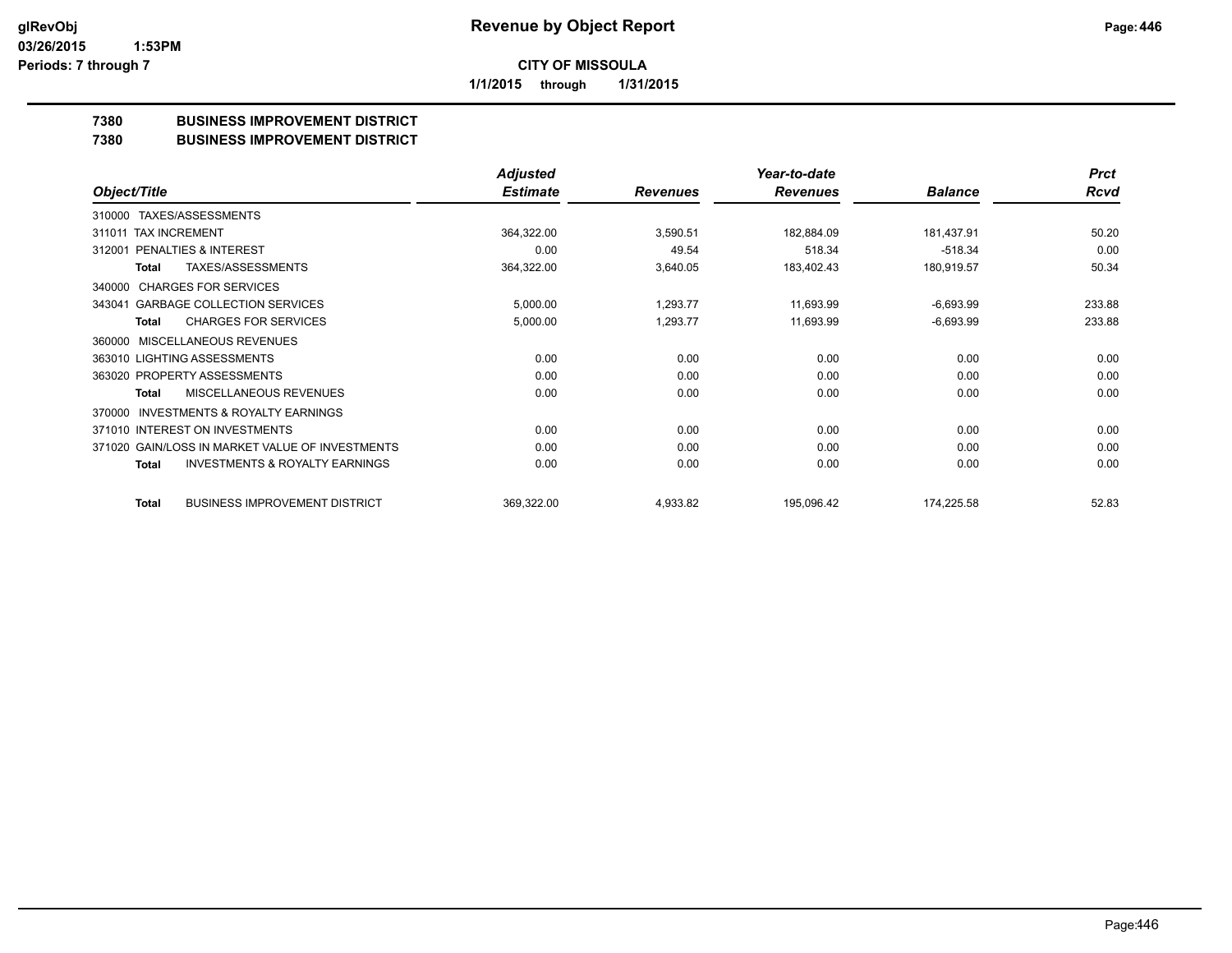**1/1/2015 through 1/31/2015**

## **7380 BUSINESS IMPROVEMENT DISTRICT**

|                                                           | <b>Adjusted</b> |                 | Year-to-date    |                | <b>Prct</b> |
|-----------------------------------------------------------|-----------------|-----------------|-----------------|----------------|-------------|
| Object/Title                                              | <b>Estimate</b> | <b>Revenues</b> | <b>Revenues</b> | <b>Balance</b> | <b>Rcvd</b> |
| 310000 TAXES/ASSESSMENTS                                  |                 |                 |                 |                |             |
| <b>TAX INCREMENT</b><br>311011                            | 364,322.00      | 3,590.51        | 182,884.09      | 181,437.91     | 50.20       |
| PENALTIES & INTEREST<br>312001                            | 0.00            | 49.54           | 518.34          | $-518.34$      | 0.00        |
| TAXES/ASSESSMENTS<br>Total                                | 364,322.00      | 3,640.05        | 183,402.43      | 180,919.57     | 50.34       |
| <b>CHARGES FOR SERVICES</b><br>340000                     |                 |                 |                 |                |             |
| <b>GARBAGE COLLECTION SERVICES</b><br>343041              | 5,000.00        | 1,293.77        | 11,693.99       | $-6,693.99$    | 233.88      |
| <b>CHARGES FOR SERVICES</b><br><b>Total</b>               | 5,000.00        | 1,293.77        | 11,693.99       | $-6,693.99$    | 233.88      |
| MISCELLANEOUS REVENUES<br>360000                          |                 |                 |                 |                |             |
| 363010 LIGHTING ASSESSMENTS                               | 0.00            | 0.00            | 0.00            | 0.00           | 0.00        |
| 363020 PROPERTY ASSESSMENTS                               | 0.00            | 0.00            | 0.00            | 0.00           | 0.00        |
| <b>MISCELLANEOUS REVENUES</b><br>Total                    | 0.00            | 0.00            | 0.00            | 0.00           | 0.00        |
| <b>INVESTMENTS &amp; ROYALTY EARNINGS</b><br>370000       |                 |                 |                 |                |             |
| 371010 INTEREST ON INVESTMENTS                            | 0.00            | 0.00            | 0.00            | 0.00           | 0.00        |
| 371020 GAIN/LOSS IN MARKET VALUE OF INVESTMENT            | 0.00            | 0.00            | 0.00            | 0.00           | 0.00        |
| <b>INVESTMENTS &amp; ROYALTY EARNINGS</b><br><b>Total</b> | 0.00            | 0.00            | 0.00            | 0.00           | 0.00        |
| <b>BUSINESS IMPROVEMENT DISTRICT</b><br><b>Total</b>      | 369,322.00      | 4,933.82        | 195,096.42      | 174,225.58     | 52.83       |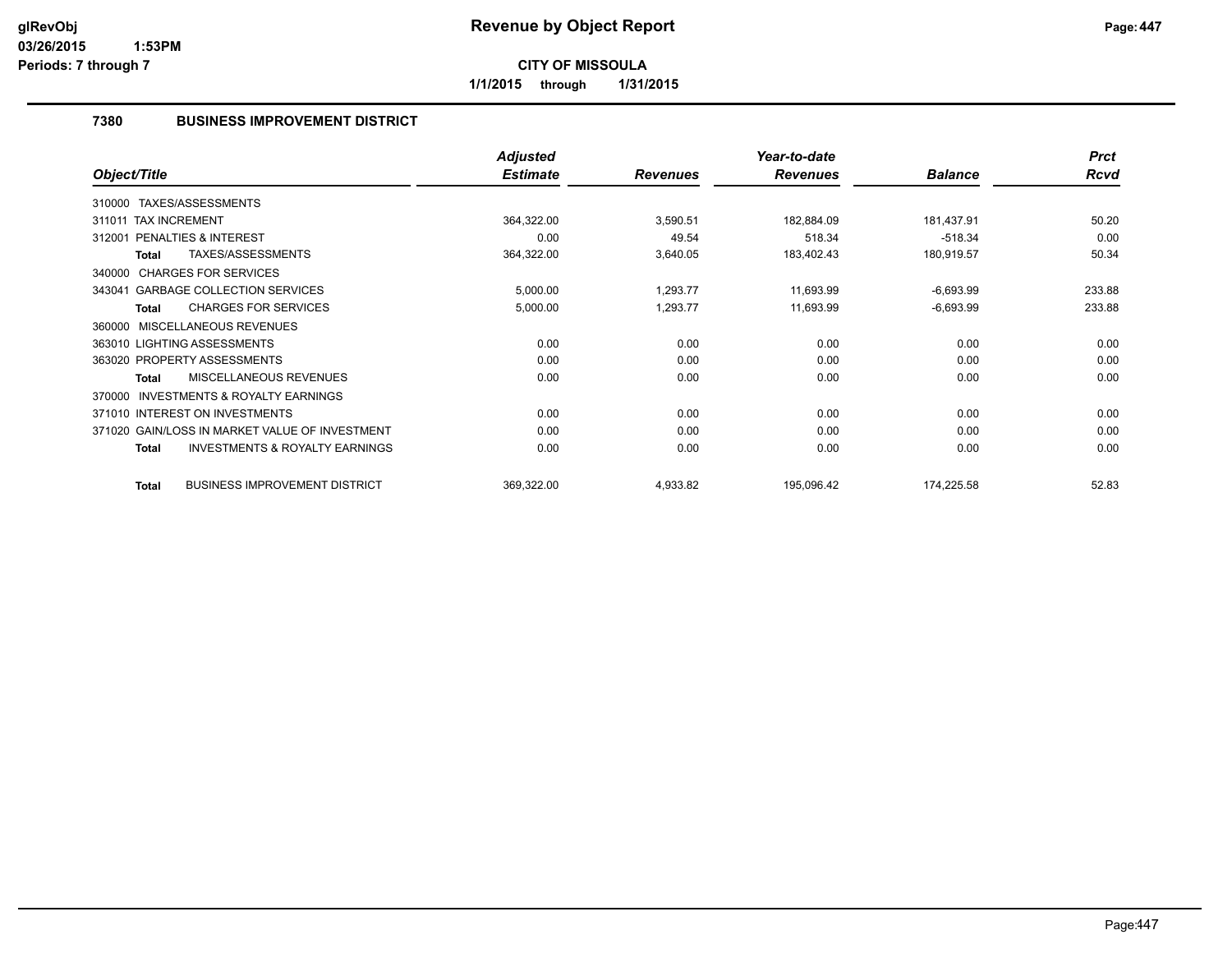**1/1/2015 through 1/31/2015**

#### **7381 TOURISM BUSINESS IMPROVEMENT DISTRICT 7381 TOURISM BUSINESS IMPROVEMENT DISTRICT**

|                                                     | <b>Adjusted</b> |                 | Year-to-date    |                | <b>Prct</b> |
|-----------------------------------------------------|-----------------|-----------------|-----------------|----------------|-------------|
| Object/Title                                        | <b>Estimate</b> | <b>Revenues</b> | <b>Revenues</b> | <b>Balance</b> | <b>Rcvd</b> |
| 310000 TAXES/ASSESSMENTS                            |                 |                 |                 |                |             |
| 314100 TBID REVENUE                                 | 620.494.00      | 0.00            | 0.00            | 620.494.00     | 0.00        |
| TAXES/ASSESSMENTS<br>Total                          | 620,494.00      | 0.00            | 0.00            | 620.494.00     | 0.00        |
| 370000 INVESTMENTS & ROYALTY EARNINGS               |                 |                 |                 |                |             |
| 371010 INTEREST ON INVESTMENTS                      | 0.00            | 0.00            | 0.00            | 0.00           | 0.00        |
| <b>INVESTMENTS &amp; ROYALTY EARNINGS</b><br>Total  | 0.00            | 0.00            | 0.00            | 0.00           | 0.00        |
|                                                     |                 |                 |                 |                |             |
| TOURISM BUSINESS IMPROVEMENT DISTRI<br><b>Total</b> | 620.494.00      | 0.00            | 0.00            | 620.494.00     | 0.00        |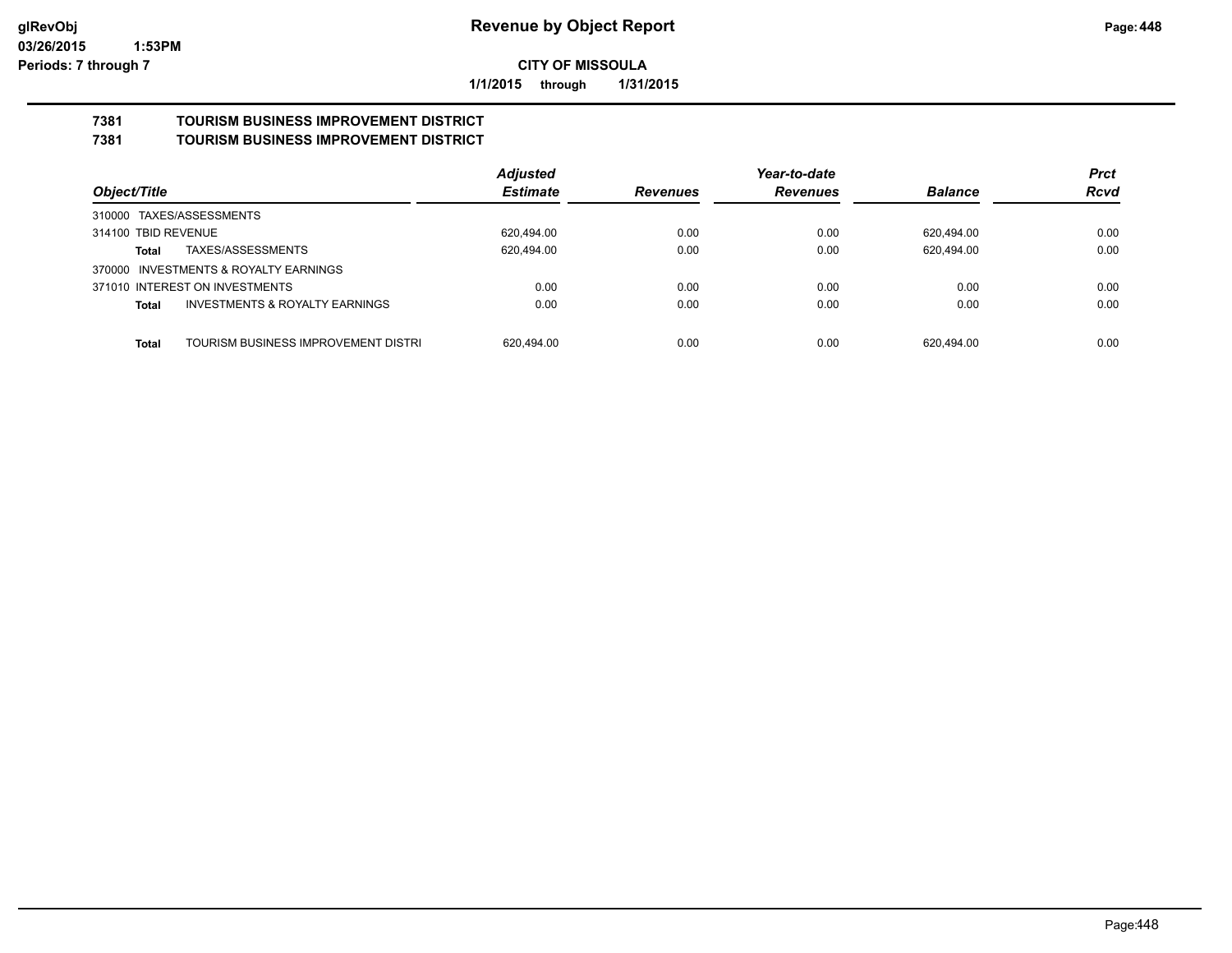**1/1/2015 through 1/31/2015**

## **7381 TOURISM BUSINESS IMPROVEMENT DISTRICT**

| Object/Title                                              | <b>Adjusted</b><br><b>Estimate</b> | <b>Revenues</b> | Year-to-date<br><b>Revenues</b> | <b>Balance</b> | <b>Prct</b><br><b>Rcvd</b> |
|-----------------------------------------------------------|------------------------------------|-----------------|---------------------------------|----------------|----------------------------|
| 310000 TAXES/ASSESSMENTS                                  |                                    |                 |                                 |                |                            |
| 314100 TBID REVENUE                                       | 620.494.00                         | 0.00            | 0.00                            | 620.494.00     | 0.00                       |
| TAXES/ASSESSMENTS<br><b>Total</b>                         | 620,494.00                         | 0.00            | 0.00                            | 620,494.00     | 0.00                       |
| 370000 INVESTMENTS & ROYALTY EARNINGS                     |                                    |                 |                                 |                |                            |
| 371010 INTEREST ON INVESTMENTS                            | 0.00                               | 0.00            | 0.00                            | 0.00           | 0.00                       |
| <b>INVESTMENTS &amp; ROYALTY EARNINGS</b><br><b>Total</b> | 0.00                               | 0.00            | 0.00                            | 0.00           | 0.00                       |
|                                                           |                                    |                 |                                 |                |                            |
| TOURISM BUSINESS IMPROVEMENT DISTR<br><b>Total</b>        | 620.494.00                         | 0.00            | 0.00                            | 620.494.00     | 0.00                       |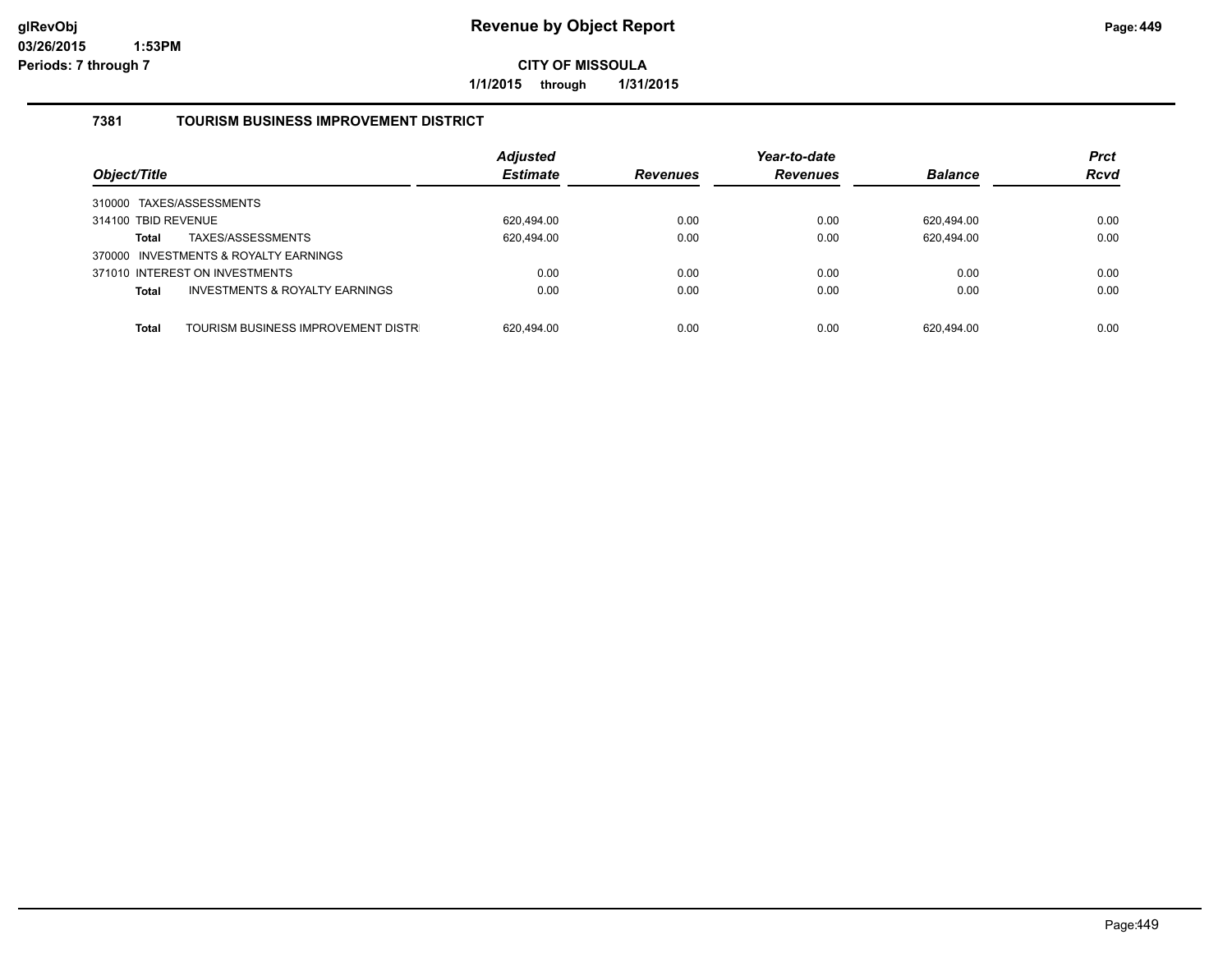**1/1/2015 through 1/31/2015**

## **7382 5.75M TIF RESERVE**

**7382 5.75M TIF RESERVE**

|                                                    | <b>Adjusted</b> |                 | Year-to-date    |                | <b>Prct</b> |
|----------------------------------------------------|-----------------|-----------------|-----------------|----------------|-------------|
| Object/Title                                       | <b>Estimate</b> | <b>Revenues</b> | <b>Revenues</b> | <b>Balance</b> | <b>Rcvd</b> |
| 370000 INVESTMENTS & ROYALTY EARNINGS              |                 |                 |                 |                |             |
| 371010 INTEREST ON INVESTMENTS                     | 0.00            | 0.00            | 0.00            | 0.00           | 0.00        |
| <b>INVESTMENTS &amp; ROYALTY EARNINGS</b><br>Total | 0.00            | 0.00            | 0.00            | 0.00           | 0.00        |
| 380000 OTHER FINANCING SOURCES                     |                 |                 |                 |                |             |
| 381025 BOND PROCEEDS                               | 0.00            | 0.00            | 0.00            | 0.00           | 0.00        |
| 383014 TRANS FR MRA                                | 0.00            | 0.00            | 0.00            | 0.00           | 0.00        |
| 383040 TRANSFER FROM CITY GRANTS                   | 0.00            | 0.00            | 0.00            | 0.00           | 0.00        |
| OTHER FINANCING SOURCES<br>Total                   | 0.00            | 0.00            | 0.00            | 0.00           | 0.00        |
|                                                    |                 |                 |                 |                |             |
| 5.75M TIF RESERVE<br>Total                         | 0.00            | 0.00            | 0.00            | 0.00           | 0.00        |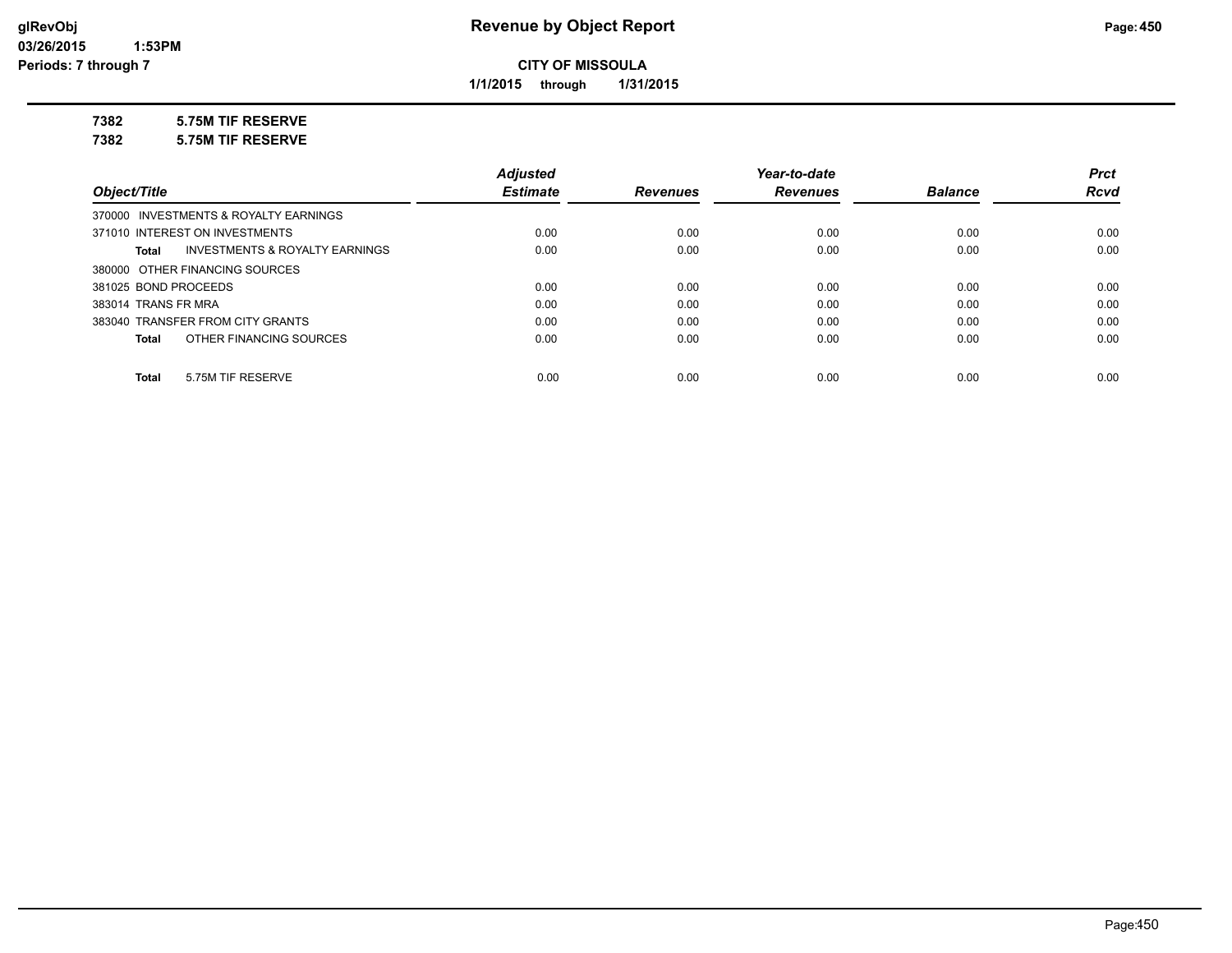**1/1/2015 through 1/31/2015**

## **7382 5.75M TIF RESERVE**

|                                         | <b>Adjusted</b> |                 | Year-to-date    |                | <b>Prct</b> |
|-----------------------------------------|-----------------|-----------------|-----------------|----------------|-------------|
| Object/Title                            | <b>Estimate</b> | <b>Revenues</b> | <b>Revenues</b> | <b>Balance</b> | <b>Rcvd</b> |
| 370000 INVESTMENTS & ROYALTY EARNINGS   |                 |                 |                 |                |             |
| 371010 INTEREST ON INVESTMENTS          | 0.00            | 0.00            | 0.00            | 0.00           | 0.00        |
| INVESTMENTS & ROYALTY EARNINGS<br>Total | 0.00            | 0.00            | 0.00            | 0.00           | 0.00        |
| 380000 OTHER FINANCING SOURCES          |                 |                 |                 |                |             |
| 381025 BOND PROCEEDS                    | 0.00            | 0.00            | 0.00            | 0.00           | 0.00        |
| 383014 TRANS FR MRA                     | 0.00            | 0.00            | 0.00            | 0.00           | 0.00        |
| 383040 TRANSFER FROM CITY GRANTS        | 0.00            | 0.00            | 0.00            | 0.00           | 0.00        |
| OTHER FINANCING SOURCES<br>Total        | 0.00            | 0.00            | 0.00            | 0.00           | 0.00        |
| 5.75M TIF RESERVE                       |                 |                 |                 |                |             |
| <b>Total</b>                            | 0.00            | 0.00            | 0.00            | 0.00           | 0.00        |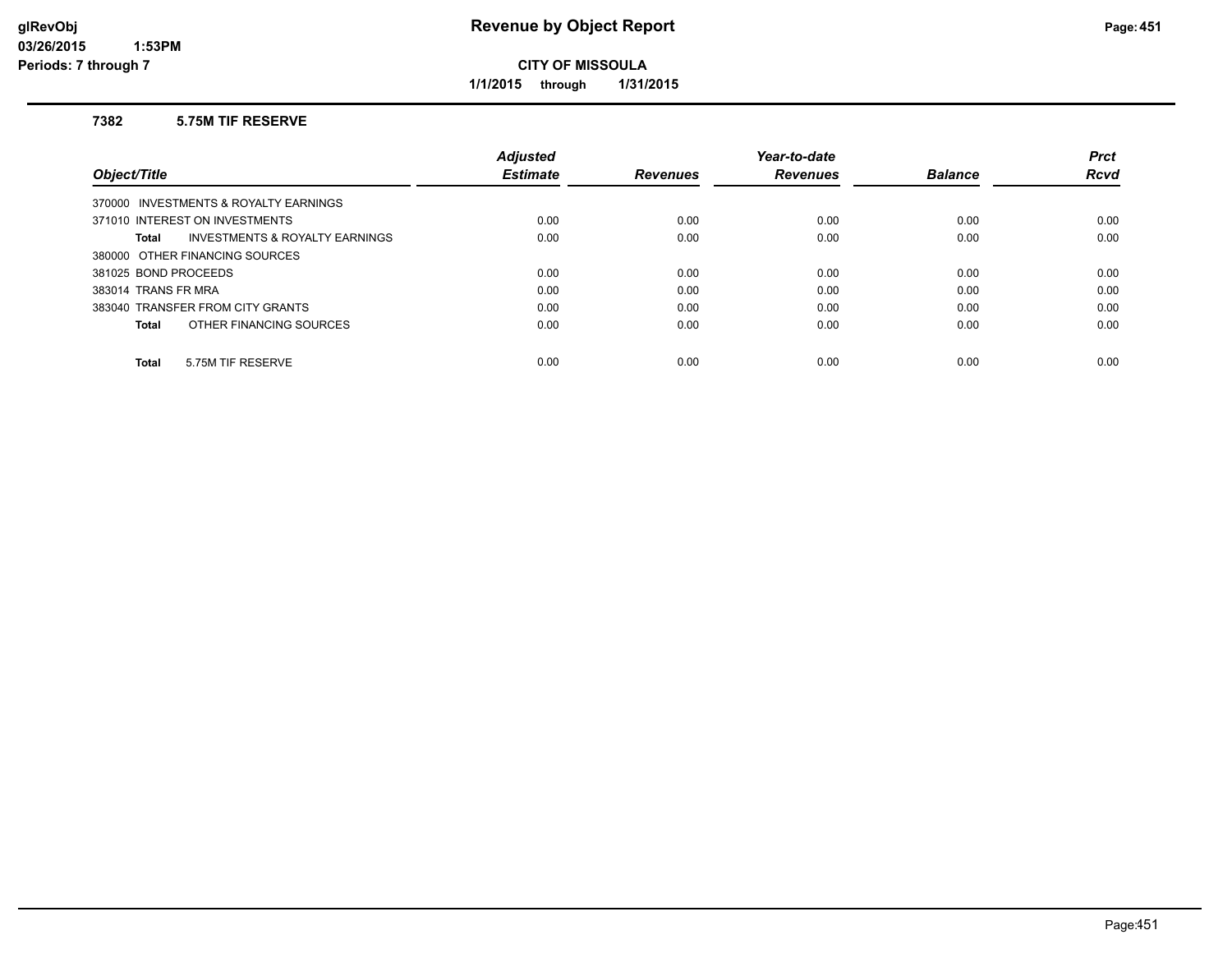**1/1/2015 through 1/31/2015**

## **7383 RIVERFRONT TRIANGLE URD**

**7383 RIVERFRONT TRIANGLE URD**

|                                                    | <b>Adjusted</b> |                 | Year-to-date    |                | <b>Prct</b> |
|----------------------------------------------------|-----------------|-----------------|-----------------|----------------|-------------|
| Object/Title                                       | <b>Estimate</b> | <b>Revenues</b> | <b>Revenues</b> | <b>Balance</b> | <b>Rcvd</b> |
| 310000 TAXES/ASSESSMENTS                           |                 |                 |                 |                |             |
| 311011 TAX INCREMENT                               | 0.00            | 0.00            | 2.381.71        | $-2.381.71$    | 0.00        |
| 312001 PENALTIES & INTEREST                        | 0.00            | 0.00            | 0.00            | 0.00           | 0.00        |
| TAXES/ASSESSMENTS<br>Total                         | 0.00            | 0.00            | 2.381.71        | $-2,381.71$    | 0.00        |
| 330000 INTERGOVERNMENTAL REVENUES                  |                 |                 |                 |                |             |
| 335210 PERSONAL PROPERTY TAX REIMBURSEMENT         | 4.494.00        | 0.00            | 4.657.92        | -163.92        | 103.65      |
| <b>INTERGOVERNMENTAL REVENUES</b><br>Total         | 4,494.00        | 0.00            | 4,657.92        | $-163.92$      | 103.65      |
| 370000 INVESTMENTS & ROYALTY EARNINGS              |                 |                 |                 |                |             |
| 371010 INTEREST ON INVESTMENTS                     | 0.00            | 0.00            | 0.00            | 0.00           | 0.00        |
| <b>INVESTMENTS &amp; ROYALTY EARNINGS</b><br>Total | 0.00            | 0.00            | 0.00            | 0.00           | 0.00        |
| RIVERFRONT TRIANGLE URD<br>Total                   | 4.494.00        | 0.00            | 7.039.63        | $-2.545.63$    | 156.65      |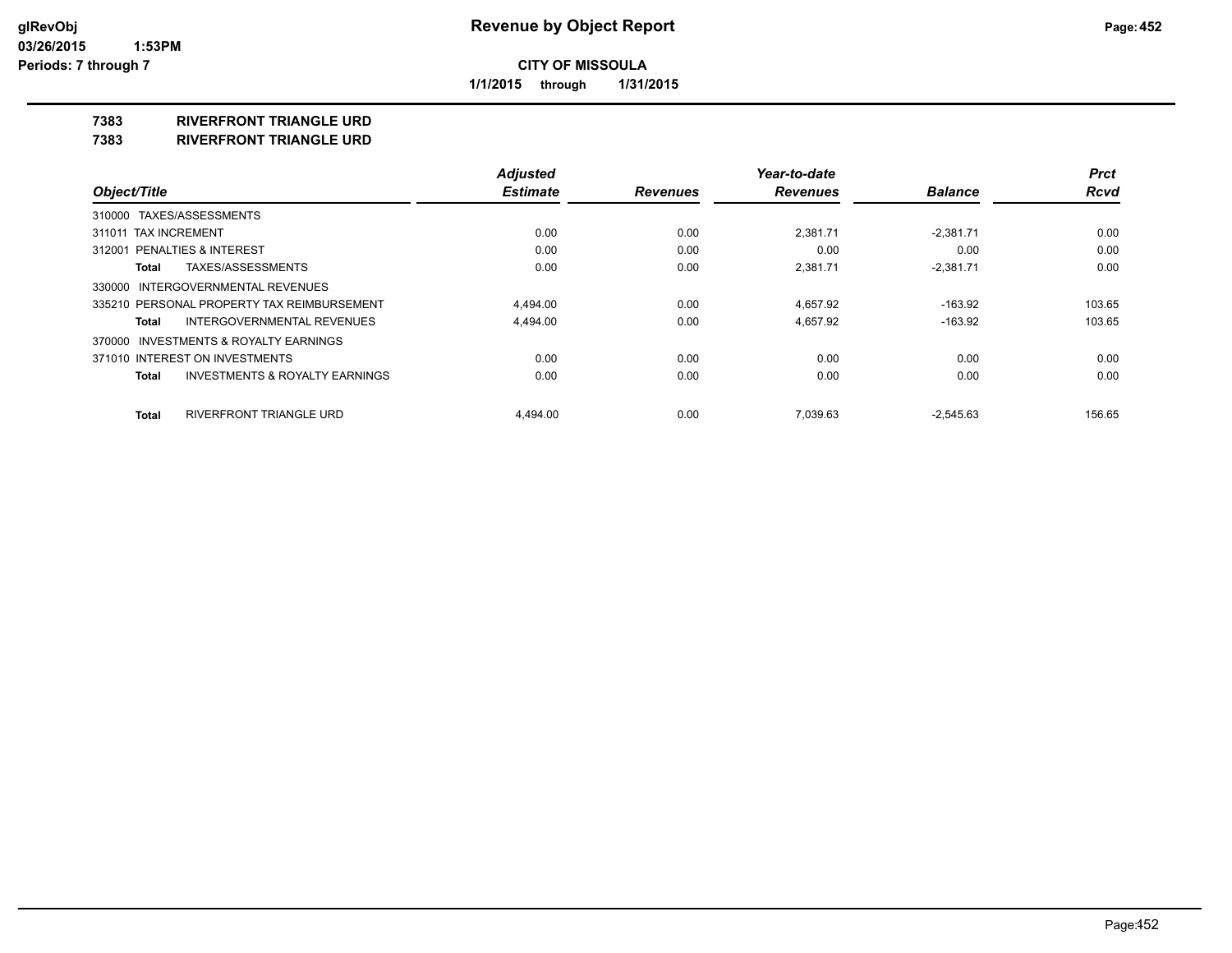**1/1/2015 through 1/31/2015**

## **7383 RIVERFRONT TRIANGLE URD**

|                                                           | <b>Adjusted</b> |                 | Year-to-date    |                | <b>Prct</b> |
|-----------------------------------------------------------|-----------------|-----------------|-----------------|----------------|-------------|
| Object/Title                                              | <b>Estimate</b> | <b>Revenues</b> | <b>Revenues</b> | <b>Balance</b> | <b>Rcvd</b> |
| TAXES/ASSESSMENTS<br>310000                               |                 |                 |                 |                |             |
| 311011 TAX INCREMENT                                      | 0.00            | 0.00            | 2.381.71        | $-2,381.71$    | 0.00        |
| 312001 PENALTIES & INTEREST                               | 0.00            | 0.00            | 0.00            | 0.00           | 0.00        |
| TAXES/ASSESSMENTS<br><b>Total</b>                         | 0.00            | 0.00            | 2,381.71        | $-2,381.71$    | 0.00        |
| INTERGOVERNMENTAL REVENUES<br>330000                      |                 |                 |                 |                |             |
| 335210 PERSONAL PROPERTY TAX REIMBURSEMENT                | 4.494.00        | 0.00            | 4.657.92        | $-163.92$      | 103.65      |
| <b>INTERGOVERNMENTAL REVENUES</b><br>Total                | 4.494.00        | 0.00            | 4.657.92        | $-163.92$      | 103.65      |
| 370000 INVESTMENTS & ROYALTY EARNINGS                     |                 |                 |                 |                |             |
| 371010 INTEREST ON INVESTMENTS                            | 0.00            | 0.00            | 0.00            | 0.00           | 0.00        |
| <b>INVESTMENTS &amp; ROYALTY EARNINGS</b><br><b>Total</b> | 0.00            | 0.00            | 0.00            | 0.00           | 0.00        |
| RIVERFRONT TRIANGLE URD<br><b>Total</b>                   | 4.494.00        | 0.00            | 7.039.63        | $-2.545.63$    | 156.65      |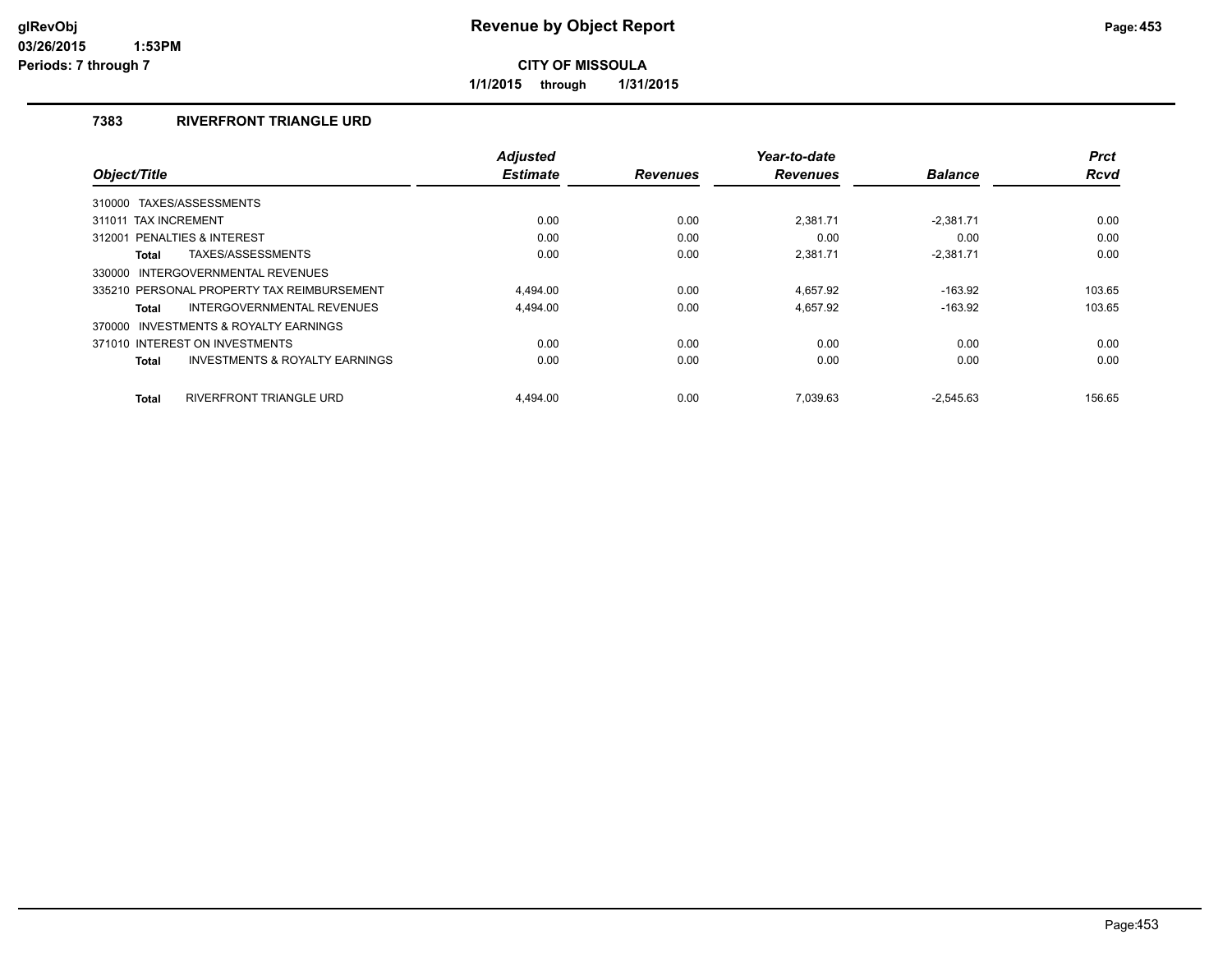**1/1/2015 through 1/31/2015**

## **7384 MILLSITE TAX INCREMENT FUND**

#### **7384 MILLSITE TAX INCREMENT FUND**

|                                                           | <b>Adjusted</b> |                 | Year-to-date    |                | <b>Prct</b> |
|-----------------------------------------------------------|-----------------|-----------------|-----------------|----------------|-------------|
| Object/Title                                              | <b>Estimate</b> | <b>Revenues</b> | <b>Revenues</b> | <b>Balance</b> | <b>Rcvd</b> |
| 370000 INVESTMENTS & ROYALTY EARNINGS                     |                 |                 |                 |                |             |
| 371010 INTEREST ON INVESTMENTS                            | 0.00            | 0.00            | 0.00            | 0.00           | 0.00        |
| <b>INVESTMENTS &amp; ROYALTY EARNINGS</b><br><b>Total</b> | 0.00            | 0.00            | 0.00            | 0.00           | 0.00        |
| 380000 OTHER FINANCING SOURCES                            |                 |                 |                 |                |             |
| 383014 TRANS FR MRA                                       | 0.00            | 0.00            | 0.00            | 0.00           | 0.00        |
| OTHER FINANCING SOURCES<br><b>Total</b>                   | 0.00            | 0.00            | 0.00            | 0.00           | 0.00        |
|                                                           |                 |                 |                 |                |             |
| MILLSITE TAX INCREMENT FUND<br><b>Total</b>               | 0.00            | 0.00            | 0.00            | 0.00           | 0.00        |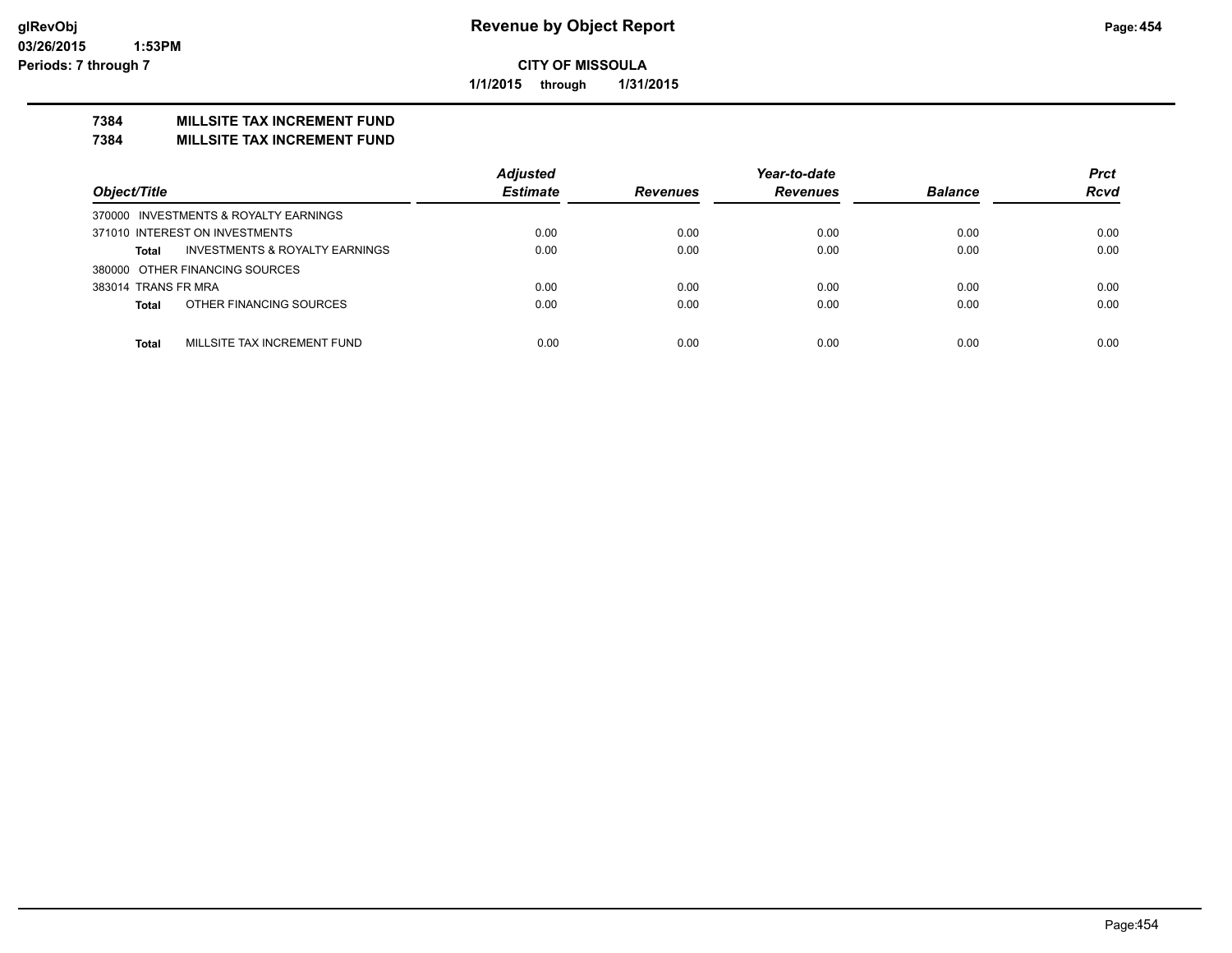**1/1/2015 through 1/31/2015**

## **7384 MILLSITE TAX INCREMENT FUND**

| Object/Title                                       | <b>Adjusted</b><br><b>Estimate</b> | <b>Revenues</b> | Year-to-date<br><b>Revenues</b> | <b>Balance</b> | <b>Prct</b><br><b>Rcvd</b> |
|----------------------------------------------------|------------------------------------|-----------------|---------------------------------|----------------|----------------------------|
| 370000 INVESTMENTS & ROYALTY EARNINGS              |                                    |                 |                                 |                |                            |
| 371010 INTEREST ON INVESTMENTS                     | 0.00                               | 0.00            | 0.00                            | 0.00           | 0.00                       |
| <b>INVESTMENTS &amp; ROYALTY EARNINGS</b><br>Total | 0.00                               | 0.00            | 0.00                            | 0.00           | 0.00                       |
| 380000 OTHER FINANCING SOURCES                     |                                    |                 |                                 |                |                            |
| 383014 TRANS FR MRA                                | 0.00                               | 0.00            | 0.00                            | 0.00           | 0.00                       |
| OTHER FINANCING SOURCES<br><b>Total</b>            | 0.00                               | 0.00            | 0.00                            | 0.00           | 0.00                       |
|                                                    |                                    |                 |                                 |                |                            |
| MILLSITE TAX INCREMENT FUND<br><b>Total</b>        | 0.00                               | 0.00            | 0.00                            | 0.00           | 0.00                       |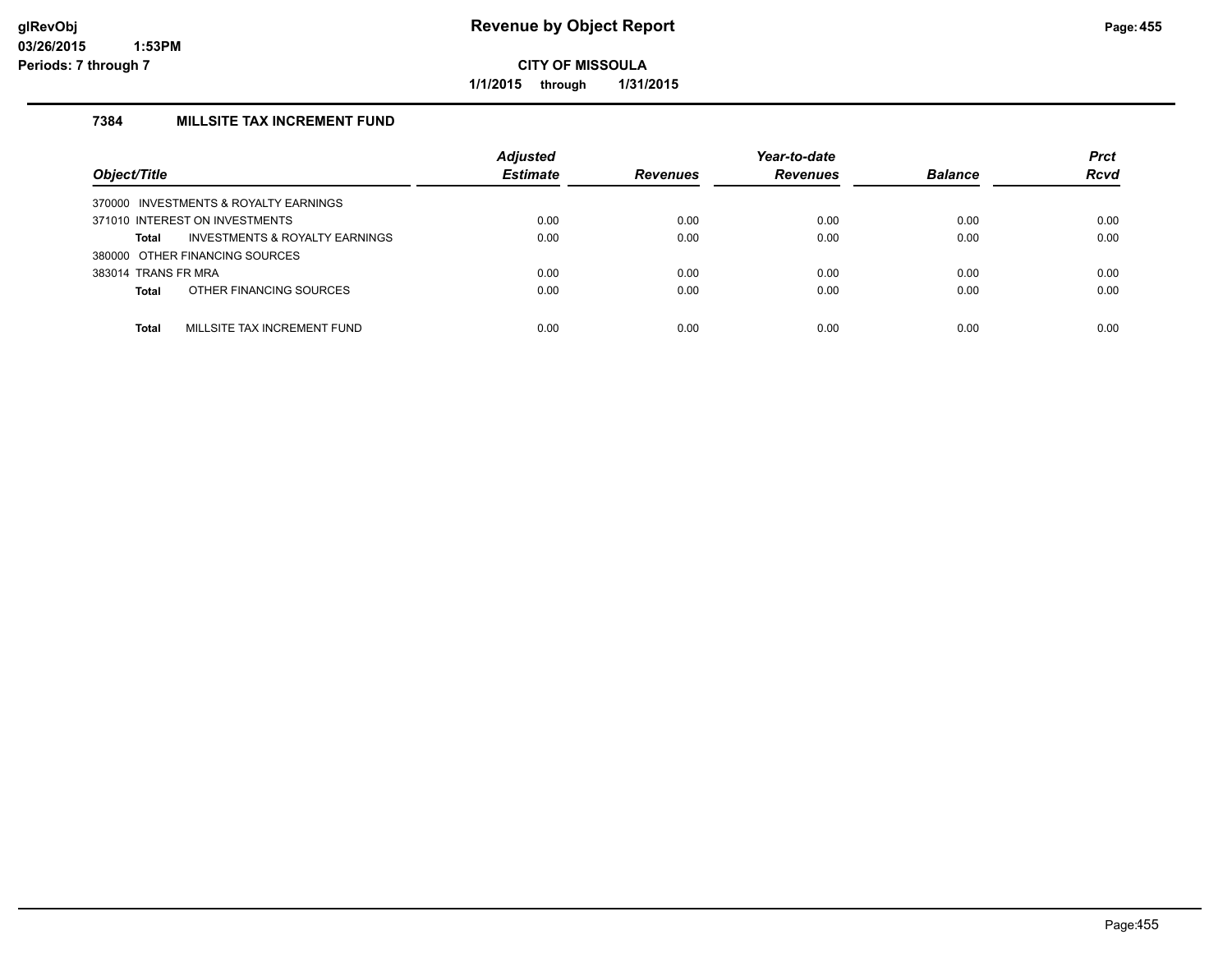**1/1/2015 through 1/31/2015**

**7385 FRONT STREET URD**

|                                                           | <b>Adjusted</b> |                 | Year-to-date    |                | <b>Prct</b> |
|-----------------------------------------------------------|-----------------|-----------------|-----------------|----------------|-------------|
| Object/Title                                              | <b>Estimate</b> | <b>Revenues</b> | <b>Revenues</b> | <b>Balance</b> | <b>Rcvd</b> |
| 310000 TAXES/ASSESSMENTS                                  |                 |                 |                 |                |             |
| 311011 TAX INCREMENT                                      | 0.00            | 0.00            | 0.00            | 0.00           | 0.00        |
| TAXES/ASSESSMENTS<br><b>Total</b>                         | 0.00            | 0.00            | 0.00            | 0.00           | 0.00        |
| INTERGOVERNMENTAL REVENUES<br>330000                      |                 |                 |                 |                |             |
| 331056 MDT FEDERAL CMAQ                                   | 0.00            | 0.00            | 20,605.25       | $-20,605.25$   | 0.00        |
| 335210 PERSONAL PROPERTY TAX REIMBURSEMENT                | 0.00            | 0.00            | 0.00            | 0.00           | 0.00        |
| <b>INTERGOVERNMENTAL REVENUES</b><br><b>Total</b>         | 0.00            | 0.00            | 20,605.25       | $-20,605.25$   | 0.00        |
| 360000 MISCELLANEOUS REVENUES                             |                 |                 |                 |                |             |
| 365000 DONATIONS                                          | 0.00            | 0.00            | 0.00            | 0.00           | 0.00        |
| <b>MISCELLANEOUS REVENUES</b><br>Total                    | 0.00            | 0.00            | 0.00            | 0.00           | 0.00        |
| INVESTMENTS & ROYALTY EARNINGS<br>370000                  |                 |                 |                 |                |             |
| 371010 INTEREST ON INVESTMENTS                            | 0.00            | 0.00            | 0.00            | 0.00           | 0.00        |
| <b>INVESTMENTS &amp; ROYALTY EARNINGS</b><br><b>Total</b> | 0.00            | 0.00            | 0.00            | 0.00           | 0.00        |
| OTHER FINANCING SOURCES<br>380000                         |                 |                 |                 |                |             |
| 381029 PARKING STRUCTURE BOND PROCEEDS                    | 0.00            | 0.00            | 0.00            | 0.00           | 0.00        |
| 381071 WILMA NOTE PROCEEDS                                | 0.00            | 0.00            | 0.00            | 0.00           | 0.00        |
| 381072 FIB NOTE PROCEEDS                                  | 0.00            | 0.00            | 0.00            | 0.00           | 0.00        |
| 383066 TRANSFER FROM FRONT ST CLEARING                    | 164,160.00      | 0.00            | 0.00            | 164,160.00     | 0.00        |
| 383067 TRANSFER FROM FSPS                                 | 0.00            | 0.00            | 0.00            | 0.00           | 0.00        |
| 383068 TRANSFER FROM SUBORDINATE LIEN                     | 0.00            | 0.00            | 0.00            | 0.00           | 0.00        |
| OTHER FINANCING SOURCES<br>Total                          | 164,160.00      | 0.00            | 0.00            | 164,160.00     | 0.00        |
| <b>FRONT STREET URD</b><br><b>Total</b>                   | 164.160.00      | 0.00            | 20.605.25       | 143,554.75     | 12.55       |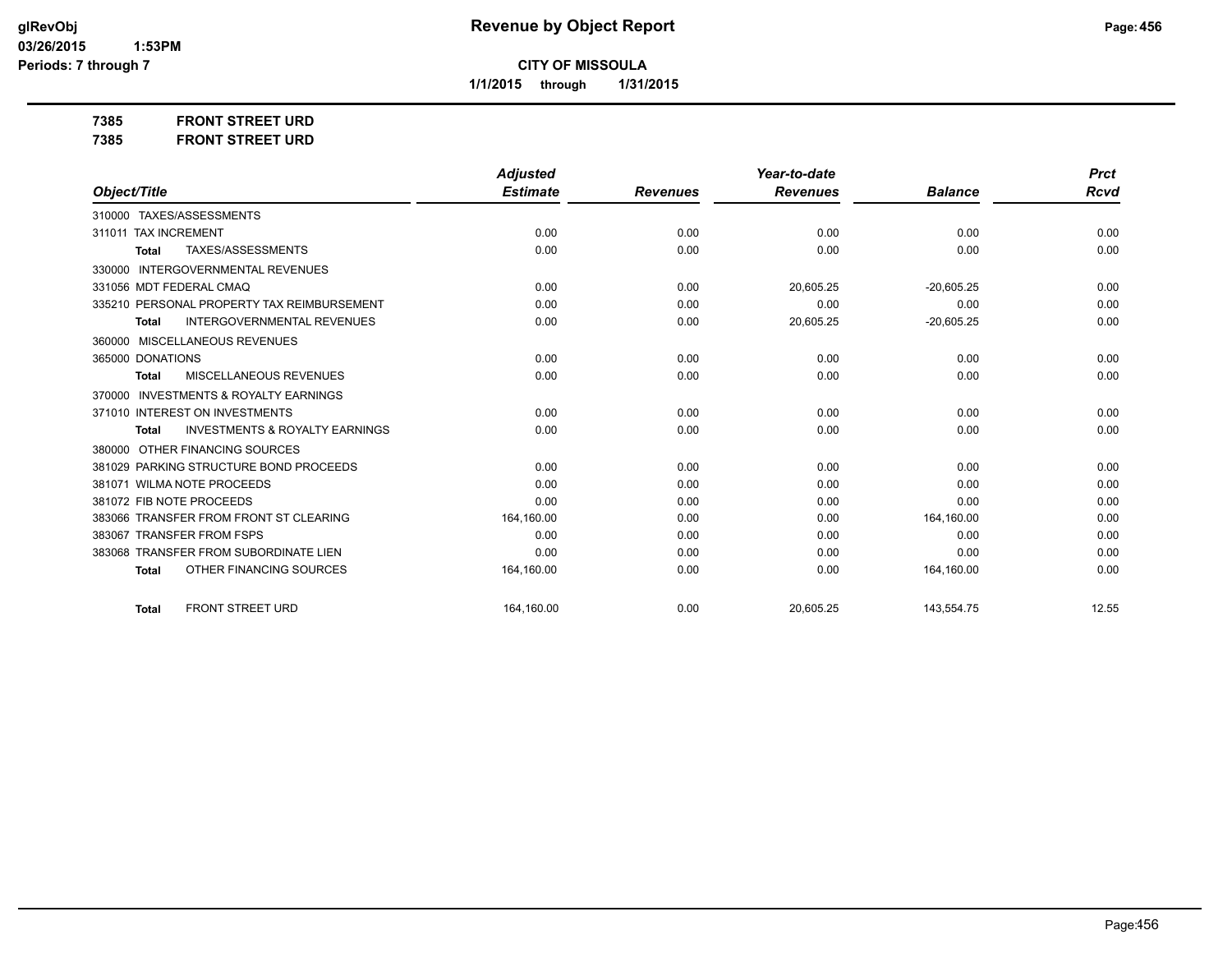**1/1/2015 through 1/31/2015**

## **7385 FRONT STREET URD**

|                                                           | <b>Adjusted</b> |                 | Year-to-date    |                | <b>Prct</b> |
|-----------------------------------------------------------|-----------------|-----------------|-----------------|----------------|-------------|
| Object/Title                                              | <b>Estimate</b> | <b>Revenues</b> | <b>Revenues</b> | <b>Balance</b> | <b>Rcvd</b> |
| 310000 TAXES/ASSESSMENTS                                  |                 |                 |                 |                |             |
| 311011 TAX INCREMENT                                      | 0.00            | 0.00            | 0.00            | 0.00           | 0.00        |
| TAXES/ASSESSMENTS<br><b>Total</b>                         | 0.00            | 0.00            | 0.00            | 0.00           | 0.00        |
| <b>INTERGOVERNMENTAL REVENUES</b><br>330000               |                 |                 |                 |                |             |
| 331056 MDT FEDERAL CMAQ                                   | 0.00            | 0.00            | 20,605.25       | $-20,605.25$   | 0.00        |
| 335210 PERSONAL PROPERTY TAX REIMBURSEMENT                | 0.00            | 0.00            | 0.00            | 0.00           | 0.00        |
| <b>INTERGOVERNMENTAL REVENUES</b><br><b>Total</b>         | 0.00            | 0.00            | 20,605.25       | $-20,605.25$   | 0.00        |
| 360000 MISCELLANEOUS REVENUES                             |                 |                 |                 |                |             |
| 365000 DONATIONS                                          | 0.00            | 0.00            | 0.00            | 0.00           | 0.00        |
| MISCELLANEOUS REVENUES<br><b>Total</b>                    | 0.00            | 0.00            | 0.00            | 0.00           | 0.00        |
| <b>INVESTMENTS &amp; ROYALTY EARNINGS</b><br>370000       |                 |                 |                 |                |             |
| 371010 INTEREST ON INVESTMENTS                            | 0.00            | 0.00            | 0.00            | 0.00           | 0.00        |
| <b>INVESTMENTS &amp; ROYALTY EARNINGS</b><br><b>Total</b> | 0.00            | 0.00            | 0.00            | 0.00           | 0.00        |
| 380000 OTHER FINANCING SOURCES                            |                 |                 |                 |                |             |
| 381029 PARKING STRUCTURE BOND PROCEEDS                    | 0.00            | 0.00            | 0.00            | 0.00           | 0.00        |
| 381071 WILMA NOTE PROCEEDS                                | 0.00            | 0.00            | 0.00            | 0.00           | 0.00        |
| 381072 FIB NOTE PROCEEDS                                  | 0.00            | 0.00            | 0.00            | 0.00           | 0.00        |
| 383066 TRANSFER FROM FRONT ST CLEARING                    | 164,160.00      | 0.00            | 0.00            | 164,160.00     | 0.00        |
| 383067 TRANSFER FROM FSPS                                 | 0.00            | 0.00            | 0.00            | 0.00           | 0.00        |
| 383068 TRANSFER FROM SUBORDINATE LIEN                     | 0.00            | 0.00            | 0.00            | 0.00           | 0.00        |
| OTHER FINANCING SOURCES<br><b>Total</b>                   | 164,160.00      | 0.00            | 0.00            | 164,160.00     | 0.00        |
| <b>FRONT STREET URD</b><br><b>Total</b>                   | 164.160.00      | 0.00            | 20,605.25       | 143,554.75     | 12.55       |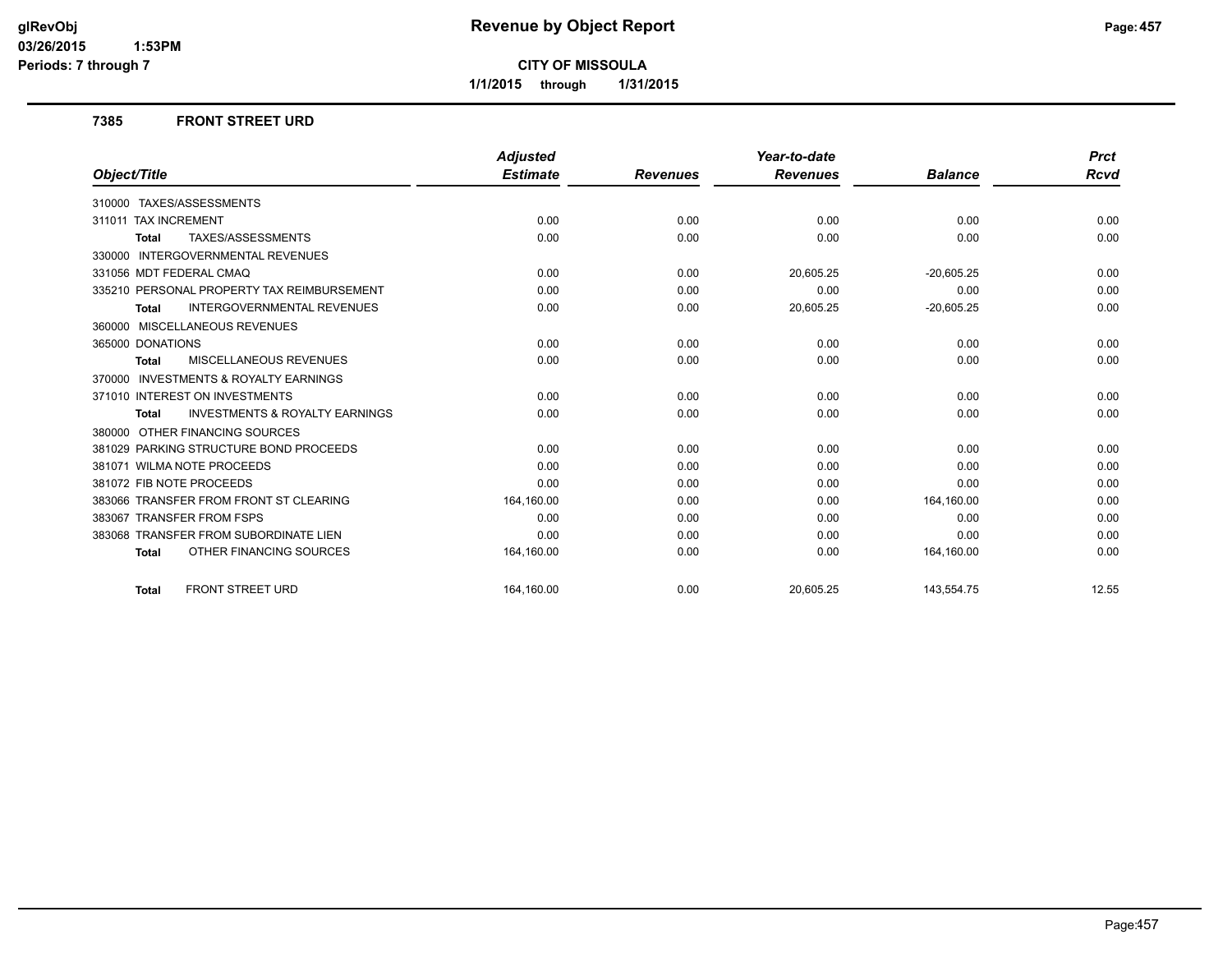**1/1/2015 through 1/31/2015**

## **7386 DEBT SERVICE-SAFEWAY/ST PAT 1.5M**

**7386 DEBT SERVICE-SAFEWAY/ST PAT 1.5M**

|                                                     | <b>Adjusted</b> |                 | Year-to-date    |                | <b>Prct</b> |
|-----------------------------------------------------|-----------------|-----------------|-----------------|----------------|-------------|
| Object/Title                                        | <b>Estimate</b> | <b>Revenues</b> | <b>Revenues</b> | <b>Balance</b> | <b>Rcvd</b> |
| TAXES/ASSESSMENTS<br>310000                         |                 |                 |                 |                |             |
| 311011 TAX INCREMENT                                | 0.00            | 0.00            | 0.00            | 0.00           | 0.00        |
| TAXES/ASSESSMENTS<br>Total                          | 0.00            | 0.00            | 0.00            | 0.00           | 0.00        |
| 360000 MISCELLANEOUS REVENUES                       |                 |                 |                 |                |             |
| 365000 DONATIONS                                    | 0.00            | 0.00            | 0.00            | 0.00           | 0.00        |
| MISCELLANEOUS REVENUES<br>Total                     | 0.00            | 0.00            | 0.00            | 0.00           | 0.00        |
| <b>INVESTMENTS &amp; ROYALTY EARNINGS</b><br>370000 |                 |                 |                 |                |             |
| 371010 INTEREST ON INVESTMENTS                      | 0.00            | 0.00            | 0.00            | 0.00           | 0.00        |
| <b>INVESTMENTS &amp; ROYALTY EARNINGS</b><br>Total  | 0.00            | 0.00            | 0.00            | 0.00           | 0.00        |
| OTHER FINANCING SOURCES<br>380000                   |                 |                 |                 |                |             |
| 383014 TRANS FR MRA                                 | 155,875.00      | 0.00            | 0.00            | 155,875.00     | 0.00        |
| 383037 TRANSFER - URD II                            | 0.00            | 0.00            | 0.00            | 0.00           | 0.00        |
| 384000 GUARANTOR REVENUE                            | 0.00            | 0.00            | 0.00            | 0.00           | 0.00        |
| OTHER FINANCING SOURCES<br><b>Total</b>             | 155,875.00      | 0.00            | 0.00            | 155,875.00     | 0.00        |
| DEBT SERVICE-SAFEWAY/ST PAT 1.5M<br><b>Total</b>    | 155,875.00      | 0.00            | 0.00            | 155,875.00     | 0.00        |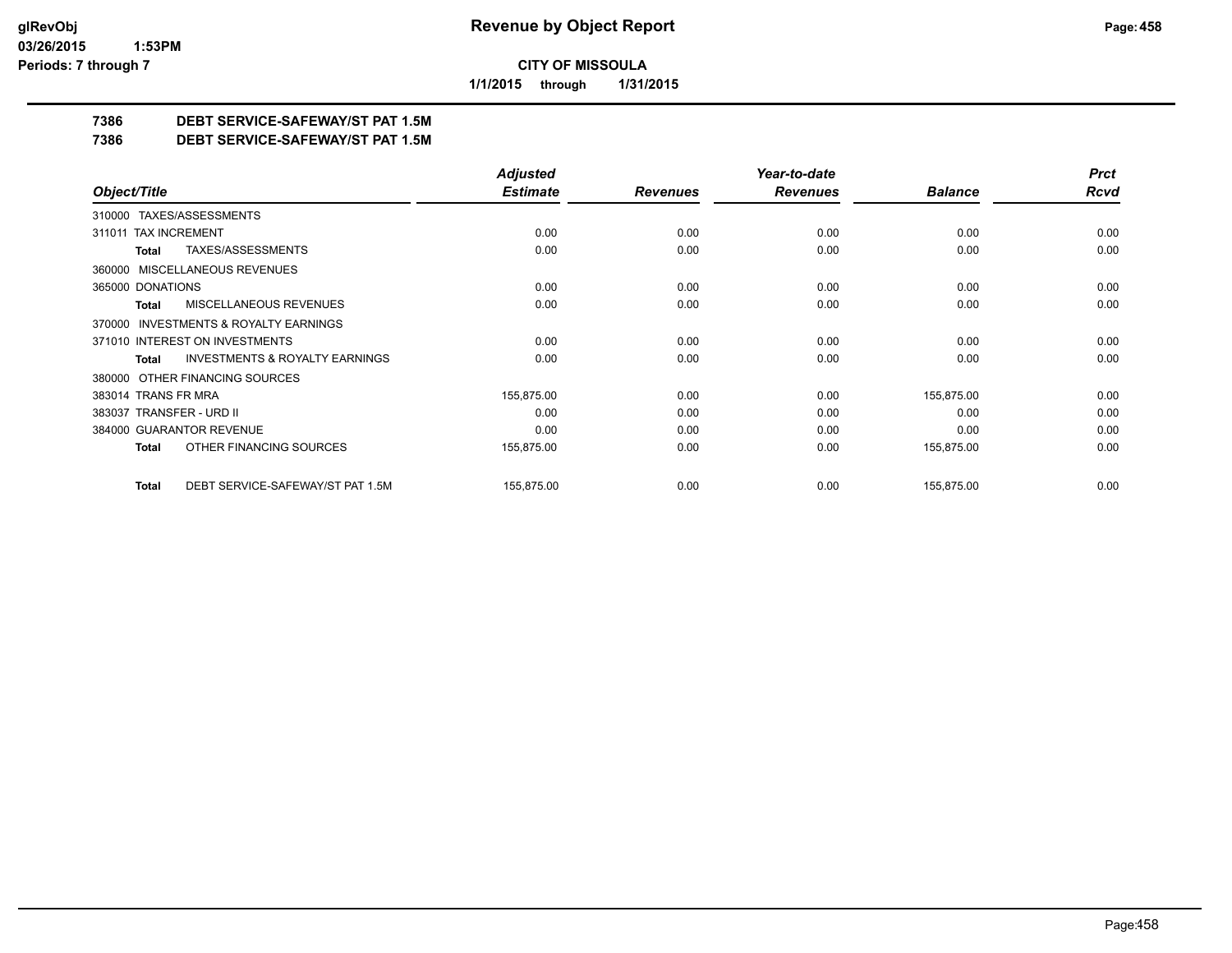**1/1/2015 through 1/31/2015**

## **7386 DEBT SERVICE-SAFEWAY/ST PAT 1.5M**

|                                                           | <b>Adjusted</b> |                 | Year-to-date    |                | <b>Prct</b> |
|-----------------------------------------------------------|-----------------|-----------------|-----------------|----------------|-------------|
| Object/Title                                              | <b>Estimate</b> | <b>Revenues</b> | <b>Revenues</b> | <b>Balance</b> | <b>Rcvd</b> |
| 310000 TAXES/ASSESSMENTS                                  |                 |                 |                 |                |             |
| 311011 TAX INCREMENT                                      | 0.00            | 0.00            | 0.00            | 0.00           | 0.00        |
| <b>TAXES/ASSESSMENTS</b><br><b>Total</b>                  | 0.00            | 0.00            | 0.00            | 0.00           | 0.00        |
| 360000 MISCELLANEOUS REVENUES                             |                 |                 |                 |                |             |
| 365000 DONATIONS                                          | 0.00            | 0.00            | 0.00            | 0.00           | 0.00        |
| MISCELLANEOUS REVENUES<br><b>Total</b>                    | 0.00            | 0.00            | 0.00            | 0.00           | 0.00        |
| <b>INVESTMENTS &amp; ROYALTY EARNINGS</b><br>370000       |                 |                 |                 |                |             |
| 371010 INTEREST ON INVESTMENTS                            | 0.00            | 0.00            | 0.00            | 0.00           | 0.00        |
| <b>INVESTMENTS &amp; ROYALTY EARNINGS</b><br><b>Total</b> | 0.00            | 0.00            | 0.00            | 0.00           | 0.00        |
| 380000 OTHER FINANCING SOURCES                            |                 |                 |                 |                |             |
| 383014 TRANS FR MRA                                       | 155,875.00      | 0.00            | 0.00            | 155,875.00     | 0.00        |
| 383037 TRANSFER - URD II                                  | 0.00            | 0.00            | 0.00            | 0.00           | 0.00        |
| 384000 GUARANTOR REVENUE                                  | 0.00            | 0.00            | 0.00            | 0.00           | 0.00        |
| OTHER FINANCING SOURCES<br><b>Total</b>                   | 155,875.00      | 0.00            | 0.00            | 155,875.00     | 0.00        |
| DEBT SERVICE-SAFEWAY/ST PAT 1.5M<br><b>Total</b>          | 155,875.00      | 0.00            | 0.00            | 155,875.00     | 0.00        |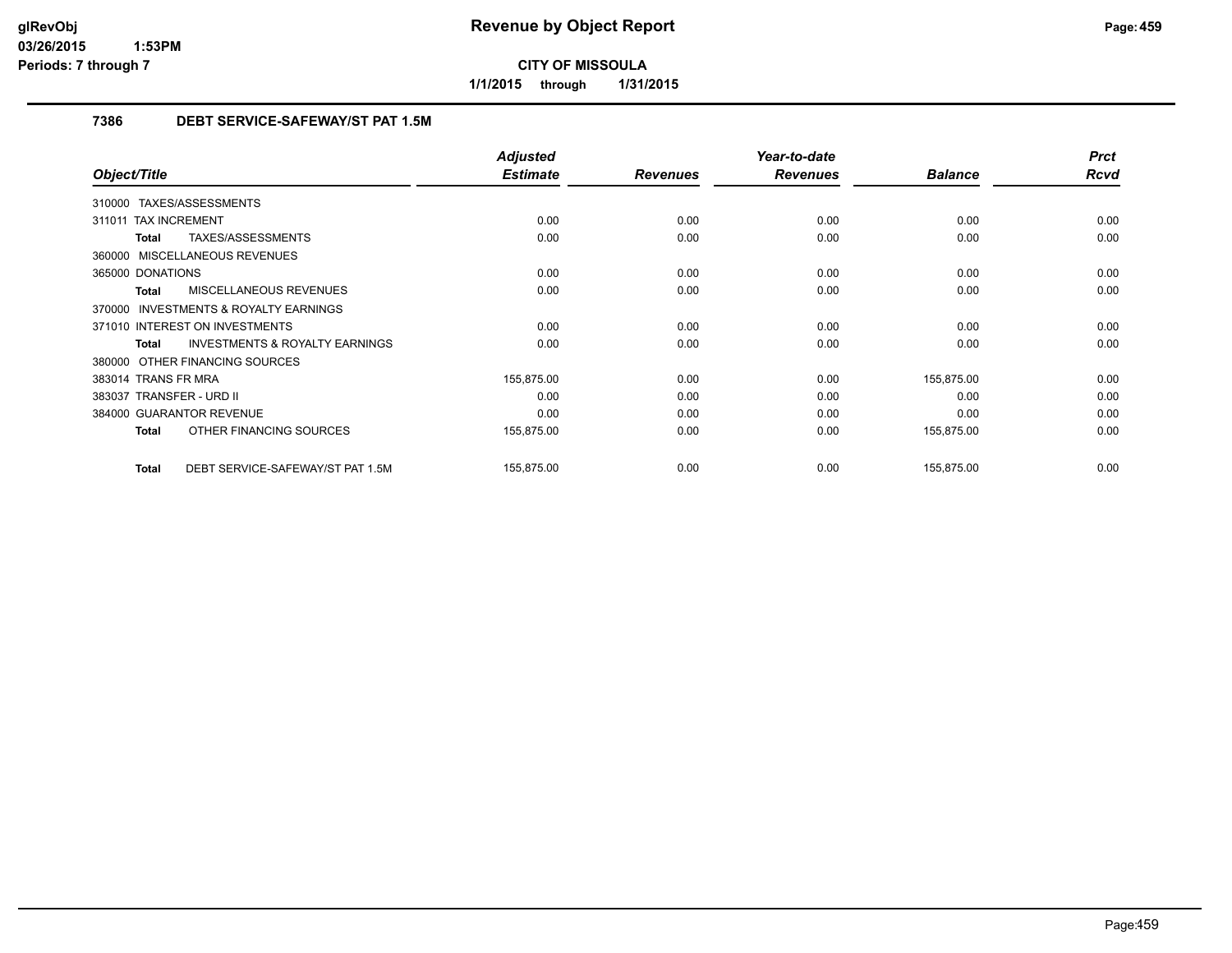**1/1/2015 through 1/31/2015**

## **7387 DEBT SERVICE-BROWNFIELD RLF 1.125M**

**7387 DEBT SERVICE-BROWNFIELD RLF 1.125M**

|                                                    | <b>Adjusted</b> |                 | Year-to-date    |                | <b>Prct</b> |
|----------------------------------------------------|-----------------|-----------------|-----------------|----------------|-------------|
| Object/Title                                       | <b>Estimate</b> | <b>Revenues</b> | <b>Revenues</b> | <b>Balance</b> | Rcvd        |
| 310000 TAXES/ASSESSMENTS                           |                 |                 |                 |                |             |
| 311011 TAX INCREMENT                               | 0.00            | 0.00            | 0.00            | 0.00           | 0.00        |
| TAXES/ASSESSMENTS<br>Total                         | 0.00            | 0.00            | 0.00            | 0.00           | 0.00        |
| 370000 INVESTMENTS & ROYALTY EARNINGS              |                 |                 |                 |                |             |
| 371010 INTEREST ON INVESTMENTS                     | 0.00            | 0.00            | 0.00            | 0.00           | 0.00        |
| <b>INVESTMENTS &amp; ROYALTY EARNINGS</b><br>Total | 0.00            | 0.00            | 0.00            | 0.00           | 0.00        |
| 380000 OTHER FINANCING SOURCES                     |                 |                 |                 |                |             |
| 383014 TRANS FR MRA                                | 31.941.00       | 0.00            | 0.00            | 31.941.00      | 0.00        |
| 383016 TRANS FR TAX INCREMENT BOND                 | 0.00            | 0.00            | 0.00            | 0.00           | 0.00        |
| OTHER FINANCING SOURCES<br>Total                   | 31.941.00       | 0.00            | 0.00            | 31,941.00      | 0.00        |
| DEBT SERVICE-BROWNFIELD RLF 1.125M<br>Total        | 31.941.00       | 0.00            | 0.00            | 31.941.00      | 0.00        |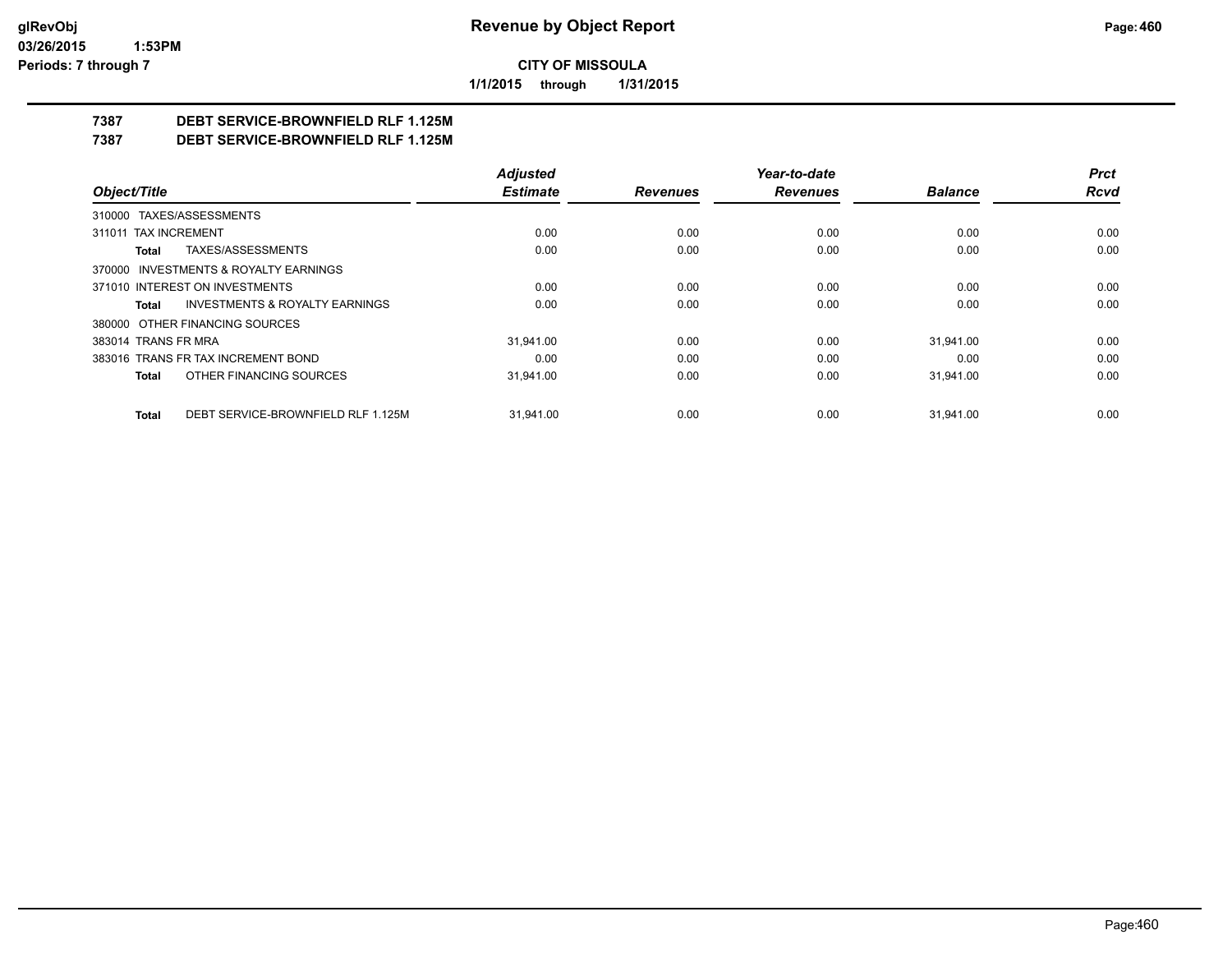**1/1/2015 through 1/31/2015**

## **7387 DEBT SERVICE-BROWNFIELD RLF 1.125M**

|                                                    | <b>Adjusted</b> |                 | Year-to-date    |                | <b>Prct</b> |
|----------------------------------------------------|-----------------|-----------------|-----------------|----------------|-------------|
| Object/Title                                       | <b>Estimate</b> | <b>Revenues</b> | <b>Revenues</b> | <b>Balance</b> | <b>Rcvd</b> |
| TAXES/ASSESSMENTS<br>310000                        |                 |                 |                 |                |             |
| 311011 TAX INCREMENT                               | 0.00            | 0.00            | 0.00            | 0.00           | 0.00        |
| TAXES/ASSESSMENTS<br>Total                         | 0.00            | 0.00            | 0.00            | 0.00           | 0.00        |
| 370000 INVESTMENTS & ROYALTY EARNINGS              |                 |                 |                 |                |             |
| 371010 INTEREST ON INVESTMENTS                     | 0.00            | 0.00            | 0.00            | 0.00           | 0.00        |
| <b>INVESTMENTS &amp; ROYALTY EARNINGS</b><br>Total | 0.00            | 0.00            | 0.00            | 0.00           | 0.00        |
| 380000 OTHER FINANCING SOURCES                     |                 |                 |                 |                |             |
| 383014 TRANS FR MRA                                | 31.941.00       | 0.00            | 0.00            | 31.941.00      | 0.00        |
| 383016 TRANS FR TAX INCREMENT BOND                 | 0.00            | 0.00            | 0.00            | 0.00           | 0.00        |
| OTHER FINANCING SOURCES<br>Total                   | 31,941.00       | 0.00            | 0.00            | 31,941.00      | 0.00        |
|                                                    |                 |                 |                 |                |             |
| DEBT SERVICE-BROWNFIELD RLF 1.125M<br>Total        | 31.941.00       | 0.00            | 0.00            | 31.941.00      | 0.00        |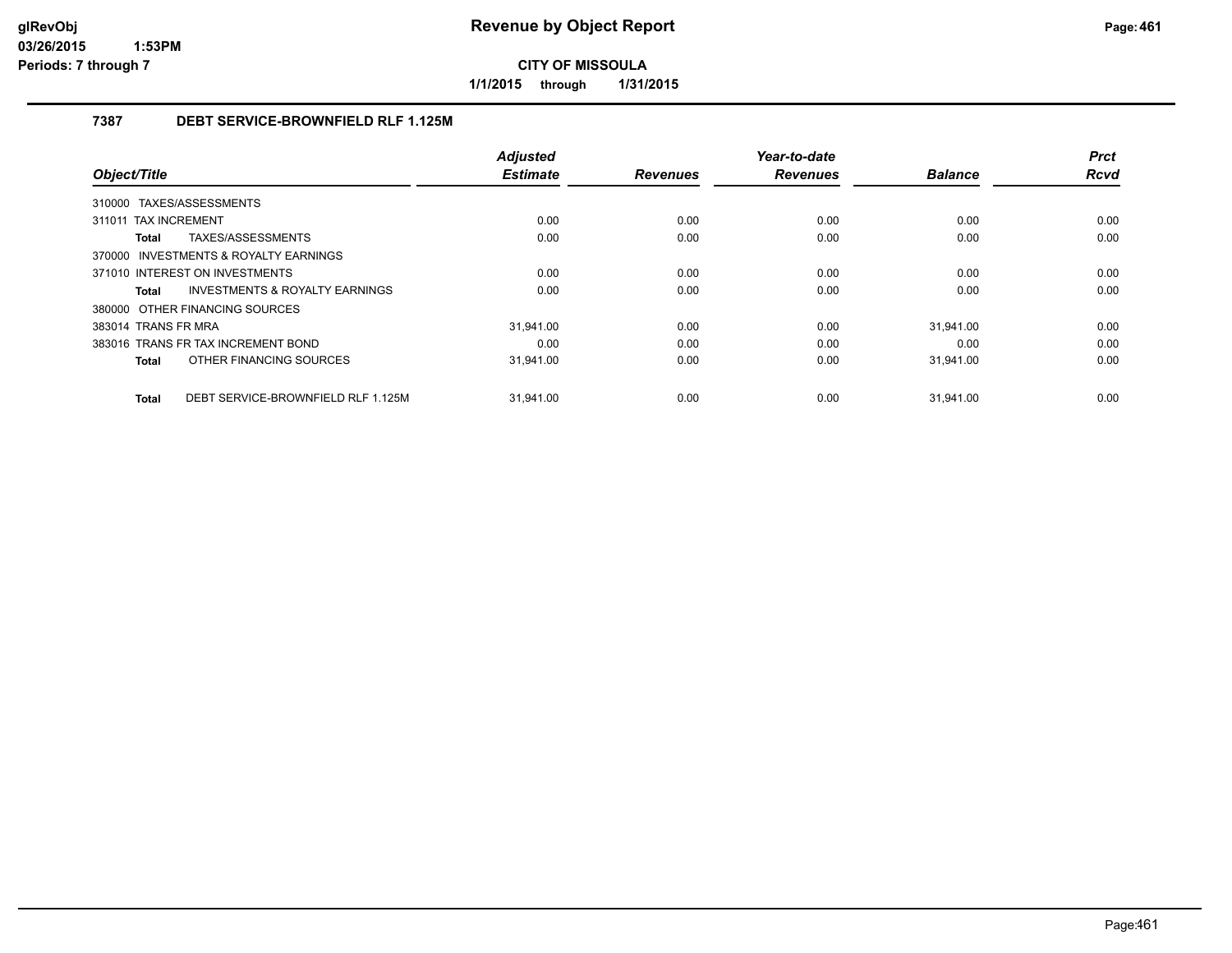**1/1/2015 through 1/31/2015**

**7388 RESERVE-3.6m TIF**

**7388 RESERVE-3.6m TIF**

|                                                    | <b>Adjusted</b> |                 | Year-to-date    |                | <b>Prct</b> |
|----------------------------------------------------|-----------------|-----------------|-----------------|----------------|-------------|
| Object/Title                                       | <b>Estimate</b> | <b>Revenues</b> | <b>Revenues</b> | <b>Balance</b> | <b>Rcvd</b> |
| 370000 INVESTMENTS & ROYALTY EARNINGS              |                 |                 |                 |                |             |
| 371010 INTEREST ON INVESTMENTS                     | 0.00            | 0.00            | 0.00            | 0.00           | 0.00        |
| 371020 GAIN/LOSS IN MARKET VALUE OF INVESTMENTS    | 0.00            | 0.00            | 0.00            | 0.00           | 0.00        |
| <b>INVESTMENTS &amp; ROYALTY EARNINGS</b><br>Total | 0.00            | 0.00            | 0.00            | 0.00           | 0.00        |
| 380000 OTHER FINANCING SOURCES                     |                 |                 |                 |                |             |
| 381025 BOND PROCEEDS                               | 0.00            | 0.00            | 0.00            | 0.00           | 0.00        |
| 383014 TRANS FR MRA                                | 0.00            | 0.00            | 0.00            | 0.00           | 0.00        |
| 383037 TRANSFER - URD II                           | 0.00            | 0.00            | 0.00            | 0.00           | 0.00        |
| 383040 TRANSFER FROM CITY GRANTS                   | 0.00            | 0.00            | 0.00            | 0.00           | 0.00        |
| OTHER FINANCING SOURCES<br>Total                   | 0.00            | 0.00            | 0.00            | 0.00           | 0.00        |
| RESERVE-3.6m TIF<br>Total                          | 0.00            | 0.00            | 0.00            | 0.00           | 0.00        |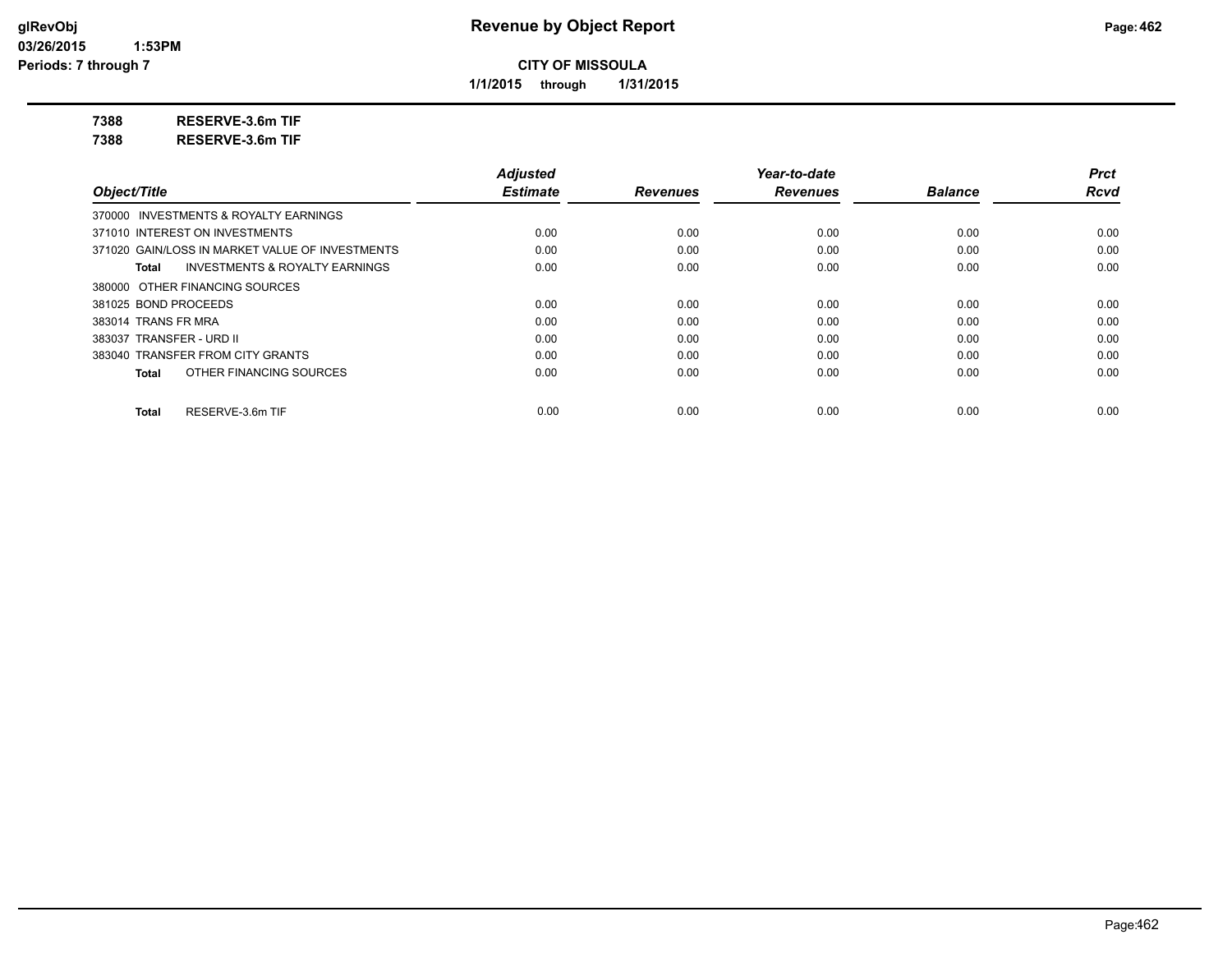**1/1/2015 through 1/31/2015**

## **7388 RESERVE-3.6m TIF**

|                                                    | <b>Adjusted</b> |                 | Year-to-date    |                | <b>Prct</b> |
|----------------------------------------------------|-----------------|-----------------|-----------------|----------------|-------------|
| Object/Title                                       | <b>Estimate</b> | <b>Revenues</b> | <b>Revenues</b> | <b>Balance</b> | Rcvd        |
| 370000 INVESTMENTS & ROYALTY EARNINGS              |                 |                 |                 |                |             |
| 371010 INTEREST ON INVESTMENTS                     | 0.00            | 0.00            | 0.00            | 0.00           | 0.00        |
| 371020 GAIN/LOSS IN MARKET VALUE OF INVESTMENT     | 0.00            | 0.00            | 0.00            | 0.00           | 0.00        |
| <b>INVESTMENTS &amp; ROYALTY EARNINGS</b><br>Total | 0.00            | 0.00            | 0.00            | 0.00           | 0.00        |
| 380000 OTHER FINANCING SOURCES                     |                 |                 |                 |                |             |
| 381025 BOND PROCEEDS                               | 0.00            | 0.00            | 0.00            | 0.00           | 0.00        |
| 383014 TRANS FR MRA                                | 0.00            | 0.00            | 0.00            | 0.00           | 0.00        |
| 383037 TRANSFER - URD II                           | 0.00            | 0.00            | 0.00            | 0.00           | 0.00        |
| 383040 TRANSFER FROM CITY GRANTS                   | 0.00            | 0.00            | 0.00            | 0.00           | 0.00        |
| OTHER FINANCING SOURCES<br>Total                   | 0.00            | 0.00            | 0.00            | 0.00           | 0.00        |
| RESERVE-3.6m TIF<br><b>Total</b>                   | 0.00            | 0.00            | 0.00            | 0.00           | 0.00        |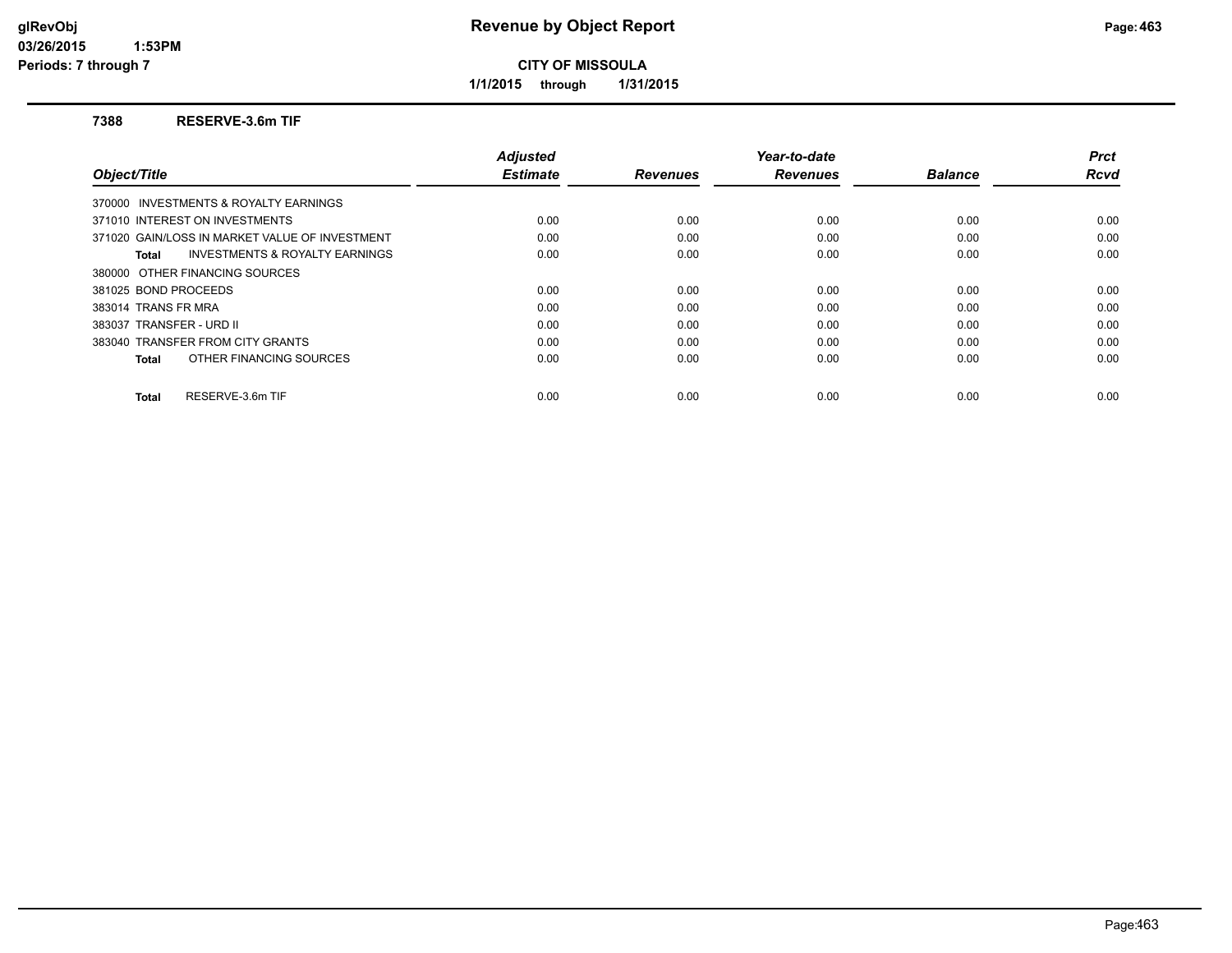**1/1/2015 through 1/31/2015**

**7389 DEBT SERVICE - 3.6M/5.75M**

**7389 DEBT SERVICE - 3.6M/5.75M**

|                      |                                                 | <b>Adjusted</b> |                 | Year-to-date    |                | <b>Prct</b> |
|----------------------|-------------------------------------------------|-----------------|-----------------|-----------------|----------------|-------------|
| Object/Title         |                                                 | <b>Estimate</b> | <b>Revenues</b> | <b>Revenues</b> | <b>Balance</b> | Rcvd        |
|                      | 370000 INVESTMENTS & ROYALTY EARNINGS           |                 |                 |                 |                |             |
|                      | 371010 INTEREST ON INVESTMENTS                  | 0.00            | 0.00            | 0.00            | 0.00           | 0.00        |
|                      | 371020 GAIN/LOSS IN MARKET VALUE OF INVESTMENTS | 0.00            | 0.00            | 0.00            | 0.00           | 0.00        |
| Total                | <b>INVESTMENTS &amp; ROYALTY EARNINGS</b>       | 0.00            | 0.00            | 0.00            | 0.00           | 0.00        |
|                      | 380000 OTHER FINANCING SOURCES                  |                 |                 |                 |                |             |
|                      | 381009 TRANSFER FROM CLEARING                   | 0.00            | 0.00            | 0.00            | 0.00           | 0.00        |
| 381025 BOND PROCEEDS |                                                 | 0.00            | 0.00            | 0.00            | 0.00           | 0.00        |
| 383014 TRANS FR MRA  |                                                 | 921,916.00      | 0.00            | 0.00            | 921.916.00     | 0.00        |
| Total                | OTHER FINANCING SOURCES                         | 921,916.00      | 0.00            | 0.00            | 921,916.00     | 0.00        |
| Total                | DEBT SERVICE - 3.6M/5.75M                       | 921.916.00      | 0.00            | 0.00            | 921.916.00     | 0.00        |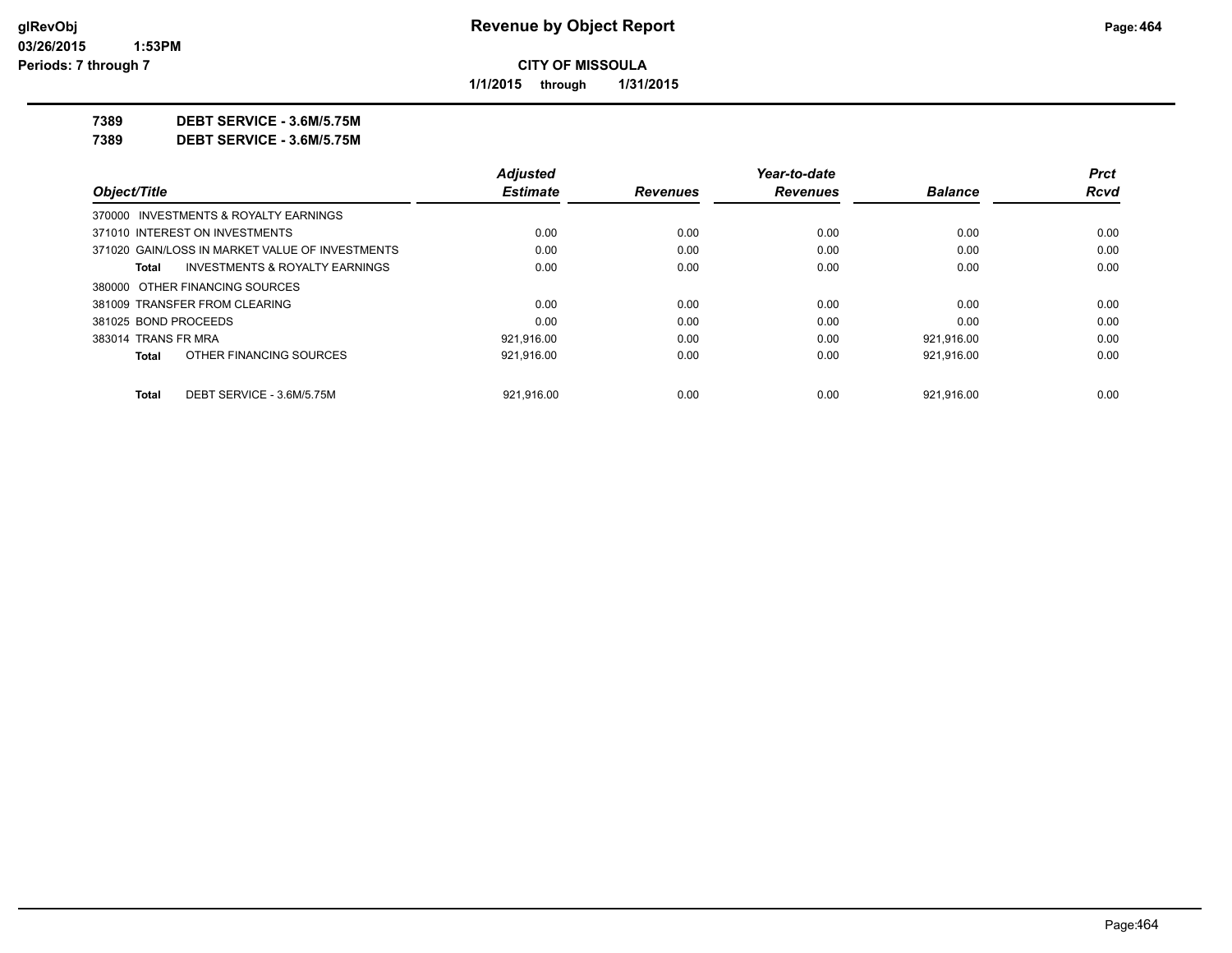**1/1/2015 through 1/31/2015**

## **7389 DEBT SERVICE - 3.6M/5.75M**

| Object/Title                   |                                                | <b>Adjusted</b><br><b>Estimate</b> | <b>Revenues</b> | Year-to-date<br><b>Revenues</b> | <b>Balance</b> | <b>Prct</b><br><b>Rcvd</b> |
|--------------------------------|------------------------------------------------|------------------------------------|-----------------|---------------------------------|----------------|----------------------------|
|                                | 370000 INVESTMENTS & ROYALTY EARNINGS          |                                    |                 |                                 |                |                            |
| 371010 INTEREST ON INVESTMENTS |                                                | 0.00                               | 0.00            | 0.00                            | 0.00           | 0.00                       |
|                                | 371020 GAIN/LOSS IN MARKET VALUE OF INVESTMENT | 0.00                               | 0.00            | 0.00                            | 0.00           | 0.00                       |
| Total                          | <b>INVESTMENTS &amp; ROYALTY EARNINGS</b>      | 0.00                               | 0.00            | 0.00                            | 0.00           | 0.00                       |
| 380000 OTHER FINANCING SOURCES |                                                |                                    |                 |                                 |                |                            |
| 381009 TRANSFER FROM CLEARING  |                                                | 0.00                               | 0.00            | 0.00                            | 0.00           | 0.00                       |
| 381025 BOND PROCEEDS           |                                                | 0.00                               | 0.00            | 0.00                            | 0.00           | 0.00                       |
| 383014 TRANS FR MRA            |                                                | 921,916.00                         | 0.00            | 0.00                            | 921.916.00     | 0.00                       |
| Total                          | OTHER FINANCING SOURCES                        | 921,916.00                         | 0.00            | 0.00                            | 921,916.00     | 0.00                       |
| Total                          | DEBT SERVICE - 3.6M/5.75M                      | 921.916.00                         | 0.00            | 0.00                            | 921.916.00     | 0.00                       |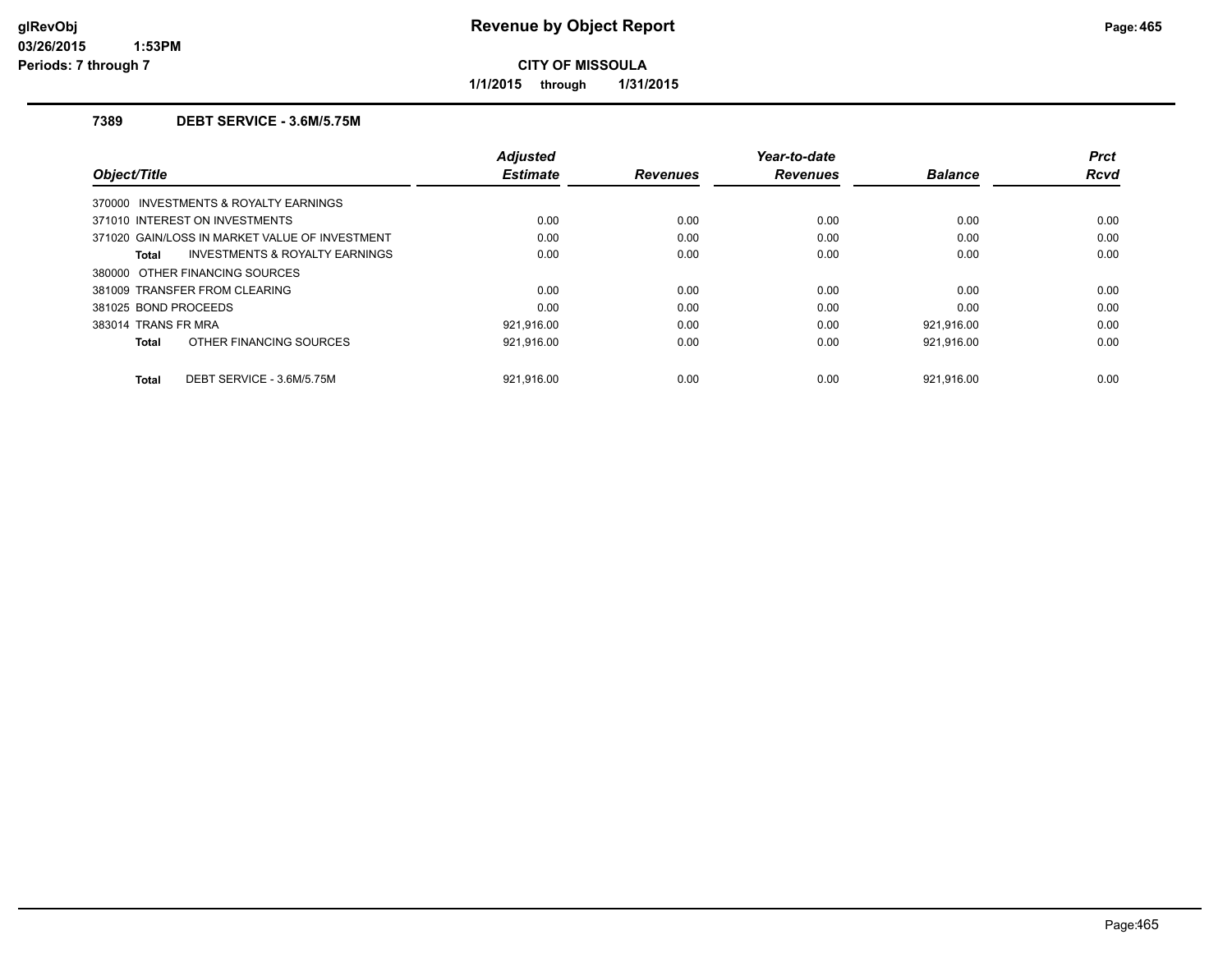**1/1/2015 through 1/31/2015**

**7390 URDII CLEARING - 3.6M TIF**

**7390 URDII CLEARING - 3.6M TIF**

|                                                           | <b>Adjusted</b> |                 | Year-to-date    |                | <b>Prct</b> |
|-----------------------------------------------------------|-----------------|-----------------|-----------------|----------------|-------------|
| Object/Title                                              | <b>Estimate</b> | <b>Revenues</b> | <b>Revenues</b> | <b>Balance</b> | <b>Rcvd</b> |
| 310000 TAXES/ASSESSMENTS                                  |                 |                 |                 |                |             |
| 310000 TAXES/ASSESSMENTS                                  | 0.00            | 0.00            | 0.00            | 0.00           | 0.00        |
| 311011 TAX INCREMENT                                      | 1,872,885.00    | 31,446.26       | 888,752.00      | 984,133.00     | 47.45       |
| PENALTIES & INTEREST<br>312001                            | 0.00            | 698.56          | 1,200.74        | $-1,200.74$    | 0.00        |
| TAXES/ASSESSMENTS<br><b>Total</b>                         | 1,872,885.00    | 32,144.82       | 889,952.74      | 982,932.26     | 47.52       |
| INTERGOVERNMENTAL REVENUES<br>330000                      |                 |                 |                 |                |             |
| 335210 PERSONAL PROPERTY TAX REIMBURSEMENT                | 0.00            | 0.00            | 93,665.65       | $-93,665.65$   | 0.00        |
| 335230 HB 124 REVENUE                                     | 0.00            | 0.00            | 127,630.00      | $-127,630.00$  | 0.00        |
| <b>INTERGOVERNMENTAL REVENUES</b><br>Total                | 0.00            | 0.00            | 221,295.65      | $-221, 295.65$ | 0.00        |
| <b>INVESTMENTS &amp; ROYALTY EARNINGS</b><br>370000       |                 |                 |                 |                |             |
| 371010 INTEREST ON INVESTMENTS                            | 0.00            | 0.00            | 0.00            | 0.00           | 0.00        |
| 371020 GAIN/LOSS IN MARKET VALUE OF INVESTMENTS           | 0.00            | 0.00            | 0.00            | 0.00           | 0.00        |
| <b>INVESTMENTS &amp; ROYALTY EARNINGS</b><br><b>Total</b> | 0.00            | 0.00            | 0.00            | 0.00           | 0.00        |
| OTHER FINANCING SOURCES<br>380000                         |                 |                 |                 |                |             |
| 383037 TRANSFER FROM URD II                               | 0.00            | 0.00            | 0.00            | 0.00           | 0.00        |
| OTHER FINANCING SOURCES<br><b>Total</b>                   | 0.00            | 0.00            | 0.00            | 0.00           | 0.00        |
| URDII CLEARING - 3.6M TIF<br>Total                        | 1,872,885.00    | 32,144.82       | 1,111,248.39    | 761,636.61     | 59.33       |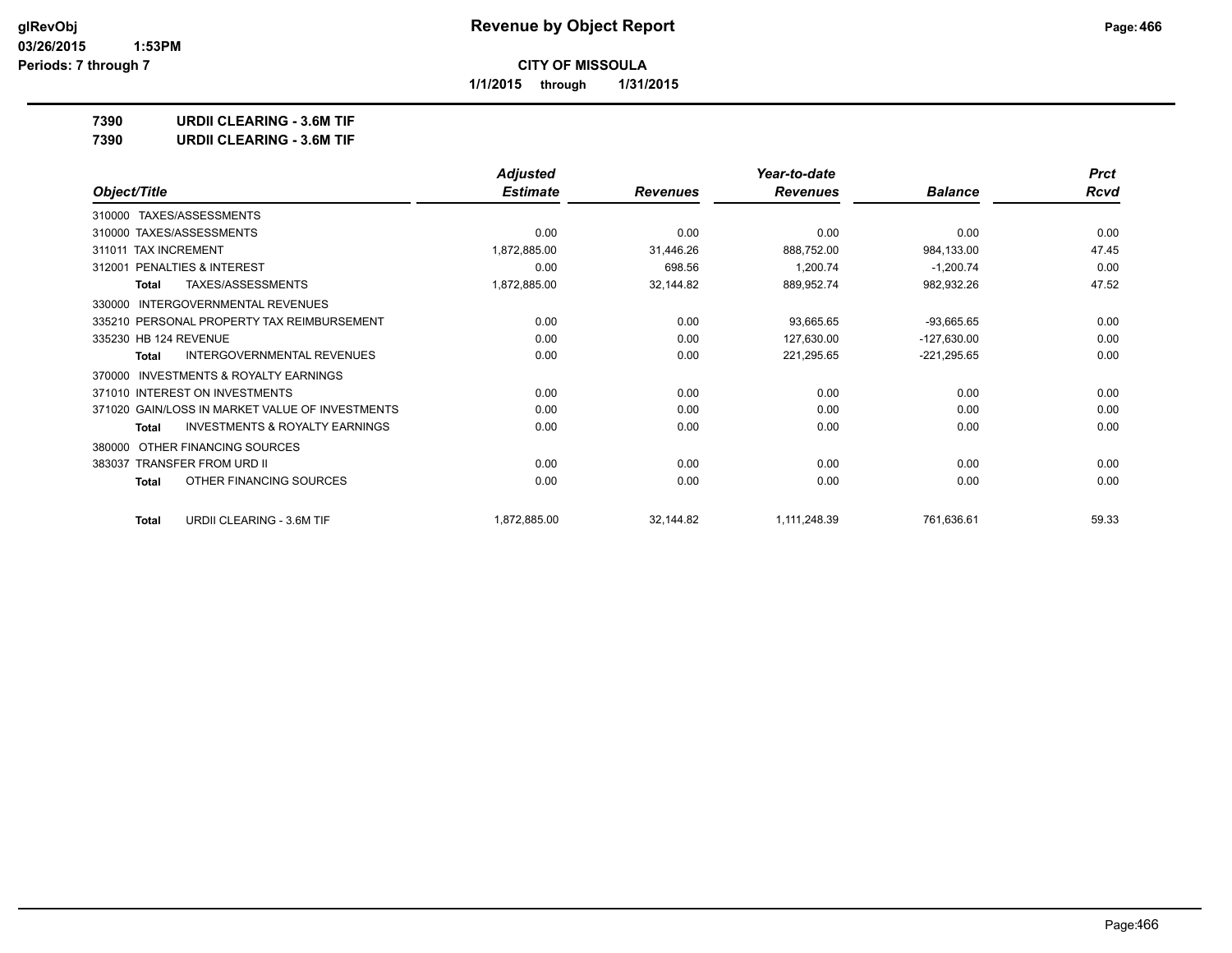**1/1/2015 through 1/31/2015**

## **7390 URDII CLEARING - 3.6M TIF**

|                                                           | <b>Adjusted</b> |                 | Year-to-date    |                | <b>Prct</b> |
|-----------------------------------------------------------|-----------------|-----------------|-----------------|----------------|-------------|
| Object/Title                                              | <b>Estimate</b> | <b>Revenues</b> | <b>Revenues</b> | <b>Balance</b> | <b>Rcvd</b> |
| TAXES/ASSESSMENTS<br>310000                               |                 |                 |                 |                |             |
| 310000 TAXES/ASSESSMENTS                                  | 0.00            | 0.00            | 0.00            | 0.00           | 0.00        |
| 311011 TAX INCREMENT                                      | 1,872,885.00    | 31,446.26       | 888,752.00      | 984,133.00     | 47.45       |
| 312001 PENALTIES & INTEREST                               | 0.00            | 698.56          | 1,200.74        | $-1,200.74$    | 0.00        |
| TAXES/ASSESSMENTS<br><b>Total</b>                         | 1,872,885.00    | 32,144.82       | 889,952.74      | 982,932.26     | 47.52       |
| <b>INTERGOVERNMENTAL REVENUES</b><br>330000               |                 |                 |                 |                |             |
| 335210 PERSONAL PROPERTY TAX REIMBURSEMENT                | 0.00            | 0.00            | 93,665.65       | $-93,665.65$   | 0.00        |
| 335230 HB 124 REVENUE                                     | 0.00            | 0.00            | 127,630.00      | $-127,630.00$  | 0.00        |
| <b>INTERGOVERNMENTAL REVENUES</b><br><b>Total</b>         | 0.00            | 0.00            | 221,295.65      | $-221, 295.65$ | 0.00        |
| INVESTMENTS & ROYALTY EARNINGS<br>370000                  |                 |                 |                 |                |             |
| 371010 INTEREST ON INVESTMENTS                            | 0.00            | 0.00            | 0.00            | 0.00           | 0.00        |
| 371020 GAIN/LOSS IN MARKET VALUE OF INVESTMENT            | 0.00            | 0.00            | 0.00            | 0.00           | 0.00        |
| <b>INVESTMENTS &amp; ROYALTY EARNINGS</b><br><b>Total</b> | 0.00            | 0.00            | 0.00            | 0.00           | 0.00        |
| OTHER FINANCING SOURCES<br>380000                         |                 |                 |                 |                |             |
| <b>TRANSFER FROM URD II</b><br>383037                     | 0.00            | 0.00            | 0.00            | 0.00           | 0.00        |
| OTHER FINANCING SOURCES<br><b>Total</b>                   | 0.00            | 0.00            | 0.00            | 0.00           | 0.00        |
| <b>URDII CLEARING - 3.6M TIF</b><br><b>Total</b>          | 1,872,885.00    | 32,144.82       | 1,111,248.39    | 761,636.61     | 59.33       |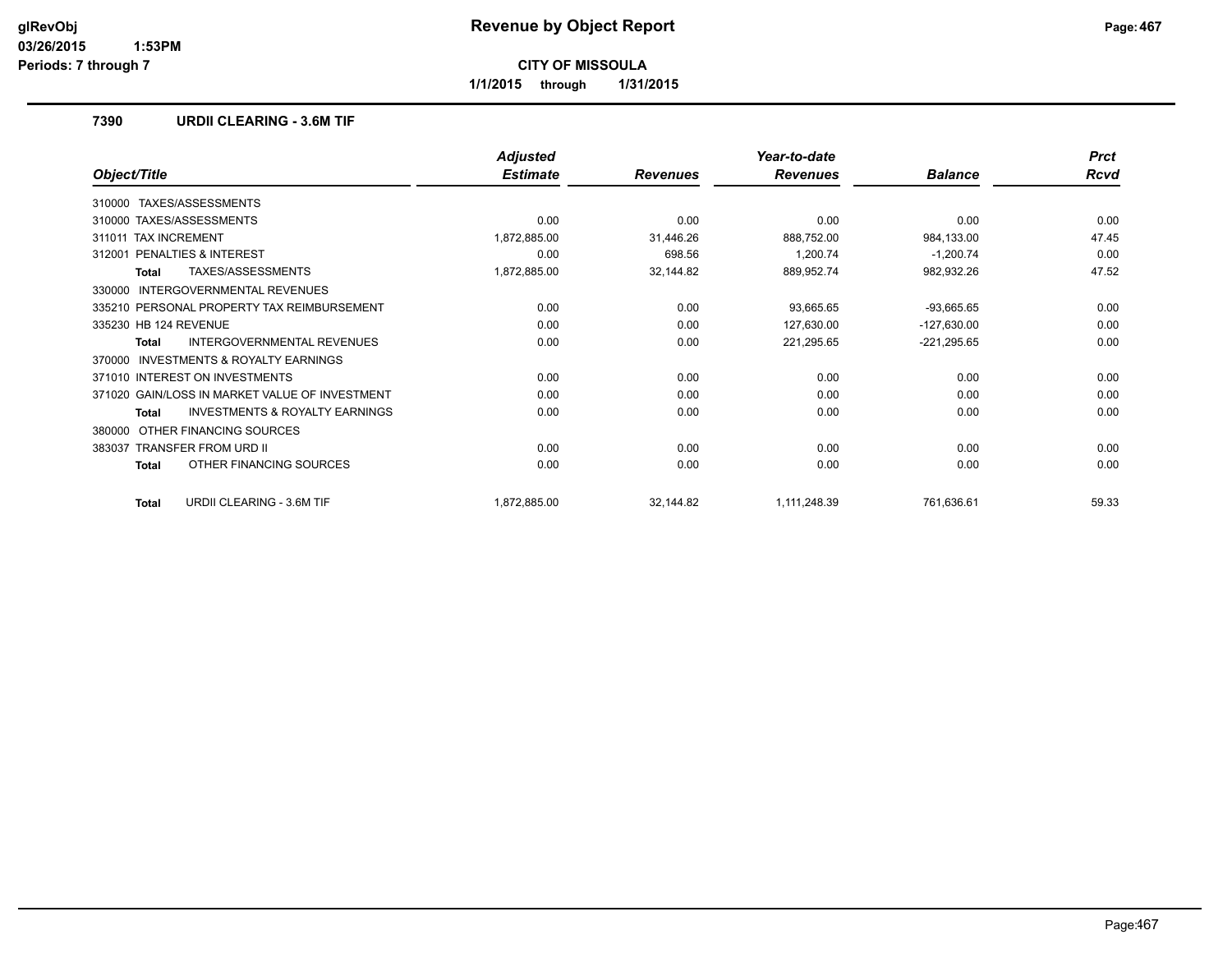**1/1/2015 through 1/31/2015**

**7391 MRA - URD I FUND**

| <b>MRA - URD I FUND</b><br>7391 |
|---------------------------------|
|---------------------------------|

|                                                           | <b>Adjusted</b> |                 | Year-to-date    |                | <b>Prct</b> |
|-----------------------------------------------------------|-----------------|-----------------|-----------------|----------------|-------------|
| Object/Title                                              | <b>Estimate</b> | <b>Revenues</b> | <b>Revenues</b> | <b>Balance</b> | <b>Rcvd</b> |
| 310000 TAXES/ASSESSMENTS                                  |                 |                 |                 |                |             |
| 311011 TAX INCREMENT                                      | 0.00            | 0.00            | 0.00            | 0.00           | 0.00        |
| 312001 PENALTIES & INTEREST                               | 0.00            | 0.00            | 0.00            | 0.00           | 0.00        |
| TAXES/ASSESSMENTS<br><b>Total</b>                         | 0.00            | 0.00            | 0.00            | 0.00           | 0.00        |
| 330000 INTERGOVERNMENTAL REVENUES                         |                 |                 |                 |                |             |
| 331050 ISTEA/CTEP GRANT                                   | 0.00            | 0.00            | 0.00            | 0.00           | 0.00        |
| 336023 STATE CONTRIB. - PERS                              | 0.00            | 0.00            | 0.00            | 0.00           | 0.00        |
| <b>INTERGOVERNMENTAL REVENUES</b><br>Total                | 0.00            | 0.00            | 0.00            | 0.00           | 0.00        |
| 360000 MISCELLANEOUS REVENUES                             |                 |                 |                 |                |             |
| 360000 MISCELLANEOUS REVENUES                             | 0.00            | 0.00            | 0.00            | 0.00           | 0.00        |
| 360010 MISCELLANEOUS                                      | 0.00            | 0.00            | 0.00            | 0.00           | 0.00        |
| 364012 SALE OF SURPLUS PROPERTY                           | 0.00            | 0.00            | 0.00            | 0.00           | 0.00        |
| 365000 DONATIONS                                          | 0.00            | 0.00            | 0.00            | 0.00           | 0.00        |
| MISCELLANEOUS REVENUES<br><b>Total</b>                    | 0.00            | 0.00            | 0.00            | 0.00           | 0.00        |
| 370000 INVESTMENTS & ROYALTY EARNINGS                     |                 |                 |                 |                |             |
| 371010 INTEREST ON INVESTMENTS                            | 0.00            | 0.00            | 0.00            | 0.00           | 0.00        |
| 371020 GAIN/LOSS IN MARKET VALUE OF INVESTMENTS           | 0.00            | 0.00            | 0.00            | 0.00           | 0.00        |
| <b>INVESTMENTS &amp; ROYALTY EARNINGS</b><br><b>Total</b> | 0.00            | 0.00            | 0.00            | 0.00           | 0.00        |
| 380000 OTHER FINANCING SOURCES                            |                 |                 |                 |                |             |
| 382010 SALE OF FIXED ASSETS                               | 0.00            | 0.00            | 0.00            | 0.00           | 0.00        |
| 383001 TRANS FR FLUSHING DISTRICT                         | 0.00            | 0.00            | 0.00            | 0.00           | 0.00        |
| 383016 TRANS FR TAX INCREMENT BOND                        | 0.00            | 0.00            | 0.00            | 0.00           | 0.00        |
| 383029 TRANS FR GENERAL                                   | 0.00            | 0.00            | 0.00            | 0.00           | 0.00        |
| 383037 TRANSFER - URD II                                  | 0.00            | 0.00            | 0.00            | 0.00           | 0.00        |
| 383038 TRANSFER - URD III                                 | 0.00            | 0.00            | 0.00            | 0.00           | 0.00        |
| OTHER FINANCING SOURCES<br><b>Total</b>                   | 0.00            | 0.00            | 0.00            | 0.00           | 0.00        |
|                                                           |                 |                 |                 |                |             |
| <b>MRA - URD I FUND</b><br><b>Total</b>                   | 0.00            | 0.00            | 0.00            | 0.00           | 0.00        |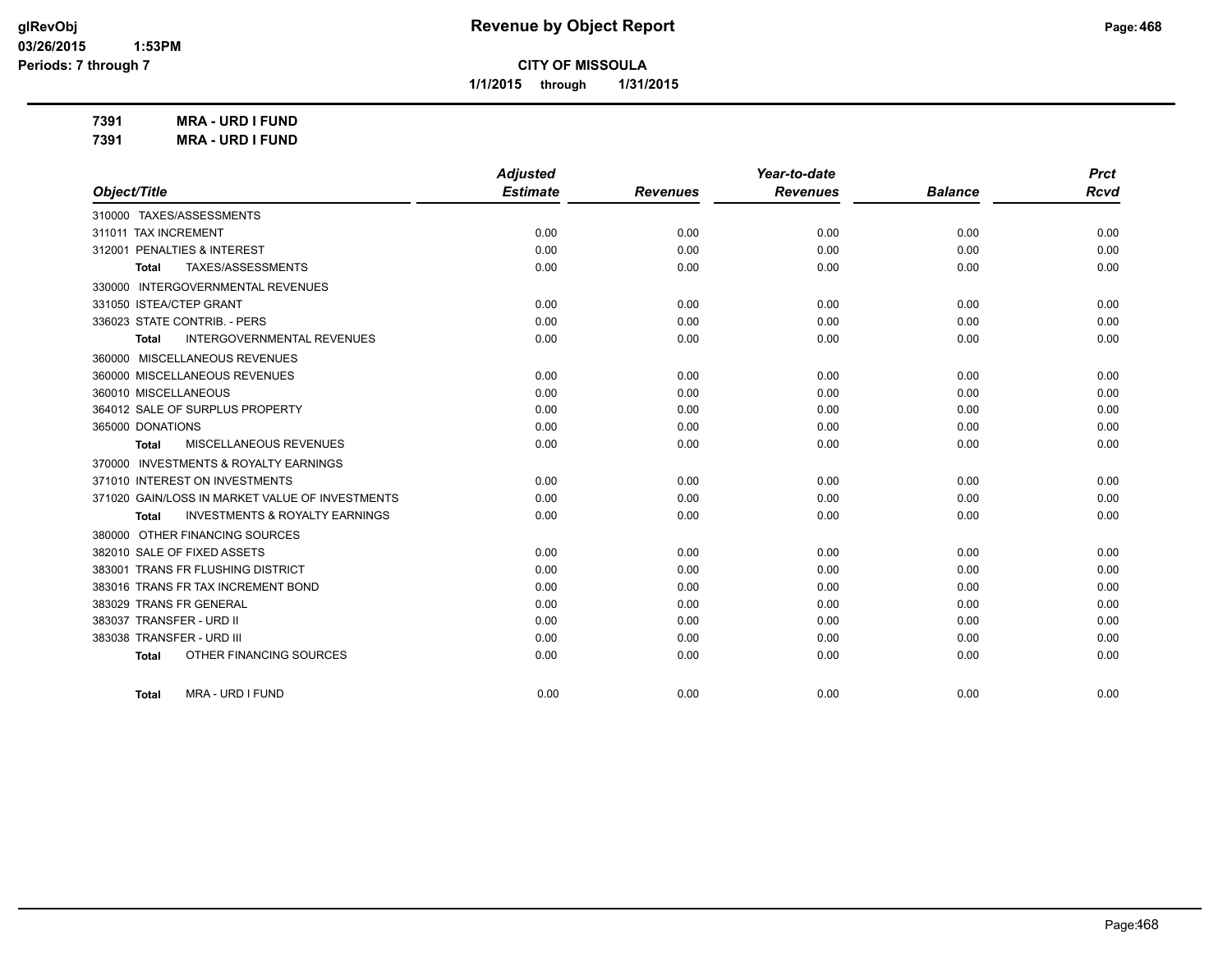**1/1/2015 through 1/31/2015**

## **7391 MRA - URD I FUND**

|                                                    | <b>Adjusted</b> |                 | Year-to-date    |                | <b>Prct</b> |
|----------------------------------------------------|-----------------|-----------------|-----------------|----------------|-------------|
| Object/Title                                       | <b>Estimate</b> | <b>Revenues</b> | <b>Revenues</b> | <b>Balance</b> | <b>Rcvd</b> |
| 310000 TAXES/ASSESSMENTS                           |                 |                 |                 |                |             |
| 311011 TAX INCREMENT                               | 0.00            | 0.00            | 0.00            | 0.00           | 0.00        |
| 312001 PENALTIES & INTEREST                        | 0.00            | 0.00            | 0.00            | 0.00           | 0.00        |
| TAXES/ASSESSMENTS<br><b>Total</b>                  | 0.00            | 0.00            | 0.00            | 0.00           | 0.00        |
| 330000 INTERGOVERNMENTAL REVENUES                  |                 |                 |                 |                |             |
| 331050 ISTEA/CTEP GRANT                            | 0.00            | 0.00            | 0.00            | 0.00           | 0.00        |
| 336023 STATE CONTRIB. - PERS                       | 0.00            | 0.00            | 0.00            | 0.00           | 0.00        |
| INTERGOVERNMENTAL REVENUES<br><b>Total</b>         | 0.00            | 0.00            | 0.00            | 0.00           | 0.00        |
| 360000 MISCELLANEOUS REVENUES                      |                 |                 |                 |                |             |
| 360000 MISCELLANEOUS REVENUES                      | 0.00            | 0.00            | 0.00            | 0.00           | 0.00        |
| 360010 MISCELLANEOUS                               | 0.00            | 0.00            | 0.00            | 0.00           | 0.00        |
| 364012 SALE OF SURPLUS PROPERTY                    | 0.00            | 0.00            | 0.00            | 0.00           | 0.00        |
| 365000 DONATIONS                                   | 0.00            | 0.00            | 0.00            | 0.00           | 0.00        |
| <b>MISCELLANEOUS REVENUES</b><br><b>Total</b>      | 0.00            | 0.00            | 0.00            | 0.00           | 0.00        |
| 370000 INVESTMENTS & ROYALTY EARNINGS              |                 |                 |                 |                |             |
| 371010 INTEREST ON INVESTMENTS                     | 0.00            | 0.00            | 0.00            | 0.00           | 0.00        |
| 371020 GAIN/LOSS IN MARKET VALUE OF INVESTMENT     | 0.00            | 0.00            | 0.00            | 0.00           | 0.00        |
| <b>INVESTMENTS &amp; ROYALTY EARNINGS</b><br>Total | 0.00            | 0.00            | 0.00            | 0.00           | 0.00        |
| 380000 OTHER FINANCING SOURCES                     |                 |                 |                 |                |             |
| 382010 SALE OF FIXED ASSETS                        | 0.00            | 0.00            | 0.00            | 0.00           | 0.00        |
| 383001 TRANS FR FLUSHING DISTRICT                  | 0.00            | 0.00            | 0.00            | 0.00           | 0.00        |
| 383016 TRANS FR TAX INCREMENT BOND                 | 0.00            | 0.00            | 0.00            | 0.00           | 0.00        |
| 383029 TRANS FR GENERAL                            | 0.00            | 0.00            | 0.00            | 0.00           | 0.00        |
| 383037 TRANSFER - URD II                           | 0.00            | 0.00            | 0.00            | 0.00           | 0.00        |
| 383038 TRANSFER - URD III                          | 0.00            | 0.00            | 0.00            | 0.00           | 0.00        |
| OTHER FINANCING SOURCES<br><b>Total</b>            | 0.00            | 0.00            | 0.00            | 0.00           | 0.00        |
| MRA - URD I FUND<br><b>Total</b>                   | 0.00            | 0.00            | 0.00            | 0.00           | 0.00        |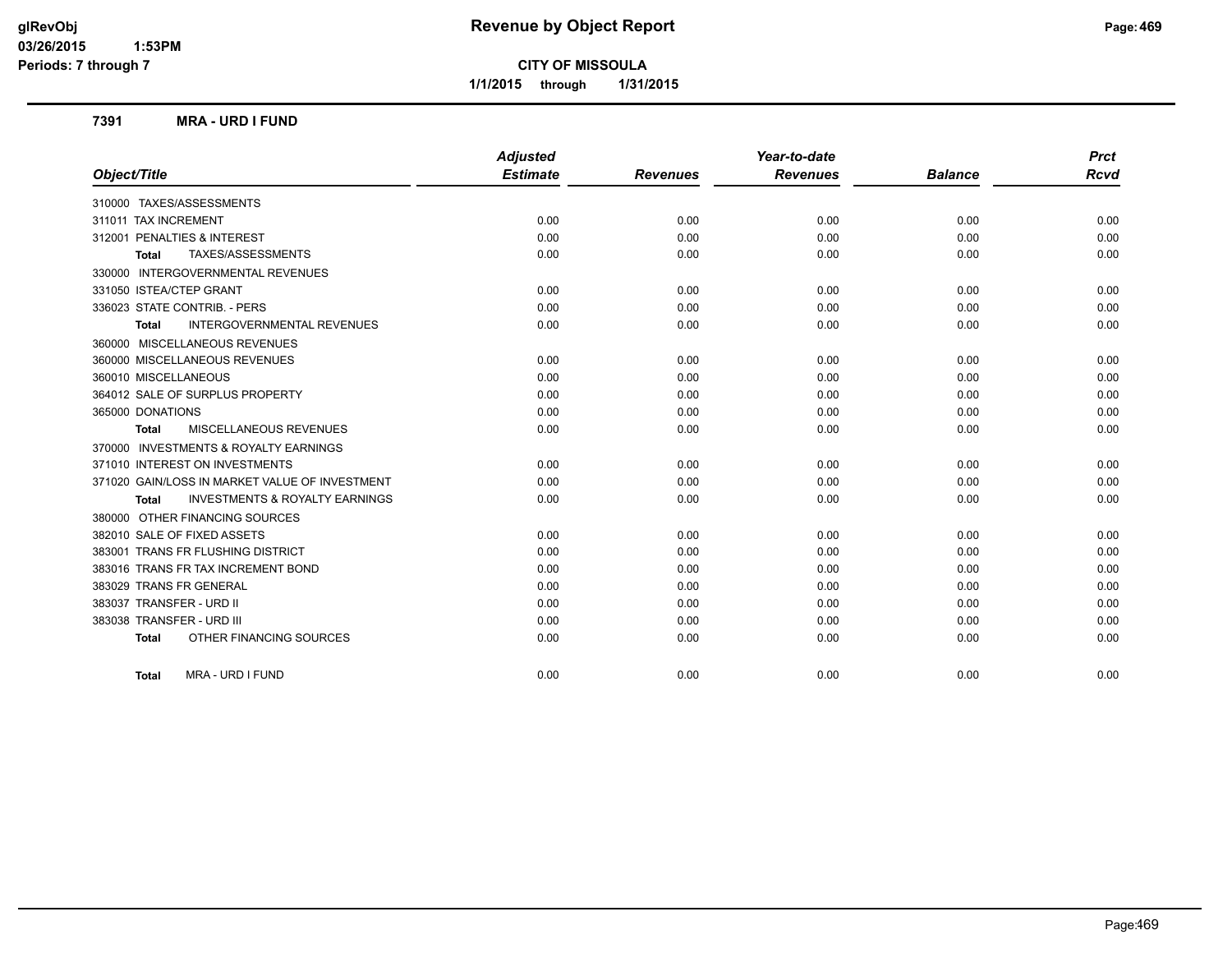**1/1/2015 through 1/31/2015**

**7392 MRA - URD II FUND 7392 MRA - URD II FUND**

| 7392 | MKA - UKD II FUNI |  |
|------|-------------------|--|
|      |                   |  |

|                                                    | <b>Adjusted</b> |                 | Year-to-date    |                | <b>Prct</b> |
|----------------------------------------------------|-----------------|-----------------|-----------------|----------------|-------------|
| Object/Title                                       | <b>Estimate</b> | <b>Revenues</b> | <b>Revenues</b> | <b>Balance</b> | <b>Rcvd</b> |
| 310000 TAXES/ASSESSMENTS                           |                 |                 |                 |                |             |
| 311011 TAX INCREMENT                               | 0.00            | 0.00            | 0.00            | 0.00           | 0.00        |
| TAXES/ASSESSMENTS<br><b>Total</b>                  | 0.00            | 0.00            | 0.00            | 0.00           | 0.00        |
| 330000 INTERGOVERNMENTAL REVENUES                  |                 |                 |                 |                |             |
| 330000 INTERGOVERNMENTAL REVENUES                  | 0.00            | 0.00            | 0.00            | 0.00           | 0.00        |
| 331050 ISTEA/CTEP GRANT                            | 0.00            | 0.00            | 140,813.71      | $-140,813.71$  | 0.00        |
| 331060 NATL RECREATION TRAILS GRANTS               | 0.00            | 0.00            | 0.00            | 0.00           | 0.00        |
| 335210 PERSONAL PROPERTY TAX REIMBURSEMENT         | 0.00            | 0.00            | 0.00            | 0.00           | 0.00        |
| 335230 HB 124 REVENUE                              | 0.00            | 0.00            | 0.00            | 0.00           | 0.00        |
| 335250 STATE REIMB - SB #184                       | 200,000.00      | 0.00            | 0.00            | 200,000.00     | 0.00        |
| 336023 STATE CONTRIB. - PERS                       | 0.00            | 0.00            | 0.00            | 0.00           | 0.00        |
| INTERGOVERNMENTAL REVENUES<br>Total                | 200,000.00      | 0.00            | 140,813.71      | 59,186.29      | 70.41       |
| 340000 CHARGES FOR SERVICES                        |                 |                 |                 |                |             |
| 343300 MISC CHARGES FOR SERVICES                   | 0.00            | 0.00            | 0.00            | 0.00           | 0.00        |
| <b>CHARGES FOR SERVICES</b><br><b>Total</b>        | 0.00            | 0.00            | 0.00            | 0.00           | 0.00        |
| 360000 MISCELLANEOUS REVENUES                      |                 |                 |                 |                |             |
| 360000 MISCELLANEOUS REVENUES                      | 0.00            | 0.00            | 0.00            | 0.00           | 0.00        |
| 360007 RLF REVENUES                                | 0.00            | 0.00            | 0.00            | 0.00           | 0.00        |
| 360010 MISCELLANEOUS                               | 0.00            | 0.00            | 0.00            | 0.00           | 0.00        |
| 365000 DONATIONS                                   | 0.00            | 0.00            | 0.00            | 0.00           | 0.00        |
| MISCELLANEOUS REVENUES<br><b>Total</b>             | 0.00            | 0.00            | 0.00            | 0.00           | 0.00        |
| 370000 INVESTMENTS & ROYALTY EARNINGS              |                 |                 |                 |                |             |
| 371010 INTEREST ON INVESTMENTS                     | 0.00            | 0.00            | 0.00            | 0.00           | 0.00        |
| 371020 GAIN/LOSS IN MARKET VALUE OF INVESTMENTS    | 0.00            | 0.00            | 0.00            | 0.00           | 0.00        |
| <b>INVESTMENTS &amp; ROYALTY EARNINGS</b><br>Total | 0.00            | 0.00            | 0.00            | 0.00           | 0.00        |
| 380000 OTHER FINANCING SOURCES                     |                 |                 |                 |                |             |
| 381009 TRANSFERS IN                                | 0.00            | 0.00            | 0.00            | 0.00           | 0.00        |
| 381025 BOND PROCEEDS                               | 0.00            | 0.00            | 0.00            | 0.00           | 0.00        |
| 381026 DEBT SERVICE/BROWNSFIELD RLF 1.125M         | 0.00            | 0.00            | 0.00            | 0.00           | 0.00        |
| 381027 SAFEWAY/ST PAT 1.5M                         | 0.00            | 0.00            | 0.00            | 0.00           | 0.00        |
| 381028 BOND PROCEEDS-MILL SITE                     | 0.00            | 0.00            | 0.00            | 0.00           | 0.00        |
| 381074 CIVIC STADIUM TIF NOTES 1.5M                | 0.00            | 0.00            | 0.00            | 0.00           | 0.00        |
| 383014 TRANS FR MRA                                | 616,365.00      | 0.00            | 0.00            | 616,365.00     | 0.00        |
| 383037 TRANSFER - URD II                           | 0.00            | 0.00            | 0.00            | 0.00           | 0.00        |
| 383038 TRANSFER - URD III                          | 0.00            | 0.00            | 0.00            | 0.00           | 0.00        |
| 383039 FROM SID TRANSFERS                          | 0.00            | 0.00            | 0.00            | 0.00           | 0.00        |
| 383060 TRANSFERS FROM FRONT ST URD                 | 0.00            | 0.00            | 0.00            | 0.00           | 0.00        |
| 383061 TRANSFERS FROM PARK IMPACT FEES             | 0.00            | 0.00            | 0.00            | 0.00           | 0.00        |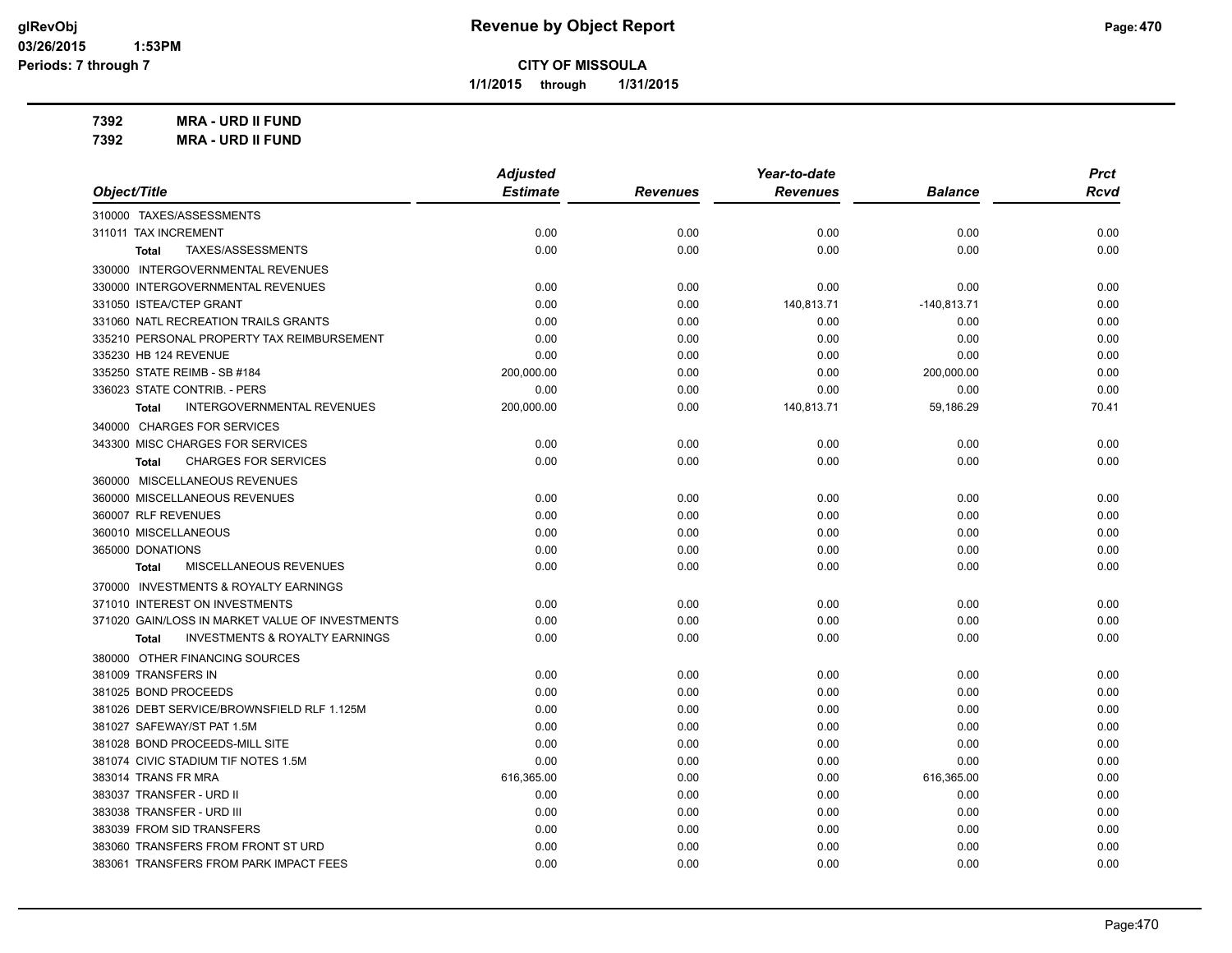# **glRevObj Revenue by Object Report Page:471**

**CITY OF MISSOULA**

**1/1/2015 through 1/31/2015**

**7392 MRA - URD II FUND 7392 MRA - URD II FUND**

|                                         | <b>Adjusted</b> |                 | Year-to-date    |                | Prct  |
|-----------------------------------------|-----------------|-----------------|-----------------|----------------|-------|
| Object/Title                            | <b>Estimate</b> | <b>Revenues</b> | <b>Revenues</b> | <b>Balance</b> | Rcvd  |
| 383062 TRANSFERS FROM PARK SIDS         | 0.00            | 0.00            | 0.00            | 0.00           | 0.00  |
| 383063 TRANSF FROM SAFETY-LU (CTEP)FUND | 0.00            | 0.00            | 0.00            | 0.00           | 0.00  |
| OTHER FINANCING SOURCES<br><b>Total</b> | 616.365.00      | 0.00            | 0.00            | 616.365.00     | 0.00  |
| MRA - URD II FUND<br><b>Total</b>       | 816,365.00      | 0.00            | 140.813.71      | 675.551.29     | 17.25 |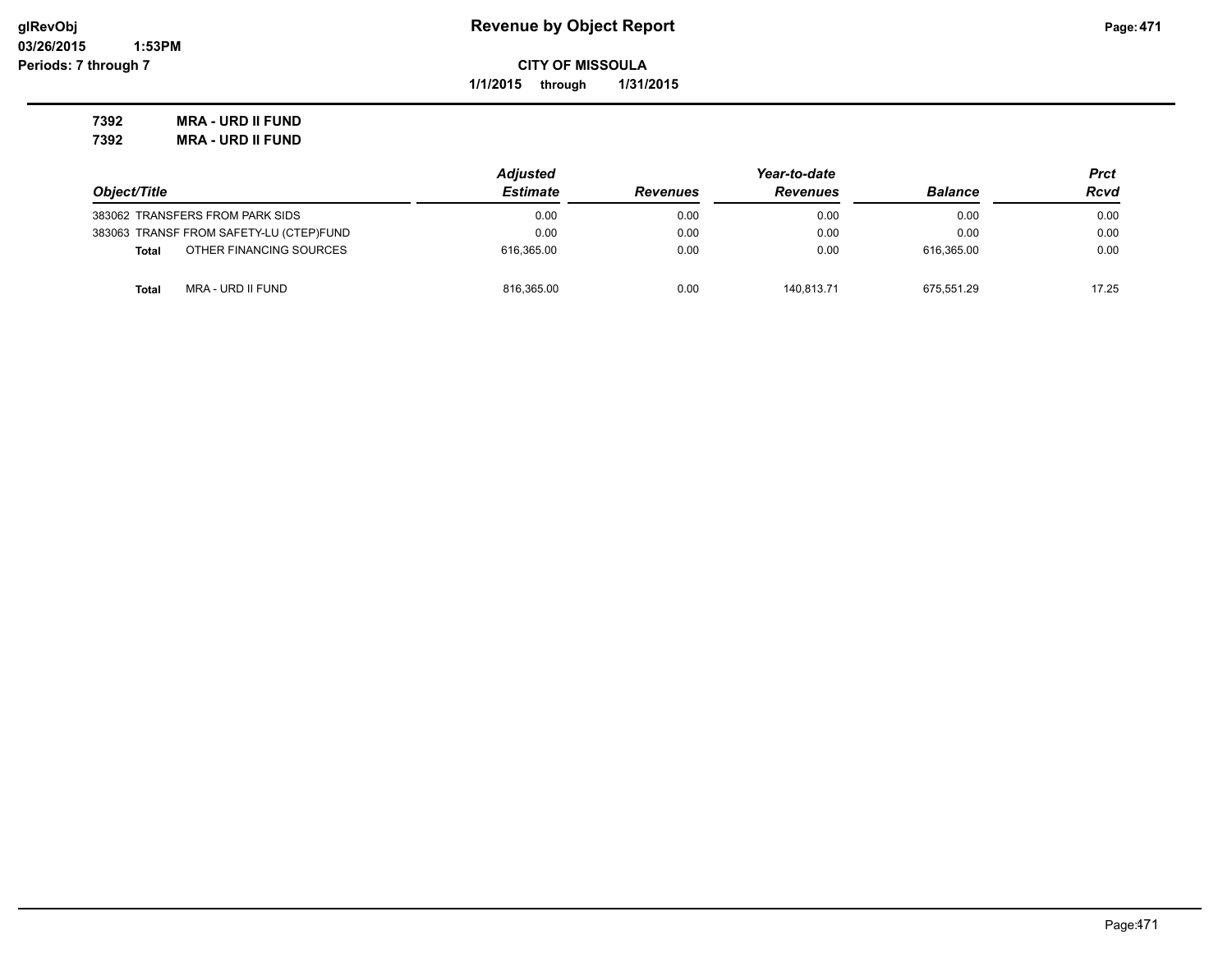# **glRevObj Revenue by Object Report Page:472**

## **CITY OF MISSOULA**

**1/1/2015 through 1/31/2015**

## **7392 MRA - URD II FUND**

|                                                           | <b>Adjusted</b> |                 | Year-to-date    |                | <b>Prct</b> |
|-----------------------------------------------------------|-----------------|-----------------|-----------------|----------------|-------------|
| Object/Title                                              | <b>Estimate</b> | <b>Revenues</b> | <b>Revenues</b> | <b>Balance</b> | Rcvd        |
| 310000 TAXES/ASSESSMENTS                                  |                 |                 |                 |                |             |
| 311011 TAX INCREMENT                                      | 0.00            | 0.00            | 0.00            | 0.00           | 0.00        |
| TAXES/ASSESSMENTS<br>Total                                | 0.00            | 0.00            | 0.00            | 0.00           | 0.00        |
| 330000 INTERGOVERNMENTAL REVENUES                         |                 |                 |                 |                |             |
| 330000 INTERGOVERNMENTAL REVENUES                         | 0.00            | 0.00            | 0.00            | 0.00           | 0.00        |
| 331050 ISTEA/CTEP GRANT                                   | 0.00            | 0.00            | 140,813.71      | $-140,813.71$  | 0.00        |
| 331060 NATL RECREATION TRAILS GRANTS                      | 0.00            | 0.00            | 0.00            | 0.00           | 0.00        |
| 335210 PERSONAL PROPERTY TAX REIMBURSEMENT                | 0.00            | 0.00            | 0.00            | 0.00           | 0.00        |
| 335230 HB 124 REVENUE                                     | 0.00            | 0.00            | 0.00            | 0.00           | 0.00        |
| 335250 STATE REIMB - SB #184                              | 200,000.00      | 0.00            | 0.00            | 200,000.00     | 0.00        |
| 336023 STATE CONTRIB. - PERS                              | 0.00            | 0.00            | 0.00            | 0.00           | 0.00        |
| <b>INTERGOVERNMENTAL REVENUES</b><br><b>Total</b>         | 200,000.00      | 0.00            | 140,813.71      | 59,186.29      | 70.41       |
| 340000 CHARGES FOR SERVICES                               |                 |                 |                 |                |             |
| 343300 MISC CHARGES FOR SERVICES                          | 0.00            | 0.00            | 0.00            | 0.00           | 0.00        |
| <b>CHARGES FOR SERVICES</b><br><b>Total</b>               | 0.00            | 0.00            | 0.00            | 0.00           | 0.00        |
| 360000 MISCELLANEOUS REVENUES                             |                 |                 |                 |                |             |
| 360000 MISCELLANEOUS REVENUES                             | 0.00            | 0.00            | 0.00            | 0.00           | 0.00        |
| 360007 RLF REVENUES                                       | 0.00            | 0.00            | 0.00            | 0.00           | 0.00        |
| 360010 MISCELLANEOUS                                      | 0.00            | 0.00            | 0.00            | 0.00           | 0.00        |
| 365000 DONATIONS                                          | 0.00            | 0.00            | 0.00            | 0.00           | 0.00        |
| MISCELLANEOUS REVENUES<br><b>Total</b>                    | 0.00            | 0.00            | 0.00            | 0.00           | 0.00        |
| 370000 INVESTMENTS & ROYALTY EARNINGS                     |                 |                 |                 |                |             |
| 371010 INTEREST ON INVESTMENTS                            | 0.00            | 0.00            | 0.00            | 0.00           | 0.00        |
| 371020 GAIN/LOSS IN MARKET VALUE OF INVESTMENT            | 0.00            | 0.00            | 0.00            | 0.00           | 0.00        |
| <b>INVESTMENTS &amp; ROYALTY EARNINGS</b><br><b>Total</b> | 0.00            | 0.00            | 0.00            | 0.00           | 0.00        |
| 380000 OTHER FINANCING SOURCES                            |                 |                 |                 |                |             |
| 381009 TRANSFERS IN                                       | 0.00            | 0.00            | 0.00            | 0.00           | 0.00        |
| 381025 BOND PROCEEDS                                      | 0.00            | 0.00            | 0.00            | 0.00           | 0.00        |
| 381026 DEBT SERVICE/BROWNSFIELD RLF 1.125M                | 0.00            | 0.00            | 0.00            | 0.00           | 0.00        |
| 381027 SAFEWAY/ST PAT 1.5M                                | 0.00            | 0.00            | 0.00            | 0.00           | 0.00        |
| 381028 BOND PROCEEDS-MILL SITE                            | 0.00            | 0.00            | 0.00            | 0.00           | 0.00        |
| 381074 CIVIC STADIUM TIF NOTES 1.5M                       | 0.00            | 0.00            | 0.00            | 0.00           | 0.00        |
| 383014 TRANS FR MRA                                       | 616,365.00      | 0.00            | 0.00            | 616,365.00     | 0.00        |
| 383037 TRANSFER - URD II                                  | 0.00            | 0.00            | 0.00            | 0.00           | 0.00        |
| 383038 TRANSFER - URD III                                 | 0.00            | 0.00            | 0.00            | 0.00           | 0.00        |
| 383039 FROM SID TRANSFERS                                 | 0.00            | 0.00            | 0.00            | 0.00           | 0.00        |
| 383060 TRANSFERS FROM FRONT ST URD                        | 0.00            | 0.00            | 0.00            | 0.00           | 0.00        |
| 383061 TRANSFERS FROM PARK IMPACT FEES                    | 0.00            | 0.00            | 0.00            | 0.00           | 0.00        |
| 383062 TRANSFERS FROM PARK SIDS                           | 0.00            | 0.00            | 0.00            | 0.00           | 0.00        |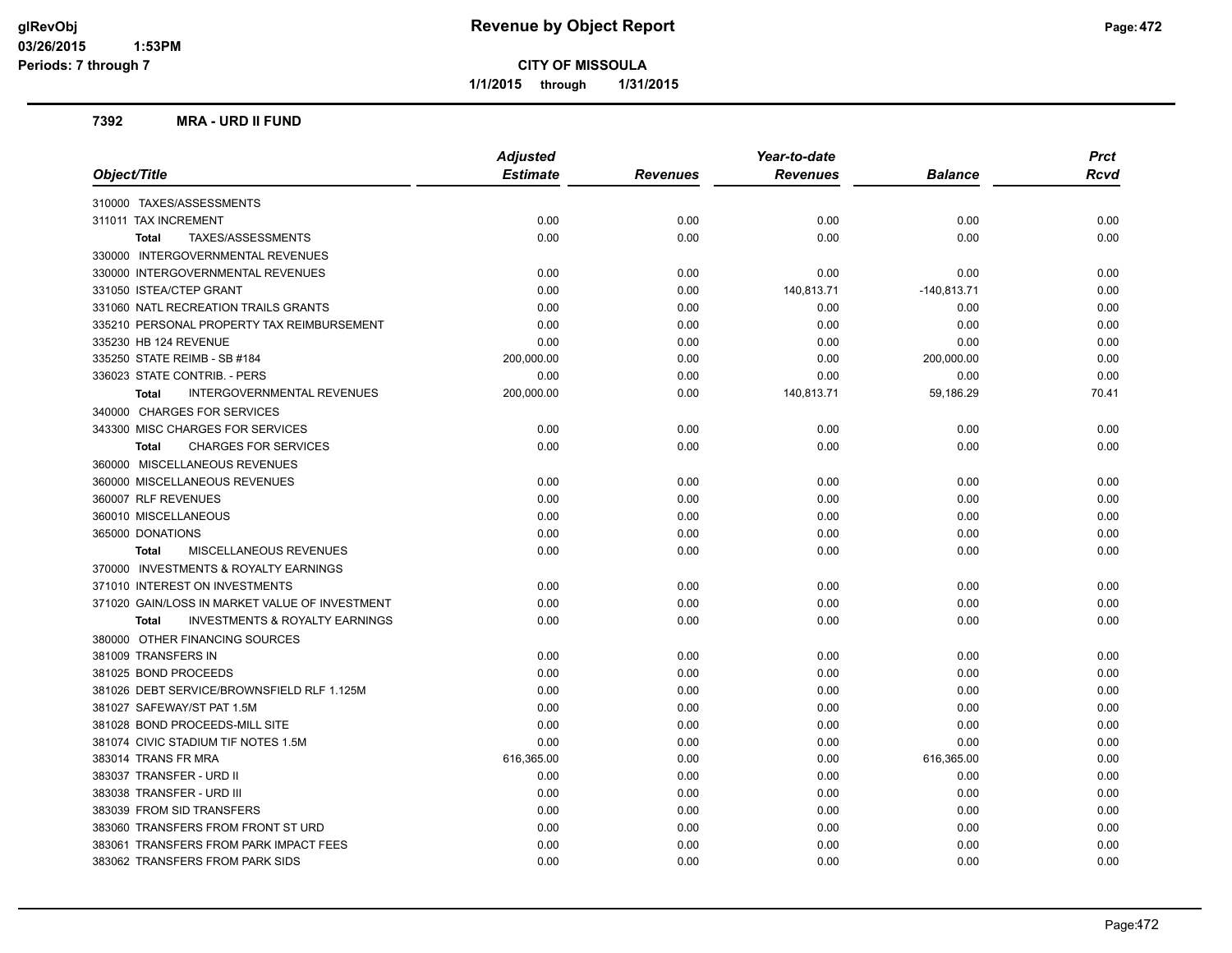**1/1/2015 through 1/31/2015**

## **7392 MRA - URD II FUND**

|              |                                         | <b>Adjusted</b> | Year-to-date    |                 |                | <b>Prct</b> |
|--------------|-----------------------------------------|-----------------|-----------------|-----------------|----------------|-------------|
| Object/Title |                                         | <b>Estimate</b> | <b>Revenues</b> | <b>Revenues</b> | <b>Balance</b> | <b>Rcvd</b> |
|              | 383063 TRANSF FROM SAFETY-LU (CTEP)FUND | 0.00            | 0.00            | 0.00            | 0.00           | 0.00        |
| <b>Total</b> | OTHER FINANCING SOURCES                 | 616.365.00      | 0.00            | 0.00            | 616.365.00     | 0.00        |
| Total        | MRA - URD II FUND                       | 816,365.00      | 0.00            | 140.813.71      | 675.551.29     | 17.25       |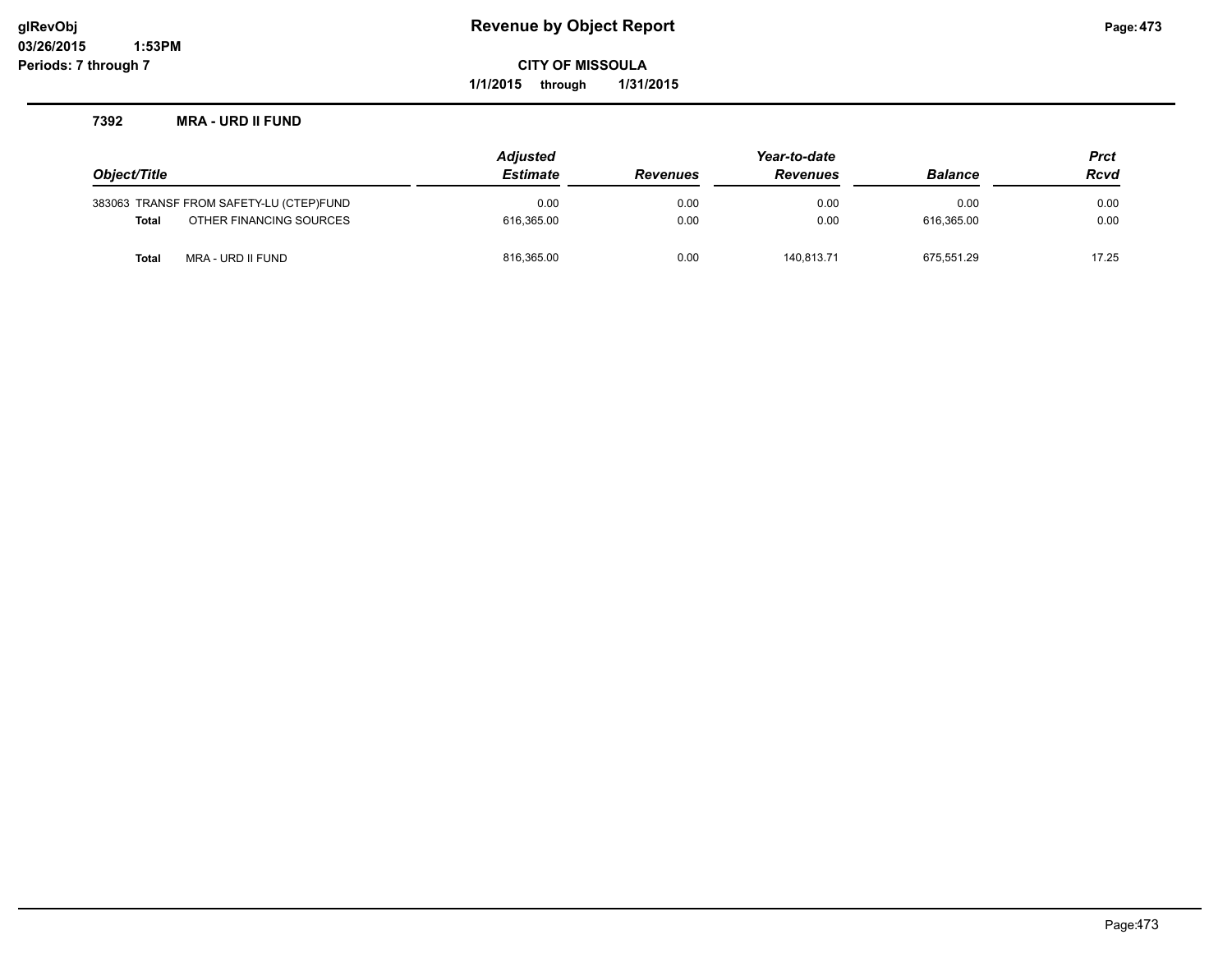**1/1/2015 through 1/31/2015**

**7393 MRA - URD III FUND**

| 7393 | <b>MRA - URD III FUND</b> |  |
|------|---------------------------|--|
|      |                           |  |

|                                                           | <b>Adjusted</b> |                 | Year-to-date    |                | <b>Prct</b> |
|-----------------------------------------------------------|-----------------|-----------------|-----------------|----------------|-------------|
| Object/Title                                              | <b>Estimate</b> | <b>Revenues</b> | <b>Revenues</b> | <b>Balance</b> | Rcvd        |
| 310000 TAXES/ASSESSMENTS                                  |                 |                 |                 |                |             |
| 311011 TAX INCREMENT                                      | 1.837.654.00    | 16.790.45       | 661,890.93      | 1,175,763.07   | 36.02       |
| 312001 PENALTIES & INTEREST                               | 0.00            | 124.86          | 549.04          | $-549.04$      | 0.00        |
| TAXES/ASSESSMENTS<br><b>Total</b>                         | 1,837,654.00    | 16,915.31       | 662,439.97      | 1,175,214.03   | 36.05       |
| 330000 INTERGOVERNMENTAL REVENUES                         |                 |                 |                 |                |             |
| 331050 ISTEA/CTEP GRANT                                   | 0.00            | 0.00            | 0.00            | 0.00           | 0.00        |
| 331060 NATL RECREATION TRAILS GRANTS                      | 0.00            | 0.00            | 0.00            | 0.00           | 0.00        |
| 335210 PERSONAL PROPERTY TAX REIMBURSEMENT                | 121,116.00      | 0.00            | 138,925.02      | $-17,809.02$   | 114.70      |
| 336023 STATE CONTRIB. - PERS                              | 0.00            | 34.45           | 205.87          | $-205.87$      | 0.00        |
| <b>INTERGOVERNMENTAL REVENUES</b><br><b>Total</b>         | 121.116.00      | 34.45           | 139,130.89      | $-18,014.89$   | 114.87      |
| 360000 MISCELLANEOUS REVENUES                             |                 |                 |                 |                |             |
| 360000 MISCELLANEOUS REVENUES                             | 0.00            | 0.00            | 0.00            | 0.00           | 0.00        |
| 360010 MISCELLANEOUS                                      | 0.00            | 0.00            | 0.00            | 0.00           | 0.00        |
| 362000 OTHER MISCELLANEOUS REVENUE                        | 0.00            | 0.00            | 0.00            | 0.00           | 0.00        |
| 362004 URD III FACADE IMPROVEMENT LOAN REC                | 0.00            | 0.00            | 0.00            | 0.00           | 0.00        |
| 365000 DONATIONS                                          | 0.00            | 0.00            | 0.00            | 0.00           | 0.00        |
| MISCELLANEOUS REVENUES<br>Total                           | 0.00            | 0.00            | 0.00            | 0.00           | 0.00        |
| <b>INVESTMENTS &amp; ROYALTY EARNINGS</b><br>370000       |                 |                 |                 |                |             |
| 371010 INTEREST ON INVESTMENTS                            | 0.00            | 0.00            | 0.00            | 0.00           | 0.00        |
| 371020 GAIN/LOSS IN MARKET VALUE OF INVESTMENTS           | 0.00            | 0.00            | 0.00            | 0.00           | 0.00        |
| <b>INVESTMENTS &amp; ROYALTY EARNINGS</b><br><b>Total</b> | 0.00            | 0.00            | 0.00            | 0.00           | 0.00        |
| OTHER FINANCING SOURCES<br>380000                         |                 |                 |                 |                |             |
| 381000 LOAN PROCEEDS                                      | 0.00            | 0.00            | 0.00            | 0.00           | 0.00        |
| 383037 TRANSFER - URD II                                  | 250,000.00      | 0.00            | 0.00            | 250,000.00     | 0.00        |
| OTHER FINANCING SOURCES<br><b>Total</b>                   | 250,000.00      | 0.00            | 0.00            | 250,000.00     | 0.00        |
| MRA - URD III FUND<br><b>Total</b>                        | 2,208,770.00    | 16,949.76       | 801,570.86      | 1,407,199.14   | 36.29       |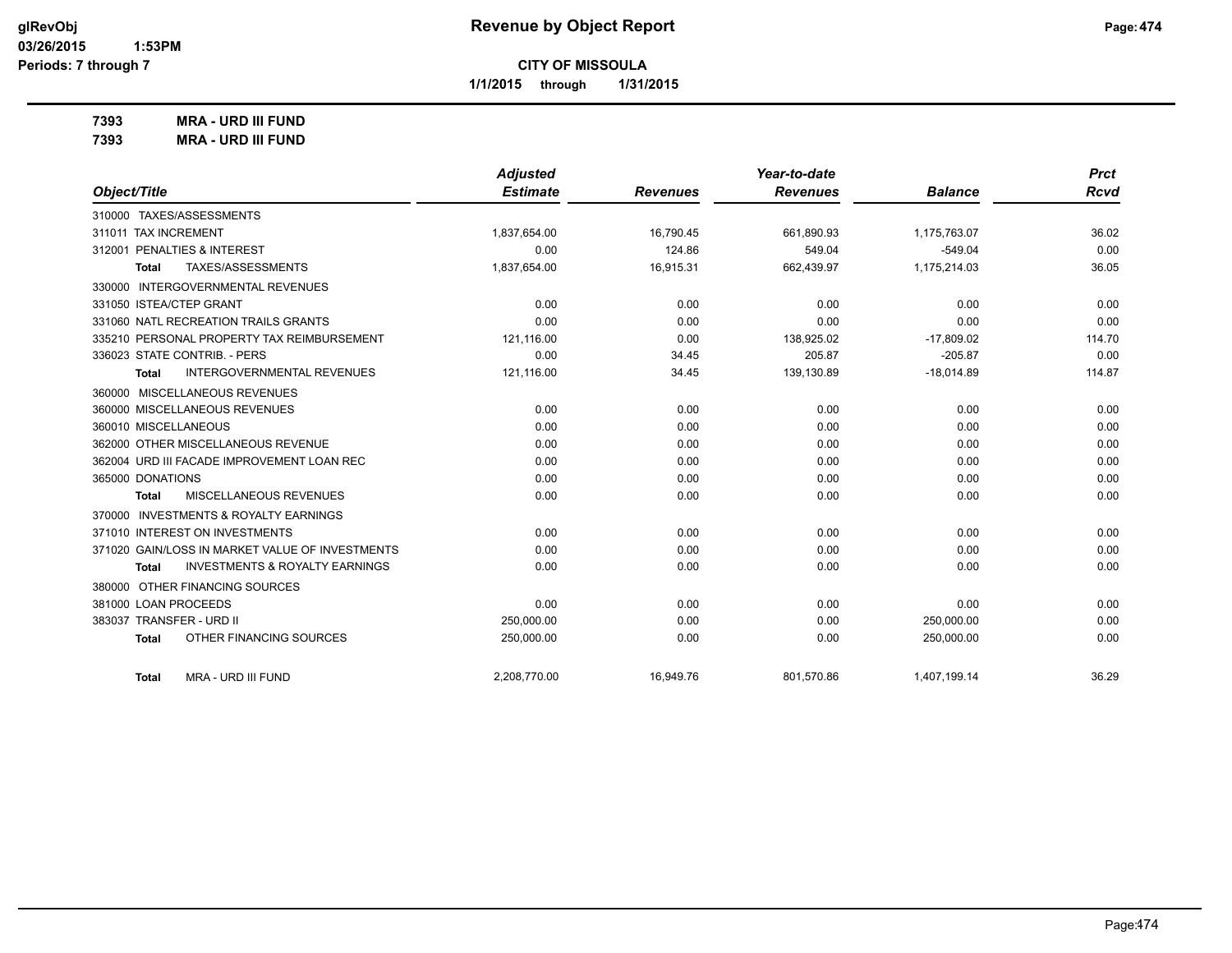**1/1/2015 through 1/31/2015**

## **7393 MRA - URD III FUND**

|                                                    | <b>Adjusted</b> |                 | Year-to-date    |                | <b>Prct</b> |
|----------------------------------------------------|-----------------|-----------------|-----------------|----------------|-------------|
| Object/Title                                       | <b>Estimate</b> | <b>Revenues</b> | <b>Revenues</b> | <b>Balance</b> | <b>Rcvd</b> |
| 310000 TAXES/ASSESSMENTS                           |                 |                 |                 |                |             |
| 311011 TAX INCREMENT                               | 1,837,654.00    | 16,790.45       | 661,890.93      | 1,175,763.07   | 36.02       |
| 312001 PENALTIES & INTEREST                        | 0.00            | 124.86          | 549.04          | $-549.04$      | 0.00        |
| TAXES/ASSESSMENTS<br>Total                         | 1,837,654.00    | 16,915.31       | 662,439.97      | 1,175,214.03   | 36.05       |
| 330000 INTERGOVERNMENTAL REVENUES                  |                 |                 |                 |                |             |
| 331050 ISTEA/CTEP GRANT                            | 0.00            | 0.00            | 0.00            | 0.00           | 0.00        |
| 331060 NATL RECREATION TRAILS GRANTS               | 0.00            | 0.00            | 0.00            | 0.00           | 0.00        |
| 335210 PERSONAL PROPERTY TAX REIMBURSEMENT         | 121.116.00      | 0.00            | 138,925.02      | $-17,809.02$   | 114.70      |
| 336023 STATE CONTRIB. - PERS                       | 0.00            | 34.45           | 205.87          | $-205.87$      | 0.00        |
| <b>INTERGOVERNMENTAL REVENUES</b><br><b>Total</b>  | 121,116.00      | 34.45           | 139,130.89      | $-18,014.89$   | 114.87      |
| 360000 MISCELLANEOUS REVENUES                      |                 |                 |                 |                |             |
| 360000 MISCELLANEOUS REVENUES                      | 0.00            | 0.00            | 0.00            | 0.00           | 0.00        |
| 360010 MISCELLANEOUS                               | 0.00            | 0.00            | 0.00            | 0.00           | 0.00        |
| 362000 OTHER MISCELLANEOUS REVENUE                 | 0.00            | 0.00            | 0.00            | 0.00           | 0.00        |
| 362004 URD III FACADE IMPROVEMENT LOAN REC         | 0.00            | 0.00            | 0.00            | 0.00           | 0.00        |
| 365000 DONATIONS                                   | 0.00            | 0.00            | 0.00            | 0.00           | 0.00        |
| MISCELLANEOUS REVENUES<br><b>Total</b>             | 0.00            | 0.00            | 0.00            | 0.00           | 0.00        |
| 370000 INVESTMENTS & ROYALTY EARNINGS              |                 |                 |                 |                |             |
| 371010 INTEREST ON INVESTMENTS                     | 0.00            | 0.00            | 0.00            | 0.00           | 0.00        |
| 371020 GAIN/LOSS IN MARKET VALUE OF INVESTMENT     | 0.00            | 0.00            | 0.00            | 0.00           | 0.00        |
| <b>INVESTMENTS &amp; ROYALTY EARNINGS</b><br>Total | 0.00            | 0.00            | 0.00            | 0.00           | 0.00        |
| 380000 OTHER FINANCING SOURCES                     |                 |                 |                 |                |             |
| 381000 LOAN PROCEEDS                               | 0.00            | 0.00            | 0.00            | 0.00           | 0.00        |
| 383037 TRANSFER - URD II                           | 250,000.00      | 0.00            | 0.00            | 250,000.00     | 0.00        |
| OTHER FINANCING SOURCES<br><b>Total</b>            | 250,000.00      | 0.00            | 0.00            | 250,000.00     | 0.00        |
| MRA - URD III FUND<br>Total                        | 2,208,770.00    | 16,949.76       | 801,570.86      | 1,407,199.14   | 36.29       |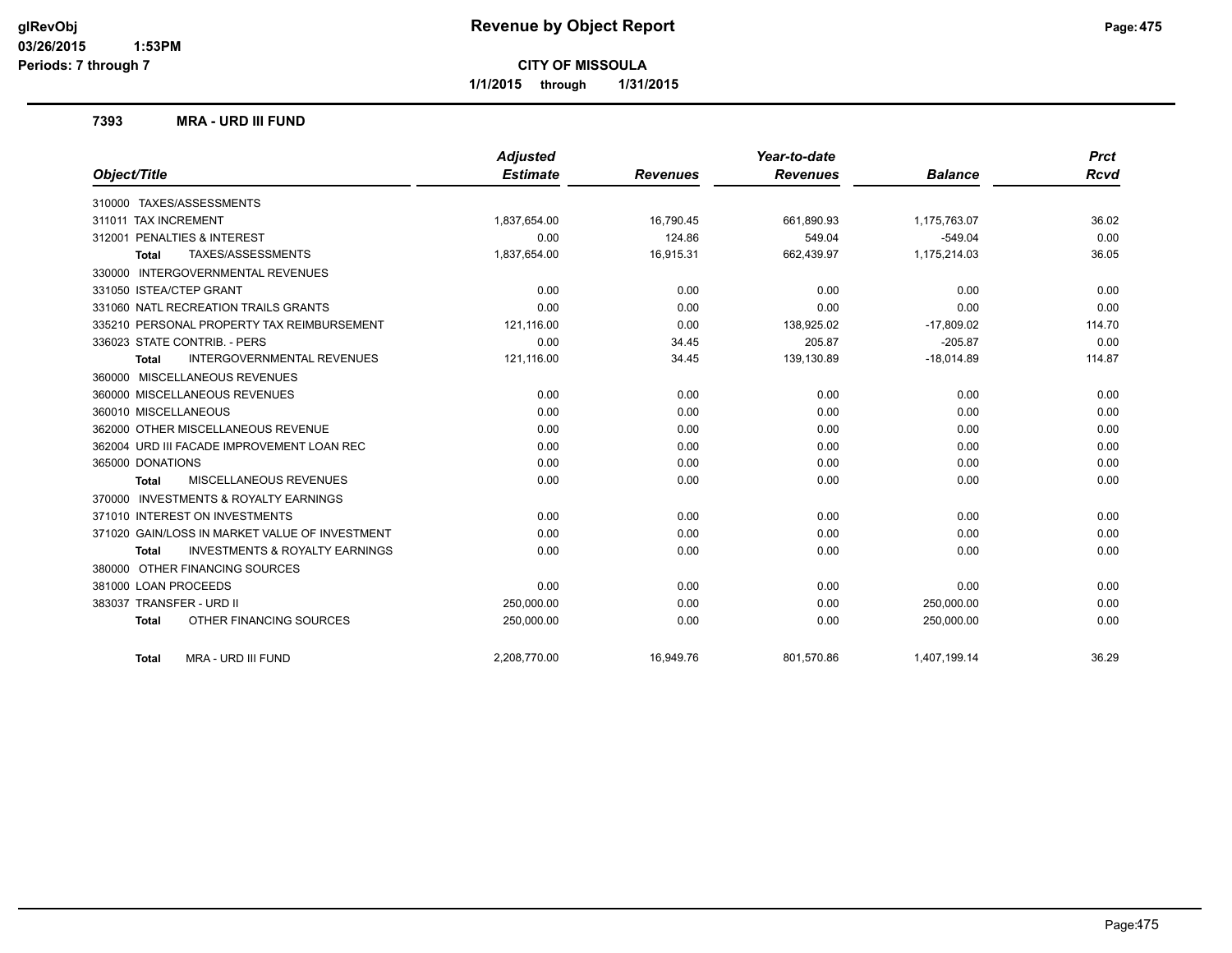**1/1/2015 through 1/31/2015**

# **7394 MRA TAX INCREMENT DEBT CLEARING FUND**

**7394 MRA TAX INCREMENT DEBT CLEARING FUND**

|                                                     | <b>Adjusted</b> |                 | Year-to-date    |                | <b>Prct</b> |
|-----------------------------------------------------|-----------------|-----------------|-----------------|----------------|-------------|
| Object/Title                                        | <b>Estimate</b> | <b>Revenues</b> | <b>Revenues</b> | <b>Balance</b> | <b>Rcvd</b> |
| 310000 TAXES/ASSESSMENTS                            |                 |                 |                 |                |             |
| <b>TAX INCREMENT</b><br>311011                      | 0.00            | 0.00            | 0.00            | 0.00           | 0.00        |
| TAXES/ASSESSMENTS<br>Total                          | 0.00            | 0.00            | 0.00            | 0.00           | 0.00        |
| <b>INTERGOVERNMENTAL REVENUES</b><br>330000         |                 |                 |                 |                |             |
| 335210 PERSONAL PROPERTY TAX REIMBURSEMENT          | 0.00            | 0.00            | 0.00            | 0.00           | 0.00        |
| 335230 HB 124 REVENUE                               | 0.00            | 0.00            | 0.00            | 0.00           | 0.00        |
| 335250 STATE REIMB - SB #184                        | 0.00            | 0.00            | 0.00            | 0.00           | 0.00        |
| INTERGOVERNMENTAL REVENUES<br>Total                 | 0.00            | 0.00            | 0.00            | 0.00           | 0.00        |
| <b>INVESTMENTS &amp; ROYALTY EARNINGS</b><br>370000 |                 |                 |                 |                |             |
| 371010 INTEREST ON INVESTMENTS                      | 0.00            | 0.00            | 0.00            | 0.00           | 0.00        |
| 371020 GAIN/LOSS IN MARKET VALUE OF INVESTMENTS     | 0.00            | 0.00            | 0.00            | 0.00           | 0.00        |
| <b>INVESTMENTS &amp; ROYALTY EARNINGS</b><br>Total  | 0.00            | 0.00            | 0.00            | 0.00           | 0.00        |
| OTHER FINANCING SOURCES<br>380000                   |                 |                 |                 |                |             |
| 383014 TRANS FR MRA                                 | 0.00            | 0.00            | 0.00            | 0.00           | 0.00        |
| OTHER FINANCING SOURCES<br>Total                    | 0.00            | 0.00            | 0.00            | 0.00           | 0.00        |
| MRA TAX INCREMENT DEBT CLEARING FUN<br>Total        | 0.00            | 0.00            | 0.00            | 0.00           | 0.00        |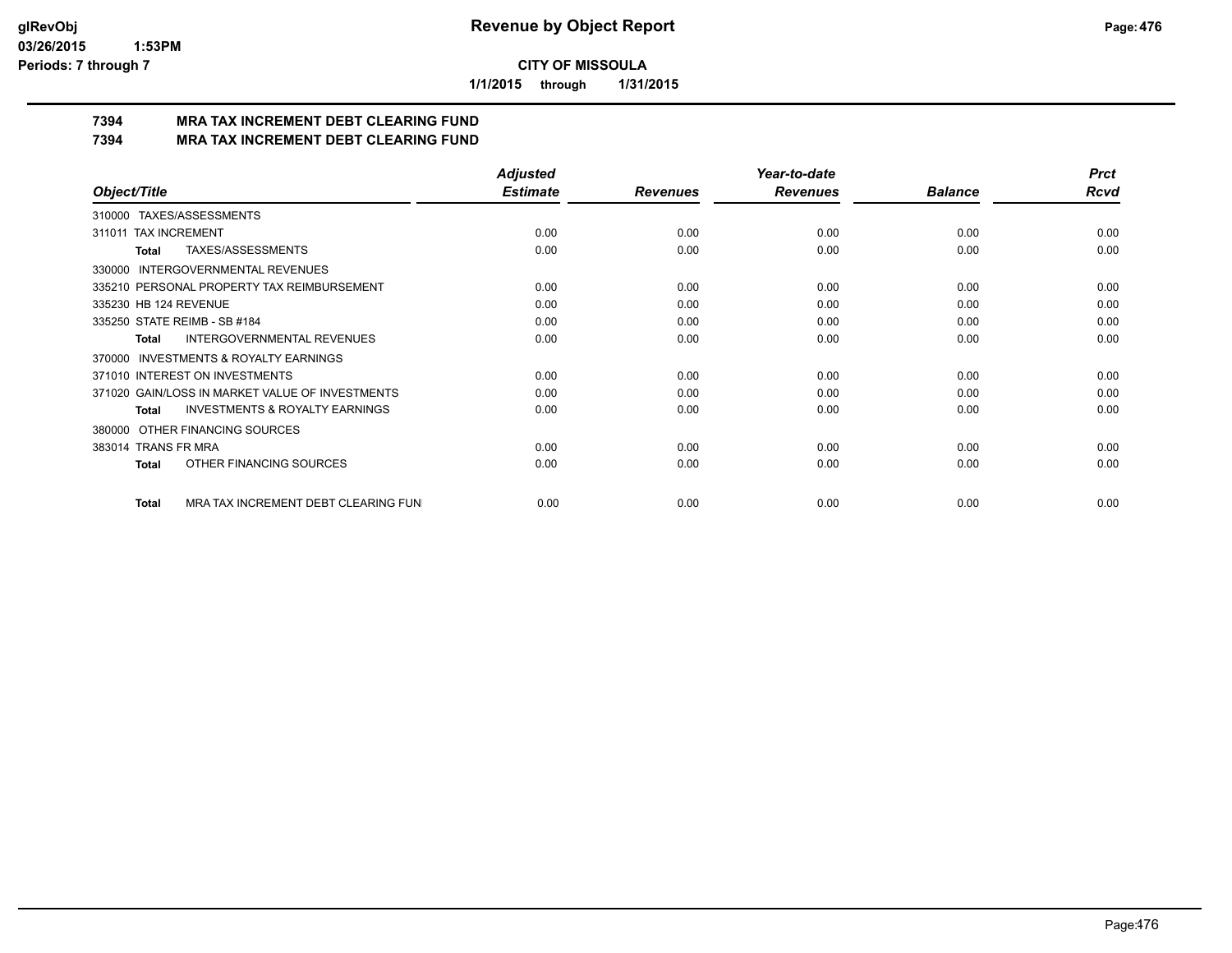**1/1/2015 through 1/31/2015**

# **7394 MRA TAX INCREMENT DEBT CLEARING FUND**

|                                                     | <b>Adjusted</b> |                 | Year-to-date    |                | <b>Prct</b> |
|-----------------------------------------------------|-----------------|-----------------|-----------------|----------------|-------------|
| Object/Title                                        | <b>Estimate</b> | <b>Revenues</b> | <b>Revenues</b> | <b>Balance</b> | Rcvd        |
| TAXES/ASSESSMENTS<br>310000                         |                 |                 |                 |                |             |
| 311011 TAX INCREMENT                                | 0.00            | 0.00            | 0.00            | 0.00           | 0.00        |
| TAXES/ASSESSMENTS<br><b>Total</b>                   | 0.00            | 0.00            | 0.00            | 0.00           | 0.00        |
| 330000 INTERGOVERNMENTAL REVENUES                   |                 |                 |                 |                |             |
| 335210 PERSONAL PROPERTY TAX REIMBURSEMENT          | 0.00            | 0.00            | 0.00            | 0.00           | 0.00        |
| 335230 HB 124 REVENUE                               | 0.00            | 0.00            | 0.00            | 0.00           | 0.00        |
| 335250 STATE REIMB - SB #184                        | 0.00            | 0.00            | 0.00            | 0.00           | 0.00        |
| <b>INTERGOVERNMENTAL REVENUES</b><br><b>Total</b>   | 0.00            | 0.00            | 0.00            | 0.00           | 0.00        |
| <b>INVESTMENTS &amp; ROYALTY EARNINGS</b><br>370000 |                 |                 |                 |                |             |
| 371010 INTEREST ON INVESTMENTS                      | 0.00            | 0.00            | 0.00            | 0.00           | 0.00        |
| 371020 GAIN/LOSS IN MARKET VALUE OF INVESTMENT      | 0.00            | 0.00            | 0.00            | 0.00           | 0.00        |
| <b>INVESTMENTS &amp; ROYALTY EARNINGS</b><br>Total  | 0.00            | 0.00            | 0.00            | 0.00           | 0.00        |
| 380000 OTHER FINANCING SOURCES                      |                 |                 |                 |                |             |
| 383014 TRANS FR MRA                                 | 0.00            | 0.00            | 0.00            | 0.00           | 0.00        |
| OTHER FINANCING SOURCES<br><b>Total</b>             | 0.00            | 0.00            | 0.00            | 0.00           | 0.00        |
| MRA TAX INCREMENT DEBT CLEARING FUN<br><b>Total</b> | 0.00            | 0.00            | 0.00            | 0.00           | 0.00        |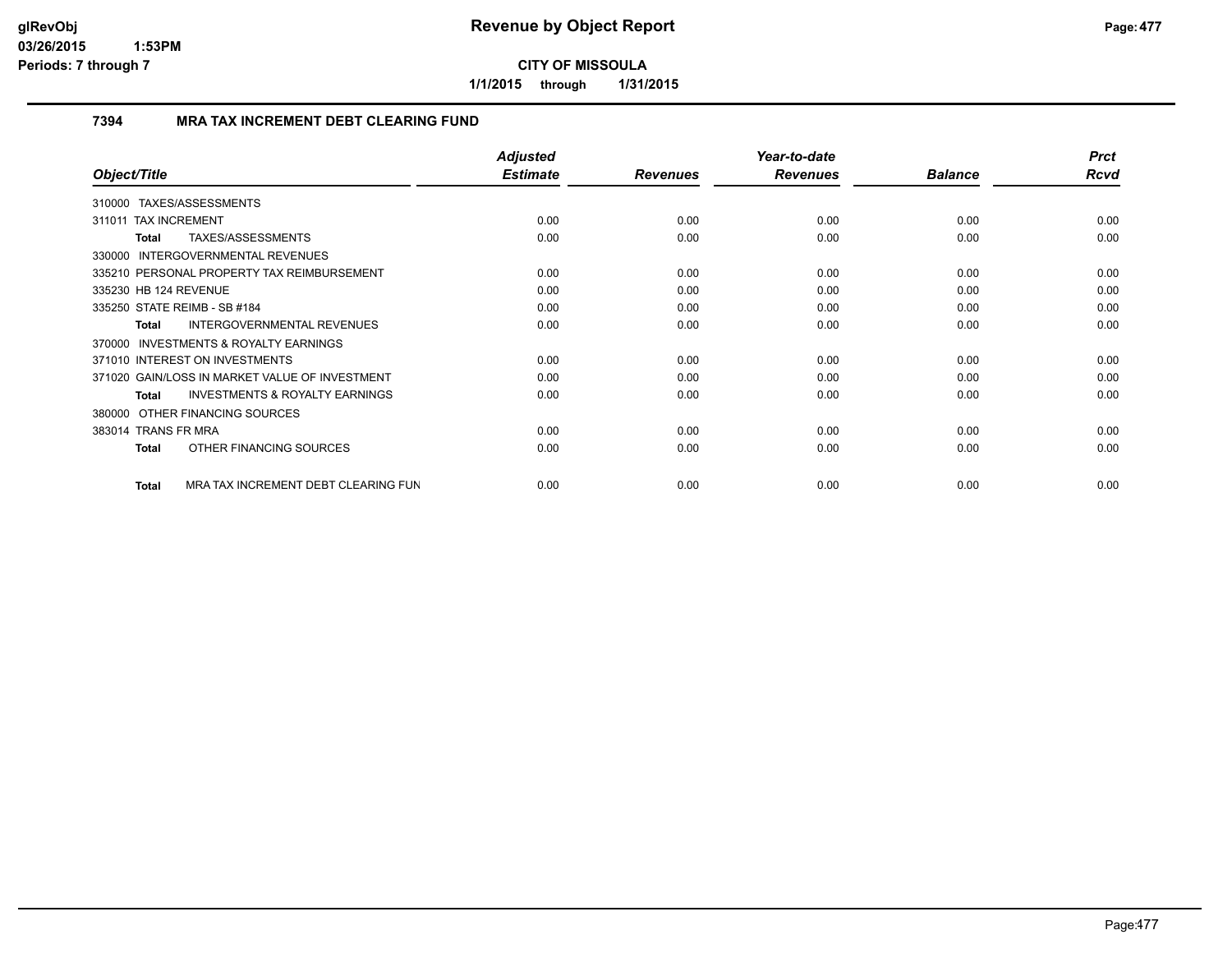**1/1/2015 through 1/31/2015**

#### **7395 MRA TAX INCREMENT DEBT SERVICE INTEREST 7395 MRA TAX INCREMENT DEBT SERVICE INTEREST**

|                                                      | <b>Adjusted</b> |                 | Year-to-date    |                | Prct        |
|------------------------------------------------------|-----------------|-----------------|-----------------|----------------|-------------|
| Object/Title                                         | <b>Estimate</b> | <b>Revenues</b> | <b>Revenues</b> | <b>Balance</b> | <b>Rcvd</b> |
| 360000 MISCELLANEOUS REVENUES                        |                 |                 |                 |                |             |
| 360010 MISCELLANEOUS                                 | 0.00            | 0.00            | 0.00            | 0.00           | 0.00        |
| MISCELLANEOUS REVENUES<br>Total                      | 0.00            | 0.00            | 0.00            | 0.00           | 0.00        |
| 370000 INVESTMENTS & ROYALTY EARNINGS                |                 |                 |                 |                |             |
| 371010 INTEREST ON INVESTMENTS                       | 0.00            | 0.00            | 0.00            | 0.00           | 0.00        |
| 371020 GAIN/LOSS IN MARKET VALUE OF INVESTMENTS      | 0.00            | 0.00            | 0.00            | 0.00           | 0.00        |
| <b>INVESTMENTS &amp; ROYALTY EARNINGS</b><br>Total   | 0.00            | 0.00            | 0.00            | 0.00           | 0.00        |
| OTHER FINANCING SOURCES<br>380000                    |                 |                 |                 |                |             |
| 383014 TRANS FR MRA                                  | 0.00            | 0.00            | 0.00            | 0.00           | 0.00        |
| OTHER FINANCING SOURCES<br>Total                     | 0.00            | 0.00            | 0.00            | 0.00           | 0.00        |
| MRA TAX INCREMENT DEBT SERVICE INTER<br><b>Total</b> | 0.00            | 0.00            | 0.00            | 0.00           | 0.00        |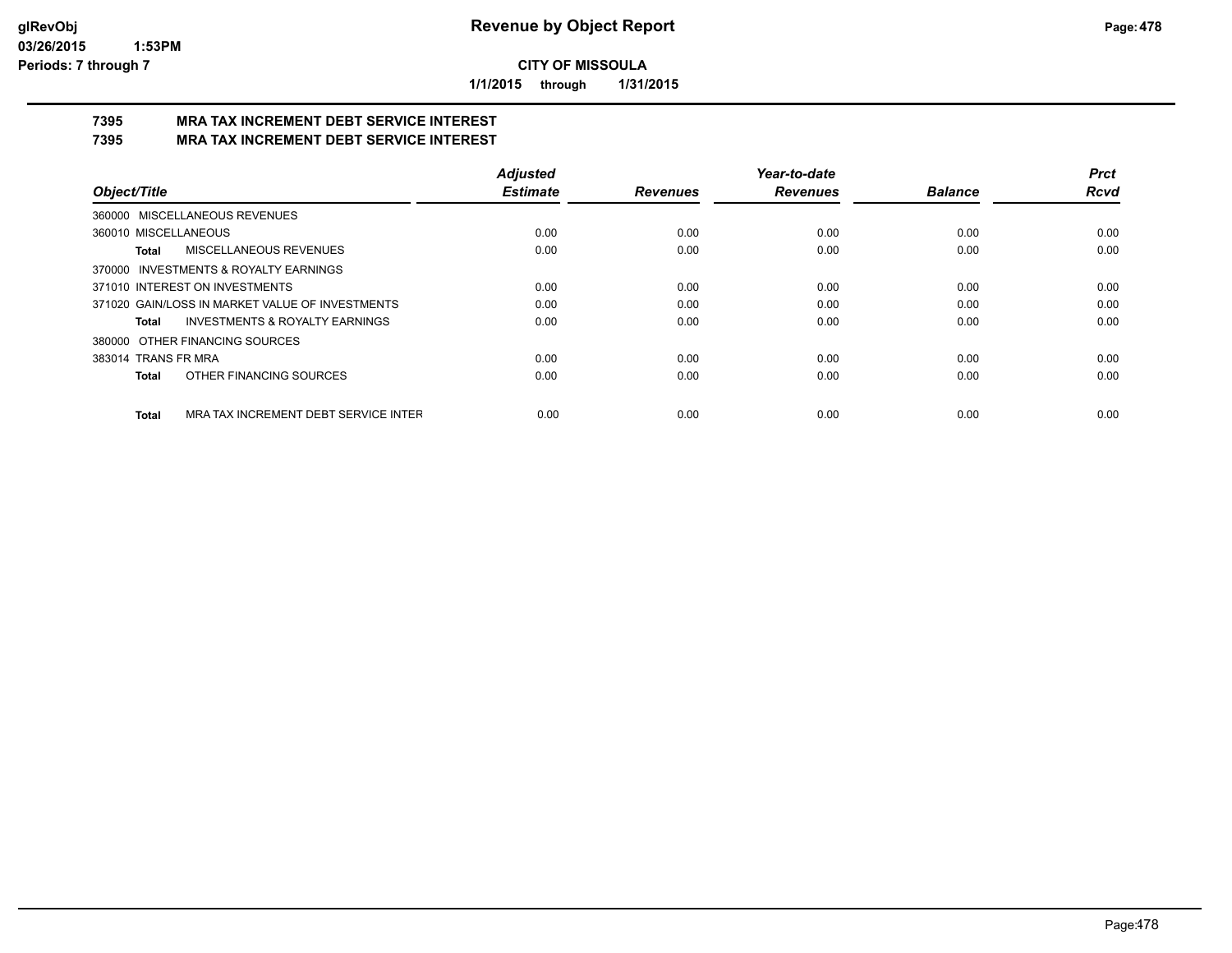**1/1/2015 through 1/31/2015**

# **7395 MRA TAX INCREMENT DEBT SERVICE INTEREST**

|                                                      | <b>Adjusted</b> |                 | Year-to-date    |                | <b>Prct</b> |
|------------------------------------------------------|-----------------|-----------------|-----------------|----------------|-------------|
| Object/Title                                         | <b>Estimate</b> | <b>Revenues</b> | <b>Revenues</b> | <b>Balance</b> | <b>Rcvd</b> |
| 360000 MISCELLANEOUS REVENUES                        |                 |                 |                 |                |             |
| 360010 MISCELLANEOUS                                 | 0.00            | 0.00            | 0.00            | 0.00           | 0.00        |
| MISCELLANEOUS REVENUES<br><b>Total</b>               | 0.00            | 0.00            | 0.00            | 0.00           | 0.00        |
| 370000 INVESTMENTS & ROYALTY EARNINGS                |                 |                 |                 |                |             |
| 371010 INTEREST ON INVESTMENTS                       | 0.00            | 0.00            | 0.00            | 0.00           | 0.00        |
| 371020 GAIN/LOSS IN MARKET VALUE OF INVESTMENT       | 0.00            | 0.00            | 0.00            | 0.00           | 0.00        |
| <b>INVESTMENTS &amp; ROYALTY EARNINGS</b><br>Total   | 0.00            | 0.00            | 0.00            | 0.00           | 0.00        |
| 380000 OTHER FINANCING SOURCES                       |                 |                 |                 |                |             |
| 383014 TRANS FR MRA                                  | 0.00            | 0.00            | 0.00            | 0.00           | 0.00        |
| OTHER FINANCING SOURCES<br>Total                     | 0.00            | 0.00            | 0.00            | 0.00           | 0.00        |
| MRA TAX INCREMENT DEBT SERVICE INTER<br><b>Total</b> | 0.00            | 0.00            | 0.00            | 0.00           | 0.00        |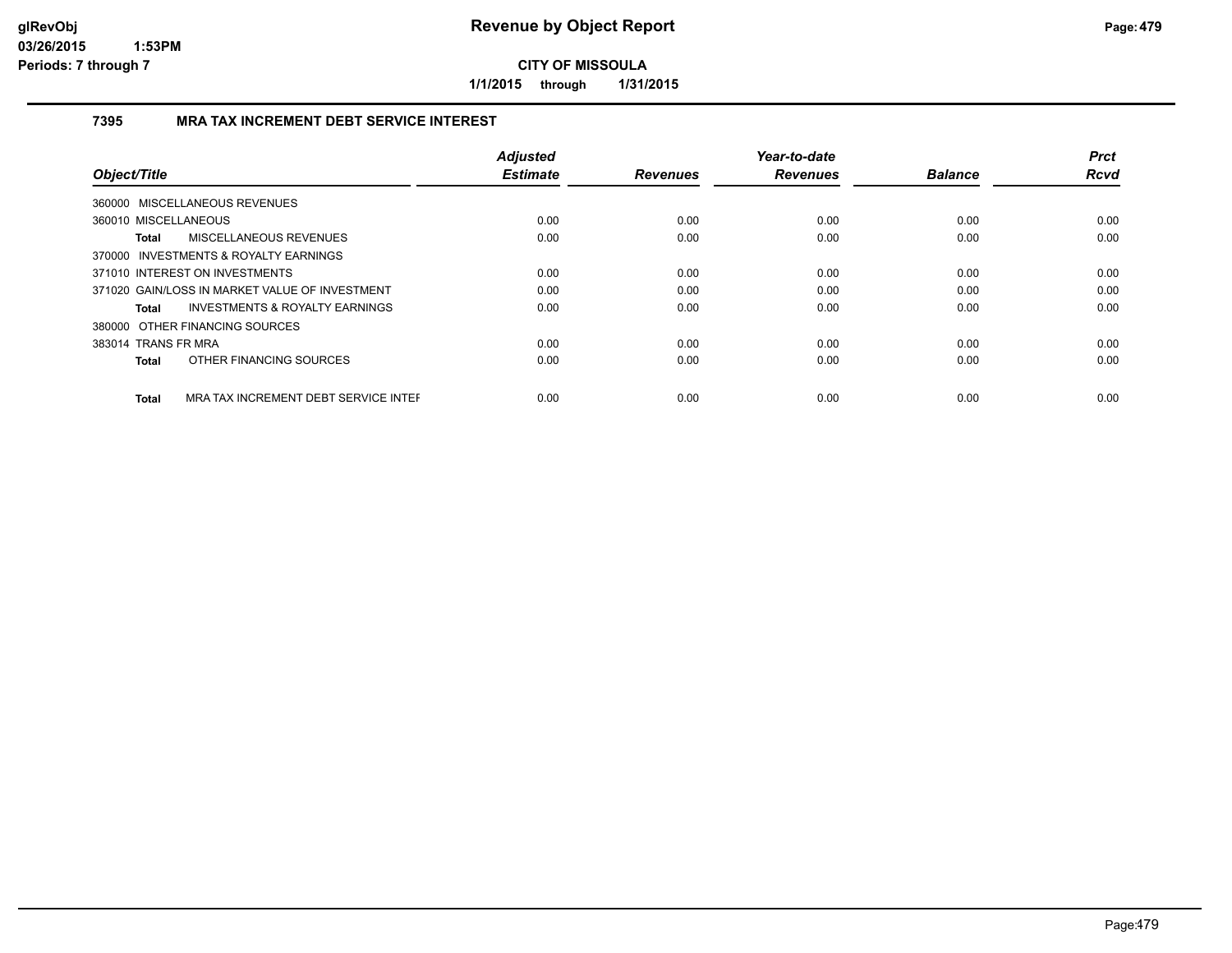**1/1/2015 through 1/31/2015**

#### **7396 MRA TAX INCREMENT DEBT SERVICE SINKING F 7396 MRA TAX INCREMENT DEBT SERVICE SINKING F**

|                                                       | <b>Adjusted</b> |                 | Year-to-date    |                | <b>Prct</b> |
|-------------------------------------------------------|-----------------|-----------------|-----------------|----------------|-------------|
| Object/Title                                          | <b>Estimate</b> | <b>Revenues</b> | <b>Revenues</b> | <b>Balance</b> | <b>Rcvd</b> |
| 370000 INVESTMENTS & ROYALTY EARNINGS                 |                 |                 |                 |                |             |
| 371010 INTEREST ON INVESTMENTS                        | 0.00            | 0.00            | 0.00            | 0.00           | 0.00        |
| 371020 GAIN/LOSS IN MARKET VALUE OF INVESTMENTS       | 0.00            | 0.00            | 0.00            | 0.00           | 0.00        |
| INVESTMENTS & ROYALTY EARNINGS<br>Total               | 0.00            | 0.00            | 0.00            | 0.00           | 0.00        |
| 380000 OTHER FINANCING SOURCES                        |                 |                 |                 |                |             |
| 383014 TRANS FR MRA                                   | 0.00            | 0.00            | 0.00            | 0.00           | 0.00        |
| OTHER FINANCING SOURCES<br>Total                      | 0.00            | 0.00            | 0.00            | 0.00           | 0.00        |
|                                                       |                 |                 |                 |                |             |
| <b>Total</b><br>MRA TAX INCREMENT DEBT SERVICE SINKII | 0.00            | 0.00            | 0.00            | 0.00           | 0.00        |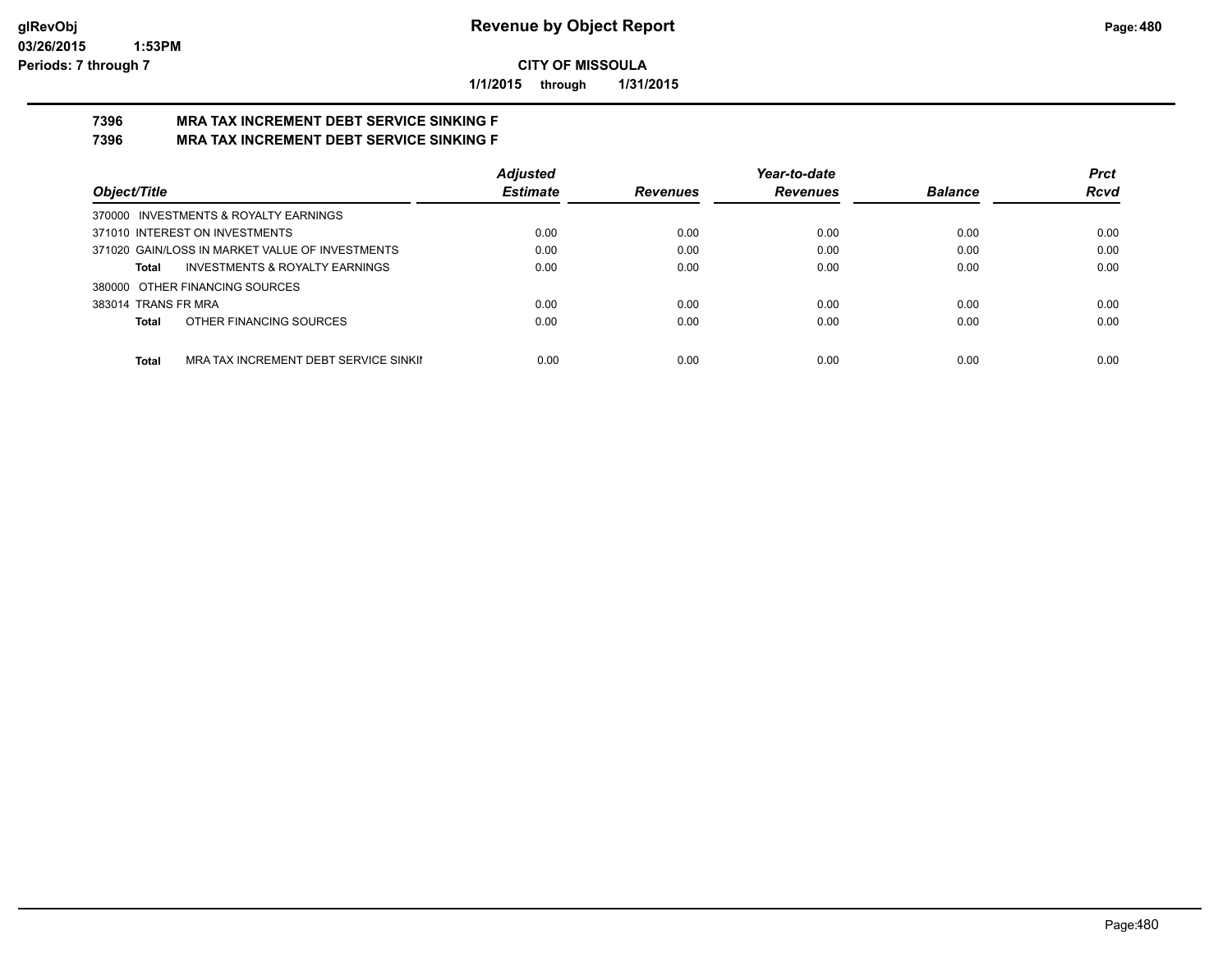**1/1/2015 through 1/31/2015**

# **7396 MRA TAX INCREMENT DEBT SERVICE SINKING F**

|                                                      | <b>Adjusted</b> |                 | Year-to-date    |                | <b>Prct</b> |
|------------------------------------------------------|-----------------|-----------------|-----------------|----------------|-------------|
| Object/Title                                         | <b>Estimate</b> | <b>Revenues</b> | <b>Revenues</b> | <b>Balance</b> | <b>Rcvd</b> |
| 370000 INVESTMENTS & ROYALTY EARNINGS                |                 |                 |                 |                |             |
| 371010 INTEREST ON INVESTMENTS                       | 0.00            | 0.00            | 0.00            | 0.00           | 0.00        |
| 371020 GAIN/LOSS IN MARKET VALUE OF INVESTMENT       | 0.00            | 0.00            | 0.00            | 0.00           | 0.00        |
| INVESTMENTS & ROYALTY EARNINGS<br><b>Total</b>       | 0.00            | 0.00            | 0.00            | 0.00           | 0.00        |
| 380000 OTHER FINANCING SOURCES                       |                 |                 |                 |                |             |
| 383014 TRANS FR MRA                                  | 0.00            | 0.00            | 0.00            | 0.00           | 0.00        |
| OTHER FINANCING SOURCES<br><b>Total</b>              | 0.00            | 0.00            | 0.00            | 0.00           | 0.00        |
|                                                      |                 |                 |                 |                |             |
| <b>Total</b><br>MRA TAX INCREMENT DEBT SERVICE SINKI | 0.00            | 0.00            | 0.00            | 0.00           | 0.00        |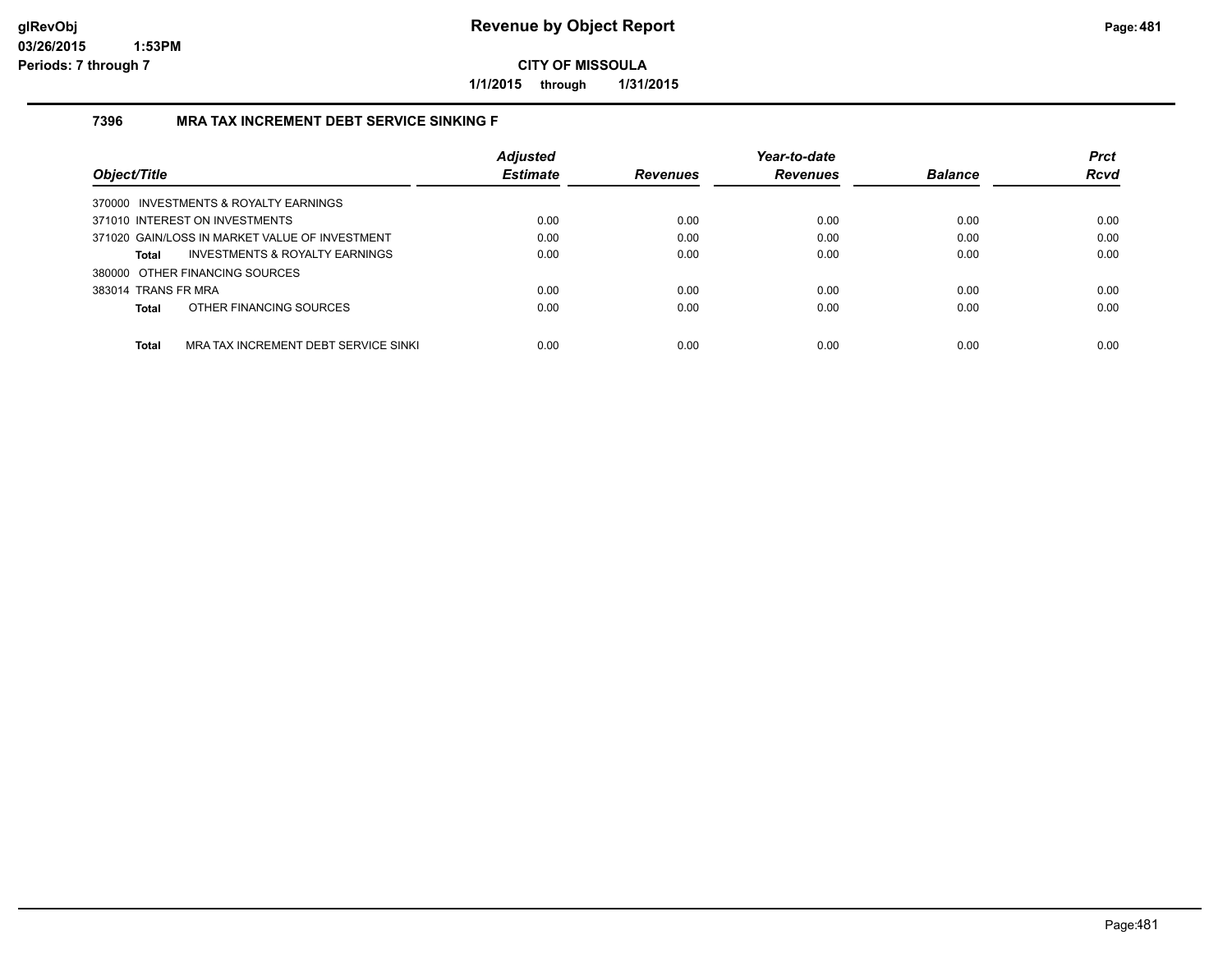**1/1/2015 through 1/31/2015**

#### **7397 MRA TAX INCREMENT BOND RESERVE FUND 7397 MRA TAX INCREMENT BOND RESERVE FUND**

|                                                 | <b>Adjusted</b> |                 | Year-to-date    |                | <b>Prct</b> |
|-------------------------------------------------|-----------------|-----------------|-----------------|----------------|-------------|
| Object/Title                                    | <b>Estimate</b> | <b>Revenues</b> | <b>Revenues</b> | <b>Balance</b> | <b>Rcvd</b> |
| 370000 INVESTMENTS & ROYALTY EARNINGS           |                 |                 |                 |                |             |
| 371010 INTEREST ON INVESTMENTS                  | 0.00            | 0.00            | 0.00            | 0.00           | 0.00        |
| 371020 GAIN/LOSS IN MARKET VALUE OF INVESTMENTS | 0.00            | 0.00            | 0.00            | 0.00           | 0.00        |
| INVESTMENTS & ROYALTY EARNINGS<br>Total         | 0.00            | 0.00            | 0.00            | 0.00           | 0.00        |
| 380000 OTHER FINANCING SOURCES                  |                 |                 |                 |                |             |
| 383014 TRANS FR MRA                             | 0.00            | 0.00            | 0.00            | 0.00           | 0.00        |
| OTHER FINANCING SOURCES<br>Total                | 0.00            | 0.00            | 0.00            | 0.00           | 0.00        |
|                                                 |                 |                 |                 |                |             |
| Total<br>MRA TAX INCREMENT BOND RESERVE FUNI    | 0.00            | 0.00            | 0.00            | 0.00           | 0.00        |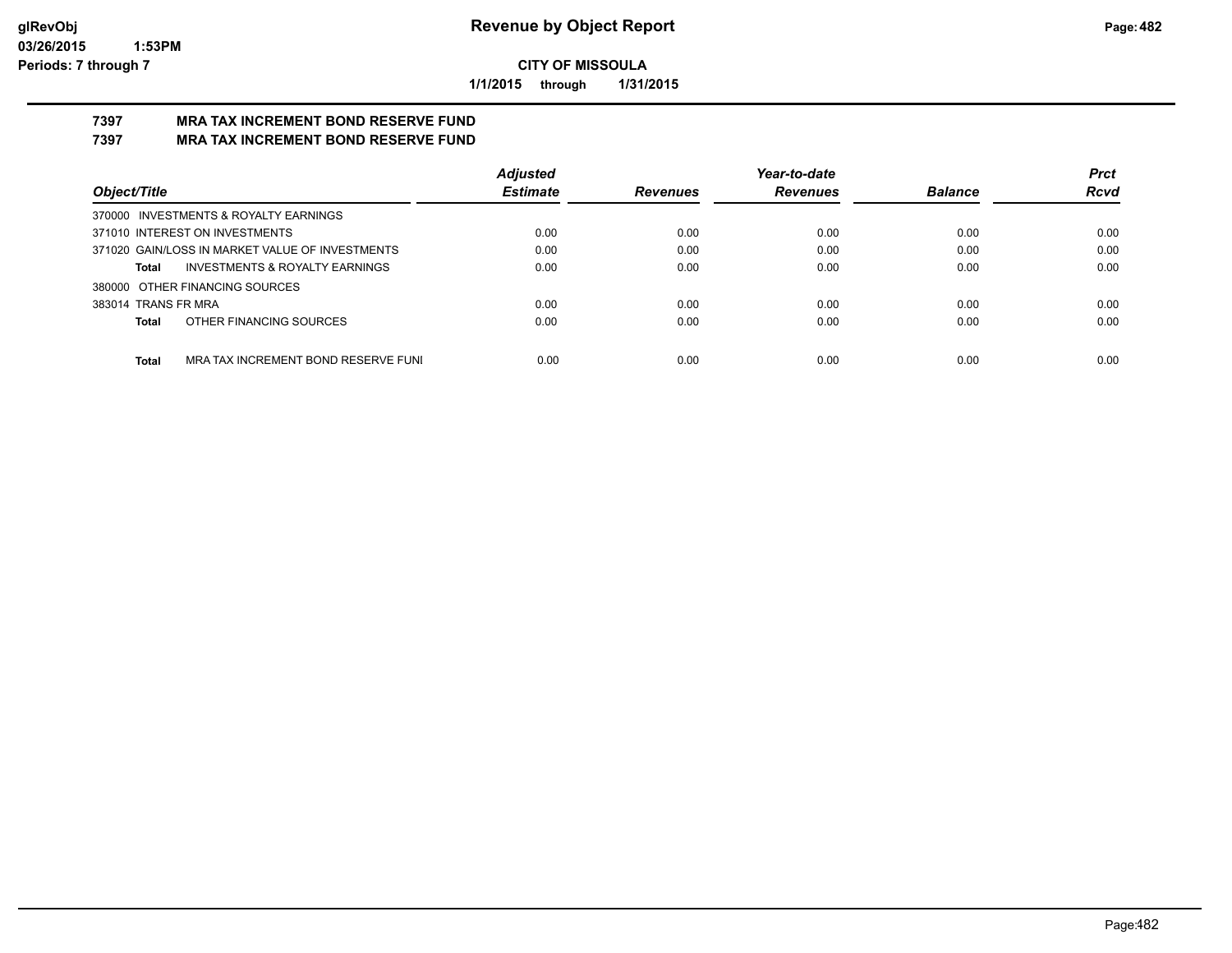**1/1/2015 through 1/31/2015**

# **7397 MRA TAX INCREMENT BOND RESERVE FUND**

| Object/Title                                       | <b>Adjusted</b><br><b>Estimate</b> | <b>Revenues</b> | Year-to-date<br><b>Revenues</b> | <b>Balance</b> | <b>Prct</b><br><b>Rcvd</b> |
|----------------------------------------------------|------------------------------------|-----------------|---------------------------------|----------------|----------------------------|
|                                                    |                                    |                 |                                 |                |                            |
| 370000 INVESTMENTS & ROYALTY EARNINGS              |                                    |                 |                                 |                |                            |
| 371010 INTEREST ON INVESTMENTS                     | 0.00                               | 0.00            | 0.00                            | 0.00           | 0.00                       |
| 371020 GAIN/LOSS IN MARKET VALUE OF INVESTMENT     | 0.00                               | 0.00            | 0.00                            | 0.00           | 0.00                       |
| INVESTMENTS & ROYALTY EARNINGS<br>Total            | 0.00                               | 0.00            | 0.00                            | 0.00           | 0.00                       |
| 380000 OTHER FINANCING SOURCES                     |                                    |                 |                                 |                |                            |
| 383014 TRANS FR MRA                                | 0.00                               | 0.00            | 0.00                            | 0.00           | 0.00                       |
| OTHER FINANCING SOURCES<br>Total                   | 0.00                               | 0.00            | 0.00                            | 0.00           | 0.00                       |
|                                                    |                                    |                 |                                 |                |                            |
| <b>Total</b><br>MRA TAX INCREMENT BOND RESERVE FUN | 0.00                               | 0.00            | 0.00                            | 0.00           | 0.00                       |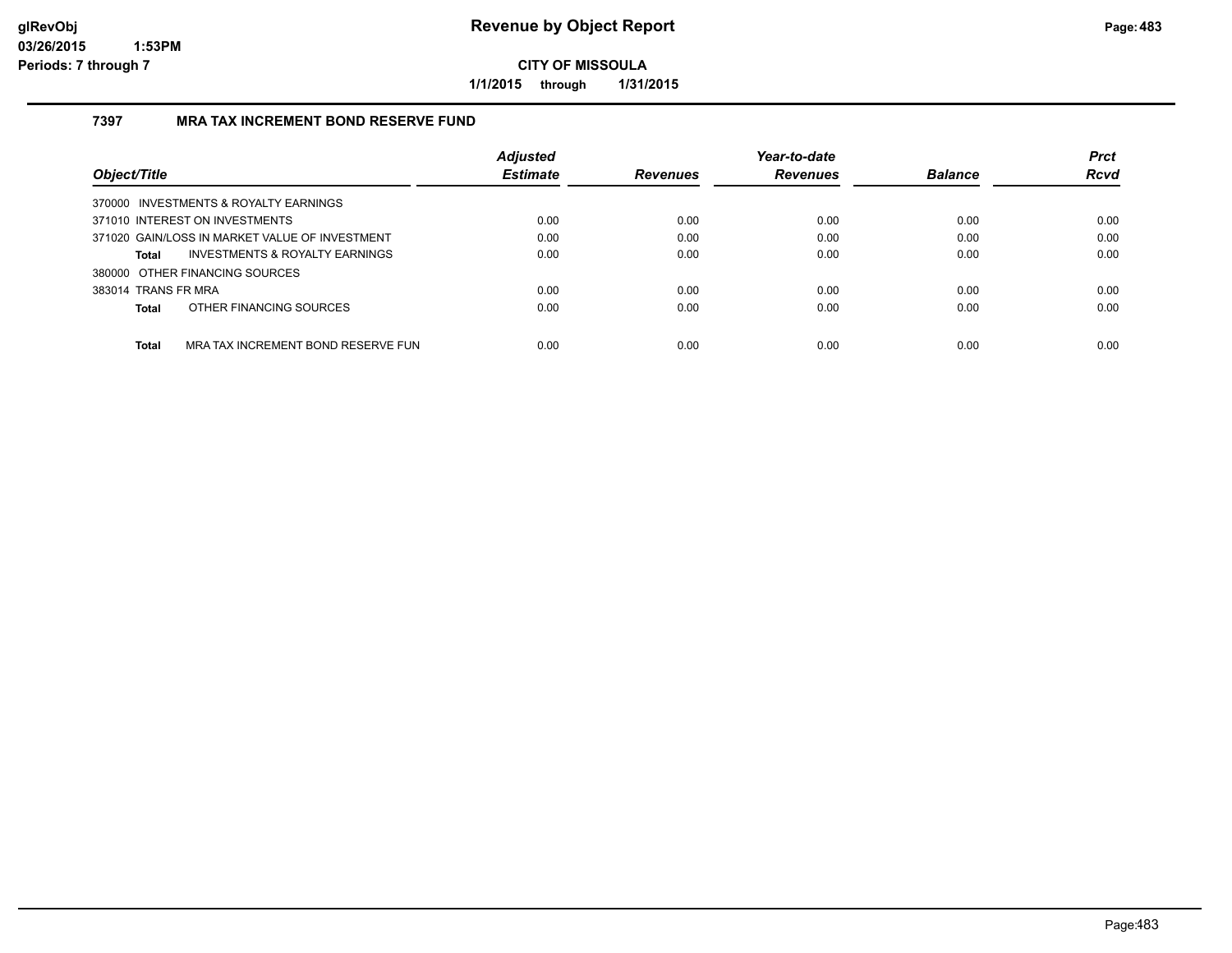**1/1/2015 through 1/31/2015**

# **7399 INTERMOUNTAIN BOND DEBT SERVICE**

# **7399 INTERMOUNTAIN BOND DEBT SERVICE**

|                                                        | <b>Adjusted</b> |                 | Year-to-date    |                | <b>Prct</b> |
|--------------------------------------------------------|-----------------|-----------------|-----------------|----------------|-------------|
| Object/Title                                           | <b>Estimate</b> | <b>Revenues</b> | <b>Revenues</b> | <b>Balance</b> | <b>Rcvd</b> |
| TAXES/ASSESSMENTS<br>310000                            |                 |                 |                 |                |             |
| 311011 TAX INCREMENT                                   | 0.00            | 0.00            | 0.00            | 0.00           | 0.00        |
| TAXES/ASSESSMENTS<br><b>Total</b>                      | 0.00            | 0.00            | 0.00            | 0.00           | 0.00        |
| INVESTMENTS & ROYALTY EARNINGS<br>370000               |                 |                 |                 |                |             |
| 371010 INTEREST ON INVESTMENTS                         | 0.00            | 0.00            | 0.00            | 0.00           | 0.00        |
| <b>INVESTMENTS &amp; ROYALTY EARNINGS</b><br>Total     | 0.00            | 0.00            | 0.00            | 0.00           | 0.00        |
| 380000 OTHER FINANCING SOURCES                         |                 |                 |                 |                |             |
| 381025 BOND PROCEEDS                                   | 0.00            | 0.00            | 0.00            | 0.00           | 0.00        |
| 383000 OPERATING TRANSFERS                             | 146,788.00      | 0.00            | 0.00            | 146.788.00     | 0.00        |
| 383014 TRANS FR MRA                                    | 0.00            | 0.00            | 0.00            | 0.00           | 0.00        |
| OTHER FINANCING SOURCES<br><b>Total</b>                | 146,788.00      | 0.00            | 0.00            | 146,788.00     | 0.00        |
| <b>INTERMOUNTAIN BOND DEBT SERVICE</b><br><b>Total</b> | 146.788.00      | 0.00            | 0.00            | 146.788.00     | 0.00        |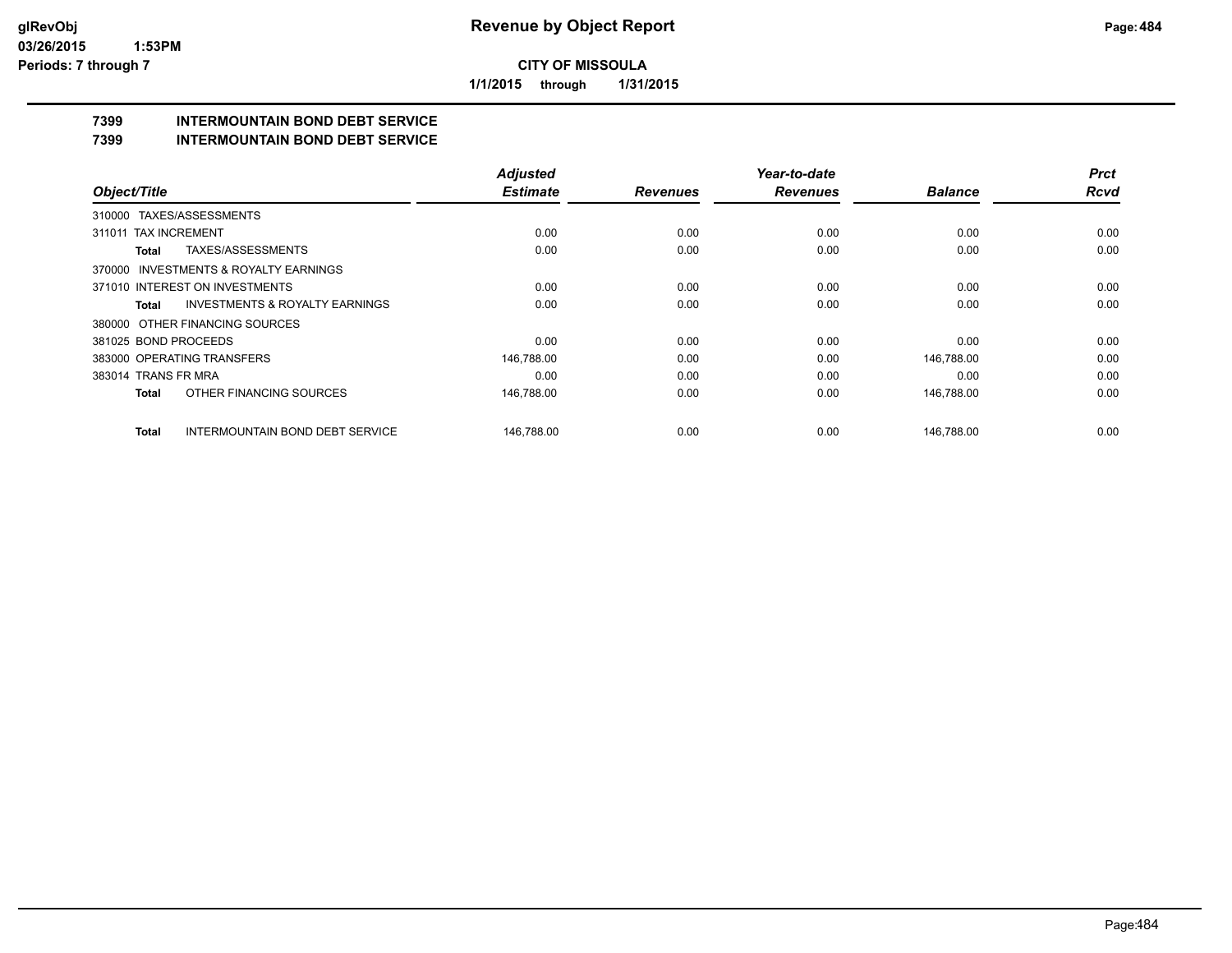**1/1/2015 through 1/31/2015**

# **7399 INTERMOUNTAIN BOND DEBT SERVICE**

| Object/Title                                       | <b>Adjusted</b><br><b>Estimate</b> | <b>Revenues</b> | Year-to-date<br><b>Revenues</b> | <b>Balance</b> | <b>Prct</b><br><b>Rcvd</b> |
|----------------------------------------------------|------------------------------------|-----------------|---------------------------------|----------------|----------------------------|
|                                                    |                                    |                 |                                 |                |                            |
| 310000 TAXES/ASSESSMENTS                           |                                    |                 |                                 |                |                            |
| <b>TAX INCREMENT</b><br>311011                     | 0.00                               | 0.00            | 0.00                            | 0.00           | 0.00                       |
| TAXES/ASSESSMENTS<br>Total                         | 0.00                               | 0.00            | 0.00                            | 0.00           | 0.00                       |
| 370000 INVESTMENTS & ROYALTY EARNINGS              |                                    |                 |                                 |                |                            |
| 371010 INTEREST ON INVESTMENTS                     | 0.00                               | 0.00            | 0.00                            | 0.00           | 0.00                       |
| <b>INVESTMENTS &amp; ROYALTY EARNINGS</b><br>Total | 0.00                               | 0.00            | 0.00                            | 0.00           | 0.00                       |
| 380000 OTHER FINANCING SOURCES                     |                                    |                 |                                 |                |                            |
| 381025 BOND PROCEEDS                               | 0.00                               | 0.00            | 0.00                            | 0.00           | 0.00                       |
| 383000 OPERATING TRANSFERS                         | 146,788.00                         | 0.00            | 0.00                            | 146,788.00     | 0.00                       |
| 383014 TRANS FR MRA                                | 0.00                               | 0.00            | 0.00                            | 0.00           | 0.00                       |
| OTHER FINANCING SOURCES<br>Total                   | 146,788.00                         | 0.00            | 0.00                            | 146,788.00     | 0.00                       |
| INTERMOUNTAIN BOND DEBT SERVICE<br><b>Total</b>    | 146,788.00                         | 0.00            | 0.00                            | 146,788.00     | 0.00                       |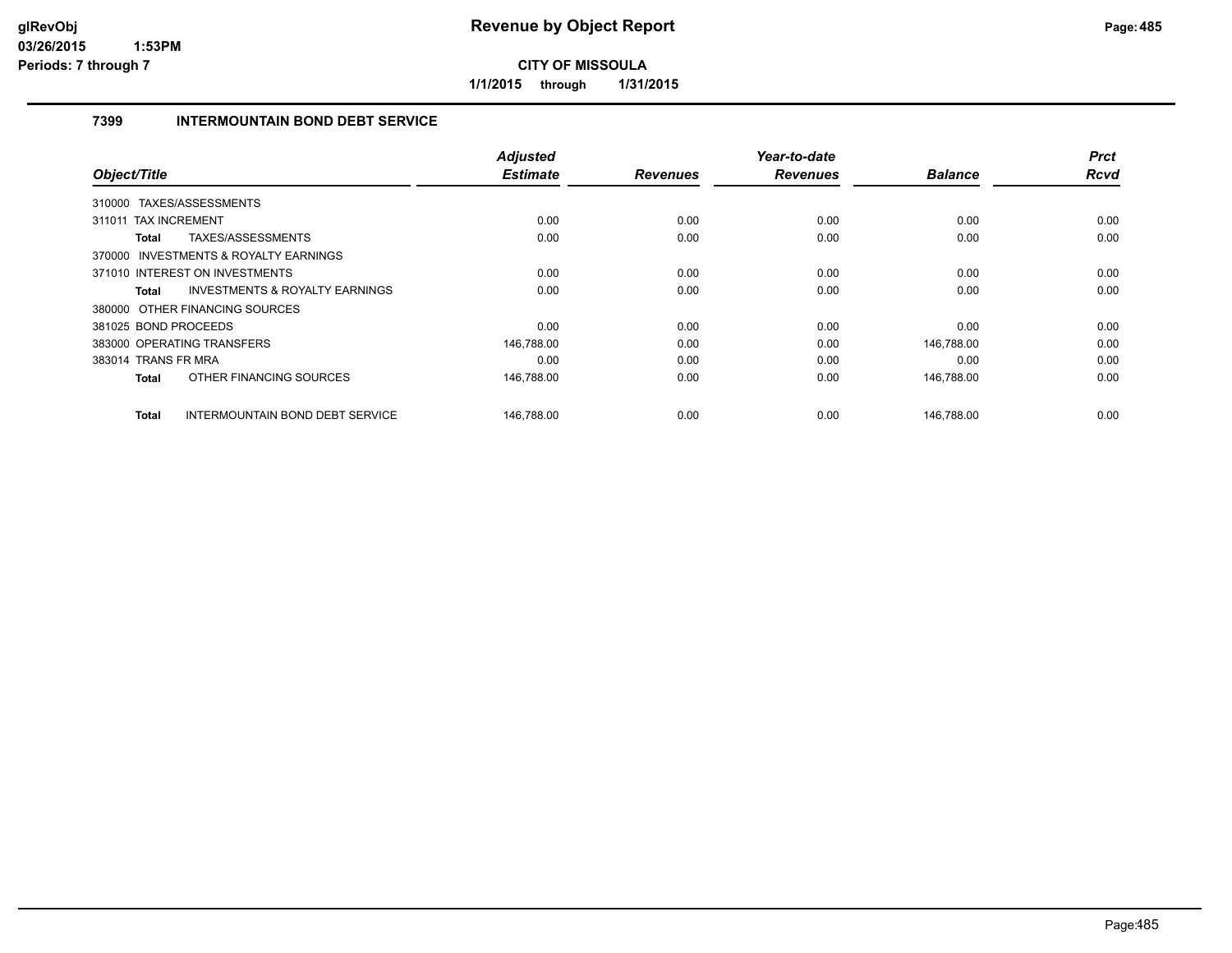**1/1/2015 through 1/31/2015**

**7400 FRONT ST BOND CLEARING**

**7400 FRONT ST BOND CLEARING**

|                                                    | <b>Adjusted</b> |                 | Year-to-date    |                | <b>Prct</b> |
|----------------------------------------------------|-----------------|-----------------|-----------------|----------------|-------------|
| Object/Title                                       | <b>Estimate</b> | <b>Revenues</b> | <b>Revenues</b> | <b>Balance</b> | <b>Rcvd</b> |
| 310000 TAXES/ASSESSMENTS                           |                 |                 |                 |                |             |
| 311011 TAX INCREMENT                               | 453.262.00      | 6.788.01        | 227.145.26      | 226.116.74     | 50.11       |
| 312001 PENALTIES & INTEREST                        | 0.00            | 121.80          | 223.87          | $-223.87$      | 0.00        |
| TAXES/ASSESSMENTS<br>Total                         | 453.262.00      | 6.909.81        | 227.369.13      | 225.892.87     | 50.16       |
| 330000 INTERGOVERNMENTAL REVENUES                  |                 |                 |                 |                |             |
| 335210 PERSONAL PROPERTY TAX REIMBURSEMENT         | 0.00            | 0.00            | 26.987.29       | $-26.987.29$   | 0.00        |
| INTERGOVERNMENTAL REVENUES<br>Total                | 0.00            | 0.00            | 26,987.29       | $-26,987.29$   | 0.00        |
| 370000 INVESTMENTS & ROYALTY EARNINGS              |                 |                 |                 |                |             |
| 371010 INTEREST ON INVESTMENTS                     | 0.00            | 0.00            | 0.00            | 0.00           | 0.00        |
| <b>INVESTMENTS &amp; ROYALTY EARNINGS</b><br>Total | 0.00            | 0.00            | 0.00            | 0.00           | 0.00        |
| FRONT ST BOND CLEARING<br><b>Total</b>             | 453.262.00      | 6.909.81        | 254.356.42      | 198.905.58     | 56.12       |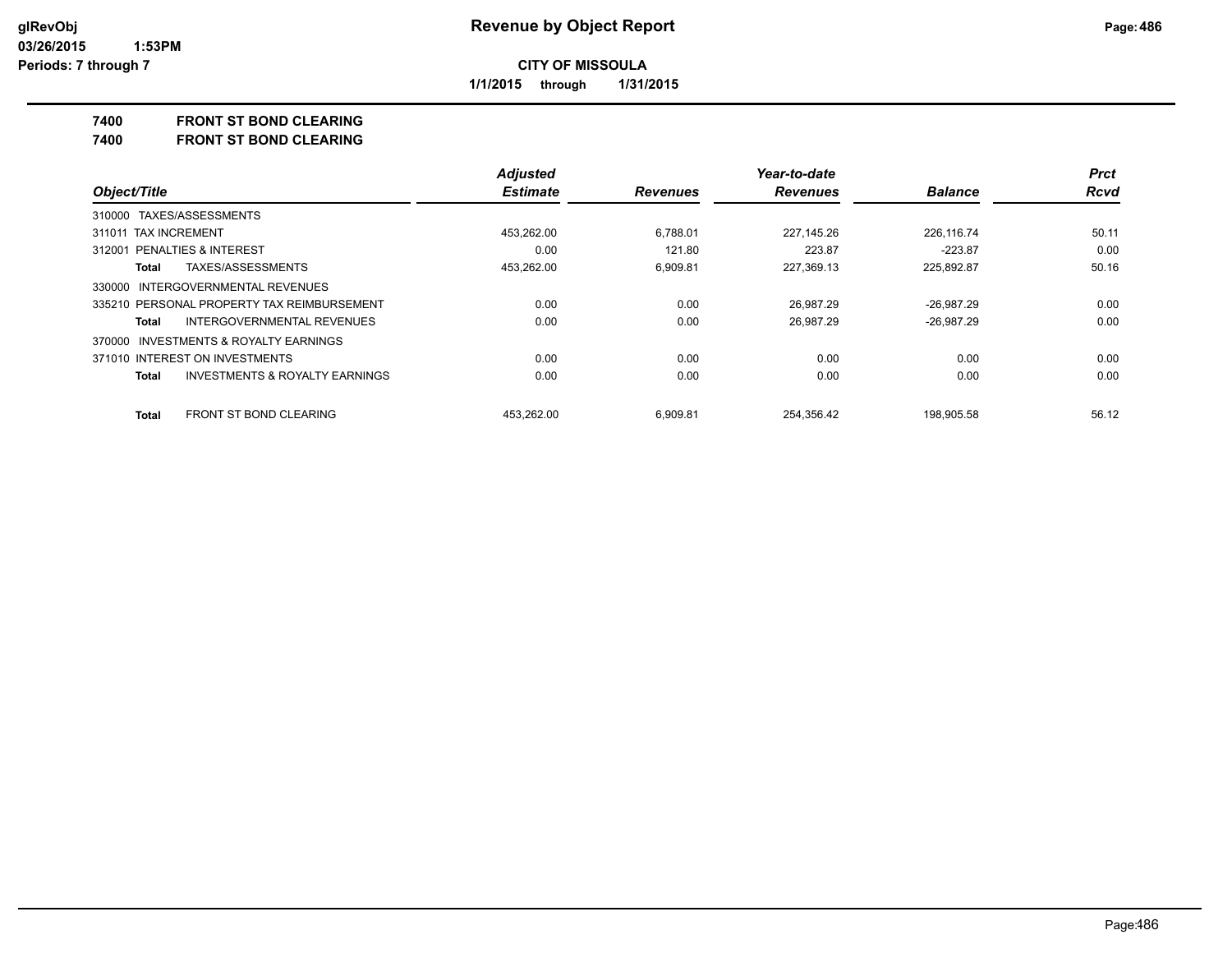**1/1/2015 through 1/31/2015**

# **7400 FRONT ST BOND CLEARING**

|                                                    | <b>Adjusted</b> |                 | Year-to-date    |                | <b>Prct</b> |
|----------------------------------------------------|-----------------|-----------------|-----------------|----------------|-------------|
| Object/Title                                       | <b>Estimate</b> | <b>Revenues</b> | <b>Revenues</b> | <b>Balance</b> | <b>Rcvd</b> |
| TAXES/ASSESSMENTS<br>310000                        |                 |                 |                 |                |             |
| 311011 TAX INCREMENT                               | 453,262.00      | 6.788.01        | 227.145.26      | 226.116.74     | 50.11       |
| PENALTIES & INTEREST<br>312001                     | 0.00            | 121.80          | 223.87          | $-223.87$      | 0.00        |
| TAXES/ASSESSMENTS<br>Total                         | 453,262.00      | 6,909.81        | 227,369.13      | 225,892.87     | 50.16       |
| INTERGOVERNMENTAL REVENUES<br>330000               |                 |                 |                 |                |             |
| 335210 PERSONAL PROPERTY TAX REIMBURSEMENT         | 0.00            | 0.00            | 26.987.29       | $-26.987.29$   | 0.00        |
| <b>INTERGOVERNMENTAL REVENUES</b><br>Total         | 0.00            | 0.00            | 26,987.29       | $-26,987.29$   | 0.00        |
| INVESTMENTS & ROYALTY EARNINGS<br>370000           |                 |                 |                 |                |             |
| 371010 INTEREST ON INVESTMENTS                     | 0.00            | 0.00            | 0.00            | 0.00           | 0.00        |
| <b>INVESTMENTS &amp; ROYALTY EARNINGS</b><br>Total | 0.00            | 0.00            | 0.00            | 0.00           | 0.00        |
| <b>FRONT ST BOND CLEARING</b><br>Total             | 453.262.00      | 6.909.81        | 254.356.42      | 198.905.58     | 56.12       |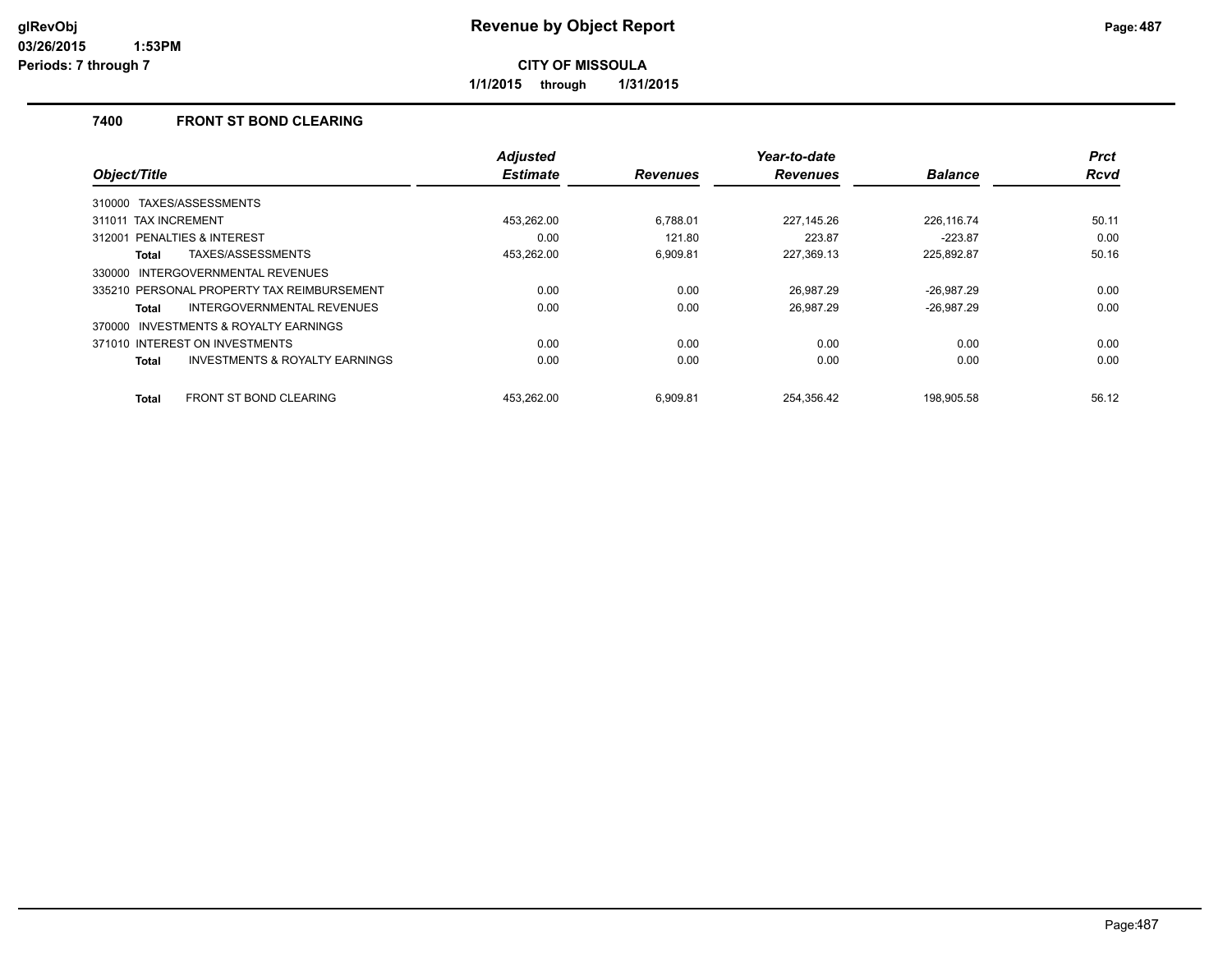**1/1/2015 through 1/31/2015**

# **7401 FRONT ST PARKING STRUCTURE**

**7401 FRONT ST PARKING STRUCTURE**

|                                                   | <b>Adjusted</b> |                 | Year-to-date    |                | <b>Prct</b> |
|---------------------------------------------------|-----------------|-----------------|-----------------|----------------|-------------|
| Object/Title                                      | <b>Estimate</b> | <b>Revenues</b> | <b>Revenues</b> | <b>Balance</b> | <b>Rcvd</b> |
| 370000 INVESTMENTS & ROYALTY EARNINGS             |                 |                 |                 |                |             |
| 371010 INTEREST ON INVESTMENTS                    | 0.00            | 0.00            | 0.00            | 0.00           | 0.00        |
| INVESTMENTS & ROYALTY EARNINGS<br>Total           | 0.00            | 0.00            | 0.00            | 0.00           | 0.00        |
| 380000 OTHER FINANCING SOURCES                    |                 |                 |                 |                |             |
| 383066 TRANSFER FROM FRONT ST CLEARING            | 146.472.00      | 0.00            | 0.00            | 146.472.00     | 0.00        |
| OTHER FINANCING SOURCES<br><b>Total</b>           | 146.472.00      | 0.00            | 0.00            | 146.472.00     | 0.00        |
|                                                   |                 |                 |                 |                |             |
| <b>FRONT ST PARKING STRUCTURE</b><br><b>Total</b> | 146.472.00      | 0.00            | 0.00            | 146.472.00     | 0.00        |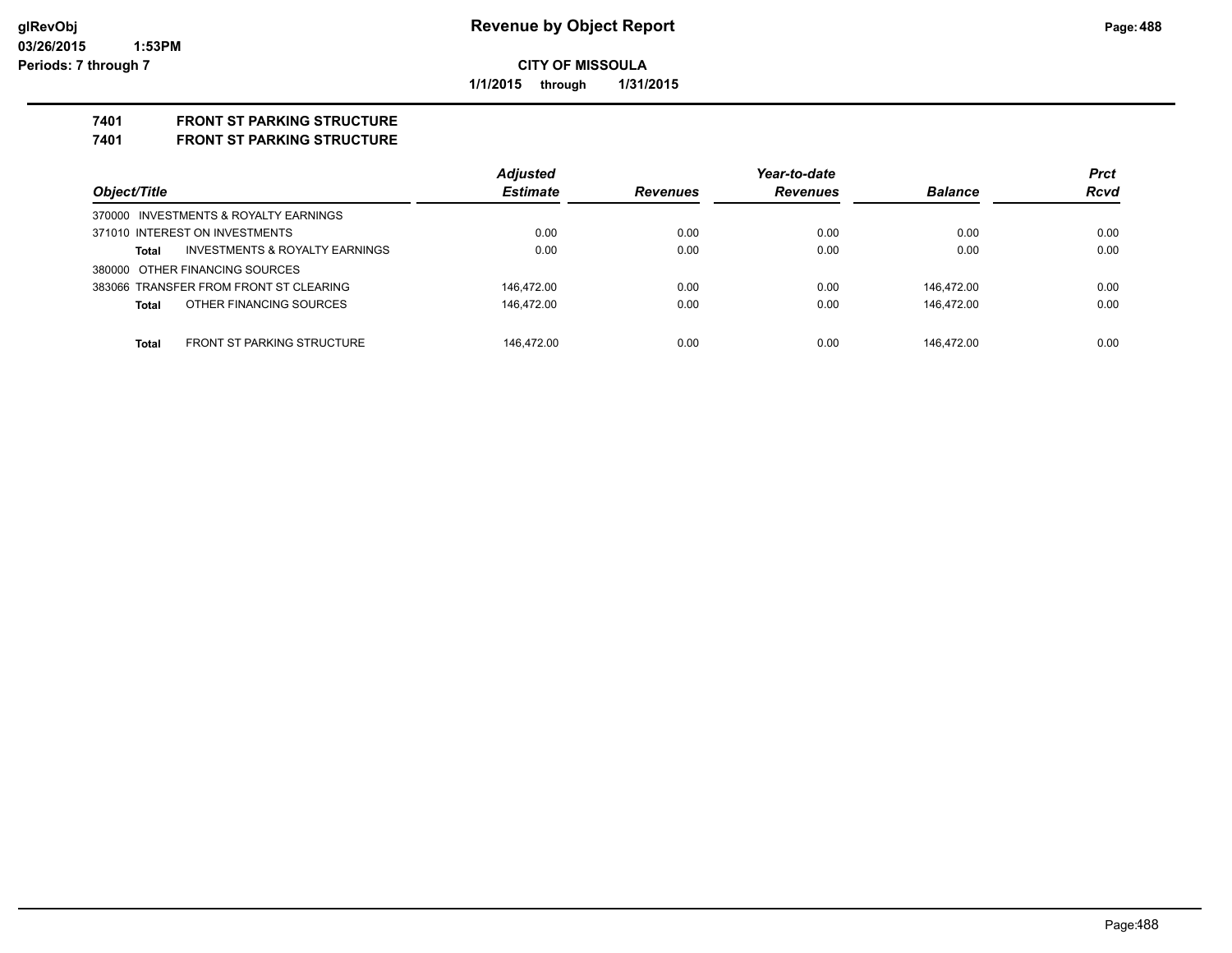**1/1/2015 through 1/31/2015**

# **7401 FRONT ST PARKING STRUCTURE**

| Object/Title                                      | <b>Adjusted</b><br><b>Estimate</b> | <b>Revenues</b> | Year-to-date<br><b>Revenues</b> | <b>Balance</b> | <b>Prct</b><br><b>Rcvd</b> |
|---------------------------------------------------|------------------------------------|-----------------|---------------------------------|----------------|----------------------------|
| 370000 INVESTMENTS & ROYALTY EARNINGS             |                                    |                 |                                 |                |                            |
| 371010 INTEREST ON INVESTMENTS                    | 0.00                               | 0.00            | 0.00                            | 0.00           | 0.00                       |
| INVESTMENTS & ROYALTY EARNINGS<br>Total           | 0.00                               | 0.00            | 0.00                            | 0.00           | 0.00                       |
| 380000 OTHER FINANCING SOURCES                    |                                    |                 |                                 |                |                            |
| 383066 TRANSFER FROM FRONT ST CLEARING            | 146.472.00                         | 0.00            | 0.00                            | 146.472.00     | 0.00                       |
| OTHER FINANCING SOURCES<br><b>Total</b>           | 146,472.00                         | 0.00            | 0.00                            | 146.472.00     | 0.00                       |
|                                                   |                                    |                 |                                 |                |                            |
| <b>FRONT ST PARKING STRUCTURE</b><br><b>Total</b> | 146.472.00                         | 0.00            | 0.00                            | 146.472.00     | 0.00                       |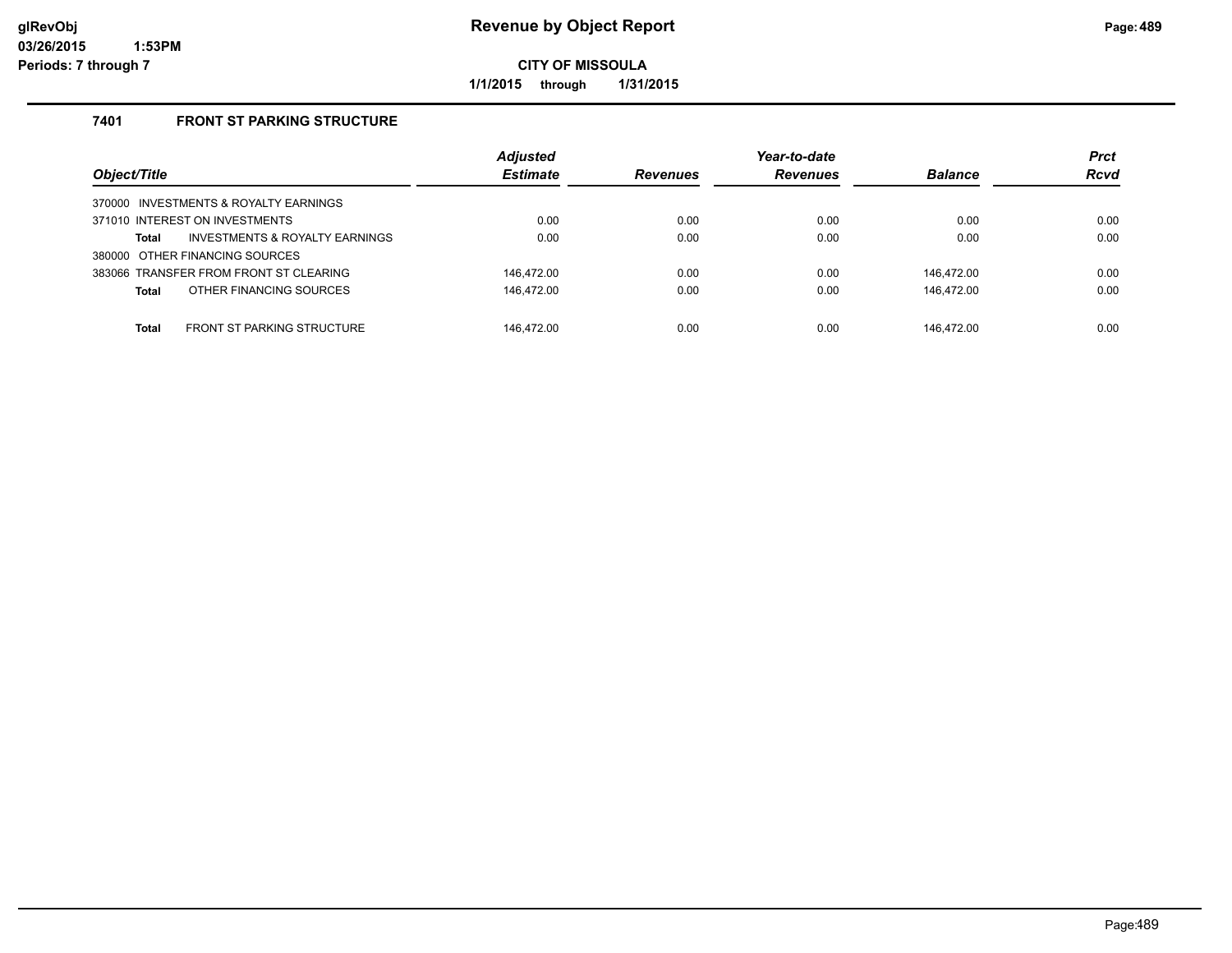**1/1/2015 through 1/31/2015**

# **7402 FRONT ST SUBORDINATE LIEN NOTE**

**7402 FRONT ST SUBORDINATE LIEN NOTE**

|                                              | <b>Adjusted</b> |                 | Year-to-date    |                | <b>Prct</b> |
|----------------------------------------------|-----------------|-----------------|-----------------|----------------|-------------|
| Object/Title                                 | <b>Estimate</b> | <b>Revenues</b> | <b>Revenues</b> | <b>Balance</b> | <b>Rcvd</b> |
| 330000 INTERGOVERNMENTAL REVENUES            |                 |                 |                 |                |             |
| 338001 EXCESS PLEDGED TAX INCREMENT RETURNED | 0.00            | 0.00            | 0.00            | 0.00           | 0.00        |
| INTERGOVERNMENTAL REVENUES<br>Total          | 0.00            | 0.00            | 0.00            | 0.00           | 0.00        |
| 370000 INVESTMENTS & ROYALTY EARNINGS        |                 |                 |                 |                |             |
| 371010 INTEREST ON INVESTMENTS               | 0.00            | 0.00            | 0.00            | 0.00           | 0.00        |
| INVESTMENTS & ROYALTY EARNINGS<br>Total      | 0.00            | 0.00            | 0.00            | 0.00           | 0.00        |
| 380000 OTHER FINANCING SOURCES               |                 |                 |                 |                |             |
| 383066 TRANSFER FROM FRONT ST CLEARING       | 142.631.00      | 0.00            | 0.00            | 142.631.00     | 0.00        |
| 383067 TRANSFER FROM FSPS                    | 0.00            | 0.00            | 0.00            | 0.00           | 0.00        |
| OTHER FINANCING SOURCES<br>Total             | 142.631.00      | 0.00            | 0.00            | 142.631.00     | 0.00        |
| FRONT ST SUBORDINATE LIEN NOTE<br>Total      | 142.631.00      | 0.00            | 0.00            | 142.631.00     | 0.00        |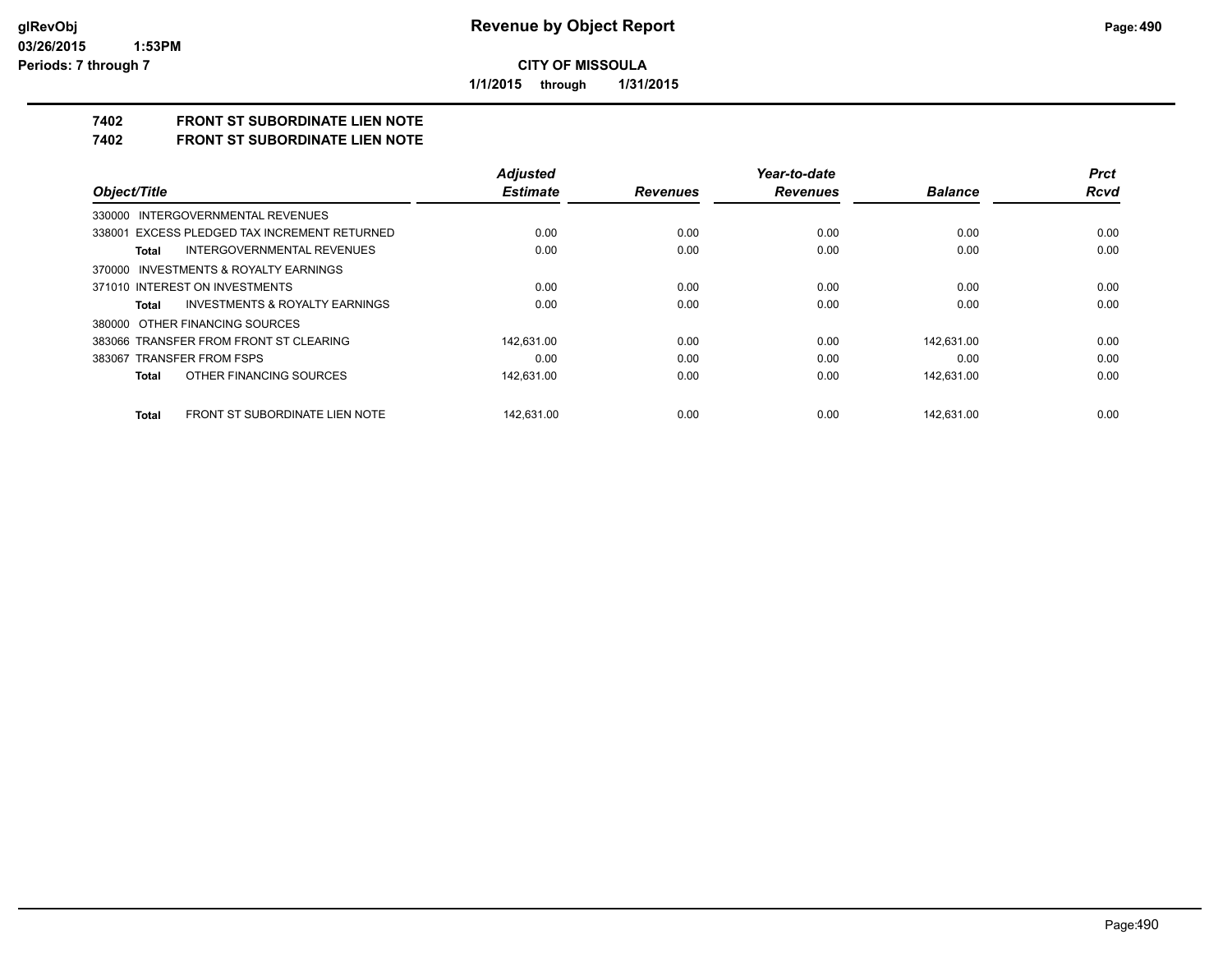**1/1/2015 through 1/31/2015**

# **7402 FRONT ST SUBORDINATE LIEN NOTE**

|                                                   | <b>Adjusted</b> |                 | Year-to-date    |                | <b>Prct</b> |
|---------------------------------------------------|-----------------|-----------------|-----------------|----------------|-------------|
| Object/Title                                      | <b>Estimate</b> | <b>Revenues</b> | <b>Revenues</b> | <b>Balance</b> | Rcvd        |
| INTERGOVERNMENTAL REVENUES<br>330000              |                 |                 |                 |                |             |
| EXCESS PLEDGED TAX INCREMENT RETURNED<br>338001   | 0.00            | 0.00            | 0.00            | 0.00           | 0.00        |
| <b>INTERGOVERNMENTAL REVENUES</b><br><b>Total</b> | 0.00            | 0.00            | 0.00            | 0.00           | 0.00        |
| 370000 INVESTMENTS & ROYALTY EARNINGS             |                 |                 |                 |                |             |
| 371010 INTEREST ON INVESTMENTS                    | 0.00            | 0.00            | 0.00            | 0.00           | 0.00        |
| INVESTMENTS & ROYALTY EARNINGS<br>Total           | 0.00            | 0.00            | 0.00            | 0.00           | 0.00        |
| 380000 OTHER FINANCING SOURCES                    |                 |                 |                 |                |             |
| 383066 TRANSFER FROM FRONT ST CLEARING            | 142.631.00      | 0.00            | 0.00            | 142.631.00     | 0.00        |
| 383067 TRANSFER FROM FSPS                         | 0.00            | 0.00            | 0.00            | 0.00           | 0.00        |
| OTHER FINANCING SOURCES<br><b>Total</b>           | 142,631.00      | 0.00            | 0.00            | 142,631.00     | 0.00        |
|                                                   |                 |                 |                 |                |             |
| FRONT ST SUBORDINATE LIEN NOTE<br><b>Total</b>    | 142.631.00      | 0.00            | 0.00            | 142.631.00     | 0.00        |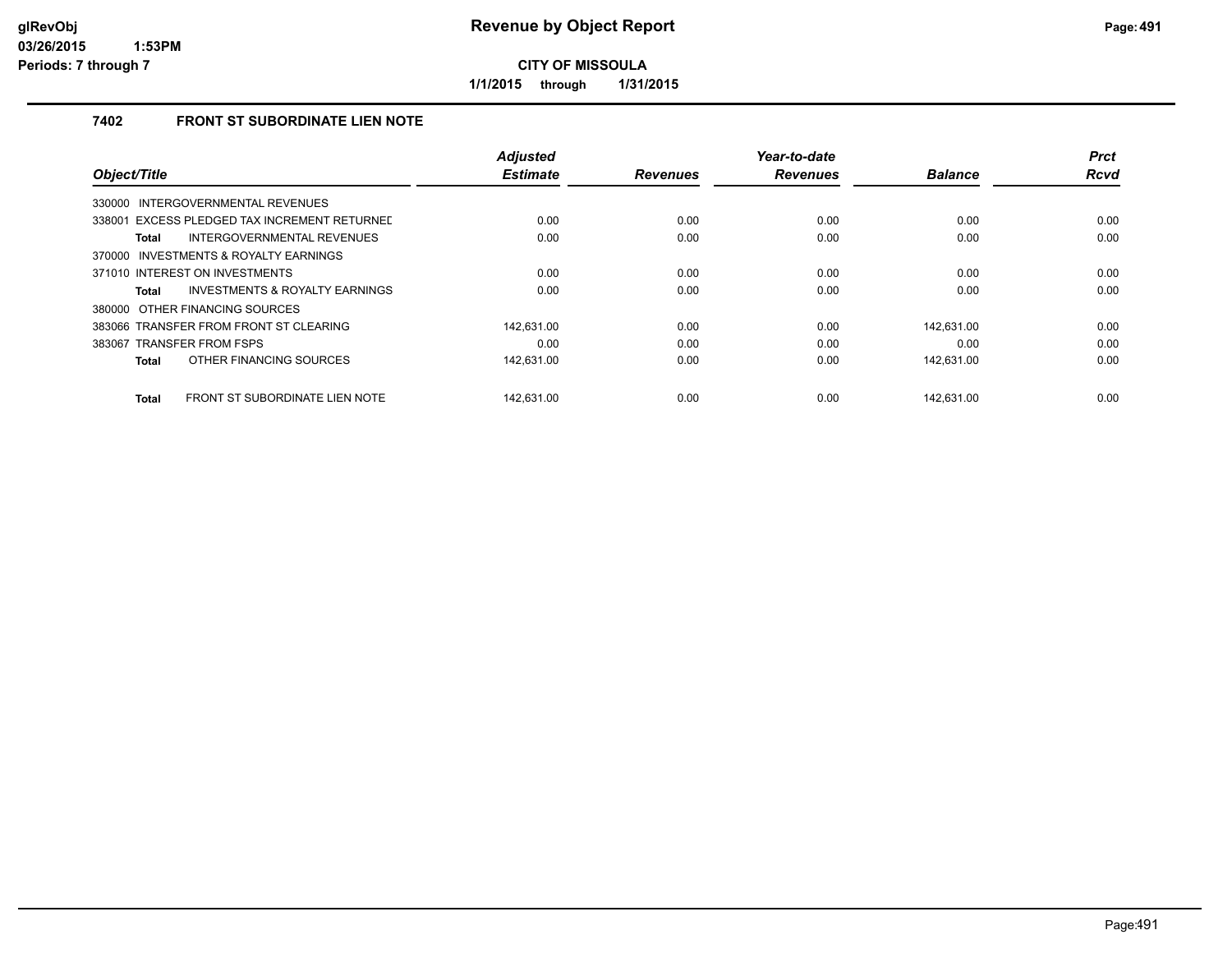**1/1/2015 through 1/31/2015**

# **7447 COURT COLLECTED PARKING FINES**

**7447 COURT COLLECTED PARKING FINES**

|                                         | <b>Adjusted</b> |                 | Year-to-date    |                | <b>Prct</b> |
|-----------------------------------------|-----------------|-----------------|-----------------|----------------|-------------|
| Object/Title                            | <b>Estimate</b> | <b>Revenues</b> | <b>Revenues</b> | <b>Balance</b> | <b>Rcvd</b> |
| 350000 FINES & FORFEITURES              |                 |                 |                 |                |             |
| 352002 PARKING FINES                    | 0.00            | 320.00          | 320.00          | $-320.00$      | 0.00        |
| <b>FINES &amp; FORFEITURES</b><br>Total | 0.00            | 320.00          | 320.00          | $-320.00$      | 0.00        |
| 370000 INVESTMENTS & ROYALTY EARNINGS   |                 |                 |                 |                |             |
| 371010 INTEREST ON INVESTMENTS          | 0.00            | 0.00            | 0.00            | 0.00           | 0.00        |
| INVESTMENTS & ROYALTY EARNINGS<br>Total | 0.00            | 0.00            | 0.00            | 0.00           | 0.00        |
|                                         |                 |                 |                 |                |             |
| COURT COLLECTED PARKING FINES<br>Total  | 0.00            | 320.00          | 320.00          | $-320.00$      | 0.00        |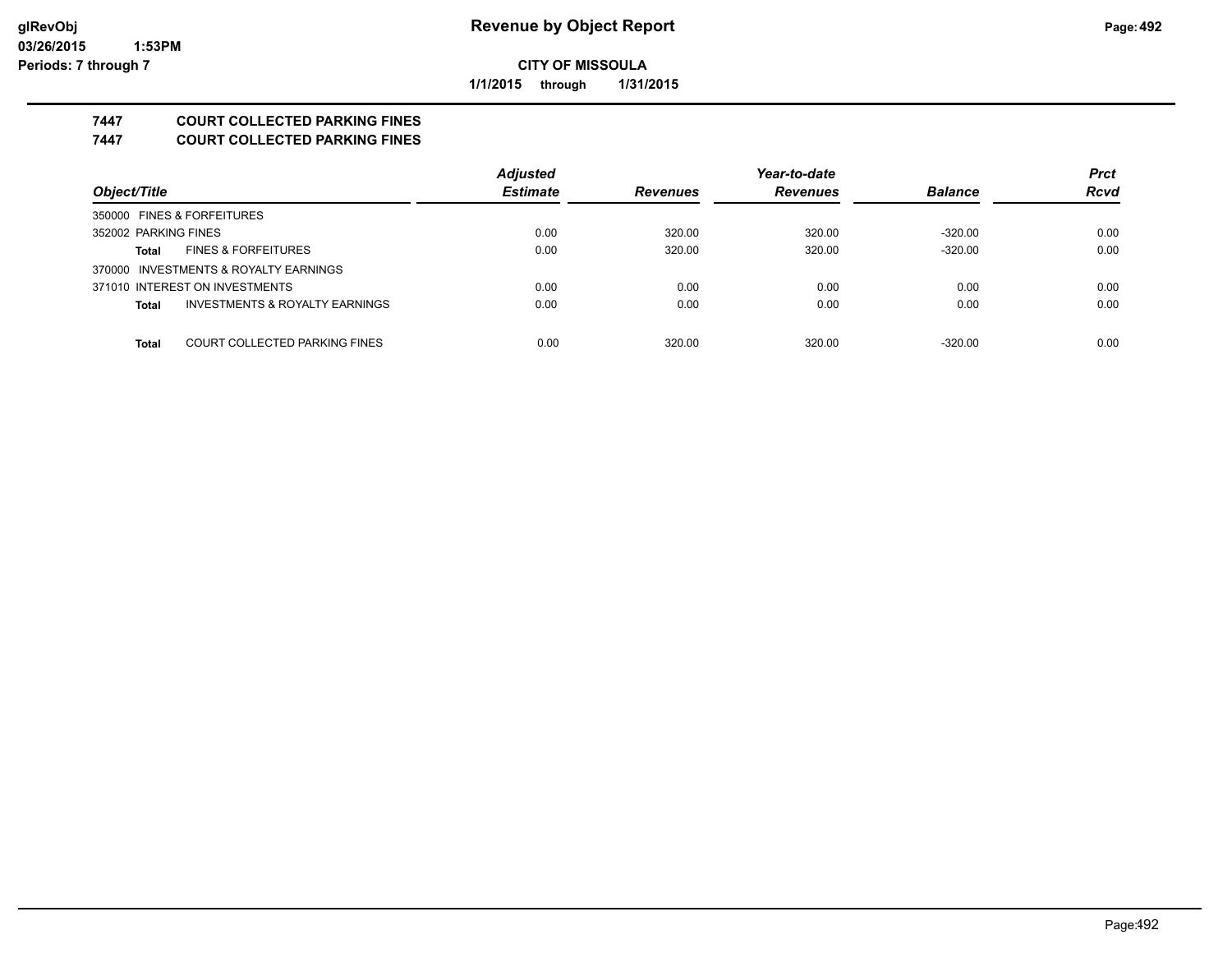**1/1/2015 through 1/31/2015**

# **7447 COURT COLLECTED PARKING FINES**

| Object/Title                                              | <b>Adjusted</b><br><b>Estimate</b> | <b>Revenues</b> | Year-to-date<br><b>Revenues</b> | <b>Balance</b> | <b>Prct</b><br><b>Rcvd</b> |
|-----------------------------------------------------------|------------------------------------|-----------------|---------------------------------|----------------|----------------------------|
| 350000 FINES & FORFEITURES                                |                                    |                 |                                 |                |                            |
| 352002 PARKING FINES                                      | 0.00                               | 320.00          | 320.00                          | $-320.00$      | 0.00                       |
| <b>FINES &amp; FORFEITURES</b><br>Total                   | 0.00                               | 320.00          | 320.00                          | $-320.00$      | 0.00                       |
| 370000 INVESTMENTS & ROYALTY EARNINGS                     |                                    |                 |                                 |                |                            |
| 371010 INTEREST ON INVESTMENTS                            | 0.00                               | 0.00            | 0.00                            | 0.00           | 0.00                       |
| <b>INVESTMENTS &amp; ROYALTY EARNINGS</b><br><b>Total</b> | 0.00                               | 0.00            | 0.00                            | 0.00           | 0.00                       |
|                                                           |                                    |                 |                                 |                |                            |
| COURT COLLECTED PARKING FINES<br><b>Total</b>             | 0.00                               | 320.00          | 320.00                          | $-320.00$      | 0.00                       |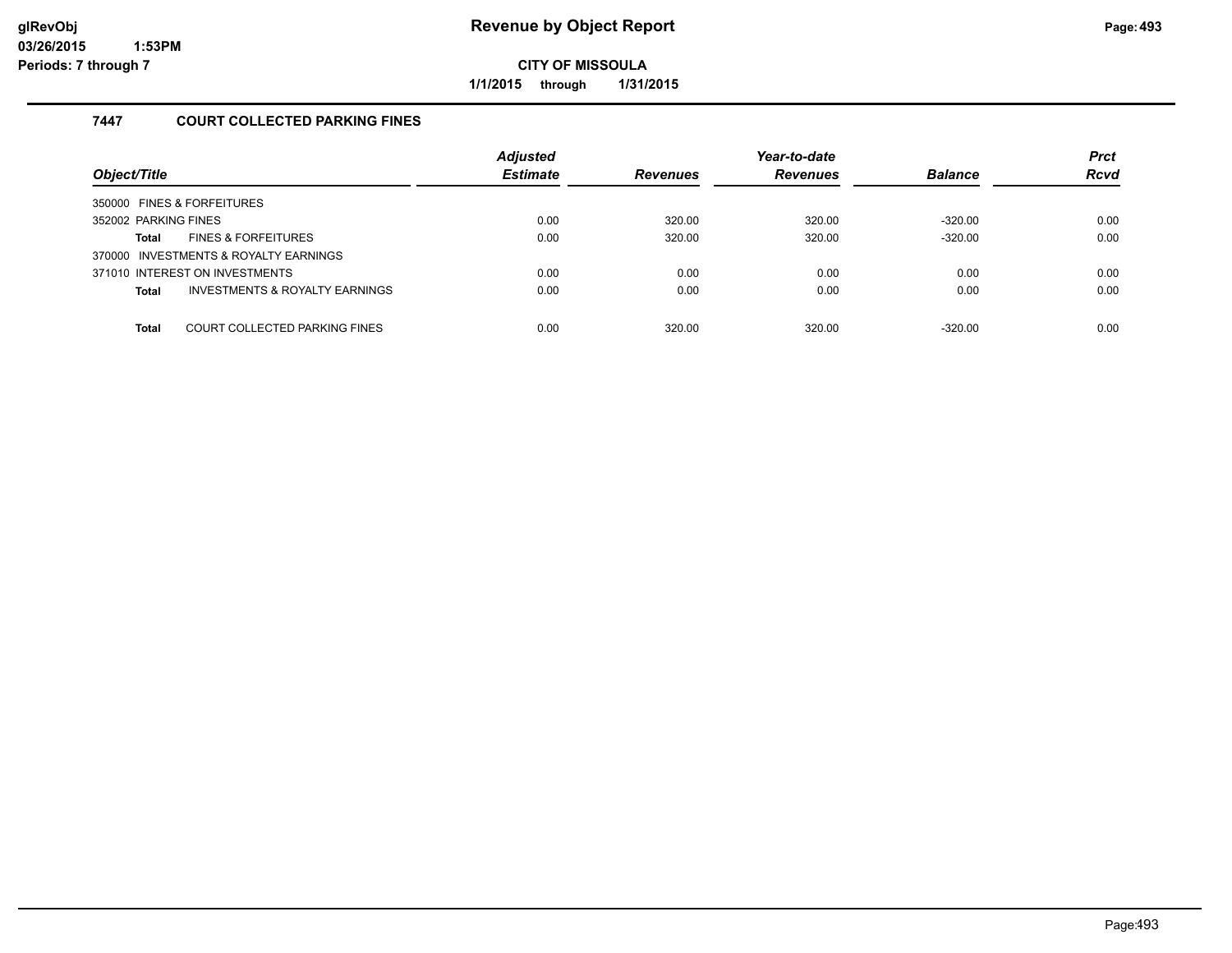**1/1/2015 through 1/31/2015**

**7458 COURT SURCHARGE**

**7458 COURT SURCHARGE**

|                                                    | <b>Adjusted</b> |                 | Year-to-date    |                | <b>Prct</b> |
|----------------------------------------------------|-----------------|-----------------|-----------------|----------------|-------------|
| Object/Title                                       | <b>Estimate</b> | <b>Revenues</b> | <b>Revenues</b> | <b>Balance</b> | <b>Rcvd</b> |
| 350000 FINES & FORFEITURES                         |                 |                 |                 |                |             |
| 351032 SURCHARGE ON FINES                          | 0.00            | $-11.375.01$    | 0.00            | 0.00           | 0.00        |
| <b>FINES &amp; FORFEITURES</b><br>Total            | 0.00            | $-11.375.01$    | 0.00            | 0.00           | 0.00        |
| 370000 INVESTMENTS & ROYALTY EARNINGS              |                 |                 |                 |                |             |
| 371010 INTEREST ON INVESTMENTS                     | 0.00            | 0.00            | 0.00            | 0.00           | 0.00        |
| 371020 GAIN/LOSS IN MARKET VALUE OF INVESTMENTS    | 0.00            | 0.00            | 0.00            | 0.00           | 0.00        |
| <b>INVESTMENTS &amp; ROYALTY EARNINGS</b><br>Total | 0.00            | 0.00            | 0.00            | 0.00           | 0.00        |
| <b>COURT SURCHARGE</b><br><b>Total</b>             | 0.00            | $-11.375.01$    | 0.00            | 0.00           | 0.00        |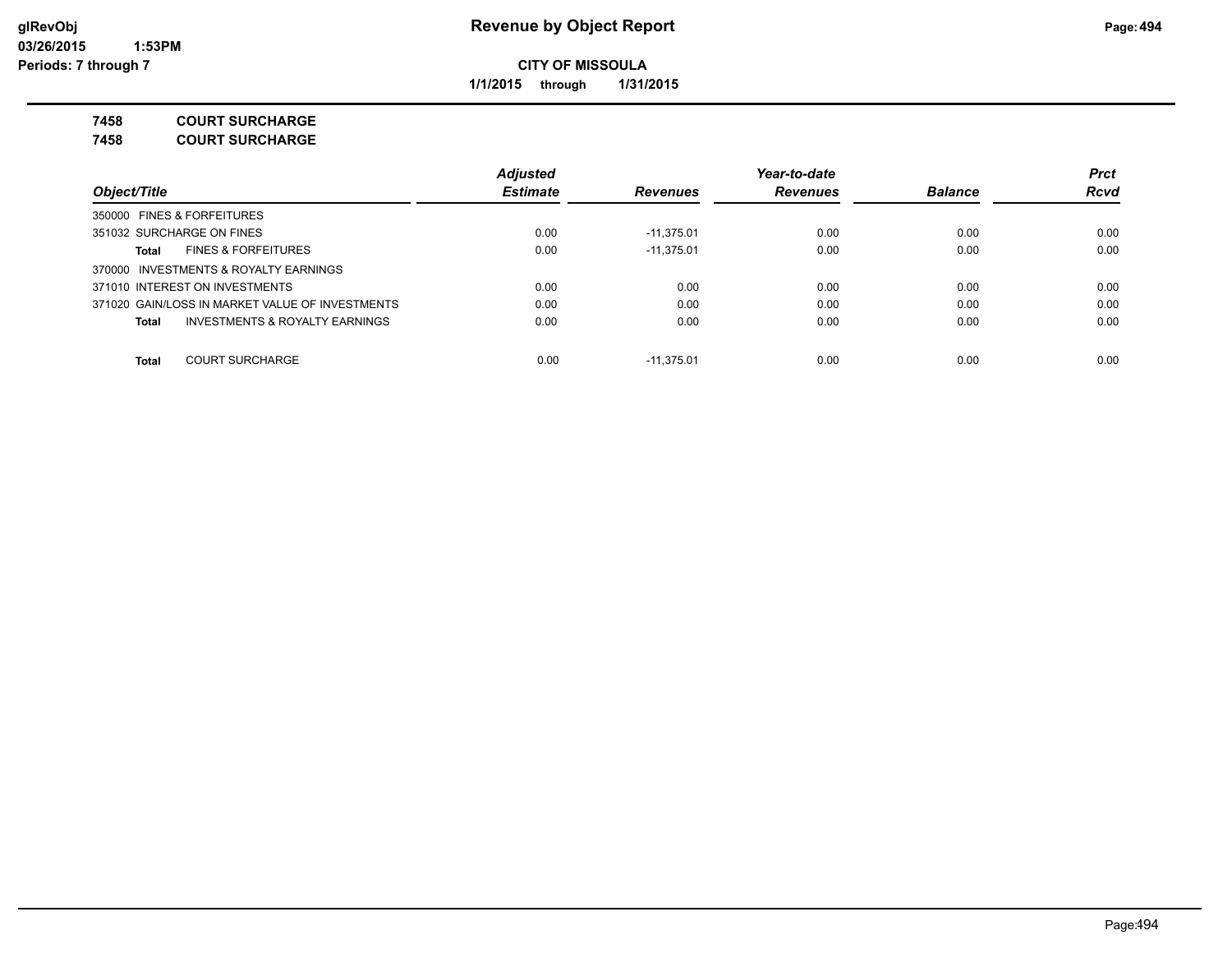**1/1/2015 through 1/31/2015**

## **7458 COURT SURCHARGE**

|                                                | <b>Adjusted</b> |                 | Year-to-date    |                | <b>Prct</b> |
|------------------------------------------------|-----------------|-----------------|-----------------|----------------|-------------|
| Object/Title                                   | <b>Estimate</b> | <b>Revenues</b> | <b>Revenues</b> | <b>Balance</b> | <b>Rcvd</b> |
| 350000 FINES & FORFEITURES                     |                 |                 |                 |                |             |
| 351032 SURCHARGE ON FINES                      | 0.00            | $-11.375.01$    | 0.00            | 0.00           | 0.00        |
| <b>FINES &amp; FORFEITURES</b><br>Total        | 0.00            | $-11,375.01$    | 0.00            | 0.00           | 0.00        |
| 370000 INVESTMENTS & ROYALTY EARNINGS          |                 |                 |                 |                |             |
| 371010 INTEREST ON INVESTMENTS                 | 0.00            | 0.00            | 0.00            | 0.00           | 0.00        |
| 371020 GAIN/LOSS IN MARKET VALUE OF INVESTMENT | 0.00            | 0.00            | 0.00            | 0.00           | 0.00        |
| INVESTMENTS & ROYALTY EARNINGS<br>Total        | 0.00            | 0.00            | 0.00            | 0.00           | 0.00        |
|                                                |                 |                 |                 |                |             |
| <b>COURT SURCHARGE</b><br><b>Total</b>         | 0.00            | $-11.375.01$    | 0.00            | 0.00           | 0.00        |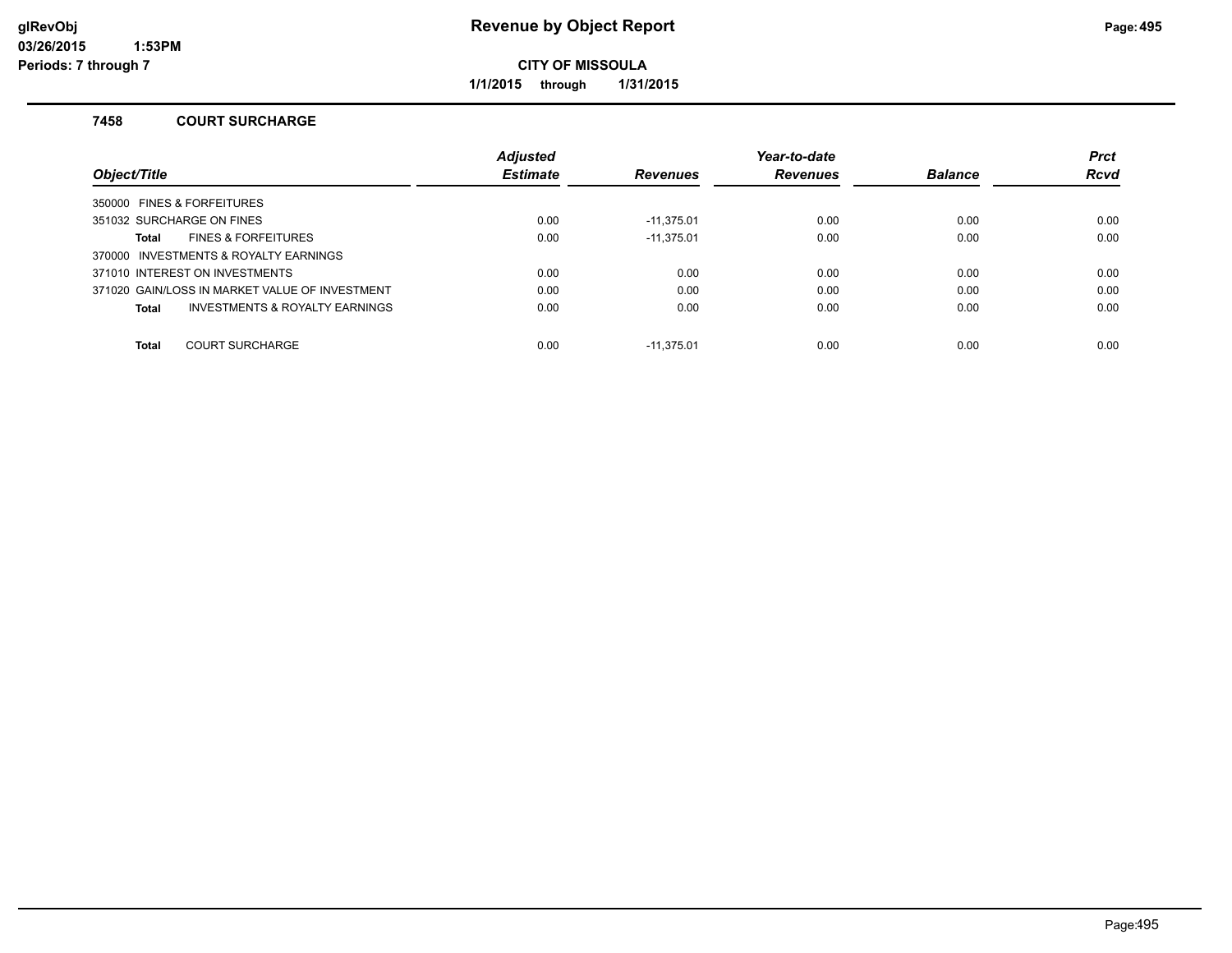**1/1/2015 through 1/31/2015**

**7469 PUBLIC DEFENDER FEES**

**7469 PUBLIC DEFENDER FEES**

|                                                    | <b>Adjusted</b> |                 | Year-to-date    |                | <b>Prct</b> |
|----------------------------------------------------|-----------------|-----------------|-----------------|----------------|-------------|
| Object/Title                                       | <b>Estimate</b> | <b>Revenues</b> | <b>Revenues</b> | <b>Balance</b> | <b>Rcvd</b> |
| 350000 FINES & FORFEITURES                         |                 |                 |                 |                |             |
| 351032 SURCHARGE ON FINES                          | 0.00            | 0.00            | 0.00            | 0.00           | 0.00        |
| 351033 PUBLIC DEFENDER FEES                        | 0.00            | $-370.11$       | 0.00            | 0.00           | 0.00        |
| <b>FINES &amp; FORFEITURES</b><br>Total            | 0.00            | $-370.11$       | 0.00            | 0.00           | 0.00        |
| 370000 INVESTMENTS & ROYALTY EARNINGS              |                 |                 |                 |                |             |
| 371010 INTEREST ON INVESTMENTS                     | 0.00            | 0.00            | 0.00            | 0.00           | 0.00        |
| 371020 GAIN/LOSS IN MARKET VALUE OF INVESTMENTS    | 0.00            | 0.00            | 0.00            | 0.00           | 0.00        |
| <b>INVESTMENTS &amp; ROYALTY EARNINGS</b><br>Total | 0.00            | 0.00            | 0.00            | 0.00           | 0.00        |
| PUBLIC DEFENDER FEES<br>Total                      | 0.00            | $-370.11$       | 0.00            | 0.00           | 0.00        |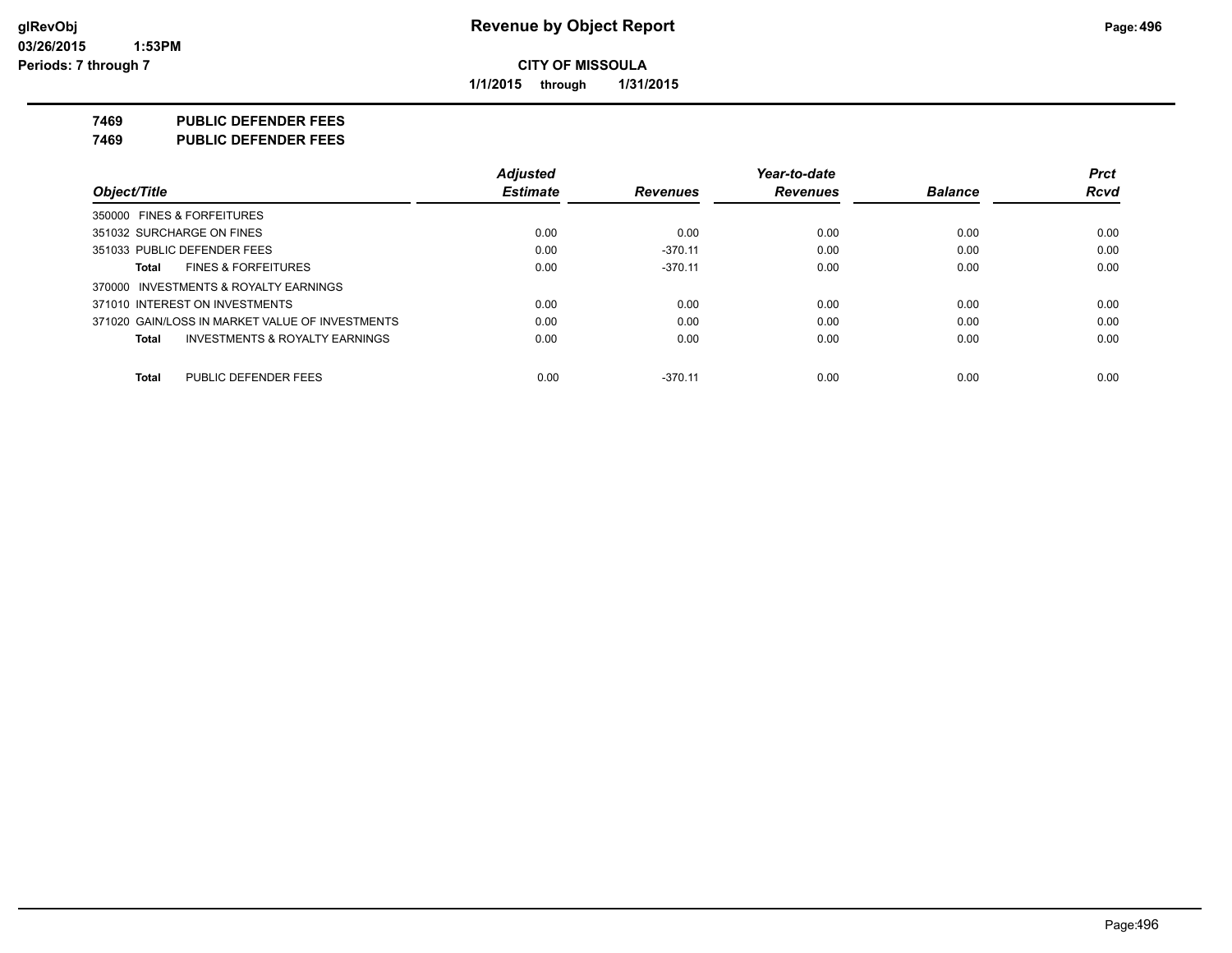**1/1/2015 through 1/31/2015**

# **7469 PUBLIC DEFENDER FEES**

|                                                | <b>Adjusted</b> |                 | Year-to-date    |                | <b>Prct</b> |
|------------------------------------------------|-----------------|-----------------|-----------------|----------------|-------------|
| Object/Title                                   | <b>Estimate</b> | <b>Revenues</b> | <b>Revenues</b> | <b>Balance</b> | Rcvd        |
| 350000 FINES & FORFEITURES                     |                 |                 |                 |                |             |
| 351032 SURCHARGE ON FINES                      | 0.00            | 0.00            | 0.00            | 0.00           | 0.00        |
| 351033 PUBLIC DEFENDER FEES                    | 0.00            | $-370.11$       | 0.00            | 0.00           | 0.00        |
| <b>FINES &amp; FORFEITURES</b><br>Total        | 0.00            | $-370.11$       | 0.00            | 0.00           | 0.00        |
| 370000 INVESTMENTS & ROYALTY EARNINGS          |                 |                 |                 |                |             |
| 371010 INTEREST ON INVESTMENTS                 | 0.00            | 0.00            | 0.00            | 0.00           | 0.00        |
| 371020 GAIN/LOSS IN MARKET VALUE OF INVESTMENT | 0.00            | 0.00            | 0.00            | 0.00           | 0.00        |
| INVESTMENTS & ROYALTY EARNINGS<br>Total        | 0.00            | 0.00            | 0.00            | 0.00           | 0.00        |
| PUBLIC DEFENDER FEES<br><b>Total</b>           | 0.00            | $-370.11$       | 0.00            | 0.00           | 0.00        |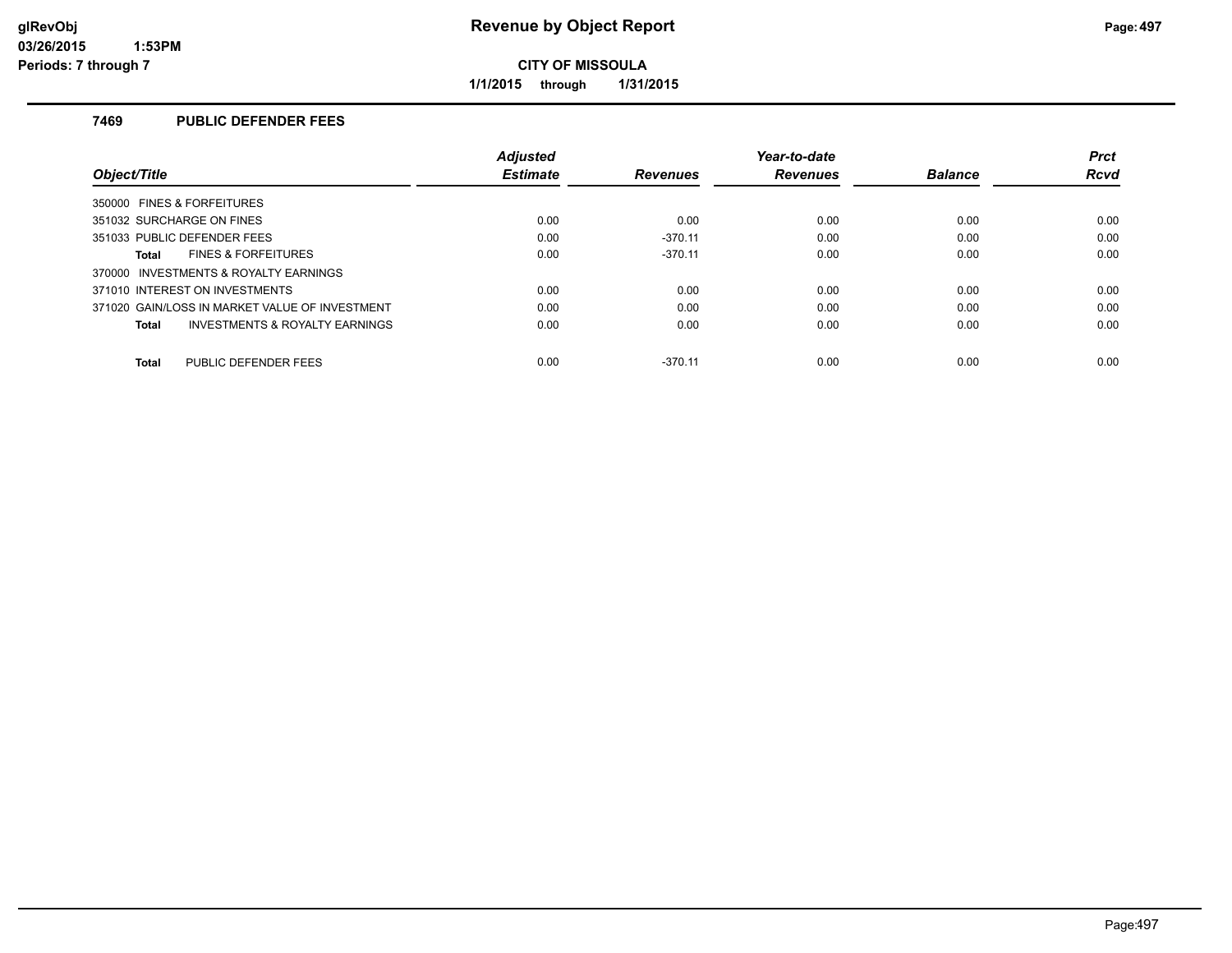**1/1/2015 through 1/31/2015**

**7900 PAYROLL CLEARING FUND**

**7900 PAYROLL CLEARING FUND**

|                                                 | Adjusted        |                 | Year-to-date    |                | Prct        |
|-------------------------------------------------|-----------------|-----------------|-----------------|----------------|-------------|
| Object/Title                                    | <b>Estimate</b> | <b>Revenues</b> | <b>Revenues</b> | <b>Balance</b> | <b>Rcvd</b> |
| 370000 INVESTMENTS & ROYALTY EARNINGS           |                 |                 |                 |                |             |
| 371010 INTEREST ON INVESTMENTS                  | 0.00            | 0.00            | 0.00            | 0.00           | 0.00        |
| 371020 GAIN/LOSS IN MARKET VALUE OF INVESTMENTS | 0.00            | 0.00            | 0.00            | 0.00           | 0.00        |
| INVESTMENTS & ROYALTY EARNINGS<br>Total         | 0.00            | 0.00            | 0.00            | 0.00           | 0.00        |
|                                                 |                 |                 |                 |                |             |
| PAYROLL CLEARING FUND<br>Total                  | 0.00            | 0.00            | 0.00            | 0.00           | 0.00        |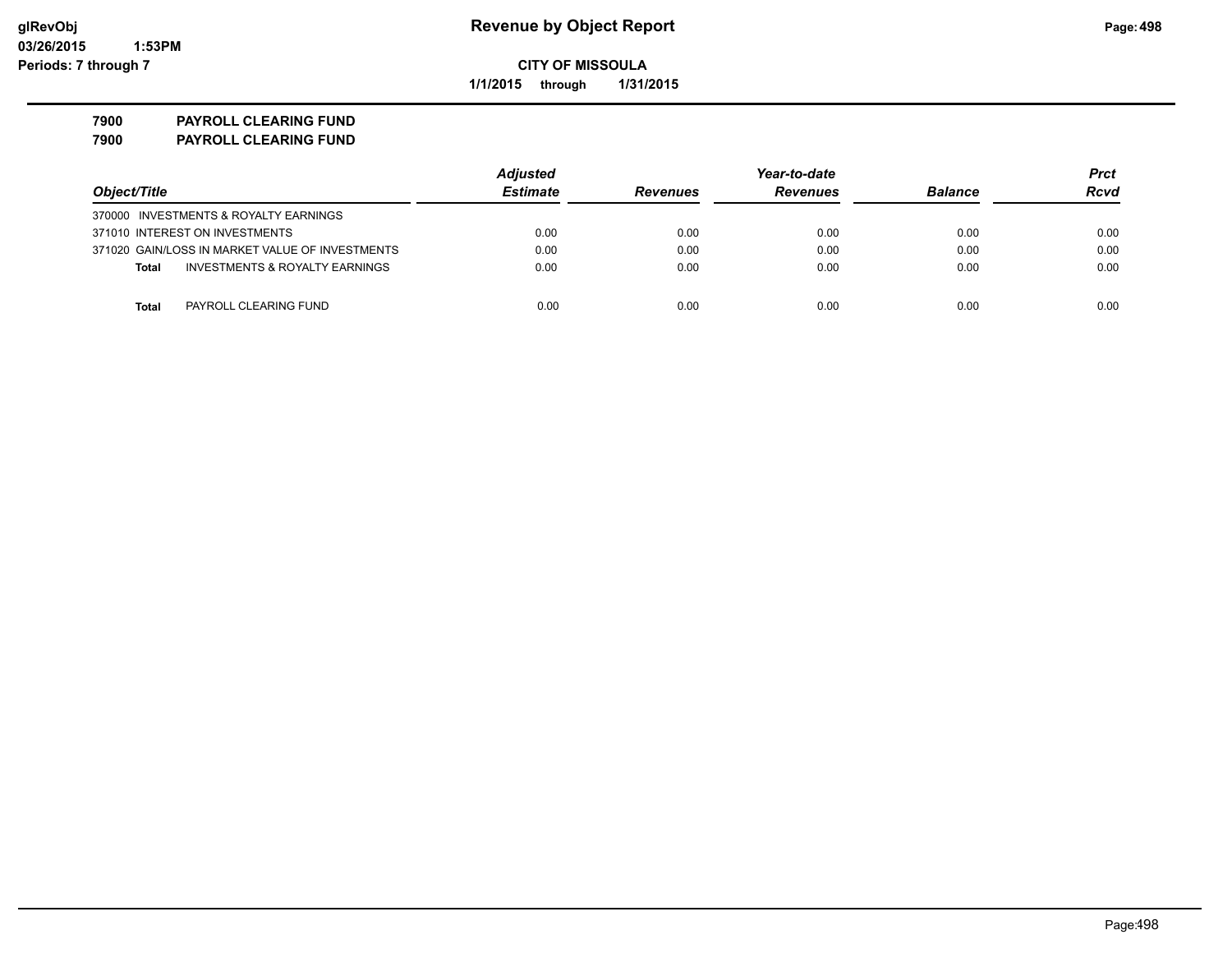**1/1/2015 through 1/31/2015**

# **7900 PAYROLL CLEARING FUND**

| Object/Title                                   | <b>Adjusted</b><br><b>Estimate</b> | <b>Revenues</b> | Year-to-date<br><b>Revenues</b> | <b>Balance</b> | <b>Prct</b><br>Rcvd |
|------------------------------------------------|------------------------------------|-----------------|---------------------------------|----------------|---------------------|
| 370000 INVESTMENTS & ROYALTY EARNINGS          |                                    |                 |                                 |                |                     |
| 371010 INTEREST ON INVESTMENTS                 | 0.00                               | 0.00            | 0.00                            | 0.00           | 0.00                |
| 371020 GAIN/LOSS IN MARKET VALUE OF INVESTMENT | 0.00                               | 0.00            | 0.00                            | 0.00           | 0.00                |
| INVESTMENTS & ROYALTY EARNINGS<br><b>Total</b> | 0.00                               | 0.00            | 0.00                            | 0.00           | 0.00                |
|                                                |                                    |                 |                                 |                |                     |
| PAYROLL CLEARING FUND<br>Total                 | 0.00                               | 0.00            | 0.00                            | 0.00           | 0.00                |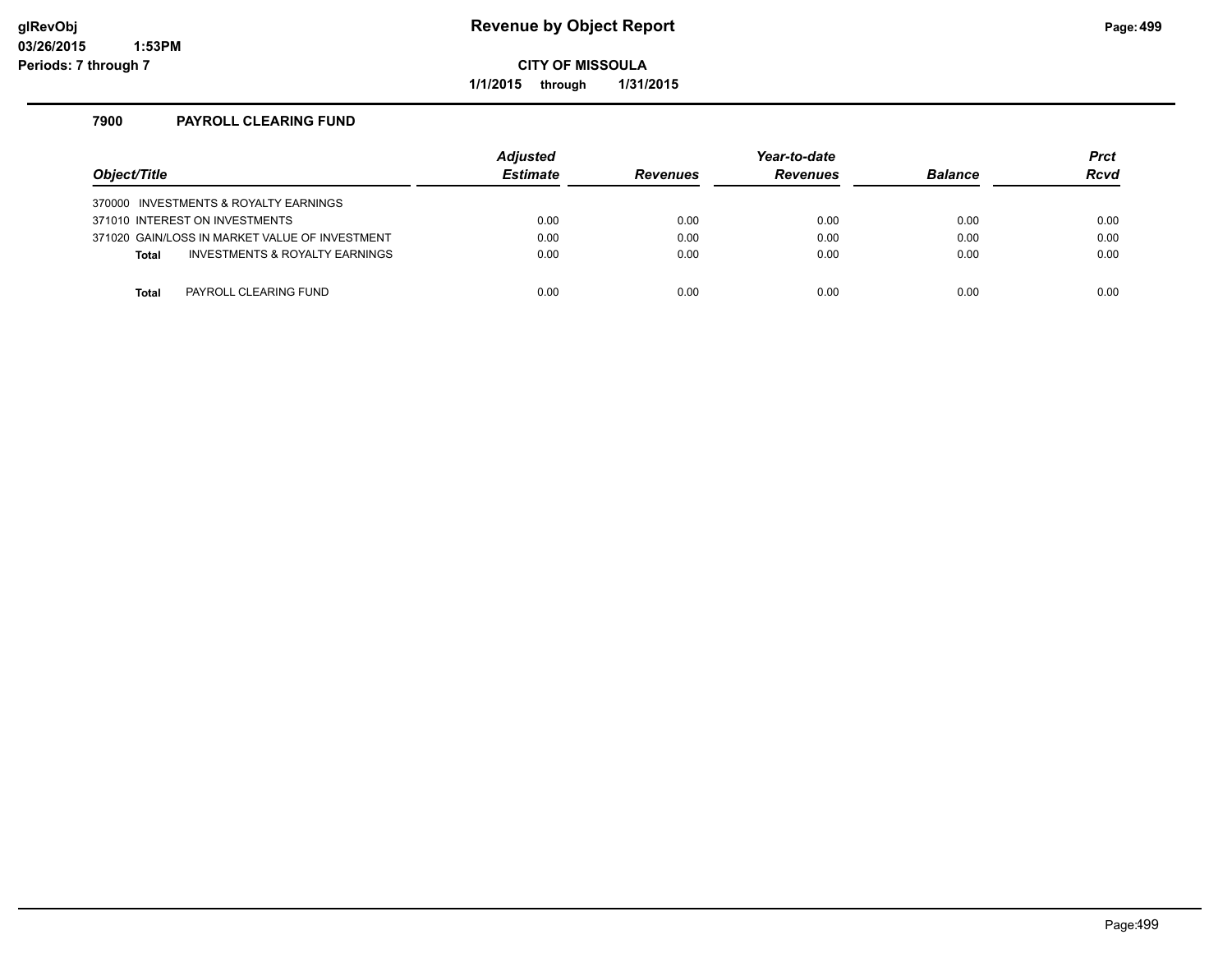**1/1/2015 through 1/31/2015**

**7903 COUNTY CLEARING**

**7903 COUNTY CLEARING**

|                                                           | <b>Adjusted</b> |                 | Year-to-date    |                | <b>Prct</b> |
|-----------------------------------------------------------|-----------------|-----------------|-----------------|----------------|-------------|
| Object/Title                                              | <b>Estimate</b> | <b>Revenues</b> | <b>Revenues</b> | <b>Balance</b> | <b>Rcvd</b> |
| 320000 LICENSES & PERMITS                                 |                 |                 |                 |                |             |
| 323030 ANIMAL LICENSES                                    | 0.00            | 497.00          | 4.322.00        | $-4,322.00$    | 0.00        |
| LICENSES & PERMITS<br>Total                               | 0.00            | 497.00          | 4,322.00        | $-4,322.00$    | 0.00        |
| 360000 MISCELLANEOUS REVENUES                             |                 |                 |                 |                |             |
| 360010 MISCELLANEOUS                                      | 0.00            | 0.00            | 0.00            | 0.00           | 0.00        |
| MISCELLANEOUS REVENUES<br><b>Total</b>                    | 0.00            | 0.00            | 0.00            | 0.00           | 0.00        |
| 370000 INVESTMENTS & ROYALTY EARNINGS                     |                 |                 |                 |                |             |
| 371010 INTEREST ON INVESTMENTS                            | 0.00            | 0.00            | 0.00            | 0.00           | 0.00        |
| 371020 GAIN/LOSS IN MARKET VALUE OF INVESTMENTS           | 0.00            | 0.00            | 0.00            | 0.00           | 0.00        |
| <b>INVESTMENTS &amp; ROYALTY EARNINGS</b><br><b>Total</b> | 0.00            | 0.00            | 0.00            | 0.00           | 0.00        |
| <b>COUNTY CLEARING</b><br><b>Total</b>                    | 0.00            | 497.00          | 4.322.00        | $-4,322.00$    | 0.00        |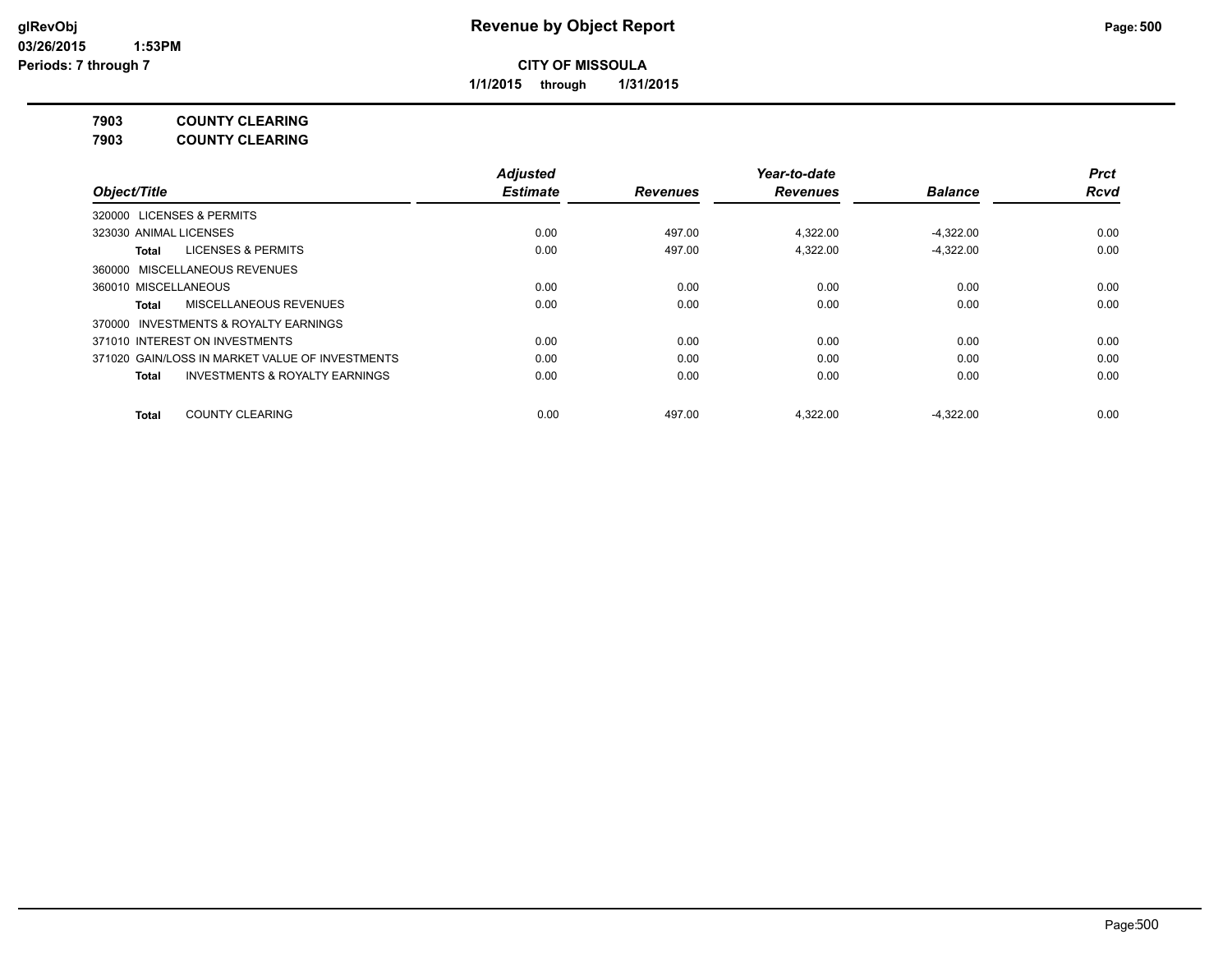**1/1/2015 through 1/31/2015**

# **7903 COUNTY CLEARING**

|                                                    | <b>Adjusted</b> |                 | Year-to-date    |                | <b>Prct</b> |
|----------------------------------------------------|-----------------|-----------------|-----------------|----------------|-------------|
| Object/Title                                       | <b>Estimate</b> | <b>Revenues</b> | <b>Revenues</b> | <b>Balance</b> | <b>Rcvd</b> |
| 320000 LICENSES & PERMITS                          |                 |                 |                 |                |             |
| 323030 ANIMAL LICENSES                             | 0.00            | 497.00          | 4.322.00        | $-4.322.00$    | 0.00        |
| <b>LICENSES &amp; PERMITS</b><br>Total             | 0.00            | 497.00          | 4.322.00        | $-4.322.00$    | 0.00        |
| 360000 MISCELLANEOUS REVENUES                      |                 |                 |                 |                |             |
| 360010 MISCELLANEOUS                               | 0.00            | 0.00            | 0.00            | 0.00           | 0.00        |
| MISCELLANEOUS REVENUES<br>Total                    | 0.00            | 0.00            | 0.00            | 0.00           | 0.00        |
| 370000 INVESTMENTS & ROYALTY EARNINGS              |                 |                 |                 |                |             |
| 371010 INTEREST ON INVESTMENTS                     | 0.00            | 0.00            | 0.00            | 0.00           | 0.00        |
| 371020 GAIN/LOSS IN MARKET VALUE OF INVESTMENT     | 0.00            | 0.00            | 0.00            | 0.00           | 0.00        |
| <b>INVESTMENTS &amp; ROYALTY EARNINGS</b><br>Total | 0.00            | 0.00            | 0.00            | 0.00           | 0.00        |
|                                                    |                 |                 |                 |                |             |
| <b>COUNTY CLEARING</b><br><b>Total</b>             | 0.00            | 497.00          | 4.322.00        | $-4.322.00$    | 0.00        |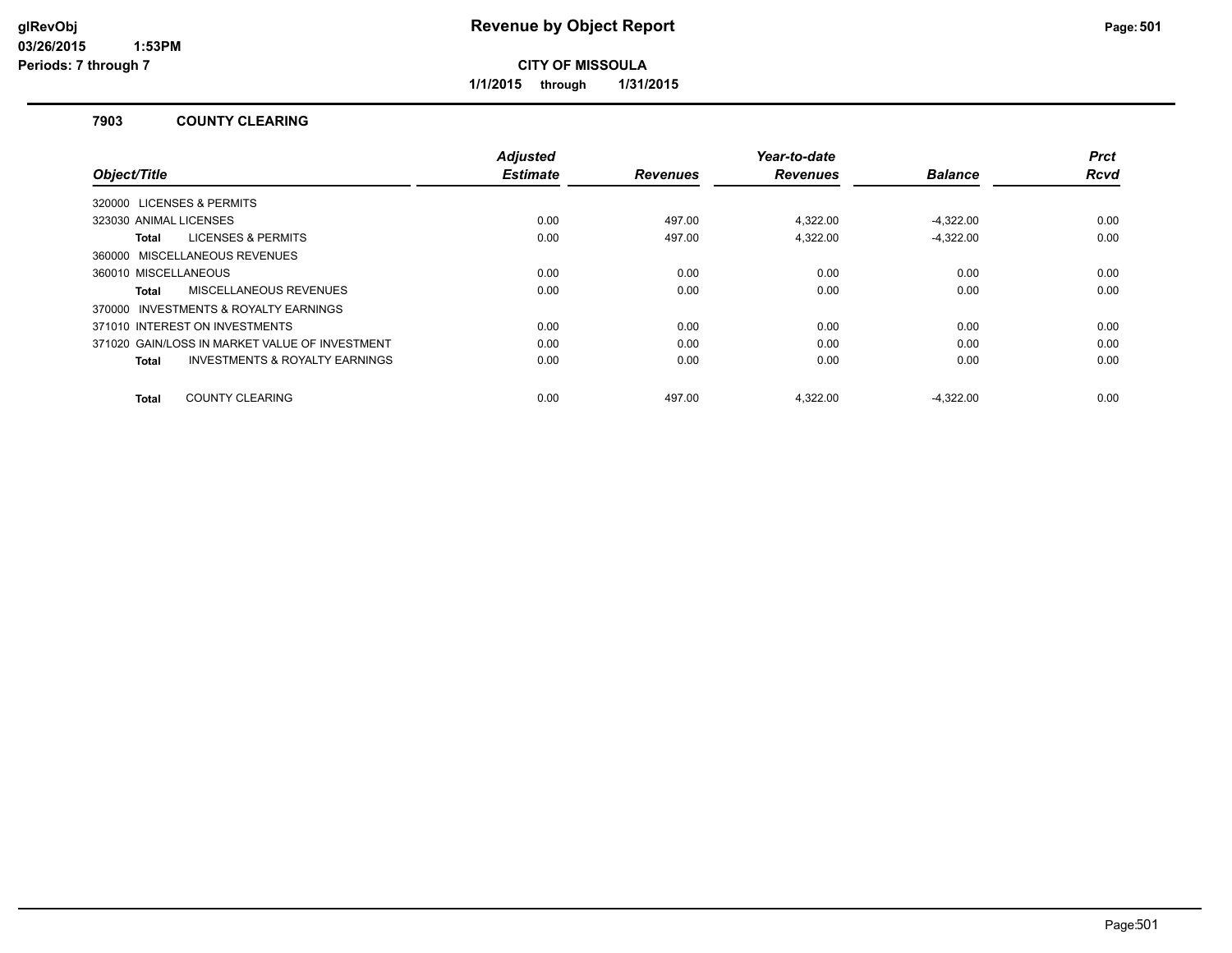**1/1/2015 through 1/31/2015**

**7904 SEWER REBATE**

**7904 SEWER REBATE**

|                                                           | <b>Adjusted</b> |                 | Year-to-date    |                | <b>Prct</b> |
|-----------------------------------------------------------|-----------------|-----------------|-----------------|----------------|-------------|
| Object/Title                                              | <b>Estimate</b> | <b>Revenues</b> | <b>Revenues</b> | <b>Balance</b> | <b>Rcvd</b> |
| 340000 CHARGES FOR SERVICES                               |                 |                 |                 |                |             |
| 343036 *** Title Not Found ***                            | 0.00            | 0.00            | 0.00            | 0.00           | 0.00        |
| <b>CHARGES FOR SERVICES</b><br>Total                      | 0.00            | 0.00            | 0.00            | 0.00           | 0.00        |
| 360000 MISCELLANEOUS REVENUES                             |                 |                 |                 |                |             |
| 360010 MISCELLANEOUS                                      | 0.00            | 0.00            | 0.00            | 0.00           | 0.00        |
| MISCELLANEOUS REVENUES<br>Total                           | 0.00            | 0.00            | 0.00            | 0.00           | 0.00        |
| INVESTMENTS & ROYALTY EARNINGS<br>370000                  |                 |                 |                 |                |             |
| 371010 INTEREST ON INVESTMENTS                            | 0.00            | 0.00            | 0.00            | 0.00           | 0.00        |
| 371020 GAIN/LOSS IN MARKET VALUE OF INVESTMENTS           | 0.00            | 0.00            | 0.00            | 0.00           | 0.00        |
| <b>INVESTMENTS &amp; ROYALTY EARNINGS</b><br><b>Total</b> | 0.00            | 0.00            | 0.00            | 0.00           | 0.00        |
| <b>SEWER REBATE</b><br><b>Total</b>                       | 0.00            | 0.00            | 0.00            | 0.00           | 0.00        |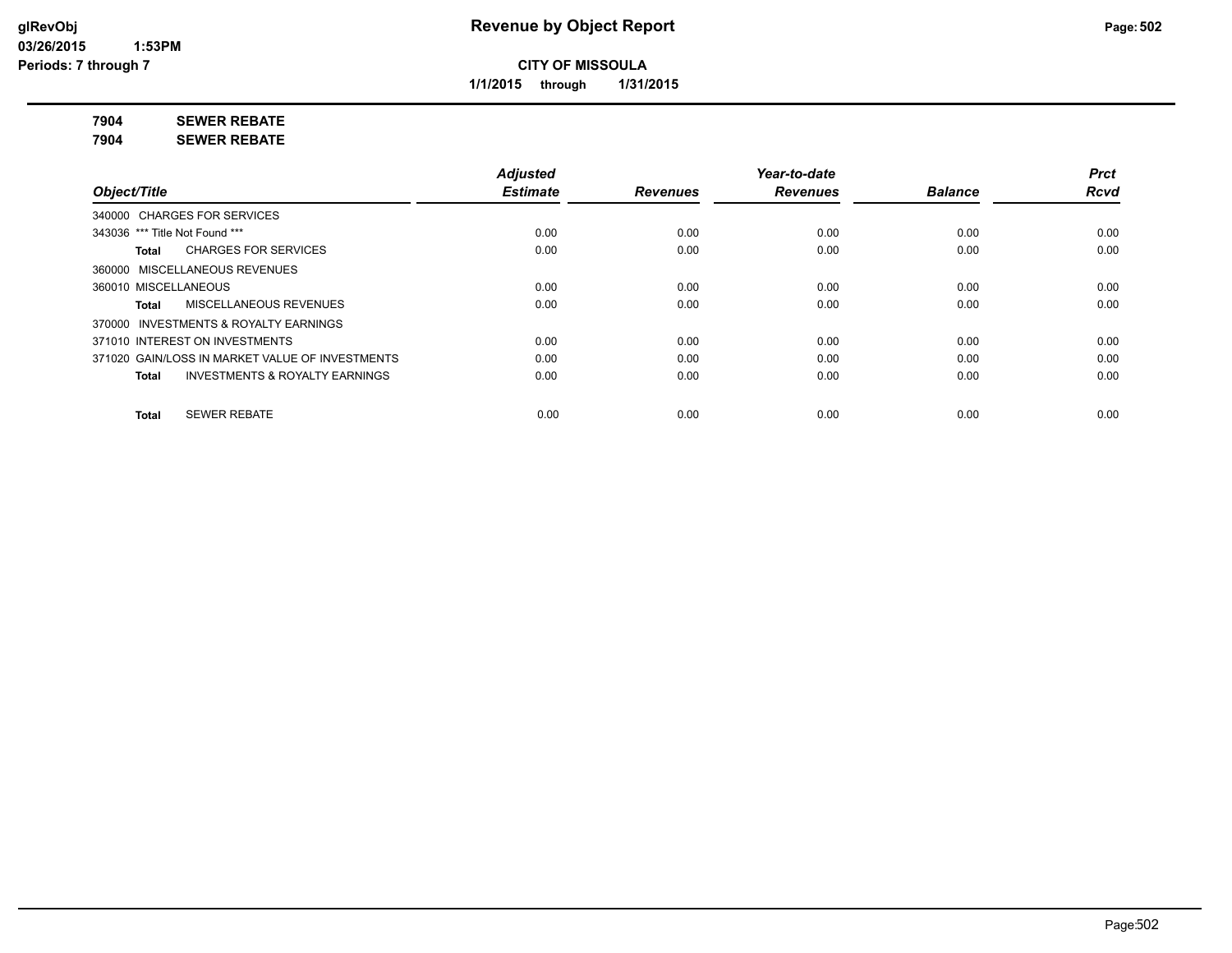**1/1/2015 through 1/31/2015**

## **7904 SEWER REBATE**

|                                                           | <b>Adjusted</b> |                 | Year-to-date    |                | <b>Prct</b> |
|-----------------------------------------------------------|-----------------|-----------------|-----------------|----------------|-------------|
| Object/Title                                              | <b>Estimate</b> | <b>Revenues</b> | <b>Revenues</b> | <b>Balance</b> | <b>Rcvd</b> |
| 340000 CHARGES FOR SERVICES                               |                 |                 |                 |                |             |
| 343036 *** Title Not Found ***                            | 0.00            | 0.00            | 0.00            | 0.00           | 0.00        |
| <b>CHARGES FOR SERVICES</b><br>Total                      | 0.00            | 0.00            | 0.00            | 0.00           | 0.00        |
| 360000 MISCELLANEOUS REVENUES                             |                 |                 |                 |                |             |
| 360010 MISCELLANEOUS                                      | 0.00            | 0.00            | 0.00            | 0.00           | 0.00        |
| MISCELLANEOUS REVENUES<br>Total                           | 0.00            | 0.00            | 0.00            | 0.00           | 0.00        |
| 370000 INVESTMENTS & ROYALTY EARNINGS                     |                 |                 |                 |                |             |
| 371010 INTEREST ON INVESTMENTS                            | 0.00            | 0.00            | 0.00            | 0.00           | 0.00        |
| 371020 GAIN/LOSS IN MARKET VALUE OF INVESTMENT            | 0.00            | 0.00            | 0.00            | 0.00           | 0.00        |
| <b>INVESTMENTS &amp; ROYALTY EARNINGS</b><br><b>Total</b> | 0.00            | 0.00            | 0.00            | 0.00           | 0.00        |
|                                                           |                 |                 |                 |                |             |
| <b>SEWER REBATE</b><br>Total                              | 0.00            | 0.00            | 0.00            | 0.00           | 0.00        |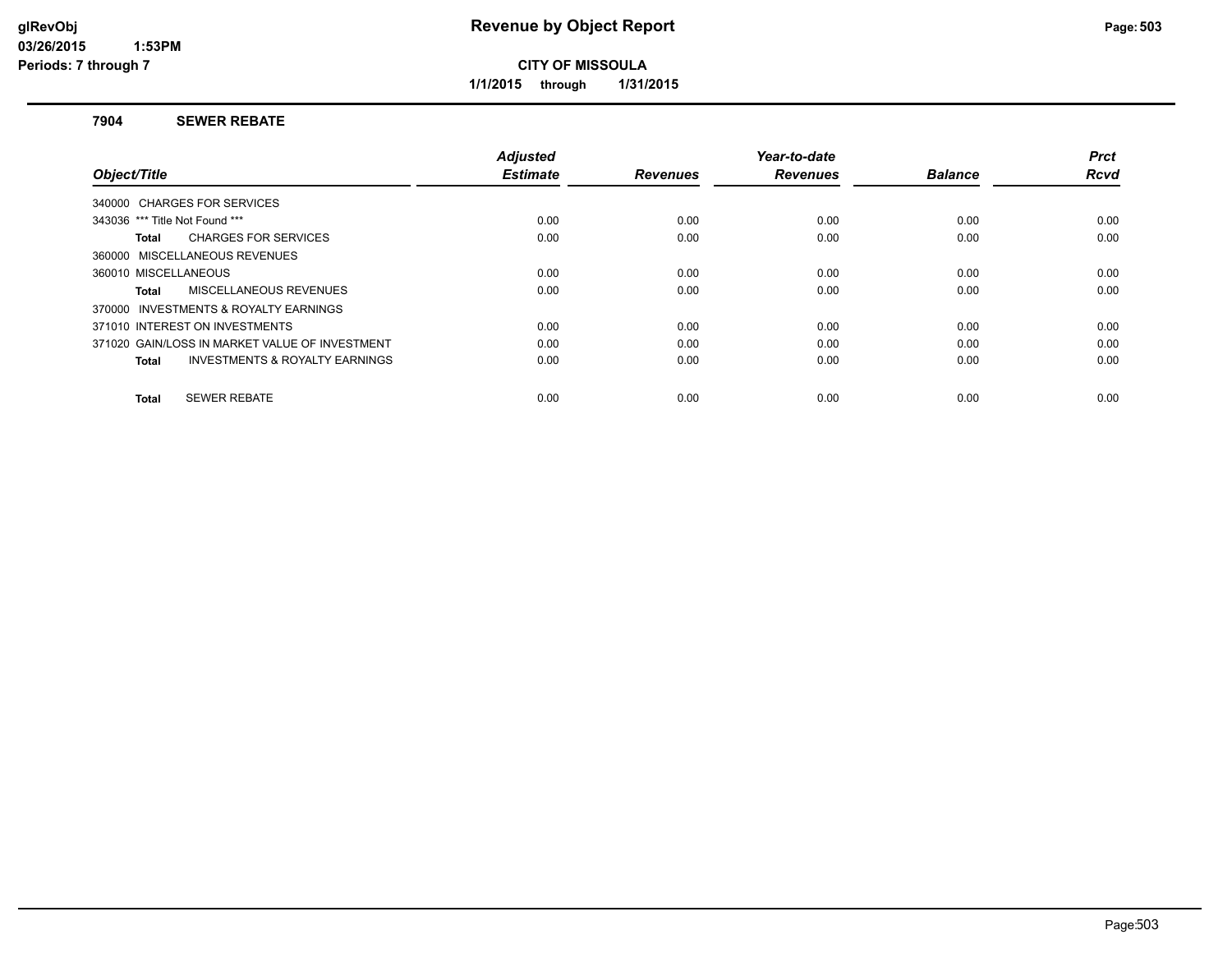**1/1/2015 through 1/31/2015**

**7905 WYE SEWER RSID 8489**

**7905 WYE SEWER RSID 8489**

|                                                 | <b>Adjusted</b> |                 | Year-to-date    |                | <b>Prct</b> |
|-------------------------------------------------|-----------------|-----------------|-----------------|----------------|-------------|
| Object/Title                                    | <b>Estimate</b> | <b>Revenues</b> | <b>Revenues</b> | <b>Balance</b> | <b>Rcvd</b> |
| 360000 MISCELLANEOUS REVENUES                   |                 |                 |                 |                |             |
| 360010 MISCELLANEOUS                            | 0.00            | 0.00            | 0.00            | 0.00           | 0.00        |
| MISCELLANEOUS REVENUES<br>Total                 | 0.00            | 0.00            | 0.00            | 0.00           | 0.00        |
| 370000 INVESTMENTS & ROYALTY EARNINGS           |                 |                 |                 |                |             |
| 371010 INTEREST ON INVESTMENTS                  | 0.00            | 0.00            | 0.00            | 0.00           | 0.00        |
| 371020 GAIN/LOSS IN MARKET VALUE OF INVESTMENTS | 0.00            | 0.00            | 0.00            | 0.00           | 0.00        |
| INVESTMENTS & ROYALTY EARNINGS<br>Total         | 0.00            | 0.00            | 0.00            | 0.00           | 0.00        |
|                                                 |                 |                 |                 |                |             |
| WYE SEWER RSID 8489<br>Total                    | 0.00            | 0.00            | 0.00            | 0.00           | 0.00        |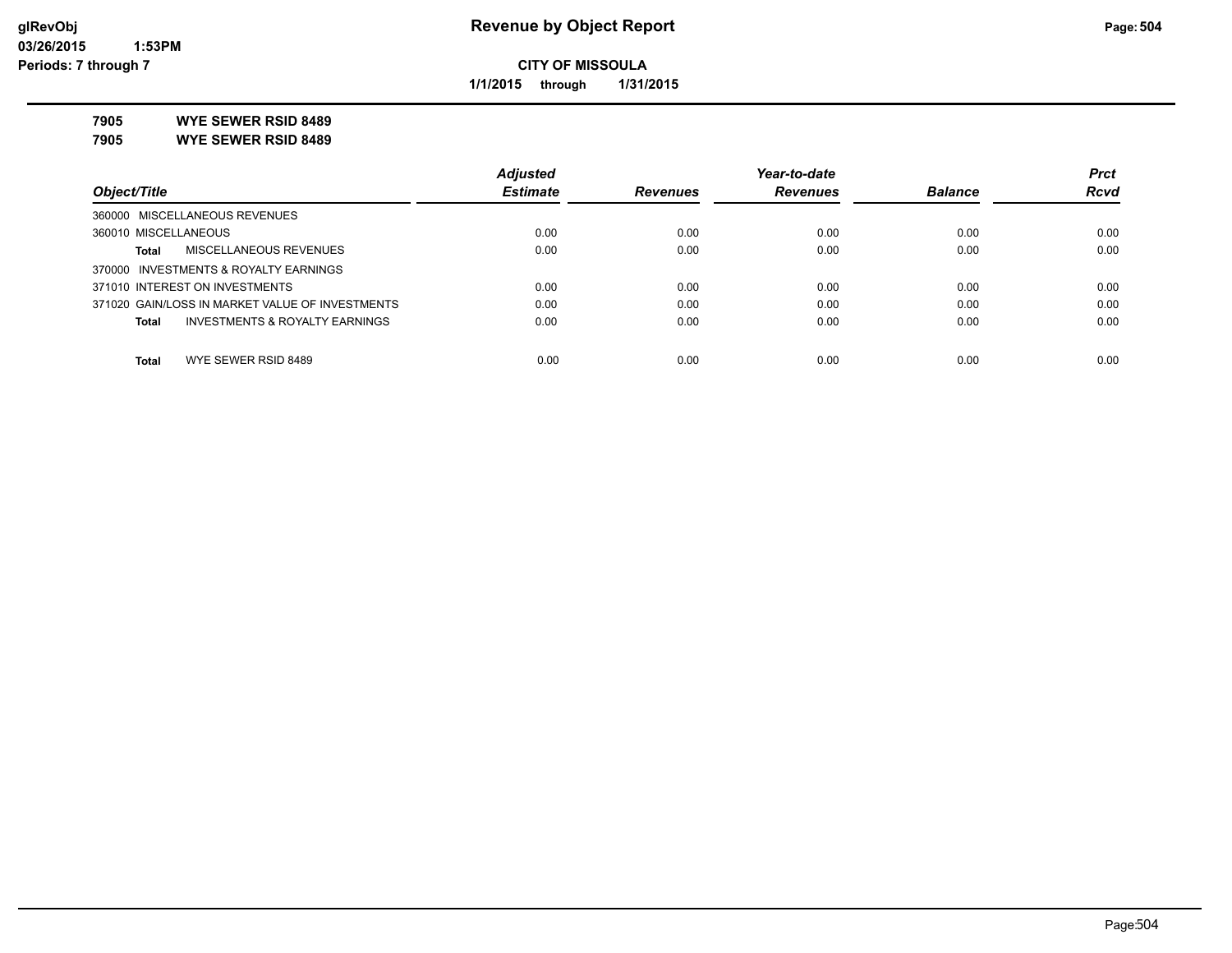**1/1/2015 through 1/31/2015**

#### **7905 WYE SEWER RSID 8489**

|                                                | <b>Adjusted</b> |                 | Year-to-date    |                | <b>Prct</b> |
|------------------------------------------------|-----------------|-----------------|-----------------|----------------|-------------|
| Object/Title                                   | <b>Estimate</b> | <b>Revenues</b> | <b>Revenues</b> | <b>Balance</b> | <b>Rcvd</b> |
| 360000 MISCELLANEOUS REVENUES                  |                 |                 |                 |                |             |
| 360010 MISCELLANEOUS                           | 0.00            | 0.00            | 0.00            | 0.00           | 0.00        |
| MISCELLANEOUS REVENUES<br>Total                | 0.00            | 0.00            | 0.00            | 0.00           | 0.00        |
| 370000 INVESTMENTS & ROYALTY EARNINGS          |                 |                 |                 |                |             |
| 371010 INTEREST ON INVESTMENTS                 | 0.00            | 0.00            | 0.00            | 0.00           | 0.00        |
| 371020 GAIN/LOSS IN MARKET VALUE OF INVESTMENT | 0.00            | 0.00            | 0.00            | 0.00           | 0.00        |
| INVESTMENTS & ROYALTY EARNINGS<br>Total        | 0.00            | 0.00            | 0.00            | 0.00           | 0.00        |
|                                                |                 |                 |                 |                |             |
| WYE SEWER RSID 8489<br><b>Total</b>            | 0.00            | 0.00            | 0.00            | 0.00           | 0.00        |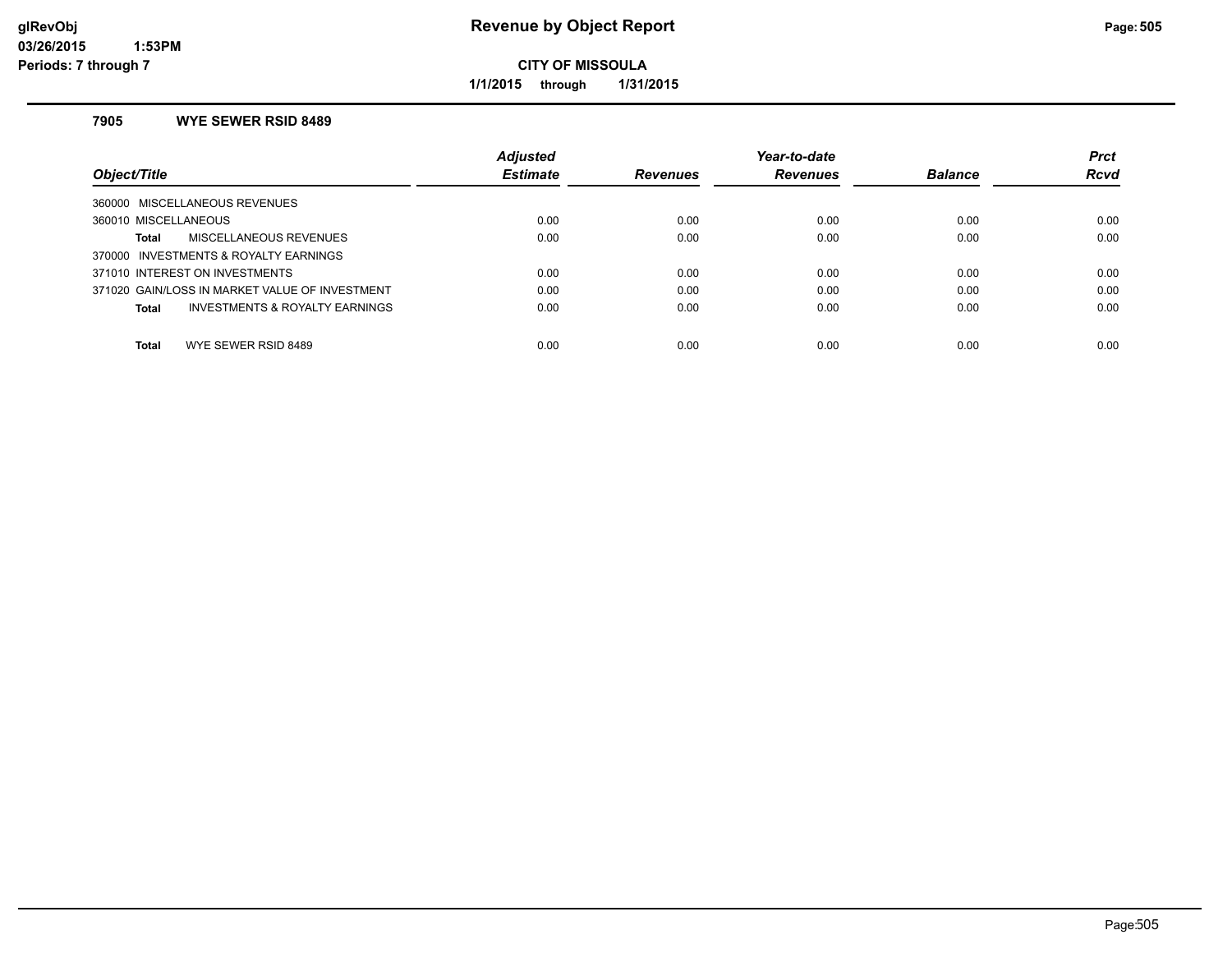**1/1/2015 through 1/31/2015**

**7906 COUNTY PARK BOARD CIP**

**7906 COUNTY PARK BOARD CIP**

|                                                 | <b>Adjusted</b> |                 | Year-to-date    |                | <b>Prct</b> |
|-------------------------------------------------|-----------------|-----------------|-----------------|----------------|-------------|
| Object/Title                                    | <b>Estimate</b> | <b>Revenues</b> | <b>Revenues</b> | <b>Balance</b> | <b>Rcvd</b> |
| 340000 CHARGES FOR SERVICES                     |                 |                 |                 |                |             |
| 346050 COUNTY PLAYGROUND CONTRACT               | 0.00            | 0.00            | 0.00            | 0.00           | 0.00        |
| <b>CHARGES FOR SERVICES</b><br>Total            | 0.00            | 0.00            | 0.00            | 0.00           | 0.00        |
| 370000 INVESTMENTS & ROYALTY EARNINGS           |                 |                 |                 |                |             |
| 371010 INTEREST ON INVESTMENTS                  | 0.00            | 0.00            | 0.00            | 0.00           | 0.00        |
| 371020 GAIN/LOSS IN MARKET VALUE OF INVESTMENTS | 0.00            | 0.00            | 0.00            | 0.00           | 0.00        |
| INVESTMENTS & ROYALTY EARNINGS<br>Total         | 0.00            | 0.00            | 0.00            | 0.00           | 0.00        |
|                                                 |                 |                 |                 |                |             |
| Total<br>COUNTY PARK BOARD CIP                  | 0.00            | 0.00            | 0.00            | 0.00           | 0.00        |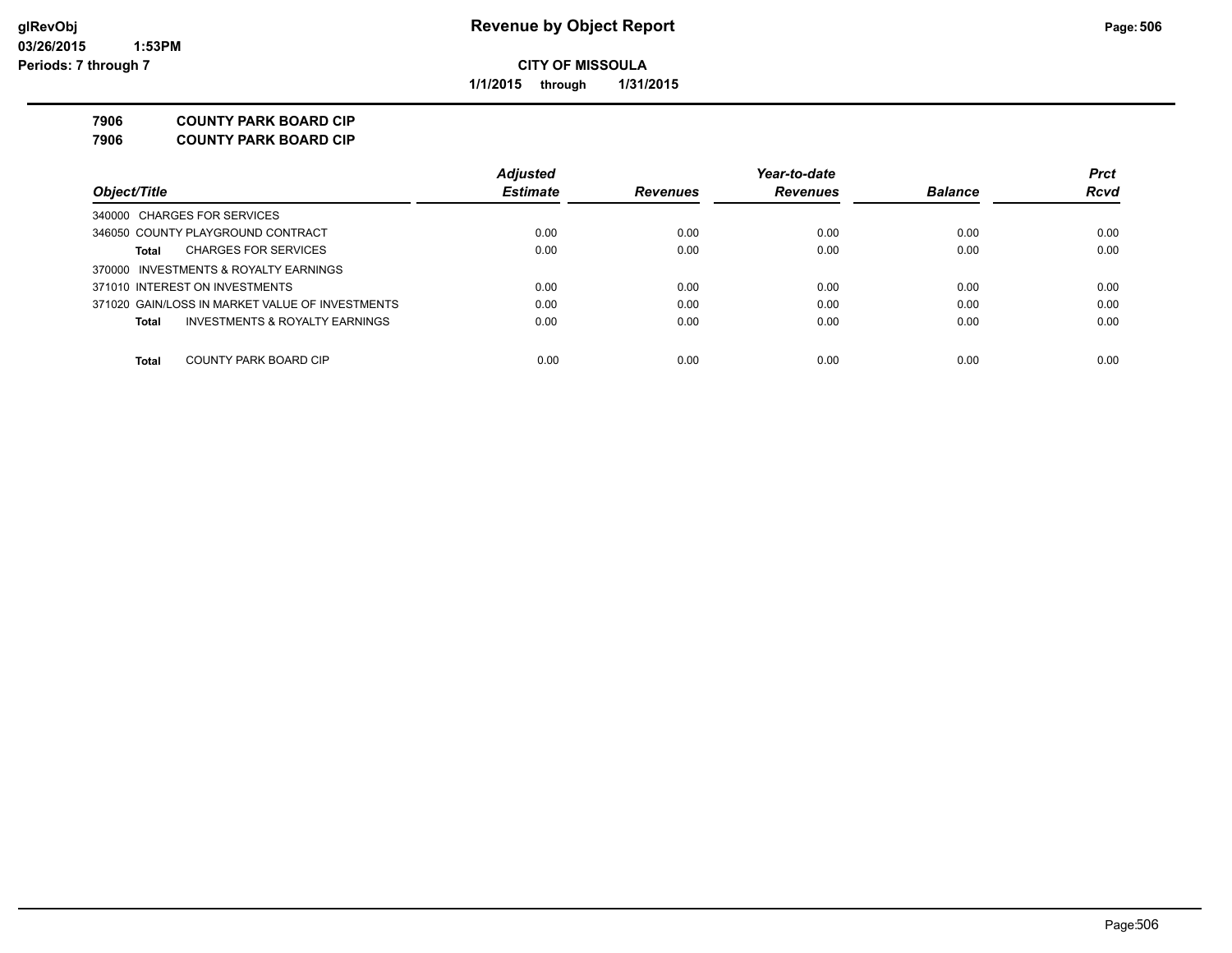### **glRevObj Revenue by Object Report Page:507**

**CITY OF MISSOULA**

**1/1/2015 through 1/31/2015**

#### **7906 COUNTY PARK BOARD CIP**

|                                                | <b>Adjusted</b> |                 | Year-to-date    |                | Prct        |
|------------------------------------------------|-----------------|-----------------|-----------------|----------------|-------------|
| Object/Title                                   | <b>Estimate</b> | <b>Revenues</b> | <b>Revenues</b> | <b>Balance</b> | <b>Rcvd</b> |
| 340000 CHARGES FOR SERVICES                    |                 |                 |                 |                |             |
| 346050 COUNTY PLAYGROUND CONTRACT              | 0.00            | 0.00            | 0.00            | 0.00           | 0.00        |
| <b>CHARGES FOR SERVICES</b><br>Total           | 0.00            | 0.00            | 0.00            | 0.00           | 0.00        |
| 370000 INVESTMENTS & ROYALTY EARNINGS          |                 |                 |                 |                |             |
| 371010 INTEREST ON INVESTMENTS                 | 0.00            | 0.00            | 0.00            | 0.00           | 0.00        |
| 371020 GAIN/LOSS IN MARKET VALUE OF INVESTMENT | 0.00            | 0.00            | 0.00            | 0.00           | 0.00        |
| INVESTMENTS & ROYALTY EARNINGS<br>Total        | 0.00            | 0.00            | 0.00            | 0.00           | 0.00        |
|                                                |                 |                 |                 |                |             |
| <b>Total</b><br>COUNTY PARK BOARD CIP          | 0.00            | 0.00            | 0.00            | 0.00           | 0.00        |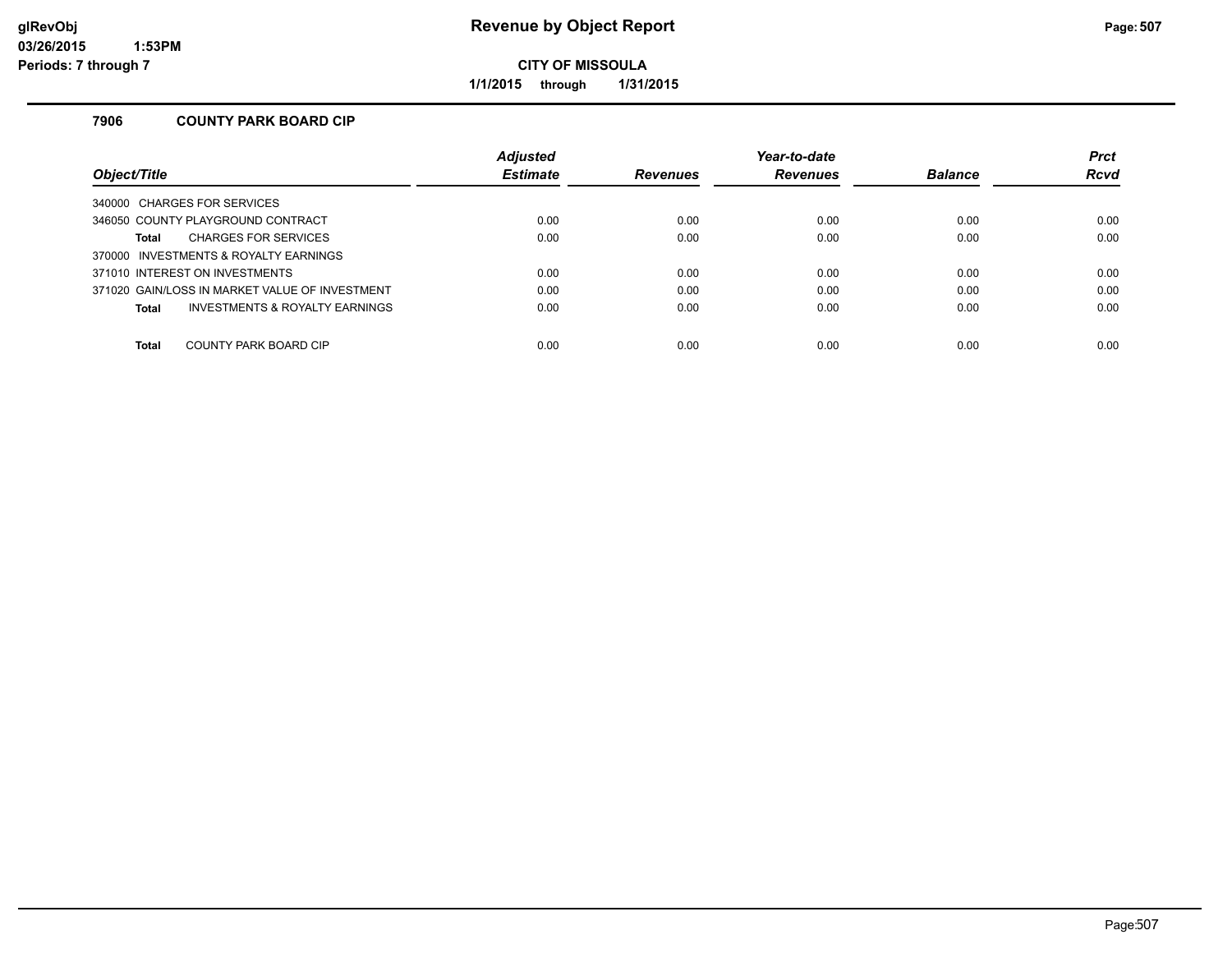**1/1/2015 through 1/31/2015**

#### **7907 ELK HILLS SUBDIVISION**

**7907 ELK HILLS SUBDIVISION**

|                                                 | <b>Adjusted</b> |                 | Year-to-date    |                |      |
|-------------------------------------------------|-----------------|-----------------|-----------------|----------------|------|
| Object/Title                                    | <b>Estimate</b> | <b>Revenues</b> | <b>Revenues</b> | <b>Balance</b> | Rcvd |
| 370000 INVESTMENTS & ROYALTY EARNINGS           |                 |                 |                 |                |      |
| 371010 INTEREST ON INVESTMENTS                  | 0.00            | 0.00            | 0.00            | 0.00           | 0.00 |
| 371020 GAIN/LOSS IN MARKET VALUE OF INVESTMENTS | 0.00            | 0.00            | 0.00            | 0.00           | 0.00 |
| INVESTMENTS & ROYALTY EARNINGS<br><b>Total</b>  | 0.00            | 0.00            | 0.00            | 0.00           | 0.00 |
|                                                 |                 |                 |                 |                |      |
| ELK HILLS SUBDIVISION<br><b>Total</b>           | 0.00            | 0.00            | 0.00            | 0.00           | 0.00 |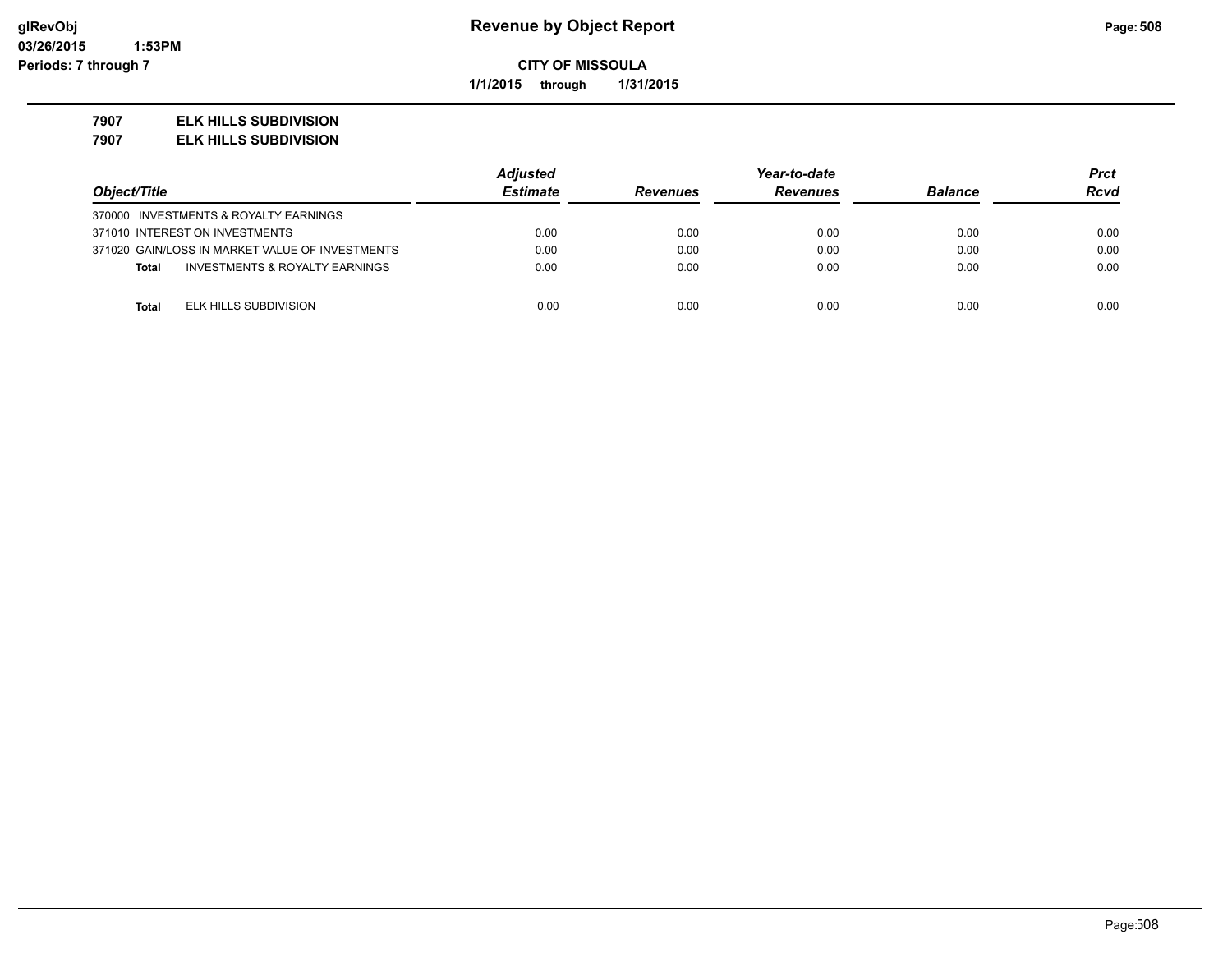### **glRevObj Revenue by Object Report Page:509**

**CITY OF MISSOULA**

**1/1/2015 through 1/31/2015**

#### **7907 ELK HILLS SUBDIVISION**

| Object/Title |                                                | <b>Adiusted</b><br><b>Estimate</b> | <b>Revenues</b> | Year-to-date<br><b>Revenues</b> | <b>Balance</b> | <b>Prct</b><br><b>Rcvd</b> |
|--------------|------------------------------------------------|------------------------------------|-----------------|---------------------------------|----------------|----------------------------|
|              | 370000 INVESTMENTS & ROYALTY EARNINGS          |                                    |                 |                                 |                |                            |
|              | 371010 INTEREST ON INVESTMENTS                 | 0.00                               | 0.00            | 0.00                            | 0.00           | 0.00                       |
|              | 371020 GAIN/LOSS IN MARKET VALUE OF INVESTMENT | 0.00                               | 0.00            | 0.00                            | 0.00           | 0.00                       |
| <b>Total</b> | INVESTMENTS & ROYALTY EARNINGS                 | 0.00                               | 0.00            | 0.00                            | 0.00           | 0.00                       |
|              |                                                |                                    |                 |                                 |                |                            |
| Total        | ELK HILLS SUBDIVISION                          | 0.00                               | 0.00            | 0.00                            | 0.00           | 0.00                       |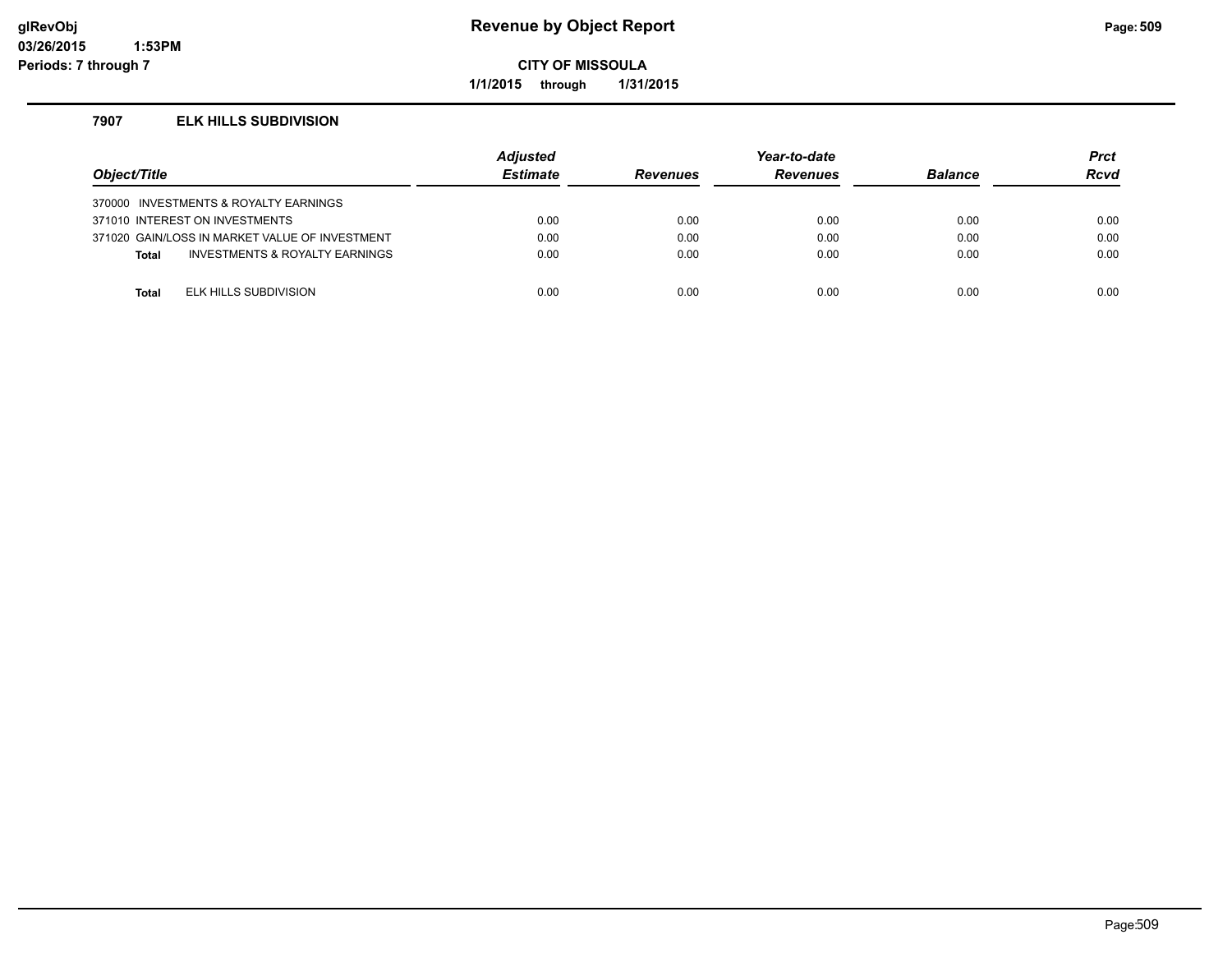**1/1/2015 through 1/31/2015**

# **7908 RATTLESNAKE-CORNERSTONE TRAIL SW**

### **7908 RATTLESNAKE-CORNERSTONE TRAIL SW**

|                                                    | <b>Adjusted</b> |                 | Year-to-date    |                | <b>Prct</b> |
|----------------------------------------------------|-----------------|-----------------|-----------------|----------------|-------------|
| Object/Title                                       | <b>Estimate</b> | <b>Revenues</b> | <b>Revenues</b> | <b>Balance</b> | <b>Rcvd</b> |
| 370000 INVESTMENTS & ROYALTY EARNINGS              |                 |                 |                 |                |             |
| 371010 INTEREST ON INVESTMENTS                     | 0.00            | 0.00            | 0.00            | 0.00           | 0.00        |
| 371020 GAIN/LOSS IN MARKET VALUE OF INVESTMENTS    | 0.00            | 0.00            | 0.00            | 0.00           | 0.00        |
| <b>INVESTMENTS &amp; ROYALTY EARNINGS</b><br>Total | 0.00            | 0.00            | 0.00            | 0.00           | 0.00        |
| 380000 OTHER FINANCING SOURCES                     |                 |                 |                 |                |             |
| 383000 OPERATING TRANSFERS                         | 0.00            | 0.00            | 0.00            | 0.00           | 0.00        |
| OTHER FINANCING SOURCES<br>Total                   | 0.00            | 0.00            | 0.00            | 0.00           | 0.00        |
|                                                    |                 |                 |                 |                |             |
| RATTLESNAKE-CORNERSTONE TRAIL SW<br><b>Total</b>   | 0.00            | 0.00            | 0.00            | 0.00           | 0.00        |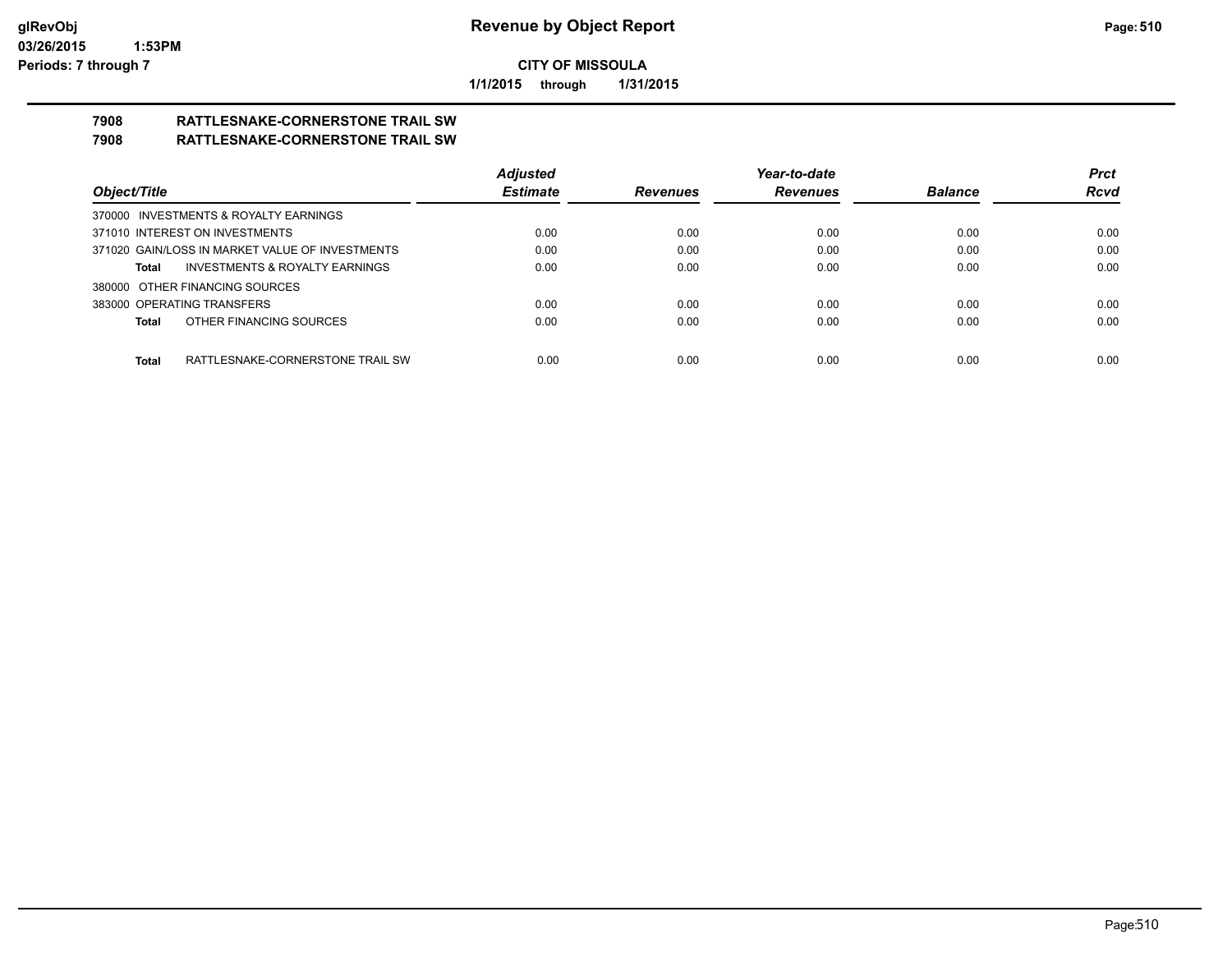**1/1/2015 through 1/31/2015**

#### **7908 RATTLESNAKE-CORNERSTONE TRAIL SW**

| Obiect/Title                                     | <b>Adjusted</b><br><b>Estimate</b> | <b>Revenues</b> | Year-to-date<br><b>Revenues</b> | <b>Balance</b> | <b>Prct</b><br><b>Rcvd</b> |
|--------------------------------------------------|------------------------------------|-----------------|---------------------------------|----------------|----------------------------|
|                                                  |                                    |                 |                                 |                |                            |
| 370000 INVESTMENTS & ROYALTY EARNINGS            |                                    |                 |                                 |                |                            |
| 371010 INTEREST ON INVESTMENTS                   | 0.00                               | 0.00            | 0.00                            | 0.00           | 0.00                       |
| 371020 GAIN/LOSS IN MARKET VALUE OF INVESTMENT   | 0.00                               | 0.00            | 0.00                            | 0.00           | 0.00                       |
| INVESTMENTS & ROYALTY EARNINGS<br>Total          | 0.00                               | 0.00            | 0.00                            | 0.00           | 0.00                       |
| 380000 OTHER FINANCING SOURCES                   |                                    |                 |                                 |                |                            |
| 383000 OPERATING TRANSFERS                       | 0.00                               | 0.00            | 0.00                            | 0.00           | 0.00                       |
| OTHER FINANCING SOURCES<br>Total                 | 0.00                               | 0.00            | 0.00                            | 0.00           | 0.00                       |
|                                                  |                                    |                 |                                 |                |                            |
| <b>Total</b><br>RATTLESNAKE-CORNERSTONE TRAIL SW | 0.00                               | 0.00            | 0.00                            | 0.00           | 0.00                       |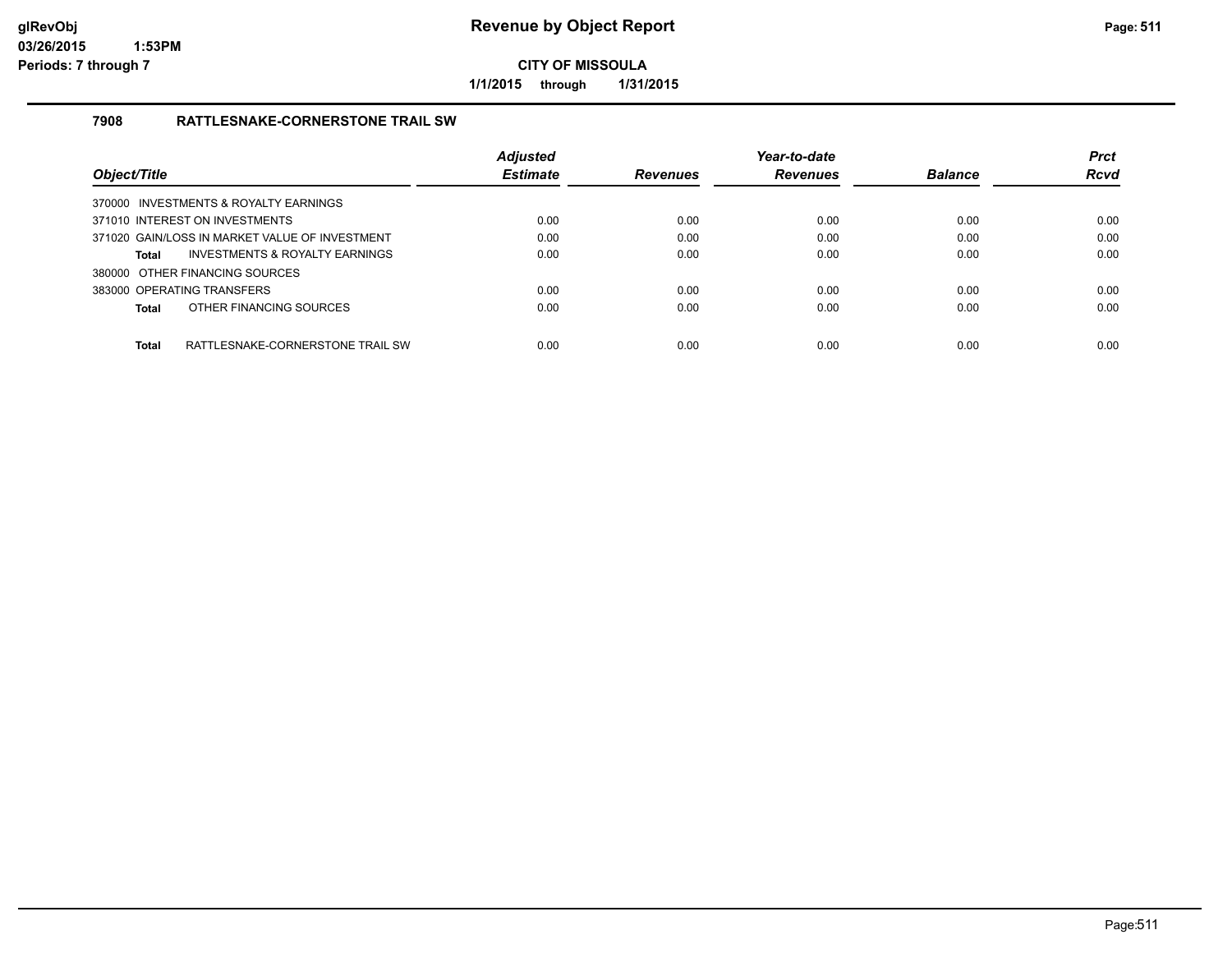**1/1/2015 through 1/31/2015**

**7909 YOUTH PROGRAMS**

**7909 YOUTH PROGRAMS**

|                                                    | <b>Adjusted</b> |                 | Year-to-date    |                | <b>Prct</b> |
|----------------------------------------------------|-----------------|-----------------|-----------------|----------------|-------------|
| Object/Title                                       | <b>Estimate</b> | <b>Revenues</b> | <b>Revenues</b> | <b>Balance</b> | <b>Rcvd</b> |
| 370000 INVESTMENTS & ROYALTY EARNINGS              |                 |                 |                 |                |             |
| 371010 INTEREST ON INVESTMENTS                     | 0.00            | 0.00            | 0.00            | 0.00           | 0.00        |
| 371020 GAIN/LOSS IN MARKET VALUE OF INVESTMENTS    | 0.00            | 0.00            | 0.00            | 0.00           | 0.00        |
| <b>INVESTMENTS &amp; ROYALTY EARNINGS</b><br>Total | 0.00            | 0.00            | 0.00            | 0.00           | 0.00        |
|                                                    |                 |                 |                 |                |             |
| YOUTH PROGRAMS<br>Total                            | 0.00            | 0.00            | 0.00            | 0.00           | 0.00        |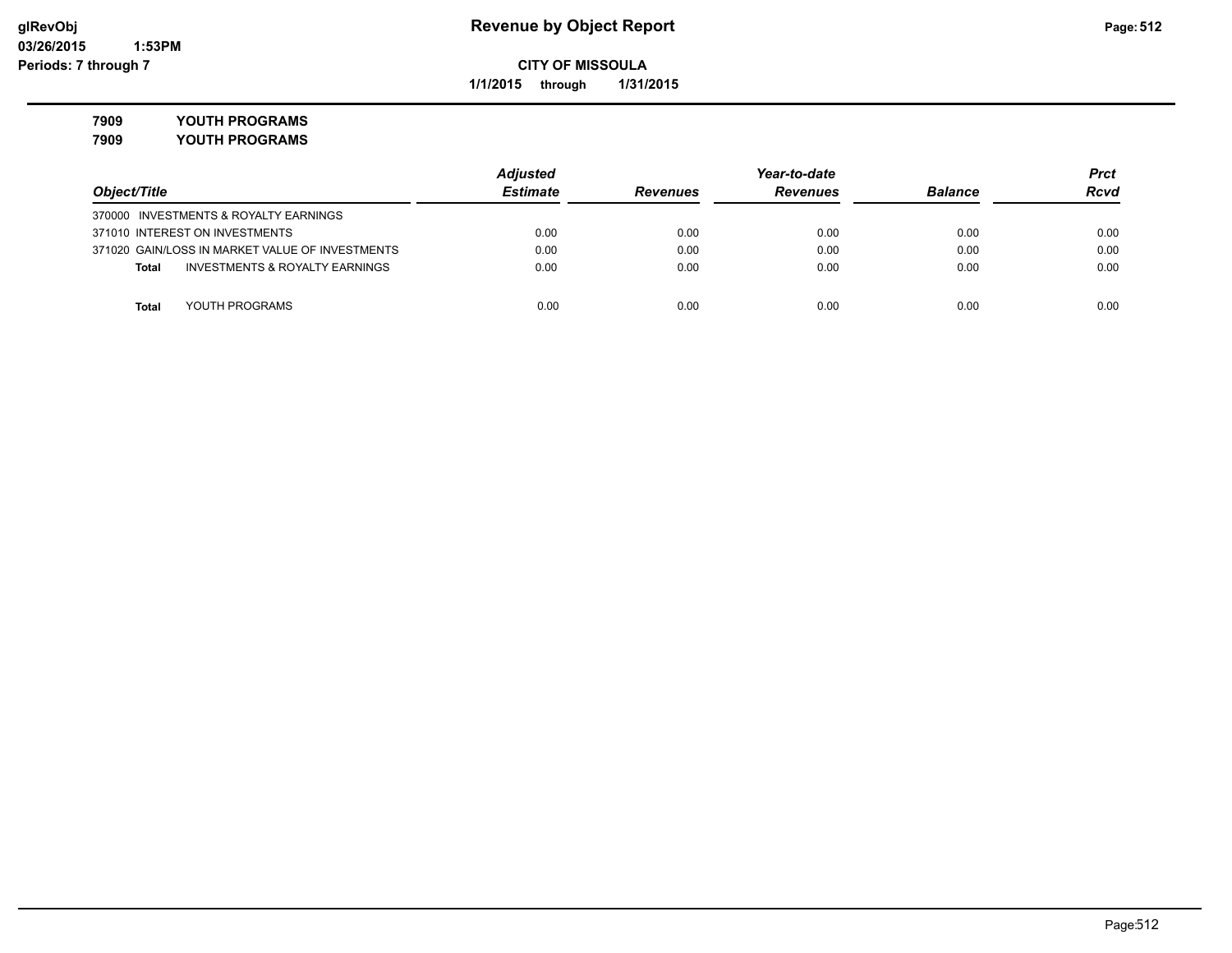### **glRevObj Revenue by Object Report Page:513**

**CITY OF MISSOULA**

**1/1/2015 through 1/31/2015**

#### **7909 YOUTH PROGRAMS**

| Object/Title |                                                | <b>Adjusted</b><br><b>Estimate</b> | <b>Revenues</b> | Year-to-date<br><b>Revenues</b> | <b>Balance</b> | <b>Prct</b><br>Rcvd |
|--------------|------------------------------------------------|------------------------------------|-----------------|---------------------------------|----------------|---------------------|
|              | 370000 INVESTMENTS & ROYALTY EARNINGS          |                                    |                 |                                 |                |                     |
|              | 371010 INTEREST ON INVESTMENTS                 | 0.00                               | 0.00            | 0.00                            | 0.00           | 0.00                |
|              | 371020 GAIN/LOSS IN MARKET VALUE OF INVESTMENT | 0.00                               | 0.00            | 0.00                            | 0.00           | 0.00                |
| <b>Total</b> | INVESTMENTS & ROYALTY EARNINGS                 | 0.00                               | 0.00            | 0.00                            | 0.00           | 0.00                |
|              |                                                |                                    |                 |                                 |                |                     |
| Total        | YOUTH PROGRAMS                                 | 0.00                               | 0.00            | 0.00                            | 0.00           | 0.00                |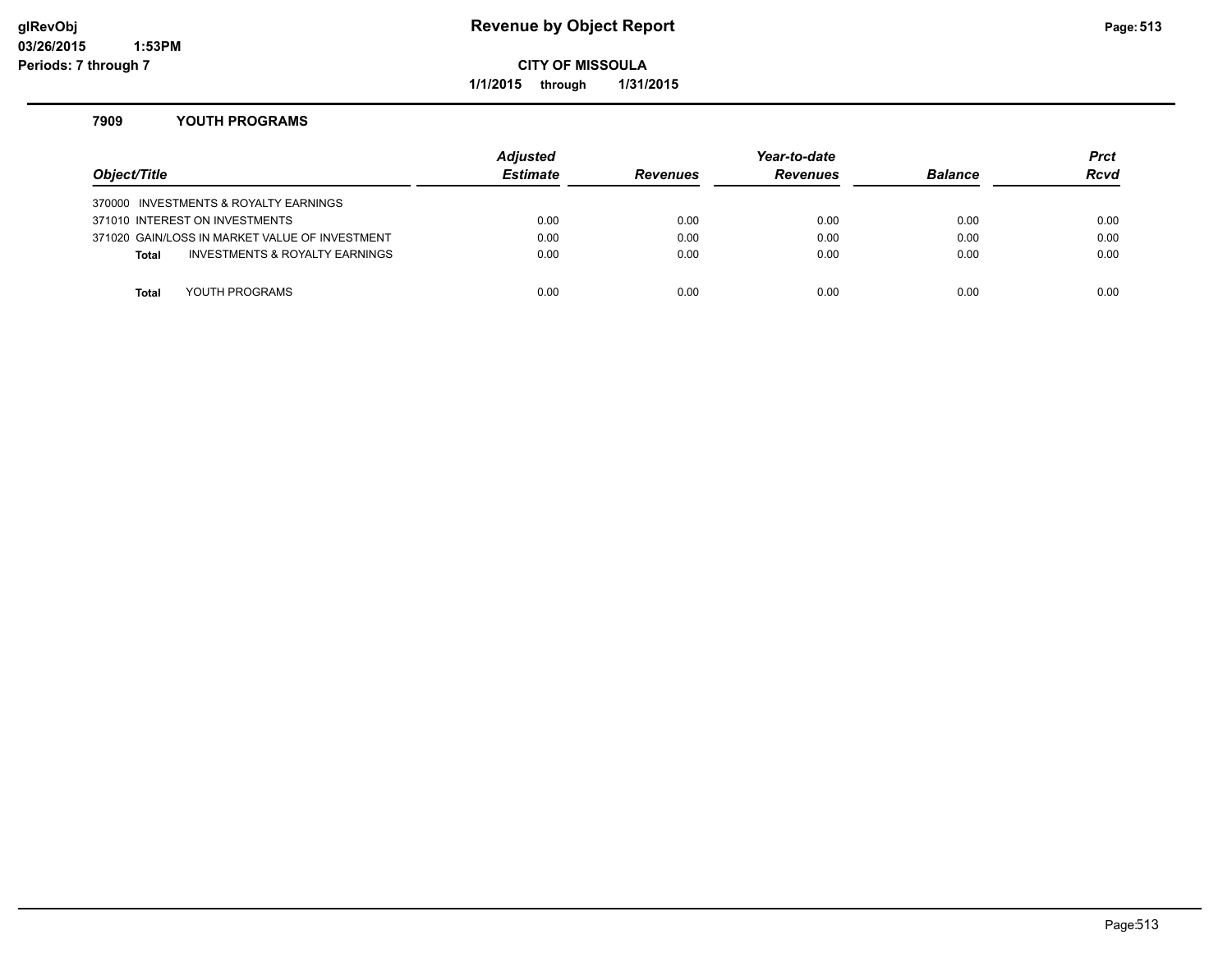**1/1/2015 through 1/31/2015**

### **7910 SIDEWALK & CURB LOAN FUND**

**7910 SIDEWALK & CURB LOAN FUND**

|                                |                                                 | <b>Adjusted</b> | Year-to-date    |                 |                | Prct        |
|--------------------------------|-------------------------------------------------|-----------------|-----------------|-----------------|----------------|-------------|
| Object/Title                   |                                                 | <b>Estimate</b> | <b>Revenues</b> | <b>Revenues</b> | <b>Balance</b> | <b>Rcvd</b> |
|                                | 370000 INVESTMENTS & ROYALTY EARNINGS           |                 |                 |                 |                |             |
| 371010 INTEREST ON INVESTMENTS |                                                 | 0.00            | 0.00            | 0.00            | 0.00           | 0.00        |
|                                | 371020 GAIN/LOSS IN MARKET VALUE OF INVESTMENTS | 0.00            | 0.00            | 0.00            | 0.00           | 0.00        |
| Total                          | INVESTMENTS & ROYALTY EARNINGS                  | 0.00            | 0.00            | 0.00            | 0.00           | 0.00        |
| Total                          | SIDEWALK & CURB LOAN FUND                       | 0.00            | 0.00            | 0.00            | 0.00           | 0.00        |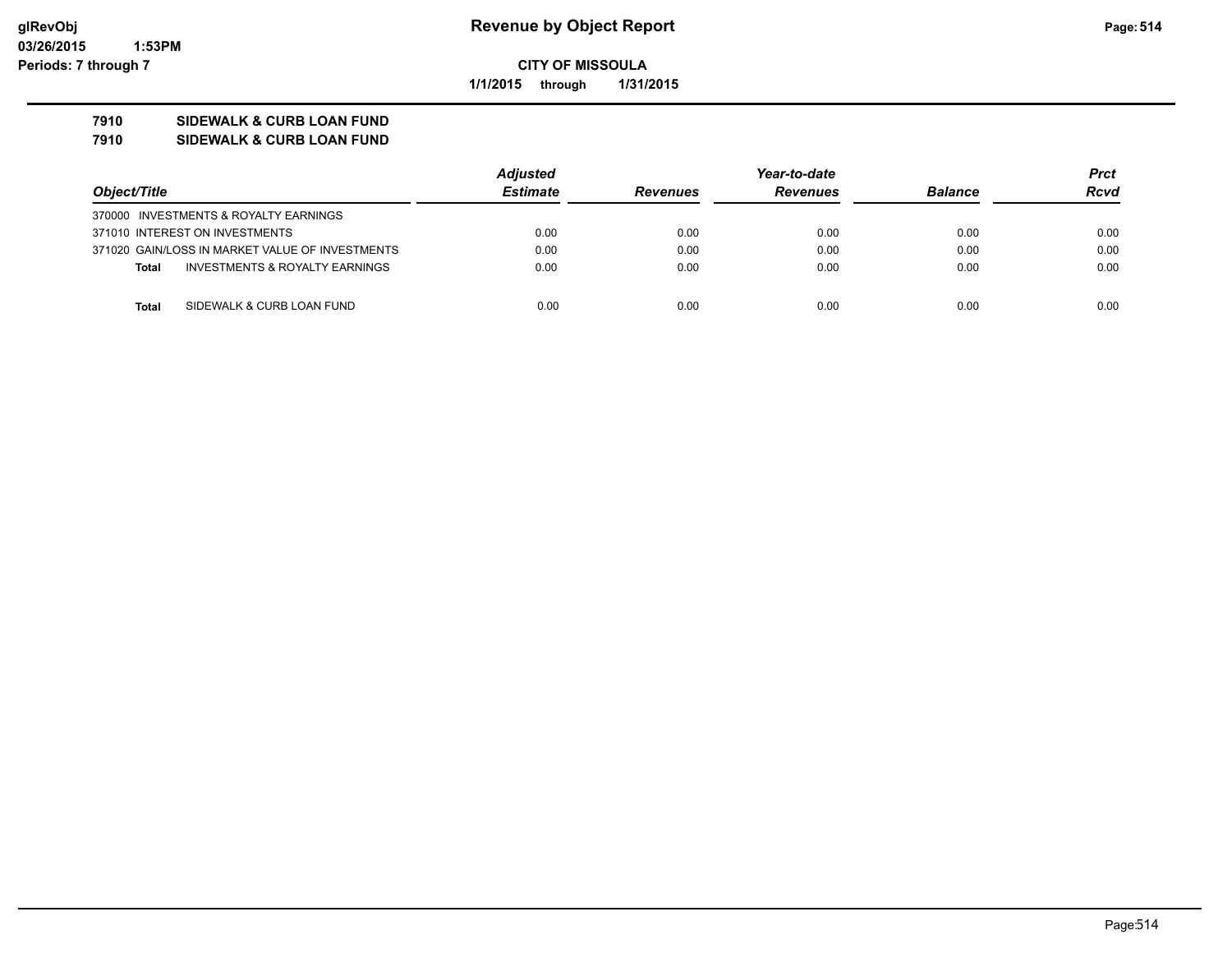### **glRevObj Revenue by Object Report Page:515**

**CITY OF MISSOULA**

**1/1/2015 through 1/31/2015**

### **7910 SIDEWALK & CURB LOAN FUND**

| Object/Title |                                                | <b>Adjusted</b><br><b>Estimate</b> | <b>Revenues</b> | Year-to-date<br><b>Revenues</b> | <b>Balance</b> | <b>Prct</b><br><b>Rcvd</b> |
|--------------|------------------------------------------------|------------------------------------|-----------------|---------------------------------|----------------|----------------------------|
|              | 370000 INVESTMENTS & ROYALTY EARNINGS          |                                    |                 |                                 |                |                            |
|              | 371010 INTEREST ON INVESTMENTS                 | 0.00                               | 0.00            | 0.00                            | 0.00           | 0.00                       |
|              | 371020 GAIN/LOSS IN MARKET VALUE OF INVESTMENT | 0.00                               | 0.00            | 0.00                            | 0.00           | 0.00                       |
| <b>Total</b> | INVESTMENTS & ROYALTY EARNINGS                 | 0.00                               | 0.00            | 0.00                            | 0.00           | 0.00                       |
|              |                                                |                                    |                 |                                 |                |                            |
| Total        | SIDEWALK & CURB LOAN FUND                      | 0.00                               | 0.00            | 0.00                            | 0.00           | 0.00                       |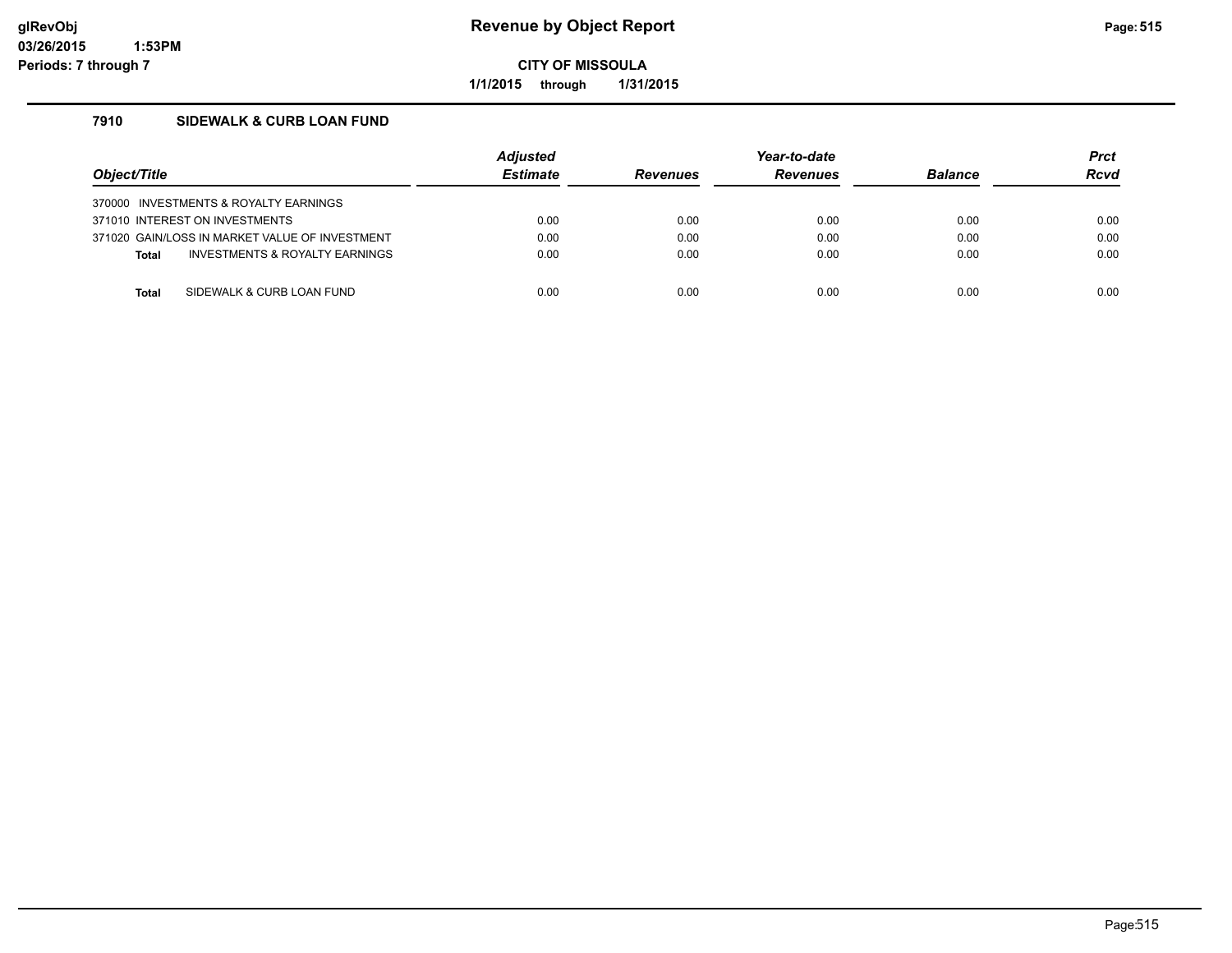**1/1/2015 through 1/31/2015**

### **7911 RESIDENTIAL INSPECTION FUND**

#### **7911 RESIDENTIAL INSPECTION FUND**

|                                                           | <b>Adjusted</b> |                 | Year-to-date    |                | <b>Prct</b> |
|-----------------------------------------------------------|-----------------|-----------------|-----------------|----------------|-------------|
| Object/Title                                              | <b>Estimate</b> | <b>Revenues</b> | <b>Revenues</b> | <b>Balance</b> | <b>Rcvd</b> |
| <b>LICENSES &amp; PERMITS</b><br>320000                   |                 |                 |                 |                |             |
| 323018 PAVING ASSESSMENTS                                 | 0.00            | 0.00            | 0.00            | 0.00           | 0.00        |
| <b>LICENSES &amp; PERMITS</b><br>Total                    | 0.00            | 0.00            | 0.00            | 0.00           | 0.00        |
| 360000 MISCELLANEOUS REVENUES                             |                 |                 |                 |                |             |
| 360010 MISCELLANEOUS                                      | 0.00            | 0.00            | 0.00            | 0.00           | 0.00        |
| 365001 *** Title Not Found ***                            | 0.00            | 0.00            | 0.00            | 0.00           | 0.00        |
| 365002 OTHER RECREATION DONATIONS                         | 0.00            | 0.00            | 0.00            | 0.00           | 0.00        |
| MISCELLANEOUS REVENUES<br><b>Total</b>                    | 0.00            | 0.00            | 0.00            | 0.00           | 0.00        |
| INVESTMENTS & ROYALTY EARNINGS<br>370000                  |                 |                 |                 |                |             |
| 371010 INTEREST ON INVESTMENTS                            | 0.00            | 0.00            | 0.00            | 0.00           | 0.00        |
| 371020 GAIN/LOSS IN MARKET VALUE OF INVESTMENTS           | 0.00            | 0.00            | 0.00            | 0.00           | 0.00        |
| <b>INVESTMENTS &amp; ROYALTY EARNINGS</b><br><b>Total</b> | 0.00            | 0.00            | 0.00            | 0.00           | 0.00        |
| <b>RESIDENTIAL INSPECTION FUND</b><br><b>Total</b>        | 0.00            | 0.00            | 0.00            | 0.00           | 0.00        |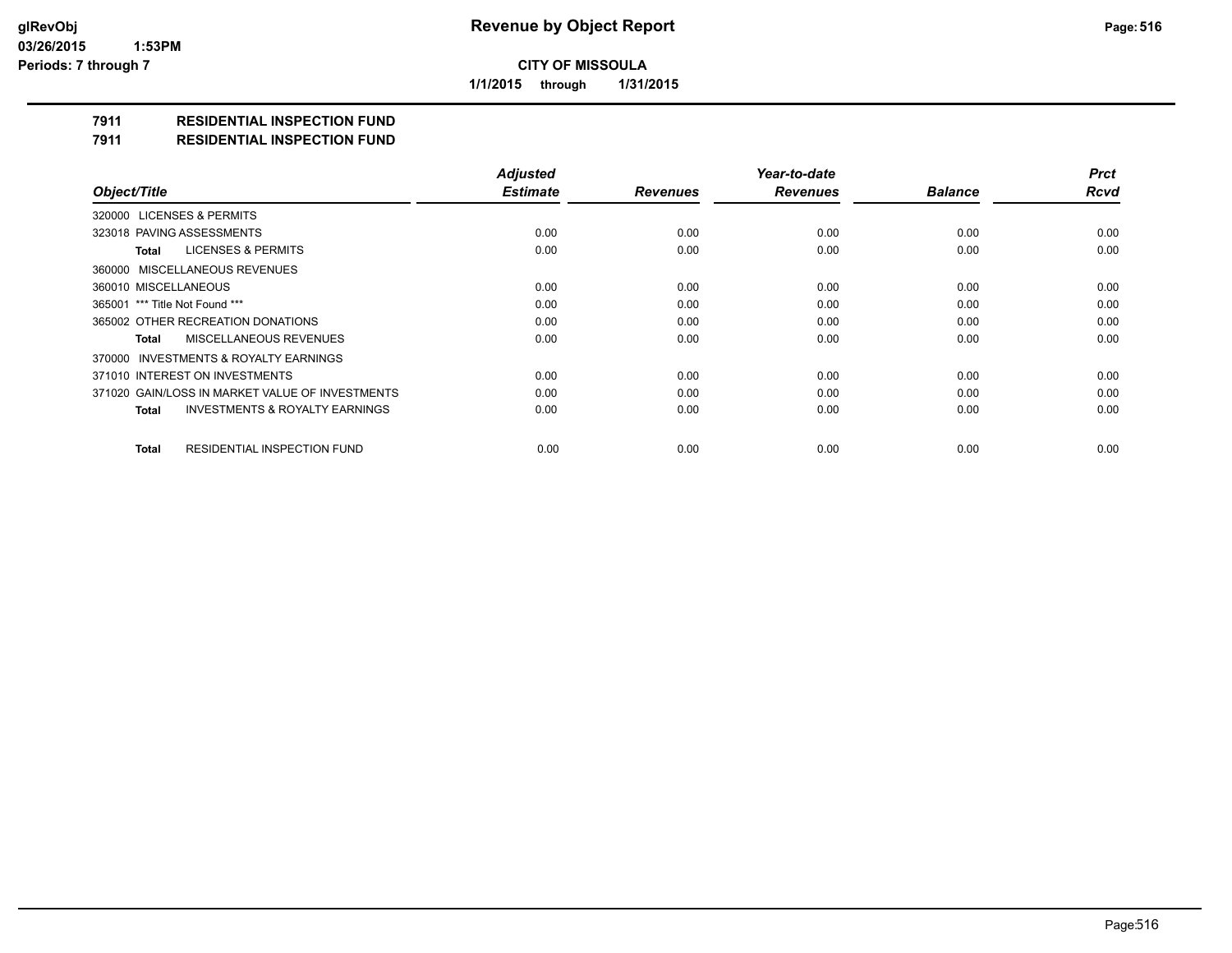**1/1/2015 through 1/31/2015**

### **7911 RESIDENTIAL INSPECTION FUND**

| Object/Title                                              | <b>Adjusted</b><br><b>Estimate</b> | <b>Revenues</b> | Year-to-date<br><b>Revenues</b> | <b>Balance</b> | <b>Prct</b><br>Rcvd |
|-----------------------------------------------------------|------------------------------------|-----------------|---------------------------------|----------------|---------------------|
|                                                           |                                    |                 |                                 |                |                     |
| 320000 LICENSES & PERMITS                                 |                                    |                 |                                 |                |                     |
| 323018 PAVING ASSESSMENTS                                 | 0.00                               | 0.00            | 0.00                            | 0.00           | 0.00                |
| <b>LICENSES &amp; PERMITS</b><br><b>Total</b>             | 0.00                               | 0.00            | 0.00                            | 0.00           | 0.00                |
| 360000 MISCELLANEOUS REVENUES                             |                                    |                 |                                 |                |                     |
| 360010 MISCELLANEOUS                                      | 0.00                               | 0.00            | 0.00                            | 0.00           | 0.00                |
| 365001 *** Title Not Found ***                            | 0.00                               | 0.00            | 0.00                            | 0.00           | 0.00                |
| 365002 OTHER RECREATION DONATIONS                         | 0.00                               | 0.00            | 0.00                            | 0.00           | 0.00                |
| <b>MISCELLANEOUS REVENUES</b><br>Total                    | 0.00                               | 0.00            | 0.00                            | 0.00           | 0.00                |
| INVESTMENTS & ROYALTY EARNINGS<br>370000                  |                                    |                 |                                 |                |                     |
| 371010 INTEREST ON INVESTMENTS                            | 0.00                               | 0.00            | 0.00                            | 0.00           | 0.00                |
| 371020 GAIN/LOSS IN MARKET VALUE OF INVESTMENT            | 0.00                               | 0.00            | 0.00                            | 0.00           | 0.00                |
| <b>INVESTMENTS &amp; ROYALTY EARNINGS</b><br><b>Total</b> | 0.00                               | 0.00            | 0.00                            | 0.00           | 0.00                |
|                                                           |                                    |                 |                                 |                |                     |
| <b>RESIDENTIAL INSPECTION FUND</b><br><b>Total</b>        | 0.00                               | 0.00            | 0.00                            | 0.00           | 0.00                |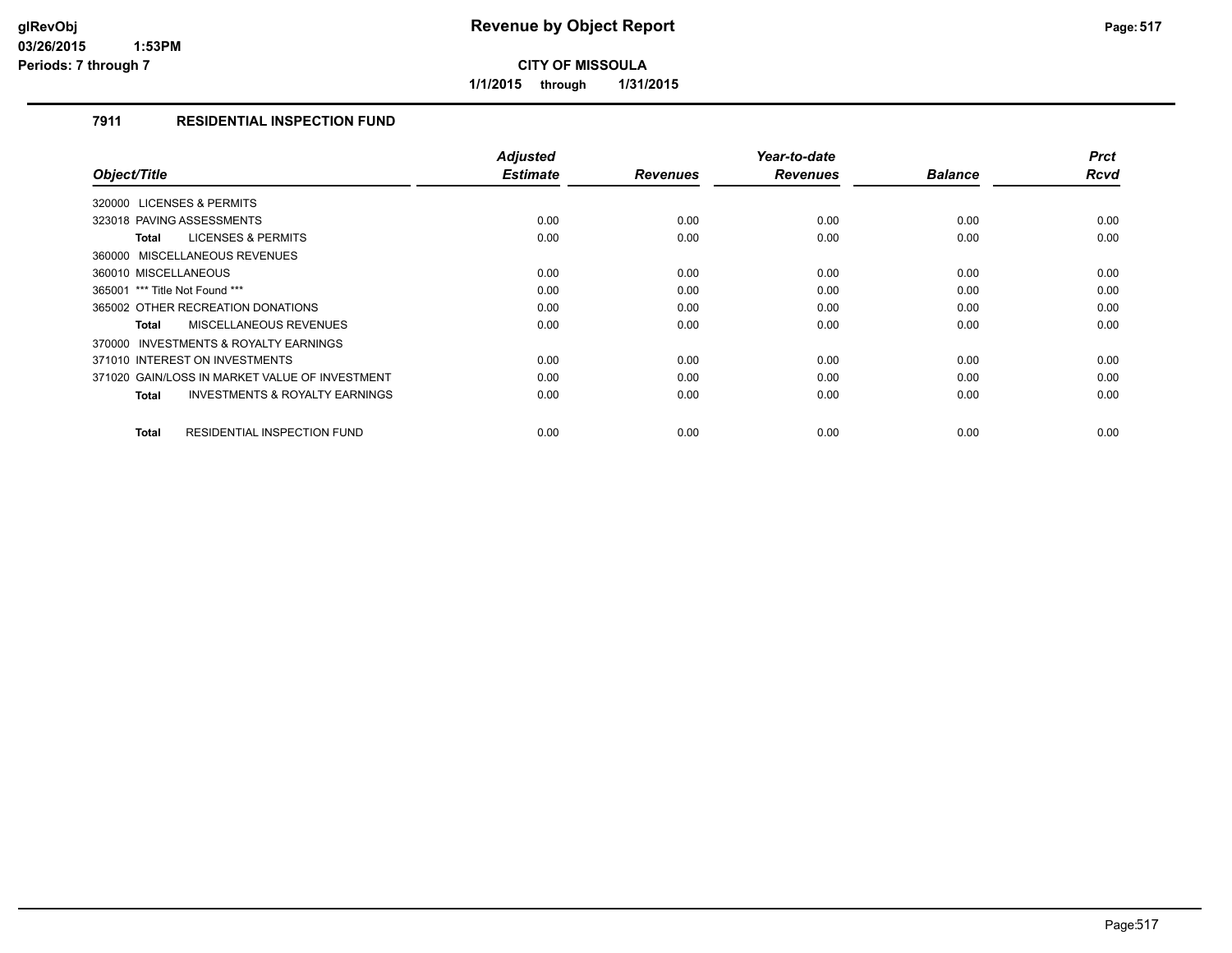**1/1/2015 through 1/31/2015**

#### **9000 GENERAL FIXED ASSETS ACCOUNT GROUP 9000 GENERAL FIXED ASSETS ACCOUNT GROUP**

| Object/Title                   |                                           | <b>Adjusted</b> |                 | Year-to-date    |                | <b>Prct</b> |
|--------------------------------|-------------------------------------------|-----------------|-----------------|-----------------|----------------|-------------|
|                                |                                           | <b>Estimate</b> | <b>Revenues</b> | <b>Revenues</b> | <b>Balance</b> | <b>Rcvd</b> |
|                                | 380000 OTHER FINANCING SOURCES            |                 |                 |                 |                |             |
| 382000 *** Title Not Found *** |                                           | 0.00            | 0.00            | 0.00            | 0.00           | 0.00        |
| Total                          | OTHER FINANCING SOURCES                   | 0.00            | 0.00            | 0.00            | 0.00           | 0.00        |
| Total                          | <b>GENERAL FIXED ASSETS ACCOUNT GROUP</b> | 0.00            | 0.00            | 0.00            | 0.00           | 0.00        |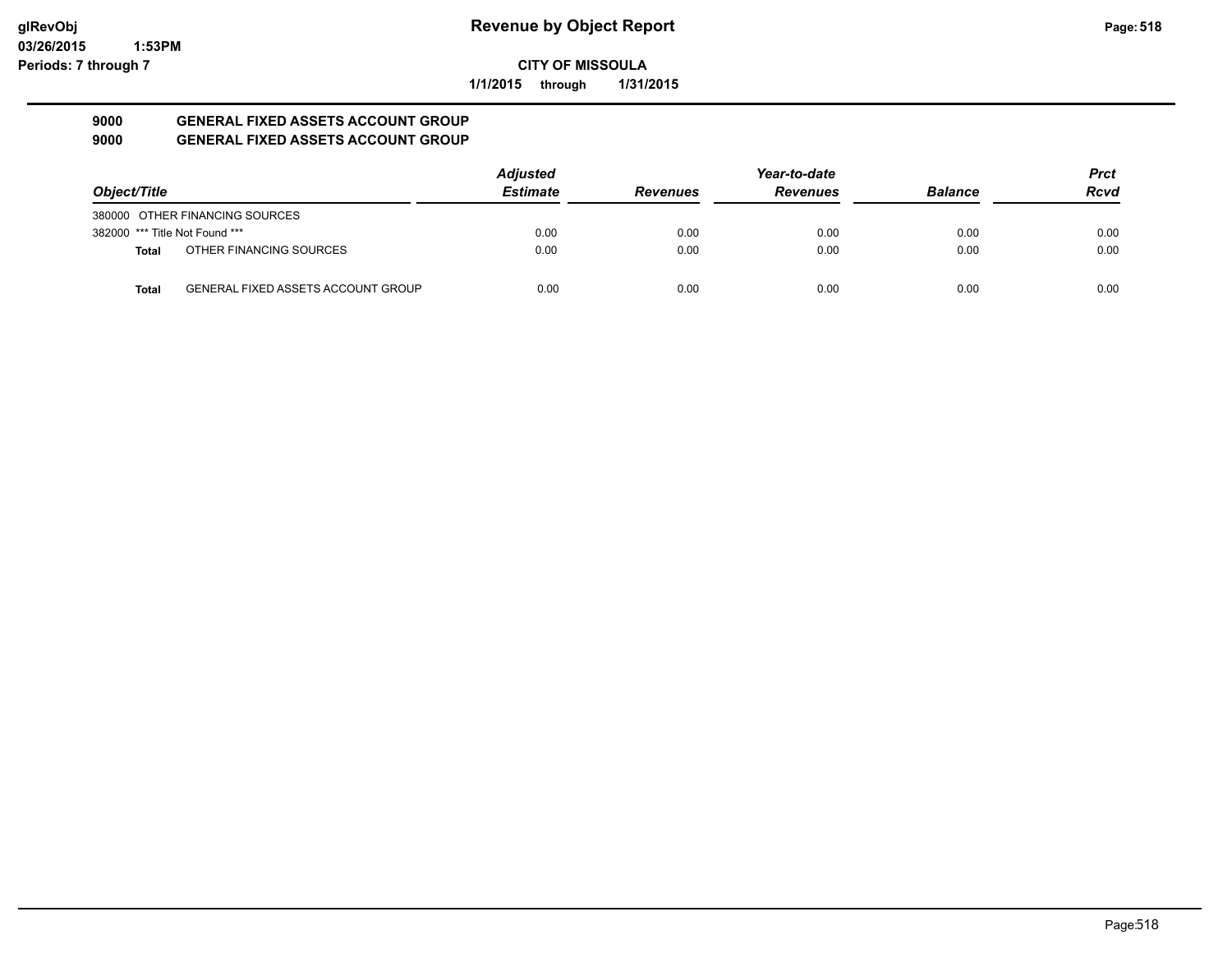**1/1/2015 through 1/31/2015**

#### **9000 GENERAL FIXED ASSETS ACCOUNT GROUP**

|                                |                                           | <b>Adjusted</b> |                 | Year-to-date    |                | <b>Prct</b> |
|--------------------------------|-------------------------------------------|-----------------|-----------------|-----------------|----------------|-------------|
| Object/Title                   |                                           | <b>Estimate</b> | <b>Revenues</b> | <b>Revenues</b> | <b>Balance</b> | <b>Rcvd</b> |
|                                | 380000 OTHER FINANCING SOURCES            |                 |                 |                 |                |             |
| 382000 *** Title Not Found *** |                                           | 0.00            | 0.00            | 0.00            | 0.00           | 0.00        |
| Total                          | OTHER FINANCING SOURCES                   | 0.00            | 0.00            | 0.00            | 0.00           | 0.00        |
| <b>Total</b>                   | <b>GENERAL FIXED ASSETS ACCOUNT GROUF</b> | 0.00            | 0.00            | 0.00            | 0.00           | 0.00        |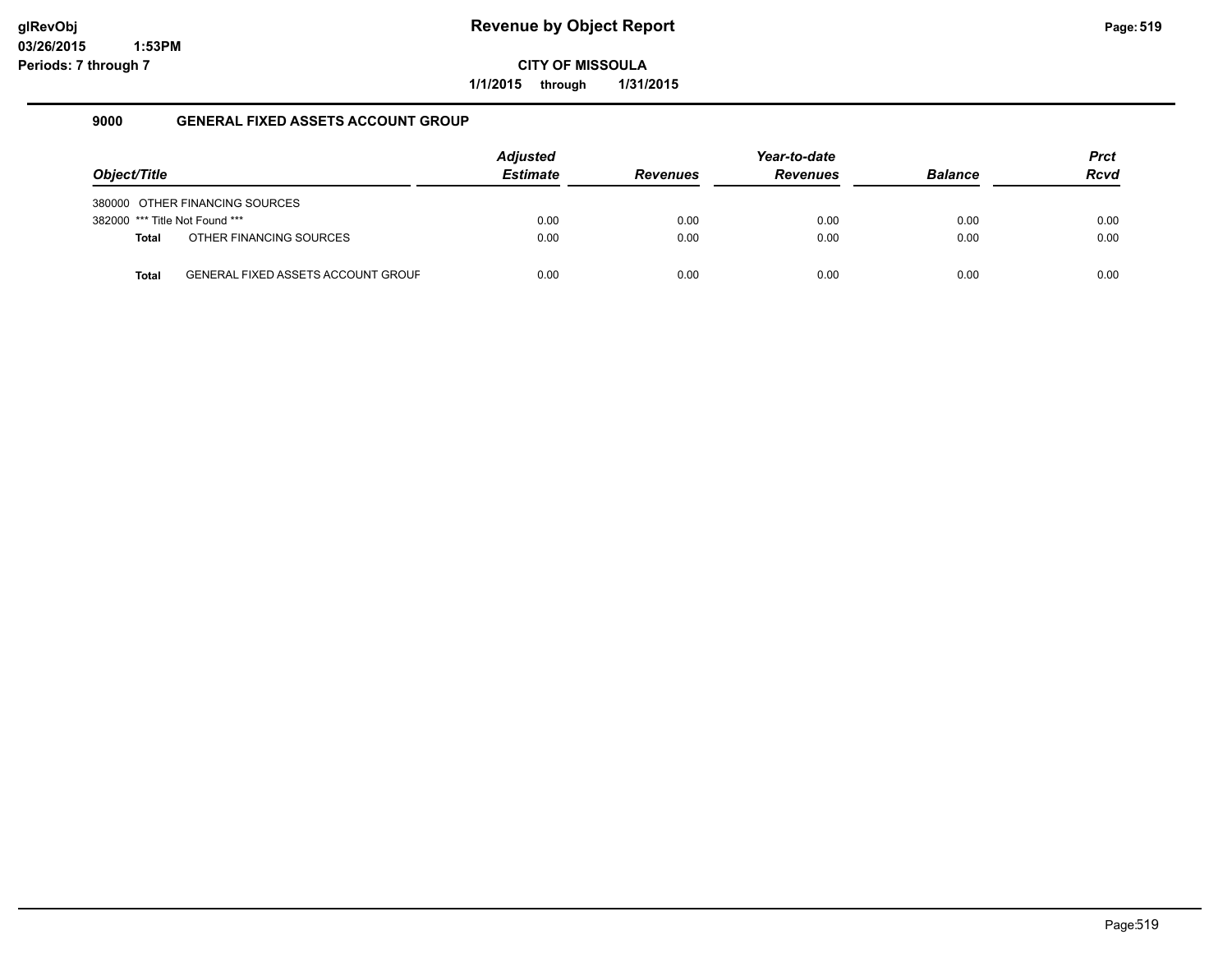**CITY OF MISSOULA 1/1/2015 through 1/31/2015**

#### *Grand Totals*

|                                                | <b>Adjusted</b> |                 | Year-to-date    |                  | <b>Prct</b> |
|------------------------------------------------|-----------------|-----------------|-----------------|------------------|-------------|
| Object/Title                                   | <b>Estimate</b> | <b>Revenues</b> | <b>Revenues</b> | <b>Balance</b>   | <b>Rcvd</b> |
| 310000 TAXES/ASSESSMENTS                       |                 |                 |                 |                  |             |
| 310000 TAXES/ASSESSMENTS                       | 0.00            | 0.00            | 0.00            | 0.00             | 0.00        |
| 311000 GENERAL PROPERTY TAXES                  | 26,837,655.00   | 250,586.44      | 13,743,475.91   | 13,094,179.09    | 51.21       |
| 311001 CURRENT TAXES                           | 0.00            | 0.00            | 0.00            | 0.00             | 0.00        |
| 311005 DELINQUENT TAXES                        | 0.00            | 4,206.10        | 68,600.65       | $-68,600.65$     | 0.00        |
| 311011 TAX INCREMENT                           | 4,528,123.00    | 58,615.23       | 1,963,053.99    | 2,565,069.01     | 43.35       |
| 311030 MOTOR VEHICLE TAXES                     | 1,320,185.00    | 103,960.46      | 458,060.23      | 862,124.77       | 34.70       |
| 312000 PENALTIES & INTEREST - DELINQUENT TAXES | 0.00            | 0.00            | 0.00            | 0.00             | 0.00        |
| 312001 PENALTIES & INTEREST                    | 99,383.00       | 3,953.63        | 10,992.48       | 88,390.52        | 11.06       |
| 314000 PROP TAX - OTHER THAN ASSESSED VAL      | 0.00            | 0.00            | 0.00            | 0.00             | 0.00        |
| 314001 LIGHT VEHICLE TAX                       | 0.00            | 0.00            | 0.00            | 0.00             | 0.00        |
| 314100 TBID REVENUE                            | 620,494.00      | 0.00            | 0.00            | 620,494.00       | 0.00        |
| TAXES/ASSESSMENTS<br><b>Total</b>              | 33,405,840.00   | 421,321.86      | 16,244,183.26   | 17, 161, 656. 74 | 48.63       |
| 320000 LICENSES & PERMITS                      |                 |                 |                 |                  |             |
| 322011 LIQUOR LICENSES                         | 33,975.00       | 28,625.00       | 29,125.00       | 4,850.00         | 85.72       |
| 322012 BEER LICENSES                           | 34,900.00       | 36,000.00       | 37,600.00       | $-2,700.00$      | 107.74      |
| 322013 WINE LICENSES                           | 11,700.00       | 200.00          | 200.00          | 11,500.00        | 1.71        |
| 322020 GENERAL BUSINESS/PROF/OCCUPATIONAL LIC  | 642,344.00      | 120,564.00      | 192,410.08      | 449,933.92       | 29.95       |
| 322021 RENTAL LICENSES                         | 60,828.00       | 180.00          | 1,855.80        | 58,972.20        | 3.05        |
| 322022 BLIC PENALTIES & LICENSES               | 12,360.00       | 116.00          | 9,825.48        | 2,534.52         | 79.49       |
| 322030 FRANCHISE FEES                          | 0.00            | 0.00            | 0.00            | 0.00             | 0.00        |
| 322031 FRANCHISE FEE - AT&T                    | 680,000.00      | 0.00            | 327,747.86      | 352,252.14       | 48.20       |
| 322032 FRANCHISE FEE - FIBERVISION             | 0.00            | 0.00            | 0.00            | 0.00             | 0.00        |
| 322033 FRANCHISE FEE - MASADA                  | 0.00            | 0.00            | 0.00            | 0.00             | 0.00        |
| 322034 PEG ACCESS                              | 56,000.00       | 0.00            | 21,397.65       | 34,602.35        | 38.21       |
| 323011 BUILDING PERMITS                        | 671,560.00      | 54,628.07       | 519,110.74      | 152,449.26       | 77.30       |
| 323012 ELECTRICAL PERMITS                      | 193,640.00      | 8,288.22        | 126,187.92      | 67,452.08        | 65.17       |
| 323013 PLUMBING PERMITS                        | 111,240.00      | 6,235.00        | 73,990.00       | 37,250.00        | 66.51       |
| 323014 BLDG PERMIT REVIEW FEE                  | 0.00            | 0.00            | 0.00            | 0.00             | 0.00        |
| 323015 EXCAVATING PERMITS                      | 396,550.00      | 8,954.00        | 202,996.74      | 193,553.26       | 51.19       |
| 323016 MOVING PERMITS                          | 6,644.00        | 0.00            | 412.00          | 6,232.00         | 6.20        |
| 323017 MECHANICAL PERMITS                      | 81,370.00       | 5,517.00        | 57,989.80       | 23,380.20        | 71.27       |
| 323018 PAVING ASSESSMENTS                      | 64,196.00       | 0.00            | 7,753.00        | 56,443.00        | 12.08       |
| 323019 ALARM USERS PERMITS                     | 16,068.00       | 104.00          | 8,683.00        | 7,385.00         | 54.04       |
| 323020 FENCE PERMITS                           | 13,792.00       | 0.00            | 5,090.00        | 8,702.00         | 36.91       |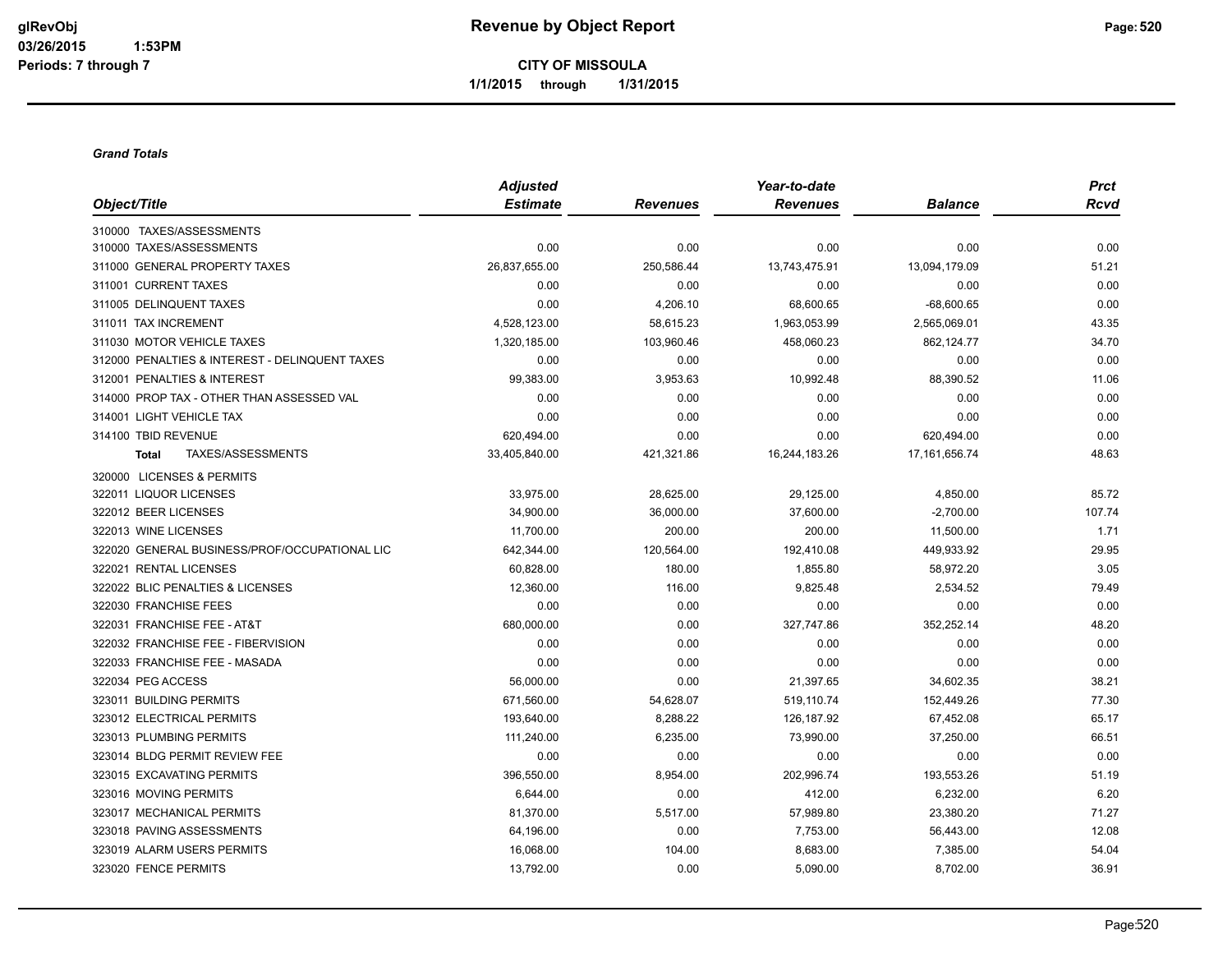**1/1/2015 through 1/31/2015**

| Object/Title                                   | <b>Adjusted</b><br><b>Estimate</b> | Revenues   | Year-to-date<br><b>Revenues</b> | <b>Balance</b> | <b>Prct</b><br>Rcvd |
|------------------------------------------------|------------------------------------|------------|---------------------------------|----------------|---------------------|
| 323021 PAVING PERMITS                          | 32,960.00                          | 813.00     | 20,682.00                       | 12,278.00      | 62.75               |
| 323022 GRADING/DRAINAGE PERMITS                | 7,723.00                           | 694.00     | 7,218.00                        | 505.00         | 93.46               |
| 323023 ADA ACCESS PERMITS                      | 14,343.00                          | 337.00     | 11,733.00                       | 2,610.00       | 81.80               |
| 323025 STREET USE PERMITS                      | 3,862.00                           | 0.00       | 1,885.00                        | 1,977.00       | 48.81               |
| 323026 PYROTECHNICS PERMITS                    | 1,765.00                           | 0.00       | 3,240.00                        | $-1,475.00$    | 183.57              |
| 323027 HAULER PERMITS                          | 0.00                               | 0.00       | 150.00                          | $-150.00$      | 0.00                |
| 323030 ANIMAL LICENSES                         | 0.00                               | 497.00     | 4,322.00                        | $-4,322.00$    | 0.00                |
| 323031 CHICKEN LICENSES                        | 477.00                             | 15.00      | 240.00                          | 237.00         | 50.31               |
| 323051 BICYCLE LICENSES                        | 0.00                               | 0.00       | 0.00                            | 0.00           | 0.00                |
| 323052 STORM WATER POLLUTION PREVENTION PERMIT | 3,811.00                           | 1,475.00   | 3,421.00                        | 390.00         | 89.77               |
| 323054 ZONING COMPLIANCE PERMITS               | 3,090.00                           | 282.00     | 12,246.00                       | $-9,156.00$    | 396.31              |
| 323055 FLOOD PLAIN PERMITS                     | 0.00                               | 0.00       | 1,648.00                        | $-1,648.00$    | 0.00                |
| 323056 SIGN PERMITS                            | 7,210.00                           | 1,308.00   | 10,505.00                       | $-3,295.00$    | 145.70              |
| <b>LICENSES &amp; PERMITS</b><br>Total         | 3,162,408.00                       | 274,832.29 | 1,699,665.07                    | 1,462,742.93   | 53.75               |
| 330000 INTERGOVERNMENTAL REVENUES              |                                    |            |                                 |                |                     |
| 330000 INTERGOVERNMENTAL REVENUES              | 64,009.00                          | 12,289.97  | 134,701.44                      | $-70,692.44$   | 210.44              |
| 331000 FEDERAL GRANTS                          | 97,549.00                          | 1,300.00   | 14,383.00                       | 83,166.00      | 14.74               |
| 331001 BYRNE DISCRETIONARY                     | 0.00                               | 0.00       | 0.00                            | 0.00           | 0.00                |
| 331002 COUNTY ASSISTANCE CIP PROJECTS          | 0.00                               | 0.00       | 0.00                            | 0.00           | 0.00                |
| 331003 STATE HOME PROGRAM INCOME               | 186,489.00                         | 0.00       | 0.00                            | 186,489.00     | 0.00                |
| 331004 CITY ASSESSMENTS                        | 0.00                               | 0.00       | 0.00                            | 0.00           | 0.00                |
| 331005 WESTERN FEDERAL LANDS GRANT             | 0.00                               | 0.00       | 0.00                            | 0.00           | 0.00                |
| 331010 ENTITLEMENT - CDBG                      | 620,073.00                         | 84,011.80  | 311,837.10                      | 308,235.90     | 50.29               |
| 331011 NSP GRANT/SILVERTIP PROJECT             | 0.00                               | 0.00       | 0.00                            | 0.00           | 0.00                |
| 331012 ARRA/CDBG STIMULUS REVENUE              | 0.00                               | 0.00       | 0.00                            | 0.00           | 0.00                |
| 331013 NORTHSIDE PED BRIDGE ARRA GRANT         | 0.00                               | 0.00       | 0.00                            | 0.00           | 0.00                |
| 331014 WHITE PINE PLAYGROUND-CDBG GRANT        | 0.00                               | 0.00       | 0.00                            | 0.00           | 0.00                |
| 331016 HOMEWORD 1800 PHILLIPS                  | 0.00                               | 0.00       | 0.00                            | 0.00           | 0.00                |
| 331017 HUD 6.7M/SILVERTIP APTS                 | 0.00                               | 0.00       | 0.00                            | 0.00           | 0.00                |
| 331018 MHA 1M/SILVERTIP APTS                   | 0.00                               | 0.00       | 0.00                            | 0.00           | 0.00                |
| 331020 COPS GRANT                              | 0.00                               | 0.00       | 0.00                            | 0.00           | 0.00                |
| 331022 SMART POLICING GRANT                    | 0.00                               | 0.00       | 0.00                            | 0.00           | 0.00                |
| 331023 COPS HIRING GRANT 2011                  | 55,000.00                          | 15,927.06  | 33,515.80                       | 21,484.20      | 60.94               |
| 331024 DEPT OF JUSTICE GRANTS                  | 143,000.00                         | 0.00       | 0.00                            | 143,000.00     | 0.00                |
| 331025 DV ACCOUNTABILITY PROJECT               | 63,831.00                          | 9,044.52   | 19,894.51                       | 43,936.49      | 31.17               |
| 331026 ICAC GRANT                              | 102,698.00                         | 0.00       | 13,779.54                       | 88,918.46      | 13.42               |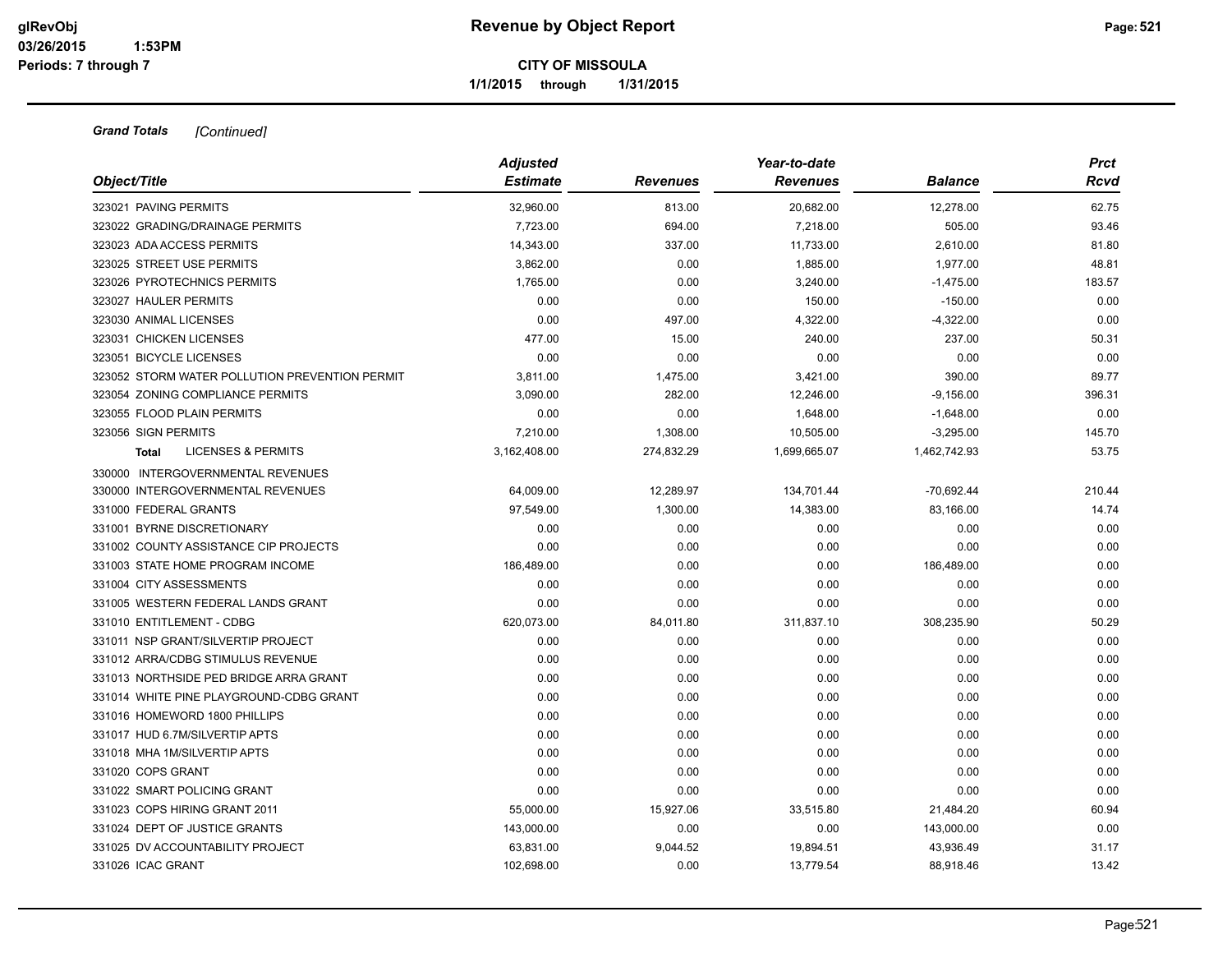**1/1/2015 through 1/31/2015**

|                                             | <b>Adjusted</b> |                 | Year-to-date    |                | <b>Prct</b> |  |
|---------------------------------------------|-----------------|-----------------|-----------------|----------------|-------------|--|
| Object/Title                                | <b>Estimate</b> | <b>Revenues</b> | <b>Revenues</b> | <b>Balance</b> | <b>Rcvd</b> |  |
| 331027 JAG GRANTS REVENUE                   | 0.00            | 18,895.58       | 22,542.48       | $-22,542.48$   | 0.00        |  |
| 331028 DUI-COPS IN SHOPS                    | 5,000.00        | 0.00            | 0.00            | 5,000.00       | 0.00        |  |
| 331029 CHRP GRANT                           | 0.00            | 0.00            | 0.00            | 0.00           | 0.00        |  |
| 331030 COMMUNITY RESOURCE OFFICER/MCPS      | 0.00            | 0.00            | 0.00            | 0.00           | 0.00        |  |
| 331031 EECBG REVOLVING LOAN                 | 0.00            | 0.00            | 0.00            | 0.00           | 0.00        |  |
| 331033 WORD                                 | 0.00            | 0.00            | 17,410.00       | $-17,410.00$   | 0.00        |  |
| 331036 RIVER HOUSE GRANT                    | 0.00            | 0.00            | 0.00            | 0.00           | 0.00        |  |
| 331037 ELOCAL.COM LOAN REPAYMENT            | 0.00            | 0.00            | 0.00            | 0.00           | 0.00        |  |
| 331038 EPA BROWNSFIELD GRANT                | 0.00            | 0.00            | 0.00            | 0.00           | 0.00        |  |
| 331039 EPA BROWNSFIELD ARRA                 | 0.00            | 0.00            | 0.00            | 0.00           | 0.00        |  |
| 331050 ISTEA/CTEP GRANT                     | 0.00            | 97.00           | 141,178.21      | $-141, 178.21$ | 0.00        |  |
| 331051 ISTEA/CTEP-HIGGINS HILL/BECKWITH     | 0.00            | 0.00            | 0.00            | 0.00           | 0.00        |  |
| 331052 MDT CMAQ STRIPING GRANT              | 0.00            | 0.00            | 0.00            | 0.00           | 0.00        |  |
| 331053 CTEP PLAYFAIR                        | 0.00            | 0.00            | 0.00            | 0.00           | 0.00        |  |
| 331054 FHWA PL GRANT                        | 602,667.00      | 0.00            | 102,207.00      | 500,460.00     | 16.96       |  |
| 331055 FTA GRANT                            | 17,744.00       | 0.00            | 23,720.00       | $-5,976.00$    | 133.68      |  |
| 331056 MDT FEDERAL CMAQ                     | 381,084.00      | 78.00           | 56,402.79       | 324,681.21     | 14.80       |  |
| 331057 TRANSIT-MUTD CMAQ                    | 151,515.00      | 0.00            | 0.00            | 151,515.00     | 0.00        |  |
| 331060 NATL RECREATION TRAILS GRANTS        | 0.00            | 0.00            | 0.00            | 0.00           | 0.00        |  |
| 331081 GRANTS/DONATIONS - FORT MISSOULA     | 0.00            | 0.00            | 0.00            | 0.00           | 0.00        |  |
| 331090 EPA GRANT                            | 433,065.00      | 0.00            | 0.00            | 433,065.00     | 0.00        |  |
| 331091 US DOT HMEP GRANT                    | 0.00            | 0.00            | 0.00            | 0.00           | 0.00        |  |
| 331112 SAFER GRANT                          | 0.00            | 0.00            | 0.00            | 0.00           | 0.00        |  |
| 331113 FEMA GRANT                           | 0.00            | 0.00            | 0.00            | 0.00           | 0.00        |  |
| 331114 TITLE III GRANT-MSLA CO              | 0.00            | 0.00            | 14,500.00       | $-14,500.00$   | 0.00        |  |
| 331153 RUSSELL S 3RD IMPROVEMENTS           | 0.00            | 0.00            | 0.00            | 0.00           | 0.00        |  |
| 331154 CTEP-MILWAUKEE RR TRAIL              | 0.00            | 0.00            | 0.00            | 0.00           | 0.00        |  |
| 331155 CTEP/GRANT CREEK TRAIL BCN           | 0.00            | 196,845.99      | 640,425.98      | $-640, 425.98$ | 0.00        |  |
| 331156 CTEP GRANT - S HILLS TRAIL SYSTEM    | 870,129.00      | 0.00            | 0.00            | 870,129.00     | 0.00        |  |
| 331159 CTEP-U OF M CROSSWALK PROJECT        | 0.00            | 0.00            | 0.00            | 0.00           | 0.00        |  |
| 331160 SAFE ROUTES TO SCHOOLS fY08 \$82,500 | 0.00            | 0.00            | 0.00            | 0.00           | 0.00        |  |
| 331161 CTEP-LOLO ST/BRIDGE TO DUNCAN S/C    | 0.00            | 0.00            | 0.00            | 0.00           | 0.00        |  |
| 331170 HISTORICAL PRESERVATION GRANT        | 5,500.00        | 0.00            | 5,225.00        | 275.00         | 95.00       |  |
| 331178 DUI TASK FORCE                       | 250,000.00      | 0.00            | 429.60          | 249,570.40     | 0.17        |  |
| 331180 LIBRARY LITERACY GRANT               | 0.00            | 0.00            | 0.00            | 0.00           | 0.00        |  |
| 331181 GRANTS/DONATIONS - FORT MISSOULA     | 0.00            | 0.00            | 0.00            | 0.00           | 0.00        |  |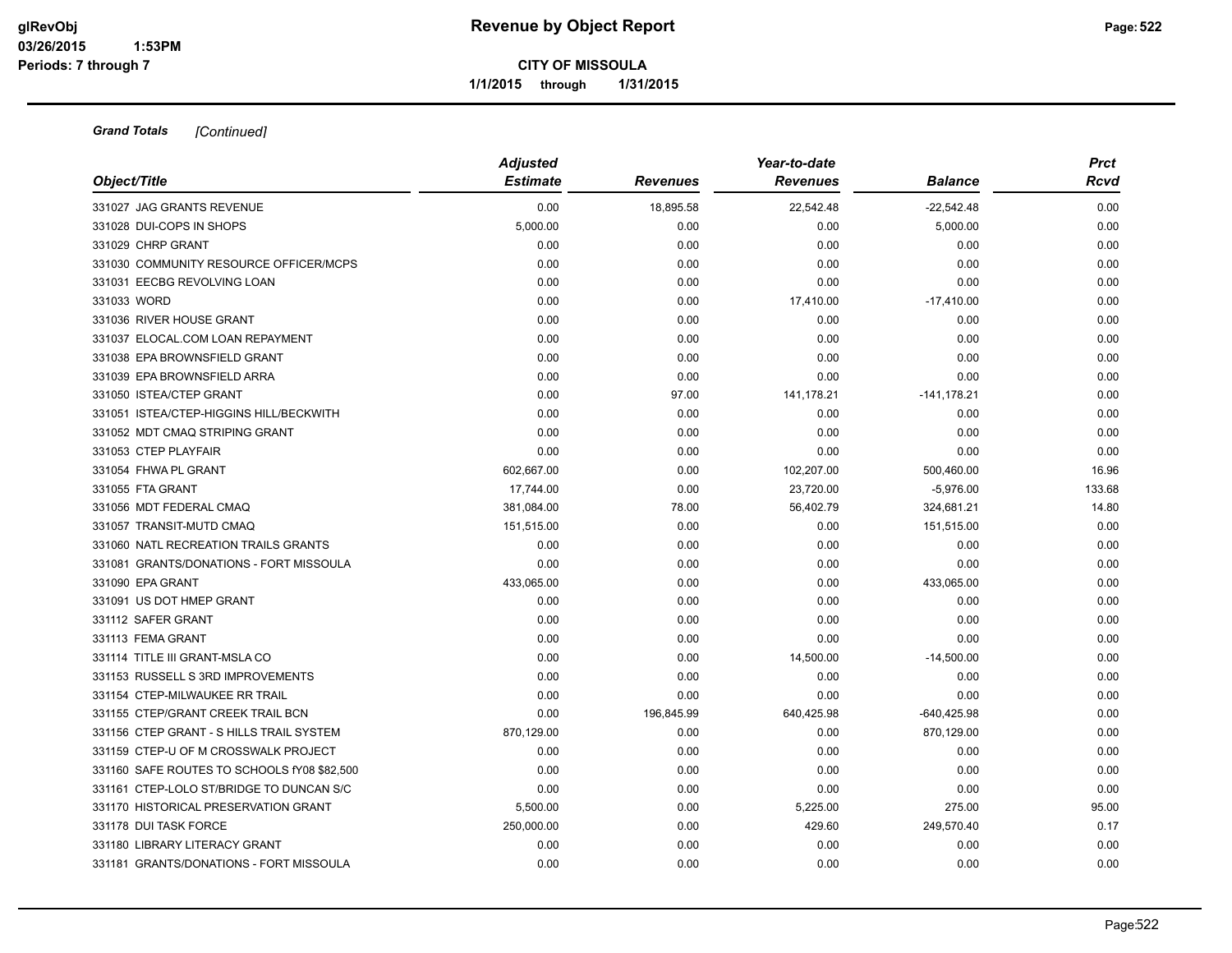**1/1/2015 through 1/31/2015**

|                                               | <b>Adjusted</b> |                 |                 | <b>Prct</b>    |        |
|-----------------------------------------------|-----------------|-----------------|-----------------|----------------|--------|
| Object/Title                                  | <b>Estimate</b> | <b>Revenues</b> | <b>Revenues</b> | <b>Balance</b> | Rcvd   |
| 331990 IRS REIMB/DEBT SVS INTEREST            | 254.857.00      | 0.00            | 118,126.16      | 136,730.84     | 46.35  |
| 331992 FEDERAL ARRA GRANTS                    | 0.00            | 0.00            | 0.00            | 0.00           | 0.00   |
| 334013 STATE GRANT - OT SEATBELT              | 35,000.00       | 0.00            | 15,725.03       | 19,274.97      | 44.93  |
| 334014 MISSOULA COUNTY-GRANT CREEK TRAIL      | 0.00            | 0.00            | 0.00            | 0.00           | 0.00   |
| 334015 COPS TECHNOLOGY GRANT                  | 322,299.00      | 0.00            | 30,751.58       | 291,547.42     | 9.54   |
| 334016 BULLETPROOF VEST GRANT                 | 10,500.00       | 0.00            | 0.00            | 10,500.00      | 0.00   |
| 334017 SCHOOL RESOURCE OFFICER                | 0.00            | 0.00            | 248,850.00      | $-248,850.00$  | 0.00   |
| 334018 STATE GRANT - CAPITAL                  | 0.00            | 0.00            | 0.00            | 0.00           | 0.00   |
| 334020 UNDERAGE DRINKING GRANT                | 0.00            | 0.00            | 3,293.98        | $-3,293.98$    | 0.00   |
| 334025 COUNTY WEED                            | 13,200.00       | 0.00            | 5,998.68        | 7,201.32       | 45.44  |
| 334026 FOREST HEALTH GRANT                    | 0.00            | 0.00            | 0.00            | 0.00           | 0.00   |
| 334028 DEPT OF AG INTERN GRANT                | 0.00            | 0.00            | 0.00            | 0.00           | 0.00   |
| 334040 GAS TAX APPORTIONMENT                  | 982,213.00      | 89,963.30       | 629,743.15      | 352,469.85     | 64.11  |
| 334045 MONTANA DEPARTMENT TRANSPORTATION      | 0.00            | 0.00            | 0.00            | 0.00           | 0.00   |
| 334055 BANK CORP. LIC. TAX (CURRENT)          | 0.00            | 0.00            | 0.00            | 0.00           | 0.00   |
| 334056 BANK CORP. LIC. TAX - (PREVIOUS YEARS) | 0.00            | 0.00            | 0.00            | 0.00           | 0.00   |
| 334061 IMPACT FEES-CLEARING ACCOUNT           | 0.00            | 0.00            | 0.00            | 0.00           | 0.00   |
| 334071 DEQ/RIVER WATER SAMPLING               | 0.00            | 0.00            | 0.00            | 0.00           | 0.00   |
| 334076 BIG SKY TRUST FUND GRANTS              | 30,000.00       | 0.00            | 90,000.00       | $-60,000.00$   | 300.00 |
| 334112 WELLNESS GRANT                         | 0.00            | 0.00            | 0.00            | 0.00           | 0.00   |
| 334120 TSEP GRANT                             | 0.00            | 0.00            | 0.00            | 0.00           | 0.00   |
| 334121 DNRC GRANT                             | 0.00            | 0.00            | $-26,044.18$    | 26,044.18      | 0.00   |
| 334123 MAQI FEDERAL ASSISTANCE                | 0.00            | 0.00            | 0.00            | 0.00           | 0.00   |
| 334124 GRANTS-CIP                             | 0.00            | 0.00            | 0.00            | 0.00           | 0.00   |
| 334125 FIRE FIGHTER GRANT                     | 15,000.00       | 0.00            | 73,578.10       | $-58,578.10$   | 490.52 |
| 334126 DEVELOPER ASSESSMENTS                  | 0.00            | 0.00            | 0.00            | 0.00           | 0.00   |
| 334127 TONKIN TRAIL - FISH WILDLIFE PARKS     | 0.00            | 0.00            | 0.00            | 0.00           | 0.00   |
| 334128 CDBG FIRE HYDRANT GRANT                | 0.00            | 0.00            | 0.00            | 0.00           | 0.00   |
| 334140 DNRC GRANT                             | 0.00            | 0.00            | 0.00            | 0.00           | 0.00   |
| 334145 WESTERN MT MENTAL HEALTH CTR           | 0.00            | 0.00            | 365,761.53      | -365,761.53    | 0.00   |
| 334146 ADDI FUNDS-1ST TIME HOMEBUYERS         | 12,243.00       | 0.00            | 0.00            | 12,243.00      | 0.00   |
| 334149 MISSOULA HOMEOWNERSHIP PROGRAM         | 300,000.00      | 0.00            | 0.00            | 300,000.00     | 0.00   |
| 334153 FY14 DISTRICT XI HRC TBRA              | 0.00            | 0.00            | 1,995.02        | $-1,995.02$    | 0.00   |
| 334154 FY08 homeWORD                          | 0.00            | 0.00            | 0.00            | 0.00           | 0.00   |
| 334155 FY08 NMCDC                             | 0.00            | 0.00            | 0.00            | 0.00           | 0.00   |
| 334156 HOME PROGRAM INCOME                    | 35,500.00       | 0.00            | 0.00            | 35,500.00      | 0.00   |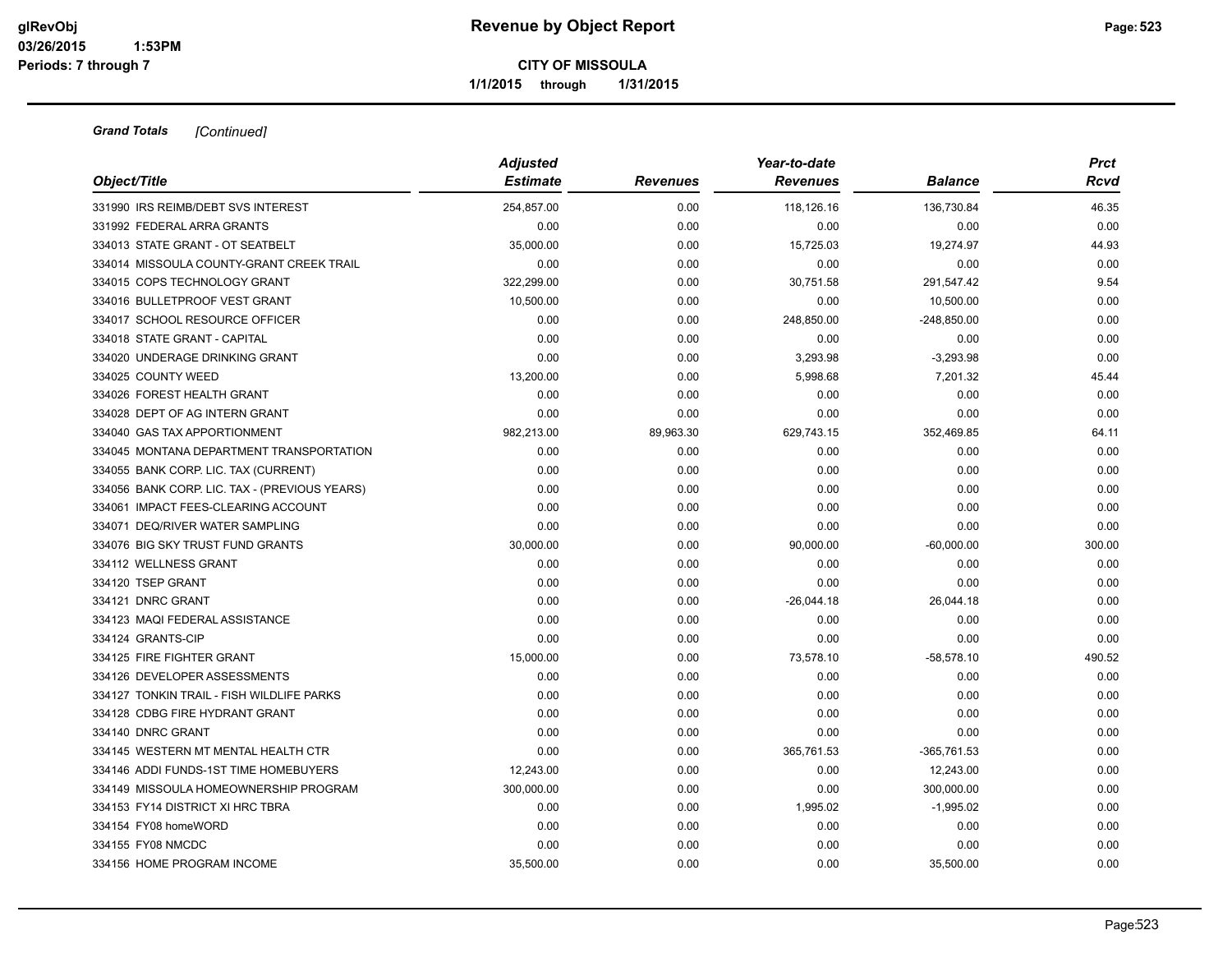**1/1/2015 through 1/31/2015**

|                                                   | <b>Adjusted</b> |                 | Year-to-date    |                | <b>Prct</b> |
|---------------------------------------------------|-----------------|-----------------|-----------------|----------------|-------------|
| Object/Title                                      | <b>Estimate</b> | <b>Revenues</b> | <b>Revenues</b> | <b>Balance</b> | Rcvd        |
| 334157 FY09 MHA                                   | 0.00            | 0.00            | 0.00            | 0.00           | 0.00        |
| 334159 FY09 HOMEWORD                              | 0.00            | 0.00            | 0.00            | 0.00           | 0.00        |
| 334160 FY09 NMCDC                                 | 0.00            | 0.00            | 0.00            | 0.00           | 0.00        |
| 334161 FY10 DISTRICT XI HRC                       | 0.00            | 0.00            | 0.00            | 0.00           | 0.00        |
| 334163 FY10 homeWORD/SOLSTICE APT                 | 0.00            | 0.00            | 0.00            | 0.00           | 0.00        |
| 334990 ARRA FUNDING                               | 0.00            | 0.00            | 0.00            | 0.00           | 0.00        |
| 334991 ARRA HB645 FUNDING                         | 0.00            | 0.00            | 0.00            | 0.00           | 0.00        |
| 334992 ARRA LOAN                                  | 0.00            | 0.00            | 0.00            | 0.00           | 0.00        |
| 335075 STATE GAMBLING/VIDEO/KENO/BINGO FEES       | 127,650.00      | 1,725.00        | 108,325.00      | 19,325.00      | 84.86       |
| 335076 STATE GAMBLING LICENSE FEES                | 0.00            | 0.00            | 0.00            | 0.00           | 0.00        |
| 335077 STATE KENO/BINGO PROCEEDS TAX              | 0.00            | 0.00            | 0.00            | 0.00           | 0.00        |
| 335210 PERSONAL PROPERTY TAX REIMBURSEMENT        | 554,296.00      | 0.00            | 264,235.88      | 290,060.12     | 47.67       |
| 335230 HB 124 REVENUE                             | 7,300,985.00    | 0.00            | 4,115,535.34    | 3,185,449.66   | 56.37       |
| 335250 STATE REIMB - SB #184                      | 200,000.00      | 0.00            | 0.00            | 200,000.00     | 0.00        |
| 336001 MDT REIMBURSEMENTS                         | 0.00            | 0.00            | 0.00            | 0.00           | 0.00        |
| 336021 STATE CONTRIB - POLICE RETIREMENT          | 2,180,799.00    | 248,647.03      | 1,285,397.34    | 895,401.66     | 58.94       |
| 336022 STATE CONTRIB. - FIRE RETIREMENT           | 2,262,024.00    | 266,448.78      | 1,289,246.53    | 972,777.47     | 57.00       |
| 336023 STATE CONTRIB. - PERS                      | 9,986.00        | 1,605.59        | 9,984.01        | 1.99           | 99.98       |
| 336030 COUNTY CONTRIBUTION                        | 19,800.00       | 0.00            | 0.00            | 19,800.00      | 0.00        |
| 337000 LOCAL GRANTS                               | 0.00            | 0.00            | 0.00            | 0.00           | 0.00        |
| 337002 MRA GRANT                                  | 0.00            | 15,000.00       | 15,000.00       | $-15,000.00$   | 0.00        |
| 337003 HEALTH DEPT-STORM WATER MGMT               | 0.00            | 0.00            | 0.00            | 0.00           | 0.00        |
| 337010 COUNTY REIMBURSEMENT-DEANOS                | 0.00            | 0.00            | 0.00            | 0.00           | 0.00        |
| 337012 LEGAL SERVICES-CONTRACTED/REIMB.           | 0.00            | 1,275.00        | 6,075.00        | $-6,075.00$    | 0.00        |
| 337013 MUTD SIGN MAINTENANCE AGREEMENT            | 3,000.00        | 0.00            | 0.00            | 3,000.00       | 0.00        |
| 338000 LOCAL SHARING OF TAX INCREMENT             | 268,162.00      | 0.00            | 133,425.29      | 134,736.71     | 49.76       |
| 338001 EXCESS PLEDGED TAX INCREMENT RETURNED      | 0.00            | 0.00            | 0.00            | 0.00           | 0.00        |
| 338100 PLANNING MILLS PASSED THRU COUNTY          | 329,157.00      | 0.00            | 0.00            | 329,157.00     | 0.00        |
| 339000 PAYMENT IN LIEU OF TAXES                   | 34,056.00       | 0.00            | 14,678.00       | 19,378.00      | 43.10       |
| <b>INTERGOVERNMENTAL REVENUES</b><br><b>Total</b> | 19,350,080.00   | 963,154.62      | 10,351,833.89   | 8,998,246.11   | 53.50       |
| 340000 CHARGES FOR SERVICES                       |                 |                 |                 |                |             |
| 340051 GRILL VAN CONCESSIONS                      | 0.00            | 0.00            | 19,438.50       | $-19,438.50$   | 0.00        |
| 341009 BLDG ADMIN FEES                            | 245,008.00      | 0.00            | 122,504.00      | 122,504.00     | 50.00       |
| 341010 MISCELLANEOUS COLLECTIONS                  | 350.00          | 100.00          | 106.75          | 243.25         | 30.50       |
| 341011 TRANSPORTATION ADMIN FEES                  | 24,000.00       | 0.00            | 0.00            | 24,000.00      | 0.00        |
| 341012 MAYORS PROCLAMATION FEES                   | 100.00          | 10.00           | 40.00           | 60.00          | 40.00       |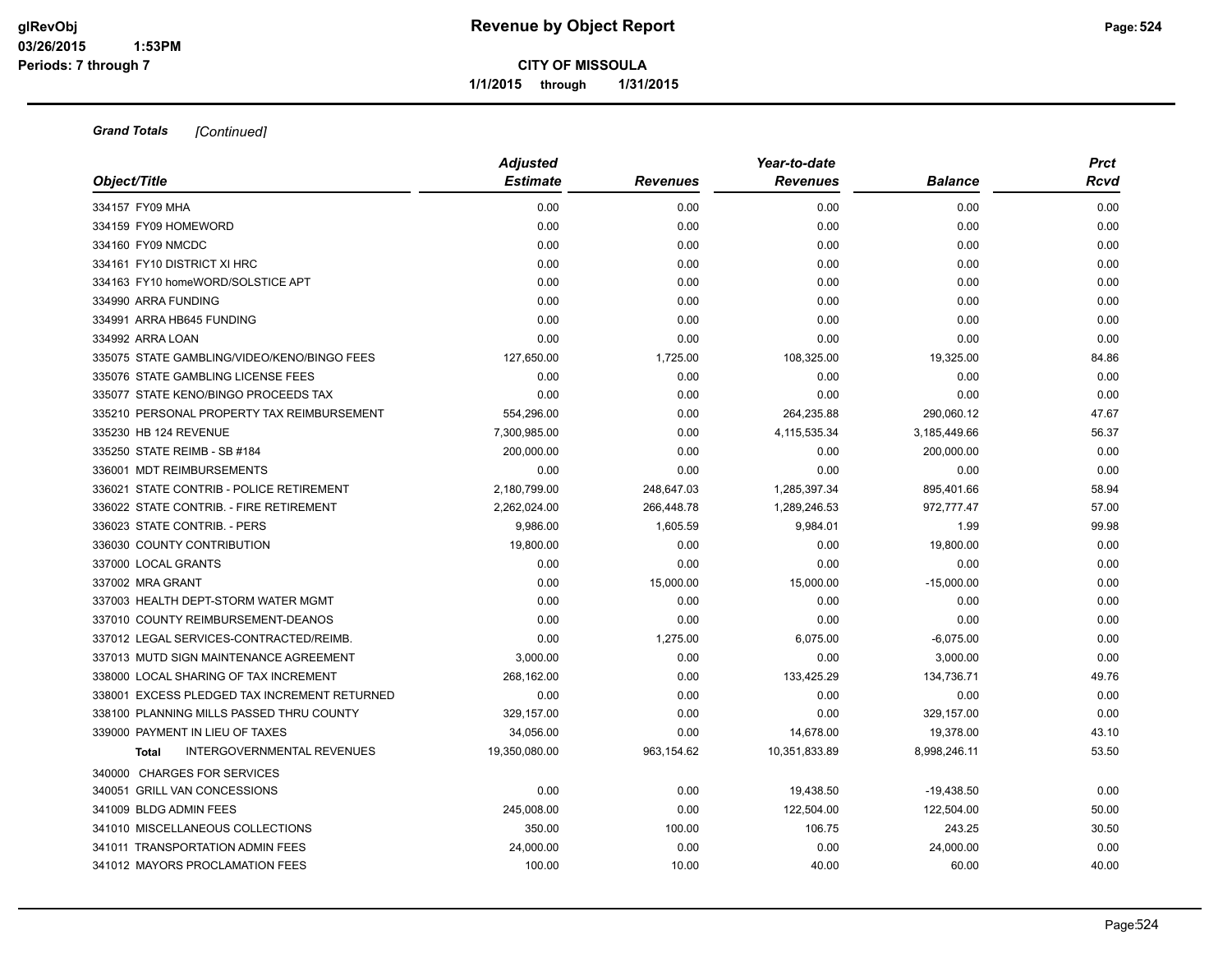**1/1/2015 through 1/31/2015**

| Object/Title                               | <b>Adjusted</b><br><b>Estimate</b> | <b>Revenues</b> | Year-to-date<br><b>Revenues</b> | <b>Balance</b> | <b>Prct</b><br>Rcvd |
|--------------------------------------------|------------------------------------|-----------------|---------------------------------|----------------|---------------------|
| 341013 AIR FUND FEES                       | 250.00                             | 0.00            | 55.00                           | 195.00         | 22.00               |
| 341015 SEWER ADMINISTRATION FEES           | 1,173,327.00                       | 0.00            | 586,663.50                      | 586,663.50     | 50.00               |
| 341016 MRA ADMINISTRATION FEES             | 117,053.00                         | 0.00            | 58,526.50                       | 58,526.50      | 50.00               |
| 341017 LIGHTING ADMINISTRATION FEES        | 15,002.00                          | 0.00            | 0.00                            | 15,002.00      | 0.00                |
| 341018 PARKING COMM ADMIN FEES             | 173,680.00                         | 0.00            | 86,840.00                       | 86,840.00      | 50.00               |
| 341021 SID ADMINISTRATION FEES             | 0.00                               | 0.00            | 0.00                            | 0.00           | 0.00                |
| 341022 PROJECT ADMIN FEES                  | 0.00                               | 0.00            | 0.00                            | 0.00           | 0.00                |
| 341023 PLANNING ADMIN FEES                 | 24,000.00                          | 0.00            | 0.00                            | 24,000.00      | 0.00                |
| 341031 STATE REIMB MUNI COURT              | 0.00                               | 0.00            | 0.00                            | 0.00           | 0.00                |
| 341032 IMPACT FEE CLEARING ACCOUNT         | 900,000.00                         | 28,254.80       | 612,577.09                      | 287,422.91     | 68.06               |
| 341033 IMPACT FEES-PARKS SHARE             | 0.00                               | 0.00            | 0.00                            | 0.00           | 0.00                |
| 341034 IMPACT FEES-FIRE SHARE              | 0.00                               | 0.00            | 0.00                            | 0.00           | 0.00                |
| 341035 IMPACT FEES-POLICE SHARE            | 0.00                               | 0.00            | 0.00                            | 0.00           | 0.00                |
| 341036 IMPACT FEES-COMMUNITY SERVICE SHARE | 0.00                               | 0.00            | 0.00                            | 0.00           | 0.00                |
| 341037 IMPACT FEE-ROAD SHARE               | 0.00                               | 0.00            | 0.00                            | 0.00           | 0.00                |
| 341041 SEWER EXTENSION RECORDING FEES      | 4,500.00                           | 0.00            | 1,782.00                        | 2,718.00       | 39.60               |
| 341052 MUNICIPAL COURT FILING FEES         | 283,400.00                         | 19,397.26       | 169,263.35                      | 114,136.65     | 59.73               |
| 341055 CRIME VICTIM SURCHARGE              | 2,500.00                           | 123.71          | 855.71                          | 1,644.29       | 34.23               |
| 341067 SUBDIVISION EXEMPTION AFFIDAVITS    | 0.00                               | 200.00          | 3,000.00                        | $-3,000.00$    | 0.00                |
| 341068 SUBDIVISON FEES                     | 5,000.00                           | 1,502.00        | 4,155.00                        | 845.00         | 83.10               |
| 341069 REZONING FEES                       | 5.000.00                           | 0.00            | 0.00                            | 5,000.00       | 0.00                |
| 341070 DESIGN REVIEW BOARD                 | 15,000.00                          | 6,314.61        | 19,593.92                       | $-4,593.92$    | 130.63              |
| 341071 BOARD OF ADJUST. ZONING, SIGNS      | 58,400.00                          | 0.00            | 0.00                            | 58,400.00      | 0.00                |
| 341072 FLOOD PLAIN-0THER FEES              | 0.00                               | 0.00            | 0.00                            | 0.00           | 0.00                |
| 341073 FIRE PLAN CHECK FEES                | 27,981.00                          | 1,249.00        | 17,597.00                       | 10,384.00      | 62.89               |
| 341074 FIRE INSPECTION FEES                | 0.00                               | 2,751.00        | 33,261.99                       | $-33,261.99$   | 0.00                |
| 341076 ENGINEERING PLAN CHECK FEES         | 33,478.00                          | 1,481.00        | 25,585.00                       | 7,893.00       | 76.42               |
| 341077 ZONING COMPLIANCE INSPECTIONS       | 0.00                               | 0.00            | 0.00                            | 0.00           | 0.00                |
| 341078 ENGINEERING MAP FEES                | 120.00                             | 5.00            | 50.00                           | 70.00          | 41.67               |
| 341079 GREASE INTERCEPTOR APPEAL FEES      | 2,000.00                           | 0.00            | 608.00                          | 1,392.00       | 30.40               |
| 341090 STREET VACATION PETITION FEES       | 0.00                               | 0.00            | 1,923.00                        | $-1,923.00$    | 0.00                |
| 341091 INSPECTION CODE BOOKS & COPIES      | 515.00                             | 85.00           | 466.00                          | 49.00          | 90.49               |
| 341100 GRANT ADMINISTRATION SERVICE FEES   | 0.00                               | 0.00            | 0.00                            | 0.00           | 0.00                |
| 341450 *** Title Not Found ***             | 0.00                               | 0.00            | 0.00                            | 0.00           | 0.00                |
| 342000 ANTI-GRAFFITI PROJECT               | 5,000.00                           | 0.00            | 1,000.00                        | 4,000.00       | 20.00               |
| 342010 POLICE/BID AGREEMENT                | 0.00                               | 0.00            | 0.00                            | 0.00           | 0.00                |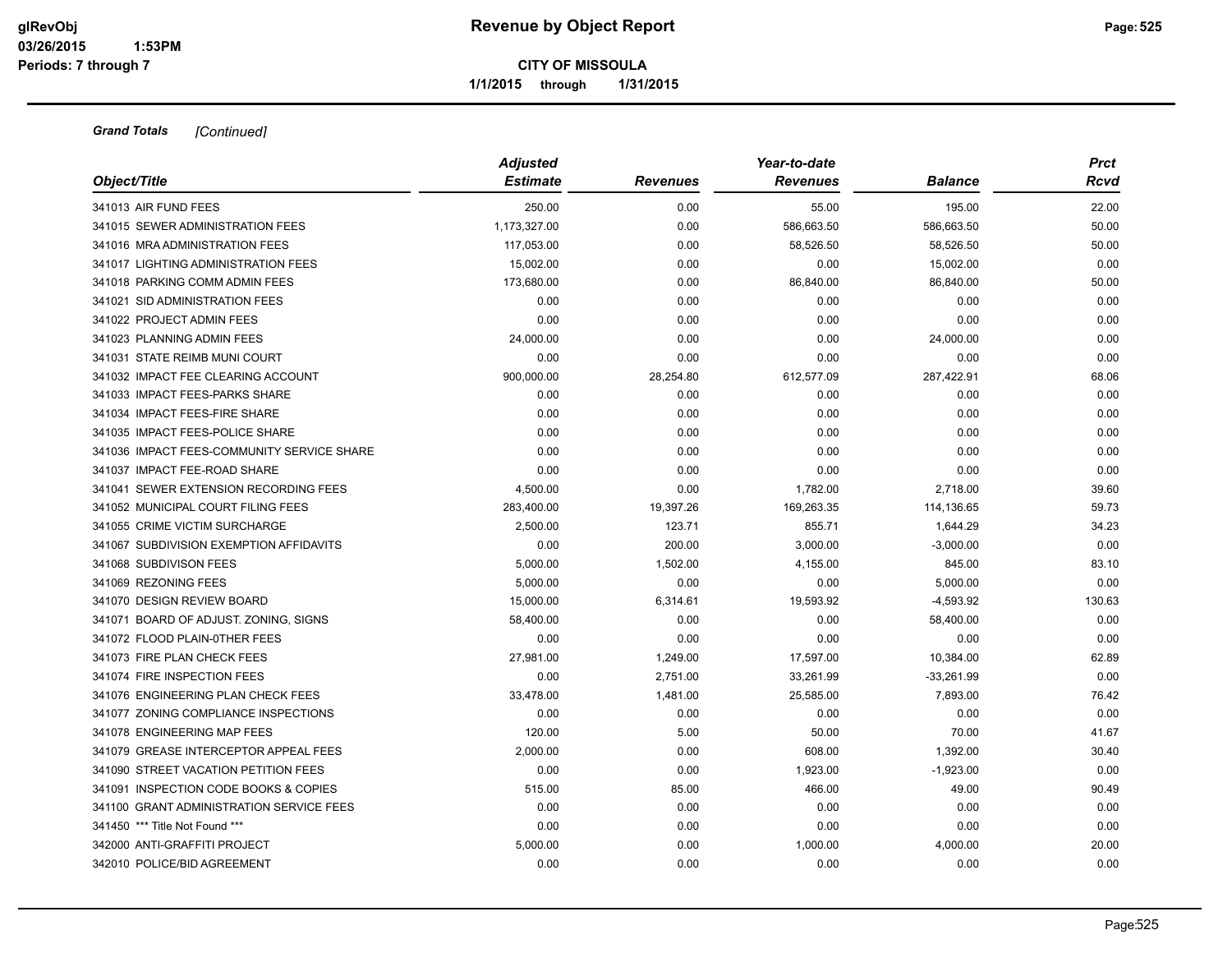**1/1/2015 through 1/31/2015**

| Object/Title                                | <b>Adjusted</b> |                 | Year-to-date    | <b>Balance</b> | <b>Prct</b><br>Rcvd |
|---------------------------------------------|-----------------|-----------------|-----------------|----------------|---------------------|
|                                             | <b>Estimate</b> | <b>Revenues</b> | <b>Revenues</b> |                |                     |
| 342012 PD REIMBURSABLE SERVICES             | 0.00            | 0.00            | 0.00            | 0.00           | 0.00                |
| 342013 SECURITY INVEST FEES                 | 61,000.00       | 995.50          | 55,082.88       | 5,917.12       | 90.30               |
| 342014 POLICE DEPARTMENT SERVICE FEES       | 157,300.00      | 1,654.50        | 55,300.84       | 101,999.16     | 35.16               |
| 342015 POLICE OVERTIME FEES                 | 84,000.00       | 2,529.45        | 74,816.62       | 9,183.38       | 89.07               |
| 342016 POLICE TRAINING FEES                 | 36,000.00       | 45.00           | 3,969.30        | 32,030.70      | 11.03               |
| 342017 CATERING FEES                        | 7,200.00        | 0.00            | 10,939.56       | $-3,739.56$    | 151.94              |
| 342018 DESK REPORTS                         | 20,000.00       | 2,303.00        | 12,779.00       | 7,221.00       | 63.90               |
| 342019 ABANDONED VEHICLE REVENUE FEES       | 32,500.00       | 0.00            | 9,757.50        | 22,742.50      | 30.02               |
| 342020 FIRE DEPARTMENT FEES                 | 100.00          | 84.00           | 231.00          | $-131.00$      | 231.00              |
| 342021 CPR EDUCATION PROGRAM                | 7,435.00        | 175.00          | 5,235.00        | 2,200.00       | 70.41               |
| 342022 OUTSIDE HIRES                        | 524,890.00      | 2,549.41        | 406,630.34      | 118,259.66     | 77.47               |
| 342060 BIKE PROGRAM SALES & FEES            | 2,700.00        | 0.00            | 1,229.37        | 1,470.63       | 45.53               |
| 343000 PW REIMBURSABLE SERVICES             | 31,258.00       | 0.00            | 3,355.00        | 27,903.00      | 10.73               |
| 343001 SIGN FABRICATION & CONTRACTS         | 500.00          | 0.00            | 0.00            | 500.00         | 0.00                |
| 343002 OTHER AGENCIES - VEH MAINT           | 48,000.00       | 315.22          | 18,045.76       | 29,954.24      | 37.60               |
| 343003 STATE PAYMENT - TRAFFIC COUNTS       | 4,450.00        | 0.00            | 0.00            | 4,450.00       | 0.00                |
| 343004 SPECIAL STATE CONTRACTS              | 80,000.00       | 0.00            | 0.00            | 80,000.00      | 0.00                |
| 343005 NON-ARRA MOUNTAIN WATER CONTRACT     | 0.00            | 0.00            | 0.00            | 0.00           | 0.00                |
| 343006 OTHER GOVT AGENCY-STREET PROJECTS    | 98,318.00       | 0.00            | 171,329.85      | $-73,011.85$   | 174.26              |
| 343008 PRIVATE COMPANY STREET PAYMENTS      | 0.00            | 0.00            | 0.00            | 0.00           | 0.00                |
| 343009 TOW CHARGES                          | 0.00            | 0.00            | 0.00            | 0.00           | 0.00                |
| 343010 STREET DEPT SALES & SERVICES         | 19,195.00       | 0.00            | 0.00            | 19,195.00      | 0.00                |
| 343011 STREET AND ROADWAY REPAIR CHARGES    | 0.00            | 0.00            | 0.00            | 0.00           | 0.00                |
| 343013 SNOW REMOVAL FEES                    | 1,500.00        | 0.00            | 684.50          | 815.50         | 45.63               |
| 343015 PARKING                              | 1,405,905.00    | 0.00            | 0.00            | 1,405,905.00   | 0.00                |
| 343016 METER MONEY                          | 0.00            | 40,212.86       | 312,699.09      | $-312,699.09$  | 0.00                |
| 343017 PARKING LEASE REVENUE                | 0.00            | 41,941.00       | 401,108.81      | -401,108.81    | 0.00                |
| 343018 CENTRAL PARK REVENUE                 | 0.00            | 8,042.03        | 58,094.56       | $-58,094.56$   | 0.00                |
| 343031 SEWER SERVICE CHARGES                | 0.00            | 0.00            | 0.00            | 0.00           | 0.00                |
| 343032 SEWER INSTALLATION CHARGES           | 76,000.00       | 0.00            | 15,928.50       | 60,071.50      | 20.96               |
| 343034 TREATMENT FACILITIES FEES            | 7,824,907.00    | 3,559,165.63    | 7,397,933.04    | 426,973.96     | 94.54               |
| 343035 SALE OF SEWER MATERIALS AND SUPPLIES | 0.00            | 0.00            | $-18,239.20$    | 18,239.20      | 0.00                |
| 343036 *** Title Not Found ***              | 0.00            | 0.00            | 0.00            | 0.00           | 0.00                |
| 343037 GREASE INTERCEPTOR LOANS             | 0.00            | 0.00            | 0.00            | 0.00           | 0.00                |
| 343038 P & I TAX LIENS                      | 0.00            | 124.90          | 4,759.45        | $-4,759.45$    | 0.00                |
| 343039 DISPOSAL FEES                        | 0.00            | 1,120.00        | 15,013.88       | $-15,013.88$   | 0.00                |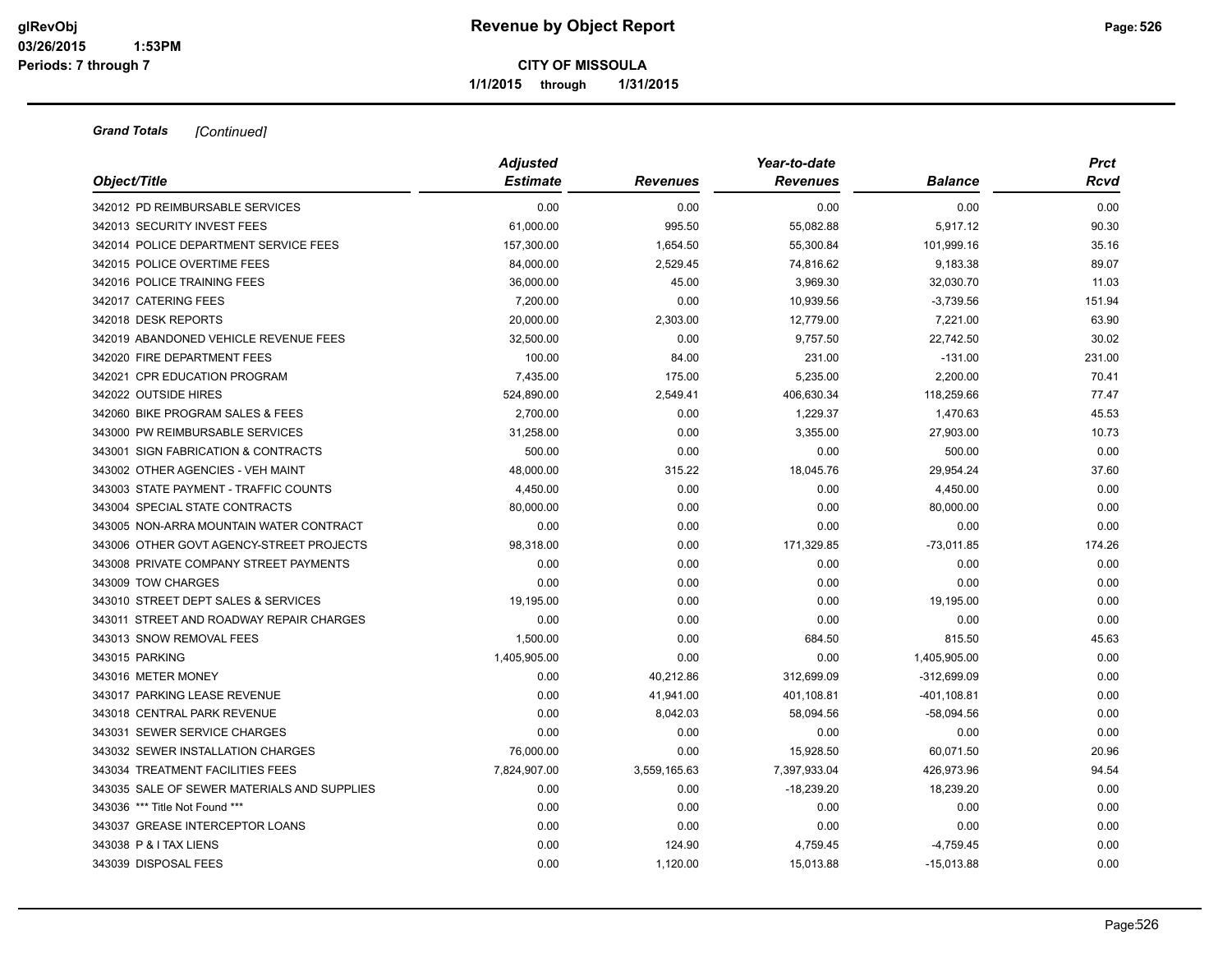**1/1/2015 through 1/31/2015**

| Object/Title                              | <b>Adjusted</b> |                 | Year-to-date    |                | <b>Prct</b> |
|-------------------------------------------|-----------------|-----------------|-----------------|----------------|-------------|
|                                           | <b>Estimate</b> | <b>Revenues</b> | <b>Revenues</b> | <b>Balance</b> | Rcvd        |
| 343041 GARBAGE COLLECTION SERVICES        | 5.000.00        | 1,293.77        | 11,693.99       | $-6,693.99$    | 233.88      |
| 343065 BUILDING RENTALS                   | 0.00            | 0.00            | 0.00            | 0.00           | 0.00        |
| 343080 STATE MAINTENANCE CONTRACT         | 530,082.00      | 491.35          | 170,978.52      | 359,103.48     | 32.26       |
| 343082 MDT URBAN PROJECTS                 | 0.00            | 0.00            | 0.00            | 0.00           | 0.00        |
| 343083 CONTRACT SEWER APPLICATIONS        | 0.00            | 0.00            | 0.00            | 0.00           | 0.00        |
| 343084 STREET MAINTENANCE MATERIALS REIMB | 55,500.00       | 0.00            | 39,722.64       | 15,777.36      | 71.57       |
| 343097 SIDEWALK AND CURB FEES             | 340,000.00      | 458.00          | 178,861.05      | 161,138.95     | 52.61       |
| 343300 MISC CHARGES FOR SERVICES          | 0.00            | 0.00            | 0.00            | 0.00           | 0.00        |
| 343301 BOOT REMOVAL                       | 0.00            | 400.00          | 4,529.01        | $-4,529.01$    | 0.00        |
| 343302 PARKS SOIL PROJECT                 | 0.00            | 0.00            | 9,200.00        | $-9,200.00$    | 0.00        |
| 343310 SALE OF NICHE NAMEPLATES & VASES   | 0.00            | 0.00            | 7,800.00        | $-7,800.00$    | 0.00        |
| 343311 SALE OF NICHES                     | 3,200.00        | 0.00            | 0.00            | 3,200.00       | 0.00        |
| 343320 CEMETERY - SALE OF PLOTS           | 12,870.00       | 0.00            | 10,300.00       | 2,570.00       | 80.03       |
| 343321 CEMETERY FOUNDATIONS               | 1,570.00        | 0.00            | 5,890.00        | $-4,320.00$    | 375.16      |
| 343322 CEMETERY FLOWER CARE               | 4,250.00        | 0.00            | 0.00            | 4,250.00       | 0.00        |
| 343323 CEMETERY - LINER INSTALL FEES      | 5,580.00        | 2,800.00        | 15,000.00       | $-9,420.00$    | 268.82      |
| 343324 OTHER CEMETERY FEES                | 1,500.00        | 300.00          | 2,100.00        | $-600.00$      | 140.00      |
| 343325 2ND INTERMENT RIGHT                | 0.00            | 0.00            | 3,200.00        | $-3,200.00$    | 0.00        |
| 343340 CEMETERY - OPENINGS & CLOSINGS     | 10,950.00       | 2,200.00        | 15,850.00       | $-4,900.00$    | 144.75      |
| 343350 CEMETERY CARE, FEES                | 99,000.00       | 0.00            | 0.00            | 99,000.00      | 0.00        |
| 343360 WEED CONTROL                       | 3,000.00        | 0.00            | 2,086.00        | 914.00         | 69.53       |
| 346000 FEES                               | 220,000.00      | 2,470.07        | 16,364.35       | 203,635.65     | 7.44        |
| 346001 TENNIS FEE                         | 0.00            | 0.00            | 503.14          | $-503.14$      | 0.00        |
| 346029 PARKS PETTY CASH FUND              | 0.00            | 0.00            | 0.00            | 0.00           | 0.00        |
| 346030 SWIMMING POOL FEES                 | 1,045,954.00    | 1,322.60        | 397, 163.31     | 648,790.69     | 37.97       |
| 346031 RECREATION FEES                    | 273,988.00      | 13,827.00       | 98,208.49       | 175,779.51     | 35.84       |
| 346032 PRESCHOOL PROGRAMS                 | 0.00            | 0.00            | 0.00            | 0.00           | 0.00        |
| 346033 PARK FEES/FACILITY RENTALS         | 85,000.00       | 13,217.39       | 43,127.72       | 41,872.28      | 50.74       |
| 346034 GROUNDS MAINTENANCE CONTRACT       | 85,000.00       | 0.00            | 0.00            | 85,000.00      | 0.00        |
| 346036 PARK CONCESSION FEES               | 3,000.00        | 36.15           | 643.62          | 2,356.38       | 21.45       |
| 346037 YOUTH DRUG COURT CONTRACT          | 11,700.00       | 0.00            | 0.00            | 11,700.00      | 0.00        |
| 346040 MCCORMICK SWIMMING POOL            | 0.00            | 0.00            | 0.00            | 0.00           | 0.00        |
| 346050 COUNTY PLAYGROUND CONTRACT         | 3,150.00        | 0.00            | 0.00            | 3,150.00       | 0.00        |
| 346051 MONTANA PARKS/REC CONFERENCE 2012  | 4,500.00        | 470.34          | 470.34          | 4,029.66       | 10.45       |
| 346052 PLAYGROUND SAFETY TRAINING         | 0.00            | 0.00            | 0.00            | 0.00           | 0.00        |
| 346053 CITY LIFE PROGRAMS                 | 12,500.00       | 1,714.00        | 5,569.00        | 6.931.00       | 44.55       |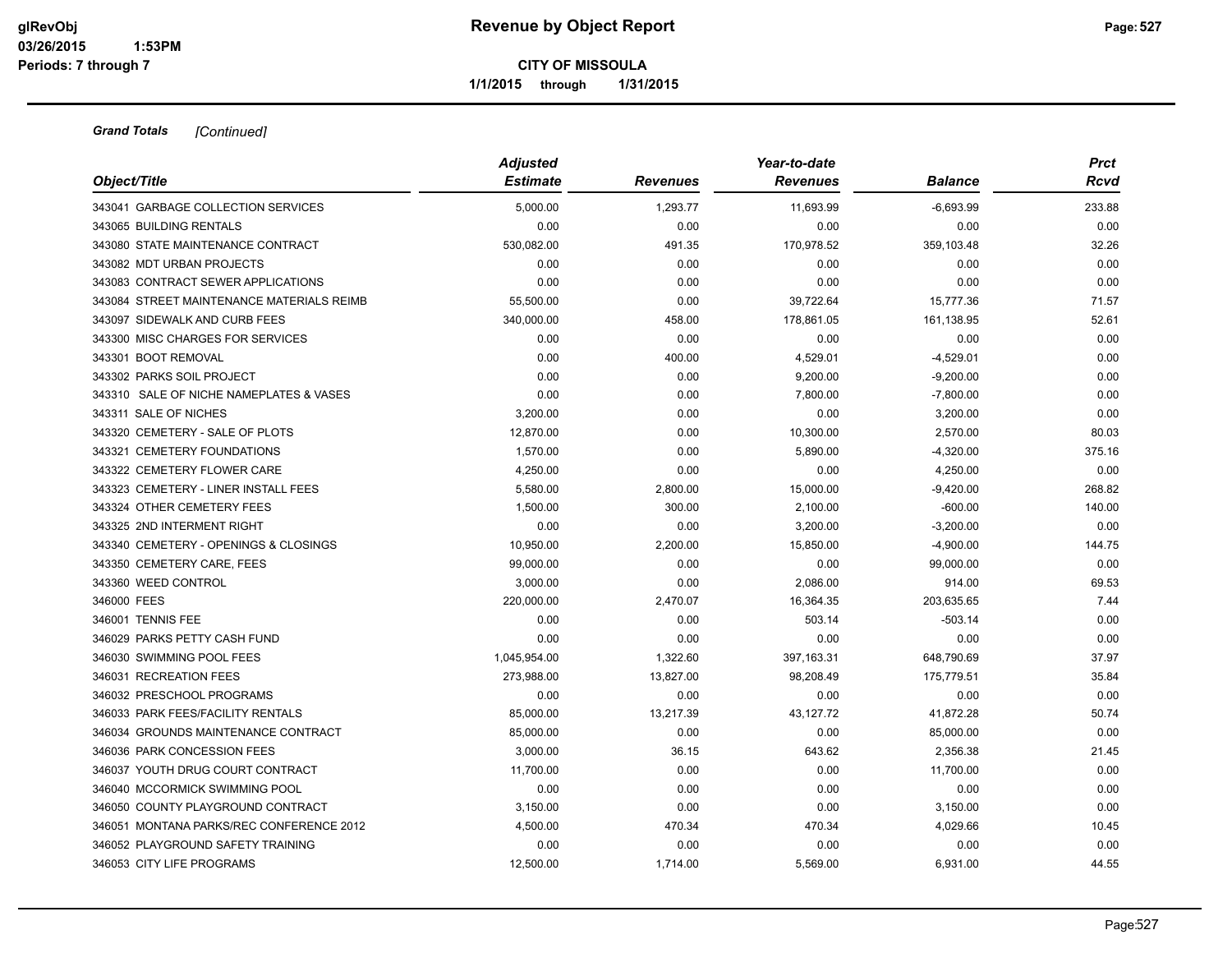**1/1/2015 through 1/31/2015**

| Object/Title                                   | <b>Adjusted</b><br><b>Estimate</b> | <b>Revenues</b> | Year-to-date<br><b>Revenues</b> | <b>Balance</b> | <b>Prct</b><br>Rcvd |
|------------------------------------------------|------------------------------------|-----------------|---------------------------------|----------------|---------------------|
| 346055 COUNTY PARK SUPPORT                     | 0.00                               | 0.00            | 0.00                            | 0.00           | 0.00                |
| 346060 CURRENTS SWIMMING FACILITY              | 0.00                               | 46,416.43       | 213,007.54                      | $-213,007.54$  | 0.00                |
| 346061 CURRENTS ENTERPRISE                     | 0.00                               | 0.00            | 0.00                            | 0.00           | 0.00                |
| 346062 SPLASH ENTERPRISE                       | 0.00                               | 0.00            | 0.00                            | 0.00           | 0.00                |
| 346070 RECREATION GENERAL MERCHANDISE          | 0.00                               | 0.00            | 0.00                            | 0.00           | 0.00                |
| 346080 PAYMENT IN LIEU OF PARKS                | 288,120.00                         | 6,654.46        | 6,654.46                        | 281,465.54     | 2.31                |
| 346082 HIGH PARK EASEMENT EXCHANGE             | 0.00                               | 0.00            | 0.00                            | 0.00           | 0.00                |
| <b>CHARGES FOR SERVICES</b><br><b>Total</b>    | 16,744,236.00                      | 3,816,802.44    | 12,041,500.14                   | 4,702,735.86   | 71.91               |
| 350000 FINES & FORFEITURES                     |                                    |                 |                                 |                |                     |
| 351013 DRUG FORFEITURES                        | 16,800.00                          | 758.68          | 7,426.93                        | 9,373.07       | 44.21               |
| 351022 LAW ENFORCEMENT ACADEMY SURCHARGE #5    | 0.00                               | $-11,417.46$    | 0.00                            | 0.00           | 0.00                |
| 351031 TRAFFIC FINES                           | 1,386,857.00                       | 71,692.18       | 548,168.45                      | 838,688.55     | 39.53               |
| 351032 SURCHARGE ON FINES                      | 129,089.00                         | $-19,745.62$    | 48,640.13                       | 80,448.87      | 37.68               |
| 351033 PUBLIC DEFENDER FEES                    | 0.00                               | $-370.11$       | 0.00                            | 0.00           | 0.00                |
| 351034 CELLULAR PHONE FINES                    | 62,000.00                          | 5,407.50        | 62,488.50                       | $-488.50$      | 100.79              |
| 351035 CELL PHONE FINES: EDUCATION             | 0.00                               | 0.00            | 14,089.50                       | $-14,089.50$   | 0.00                |
| 352000 TICKETS                                 | 0.00                               | 0.00            | 0.00                            | 0.00           | 0.00                |
| 352001 PARKING TICKET REVENUE                  | 270,000.00                         | 16,930.50       | 123,060.66                      | 146,939.34     | 45.58               |
| 352002 PARKING FINES                           | 0.00                               | 320.00          | 235.00                          | $-235.00$      | 0.00                |
| 355000 FALSE ALARM PENALTY                     | 20,000.00                          | 364.00          | 1,248.00                        | 18,752.00      | 6.24                |
| <b>FINES &amp; FORFEITURES</b><br><b>Total</b> | 1,884,746.00                       | 63,939.67       | 805,357.17                      | 1,079,388.83   | 42.73               |
| 360000 MISCELLANEOUS REVENUES                  |                                    |                 |                                 |                |                     |
| 360000 MISCELLANEOUS REVENUES                  | 0.00                               | 0.00            | 0.00                            | 0.00           | 0.00                |
| 360001 COPIES                                  | 2.200.00                           | 90.75           | 744.75                          | 1,455.25       | 33.85               |
| 360002 PHONES                                  | 0.00                               | 0.00            | 0.00                            | 0.00           | 0.00                |
| 360003 MMIA REIMBURSEMENT-ATTORNEY             | 0.00                               | 0.00            | 0.00                            | 0.00           | 0.00                |
| 360005 LOAN REPAYMENTS                         | 0.00                               | 0.00            | 0.00                            | 0.00           | 0.00                |
| 360007 RLF REVENUES                            | 0.00                               | 0.00            | 0.00                            | 0.00           | 0.00                |
| 360010 MISCELLANEOUS                           | 15,000.00                          | 22,897.18       | 95,522.14                       | $-80,522.14$   | 636.81              |
| 360011 YOUTH COUNCIL FUNDS                     | 9,010.00                           | 0.00            | 9,339.65                        | $-329.65$      | 103.66              |
| 360012 SEWER GRANT REPAYMENTS                  | 0.00                               | 0.00            | 0.00                            | 0.00           | 0.00                |
| 360013 REPAYMENT OF SEWER GRANT                | 7,000.00                           | 0.00            | 2,060.00                        | 4,940.00       | 29.43               |
| 360014 REPAYMENT OF LOAN/MHA                   | 0.00                               | 0.00            | 0.00                            | 0.00           | 0.00                |
| 360015 CONFERENCE REVENUES - BUILDING          | 0.00                               | 0.00            | 0.00                            | 0.00           | 0.00                |
| 360016 MRA SHARE OF CIVIC STADIUM PARKING      | 0.00                               | 0.00            | 0.00                            | 0.00           | 0.00                |
| 360017 PARK PLANS FORFEITURE                   | 0.00                               | 0.00            | 20.00                           | $-20.00$       | 0.00                |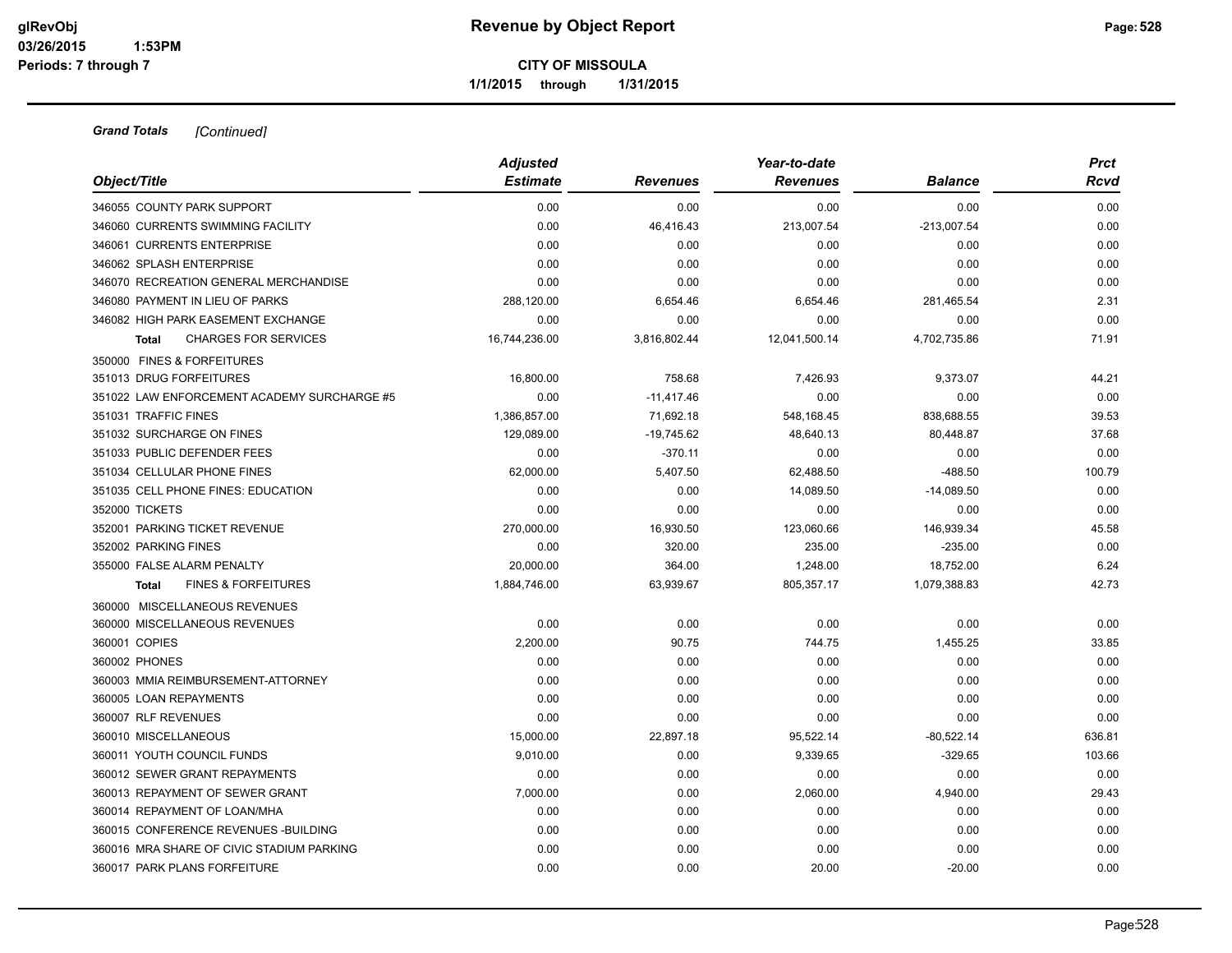**1/1/2015 through 1/31/2015**

| Object/Title                               | <b>Adjusted</b> |                 | Year-to-date    |                | <b>Prct</b> |
|--------------------------------------------|-----------------|-----------------|-----------------|----------------|-------------|
|                                            | <b>Estimate</b> | <b>Revenues</b> | <b>Revenues</b> | <b>Balance</b> | Rcvd        |
| 360018 MARKET ON FRONT UTILITY PAYMENTS    | 0.00            | 0.00            | 579.15          | $-579.15$      | 0.00        |
| 360019 GARBAGE-MARKET ON FRONT             | 0.00            | 0.00            | 369.88          | $-369.88$      | 0.00        |
| 360020 GREENOUGH PARK ENCROACHMENTS        | 0.00            | 0.00            | 0.00            | 0.00           | 0.00        |
| 360030 CONTRIBUTIONS FROM PROPERTY OWNERS  | 0.00            | 0.00            | 0.00            | 0.00           | 0.00        |
| 360050 OVER/SHORT                          | 0.00            | 100.00          | 100.00          | $-100.00$      | 0.00        |
| 360100 REFUNDS                             | 200.00          | 0.00            | 0.00            | 200.00         | 0.00        |
| 361000 RATTLESNAKE LAND LEASES             | 0.00            | 100.00          | 100.00          | $-100.00$      | 0.00        |
| 361003 CARAS PARK CONCERT REVENUE          | 0.00            | 0.00            | 0.00            | 0.00           | 0.00        |
| 361010 RENTAL REVENUE                      | 120,000.00      | 0.00            | 0.00            | 120,000.00     | 0.00        |
| 361013 CLOSED GRANT REPAYMENTS             | 0.00            | 0.00            | 0.00            | 0.00           | 0.00        |
| 361200 RADIO TOWER LEASE PAYMENTS          | 0.00            | 0.00            | 2,850.00        | $-2,850.00$    | 0.00        |
| 361201 EKO LAND LEASE                      | 0.00            | 12,293.18       | 24,586.36       | $-24,586.36$   | 0.00        |
| 362000 OTHER MISCELLANEOUS REVENUE         | 8,000.00        | 0.00            | 33,933.67       | $-25,933.67$   | 424.17      |
| 362001 MUNICIPAL COURT BAD CHECK CHARGES   | 0.00            | 0.00            | 0.00            | 0.00           | 0.00        |
| 362002 BAD CHECK CHARGES                   | 500.00          | 15.00           | 115.00          | 385.00         | 23.00       |
| 362003 US BANK FEE REIMBURSEMENT           | 0.00            | 0.00            | 0.00            | 0.00           | 0.00        |
| 362004 URD III FACADE IMPROVEMENT LOAN REC | 0.00            | 0.00            | 0.00            | 0.00           | 0.00        |
| 362005 LEASE LATE PAYMENT PENALTY          | 0.00            | 0.00            | 0.00            | 0.00           | 0.00        |
| 362006 GAIC INSURANCE SETTLEMENT           | 0.00            | 0.00            | 0.00            | 0.00           | 0.00        |
| 362011 SALE OF UNCLAIMED PROPERTY          | 0.00            | 0.00            | 0.00            | 0.00           | 0.00        |
| 362012 REC/GREEN TAG PROGRAM               | 300.00          | 0.00            | 0.00            | 300.00         | 0.00        |
| 363000 ASSESSMENTS PAID                    | 15,000.00       | 0.00            | 0.00            | 15,000.00      | 0.00        |
| 363010 LIGHTING ASSESSMENTS                | 404,652.00      | 5,884.38        | 337,538.27      | 67,113.73      | 83.41       |
| 363020 PROPERTY ASSESSMENTS                | 3,773,616.00    | 25,191.25       | 1,864,565.00    | 1,909,051.00   | 49.41       |
| 363021 PAYOFF PRINCIPAL ASSESSMENTS        | 0.00            | 1,046.12        | 69,804.67       | $-69,804.67$   | 0.00        |
| 363022 BOND INTEREST ASSESSMENTS           | 0.00            | 0.00            | 0.00            | 0.00           | 0.00        |
| 363030 SIDEWALK AND CURB ASSESSMENTS       | 0.00            | 0.00            | 0.00            | 0.00           | 0.00        |
| 363040 PENALTY AND INTEREST                | 0.00            | 639.19          | 2,152.62        | $-2,152.62$    | 0.00        |
| 364012 SALE OF SURPLUS PROPERTY            | 40,000.00       | 0.00            | 4,000.00        | 36,000.00      | 10.00       |
| 364040 INSURANCE AND DAMAGE RECOVERY       | 40,000.00       | 587.72          | 20,822.12       | 19,177.88      | 52.06       |
| 364041 WORKERS COMPENSATION REIMBURSEMENT  | 2,500.00        | 0.00            | 0.00            | 2,500.00       | 0.00        |
| 364042 EXPENDITURE REIMBURSEMENTS          | 1,200.00        | 0.00            | 326.96          | 873.04         | 27.25       |
| 364043 RATTLESNAKE CORRIDOR REIMBURSEMENT  | 10,000.00       | 0.00            | 2,860.00        | 7,140.00       | 28.60       |
| 364044 EMERGENCY RESPONSE REIMBURSEMENT    | 50,000.00       | 0.00            | 0.00            | 50,000.00      | 0.00        |
| 364047 MMIA EXPENDITURE REIMBURSEMENT      | 0.00            | 0.00            | 0.00            | 0.00           | 0.00        |
| 364051 DOT RADAR GRANT                     | 0.00            | 0.00            | 0.00            | 0.00           | 0.00        |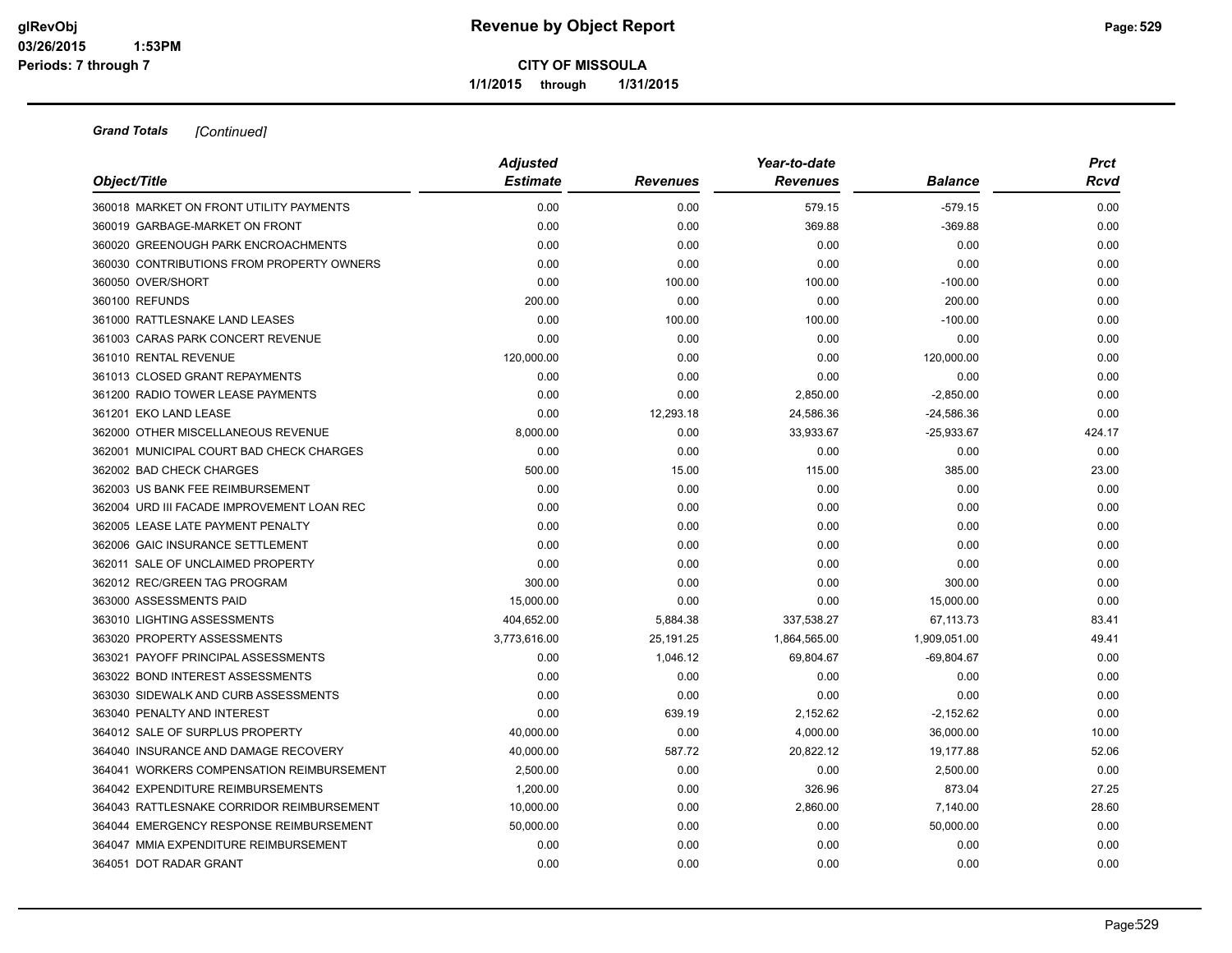**1/1/2015 through 1/31/2015**

|                                                 | <b>Adjusted</b><br><b>Estimate</b> |                 | Year-to-date    |                | <b>Prct</b> |
|-------------------------------------------------|------------------------------------|-----------------|-----------------|----------------|-------------|
| Object/Title                                    |                                    | <b>Revenues</b> | <b>Revenues</b> | <b>Balance</b> | Rcvd        |
| 364053 EXPENDITURE REIMB-FIRE SERVICES          | 0.00                               | 0.00            | 0.00            | 0.00           | 0.00        |
| 364060 REIMB LETTER OF CREDIT-709 PARKVIEW      | 0.00                               | 0.00            | $-4,195.00$     | 4,195.00       | 0.00        |
| 364061 REIMB LETTER OF CREDIT-LINNEA LANE       | 0.00                               | 0.00            | 0.00            | 0.00           | 0.00        |
| 365000 DONATIONS                                | 818,689.00                         | $-20.00$        | 8,491.48        | 810,197.52     | 1.04        |
| 365001 *** Title Not Found ***                  | 10,000.00                          | 0.00            | 10,250.00       | $-250.00$      | 102.50      |
| 365002 OTHER RECREATION DONATIONS               | 50,000.00                          | 2,882.35        | 5,158.18        | 44,841.82      | 10.32       |
| 365003 DONATIONS - SMOKE ALARMS                 | 25,000.00                          | 0.00            | 0.00            | 25,000.00      | 0.00        |
| 365004 GRANT CR TRAIL ASSN DONATION             | 0.00                               | 0.00            | 0.00            | 0.00           | 0.00        |
| 365005 DONATIONS - ARCO                         | 0.00                               | 0.00            | 0.00            | 0.00           | 0.00        |
| 365009 DONATIONS - BASKETBALL/TENNIS COURT      | 65,000.00                          | 0.00            | 6,650.58        | 58,349.42      | 10.23       |
| 365010 FRIENDS OF MISSOULA PARKS DONATION       | 0.00                               | 0.00            | 0.00            | 0.00           | 0.00        |
| 365015 GREEN BLOCK PILOT PROJECT                | 0.00                               | 0.00            | 0.00            | 0.00           | 0.00        |
| 365016 LOCAL MATCH MDT                          | 13,585.00                          | 0.00            | 725.00          | 12,860.00      | 5.34        |
| 365017 LOCAL MATCH TRANSIT                      | 9,559.00                           | 0.00            | 0.00            | 9,559.00       | 0.00        |
| 365018 DONATIONS - THERMAL IMAGING              | 0.00                               | 0.00            | 0.00            | 0.00           | 0.00        |
| 365019 PARKS DONATIONS                          | 1,072,446.00                       | 36,408.63       | 157,513.48      | 914,932.52     | 14.69       |
| 365020 OPEN SPACE DONATIONS                     | 5,000.00                           | 0.00            | 25.00           | 4,975.00       | 0.50        |
| 365021 COMBAT CHALLENGE DONATIONS               | 0.00                               | 0.00            | 0.00            | 0.00           | 0.00        |
| 365022 NEIGHBORHOOD COUNCIL DONATIONS           | 0.00                               | 0.00            | 0.00            | 0.00           | 0.00        |
| 365023 NORTHWESTERN ENERGY GRANT                | 0.00                               | 0.00            | 0.00            | 0.00           | 0.00        |
| 365030 WHITE PINE PARK DONATION-ZIP BEVERAGE    | 0.00                               | 0.00            | 0.00            | 0.00           | 0.00        |
| 365100 RECREATION OUTDOOR                       | 25,000.00                          | 2,032.80        | 2,332.80        | 22,667.20      | 9.33        |
| 365101 RECREATION SCHOLARSHIP                   | 35,000.00                          | 8,965.72        | 12,733.32       | 22,266.68      | 36.38       |
| 365102 RECREATION YOUTH & ADULT SPORTS          | 25,000.00                          | 0.00            | 6,765.00        | 18,235.00      | 27.06       |
| 365103 URBAN FORESTRY PROGRAMS                  | 55,000.00                          | 1,500.00        | 4,359.17        | 50,640.83      | 7.93        |
| 365109 CONSERVATION LANDS DONATIONS             | 0.00                               | 0.00            | 0.00            | 0.00           | 0.00        |
| 368000 SALE OF COINS                            | 0.00                               | 0.00            | 0.00            | 0.00           | 0.00        |
| 368001 SALE OF POLICE PROMOTIONS                | 0.00                               | 0.00            | 0.00            | 0.00           | 0.00        |
| 368002 SALE OF FIRE PROMOTIONS                  | 0.00                               | 0.00            | 0.00            | 0.00           | 0.00        |
| 368010 SALE OF T-SHIRTS                         | 0.00                               | 0.00            | 0.00            | 0.00           | 0.00        |
| <b>MISCELLANEOUS REVENUES</b><br><b>Total</b>   | 6,708,457.00                       | 120,614.27      | 2,683,199.25    | 4,025,257.75   | 40.00       |
| 370000 INVESTMENTS & ROYALTY EARNINGS           |                                    |                 |                 |                |             |
| 371010 INTEREST ON INVESTMENTS                  | 23,500.00                          | 340.28          | $-23,415.39$    | 46,915.39      | $-99.64$    |
| 371020 GAIN/LOSS IN MARKET VALUE OF INVESTMENTS | 0.00                               | 0.00            | 0.00            | 0.00           | 0.00        |
| 371500 INTEREST ON INTERFUND LOAN               | 0.00                               | 0.00            | 0.00            | 0.00           | 0.00        |
| 373002 LOAN REPAYMENT - FAMILY SERVICES         | 20.000.00                          | 0.00            | 0.00            | 20,000.00      | 0.00        |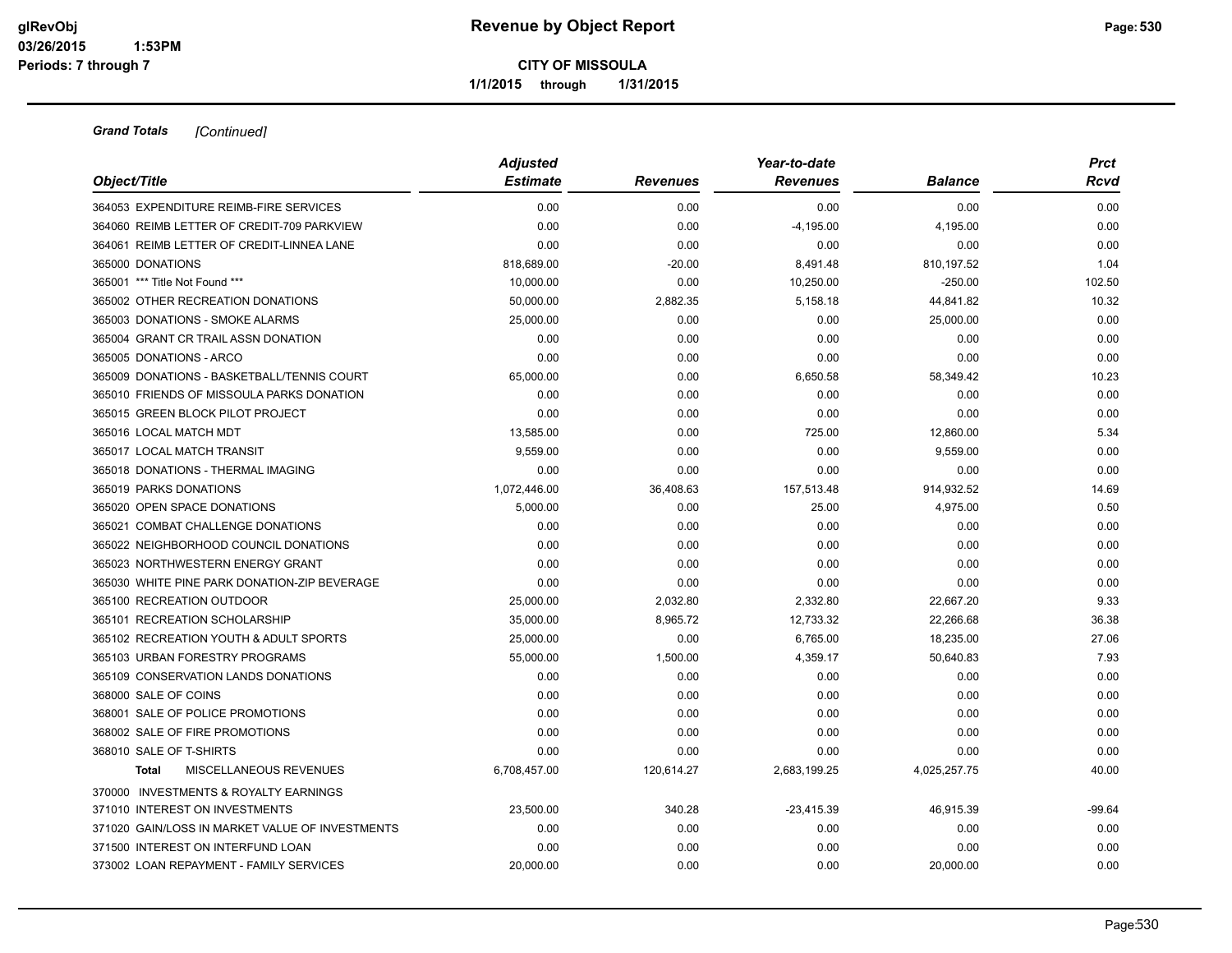**1/1/2015 through 1/31/2015**

| Object/Title                                              | <b>Adjusted</b><br><b>Estimate</b> | <b>Revenues</b> | Year-to-date<br><b>Revenues</b> | Balance           | Prct<br>Rcvd |
|-----------------------------------------------------------|------------------------------------|-----------------|---------------------------------|-------------------|--------------|
| 373006 BURNS ST COMMONS                                   | 0.00                               | 0.00            | 40,000.00                       | $-40,000.00$      | 0.00         |
| <b>INVESTMENTS &amp; ROYALTY EARNINGS</b><br><b>Total</b> | 43,500.00                          | 340.28          | 16,584.61                       | 26,915.39         | 38.13        |
| 380000 OTHER FINANCING SOURCES                            |                                    |                 |                                 |                   |              |
| 380000 OTHER FINANCING SOURCES                            | 0.00                               | 0.00            | 0.00                            | 0.00              | 0.00         |
| 381000 LOAN PROCEEDS                                      | 0.00                               | 0.00            | 0.00                            | 0.00              | 0.00         |
| 381002 SRF LOAN                                           | 0.00                               | 0.00            | 0.00                            | 0.00              | 0.00         |
| 381009 TRANSFERS IN                                       | 309,059.00                         | 0.00            | 0.00                            | 309,059.00        | 0.00         |
| 381010 BOND PROCEEDS                                      | 0.00                               | 0.00            | 0.00                            | 0.00              | 0.00         |
| 381011 OPEN SPACE REVENUE                                 | 0.00                               | 0.00            | 0.00                            | 0.00              | 0.00         |
| 381012 \$680,000 FIRE GF DEBT                             | 0.00                               | 0.00            | 0.00                            | 0.00              | 0.00         |
| 381015 \$1,010,000 LIMITED TAX GO BONDS 2010C             | 0.00                               | 0.00            | 0.00                            | 0.00              | 0.00         |
| 381020 REVENUE BONDS                                      | 920,000.00                         | 0.00            | 0.00                            | 920,000.00        | 0.00         |
| 381023 DOMESTIC VIOLENCE ACCOUNTABILITY GRANT             | 0.00                               | 0.00            | 0.00                            | 0.00              | 0.00         |
| 381025 BOND PROCEEDS                                      | 0.00                               | 0.00            | 0.00                            | 0.00              | 0.00         |
| 381026 DEBT SERVICE/BROWNSFIELD RLF 1.125M                | 0.00                               | 0.00            | 0.00                            | 0.00              | 0.00         |
| 381027 SAFEWAY/ST PAT 1.5M                                | 0.00                               | 0.00            | 0.00                            | 0.00              | 0.00         |
| 381028 BOND PROCEEDS-MILL SITE                            | 0.00                               | 0.00            | 0.00                            | 0.00              | 0.00         |
| 381029 PARKING STRUCTURE BOND PROCEEDS                    | 0.00                               | 0.00            | 0.00                            | 0.00              | 0.00         |
| 381030 SID BONDS PROCEEDS                                 | 0.00                               | 0.00            | 0.00                            | 0.00              | 0.00         |
| 381070 PROCEEDS FROM NOTES/LOANS/INTERCAP                 | 0.00                               | 0.00            | 0.00                            | 0.00              | 0.00         |
| 381071 WILMA NOTE PROCEEDS                                | 0.00                               | 0.00            | 0.00                            | 0.00              | 0.00         |
| 381072 FIB NOTE PROCEEDS                                  | 0.00                               | 0.00            | 0.00                            | 0.00              | 0.00         |
| 381074 CIVIC STADIUM TIF NOTES 1.5M                       | 0.00                               | 0.00            | 0.00                            | 0.00              | 0.00         |
| 381090 PROCEEDS FROM CAPITAL LEASE                        | 0.00                               | 0.00            | 3,159,644.24                    | $-3, 159, 644.24$ | 0.00         |
| 382000 *** Title Not Found ***                            | 0.00                               | 0.00            | 0.00                            | 0.00              | 0.00         |
| 382010 SALE OF FIXED ASSETS                               | 0.00                               | 0.00            | 0.00                            | 0.00              | 0.00         |
| 383000 OPERATING TRANSFERS                                | 491,688.00                         | 66.67           | 23,349.68                       | 468,338.32        | 4.75         |
| 383001 TRANS FR FLUSHING DISTRICT                         | 27,281.00                          | 0.00            | 13,640.50                       | 13,640.50         | 50.00        |
| 383002 TRANS FR GAS TAX                                   | 564,000.00                         | 0.00            | 282,000.00                      | 282,000.00        | 50.00        |
| 383003 TRANS FR COMPREHENSIVE INSURANCE LEVY              | 0.00                               | 0.00            | 0.00                            | 0.00              | 0.00         |
| 383004 TRANS FR EMPLOYEE HEALTH INSURANCE LEVY            | 4,296,467.00                       | 0.00            | 2,148,233.50                    | 2,148,233.50      | 50.00        |
| 383007 TRANS FR CABLE FRANCHISE                           | 244,110.00                         | 0.00            | 122,055.00                      | 122,055.00        | 50.00        |
| 383008 TRANS FR RUSSELL PARK DISTRICT                     | 0.00                               | 0.00            | 0.00                            | 0.00              | 0.00         |
| 383009 TRANS FR TITLE I                                   | 0.00                               | 0.00            | 0.00                            | 0.00              | 0.00         |
| 383010 TRANS FR CIP                                       | 0.00                               | 0.00            | 0.00                            | 0.00              | 0.00         |
| 383011 TRANS FR SID REVOLVING                             | 100.000.00                         | 0.00            | 0.00                            | 100,000.00        | 0.00         |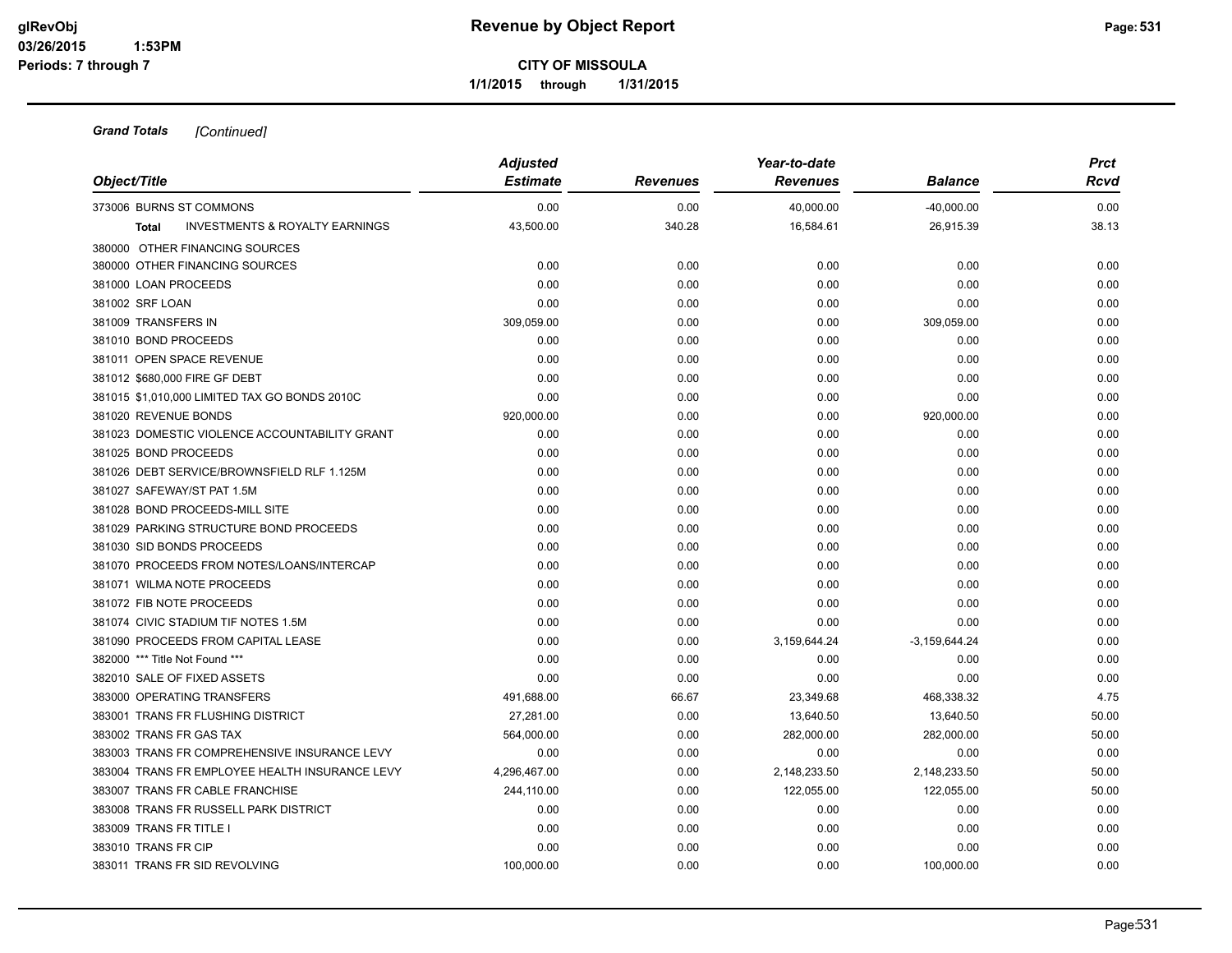**1/1/2015 through 1/31/2015**

| Object/Title                                | <b>Adjusted</b><br><b>Estimate</b> | <b>Revenues</b> | Year-to-date<br><b>Revenues</b> | <b>Balance</b> | <b>Prct</b><br>Rcvd |
|---------------------------------------------|------------------------------------|-----------------|---------------------------------|----------------|---------------------|
|                                             |                                    |                 |                                 |                |                     |
| 383013 TRANS FR SID DEBT SERVICE            | 0.00                               | 0.00            | 0.00                            | 0.00           | 0.00                |
| 383014 TRANS FR MRA                         | 1,726,097.00                       | 0.00            | 0.00                            | 1,726,097.00   | 0.00                |
| 383015 TRANS FR MPC                         | 0.00                               | 0.00            | 0.00                            | 0.00           | 0.00                |
| 383016 TRANS FR TAX INCREMENT BOND          | 0.00                               | 0.00            | 0.00                            | 0.00           | 0.00                |
| 383017 TRANS FR BUILDING                    | 0.00                               | 0.00            | 0.00                            | 0.00           | 0.00                |
| 383018 TRANS FR WILLOWWOOD PARK DISTRICT    | 0.00                               | 0.00            | 0.00                            | 0.00           | 0.00                |
| 383020 TRANS FR CEMETERY CARE               | 9,545.00                           | 0.00            | 0.00                            | 9,545.00       | 0.00                |
| 383021 TRANS FR P&R TRAILS DEVLP            | 50,000.00                          | 0.00            | 0.00                            | 50,000.00      | 0.00                |
| 383022 TRANS FR OPEN SPACE BOND             | 0.00                               | 0.00            | 0.00                            | 0.00           | 0.00                |
| 383023 TRANS FR DRUG FORFEITURE             | 0.00                               | 0.00            | 0.00                            | 0.00           | 0.00                |
| 383024 TRANS FR SEWER CLEARING              | 7,334,237.00                       | 0.00            | 0.00                            | 7,334,237.00   | 0.00                |
| 383025 TRANS FR SEWER R & D                 | 0.00                               | 0.00            | 0.00                            | 0.00           | 0.00                |
| 383026 TRANS FR CDBG                        | 0.00                               | 0.00            | 75,000.00                       | $-75,000.00$   | 0.00                |
| 383027 TRANS FR URD                         | 0.00                               | 0.00            | 0.00                            | 0.00           | 0.00                |
| 383028 TRANS FROM GF FOR HEALTH RESERVE     | 0.00                               | 0.00            | 0.00                            | 0.00           | 0.00                |
| 383029 TRANS FR GENERAL                     | 1,975,677.00                       | 6,549.18        | 53,614.39                       | 1,922,062.61   | 2.71                |
| 383034 TRANS FR 01 SERIES DEBT SERVICE      | 0.00                               | 0.00            | 0.00                            | 0.00           | 0.00                |
| 383036 TRANSFER - GRANT                     | 0.00                               | 0.00            | 0.00                            | 0.00           | 0.00                |
| 383037 TRANSFER FROM URD II                 | 250,000.00                         | 0.00            | 0.00                            | 250,000.00     | 0.00                |
| 383038 TRANSFER - URD III                   | 0.00                               | 0.00            | 0.00                            | 0.00           | 0.00                |
| 383039 FROM SID TRANSFERS                   | 0.00                               | 0.00            | 0.00                            | 0.00           | 0.00                |
| 383040 TRANSFER FROM CITY GRANTS            | 0.00                               | 0.00            | 0.00                            | 0.00           | 0.00                |
| 383041 TRANS FR CDBG                        | 0.00                               | 0.00            | 0.00                            | 0.00           | 0.00                |
| 383042 TRANSFERS FROM OTHER FUNDS           | 0.00                               | 0.00            | 0.00                            | 0.00           | 0.00                |
| 383043 TRANSFERS FROM IMPACT FEES           | 0.00                               | 0.00            | 0.00                            | 0.00           | 0.00                |
| 383044 TRANSFER FROM PYMT IN LIEU OF PARKS  | 0.00                               | 0.00            | 0.00                            | 0.00           | 0.00                |
| 383045 TRANSFER FROM PARK ENTERPRISE        | 0.00                               | 0.00            | 0.00                            | 0.00           | 0.00                |
| 383046 TRANS FR PARKS MAINTENANCE DIST      | 0.00                               | 0.00            | 0.00                            | 0.00           | 0.00                |
| 383047 TRANS FR STREET MAINTENANCE DISTRICT | 0.00                               | 0.00            | 0.00                            | 0.00           | 0.00                |
| 383050 TRANSFER FROM IMPACT FEES            | 0.00                               | 0.00            | 0.00                            | 0.00           | 0.00                |
| 383060 TRANSFERS FROM FRONT ST URD          | 0.00                               | 0.00            | 0.00                            | 0.00           | 0.00                |
| 383061 TRANSFERS FROM PARK IMPACT FEES      | 0.00                               | 0.00            | 0.00                            | 0.00           | 0.00                |
| 383062 TRANSFERS FROM PARK SIDS             | 0.00                               | 0.00            | 0.00                            | 0.00           | 0.00                |
| 383063 TRANSF FROM SAFETY-LU (CTEP)FUND     | 0.00                               | 0.00            | 0.00                            | 0.00           | 0.00                |
| 383065 TRANSFER FROM WWTF                   | 0.00                               | 0.00            | 0.00                            | 0.00           | 0.00                |
| 383066 TRANSFER FROM FRONT ST CLEARING      | 453.263.00                         | 0.00            | 0.00                            | 453,263.00     | 0.00                |